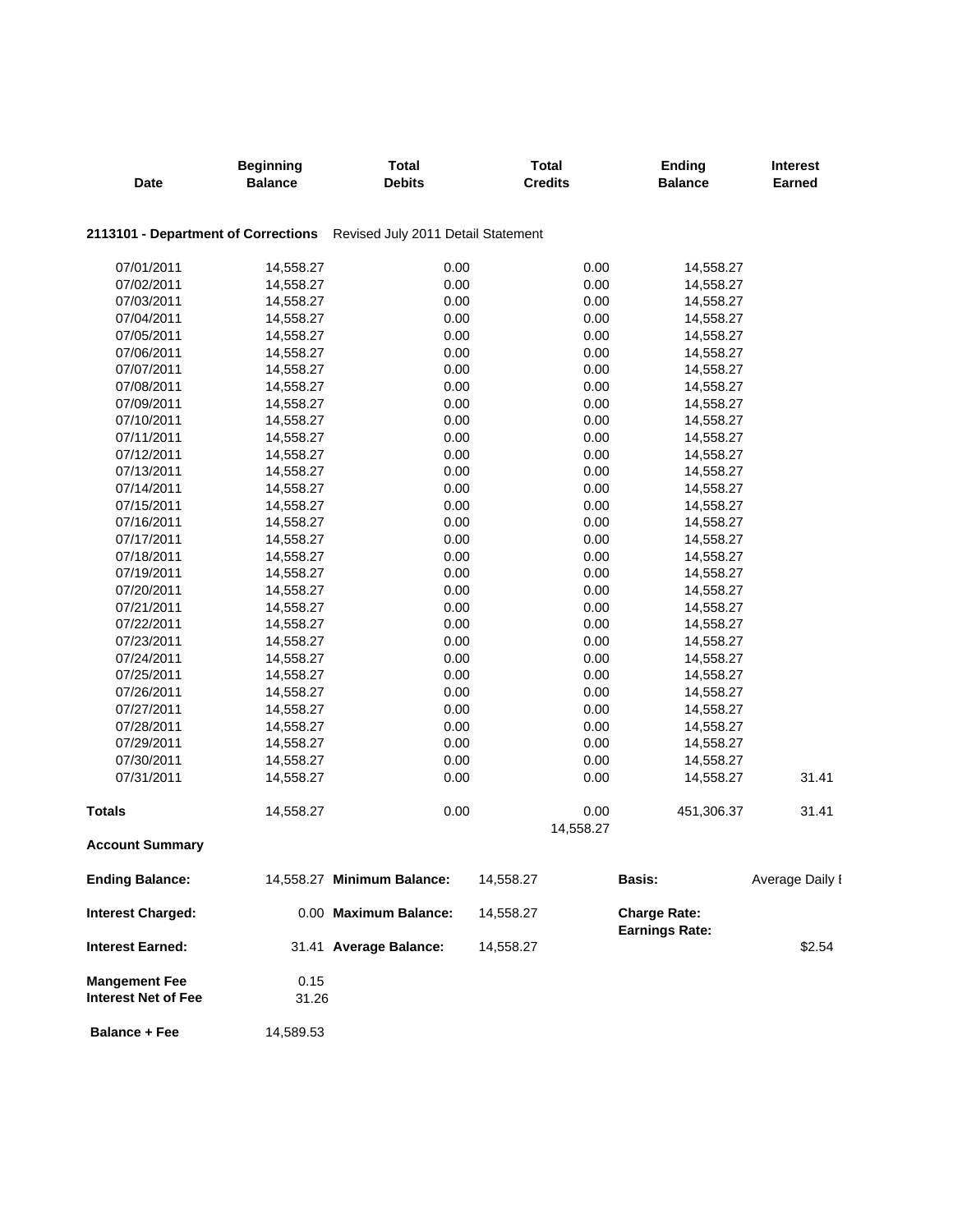| 07/01/2011                            | 2.267.71                           | 0.00          | 0.00          | 2,267.71                           |
|---------------------------------------|------------------------------------|---------------|---------------|------------------------------------|
| 07/02/2011                            | 2.267.71                           | 0.00          | 0.00          | 2.267.71                           |
| 07/03/2011                            | 2.267.71                           | 0.00          | 0.00          | 2,267.71                           |
| 07/04/2011                            | 2.267.71                           | 0.00          | 0.00          | 2,267.71                           |
| 07/05/2011                            | 2.267.71                           | 0.00          | 0.00          | 2.267.71                           |
| 07/06/2011                            | 2.267.71                           | 0.00          | 0.00          | 2,267.71                           |
| 07/07/2011                            | 2.267.71                           | 0.00          | 0.00          | 2.267.71                           |
| 07/08/2011                            | 2.267.71                           | 0.00          | 0.00          | 2.267.71                           |
| $\sum_{n=1}^{n} \sum_{n=1}^{n} x^{n}$ | $\sim$ $\sim$ $\sim$ $\sim$ $\sim$ | $\sim$ $\sim$ | $\sim$ $\sim$ | $\sim$ $\sim$ $\sim$ $\sim$ $\sim$ |

**2113104 - Department of Corrections** Revised July 2011 Detail Statement

| <b>Interest Earned:</b>  |                      | 4.89 Average Balance:     | 2,267.71 |              |                                              | \$2.54          |
|--------------------------|----------------------|---------------------------|----------|--------------|----------------------------------------------|-----------------|
| <b>Interest Charged:</b> |                      | 0.00 Maximum Balance:     | 2,267.71 |              | <b>Charge Rate:</b><br><b>Earnings Rate:</b> |                 |
| <b>Ending Balance:</b>   |                      | 2,267.71 Minimum Balance: | 2,267.71 |              | Basis:                                       | Average Daily I |
| <b>Account Summary</b>   |                      |                           |          |              |                                              |                 |
|                          |                      |                           |          | 2,267.71     |                                              |                 |
| <b>Totals</b>            | 2,267.71             | 0.00                      |          | 0.00         |                                              | 4.89            |
| 07/31/2011               | 2,267.71             | 0.00                      |          | 0.00         | 2,267.71                                     | 4.89            |
|                          |                      |                           |          |              | 2,267.71                                     |                 |
| 07/30/2011               | 2,267.71             | 0.00                      |          | 0.00         |                                              |                 |
| 07/29/2011               | 2,267.71             | 0.00                      |          | 0.00         | 2,267.71                                     |                 |
| 07/28/2011               | 2,267.71             | 0.00                      |          | 0.00         | 2,267.71                                     |                 |
| 07/27/2011               | 2,267.71             | 0.00                      |          | 0.00         | 2,267.71                                     |                 |
| 07/26/2011               | 2,267.71             | 0.00                      |          | 0.00         | 2,267.71                                     |                 |
| 07/25/2011               | 2,267.71             | 0.00                      |          | 0.00         | 2,267.71                                     |                 |
| 07/24/2011               | 2,267.71             | 0.00                      |          | 0.00         | 2,267.71                                     |                 |
| 07/23/2011               | 2,267.71             | 0.00                      |          | 0.00         | 2,267.71                                     |                 |
| 07/22/2011               | 2,267.71             | 0.00                      |          | 0.00         | 2,267.71                                     |                 |
| 07/21/2011               | 2,267.71             | 0.00                      |          | 0.00         | 2,267.71                                     |                 |
| 07/20/2011               | 2,267.71             | 0.00                      |          | 0.00         | 2,267.71                                     |                 |
| 07/19/2011               | 2,267.71             | 0.00                      |          | 0.00         | 2,267.71                                     |                 |
| 07/18/2011               | 2,267.71             | 0.00                      |          | 0.00         | 2,267.71                                     |                 |
| 07/16/2011<br>07/17/2011 | 2,267.71<br>2,267.71 | 0.00<br>0.00              |          | 0.00<br>0.00 | 2,267.71<br>2,267.71                         |                 |
| 07/15/2011               | 2,267.71             | 0.00                      |          | 0.00         | 2,267.71                                     |                 |
| 07/14/2011               | 2,267.71             | 0.00                      |          | 0.00         | 2,267.71                                     |                 |
| 07/13/2011               | 2,267.71             | 0.00                      |          | 0.00         | 2,267.71                                     |                 |
| 07/12/2011               | 2,267.71             | 0.00                      |          | 0.00         | 2,267.71                                     |                 |
| 07/11/2011               | 2,267.71             | 0.00                      |          | 0.00         | 2,267.71                                     |                 |
| 07/10/2011               | 2,267.71             | 0.00                      |          | 0.00         | 2,267.71                                     |                 |
| 07/09/2011               | 2,267.71             | 0.00                      |          | 0.00         | 2,267.71                                     |                 |
| 07/08/2011               | 2,267.71             | 0.00                      |          | 0.00         | 2,267.71                                     |                 |
| 07/07/2011               | 2,267.71             | 0.00                      |          | 0.00         | 2,267.71                                     |                 |
| 07/06/2011               | 2,267.71             | 0.00                      |          | 0.00         | 2,267.71                                     |                 |
|                          | — ,— <del>—</del>    |                           |          |              |                                              |                 |

**Adjusted Interest:** 

**Balance + Fee** 2,272.60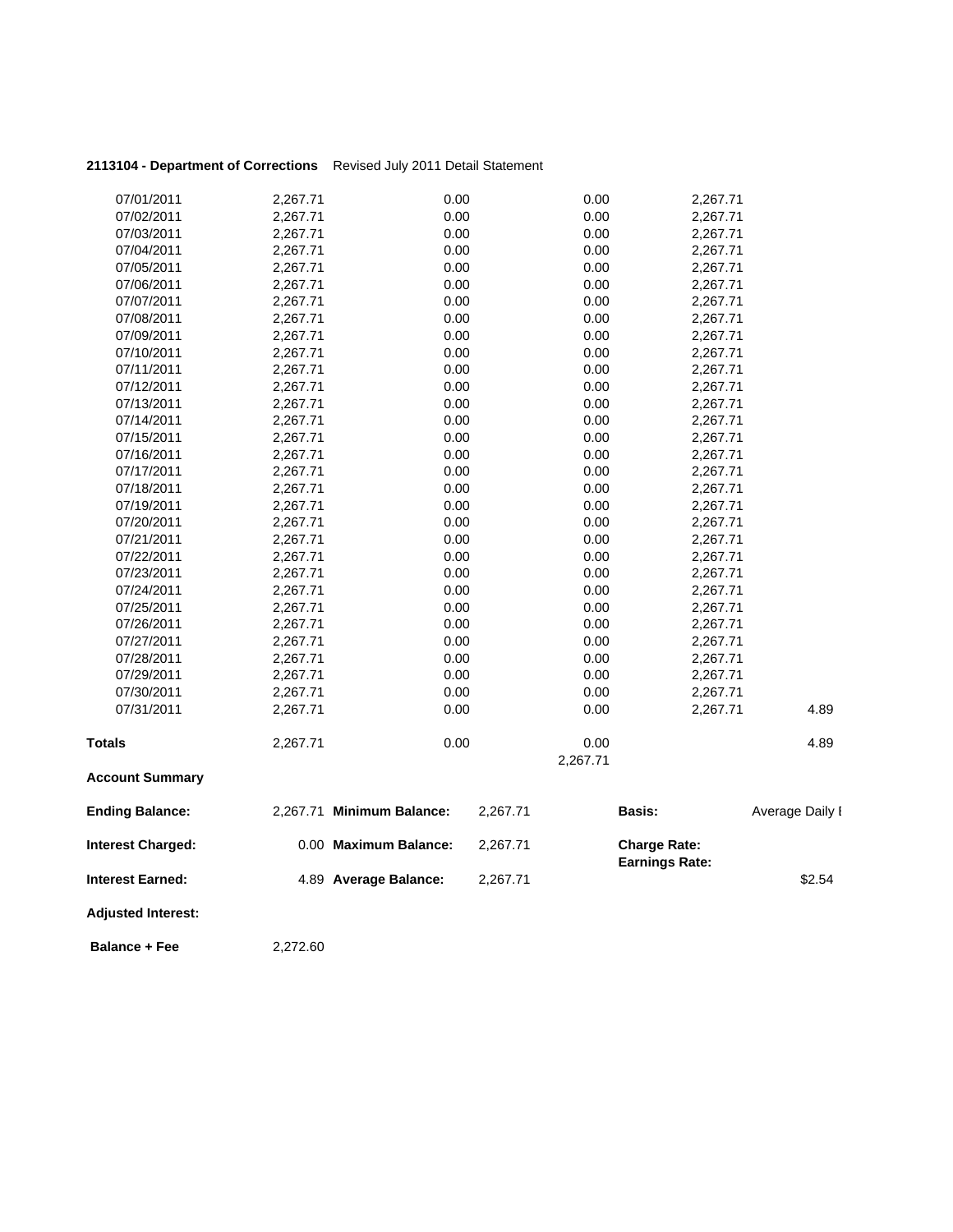| 2113107 - Department of Corrections Revised July 2011 Detail Statement |  |
|------------------------------------------------------------------------|--|
|------------------------------------------------------------------------|--|

| <b>Interest Earned:</b>  |          | 15.29 Average Balance:    | 7,086.97 |      |                                              | \$2.54          |
|--------------------------|----------|---------------------------|----------|------|----------------------------------------------|-----------------|
| <b>Interest Charged:</b> |          | 0.00 Maximum Balance:     | 7,086.97 |      | <b>Charge Rate:</b><br><b>Earnings Rate:</b> |                 |
| <b>Ending Balance:</b>   |          | 7,086.97 Minimum Balance: | 7,086.97 |      | <b>Basis:</b>                                | Average Daily I |
| <b>Account Summary</b>   |          |                           |          |      |                                              |                 |
| <b>Totals</b>            | 7,086.97 | 0.00                      |          | 0.00 |                                              | 15.29           |
| 07/31/2011               | 7,086.97 | 0.00                      |          | 0.00 | 7,086.97                                     | 15.29           |
| 07/30/2011               | 7,086.97 | 0.00                      |          | 0.00 | 7,086.97                                     |                 |
| 07/29/2011               | 7,086.97 | 0.00                      |          | 0.00 | 7,086.97                                     |                 |
| 07/28/2011               | 7,086.97 | 0.00                      |          | 0.00 | 7,086.97                                     |                 |
| 07/27/2011               | 7,086.97 | 0.00                      |          | 0.00 | 7,086.97                                     |                 |
| 07/26/2011               | 7,086.97 | 0.00                      |          | 0.00 | 7,086.97                                     |                 |
| 07/25/2011               | 7,086.97 | 0.00                      |          | 0.00 | 7,086.97                                     |                 |
| 07/24/2011               | 7,086.97 | 0.00                      |          | 0.00 | 7,086.97                                     |                 |
| 07/23/2011               | 7,086.97 | 0.00                      |          | 0.00 | 7,086.97                                     |                 |
| 07/22/2011               | 7,086.97 | 0.00                      |          | 0.00 | 7,086.97                                     |                 |
| 07/21/2011               | 7,086.97 | 0.00                      |          | 0.00 | 7,086.97                                     |                 |
| 07/20/2011               | 7,086.97 | 0.00                      |          | 0.00 | 7,086.97                                     |                 |
| 07/19/2011               | 7,086.97 | 0.00                      |          | 0.00 | 7,086.97                                     |                 |
| 07/18/2011               | 7,086.97 | 0.00                      |          | 0.00 | 7,086.97                                     |                 |
| 07/17/2011               | 7,086.97 | 0.00                      |          | 0.00 | 7,086.97                                     |                 |
| 07/16/2011               | 7,086.97 | 0.00                      |          | 0.00 | 7,086.97                                     |                 |
| 07/15/2011               | 7,086.97 | 0.00                      |          | 0.00 | 7,086.97                                     |                 |
| 07/14/2011               | 7,086.97 | 0.00                      |          | 0.00 | 7,086.97                                     |                 |
| 07/13/2011               | 7,086.97 | 0.00                      |          | 0.00 | 7,086.97                                     |                 |
| 07/12/2011               | 7,086.97 | 0.00                      |          | 0.00 | 7,086.97                                     |                 |
| 07/11/2011               | 7,086.97 | 0.00                      |          | 0.00 | 7,086.97                                     |                 |
| 07/10/2011               | 7,086.97 | 0.00                      |          | 0.00 | 7,086.97                                     |                 |
| 07/09/2011               | 7,086.97 | 0.00                      |          | 0.00 | 7,086.97                                     |                 |
| 07/08/2011               | 7,086.97 | 0.00                      |          | 0.00 | 7,086.97                                     |                 |
| 07/07/2011               | 7,086.97 | 0.00                      |          | 0.00 | 7,086.97                                     |                 |
| 07/06/2011               | 7,086.97 | 0.00                      |          | 0.00 | 7,086.97                                     |                 |
| 07/05/2011               | 7,086.97 | 0.00                      |          | 0.00 | 7,086.97                                     |                 |
| 07/04/2011               | 7,086.97 | 0.00                      |          | 0.00 | 7,086.97                                     |                 |
| 07/03/2011               | 7,086.97 | 0.00                      |          | 0.00 | 7,086.97                                     |                 |
| 07/02/2011               | 7,086.97 | 0.00                      |          | 0.00 | 7,086.97                                     |                 |
| 07/01/2011               | 7,086.97 | 0.00                      |          | 0.00 | 7,086.97                                     |                 |

**Management Fee** 0.07<br> **Interest Net of Fee** 15.22 **Interest Net of Fee** 

**Balance + Fee** 7,102.26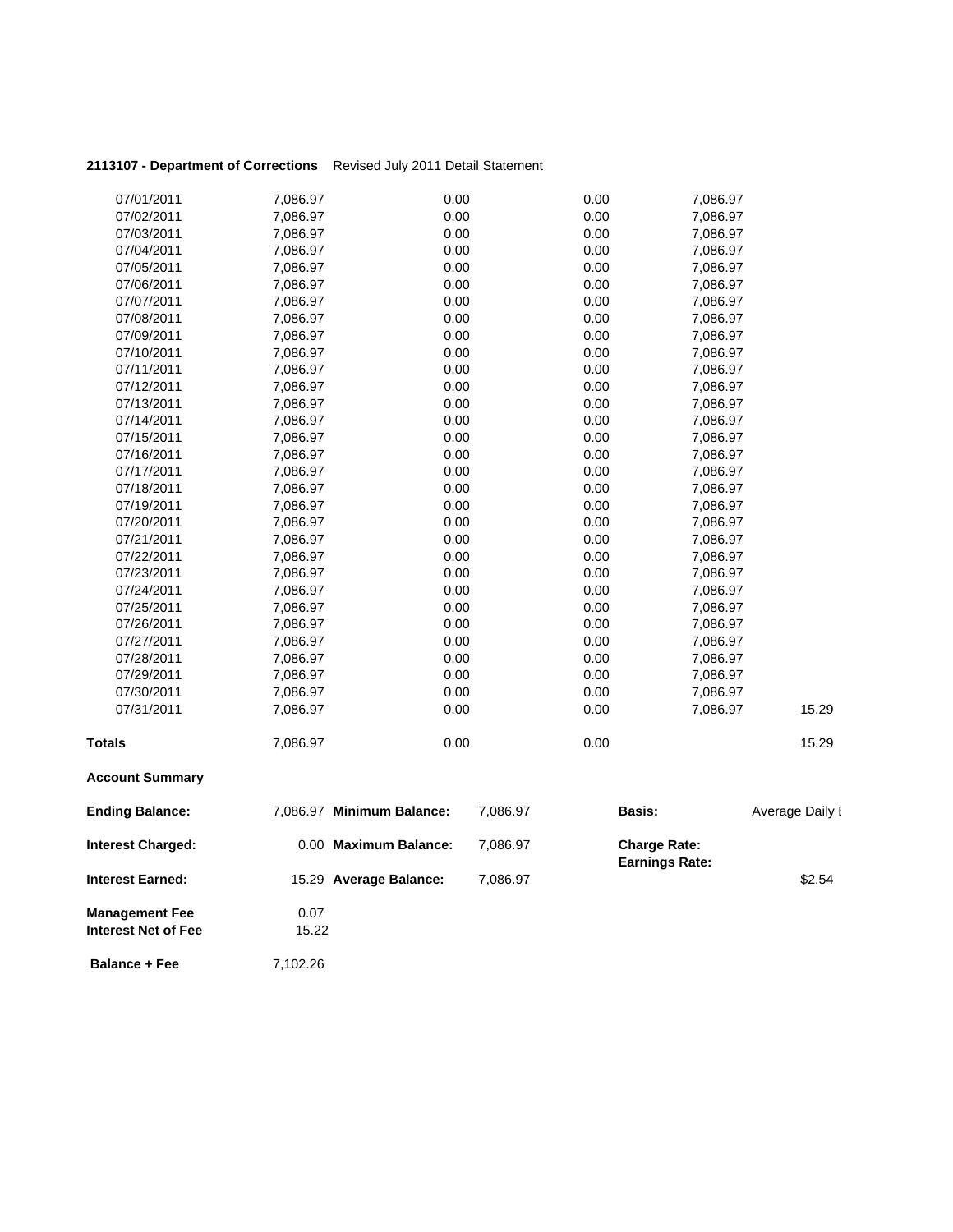| 2113110 - Department of Corrections |        | Revised July 2011 Detail Statement |        |        |                                              |                 |
|-------------------------------------|--------|------------------------------------|--------|--------|----------------------------------------------|-----------------|
| 07/01/2011                          | 425.91 | 0.00                               |        | 0.00   | 425.91                                       |                 |
| 07/02/2011                          | 425.91 | 0.00                               |        | 0.00   | 425.91                                       |                 |
| 07/03/2011                          | 425.91 | 0.00                               |        | 0.00   | 425.91                                       |                 |
| 07/04/2011                          | 425.91 | 0.00                               |        | 0.00   | 425.91                                       |                 |
| 07/05/2011                          | 425.91 | 0.00                               |        | 0.00   | 425.91                                       |                 |
| 07/06/2011                          | 425.91 | 0.00                               |        | 0.00   | 425.91                                       |                 |
| 07/07/2011                          | 425.91 | 0.00                               |        | 0.00   | 425.91                                       |                 |
| 07/08/2011                          | 425.91 | 0.00                               |        | 0.00   | 425.91                                       |                 |
| 07/09/2011                          | 425.91 | 0.00                               |        | 0.00   | 425.91                                       |                 |
| 07/10/2011                          | 425.91 | 0.00                               |        | 0.00   | 425.91                                       |                 |
| 07/11/2011                          | 425.91 | 0.00                               |        | 0.00   | 425.91                                       |                 |
| 07/12/2011                          | 425.91 | 0.00                               |        | 0.00   | 425.91                                       |                 |
| 07/13/2011                          | 425.91 | 0.00                               |        | 0.00   | 425.91                                       |                 |
| 07/14/2011                          | 425.91 | 0.00                               |        | 0.00   | 425.91                                       |                 |
| 07/15/2011                          | 425.91 | 0.00                               |        | 0.00   | 425.91                                       |                 |
| 07/16/2011                          | 425.91 | 0.00                               |        | 0.00   | 425.91                                       |                 |
| 07/17/2011                          | 425.91 | 0.00                               |        | 0.00   | 425.91                                       |                 |
| 07/18/2011                          | 425.91 | 0.00                               |        | 0.00   | 425.91                                       |                 |
| 07/19/2011                          | 425.91 | 0.00                               |        | 0.00   | 425.91                                       |                 |
| 07/20/2011                          | 425.91 | 0.00                               |        | 0.00   | 425.91                                       |                 |
| 07/21/2011                          | 425.91 | 0.00                               |        | 0.00   | 425.91                                       |                 |
| 07/22/2011                          | 425.91 | 0.00                               |        | 0.00   | 425.91                                       |                 |
| 07/23/2011                          | 425.91 | 0.00                               |        | 0.00   | 425.91                                       |                 |
| 07/24/2011                          | 425.91 | 0.00                               |        | 0.00   | 425.91                                       |                 |
| 07/25/2011                          | 425.91 | 0.00                               |        | 0.00   | 425.91                                       |                 |
| 07/26/2011                          | 425.91 | 0.00                               |        | 0.00   | 425.91                                       |                 |
| 07/27/2011                          | 425.91 | 0.00                               |        | 0.00   | 425.91                                       |                 |
| 07/28/2011                          | 425.91 | 0.00                               |        | 0.00   | 425.91                                       |                 |
| 07/29/2011                          | 425.91 | 0.00                               |        | 0.00   | 425.91                                       |                 |
| 07/30/2011                          | 425.91 | 0.00                               |        | 0.00   | 425.91                                       |                 |
| 07/31/2011                          | 425.91 | 0.00                               |        | 0.00   | 425.91                                       | 0.92            |
| <b>Totals</b>                       | 425.91 | 0.00                               |        | 0.00   |                                              | 0.92            |
| <b>Account Summary</b>              |        |                                    |        | 425.91 |                                              |                 |
| <b>Ending Balance:</b>              |        | 425.91 Minimum Balance:            | 425.91 |        | Basis:                                       | Average Daily I |
| <b>Interest Charged:</b>            |        | 0.00 Maximum Balance:              | 425.91 |        | <b>Charge Rate:</b><br><b>Earnings Rate:</b> |                 |
| <b>Interest Earned:</b>             |        | 0.92 Average Balance:              | 425.91 |        |                                              | \$2.54          |
| <b>Adjusted Interest:</b>           |        |                                    |        |        |                                              |                 |

**Balance + Fee** 426.83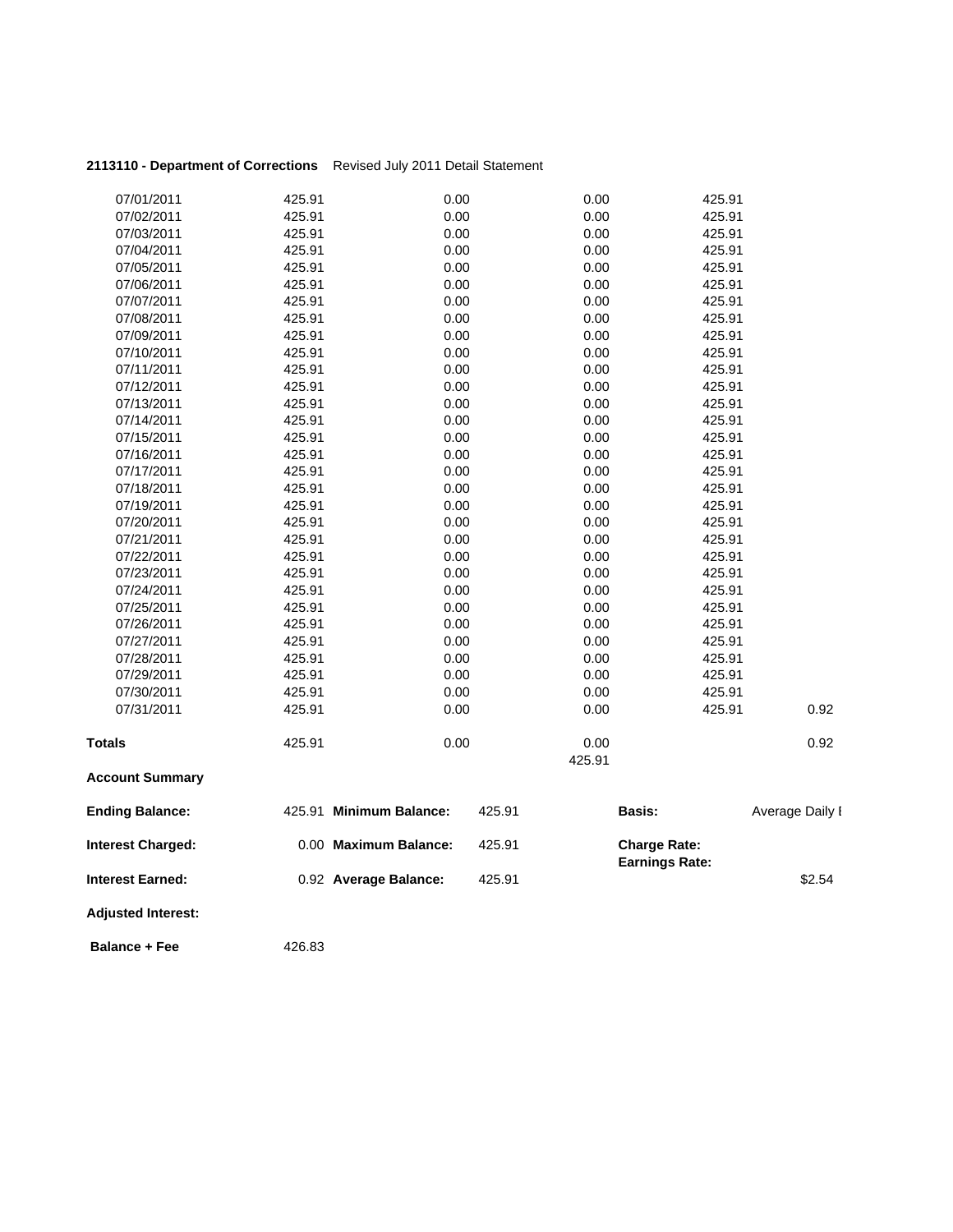# 2113112 - DEPT OF CORRECTIONS Revised July 2011 Detail Statement

| 07/01/2011                | 1,052.60 | 0.00                      |          | 0.00     | 1,052.60              |                 |
|---------------------------|----------|---------------------------|----------|----------|-----------------------|-----------------|
| 07/02/2011                | 1,052.60 | 0.00                      |          | 0.00     | 1,052.60              |                 |
| 07/03/2011                | 1,052.60 | 0.00                      |          | 0.00     | 1,052.60              |                 |
| 07/04/2011                | 1,052.60 | 0.00                      |          | 0.00     | 1,052.60              |                 |
| 07/05/2011                | 1,052.60 | 0.00                      |          | 0.00     | 1,052.60              |                 |
| 07/06/2011                | 1,052.60 | 0.00                      |          | 0.00     | 1,052.60              |                 |
| 07/07/2011                | 1,052.60 | 0.00                      |          | 0.00     | 1,052.60              |                 |
| 07/08/2011                | 1,052.60 | 0.00                      |          | 0.00     | 1,052.60              |                 |
| 07/09/2011                | 1,052.60 | 0.00                      |          | 0.00     | 1,052.60              |                 |
| 07/10/2011                | 1,052.60 | 0.00                      |          | 0.00     | 1,052.60              |                 |
| 07/11/2011                | 1,052.60 | 0.00                      |          | 0.00     | 1,052.60              |                 |
| 07/12/2011                | 1,052.60 | 0.00                      |          | 0.00     | 1,052.60              |                 |
| 07/13/2011                | 1,052.60 | 0.00                      |          | 0.00     | 1,052.60              |                 |
| 07/14/2011                | 1,052.60 | 0.00                      |          | 0.00     | 1,052.60              |                 |
| 07/15/2011                | 1,052.60 | 0.00                      |          | 0.00     | 1,052.60              |                 |
| 07/16/2011                | 1,052.60 | 0.00                      |          | 0.00     | 1,052.60              |                 |
| 07/17/2011                | 1,052.60 | 0.00                      |          | 0.00     | 1,052.60              |                 |
| 07/18/2011                | 1,052.60 | 0.00                      |          | 0.00     | 1,052.60              |                 |
| 07/19/2011                | 1,052.60 | 0.00                      |          | 0.00     | 1,052.60              |                 |
| 07/20/2011                | 1,052.60 | 0.00                      |          | 0.00     | 1,052.60              |                 |
| 07/21/2011                | 1,052.60 | 0.00                      |          | 0.00     | 1,052.60              |                 |
| 07/22/2011                | 1,052.60 | 0.00                      |          | 0.00     | 1,052.60              |                 |
| 07/23/2011                | 1,052.60 | 0.00                      |          | 0.00     | 1,052.60              |                 |
| 07/24/2011                | 1,052.60 | 0.00                      |          | 0.00     | 1,052.60              |                 |
| 07/25/2011                | 1,052.60 | 0.00                      |          | 0.00     | 1,052.60              |                 |
| 07/26/2011                | 1,052.60 | 0.00                      |          | 0.00     | 1,052.60              |                 |
| 07/27/2011                | 1,052.60 | 0.00                      |          | 0.00     | 1,052.60              |                 |
| 07/28/2011                | 1,052.60 | 0.00                      |          | 0.00     | 1,052.60              |                 |
| 07/29/2011                | 1,052.60 | 0.00                      |          | 0.00     | 1,052.60              |                 |
| 07/30/2011                | 1,052.60 | 0.00                      |          | 0.00     | 1,052.60              |                 |
| 07/31/2011                | 1,052.60 | 0.00                      |          | 0.00     | 1,052.60              | 2.27            |
| <b>Totals</b>             | 1,052.60 | 0.00                      |          | 0.00     |                       | 2.27            |
|                           |          |                           |          | 1,052.60 |                       |                 |
| <b>Account Summary</b>    |          |                           |          |          |                       |                 |
| <b>Ending Balance:</b>    |          | 1,052.60 Minimum Balance: | 1,052.60 |          | Basis:                | Average Daily I |
| <b>Interest Charged:</b>  |          | 0.00 Maximum Balance:     | 1,052.60 |          | <b>Charge Rate:</b>   |                 |
| Interest Earned:          |          | 2.27 Average Balance:     | 1,052.60 |          | <b>Earnings Rate:</b> | \$2.54          |
| <b>Adjusted Interest:</b> |          |                           |          |          |                       |                 |
| <b>Balance + Fee</b>      | 1,054.87 |                           |          |          |                       |                 |
|                           |          |                           |          |          |                       |                 |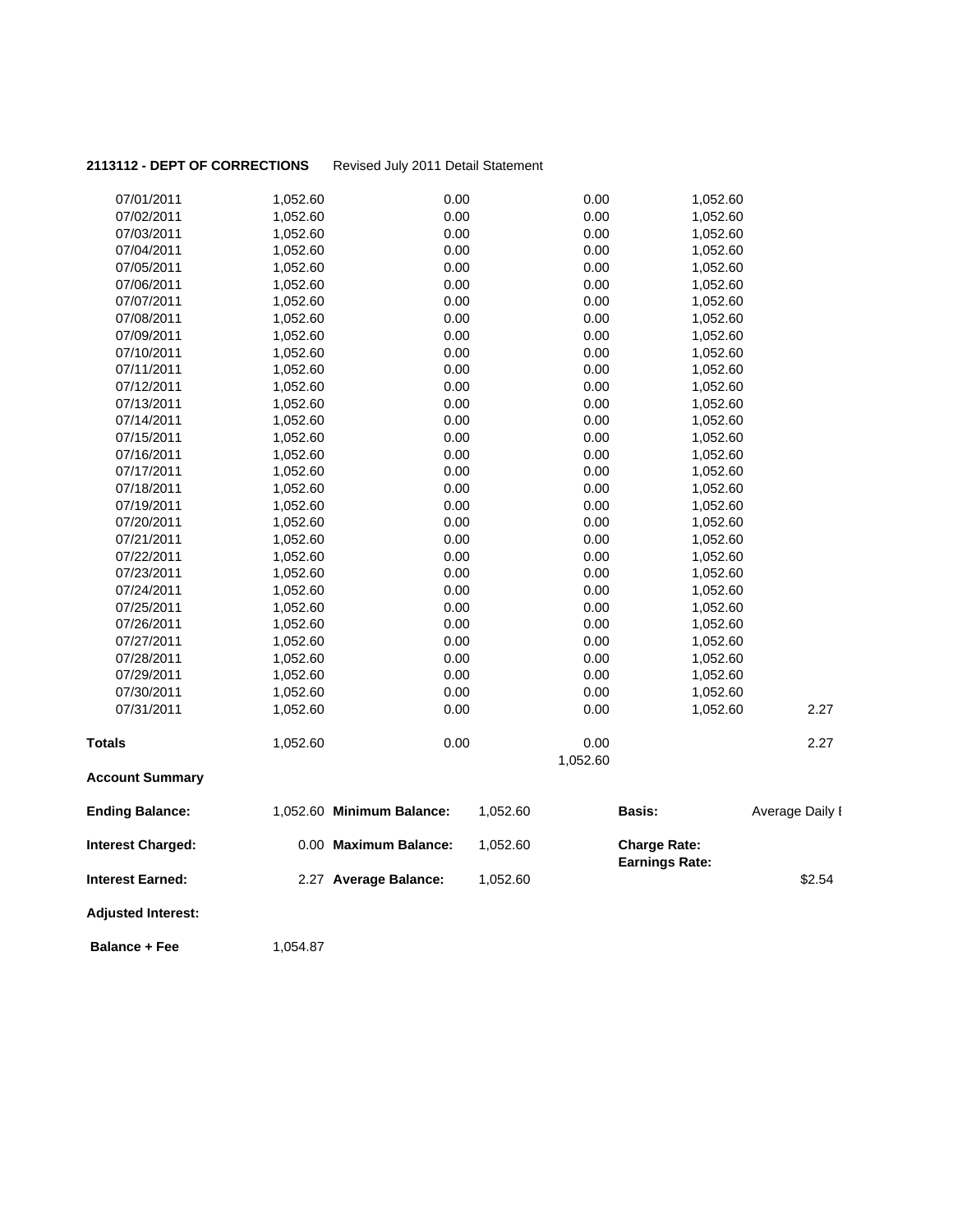| 2113119 - Department of Corrections Revised July 2011 Detail Statement |  |
|------------------------------------------------------------------------|--|
|                                                                        |  |

| 07/01/2011                | (10.00)                  | 0.00 |         | 0.00    | (10.00)               |                 |
|---------------------------|--------------------------|------|---------|---------|-----------------------|-----------------|
| 07/02/2011                | (10.00)                  | 0.00 |         | 0.00    | (10.00)               |                 |
| 07/03/2011                | (10.00)                  | 0.00 |         | 0.00    | (10.00)               |                 |
| 07/04/2011                | (10.00)                  | 0.00 |         | 0.00    | (10.00)               |                 |
| 07/05/2011                | (10.00)                  | 0.00 |         | 0.00    | (10.00)               |                 |
| 07/06/2011                | (10.00)                  | 0.00 |         | 0.00    | (10.00)               |                 |
| 07/07/2011                | (10.00)                  | 0.00 |         | 0.00    | (10.00)               |                 |
| 07/08/2011                | (10.00)                  | 0.00 |         | 0.00    | (10.00)               |                 |
| 07/09/2011                | (10.00)                  | 0.00 |         | 0.00    | (10.00)               |                 |
| 07/10/2011                | (10.00)                  | 0.00 |         | 0.00    | (10.00)               |                 |
| 07/11/2011                | (10.00)                  | 0.00 |         | 0.00    | (10.00)               |                 |
| 07/12/2011                | (10.00)                  | 0.00 |         | 0.00    | (10.00)               |                 |
| 07/13/2011                | (10.00)                  | 0.00 |         | 0.00    | (10.00)               |                 |
| 07/14/2011                | (10.00)                  | 0.00 |         | 0.00    | (10.00)               |                 |
| 07/15/2011                | (10.00)                  | 0.00 |         | 0.00    | (10.00)               |                 |
| 07/16/2011                | (10.00)                  | 0.00 |         | 0.00    | (10.00)               |                 |
| 07/17/2011                | (10.00)                  | 0.00 |         | 0.00    | (10.00)               |                 |
| 07/18/2011                | (10.00)                  | 0.00 |         | 0.00    | (10.00)               |                 |
| 07/19/2011                | (10.00)                  | 0.00 |         | 0.00    | (10.00)               |                 |
| 07/20/2011                | (10.00)                  | 0.00 |         | 0.00    | (10.00)               |                 |
| 07/21/2011                | (10.00)                  | 0.00 |         | 0.00    | (10.00)               |                 |
| 07/22/2011                | (10.00)                  | 0.00 |         | 0.00    | (10.00)               |                 |
| 07/23/2011                | (10.00)                  | 0.00 |         | 0.00    | (10.00)               |                 |
| 07/24/2011                | (10.00)                  | 0.00 |         | 0.00    | (10.00)               |                 |
| 07/25/2011                | (10.00)                  | 0.00 |         | 0.00    | (10.00)               |                 |
| 07/26/2011                | (10.00)                  | 0.00 |         | 0.00    | (10.00)               |                 |
| 07/27/2011                | (10.00)                  | 0.00 |         | 0.00    | (10.00)               |                 |
| 07/28/2011                | (10.00)                  | 0.00 |         | 0.00    | (10.00)               |                 |
| 07/29/2011                | (10.00)                  | 0.00 |         | 0.00    | (10.00)               |                 |
| 07/30/2011                | (10.00)                  | 0.00 |         | 0.00    | (10.00)               |                 |
| 07/31/2011                | (10.00)                  | 0.00 |         | 0.00    | (10.00)               |                 |
| Totals                    | (10.00)                  | 0.00 |         | 0.00    |                       | 0.00            |
|                           |                          |      |         | (10.00) |                       |                 |
| <b>Account Summary</b>    |                          |      |         |         |                       |                 |
| <b>Ending Balance:</b>    | (10.00) Minimum Balance: |      | (10.00) | Basis:  |                       | Average Daily I |
| <b>Interest Charged:</b>  | (0.02) Maximum Balance:  |      | (10.00) |         | <b>Charge Rate:</b>   |                 |
| <b>Interest Earned:</b>   | 0.00 Average Balance:    |      | (10.00) |         | <b>Earnings Rate:</b> | \$2.54          |
| <b>Adjusted Interest:</b> |                          |      |         |         |                       |                 |
| <b>Balance + Fee</b>      | (10.02)                  |      |         |         |                       |                 |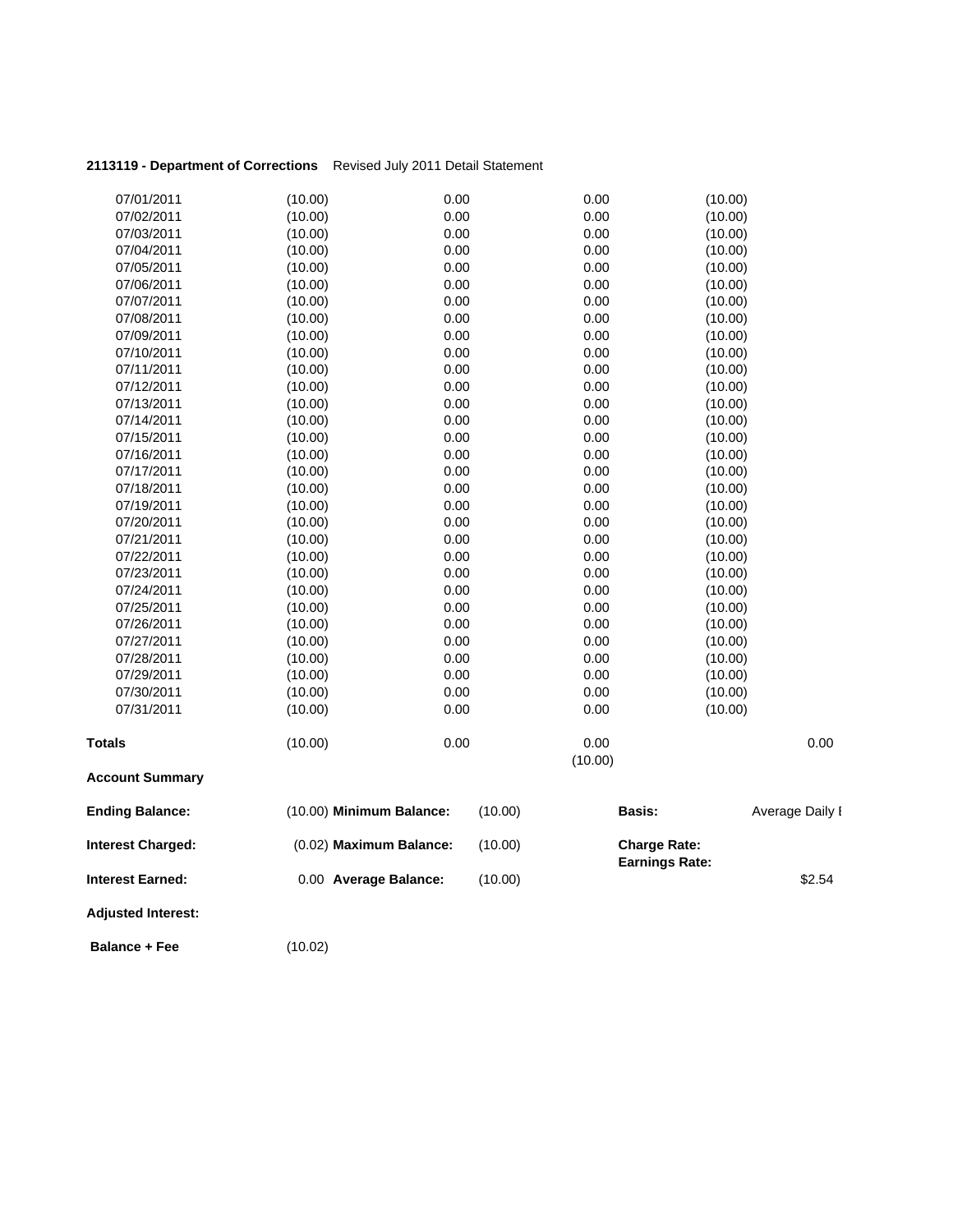## **2113120 - Department of Corrections** Revised July 2011 Detail Statement

| <b>Adjusted Interest:</b> |                      |                           |          |              |                       |                 |
|---------------------------|----------------------|---------------------------|----------|--------------|-----------------------|-----------------|
| <b>Interest Earned:</b>   |                      | 6.82 Average Balance:     | 3,159.39 |              | <b>Earnings Rate:</b> | \$2.54          |
| <b>Interest Charged:</b>  |                      | 0.00 Maximum Balance:     | 3,159.39 |              | <b>Charge Rate:</b>   |                 |
| <b>Ending Balance:</b>    |                      | 3,159.39 Minimum Balance: | 3,159.39 |              | <b>Basis:</b>         | Average Daily I |
| <b>Account Summary</b>    |                      |                           |          |              |                       |                 |
|                           |                      |                           |          | 3,159.39     |                       |                 |
| <b>Totals</b>             | 3,159.39             | 0.00                      |          | 0.00         |                       | 6.82            |
| 07/31/2011                | 3,159.39             | 0.00                      |          | 0.00         | 3,159.39              | 6.82            |
| 07/30/2011                | 3,159.39             | 0.00                      |          | 0.00         | 3,159.39              |                 |
| 07/29/2011                | 3,159.39             | 0.00                      |          | 0.00         | 3,159.39              |                 |
| 07/28/2011                | 3,159.39             | 0.00                      |          | 0.00         | 3,159.39              |                 |
| 07/27/2011                | 3,159.39             | 0.00                      |          | 0.00         | 3,159.39              |                 |
| 07/26/2011                | 3,159.39             | 0.00                      |          | 0.00         | 3,159.39              |                 |
| 07/25/2011                | 3,159.39             | 0.00                      |          | 0.00         | 3,159.39              |                 |
| 07/24/2011                | 3,159.39             | 0.00                      |          | 0.00         | 3,159.39              |                 |
| 07/23/2011                | 3,159.39             | 0.00                      |          | 0.00         | 3,159.39              |                 |
| 07/22/2011                | 3,159.39             | 0.00                      |          | 0.00         | 3,159.39              |                 |
| 07/21/2011                | 3,159.39             | 0.00                      |          | 0.00         | 3,159.39              |                 |
| 07/20/2011                | 3,159.39             | 0.00                      |          | 0.00         | 3,159.39              |                 |
| 07/19/2011                | 3,159.39             | 0.00                      |          | 0.00         | 3,159.39              |                 |
| 07/18/2011                | 3,159.39             | 0.00                      |          | 0.00         | 3,159.39              |                 |
| 07/17/2011                | 3,159.39             | 0.00                      |          | 0.00         | 3,159.39              |                 |
| 07/16/2011                | 3,159.39             | 0.00                      |          | 0.00         | 3,159.39              |                 |
| 07/15/2011                | 3,159.39             | 0.00                      |          | 0.00         | 3,159.39              |                 |
| 07/14/2011                | 3,159.39             | 0.00                      |          | 0.00         | 3,159.39              |                 |
| 07/13/2011                | 3,159.39             | 0.00                      |          | 0.00         | 3,159.39              |                 |
| 07/12/2011                | 3,159.39             | 0.00                      |          | 0.00         | 3,159.39              |                 |
| 07/11/2011                | 3,159.39             | 0.00                      |          | 0.00         | 3,159.39              |                 |
| 07/10/2011                | 3,159.39             | 0.00                      |          | 0.00         | 3,159.39              |                 |
| 07/09/2011                | 3,159.39             | 0.00                      |          | 0.00         | 3,159.39              |                 |
| 07/08/2011                | 3,159.39             | 0.00                      |          | 0.00         | 3,159.39              |                 |
| 07/07/2011                | 3,159.39             | 0.00                      |          | 0.00         | 3,159.39              |                 |
| 07/05/2011<br>07/06/2011  | 3,159.39<br>3,159.39 | 0.00<br>0.00              |          | 0.00<br>0.00 | 3,159.39<br>3,159.39  |                 |
| 07/04/2011                | 3,159.39             | 0.00                      |          | 0.00         | 3,159.39              |                 |
| 07/03/2011                | 3,159.39             | 0.00                      |          | 0.00         | 3,159.39              |                 |
| 07/02/2011                | 3,159.39             | 0.00                      |          | 0.00         | 3,159.39              |                 |
| 07/01/2011                | 3,159.39             | 0.00                      |          | 0.00         | 3,159.39              |                 |
|                           |                      |                           |          |              |                       |                 |

**Balance + Fee** 3,166.21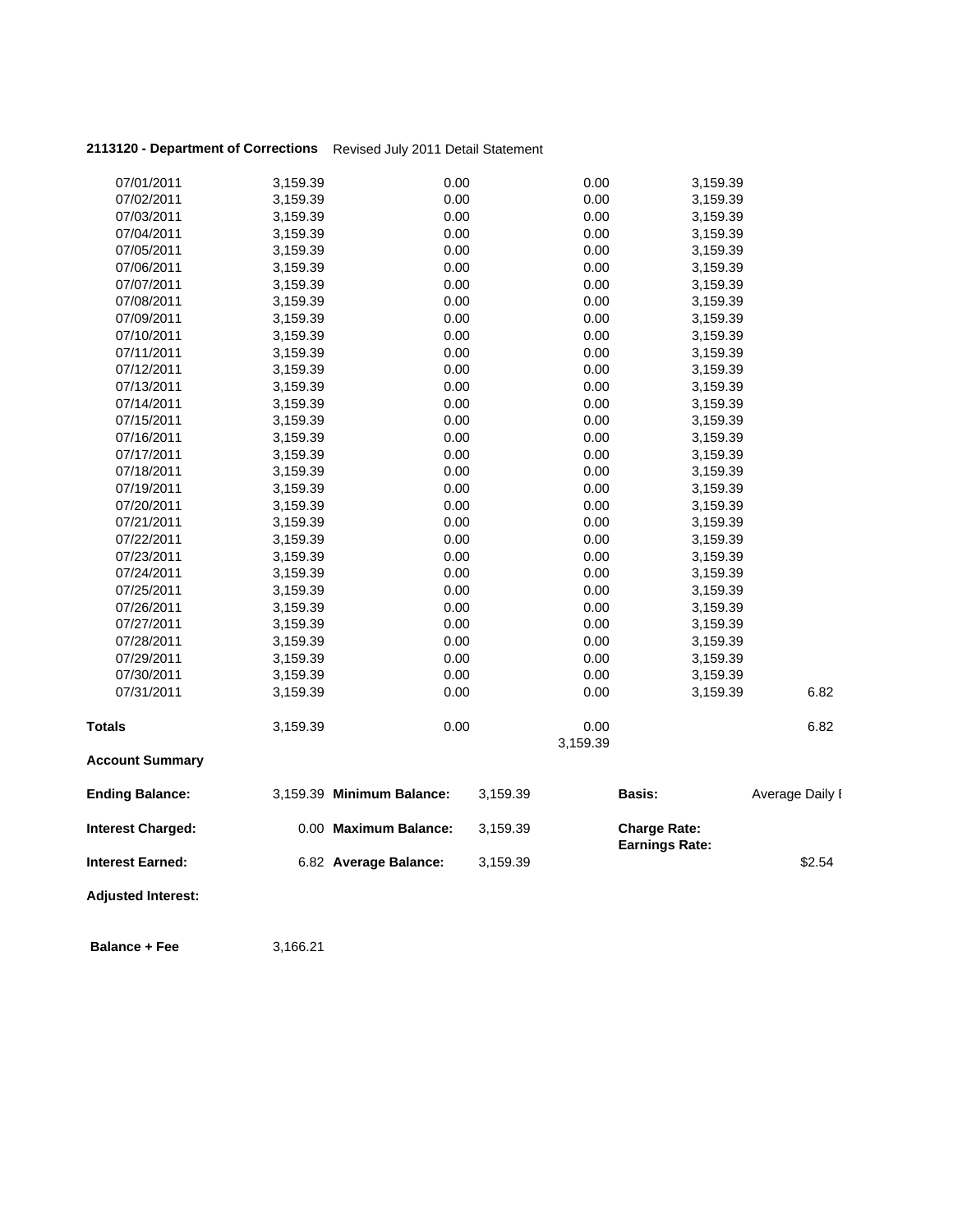| 2113123 - Department of Corrections Revised July 2011 Detail Statement |  |  |  |
|------------------------------------------------------------------------|--|--|--|
|------------------------------------------------------------------------|--|--|--|

| <b>Balance + Fee</b>      | 8,086.18             |                           |          |                  |                                              |                 |
|---------------------------|----------------------|---------------------------|----------|------------------|----------------------------------------------|-----------------|
| <b>Adjusted Interest:</b> |                      |                           |          |                  |                                              |                 |
| <b>Interest Earned:</b>   |                      | 17.41 Average Balance:    | 8,068.77 |                  |                                              | \$2.54          |
| <b>Interest Charged:</b>  |                      | 0.00 Maximum Balance:     | 8,068.77 |                  | <b>Charge Rate:</b><br><b>Earnings Rate:</b> |                 |
| <b>Ending Balance:</b>    |                      | 8,068.77 Minimum Balance: | 8,068.77 |                  | <b>Basis:</b>                                | Average Daily I |
| <b>Account Summary</b>    |                      |                           |          |                  |                                              |                 |
| <b>Totals</b>             | 8,068.77             | 0.00                      |          | 0.00<br>8,068.77 |                                              | 17.41           |
|                           |                      |                           |          |                  |                                              |                 |
| 07/31/2011                | 8,068.77<br>8,068.77 | 0.00                      |          | 0.00             | 8,068.77                                     | 17.41           |
| 07/30/2011                |                      | 0.00                      |          | 0.00             | 8,068.77                                     |                 |
| 07/28/2011<br>07/29/2011  | 8,068.77<br>8,068.77 | 0.00                      |          | 0.00             | 8,068.77<br>8,068.77                         |                 |
| 07/27/2011                | 8,068.77             | 0.00<br>0.00              |          | 0.00<br>0.00     | 8,068.77                                     |                 |
| 07/26/2011                | 8,068.77             | 0.00                      |          | 0.00             | 8,068.77                                     |                 |
| 07/25/2011                | 8,068.77             | 0.00                      |          | 0.00             | 8,068.77                                     |                 |
| 07/24/2011                | 8,068.77             | 0.00                      |          | 0.00             | 8,068.77                                     |                 |
| 07/23/2011                | 8,068.77             | 0.00                      |          | 0.00             | 8,068.77                                     |                 |
| 07/22/2011                | 8,068.77             | 0.00                      |          | 0.00             | 8,068.77                                     |                 |
| 07/21/2011                | 8,068.77             | 0.00                      |          | 0.00             | 8,068.77                                     |                 |
| 07/20/2011                | 8,068.77             | 0.00                      |          | 0.00             | 8,068.77                                     |                 |
| 07/19/2011                | 8,068.77             | 0.00                      |          | 0.00             | 8,068.77                                     |                 |
| 07/18/2011                | 8,068.77             | 0.00                      |          | 0.00             | 8,068.77                                     |                 |
| 07/17/2011                | 8,068.77             | 0.00                      |          | 0.00             | 8,068.77                                     |                 |
| 07/16/2011                | 8,068.77             | 0.00                      |          | 0.00             | 8,068.77                                     |                 |
| 07/15/2011                | 8,068.77             | 0.00                      |          | 0.00             | 8,068.77                                     |                 |
| 07/14/2011                | 8,068.77             | 0.00                      |          | 0.00             | 8,068.77                                     |                 |
| 07/13/2011                | 8,068.77             | 0.00                      |          | 0.00             | 8,068.77                                     |                 |
| 07/12/2011                | 8,068.77             | 0.00                      |          | 0.00             | 8,068.77                                     |                 |
| 07/11/2011                | 8,068.77             | 0.00                      |          | 0.00             | 8,068.77                                     |                 |
| 07/10/2011                | 8,068.77             | 0.00                      |          | 0.00             | 8,068.77                                     |                 |
| 07/09/2011                | 8,068.77             | 0.00                      |          | 0.00             | 8,068.77                                     |                 |
| 07/08/2011                | 8,068.77             | 0.00                      |          | 0.00             | 8,068.77                                     |                 |
| 07/07/2011                | 8,068.77             | 0.00                      |          | 0.00             | 8,068.77                                     |                 |
| 07/06/2011                | 8,068.77             | 0.00                      |          | 0.00             | 8,068.77                                     |                 |
| 07/05/2011                | 8,068.77             | 0.00                      |          | 0.00             | 8,068.77                                     |                 |
| 07/04/2011                | 8,068.77             | 0.00                      |          | 0.00             | 8,068.77                                     |                 |
| 07/03/2011                | 8,068.77             | 0.00                      |          | 0.00             | 8,068.77                                     |                 |
| 07/02/2011                | 8,068.77             | 0.00                      |          | 0.00             | 8,068.77                                     |                 |
| 07/01/2011                | 8,068.77             | 0.00                      |          | 0.00             | 8,068.77                                     |                 |
|                           |                      |                           |          |                  |                                              |                 |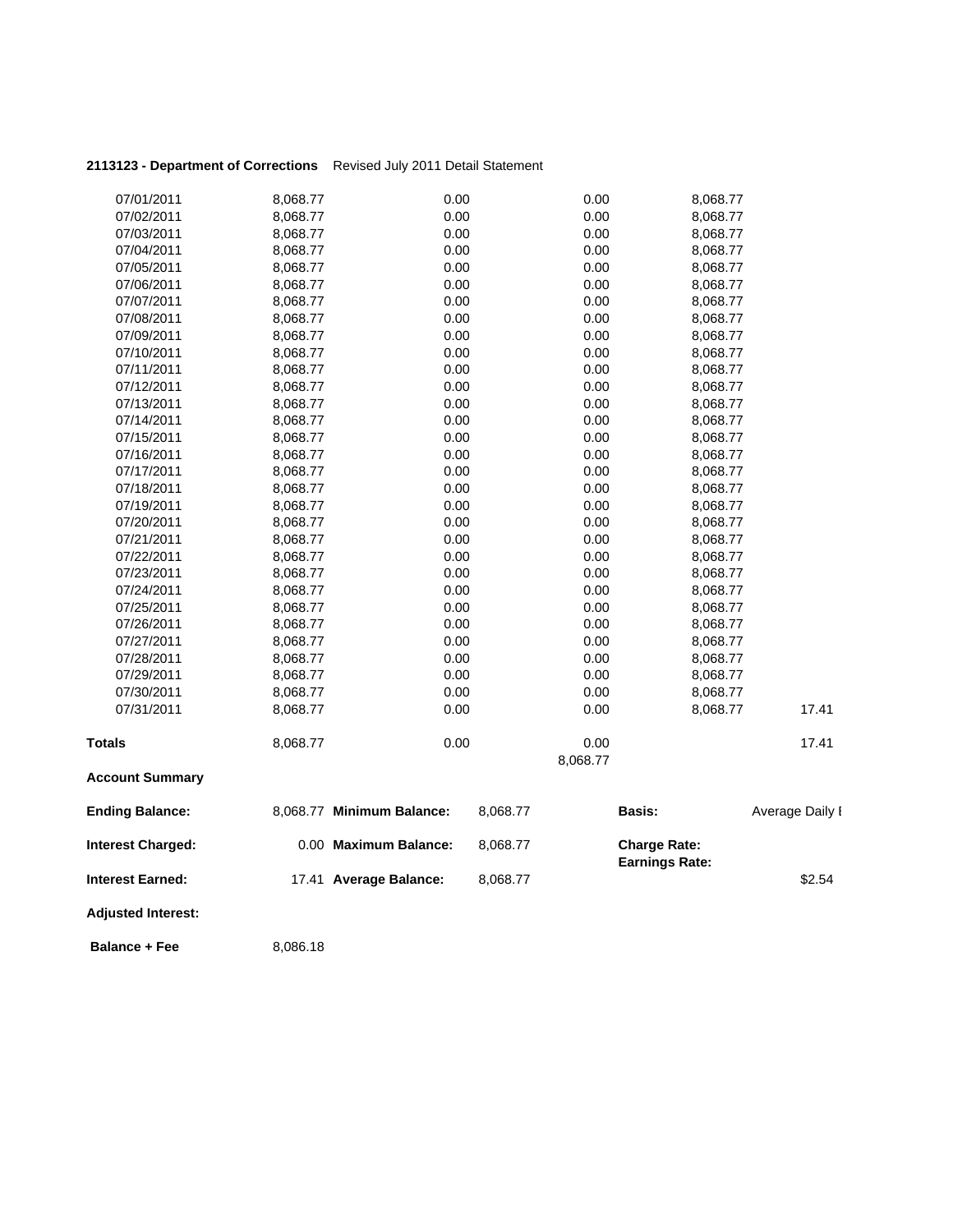| 2113125 - Department of Corrections Revised July 2011 Detail Statement |  |
|------------------------------------------------------------------------|--|
|                                                                        |  |

| 07/01/2011<br>07/02/2011  | 4,306.14<br>4,306.14 | 0.00<br>0.00              |          | 0.00<br>0.00 | 4,306.14<br>4,306.14                         |                 |
|---------------------------|----------------------|---------------------------|----------|--------------|----------------------------------------------|-----------------|
| 07/03/2011                | 4,306.14             | 0.00                      |          | 0.00         | 4,306.14                                     |                 |
| 07/04/2011                | 4,306.14             | 0.00                      |          | 0.00         | 4,306.14                                     |                 |
| 07/05/2011                | 4,306.14             | 0.00                      |          | 0.00         | 4,306.14                                     |                 |
| 07/06/2011                | 4,306.14             | 0.00                      |          | 0.00         | 4,306.14                                     |                 |
| 07/07/2011                | 4,306.14             | 0.00                      |          | 0.00         | 4,306.14                                     |                 |
| 07/08/2011                | 4,306.14             | 0.00                      |          | 0.00         | 4,306.14                                     |                 |
| 07/09/2011                | 4,306.14             | 0.00                      |          | 0.00         | 4,306.14                                     |                 |
| 07/10/2011                | 4,306.14             | 0.00                      |          | 0.00         | 4,306.14                                     |                 |
| 07/11/2011                | 4,306.14             | 0.00                      |          | 0.00         | 4,306.14                                     |                 |
| 07/12/2011                | 4,306.14             | 0.00                      |          | 0.00         | 4,306.14                                     |                 |
| 07/13/2011                | 4,306.14             | 0.00                      |          | 0.00         | 4,306.14                                     |                 |
| 07/14/2011                | 4,306.14             | 0.00                      |          | 0.00         | 4,306.14                                     |                 |
| 07/15/2011                | 4,306.14             | 0.00                      |          | 0.00         | 4,306.14                                     |                 |
| 07/16/2011                | 4,306.14             | 0.00                      |          | 0.00         | 4,306.14                                     |                 |
| 07/17/2011                | 4,306.14             | 0.00                      |          | 0.00         | 4,306.14                                     |                 |
| 07/18/2011                | 4,306.14             | 0.00                      |          | 0.00         | 4,306.14                                     |                 |
| 07/19/2011                | 4,306.14             | 0.00                      |          | 0.00         | 4,306.14                                     |                 |
| 07/20/2011                | 4,306.14             | 0.00                      |          | 0.00         | 4,306.14                                     |                 |
| 07/21/2011                | 4,306.14             | 0.00                      |          | 0.00         | 4,306.14                                     |                 |
| 07/22/2011                | 4,306.14             | 0.00                      |          | 0.00         | 4,306.14                                     |                 |
| 07/23/2011                | 4,306.14             | 0.00                      |          | 0.00         | 4,306.14                                     |                 |
| 07/24/2011                | 4,306.14             | 0.00                      |          | 0.00         | 4,306.14                                     |                 |
| 07/25/2011                | 4,306.14             | 0.00                      |          | 0.00         | 4,306.14                                     |                 |
| 07/26/2011                | 4,306.14             | 0.00                      |          | 0.00         | 4,306.14                                     |                 |
| 07/27/2011                | 4,306.14             | 0.00                      |          | 0.00         | 4,306.14                                     |                 |
| 07/28/2011                | 4,306.14             | 0.00                      |          | 0.00         | 4,306.14                                     |                 |
| 07/29/2011                | 4,306.14             | 0.00                      |          | 0.00         | 4,306.14                                     |                 |
| 07/30/2011                | 4,306.14             | 0.00                      |          | 0.00         | 4,306.14                                     |                 |
| 07/31/2011                | 4,306.14             | 0.00                      |          | 0.00         | 4,306.14                                     | 9.29            |
| <b>Totals</b>             | 4,306.14             | 0.00                      |          | 0.00         |                                              | 9.29            |
|                           |                      |                           |          | 4,306.14     |                                              |                 |
| <b>Account Summary</b>    |                      |                           |          |              |                                              |                 |
| <b>Ending Balance:</b>    |                      | 4,306.14 Minimum Balance: | 4,306.14 |              | Basis:                                       | Average Daily I |
| <b>Interest Charged:</b>  |                      | 0.00 Maximum Balance:     | 4,306.14 |              | <b>Charge Rate:</b><br><b>Earnings Rate:</b> |                 |
| <b>Interest Earned:</b>   |                      | 9.29 Average Balance:     | 4,306.14 |              |                                              | \$2.54          |
| <b>Adjusted Interest:</b> |                      |                           |          |              |                                              |                 |
|                           |                      |                           |          |              |                                              |                 |

**Balance + Fee** 4,315.43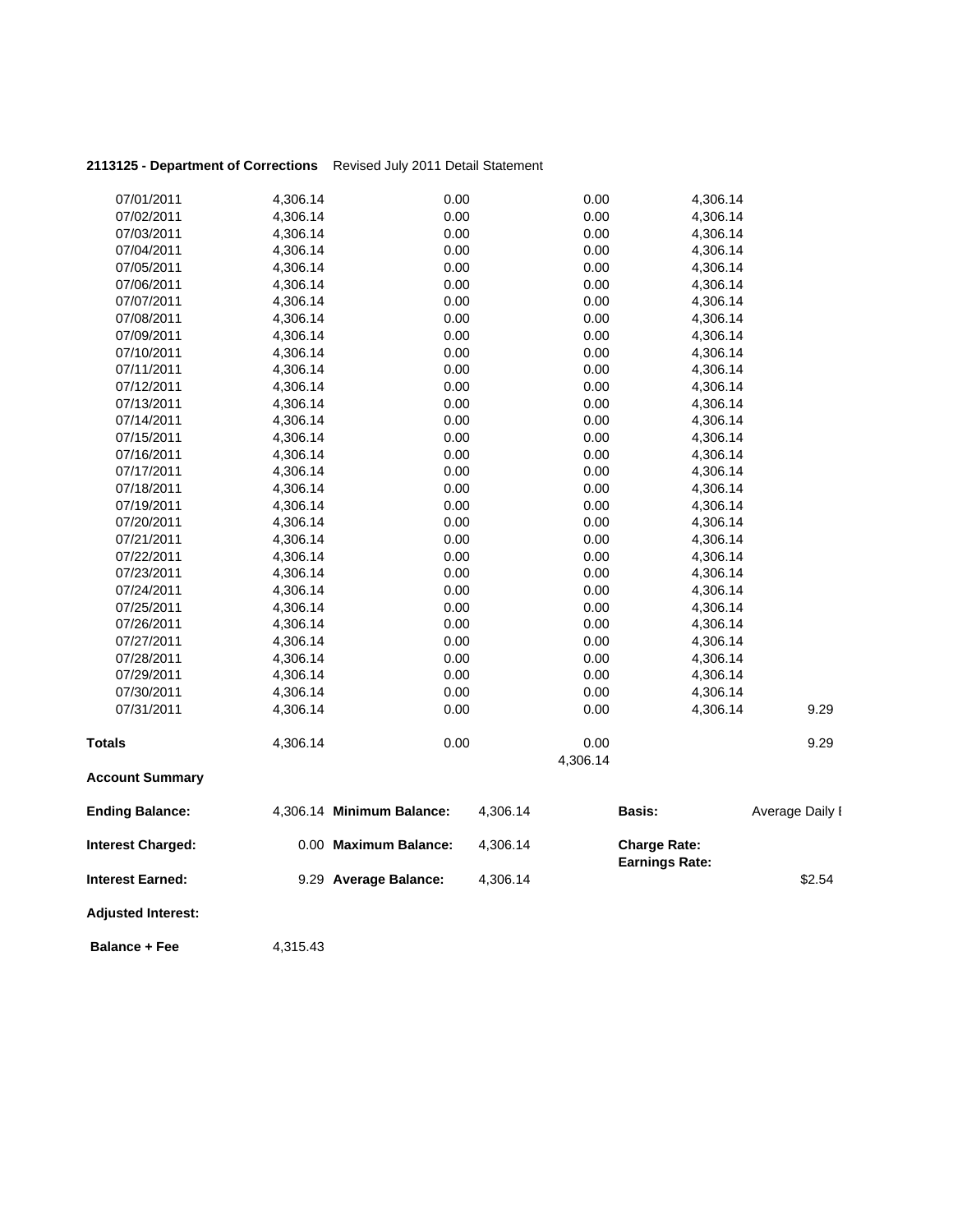| 2113201 - Department of Corrections Revised July 2011 Detail Statement |  |
|------------------------------------------------------------------------|--|
|                                                                        |  |

| 07/01/2011                | 5,465.49 | 0.00                      |          | 0.00     | 5,465.49              |                 |
|---------------------------|----------|---------------------------|----------|----------|-----------------------|-----------------|
| 07/02/2011                | 5,465.49 | 0.00                      |          | 0.00     | 5,465.49              |                 |
| 07/03/2011                | 5,465.49 | 0.00                      |          | 0.00     | 5,465.49              |                 |
| 07/04/2011                | 5,465.49 | 0.00                      |          | 0.00     | 5,465.49              |                 |
| 07/05/2011                | 5,465.49 | 0.00                      |          | 0.00     | 5,465.49              |                 |
| 07/06/2011                | 5,465.49 | 0.00                      |          | 0.00     | 5,465.49              |                 |
| 07/07/2011                | 5,465.49 | 0.00                      |          | 0.00     | 5,465.49              |                 |
| 07/08/2011                | 5,465.49 | 0.00                      |          | 0.00     | 5,465.49              |                 |
| 07/09/2011                | 5,465.49 | 0.00                      |          | 0.00     | 5,465.49              |                 |
| 07/10/2011                | 5,465.49 | 0.00                      |          | 0.00     | 5,465.49              |                 |
| 07/11/2011                | 5,465.49 | 0.00                      |          | 0.00     | 5,465.49              |                 |
| 07/12/2011                | 5,465.49 | 0.00                      |          | 0.00     | 5,465.49              |                 |
| 07/13/2011                | 5,465.49 | 0.00                      |          | 0.00     | 5,465.49              |                 |
| 07/14/2011                | 5,465.49 | 0.00                      |          | 0.00     | 5,465.49              |                 |
| 07/15/2011                | 5,465.49 | 0.00                      |          | 0.00     | 5,465.49              |                 |
| 07/16/2011                | 5,465.49 | 0.00                      |          | 0.00     | 5,465.49              |                 |
| 07/17/2011                | 5,465.49 | 0.00                      |          | 0.00     | 5,465.49              |                 |
| 07/18/2011                | 5,465.49 | 0.00                      |          | 0.00     | 5,465.49              |                 |
| 07/19/2011                | 5,465.49 | 0.00                      |          | 0.00     | 5,465.49              |                 |
| 07/20/2011                | 5,465.49 | 0.00                      |          | 0.00     | 5,465.49              |                 |
| 07/21/2011                | 5,465.49 | 0.00                      |          | 0.00     | 5,465.49              |                 |
| 07/22/2011                | 5,465.49 | 0.00                      |          | 0.00     | 5,465.49              |                 |
| 07/23/2011                | 5,465.49 | 0.00                      |          | 0.00     | 5,465.49              |                 |
| 07/24/2011                | 5,465.49 | 0.00                      |          | 0.00     | 5,465.49              |                 |
| 07/25/2011                | 5,465.49 | 0.00                      |          | 0.00     | 5,465.49              |                 |
| 07/26/2011                | 5,465.49 | 0.00                      |          | 0.00     | 5,465.49              |                 |
| 07/27/2011                | 5,465.49 | 0.00                      |          | 0.00     | 5,465.49              |                 |
| 07/28/2011                | 5,465.49 | 0.00                      |          | 0.00     | 5,465.49              |                 |
| 07/29/2011                | 5,465.49 | 0.00                      |          | 0.00     | 5,465.49              |                 |
| 07/30/2011                | 5,465.49 | 0.00                      |          | 0.00     | 5,465.49              |                 |
| 07/31/2011                | 5,465.49 | 0.00                      |          | 0.00     | 5,465.49              | 11.79           |
| <b>Totals</b>             | 5,465.49 | 0.00                      |          | 0.00     |                       | 11.79           |
|                           |          |                           |          | 5,465.49 |                       |                 |
| <b>Account Summary</b>    |          |                           |          |          |                       |                 |
| <b>Ending Balance:</b>    |          | 5,465.49 Minimum Balance: | 5,465.49 |          | Basis:                | Average Daily I |
| <b>Interest Charged:</b>  |          | 0.00 Maximum Balance:     | 5,465.49 |          | <b>Charge Rate:</b>   |                 |
| <b>Interest Earned:</b>   |          | 11.79 Average Balance:    | 5,465.49 |          | <b>Earnings Rate:</b> | \$2.54          |
|                           |          |                           |          |          |                       |                 |
| <b>Adjusted Interest:</b> |          |                           |          |          |                       |                 |
| <b>Balance + Fee</b>      | 5,477.28 |                           |          |          |                       |                 |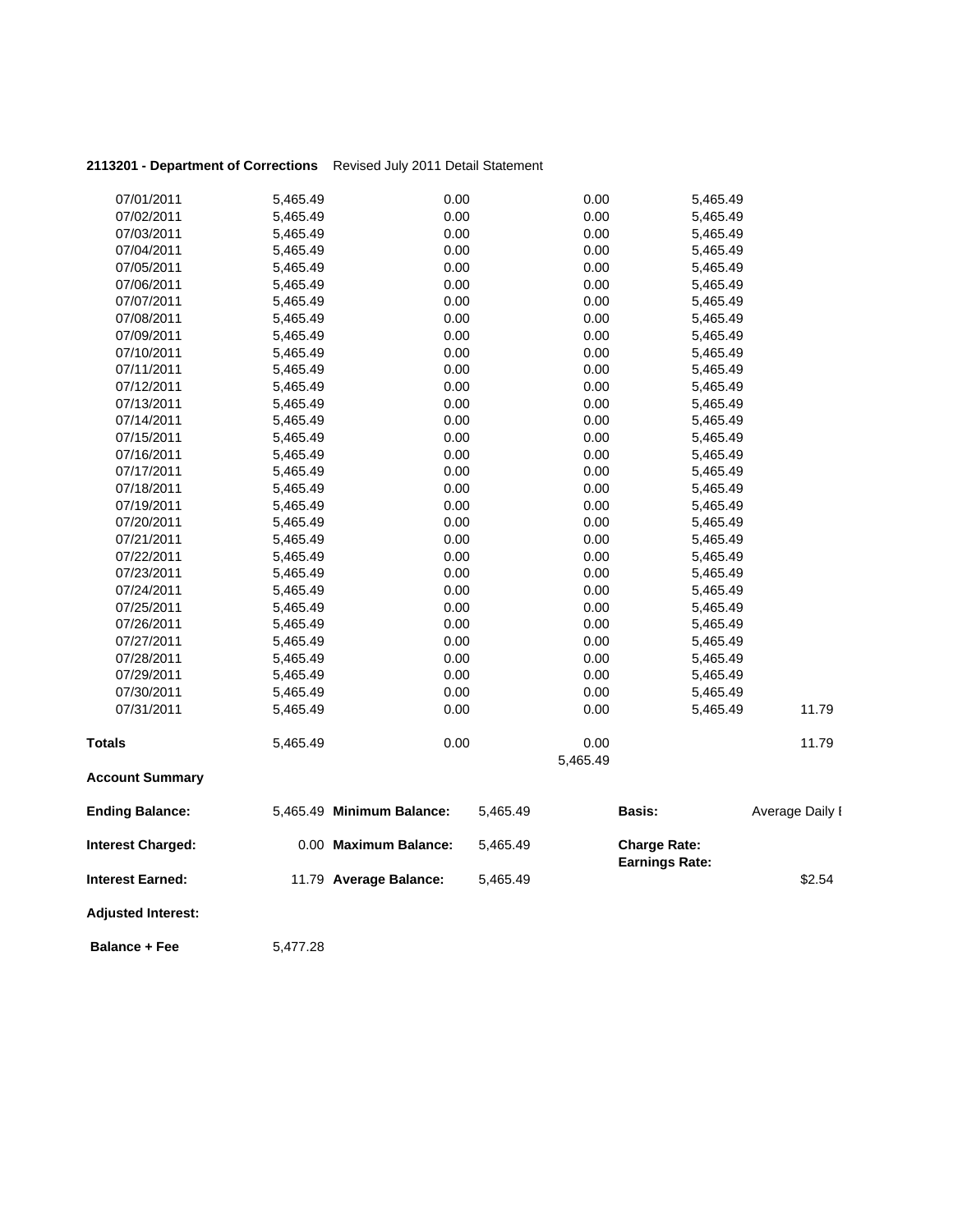| 2113204 - Department of Corrections Revised July 2011 Detail Statement |       |                        |       |               |                                              |                 |
|------------------------------------------------------------------------|-------|------------------------|-------|---------------|----------------------------------------------|-----------------|
| 07/01/2011                                                             | 73.60 | 0.00                   |       | 0.00          | 73.60                                        |                 |
| 07/02/2011                                                             | 73.60 | 0.00                   |       | 0.00          | 73.60                                        |                 |
| 07/03/2011                                                             | 73.60 | 0.00                   |       | 0.00          | 73.60                                        |                 |
| 07/04/2011                                                             | 73.60 | 0.00                   |       | 0.00          | 73.60                                        |                 |
| 07/05/2011                                                             | 73.60 | 0.00                   |       | 0.00          | 73.60                                        |                 |
| 07/06/2011                                                             | 73.60 | 0.00                   |       | 0.00          | 73.60                                        |                 |
| 07/07/2011                                                             | 73.60 | 0.00                   |       | 0.00          | 73.60                                        |                 |
| 07/08/2011                                                             | 73.60 | 0.00                   |       | 0.00          | 73.60                                        |                 |
| 07/09/2011                                                             | 73.60 | 0.00                   |       | 0.00          | 73.60                                        |                 |
| 07/10/2011                                                             | 73.60 | 0.00                   |       | 0.00          | 73.60                                        |                 |
| 07/11/2011                                                             | 73.60 | 0.00                   |       | 0.00          | 73.60                                        |                 |
| 07/12/2011                                                             | 73.60 | 0.00                   |       | 0.00          | 73.60                                        |                 |
| 07/13/2011                                                             | 73.60 | 0.00                   |       | 0.00          | 73.60                                        |                 |
| 07/14/2011                                                             | 73.60 | 0.00                   |       | 0.00          | 73.60                                        |                 |
| 07/15/2011                                                             | 73.60 | 0.00                   |       | 0.00          | 73.60                                        |                 |
| 07/16/2011                                                             | 73.60 | 0.00                   |       | 0.00          | 73.60                                        |                 |
| 07/17/2011                                                             | 73.60 | 0.00                   |       | 0.00          | 73.60                                        |                 |
| 07/18/2011                                                             | 73.60 | 0.00                   |       | 0.00          | 73.60                                        |                 |
| 07/19/2011                                                             | 73.60 | 0.00                   |       | 0.00          | 73.60                                        |                 |
| 07/20/2011                                                             | 73.60 | 0.00                   |       | 0.00          | 73.60                                        |                 |
| 07/21/2011                                                             | 73.60 | 0.00                   |       | 0.00          | 73.60                                        |                 |
| 07/22/2011                                                             | 73.60 | 0.00                   |       | 0.00          | 73.60                                        |                 |
| 07/23/2011                                                             | 73.60 | 0.00                   |       | 0.00          | 73.60                                        |                 |
| 07/24/2011                                                             | 73.60 | 0.00                   |       | 0.00          | 73.60                                        |                 |
| 07/25/2011                                                             | 73.60 | 0.00                   |       | 0.00          | 73.60                                        |                 |
| 07/26/2011                                                             | 73.60 | 0.00                   |       | 0.00          | 73.60                                        |                 |
| 07/27/2011                                                             | 73.60 | 0.00                   |       | 0.00          | 73.60                                        |                 |
| 07/28/2011                                                             | 73.60 | 0.00                   |       | 0.00          | 73.60                                        |                 |
| 07/29/2011                                                             | 73.60 | 0.00                   |       | 0.00          | 73.60                                        |                 |
| 07/30/2011                                                             | 73.60 | 0.00                   |       | 0.00          | 73.60                                        |                 |
| 07/31/2011                                                             | 73.60 | 0.00                   |       | 0.00          | 73.60                                        | 0.16            |
| <b>Totals</b>                                                          | 73.60 | 0.00                   |       | 0.00<br>73.60 |                                              | 0.16            |
| <b>Account Summary</b>                                                 |       |                        |       |               |                                              |                 |
| <b>Ending Balance:</b>                                                 |       | 73.60 Minimum Balance: | 73.60 |               | Basis:                                       | Average Daily I |
| <b>Interest Charged:</b>                                               |       | 0.00 Maximum Balance:  | 73.60 |               | <b>Charge Rate:</b><br><b>Earnings Rate:</b> |                 |
| <b>Interest Earned:</b>                                                |       | 0.16 Average Balance:  | 73.60 |               |                                              | \$2.54          |
| <b>Adjusted Interest:</b>                                              |       |                        |       |               |                                              |                 |

**Balance + Fee** 73.76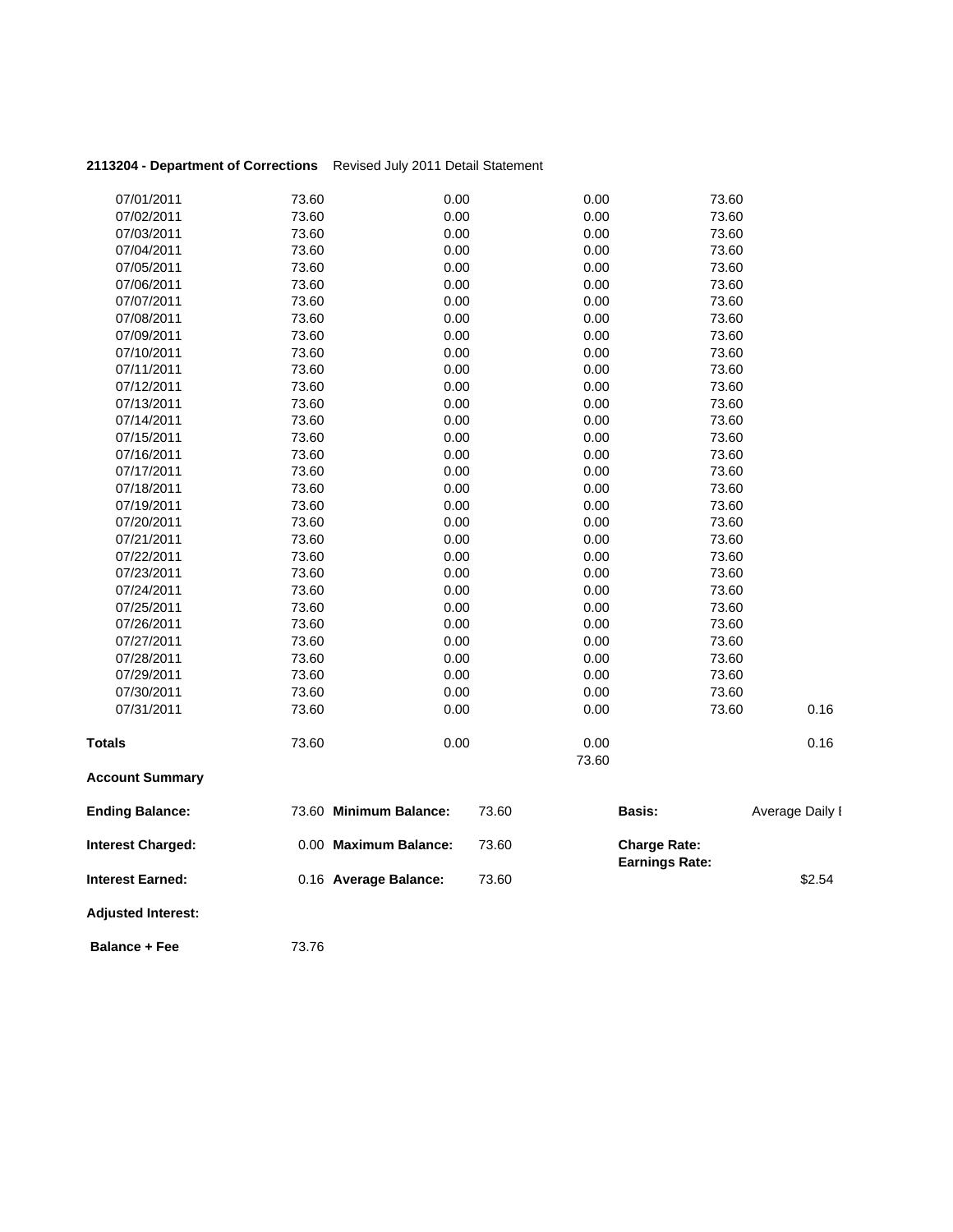| 2113206 - Department of Corrections Revised July 2011 Detail Statement |  |
|------------------------------------------------------------------------|--|
|                                                                        |  |

| 07/01/2011                | 338.75 | 0.00                    | 0.00   | 338.75                                       |                 |
|---------------------------|--------|-------------------------|--------|----------------------------------------------|-----------------|
| 07/02/2011                | 338.75 | 0.00                    | 0.00   | 338.75                                       |                 |
| 07/03/2011                | 338.75 | 0.00                    | 0.00   | 338.75                                       |                 |
| 07/04/2011                | 338.75 | 0.00                    | 0.00   | 338.75                                       |                 |
| 07/05/2011                | 338.75 | 0.00                    | 0.00   | 338.75                                       |                 |
| 07/06/2011                | 338.75 | 0.00                    | 0.00   | 338.75                                       |                 |
| 07/07/2011                | 338.75 | 0.00                    | 0.00   | 338.75                                       |                 |
| 07/08/2011                | 338.75 | 0.00                    | 0.00   | 338.75                                       |                 |
| 07/09/2011                | 338.75 | 0.00                    | 0.00   | 338.75                                       |                 |
| 07/10/2011                | 338.75 | 0.00                    | 0.00   | 338.75                                       |                 |
| 07/11/2011                | 338.75 | 0.00                    | 0.00   | 338.75                                       |                 |
| 07/12/2011                | 338.75 | 0.00                    | 0.00   | 338.75                                       |                 |
| 07/13/2011                | 338.75 | 0.00                    | 0.00   | 338.75                                       |                 |
| 07/14/2011                | 338.75 | 0.00                    | 0.00   | 338.75                                       |                 |
| 07/15/2011                | 338.75 | 0.00                    | 0.00   | 338.75                                       |                 |
| 07/16/2011                | 338.75 | 0.00                    | 0.00   | 338.75                                       |                 |
| 07/17/2011                | 338.75 | 0.00                    | 0.00   | 338.75                                       |                 |
| 07/18/2011                | 338.75 | 0.00                    | 0.00   | 338.75                                       |                 |
| 07/19/2011                | 338.75 | 0.00                    | 0.00   | 338.75                                       |                 |
| 07/20/2011                | 338.75 | 0.00                    | 0.00   | 338.75                                       |                 |
| 07/21/2011                | 338.75 | 0.00                    | 0.00   | 338.75                                       |                 |
| 07/22/2011                | 338.75 | 0.00                    | 0.00   | 338.75                                       |                 |
| 07/23/2011                | 338.75 | 0.00                    | 0.00   | 338.75                                       |                 |
| 07/24/2011                | 338.75 | 0.00                    | 0.00   | 338.75                                       |                 |
| 07/25/2011                | 338.75 | 0.00                    | 0.00   | 338.75                                       |                 |
| 07/26/2011                | 338.75 | 0.00                    | 0.00   | 338.75                                       |                 |
| 07/27/2011                | 338.75 | 0.00                    | 0.00   | 338.75                                       |                 |
| 07/28/2011                | 338.75 | 0.00                    | 0.00   | 338.75                                       |                 |
| 07/29/2011                | 338.75 | 0.00                    | 0.00   | 338.75                                       |                 |
| 07/30/2011                | 338.75 | 0.00                    | 0.00   | 338.75                                       |                 |
| 07/31/2011                | 338.75 | 0.00                    | 0.00   | 338.75                                       | 0.73            |
| <b>Totals</b>             | 338.75 | 0.00                    | 0.00   |                                              | 0.73            |
| <b>Account Summary</b>    |        |                         | 338.75 |                                              |                 |
| <b>Ending Balance:</b>    |        | 338.75 Minimum Balance: | 338.75 | Basis:                                       | Average Daily I |
| <b>Interest Charged:</b>  |        | 0.00 Maximum Balance:   | 338.75 | <b>Charge Rate:</b><br><b>Earnings Rate:</b> |                 |
| <b>Interest Earned:</b>   |        | 0.73 Average Balance:   | 338.75 |                                              | \$2.54          |
| <b>Adjusted Interest:</b> |        |                         |        |                                              |                 |

**Balance + Fee** 339.48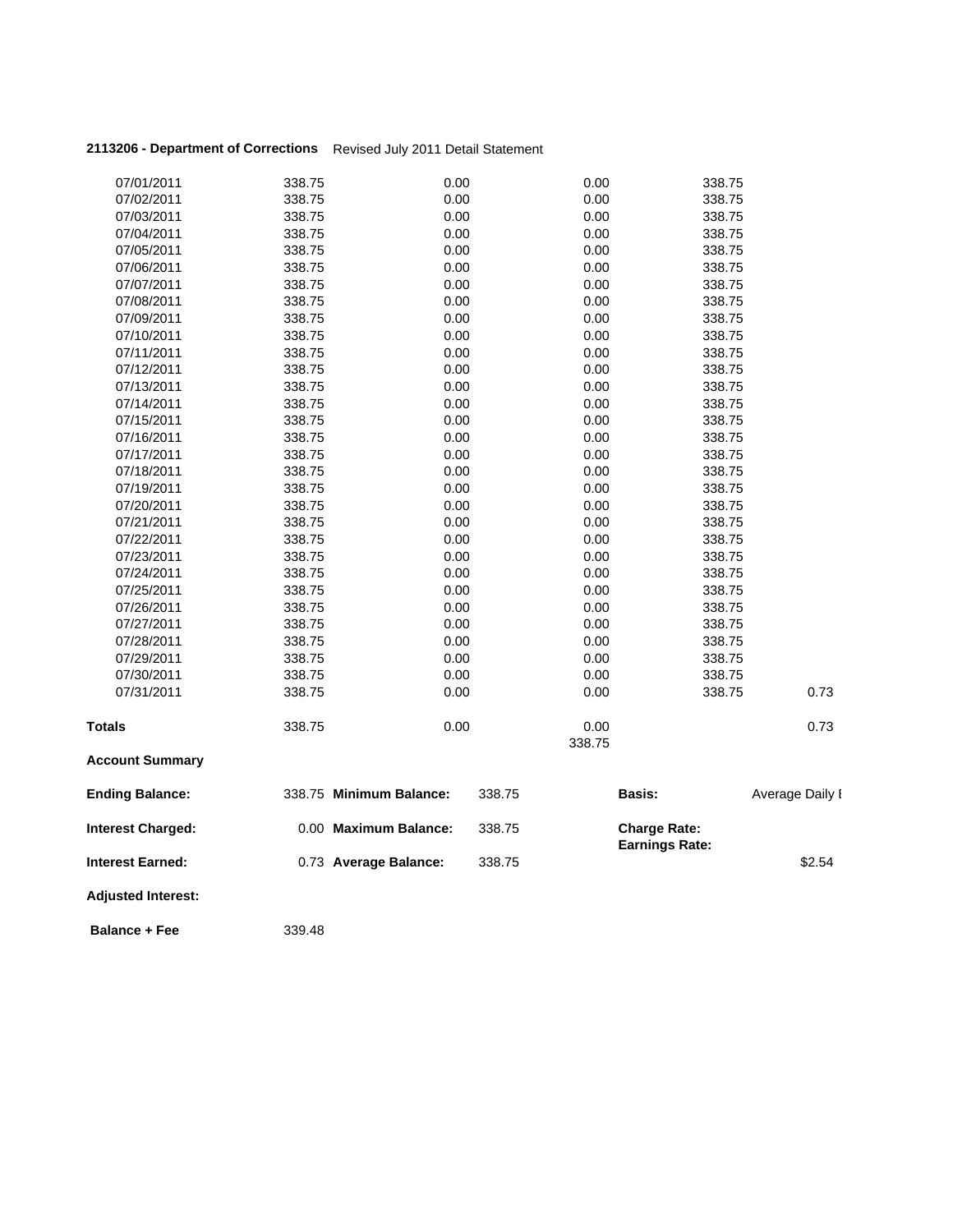| <b>Adjusted Interest:</b>                           |       |                                                |                |               |                                              |                 |
|-----------------------------------------------------|-------|------------------------------------------------|----------------|---------------|----------------------------------------------|-----------------|
| <b>Interest Charged:</b><br><b>Interest Earned:</b> |       | 0.00 Maximum Balance:<br>0.05 Average Balance: | 23.00<br>23.00 |               | <b>Charge Rate:</b><br><b>Earnings Rate:</b> | \$2.54          |
| <b>Ending Balance:</b>                              |       | 23.00 Minimum Balance:                         | 23.00          |               | Basis:                                       | Average Daily I |
| <b>Account Summary</b>                              |       |                                                |                |               |                                              |                 |
| Totals                                              | 23.00 | 0.00                                           |                | 0.00<br>23.00 |                                              | 0.05            |
| 07/31/2011                                          | 23.00 | 0.00                                           |                | 0.00          | 23.00                                        | 0.05            |
| 07/30/2011                                          | 23.00 | 0.00                                           |                | 0.00          | 23.00                                        |                 |
| 07/29/2011                                          | 23.00 | 0.00                                           |                | 0.00          | 23.00                                        |                 |
| 07/28/2011                                          | 23.00 | 0.00                                           |                | 0.00          | 23.00                                        |                 |
| 07/27/2011                                          | 23.00 | 0.00                                           |                | 0.00          | 23.00                                        |                 |
| 07/26/2011                                          | 23.00 | 0.00                                           |                | 0.00          | 23.00                                        |                 |
| 07/25/2011                                          | 23.00 | 0.00                                           |                | 0.00          | 23.00                                        |                 |
| 07/24/2011                                          | 23.00 | 0.00                                           |                | 0.00          | 23.00                                        |                 |
| 07/23/2011                                          | 23.00 | 0.00                                           |                | 0.00          | 23.00                                        |                 |
| 07/22/2011                                          | 23.00 | 0.00                                           |                | 0.00          | 23.00                                        |                 |
| 07/21/2011                                          | 23.00 | 0.00                                           |                | 0.00          | 23.00                                        |                 |
| 07/20/2011                                          | 23.00 | 0.00                                           |                | 0.00          | 23.00                                        |                 |
| 07/19/2011                                          | 23.00 | 0.00                                           |                | 0.00          | 23.00                                        |                 |
| 07/18/2011                                          | 23.00 | 0.00                                           |                | 0.00          | 23.00                                        |                 |
| 07/17/2011                                          | 23.00 | 0.00                                           |                | 0.00          | 23.00                                        |                 |
| 07/16/2011                                          | 23.00 | 0.00                                           |                | 0.00          | 23.00                                        |                 |
| 07/15/2011                                          | 23.00 | 0.00                                           |                | 0.00          | 23.00                                        |                 |
| 07/14/2011                                          | 23.00 | 0.00                                           |                | 0.00          | 23.00                                        |                 |
| 07/13/2011                                          | 23.00 | 0.00                                           |                | 0.00          | 23.00                                        |                 |
| 07/12/2011                                          | 23.00 | 0.00                                           |                | 0.00          | 23.00                                        |                 |
| 07/11/2011                                          | 23.00 | 0.00                                           |                | 0.00          | 23.00                                        |                 |
| 07/10/2011                                          | 23.00 | 0.00                                           |                | 0.00          | 23.00                                        |                 |
| 07/09/2011                                          | 23.00 | 0.00                                           |                | 0.00          | 23.00                                        |                 |
| 07/08/2011                                          | 23.00 | 0.00                                           |                | 0.00          | 23.00                                        |                 |
| 07/07/2011                                          | 23.00 | 0.00                                           |                | 0.00          | 23.00                                        |                 |
| 07/06/2011                                          | 23.00 | 0.00                                           |                | 0.00          | 23.00                                        |                 |
| 07/05/2011                                          | 23.00 | 0.00                                           |                | 0.00          | 23.00                                        |                 |
| 07/04/2011                                          | 23.00 | 0.00                                           |                | 0.00          | 23.00                                        |                 |
| 07/03/2011                                          | 23.00 | 0.00                                           |                | 0.00          | 23.00                                        |                 |
| 07/02/2011                                          | 23.00 | 0.00                                           |                | 0.00          | 23.00                                        |                 |
| 07/01/2011                                          | 23.00 | 0.00                                           |                | 0.00          | 23.00                                        |                 |
|                                                     |       |                                                |                |               |                                              |                 |

**Balance + Fee** 23.05

### **2113208 - Department of Corrections** Revised July 2011 Detail Statement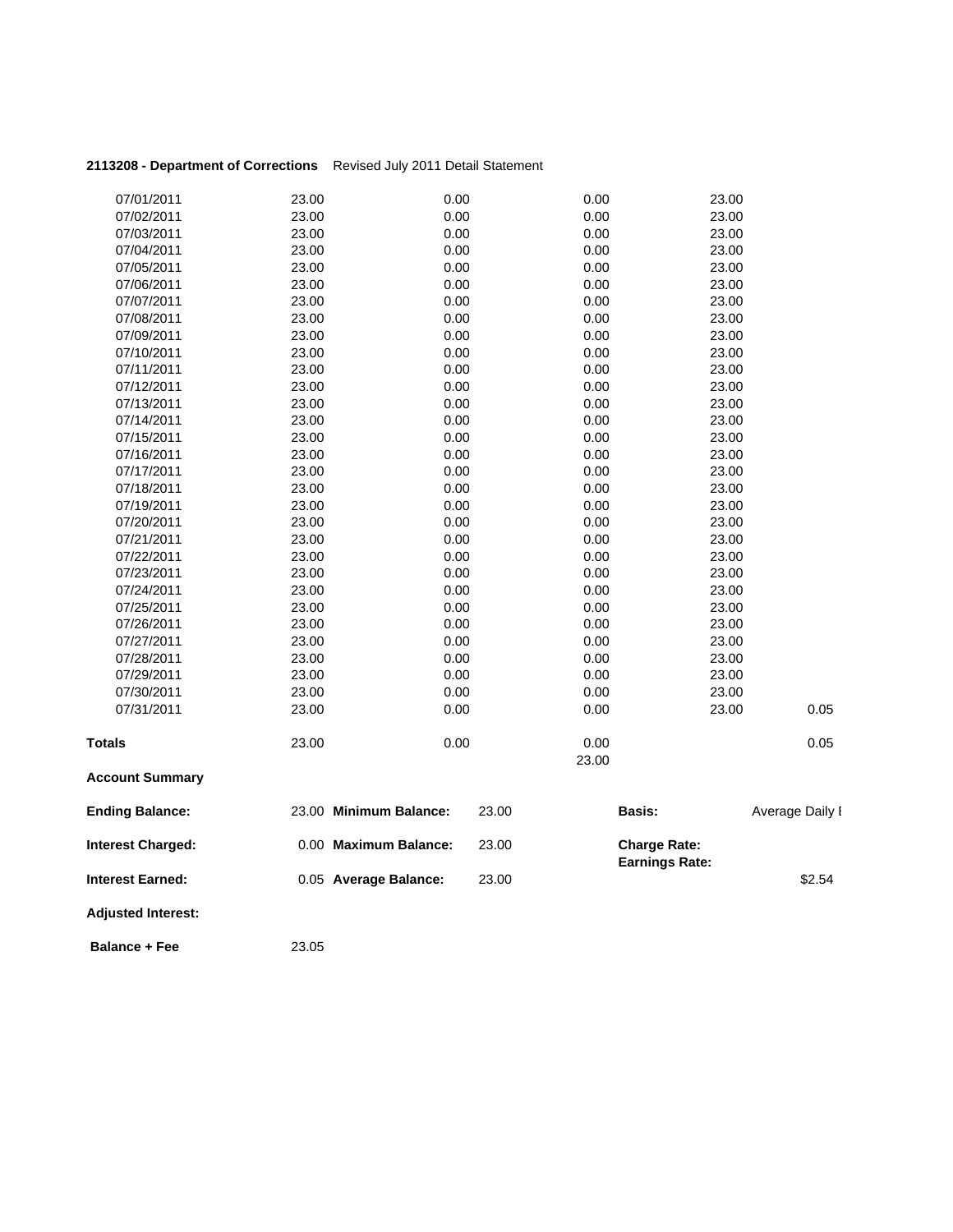## **2113301 - Department of Corrections** Revised July 2011 Detail Statement

| <b>Adjusted Interest:</b> |                      |                           |          |              |                                              |                 |
|---------------------------|----------------------|---------------------------|----------|--------------|----------------------------------------------|-----------------|
| <b>Interest Earned:</b>   |                      | 3.18 Average Balance:     | 1,473.19 |              |                                              | \$2.54          |
| <b>Interest Charged:</b>  |                      | 0.00 Maximum Balance:     | 1,473.19 |              | <b>Charge Rate:</b><br><b>Earnings Rate:</b> |                 |
| <b>Ending Balance:</b>    |                      | 1,473.19 Minimum Balance: | 1,473.19 |              | <b>Basis:</b>                                | Average Daily I |
| <b>Account Summary</b>    |                      |                           |          |              |                                              |                 |
|                           |                      |                           |          | 1,473.19     |                                              |                 |
| <b>Totals</b>             | 1,473.19             | 0.00                      |          | 0.00         |                                              | 3.18            |
| 07/31/2011                | 1,473.19             | 0.00                      |          | 0.00         | 1,473.19                                     | 3.18            |
| 07/30/2011                | 1,473.19             | 0.00                      |          | 0.00         | 1,473.19                                     |                 |
| 07/29/2011                | 1,473.19             | 0.00                      |          | 0.00         | 1,473.19                                     |                 |
| 07/28/2011                | 1,473.19             | 0.00                      |          | 0.00         | 1,473.19                                     |                 |
| 07/27/2011                | 1,473.19             | 0.00                      |          | 0.00         | 1,473.19                                     |                 |
| 07/26/2011                | 1,473.19             | 0.00                      |          | 0.00         | 1,473.19                                     |                 |
| 07/25/2011                | 1,473.19             | 0.00                      |          | 0.00         | 1,473.19                                     |                 |
| 07/24/2011                | 1,473.19             | 0.00                      |          | 0.00         | 1,473.19                                     |                 |
| 07/23/2011                | 1,473.19             | 0.00                      |          | 0.00         | 1,473.19                                     |                 |
| 07/22/2011                | 1,473.19             | 0.00                      |          | 0.00         | 1,473.19                                     |                 |
| 07/21/2011                | 1,473.19             | 0.00                      |          | 0.00         | 1,473.19                                     |                 |
| 07/20/2011                | 1,473.19             | 0.00                      |          | 0.00         | 1,473.19                                     |                 |
| 07/19/2011                | 1,473.19             | 0.00                      |          | 0.00         | 1,473.19                                     |                 |
| 07/18/2011                | 1,473.19             | 0.00                      |          | 0.00         | 1,473.19                                     |                 |
| 07/17/2011                | 1,473.19             | 0.00                      |          | 0.00         | 1,473.19                                     |                 |
| 07/16/2011                | 1,473.19             | 0.00                      |          | 0.00         | 1,473.19                                     |                 |
| 07/15/2011                | 1,473.19             | 0.00                      |          | 0.00         | 1,473.19                                     |                 |
| 07/14/2011                | 1,473.19             | 0.00                      |          | 0.00         | 1,473.19                                     |                 |
| 07/13/2011                | 1,473.19             | 0.00                      |          | 0.00         | 1,473.19                                     |                 |
| 07/12/2011                | 1,473.19             | 0.00                      |          | 0.00         | 1,473.19                                     |                 |
| 07/11/2011                | 1,473.19             | 0.00                      |          | 0.00         | 1,473.19                                     |                 |
| 07/10/2011                | 1,473.19             | 0.00                      |          | 0.00         | 1,473.19                                     |                 |
| 07/09/2011                | 1,473.19             | 0.00                      |          | 0.00         | 1,473.19                                     |                 |
| 07/08/2011                | 1,473.19             | 0.00                      |          | 0.00         | 1,473.19                                     |                 |
| 07/07/2011                | 1,473.19             | 0.00                      |          | 0.00         | 1,473.19                                     |                 |
| 07/06/2011                | 1,473.19             | 0.00                      |          | 0.00         | 1,473.19                                     |                 |
| 07/05/2011                | 1,473.19             | 0.00                      |          | 0.00         | 1,473.19                                     |                 |
| 07/03/2011<br>07/04/2011  | 1,473.19<br>1,473.19 | 0.00                      |          | 0.00         | 1,473.19<br>1,473.19                         |                 |
|                           |                      | 0.00                      |          | 0.00         |                                              |                 |
| 07/01/2011<br>07/02/2011  | 1,473.19<br>1,473.19 | 0.00                      |          | 0.00<br>0.00 | 1,473.19<br>1,473.19                         |                 |
|                           |                      | 0.00                      |          |              |                                              |                 |

**Balance + Fee** 1,476.37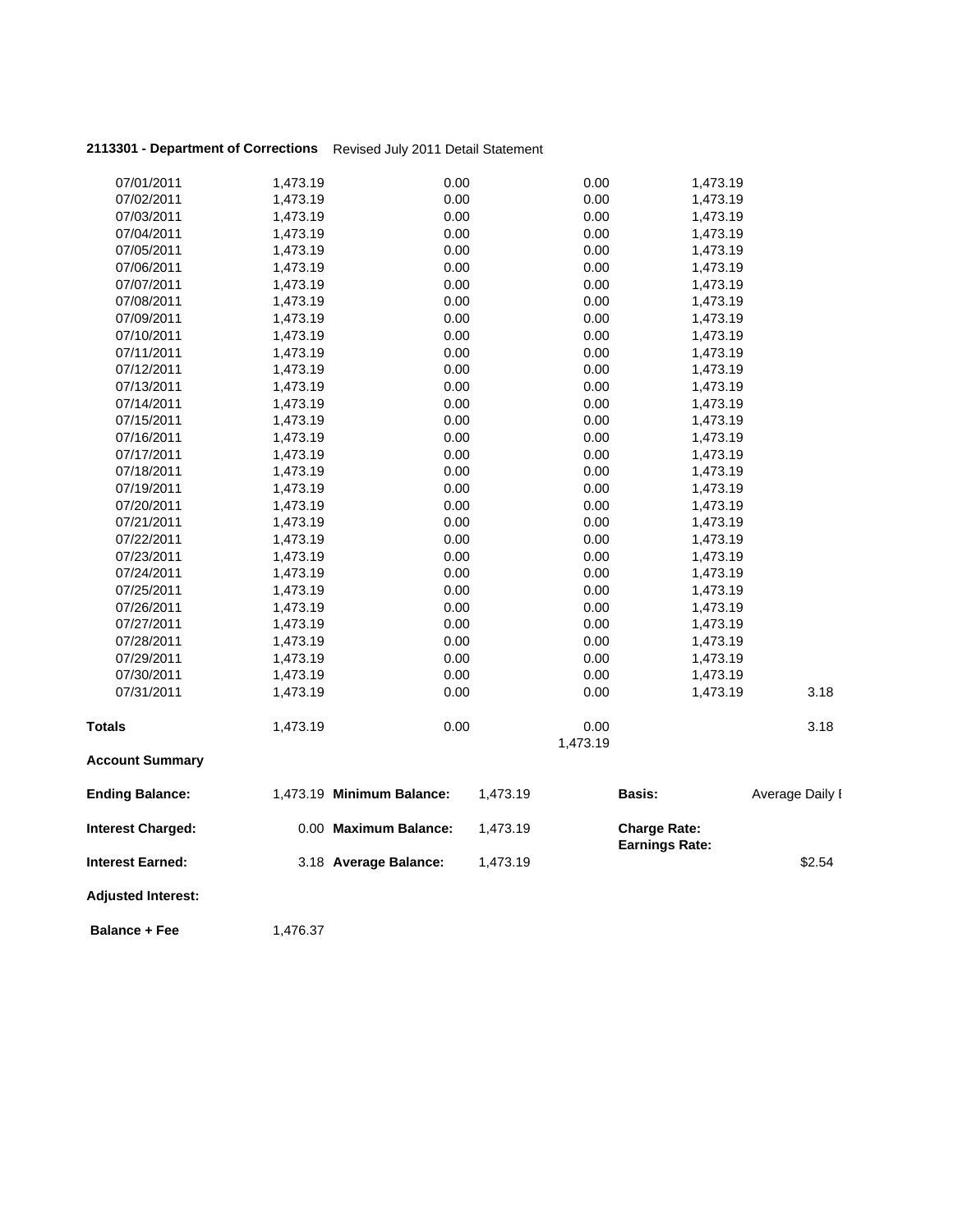## **2113401 - Department of Corrections** Revised July 2011 Detail Statement

| 07/01/2011                | 4,968.69 | 0.00                      |          | 0.00     | 4,968.69                                     |                 |
|---------------------------|----------|---------------------------|----------|----------|----------------------------------------------|-----------------|
| 07/02/2011                | 4,968.69 | 0.00                      |          | 0.00     | 4,968.69                                     |                 |
| 07/03/2011                | 4,968.69 | 0.00                      |          | 0.00     | 4,968.69                                     |                 |
| 07/04/2011                | 4,968.69 | 0.00                      |          | 0.00     | 4,968.69                                     |                 |
| 07/05/2011                | 4,968.69 | 0.00                      |          | 0.00     | 4,968.69                                     |                 |
| 07/06/2011                | 4,968.69 | 0.00                      |          | 0.00     | 4,968.69                                     |                 |
| 07/07/2011                | 4,968.69 | 0.00                      |          | 0.00     | 4,968.69                                     |                 |
| 07/08/2011                | 4,968.69 | 0.00                      |          | 0.00     | 4,968.69                                     |                 |
| 07/09/2011                | 4,968.69 | 0.00                      |          | 0.00     | 4,968.69                                     |                 |
| 07/10/2011                | 4,968.69 | 0.00                      |          | 0.00     | 4,968.69                                     |                 |
| 07/11/2011                | 4,968.69 | 0.00                      |          | 0.00     | 4,968.69                                     |                 |
| 07/12/2011                | 4,968.69 | 0.00                      |          | 0.00     | 4,968.69                                     |                 |
| 07/13/2011                | 4,968.69 | 0.00                      |          | 0.00     | 4,968.69                                     |                 |
| 07/14/2011                | 4,968.69 | 0.00                      |          | 0.00     | 4,968.69                                     |                 |
| 07/15/2011                | 4,968.69 | 0.00                      |          | 0.00     | 4,968.69                                     |                 |
| 07/16/2011                | 4,968.69 | 0.00                      |          | 0.00     | 4,968.69                                     |                 |
| 07/17/2011                | 4,968.69 | 0.00                      |          | 0.00     | 4,968.69                                     |                 |
| 07/18/2011                | 4,968.69 | 0.00                      |          | 0.00     | 4,968.69                                     |                 |
| 07/19/2011                | 4,968.69 | 0.00                      |          | 0.00     | 4,968.69                                     |                 |
| 07/20/2011                | 4,968.69 | 0.00                      |          | 0.00     | 4,968.69                                     |                 |
| 07/21/2011                | 4,968.69 | 0.00                      |          | 0.00     | 4,968.69                                     |                 |
| 07/22/2011                | 4,968.69 | 0.00                      |          | 0.00     | 4,968.69                                     |                 |
| 07/23/2011                | 4,968.69 | 0.00                      |          | 0.00     | 4,968.69                                     |                 |
| 07/24/2011                | 4,968.69 | 0.00                      |          | 0.00     | 4,968.69                                     |                 |
| 07/25/2011                | 4,968.69 | 0.00                      |          | 0.00     | 4,968.69                                     |                 |
| 07/26/2011                | 4,968.69 | 0.00                      |          | 0.00     | 4,968.69                                     |                 |
| 07/27/2011                | 4,968.69 | 0.00                      |          | 0.00     | 4,968.69                                     |                 |
| 07/28/2011                | 4,968.69 | 0.00                      |          | 0.00     | 4,968.69                                     |                 |
| 07/29/2011                | 4,968.69 | 0.00                      |          | 0.00     | 4,968.69                                     |                 |
| 07/30/2011                | 4,968.69 | 0.00                      |          | 0.00     | 4,968.69                                     |                 |
| 07/31/2011                | 4,968.69 | 0.00                      |          | 0.00     | 4,968.69                                     | 10.72           |
| <b>Totals</b>             | 4,968.69 | 0.00                      |          | 0.00     |                                              | 10.72           |
| <b>Account Summary</b>    |          |                           |          | 4,968.69 |                                              |                 |
|                           |          |                           |          |          |                                              |                 |
| <b>Ending Balance:</b>    |          | 4,968.69 Minimum Balance: | 4,968.69 |          | <b>Basis:</b>                                | Average Daily I |
| <b>Interest Charged:</b>  |          | 0.00 Maximum Balance:     | 4,968.69 |          | <b>Charge Rate:</b><br><b>Earnings Rate:</b> |                 |
| <b>Interest Earned:</b>   |          | 10.72 Average Balance:    | 4,968.69 |          |                                              | \$2.54          |
| <b>Adjusted Interest:</b> |          |                           |          |          |                                              |                 |

**Balance + Fee** 4,979.41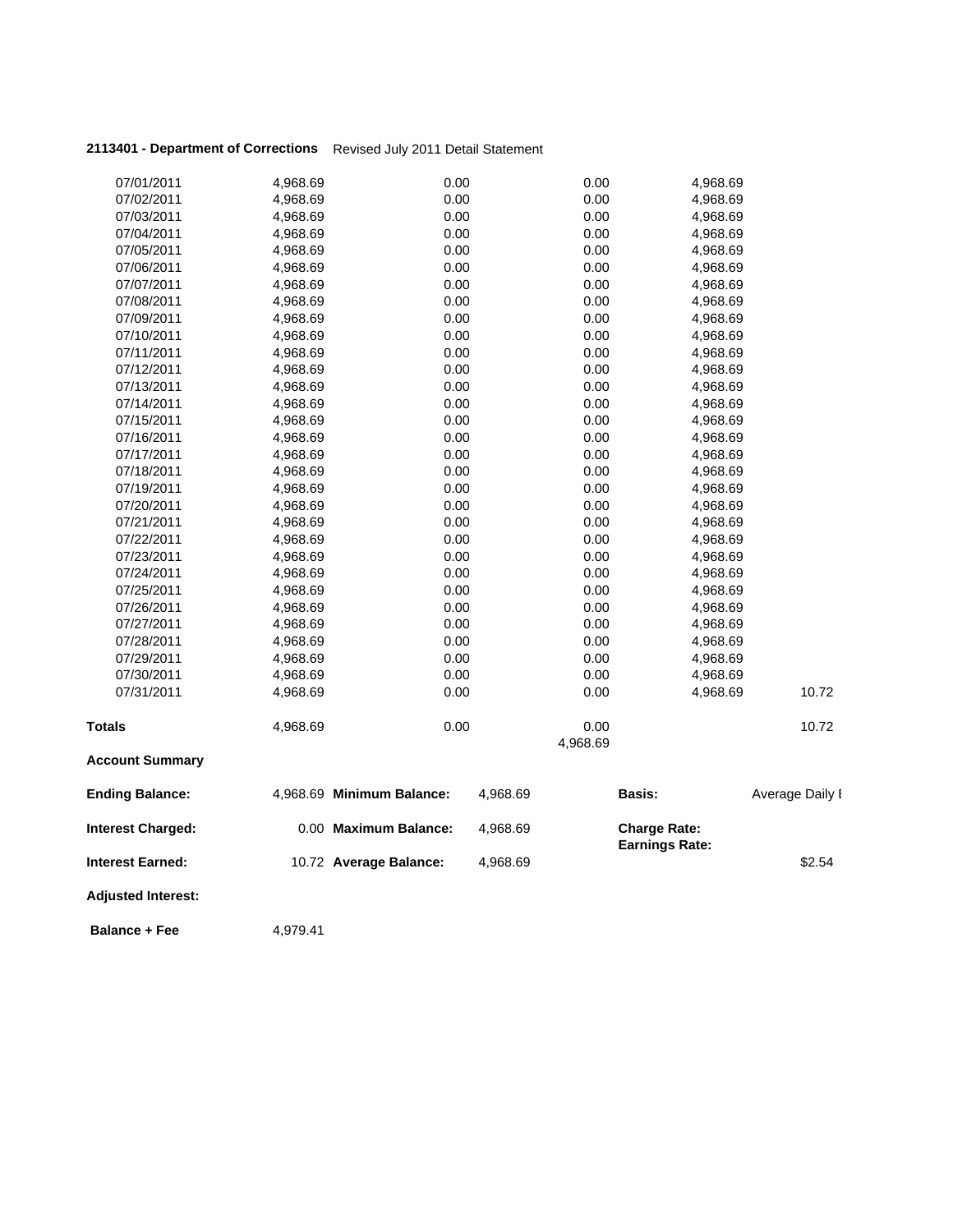| 2113501 - Department of Corrections |       | Revised July 2011 Detail Statement |       |       |                                              |                 |
|-------------------------------------|-------|------------------------------------|-------|-------|----------------------------------------------|-----------------|
| 07/01/2011                          | 12.00 | 0.00                               |       | 0.00  | 12.00                                        |                 |
| 07/02/2011                          | 12.00 | 0.00                               |       | 0.00  | 12.00                                        |                 |
| 07/03/2011                          | 12.00 | 0.00                               |       | 0.00  | 12.00                                        |                 |
| 07/04/2011                          | 12.00 | 0.00                               |       | 0.00  | 12.00                                        |                 |
| 07/05/2011                          | 12.00 | 0.00                               |       | 0.00  | 12.00                                        |                 |
| 07/06/2011                          | 12.00 | 0.00                               |       | 0.00  | 12.00                                        |                 |
| 07/07/2011                          | 12.00 | 0.00                               |       | 0.00  | 12.00                                        |                 |
| 07/08/2011                          | 12.00 | 0.00                               |       | 0.00  | 12.00                                        |                 |
| 07/09/2011                          | 12.00 | 0.00                               |       | 0.00  | 12.00                                        |                 |
| 07/10/2011                          | 12.00 | 0.00                               |       | 0.00  | 12.00                                        |                 |
| 07/11/2011                          | 12.00 | 0.00                               |       | 0.00  | 12.00                                        |                 |
| 07/12/2011                          | 12.00 | 0.00                               |       | 0.00  | 12.00                                        |                 |
| 07/13/2011                          | 12.00 | 0.00                               |       | 0.00  | 12.00                                        |                 |
| 07/14/2011                          | 12.00 | 0.00                               |       | 0.00  | 12.00                                        |                 |
| 07/15/2011                          | 12.00 | 0.00                               |       | 0.00  | 12.00                                        |                 |
| 07/16/2011                          | 12.00 | 0.00                               |       | 0.00  | 12.00                                        |                 |
| 07/17/2011                          | 12.00 | 0.00                               |       | 0.00  | 12.00                                        |                 |
| 07/18/2011                          | 12.00 | 0.00                               |       | 0.00  | 12.00                                        |                 |
| 07/19/2011                          | 12.00 | 0.00                               |       | 0.00  | 12.00                                        |                 |
| 07/20/2011                          | 12.00 | 0.00                               |       | 0.00  | 12.00                                        |                 |
| 07/21/2011                          | 12.00 | 0.00                               |       | 0.00  | 12.00                                        |                 |
| 07/22/2011                          | 12.00 | 0.00                               |       | 0.00  | 12.00                                        |                 |
| 07/23/2011                          | 12.00 | 0.00                               |       | 0.00  | 12.00                                        |                 |
| 07/24/2011                          | 12.00 | 0.00                               |       | 0.00  | 12.00                                        |                 |
| 07/25/2011                          | 12.00 | 0.00                               |       | 0.00  | 12.00                                        |                 |
| 07/26/2011                          | 12.00 | 0.00                               |       | 0.00  | 12.00                                        |                 |
| 07/27/2011                          | 12.00 | 0.00                               |       | 0.00  | 12.00                                        |                 |
| 07/28/2011                          | 12.00 | 0.00                               |       | 0.00  | 12.00                                        |                 |
| 07/29/2011                          | 12.00 | 0.00                               |       | 0.00  | 12.00                                        |                 |
| 07/30/2011                          | 12.00 | 0.00                               |       | 0.00  | 12.00                                        |                 |
| 07/31/2011                          | 12.00 | 0.00                               |       | 0.00  | 12.00                                        | 0.03            |
| <b>Totals</b>                       | 12.00 | 0.00                               |       | 0.00  |                                              | 0.03            |
| <b>Account Summary</b>              |       |                                    |       | 12.00 |                                              |                 |
| <b>Ending Balance:</b>              |       | 12.00 Minimum Balance:             | 12.00 |       | Basis:                                       | Average Daily I |
| <b>Interest Charged:</b>            |       | 0.00 Maximum Balance:              | 12.00 |       | <b>Charge Rate:</b><br><b>Earnings Rate:</b> |                 |
| <b>Interest Earned:</b>             |       | 0.03 Average Balance:              | 12.00 |       |                                              | \$2.54          |
| <b>Adjusted Interest:</b>           |       |                                    |       |       |                                              |                 |

**Balance + Fee** 12.03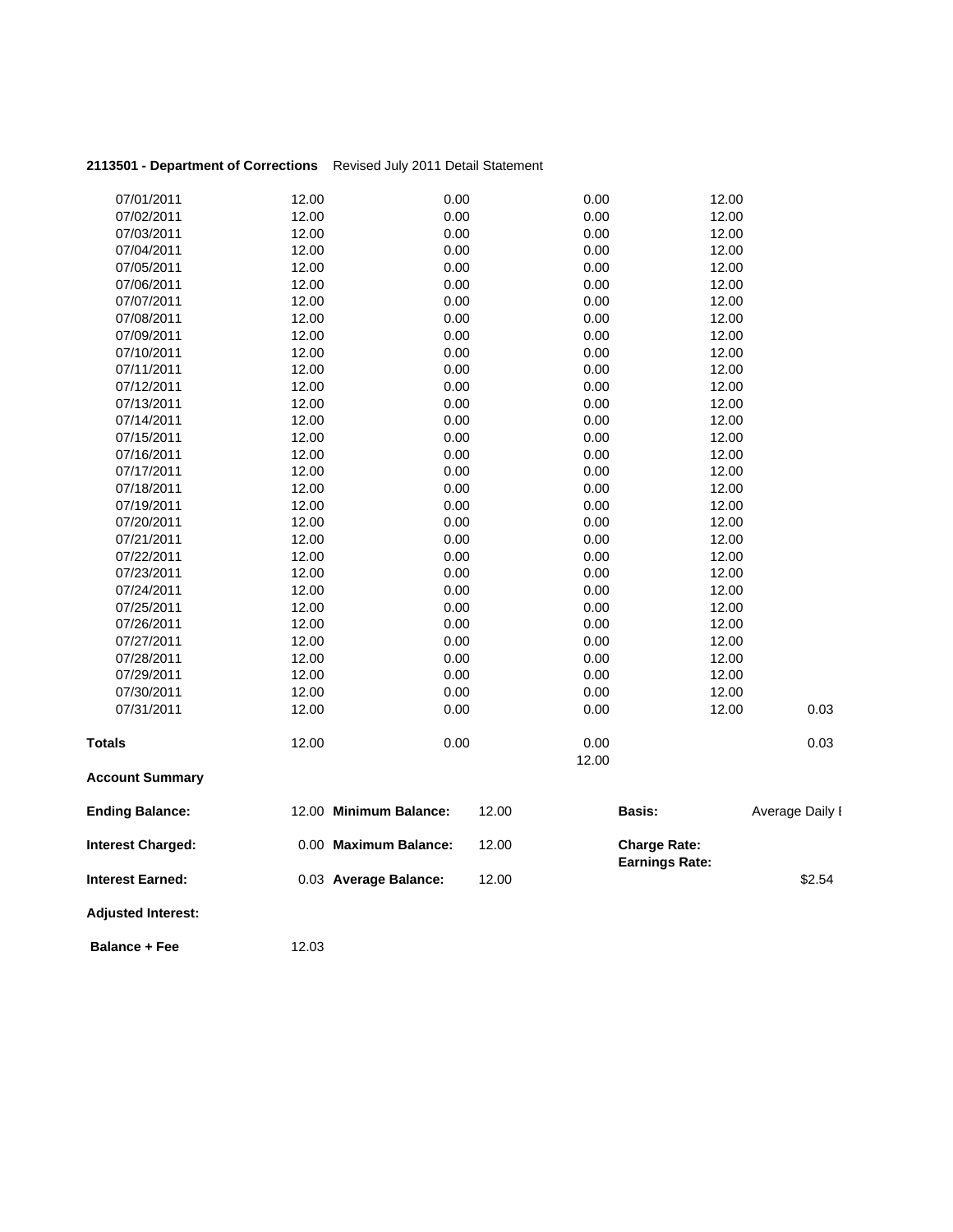## **2113503 - Department of Corrections** Revised July 2011 Detail Statement

| <b>Adjusted Interest:</b> |                      |                           |          |              |                       |                 |
|---------------------------|----------------------|---------------------------|----------|--------------|-----------------------|-----------------|
| <b>Interest Earned:</b>   |                      | 11.14 Average Balance:    | 5,161.93 |              | <b>Earnings Rate:</b> | \$2.54          |
| <b>Interest Charged:</b>  |                      | 0.00 Maximum Balance:     | 5,161.93 |              | <b>Charge Rate:</b>   |                 |
| <b>Ending Balance:</b>    |                      | 5,161.93 Minimum Balance: | 5,161.93 |              | <b>Basis:</b>         | Average Daily I |
| <b>Account Summary</b>    |                      |                           |          |              |                       |                 |
| <b>Totals</b>             | 5,161.93             |                           |          | 5,161.93     |                       |                 |
|                           |                      | 0.00                      |          | 0.00         |                       | 11.14           |
| 07/31/2011                | 5,161.93             | 0.00                      |          | 0.00         | 5,161.93              | 11.14           |
| 07/30/2011                | 5,161.93             | 0.00                      |          | 0.00         | 5,161.93              |                 |
| 07/29/2011                | 5,161.93             | 0.00                      |          | 0.00         | 5,161.93              |                 |
| 07/28/2011                | 5,161.93             | 0.00                      |          | 0.00         | 5,161.93              |                 |
| 07/27/2011                | 5,161.93             | 0.00                      |          | 0.00         | 5,161.93              |                 |
| 07/26/2011                | 5,161.93             | 0.00                      |          | 0.00         | 5,161.93              |                 |
| 07/25/2011                | 5,161.93             | 0.00                      |          | 0.00         | 5,161.93              |                 |
| 07/24/2011                | 5,161.93             | 0.00                      |          | 0.00         | 5,161.93              |                 |
| 07/23/2011                | 5,161.93             | 0.00                      |          | 0.00         | 5,161.93              |                 |
| 07/22/2011                | 5,161.93             | 0.00                      |          | 0.00         | 5,161.93              |                 |
| 07/21/2011                | 5,161.93             | 0.00                      |          | 0.00         | 5,161.93              |                 |
| 07/20/2011                | 5,161.93             | 0.00                      |          | 0.00         | 5,161.93              |                 |
| 07/19/2011                | 5,161.93             | 0.00                      |          | 0.00         | 5,161.93              |                 |
| 07/18/2011                | 5,161.93             | 0.00                      |          | 0.00         | 5,161.93              |                 |
| 07/17/2011                | 5,161.93             | 0.00                      |          | 0.00         | 5,161.93              |                 |
| 07/16/2011                | 5,161.93             | 0.00                      |          | 0.00         | 5,161.93              |                 |
| 07/15/2011                | 5,161.93             | 0.00                      |          | 0.00         | 5,161.93              |                 |
| 07/14/2011                | 5,161.93             | 0.00                      |          | 0.00         | 5,161.93              |                 |
| 07/12/2011<br>07/13/2011  | 5,161.93<br>5,161.93 | 0.00                      |          | 0.00         | 5,161.93<br>5,161.93  |                 |
| 07/11/2011                | 5,161.93             | 0.00<br>0.00              |          | 0.00<br>0.00 | 5,161.93              |                 |
| 07/10/2011                | 5,161.93             | 0.00                      |          | 0.00         | 5,161.93              |                 |
| 07/09/2011                | 5,161.93             | 0.00                      |          | 0.00         | 5,161.93              |                 |
| 07/08/2011                | 5,161.93             | 0.00                      |          | 0.00         | 5,161.93              |                 |
| 07/07/2011                | 5,161.93             | 0.00                      |          | 0.00         | 5,161.93              |                 |
| 07/06/2011                | 5,161.93             | 0.00                      |          | 0.00         | 5,161.93              |                 |
| 07/05/2011                | 5,161.93             | 0.00                      |          | 0.00         | 5,161.93              |                 |
| 07/04/2011                | 5,161.93             | 0.00                      |          | 0.00         | 5,161.93              |                 |
| 07/03/2011                | 5,161.93             | 0.00                      |          | 0.00         | 5,161.93              |                 |
| 07/02/2011                | 5,161.93             | 0.00                      |          | 0.00         | 5,161.93              |                 |
| 07/01/2011                | 5,161.93             | 0.00                      |          | 0.00         | 5,161.93              |                 |
|                           |                      |                           |          |              |                       |                 |

**Balance + Fee** 5,173.07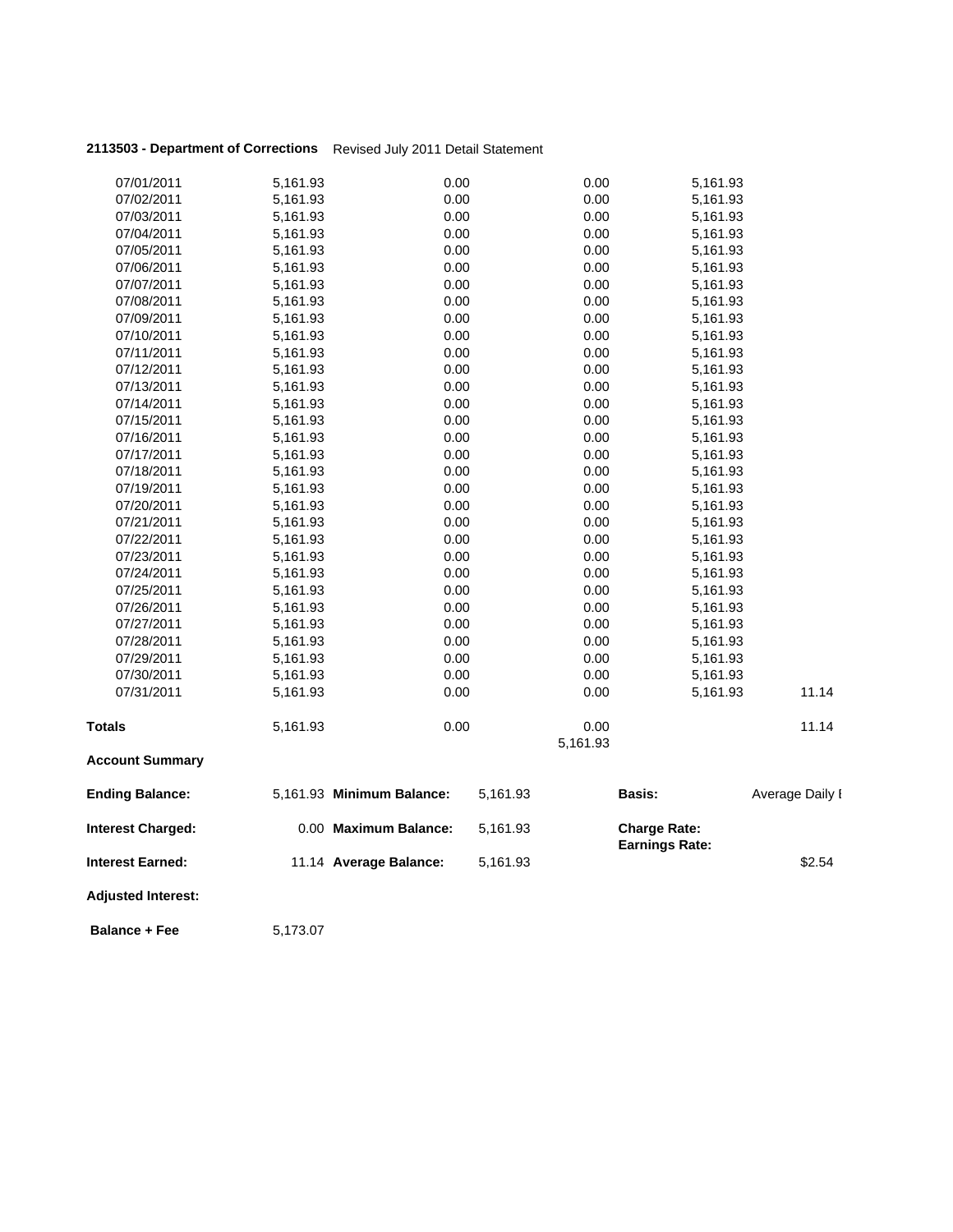| 2113801 - Department of Corrections Revised July 2011 Detail Statement |  |
|------------------------------------------------------------------------|--|
|                                                                        |  |

| 07/01/2011                | 3,681.63 | 0.00                      |          | 0.00     | 3,681.63              |                 |
|---------------------------|----------|---------------------------|----------|----------|-----------------------|-----------------|
| 07/02/2011                | 3,681.63 | 0.00                      |          | 0.00     | 3,681.63              |                 |
| 07/03/2011                | 3,681.63 | 0.00                      |          | 0.00     | 3,681.63              |                 |
| 07/04/2011                | 3,681.63 | 0.00                      |          | 0.00     | 3,681.63              |                 |
| 07/05/2011                | 3,681.63 | 0.00                      |          | 0.00     | 3,681.63              |                 |
| 07/06/2011                | 3,681.63 | 0.00                      |          | 0.00     | 3,681.63              |                 |
| 07/07/2011                | 3,681.63 | 0.00                      |          | 0.00     | 3,681.63              |                 |
| 07/08/2011                | 3,681.63 | 0.00                      |          | 0.00     | 3,681.63              |                 |
| 07/09/2011                | 3,681.63 | 0.00                      |          | 0.00     | 3,681.63              |                 |
| 07/10/2011                | 3,681.63 | 0.00                      |          | 0.00     | 3,681.63              |                 |
| 07/11/2011                | 3,681.63 | 0.00                      |          | 0.00     | 3,681.63              |                 |
| 07/12/2011                | 3,681.63 | 0.00                      |          | 0.00     | 3,681.63              |                 |
| 07/13/2011                | 3,681.63 | 0.00                      |          | 0.00     | 3,681.63              |                 |
| 07/14/2011                | 3,681.63 | 0.00                      |          | 0.00     | 3,681.63              |                 |
| 07/15/2011                | 3,681.63 | 0.00                      |          | 0.00     | 3,681.63              |                 |
| 07/16/2011                | 3,681.63 | 0.00                      |          | 0.00     | 3,681.63              |                 |
| 07/17/2011                | 3,681.63 | 0.00                      |          | 0.00     | 3,681.63              |                 |
| 07/18/2011                | 3,681.63 | 0.00                      |          | 0.00     | 3,681.63              |                 |
| 07/19/2011                | 3,681.63 | 0.00                      |          | 0.00     | 3,681.63              |                 |
| 07/20/2011                | 3,681.63 | 0.00                      |          | 0.00     | 3,681.63              |                 |
| 07/21/2011                | 3,681.63 | 0.00                      |          | 0.00     | 3,681.63              |                 |
| 07/22/2011                | 3,681.63 | 0.00                      |          | 0.00     | 3,681.63              |                 |
| 07/23/2011                | 3,681.63 | 0.00                      |          | 0.00     | 3,681.63              |                 |
| 07/24/2011                | 3,681.63 | 0.00                      |          | 0.00     | 3,681.63              |                 |
| 07/25/2011                | 3,681.63 | 0.00                      |          | 0.00     | 3,681.63              |                 |
| 07/26/2011                | 3,681.63 | 0.00                      |          | 0.00     | 3,681.63              |                 |
| 07/27/2011                | 3,681.63 | 0.00                      |          | 0.00     | 3,681.63              |                 |
| 07/28/2011                | 3,681.63 | 0.00                      |          | 0.00     | 3,681.63              |                 |
| 07/29/2011                | 3,681.63 | 0.00                      |          | 0.00     | 3,681.63              |                 |
| 07/30/2011                | 3,681.63 | 0.00                      |          | 0.00     | 3,681.63              |                 |
| 07/31/2011                | 3,681.63 | 0.00                      |          | 0.00     | 3,681.63              | 7.94            |
| <b>Totals</b>             | 3,681.63 | 0.00                      |          | 0.00     |                       | 7.94            |
| <b>Account Summary</b>    |          |                           |          | 3,681.63 |                       |                 |
|                           |          |                           |          |          |                       |                 |
| <b>Ending Balance:</b>    |          | 3,681.63 Minimum Balance: | 3,681.63 |          | <b>Basis:</b>         | Average Daily I |
| <b>Interest Charged:</b>  |          | 0.00 Maximum Balance:     | 3,681.63 |          | <b>Charge Rate:</b>   |                 |
| <b>Interest Earned:</b>   |          | 7.94 Average Balance:     | 3,681.63 |          | <b>Earnings Rate:</b> | \$2.54          |
| <b>Adjusted Interest:</b> |          |                           |          |          |                       |                 |

**Balance + Fee** 3,689.57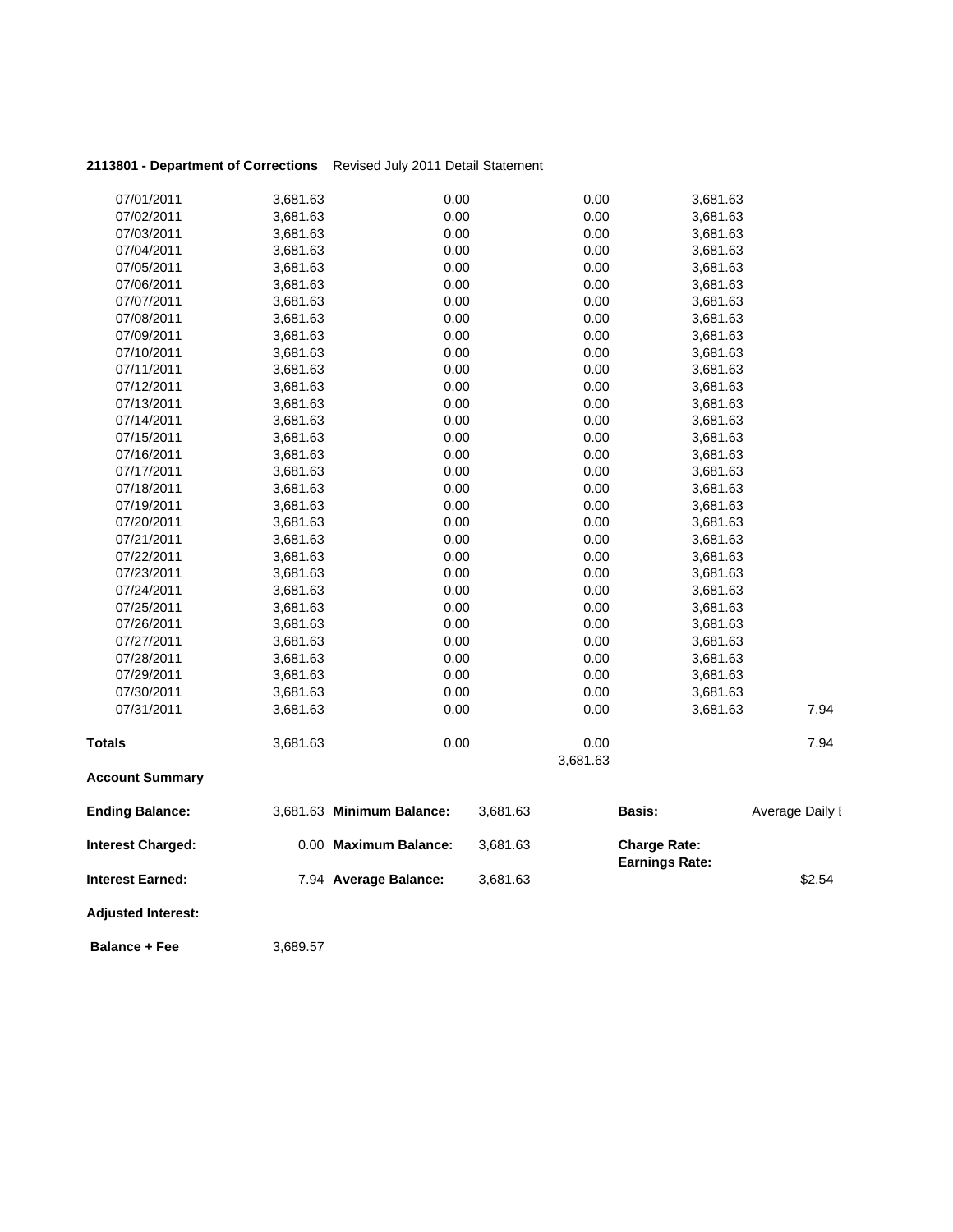| 2113901 - Dept of Corrections |         | Revised July 2011 Detail Statement |         |                                              |                 |
|-------------------------------|---------|------------------------------------|---------|----------------------------------------------|-----------------|
| 07/01/2011                    | (20.00) | (20.00)                            |         | (20.00)                                      | (20.00)         |
| 07/02/2011                    | (20.00) | 0.00                               |         | 0.00                                         | (20.00)         |
| 07/03/2011                    | (20.00) | 0.00                               |         | 0.00                                         | (20.00)         |
| 07/04/2011                    | (20.00) | 0.00                               |         | 0.00                                         | (20.00)         |
| 07/05/2011                    | (20.00) | (20.00)                            |         | (20.00)                                      | (20.00)         |
| 07/06/2011                    | (20.00) | (20.00)                            |         | (20.00)                                      | (20.00)         |
| 07/07/2011                    | (20.00) | (20.00)                            |         | (20.00)                                      | (20.00)         |
| 07/08/2011                    | (20.00) | (20.00)                            |         | (20.00)                                      | (20.00)         |
| 07/09/2011                    | (20.00) | 0.00                               |         | 0.00                                         | (20.00)         |
| 07/10/2011                    | (20.00) | 0.00                               |         | 0.00                                         | (20.00)         |
| 07/11/2011                    | (20.00) | (20.00)                            |         | (20.00)                                      | (20.00)         |
| 07/12/2011                    | (20.00) | (20.00)                            |         | (20.00)                                      | (20.00)         |
| 07/13/2011                    | (20.00) | (20.00)                            |         | (20.00)                                      | (20.00)         |
| 07/14/2011                    | (20.00) | (20.00)                            |         | (20.00)                                      | (20.00)         |
| 07/15/2011                    | (20.00) | (20.00)                            |         | (20.00)                                      | (20.00)         |
| 07/16/2011                    | (20.00) | 0.00                               |         | 0.00                                         | (20.00)         |
| 07/17/2011                    | (20.00) | 0.00                               |         | 0.00                                         | (20.00)         |
| 07/18/2011                    | (20.00) | (20.00)                            |         | (20.00)                                      | (20.00)         |
| 07/19/2011                    | (20.00) | (20.00)                            |         | (20.00)                                      | (20.00)         |
| 07/20/2011                    | (20.00) | (20.00)                            |         | (20.00)                                      | (20.00)         |
| 07/21/2011                    | (20.00) | (20.00)                            |         | (20.00)                                      | (20.00)         |
| 07/22/2011                    | (20.00) | 0.00                               |         | 0.00                                         | (20.00)         |
| 07/23/2011                    | (20.00) | 0.00                               |         | 0.00                                         | (20.00)         |
| 07/24/2011                    | (20.00) | 0.00                               |         | 0.00                                         | (20.00)         |
| 07/25/2011                    | (20.00) | (20.00)                            |         | (20.00)                                      | (20.00)         |
| 07/26/2011                    | (20.00) | (20.00)                            |         | (20.00)                                      | (20.00)         |
| 07/27/2011                    | (20.00) | (20.00)                            |         | (20.00)                                      | (20.00)         |
| 07/28/2011                    | (20.00) | (20.00)                            |         | (20.00)                                      | (20.00)         |
| 07/29/2011                    | (20.00) | (20.00)                            |         | (20.00)                                      | (20.00)         |
| 07/30/2011                    | (20.00) | 0.00                               |         | 0.00                                         | (20.00)         |
| 07/31/2011                    | (20.00) | 0.00                               |         | 0.00                                         | (20.00)         |
| <b>Totals</b>                 | (20.00) | (380.00)                           |         | (380.00)                                     | 0.00            |
|                               |         |                                    |         | (20.00)                                      |                 |
| <b>Account Summary</b>        |         |                                    |         |                                              |                 |
| <b>Ending Balance:</b>        |         | (20.00) Minimum Balance:           | (20.00) | <b>Basis:</b>                                | Average Daily I |
| <b>Interest Charged:</b>      |         | (0.04) Maximum Balance:            | (20.00) | <b>Charge Rate:</b><br><b>Earnings Rate:</b> |                 |
| <b>Interest Earned:</b>       |         | 0.00 Average Balance:              | (20.00) |                                              | \$2.54          |
| <b>Adjusted Interest:</b>     |         |                                    |         |                                              |                 |
| <b>Balance + Fee</b>          | (20.04) |                                    |         |                                              |                 |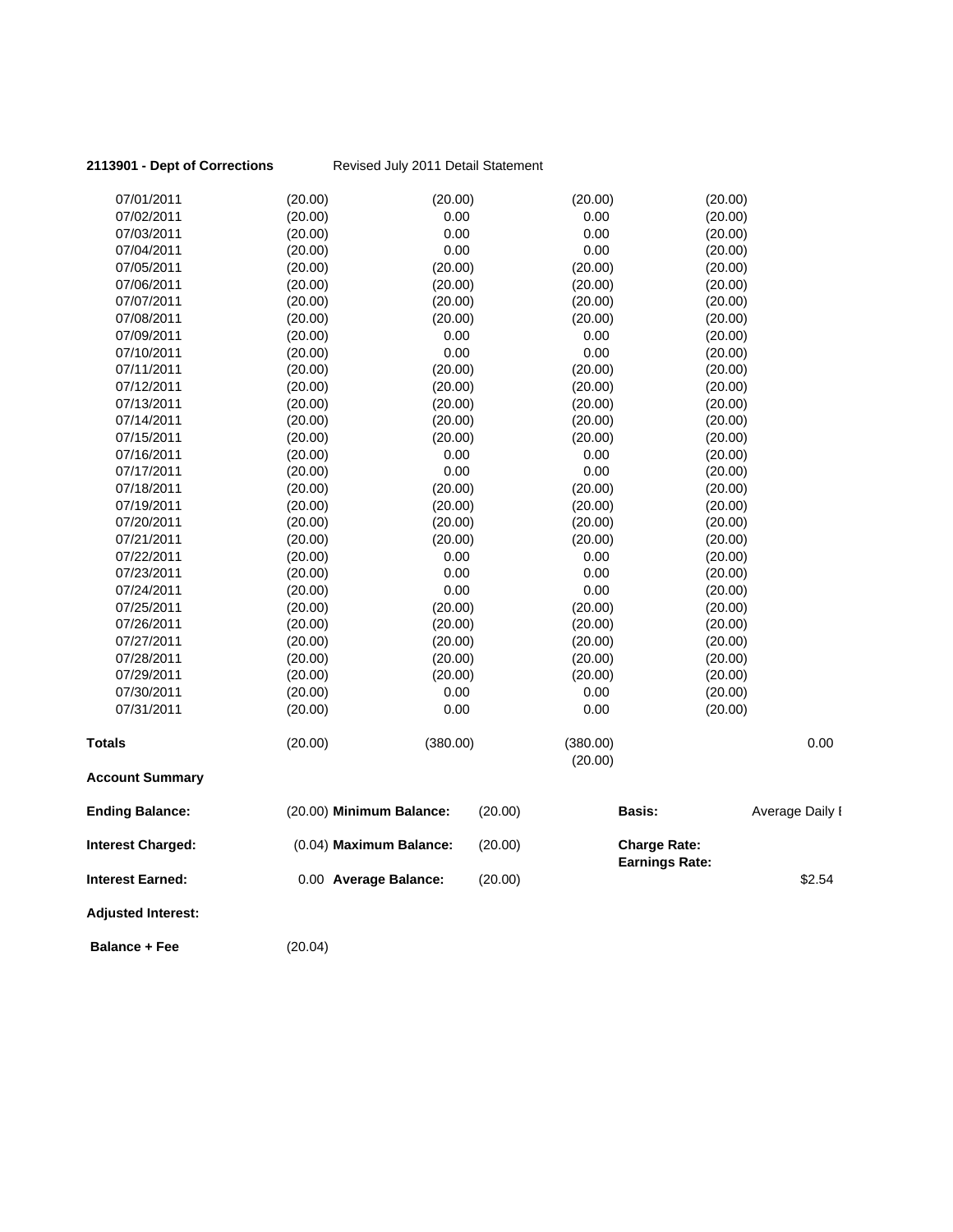| 2114102 - Department of Corrections Revised July 2011 Detail Statement |  |
|------------------------------------------------------------------------|--|
|                                                                        |  |

| <b>Balance + Fee</b>      | 3,546.40 |                           |          |                  |                                              |                 |
|---------------------------|----------|---------------------------|----------|------------------|----------------------------------------------|-----------------|
| <b>Adjusted Interest:</b> |          |                           |          |                  |                                              |                 |
| <b>Interest Earned:</b>   |          | 7.63 Average Balance:     | 3,538.77 |                  |                                              | \$2.54          |
| <b>Interest Charged:</b>  |          | 0.00 Maximum Balance:     | 3,538.77 |                  | <b>Charge Rate:</b><br><b>Earnings Rate:</b> |                 |
| <b>Ending Balance:</b>    |          | 3,538.77 Minimum Balance: | 3,538.77 |                  | Basis:                                       | Average Daily I |
| <b>Account Summary</b>    |          |                           |          |                  |                                              |                 |
| <b>Totals</b>             | 3,538.77 | 0.00                      |          | 0.00<br>3,538.77 |                                              | 7.63            |
| 07/31/2011                | 3,538.77 | 0.00                      |          | 0.00             | 3,538.77                                     | 7.63            |
| 07/30/2011                | 3,538.77 | 0.00                      |          | 0.00             | 3,538.77                                     |                 |
| 07/29/2011                | 3,538.77 | 0.00                      |          | 0.00             | 3,538.77                                     |                 |
| 07/28/2011                | 3,538.77 | 0.00                      |          | 0.00             | 3,538.77                                     |                 |
| 07/27/2011                | 3,538.77 | 0.00                      |          | 0.00             | 3,538.77                                     |                 |
| 07/26/2011                | 3,538.77 | 0.00                      |          | 0.00             | 3,538.77                                     |                 |
| 07/25/2011                | 3,538.77 | 0.00                      |          | 0.00             | 3,538.77                                     |                 |
| 07/24/2011                | 3,538.77 | 0.00                      |          | 0.00             | 3,538.77                                     |                 |
| 07/23/2011                | 3,538.77 | 0.00                      |          | 0.00             | 3,538.77                                     |                 |
| 07/22/2011                | 3,538.77 | 0.00                      |          | 0.00             | 3,538.77                                     |                 |
| 07/21/2011                | 3,538.77 | 0.00                      |          | 0.00             | 3,538.77                                     |                 |
| 07/20/2011                | 3,538.77 | 0.00                      |          | 0.00             | 3,538.77                                     |                 |
| 07/19/2011                | 3,538.77 | 0.00                      |          | 0.00             | 3,538.77                                     |                 |
| 07/18/2011                | 3,538.77 | 0.00                      |          | 0.00             | 3,538.77                                     |                 |
| 07/17/2011                | 3,538.77 | 0.00                      |          | 0.00             | 3,538.77                                     |                 |
| 07/16/2011                | 3,538.77 | 0.00                      |          | 0.00             | 3,538.77                                     |                 |
| 07/15/2011                | 3,538.77 | 0.00                      |          | 0.00             | 3,538.77                                     |                 |
| 07/14/2011                | 3,538.77 | 0.00                      |          | 0.00             | 3,538.77                                     |                 |
| 07/13/2011                | 3,538.77 | 0.00                      |          | 0.00             | 3,538.77                                     |                 |
| 07/12/2011                | 3,538.77 | 0.00                      |          | 0.00             | 3,538.77                                     |                 |
| 07/11/2011                | 3,538.77 | 0.00                      |          | 0.00             | 3,538.77                                     |                 |
| 07/10/2011                | 3,538.77 | 0.00                      |          | 0.00             | 3,538.77                                     |                 |
| 07/09/2011                | 3,538.77 | 0.00                      |          | 0.00             | 3,538.77                                     |                 |
| 07/08/2011                | 3,538.77 | 0.00                      |          | 0.00             | 3,538.77                                     |                 |
| 07/07/2011                | 3,538.77 | 0.00                      |          | 0.00             | 3,538.77                                     |                 |
| 07/06/2011                | 3,538.77 | 0.00                      |          | 0.00             | 3,538.77                                     |                 |
| 07/05/2011                | 3,538.77 | 0.00                      |          | 0.00             | 3,538.77                                     |                 |
| 07/04/2011                | 3,538.77 | 0.00                      |          | 0.00             | 3,538.77                                     |                 |
| 07/03/2011                | 3,538.77 | 0.00                      |          | 0.00             | 3,538.77                                     |                 |
| 07/02/2011                | 3,538.77 | 0.00                      |          | 0.00             | 3,538.77                                     |                 |
| 07/01/2011                | 3,538.77 | 0.00                      |          | 0.00             | 3,538.77                                     |                 |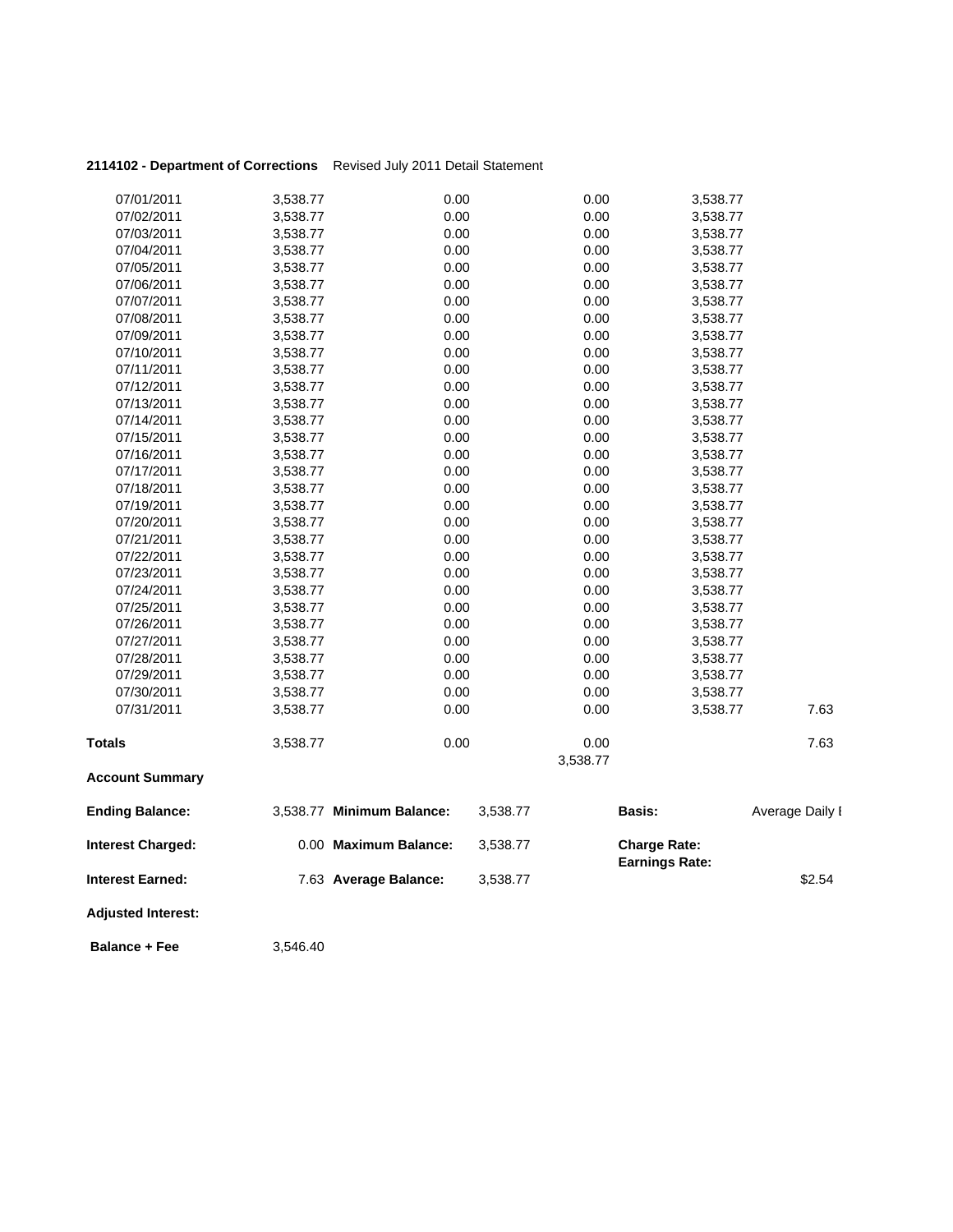### **2118506 - Corporation Commission** Revised July 2011 Detail Statement

| 07/01/2011                | 12,855,013.26 | 12,808,055.40                  | 12,855,013.26  | 12,808,055.40                                |                 |
|---------------------------|---------------|--------------------------------|----------------|----------------------------------------------|-----------------|
| 07/02/2011                | 12,808,055.40 | 0.00                           | 0.00           | 12,808,055.40                                |                 |
| 07/03/2011                | 12,808,055.40 | 0.00                           | 0.00           | 12,808,055.40                                |                 |
| 07/04/2011                | 12,808,055.40 | 0.00                           | 0.00           | 12,808,055.40                                |                 |
| 07/05/2011                | 12,808,055.40 | 12,722,344.08                  | 12,808,055.40  | 12,722,344.08                                |                 |
| 07/06/2011                | 12,722,344.08 | 12,602,267.74                  | 12,722,344.08  | 12,602,267.74                                |                 |
| 07/07/2011                | 12,602,267.74 | 12,508,398.14                  | 12,602,267.74  | 12,508,398.14                                |                 |
| 07/08/2011                | 12,508,398.14 | 15,083,790.01                  | 12,508,398.14  | 15,083,790.01                                |                 |
| 07/09/2011                | 15,083,790.01 | 0.00                           | 0.00           | 15,083,790.01                                |                 |
| 07/10/2011                | 15,083,790.01 | 0.00                           | 0.00           | 15,083,790.01                                |                 |
| 07/11/2011                | 15,083,790.01 | 15,064,337.77                  | 15,083,790.01  | 15,064,337.77                                |                 |
| 07/12/2011                | 15,064,337.77 | 15,033,244.92                  | 15,064,337.77  | 15,033,244.92                                |                 |
| 07/13/2011                | 15,033,244.92 | 15,033,244.92                  | 15,033,244.92  | 15,033,244.92                                |                 |
| 07/14/2011                | 15,033,244.92 | 14,953,906.14                  | 15,033,244.92  | 14,953,906.14                                |                 |
| 07/15/2011                | 14,953,906.14 | 14,886,725.39                  | 14,953,906.14  | 14,886,725.39                                |                 |
| 07/16/2011                | 14,886,725.39 | 0.00                           | 0.00           | 14,886,725.39                                |                 |
| 07/17/2011                | 14,886,725.39 | 0.00                           | 0.00           | 14,886,725.39                                |                 |
| 07/18/2011                | 14,886,725.39 | 14,880,973.39                  | 14,886,725.39  | 14,880,973.39                                |                 |
| 07/19/2011                | 14,880,973.39 | 14,871,632.05                  | 14,880,973.39  | 14,871,632.05                                |                 |
| 07/20/2011                | 14,871,632.05 | 14,871,632.05                  | 14,871,632.05  | 14,871,632.05                                |                 |
| 07/21/2011                | 14,871,632.05 | 14,865,558.05                  | 14,871,632.05  | 14,865,558.05                                |                 |
| 07/22/2011                | 14,865,558.05 | 0.00                           | 0.00           | 14,865,558.05                                |                 |
| 07/23/2011                | 14,865,558.05 | 0.00                           | 0.00           | 14,865,558.05                                |                 |
| 07/24/2011                | 14,865,558.05 | 0.00                           | 0.00           | 14,865,558.05                                |                 |
| 07/25/2011                | 14,865,558.05 | 14,448,627.10                  | 14,865,558.05  | 14,448,627.10                                |                 |
| 07/26/2011                | 14,448,627.10 | 14,430,422.95                  | 14,448,627.10  | 14,430,422.95                                |                 |
| 07/27/2011                | 14,430,422.95 | 14,359,119.85                  | 14,430,422.95  | 14,359,119.85                                |                 |
| 07/28/2011                | 14,359,119.85 | 14,311,721.40                  | 14,359,119.85  | 14,311,721.40                                |                 |
| 07/29/2011                | 14,311,721.40 | 14,267,669.74                  | 14,311,721.40  | 14,267,669.74                                |                 |
| 07/30/2011                | 14,267,669.74 | 0.00                           | 0.00           | 14,267,669.74                                |                 |
| 07/31/2011                | 14,267,669.74 | 0.00                           | 0.00           | 14,267,669.74                                | 30,862.80       |
| <b>Totals</b>             | 12,855,013.26 | 272,003,671.09                 | 270,591,014.61 |                                              | 30,862.80       |
| <b>Account Summary</b>    |               |                                | 14,267,669.74  |                                              |                 |
|                           |               |                                |                |                                              |                 |
| <b>Ending Balance:</b>    |               | 14,267,669.74 Minimum Balance: | 14,267,669.74  | <b>Basis:</b>                                | Average Daily I |
| <b>Interest Charged:</b>  |               | 0.00 Maximum Balance:          | 14,267,669.74  | <b>Charge Rate:</b><br><b>Earnings Rate:</b> |                 |
| Interest Earned:          |               | 30,862.80 Average Balance:     | 14,306,480.06  |                                              | \$2.54          |
| <b>Adjusted Interest:</b> |               |                                |                |                                              |                 |
|                           |               |                                |                |                                              |                 |

**Balance + Fee** 14,298,532.54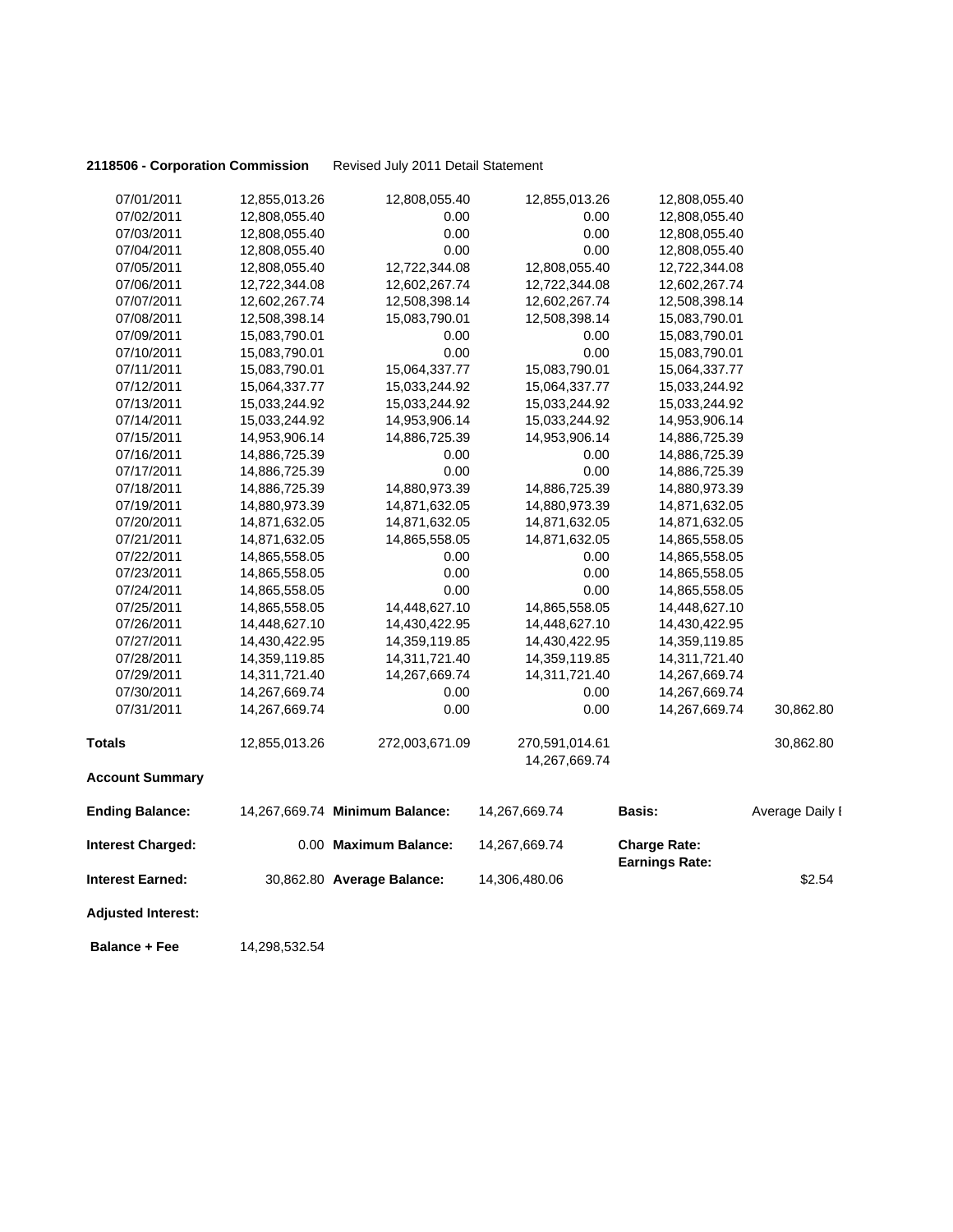### 2137001 - Oklahoma Industrial Finance Authority **Revised July 2011 Detail Statement**

| <b>Adjusted Interest:</b> |               |                                |                |                                              |                 |
|---------------------------|---------------|--------------------------------|----------------|----------------------------------------------|-----------------|
| <b>Interest Earned:</b>   |               | 21,766.88 Average Balance:     | 10,090,058.24  |                                              | \$2.54          |
| <b>Interest Charged:</b>  |               | 0.00 Maximum Balance:          | 13,503,973.69  | <b>Charge Rate:</b><br><b>Earnings Rate:</b> |                 |
| <b>Ending Balance:</b>    |               | 13,503,973.69 Minimum Balance: | 13,503,973.69  | Basis:                                       | Average Daily I |
| <b>Account Summary</b>    |               |                                |                |                                              |                 |
|                           |               |                                | 13,503,973.69  |                                              |                 |
| <b>Totals</b>             | 3,653,094.62  | 199,245,940.64                 | 189,395,061.57 |                                              | 21,766.88       |
| 07/31/2011                | 13,503,973.69 | 0.00                           | 0.00           | 13,503,973.69                                | 21,766.88       |
| 07/30/2011                | 13,503,973.69 | 0.00                           | 0.00           | 13,503,973.69                                |                 |
| 07/29/2011                | 13,503,973.69 | 13,503,973.69                  | 13,503,973.69  | 13,503,973.69                                |                 |
| 07/28/2011                | 13,503,973.69 | 13,503,973.69                  | 13,503,973.69  | 13,503,973.69                                |                 |
| 07/27/2011                | 13,399,882.72 | 13,503,973.69                  | 13,399,882.72  | 13,503,973.69                                |                 |
| 07/26/2011                | 13,399,882.72 | 13,399,882.72                  | 13,399,882.72  | 13,399,882.72                                |                 |
| 07/25/2011                | 13,399,882.72 | 13,399,882.72                  | 13,399,882.72  | 13,399,882.72                                |                 |
| 07/24/2011                | 13,399,882.72 | 0.00                           | 0.00           | 13,399,882.72                                |                 |
| 07/23/2011                | 13,399,882.72 | 0.00                           | 0.00           | 13,399,882.72                                |                 |
| 07/22/2011                | 13,399,882.72 | 0.00                           | 0.00           | 13,399,882.72                                |                 |
| 07/21/2011                | 13,399,882.72 | 13,399,882.72                  | 13,399,882.72  | 13,399,882.72                                |                 |
| 07/20/2011                | 13,399,882.72 | 13,399,882.72                  | 13,399,882.72  | 13,399,882.72                                |                 |
| 07/19/2011                | 13,399,882.72 | 13,399,882.72                  | 13,399,882.72  | 13,399,882.72                                |                 |
| 07/18/2011                | 13,399,882.72 | 13,399,882.72                  | 13,399,882.72  | 13,399,882.72                                |                 |
| 07/17/2011                | 13,399,882.72 | 0.00                           | 0.00           | 13,399,882.72                                |                 |
| 07/16/2011                | 13,399,882.72 | 0.00                           | 0.00           | 13,399,882.72                                |                 |
| 07/15/2011                | 13,399,882.72 | 13,399,882.72                  | 13,399,882.72  | 13,399,882.72                                |                 |
| 07/14/2011                | 13,399,882.72 | 13,399,882.72                  | 13,399,882.72  | 13,399,882.72                                |                 |
| 07/13/2011                | 13,399,882.72 | 13,399,882.72                  | 13,399,882.72  | 13,399,882.72                                |                 |
| 07/12/2011                | 4,249,897.72  | 13,399,882.72                  | 4,249,897.72   | 13,399,882.72                                |                 |
| 07/11/2011                | 4,249,897.72  | 4,249,897.72                   | 4,249,897.72   | 4,249,897.72                                 |                 |
| 07/10/2011                | 4,249,897.72  | 0.00                           | 0.00           | 4,249,897.72                                 |                 |
| 07/09/2011                | 4,249,897.72  | 0.00                           | 0.00           | 4,249,897.72                                 |                 |
| 07/08/2011                | 4,249,897.72  | 4,249,897.72                   | 4,249,897.72   | 4,249,897.72                                 |                 |
| 07/07/2011                | 4,249,897.72  | 4,249,897.72                   | 4,249,897.72   | 4,249,897.72                                 |                 |
| 07/06/2011                | 4,056,031.99  | 4,249,897.72                   | 4,056,031.99   | 4,249,897.72                                 |                 |
| 07/05/2011                | 3,679,569.50  | 4,056,031.99                   | 3,679,569.50   | 4,056,031.99                                 |                 |
| 07/04/2011                | 3,679,569.50  | 0.00                           | 0.00           | 3,679,569.50                                 |                 |
| 07/03/2011                | 3,679,569.50  | 0.00                           | 0.00           | 3,679,569.50                                 |                 |
| 07/02/2011                | 3,679,569.50  | 0.00                           | 0.00           | 3,679,569.50                                 |                 |
| 07/01/2011                | 3,653,094.62  | 3,679,569.50                   | 3,653,094.62   | 3,679,569.50                                 |                 |

**Balance + Fee** 13,525,740.57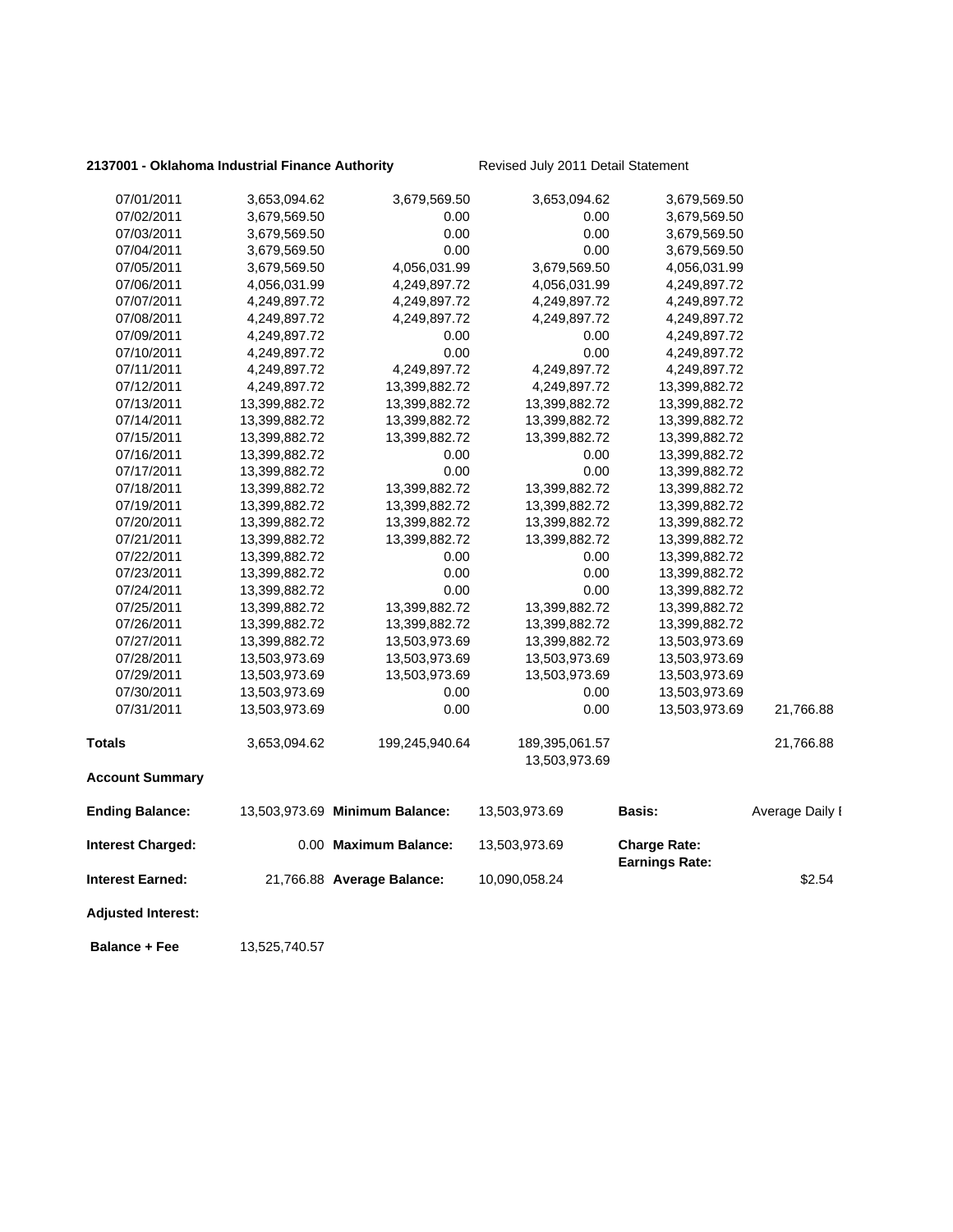**2139001 - State Insurance Fund** Revised July 2011 Detail Statement

| 07/01/2011                | 12,221,351.16 | 12,449,929.95                  | 12,221,351.16  | 12,449,929.95         |                 |
|---------------------------|---------------|--------------------------------|----------------|-----------------------|-----------------|
| 07/02/2011                | 12,449,929.95 | 0.00                           | 0.00           | 12,449,929.95         |                 |
| 07/03/2011                | 12,449,929.95 | 0.00                           | 0.00           | 12,449,929.95         |                 |
| 07/04/2011                | 12,449,929.95 | 0.00                           | 0.00           | 12,449,929.95         |                 |
| 07/05/2011                | 12,449,929.95 | 12,260,806.09                  | 12,449,929.95  | 12,260,806.09         |                 |
| 07/06/2011                | 12,260,806.09 | 12,430,026.56                  | 12,260,806.09  | 12,430,026.56         |                 |
| 07/07/2011                | 12,430,026.56 | 12,511,568.28                  | 12,430,026.56  | 12,511,568.28         |                 |
| 07/08/2011                | 12,511,568.28 | 12,283,698.12                  | 12,511,568.28  | 12,283,698.12         |                 |
| 07/09/2011                | 12,283,698.12 | 0.00                           | 0.00           | 12,283,698.12         |                 |
| 07/10/2011                | 12,283,698.12 | 0.00                           | 0.00           | 12,283,698.12         |                 |
| 07/11/2011                | 12,283,698.12 | 12,723,439.84                  | 12,283,698.12  | 12,723,439.84         |                 |
| 07/12/2011                | 12,723,439.84 | 18,261,892.95                  | 12,723,439.84  | 18,261,892.95         |                 |
| 07/13/2011                | 18,261,892.95 | 18,474,232.63                  | 18,261,892.95  | 18,474,232.63         |                 |
| 07/14/2011                | 18,474,232.63 | 18,508,020.71                  | 18,474,232.63  | 18,508,020.71         |                 |
| 07/15/2011                | 18,508,020.71 | 19,527,175.87                  | 18,508,020.71  | 19,527,175.87         |                 |
| 07/16/2011                | 19,527,175.87 | 0.00                           | 0.00           | 19,527,175.87         |                 |
| 07/17/2011                | 19,527,175.87 | 0.00                           | 0.00           | 19,527,175.87         |                 |
| 07/18/2011                | 19,527,175.87 | 19,099,278.28                  | 19,527,175.87  | 19,099,278.28         |                 |
| 07/19/2011                | 19,099,278.28 | 17,596,275.72                  | 19,099,278.28  | 17,596,275.72         |                 |
| 07/20/2011                | 17,596,275.72 | 14,628,989.34                  | 17,596,275.72  | 14,628,989.34         |                 |
| 07/21/2011                | 14,628,989.34 | 18,935,750.68                  | 14,628,989.34  | 18,935,750.68         |                 |
| 07/22/2011                | 18,935,750.68 | 0.00                           | 0.00           | 18,935,750.68         |                 |
| 07/23/2011                | 18,935,750.68 | 0.00                           | 0.00           | 18,935,750.68         |                 |
| 07/24/2011                | 18,935,750.68 | 0.00                           | 0.00           | 18,935,750.68         |                 |
| 07/25/2011                | 18,935,750.68 | 18,027,448.03                  | 18,935,750.68  | 18,027,448.03         |                 |
| 07/26/2011                | 18,027,448.03 | 16,831,002.28                  | 18,027,448.03  | 16,831,002.28         |                 |
| 07/27/2011                | 16,831,002.28 | 16,169,446.63                  | 16,831,002.28  | 16,169,446.63         |                 |
| 07/28/2011                | 16,169,446.63 | 15,376,029.52                  | 16,169,446.63  | 15,376,029.52         |                 |
| 07/29/2011                | 15,376,029.52 | 15,287,851.45                  | 15,376,029.52  | 15,287,851.45         |                 |
| 07/30/2011                | 15,287,851.45 | 0.00                           | 0.00           | 15,287,851.45         |                 |
| 07/31/2011                | 15,287,851.45 | 0.00                           | 0.00           | 15,287,851.45         | 34,080.35       |
| <b>Totals</b>             | 12,221,351.16 | 301,382,862.93                 | 298,316,362.64 |                       | 34,080.35       |
|                           |               |                                | 15,287,851.45  |                       |                 |
| <b>Account Summary</b>    |               |                                |                |                       |                 |
| <b>Ending Balance:</b>    |               | 15,287,851.45 Minimum Balance: | 15,287,851.45  | <b>Basis:</b>         | Average Daily I |
| <b>Interest Charged:</b>  |               | 0.00 Maximum Balance:          | 15,287,851.45  | <b>Charge Rate:</b>   |                 |
| Interest Earned:          |               | 34,080.35 Average Balance:     | 15,797,979.22  | <b>Earnings Rate:</b> | \$2.54          |
| <b>Adjusted Interest:</b> |               |                                |                |                       |                 |
|                           |               |                                |                |                       |                 |

**Balance + Fee** 15,321,931.80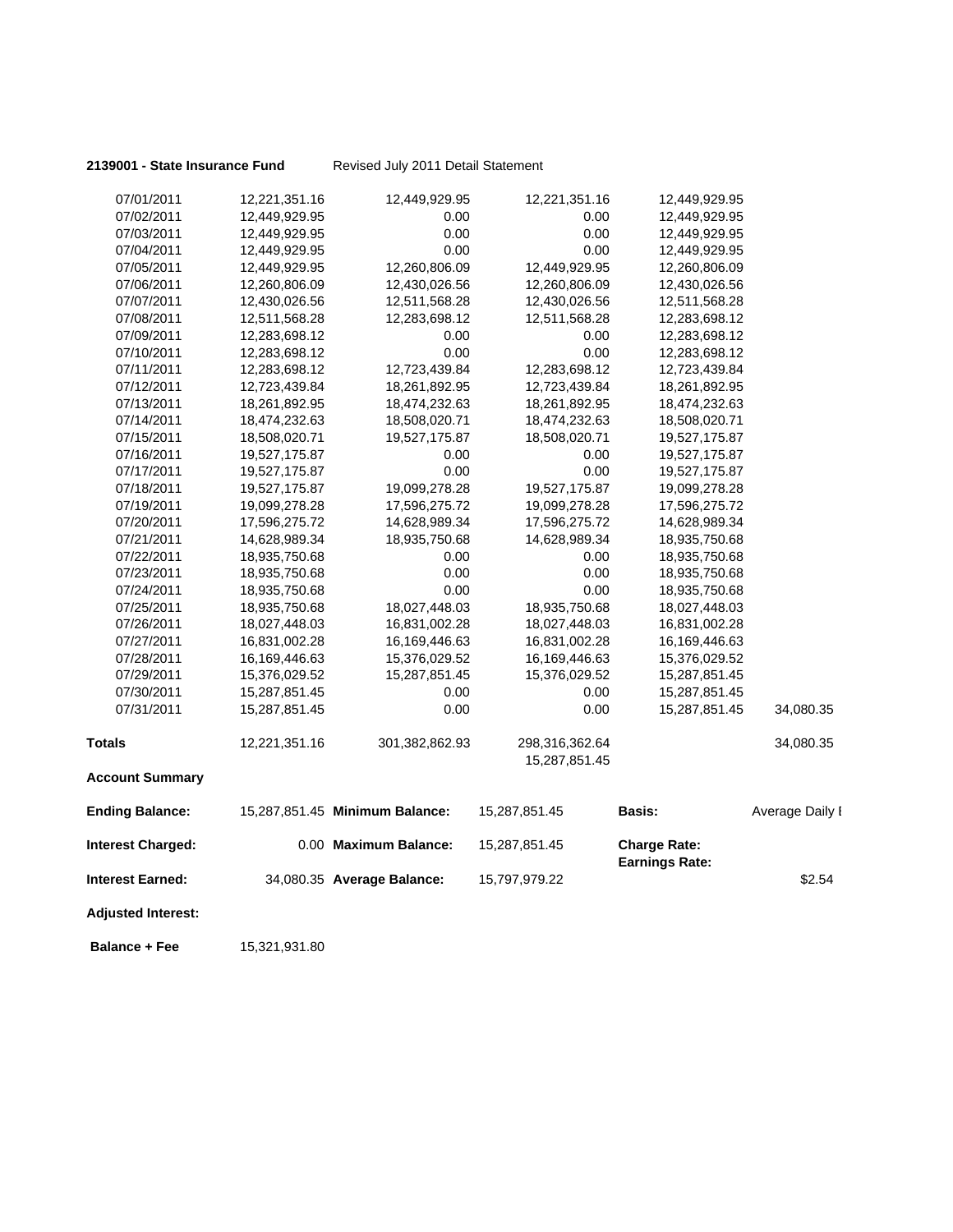**2139002 - State Insurance Fund** Revised July 2011 Detail Statement

| <b>Adjusted Interest:</b> |               |                                |                  |                                              |                 |
|---------------------------|---------------|--------------------------------|------------------|----------------------------------------------|-----------------|
| Interest Earned:          |               | 24,518.50 Average Balance:     | 11,365,574.20    |                                              | \$2.54          |
| <b>Interest Charged:</b>  |               | 0.00 Maximum Balance:          | 10,234,395.26    | <b>Charge Rate:</b><br><b>Earnings Rate:</b> |                 |
| <b>Ending Balance:</b>    |               | 10,234,395.26 Minimum Balance: | 10,234,395.26    | Basis:                                       | Average Daily I |
| <b>Account Summary</b>    |               |                                |                  |                                              |                 |
|                           |               |                                | 10,234,395.26    |                                              |                 |
| Totals                    | 12,619,449.81 | 215,280,414.33                 | 217,665,468.88   |                                              | 24,518.50       |
| 07/31/2011                | 10,234,395.26 | 0.00                           | 0.00             | 10,234,395.26                                | 24,518.50       |
| 07/30/2011                | 10,234,395.26 | 0.00                           | 0.00             | 10,234,395.26                                |                 |
| 07/29/2011                | 10,259,199.84 | 10,234,395.26                  | 10,259,199.84    | 10,234,395.26                                |                 |
| 07/28/2011                | 10,375,568.82 | 10,259,199.84                  | 10,375,568.82    | 10,259,199.84                                |                 |
| 07/27/2011                | 10,448,909.41 | 10,375,568.82                  | 10,448,909.41    | 10,375,568.82                                |                 |
| 07/26/2011                | 10,564,443.13 | 10,448,909.41                  | 10,564,443.13    | 10,448,909.41                                |                 |
| 07/25/2011                | 10,645,713.90 | 10,564,443.13                  | 10,645,713.90    | 10,564,443.13                                |                 |
| 07/24/2011                | 10,645,713.90 | 0.00                           | 0.00             | 10,645,713.90                                |                 |
| 07/23/2011                | 10,645,713.90 | 0.00                           | 0.00             | 10,645,713.90                                |                 |
| 07/22/2011                | 10,645,713.90 | 0.00                           | 0.00             | 10,645,713.90                                |                 |
| 07/21/2011                | 10,760,817.68 | 10,645,713.90                  | 10,760,817.68    | 10,645,713.90                                |                 |
| 07/20/2011                | 10,843,445.58 | 10,760,817.68                  | 10,843,445.58    | 10,760,817.68                                |                 |
| 07/19/2011                | 10,969,537.75 | 10,843,445.58                  | 10,969,537.75    | 10,843,445.58                                |                 |
| 07/18/2011                | 11,074,760.30 | 10,969,537.75                  | 11,074,760.30    | 10,969,537.75                                |                 |
| 07/17/2011                | 11,074,760.30 | 0.00                           | 0.00             | 11,074,760.30                                |                 |
| 07/16/2011                | 11,074,760.30 | 0.00                           | 0.00             | 11,074,760.30                                |                 |
| 07/15/2011                | 11,161,329.80 | 11,074,760.30                  | 11,161,329.80    | 11,074,760.30                                |                 |
| 07/14/2011                | 11,276,640.53 | 11,161,329.80                  | 11,276,640.53    | 11,161,329.80                                |                 |
| 07/13/2011                | 12,156,718.43 | 11,276,640.53                  | 12, 156, 718. 43 | 11,276,640.53                                |                 |
| 07/12/2011                | 12,266,440.41 | 12, 156, 718. 43               | 12,266,440.41    | 12, 156, 718. 43                             |                 |
| 07/11/2011                | 12,309,926.41 | 12,266,440.41                  | 12,309,926.41    | 12,266,440.41                                |                 |
| 07/10/2011                | 12,309,926.41 | 0.00                           | 0.00             | 12,309,926.41                                |                 |
| 07/09/2011                | 12,309,926.41 | 0.00                           | 0.00             | 12,309,926.41                                |                 |
| 07/08/2011                | 12,302,540.52 | 12,309,926.41                  | 12,302,540.52    | 12,309,926.41                                |                 |
| 07/07/2011                | 12,446,808.72 | 12,302,540.52                  | 12,446,808.72    | 12,302,540.52                                |                 |
| 07/06/2011                | 12,557,524.38 | 12,446,808.72                  | 12,557,524.38    | 12,446,808.72                                |                 |
| 07/05/2011                | 12,625,693.46 | 12,557,524.38                  | 12,625,693.46    | 12,557,524.38                                |                 |
| 07/04/2011                | 12,625,693.46 | 0.00                           | 0.00             | 12,625,693.46                                |                 |
| 07/03/2011                | 12,625,693.46 | 0.00                           | 0.00             | 12,625,693.46                                |                 |
| 07/02/2011                | 12,625,693.46 | 0.00                           | 0.00             | 12,625,693.46                                |                 |
| 07/01/2011                | 12,619,449.81 | 12,625,693.46                  | 12,619,449.81    | 12,625,693.46                                |                 |

**Balance + Fee** 10,258,913.76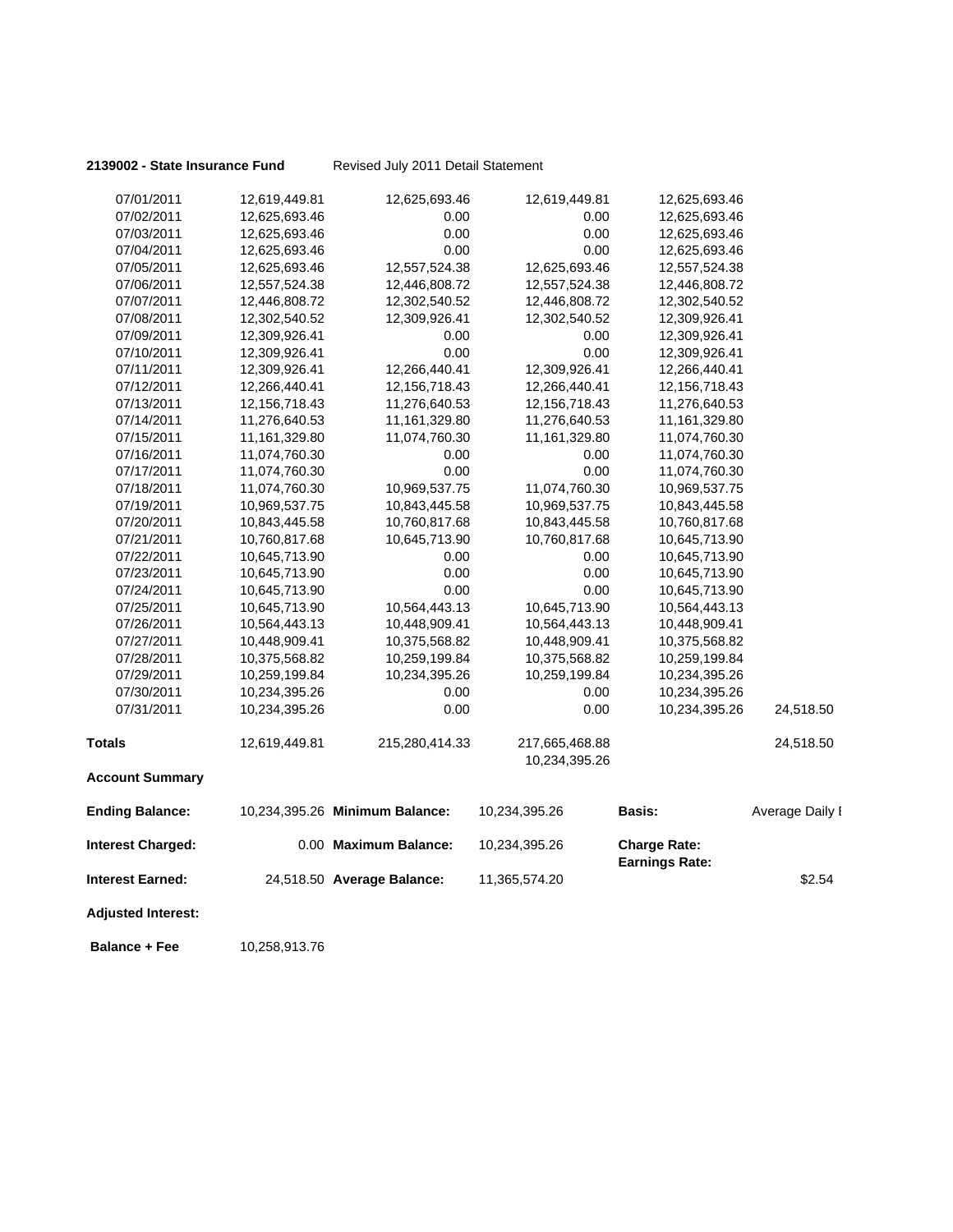### 2141001 - Commissioners of the Land Office **Revised July 2011 Detail Statement**

| <b>Adjusted Interest:</b> |               |                                |                                   |                       |                 |
|---------------------------|---------------|--------------------------------|-----------------------------------|-----------------------|-----------------|
| <b>Interest Earned:</b>   |               | 118,130.76 Average Balance:    | 54,759,625.21                     | <b>Earnings Rate:</b> | \$2.54          |
| <b>Interest Charged:</b>  |               | 0.00 Maximum Balance:          | 39,620,715.61                     | <b>Charge Rate:</b>   |                 |
| <b>Ending Balance:</b>    |               | 39,620,715.61 Minimum Balance: | 39,620,715.61                     | Basis:                | Average Daily I |
| <b>Account Summary</b>    |               |                                |                                   |                       |                 |
|                           | 53,515,439.49 |                                | 1,030,534,686.62<br>39,620,715.61 |                       |                 |
| <b>Totals</b>             |               | 1,016,639,962.74               |                                   |                       | 118,130.76      |
| 07/31/2011                | 39,620,715.61 | 0.00                           | 0.00                              | 39,620,715.61         | 118,130.76      |
| 07/30/2011                | 39,620,715.61 | 0.00                           | 0.00                              | 39,620,715.61         |                 |
| 07/29/2011                | 39,807,323.81 | 39,620,715.61                  | 39,807,323.81                     | 39,620,715.61         |                 |
| 07/28/2011                | 39,479,282.06 | 39,807,323.81                  | 39,479,282.06                     | 39,807,323.81         |                 |
| 07/27/2011                | 39,393,983.37 | 39,479,282.06                  | 39,393,983.37                     | 39,479,282.06         |                 |
| 07/26/2011                | 33,050,042.46 | 39,393,983.37                  | 33,050,042.46                     | 39,393,983.37         |                 |
| 07/25/2011                | 70,601,754.38 | 33,050,042.46                  | 70,601,754.38                     | 33,050,042.46         |                 |
| 07/24/2011                | 70,601,754.38 | 0.00                           | 0.00                              | 70,601,754.38         |                 |
| 07/23/2011                | 70,601,754.38 | 0.00                           | 0.00                              | 70,601,754.38         |                 |
| 07/22/2011                | 70,601,754.38 | 0.00                           | 0.00                              | 70,601,754.38         |                 |
| 07/21/2011                | 63,555,005.73 | 70,601,754.38                  | 63,555,005.73                     | 70,601,754.38         |                 |
| 07/20/2011                | 63,471,540.38 | 63,555,005.73                  | 63,471,540.38                     | 63,555,005.73         |                 |
| 07/19/2011                | 59,847,510.08 | 63,471,540.38                  | 59,847,510.08                     | 63,471,540.38         |                 |
| 07/18/2011                | 58,570,382.11 | 59,847,510.08                  | 58,570,382.11                     | 59,847,510.08         |                 |
| 07/17/2011                | 58,570,382.11 | 0.00                           | 0.00                              | 58,570,382.11         |                 |
| 07/16/2011                | 58,570,382.11 | 0.00                           | 0.00                              | 58,570,382.11         |                 |
| 07/15/2011                | 58,535,398.10 | 58,570,382.11                  | 58,535,398.10                     | 58,570,382.11         |                 |
| 07/14/2011                | 59,076,841.94 | 58,535,398.10                  | 59,076,841.94                     | 58,535,398.10         |                 |
| 07/13/2011                | 59,010,322.64 | 59,076,841.94                  | 59,010,322.64                     | 59,076,841.94         |                 |
| 07/12/2011                | 56,115,559.79 | 59,010,322.64                  | 56,115,559.79                     | 59,010,322.64         |                 |
| 07/11/2011                | 56,056,256.67 | 56,115,559.79                  | 56,056,256.67                     | 56,115,559.79         |                 |
| 07/10/2011                | 56,056,256.67 | 0.00                           | 0.00                              | 56,056,256.67         |                 |
| 07/09/2011                | 56,056,256.67 | 0.00                           | 0.00                              | 56,056,256.67         |                 |
| 07/08/2011                | 55,932,841.09 | 56,056,256.67                  | 55,932,841.09                     | 56,056,256.67         |                 |
| 07/07/2011                | 55,899,234.95 | 55,932,841.09                  | 55,899,234.95                     | 55,932,841.09         |                 |
| 07/06/2011                | 55,079,818.65 | 55,899,234.95                  | 55,079,818.65                     | 55,899,234.95         |                 |
| 07/05/2011                | 53,536,148.92 | 55,079,818.65                  | 53,536,148.92                     | 55,079,818.65         |                 |
| 07/04/2011                | 53,536,148.92 | 0.00                           | 0.00                              | 53,536,148.92         |                 |
| 07/03/2011                | 53,536,148.92 | 0.00                           | 0.00                              | 53,536,148.92         |                 |
| 07/02/2011                | 53,536,148.92 | 0.00                           | 0.00                              | 53,536,148.92         |                 |
| 07/01/2011                | 53,515,439.49 | 53,536,148.92                  | 53,515,439.49                     | 53,536,148.92         |                 |

**Balance + Fee** 39,738,846.37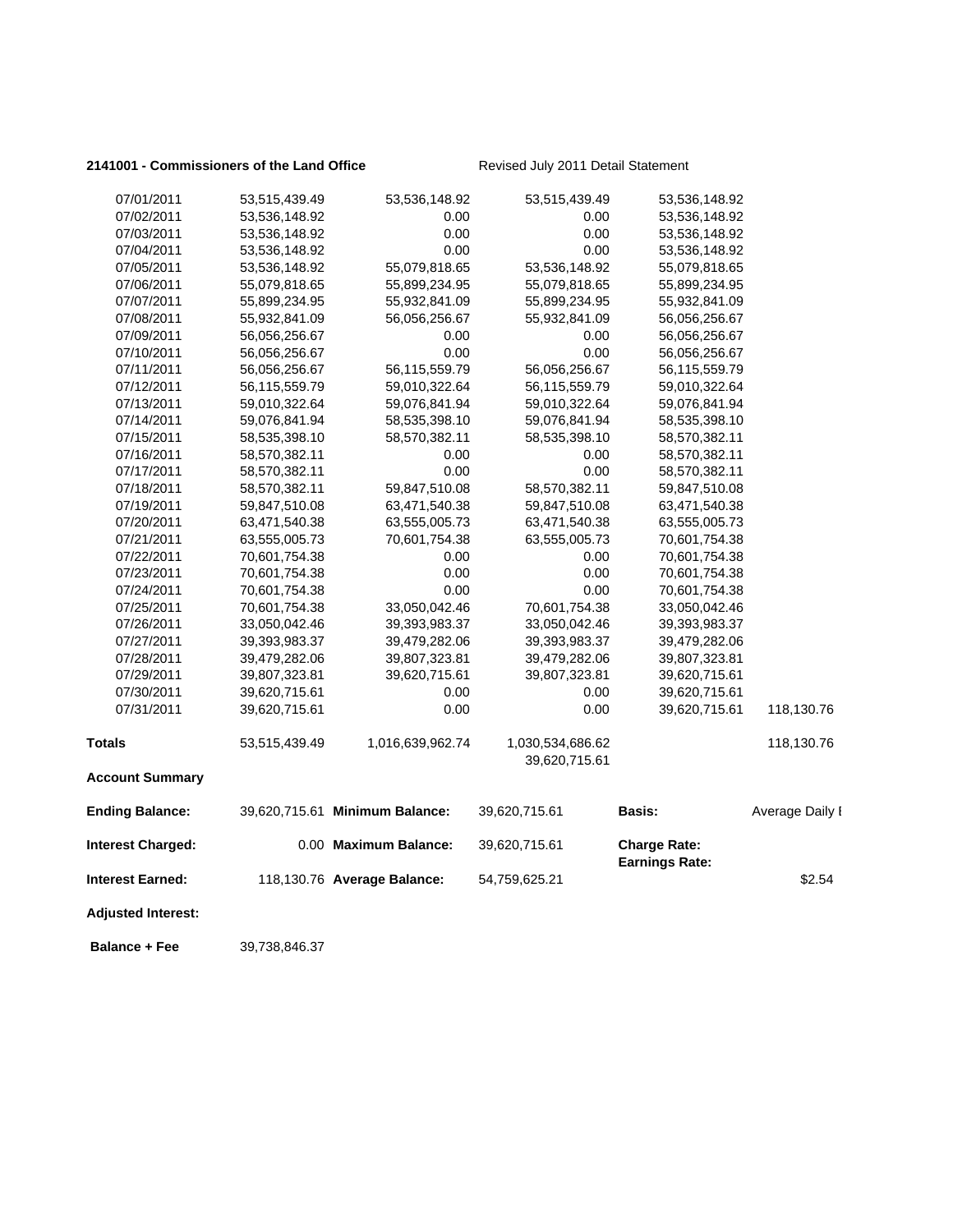**2142001 - Langston University** Revised July 2011 Detail Statement

| 07/01/2011                | 12,943,259.79    | 13,558,315.01                  | 12,943,259.79    | 13,558,315.01                                |                 |
|---------------------------|------------------|--------------------------------|------------------|----------------------------------------------|-----------------|
| 07/02/2011                | 13,558,315.01    | 0.00                           | 0.00             | 13,558,315.01                                |                 |
| 07/03/2011                | 13,558,315.01    | 0.00                           | 0.00             | 13,558,315.01                                |                 |
| 07/04/2011                | 13,558,315.01    | 0.00                           | 0.00             | 13,558,315.01                                |                 |
| 07/05/2011                | 13,558,315.01    | 13,558,315.01                  | 13,558,315.01    | 13,558,315.01                                |                 |
| 07/06/2011                | 13,558,315.01    | 13,689,464.35                  | 13,558,315.01    | 13,689,464.35                                |                 |
| 07/07/2011                | 13,689,464.35    | 13,323,140.81                  | 13,689,464.35    | 13,323,140.81                                |                 |
| 07/08/2011                | 13,323,140.81    | 13,702,348.02                  | 13,323,140.81    | 13,702,348.02                                |                 |
| 07/09/2011                | 13,702,348.02    | 0.00                           | 0.00             | 13,702,348.02                                |                 |
| 07/10/2011                | 13,702,348.02    | 0.00                           | 0.00             | 13,702,348.02                                |                 |
| 07/11/2011                | 13,702,348.02    | 14, 166, 735. 23               | 13,702,348.02    | 14, 166, 735. 23                             |                 |
| 07/12/2011                | 14, 166, 735. 23 | 14, 168, 530. 27               | 14, 166, 735. 23 | 14,168,530.27                                |                 |
| 07/13/2011                | 14,168,530.27    | 14,148,618.88                  | 14,168,530.27    | 14,148,618.88                                |                 |
| 07/14/2011                | 14,148,618.88    | 13,482,791.06                  | 14,148,618.88    | 13,482,791.06                                |                 |
| 07/15/2011                | 13,482,791.06    | 13,483,652.66                  | 13,482,791.06    | 13,483,652.66                                |                 |
| 07/16/2011                | 13,483,652.66    | 0.00                           | 0.00             | 13,483,652.66                                |                 |
| 07/17/2011                | 13,483,652.66    | 0.00                           | 0.00             | 13,483,652.66                                |                 |
| 07/18/2011                | 13,483,652.66    | 13,450,361.79                  | 13,483,652.66    | 13,450,361.79                                |                 |
| 07/19/2011                | 13,450,361.79    | 13,585,517.64                  | 13,450,361.79    | 13,585,517.64                                |                 |
| 07/20/2011                | 13,585,517.64    | 13,551,054.29                  | 13,585,517.64    | 13,551,054.29                                |                 |
| 07/21/2011                | 13,551,054.29    | 13,586,125.23                  | 13,551,054.29    | 13,586,125.23                                |                 |
| 07/22/2011                | 13,586,125.23    | 0.00                           | 0.00             | 13,586,125.23                                |                 |
| 07/23/2011                | 13,586,125.23    | 0.00                           | 0.00             | 13,586,125.23                                |                 |
| 07/24/2011                | 13,586,125.23    | 0.00                           | 0.00             | 13,586,125.23                                |                 |
| 07/25/2011                | 13,586,125.23    | 13,536,688.62                  | 13,586,125.23    | 13,536,688.62                                |                 |
| 07/26/2011                | 13,536,688.62    | 14,728,482.67                  | 13,536,688.62    | 14,728,482.67                                |                 |
| 07/27/2011                | 14,728,482.67    | 14,764,997.28                  | 14,728,482.67    | 14,764,997.28                                |                 |
| 07/28/2011                | 14,764,997.28    | 14,301,539.24                  | 14,764,997.28    | 14,301,539.24                                |                 |
| 07/29/2011                | 14,301,539.24    | 14,269,961.68                  | 14,301,539.24    | 14,269,961.68                                |                 |
| 07/30/2011                | 14,269,961.68    | 0.00                           | 0.00             | 14,269,961.68                                |                 |
| 07/31/2011                | 14,269,961.68    | 0.00                           | 0.00             | 14,269,961.68                                | 29,742.49       |
| <b>Totals</b>             | 12,943,259.79    | 263,056,639.74                 | 261,729,937.85   |                                              | 29,742.49       |
|                           |                  |                                | 14,269,961.68    |                                              |                 |
| <b>Account Summary</b>    |                  |                                |                  |                                              |                 |
| <b>Ending Balance:</b>    |                  | 14,269,961.68 Minimum Balance: | 14,269,961.68    | <b>Basis:</b>                                | Average Daily I |
| <b>Interest Charged:</b>  |                  | 0.00 Maximum Balance:          | 14,269,961.68    | <b>Charge Rate:</b><br><b>Earnings Rate:</b> |                 |
| Interest Earned:          |                  | 29,742.49 Average Balance:     | 13,787,157.59    |                                              | \$2.54          |
| <b>Adjusted Interest:</b> |                  |                                |                  |                                              |                 |
|                           |                  |                                |                  |                                              |                 |

 **Balance + Fee** 14,299,704.17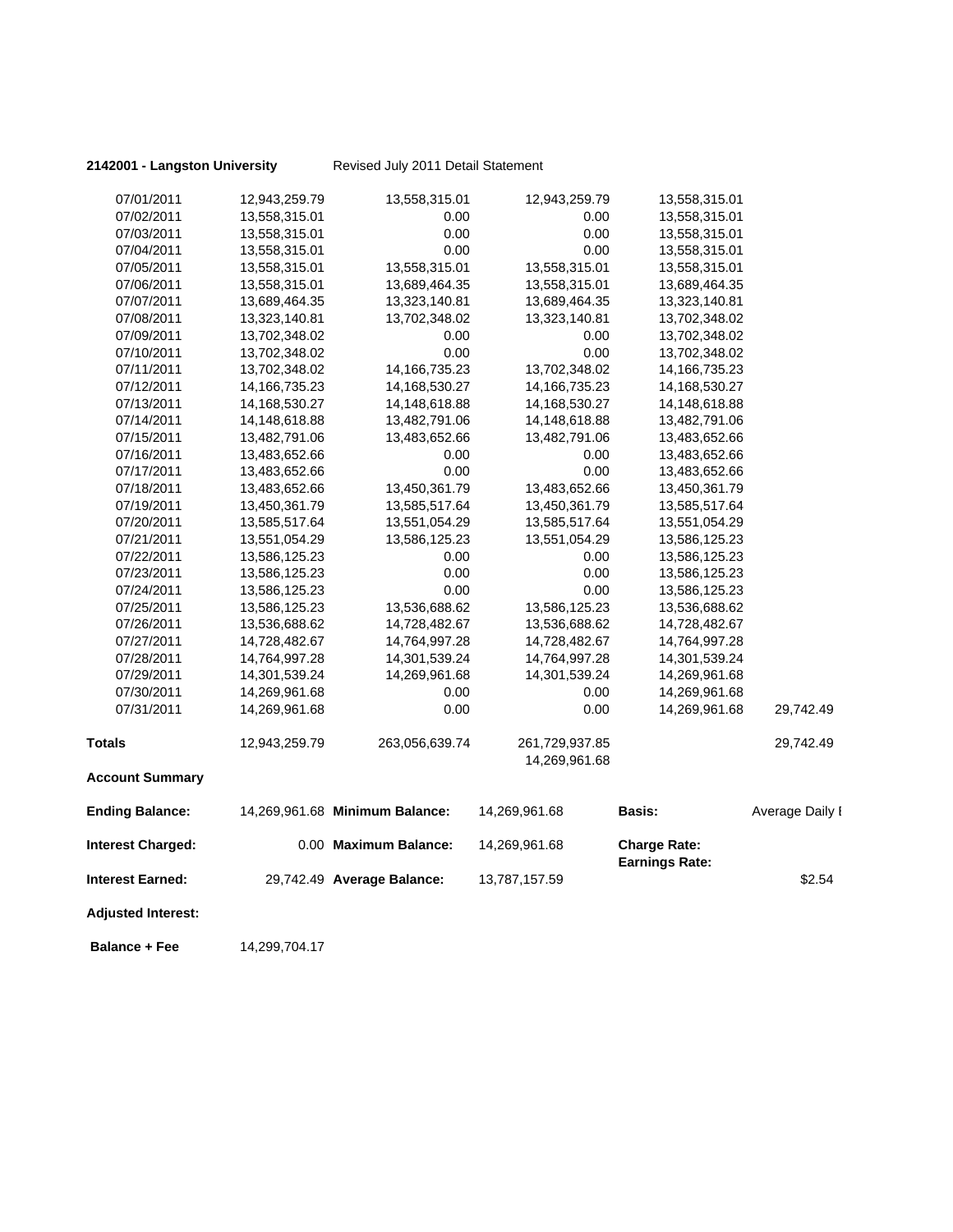### 2143500 - OKLAHOMA LOTTERY COMMISSION Revised July 2011 Detail Statement

| 07/01/2011                | 11,013,869.86 | 11,014,733.05                 | 11,013,869.86                 | 11,014,733.05         |                 |
|---------------------------|---------------|-------------------------------|-------------------------------|-----------------------|-----------------|
| 07/02/2011                | 11,014,733.05 | 0.00                          | 0.00                          | 11,014,733.05         |                 |
| 07/03/2011                | 11,014,733.05 | 0.00                          | 0.00                          | 11,014,733.05         |                 |
| 07/04/2011                | 11,014,733.05 | 0.00                          | 0.00                          | 11,014,733.05         |                 |
| 07/05/2011                | 11,014,733.05 | 10,570,809.19                 | 11,014,733.05                 | 10,570,809.19         |                 |
| 07/06/2011                | 10,570,809.19 | 10,537,612.93                 | 10,570,809.19                 | 10,537,612.93         |                 |
| 07/07/2011                | 10,537,612.93 | 2,456,843.80                  | 10,537,612.93                 | 2,456,843.80          |                 |
| 07/08/2011                | 2,456,843.80  | 2,463,512.21                  | 2,456,843.80                  | 2,463,512.21          |                 |
| 07/09/2011                | 2,463,512.21  | 0.00                          | 0.00                          | 2,463,512.21          |                 |
| 07/10/2011                | 2,463,512.21  | 0.00                          | 0.00                          | 2,463,512.21          |                 |
| 07/11/2011                | 2,463,512.21  | 1,965,342.37                  | 2,463,512.21                  | 1,965,342.37          |                 |
| 07/12/2011                | 1,965,342.37  | 1,948,698.56                  | 1,965,342.37                  | 1,948,698.56          |                 |
| 07/13/2011                | 1,948,698.56  | 1,948,698.56                  | 1,948,698.56                  | 1,948,698.56          |                 |
| 07/14/2011                | 1,948,698.56  | 3,800,803.80                  | 1,948,698.56                  | 3,800,803.80          |                 |
| 07/15/2011                | 3,800,803.80  | 2,207,849.68                  | 3,800,803.80                  | 2,207,849.68          |                 |
| 07/16/2011                | 2,207,849.68  | 0.00                          | 0.00                          | 2,207,849.68          |                 |
| 07/17/2011                | 2,207,849.68  | 0.00                          | 0.00                          | 2,207,849.68          |                 |
| 07/18/2011                | 2,207,849.68  | 1,883,878.88                  | 2,207,849.68                  | 1,883,878.88          |                 |
| 07/19/2011                | 1,883,878.88  | 1,870,198.53                  | 1,883,878.88                  | 1,870,198.53          |                 |
| 07/20/2011                | 1,870,198.53  | 1,872,402.53                  | 1,870,198.53                  | 1,872,402.53          |                 |
| 07/21/2011                | 1,872,402.53  | 4,423,890.56                  | 1,872,402.53                  | 4,423,890.56          |                 |
| 07/22/2011                | 4,423,890.56  | 0.00                          | 0.00                          | 4,423,890.56          |                 |
| 07/23/2011                | 4,423,890.56  | 0.00                          | 0.00                          | 4,423,890.56          |                 |
| 07/24/2011                | 4,423,890.56  | 0.00                          | 0.00                          | 4,423,890.56          |                 |
| 07/25/2011                | 4,423,890.56  | 4,014,526.72                  | 4,423,890.56                  | 4,014,526.72          |                 |
| 07/26/2011                | 4,014,526.72  | 4,005,963.56                  | 4,014,526.72                  | 4,005,963.56          |                 |
| 07/27/2011                | 4,005,963.56  | 4,007,350.09                  | 4,005,963.56                  | 4,007,350.09          |                 |
| 07/28/2011                | 4,007,350.09  | 5,881,398.25                  | 4,007,350.09                  | 5,881,398.25          |                 |
| 07/29/2011                | 5,881,398.25  | 5,866,376.43                  | 5,881,398.25                  | 5,866,376.43          |                 |
| 07/30/2011                | 5,866,376.43  | 0.00                          | 0.00                          | 5,866,376.43          |                 |
| 07/31/2011                | 5,866,376.43  | 0.00                          | 0.00                          | 5,866,376.43          | 10,447.56       |
| <b>Totals</b>             | 11,013,869.86 | 82,740,889.70                 | 87,888,383.13<br>5,866,376.43 |                       | 10,447.56       |
| <b>Account Summary</b>    |               |                               |                               |                       |                 |
| <b>Ending Balance:</b>    |               | 5,866,376.43 Minimum Balance: | 5,866,376.43                  | Basis:                | Average Daily I |
| <b>Interest Charged:</b>  |               | 0.00 Maximum Balance:         | 5,866,376.43                  | <b>Charge Rate:</b>   |                 |
| <b>Interest Earned:</b>   |               | 10,447.56 Average Balance:    | 4,842,975.39                  | <b>Earnings Rate:</b> | \$2.54          |
| <b>Adjusted Interest:</b> |               |                               |                               |                       |                 |
| <b>Balance + Fee</b>      | 5,876,823.99  |                               |                               |                       |                 |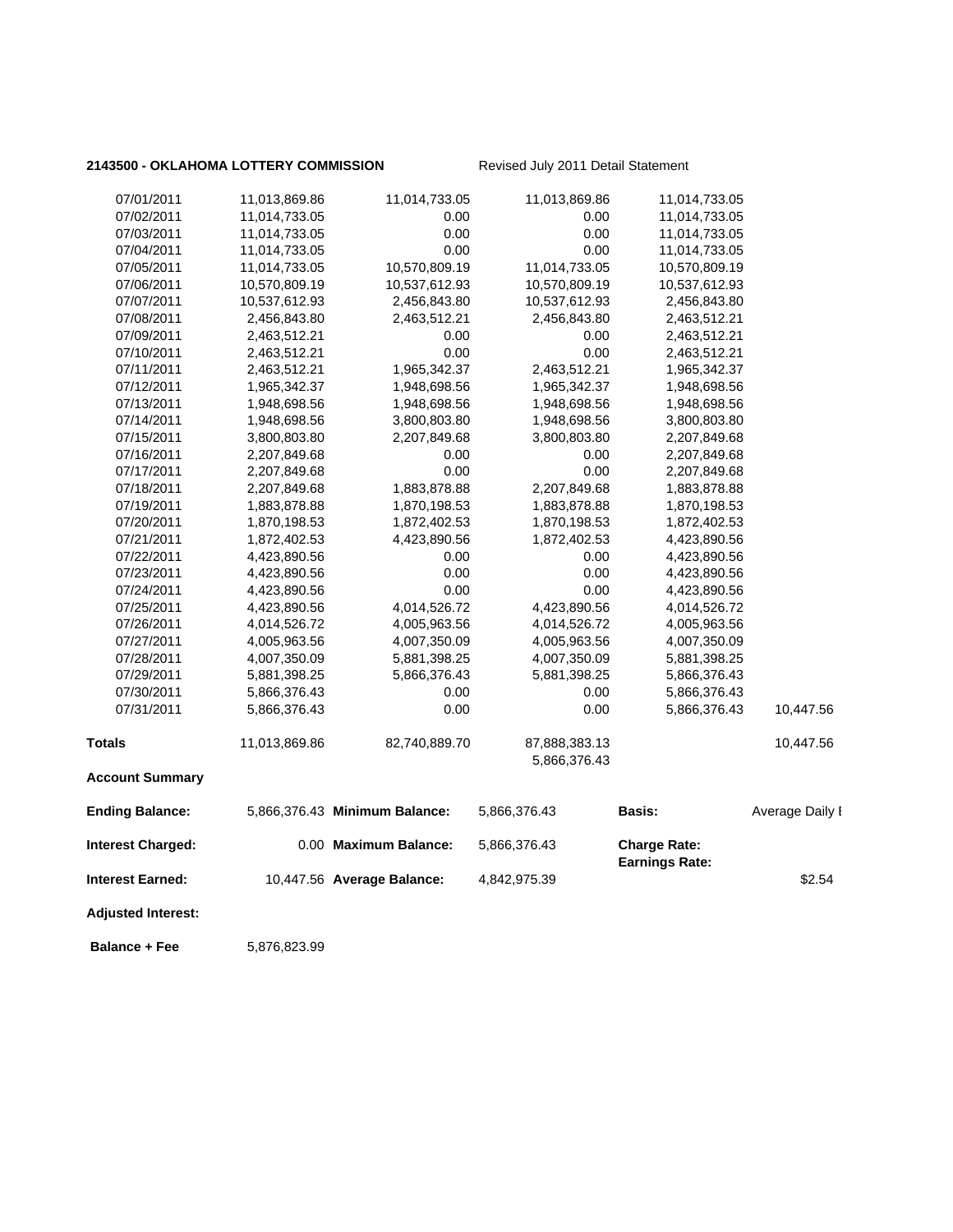### 2143501 - Oklahoma Lottery Commission Revised July 2011 Detail Statement

| <b>Balance + Fee</b>      | (26,729.50)              |                              |                             |                                              |                 |
|---------------------------|--------------------------|------------------------------|-----------------------------|----------------------------------------------|-----------------|
| <b>Adjusted Interest:</b> |                          |                              |                             |                                              |                 |
| <b>Interest Earned:</b>   |                          | 320.26 Average Balance:      | 148,458.47                  |                                              | \$2.54          |
| <b>Interest Charged:</b>  |                          | 0.00 Maximum Balance:        | (27,049.76)                 | <b>Charge Rate:</b><br><b>Earnings Rate:</b> |                 |
| <b>Ending Balance:</b>    |                          | (27,049.76) Minimum Balance: | (27,049.76)                 | Basis:                                       | Average Daily I |
| <b>Account Summary</b>    |                          |                              |                             |                                              |                 |
|                           | 216,743.56               |                              | 3,211,973.04<br>(27,049.76) |                                              | 320.26          |
| <b>Totals</b>             |                          | 2,968,179.72                 |                             |                                              |                 |
| 07/31/2011                | (27,049.76)              | 0.00                         | $0.00\,$                    | (27,049.76)                                  | 320.26          |
| 07/30/2011                | (27,049.76)              | 0.00                         | 0.00                        | (27,049.76)                                  |                 |
| 07/29/2011                | (22, 386.76)             | (27, 049.76)                 | (22, 386.76)                | (27,049.76)                                  |                 |
| 07/28/2011                | 2,527.24                 | (22, 386.76)                 | 2,527.24                    | (22, 386.76)                                 |                 |
| 07/27/2011                | 61,055.24                | 2,527.24                     | 61,055.24                   | 2,527.24                                     |                 |
| 07/26/2011                | 73,674.24                | 61,055.24                    | 73,674.24                   | 61,055.24                                    |                 |
| 07/25/2011                | 113,175.24               | 73,674.24                    | 113,175.24                  | 73,674.24                                    |                 |
| 07/24/2011                | 113,175.24               | 0.00                         | 0.00                        | 113,175.24                                   |                 |
| 07/23/2011                | 113,175.24               | 0.00                         | 0.00                        | 113,175.24                                   |                 |
| 07/22/2011                | 113,175.24               | 0.00                         | 0.00                        | 113,175.24                                   |                 |
| 07/21/2011                | 118,487.24               | 113,175.24                   | 118,487.24                  | 113,175.24                                   |                 |
| 07/20/2011                | 168,547.24               | 118,487.24                   | 168,547.24                  | 118,487.24                                   |                 |
| 07/19/2011                | 184,663.24               | 168,547.24                   | 184,663.24                  | 168,547.24                                   |                 |
| 07/18/2011                | 216,888.24               | 184,663.24                   | 216,888.24                  | 184,663.24                                   |                 |
| 07/17/2011                | 216,888.24               | 0.00                         | 0.00                        | 216,888.24                                   |                 |
| 07/16/2011                | 216,888.24               | 0.00                         | 0.00                        | 216,888.24                                   |                 |
| 07/15/2011                | 125,913.24               | 216,888.24                   | 125,913.24                  | 216,888.24                                   |                 |
| 07/14/2011                | 128,643.24               | 125,913.24                   | 128,643.24                  | 125,913.24                                   |                 |
| 07/12/2011<br>07/13/2011  | 108,405.24<br>806,138.40 | 806,138.40<br>128,643.24     | 108,405.24<br>806,138.40    | 806,138.40<br>128,643.24                     |                 |
| 07/11/2011                | 139,338.24               | 108,405.24                   | 139,338.24                  | 108,405.24                                   |                 |
| 07/10/2011                | 139,338.24               | 0.00                         | 0.00                        | 139,338.24                                   |                 |
| 07/09/2011                | 139,338.24               | 0.00                         | 0.00                        | 139,338.24                                   |                 |
| 07/08/2011                | 164,876.24               | 139,338.24                   | 164,876.24                  | 139,338.24                                   |                 |
| 07/07/2011                | 191,740.24               | 164,876.24                   | 191,740.24                  | 164,876.24                                   |                 |
| 07/06/2011                | 201,492.24               | 191,740.24                   | 201,492.24                  | 191,740.24                                   |                 |
| 07/05/2011                | 212,051.24               | 201,492.24                   | 212,051.24                  | 201,492.24                                   |                 |
| 07/04/2011                | 212,051.24               | 0.00                         | 0.00                        | 212,051.24                                   |                 |
| 07/03/2011                | 212,051.24               | 0.00                         | 0.00                        | 212,051.24                                   |                 |
| 07/02/2011                | 212,051.24               | 0.00                         | 0.00                        | 212,051.24                                   |                 |
| 07/01/2011                | 216,743.56               | 212,051.24                   | 216,743.56                  | 212,051.24                                   |                 |
|                           |                          |                              |                             |                                              |                 |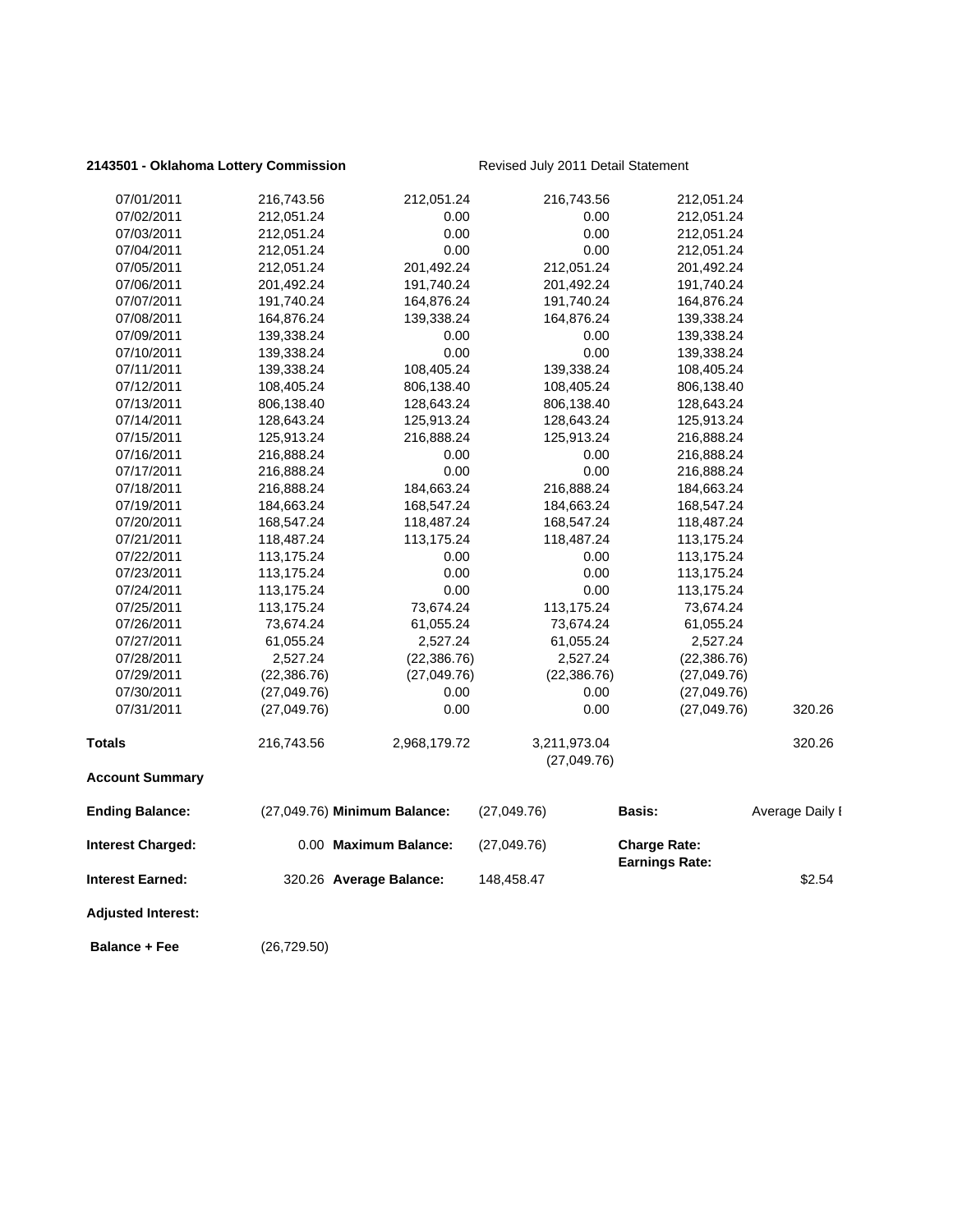### 2147704 - Okla Bureau of Narcotics<br>
Revised July 2011 Detail Statement

| 07/01/2011                | 3,888,787.71 | 3,882,226.70                  | 3,888,787.71                  | 3,882,226.70                                 |                 |
|---------------------------|--------------|-------------------------------|-------------------------------|----------------------------------------------|-----------------|
| 07/02/2011                | 3,882,226.70 | 0.00                          | 0.00                          | 3,882,226.70                                 |                 |
| 07/03/2011                | 3,882,226.70 | 0.00                          | 0.00                          | 3,882,226.70                                 |                 |
| 07/04/2011                | 3,882,226.70 | 0.00                          | 0.00                          | 3,882,226.70                                 |                 |
| 07/05/2011                | 3,882,226.70 | 3,882,226.70                  | 3,882,226.70                  | 3,882,226.70                                 |                 |
| 07/06/2011                | 3,882,226.70 | 3,882,226.70                  | 3,882,226.70                  | 3,882,226.70                                 |                 |
| 07/07/2011                | 3,882,226.70 | 3,882,226.70                  | 3,882,226.70                  | 3,882,226.70                                 |                 |
| 07/08/2011                | 3,882,226.70 | 3,882,226.70                  | 3,882,226.70                  | 3,882,226.70                                 |                 |
| 07/09/2011                | 3,882,226.70 | 0.00                          | 0.00                          | 3,882,226.70                                 |                 |
| 07/10/2011                | 3,882,226.70 | 0.00                          | 0.00                          | 3,882,226.70                                 |                 |
| 07/11/2011                | 3,882,226.70 | 3,882,226.70                  | 3,882,226.70                  | 3,882,226.70                                 |                 |
| 07/12/2011                | 3,882,226.70 | 3,882,226.70                  | 3,882,226.70                  | 3,882,226.70                                 |                 |
| 07/13/2011                | 3,882,226.70 | 3,882,226.70                  | 3,882,226.70                  | 3,882,226.70                                 |                 |
| 07/14/2011                | 3,882,226.70 | 3,882,226.70                  | 3,882,226.70                  | 3,882,226.70                                 |                 |
| 07/15/2011                | 3,882,226.70 | 3,882,226.70                  | 3,882,226.70                  | 3,882,226.70                                 |                 |
| 07/16/2011                | 3,882,226.70 | 0.00                          | 0.00                          | 3,882,226.70                                 |                 |
| 07/17/2011                | 3,882,226.70 | 0.00                          | 0.00                          | 3,882,226.70                                 |                 |
| 07/18/2011                | 3,882,226.70 | 3,882,226.70                  | 3,882,226.70                  | 3,882,226.70                                 |                 |
| 07/19/2011                | 3,882,226.70 | 3,889,294.58                  | 3,882,226.70                  | 3,889,294.58                                 |                 |
| 07/20/2011                | 3,889,294.58 | 3,889,294.58                  | 3,889,294.58                  | 3,889,294.58                                 |                 |
| 07/21/2011                | 3,889,294.58 | 3,889,294.58                  | 3,889,294.58                  | 3,889,294.58                                 |                 |
| 07/22/2011                | 3,889,294.58 | 0.00                          | 0.00                          | 3,889,294.58                                 |                 |
| 07/23/2011                | 3,889,294.58 | 0.00                          | 0.00                          | 3,889,294.58                                 |                 |
| 07/24/2011                | 3,889,294.58 | 0.00                          | 0.00                          | 3,889,294.58                                 |                 |
| 07/25/2011                | 3,889,294.58 | 3,889,294.58                  | 3,889,294.58                  | 3,889,294.58                                 |                 |
| 07/26/2011                | 3,889,294.58 | 3,889,294.58                  | 3,889,294.58                  | 3,889,294.58                                 |                 |
| 07/27/2011                | 3,889,294.58 | 3,889,294.58                  | 3,889,294.58                  | 3,889,294.58                                 |                 |
| 07/28/2011                | 3,889,294.58 | 3,889,294.58                  | 3,889,294.58                  | 3,889,294.58                                 |                 |
| 07/29/2011                | 3,889,294.58 | 3,889,294.58                  | 3,889,294.58                  | 3,889,294.58                                 |                 |
| 07/30/2011                | 3,889,294.58 | 0.00                          | 0.00                          | 3,889,294.58                                 |                 |
| 07/31/2011                | 3,889,294.58 | 0.00                          | 0.00                          | 3,889,294.58                                 | 8,381.37        |
| <b>Totals</b>             | 3,888,787.71 | 73,818,850.34                 | 73,818,343.47<br>3,889,294.58 |                                              | 8,381.37        |
| <b>Account Summary</b>    |              |                               |                               |                                              |                 |
| <b>Ending Balance:</b>    |              | 3,889,294.58 Minimum Balance: | 3,889,294.58                  | Basis:                                       | Average Daily I |
| <b>Interest Charged:</b>  |              | 0.00 Maximum Balance:         | 3,889,294.58                  | <b>Charge Rate:</b><br><b>Earnings Rate:</b> |                 |
| <b>Interest Earned:</b>   |              | 8,381.37 Average Balance:     | 3,885,190.65                  |                                              | \$2.54          |
| <b>Adjusted Interest:</b> |              |                               |                               |                                              |                 |
|                           |              |                               |                               |                                              |                 |

 **Balance + Fee** 3,897,675.95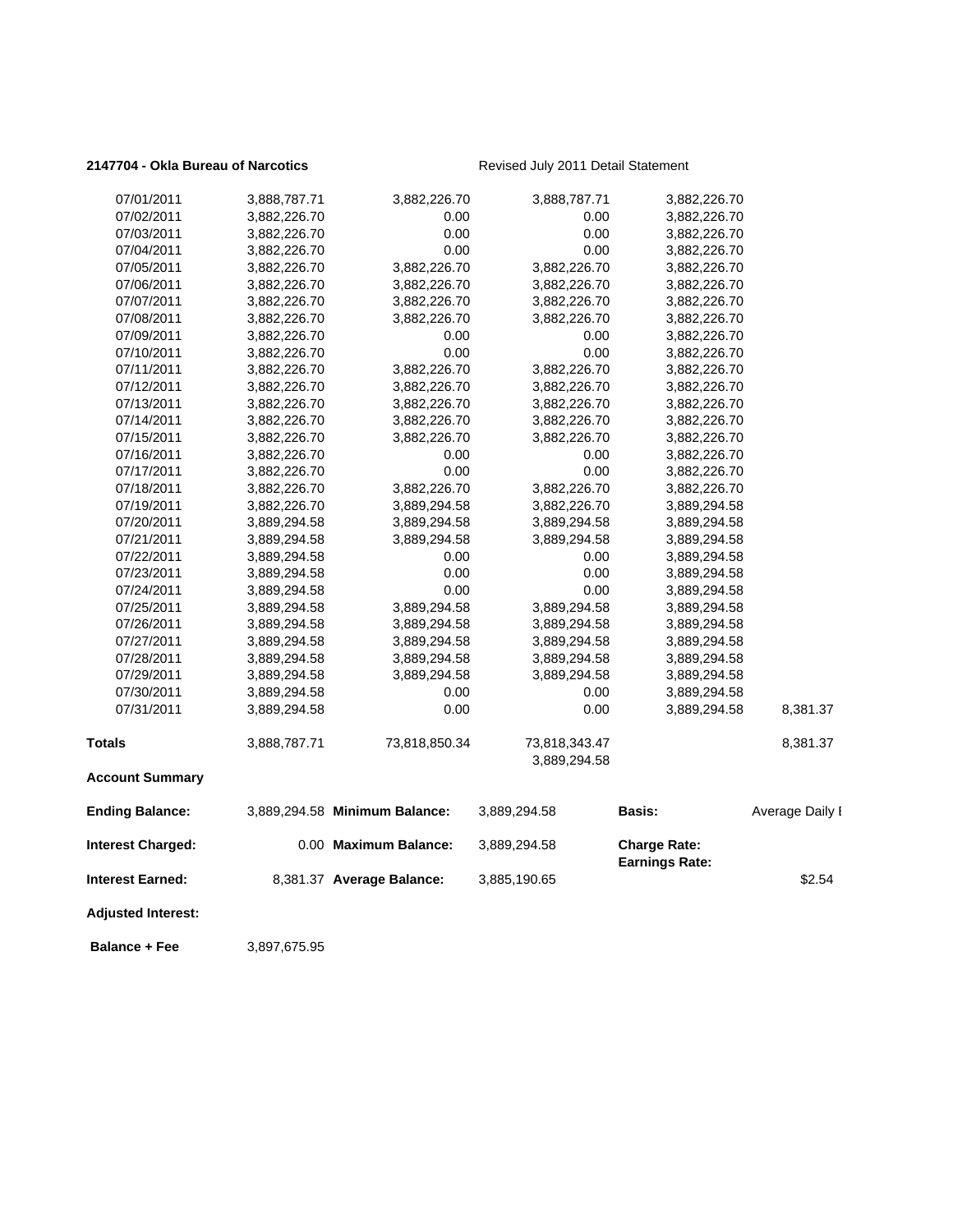| <b>Balance + Fee</b>      | 2,666,040.88 |                               |                               |                       |                 |
|---------------------------|--------------|-------------------------------|-------------------------------|-----------------------|-----------------|
| <b>Adjusted Interest:</b> |              |                               |                               |                       |                 |
| Interest Earned:          |              | 6,392.30 Average Balance:     | 2,963,157.87                  | <b>Earnings Rate:</b> | \$2.54          |
| <b>Interest Charged:</b>  |              | 0.00 Maximum Balance:         | 2,659,648.58                  | <b>Charge Rate:</b>   |                 |
| <b>Ending Balance:</b>    |              | 2,659,648.58 Minimum Balance: | 2,659,648.58                  | Basis:                | Average Daily I |
| <b>Account Summary</b>    |              |                               |                               |                       |                 |
| Totals                    | 439,398.41   | 74,312,660.37                 | 72,092,410.20<br>2,659,648.58 |                       | 6,392.30        |
| 07/31/2011                | 2,659,648.58 | 0.00                          | 0.00                          | 2,659,648.58          | 6,392.30        |
| 07/30/2011                | 2,659,648.58 | 0.00                          | 0.00                          | 2,659,648.58          |                 |
| 07/29/2011                | 204,105.22   | 2,659,648.58                  | 204,105.22                    | 2,659,648.58          |                 |
| 07/28/2011                | 8,755,746.83 | 204,105.22                    | 8,755,746.83                  | 204,105.22            |                 |
| 07/27/2011                | 9,993,008.74 | 8,755,746.83                  | 9,993,008.74                  | 8,755,746.83          |                 |
| 07/26/2011                | 9,934,690.64 | 9,993,008.74                  | 9,934,690.64                  | 9,993,008.74          |                 |
| 07/25/2011                | 864,939.37   | 9,934,690.64                  | 864,939.37                    | 9,934,690.64          |                 |
| 07/24/2011                | 864,939.37   | 0.00                          | 0.00                          | 864,939.37            |                 |
| 07/23/2011                | 864,939.37   | 0.00                          | 0.00                          | 864,939.37            |                 |
| 07/22/2011                | 864,939.37   | 0.00                          | 0.00                          | 864,939.37            |                 |
| 07/21/2011                | 728,373.77   | 864,939.37                    | 728,373.77                    | 864,939.37            |                 |
| 07/20/2011                | 570,717.45   | 728,373.77                    | 570,717.45                    | 728,373.77            |                 |
| 07/19/2011                | 464,677.32   | 570,717.45                    | 464,677.32                    | 570,717.45            |                 |
| 07/18/2011                | 317,535.12   | 464,677.32                    | 317,535.12                    | 464,677.32            |                 |
| 07/17/2011                | 317,535.12   | 0.00                          | 0.00                          | 317,535.12            |                 |
| 07/16/2011                | 317,535.12   | 0.00                          | 0.00                          | 317,535.12            |                 |
| 07/15/2011                | 188,742.73   | 317,535.12                    | 188,742.73                    | 317,535.12            |                 |
| 07/14/2011                | 9,906,853.27 | 188,742.73                    | 9,906,853.27                  | 188,742.73            |                 |
| 07/13/2011                | 9,584,419.45 | 9,906,853.27                  | 9,584,419.45                  | 9,906,853.27          |                 |
| 07/12/2011                | 8,578,520.08 | 9,584,419.45                  | 8,578,520.08                  | 9,584,419.45          |                 |
| 07/11/2011                | 3,495,230.90 | 8,578,520.08                  | 3,495,230.90                  | 8,578,520.08          |                 |
| 07/10/2011                | 3,495,230.90 | 0.00                          | 0.00                          | 3,495,230.90          |                 |
| 07/09/2011                | 3,495,230.90 | 0.00                          | 0.00                          | 3,495,230.90          |                 |
| 07/08/2011                | 2,813,789.14 | 3,495,230.90                  | 2,813,789.14                  | 3,495,230.90          |                 |
| 07/07/2011                | 2,944,707.91 | 2,813,789.14                  | 2,944,707.91                  | 2,813,789.14          |                 |
| 07/06/2011                | 1,638,425.05 | 2,944,707.91                  | 1,638,425.05                  | 2,944,707.91          |                 |
| 07/05/2011                | 668,528.80   | 1,638,425.05                  | 668,528.80                    | 1,638,425.05          |                 |
| 07/04/2011                | 668,528.80   | 0.00                          | 0.00                          | 668,528.80            |                 |
| 07/03/2011                | 668,528.80   | 0.00                          | 0.00                          | 668,528.80            |                 |
| 07/02/2011                |              | 0.00                          | 0.00                          | 668,528.80            |                 |
|                           | 668,528.80   |                               |                               |                       |                 |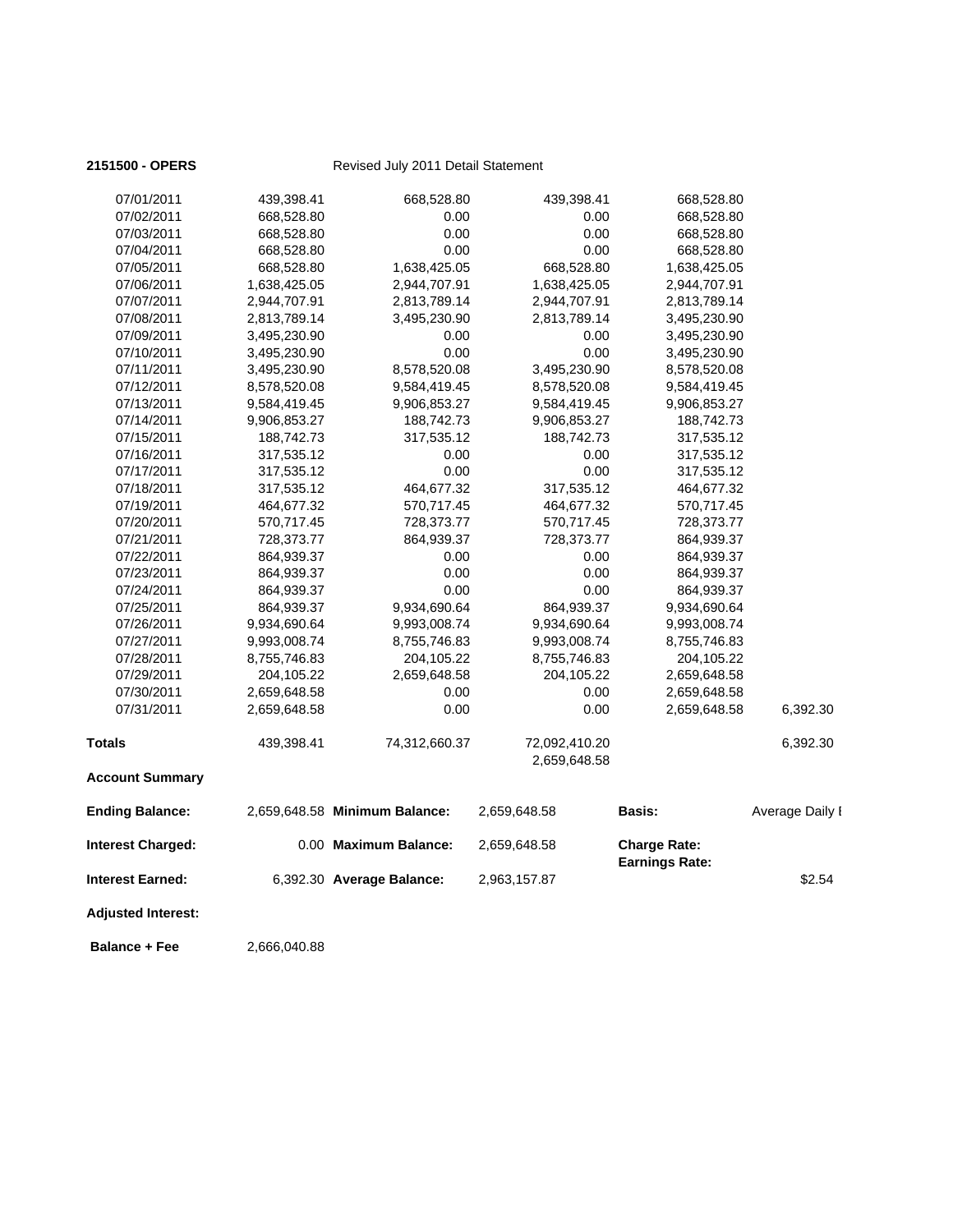| <b>Adjusted Interest:</b><br><b>Balance + Fee</b> | 6,794,674.92  |                               |                                |                                              |                 |
|---------------------------------------------------|---------------|-------------------------------|--------------------------------|----------------------------------------------|-----------------|
| Interest Earned:                                  |               | 18,762.72 Average Balance:    | 8,697,476.93                   |                                              | \$2.54          |
| Interest Charged:                                 |               | 0.00 Maximum Balance:         | 6,775,912.20                   | <b>Charge Rate:</b><br><b>Earnings Rate:</b> |                 |
| <b>Ending Balance:</b>                            |               | 6,775,912.20 Minimum Balance: | 6,775,912.20                   | <b>Basis:</b>                                | Average Daily I |
| <b>Account Summary</b>                            |               |                               |                                |                                              |                 |
| Totals                                            | 6,738,338.91  | 169, 186, 295. 24             | 169,148,721.95<br>6,775,912.20 |                                              | 18,762.72       |
| 07/31/2011                                        | 6,775,912.20  | 0.00                          | 0.00                           | 6,775,912.20                                 | 18,762.72       |
| 07/30/2011                                        | 6,775,912.20  | 0.00                          | 0.00                           | 6,775,912.20                                 |                 |
| 07/29/2011                                        | 20,985,394.42 | 6,775,912.20                  | 20,985,394.42                  | 6,775,912.20                                 |                 |
| 07/28/2011                                        | 12,581,437.73 | 20,985,394.42                 | 12,581,437.73                  | 20,985,394.42                                |                 |
| 07/27/2011                                        | 12,614,517.32 | 12,581,437.73                 | 12,614,517.32                  | 12,581,437.73                                |                 |
| 07/26/2011                                        | 12,662,003.21 | 12,614,517.32                 | 12,662,003.21                  | 12,614,517.32                                |                 |
| 07/25/2011                                        | 12,810,343.42 | 12,662,003.21                 | 12,810,343.42                  | 12,662,003.21                                |                 |
| 07/24/2011                                        | 12,810,343.42 | 0.00                          | 0.00                           | 12,810,343.42                                |                 |
| 07/23/2011                                        | 12,810,343.42 | 0.00                          | 0.00                           | 12,810,343.42                                |                 |
| 07/22/2011                                        | 12,810,343.42 | 0.00                          | 0.00                           | 12,810,343.42                                |                 |
| 07/21/2011                                        | 13,017,132.66 | 12,810,343.42                 | 13,017,132.66                  | 12,810,343.42                                |                 |
| 07/20/2011                                        | 13,282,716.34 | 13,017,132.66                 | 13,282,716.34                  | 13,017,132.66                                |                 |
| 07/19/2011                                        | 13,358,675.90 | 13,282,716.34                 | 13,358,675.90                  | 13,282,716.34                                |                 |
| 07/18/2011                                        | 13,541,298.33 | 13,358,675.90                 | 13,541,298.33                  | 13,358,675.90                                |                 |
| 07/17/2011                                        | 13,541,298.33 | 0.00                          | 0.00                           | 13,541,298.33                                |                 |
| 07/16/2011                                        | 13,541,298.33 | 0.00                          | 0.00                           | 13,541,298.33                                |                 |
| 07/15/2011                                        | 14,022,230.17 | 13,541,298.33                 | 14,022,230.17                  | 13,541,298.33                                |                 |
| 07/14/2011                                        | 4,173,302.10  | 14,022,230.17                 | 4,173,302.10                   | 14,022,230.17                                |                 |
| 07/13/2011                                        | 4,207,919.62  | 4,173,302.10                  | 4,207,919.62                   | 4,173,302.10                                 |                 |
| 07/12/2011                                        | 4,272,329.82  | 4,207,919.62                  | 4,272,329.82                   | 4,207,919.62                                 |                 |
| 07/11/2011                                        | 546,742.08    | 4,272,329.82                  | 546,742.08                     | 4,272,329.82                                 |                 |
| 07/10/2011                                        | 546,742.08    | 0.00                          | 0.00                           | 546,742.08                                   |                 |
| 07/09/2011                                        | 546,742.08    | 0.00                          | 0.00                           | 546,742.08                                   |                 |
| 07/08/2011                                        | 705,462.45    | 546,742.08                    | 705,462.45                     | 546,742.08                                   |                 |
| 07/07/2011                                        | 1,191,002.99  | 705,462.45                    | 1,191,002.99                   | 705,462.45                                   |                 |
| 07/06/2011                                        | 1,679,023.11  | 1,191,002.99                  | 1,679,023.11                   | 1,191,002.99                                 |                 |
| 07/05/2011                                        | 6,758,851.37  | 1,679,023.11                  | 6,758,851.37                   | 1,679,023.11                                 |                 |
| 07/04/2011                                        | 6,758,851.37  | 0.00                          | 0.00                           | 6,758,851.37                                 |                 |
| 07/03/2011                                        | 6,758,851.37  | 0.00                          | 0.00                           | 6,758,851.37                                 |                 |
| 07/02/2011                                        | 6,758,851.37  | 0.00                          | 0.00                           | 6,758,851.37                                 |                 |
|                                                   |               | 6,758,851.37                  |                                |                                              |                 |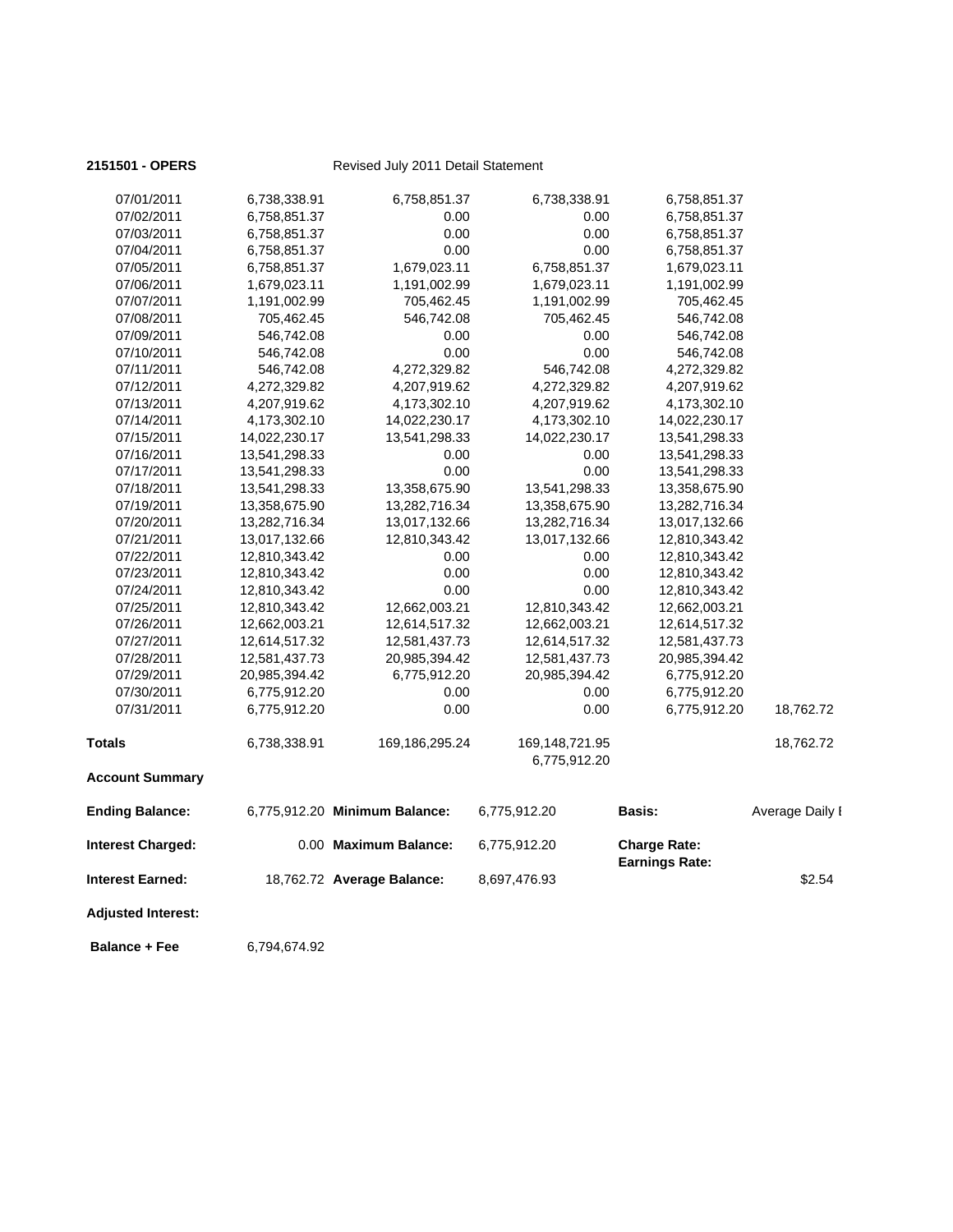| <b>Adjusted Interest:</b><br><b>Balance + Fee</b> | 5,516.15             |                                                  |                          |                                              |                 |
|---------------------------------------------------|----------------------|--------------------------------------------------|--------------------------|----------------------------------------------|-----------------|
|                                                   |                      |                                                  |                          |                                              |                 |
| <b>Interest Charged:</b><br>Interest Earned:      |                      | 0.00 Maximum Balance:<br>195.41 Average Balance: | 5,320.74<br>90,584.21    | <b>Charge Rate:</b><br><b>Earnings Rate:</b> | \$2.54          |
| <b>Ending Balance:</b>                            |                      | 5,320.74 Minimum Balance:                        | 5,320.74                 | Basis:                                       | Average Daily I |
| <b>Account Summary</b>                            |                      |                                                  |                          |                                              |                 |
| Totals                                            | 1,075,611.05         | 1,367,395.67                                     | 2,437,685.98<br>5,320.74 |                                              | 195.41          |
| 07/31/2011                                        | 5,320.74             | 0.00                                             | 0.00                     | 5,320.74                                     | 195.41          |
| 07/30/2011                                        | 5,320.74             | 0.00                                             | 0.00                     | 5,320.74                                     |                 |
| 07/29/2011                                        | 5,320.74             | 5,320.74                                         | 5,320.74                 | 5,320.74                                     |                 |
| 07/28/2011                                        | 25,447.27            | 5,320.74                                         | 25,447.27                | 5,320.74                                     |                 |
| 07/27/2011                                        | 25,447.27            | 25,447.27                                        | 25,447.27                | 25,447.27                                    |                 |
| 07/26/2011                                        | 256,796.71           | 25,447.27                                        | 256,796.71               | 25,447.27                                    |                 |
| 07/25/2011                                        | 5,295.74             | 256,796.71                                       | 5,295.74                 | 256,796.71                                   |                 |
| 07/24/2011                                        | 5,295.74             | 0.00                                             | 0.00                     | 5,295.74                                     |                 |
| 07/23/2011                                        | 5,295.74             | 0.00                                             | 0.00                     | 5,295.74                                     |                 |
| 07/22/2011                                        | 5,295.74             | 0.00                                             | 0.00                     | 5,295.74                                     |                 |
| 07/21/2011                                        | 5,295.74             | 5,295.74                                         | 5,295.74                 | 5,295.74                                     |                 |
| 07/20/2011                                        | 5,295.74             | 5,295.74                                         | 5,295.74                 | 5,295.74                                     |                 |
| 07/19/2011                                        | 5,295.74             | 5,295.74                                         | 5,295.74                 | 5,295.74                                     |                 |
| 07/18/2011                                        | 693,853.68           | 5,295.74                                         | 693,853.68               | 5,295.74                                     |                 |
| 07/17/2011                                        | 693,853.68           | 0.00                                             | 0.00                     | 693,853.68                                   |                 |
| 07/16/2011                                        | 693,853.68           | 0.00                                             | 0.00                     | 693,853.68                                   |                 |
| 07/15/2011                                        | 5,295.74             | 693,853.68                                       | 5,295.74                 | 693,853.68                                   |                 |
| 07/14/2011                                        | 25,516.23            | 5,295.74                                         | 25,516.23                | 5,295.74                                     |                 |
| 07/13/2011                                        | 25,516.23            | 25,516.23                                        | 25,516.23                | 25,516.23                                    |                 |
| 07/12/2011                                        | 24,057.28            | 25,516.23                                        | 24,057.28                | 25,516.23                                    |                 |
| 07/11/2011                                        | 5,295.74             | 24,057.28                                        | 5,295.74                 | 24,057.28                                    |                 |
| 07/10/2011                                        | 5,295.74             | 0.00                                             | 0.00                     | 5,295.74                                     |                 |
| 07/09/2011                                        | 5,295.74             | 0.00                                             | 0.00                     | 5,295.74                                     |                 |
| 07/08/2011                                        | 5,295.74             | 5,295.74                                         | 5,295.74                 | 5,295.74                                     |                 |
| 07/07/2011                                        | 118,876.80           | 5,295.74                                         | 118,876.80               | 5,295.74                                     |                 |
| 07/06/2011                                        | 118,876.80           | 118,876.80                                       | 118,876.80               | 118,876.80                                   |                 |
| 07/05/2011                                        | 5,295.74             | 118,876.80                                       | 5,295.74                 | 118,876.80                                   |                 |
| 07/04/2011                                        | 5,295.74             | 0.00                                             | 0.00                     | 5,295.74                                     |                 |
| 07/02/2011<br>07/03/2011                          | 5,295.74<br>5,295.74 | 0.00<br>0.00                                     | 0.00<br>0.00             | 5,295.74<br>5,295.74                         |                 |
|                                                   |                      |                                                  |                          |                                              |                 |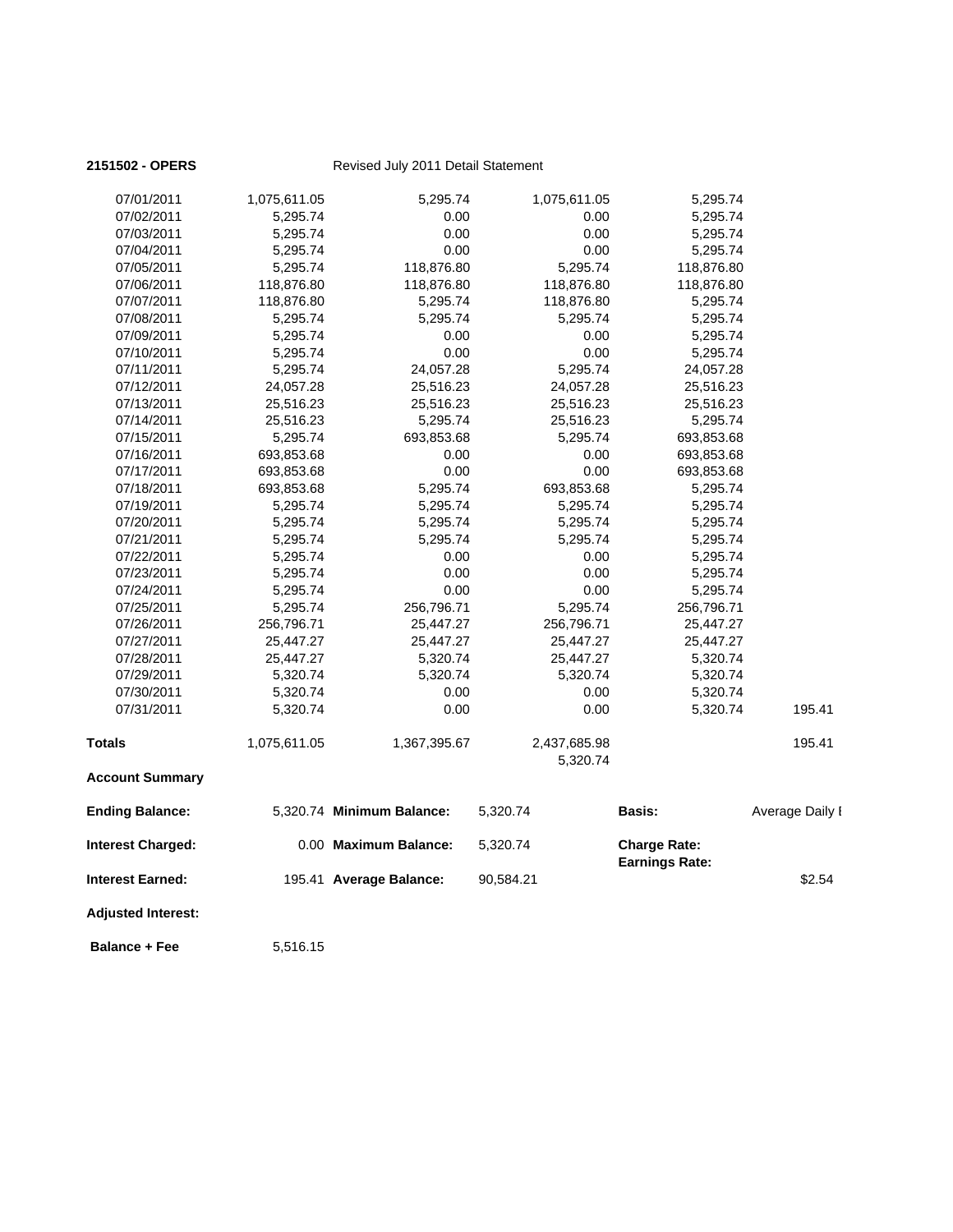| 07/01/2011                | 204,095.51 | 203,988.50                  | 204,095.51                 | 203,988.50                                   |                 |
|---------------------------|------------|-----------------------------|----------------------------|----------------------------------------------|-----------------|
| 07/02/2011                | 203,988.50 | 0.00                        | 0.00                       | 203,988.50                                   |                 |
| 07/03/2011                | 203,988.50 | 0.00                        | 0.00                       | 203,988.50                                   |                 |
| 07/04/2011                | 203,988.50 | 0.00                        | 0.00                       | 203,988.50                                   |                 |
| 07/05/2011                | 203,988.50 | 112,736.53                  | 203,988.50                 | 112,736.53                                   |                 |
| 07/06/2011                | 112,736.53 | 103,958.39                  | 112,736.53                 | 103,958.39                                   |                 |
| 07/07/2011                | 103,958.39 | 94,591.84                   | 103,958.39                 | 94,591.84                                    |                 |
| 07/08/2011                | 94,591.84  | 92,655.36                   | 94,591.84                  | 92,655.36                                    |                 |
| 07/09/2011                | 92,655.36  | 0.00                        | 0.00                       | 92,655.36                                    |                 |
| 07/10/2011                | 92,655.36  | 0.00                        | 0.00                       | 92,655.36                                    |                 |
| 07/11/2011                | 92,655.36  | 84,953.04                   | 92,655.36                  | 84,953.04                                    |                 |
| 07/12/2011                | 84,953.04  | 81,905.43                   | 84,953.04                  | 81,905.43                                    |                 |
| 07/13/2011                | 81,905.43  | 81,905.43                   | 81,905.43                  | 81,905.43                                    |                 |
| 07/14/2011                | 81,905.43  | 83,775.72                   | 81,905.43                  | 83,775.72                                    |                 |
| 07/15/2011                | 83,775.72  | 83,775.72                   | 83,775.72                  | 83,775.72                                    |                 |
| 07/16/2011                | 83,775.72  | 0.00                        | 0.00                       | 83,775.72                                    |                 |
| 07/17/2011                | 83,775.72  | 0.00                        | 0.00                       | 83,775.72                                    |                 |
| 07/18/2011                | 83,775.72  | 83,775.72                   | 83,775.72                  | 83,775.72                                    |                 |
| 07/19/2011                | 83,775.72  | 83,775.72                   | 83,775.72                  | 83,775.72                                    |                 |
| 07/20/2011                | 83,775.72  | 83,775.72                   | 83,775.72                  | 83,775.72                                    |                 |
| 07/21/2011                | 83,775.72  | 83,775.72                   | 83,775.72                  | 83,775.72                                    |                 |
| 07/22/2011                | 83,775.72  | 0.00                        | 0.00                       | 83,775.72                                    |                 |
| 07/23/2011                | 83,775.72  | 0.00                        | 0.00                       | 83,775.72                                    |                 |
| 07/24/2011                | 83,775.72  | 0.00                        | 0.00                       | 83,775.72                                    |                 |
| 07/25/2011                | 83,775.72  | 79,706.50                   | 83,775.72                  | 79,706.50                                    |                 |
| 07/26/2011                | 79,706.50  | 79,706.50                   | 79,706.50                  | 79,706.50                                    |                 |
| 07/27/2011                | 79,706.50  | 79,706.50                   | 79,706.50                  | 79,706.50                                    |                 |
| 07/28/2011                | 79,706.50  | 547,773.16                  | 79,706.50                  | 547,773.16                                   |                 |
| 07/29/2011                | 547,773.16 | 194,214.10                  | 547,773.16                 | 194,214.10                                   |                 |
| 07/30/2011                | 194,214.10 | 0.00                        | 0.00                       | 194,214.10                                   |                 |
| 07/31/2011                | 194,214.10 | 0.00                        | 0.00                       | 194,214.10                                   | 274.53          |
| Totals                    | 204,095.51 | 2,340,455.60                | 2,350,337.01<br>194,214.10 |                                              | 274.53          |
| <b>Account Summary</b>    |            |                             |                            |                                              |                 |
| <b>Ending Balance:</b>    |            | 194,214.10 Minimum Balance: | 194,214.10                 | Basis:                                       | Average Daily I |
| <b>Interest Charged:</b>  |            | 0.00 Maximum Balance:       | 194,214.10                 | <b>Charge Rate:</b><br><b>Earnings Rate:</b> |                 |
| <b>Interest Earned:</b>   |            | 274.53 Average Balance:     | 127,259.31                 |                                              | \$2.54          |
| <b>Adjusted Interest:</b> |            |                             |                            |                                              |                 |

**Balance + Fee** 194,488.63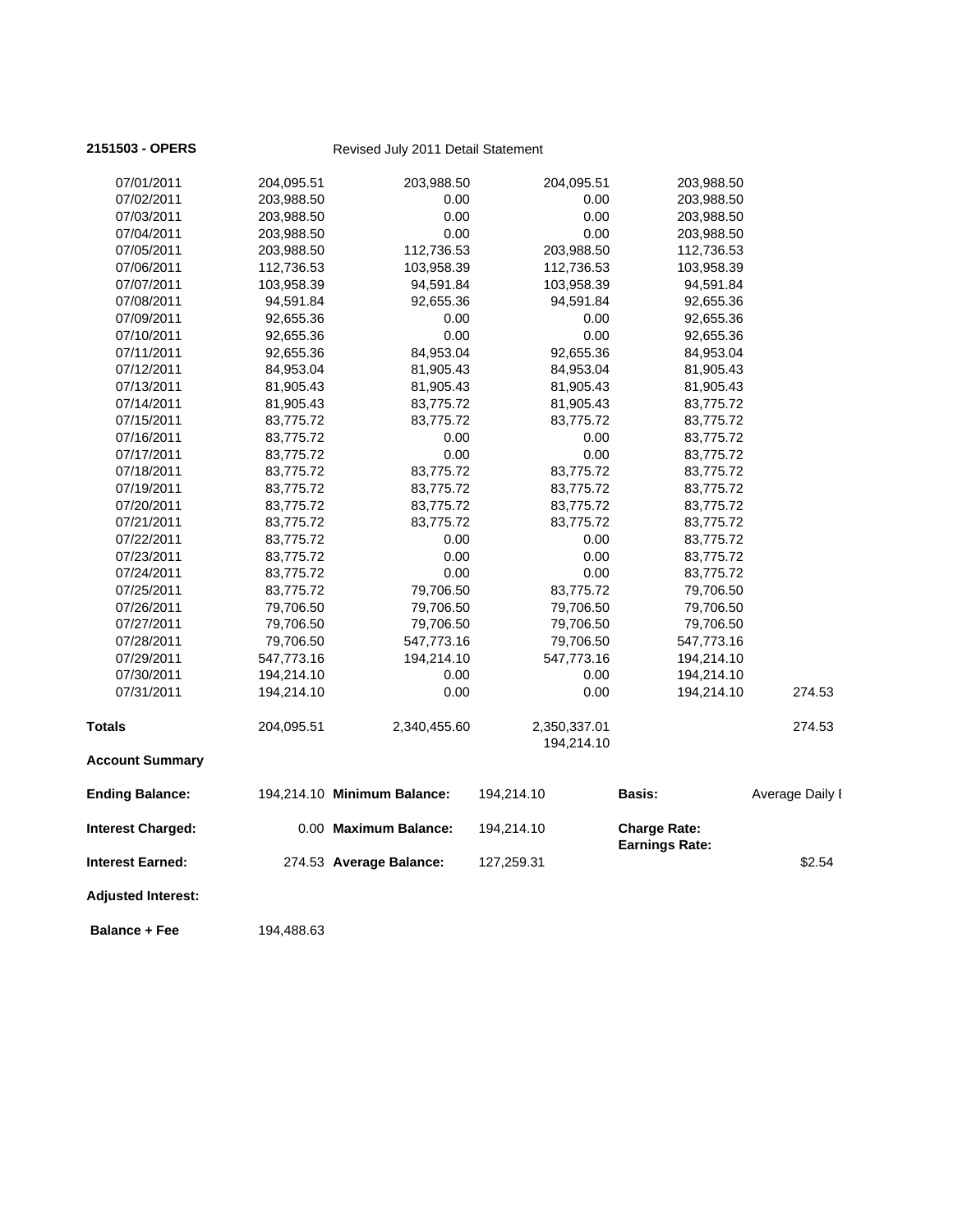| 2151504 - OPERS           |              | Revised July 2011 Detail Statement |                               |                                              |                 |
|---------------------------|--------------|------------------------------------|-------------------------------|----------------------------------------------|-----------------|
| 07/01/2011                | 1,975,541.84 | 1,977,057.58                       | 1,975,541.84                  | 1,977,057.58                                 |                 |
| 07/02/2011                | 1,977,057.58 | 0.00                               | 0.00                          | 1,977,057.58                                 |                 |
| 07/03/2011                | 1,977,057.58 | 0.00                               | 0.00                          | 1,977,057.58                                 |                 |
| 07/04/2011                | 1,977,057.58 | 0.00                               | 0.00                          | 1,977,057.58                                 |                 |
| 07/05/2011                | 1,977,057.58 | 469,677.58                         | 1,977,057.58                  | 469,677.58                                   |                 |
| 07/06/2011                | 469,677.58   | 468,417.58                         | 469,677.58                    | 468,417.58                                   |                 |
| 07/07/2011                | 468,417.58   | 468,417.58                         | 468,417.58                    | 468,417.58                                   |                 |
| 07/08/2011                | 468,417.58   | 429,575.68                         | 468,417.58                    | 429,575.68                                   |                 |
| 07/09/2011                | 429,575.68   | 0.00                               | 0.00                          | 429,575.68                                   |                 |
| 07/10/2011                | 429,575.68   | 0.00                               | 0.00                          | 429,575.68                                   |                 |
| 07/11/2011                | 429,575.68   | 429,575.68                         | 429,575.68                    | 429,575.68                                   |                 |
| 07/12/2011                | 429,575.68   | 428,735.68                         | 429,575.68                    | 428,735.68                                   |                 |
| 07/13/2011                | 428,735.68   | 428,735.68                         | 428,735.68                    | 428,735.68                                   |                 |
| 07/14/2011                | 428,735.68   | 427,475.68                         | 428,735.68                    | 427,475.68                                   |                 |
| 07/15/2011                | 427,475.68   | 427,475.68                         | 427,475.68                    | 427,475.68                                   |                 |
| 07/16/2011                | 427,475.68   | 0.00                               | 0.00                          | 427,475.68                                   |                 |
| 07/17/2011                | 427,475.68   | 0.00                               | 0.00                          | 427,475.68                                   |                 |
| 07/18/2011                | 427,475.68   | 427,475.68                         | 427,475.68                    | 427,475.68                                   |                 |
| 07/19/2011                | 427,475.68   | 427,580.68                         | 427,475.68                    | 427,580.68                                   |                 |
| 07/20/2011                | 427,580.68   | 427,580.68                         | 427,580.68                    | 427,580.68                                   |                 |
| 07/21/2011                | 427,580.68   | 427,580.68                         | 427,580.68                    | 427,580.68                                   |                 |
| 07/22/2011                | 427,580.68   | 0.00                               | 0.00                          | 427,580.68                                   |                 |
| 07/23/2011                | 427,580.68   | 0.00                               | 0.00                          | 427,580.68                                   |                 |
| 07/24/2011                | 427,580.68   | 0.00                               | 0.00                          | 427,580.68                                   |                 |
| 07/25/2011                | 427,580.68   | 427,580.68                         | 427,580.68                    | 427,580.68                                   |                 |
| 07/26/2011                | 427,580.68   | 427,580.68                         | 427,580.68                    | 427,580.68                                   |                 |
| 07/27/2011                | 427,580.68   | 2,010,580.68                       | 427,580.68                    | 2,010,580.68                                 |                 |
| 07/28/2011                | 2,010,580.68 | 2,010,580.68                       | 2,010,580.68                  | 2,010,580.68                                 |                 |
| 07/29/2011                | 2,010,580.68 | 2,010,580.68                       | 2,010,580.68                  | 2,010,580.68                                 |                 |
| 07/30/2011                | 2,010,580.68 | 0.00                               | 0.00                          | 2,010,580.68                                 |                 |
| 07/31/2011                | 2,010,580.68 | 0.00                               | 0.00                          | 2,010,580.68                                 | 1,913.80        |
| <b>Totals</b>             | 1,975,541.84 | 14,552,265.52                      | 14,517,226.68<br>2,010,580.68 |                                              | 1,913.80        |
| <b>Account Summary</b>    |              |                                    |                               |                                              |                 |
| <b>Ending Balance:</b>    |              | 2,010,580.68 Minimum Balance:      | 2,010,580.68                  | Basis:                                       | Average Daily I |
| <b>Interest Charged:</b>  |              | 0.00 Maximum Balance:              | 2,010,580.68                  | <b>Charge Rate:</b><br><b>Earnings Rate:</b> |                 |
| <b>Interest Earned:</b>   |              | 1,913.80 Average Balance:          | 887,143.37                    |                                              | \$2.54          |
| <b>Adjusted Interest:</b> |              |                                    |                               |                                              |                 |
| <b>Balance + Fee</b>      | 2,012,494.48 |                                    |                               |                                              |                 |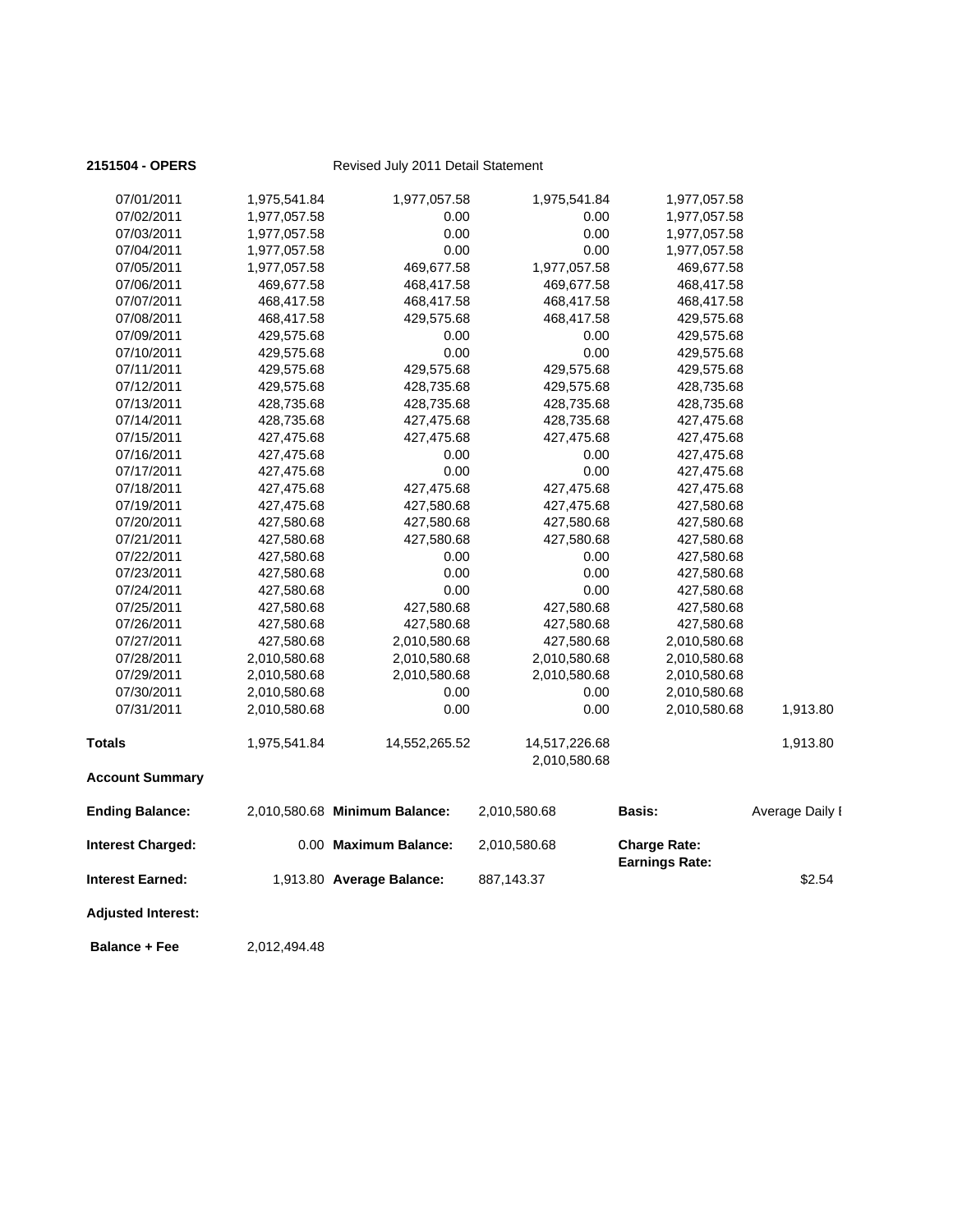| 2151505 - OPERS           |           | Revised July 2011 Detail Statement |                         |                                              |                 |
|---------------------------|-----------|------------------------------------|-------------------------|----------------------------------------------|-----------------|
| 07/01/2011                | 17,676.46 | 17,689.59                          | 17,676.46               | 17,689.59                                    |                 |
| 07/02/2011                | 17,689.59 | 0.00                               | 0.00                    | 17,689.59                                    |                 |
| 07/03/2011                | 17,689.59 | 0.00                               | 0.00                    | 17,689.59                                    |                 |
| 07/04/2011                | 17,689.59 | 0.00                               | 0.00                    | 17,689.59                                    |                 |
| 07/05/2011                | 17,689.59 | 3,619.59                           | 17,689.59               | 3,619.59                                     |                 |
| 07/06/2011                | 3,619.59  | 3,409.59                           | 3,619.59                | 3,409.59                                     |                 |
| 07/07/2011                | 3,409.59  | 3,409.59                           | 3,409.59                | 3,409.59                                     |                 |
| 07/08/2011                | 3,409.59  | 3,409.59                           | 3,409.59                | 3,409.59                                     |                 |
| 07/09/2011                | 3,409.59  | 0.00                               | 0.00                    | 3,409.59                                     |                 |
| 07/10/2011                | 3,409.59  | 0.00                               | 0.00                    | 3,409.59                                     |                 |
| 07/11/2011                | 3,409.59  | 3,409.59                           | 3,409.59                | 3,409.59                                     |                 |
| 07/12/2011                | 3,409.59  | 3,409.59                           | 3,409.59                | 3,409.59                                     |                 |
| 07/13/2011                | 3,409.59  | 3,409.59                           | 3,409.59                | 3,409.59                                     |                 |
| 07/14/2011                | 3,409.59  | 3,409.59                           | 3,409.59                | 3,409.59                                     |                 |
| 07/15/2011                | 3,409.59  | 3,409.59                           | 3,409.59                | 3,409.59                                     |                 |
| 07/16/2011                | 3,409.59  | 0.00                               | 0.00                    | 3,409.59                                     |                 |
| 07/17/2011                | 3,409.59  | 0.00                               | 0.00                    | 3,409.59                                     |                 |
| 07/18/2011                | 3,409.59  | 3,409.59                           | 3,409.59                | 3,409.59                                     |                 |
| 07/19/2011                | 3,409.59  | 3,409.59                           | 3,409.59                | 3,409.59                                     |                 |
| 07/20/2011                | 3,409.59  | 3,409.59                           | 3,409.59                | 3,409.59                                     |                 |
| 07/21/2011                | 3,409.59  | 3,409.59                           | 3,409.59                | 3,409.59                                     |                 |
| 07/22/2011                | 3,409.59  | 0.00                               | 0.00                    | 3,409.59                                     |                 |
| 07/23/2011                | 3,409.59  | 0.00                               | 0.00                    | 3,409.59                                     |                 |
| 07/24/2011                | 3,409.59  | 0.00                               | 0.00                    | 3,409.59                                     |                 |
| 07/25/2011                | 3,409.59  | 3,409.59                           | 3,409.59                | 3,409.59                                     |                 |
| 07/26/2011                | 3,409.59  | 3,409.59                           | 3,409.59                | 3,409.59                                     |                 |
| 07/27/2011                | 3,409.59  | 3,409.59                           | 3,409.59                | 3,409.59                                     |                 |
| 07/28/2011                | 3,409.59  | 17,309.59                          | 3,409.59                | 17,309.59                                    |                 |
| 07/29/2011                | 17,309.59 | 17,309.59                          | 17,309.59               | 17,309.59                                    |                 |
| 07/30/2011                | 17,309.59 | 0.00                               | 0.00                    | 17,309.59                                    |                 |
| 07/31/2011                | 17,309.59 | 0.00                               | 0.00                    | 17,309.59                                    | 15.21           |
| <b>Totals</b>             | 17,676.46 | 107,072.21                         | 107,439.08<br>17,309.59 |                                              | 15.21           |
| <b>Account Summary</b>    |           |                                    |                         |                                              |                 |
| <b>Ending Balance:</b>    |           | 17,309.59 Minimum Balance:         | 17,309.59               | <b>Basis:</b>                                | Average Daily I |
| <b>Interest Charged:</b>  |           | 0.00 Maximum Balance:              | 17,309.59               | <b>Charge Rate:</b><br><b>Earnings Rate:</b> |                 |
| <b>Interest Earned:</b>   |           | 15.21 Average Balance:             | 7,052.49                |                                              | \$2.54          |
| <b>Adjusted Interest:</b> |           |                                    |                         |                                              |                 |

**Balance + Fee** 17,324.80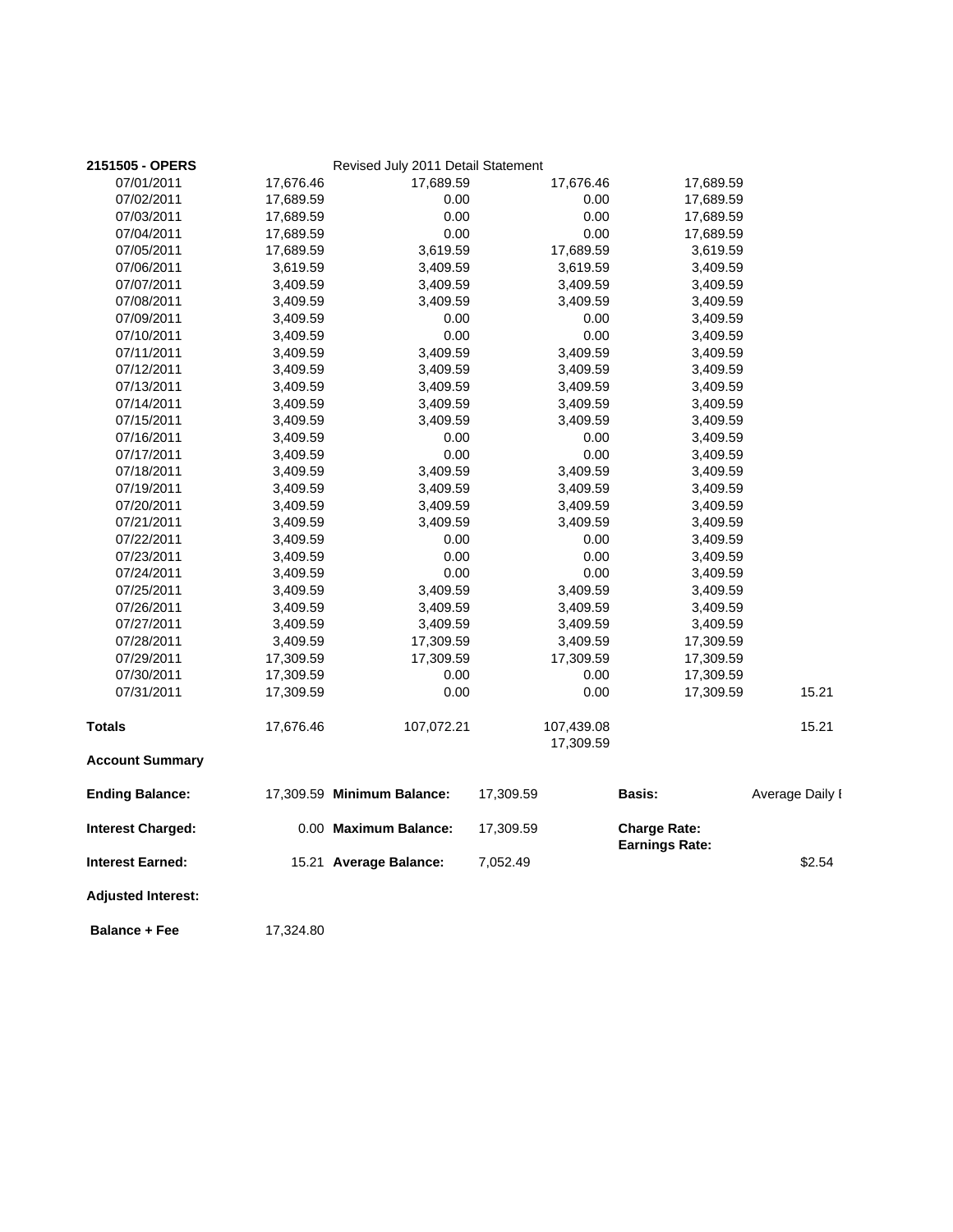| 10,653.80<br>10,653.80<br>10,653.80<br>56,831.88<br>16,306.82<br>16,306.82<br>10,706.88<br>(11, 240.54)<br>(11, 240.54)<br>249,600.35 | 0.00<br>0.00<br>56,831.88<br>16,306.82<br>16,306.82<br>10,706.88<br>(11, 240.54)<br>0.00<br>0.00<br>466,357.66<br>(11,240.54) Minimum Balance:<br>0.00 Maximum Balance:<br>62.54 Average Balance: | 0.00<br>0.00<br>10,653.80<br>56,831.88<br>16,306.82<br>16,306.82<br>10,706.88<br>0.00<br>0.00<br>727,198.55<br>(11, 240.54)<br>(11, 240.54)<br>(11, 240.54)<br>28,988.83 | 10,653.80<br>10,653.80<br>56,831.88<br>16,306.82<br>16,306.82<br>10,706.88<br>(11, 240.54)<br>(11, 240.54)<br>(11, 240.54)<br>Basis:<br><b>Charge Rate:</b><br><b>Earnings Rate:</b> | 62.54<br>62.54<br>Average Daily I<br>\$2.54                                                                                                    |
|---------------------------------------------------------------------------------------------------------------------------------------|---------------------------------------------------------------------------------------------------------------------------------------------------------------------------------------------------|--------------------------------------------------------------------------------------------------------------------------------------------------------------------------|--------------------------------------------------------------------------------------------------------------------------------------------------------------------------------------|------------------------------------------------------------------------------------------------------------------------------------------------|
|                                                                                                                                       |                                                                                                                                                                                                   |                                                                                                                                                                          |                                                                                                                                                                                      |                                                                                                                                                |
|                                                                                                                                       |                                                                                                                                                                                                   |                                                                                                                                                                          |                                                                                                                                                                                      |                                                                                                                                                |
|                                                                                                                                       |                                                                                                                                                                                                   |                                                                                                                                                                          |                                                                                                                                                                                      |                                                                                                                                                |
|                                                                                                                                       |                                                                                                                                                                                                   |                                                                                                                                                                          |                                                                                                                                                                                      |                                                                                                                                                |
|                                                                                                                                       |                                                                                                                                                                                                   |                                                                                                                                                                          |                                                                                                                                                                                      |                                                                                                                                                |
|                                                                                                                                       |                                                                                                                                                                                                   |                                                                                                                                                                          |                                                                                                                                                                                      |                                                                                                                                                |
|                                                                                                                                       |                                                                                                                                                                                                   |                                                                                                                                                                          |                                                                                                                                                                                      |                                                                                                                                                |
|                                                                                                                                       |                                                                                                                                                                                                   |                                                                                                                                                                          |                                                                                                                                                                                      |                                                                                                                                                |
|                                                                                                                                       |                                                                                                                                                                                                   |                                                                                                                                                                          |                                                                                                                                                                                      |                                                                                                                                                |
|                                                                                                                                       |                                                                                                                                                                                                   |                                                                                                                                                                          |                                                                                                                                                                                      |                                                                                                                                                |
|                                                                                                                                       |                                                                                                                                                                                                   |                                                                                                                                                                          |                                                                                                                                                                                      |                                                                                                                                                |
|                                                                                                                                       |                                                                                                                                                                                                   |                                                                                                                                                                          |                                                                                                                                                                                      |                                                                                                                                                |
|                                                                                                                                       |                                                                                                                                                                                                   |                                                                                                                                                                          |                                                                                                                                                                                      |                                                                                                                                                |
|                                                                                                                                       |                                                                                                                                                                                                   |                                                                                                                                                                          |                                                                                                                                                                                      |                                                                                                                                                |
|                                                                                                                                       |                                                                                                                                                                                                   |                                                                                                                                                                          |                                                                                                                                                                                      |                                                                                                                                                |
| 10,653.80                                                                                                                             | 0.00                                                                                                                                                                                              | 0.00                                                                                                                                                                     | 10,653.80                                                                                                                                                                            |                                                                                                                                                |
|                                                                                                                                       |                                                                                                                                                                                                   |                                                                                                                                                                          |                                                                                                                                                                                      |                                                                                                                                                |
|                                                                                                                                       |                                                                                                                                                                                                   |                                                                                                                                                                          |                                                                                                                                                                                      |                                                                                                                                                |
|                                                                                                                                       |                                                                                                                                                                                                   |                                                                                                                                                                          |                                                                                                                                                                                      |                                                                                                                                                |
|                                                                                                                                       |                                                                                                                                                                                                   |                                                                                                                                                                          |                                                                                                                                                                                      |                                                                                                                                                |
|                                                                                                                                       |                                                                                                                                                                                                   |                                                                                                                                                                          |                                                                                                                                                                                      |                                                                                                                                                |
|                                                                                                                                       |                                                                                                                                                                                                   |                                                                                                                                                                          |                                                                                                                                                                                      |                                                                                                                                                |
|                                                                                                                                       |                                                                                                                                                                                                   |                                                                                                                                                                          |                                                                                                                                                                                      |                                                                                                                                                |
|                                                                                                                                       |                                                                                                                                                                                                   |                                                                                                                                                                          |                                                                                                                                                                                      |                                                                                                                                                |
|                                                                                                                                       |                                                                                                                                                                                                   |                                                                                                                                                                          |                                                                                                                                                                                      |                                                                                                                                                |
|                                                                                                                                       |                                                                                                                                                                                                   |                                                                                                                                                                          |                                                                                                                                                                                      |                                                                                                                                                |
|                                                                                                                                       |                                                                                                                                                                                                   | 10,455.92                                                                                                                                                                | 14,025.06                                                                                                                                                                            |                                                                                                                                                |
| 10,455.92                                                                                                                             | 0.00                                                                                                                                                                                              | 0.00                                                                                                                                                                     | 10,455.92                                                                                                                                                                            |                                                                                                                                                |
| 10,455.92                                                                                                                             | 0.00                                                                                                                                                                                              | 0.00                                                                                                                                                                     | 10,455.92                                                                                                                                                                            |                                                                                                                                                |
| 10,455.92                                                                                                                             | 10,455.92                                                                                                                                                                                         | 10,455.92                                                                                                                                                                | 10,455.92                                                                                                                                                                            |                                                                                                                                                |
| 30,206.04                                                                                                                             | 10,455.92                                                                                                                                                                                         | 30,206.04                                                                                                                                                                | 10,455.92                                                                                                                                                                            |                                                                                                                                                |
| 31,404.68                                                                                                                             | 30,206.04                                                                                                                                                                                         | 31,404.68                                                                                                                                                                | 30,206.04                                                                                                                                                                            |                                                                                                                                                |
| 10,455.92                                                                                                                             | 31,404.68                                                                                                                                                                                         | 10,455.92                                                                                                                                                                | 31,404.68                                                                                                                                                                            |                                                                                                                                                |
| 10,455.92                                                                                                                             | 0.00                                                                                                                                                                                              | 0.00                                                                                                                                                                     | 10,455.92                                                                                                                                                                            |                                                                                                                                                |
| 10,455.92                                                                                                                             | 0.00                                                                                                                                                                                              | 0.00                                                                                                                                                                     | 10,455.92                                                                                                                                                                            |                                                                                                                                                |
| 10,455.92                                                                                                                             | 0.00                                                                                                                                                                                              | 0.00                                                                                                                                                                     |                                                                                                                                                                                      |                                                                                                                                                |
|                                                                                                                                       | 10,455.92                                                                                                                                                                                         | 249,600.35                                                                                                                                                               | 10,455.92                                                                                                                                                                            |                                                                                                                                                |
|                                                                                                                                       | 249,600.35<br>10,455.92<br>14,025.06<br>16,144.46<br>15,826.02<br>10,588.52<br>185,268.06<br>185,268.06<br>185,268.06<br>10,653.80<br>10,653.80<br>10,653.80                                      | 14,025.06<br>16,144.46<br>15,826.02<br>10,588.52<br>185,268.06<br>0.00<br>0.00<br>10,653.80<br>10,653.80<br>10,653.80<br>10,653.80                                       | 14,025.06<br>16,144.46<br>15,826.02<br>10,588.52<br>0.00<br>0.00<br>185,268.06<br>10,653.80<br>10,653.80<br>10,653.80                                                                | 10,455.92<br>16,144.46<br>15,826.02<br>10,588.52<br>185,268.06<br>185,268.06<br>185,268.06<br>10,653.80<br>10,653.80<br>10,653.80<br>10,653.80 |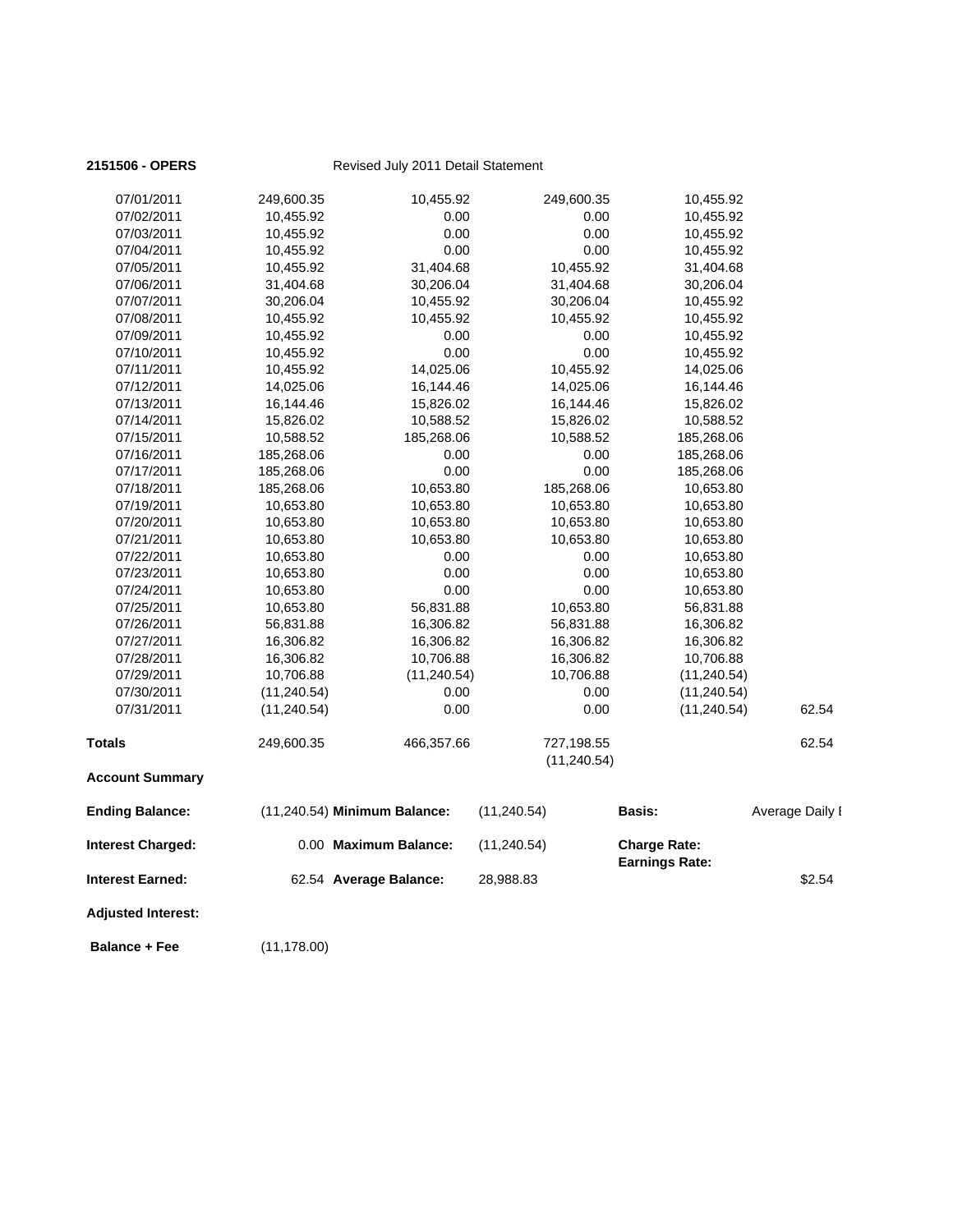| 07/01/2011               | 478,623.71 | 764.43                      | 478,623.71                 | 764.43                |                 |
|--------------------------|------------|-----------------------------|----------------------------|-----------------------|-----------------|
| 07/02/2011               | 764.43     | 0.00                        | 0.00                       | 764.43                |                 |
| 07/03/2011               | 764.43     | 0.00                        | 0.00                       | 764.43                |                 |
| 07/04/2011               | 764.43     | 0.00                        | 0.00                       | 764.43                |                 |
| 07/05/2011               | 764.43     | 764.43                      | 764.43                     | 764.43                |                 |
| 07/06/2011               | 764.43     | 764.43                      | 764.43                     | 764.43                |                 |
| 07/07/2011               | 764.43     | 450,493.32                  | 764.43                     | 450,493.32            |                 |
| 07/08/2011               | 450,493.32 | 450,493.32                  | 450,493.32                 | 450,493.32            |                 |
| 07/09/2011               | 450,493.32 | 0.00                        | 0.00                       | 450,493.32            |                 |
| 07/10/2011               | 450,493.32 | 0.00                        | 0.00                       | 450,493.32            |                 |
| 07/11/2011               | 450,493.32 | 450,493.32                  | 450,493.32                 | 450,493.32            |                 |
| 07/12/2011               | 450,493.32 | 450,493.32                  | 450,493.32                 | 450,493.32            |                 |
| 07/13/2011               | 450,493.32 | 450,493.32                  | 450,493.32                 | 450,493.32            |                 |
| 07/14/2011               | 450,493.32 | 450,493.32                  | 450,493.32                 | 450,493.32            |                 |
| 07/15/2011               | 450,493.32 | 450,493.32                  | 450,493.32                 | 450,493.32            |                 |
| 07/16/2011               | 450,493.32 | 0.00                        | 0.00                       | 450,493.32            |                 |
| 07/17/2011               | 450,493.32 | 0.00                        | 0.00                       | 450,493.32            |                 |
| 07/18/2011               | 450,493.32 | 450,493.32                  | 450,493.32                 | 450,493.32            |                 |
| 07/19/2011               | 450,493.32 | 450,493.32                  | 450,493.32                 | 450,493.32            |                 |
| 07/20/2011               | 450,493.32 | 450,493.32                  | 450,493.32                 | 450,493.32            |                 |
| 07/21/2011               | 450,493.32 | 450,493.32                  | 450,493.32                 | 450,493.32            |                 |
| 07/22/2011               | 450,493.32 | 0.00                        | 0.00                       | 450,493.32            |                 |
| 07/23/2011               | 450,493.32 | 0.00                        | 0.00                       | 450,493.32            |                 |
| 07/24/2011               | 450,493.32 | 0.00                        | 0.00                       | 450,493.32            |                 |
| 07/25/2011               | 450,493.32 | 450,493.32                  | 450,493.32                 | 450,493.32            |                 |
| 07/26/2011               | 450,493.32 | 481,966.66                  | 450,493.32                 | 481,966.66            |                 |
| 07/27/2011               | 481,966.66 | 481,966.66                  | 481,966.66                 | 481,966.66            |                 |
| 07/28/2011               | 481,966.66 | 0.00                        | 0.00                       | 481,966.66            |                 |
| 07/29/2011               | 481,966.66 | 0.00                        | 0.00                       | 481,966.66            |                 |
| 07/30/2011               | 481,966.66 | 0.00                        | 0.00                       | 481,966.66            |                 |
| 07/31/2011               | 481,966.66 | 0.00                        | 0.00                       | 481,966.66            | 797.20          |
| Totals                   | 478,623.71 | 6,372,146.45                | 6,368,803.50<br>481,966.66 |                       | 797.20          |
| <b>Account Summary</b>   |            |                             |                            |                       |                 |
| <b>Ending Balance:</b>   |            | 481,966.66 Minimum Balance: | 481,966.66                 | <b>Basis:</b>         | Average Daily I |
| <b>Interest Charged:</b> |            | 0.00 Maximum Balance:       | 481,966.66                 | <b>Charge Rate:</b>   |                 |
| Interest Earned:         |            | 797.20 Average Balance:     | 369,540.63                 | <b>Earnings Rate:</b> | \$2.54          |
| Adjusted Interest:       |            |                             |                            |                       |                 |

**Balance + Fee** 482,763.86

# 2151510 - OPERS<br>
Revised July 2011 Detail Statement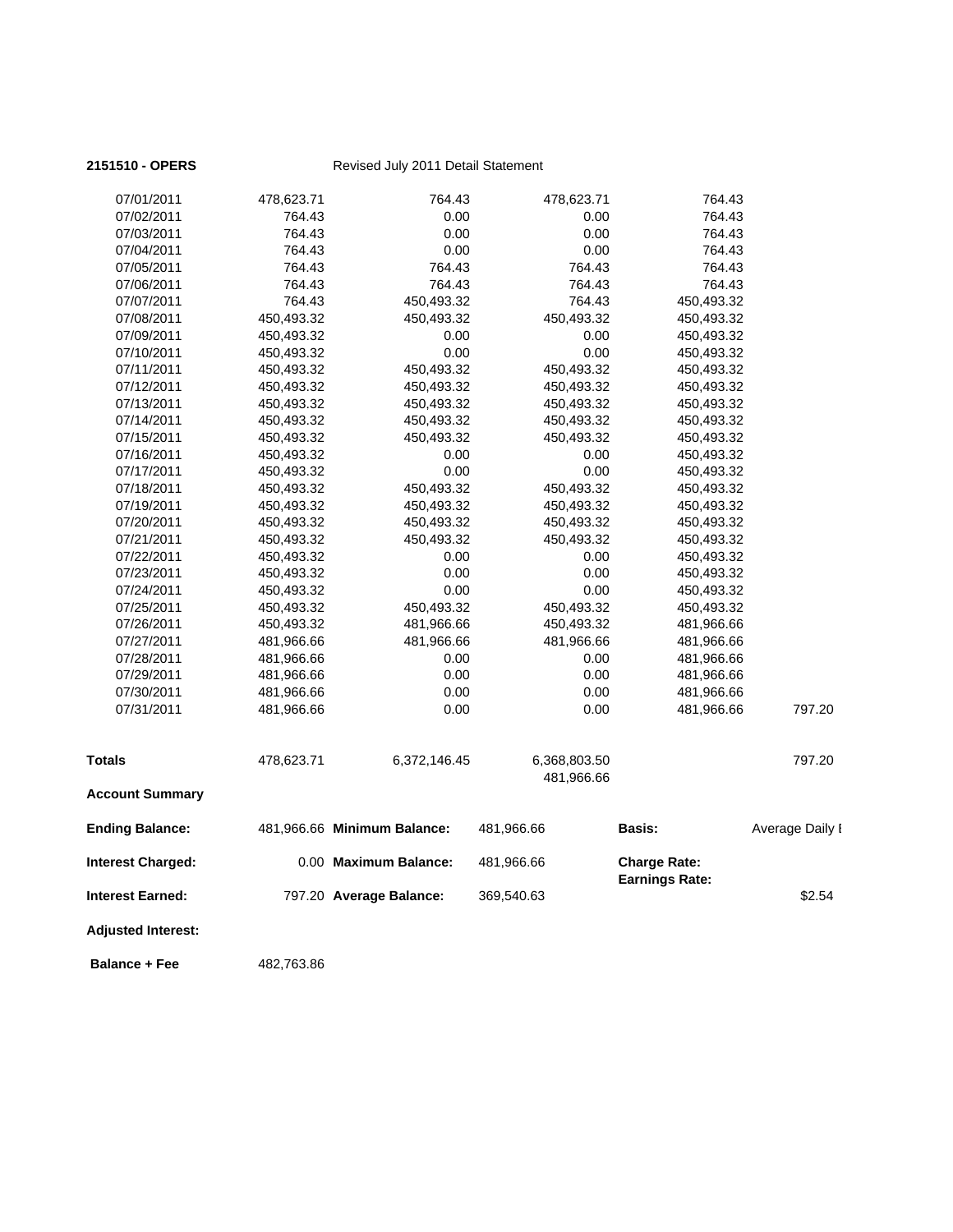### **2153001 - Panhandle State University** Revised July 2011 Detail Statement

| 07/01/2011                | 2,435,724.03 | 2,441,050.68                  | 2,435,724.03  | 2,441,050.68                                 |                 |
|---------------------------|--------------|-------------------------------|---------------|----------------------------------------------|-----------------|
| 07/02/2011                | 2,441,050.68 | 0.00                          | 0.00          | 2,441,050.68                                 |                 |
| 07/03/2011                | 2,441,050.68 | 0.00                          | 0.00          | 2,441,050.68                                 |                 |
| 07/04/2011                | 2,441,050.68 | 0.00                          | 0.00          | 2,441,050.68                                 |                 |
| 07/05/2011                | 2,441,050.68 | 2,440,032.09                  | 2,441,050.68  | 2,440,032.09                                 |                 |
| 07/06/2011                | 2,440,032.09 | 2,439,867.82                  | 2,440,032.09  | 2,439,867.82                                 |                 |
| 07/07/2011                | 2,439,867.82 | 2,380,611.78                  | 2,439,867.82  | 2,380,611.78                                 |                 |
| 07/08/2011                | 2,380,611.78 | 2,403,338.68                  | 2,380,611.78  | 2,403,338.68                                 |                 |
| 07/09/2011                | 2,403,338.68 | 0.00                          | 0.00          | 2,403,338.68                                 |                 |
| 07/10/2011                | 2,403,338.68 | 0.00                          | 0.00          | 2,403,338.68                                 |                 |
| 07/11/2011                | 2,403,338.68 | 2,427,327.76                  | 2,403,338.68  | 2,427,327.76                                 |                 |
| 07/12/2011                | 2,427,327.76 | 2,434,651.71                  | 2,427,327.76  | 2,434,651.71                                 |                 |
| 07/13/2011                | 2,434,651.71 | 2,447,774.79                  | 2,434,651.71  | 2,447,774.79                                 |                 |
| 07/14/2011                | 2,447,774.79 | 2,447,474.79                  | 2,447,774.79  | 2,447,474.79                                 |                 |
| 07/15/2011                | 2,447,474.79 | 2,454,540.99                  | 2,447,474.79  | 2,454,540.99                                 |                 |
| 07/16/2011                | 2,454,540.99 | 0.00                          | 0.00          | 2,454,540.99                                 |                 |
| 07/17/2011                | 2,454,540.99 | 0.00                          | 0.00          | 2,454,540.99                                 |                 |
| 07/18/2011                | 2,454,540.99 | 2,465,367.95                  | 2,454,540.99  | 2,465,367.95                                 |                 |
| 07/19/2011                | 2,465,367.95 | 2,468,398.41                  | 2,465,367.95  | 2,468,398.41                                 |                 |
| 07/20/2011                | 2,468,398.41 | 2,342,624.03                  | 2,468,398.41  | 2,342,624.03                                 |                 |
| 07/21/2011                | 2,342,624.03 | 2,341,813.69                  | 2,342,624.03  | 2,341,813.69                                 |                 |
| 07/22/2011                | 2,341,813.69 | 0.00                          | 0.00          | 2,341,813.69                                 |                 |
| 07/23/2011                | 2,341,813.69 | 0.00                          | 0.00          | 2,341,813.69                                 |                 |
| 07/24/2011                | 2,341,813.69 | 0.00                          | 0.00          | 2,341,813.69                                 |                 |
| 07/25/2011                | 2,341,813.69 | 2,338,833.69                  | 2,341,813.69  | 2,338,833.69                                 |                 |
| 07/26/2011                | 2,338,833.69 | 2,188,833.69                  | 2,338,833.69  | 2,188,833.69                                 |                 |
| 07/27/2011                | 2,188,833.69 | 2,255,396.75                  | 2,188,833.69  | 2,255,396.75                                 |                 |
| 07/28/2011                | 2,255,396.75 | 2,266,096.12                  | 2,255,396.75  | 2,266,096.12                                 |                 |
| 07/29/2011                | 2,266,096.12 | 2,275,402.88                  | 2,266,096.12  | 2,275,402.88                                 |                 |
| 07/30/2011                | 2,275,402.88 | 0.00                          | 0.00          | 2,275,402.88                                 |                 |
| 07/31/2011                | 2,275,402.88 | 0.00                          | 0.00          | 2,275,402.88                                 | 5,212.26        |
| <b>Totals</b>             | 2,435,724.03 | 45,259,438.30                 | 45,419,759.45 |                                              | 5,212.26        |
|                           |              |                               | 2,275,402.88  |                                              |                 |
| <b>Account Summary</b>    |              |                               |               |                                              |                 |
| <b>Ending Balance:</b>    |              | 2,275,402.88 Minimum Balance: | 2,275,402.88  | <b>Basis:</b>                                | Average Daily I |
| <b>Interest Charged:</b>  |              | 0.00 Maximum Balance:         | 2,275,402.88  | <b>Charge Rate:</b><br><b>Earnings Rate:</b> |                 |
| <b>Interest Earned:</b>   |              | 5,212.26 Average Balance:     | 2,383,051.50  |                                              | \$2.54          |
| <b>Adjusted Interest:</b> |              |                               |               |                                              |                 |
|                           |              |                               |               |                                              |                 |

**Balance + Fee** 2,280,615.14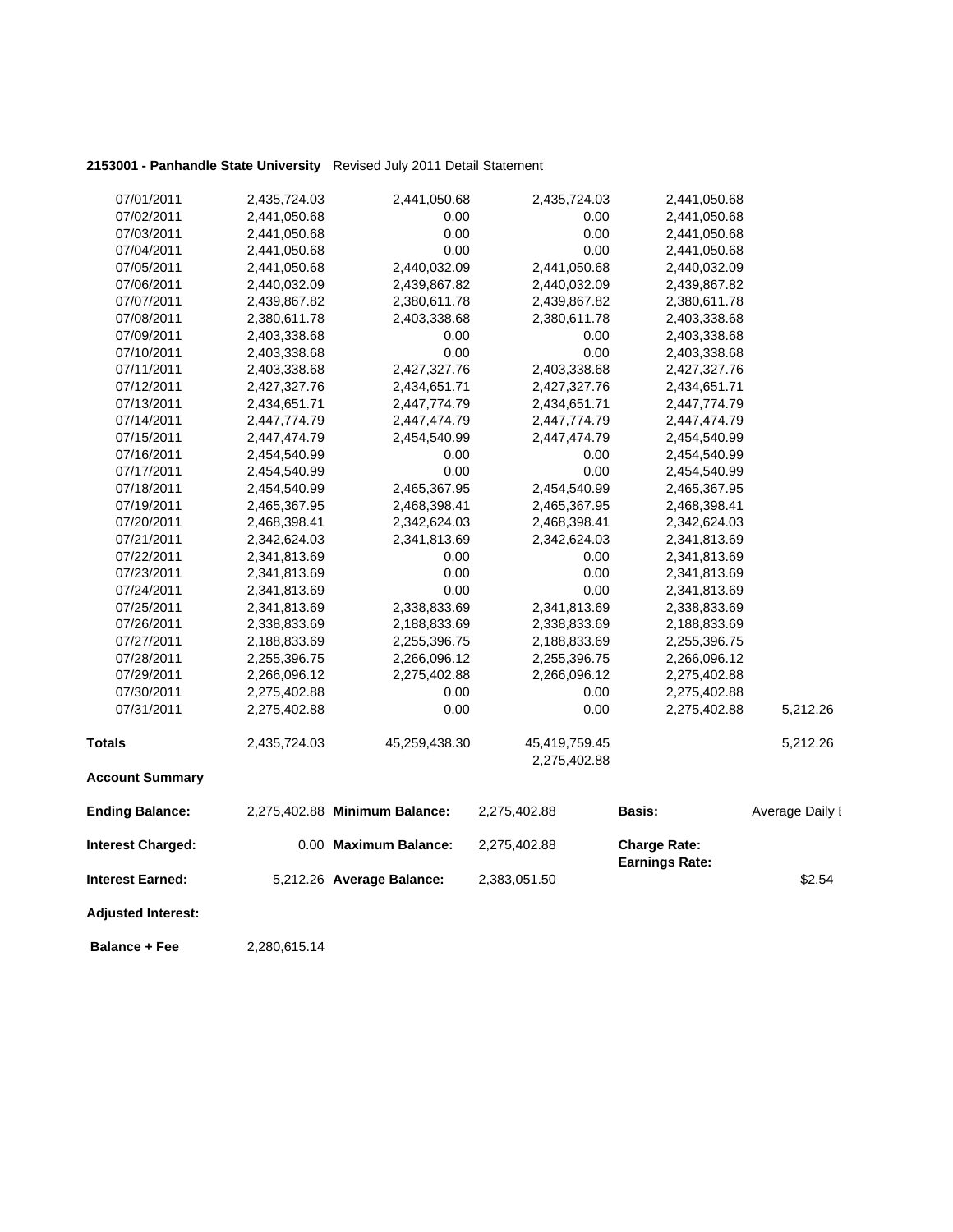| 2154501 - Department of Corrections Revised July 2011 Detail Statement |  |
|------------------------------------------------------------------------|--|
|                                                                        |  |

| 07/01/2011                | 1,942.99 | 0.00                      |          | 0.00     | 1,942.99              |                 |
|---------------------------|----------|---------------------------|----------|----------|-----------------------|-----------------|
| 07/02/2011                | 1,942.99 | 0.00                      |          | 0.00     | 1,942.99              |                 |
| 07/03/2011                | 1,942.99 | 0.00                      |          | 0.00     | 1,942.99              |                 |
| 07/04/2011                | 1,942.99 | 0.00                      |          | 0.00     | 1,942.99              |                 |
| 07/05/2011                | 1,942.99 | 0.00                      |          | 0.00     | 1,942.99              |                 |
| 07/06/2011                | 1,942.99 | 0.00                      |          | 0.00     | 1,942.99              |                 |
| 07/07/2011                | 1,942.99 | 0.00                      |          | 0.00     | 1,942.99              |                 |
| 07/08/2011                | 1,942.99 | 0.00                      |          | 0.00     | 1,942.99              |                 |
| 07/09/2011                | 1,942.99 | 0.00                      |          | 0.00     | 1,942.99              |                 |
| 07/10/2011                | 1,942.99 | 0.00                      |          | 0.00     | 1,942.99              |                 |
| 07/11/2011                | 1,942.99 | 0.00                      |          | 0.00     | 1,942.99              |                 |
| 07/12/2011                | 1,942.99 | 0.00                      |          | 0.00     | 1,942.99              |                 |
| 07/13/2011                | 1,942.99 | 0.00                      |          | 0.00     | 1,942.99              |                 |
| 07/14/2011                | 1,942.99 | 0.00                      |          | 0.00     | 1,942.99              |                 |
| 07/15/2011                | 1,942.99 | 0.00                      |          | 0.00     | 1,942.99              |                 |
| 07/16/2011                | 1,942.99 | 0.00                      |          | 0.00     | 1,942.99              |                 |
| 07/17/2011                | 1,942.99 | 0.00                      |          | 0.00     | 1,942.99              |                 |
| 07/18/2011                | 1,942.99 | 0.00                      |          | 0.00     | 1,942.99              |                 |
| 07/19/2011                | 1,942.99 | 0.00                      |          | 0.00     | 1,942.99              |                 |
| 07/20/2011                | 1,942.99 | 0.00                      |          | 0.00     | 1,942.99              |                 |
| 07/21/2011                | 1,942.99 | 0.00                      |          | 0.00     | 1,942.99              |                 |
| 07/22/2011                | 1,942.99 | 0.00                      |          | 0.00     | 1,942.99              |                 |
| 07/23/2011                | 1,942.99 | 0.00                      |          | 0.00     | 1,942.99              |                 |
| 07/24/2011                | 1,942.99 | 0.00                      |          | 0.00     | 1,942.99              |                 |
| 07/25/2011                | 1,942.99 | 0.00                      |          | 0.00     | 1,942.99              |                 |
| 07/26/2011                | 1,942.99 | 0.00                      |          | 0.00     | 1,942.99              |                 |
| 07/27/2011                | 1,942.99 | 0.00                      |          | 0.00     | 1,942.99              |                 |
| 07/28/2011                | 1,942.99 | 0.00                      |          | 0.00     | 1,942.99              |                 |
| 07/29/2011                | 1,942.99 | 0.00                      |          | 0.00     | 1,942.99              |                 |
| 07/30/2011                | 1,942.99 | 0.00                      |          | 0.00     | 1,942.99              |                 |
| 07/31/2011                | 1,942.99 | 0.00                      |          | 0.00     | 1,942.99              | 4.19            |
| <b>Totals</b>             | 1,942.99 | 0.00                      |          | 0.00     |                       | 4.19            |
|                           |          |                           |          | 1,942.99 |                       |                 |
| <b>Account Summary</b>    |          |                           |          |          |                       |                 |
| <b>Ending Balance:</b>    |          | 1,942.99 Minimum Balance: | 1,942.99 |          | Basis:                | Average Daily I |
| <b>Interest Charged:</b>  |          | 0.00 Maximum Balance:     | 1,942.99 |          | <b>Charge Rate:</b>   |                 |
| <b>Interest Earned:</b>   |          | 4.19 Average Balance:     | 1,942.99 |          | <b>Earnings Rate:</b> | \$2.54          |
| <b>Adjusted Interest:</b> |          |                           |          |          |                       |                 |
| <b>Balance + Fee</b>      | 1,947.18 |                           |          |          |                       |                 |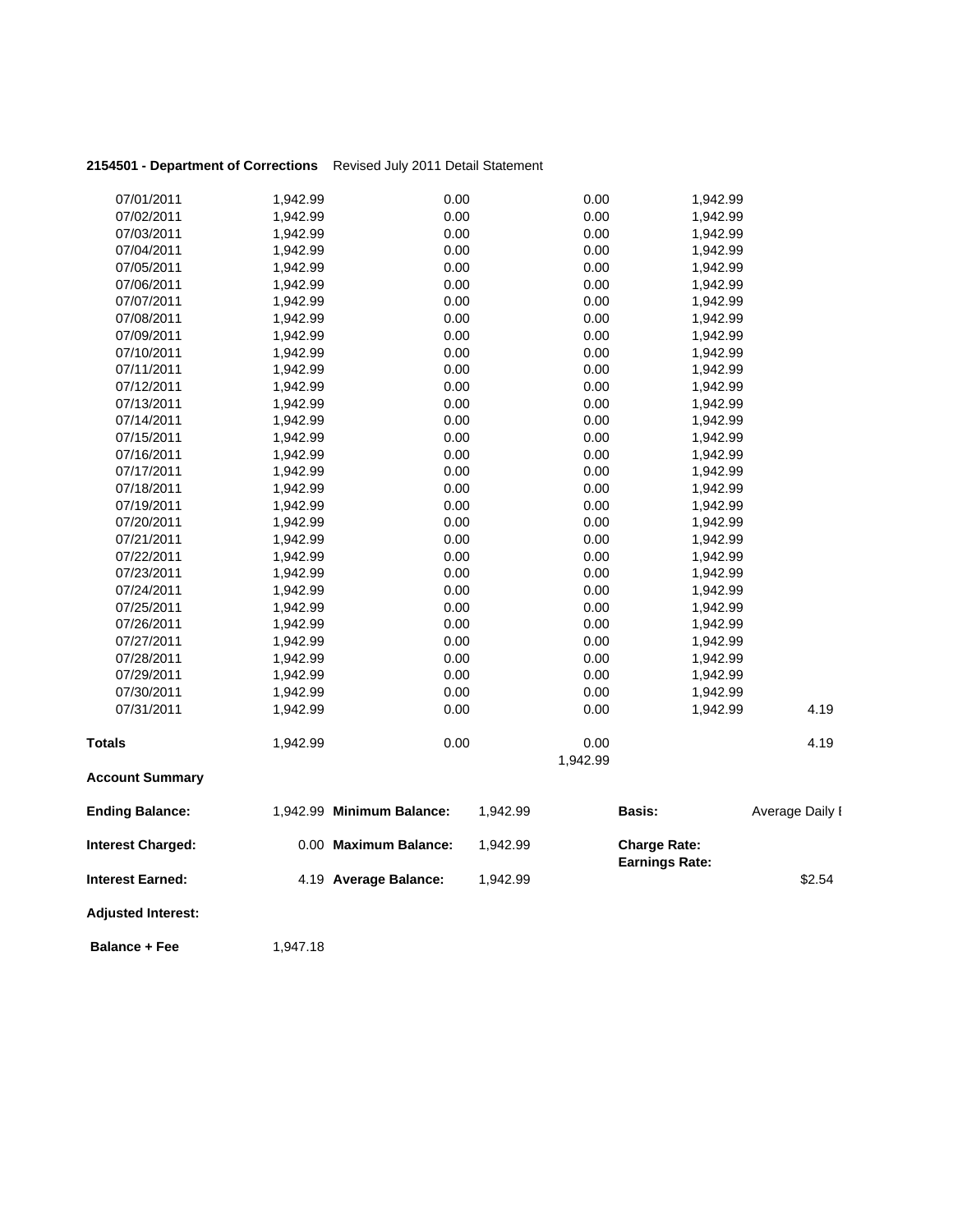### **2155701 - OK Police Pension** Revised July 2011 Detail Statement

| 07/01/2011                | 13,437,875.46 | 13,529,409.39                  | 13,437,875.46  | 13,529,409.39                                |                 |
|---------------------------|---------------|--------------------------------|----------------|----------------------------------------------|-----------------|
| 07/02/2011                | 13,529,409.39 | 0.00                           | 0.00           | 13,529,409.39                                |                 |
| 07/03/2011                | 13,529,409.39 | 0.00                           | 0.00           | 13,529,409.39                                |                 |
| 07/04/2011                | 13,529,409.39 | 0.00                           | 0.00           | 13,529,409.39                                |                 |
| 07/05/2011                | 13,529,409.39 | 13,587,872.55                  | 13,529,409.39  | 13,587,872.55                                |                 |
| 07/06/2011                | 13,587,872.55 | 12,463,626.39                  | 13,587,872.55  | 12,463,626.39                                |                 |
| 07/07/2011                | 12,463,626.39 | 13,126,086.63                  | 12,463,626.39  | 13,126,086.63                                |                 |
| 07/08/2011                | 13,126,086.63 | 13,278,718.78                  | 13,126,086.63  | 13,278,718.78                                |                 |
| 07/09/2011                | 13,278,718.78 | 0.00                           | 0.00           | 13,278,718.78                                |                 |
| 07/10/2011                | 13,278,718.78 | 0.00                           | 0.00           | 13,278,718.78                                |                 |
| 07/11/2011                | 13,278,718.78 | 13,032,788.52                  | 13,278,718.78  | 13,032,788.52                                |                 |
| 07/12/2011                | 13,032,788.52 | 18,688,280.48                  | 13,032,788.52  | 18,688,280.48                                |                 |
| 07/13/2011                | 18,688,280.48 | 18,749,307.66                  | 18,688,280.48  | 18,749,307.66                                |                 |
| 07/14/2011                | 18,749,307.66 | 18,905,953.44                  | 18,749,307.66  | 18,905,953.44                                |                 |
| 07/15/2011                | 18,905,953.44 | 23,820,513.36                  | 18,905,953.44  | 23,820,513.36                                |                 |
| 07/16/2011                | 23,820,513.36 | 0.00                           | 0.00           | 23,820,513.36                                |                 |
| 07/17/2011                | 23,820,513.36 | 0.00                           | 0.00           | 23,820,513.36                                |                 |
| 07/18/2011                | 23,820,513.36 | 23,995,557.01                  | 23,820,513.36  | 23,995,557.01                                |                 |
| 07/19/2011                | 23,995,557.01 | 24,737,241.24                  | 23,995,557.01  | 24,737,241.24                                |                 |
| 07/20/2011                | 24,737,241.24 | 25, 267, 482. 17               | 24,737,241.24  | 25,267,482.17                                |                 |
| 07/21/2011                | 25,267,482.17 | 25,300,597.87                  | 25,267,482.17  | 25,300,597.87                                |                 |
| 07/22/2011                | 25,300,597.87 | 0.00                           | 0.00           | 25,300,597.87                                |                 |
| 07/23/2011                | 25,300,597.87 | 0.00                           | 0.00           | 25,300,597.87                                |                 |
| 07/24/2011                | 25,300,597.87 | 0.00                           | 0.00           | 25,300,597.87                                |                 |
| 07/25/2011                | 25,300,597.87 | 25,422,934.08                  | 25,300,597.87  | 25,422,934.08                                |                 |
| 07/26/2011                | 25,422,934.08 | 25,616,403.92                  | 25,422,934.08  | 25,616,403.92                                |                 |
| 07/27/2011                | 25,616,403.92 | 19,674,686.03                  | 25,616,403.92  | 19,674,686.03                                |                 |
| 07/28/2011                | 19,674,686.03 | 19,783,736.87                  | 19,674,686.03  | 19,783,736.87                                |                 |
| 07/29/2011                | 19,783,736.87 | 18,808,842.75                  | 19,783,736.87  | 18,808,842.75                                |                 |
| 07/30/2011                | 18,808,842.75 | 0.00                           | 0.00           | 18,808,842.75                                |                 |
| 07/31/2011                | 18,808,842.75 | 0.00                           | 0.00           | 18,808,842.75                                | 41,481.76       |
| <b>Totals</b>             | 13,437,875.46 | 367,790,039.14                 | 362,419,071.85 |                                              | 41,481.76       |
|                           |               |                                | 18,808,842.75  |                                              |                 |
| <b>Account Summary</b>    |               |                                |                |                                              |                 |
| <b>Ending Balance:</b>    |               | 18,808,842.75 Minimum Balance: | 18,808,842.75  | <b>Basis:</b>                                | Average Daily I |
| <b>Interest Charged:</b>  |               | 0.00 Maximum Balance:          | 18,808,842.75  | <b>Charge Rate:</b><br><b>Earnings Rate:</b> |                 |
| Interest Earned:          |               | 41,481.76 Average Balance:     | 19,228,910.02  |                                              | \$2.54          |
| <b>Adjusted Interest:</b> |               |                                |                |                                              |                 |
|                           |               |                                |                |                                              |                 |

**Balance + Fee** 18,850,324.51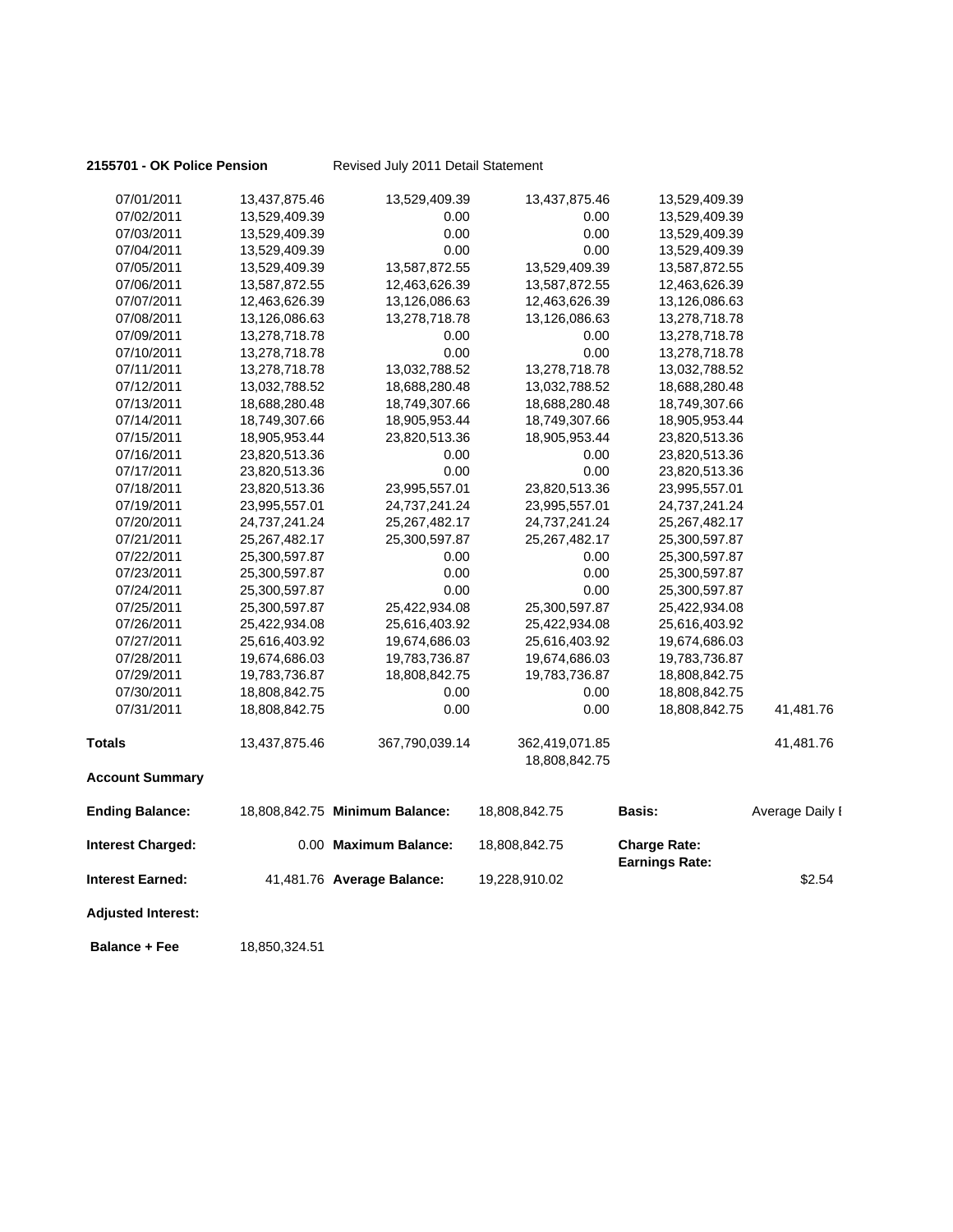| 2159001 - Department of Corrections Revised July 2011 Detail Statement |  |
|------------------------------------------------------------------------|--|
|                                                                        |  |

| 07/01/2011                | 1,942.36 | 0.00                      | 0.00     | 1,942.36              |                 |
|---------------------------|----------|---------------------------|----------|-----------------------|-----------------|
| 07/02/2011                | 1,942.36 | 0.00                      | 0.00     | 1,942.36              |                 |
| 07/03/2011                | 1,942.36 | 0.00                      | 0.00     | 1,942.36              |                 |
| 07/04/2011                | 1,942.36 | 0.00                      | 0.00     | 1,942.36              |                 |
| 07/05/2011                | 1,942.36 | 0.00                      | 0.00     | 1,942.36              |                 |
| 07/06/2011                | 1,942.36 | 0.00                      | 0.00     | 1,942.36              |                 |
| 07/07/2011                | 1,942.36 | 0.00                      | 0.00     | 1,942.36              |                 |
| 07/08/2011                | 1,942.36 | 0.00                      | 0.00     | 1,942.36              |                 |
| 07/09/2011                | 1,942.36 | 0.00                      | 0.00     | 1,942.36              |                 |
| 07/10/2011                | 1,942.36 | 0.00                      | 0.00     | 1,942.36              |                 |
| 07/11/2011                | 1,942.36 | 0.00                      | 0.00     | 1,942.36              |                 |
| 07/12/2011                | 1,942.36 | 0.00                      | 0.00     | 1,942.36              |                 |
| 07/13/2011                | 1,942.36 | 0.00                      | 0.00     | 1,942.36              |                 |
| 07/14/2011                | 1,942.36 | 0.00                      | 0.00     | 1,942.36              |                 |
| 07/15/2011                | 1,942.36 | 0.00                      | 0.00     | 1,942.36              |                 |
| 07/16/2011                | 1,942.36 | 0.00                      | 0.00     | 1,942.36              |                 |
| 07/17/2011                | 1,942.36 | 0.00                      | 0.00     | 1,942.36              |                 |
| 07/18/2011                | 1,942.36 | 0.00                      | 0.00     | 1,942.36              |                 |
| 07/19/2011                | 1,942.36 | 0.00                      | 0.00     | 1,942.36              |                 |
| 07/20/2011                | 1,942.36 | 0.00                      | 0.00     | 1,942.36              |                 |
| 07/21/2011                | 1,942.36 | 0.00                      | 0.00     | 1,942.36              |                 |
| 07/22/2011                | 1,942.36 | 0.00                      | 0.00     | 1,942.36              |                 |
| 07/23/2011                | 1,942.36 | 0.00                      | 0.00     | 1,942.36              |                 |
| 07/24/2011                | 1,942.36 | 0.00                      | 0.00     | 1,942.36              |                 |
| 07/25/2011                | 1,942.36 | 0.00                      | 0.00     | 1,942.36              |                 |
| 07/26/2011                | 1,942.36 | 0.00                      | 0.00     | 1,942.36              |                 |
| 07/27/2011                | 1,942.36 | 0.00                      | 0.00     | 1,942.36              |                 |
| 07/28/2011                | 1,942.36 | 0.00                      | 0.00     | 1,942.36              |                 |
| 07/29/2011                | 1,942.36 | 0.00                      | 0.00     | 1,942.36              |                 |
| 07/30/2011                | 1,942.36 | 0.00                      | 0.00     | 1,942.36              |                 |
| 07/31/2011                | 1,942.36 | 0.00                      | 0.00     | 1,942.36              | 4.19            |
| <b>Totals</b>             | 1,942.36 | 0.00                      | 0.00     |                       | 4.19            |
|                           |          |                           | 1,942.36 |                       |                 |
| <b>Account Summary</b>    |          |                           |          |                       |                 |
| <b>Ending Balance:</b>    |          | 1,942.36 Minimum Balance: | 1,942.36 | Basis:                | Average Daily I |
| <b>Interest Charged:</b>  |          | 0.00 Maximum Balance:     | 1,942.36 | <b>Charge Rate:</b>   |                 |
| <b>Interest Earned:</b>   |          | 4.19 Average Balance:     | 1,942.36 | <b>Earnings Rate:</b> | \$2.54          |
| <b>Adjusted Interest:</b> |          |                           |          |                       |                 |
| <b>Balance + Fee</b>      | 1,946.55 |                           |          |                       |                 |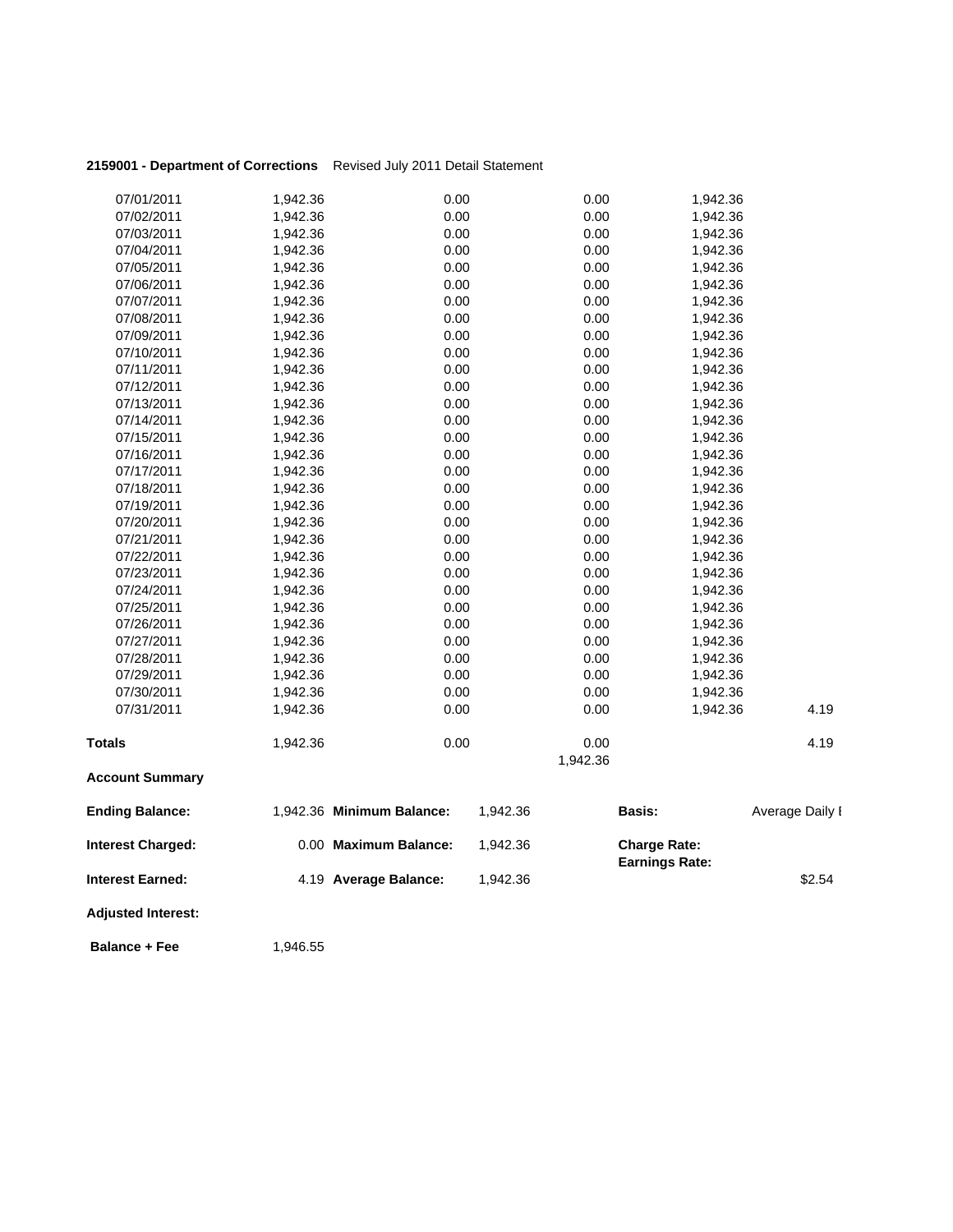### **2169502 - Oklahoma Tax Commission** Revised July 2011 Detail Statement

| <b>Interest Earned:</b>  |                | 386,877.51 Average Balance:     | 179,337,429.63   |                                              | \$2.54          |
|--------------------------|----------------|---------------------------------|------------------|----------------------------------------------|-----------------|
| <b>Interest Charged:</b> |                | 0.00 Maximum Balance:           | 330,517,453.32   | <b>Charge Rate:</b><br><b>Earnings Rate:</b> |                 |
| <b>Ending Balance:</b>   |                | 330,517,453.32 Minimum Balance: | 330,517,453.32   | <b>Basis:</b>                                | Average Daily I |
| <b>Account Summary</b>   |                |                                 |                  |                                              |                 |
|                          |                |                                 | 330,517,453.32   |                                              |                 |
| <b>Totals</b>            | 319,921,124.08 | 3,195,976,555.94                | 3,185,380,226.70 |                                              | 386,877.51      |
| 07/31/2011               | 330,517,453.32 | 0.00                            | 0.00             | 330,517,453.32                               | 386,877.51      |
| 07/30/2011               | 330,517,453.32 | 0.00                            | 0.00             | 330,517,453.32                               |                 |
| 07/29/2011               | 329,422,059.20 | 330,517,453.32                  | 329,422,059.20   | 330,517,453.32                               |                 |
| 07/28/2011               | 327,543,230.84 | 329,422,059.20                  | 327,543,230.84   | 329,422,059.20                               |                 |
| 07/27/2011               | 325,973,778.46 | 327,543,230.84                  | 325,973,778.46   | 327,543,230.84                               |                 |
| 07/26/2011               | 324,222,523.61 | 325,973,778.46                  | 324,222,523.61   | 325,973,778.46                               |                 |
| 07/25/2011               | 186,785,700.59 | 324,222,523.61                  | 186,785,700.59   | 324,222,523.61                               |                 |
| 07/24/2011               | 186,785,700.59 | 0.00                            | 0.00             | 186,785,700.59                               |                 |
| 07/23/2011               | 186,785,700.59 | 0.00                            | 0.00             | 186,785,700.59                               |                 |
| 07/22/2011               | 186,785,700.59 | 0.00                            | 0.00             | 186,785,700.59                               |                 |
| 07/21/2011               | 41,527,554.14  | 186,785,700.59                  | 41,527,554.14    | 186,785,700.59                               |                 |
| 07/20/2011               | 23,611,749.22  | 41,527,554.14                   | 23,611,749.22    | 41,527,554.14                                |                 |
| 07/19/2011               | 18,590,546.85  | 23,611,749.22                   | 18,590,546.85    | 23,611,749.22                                |                 |
| 07/18/2011               | 12,388,667.48  | 18,590,546.85                   | 12,388,667.48    | 18,590,546.85                                |                 |
| 07/17/2011               | 12,388,667.48  | 0.00                            | 0.00             | 12,388,667.48                                |                 |
| 07/16/2011               | 12,388,667.48  | 0.00                            | 0.00             | 12,388,667.48                                |                 |
| 07/15/2011               | 10,373,037.84  | 12,388,667.48                   | 10,373,037.84    | 12,388,667.48                                |                 |
| 07/14/2011               | 8,274,325.00   | 10,373,037.84                   | 8,274,325.00     | 10,373,037.84                                |                 |
| 07/13/2011               | 6,151,554.65   | 8,274,325.00                    | 6,151,554.65     | 8,274,325.00                                 |                 |
| 07/12/2011               | 4,485,882.37   | 6,151,554.65                    | 4,485,882.37     | 6,151,554.65                                 |                 |
| 07/11/2011               | 148,570,259.62 | 4,485,882.37                    | 148,570,259.62   | 4,485,882.37                                 |                 |
| 07/10/2011               | 148,570,259.62 | 0.00                            | 0.00             | 148,570,259.62                               |                 |
| 07/09/2011               | 148,570,259.62 | 0.00                            | 0.00             | 148,570,259.62                               |                 |
| 07/08/2011               | 275,709,077.81 | 148,570,259.62                  | 275,709,077.81   | 148,570,259.62                               |                 |
| 07/07/2011               | 274,595,619.26 | 275,709,077.81                  | 274,595,619.26   | 275,709,077.81                               |                 |
| 07/06/2011               | 273,842,235.64 | 274,595,619.26                  | 273,842,235.64   | 274,595,619.26                               |                 |
| 07/05/2011               | 273,391,300.04 | 273,842,235.64                  | 273,391,300.04   | 273,842,235.64                               |                 |
| 07/04/2011               | 273,391,300.04 | 0.00                            | 0.00             | 273,391,300.04                               |                 |
| 07/03/2011               | 273,391,300.04 | 0.00                            | 0.00             | 273,391,300.04                               |                 |
| 07/02/2011               | 273,391,300.04 | 0.00                            | 0.00             | 273,391,300.04                               |                 |
| 07/01/2011               | 319,921,124.08 | 273,391,300.04                  | 319,921,124.08   | 273,391,300.04                               |                 |

**Adjusted Interest:** 

 **Balance + Fee** 330,904,330.83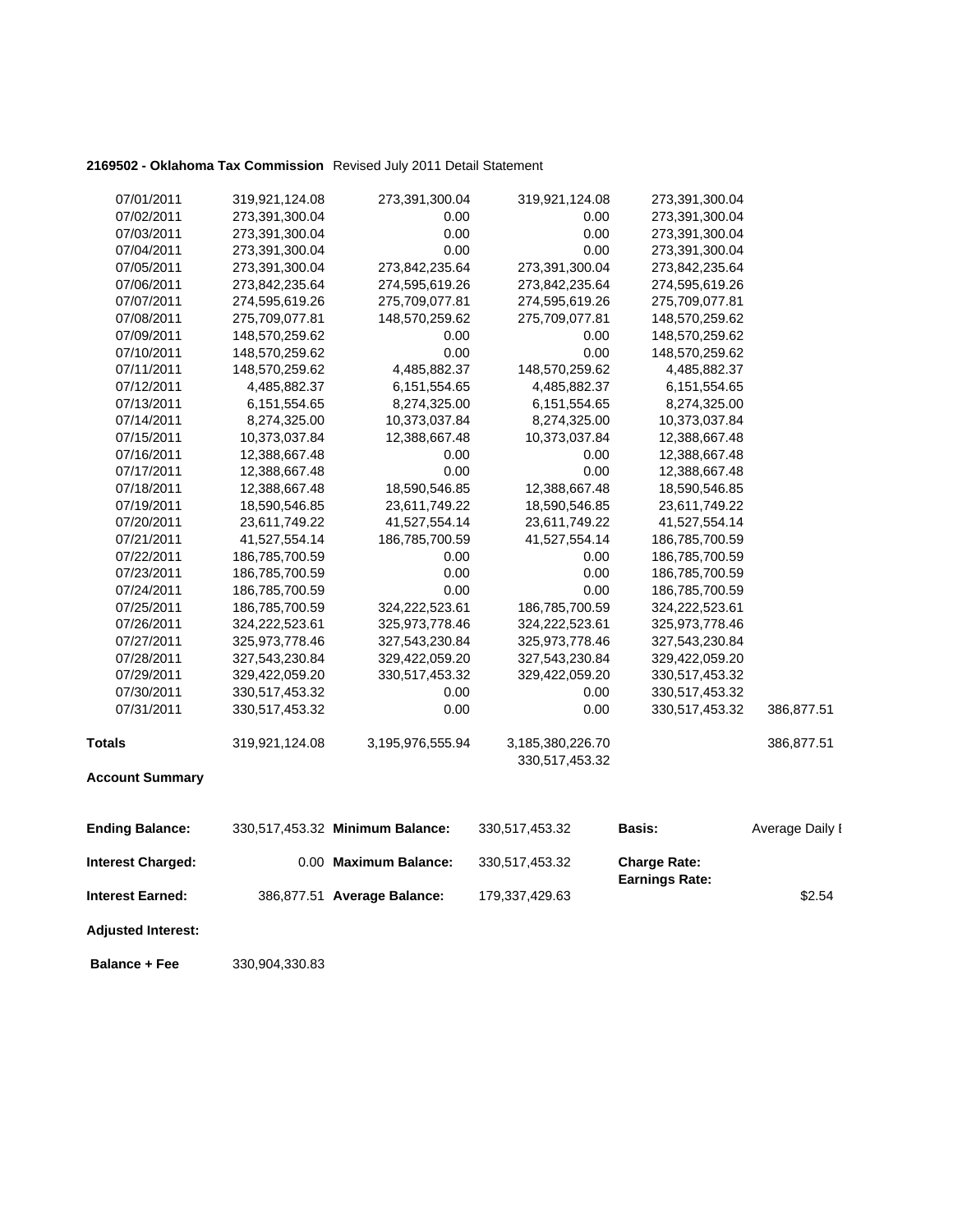### 2169520 - OKLAHOMA TAX COMMISSION Revised July 2011 Detail Statement

| <b>Balance + Fee</b>      | 3,436,542.19 |                               |                               |                       |                 |
|---------------------------|--------------|-------------------------------|-------------------------------|-----------------------|-----------------|
| <b>Adjusted Interest:</b> |              |                               |                               |                       |                 |
| Interest Earned:          |              | 6,824.27 Average Balance:     | 3,163,395.87                  | <b>Earnings Rate:</b> | \$2.54          |
| <b>Interest Charged:</b>  |              | 0.00 Maximum Balance:         | 3,429,717.92                  | <b>Charge Rate:</b>   |                 |
| <b>Ending Balance:</b>    |              | 3,429,717.92 Minimum Balance: | 3,429,717.92                  | Basis:                | Average Daily I |
| <b>Account Summary</b>    |              |                               |                               |                       |                 |
| Totals                    | 2,245,906.83 | 60,446,935.60                 | 59,263,124.51<br>3,429,717.92 |                       | 6,824.27        |
| 07/31/2011                | 3,429,717.92 | 0.00                          | 0.00                          | 3,429,717.92          | 6,824.27        |
| 07/30/2011                | 3,429,717.92 | 0.00                          | 0.00                          | 3,429,717.92          |                 |
| 07/29/2011                | 3,429,717.92 | 3,429,717.92                  | 3,429,717.92                  | 3,429,717.92          |                 |
| 07/28/2011                | 3,429,717.92 | 3,429,717.92                  | 3,429,717.92                  | 3,429,717.92          |                 |
| 07/27/2011                | 3,429,717.92 | 3,429,717.92                  | 3,429,717.92                  | 3,429,717.92          |                 |
| 07/26/2011                | 3,429,717.92 | 3,429,717.92                  | 3,429,717.92                  | 3,429,717.92          |                 |
| 07/25/2011                | 3,429,717.92 | 3,429,717.92                  | 3,429,717.92                  | 3,429,717.92          |                 |
| 07/24/2011                | 3,429,717.92 | 0.00                          | 0.00                          | 3,429,717.92          |                 |
| 07/23/2011                | 3,429,717.92 | 0.00                          | 0.00                          | 3,429,717.92          |                 |
| 07/22/2011                | 3,429,717.92 | 0.00                          | 0.00                          | 3,429,717.92          |                 |
| 07/21/2011                | 3,429,717.92 | 3,429,717.92                  | 3,429,717.92                  | 3,429,717.92          |                 |
| 07/20/2011                | 3,429,717.92 | 3,429,717.92                  | 3,429,717.92                  | 3,429,717.92          |                 |
| 07/19/2011                | 3,429,717.92 | 3,429,717.92                  | 3,429,717.92                  | 3,429,717.92          |                 |
| 07/18/2011                | 3,429,717.92 | 3,429,717.92                  | 3,429,717.92                  | 3,429,717.92          |                 |
| 07/17/2011                | 3,429,717.92 | 0.00                          | 0.00                          | 3,429,717.92          |                 |
| 07/16/2011                | 3,429,717.92 | 0.00                          | 0.00                          | 3,429,717.92          |                 |
| 07/15/2011                | 3,429,717.92 | 3,429,717.92                  | 3,429,717.92                  | 3,429,717.92          |                 |
| 07/14/2011                | 3,429,717.92 | 3,429,717.92                  | 3,429,717.92                  | 3,429,717.92          |                 |
| 07/13/2011                | 3,429,717.92 | 3,429,717.92                  | 3,429,717.92                  | 3,429,717.92          |                 |
| 07/12/2011                | 3,429,717.92 | 3,429,717.92                  | 3,429,717.92                  | 3,429,717.92          |                 |
| 07/11/2011                | 3,429,717.92 | 3,429,717.92                  | 3,429,717.92                  | 3,429,717.92          |                 |
| 07/10/2011                | 3,429,717.92 | 0.00                          | 0.00                          | 3,429,717.92          |                 |
| 07/09/2011                | 3,429,717.92 | 0.00                          | 0.00                          | 3,429,717.92          |                 |
| 07/08/2011                | 2,250,291.70 | 3,429,717.92                  | 2,250,291.70                  | 3,429,717.92          |                 |
| 07/07/2011                | 2,250,291.70 | 2,250,291.70                  | 2,250,291.70                  | 2,250,291.70          |                 |
| 07/06/2011                | 2,250,291.70 | 2,250,291.70                  | 2,250,291.70                  | 2,250,291.70          |                 |
| 07/05/2011                | 2,250,291.70 | 2,250,291.70                  | 2,250,291.70                  | 2,250,291.70          |                 |
| 07/04/2011                | 2,250,291.70 | 0.00                          | 0.00                          | 2,250,291.70          |                 |
| 07/03/2011                | 2,250,291.70 | 0.00                          | 0.00                          | 2,250,291.70          |                 |
| 07/02/2011                | 2,250,291.70 | 0.00                          | 0.00                          | 2,250,291.70          |                 |
| 07/01/2011                | 2,245,906.83 | 2,250,291.70                  | 2,245,906.83                  | 2,250,291.70          |                 |
|                           |              |                               |                               |                       |                 |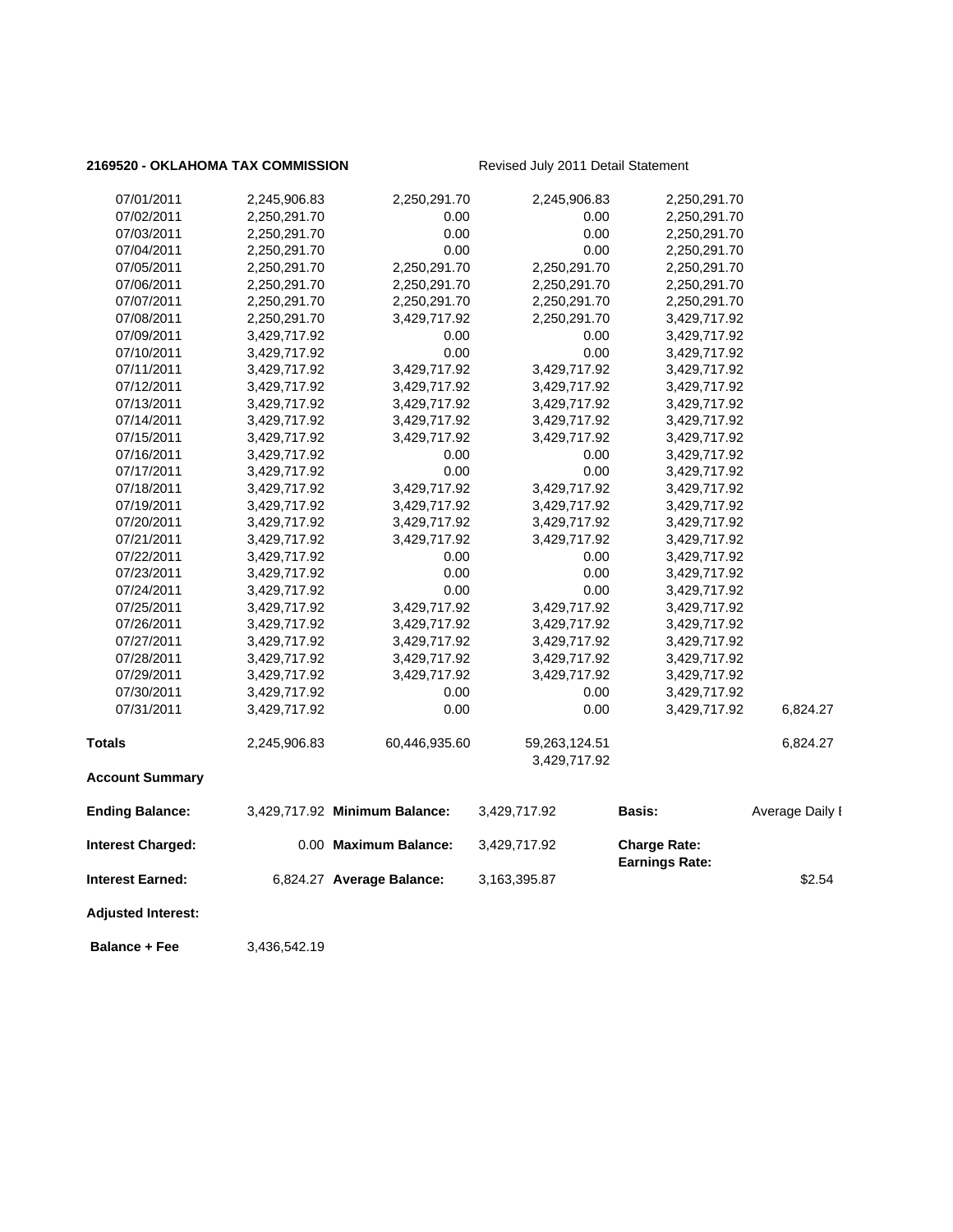### 2169521 - Oklahoma Tax Commission Revised July 2011 Detail Statement

| 07/01/2011                | 27,457,196.28 | 27,523,239.86                  | 27,457,196.28                   | 27,523,239.86                                |                 |
|---------------------------|---------------|--------------------------------|---------------------------------|----------------------------------------------|-----------------|
| 07/02/2011                | 27,523,239.86 | 0.00                           | 0.00                            | 27,523,239.86                                |                 |
| 07/03/2011                | 27,523,239.86 | 0.00                           | 0.00                            | 27,523,239.86                                |                 |
| 07/04/2011                | 27,523,239.86 | 0.00                           | 0.00                            | 27,523,239.86                                |                 |
| 07/05/2011                | 27,523,239.86 | 27,548,011.69                  | 27,523,239.86                   | 27,548,011.69                                |                 |
| 07/06/2011                | 27,548,011.69 | 27,567,408.76                  | 27,548,011.69                   | 27,567,408.76                                |                 |
| 07/07/2011                | 27,567,408.76 | 27,584,411.02                  | 27,567,408.76                   | 27,584,411.02                                |                 |
| 07/08/2011                | 27,584,411.02 | 12,038,450.40                  | 27,584,411.02                   | 12,038,450.40                                |                 |
| 07/09/2011                | 12,038,450.40 | 0.00                           | 0.00                            | 12,038,450.40                                |                 |
| 07/10/2011                | 12,038,450.40 | 0.00                           | 0.00                            | 12,038,450.40                                |                 |
| 07/11/2011                | 12,038,450.40 | 263,164.21                     | 12,038,450.40                   | 263,164.21                                   |                 |
| 07/12/2011                | 263,164.21    | 338,865.19                     | 263,164.21                      | 338,865.19                                   |                 |
| 07/13/2011                | 338,865.19    | 637,528.31                     | 338,865.19                      | 637,528.31                                   |                 |
| 07/14/2011                | 637,528.31    | 1,292,956.27                   | 637,528.31                      | 1,292,956.27                                 |                 |
| 07/15/2011                | 1,292,956.27  | 1,780,166.87                   | 1,292,956.27                    | 1,780,166.87                                 |                 |
| 07/16/2011                | 1,780,166.87  | 0.00                           | 0.00                            | 1,780,166.87                                 |                 |
| 07/17/2011                | 1,780,166.87  | 0.00                           | 0.00                            | 1,780,166.87                                 |                 |
| 07/18/2011                | 1,780,166.87  | 3,166,786.12                   | 1,780,166.87                    | 3,166,786.12                                 |                 |
| 07/19/2011                | 3,166,786.12  | 4,058,481.53                   | 3,166,786.12                    | 4,058,481.53                                 |                 |
| 07/20/2011                | 4,058,481.53  | 7,381,112.10                   | 4,058,481.53                    | 7,381,112.10                                 |                 |
| 07/21/2011                | 7,381,112.10  | 18,540,508.70                  | 7,381,112.10                    | 18,540,508.70                                |                 |
| 07/22/2011                | 18,540,508.70 | 0.00                           | 0.00                            | 18,540,508.70                                |                 |
| 07/23/2011                | 18,540,508.70 | 0.00                           | 0.00                            | 18,540,508.70                                |                 |
| 07/24/2011                | 18,540,508.70 | 0.00                           | 0.00                            | 18,540,508.70                                |                 |
| 07/25/2011                | 18,540,508.70 | 28,877,248.41                  | 18,540,508.70                   | 28,877,248.41                                |                 |
| 07/26/2011                | 28,877,248.41 | 29,443,057.58                  | 28,877,248.41                   | 29,443,057.58                                |                 |
| 07/27/2011                | 29,443,057.58 | 30,036,744.34                  | 29,443,057.58                   | 30,036,744.34                                |                 |
| 07/28/2011                | 30,036,744.34 | 29,865,704.09                  | 30,036,744.34                   | 29,865,704.09                                |                 |
| 07/29/2011                | 29,865,704.09 | 30,039,697.49                  | 29,865,704.09                   | 30,039,697.49                                |                 |
| 07/30/2011                | 30,039,697.49 | 0.00                           | 0.00                            | 30,039,697.49                                |                 |
| 07/31/2011                | 30,039,697.49 | 0.00                           | 0.00                            | 30,039,697.49                                | 37,152.99       |
| <b>Totals</b>             | 27,457,196.28 | 307,983,542.94                 | 305,401,041.73<br>30,039,697.49 |                                              | 37,152.99       |
| <b>Account Summary</b>    |               |                                |                                 |                                              |                 |
| <b>Ending Balance:</b>    |               | 30,039,697.49 Minimum Balance: | 30,039,697.49                   | Basis:                                       | Average Daily I |
| <b>Interest Charged:</b>  |               | 0.00 Maximum Balance:          | 30,039,697.49                   | <b>Charge Rate:</b><br><b>Earnings Rate:</b> |                 |
| <b>Interest Earned:</b>   |               | 37,152.99 Average Balance:     | 17,222,303.81                   |                                              | \$2.54          |
| <b>Adjusted Interest:</b> |               |                                |                                 |                                              |                 |

 **Balance + Fee** 30,076,850.48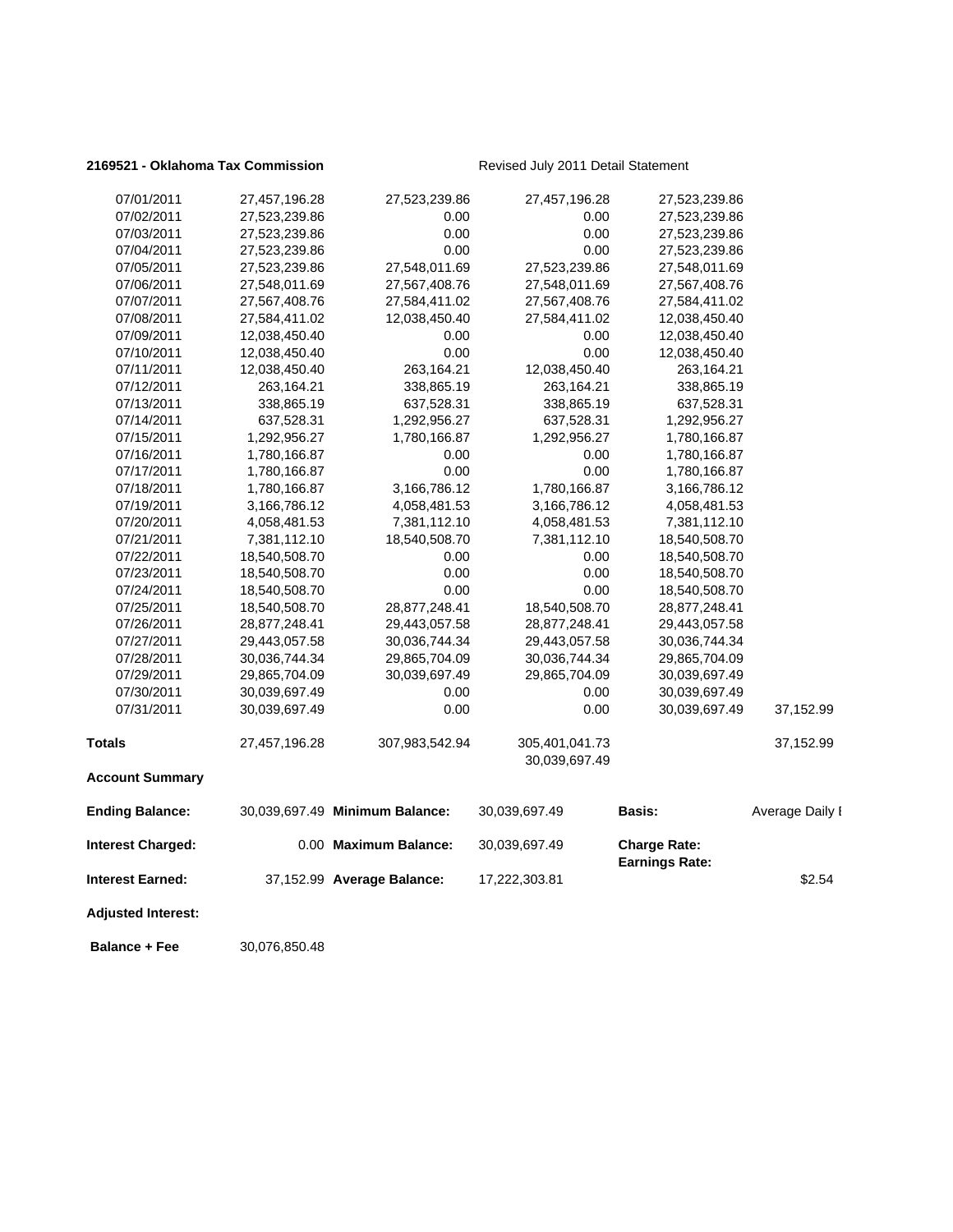### **2174001 - Dept of Ag Acquisition Escrow**

| צה וס וקטש ו סטדוו-       |                       |      | Revised July 2011 Detail Statement |                       |                 |
|---------------------------|-----------------------|------|------------------------------------|-----------------------|-----------------|
| 07/01/2011                | 0.00                  | 0.00 | 0.00                               | 0.00                  |                 |
| 07/02/2011                | 0.00                  | 0.00 | 0.00                               | 0.00                  |                 |
| 07/03/2011                | 0.00                  | 0.00 | 0.00                               | 0.00                  |                 |
| 07/04/2011                | 0.00                  | 0.00 | 0.00                               | 0.00                  |                 |
| 07/05/2011                | 0.00                  | 0.00 | 0.00                               | 0.00                  |                 |
| 07/06/2011                | 0.00                  | 0.00 | 0.00                               | 0.00                  |                 |
| 07/07/2011                | 0.00                  | 0.00 | 0.00                               | 0.00                  |                 |
| 07/08/2011                | 0.00                  | 0.00 | 0.00                               | 0.00                  |                 |
| 07/09/2011                | 0.00                  | 0.00 | 0.00                               | 0.00                  |                 |
| 07/10/2011                | 0.00                  | 0.00 | 0.00                               | 0.00                  |                 |
| 07/11/2011                | 0.00                  | 0.00 | 0.00                               | 0.00                  |                 |
| 07/12/2011                | 0.00                  | 0.00 | 0.00                               | 0.00                  |                 |
| 07/13/2011                | 0.00                  | 0.00 | 0.00                               | 0.00                  |                 |
| 07/14/2011                | 0.00                  | 0.00 | 0.00                               | 0.00                  |                 |
| 07/15/2011                | 0.00                  | 0.00 | 0.00                               | 0.00                  |                 |
| 07/16/2011                | 0.00                  | 0.00 | 0.00                               | 0.00                  |                 |
| 07/17/2011                | 0.00                  | 0.00 | 0.00                               | 0.00                  |                 |
| 07/18/2011                | 0.00                  | 0.00 | 0.00                               | 0.00                  |                 |
| 07/19/2011                | 0.00                  | 0.00 | 0.00                               | 0.00                  |                 |
| 07/20/2011                | 0.00                  | 0.00 | 0.00                               | 0.00                  |                 |
| 07/21/2011                | 0.00                  | 0.00 | 0.00                               | 0.00                  |                 |
| 07/22/2011                | 0.00                  | 0.00 | 0.00                               | 0.00                  |                 |
| 07/23/2011                | 0.00                  | 0.00 | 0.00                               | 0.00                  |                 |
| 07/24/2011                | 0.00                  | 0.00 | 0.00                               | 0.00                  |                 |
| 07/25/2011                | 0.00                  | 0.00 | 0.00                               | 0.00                  |                 |
| 07/26/2011                | 0.00                  | 0.00 | 0.00                               | 0.00                  |                 |
| 07/27/2011                | 0.00                  | 0.00 | 0.00                               | 0.00                  |                 |
| 07/28/2011                | 0.00                  | 0.00 | 0.00                               | 0.00                  |                 |
| 07/29/2011                | 0.00                  | 0.00 | 0.00                               | 0.00                  |                 |
| 07/30/2011                | 0.00                  | 0.00 | 0.00                               | 0.00                  |                 |
| 07/31/2011                | 0.00                  | 0.00 | 0.00                               | 0.00                  |                 |
| Totals                    | 0.00                  | 0.00 | 0.00                               |                       | 0.00            |
|                           |                       |      | 0.00                               |                       |                 |
| <b>Account Summary</b>    |                       |      |                                    |                       |                 |
| <b>Ending Balance:</b>    | 0.00 Minimum Balance: |      | 0.00                               | <b>Basis:</b>         | Average Daily I |
| <b>Interest Charged:</b>  | 0.00 Maximum Balance: |      | 0.00                               | <b>Charge Rate:</b>   |                 |
| <b>Interest Earned:</b>   | 0.00 Average Balance: |      | 0.00                               | <b>Earnings Rate:</b> | \$2.54          |
| <b>Adjusted Interest:</b> |                       |      |                                    |                       |                 |
| <b>Balance + Fee</b>      | 0.00                  |      |                                    |                       |                 |
|                           |                       |      |                                    |                       |                 |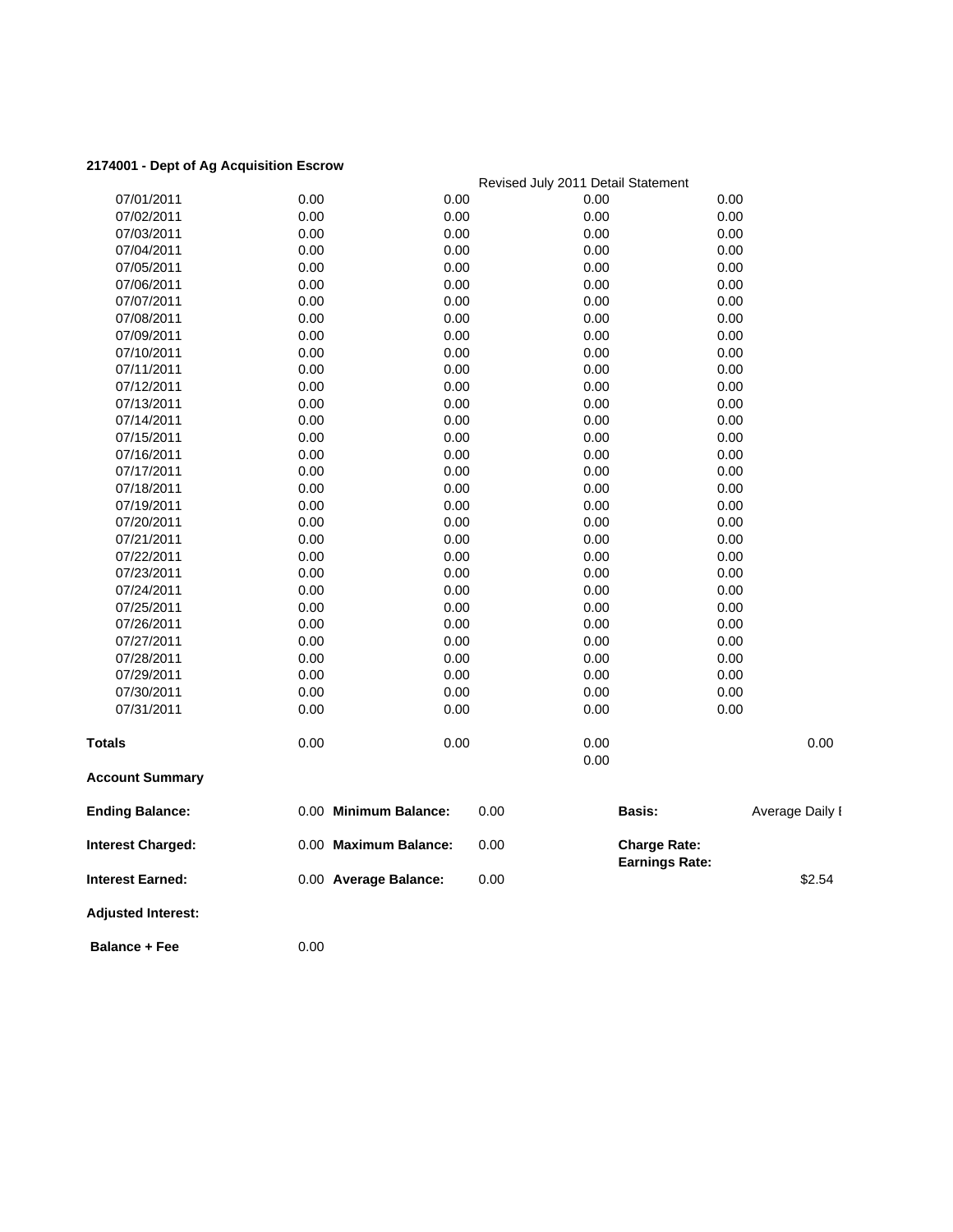### 2174007 - Office of State Treasurer **Revised July 2011 Detail Statement**

| 07/01/2011                | 1,164,055.51 | 1,255,794.69               | 1,164,055.51 | 1,255,794.69          |                 |
|---------------------------|--------------|----------------------------|--------------|-----------------------|-----------------|
| 07/02/2011                | 1,255,794.69 | 0.00                       | 0.00         | 1,255,794.69          |                 |
| 07/03/2011                | 1,255,794.69 | 0.00                       | 0.00         | 1,255,794.69          |                 |
| 07/04/2011                | 1,255,794.69 | 0.00                       | 0.00         | 1,255,794.69          |                 |
| 07/05/2011                | 1,255,794.69 | 1,255,794.69               | 1,255,794.69 | 1,255,794.69          |                 |
| 07/06/2011                | 1,255,794.69 | 1,255,794.69               | 1,255,794.69 | 1,255,794.69          |                 |
| 07/07/2011                | 1,255,794.69 | 1,255,794.69               | 1,255,794.69 | 1,255,794.69          |                 |
| 07/08/2011                | 1,255,794.69 | 1,255,794.69               | 1,255,794.69 | 1,255,794.69          |                 |
| 07/09/2011                | 1,255,794.69 | 0.00                       | 0.00         | 1,255,794.69          |                 |
| 07/10/2011                | 1,255,794.69 | 0.00                       | 0.00         | 1,255,794.69          |                 |
| 07/11/2011                | 1,255,794.69 | 1,255,794.69               | 1,255,794.69 | 1,255,794.69          |                 |
| 07/12/2011                | 1,255,794.69 | 91,739.18                  | 1,255,794.69 | 91,739.18             |                 |
| 07/13/2011                | 91,739.18    | 91,739.18                  | 91,739.18    | 91,739.18             |                 |
| 07/14/2011                | 91,739.18    | 91,739.18                  | 91,739.18    | 91,739.18             |                 |
| 07/15/2011                | 91,739.18    | 91,739.18                  | 91,739.18    | 91,739.18             |                 |
| 07/16/2011                | 91,739.18    | 0.00                       | 0.00         | 91,739.18             |                 |
| 07/17/2011                | 91,739.18    | 0.00                       | 0.00         | 91,739.18             |                 |
| 07/18/2011                | 91,739.18    | 91,739.18                  | 91,739.18    | 91,739.18             |                 |
| 07/19/2011                | 91,739.18    | 91,739.18                  | 91,739.18    | 91,739.18             |                 |
| 07/20/2011                | 91,739.18    | 91,739.18                  | 91,739.18    | 91,739.18             |                 |
| 07/21/2011                | 91,739.18    | 91,739.18                  | 91,739.18    | 91,739.18             |                 |
| 07/22/2011                | 91,739.18    | 0.00                       | 0.00         | 91,739.18             |                 |
| 07/23/2011                | 91,739.18    | 0.00                       | 0.00         | 91,739.18             |                 |
| 07/24/2011                | 91,739.18    | 0.00                       | 0.00         | 91,739.18             |                 |
| 07/25/2011                | 91,739.18    | 91,739.18                  | 91,739.18    | 91,739.18             |                 |
| 07/26/2011                | 91,739.18    | 91,739.18                  | 91,739.18    | 91,739.18             |                 |
| 07/27/2011                | 91,739.18    | 91,739.18                  | 91,739.18    | 91,739.18             |                 |
| 07/28/2011                | 91,739.18    | 91,739.18                  | 91,739.18    | 91,739.18             |                 |
| 07/29/2011                | 91,739.18    | 91,739.18                  | 91,739.18    | 91,739.18             |                 |
| 07/30/2011                | 91,739.18    | 0.00                       | 0.00         | 91,739.18             |                 |
| 07/31/2011                | 91,739.18    | 0.00                       | 0.00         | 91,739.18             | 1,088.97        |
| <b>Totals</b>             | 1,164,055.51 | 8,727,377.48               | 9,799,693.81 |                       | 1,088.97        |
|                           |              |                            | 91,739.18    |                       |                 |
| <b>Account Summary</b>    |              |                            |              |                       |                 |
| <b>Ending Balance:</b>    |              | 91,739.18 Minimum Balance: | 91,739.18    | Basis:                | Average Daily I |
| <b>Interest Charged:</b>  |              | 0.00 Maximum Balance:      | 91,739.18    | <b>Charge Rate:</b>   |                 |
| Interest Earned:          |              | 1,088.97 Average Balance:  | 504,791.14   | <b>Earnings Rate:</b> | \$2.54          |
| <b>Adjusted Interest:</b> |              |                            |              |                       |                 |
| <b>Balance + Fee</b>      | 92,828.15    |                            |              |                       |                 |
|                           |              |                            |              |                       |                 |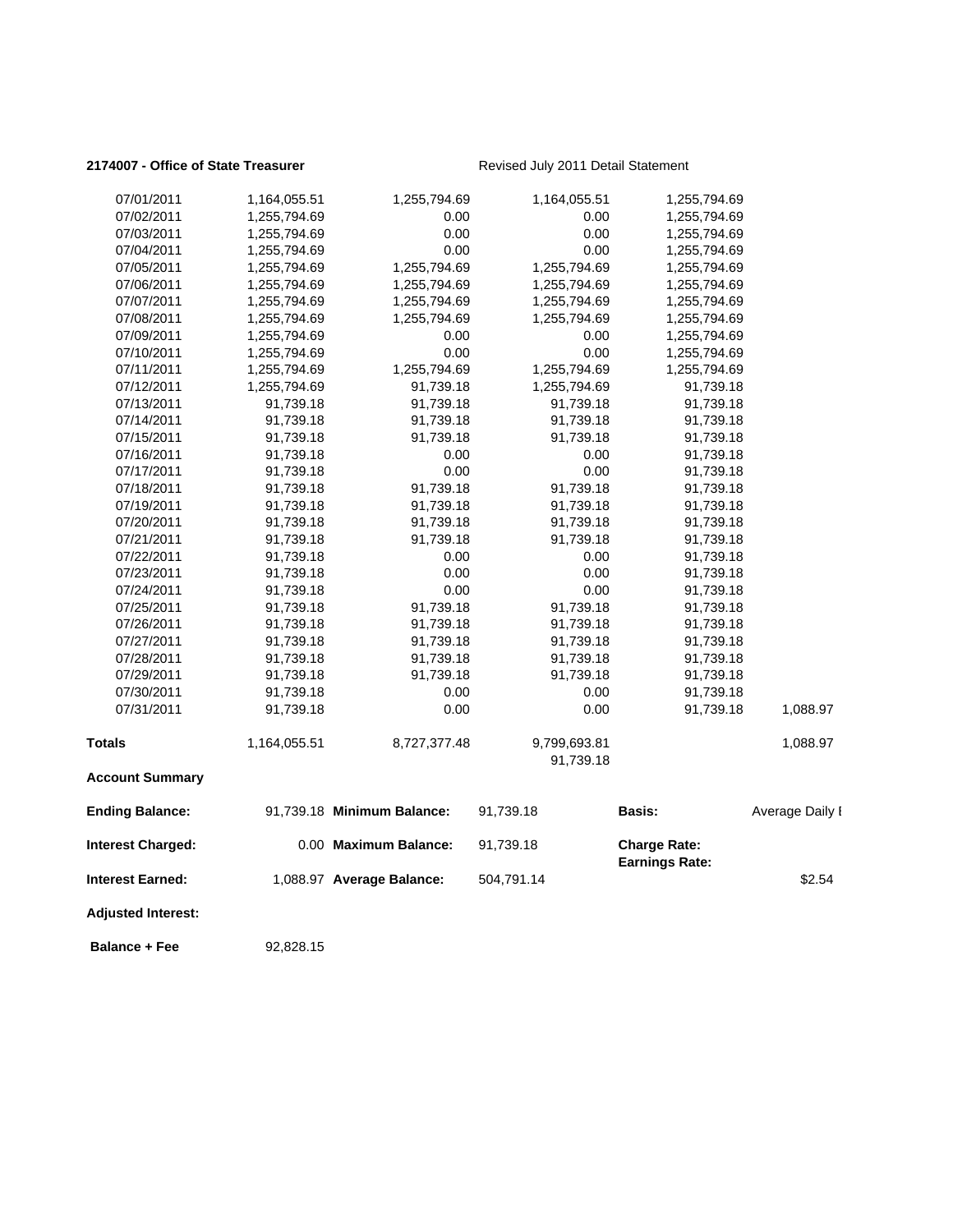### 2174010 - Office of State Treasurer **Revised July 2011 Detail Statement**

| <b>Interest Earned:</b>  | 0.00 Average Balance: | 0.07         |              |                                              | \$2.54          |
|--------------------------|-----------------------|--------------|--------------|----------------------------------------------|-----------------|
| <b>Interest Charged:</b> | 0.00 Maximum Balance: | 0.07         |              | <b>Charge Rate:</b><br><b>Earnings Rate:</b> |                 |
| <b>Ending Balance:</b>   | 0.07 Minimum Balance: | 0.07         |              | <b>Basis:</b>                                | Average Daily I |
| <b>Account Summary</b>   |                       |              |              |                                              |                 |
|                          |                       |              | 0.07         |                                              |                 |
| Totals                   | 0.07                  | 0.00         | 0.00         |                                              | 0.00            |
| 07/31/2011               | 0.07                  | 0.00         | 0.00         | 0.07                                         |                 |
| 07/30/2011               | 0.07                  | 0.00         | 0.00         | 0.07                                         |                 |
| 07/29/2011               | 0.07                  | 0.00         | 0.00         | 0.07                                         |                 |
| 07/28/2011               | 0.07                  | 0.00         | 0.00         | 0.07                                         |                 |
| 07/27/2011               | 0.07                  | 0.00         | 0.00         | 0.07                                         |                 |
| 07/26/2011               | 0.07                  | 0.00         | 0.00         | 0.07                                         |                 |
| 07/25/2011               | 0.07                  | 0.00         | 0.00         | 0.07                                         |                 |
| 07/24/2011               | 0.07                  | 0.00         | 0.00         | 0.07                                         |                 |
| 07/23/2011               | 0.07                  | 0.00         | 0.00         | 0.07                                         |                 |
| 07/22/2011               | 0.07                  | 0.00         | 0.00         | 0.07                                         |                 |
| 07/21/2011               | 0.07                  | 0.00         | 0.00         | 0.07                                         |                 |
| 07/20/2011               | 0.07                  | 0.00         | 0.00         | 0.07                                         |                 |
| 07/19/2011               | 0.07                  | 0.00         | 0.00         | 0.07                                         |                 |
| 07/18/2011               | 0.07                  | 0.00         | 0.00         | 0.07                                         |                 |
| 07/17/2011               | 0.07                  | 0.00         | 0.00         | 0.07                                         |                 |
| 07/16/2011               | 0.07                  | 0.00         | 0.00         | 0.07                                         |                 |
| 07/15/2011               | 0.07                  | 0.00         | 0.00         | 0.07                                         |                 |
| 07/14/2011               | 0.07                  | 0.00         | 0.00         | 0.07                                         |                 |
| 07/13/2011               | 0.07                  | 0.00         | 0.00         | 0.07                                         |                 |
| 07/12/2011               | 0.07                  | 0.00         | 0.00         | 0.07                                         |                 |
| 07/11/2011               | 0.07                  | 0.00         | 0.00         | 0.07                                         |                 |
| 07/10/2011               | 0.07                  | 0.00         | 0.00         | 0.07                                         |                 |
| 07/09/2011               | 0.07                  | 0.00         | 0.00         | 0.07                                         |                 |
| 07/08/2011               | 0.07                  | 0.00         | 0.00         | 0.07                                         |                 |
| 07/07/2011               | 0.07                  | 0.00         | 0.00         | 0.07                                         |                 |
| 07/06/2011               | 0.07                  | 0.00         | 0.00         | 0.07                                         |                 |
| 07/04/2011<br>07/05/2011 | 0.07                  | 0.00         | 0.00         | 0.07                                         |                 |
| 07/03/2011               | 0.07<br>0.07          | 0.00<br>0.00 | 0.00<br>0.00 | 0.07<br>0.07                                 |                 |
| 07/02/2011               | 0.07                  | 0.00         | 0.00         | 0.07                                         |                 |
| 07/01/2011               |                       | 0.00         |              | 0.07                                         |                 |
|                          | 0.07                  |              | 0.00         |                                              |                 |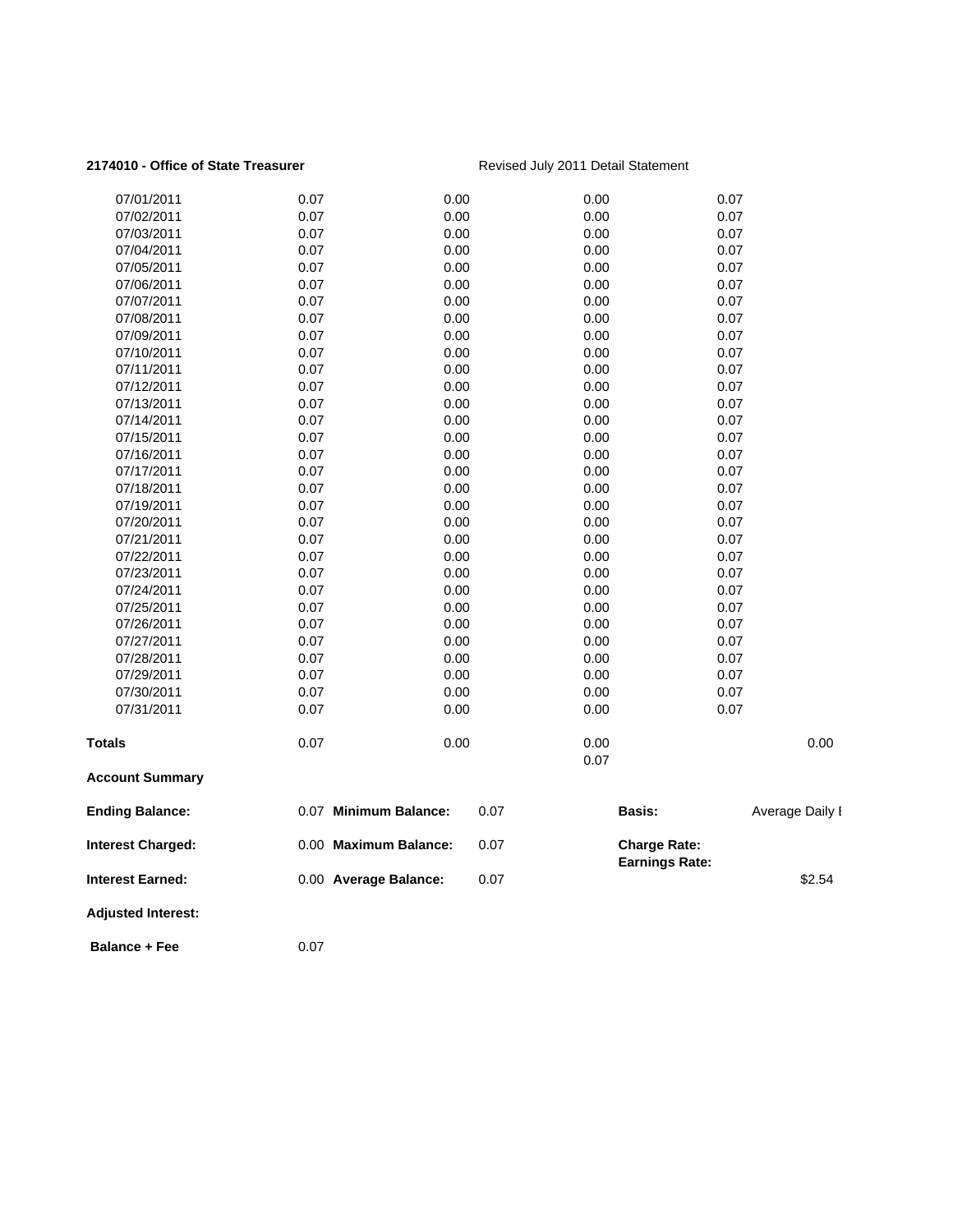| 2174013 - Office of State Treasurer |  |  |
|-------------------------------------|--|--|
|-------------------------------------|--|--|

### **Revised July 2011 Detail Statement**

| 07/01/2011                | 0.09                  | 0.00 | 0.00 | 0.09                  |                 |
|---------------------------|-----------------------|------|------|-----------------------|-----------------|
| 07/02/2011                | 0.09                  | 0.00 | 0.00 | 0.09                  |                 |
| 07/03/2011                | 0.09                  | 0.00 | 0.00 | 0.09                  |                 |
| 07/04/2011                | 0.09                  | 0.00 | 0.00 | 0.09                  |                 |
| 07/05/2011                | 0.09                  | 0.00 | 0.00 | 0.09                  |                 |
| 07/06/2011                | 0.09                  | 0.00 | 0.00 | 0.09                  |                 |
| 07/07/2011                | 0.09                  | 0.00 | 0.00 | 0.09                  |                 |
| 07/08/2011                | 0.09                  | 0.00 | 0.00 | 0.09                  |                 |
| 07/09/2011                | 0.09                  | 0.00 | 0.00 | 0.09                  |                 |
| 07/10/2011                | 0.09                  | 0.00 | 0.00 | 0.09                  |                 |
| 07/11/2011                | 0.09                  | 0.00 | 0.00 | 0.09                  |                 |
| 07/12/2011                | 0.09                  | 0.00 | 0.00 | 0.09                  |                 |
| 07/13/2011                | 0.09                  | 0.00 | 0.00 | 0.09                  |                 |
| 07/14/2011                | 0.09                  | 0.00 | 0.00 | 0.09                  |                 |
| 07/15/2011                | 0.09                  | 0.00 | 0.00 | 0.09                  |                 |
| 07/16/2011                | 0.09                  | 0.00 | 0.00 | 0.09                  |                 |
| 07/17/2011                | 0.09                  | 0.00 | 0.00 | 0.09                  |                 |
| 07/18/2011                | 0.09                  | 0.00 | 0.00 | 0.09                  |                 |
| 07/19/2011                | 0.09                  | 0.00 | 0.00 | 0.09                  |                 |
| 07/20/2011                | 0.09                  | 0.00 | 0.00 | 0.09                  |                 |
| 07/21/2011                | 0.09                  | 0.00 | 0.00 | 0.09                  |                 |
| 07/22/2011                | 0.09                  | 0.00 | 0.00 | 0.09                  |                 |
| 07/23/2011                | 0.09                  | 0.00 | 0.00 | 0.09                  |                 |
| 07/24/2011                | 0.09                  | 0.00 | 0.00 | 0.09                  |                 |
| 07/25/2011                | 0.09                  | 0.00 | 0.00 | 0.09                  |                 |
| 07/26/2011                | 0.09                  | 0.00 | 0.00 | 0.09                  |                 |
| 07/27/2011                | 0.09                  | 0.00 | 0.00 | 0.09                  |                 |
| 07/28/2011                | 0.09                  | 0.00 | 0.00 | 0.09                  |                 |
| 07/29/2011                | 0.09                  | 0.00 | 0.00 | 0.09                  |                 |
| 07/30/2011                | 0.09                  | 0.00 | 0.00 | 0.09                  |                 |
| 07/31/2011                | 0.09                  | 0.00 | 0.00 | 0.09                  |                 |
| Totals                    | 0.09                  | 0.00 | 0.00 |                       | 0.00            |
|                           |                       |      | 0.09 |                       |                 |
| <b>Account Summary</b>    |                       |      |      |                       |                 |
| <b>Ending Balance:</b>    | 0.09 Minimum Balance: | 0.09 |      | Basis:                | Average Daily I |
| <b>Interest Charged:</b>  | 0.00 Maximum Balance: | 0.09 |      | <b>Charge Rate:</b>   |                 |
| <b>Interest Earned:</b>   | 0.00 Average Balance: | 0.09 |      | <b>Earnings Rate:</b> | \$2.54          |
| <b>Adjusted Interest:</b> |                       |      |      |                       |                 |
| <b>Balance + Fee</b>      | 0.09                  |      |      |                       |                 |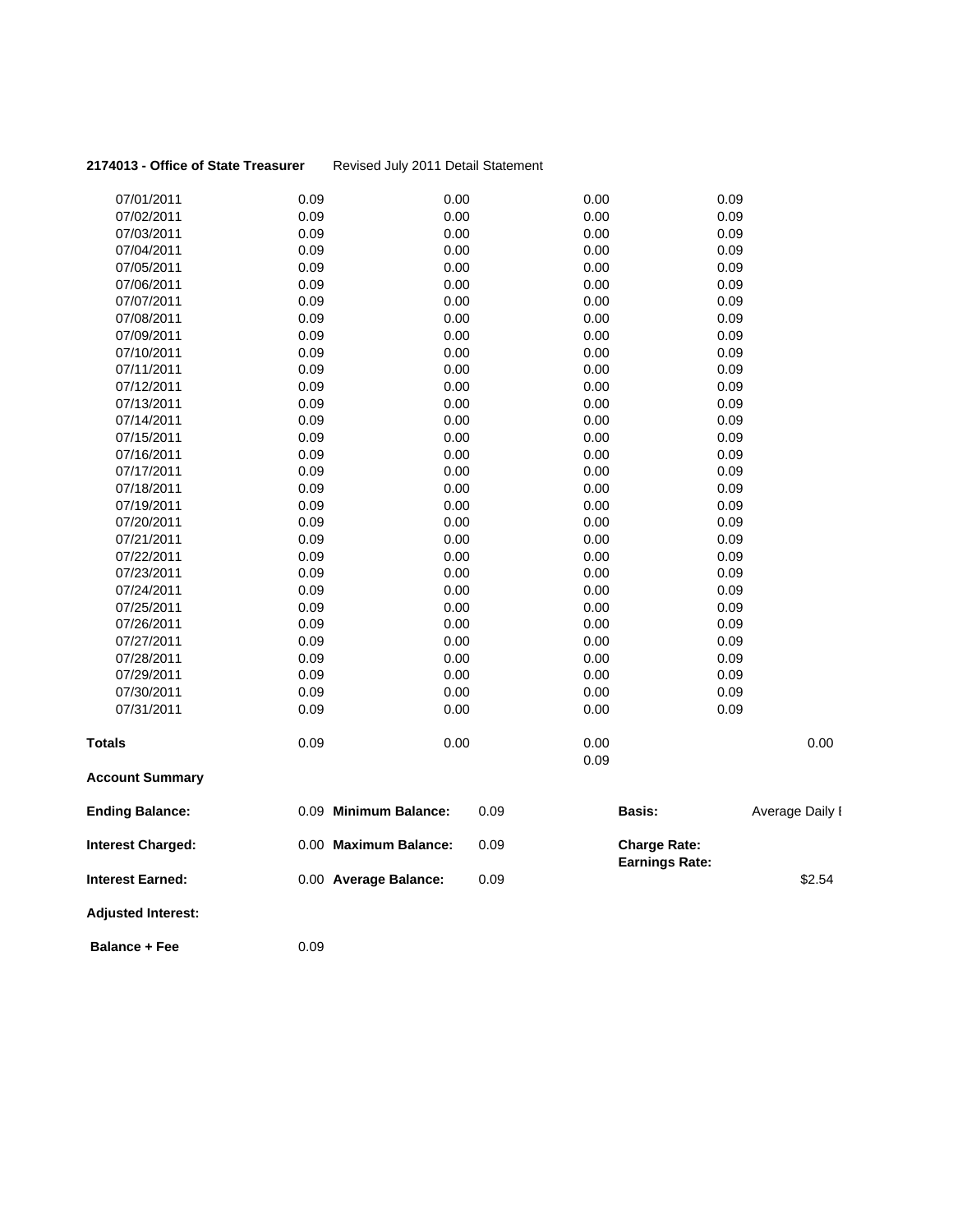| <b>Adjusted Interest:</b><br><b>Balance + Fee</b> | 15,959,287.65 |                                |                                 |                                              |                 |
|---------------------------------------------------|---------------|--------------------------------|---------------------------------|----------------------------------------------|-----------------|
| <b>Interest Earned:</b>                           |               | 36,136.58 Average Balance:     | 16,751,144.17                   |                                              | \$2.54          |
| <b>Interest Charged:</b>                          |               | 0.00 Maximum Balance:          | 15,923,151.07                   | <b>Charge Rate:</b><br><b>Earnings Rate:</b> |                 |
| <b>Ending Balance:</b>                            |               | 15,923,151.07 Minimum Balance: | 15,923,151.07                   | <b>Basis:</b>                                | Average Daily I |
| <b>Account Summary</b>                            |               |                                |                                 |                                              |                 |
| <b>Totals</b>                                     | 18,550,784.86 | 315,042,799.74                 | 317,670,433.53<br>15,923,151.07 |                                              | 36,136.58       |
| 07/31/2011                                        | 15,923,151.07 | 0.00                           | 0.00                            | 15,923,151.07                                | 36,136.58       |
| 07/30/2011                                        | 15,923,151.07 | 0.00                           | 0.00                            | 15,923,151.07                                |                 |
| 07/29/2011                                        | 15,355,007.36 | 15,923,151.07                  | 15,355,007.36                   | 15,923,151.07                                |                 |
| 07/28/2011                                        | 15,043,711.10 | 15,355,007.36                  | 15,043,711.10                   | 15,355,007.36                                |                 |
| 07/27/2011                                        | 15,986,273.55 | 15,043,711.10                  | 15,986,273.55                   | 15,043,711.10                                |                 |
| 07/26/2011                                        | 15,721,200.23 | 15,986,273.55                  | 15,721,200.23                   | 15,986,273.55                                |                 |
| 07/25/2011                                        | 14,850,065.84 | 15,721,200.23                  | 14,850,065.84                   | 15,721,200.23                                |                 |
| 07/24/2011                                        | 14,850,065.84 | 0.00                           | 0.00                            | 14,850,065.84                                |                 |
| 07/23/2011                                        | 14,850,065.84 | 0.00                           | 0.00                            | 14,850,065.84                                |                 |
| 07/22/2011                                        | 14,850,065.84 | 0.00                           | 0.00                            | 14,850,065.84                                |                 |
| 07/21/2011                                        | 14,666,512.48 | 14,850,065.84                  | 14,666,512.48                   | 14,850,065.84                                |                 |
| 07/20/2011                                        | 15,478,276.67 | 14,666,512.48                  | 15,478,276.67                   | 14,666,512.48                                |                 |
| 07/19/2011                                        | 15,011,339.68 | 15,478,276.67                  | 15,011,339.68                   | 15,478,276.67                                |                 |
| 07/18/2011                                        | 15,285,426.39 | 15,011,339.68                  | 15,285,426.39                   | 15,011,339.68                                |                 |
| 07/17/2011                                        | 15,285,426.39 | 0.00                           | 0.00                            | 15,285,426.39                                |                 |
| 07/16/2011                                        | 15,285,426.39 | 0.00                           | 0.00                            | 15,285,426.39                                |                 |
| 07/15/2011                                        | 14,932,153.78 | 15,285,426.39                  | 14,932,153.78                   | 15,285,426.39                                |                 |
| 07/14/2011                                        | 14,982,333.35 | 14,932,153.78                  | 14,982,333.35                   | 14,932,153.78                                |                 |
| 07/13/2011                                        | 18,352,271.34 | 14,982,333.35                  | 18,352,271.34                   | 14,982,333.35                                |                 |
| 07/12/2011                                        | 17,795,676.91 | 18,352,271.34                  | 17,795,676.91                   | 18,352,271.34                                |                 |
| 07/11/2011                                        | 17,920,239.56 | 17,795,676.91                  | 17,920,239.56                   | 17,795,676.91                                |                 |
| 07/10/2011                                        | 17,920,239.56 | 0.00                           | 0.00                            | 17,920,239.56                                |                 |
| 07/09/2011                                        | 17,920,239.56 | 0.00                           | 0.00                            | 17,920,239.56                                |                 |
| 07/08/2011                                        | 17,822,402.93 | 17,920,239.56                  | 17,822,402.93                   | 17,920,239.56                                |                 |
| 07/07/2011                                        | 19,922,845.89 | 17,822,402.93                  | 19,922,845.89                   | 17,822,402.93                                |                 |
| 07/06/2011                                        | 19,515,632.26 | 19,922,845.89                  | 19,515,632.26                   | 19,922,845.89                                |                 |
| 07/05/2011                                        | 20,478,279.35 | 19,515,632.26                  | 20,478,279.35                   | 19,515,632.26                                |                 |
| 07/04/2011                                        | 20,478,279.35 | 0.00                           | 0.00                            | 20,478,279.35                                |                 |
| 07/03/2011                                        | 20,478,279.35 | 0.00                           | 0.00                            | 20,478,279.35                                |                 |
| 07/02/2011                                        | 20,478,279.35 | 0.00                           | 0.00                            | 20,478,279.35                                |                 |
| 07/01/2011                                        | 18,550,784.86 | 20,478,279.35                  | 18,550,784.86                   | 20,478,279.35                                |                 |
|                                                   |               |                                |                                 |                                              |                 |

**2183006 - DHS - CSED** Revised July 2011 Detail Statement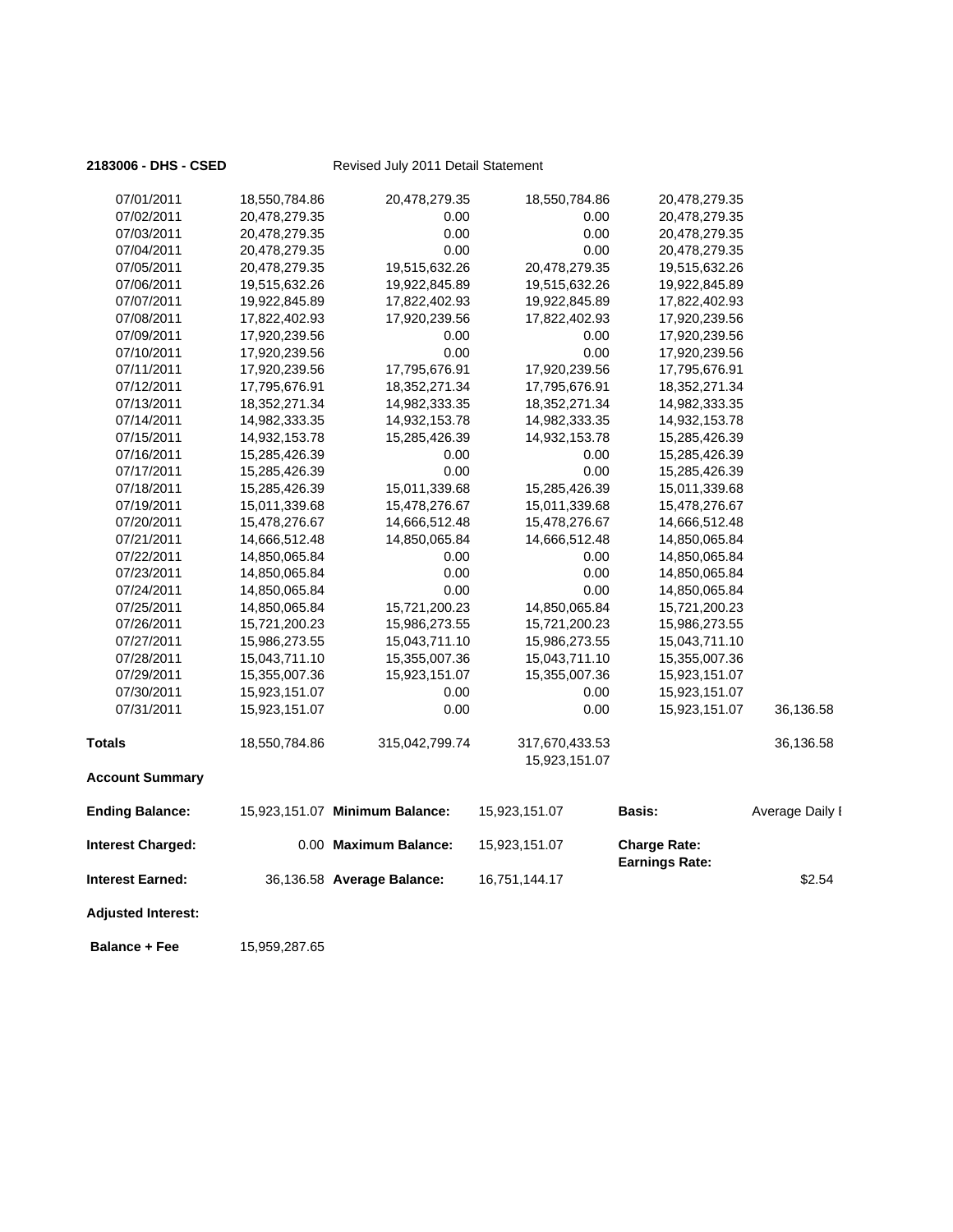### 7130000 - OK State Bldg. Bonds 1992 Series A Revised July 2011 Detail Statement

| 07/01/2011               | 176.94 | 176.94                  |        | 176.94   | 176.94                                       |                 |
|--------------------------|--------|-------------------------|--------|----------|----------------------------------------------|-----------------|
| 07/02/2011               | 176.94 | 0.00                    |        | 0.00     | 176.94                                       |                 |
| 07/03/2011               | 176.94 | 0.00                    |        | 0.00     | 176.94                                       |                 |
| 07/04/2011               | 176.94 | 0.00                    |        | 0.00     | 176.94                                       |                 |
| 07/05/2011               | 176.94 | 176.94                  |        | 176.94   | 176.94                                       |                 |
| 07/06/2011               | 176.94 | 176.94                  |        | 176.94   | 176.94                                       |                 |
| 07/07/2011               | 176.94 | 176.94                  |        | 176.94   | 176.94                                       |                 |
| 07/08/2011               | 176.94 | 176.94                  |        | 176.94   | 176.94                                       |                 |
| 07/09/2011               | 176.94 | 0.00                    |        | 0.00     | 176.94                                       |                 |
| 07/10/2011               | 176.94 | 0.00                    |        | 0.00     | 176.94                                       |                 |
| 07/11/2011               | 176.94 | 176.94                  |        | 176.94   | 176.94                                       |                 |
| 07/12/2011               | 176.94 | 176.94                  |        | 176.94   | 176.94                                       |                 |
| 07/13/2011               | 176.94 | 176.94                  |        | 176.94   | 176.94                                       |                 |
| 07/14/2011               | 176.94 | 176.94                  |        | 176.94   | 176.94                                       |                 |
| 07/15/2011               | 176.94 | 176.94                  |        | 176.94   | 176.94                                       |                 |
| 07/16/2011               | 176.94 | 0.00                    |        | 0.00     | 176.94                                       |                 |
| 07/17/2011               | 176.94 | 0.00                    |        | 0.00     | 176.94                                       |                 |
| 07/18/2011               | 176.94 | 176.94                  |        | 176.94   | 176.94                                       |                 |
| 07/19/2011               | 176.94 | 176.94                  |        | 176.94   | 176.94                                       |                 |
| 07/20/2011               | 176.94 | 176.94                  |        | 176.94   | 176.94                                       |                 |
| 07/21/2011               | 176.94 | 176.94                  |        | 176.94   | 176.94                                       |                 |
| 07/22/2011               | 176.94 | 176.94                  |        | 176.94   | 176.94                                       |                 |
| 07/23/2011               | 176.94 | 0.00                    |        | 0.00     | 176.94                                       |                 |
| 07/24/2011               | 176.94 | 0.00                    |        | 0.00     | 176.94                                       |                 |
| 07/25/2011               | 176.94 | 176.94                  |        | 176.94   | 176.94                                       |                 |
| 07/26/2011               | 176.94 | 176.94                  |        | 176.94   | 176.94                                       |                 |
| 07/27/2011               | 176.94 | 176.94                  |        | 176.94   | 176.94                                       |                 |
| 07/28/2011               | 176.94 | 176.94                  |        | 176.94   | 176.94                                       |                 |
| 07/29/2011               | 176.94 | 176.94                  |        | 176.94   | 176.94                                       |                 |
| 07/30/2011               | 176.94 | 0.00                    |        | 0.00     | 176.94                                       |                 |
| 07/31/2011               | 176.94 | 0.00                    |        | 0.00     | 176.94                                       | 0.38            |
| <b>Totals</b>            | 176.94 | 3,538.80                |        | 3,538.80 | 5,485.14                                     | 0.38            |
| <b>Account Summary</b>   |        |                         |        |          |                                              |                 |
| <b>Ending Balance:</b>   |        | 176.94 Minimum Balance: | 176.94 |          | <b>Basis:</b>                                | Average Daily I |
| <b>Interest Charged:</b> |        | 0.00 Maximum Balance:   | 176.94 |          | <b>Charge Rate:</b><br><b>Earnings Rate:</b> |                 |
| <b>Interest Earned:</b>  |        | 0.38 Average Balance:   | 176.94 |          |                                              | \$2.54          |
|                          |        |                         |        | 176.94   |                                              | 0.00215726      |
| <b>Admin Fee</b>         | 0.00   |                         |        |          |                                              | 0.00215726      |
| <b>Interest Posted</b>   | 0.38   |                         |        |          |                                              |                 |

**Balance + Fee** 177.32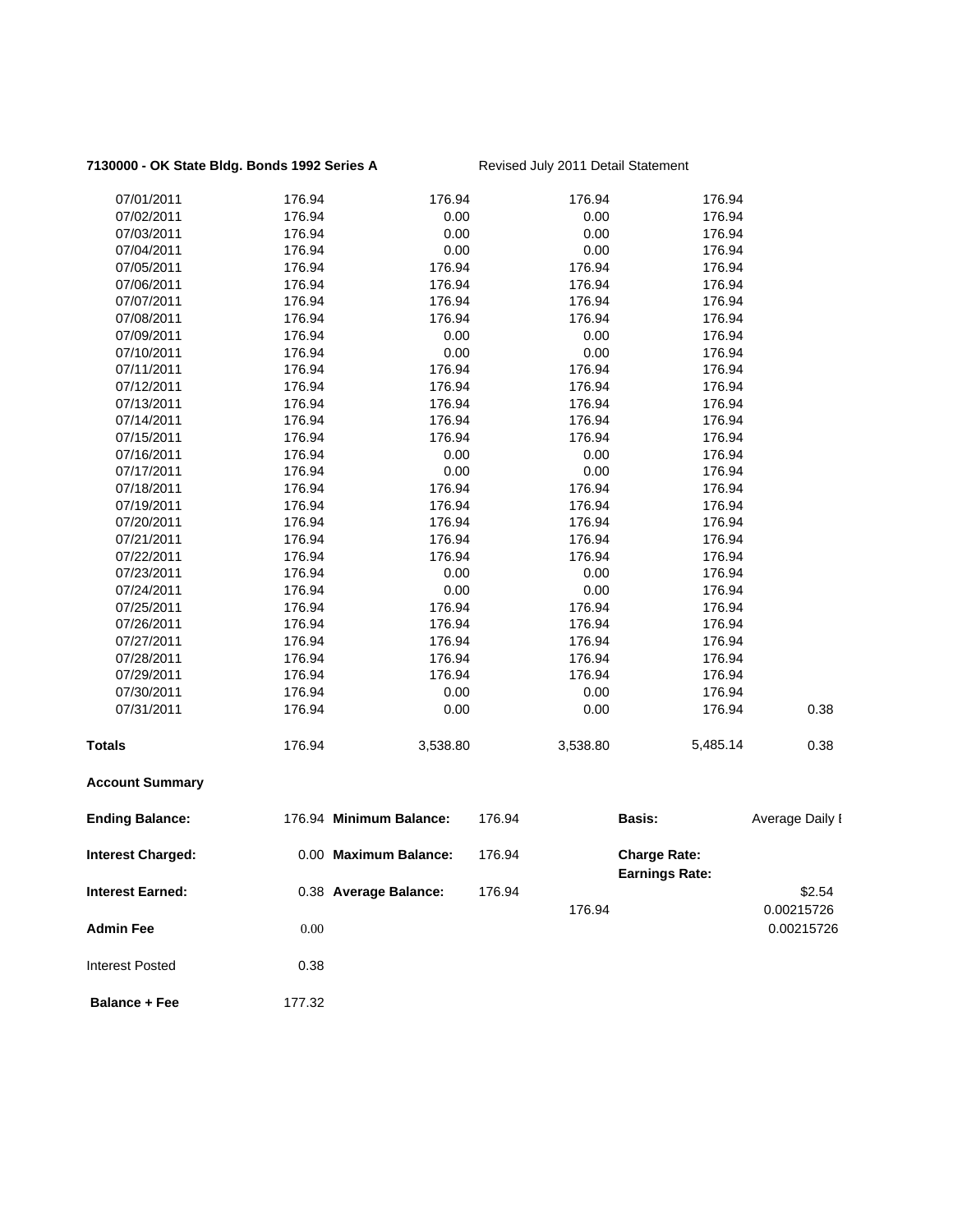### 7131000 - OK State Bldg. Bonds 1992 Series B Revised July 2011 Detail Statement

| 07/01/2011               | 72.54 | 72.70                  |       | 72.54    | 72.70                                        |                 |
|--------------------------|-------|------------------------|-------|----------|----------------------------------------------|-----------------|
| 07/02/2011               | 72.70 | 0.00                   |       | 0.00     | 72.70                                        |                 |
| 07/03/2011               | 72.70 | 0.00                   |       | 0.00     | 72.70                                        |                 |
| 07/04/2011               | 72.70 | 0.00                   |       | 0.00     | 72.70                                        |                 |
| 07/05/2011               | 72.70 | 72.70                  |       | 72.70    | 72.70                                        |                 |
| 07/06/2011               | 72.70 | 72.70                  |       | 72.70    | 72.70                                        |                 |
| 07/07/2011               | 72.70 | 72.70                  |       | 72.70    | 72.70                                        |                 |
| 07/08/2011               | 72.70 | 72.70                  |       | 72.70    | 72.70                                        |                 |
| 07/09/2011               | 72.70 | 0.00                   |       | 0.00     | 72.70                                        |                 |
| 07/10/2011               | 72.70 | 0.00                   |       | 0.00     | 72.70                                        |                 |
| 07/11/2011               | 72.70 | 72.70                  |       | 72.70    | 72.70                                        |                 |
| 07/12/2011               | 72.70 | 72.70                  |       | 72.70    | 72.70                                        |                 |
| 07/13/2011               | 72.70 | 72.70                  |       | 72.70    | 72.70                                        |                 |
| 07/14/2011               | 72.70 | 72.70                  |       | 72.70    | 72.70                                        |                 |
| 07/15/2011               | 72.70 | 72.70                  |       | 72.70    | 72.70                                        |                 |
| 07/16/2011               | 72.70 | 0.00                   |       | 0.00     | 72.70                                        |                 |
| 07/17/2011               | 72.70 | 0.00                   |       | 0.00     | 72.70                                        |                 |
| 07/18/2011               | 72.70 | 72.70                  |       | 72.70    | 72.70                                        |                 |
| 07/19/2011               | 72.70 | 72.70                  |       | 72.70    | 72.70                                        |                 |
| 07/20/2011               | 72.70 | 72.70                  |       | 72.70    | 72.70                                        |                 |
| 07/21/2011               | 72.70 | 72.70                  |       | 72.70    | 72.70                                        |                 |
| 07/22/2011               | 72.70 | 72.70                  |       | 72.70    | 72.70                                        |                 |
| 07/23/2011               | 72.70 | 0.00                   |       | 0.00     | 72.70                                        |                 |
| 07/24/2011               | 72.70 | 0.00                   |       | 0.00     | 72.70                                        |                 |
| 07/25/2011               | 72.70 | 72.70                  |       | 72.70    | 72.70                                        |                 |
| 07/26/2011               | 72.70 | 72.70                  |       | 72.70    | 72.70                                        |                 |
| 07/27/2011               | 72.70 | 72.70                  |       | 72.70    | 72.70                                        |                 |
| 07/28/2011               | 72.70 | 72.70                  |       | 72.70    | 72.70                                        |                 |
| 07/29/2011               | 72.70 | 72.70                  |       | 72.70    | 72.70                                        |                 |
| 07/30/2011               | 72.70 | 0.00                   |       | 0.00     | 72.70                                        |                 |
| 07/31/2011               | 72.70 | 0.00                   |       | 0.00     | 72.70                                        | 0.16            |
| Totals                   | 72.54 | 1,454.00               |       | 1,453.84 | 2,253.70                                     | 0.16            |
| <b>Account Summary</b>   |       |                        |       |          |                                              |                 |
| <b>Ending Balance:</b>   |       | 72.70 Minimum Balance: | 72.54 |          | <b>Basis:</b>                                | Average Daily I |
| <b>Interest Charged:</b> |       | 0.00 Maximum Balance:  | 72.70 |          | <b>Charge Rate:</b><br><b>Earnings Rate:</b> |                 |
| <b>Interest Earned:</b>  |       | 0.16 Average Balance:  | 72.70 |          |                                              | \$2.54          |
|                          |       |                        |       | 72.70    |                                              | 0.00215726      |
| <b>Admin Fee</b>         | 0.00  |                        |       |          |                                              | 0.00215726      |
| <b>Interest Posted</b>   | 0.16  |                        |       |          |                                              |                 |
| <b>Balance + Fee</b>     | 72.86 |                        |       |          |                                              |                 |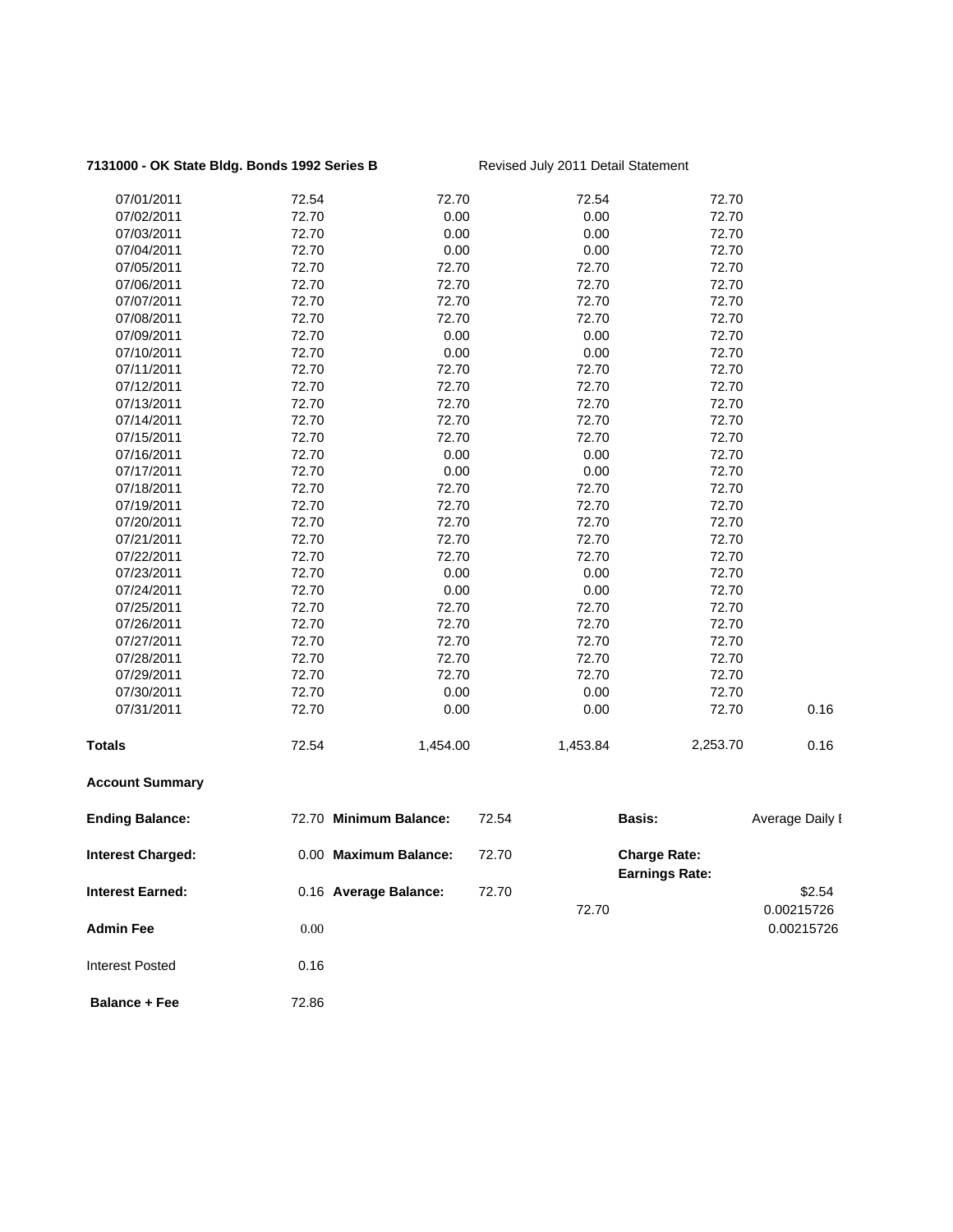**7200039 - Boll Weevil Eradication** Revised July 2011 Detail Statement

| 07/01/2011               | 2,112,144.76 | 2,114,939.01                  | 2,112,144.76  | 2,114,939.01          |                 |
|--------------------------|--------------|-------------------------------|---------------|-----------------------|-----------------|
| 07/02/2011               | 2,114,939.01 | 0.00                          | 0.00          | 2,114,939.01          |                 |
| 07/03/2011               | 2,114,939.01 | 0.00                          | 0.00          | 2,114,939.01          |                 |
| 07/04/2011               | 2,114,939.01 | 0.00                          | 0.00          | 2,114,939.01          |                 |
| 07/05/2011               | 2,114,939.01 | 2,114,939.01                  | 2,114,939.01  | 2,114,939.01          |                 |
| 07/06/2011               | 2,114,939.01 | 2,114,346.21                  | 2,114,939.01  | 2,114,346.21          |                 |
| 07/07/2011               | 2,114,346.21 | 2,114,346.21                  | 2,114,346.21  | 2,114,346.21          |                 |
| 07/08/2011               | 2,114,346.21 | 2,114,346.21                  | 2,114,346.21  | 2,114,346.21          |                 |
| 07/09/2011               | 2,114,346.21 | 0.00                          | 0.00          | 2,114,346.21          |                 |
| 07/10/2011               | 2,114,346.21 | 0.00                          | 0.00          | 2,114,346.21          |                 |
| 07/11/2011               | 2,114,346.21 | 2,114,346.21                  | 2,114,346.21  | 2,114,346.21          |                 |
| 07/12/2011               | 2,114,346.21 | 2,104,553.49                  | 2,114,346.21  | 2,104,553.49          |                 |
| 07/13/2011               | 2,104,553.49 | 2,104,553.49                  | 2,104,553.49  | 2,104,553.49          |                 |
| 07/14/2011               | 2,104,553.49 | 2,104,553.49                  | 2,104,553.49  | 2,104,553.49          |                 |
| 07/15/2011               | 2,104,553.49 | 2,104,553.49                  | 2,104,553.49  | 2,104,553.49          |                 |
| 07/16/2011               | 2,104,553.49 | 0.00                          | 0.00          | 2,104,553.49          |                 |
| 07/17/2011               | 2,104,553.49 | 0.00                          | 0.00          | 2,104,553.49          |                 |
| 07/18/2011               | 2,104,553.49 | 2,104,553.49                  | 2,104,553.49  | 2,104,553.49          |                 |
| 07/19/2011               | 2,104,553.49 | 2,103,838.76                  | 2,104,553.49  | 2,103,838.76          |                 |
| 07/20/2011               | 2,103,838.76 | 2,103,838.76                  | 2,103,838.76  | 2,103,838.76          |                 |
| 07/21/2011               | 2,103,838.76 | 2,103,838.76                  | 2,103,838.76  | 2,103,838.76          |                 |
| 07/22/2011               | 2,103,838.76 | 2,103,838.76                  | 2,103,838.76  | 2,103,838.76          |                 |
| 07/23/2011               | 2,103,838.76 | 0.00                          | 0.00          | 2,103,838.76          |                 |
| 07/24/2011               | 2,103,838.76 | 0.00                          | 0.00          | 2,103,838.76          |                 |
| 07/25/2011               | 2,103,838.76 | 2,043,534.94                  | 2,103,838.76  | 2,043,534.94          |                 |
| 07/26/2011               | 2,043,534.94 | 2,043,534.94                  | 2,043,534.94  | 2,043,534.94          |                 |
| 07/27/2011               | 2,043,534.94 | 2,043,534.94                  | 2,043,534.94  | 2,043,534.94          |                 |
| 07/28/2011               | 2,043,534.94 | 2,041,641.42                  | 2,043,534.94  | 2,041,641.42          |                 |
| 07/29/2011               | 2,041,641.42 | 2,041,641.42                  | 2,041,641.42  | 2,041,641.42          |                 |
| 07/30/2011               | 2,041,641.42 | 0.00                          | 0.00          | 2,041,641.42          |                 |
| 07/31/2011               | 2,041,641.42 | 0.00                          | 0.00          | 2,041,641.42          | 4,517.22        |
| <b>Totals</b>            | 2,112,144.76 | 41,839,273.01                 | 41,909,776.35 | 64,912,849.80         | 4,517.22        |
| <b>Account Summary</b>   |              |                               |               |                       |                 |
| <b>Ending Balance:</b>   |              | 2,041,641.42 Minimum Balance: | 2,112,144.76  | Basis:                | Average Daily I |
| <b>Interest Charged:</b> |              | 0.00 Maximum Balance:         | 2,041,641.42  | <b>Charge Rate:</b>   |                 |
| <b>Interest Earned:</b>  |              | 4,517.22 Average Balance:     | 2,093,962.90  | <b>Earnings Rate:</b> | \$2.54          |
|                          |              |                               | 2,093,962.90  |                       | 0.00215726      |
| Admin Fee                | 21.81        |                               |               |                       | 0.00215726      |
|                          |              |                               |               |                       |                 |

Interest Posted 4,495.41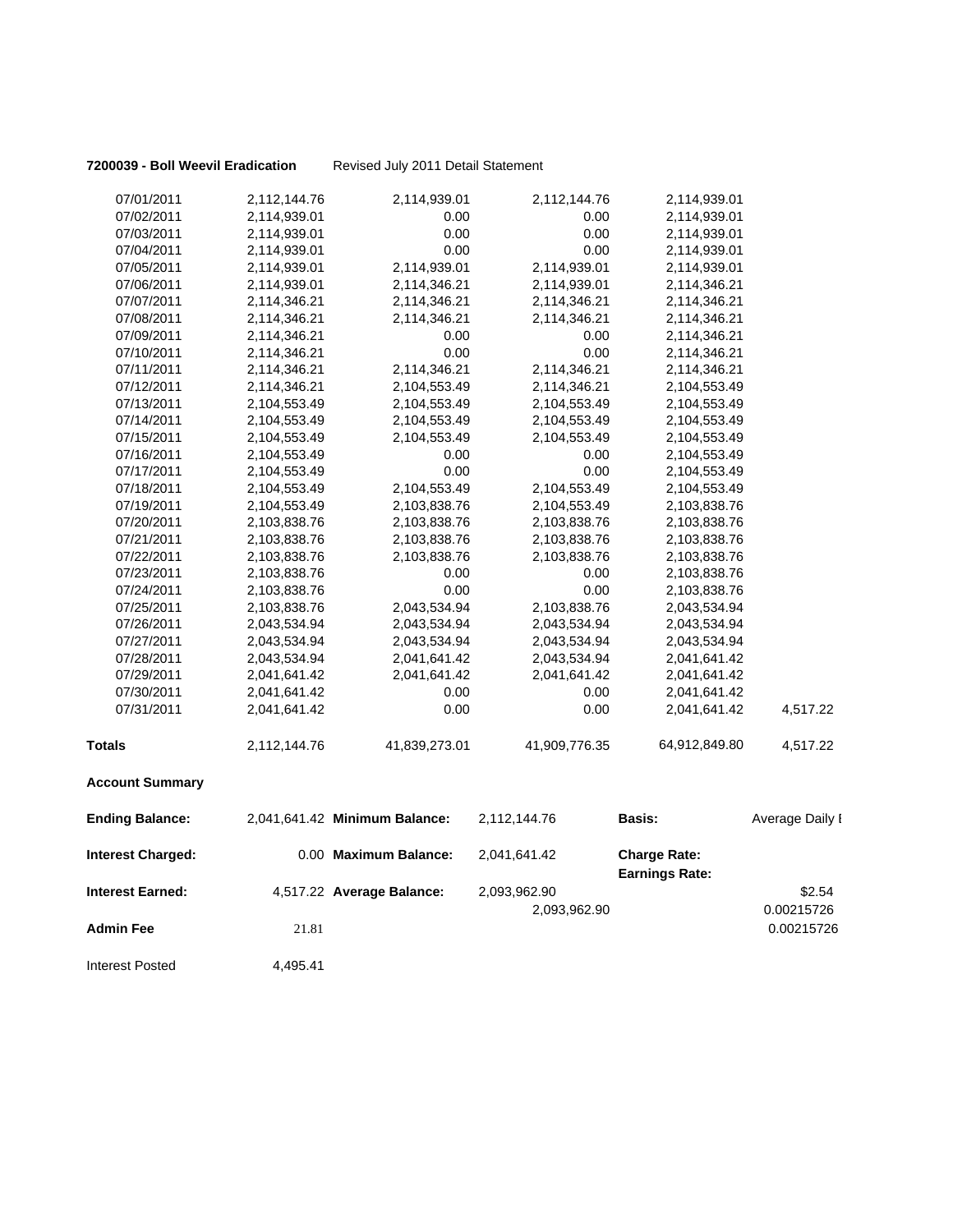### **Balance + Fee** 2,046,136.83

## **7200320 - Department of Wildlife** Revised July 2011 Detail Statement

| Totals     | 1,231,436.28 | 34,132,060.05 | 34,230,271.35 | 50,529,834.69 | 3,516.32 |
|------------|--------------|---------------|---------------|---------------|----------|
| 07/31/2011 | 1,133,224.98 | 0.00          | 0.00          | 1,133,224.98  | 3,516.32 |
| 07/30/2011 | 1,133,224.98 | 0.00          | 0.00          | 1,133,224.98  |          |
| 07/29/2011 | 1,176,436.87 | 1,133,224.98  | 1,176,436.87  | 1,133,224.98  |          |
| 07/28/2011 | 1,176,436.87 | 1,176,436.87  | 1,176,436.87  | 1,176,436.87  |          |
| 07/27/2011 | 1,273,902.89 | 1,176,436.87  | 1,273,902.89  | 1,176,436.87  |          |
| 07/26/2011 | 1,403,283.14 | 1,273,902.89  | 1,403,283.14  | 1,273,902.89  |          |
| 07/25/2011 | 3,190,257.98 | 1,403,283.14  | 3,190,257.98  | 1,403,283.14  |          |
| 07/24/2011 | 3,190,257.98 | 0.00          | 0.00          | 3,190,257.98  |          |
| 07/23/2011 | 3,190,257.98 | 0.00          | 0.00          | 3,190,257.98  |          |
| 07/22/2011 | 3,190,257.98 | 3,190,257.98  | 3,190,257.98  | 3,190,257.98  |          |
| 07/21/2011 | 3,553,892.78 | 3,190,257.98  | 3,553,892.78  | 3,190,257.98  |          |
| 07/20/2011 | 3,553,892.78 | 3,553,892.78  | 3,553,892.78  | 3,553,892.78  |          |
| 07/19/2011 | 3,589,153.94 | 3,553,892.78  | 3,589,153.94  | 3,553,892.78  |          |
| 07/18/2011 | 887,132.62   | 3,589,153.94  | 887,132.62    | 3,589,153.94  |          |
| 07/17/2011 | 887,132.62   | 0.00          | 0.00          | 887,132.62    |          |
| 07/16/2011 | 887,132.62   | 0.00          | 0.00          | 887,132.62    |          |
| 07/15/2011 | 877,132.62   | 887,132.62    | 877,132.62    | 887,132.62    |          |
| 07/14/2011 | 972,609.59   | 877,132.62    | 972,609.59    | 877,132.62    |          |
| 07/13/2011 | 972,609.59   | 972,609.59    | 972,609.59    | 972,609.59    |          |
| 07/12/2011 | 1,175,429.26 | 972,609.59    | 1,175,429.26  | 972,609.59    |          |
| 07/11/2011 | 1,135,948.26 | 1,175,429.26  | 1,135,948.26  | 1,175,429.26  |          |
| 07/10/2011 | 1,135,948.26 | 0.00          | 0.00          | 1,135,948.26  |          |
| 07/09/2011 | 1,135,948.26 | 0.00          | 0.00          | 1,135,948.26  |          |
| 07/08/2011 | 1,165,810.94 | 1,135,948.26  | 1,165,810.94  | 1,135,948.26  |          |
| 07/07/2011 | 1,234,882.32 | 1,165,810.94  | 1,234,882.32  | 1,165,810.94  |          |
| 07/06/2011 | 1,234,882.32 | 1,234,882.32  | 1,234,882.32  | 1,234,882.32  |          |
| 07/05/2011 | 1,234,882.32 | 1,234,882.32  | 1,234,882.32  | 1,234,882.32  |          |
| 07/04/2011 | 1,234,882.32 | 0.00          | 0.00          | 1,234,882.32  |          |
| 07/03/2011 | 1,234,882.32 | 0.00          | 0.00          | 1,234,882.32  |          |
| 07/02/2011 | 1,234,882.32 | 0.00          | 0.00          | 1,234,882.32  |          |
| 07/01/2011 | 1,231,436.28 | 1,234,882.32  | 1,231,436.28  | 1,234,882.32  |          |
|            |              |               |               |               |          |

### **Account Summary**

| <b>Ending Balance:</b>   |            | 1.133.224.98 Minimum Balance: | 1,231,436.28 | <b>Basis:</b>                                | Average Daily I |
|--------------------------|------------|-------------------------------|--------------|----------------------------------------------|-----------------|
| <b>Interest Charged:</b> |            | 0.00 Maximum Balance:         | 1,133,224.98 | <b>Charge Rate:</b><br><b>Earnings Rate:</b> |                 |
| <b>Interest Earned:</b>  |            | 3,516.32 Average Balance:     | 1,629,994.67 |                                              | \$2.54          |
|                          |            |                               | 1,629,994.67 |                                              | 0.00215726      |
| <b>Admin Fee</b>         | 16.98      |                               |              |                                              | 0.00215726      |
| Interest Posted          | 3.499.34   |                               |              |                                              |                 |
|                          | 1.10070100 |                               |              |                                              |                 |

**Balance + Fee** 1,136,724.32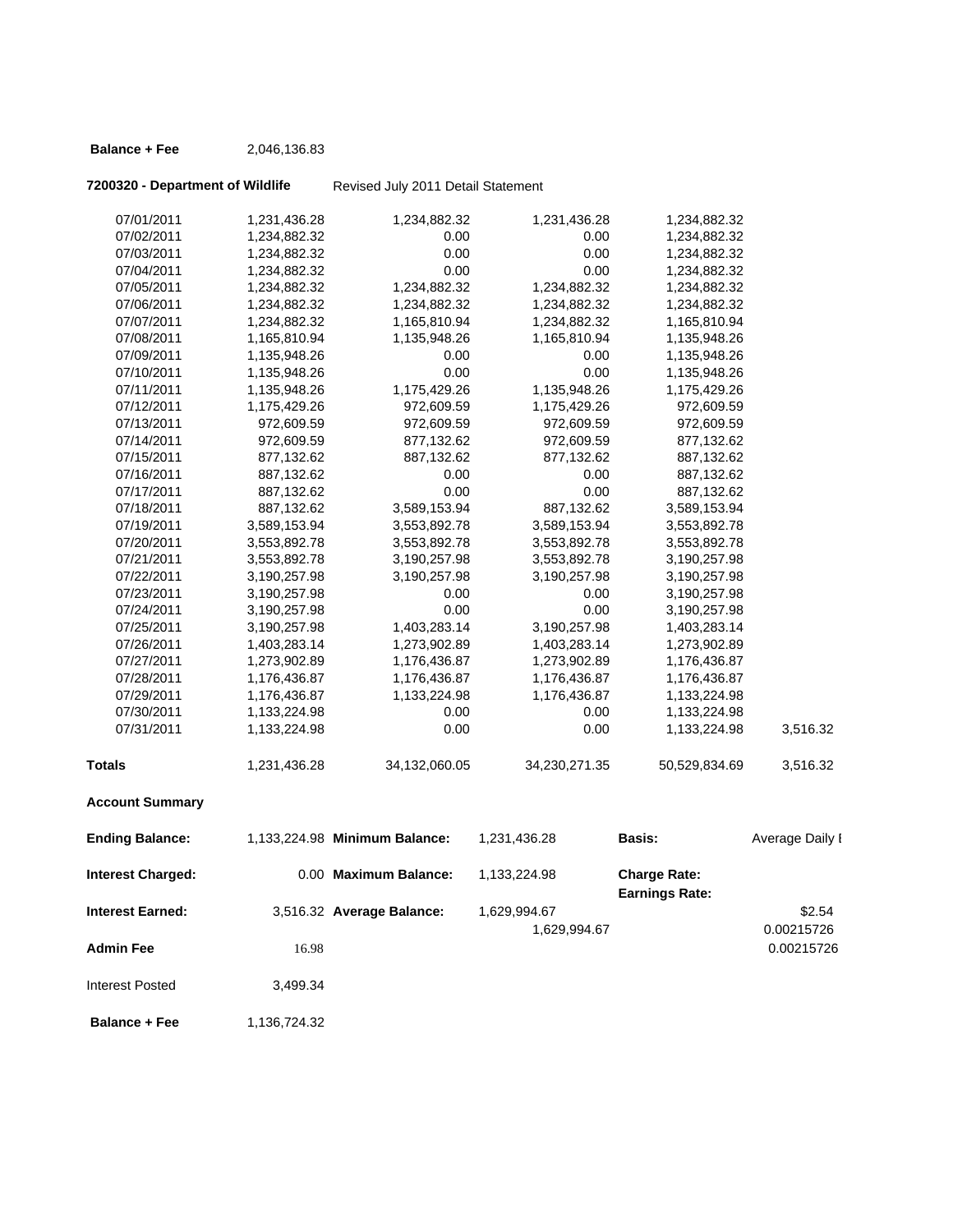### **7200359 - Oklahoma Energy Resources Board** Revised July 2011 Detail Statement

| 07/01/2011               | 9,002,462.08  | 9,023,633.32                  | 9,002,462.08                   | 9,023,633.32                                 |                      |
|--------------------------|---------------|-------------------------------|--------------------------------|----------------------------------------------|----------------------|
| 07/02/2011               | 9,023,633.32  | 0.00                          | 0.00                           | 9,023,633.32                                 |                      |
| 07/03/2011               | 9,023,633.32  | 0.00                          | 0.00                           | 9,023,633.32                                 |                      |
| 07/04/2011               | 9,023,633.32  | 0.00                          | 0.00                           | 9,023,633.32                                 |                      |
| 07/05/2011               | 9,023,633.32  | 9,023,633.32                  | 9,023,633.32                   | 9,023,633.32                                 |                      |
| 07/06/2011               | 9,023,633.32  | 9,023,633.32                  | 9,023,633.32                   | 9,023,633.32                                 |                      |
| 07/07/2011               | 9,023,633.32  | 9,023,633.32                  | 9,023,633.32                   | 9,023,633.32                                 |                      |
| 07/08/2011               | 9,023,633.32  | 10,649,735.18                 | 9,023,633.32                   | 10,649,735.18                                |                      |
| 07/09/2011               | 10,649,735.18 | 0.00                          | 0.00                           | 10,649,735.18                                |                      |
| 07/10/2011               | 10,649,735.18 | 0.00                          | 0.00                           | 10,649,735.18                                |                      |
| 07/11/2011               | 10,649,735.18 | 10,649,735.18                 | 10,649,735.18                  | 10,649,735.18                                |                      |
| 07/12/2011               | 10,649,735.18 | 10,649,735.18                 | 10,649,735.18                  | 10,649,735.18                                |                      |
| 07/13/2011               | 10,649,735.18 | 10,649,735.18                 | 10,649,735.18                  | 10,649,735.18                                |                      |
| 07/14/2011               | 10,649,735.18 | 10,649,735.18                 | 10,649,735.18                  | 10,649,735.18                                |                      |
| 07/15/2011               | 10,649,735.18 | 10,649,735.18                 | 10,649,735.18                  | 10,649,735.18                                |                      |
| 07/16/2011               | 10,649,735.18 | 0.00                          | 0.00                           | 10,649,735.18                                |                      |
| 07/17/2011               |               | 0.00                          | 0.00                           |                                              |                      |
|                          | 10,649,735.18 | 10,649,735.18                 |                                | 10,649,735.18                                |                      |
| 07/18/2011               | 10,649,735.18 |                               | 10,649,735.18                  | 10,649,735.18                                |                      |
| 07/19/2011               | 10,649,735.18 | 10,134,425.93                 | 10,649,735.18                  | 10,134,425.93                                |                      |
| 07/20/2011               | 10,134,425.93 | 10,134,425.93                 | 10,134,425.93                  | 10,134,425.93                                |                      |
| 07/21/2011               | 10,134,425.93 | 10,097,223.66                 | 10,134,425.93                  | 10,097,223.66                                |                      |
| 07/22/2011               | 10,097,223.66 | 10,097,223.66                 | 10,097,223.66                  | 10,097,223.66                                |                      |
| 07/23/2011               | 10,097,223.66 | 0.00                          | 0.00                           | 10,097,223.66                                |                      |
| 07/24/2011               | 10,097,223.66 | 0.00                          | 0.00                           | 10,097,223.66                                |                      |
| 07/25/2011               | 10,097,223.66 | 10,097,223.66                 | 10,097,223.66                  | 10,097,223.66                                |                      |
| 07/26/2011               | 10,097,223.66 | 10,097,223.66                 | 10,097,223.66                  | 10,097,223.66                                |                      |
| 07/27/2011               | 10,097,223.66 | 10,097,223.66                 | 10,097,223.66                  | 10,097,223.66                                |                      |
| 07/28/2011               | 10,097,223.66 | 9,775,350.45                  | 10,097,223.66                  | 9,775,350.45                                 |                      |
| 07/29/2011               | 9,775,350.45  | 9,775,350.45                  | 9,775,350.45                   | 9,775,350.45                                 |                      |
| 07/30/2011               | 9,775,350.45  | 0.00                          | 0.00                           | 9,775,350.45                                 |                      |
| 07/31/2011               | 9,775,350.45  | 0.00                          | 0.00                           | 9,775,350.45                                 | 21,597.88            |
| <b>Totals</b>            | 9,002,462.08  | 200,948,350.60                | 200, 175, 462. 23              | 310,363,339.50                               | 21,597.88            |
| <b>Account Summary</b>   |               |                               |                                |                                              |                      |
| <b>Ending Balance:</b>   |               | 9,775,350.45 Minimum Balance: | 9,002,462.08                   | Basis:                                       | Average Daily I      |
| <b>Interest Charged:</b> |               | 0.00 Maximum Balance:         | 9,775,350.45                   | <b>Charge Rate:</b><br><b>Earnings Rate:</b> |                      |
| <b>Interest Earned:</b>  |               | 21,597.88 Average Balance:    | 10,011,720.63<br>10,011,720.63 |                                              | \$2.54<br>0.00215726 |
| <b>Admin Fee</b>         | 104.29        |                               |                                |                                              | 0.00215726           |
| <b>Interest Posted</b>   | 21,493.59     |                               |                                |                                              |                      |

**Balance + Fee** 9,796,844.04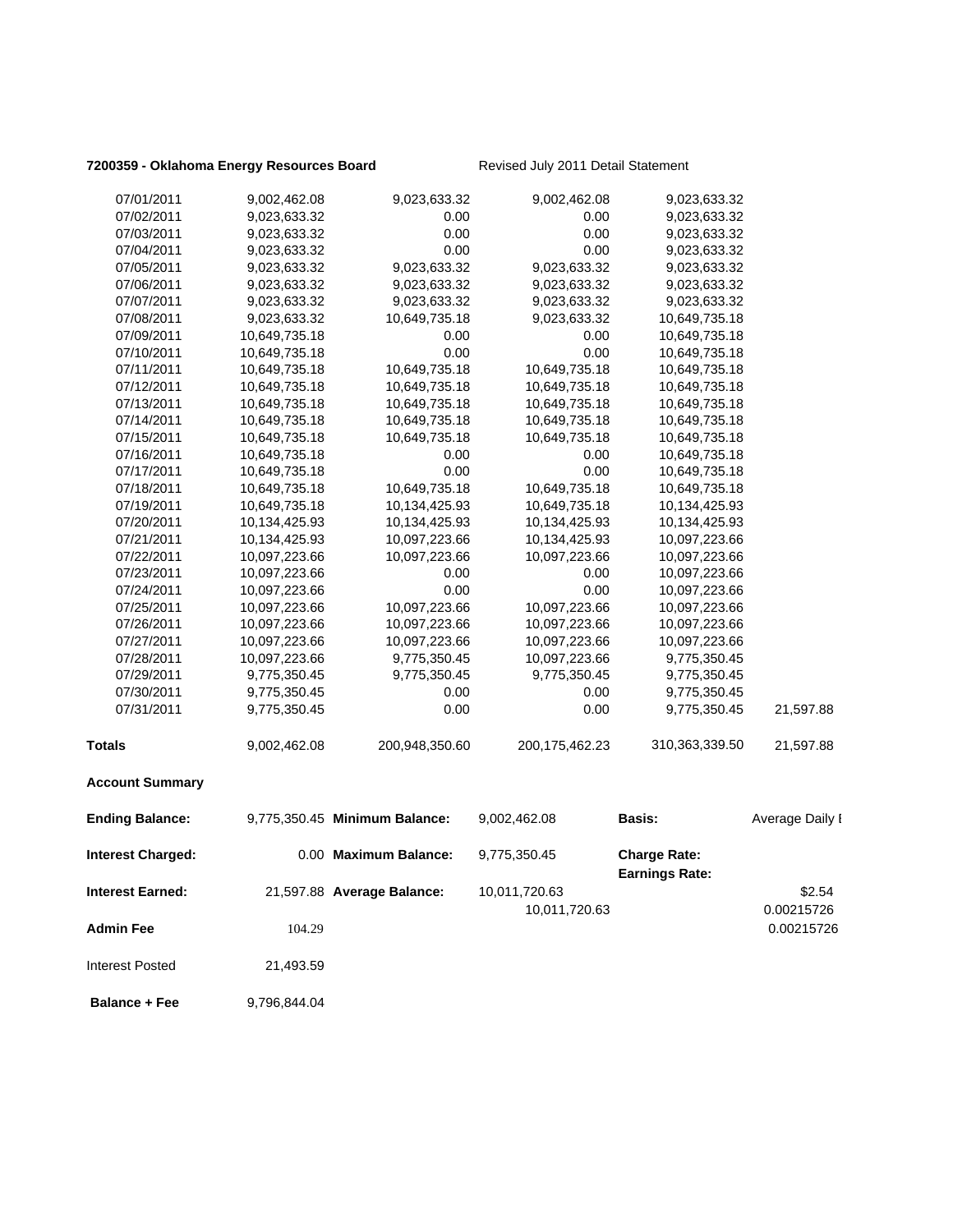### **7200370 - Oklahoma Industrial Finance Authority** Revised July 2011 Detail Statement

| 07/01/2011               | 2,034,019.67 | 2,045,303.64                  | 2,034,019.67  | 2,045,303.64                                 |                 |
|--------------------------|--------------|-------------------------------|---------------|----------------------------------------------|-----------------|
| 07/02/2011               | 2,045,303.64 | 0.00                          | 0.00          | 2,045,303.64                                 |                 |
| 07/03/2011               | 2,045,303.64 | 0.00                          | 0.00          | 2,045,303.64                                 |                 |
| 07/04/2011               | 2,045,303.64 | 0.00                          | 0.00          | 2,045,303.64                                 |                 |
| 07/05/2011               | 2,045,303.64 | 2,045,303.64                  | 2,045,303.64  | 2,045,303.64                                 |                 |
| 07/06/2011               | 2,045,303.64 | 2,045,303.64                  | 2,045,303.64  | 2,045,303.64                                 |                 |
| 07/07/2011               | 2,045,303.64 | 2,045,303.64                  | 2,045,303.64  | 2,045,303.64                                 |                 |
| 07/08/2011               | 2,045,303.64 | 2,133,955.85                  | 2,045,303.64  | 2,133,955.85                                 |                 |
| 07/09/2011               | 2,133,955.85 | 0.00                          | 0.00          | 2,133,955.85                                 |                 |
| 07/10/2011               | 2,133,955.85 | 0.00                          | 0.00          | 2,133,955.85                                 |                 |
| 07/11/2011               | 2,133,955.85 | 2,133,955.85                  | 2,133,955.85  | 2,133,955.85                                 |                 |
| 07/12/2011               | 2,133,955.85 | 2,142,523.73                  | 2,133,955.85  | 2,142,523.73                                 |                 |
| 07/13/2011               | 2,142,523.73 | 2,152,371.01                  | 2,142,523.73  | 2,152,371.01                                 |                 |
| 07/14/2011               | 2,152,371.01 | 2,152,371.01                  | 2,152,371.01  | 2,152,371.01                                 |                 |
| 07/15/2011               | 2,152,371.01 | 2,152,371.01                  | 2,152,371.01  | 2,152,371.01                                 |                 |
| 07/16/2011               | 2,152,371.01 | 0.00                          | 0.00          | 2,152,371.01                                 |                 |
| 07/17/2011               | 2,152,371.01 | 0.00                          | 0.00          | 2,152,371.01                                 |                 |
| 07/18/2011               | 2,152,371.01 | 2,152,371.01                  | 2,152,371.01  | 2,152,371.01                                 |                 |
| 07/19/2011               | 2,152,371.01 | 2,161,313.01                  | 2,152,371.01  | 2,161,313.01                                 |                 |
| 07/20/2011               | 2,161,313.01 | 2,098,147.63                  | 2,161,313.01  | 2,098,147.63                                 |                 |
| 07/21/2011               | 2,098,147.63 | 2,098,147.63                  | 2,098,147.63  | 2,098,147.63                                 |                 |
| 07/22/2011               | 2,098,147.63 | 2,098,147.63                  | 2,098,147.63  | 2,098,147.63                                 |                 |
| 07/23/2011               | 2,098,147.63 | 0.00                          | 0.00          | 2,098,147.63                                 |                 |
| 07/24/2011               | 2,098,147.63 | 0.00                          | 0.00          | 2,098,147.63                                 |                 |
| 07/25/2011               | 2,098,147.63 | 2,093,740.59                  | 2,098,147.63  | 2,093,740.59                                 |                 |
| 07/26/2011               | 2,093,740.59 | 2,134,363.41                  | 2,093,740.59  | 2,134,363.41                                 |                 |
| 07/27/2011               | 2,134,363.41 | 2,134,363.41                  | 2,134,363.41  | 2,134,363.41                                 |                 |
| 07/28/2011               | 2,134,363.41 | 2,131,783.41                  | 2,134,363.41  | 2,131,783.41                                 |                 |
| 07/29/2011               | 2,131,783.41 | 2,131,783.41                  | 2,131,783.41  | 2,131,783.41                                 |                 |
| 07/30/2011               | 2,131,783.41 | 0.00                          | 0.00          | 2,131,783.41                                 |                 |
| 07/31/2011               | 2,131,783.41 | 0.00                          | 0.00          | 2,131,783.41                                 | 4,554.70        |
| <b>Totals</b>            | 2,034,019.67 | 42,282,924.16                 | 42,185,160.42 | 65,451,350.88                                | 4,554.70        |
| <b>Account Summary</b>   |              |                               |               |                                              |                 |
| <b>Ending Balance:</b>   |              | 2,131,783.41 Minimum Balance: | 2,034,019.67  | <b>Basis:</b>                                | Average Daily I |
| <b>Interest Charged:</b> |              | 0.00 Maximum Balance:         | 2,131,783.41  | <b>Charge Rate:</b><br><b>Earnings Rate:</b> |                 |
| <b>Interest Earned:</b>  |              | 4,554.70 Average Balance:     | 2,111,333.90  |                                              | \$2.54          |
|                          |              |                               |               |                                              |                 |
|                          |              |                               | 2,111,333.90  |                                              | 0.00215726      |
| <b>Admin Fee</b>         | 21.99        |                               |               |                                              | 0.00215726      |
| <b>Interest Posted</b>   | 4,532.70     |                               |               |                                              |                 |
| <b>Balance + Fee</b>     | 2,136,316.11 |                               |               |                                              |                 |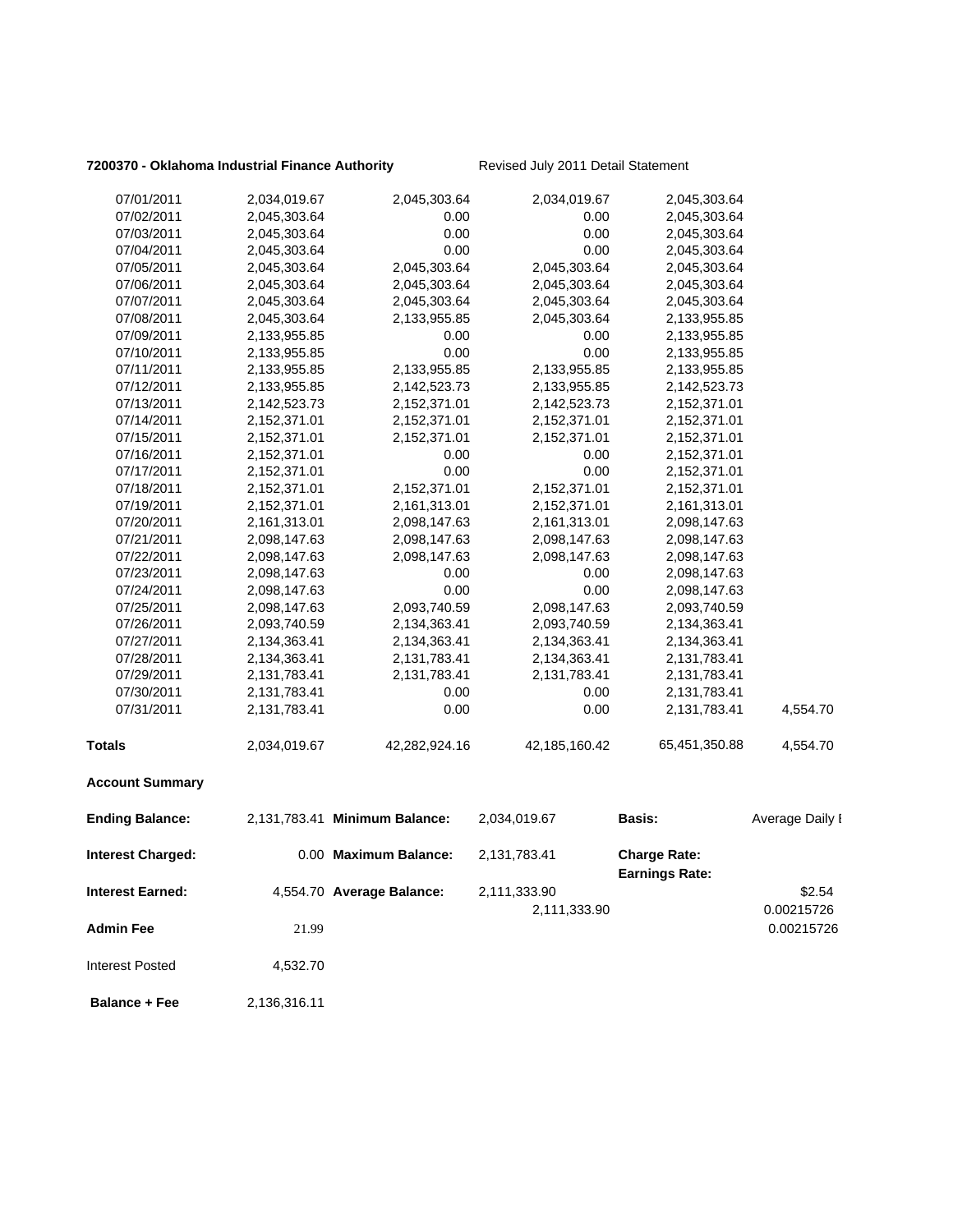### **7200390 - COMPSOURCE OKLAHOMA** Revised July 2011 Detail Statement

| 07/01/2011               | 698,463.29   | 692,545.10                  | 698,463.29    | 692,545.10                                   |                 |
|--------------------------|--------------|-----------------------------|---------------|----------------------------------------------|-----------------|
| 07/02/2011               | 692,545.10   | 0.00                        | 0.00          | 692,545.10                                   |                 |
| 07/03/2011               | 692,545.10   | 0.00                        | 0.00          | 692,545.10                                   |                 |
| 07/04/2011               | 692,545.10   | 0.00                        | 0.00          | 692,545.10                                   |                 |
| 07/05/2011               | 692,545.10   | 671,570.33                  | 692,545.10    | 671,570.33                                   |                 |
| 07/06/2011               | 671,570.33   | 645,814.84                  | 671,570.33    | 645,814.84                                   |                 |
| 07/07/2011               | 645,814.84   | 646,245.96                  | 645,814.84    | 646,245.96                                   |                 |
| 07/08/2011               | 646,245.96   | 628,944.86                  | 646,245.96    | 628,944.86                                   |                 |
| 07/09/2011               | 628,944.86   | 0.00                        | 0.00          | 628,944.86                                   |                 |
| 07/10/2011               | 628,944.86   | 0.00                        | 0.00          | 628,944.86                                   |                 |
| 07/11/2011               | 628,944.86   | 628,944.86                  | 628,944.86    | 628,944.86                                   |                 |
| 07/12/2011               | 628,944.86   | 489,809.15                  | 628,944.86    | 489,809.15                                   |                 |
| 07/13/2011               | 489,809.15   | 429,272.72                  | 489,809.15    | 429,272.72                                   |                 |
| 07/14/2011               | 429,272.72   | 417,277.58                  | 429,272.72    | 417,277.58                                   |                 |
| 07/15/2011               | 417,277.58   | 383,300.58                  | 417,277.58    | 383,300.58                                   |                 |
| 07/16/2011               | 383,300.58   | 0.00                        | 0.00          | 383,300.58                                   |                 |
| 07/17/2011               | 383,300.58   | 0.00                        | 0.00          | 383,300.58                                   |                 |
| 07/18/2011               | 383,300.58   | 383,220.71                  | 383,300.58    | 383,220.71                                   |                 |
| 07/19/2011               | 383,220.71   | 352,120.61                  | 383,220.71    | 352,120.61                                   |                 |
| 07/20/2011               | 352,120.61   | 2,852,120.61                | 352,120.61    | 2,852,120.61                                 |                 |
| 07/21/2011               | 2,852,120.61 | 2,711,770.04                | 2,852,120.61  | 2,711,770.04                                 |                 |
| 07/22/2011               | 2,711,770.04 | 2,711,770.04                | 2,711,770.04  | 2,711,770.04                                 |                 |
| 07/23/2011               | 2,711,770.04 | 0.00                        | 0.00          | 2,711,770.04                                 |                 |
| 07/24/2011               | 2,711,770.04 | 0.00                        | 0.00          | 2,711,770.04                                 |                 |
| 07/25/2011               | 2,711,770.04 | 830,933.16                  | 2,711,770.04  | 830,933.16                                   |                 |
| 07/26/2011               | 830,933.16   | 783,426.05                  | 830,933.16    | 783,426.05                                   |                 |
| 07/27/2011               | 783,426.05   | 759,657.33                  | 783,426.05    | 759,657.33                                   |                 |
| 07/28/2011               | 759,657.33   | 757,570.33                  | 759,657.33    | 757,570.33                                   |                 |
| 07/29/2011               | 757,570.33   | 757,570.33                  | 757,570.33    | 757,570.33                                   |                 |
| 07/30/2011               | 757,570.33   | 0.00                        | 0.00          | 757,570.33                                   |                 |
| 07/31/2011               | 757,570.33   | 0.00                        | 0.00          | 757,570.33                                   | 2,058.07        |
| <b>Totals</b>            | 698,463.29   | 18,533,885.19               | 18,474,778.15 | 29,574,692.11                                | 2,058.07        |
| <b>Account Summary</b>   |              |                             |               |                                              |                 |
| <b>Ending Balance:</b>   |              | 757,570.33 Minimum Balance: | 698,463.29    | Basis:                                       | Average Daily I |
| <b>Interest Charged:</b> |              | 0.00 Maximum Balance:       | 757,570.33    | <b>Charge Rate:</b><br><b>Earnings Rate:</b> |                 |
| <b>Interest Earned:</b>  |              | 2,058.07 Average Balance:   | 954,022.33    |                                              | \$2.54          |
|                          |              |                             | 954,022.33    |                                              | 0.00215726      |
| <b>Admin Fee</b>         | 9.94         |                             |               |                                              | 0.00215726      |
| <b>Interest Posted</b>   | 2,048.14     |                             |               |                                              |                 |

 **Balance + Fee** 759,618.47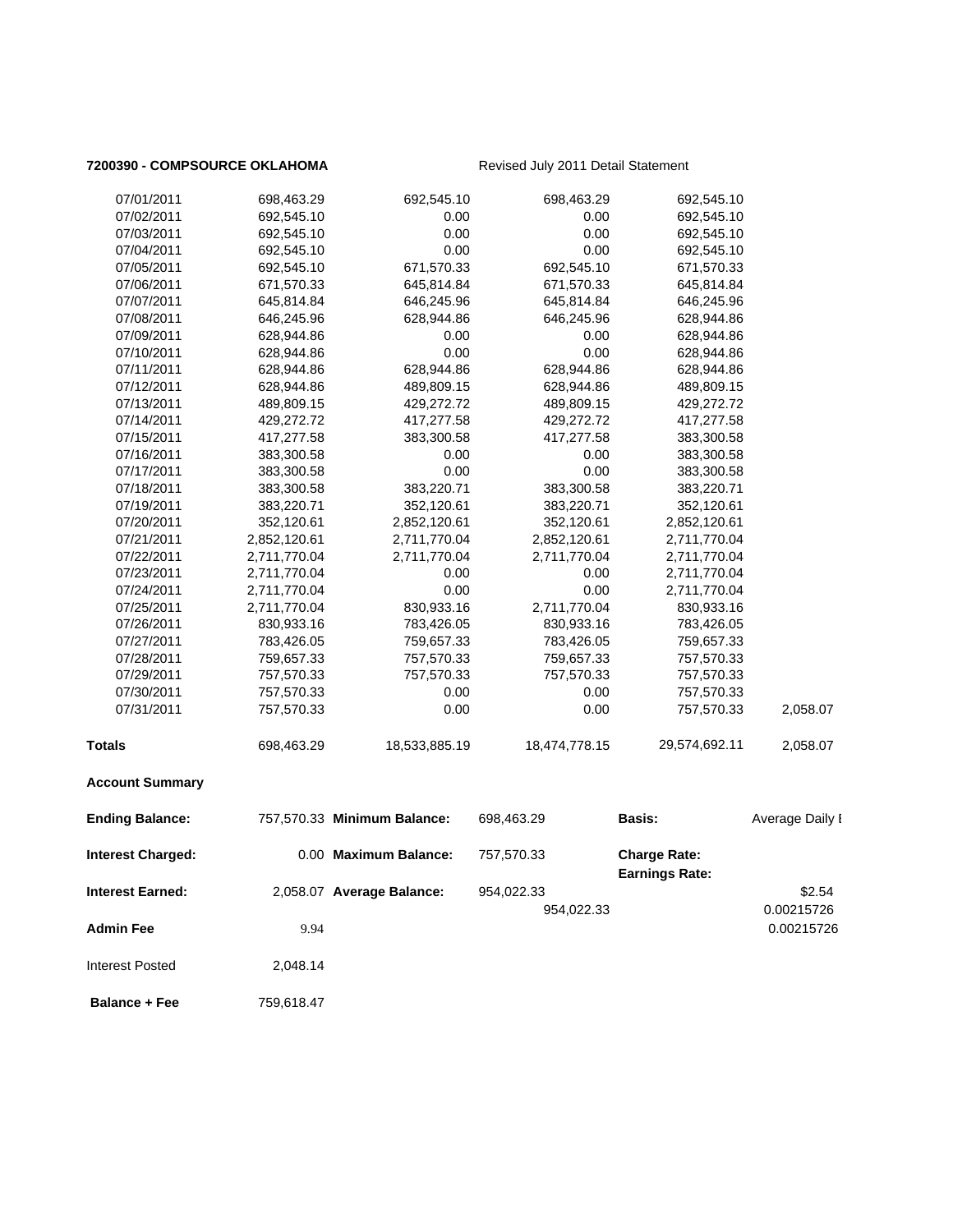### **7200435 - Oklahoma Lottery Commission** Revised July 2011 Detail Statement

| 07/01/2011               | 4,163,804.51  | 4,176,295.85                  | 4,163,804.51  | 4,176,295.85                                 |                 |
|--------------------------|---------------|-------------------------------|---------------|----------------------------------------------|-----------------|
| 07/02/2011               | 4,176,295.85  | 0.00                          | 0.00          | 4,176,295.85                                 |                 |
| 07/03/2011               | 4,176,295.85  | 0.00                          | 0.00          | 4,176,295.85                                 |                 |
| 07/04/2011               | 4,176,295.85  | 0.00                          | 0.00          | 4,176,295.85                                 |                 |
| 07/05/2011               | 4,176,295.85  | 4,176,295.85                  | 4,176,295.85  | 4,176,295.85                                 |                 |
| 07/06/2011               | 4,176,295.85  | 4,173,110.23                  | 4,176,295.85  | 4,173,110.23                                 |                 |
| 07/07/2011               | 4,173,110.23  | 14,095,687.93                 | 4,173,110.23  | 14,095,687.93                                |                 |
| 07/08/2011               | 14,095,687.93 | 14,095,687.93                 | 14,095,687.93 | 14,095,687.93                                |                 |
| 07/09/2011               | 14,095,687.93 | 0.00                          | 0.00          | 14,095,687.93                                |                 |
| 07/10/2011               | 14,095,687.93 | 0.00                          | 0.00          | 14,095,687.93                                |                 |
| 07/11/2011               | 14,095,687.93 | 9,761,349.60                  | 14,095,687.93 | 9,761,349.60                                 |                 |
| 07/12/2011               | 9,761,349.60  | 9,110,426.44                  | 9,761,349.60  | 9,110,426.44                                 |                 |
| 07/13/2011               | 9,110,426.44  | 9,110,426.44                  | 9,110,426.44  | 9,110,426.44                                 |                 |
| 07/14/2011               | 9,110,426.44  | 9,109,626.83                  | 9,110,426.44  | 9,109,626.83                                 |                 |
| 07/15/2011               | 9,109,626.83  | 1,622,464.48                  | 9,109,626.83  | 1,622,464.48                                 |                 |
| 07/16/2011               | 1,622,464.48  | 0.00                          | 0.00          | 1,622,464.48                                 |                 |
| 07/17/2011               | 1,622,464.48  | 0.00                          | 0.00          | 1,622,464.48                                 |                 |
| 07/18/2011               | 1,622,464.48  | 1,622,464.48                  | 1,622,464.48  | 1,622,464.48                                 |                 |
| 07/19/2011               | 1,622,464.48  | 1,402,723.82                  | 1,622,464.48  | 1,402,723.82                                 |                 |
| 07/20/2011               | 1,402,723.82  | 1,402,723.82                  | 1,402,723.82  | 1,402,723.82                                 |                 |
| 07/21/2011               | 1,402,723.82  | 1,402,265.79                  | 1,402,723.82  | 1,402,265.79                                 |                 |
| 07/22/2011               | 1,402,265.79  | 1,402,265.79                  | 1,402,265.79  | 1,402,265.79                                 |                 |
| 07/23/2011               | 1,402,265.79  | 0.00                          | 0.00          | 1,402,265.79                                 |                 |
| 07/24/2011               | 1,402,265.79  | 0.00                          | 0.00          | 1,402,265.79                                 |                 |
| 07/25/2011               | 1,402,265.79  | 1,180,457.09                  | 1,402,265.79  | 1,180,457.09                                 |                 |
| 07/26/2011               | 1,180,457.09  | 1,180,457.09                  | 1,180,457.09  | 1,180,457.09                                 |                 |
| 07/27/2011               | 1,180,457.09  | 1,165,624.09                  | 1,180,457.09  | 1,165,624.09                                 |                 |
| 07/28/2011               | 1,165,624.09  | 1,162,434.09                  | 1,165,624.09  |                                              |                 |
| 07/29/2011               |               |                               |               | 1,162,434.09                                 |                 |
|                          | 1,162,434.09  | 1,019,414.09                  | 1,162,434.09  | 1,019,414.09                                 |                 |
| 07/30/2011               | 1,019,414.09  | 0.00                          | 0.00          | 1,019,414.09                                 |                 |
| 07/31/2011               | 1,019,414.09  | 0.00                          | 0.00          | 1,019,414.09                                 | 9,824.63        |
| <b>Totals</b>            | 4,163,804.51  | 92,372,201.73                 | 95,516,592.15 | 141,180,753.86                               | 9,824.63        |
| <b>Account Summary</b>   |               |                               |               |                                              |                 |
| <b>Ending Balance:</b>   |               | 1,019,414.09 Minimum Balance: | 4,163,804.51  | Basis:                                       | Average Daily I |
| <b>Interest Charged:</b> |               | 0.00 Maximum Balance:         | 1,019,414.09  | <b>Charge Rate:</b><br><b>Earnings Rate:</b> |                 |
| <b>Interest Earned:</b>  |               | 9,824.63 Average Balance:     | 4,554,217.87  |                                              | \$2.54          |
|                          |               |                               | 4,554,217.87  |                                              | 0.00215726      |
| Admin Fee                | 47.44         |                               |               |                                              | 0.00215726      |
| <b>Interest Posted</b>   | 9,777.19      |                               |               |                                              |                 |
|                          |               |                               |               |                                              |                 |

**Balance + Fee** 1,029,191.28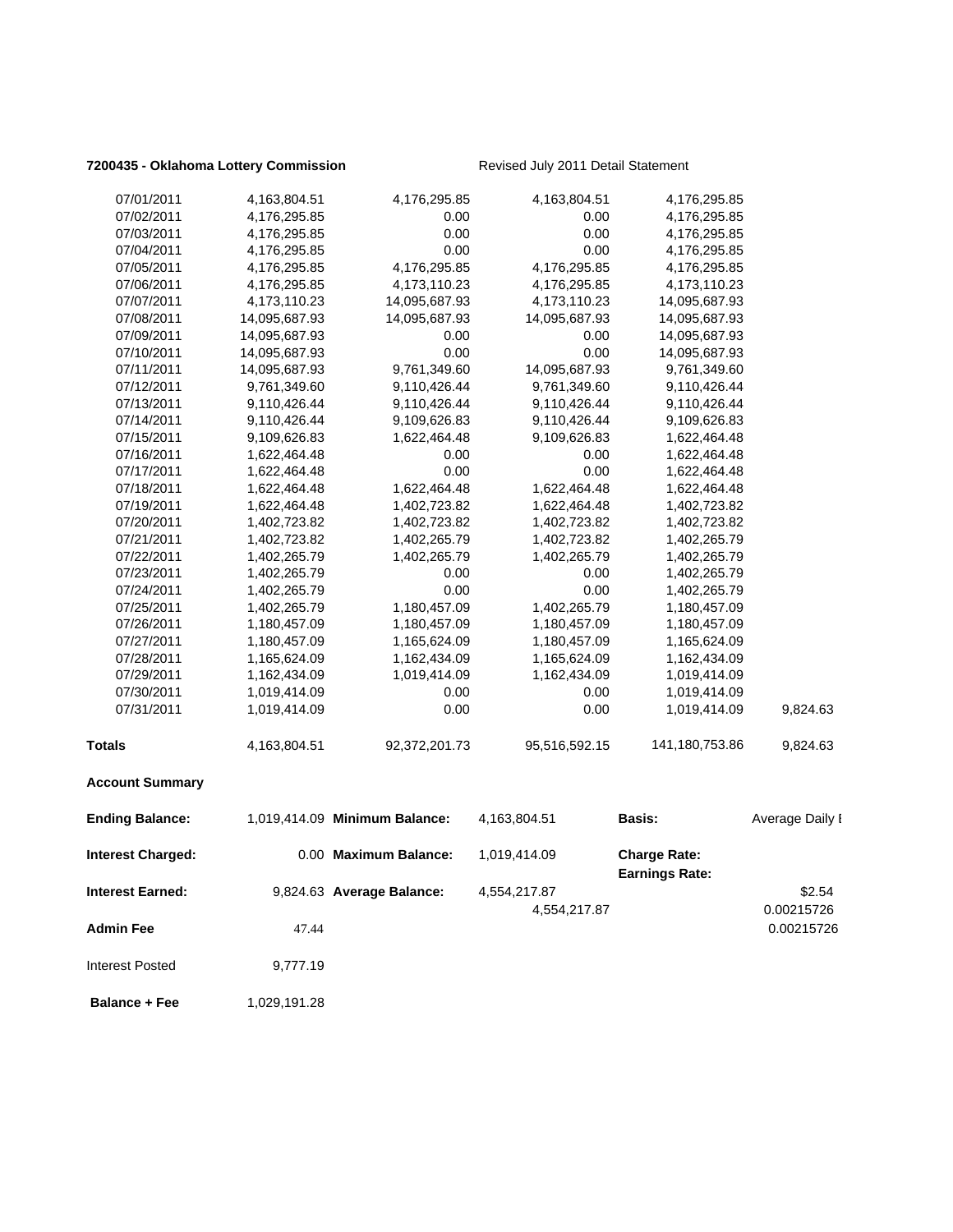| 07/01/2011               | 107,926.55 | 108,540.05                 | 107,926.55   | 108,540.05                                   |                 |
|--------------------------|------------|----------------------------|--------------|----------------------------------------------|-----------------|
| 07/02/2011               | 108,540.05 | 0.00                       | 0.00         | 108,540.05                                   |                 |
| 07/03/2011               | 108,540.05 | 0.00                       | 0.00         | 108,540.05                                   |                 |
| 07/04/2011               | 108,540.05 | 0.00                       | 0.00         | 108,540.05                                   |                 |
| 07/05/2011               | 108,540.05 | 108,540.05                 | 108,540.05   | 108,540.05                                   |                 |
| 07/06/2011               | 108,540.05 | 108,540.05                 | 108,540.05   | 108,540.05                                   |                 |
| 07/07/2011               | 108,540.05 | 108,540.05                 | 108,540.05   | 108,540.05                                   |                 |
| 07/08/2011               | 108,540.05 | 108,540.05                 | 108,540.05   | 108,540.05                                   |                 |
| 07/09/2011               | 108,540.05 | 0.00                       | 0.00         | 108,540.05                                   |                 |
| 07/10/2011               | 108,540.05 | 0.00                       | 0.00         | 108,540.05                                   |                 |
| 07/11/2011               | 108,540.05 | 108,540.05                 | 108,540.05   | 108,540.05                                   |                 |
| 07/12/2011               | 108,540.05 | 14,507.52                  | 108,540.05   | 14,507.52                                    |                 |
| 07/13/2011               | 14,507.52  | 14,507.52                  | 14,507.52    | 14,507.52                                    |                 |
| 07/14/2011               | 14,507.52  | 464,507.52                 | 14,507.52    | 464,507.52                                   |                 |
| 07/15/2011               | 464,507.52 | 464,507.52                 | 464,507.52   | 464,507.52                                   |                 |
| 07/16/2011               | 464,507.52 | 0.00                       | 0.00         | 464,507.52                                   |                 |
| 07/17/2011               | 464,507.52 | 0.00                       | 0.00         | 464,507.52                                   |                 |
| 07/18/2011               | 464,507.52 | 464,507.52                 | 464,507.52   | 464,507.52                                   |                 |
| 07/19/2011               | 464,507.52 | 464,507.52                 | 464,507.52   | 464,507.52                                   |                 |
| 07/20/2011               | 464,507.52 | 464,507.52                 | 464,507.52   | 464,507.52                                   |                 |
| 07/21/2011               | 464,507.52 | 464,507.52                 | 464,507.52   | 464,507.52                                   |                 |
| 07/22/2011               | 464,507.52 | 464,507.52                 | 464,507.52   | 464,507.52                                   |                 |
| 07/23/2011               | 464,507.52 | 0.00                       | 0.00         | 464,507.52                                   |                 |
| 07/24/2011               | 464,507.52 | 0.00                       | 0.00         | 464,507.52                                   |                 |
| 07/25/2011               | 464,507.52 | 125,221.16                 | 464,507.52   | 125,221.16                                   |                 |
| 07/26/2011               | 125,221.16 | 100,978.42                 | 125,221.16   | 100,978.42                                   |                 |
| 07/27/2011               | 100,978.42 | 100,978.42                 | 100,978.42   | 100,978.42                                   |                 |
| 07/28/2011               | 100,978.42 | 77,272.89                  | 100,978.42   | 77,272.89                                    |                 |
| 07/29/2011               | 77,272.89  | 77,272.89                  | 77,272.89    | 77,272.89                                    |                 |
| 07/30/2011               | 77,272.89  | 0.00                       | 0.00         | 77,272.89                                    |                 |
| 07/31/2011               | 77,272.89  | 0.00                       | 0.00         | 77,272.89                                    | 484.95          |
| <b>Totals</b>            | 107,926.55 | 4,413,531.76               | 4,444,185.42 | 6,968,807.87                                 | 484.95          |
| <b>Account Summary</b>   |            |                            |              |                                              |                 |
| <b>Ending Balance:</b>   |            | 77,272.89 Minimum Balance: | 107,926.55   | <b>Basis:</b>                                | Average Daily I |
| <b>Interest Charged:</b> |            | 0.00 Maximum Balance:      | 77,272.89    | <b>Charge Rate:</b><br><b>Earnings Rate:</b> |                 |
|                          |            |                            |              |                                              |                 |
| Interest Earned:         |            | 484.95 Average Balance:    | 224,800.25   |                                              | \$2.54          |
|                          |            |                            | 224,800.25   |                                              | 0.00215726      |
| <b>Admin Fee</b>         | 2.34       |                            |              |                                              | 0.00215726      |
| <b>Interest Posted</b>   | 482.61     |                            |              |                                              |                 |
| <b>Balance + Fee</b>     | 77,755.50  |                            |              |                                              |                 |

**7200515 - OPERS** Revised July 2011 Detail Statement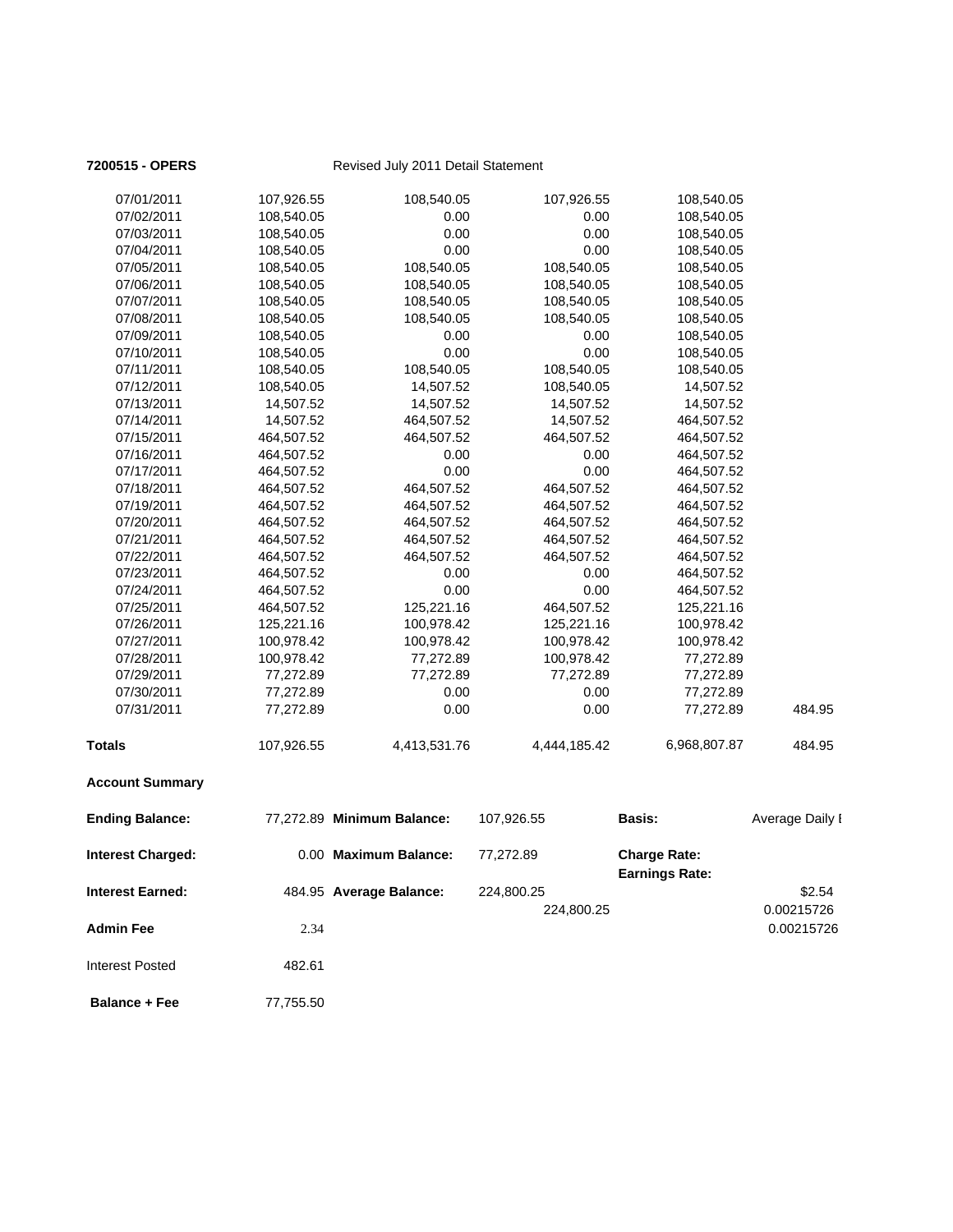### **7200535 - Oklahoma Peanut Commission** Revised July 2011 Detail Statement

| 07/01/2011               | 63,086.90 | 63,242.67                  | 63,086.90    | 63,242.67                                    |                 |
|--------------------------|-----------|----------------------------|--------------|----------------------------------------------|-----------------|
| 07/02/2011               | 63,242.67 | 0.00                       | 0.00         | 63,242.67                                    |                 |
| 07/03/2011               | 63,242.67 | 0.00                       | 0.00         | 63,242.67                                    |                 |
| 07/04/2011               | 63,242.67 | 0.00                       | 0.00         | 63,242.67                                    |                 |
| 07/05/2011               | 63,242.67 | 63,242.67                  | 63,242.67    | 63,242.67                                    |                 |
| 07/06/2011               | 63,242.67 | 63,242.67                  | 63,242.67    | 63,242.67                                    |                 |
| 07/07/2011               | 63,242.67 | 63,242.67                  | 63,242.67    | 63,242.67                                    |                 |
| 07/08/2011               | 63,242.67 | 63,242.67                  | 63,242.67    | 63,242.67                                    |                 |
| 07/09/2011               | 63,242.67 | 0.00                       | 0.00         | 63,242.67                                    |                 |
| 07/10/2011               | 63,242.67 | 0.00                       | 0.00         | 63,242.67                                    |                 |
| 07/11/2011               | 63,242.67 | 63,242.67                  | 63,242.67    | 63,242.67                                    |                 |
| 07/12/2011               | 63,242.67 | 62,419.65                  | 63,242.67    | 62,419.65                                    |                 |
| 07/13/2011               | 62,419.65 | 62,419.65                  | 62,419.65    | 62,419.65                                    |                 |
| 07/14/2011               | 62,419.65 | 62,419.65                  | 62,419.65    | 62,419.65                                    |                 |
| 07/15/2011               | 62,419.65 | 62,419.65                  | 62,419.65    | 62,419.65                                    |                 |
| 07/16/2011               | 62,419.65 | 0.00                       | 0.00         | 62,419.65                                    |                 |
| 07/17/2011               | 62,419.65 | 0.00                       | 0.00         | 62,419.65                                    |                 |
| 07/18/2011               | 62,419.65 | 62,419.65                  | 62,419.65    | 62,419.65                                    |                 |
| 07/19/2011               | 62,419.65 | 62,419.65                  | 62,419.65    | 62,419.65                                    |                 |
| 07/20/2011               | 62,419.65 | 62,419.65                  | 62,419.65    | 62,419.65                                    |                 |
| 07/21/2011               | 62,419.65 | 62,419.65                  | 62,419.65    | 62,419.65                                    |                 |
| 07/22/2011               | 62,419.65 | 62,419.65                  | 62,419.65    | 62,419.65                                    |                 |
| 07/23/2011               | 62,419.65 | 0.00                       | 0.00         | 62,419.65                                    |                 |
| 07/24/2011               | 62,419.65 | 0.00                       | 0.00         | 62,419.65                                    |                 |
| 07/25/2011               | 62,419.65 | 54,604.01                  | 62,419.65    | 54,604.01                                    |                 |
| 07/26/2011               | 54,604.01 | 54,604.01                  | 54,604.01    | 54,604.01                                    |                 |
| 07/27/2011               | 54,604.01 | 54,604.01                  | 54,604.01    | 54,604.01                                    |                 |
| 07/28/2011               | 54,604.01 | 54,604.01                  | 54,604.01    | 54,604.01                                    |                 |
| 07/29/2011               | 54,604.01 | 54,604.01                  | 54,604.01    | 54,604.01                                    |                 |
| 07/30/2011               | 54,604.01 | 0.00                       | 0.00         | 54,604.01                                    |                 |
| 07/31/2011               | 54,604.01 | 0.00                       | 0.00         | 54,604.01                                    | 131.48          |
| <b>Totals</b>            | 63,086.90 | 1,214,252.92               | 1,222,735.81 | 1,889,352.89                                 | 131.48          |
| <b>Account Summary</b>   |           |                            |              |                                              |                 |
| <b>Ending Balance:</b>   |           | 54,604.01 Minimum Balance: | 63,086.90    | <b>Basis:</b>                                | Average Daily I |
| <b>Interest Charged:</b> |           | 0.00 Maximum Balance:      | 54,604.01    | <b>Charge Rate:</b><br><b>Earnings Rate:</b> |                 |
| <b>Interest Earned:</b>  |           |                            | 60,946.87    |                                              | \$2.54          |
|                          |           | 131.48 Average Balance:    |              |                                              |                 |
|                          |           |                            | 60,946.87    |                                              | 0.00215726      |
| <b>Admin Fee</b>         | 0.63      |                            |              |                                              | 0.00215726      |
| <b>Interest Posted</b>   | 130.84    |                            |              |                                              |                 |
| <b>Balance + Fee</b>     | 54,734.85 |                            |              |                                              |                 |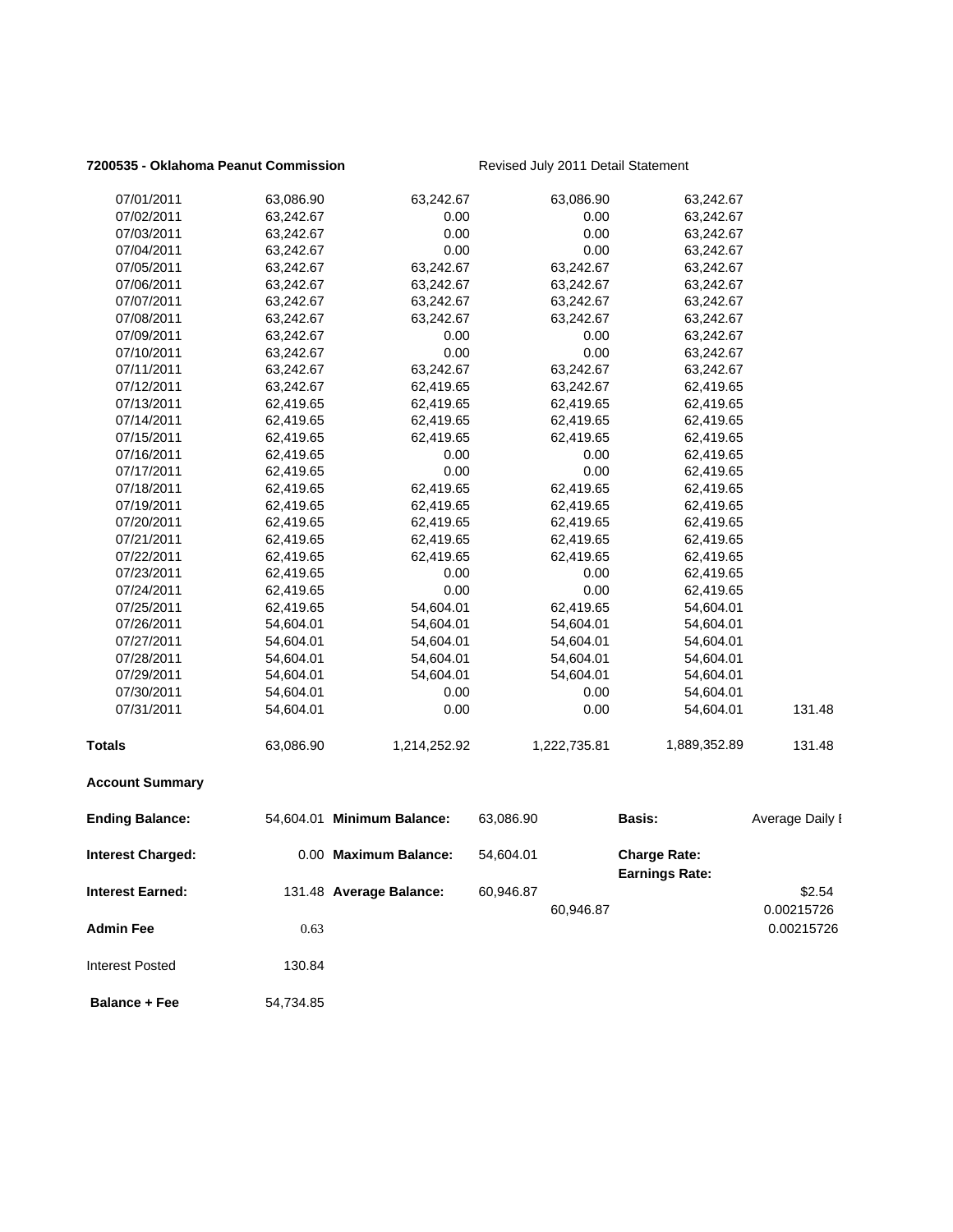| 7200557 - OK Police Pension |           | Revised July 2011 Detail Statement |           |            |                                              |                 |
|-----------------------------|-----------|------------------------------------|-----------|------------|----------------------------------------------|-----------------|
| 07/01/2011                  | 0.00      | 937.53                             |           | 0.00       | 937.53                                       |                 |
| 07/02/2011                  | 937.53    | 0.00                               |           | 0.00       | 937.53                                       |                 |
| 07/03/2011                  | 937.53    | 0.00                               |           | 0.00       | 937.53                                       |                 |
| 07/04/2011                  | 937.53    | 0.00                               |           | 0.00       | 937.53                                       |                 |
| 07/05/2011                  | 937.53    | 937.53                             |           | 937.53     | 937.53                                       |                 |
| 07/06/2011                  | 937.53    | 937.53                             |           | 937.53     | 937.53                                       |                 |
| 07/07/2011                  | 937.53    | 937.53                             |           | 937.53     | 937.53                                       |                 |
| 07/08/2011                  | 937.53    | 937.53                             |           | 937.53     | 937.53                                       |                 |
| 07/09/2011                  | 937.53    | 0.00                               |           | 0.00       | 937.53                                       |                 |
| 07/10/2011                  | 937.53    | 0.00                               |           | 0.00       | 937.53                                       |                 |
| 07/11/2011                  | 937.53    | 14,796.23                          |           | 937.53     | 14,796.23                                    |                 |
| 07/12/2011                  | 14,796.23 | 23,230.45                          |           | 14,796.23  | 23,230.45                                    |                 |
| 07/13/2011                  | 23,230.45 | 23,230.45                          |           | 23,230.45  | 23,230.45                                    |                 |
| 07/14/2011                  | 23,230.45 | 9,371.75                           |           | 23,230.45  | 9,371.75                                     |                 |
| 07/15/2011                  | 9,371.75  | 43,660.27                          |           | 9,371.75   | 43,660.27                                    |                 |
| 07/16/2011                  | 43,660.27 | 0.00                               |           | 0.00       | 43,660.27                                    |                 |
| 07/17/2011                  | 43,660.27 | 0.00                               |           | 0.00       | 43,660.27                                    |                 |
| 07/18/2011                  | 43,660.27 | 43,660.27                          |           | 43,660.27  | 43,660.27                                    |                 |
| 07/19/2011                  | 43,660.27 | 0.00                               |           | 43,660.27  | 0.00                                         |                 |
| 07/20/2011                  | 0.00      | 5,937.78                           |           | 0.00       | 5,937.78                                     |                 |
| 07/21/2011                  | 5,937.78  | 5,937.78                           |           | 5,937.78   | 5,937.78                                     |                 |
| 07/22/2011                  | 5,937.78  | 5,937.78                           |           | 5,937.78   | 5,937.78                                     |                 |
| 07/23/2011                  | 5,937.78  | 0.00                               |           | 0.00       | 5,937.78                                     |                 |
| 07/24/2011                  | 5,937.78  | 0.00                               |           | 0.00       | 5,937.78                                     |                 |
| 07/25/2011                  | 5,937.78  | 17,228.69                          |           | 5,937.78   | 17,228.69                                    |                 |
| 07/26/2011                  | 17,228.69 | 14,584.10                          |           | 17,228.69  | 14,584.10                                    |                 |
| 07/27/2011                  | 14,584.10 | 0.00                               |           | 14,584.10  | 0.00                                         |                 |
| 07/28/2011                  | 0.00      | 0.00                               |           | 0.00       | 0.00                                         |                 |
| 07/29/2011                  | 0.00      | 0.00                               |           | 0.00       | 0.00                                         |                 |
| 07/30/2011                  | 0.00      | 0.00                               |           | 0.00       | 0.00                                         |                 |
| 07/31/2011                  | 0.00      | 0.00                               |           | 0.00       | 0.00                                         | 22.00           |
| <b>Totals</b>               | 0.00      | 212,263.20                         |           | 212,263.20 | 316,146.95                                   | 22.00           |
| <b>Account Summary</b>      |           |                                    |           |            |                                              |                 |
| <b>Ending Balance:</b>      |           | 0.00 Minimum Balance:              | 0.00      |            | <b>Basis:</b>                                | Average Daily I |
| <b>Interest Charged:</b>    |           | 0.00 Maximum Balance:              | 0.00      |            | <b>Charge Rate:</b><br><b>Earnings Rate:</b> |                 |
| <b>Interest Earned:</b>     |           | 22.00 Average Balance:             | 10,198.29 |            |                                              | \$2.54          |
|                             |           |                                    |           | 10,198.29  |                                              | 0.00215726      |
| <b>Admin Fee</b>            | 0.11      |                                    |           |            |                                              | 0.00215726      |
|                             |           |                                    |           |            |                                              |                 |
| <b>Interest Posted</b>      | 21.89     |                                    |           |            |                                              |                 |
| <b>Balance + Fee</b>        | 21.89     |                                    |           |            |                                              |                 |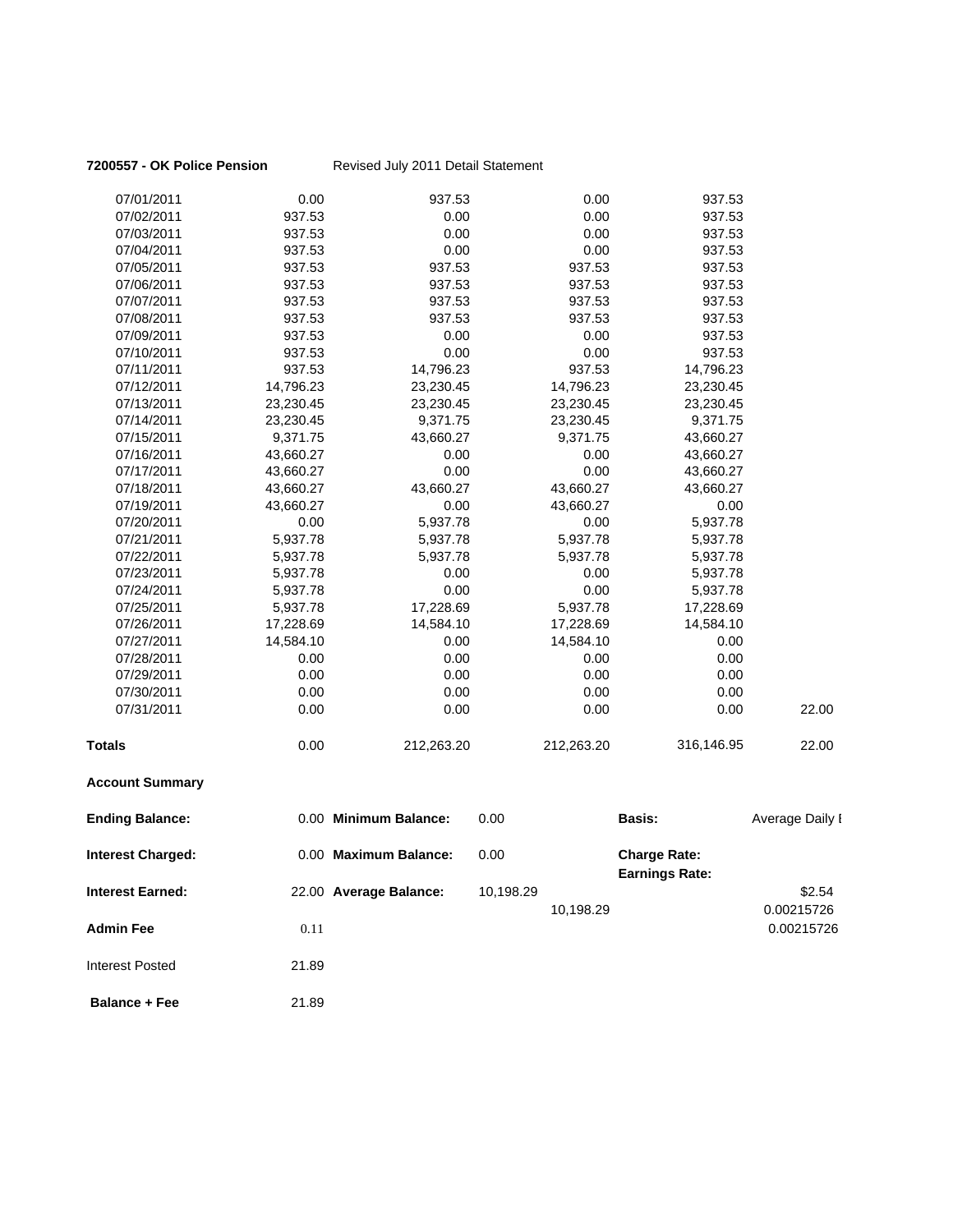### **7200588 - Oklahoma Real Estate Commission** Revised July 2011 Detail Statement

|                          |              | 2,069,890.39                  | 2,065,222.83  |                                              |                 |
|--------------------------|--------------|-------------------------------|---------------|----------------------------------------------|-----------------|
| 07/01/2011               | 2,065,222.83 |                               |               | 2,069,890.39                                 |                 |
| 07/02/2011               | 2,069,890.39 | 0.00                          | 0.00          | 2,069,890.39                                 |                 |
| 07/03/2011               | 2,069,890.39 | 0.00<br>0.00                  | 0.00<br>0.00  | 2,069,890.39                                 |                 |
| 07/04/2011               | 2,069,890.39 |                               |               | 2,069,890.39                                 |                 |
| 07/05/2011               | 2,069,890.39 | 2,068,518.14                  | 2,069,890.39  | 2,068,518.14                                 |                 |
| 07/06/2011               | 2,068,518.14 | 2,059,484.17                  | 2,068,518.14  | 2,059,484.17                                 |                 |
| 07/07/2011               | 2,059,484.17 | 2,059,484.17                  | 2,059,484.17  | 2,059,484.17                                 |                 |
| 07/08/2011               | 2,059,484.17 | 2,059,484.17                  | 2,059,484.17  | 2,059,484.17                                 |                 |
| 07/09/2011<br>07/10/2011 | 2,059,484.17 | 0.00<br>0.00                  | 0.00<br>0.00  | 2,059,484.17                                 |                 |
|                          | 2,059,484.17 |                               |               | 2,059,484.17                                 |                 |
| 07/11/2011               | 2,059,484.17 | 2,059,484.17                  | 2,059,484.17  | 2,059,484.17                                 |                 |
| 07/12/2011               | 2,059,484.17 | 2,050,669.20                  | 2,059,484.17  | 2,050,669.20                                 |                 |
| 07/13/2011               | 2,050,669.20 | 2,160,116.58                  | 2,050,669.20  | 2,160,116.58                                 |                 |
| 07/14/2011               | 2,160,116.58 | 2,149,870.85                  | 2,160,116.58  | 2,149,870.85                                 |                 |
| 07/15/2011               | 2,149,870.85 | 2,149,870.85                  | 2,149,870.85  | 2,149,870.85                                 |                 |
| 07/16/2011               | 2,149,870.85 | 0.00<br>0.00                  | 0.00<br>0.00  | 2,149,870.85                                 |                 |
| 07/17/2011               | 2,149,870.85 |                               |               | 2,149,870.85                                 |                 |
| 07/18/2011               | 2,149,870.85 | 2,149,870.85                  | 2,149,870.85  | 2,149,870.85                                 |                 |
| 07/19/2011               | 2,149,870.85 | 2,143,789.42                  | 2,149,870.85  | 2,143,789.42                                 |                 |
| 07/20/2011               | 2,143,789.42 | 2,143,789.42                  | 2,143,789.42  | 2,143,789.42                                 |                 |
| 07/21/2011               | 2,143,789.42 | 2,143,789.42                  | 2,143,789.42  | 2,143,789.42                                 |                 |
| 07/22/2011               | 2,143,789.42 | 2,143,789.42                  | 2,143,789.42  | 2,143,789.42                                 |                 |
| 07/23/2011               | 2,143,789.42 | 0.00                          | 0.00          | 2,143,789.42                                 |                 |
| 07/24/2011               | 2,143,789.42 | 0.00                          | 0.00          | 2,143,789.42                                 |                 |
| 07/25/2011               | 2,143,789.42 | 2,041,265.92                  | 2,143,789.42  | 2,041,265.92                                 |                 |
| 07/26/2011               | 2,041,265.92 | 2,040,932.00                  | 2,041,265.92  | 2,040,932.00                                 |                 |
| 07/27/2011               | 2,040,932.00 | 2,038,763.00                  | 2,040,932.00  | 2,038,763.00                                 |                 |
| 07/28/2011               | 2,038,763.00 | 2,038,763.00                  | 2,038,763.00  | 2,038,763.00                                 |                 |
| 07/29/2011               | 2,038,763.00 | 2,038,763.00                  | 2,038,763.00  | 2,038,763.00                                 |                 |
| 07/30/2011               | 2,038,763.00 | 0.00                          | 0.00          | 2,038,763.00                                 |                 |
| 07/31/2011               | 2,038,763.00 | 0.00                          | 0.00          | 2,038,763.00                                 | 4,509.64        |
| <b>Totals</b>            | 2,065,222.83 | 41,810,388.14                 | 41,836,847.97 | 64,803,874.19                                | 4,509.64        |
| <b>Account Summary</b>   |              |                               |               |                                              |                 |
| <b>Ending Balance:</b>   |              | 2,038,763.00 Minimum Balance: | 2,065,222.83  | <b>Basis:</b>                                | Average Daily I |
| <b>Interest Charged:</b> |              | 0.00 Maximum Balance:         | 2,038,763.00  | <b>Charge Rate:</b><br><b>Earnings Rate:</b> |                 |
|                          |              | 4,509.64 Average Balance:     |               |                                              |                 |
| <b>Interest Earned:</b>  |              |                               | 2,090,447.55  |                                              | \$2.54          |
|                          |              |                               | 2,090,447.55  |                                              | 0.00215726      |
| <b>Admin Fee</b>         | 21.78        |                               |               |                                              | 0.00215726      |
| <b>Interest Posted</b>   | 4,487.86     |                               |               |                                              |                 |

**Balance + Fee** 2,043,250.86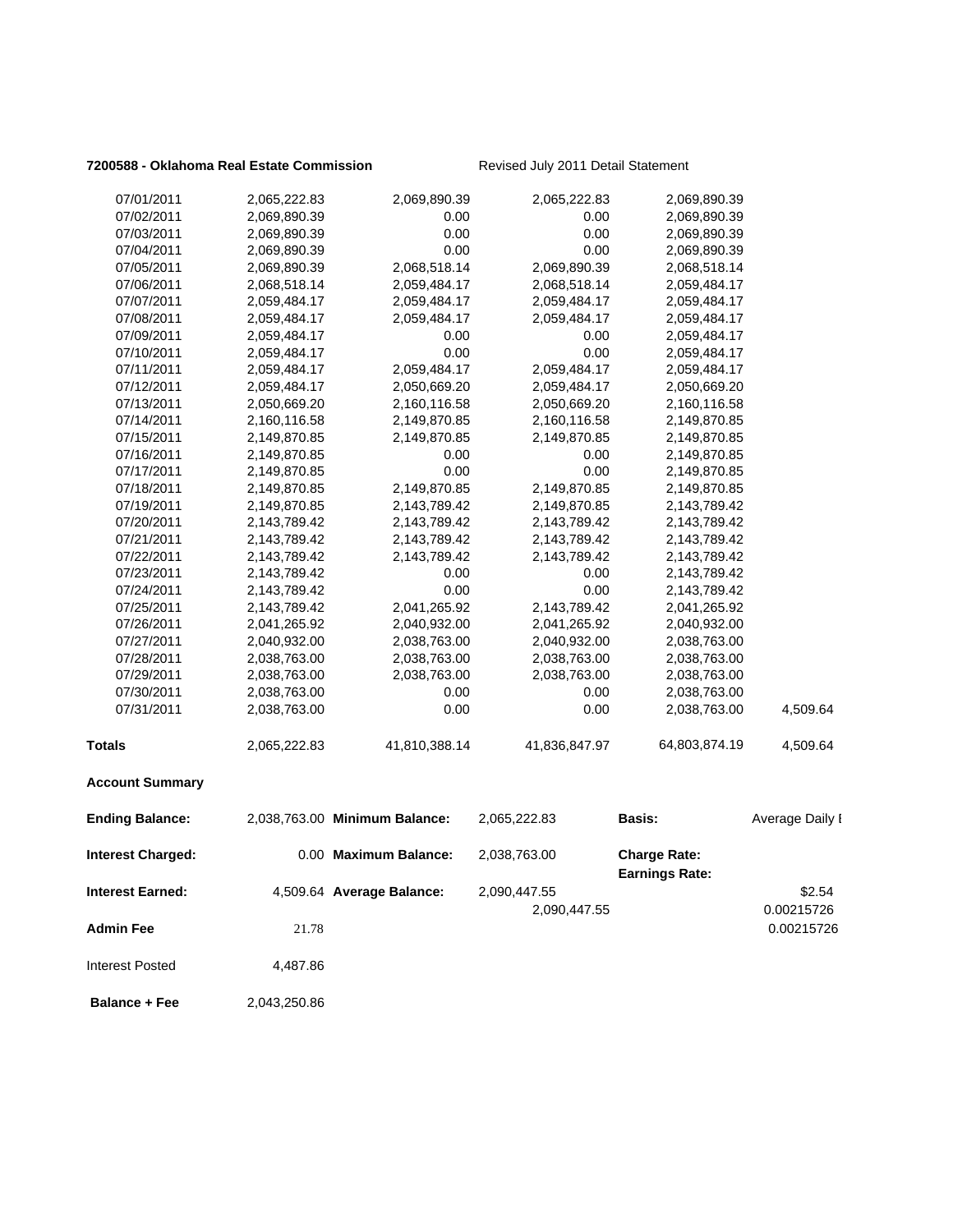### **7200830 - DEPT OF HUMAN SERVICES** Revised July 2011 Detail Statement

| 07/01/2011               | 1,776,348.21 | 1,780,226.63                  | 1,776,348.21  | 1,780,226.63                                 |                 |
|--------------------------|--------------|-------------------------------|---------------|----------------------------------------------|-----------------|
| 07/02/2011               | 1,780,226.63 | 0.00                          | 0.00          | 1,780,226.63                                 |                 |
| 07/03/2011               | 1,780,226.63 | 0.00                          | 0.00          | 1,780,226.63                                 |                 |
| 07/04/2011               | 1,780,226.63 | 0.00                          | 0.00          | 1,780,226.63                                 |                 |
| 07/05/2011               | 1,780,226.63 | 1,780,226.63                  | 1,780,226.63  | 1,780,226.63                                 |                 |
| 07/06/2011               | 1,780,226.63 | 1,780,226.63                  | 1,780,226.63  | 1,780,226.63                                 |                 |
| 07/07/2011               | 1,780,226.63 | 1,780,226.63                  | 1,780,226.63  | 1,780,226.63                                 |                 |
| 07/08/2011               | 1,780,226.63 | 1,780,226.63                  | 1,780,226.63  | 1,780,226.63                                 |                 |
| 07/09/2011               | 1,780,226.63 | 0.00                          | 0.00          | 1,780,226.63                                 |                 |
| 07/10/2011               | 1,780,226.63 | 0.00                          | 0.00          | 1,780,226.63                                 |                 |
| 07/11/2011               | 1,780,226.63 | 1,780,226.63                  | 1,780,226.63  | 1,780,226.63                                 |                 |
| 07/12/2011               | 1,780,226.63 | 1,780,201.63                  | 1,780,226.63  | 1,780,201.63                                 |                 |
| 07/13/2011               | 1,780,201.63 | 1,775,206.83                  | 1,780,201.63  | 1,775,206.83                                 |                 |
| 07/14/2011               | 1,775,206.83 | 1,774,875.98                  | 1,775,206.83  | 1,774,875.98                                 |                 |
| 07/15/2011               | 1,774,875.98 | 1,774,875.98                  | 1,774,875.98  | 1,774,875.98                                 |                 |
| 07/16/2011               | 1,774,875.98 | 0.00                          | 0.00          | 1,774,875.98                                 |                 |
| 07/17/2011               | 1,774,875.98 | 0.00                          | 0.00          | 1,774,875.98                                 |                 |
| 07/18/2011               | 1,774,875.98 | 1,811,555.17                  | 1,774,875.98  | 1,811,555.17                                 |                 |
| 07/19/2011               | 1,811,555.17 | 1,811,555.17                  | 1,811,555.17  | 1,811,555.17                                 |                 |
| 07/20/2011               | 1,811,555.17 | 1,811,555.17                  | 1,811,555.17  | 1,811,555.17                                 |                 |
| 07/21/2011               | 1,811,555.17 | 1,811,555.17                  | 1,811,555.17  | 1,811,555.17                                 |                 |
| 07/22/2011               | 1,811,555.17 | 1,811,555.17                  | 1,811,555.17  | 1,811,555.17                                 |                 |
| 07/23/2011               | 1,811,555.17 | 0.00                          | 0.00          | 1,811,555.17                                 |                 |
| 07/24/2011               | 1,811,555.17 | 0.00                          | 0.00          | 1,811,555.17                                 |                 |
| 07/25/2011               | 1,811,555.17 | 1,811,555.17                  | 1,811,555.17  | 1,811,555.17                                 |                 |
| 07/26/2011               | 1,811,555.17 | 1,811,555.17                  | 1,811,555.17  | 1,811,555.17                                 |                 |
| 07/27/2011               | 1,811,555.17 | 1,811,555.17                  | 1,811,555.17  | 1,811,555.17                                 |                 |
| 07/28/2011               | 1,811,555.17 | 1,811,555.17                  | 1,811,555.17  | 1,811,555.17                                 |                 |
| 07/29/2011               | 1,811,555.17 | 1,811,555.17                  | 1,811,555.17  | 1,811,555.17                                 |                 |
| 07/30/2011               | 1,811,555.17 | 0.00                          | 0.00          | 1,811,555.17                                 |                 |
| 07/31/2011               | 1,811,555.17 | 0.00                          | 0.00          | 1,811,555.17                                 | 3,869.09        |
| <b>Totals</b>            | 1,776,348.21 | 35,902,071.90                 | 35,866,864.94 | 55,599,177.69                                | 3,869.09        |
| <b>Account Summary</b>   |              |                               |               |                                              |                 |
| <b>Ending Balance:</b>   |              | 1,811,555.17 Minimum Balance: | 1,776,348.21  | <b>Basis:</b>                                | Average Daily I |
| <b>Interest Charged:</b> |              | 0.00 Maximum Balance:         | 1,811,555.17  | <b>Charge Rate:</b><br><b>Earnings Rate:</b> |                 |
| <b>Interest Earned:</b>  |              | 3,869.09 Average Balance:     | 1,793,521.86  |                                              | \$2.54          |
|                          |              |                               | 1,793,521.86  |                                              | 0.00215726      |
|                          |              |                               |               |                                              |                 |
| <b>Admin Fee</b>         | 18.68        |                               |               |                                              | 0.00215726      |
| <b>Interest Posted</b>   | 3,850.41     |                               |               |                                              |                 |
| <b>Balance + Fee</b>     | 1,815,405.58 |                               |               |                                              |                 |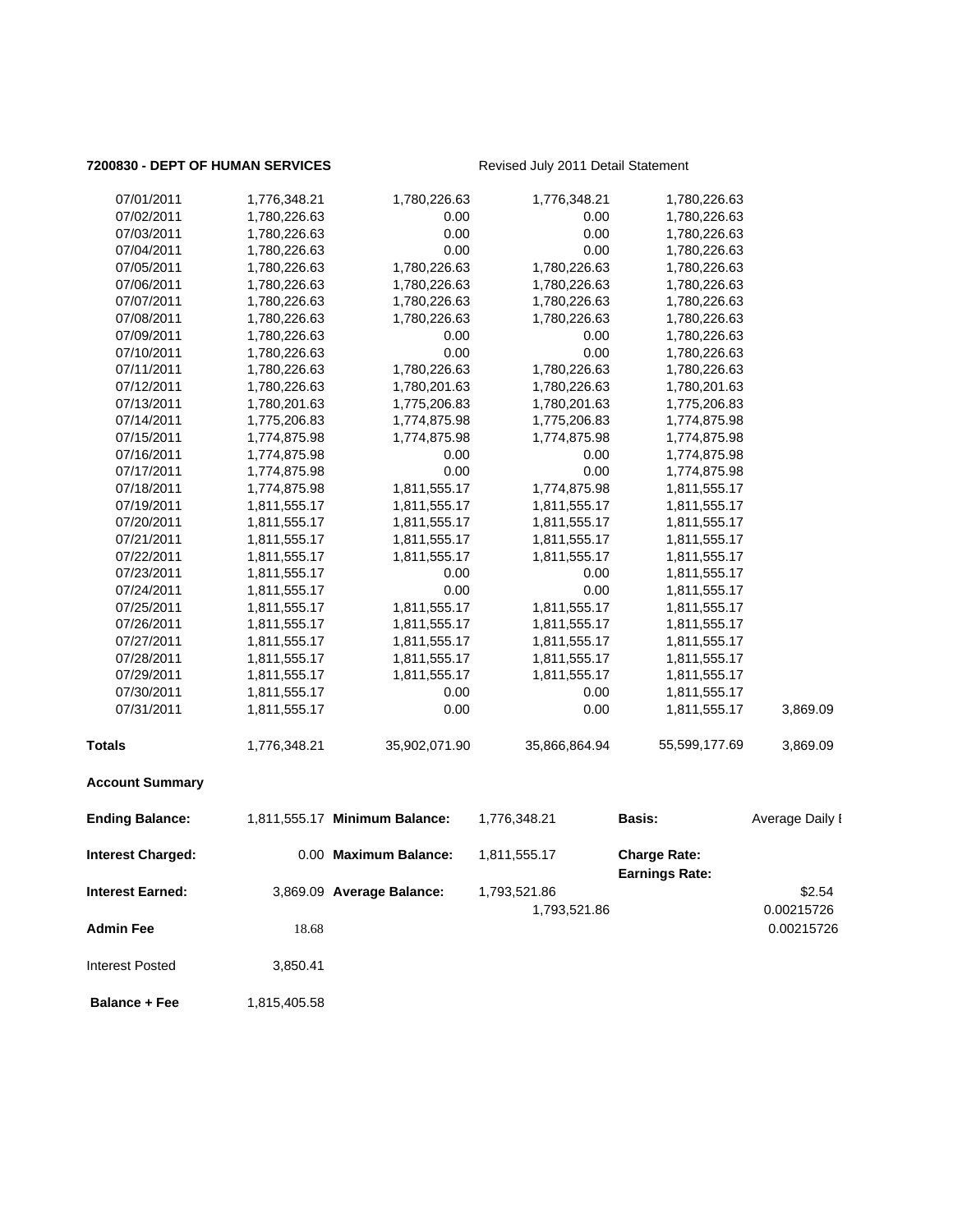### **7200875 - Oklahoma Wheat Commission** Revised July 2011 Detail Statement

| <b>Interest Earned:</b><br>Admin Fee | 12.07        | 2,499.71 Average Balance:     | 1,158,742.20<br>1,158,742.20 |                                              | \$2.54<br>0.00215726<br>0.00215726 |
|--------------------------------------|--------------|-------------------------------|------------------------------|----------------------------------------------|------------------------------------|
| <b>Interest Charged:</b>             |              | 0.00 Maximum Balance:         | 1,096,548.12                 | <b>Charge Rate:</b><br><b>Earnings Rate:</b> |                                    |
| <b>Ending Balance:</b>               |              | 1,096,548.12 Minimum Balance: | 1,233,758.59                 | Basis:                                       | Average Daily I                    |
| <b>Account Summary</b>               |              |                               |                              |                                              |                                    |
| Totals                               | 1,233,758.59 | 23,049,273.77                 | 23,186,484.24                | 35,921,008.06                                | 2,499.71                           |
| 07/31/2011                           | 1,096,548.12 | 0.00                          | 0.00                         | 1,096,548.12                                 | 2,499.71                           |
| 07/30/2011                           | 1,096,548.12 | 0.00                          | 0.00                         | 1,096,548.12                                 |                                    |
| 07/29/2011                           | 1,096,548.12 | 1,096,548.12                  | 1,096,548.12                 | 1,096,548.12                                 |                                    |
| 07/28/2011                           | 1,096,548.12 | 1,096,548.12                  | 1,096,548.12                 | 1,096,548.12                                 |                                    |
| 07/27/2011                           | 1,096,626.55 | 1,096,548.12                  | 1,096,626.55                 | 1,096,548.12                                 |                                    |
| 07/26/2011                           | 1,100,022.22 | 1,096,626.55                  | 1,100,022.22                 | 1,096,626.55                                 |                                    |
| 07/25/2011                           | 1,130,058.51 | 1,100,022.22                  | 1,130,058.51                 | 1,100,022.22                                 |                                    |
| 07/24/2011                           | 1,130,058.51 | 0.00                          | 0.00                         | 1,130,058.51                                 |                                    |
| 07/23/2011                           | 1,130,058.51 | 0.00                          | 0.00                         | 1,130,058.51                                 |                                    |
| 07/22/2011                           | 1,130,058.51 | 1,130,058.51                  | 1,130,058.51                 | 1,130,058.51                                 |                                    |
| 07/21/2011                           | 1,131,112.65 | 1,130,058.51                  | 1,131,112.65                 | 1,130,058.51                                 |                                    |
| 07/20/2011                           | 1,131,112.65 | 1,131,112.65                  | 1,131,112.65                 | 1,131,112.65                                 |                                    |
| 07/19/2011                           | 1,131,112.65 | 1,131,112.65                  | 1,131,112.65                 | 1,131,112.65                                 |                                    |
| 07/18/2011                           | 1,131,112.65 | 1,131,112.65                  | 1,131,112.65                 | 1,131,112.65                                 |                                    |
| 07/17/2011                           | 1,131,112.65 | 0.00                          | 0.00                         | 1,131,112.65                                 |                                    |
| 07/16/2011                           | 1,131,112.65 | 0.00                          | 0.00                         | 1,131,112.65                                 |                                    |
| 07/15/2011                           | 1,131,112.65 | 1,131,112.65                  | 1,131,112.65                 | 1,131,112.65                                 |                                    |
| 07/14/2011                           | 1,131,112.65 | 1,131,112.65                  | 1,131,112.65                 | 1,131,112.65                                 |                                    |
| 07/13/2011                           | 1,131,112.65 | 1,131,112.65                  | 1,131,112.65                 | 1,131,112.65                                 |                                    |
| 07/12/2011                           | 1,223,632.15 | 1,131,112.65                  | 1,223,632.15                 | 1,131,112.65                                 |                                    |
| 07/11/2011                           | 1,223,632.15 | 1,223,632.15                  | 1,223,632.15                 | 1,223,632.15                                 |                                    |
| 07/10/2011                           | 1,223,632.15 | 0.00                          | 0.00                         | 1,223,632.15                                 |                                    |
| 07/09/2011                           | 1,223,632.15 | 0.00                          | 0.00                         | 1,223,632.15                                 |                                    |
| 07/08/2011                           | 1,233,822.32 | 1,223,632.15                  | 1,233,822.32                 | 1,223,632.15                                 |                                    |
| 07/07/2011                           | 1,233,822.32 | 1,233,822.32                  | 1,233,822.32                 | 1,233,822.32                                 |                                    |
| 07/06/2011                           | 1,233,822.32 | 1,233,822.32                  | 1,233,822.32                 | 1,233,822.32                                 |                                    |
| 07/05/2011                           | 1,236,343.81 | 1,233,822.32                  | 1,236,343.81                 | 1,233,822.32                                 |                                    |
| 07/04/2011                           | 1,236,343.81 | 0.00                          | 0.00                         | 1,236,343.81                                 |                                    |
| 07/03/2011                           | 1,236,343.81 | 0.00                          | 0.00                         | 1,236,343.81                                 |                                    |
| 07/02/2011                           | 1,236,343.81 | 0.00                          | 0.00                         | 1,236,343.81                                 |                                    |
| 07/01/2011                           | 1,233,758.59 | 1,236,343.81                  | 1,233,758.59                 | 1,236,343.81                                 |                                    |

**Balance + Fee** 1,099,035.76

Interest Posted 2,487.64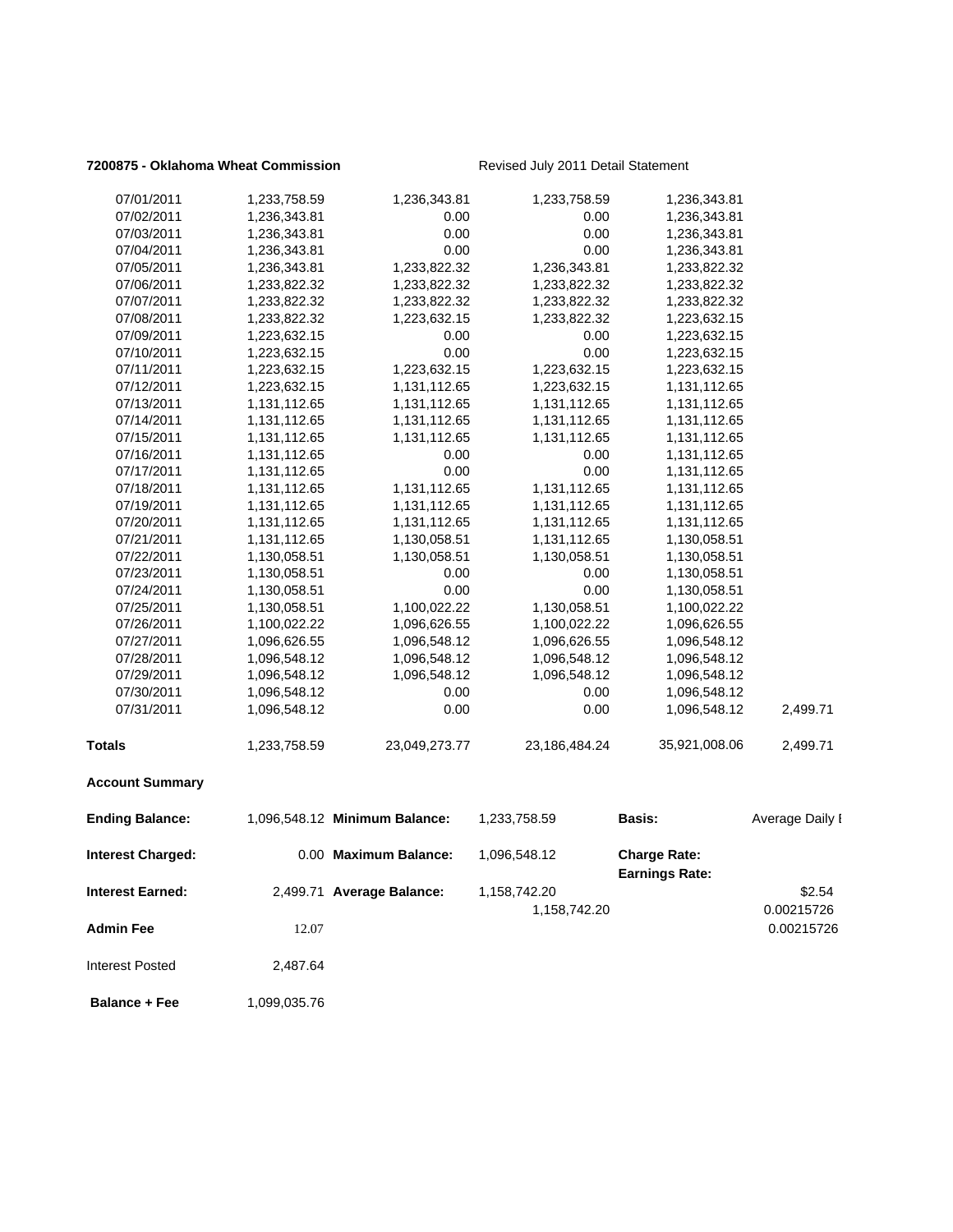**7201825 - University Hospitals** Revised July 2011 Detail Statement

| 07/01/2011               | 5,571,127.73 | 5,589,499.52                  | 5,571,127.73   | 5,589,499.52                                 |                          |
|--------------------------|--------------|-------------------------------|----------------|----------------------------------------------|--------------------------|
| 07/02/2011               | 5,589,499.52 | 0.00                          | 0.00           | 5,589,499.52                                 |                          |
| 07/03/2011               | 5,589,499.52 | 0.00                          | 0.00           | 5,589,499.52                                 |                          |
| 07/04/2011               | 5,589,499.52 | 0.00                          | 0.00           | 5,589,499.52                                 |                          |
| 07/05/2011               | 5,589,499.52 | 5,589,499.52                  | 5,589,499.52   | 5,589,499.52                                 |                          |
| 07/06/2011               | 5,589,499.52 | 5,589,499.52                  | 5,589,499.52   | 5,589,499.52                                 |                          |
| 07/07/2011               | 5,589,499.52 | 5,589,499.52                  | 5,589,499.52   | 5,589,499.52                                 |                          |
| 07/08/2011               | 5,589,499.52 | 6,620,757.79                  | 5,589,499.52   | 6,620,757.79                                 |                          |
| 07/09/2011               | 6,620,757.79 | 0.00                          | 0.00           | 6,620,757.79                                 |                          |
| 07/10/2011               | 6,620,757.79 | 0.00                          | 0.00           | 6,620,757.79                                 |                          |
| 07/11/2011               | 6,620,757.79 | 6,620,757.79                  | 6,620,757.79   | 6,620,757.79                                 |                          |
| 07/12/2011               | 6,620,757.79 | 6,662,424.79                  | 6,620,757.79   | 6,662,424.79                                 |                          |
| 07/13/2011               | 6,662,424.79 | 6,662,418.41                  | 6,662,424.79   | 6,662,418.41                                 |                          |
| 07/14/2011               | 6,662,418.41 | 6,962,036.38                  | 6,662,418.41   | 6,962,036.38                                 |                          |
| 07/15/2011               | 6,962,036.38 | 5,612,226.38                  | 6,962,036.38   | 5,612,226.38                                 |                          |
| 07/16/2011               | 5,612,226.38 | 0.00                          | 0.00           | 5,612,226.38                                 |                          |
| 07/17/2011               | 5,612,226.38 | 0.00                          | 0.00           | 5,612,226.38                                 |                          |
| 07/18/2011               | 5,612,226.38 | 5,612,226.38                  | 5,612,226.38   | 5,612,226.38                                 |                          |
| 07/19/2011               | 5,612,226.38 | 5,612,226.38                  | 5,612,226.38   | 5,612,226.38                                 |                          |
| 07/20/2011               | 5,612,226.38 | 5,530,316.22                  | 5,612,226.38   | 5,530,316.22                                 |                          |
| 07/21/2011               | 5,530,316.22 | 5,530,316.22                  | 5,530,316.22   | 5,530,316.22                                 |                          |
| 07/22/2011               | 5,530,316.22 | 5,530,316.22                  | 5,530,316.22   | 5,530,316.22                                 |                          |
| 07/23/2011               | 5,530,316.22 | 0.00                          | 0.00           | 5,530,316.22                                 |                          |
| 07/24/2011               | 5,530,316.22 | 0.00                          | 0.00           | 5,530,316.22                                 |                          |
| 07/25/2011               | 5,530,316.22 | 5,530,316.22                  | 5,530,316.22   | 5,530,316.22                                 |                          |
| 07/26/2011               | 5,530,316.22 | 5,530,316.22                  | 5,530,316.22   | 5,530,316.22                                 |                          |
| 07/27/2011               | 5,530,316.22 | 5,530,316.22                  | 5,530,316.22   | 5,530,316.22                                 |                          |
| 07/28/2011               | 5,530,316.22 | 5,580,912.64                  | 5,530,316.22   | 5,580,912.64                                 |                          |
| 07/29/2011               | 5,580,912.64 | 5,527,711.28                  | 5,580,912.64   | 5,527,711.28                                 |                          |
| 07/30/2011               | 5,527,711.28 | 0.00                          | 0.00           | 5,527,711.28                                 |                          |
| 07/31/2011               | 5,527,711.28 | 0.00                          | 0.00           | 5,527,711.28                                 | 12,551.36                |
| <b>Totals</b>            | 5,571,127.73 | 117,013,593.62                | 117,057,010.07 | 180,364,115.52                               | 12,551.36                |
| <b>Account Summary</b>   |              |                               |                |                                              |                          |
| <b>Ending Balance:</b>   |              | 5,527,711.28 Minimum Balance: | 5,571,127.73   | <b>Basis:</b>                                | Average Daily I          |
| <b>Interest Charged:</b> |              | 0.00 Maximum Balance:         | 5,527,711.28   | <b>Charge Rate:</b><br><b>Earnings Rate:</b> |                          |
| <b>Interest Earned:</b>  |              | 12,551.36 Average Balance:    | 5,818,197.27   |                                              | \$2.54                   |
| <b>Admin Fee</b>         | 60.61        |                               | 5,818,197.27   |                                              | 0.00215726<br>0.00215726 |
| <b>Interest Posted</b>   | 12,490.75    |                               |                |                                              |                          |
| <b>Balance + Fee</b>     | 5,540,202.03 |                               |                |                                              |                          |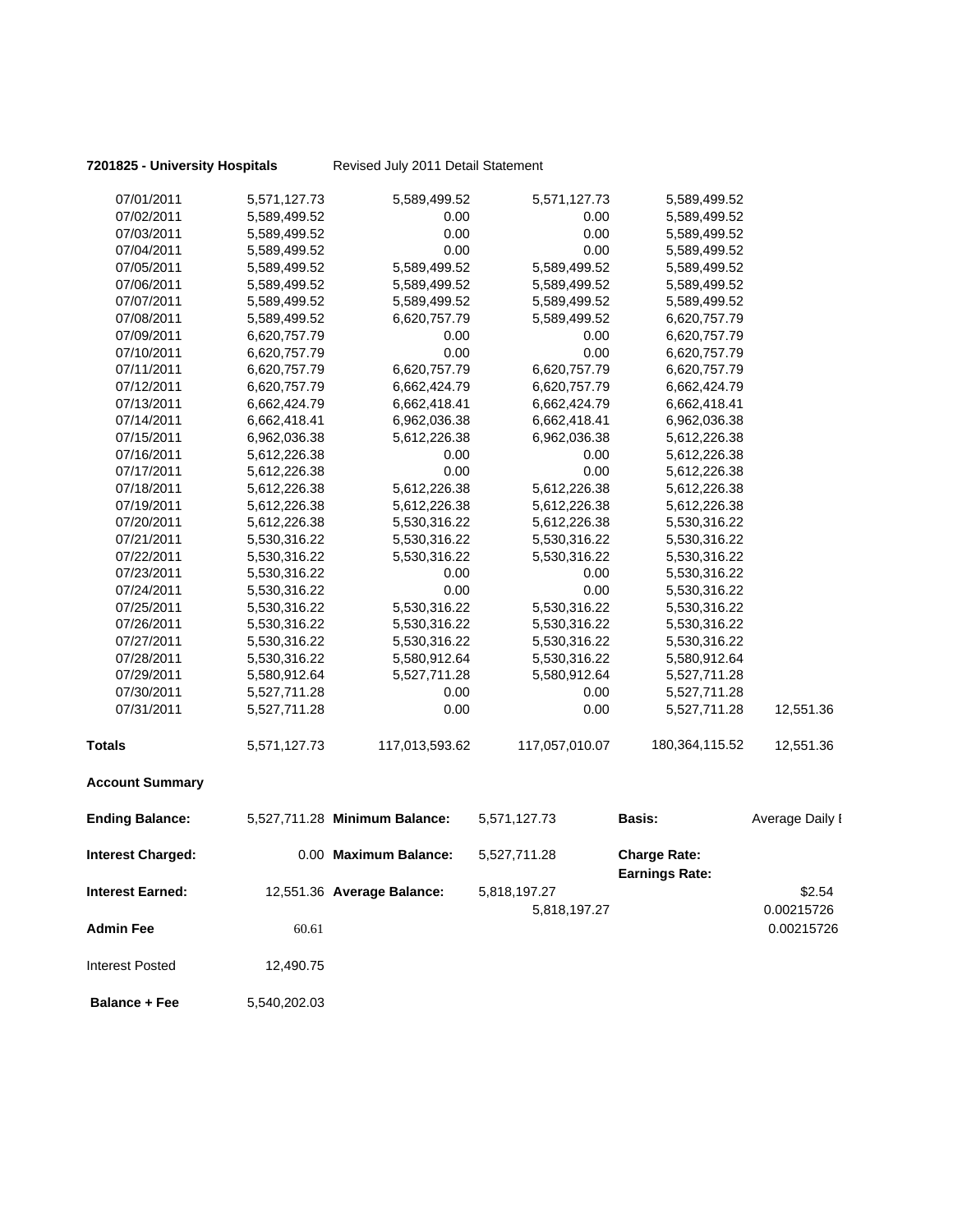**7205270 - State Election Board** Revised July 2011 Detail Statement

| 07/01/2011               | 1,601,365.86 | 1,604,912.03                  | 1,601,365.86  | 1,604,912.03                                 |                 |
|--------------------------|--------------|-------------------------------|---------------|----------------------------------------------|-----------------|
| 07/02/2011               | 1,604,912.03 | 0.00                          | 0.00          | 1,604,912.03                                 |                 |
| 07/03/2011               | 1,604,912.03 | 0.00                          | 0.00          | 1,604,912.03                                 |                 |
| 07/04/2011               | 1,604,912.03 | 0.00                          | 0.00          | 1,604,912.03                                 |                 |
| 07/05/2011               | 1,604,912.03 | 1,604,912.03                  | 1,604,912.03  | 1,604,912.03                                 |                 |
| 07/06/2011               | 1,604,912.03 | 1,604,912.03                  | 1,604,912.03  | 1,604,912.03                                 |                 |
| 07/07/2011               | 1,604,912.03 | 1,604,912.03                  | 1,604,912.03  | 1,604,912.03                                 |                 |
| 07/08/2011               | 1,604,912.03 | 1,604,912.03                  | 1,604,912.03  | 1,604,912.03                                 |                 |
| 07/09/2011               | 1,604,912.03 | 0.00                          | 0.00          | 1,604,912.03                                 |                 |
| 07/10/2011               | 1,604,912.03 | 0.00                          | 0.00          | 1,604,912.03                                 |                 |
| 07/11/2011               | 1,604,912.03 | 1,604,912.03                  | 1,604,912.03  | 1,604,912.03                                 |                 |
| 07/12/2011               | 1,604,912.03 | 1,501,819.53                  | 1,604,912.03  | 1,501,819.53                                 |                 |
| 07/13/2011               | 1,501,819.53 | 1,501,819.53                  | 1,501,819.53  | 1,501,819.53                                 |                 |
| 07/14/2011               | 1,501,819.53 | 1,501,819.53                  | 1,501,819.53  | 1,501,819.53                                 |                 |
| 07/15/2011               | 1,501,819.53 | 1,501,819.53                  | 1,501,819.53  | 1,501,819.53                                 |                 |
| 07/16/2011               | 1,501,819.53 | 0.00                          | 0.00          | 1,501,819.53                                 |                 |
| 07/17/2011               | 1,501,819.53 | 0.00                          | 0.00          | 1,501,819.53                                 |                 |
| 07/18/2011               | 1,501,819.53 | 1,501,819.53                  | 1,501,819.53  | 1,501,819.53                                 |                 |
| 07/19/2011               | 1,501,819.53 | 1,501,819.53                  | 1,501,819.53  | 1,501,819.53                                 |                 |
| 07/20/2011               | 1,501,819.53 | 1,501,819.53                  | 1,501,819.53  | 1,501,819.53                                 |                 |
| 07/21/2011               | 1,501,819.53 | 1,501,819.53                  | 1,501,819.53  | 1,501,819.53                                 |                 |
| 07/22/2011               | 1,501,819.53 | 1,501,819.53                  | 1,501,819.53  | 1,501,819.53                                 |                 |
| 07/23/2011               | 1,501,819.53 | 0.00                          | 0.00          | 1,501,819.53                                 |                 |
| 07/24/2011               | 1,501,819.53 | 0.00                          | 0.00          | 1,501,819.53                                 |                 |
| 07/25/2011               | 1,501,819.53 | 1,501,819.53                  | 1,501,819.53  | 1,501,819.53                                 |                 |
| 07/26/2011               | 1,501,819.53 | 1,501,819.53                  | 1,501,819.53  | 1,501,819.53                                 |                 |
| 07/27/2011               | 1,501,819.53 | 1,501,819.53                  | 1,501,819.53  | 1,501,819.53                                 |                 |
| 07/28/2011               | 1,501,819.53 | 1,501,819.53                  | 1,501,819.53  | 1,501,819.53                                 |                 |
| 07/29/2011               | 1,501,819.53 | 1,501,819.53                  | 1,501,819.53  | 1,501,819.53                                 |                 |
| 07/30/2011               | 1,501,819.53 | 0.00                          | 0.00          | 1,501,819.53                                 |                 |
| 07/31/2011               | 1,501,819.53 | 0.00                          | 0.00          | 1,501,819.53                                 | 3,318.73        |
| <b>Totals</b>            | 1,601,365.86 | 30,654,945.60                 | 30,754,491.93 | 47,690,422.93                                | 3,318.73        |
| <b>Account Summary</b>   |              |                               |               |                                              |                 |
| <b>Ending Balance:</b>   |              | 1,501,819.53 Minimum Balance: | 1,601,365.86  | <b>Basis:</b>                                | Average Daily I |
| <b>Interest Charged:</b> |              | 0.00 Maximum Balance:         | 1,501,819.53  | <b>Charge Rate:</b><br><b>Earnings Rate:</b> |                 |
| <b>Interest Earned:</b>  |              | 3,318.73 Average Balance:     | 1,538,400.74  |                                              | \$2.54          |
|                          |              |                               | 1,538,400.74  |                                              | 0.00215726      |
| <b>Admin Fee</b>         | 16.03        |                               |               |                                              | 0.00215726      |
| <b>Interest Posted</b>   | 3,302.71     |                               |               |                                              |                 |

**Balance + Fee** 1,505,122.24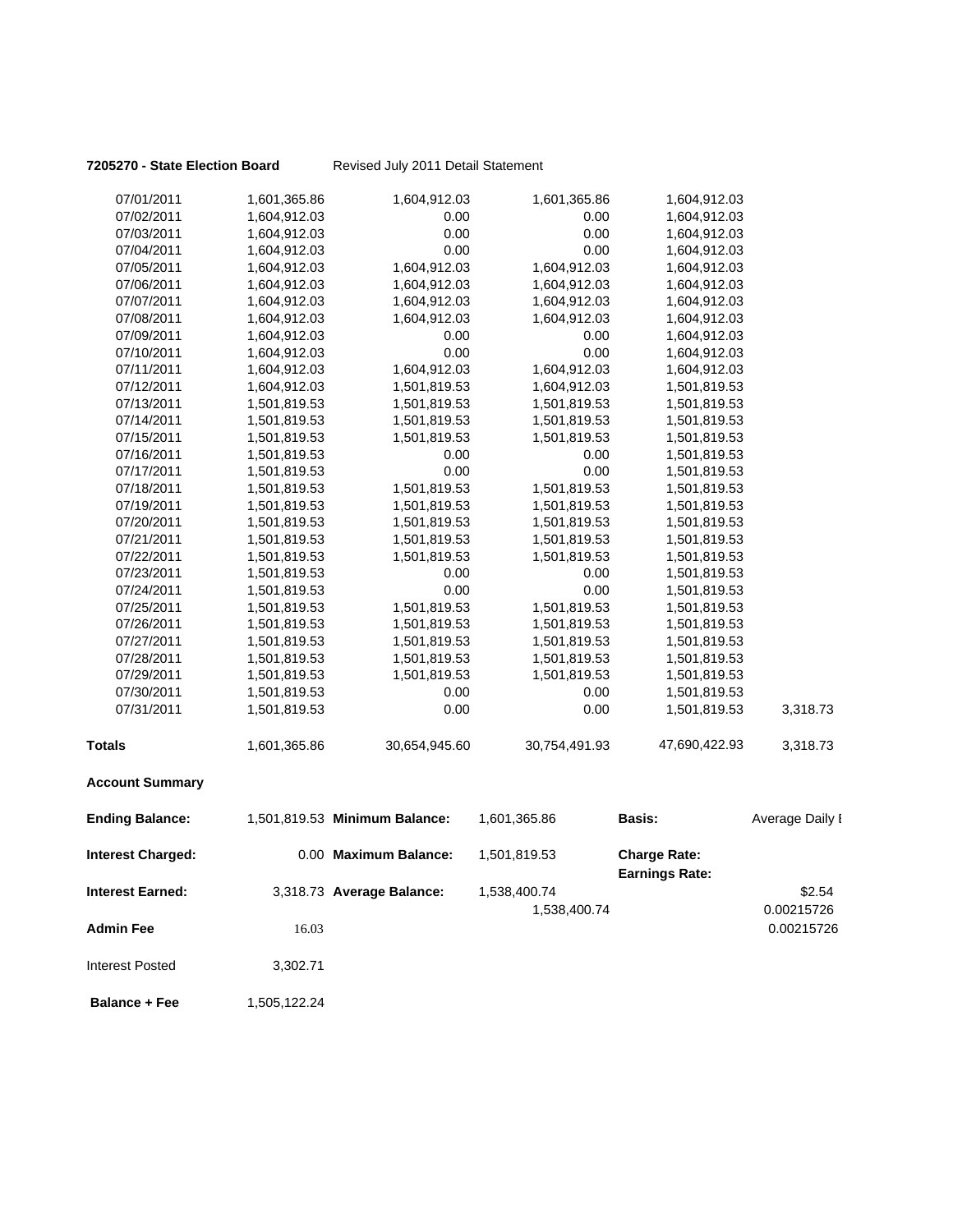**7205320 - Department of Wildlife** Revised July 2011 Detail Statement

| 07/01/2011               | 730,055.53 | 731,687.01                  | 730,055.53    | 731,687.01                                   |                 |
|--------------------------|------------|-----------------------------|---------------|----------------------------------------------|-----------------|
| 07/02/2011               | 731,687.01 | 0.00                        | 0.00          | 731,687.01                                   |                 |
| 07/03/2011               | 731,687.01 | 0.00                        | 0.00          | 731,687.01                                   |                 |
| 07/04/2011               | 731,687.01 | 0.00                        | 0.00          | 731,687.01                                   |                 |
| 07/05/2011               | 731,687.01 | 731,687.01                  | 731,687.01    | 731,687.01                                   |                 |
| 07/06/2011               | 731,687.01 | 731,687.01                  | 731,687.01    | 731,687.01                                   |                 |
| 07/07/2011               | 731,687.01 | 731,687.01                  | 731,687.01    | 731,687.01                                   |                 |
| 07/08/2011               | 731,687.01 | 737,387.01                  | 731,687.01    | 737,387.01                                   |                 |
| 07/09/2011               | 737,387.01 | 0.00                        | 0.00          | 737,387.01                                   |                 |
| 07/10/2011               | 737,387.01 | 0.00                        | 0.00          | 737,387.01                                   |                 |
| 07/11/2011               | 737,387.01 | 737,387.01                  | 737,387.01    | 737,387.01                                   |                 |
| 07/12/2011               | 737,387.01 | 735,119.91                  | 737,387.01    | 735,119.91                                   |                 |
| 07/13/2011               | 735,119.91 | 735,119.91                  | 735,119.91    | 735,119.91                                   |                 |
| 07/14/2011               | 735,119.91 | 735,119.91                  | 735,119.91    | 735,119.91                                   |                 |
| 07/15/2011               | 735,119.91 | 735,119.91                  | 735,119.91    | 735,119.91                                   |                 |
| 07/16/2011               | 735,119.91 | 0.00                        | 0.00          | 735,119.91                                   |                 |
| 07/17/2011               | 735,119.91 | 0.00                        | 0.00          | 735,119.91                                   |                 |
| 07/18/2011               | 735,119.91 | 771,618.51                  | 735,119.91    | 771,618.51                                   |                 |
| 07/19/2011               | 771,618.51 | 771,618.51                  | 771,618.51    | 771,618.51                                   |                 |
| 07/20/2011               | 771,618.51 | 771,618.51                  | 771,618.51    | 771,618.51                                   |                 |
| 07/21/2011               | 771,618.51 | 771,618.51                  | 771,618.51    | 771,618.51                                   |                 |
| 07/22/2011               | 771,618.51 | 771,618.51                  | 771,618.51    | 771,618.51                                   |                 |
| 07/23/2011               | 771,618.51 | 0.00                        | 0.00          | 771,618.51                                   |                 |
| 07/24/2011               | 771,618.51 | 0.00                        | 0.00          | 771,618.51                                   |                 |
| 07/25/2011               | 771,618.51 | 759,320.02                  | 771,618.51    | 759,320.02                                   |                 |
| 07/26/2011               | 759,320.02 | 759,320.02                  | 759,320.02    | 759,320.02                                   |                 |
| 07/27/2011               | 759,320.02 | 759,320.02                  | 759,320.02    | 759,320.02                                   |                 |
| 07/28/2011               | 759,320.02 | 759,320.02                  | 759,320.02    | 759,320.02                                   |                 |
| 07/29/2011               | 759,320.02 | 759,320.02                  | 759,320.02    | 759,320.02                                   |                 |
| 07/30/2011               | 759,320.02 | 0.00                        | 0.00          | 759,320.02                                   |                 |
| 07/31/2011               | 759,320.02 | 0.00                        | 0.00          | 759,320.02                                   | 1,614.37        |
| <b>Totals</b>            | 730,055.53 | 14,996,694.35               | 14,967,429.86 | 23,198,646.28                                | 1,614.37        |
| <b>Account Summary</b>   |            |                             |               |                                              |                 |
| <b>Ending Balance:</b>   |            | 759,320.02 Minimum Balance: | 730,055.53    | Basis:                                       | Average Daily I |
| <b>Interest Charged:</b> |            | 0.00 Maximum Balance:       | 759,320.02    | <b>Charge Rate:</b><br><b>Earnings Rate:</b> |                 |
| Interest Earned:         |            | 1,614.37 Average Balance:   | 748,343.43    |                                              | \$2.54          |
|                          |            |                             | 748,343.43    |                                              | 0.00215726      |
|                          |            |                             |               |                                              |                 |
| <b>Admin Fee</b>         | 7.80       |                             |               |                                              | 0.00215726      |
| <b>Interest Posted</b>   | 1,606.58   |                             |               |                                              |                 |
| <b>Balance + Fee</b>     | 760,926.60 |                             |               |                                              |                 |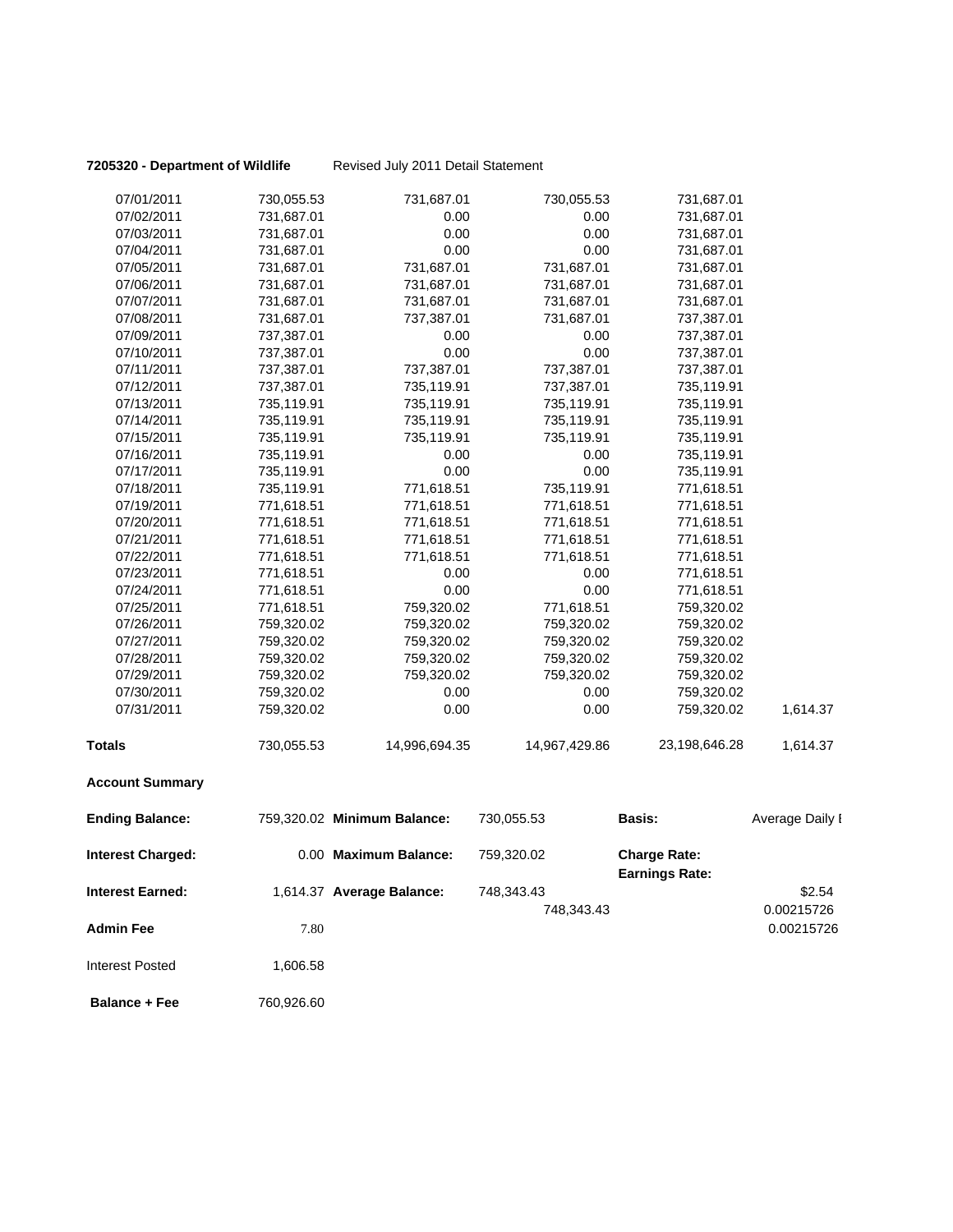### **7205435 - Oklahoma Lottery Commission** Revised July 2011 Detail Statement

| <b>Ending Balance:</b> |            | 101,043.48 Minimum Balance: | 95,847.41    | <b>Basis:</b> | Average Daily I |
|------------------------|------------|-----------------------------|--------------|---------------|-----------------|
| <b>Account Summary</b> |            |                             |              |               |                 |
| <b>Totals</b>          | 95,847.41  | 2,005,554.60                | 2,000,358.53 | 3,101,717.88  | 215.85          |
| 07/31/2011             | 101,043.48 | 0.00                        | 0.00         | 101,043.48    | 215.85          |
| 07/30/2011             | 101,043.48 | 0.00                        | 0.00         | 101,043.48    |                 |
| 07/29/2011             | 101,043.48 | 101,043.48                  | 101,043.48   | 101,043.48    |                 |
| 07/28/2011             | 101,043.48 | 101,043.48                  | 101,043.48   | 101,043.48    |                 |
| 07/27/2011             | 101,043.48 | 101,043.48                  | 101,043.48   | 101,043.48    |                 |
| 07/26/2011             | 101,043.48 | 101,043.48                  | 101,043.48   | 101,043.48    |                 |
| 07/25/2011             | 101,043.48 | 101,043.48                  | 101,043.48   | 101,043.48    |                 |
| 07/24/2011             | 101,043.48 | 0.00                        | 0.00         | 101,043.48    |                 |
| 07/23/2011             | 101,043.48 | 0.00                        | 0.00         | 101,043.48    |                 |
| 07/22/2011             | 101,043.48 | 101,043.48                  | 101,043.48   | 101,043.48    |                 |
| 07/21/2011             | 101,043.48 | 101,043.48                  | 101,043.48   | 101,043.48    |                 |
| 07/20/2011             | 101,043.48 | 101,043.48                  | 101,043.48   | 101,043.48    |                 |
| 07/19/2011             | 101,043.48 | 101,043.48                  | 101,043.48   | 101,043.48    |                 |
| 07/18/2011             | 101,043.48 | 101,043.48                  | 101,043.48   | 101,043.48    |                 |
| 07/17/2011             | 101,043.48 | 0.00                        | 0.00         | 101,043.48    |                 |
| 07/16/2011             | 101,043.48 | 0.00                        | 0.00         | 101,043.48    |                 |
| 07/15/2011             | 101,043.48 | 101,043.48                  | 101,043.48   | 101,043.48    |                 |
| 07/14/2011             | 101,043.48 | 101,043.48                  | 101,043.48   | 101,043.48    |                 |
| 07/13/2011             | 101,043.48 | 101,043.48                  | 101,043.48   | 101,043.48    |                 |
| 07/12/2011             | 101,043.48 | 101,043.48                  | 101,043.48   | 101,043.48    |                 |
| 07/11/2011             | 101,043.48 | 101,043.48                  | 101,043.48   | 101,043.48    |                 |
| 07/10/2011             | 101,043.48 | 0.00                        | 0.00         | 101,043.48    |                 |
| 07/09/2011             | 101,043.48 | 0.00                        | 0.00         | 101,043.48    |                 |
| 07/08/2011             | 101,043.48 | 101,043.48                  | 101,043.48   | 101,043.48    |                 |
| 07/07/2011             | 95,938.48  | 101,043.48                  | 95,938.48    | 101,043.48    |                 |
| 07/06/2011             | 95,938.48  | 95,938.48                   | 95,938.48    | 95,938.48     |                 |
| 07/05/2011             | 95,938.48  | 95,938.48                   | 95,938.48    | 95,938.48     |                 |
| 07/04/2011             | 95,938.48  | 0.00                        | 0.00         | 95,938.48     |                 |
| 07/03/2011             | 95,938.48  | 0.00                        | 0.00         | 95,938.48     |                 |
| 07/02/2011             | 95,938.48  | 0.00                        | 0.00         | 95,938.48     |                 |
| 07/01/2011             | 95,847.41  | 95,938.48                   | 95,847.41    | 95,938.48     |                 |

| <b>Interest Charged:</b> |        | 0.00 Maximum Balance:   | 101,043.48 | <b>Charge Rate:</b><br><b>Earnings Rate:</b> |            |
|--------------------------|--------|-------------------------|------------|----------------------------------------------|------------|
| <b>Interest Earned:</b>  |        | 215.85 Average Balance: | 100,055.42 |                                              | \$2.54     |
|                          |        |                         | 100,055.42 |                                              | 0.00215726 |
| <b>Admin Fee</b>         | 1.04   |                         |            |                                              | 0.00215726 |
| Interest Posted          | 214.80 |                         |            |                                              |            |

**Balance + Fee** 101,258.28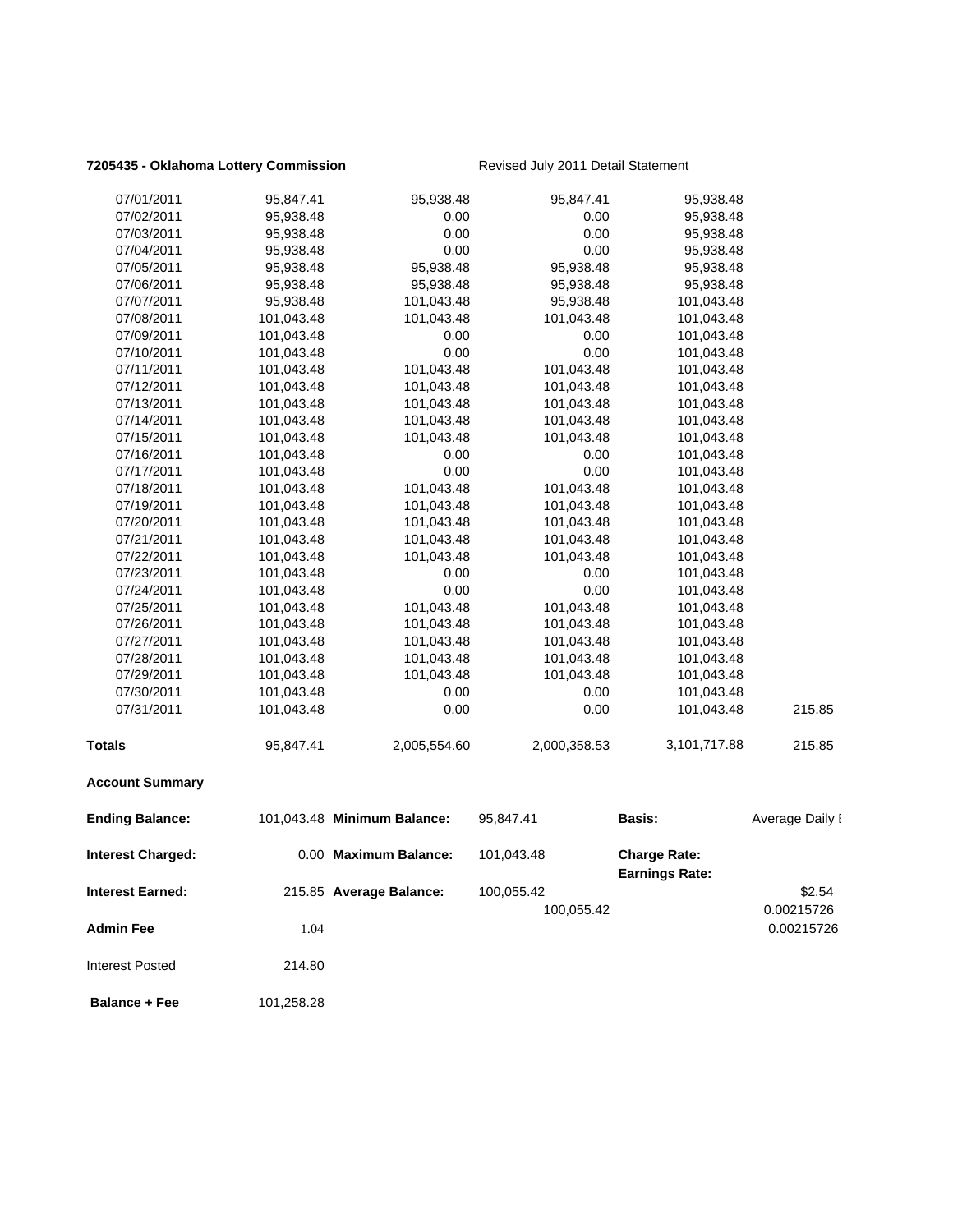### **7205444 - Oklahoma L. P. Gas Research Marketing** Revised July 2011 Detail Statement

| 07/01/2011               | 916,079.85 | 918,134.61                  | 916,079.85    | 918,134.61                                   |                 |
|--------------------------|------------|-----------------------------|---------------|----------------------------------------------|-----------------|
| 07/02/2011               | 918,134.61 | 0.00                        | 0.00          | 918,134.61                                   |                 |
| 07/03/2011               | 918,134.61 | 0.00                        | 0.00          | 918,134.61                                   |                 |
| 07/04/2011               | 918,134.61 | 0.00                        | 0.00          | 918,134.61                                   |                 |
| 07/05/2011               | 918,134.61 | 894,752.11                  | 918,134.61    | 894,752.11                                   |                 |
| 07/06/2011               | 894,752.11 | 894,752.11                  | 894,752.11    | 894,752.11                                   |                 |
| 07/07/2011               | 894,752.11 | 885,476.65                  | 894,752.11    | 885,476.65                                   |                 |
| 07/08/2011               | 885,476.65 | 885,476.65                  | 885,476.65    | 885,476.65                                   |                 |
| 07/09/2011               | 885,476.65 | 0.00                        | 0.00          | 885,476.65                                   |                 |
| 07/10/2011               | 885,476.65 | 0.00                        | 0.00          | 885,476.65                                   |                 |
| 07/11/2011               | 885,476.65 | 885,476.65                  | 885,476.65    | 885,476.65                                   |                 |
| 07/12/2011               | 885,476.65 | 885,476.65                  | 885,476.65    | 885,476.65                                   |                 |
| 07/13/2011               | 885,476.65 | 885,476.65                  | 885,476.65    | 885,476.65                                   |                 |
| 07/14/2011               | 885,476.65 | 885,026.65                  | 885,476.65    | 885,026.65                                   |                 |
| 07/15/2011               | 885,026.65 | 885,026.65                  | 885,026.65    | 885,026.65                                   |                 |
| 07/16/2011               | 885,026.65 | 0.00                        | 0.00          | 885,026.65                                   |                 |
| 07/17/2011               | 885,026.65 | 0.00                        | 0.00          | 885,026.65                                   |                 |
| 07/18/2011               | 885,026.65 | 885,026.65                  | 885,026.65    | 885,026.65                                   |                 |
| 07/19/2011               | 885,026.65 | 885,026.65                  | 885,026.65    | 885,026.65                                   |                 |
| 07/20/2011               | 885,026.65 | 885,026.65                  | 885,026.65    | 885,026.65                                   |                 |
| 07/21/2011               | 885,026.65 | 885,026.65                  | 885,026.65    | 885,026.65                                   |                 |
| 07/22/2011               | 885,026.65 | 885,026.65                  | 885,026.65    | 885,026.65                                   |                 |
| 07/23/2011               | 885,026.65 | 0.00                        | 0.00          | 885,026.65                                   |                 |
| 07/24/2011               | 885,026.65 | 0.00                        | 0.00          | 885,026.65                                   |                 |
| 07/25/2011               | 885,026.65 | 881,930.19                  | 885,026.65    | 881,930.19                                   |                 |
| 07/26/2011               | 881,930.19 | 881,930.19                  | 881,930.19    | 881,930.19                                   |                 |
| 07/27/2011               | 881,930.19 | 881,930.19                  | 881,930.19    | 881,930.19                                   |                 |
| 07/28/2011               | 881,930.19 | 881,930.19                  | 881,930.19    | 881,930.19                                   |                 |
| 07/29/2011               | 881,930.19 | 881,930.19                  | 881,930.19    | 881,930.19                                   |                 |
| 07/30/2011               | 881,930.19 | 0.00                        | 0.00          | 881,930.19                                   |                 |
| 07/31/2011               | 881,930.19 | 0.00                        | 0.00          | 881,930.19                                   | 1,918.51        |
| <b>Totals</b>            | 916,079.85 | 17,739,859.58               | 17,774,009.24 | 27,569,183.69                                | 1,918.51        |
| <b>Account Summary</b>   |            |                             |               |                                              |                 |
| <b>Ending Balance:</b>   |            | 881,930.19 Minimum Balance: | 916,079.85    | Basis:                                       | Average Daily I |
| <b>Interest Charged:</b> |            | 0.00 Maximum Balance:       | 881,930.19    | <b>Charge Rate:</b><br><b>Earnings Rate:</b> |                 |
| <b>Interest Earned:</b>  |            | 1,918.51 Average Balance:   | 889,328.51    |                                              | \$2.54          |
|                          |            |                             | 889,328.51    |                                              | 0.00215726      |
|                          |            |                             |               |                                              |                 |
| <b>Admin Fee</b>         | 9.26       |                             |               |                                              | 0.00215726      |
| <b>Interest Posted</b>   | 1,909.25   |                             |               |                                              |                 |
| <b>Balance + Fee</b>     | 883,839.44 |                             |               |                                              |                 |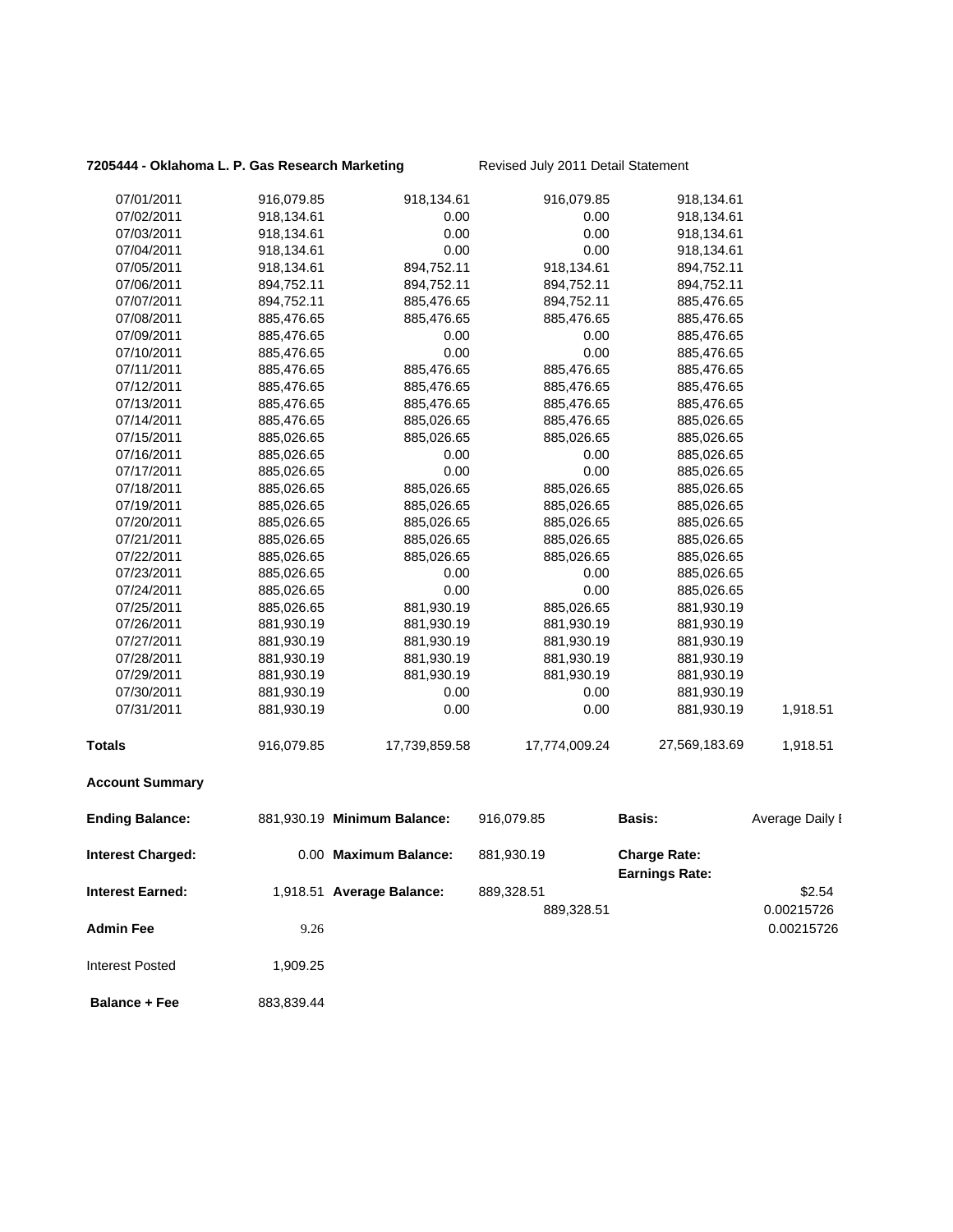### **7205515 - OPERS** Revised July 2011 Detail Statement

| 07/01/2011               | 203,025.24 | 217,911.62                  | 203,025.24   | 217,911.62                                   |                 |
|--------------------------|------------|-----------------------------|--------------|----------------------------------------------|-----------------|
| 07/02/2011               | 217,911.62 | 0.00                        | 0.00         | 217,911.62                                   |                 |
| 07/03/2011               | 217,911.62 | 0.00                        | 0.00         | 217,911.62                                   |                 |
| 07/04/2011               | 217,911.62 | 0.00                        | 0.00         | 217,911.62                                   |                 |
| 07/05/2011               | 217,911.62 | 217,911.62                  | 217,911.62   | 217,911.62                                   |                 |
| 07/06/2011               | 217,911.62 | 219,110.26                  | 217,911.62   | 219,110.26                                   |                 |
| 07/07/2011               | 219,110.26 | 219,110.26                  | 219,110.26   | 219,110.26                                   |                 |
| 07/08/2011               | 219,110.26 | 219,110.26                  | 219,110.26   | 219,110.26                                   |                 |
| 07/09/2011               | 219,110.26 | 0.00                        | 0.00         | 219,110.26                                   |                 |
| 07/10/2011               | 219,110.26 | 0.00                        | 0.00         | 219,110.26                                   |                 |
| 07/11/2011               | 219,110.26 | 219,317.68                  | 219,110.26   | 219,317.68                                   |                 |
| 07/12/2011               | 219,317.68 | 94,381.02                   | 219,317.68   | 94,381.02                                    |                 |
| 07/13/2011               | 94,381.02  | 94,699.46                   | 94,381.02    | 94,699.46                                    |                 |
| 07/14/2011               | 94,699.46  | 94,699.46                   | 94,699.46    | 94,699.46                                    |                 |
| 07/15/2011               | 94,699.46  | 105,447.92                  | 94,699.46    | 105,447.92                                   |                 |
| 07/16/2011               | 105,447.92 | 0.00                        | 0.00         | 105,447.92                                   |                 |
| 07/17/2011               | 105,447.92 | 0.00                        | 0.00         | 105,447.92                                   |                 |
| 07/18/2011               | 105,447.92 | 105,447.92                  | 105,447.92   | 105,447.92                                   |                 |
| 07/19/2011               | 105,447.92 | 105,447.92                  | 105,447.92   | 105,447.92                                   |                 |
| 07/20/2011               | 105,447.92 | 105,447.92                  | 105,447.92   | 105,447.92                                   |                 |
| 07/21/2011               | 105,447.92 | 105,447.92                  | 105,447.92   | 105,447.92                                   |                 |
| 07/22/2011               | 105,447.92 | 105,447.92                  | 105,447.92   | 105,447.92                                   |                 |
| 07/23/2011               | 105,447.92 | 0.00                        | 0.00         | 105,447.92                                   |                 |
| 07/24/2011               | 105,447.92 | 0.00                        | 0.00         | 105,447.92                                   |                 |
| 07/25/2011               | 105,447.92 | 106,774.83                  | 105,447.92   | 106,774.83                                   |                 |
| 07/26/2011               | 106,774.83 | 106,774.83                  | 106,774.83   | 106,774.83                                   |                 |
| 07/27/2011               | 106,774.83 | 106,774.83                  | 106,774.83   | 106,774.83                                   |                 |
| 07/28/2011               | 106,774.83 | 107,099.77                  | 106,774.83   | 107,099.77                                   |                 |
| 07/29/2011               | 107,099.77 | 107,099.77                  | 107,099.77   | 107,099.77                                   |                 |
| 07/30/2011               | 107,099.77 | 0.00                        | 0.00         | 107,099.77                                   |                 |
| 07/31/2011               | 107,099.77 | 0.00                        | 0.00         | 107,099.77                                   | 312.55          |
| <b>Totals</b>            | 203,025.24 | 2,763,463.19                | 2,859,388.66 | 4,491,409.79                                 | 312.55          |
| <b>Account Summary</b>   |            |                             |              |                                              |                 |
| <b>Ending Balance:</b>   |            | 107,099.77 Minimum Balance: | 203,025.24   | Basis:                                       | Average Daily I |
| <b>Interest Charged:</b> |            | 0.00 Maximum Balance:       | 107,099.77   | <b>Charge Rate:</b><br><b>Earnings Rate:</b> |                 |
| <b>Interest Earned:</b>  |            | 312.55 Average Balance:     | 144,884.19   |                                              | \$2.54          |
|                          |            |                             | 144,884.19   |                                              | 0.00215726      |
| <b>Admin Fee</b>         | 1.51       |                             |              |                                              | 0.00215726      |
| <b>Interest Posted</b>   | 311.04     |                             |              |                                              |                 |

**Balance + Fee** 107,410.81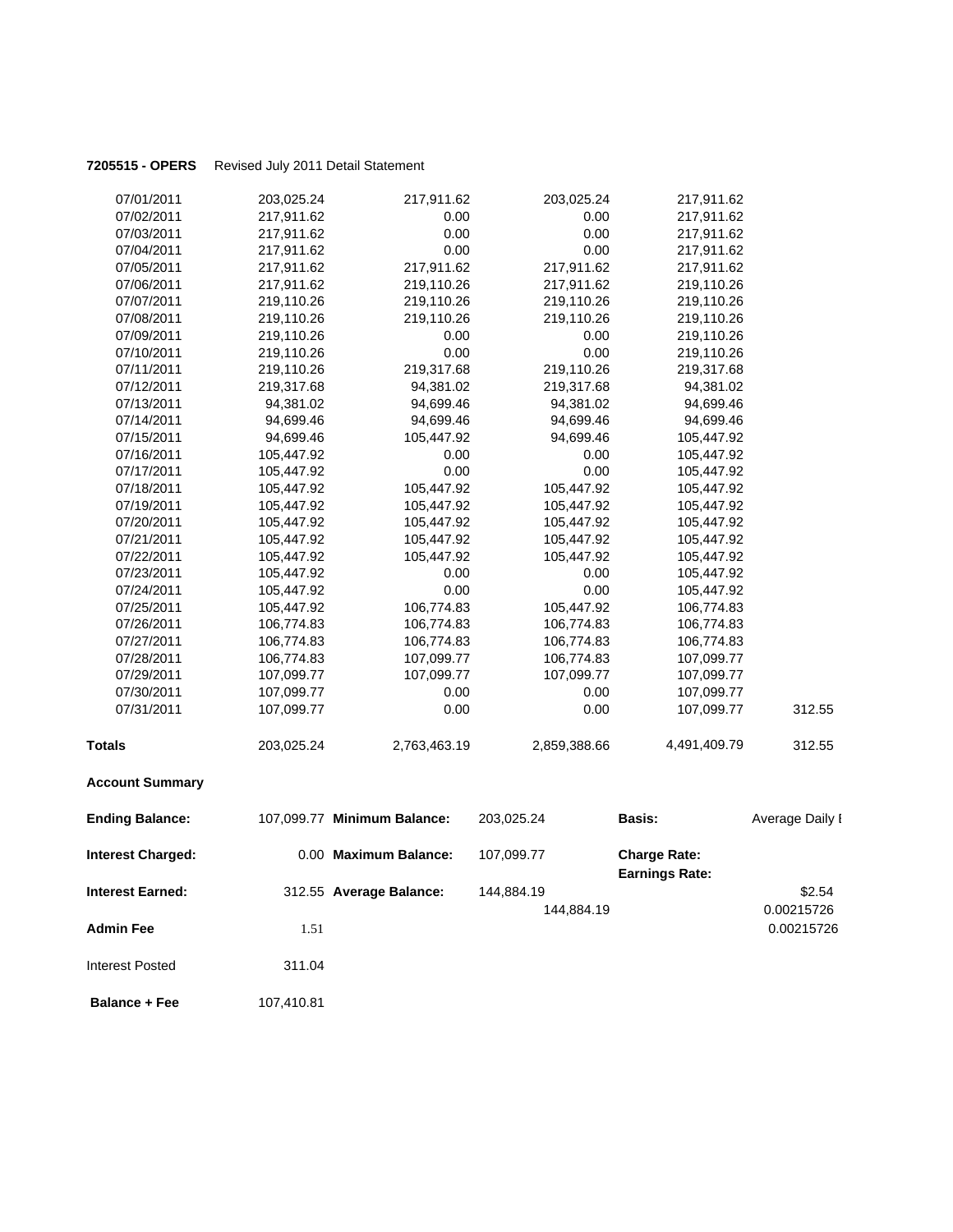### **7205563 - OK Board of Private Vocational Schools** Revised July 2011 Detail Statement

| 07/01/2011              | 604,466.66 | 604,034.28                  | 604,466.66    | 604,034.28                                   |                 |
|-------------------------|------------|-----------------------------|---------------|----------------------------------------------|-----------------|
| 07/02/2011              | 604,034.28 | 0.00                        | 0.00          | 604,034.28                                   |                 |
| 07/03/2011              | 604,034.28 | 0.00                        | 0.00          | 604,034.28                                   |                 |
| 07/04/2011              | 604,034.28 | 0.00                        | 0.00          | 604,034.28                                   |                 |
| 07/05/2011              | 604,034.28 | 604,034.28                  | 604,034.28    | 604,034.28                                   |                 |
| 07/06/2011              | 604,034.28 | 604,034.28                  | 604,034.28    | 604,034.28                                   |                 |
| 07/07/2011              | 604,034.28 | 604,034.28                  | 604,034.28    | 604,034.28                                   |                 |
| 07/08/2011              | 604,034.28 | 604,034.28                  | 604,034.28    | 604,034.28                                   |                 |
| 07/09/2011              | 604,034.28 | 0.00                        | 0.00          | 604,034.28                                   |                 |
| 07/10/2011              | 604,034.28 | 0.00                        | 0.00          | 604,034.28                                   |                 |
| 07/11/2011              | 604,034.28 | 604,034.28                  | 604,034.28    | 604,034.28                                   |                 |
| 07/12/2011              | 604,034.28 | 604,034.28                  | 604,034.28    | 604,034.28                                   |                 |
| 07/13/2011              | 604,034.28 | 604,034.28                  | 604,034.28    | 604,034.28                                   |                 |
| 07/14/2011              | 604,034.28 | 604,034.28                  | 604,034.28    | 604,034.28                                   |                 |
| 07/15/2011              | 604,034.28 | 604,034.28                  | 604,034.28    | 604,034.28                                   |                 |
| 07/16/2011              | 604,034.28 | 0.00                        | 0.00          | 604,034.28                                   |                 |
| 07/17/2011              | 604,034.28 | 0.00                        | 0.00          | 604,034.28                                   |                 |
| 07/18/2011              | 604,034.28 | 604,034.28                  | 604,034.28    | 604,034.28                                   |                 |
| 07/19/2011              | 604,034.28 | 602,769.04                  | 604,034.28    | 602,769.04                                   |                 |
| 07/20/2011              | 602,769.04 | 602,769.04                  | 602,769.04    | 602,769.04                                   |                 |
| 07/21/2011              | 602,769.04 | 602,769.04                  | 602,769.04    | 602,769.04                                   |                 |
| 07/22/2011              | 602,769.04 | 602,769.04                  | 602,769.04    | 602,769.04                                   |                 |
| 07/23/2011              | 602,769.04 | 0.00                        | 0.00          | 602,769.04                                   |                 |
| 07/24/2011              | 602,769.04 | 0.00                        | 0.00          | 602,769.04                                   |                 |
| 07/25/2011              | 602,769.04 | 596,004.44                  | 602,769.04    | 596,004.44                                   |                 |
| 07/26/2011              | 596,004.44 | 596,004.44                  | 596,004.44    | 596,004.44                                   |                 |
| 07/27/2011              | 596,004.44 | 596,004.44                  | 596,004.44    | 596,004.44                                   |                 |
| 07/28/2011              | 596,004.44 | 596,004.44                  | 596,004.44    | 596,004.44                                   |                 |
| 07/29/2011              | 596,004.44 | 596,004.44                  | 596,004.44    | 596,004.44                                   |                 |
| 07/30/2011              | 596,004.44 | 0.00                        | 0.00          | 596,004.44                                   |                 |
| 07/31/2011              | 596,004.44 | 0.00                        | 0.00          | 596,004.44                                   | 1,298.62        |
| <b>Totals</b>           | 604,466.66 | 12,035,475.44               | 12,043,937.66 | 18,661,262.36                                | 1,298.62        |
| <b>Account Summary</b>  |            |                             |               |                                              |                 |
| <b>Ending Balance:</b>  |            | 596,004.44 Minimum Balance: | 604,466.66    | <b>Basis:</b>                                | Average Daily I |
| Interest Charged:       |            | 0.00 Maximum Balance:       | 596,004.44    | <b>Charge Rate:</b><br><b>Earnings Rate:</b> |                 |
| <b>Interest Earned:</b> |            | 1,298.62 Average Balance:   | 601,976.21    |                                              | \$2.54          |
|                         |            |                             |               |                                              |                 |
|                         |            |                             | 601,976.21    |                                              | 0.00215726      |
| <b>Admin Fee</b>        | 6.27       |                             |               |                                              | 0.00215726      |
| <b>Interest Posted</b>  | 1,292.35   |                             |               |                                              |                 |
| <b>Balance + Fee</b>    | 597,296.79 |                             |               |                                              |                 |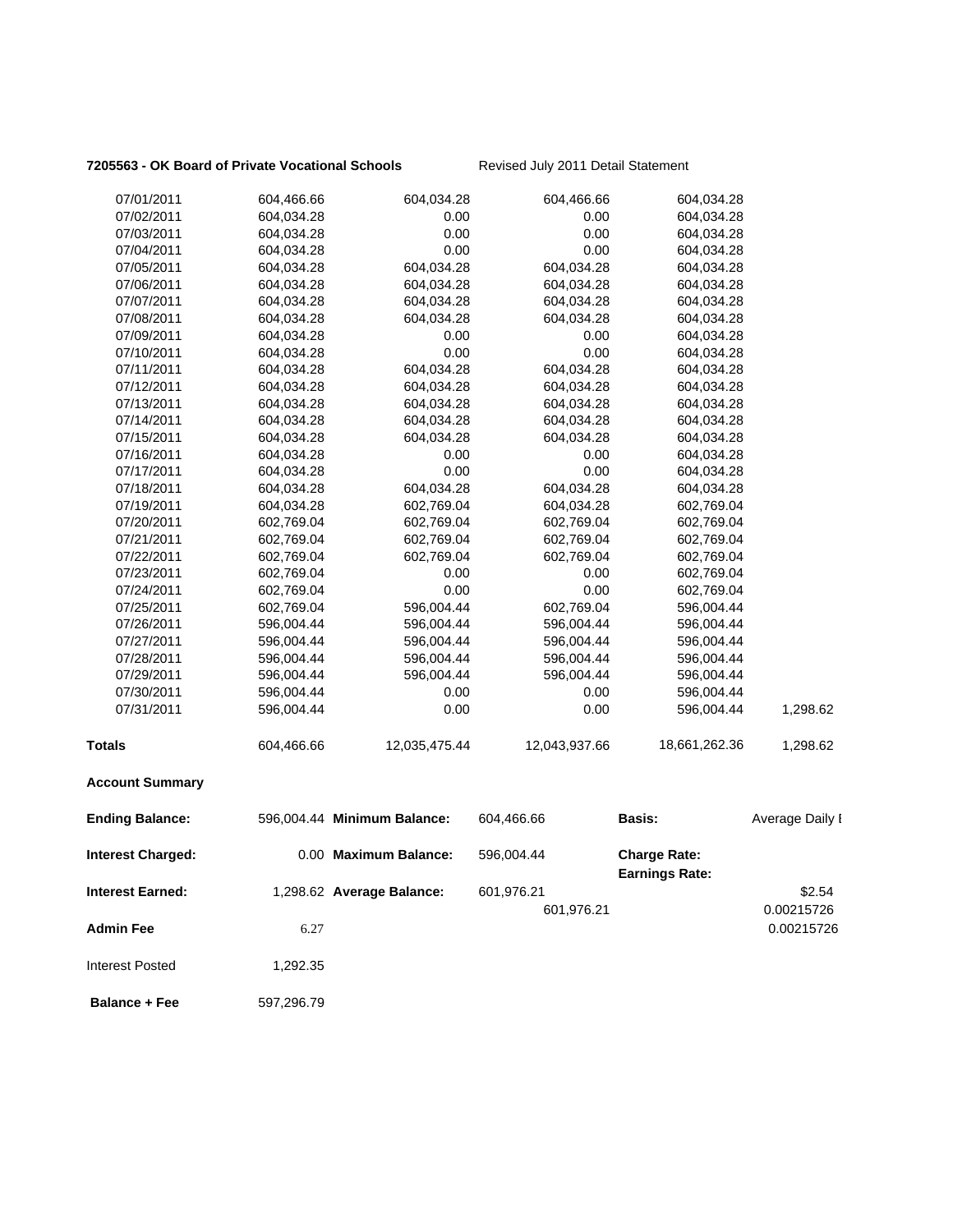### **7205580 - Risk Management Division/DCS** Revised July 2011 Detail Statement

| 07/01/2011               | 56,714,928.18 | 56,839,036.39                  | 56,714,928.18    | 56,839,036.39                                |                 |
|--------------------------|---------------|--------------------------------|------------------|----------------------------------------------|-----------------|
| 07/02/2011               | 56,839,036.39 | 0.00                           | 0.00             | 56,839,036.39                                |                 |
| 07/03/2011               | 56,839,036.39 | 0.00                           | 0.00             | 56,839,036.39                                |                 |
| 07/04/2011               | 56,839,036.39 | 0.00                           | 0.00             | 56,839,036.39                                |                 |
| 07/05/2011               | 56,839,036.39 | 56,841,764.39                  | 56,839,036.39    | 56,841,764.39                                |                 |
| 07/06/2011               | 56,841,764.39 | 56,731,652.02                  | 56,841,764.39    | 56,731,652.02                                |                 |
| 07/07/2011               | 56,731,652.02 | 56,726,173.38                  | 56,731,652.02    | 56,726,173.38                                |                 |
| 07/08/2011               | 56,726,173.38 | 56,726,173.38                  | 56,726,173.38    | 56,726,173.38                                |                 |
| 07/09/2011               | 56,726,173.38 | 0.00                           | 0.00             | 56,726,173.38                                |                 |
| 07/10/2011               | 56,726,173.38 | 0.00                           | 0.00             | 56,726,173.38                                |                 |
| 07/11/2011               | 56,726,173.38 | 56,726,173.38                  | 56,726,173.38    | 56,726,173.38                                |                 |
| 07/12/2011               | 56,726,173.38 | 56,725,738.14                  | 56,726,173.38    | 56,725,738.14                                |                 |
| 07/13/2011               | 56,725,738.14 | 56,725,738.14                  | 56,725,738.14    | 56,725,738.14                                |                 |
| 07/14/2011               | 56,725,738.14 | 56,725,738.14                  | 56,725,738.14    | 56,725,738.14                                |                 |
| 07/15/2011               | 56,725,738.14 | 56,725,738.14                  | 56,725,738.14    | 56,725,738.14                                |                 |
| 07/16/2011               | 56,725,738.14 | 0.00                           | 0.00             | 56,725,738.14                                |                 |
| 07/17/2011               | 56,725,738.14 | 0.00                           | 0.00             | 56,725,738.14                                |                 |
| 07/18/2011               | 56,725,738.14 | 56,725,738.14                  | 56,725,738.14    | 56,725,738.14                                |                 |
| 07/19/2011               | 56,725,738.14 | 56,725,738.14                  | 56,725,738.14    | 56,725,738.14                                |                 |
| 07/20/2011               | 56,725,738.14 | 56,725,738.14                  | 56,725,738.14    | 56,725,738.14                                |                 |
| 07/21/2011               | 56,725,738.14 | 56,176,813.32                  | 56,725,738.14    | 56,176,813.32                                |                 |
| 07/22/2011               | 56,176,813.32 | 56,176,813.32                  | 56,176,813.32    | 56,176,813.32                                |                 |
| 07/23/2011               | 56,176,813.32 | 0.00                           | 0.00             | 56,176,813.32                                |                 |
| 07/24/2011               | 56,176,813.32 | 0.00                           | 0.00             | 56,176,813.32                                |                 |
| 07/25/2011               | 56,176,813.32 | 56, 156, 327.80                | 56,176,813.32    | 56,156,327.80                                |                 |
| 07/26/2011               | 56,156,327.80 | 56,147,866.59                  | 56,156,327.80    | 56,147,866.59                                |                 |
| 07/27/2011               | 56,147,866.59 | 56,099,533.26                  | 56,147,866.59    | 56,099,533.26                                |                 |
| 07/28/2011               | 56,099,533.26 | 56,140,671.26                  | 56,099,533.26    | 56,140,671.26                                |                 |
| 07/29/2011               | 56,140,671.26 | 56,140,671.26                  | 56,140,671.26    | 56,140,671.26                                |                 |
| 07/30/2011               | 56,140,671.26 | 0.00                           | 0.00             | 56,140,671.26                                |                 |
| 07/31/2011               | 56,140,671.26 | 0.00                           | 0.00             | 56,140,671.26                                | 121,973.27      |
| <b>Totals</b>            | 56,714,928.18 | 1,130,709,836.73               | 1,131,284,093.65 | 1,752,765,738.10                             | 121,973.27      |
| <b>Account Summary</b>   |               |                                |                  |                                              |                 |
| <b>Ending Balance:</b>   |               | 56,140,671.26 Minimum Balance: | 56,714,928.18    | <b>Basis:</b>                                | Average Daily I |
| <b>Interest Charged:</b> |               | 0.00 Maximum Balance:          | 56,140,671.26    | <b>Charge Rate:</b><br><b>Earnings Rate:</b> |                 |
| <b>Interest Earned:</b>  |               | 121,973.27 Average Balance:    | 56,540,830.26    |                                              | \$2.54          |
|                          |               |                                | 56,540,830.26    |                                              | 0.00215726      |
| <b>Admin Fee</b>         |               |                                |                  |                                              |                 |
|                          | 588.97        |                                |                  |                                              | 0.00215726      |
| <b>Interest Posted</b>   | 121,384.30    |                                |                  |                                              |                 |
| <b>Balance + Fee</b>     | 56,262,055.56 |                                |                  |                                              |                 |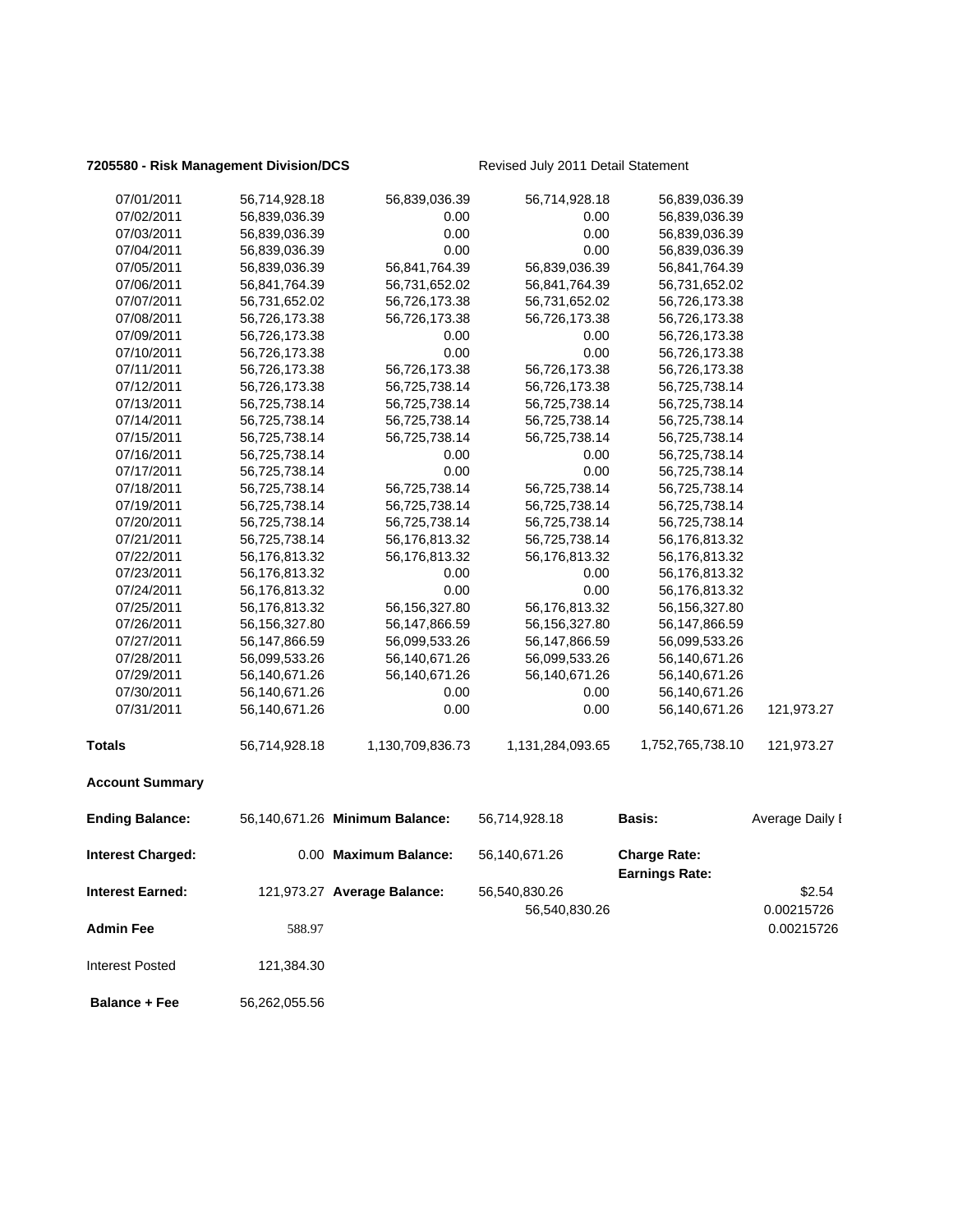**7205630 - Okla Dept of Securities** Revised July 2011 Detail Statement

| <b>Interest Posted</b>   | 5,838.74     |                               |               |                       |                          |
|--------------------------|--------------|-------------------------------|---------------|-----------------------|--------------------------|
| Admin Fee                | 28.33        |                               | 2,719,683.94  |                       | 0.00215726<br>0.00215726 |
| Interest Earned:         |              | 5,867.07 Average Balance:     | 2,719,683.94  | <b>Earnings Rate:</b> | \$2.54                   |
| <b>Interest Charged:</b> |              | 0.00 Maximum Balance:         | 2,721,477.29  | <b>Charge Rate:</b>   |                          |
| <b>Ending Balance:</b>   |              | 2,721,477.29 Minimum Balance: | 2,710,484.51  | Basis:                | Average Daily I          |
| <b>Account Summary</b>   |              |                               |               |                       |                          |
| <b>Totals</b>            | 2,710,484.51 | 54,399,221.80                 | 54,388,229.02 | 84,310,201.99         | 5,867.07                 |
| 07/31/2011               | 2,721,477.29 | 0.00                          | 0.00          | 2,721,477.29          | 5,867.07                 |
| 07/30/2011               | 2,721,477.29 | 0.00                          | 0.00          | 2,721,477.29          |                          |
| 07/29/2011               | 2,721,477.29 | 2,721,477.29                  | 2,721,477.29  | 2,721,477.29          |                          |
| 07/28/2011               | 2,721,477.29 | 2,721,477.29                  | 2,721,477.29  | 2,721,477.29          |                          |
| 07/27/2011               | 2,721,477.29 | 2,721,477.29                  | 2,721,477.29  | 2,721,477.29          |                          |
| 07/26/2011               | 2,721,477.29 | 2,721,477.29                  | 2,721,477.29  | 2,721,477.29          |                          |
| 07/25/2011               | 2,721,477.29 | 2,721,477.29                  | 2,721,477.29  | 2,721,477.29          |                          |
| 07/24/2011               | 2,721,477.29 | 0.00                          | 0.00          | 2,721,477.29          |                          |
| 07/23/2011               | 2,721,477.29 | 0.00                          | 0.00          | 2,721,477.29          |                          |
| 07/22/2011               | 2,721,477.29 | 2,721,477.29                  | 2,721,477.29  | 2,721,477.29          |                          |
| 07/21/2011               | 2,721,477.29 | 2,721,477.29                  | 2,721,477.29  | 2,721,477.29          |                          |
| 07/20/2011               | 2,721,477.29 | 2,721,477.29                  | 2,721,477.29  | 2,721,477.29          |                          |
| 07/19/2011               | 2,721,477.29 | 2,721,477.29                  | 2,721,477.29  | 2,721,477.29          |                          |
| 07/18/2011               | 2,721,477.29 | 2,721,477.29                  | 2,721,477.29  | 2,721,477.29          |                          |
| 07/17/2011               | 2,721,477.29 | 0.00                          | 0.00          | 2,721,477.29          |                          |
| 07/16/2011               | 2,721,477.29 | 0.00                          | 0.00          | 2,721,477.29          |                          |
| 07/15/2011               | 2,721,477.29 | 2,721,477.29                  | 2,721,477.29  | 2,721,477.29          |                          |
| 07/14/2011               | 2,721,477.29 | 2,721,477.29                  | 2,721,477.29  | 2,721,477.29          |                          |
| 07/13/2011               | 2,721,477.29 | 2,721,477.29                  | 2,721,477.29  | 2,721,477.29          |                          |
| 07/12/2011               | 2,716,423.29 | 2,721,477.29                  | 2,716,423.29  | 2,721,477.29          |                          |
| 07/11/2011               | 2,716,423.29 | 2,716,423.29                  | 2,716,423.29  | 2,716,423.29          |                          |
| 07/10/2011               | 2,716,423.29 | 0.00                          | 0.00          | 2,716,423.29          |                          |
| 07/09/2011               | 2,716,423.29 | 0.00                          | 0.00          | 2,716,423.29          |                          |
| 07/08/2011               | 2,716,423.29 | 2,716,423.29                  | 2,716,423.29  | 2,716,423.29          |                          |
| 07/07/2011               | 2,716,423.29 | 2,716,423.29                  | 2,716,423.29  | 2,716,423.29          |                          |
| 07/06/2011               | 2,716,423.29 | 2,716,423.29                  | 2,716,423.29  | 2,716,423.29          |                          |
| 07/05/2011               | 2,716,423.29 | 2,716,423.29                  | 2,716,423.29  | 2,716,423.29          |                          |
| 07/04/2011               | 2,716,423.29 | 0.00                          | 0.00          | 2,716,423.29          |                          |
| 07/03/2011               | 2,716,423.29 | 0.00                          | 0.00          | 2,716,423.29          |                          |
| 07/02/2011               | 2,716,423.29 | 0.00                          | 0.00          | 2,716,423.29          |                          |
| 07/01/2011               | 2,710,484.51 | 2,716,423.29                  | 2,710,484.51  | 2,716,423.29          |                          |

 **Balance + Fee** 2,727,316.03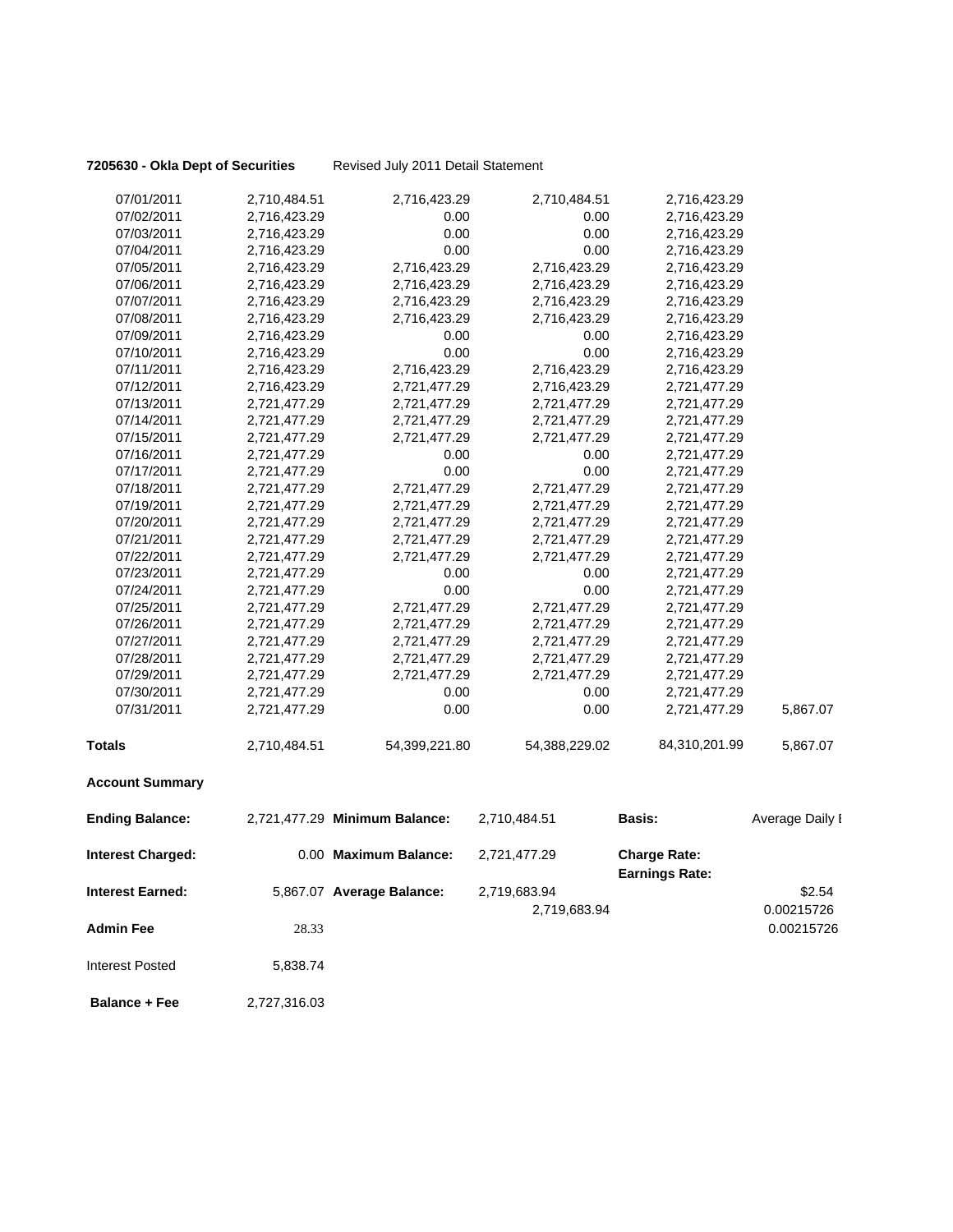**7210270 - State Election Board** Revised July 2011 Detail Statement

| 07/01/2011               | 27,160,129.19    | 27,218,988.60                  | 27,160,129.19    | 27,218,988.60                                |                 |
|--------------------------|------------------|--------------------------------|------------------|----------------------------------------------|-----------------|
| 07/02/2011               | 27,218,988.60    | 0.00                           | 0.00             | 27,218,988.60                                |                 |
| 07/03/2011               | 27,218,988.60    | 0.00                           | 0.00             | 27,218,988.60                                |                 |
| 07/04/2011               | 27,218,988.60    | 0.00                           | 0.00             | 27,218,988.60                                |                 |
| 07/05/2011               | 27,218,988.60    | 27,218,390.60                  | 27,218,988.60    | 27,218,390.60                                |                 |
| 07/06/2011               | 27,218,390.60    | 27,217,872.62                  | 27,218,390.60    | 27,217,872.62                                |                 |
| 07/07/2011               | 27,217,872.62    | 27,200,472.62                  | 27,217,872.62    | 27,200,472.62                                |                 |
| 07/08/2011               | 27,200,472.62    | 27,200,472.62                  | 27,200,472.62    | 27,200,472.62                                |                 |
| 07/09/2011               | 27,200,472.62    | 0.00                           | 0.00             | 27,200,472.62                                |                 |
| 07/10/2011               | 27,200,472.62    | 0.00                           | 0.00             | 27,200,472.62                                |                 |
| 07/11/2011               | 27,200,472.62    | 27,200,472.62                  | 27,200,472.62    | 27,200,472.62                                |                 |
| 07/12/2011               | 27,200,472.62    | 27, 187, 786. 84               | 27,200,472.62    | 27, 187, 786.84                              |                 |
| 07/13/2011               | 27, 187, 786.84  | 27, 187, 786. 84               | 27, 187, 786. 84 | 27, 187, 786.84                              |                 |
| 07/14/2011               | 27, 187, 786.84  | 27, 187, 786.84                | 27, 187, 786. 84 | 27, 187, 786.84                              |                 |
| 07/15/2011               | 27, 187, 786. 84 | 27, 187, 786.84                | 27, 187, 786. 84 | 27, 187, 786.84                              |                 |
| 07/16/2011               | 27, 187, 786.84  | 0.00                           | 0.00             | 27, 187, 786.84                              |                 |
| 07/17/2011               | 27, 187, 786.84  | 0.00                           | 0.00             | 27, 187, 786.84                              |                 |
| 07/18/2011               | 27, 187, 786.84  | 27, 187, 786.84                | 27, 187, 786. 84 | 27, 187, 786. 84                             |                 |
| 07/19/2011               | 27, 187, 786.84  | 27, 187, 786.84                | 27, 187, 786.84  | 27,187,786.84                                |                 |
| 07/20/2011               | 27, 187, 786.84  | 27, 187, 786.84                | 27, 187, 786. 84 | 27, 187, 786. 84                             |                 |
| 07/21/2011               | 27, 187, 786.84  | 27, 187, 786.84                | 27, 187, 786. 84 | 27, 187, 786.84                              |                 |
| 07/22/2011               | 27,187,786.84    | 27, 187, 786.84                | 27,187,786.84    | 27, 187, 786.84                              |                 |
| 07/23/2011               | 27, 187, 786.84  | 0.00                           | 0.00             | 27, 187, 786.84                              |                 |
| 07/24/2011               | 27, 187, 786.84  | 0.00                           | 0.00             | 27, 187, 786.84                              |                 |
| 07/25/2011               | 27, 187, 786.84  | 27, 187, 786.84                | 27, 187, 786.84  | 27, 187, 786. 84                             |                 |
| 07/26/2011               | 27, 187, 786. 84 | 27, 187, 786.84                | 27, 187, 786. 84 | 27, 187, 786.84                              |                 |
| 07/27/2011               | 27, 187, 786.84  | 27, 187, 786.84                | 27, 187, 786.84  | 27,187,786.84                                |                 |
| 07/28/2011               | 27, 187, 786.84  | 27, 187, 786.84                | 27, 187, 786. 84 | 27, 187, 786. 84                             |                 |
| 07/29/2011               | 27, 187, 786.84  | 27,184,387.98                  | 27, 187, 786. 84 | 27,184,387.98                                |                 |
| 07/30/2011               | 27,184,387.98    | 0.00                           | 0.00             | 27,184,387.98                                |                 |
| 07/31/2011               | 27,184,387.98    | 0.00                           | 0.00             | 27,184,387.98                                | 58,667.74       |
| Totals                   | 27,160,129.19    | 543,882,286.58                 | 543,858,027.79   | 843,060,120.94                               | 58,667.74       |
| <b>Account Summary</b>   |                  |                                |                  |                                              |                 |
| <b>Ending Balance:</b>   |                  | 27,184,387.98 Minimum Balance: | 27,160,129.19    | Basis:                                       | Average Daily I |
| <b>Interest Charged:</b> |                  | 0.00 Maximum Balance:          | 27,184,387.98    | <b>Charge Rate:</b><br><b>Earnings Rate:</b> |                 |
| Interest Earned:         |                  | 58,667.74 Average Balance:     | 27,195,487.77    |                                              | \$2.54          |
|                          |                  |                                | 27,195,487.77    |                                              | 0.00215726      |
| <b>Admin Fee</b>         | 283.29           |                                |                  |                                              | 0.00215726      |
|                          |                  |                                |                  |                                              |                 |
| <b>Interest Posted</b>   | 58,384.45        |                                |                  |                                              |                 |
| <b>Balance + Fee</b>     | 27,242,772.43    |                                |                  |                                              |                 |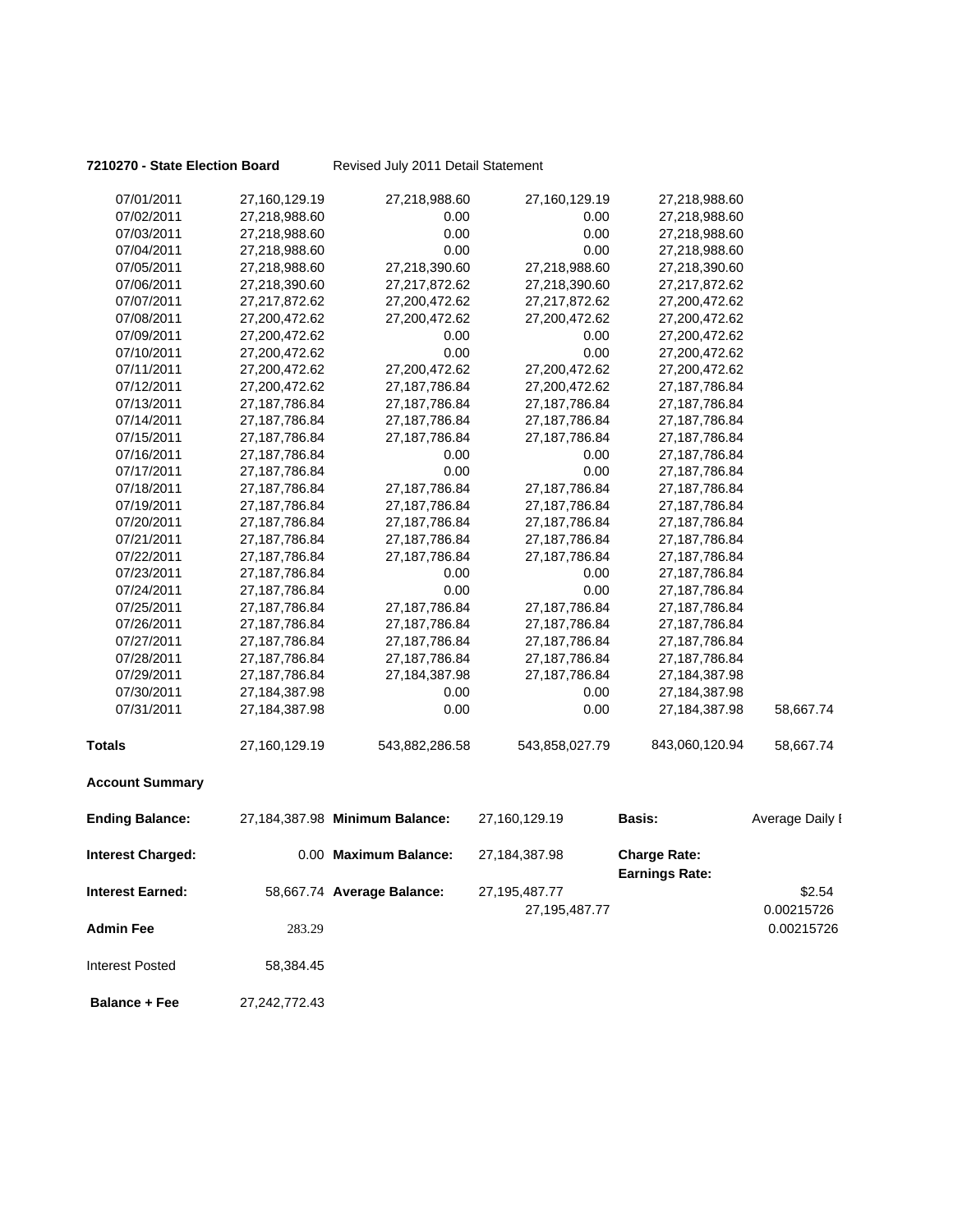**7210320 - Department of Wildlife** Revised July 2011 Detail Statement

| <b>Interest Posted</b>   | 5,726.45                     |                               |                              |                                              |                      |
|--------------------------|------------------------------|-------------------------------|------------------------------|----------------------------------------------|----------------------|
| <b>Admin Fee</b>         | 27.79                        |                               |                              |                                              | 0.00215726           |
| <b>Interest Earned:</b>  |                              | 5,754.24 Average Balance:     | 2,667,382.84<br>2,667,382.84 |                                              | \$2.54<br>0.00215726 |
| <b>Interest Charged:</b> |                              | 0.00 Maximum Balance:         | 2,680,517.26                 | <b>Charge Rate:</b><br><b>Earnings Rate:</b> |                      |
| <b>Ending Balance:</b>   |                              | 2,680,517.26 Minimum Balance: | 2,650,485.05                 | Basis:                                       | Average Daily I      |
| <b>Account Summary</b>   |                              |                               |                              |                                              |                      |
| <b>Totals</b>            | 2,650,485.05                 | 53,370,835.20                 | 53,340,802.99                | 82,688,868.06                                | 5,754.24             |
| 07/31/2011               | 2,680,517.26                 | 0.00                          | 0.00                         | 2,680,517.26                                 | 5,754.24             |
| 07/30/2011               | 2,680,517.26                 | 0.00                          | 0.00                         | 2,680,517.26                                 |                      |
| 07/29/2011               | 2,680,517.26                 | 2,680,517.26                  | 2,680,517.26                 | 2,680,517.26                                 |                      |
| 07/28/2011               | 2,680,517.26                 | 2,680,517.26                  | 2,680,517.26                 | 2,680,517.26                                 |                      |
| 07/27/2011               | 2,680,517.26                 | 2,680,517.26                  | 2,680,517.26                 | 2,680,517.26                                 |                      |
| 07/26/2011               | 2,680,517.26                 | 2,680,517.26                  | 2,680,517.26                 | 2,680,517.26                                 |                      |
| 07/25/2011               | 2,680,517.26                 | 2,680,517.26                  | 2,680,517.26                 | 2,680,517.26                                 |                      |
| 07/24/2011               | 2,680,517.26                 | 0.00                          | 0.00                         | 2,680,517.26                                 |                      |
| 07/23/2011               | 2,680,517.26                 | 0.00                          | 0.00                         | 2,680,517.26                                 |                      |
| 07/22/2011               | 2,680,517.26                 | 2,680,517.26                  | 2,680,517.26                 | 2,680,517.26                                 |                      |
| 07/21/2011               | 2,680,517.26                 | 2,680,517.26                  | 2,680,517.26                 | 2,680,517.26                                 |                      |
| 07/20/2011               | 2,680,517.26                 | 2,680,517.26                  | 2,680,517.26                 | 2,680,517.26                                 |                      |
| 07/19/2011               | 2,680,517.26                 | 2,680,517.26                  | 2,680,517.26                 | 2,680,517.26                                 |                      |
| 07/18/2011               | 2,656,566.26                 | 2,680,517.26                  | 2,656,566.26                 | 2,680,517.26                                 |                      |
| 07/17/2011               | 2,656,566.26                 | 0.00                          | 0.00                         | 2,656,566.26                                 |                      |
| 07/16/2011               | 2,656,566.26                 | 0.00                          | 0.00                         | 2,656,566.26                                 |                      |
| 07/15/2011               | 2,656,566.26                 | 2,656,566.26                  | 2,656,566.26                 | 2,656,566.26                                 |                      |
| 07/14/2011               | 2,656,566.26<br>2,656,566.26 | 2,656,566.26<br>2,656,566.26  | 2,656,566.26                 | 2,656,566.26<br>2,656,566.26                 |                      |
| 07/12/2011<br>07/13/2011 | 2,656,566.26                 | 2,656,566.26                  | 2,656,566.26<br>2,656,566.26 | 2,656,566.26                                 |                      |
| 07/11/2011               | 2,656,566.26                 | 2,656,566.26                  | 2,656,566.26                 | 2,656,566.26                                 |                      |
| 07/10/2011               | 2,656,566.26                 | 0.00                          | 0.00                         | 2,656,566.26                                 |                      |
| 07/09/2011               | 2,656,566.26                 | 0.00                          | 0.00                         | 2,656,566.26                                 |                      |
| 07/08/2011               | 2,656,566.26                 | 2,656,566.26                  | 2,656,566.26                 | 2,656,566.26                                 |                      |
| 07/07/2011               | 2,656,566.26                 | 2,656,566.26                  | 2,656,566.26                 | 2,656,566.26                                 |                      |
| 07/06/2011               | 2,656,566.26                 | 2,656,566.26                  | 2,656,566.26                 | 2,656,566.26                                 |                      |
| 07/05/2011               | 2,656,566.26                 | 2,656,566.26                  | 2,656,566.26                 | 2,656,566.26                                 |                      |
| 07/04/2011               | 2,656,566.26                 | 0.00                          | 0.00                         | 2,656,566.26                                 |                      |
| 07/03/2011               | 2,656,566.26                 | 0.00                          | 0.00                         | 2,656,566.26                                 |                      |
| 07/02/2011               | 2,656,566.26                 | 0.00                          | 0.00                         | 2,656,566.26                                 |                      |
| 07/01/2011               | 2,650,485.05                 | 2,656,566.26                  | 2,650,485.05                 | 2,656,566.26                                 |                      |
|                          |                              |                               |                              |                                              |                      |

**Balance + Fee** 2,686,243.71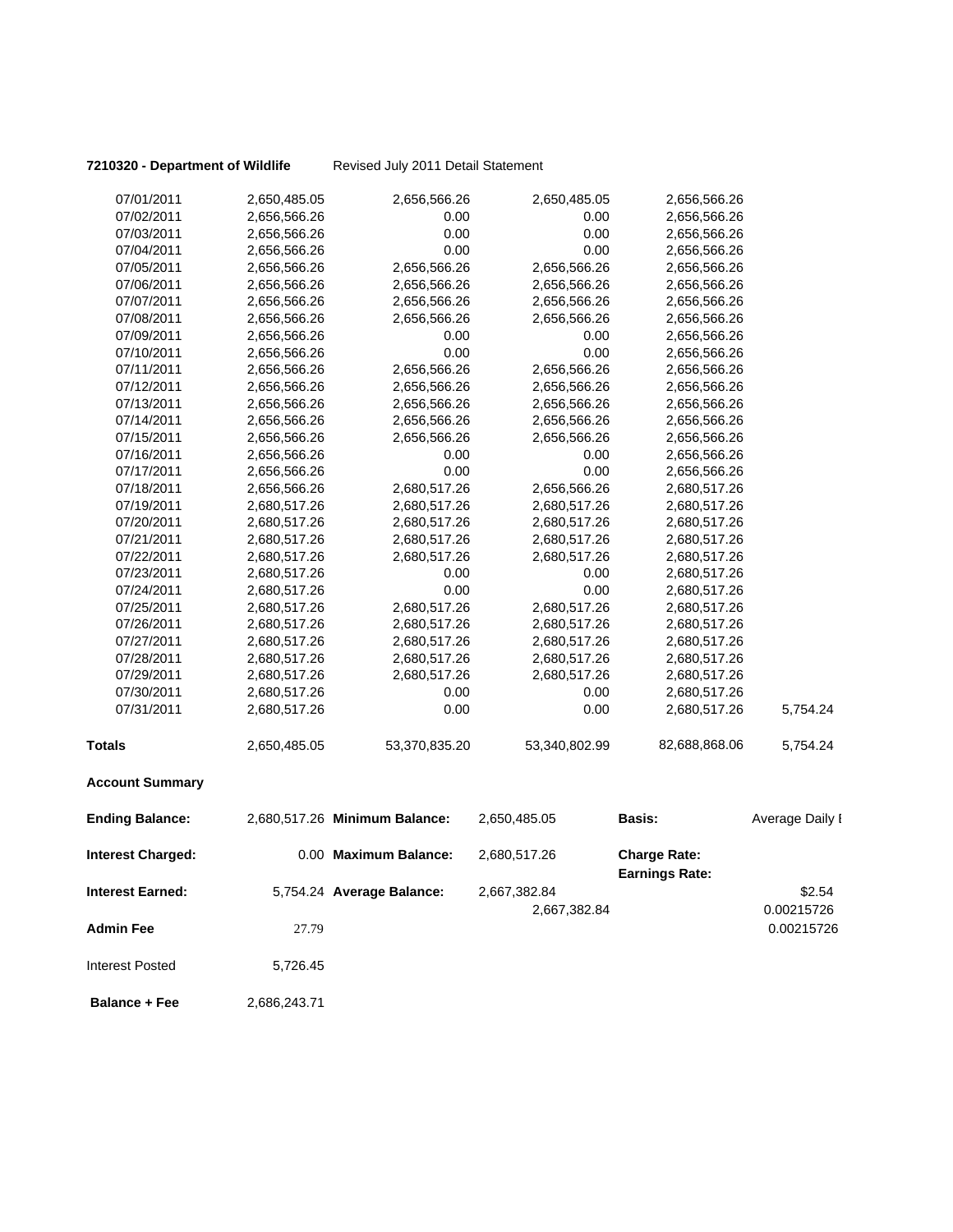## **7210350 - Historical Society** Revised July 2011 Detail Statement

| 07/01/2011               | 46,516.93 | 46,618.63                  |           | 46,516.93  | 46,618.63                                    |                          |
|--------------------------|-----------|----------------------------|-----------|------------|----------------------------------------------|--------------------------|
| 07/02/2011               | 46,618.63 | 0.00                       |           | 0.00       | 46,618.63                                    |                          |
| 07/03/2011               | 46,618.63 | 0.00                       |           | 0.00       | 46,618.63                                    |                          |
| 07/04/2011               | 46,618.63 | 0.00                       |           | 0.00       | 46,618.63                                    |                          |
| 07/05/2011               | 46,618.63 | 46,618.63                  |           | 46,618.63  | 46,618.63                                    |                          |
| 07/06/2011               | 46,618.63 | 46,618.63                  |           | 46,618.63  | 46,618.63                                    |                          |
| 07/07/2011               | 46,618.63 | 46,618.63                  |           | 46,618.63  | 46,618.63                                    |                          |
| 07/08/2011               | 46,618.63 | 46,618.63                  |           | 46,618.63  | 46,618.63                                    |                          |
| 07/09/2011               | 46,618.63 | 0.00                       |           | 0.00       | 46,618.63                                    |                          |
| 07/10/2011               | 46,618.63 | 0.00                       |           | 0.00       | 46,618.63                                    |                          |
| 07/11/2011               | 46,618.63 | 46,618.63                  |           | 46,618.63  | 46,618.63                                    |                          |
| 07/12/2011               | 46,618.63 | 46,618.63                  |           | 46,618.63  | 46,618.63                                    |                          |
| 07/13/2011               | 46,618.63 | 46,618.63                  |           | 46,618.63  | 46,618.63                                    |                          |
| 07/14/2011               | 46,618.63 | 46,618.63                  |           | 46,618.63  | 46,618.63                                    |                          |
| 07/15/2011               | 46,618.63 | 46,618.63                  |           | 46,618.63  | 46,618.63                                    |                          |
| 07/16/2011               | 46,618.63 | 0.00                       |           | 0.00       | 46,618.63                                    |                          |
| 07/17/2011               | 46,618.63 | 0.00                       |           | 0.00       | 46,618.63                                    |                          |
| 07/18/2011               | 46,618.63 | 46,618.63                  |           | 46,618.63  | 46,618.63                                    |                          |
| 07/19/2011               | 46,618.63 | 46,618.63                  |           | 46,618.63  | 46,618.63                                    |                          |
| 07/20/2011               | 46,618.63 | 46,618.63                  |           | 46,618.63  | 46,618.63                                    |                          |
| 07/21/2011               | 46,618.63 | 46,618.63                  |           | 46,618.63  | 46,618.63                                    |                          |
| 07/22/2011               | 46,618.63 | 46,618.63                  |           | 46,618.63  | 46,618.63                                    |                          |
| 07/23/2011               | 46,618.63 | 0.00                       |           | 0.00       | 46,618.63                                    |                          |
| 07/24/2011               | 46,618.63 | 0.00                       |           | 0.00       | 46,618.63                                    |                          |
| 07/25/2011               | 46,618.63 | 46,618.63                  |           | 46,618.63  | 46,618.63                                    |                          |
| 07/26/2011               | 46,618.63 | 46,618.63                  |           | 46,618.63  | 46,618.63                                    |                          |
| 07/27/2011               | 46,618.63 | 46,618.63                  |           | 46,618.63  | 46,618.63                                    |                          |
| 07/28/2011               | 46,618.63 | 46,618.63                  |           | 46,618.63  | 46,618.63                                    |                          |
| 07/29/2011               | 46,618.63 | 46,618.63                  |           | 46,618.63  | 46,618.63                                    |                          |
| 07/30/2011               | 46,618.63 | 0.00                       |           | 0.00       | 46,618.63                                    |                          |
| 07/31/2011               | 46,618.63 | 0.00                       |           | 0.00       | 46,618.63                                    | 100.57                   |
| <b>Totals</b>            | 46,516.93 | 932,372.60                 |           | 932,270.90 | 1,445,177.53                                 | 100.57                   |
| <b>Account Summary</b>   |           |                            |           |            |                                              |                          |
| <b>Ending Balance:</b>   |           | 46,618.63 Minimum Balance: | 46,516.93 |            | Basis:                                       | Average Daily I          |
| <b>Interest Charged:</b> |           | 0.00 Maximum Balance:      | 46,618.63 |            | <b>Charge Rate:</b><br><b>Earnings Rate:</b> |                          |
| Interest Earned:         |           | 100.57 Average Balance:    | 46,618.63 |            |                                              | \$2.54                   |
| Admin Fee                | 0.49      |                            |           | 46,618.63  |                                              | 0.00215726<br>0.00215726 |
| <b>Interest Posted</b>   | 100.08    |                            |           |            |                                              |                          |

**Balance + Fee** 46,718.71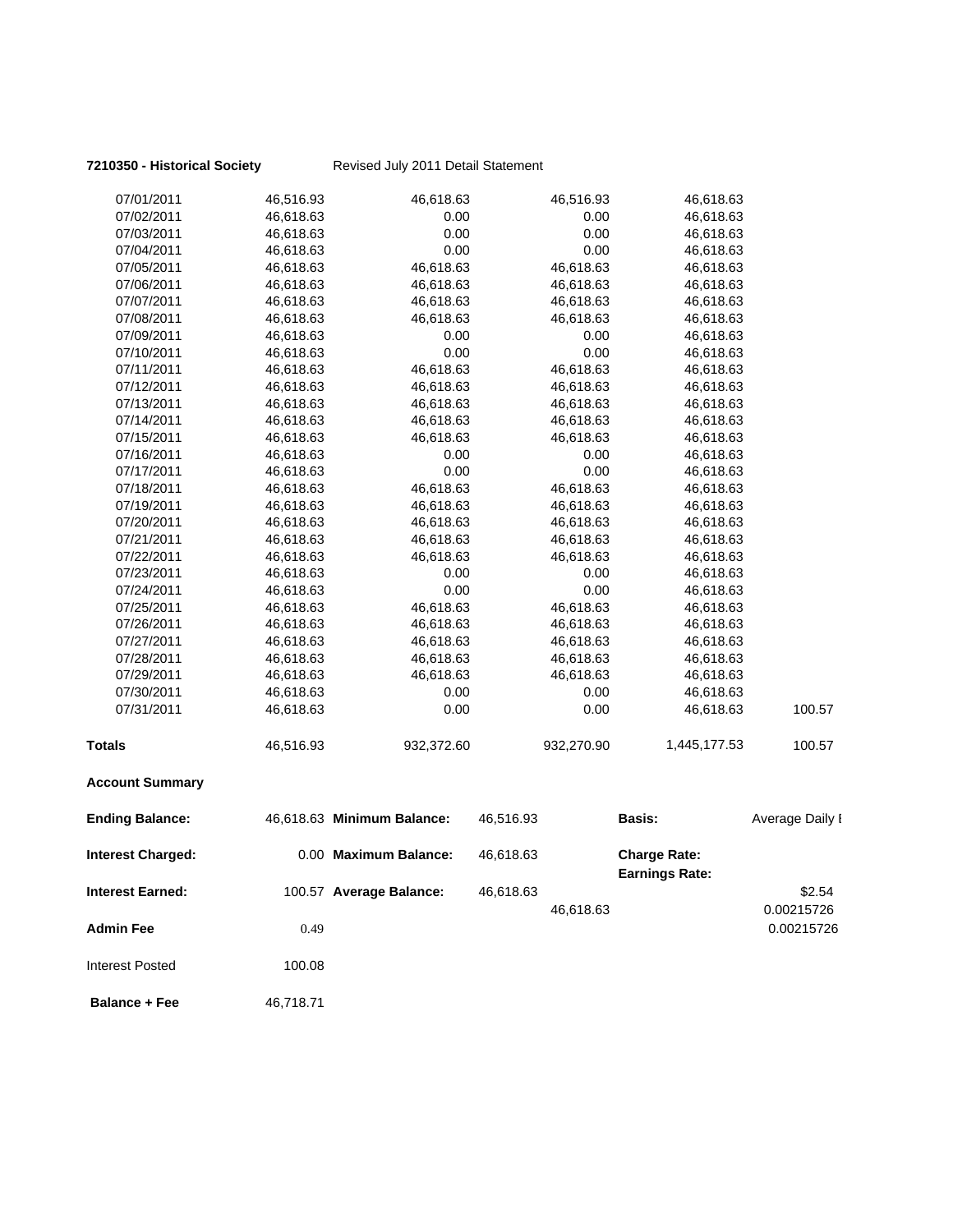| 07/01/2011               | 87,602.01 | 87,793.53                  | 87,602.01    | 87,793.53             |                 |
|--------------------------|-----------|----------------------------|--------------|-----------------------|-----------------|
| 07/02/2011               | 87,793.53 | 0.00                       | 0.00         | 87,793.53             |                 |
| 07/03/2011               | 87,793.53 | 0.00                       | 0.00         | 87,793.53             |                 |
| 07/04/2011               | 87,793.53 | 0.00                       | 0.00         | 87,793.53             |                 |
| 07/05/2011               | 87,793.53 | 87,793.53                  | 87,793.53    | 87,793.53             |                 |
| 07/06/2011               | 87,793.53 | 87,793.53                  | 87,793.53    | 87,793.53             |                 |
| 07/07/2011               | 87,793.53 | 87,793.53                  | 87,793.53    | 87,793.53             |                 |
| 07/08/2011               | 87,793.53 | 87,793.53                  | 87,793.53    | 87,793.53             |                 |
| 07/09/2011               | 87,793.53 | 0.00                       | 0.00         | 87,793.53             |                 |
| 07/10/2011               | 87,793.53 | 0.00                       | 0.00         | 87,793.53             |                 |
| 07/11/2011               | 87,793.53 | 87,793.53                  | 87,793.53    | 87,793.53             |                 |
| 07/12/2011               | 87,793.53 | 87,793.53                  | 87,793.53    | 87,793.53             |                 |
| 07/13/2011               | 87,793.53 | 87,793.53                  | 87,793.53    | 87,793.53             |                 |
| 07/14/2011               | 87,793.53 | 87,793.53                  | 87,793.53    | 87,793.53             |                 |
| 07/15/2011               | 87,793.53 | 87,793.53                  | 87,793.53    | 87,793.53             |                 |
| 07/16/2011               | 87,793.53 | 0.00                       | 0.00         | 87,793.53             |                 |
| 07/17/2011               | 87,793.53 | 0.00                       | 0.00         | 87,793.53             |                 |
| 07/18/2011               | 87,793.53 | 87,793.53                  | 87,793.53    | 87,793.53             |                 |
| 07/19/2011               | 87,793.53 | 87,793.53                  | 87,793.53    | 87,793.53             |                 |
| 07/20/2011               | 87,793.53 | 87,793.53                  | 87,793.53    | 87,793.53             |                 |
| 07/21/2011               | 87,793.53 | 87,793.53                  | 87,793.53    | 87,793.53             |                 |
| 07/22/2011               | 87,793.53 | 87,793.53                  | 87,793.53    | 87,793.53             |                 |
| 07/23/2011               | 87,793.53 | 0.00                       | 0.00         | 87,793.53             |                 |
| 07/24/2011               | 87,793.53 | 0.00                       | 0.00         | 87,793.53             |                 |
| 07/25/2011               | 87,793.53 | 87,793.53                  | 87,793.53    | 87,793.53             |                 |
| 07/26/2011               | 87,793.53 | 87,793.53                  | 87,793.53    | 87,793.53             |                 |
| 07/27/2011               | 87,793.53 | 87,793.53                  | 87,793.53    | 87,793.53             |                 |
| 07/28/2011               | 87,793.53 | 87,793.53                  | 87,793.53    | 87,793.53             |                 |
| 07/29/2011               | 87,793.53 | 87,793.53                  | 87,793.53    | 87,793.53             |                 |
| 07/30/2011               | 87,793.53 | 0.00                       | 0.00         | 87,793.53             |                 |
| 07/31/2011               | 87,793.53 | 0.00                       | 0.00         | 87,793.53             | 189.39          |
| <b>Totals</b>            | 87,602.01 | 1,755,870.60               | 1,755,679.08 | 2,721,599.43          | 189.39          |
| <b>Account Summary</b>   |           |                            |              |                       |                 |
| <b>Ending Balance:</b>   |           | 87,793.53 Minimum Balance: | 87,602.01    | Basis:                | Average Daily I |
| <b>Interest Charged:</b> |           | 0.00 Maximum Balance:      | 87,793.53    | <b>Charge Rate:</b>   |                 |
| <b>Interest Earned:</b>  |           | 189.39 Average Balance:    | 87,793.53    | <b>Earnings Rate:</b> | \$2.54          |
|                          |           |                            |              |                       | 0.00215726      |
|                          |           |                            | 87,793.53    |                       |                 |
| <b>Admin Fee</b>         | 0.91      |                            |              |                       | 0.00215726      |
| <b>Interest Posted</b>   | 188.48    |                            |              |                       |                 |
| <b>Balance + Fee</b>     | 87,982.01 |                            |              |                       |                 |

### **7210400 - Juvenile Affairs** Revised July 2011 Detail Statement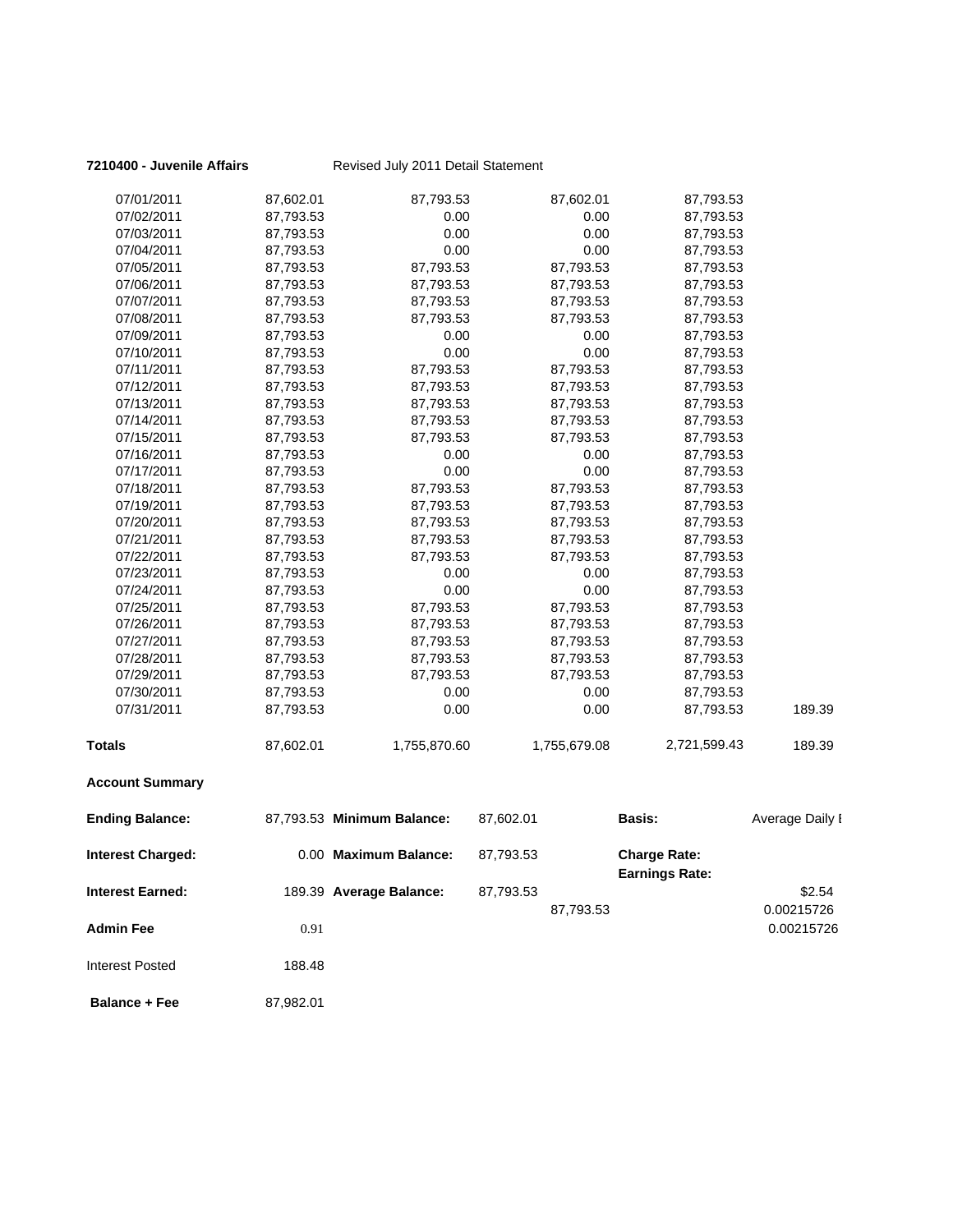### **7210580 - DCS Property Distribution** Revised July 2011 Detail Statement

| <b>Interest Earned:</b>  |              | 2,657.89 Average Balance:     | 1,232,069.44<br>1,232,069.44 |                                              | \$2.54<br>0.00215726 |
|--------------------------|--------------|-------------------------------|------------------------------|----------------------------------------------|----------------------|
| <b>Interest Charged:</b> |              | 0.00 Maximum Balance:         | 1,156,249.57                 | <b>Charge Rate:</b><br><b>Earnings Rate:</b> |                      |
| <b>Ending Balance:</b>   |              | 1,156,249.57 Minimum Balance: | 1,237,803.38                 | <b>Basis:</b>                                | Average Daily I      |
| <b>Account Summary</b>   |              |                               |                              |                                              |                      |
| <b>Totals</b>            | 1,237,803.38 | 24,664,780.56                 | 24,746,334.37                | 38,194,152.79                                | 2,657.89             |
| 07/31/2011               | 1,156,249.57 | 0.00                          | 0.00                         | 1,156,249.57                                 | 2,657.89             |
| 07/30/2011               | 1,156,249.57 | 0.00                          | 0.00                         | 1,156,249.57                                 |                      |
| 07/29/2011               | 1,156,249.57 | 1,156,249.57                  | 1,156,249.57                 | 1,156,249.57                                 |                      |
| 07/28/2011               | 1,155,310.07 | 1,156,249.57                  | 1,155,310.07                 | 1,156,249.57                                 |                      |
| 07/27/2011               | 1,155,323.37 | 1,155,310.07                  | 1,155,323.37                 | 1,155,310.07                                 |                      |
| 07/26/2011               | 1,168,191.35 | 1,155,323.37                  | 1,168,191.35                 | 1,155,323.37                                 |                      |
| 07/25/2011               | 1,180,107.31 | 1,168,191.35                  | 1,180,107.31                 | 1,168,191.35                                 |                      |
| 07/24/2011               | 1,180,107.31 | 0.00                          | 0.00                         | 1,180,107.31                                 |                      |
| 07/23/2011               | 1,180,107.31 | 0.00                          | 0.00                         | 1,180,107.31                                 |                      |
| 07/22/2011               | 1,180,107.31 | 1,180,107.31                  | 1,180,107.31                 | 1,180,107.31                                 |                      |
| 07/21/2011               | 1,300,410.11 | 1,180,107.31                  | 1,300,410.11                 | 1,180,107.31                                 |                      |
| 07/20/2011               | 1,282,192.11 | 1,300,410.11                  | 1,282,192.11                 | 1,300,410.11                                 |                      |
| 07/19/2011               | 1,281,495.61 | 1,282,192.11                  | 1,281,495.61                 | 1,282,192.11                                 |                      |
| 07/18/2011               | 1,281,495.61 | 1,281,495.61                  | 1,281,495.61                 | 1,281,495.61                                 |                      |
| 07/17/2011               | 1,281,495.61 | 0.00                          | 0.00                         | 1,281,495.61                                 |                      |
| 07/16/2011               | 1,281,495.61 | 0.00                          | 0.00                         | 1,281,495.61                                 |                      |
| 07/15/2011               | 1,268,995.61 | 1,281,495.61                  | 1,268,995.61                 | 1,281,495.61                                 |                      |
| 07/14/2011               | 1,266,194.20 | 1,268,995.61                  | 1,266,194.20                 | 1,268,995.61                                 |                      |
| 07/13/2011               | 1,266,194.20 | 1,266,194.20                  | 1,266,194.20                 | 1,266,194.20                                 |                      |
| 07/12/2011               | 1,272,595.66 | 1,266,194.20                  | 1,272,595.66                 | 1,266,194.20                                 |                      |
| 07/11/2011               | 1,255,691.66 | 1,272,595.66                  | 1,255,691.66                 | 1,272,595.66                                 |                      |
| 07/10/2011               | 1,255,691.66 | 0.00                          | 0.00                         | 1,255,691.66                                 |                      |
| 07/09/2011               | 1,255,691.66 | 0.00                          | 0.00                         | 1,255,691.66                                 |                      |
| 07/08/2011               | 1,255,691.66 | 1,255,691.66                  | 1,255,691.66                 | 1,255,691.66                                 |                      |
| 07/07/2011               | 1,260,262.96 | 1,255,691.66                  | 1,260,262.96                 | 1,255,691.66                                 |                      |
| 07/06/2011               | 1,261,261.31 | 1,260,262.96                  | 1,261,261.31                 | 1,260,262.96                                 |                      |
| 07/05/2011               | 1,260,761.31 | 1,261,261.31                  | 1,260,761.31                 | 1,261,261.31                                 |                      |
| 07/04/2011               | 1,260,761.31 | 0.00                          | 0.00                         | 1,260,761.31                                 |                      |
| 07/03/2011               | 1,260,761.31 | 0.00                          | 0.00                         | 1,260,761.31                                 |                      |
| 07/02/2011               | 1,260,761.31 | 0.00                          | 0.00                         | 1,260,761.31                                 |                      |
| 07/01/2011               | 1,237,803.38 | 1,260,761.31                  | 1,237,803.38                 | 1,260,761.31                                 |                      |
|                          |              |                               |                              |                                              |                      |

**Admin Fee** 200215726 22.83 22.83 22.83 22.83 22.83 22.83 22.83 22.83 22.83 22.83 22.83 22.83 22.83 22.83 22.83 22.83 22.83 22.83 22.83 22.83 22.83 22.83 22.83 22.83 22.83 22.83 22.83 22.83 22.83 22.83 22.83 22.83 22.83 22

**Balance + Fee** 1,158,894.63

Interest Posted 2,645.06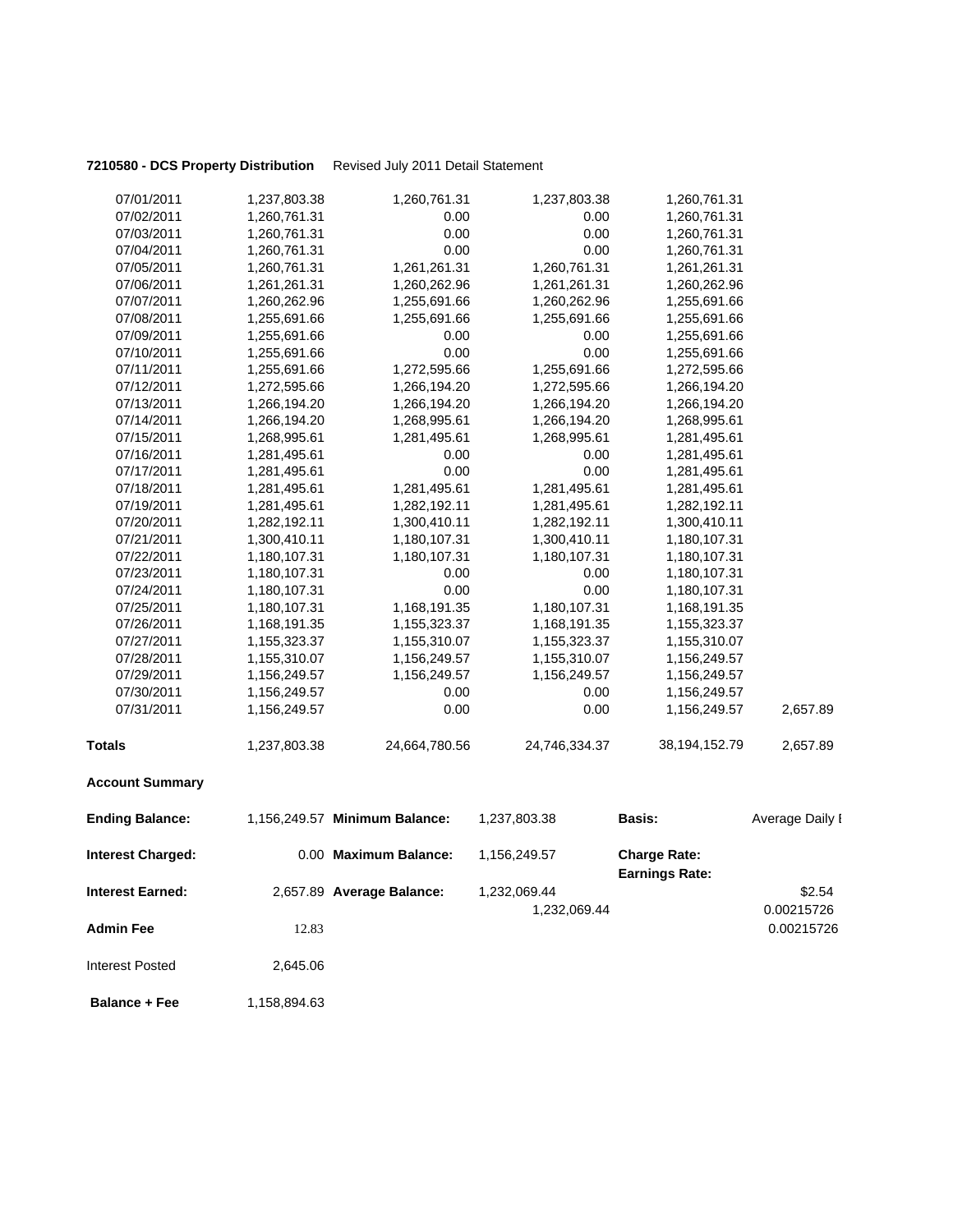### **7210588 - Oklahoma Real Estate Commission** Revised July 2011 Detail Statement

| <b>Admin Fee</b><br><b>Interest Posted</b> | 3.82<br>787.08           |                             |                          |                          | 0.00215726      |
|--------------------------------------------|--------------------------|-----------------------------|--------------------------|--------------------------|-----------------|
|                                            |                          |                             | 366,623.24               |                          | 0.00215726      |
| <b>Interest Earned:</b>                    |                          | 790.90 Average Balance:     | 366,623.24               | <b>Earnings Rate:</b>    | \$2.54          |
| <b>Interest Charged:</b>                   |                          | 0.00 Maximum Balance:       | 371,058.90               | <b>Charge Rate:</b>      |                 |
| <b>Ending Balance:</b>                     |                          | 371,058.90 Minimum Balance: | 359,720.01               | Basis:                   | Average Daily I |
| <b>Account Summary</b>                     |                          |                             |                          |                          |                 |
| <b>Totals</b>                              | 359,720.01               | 7,338,987.76                | 7,327,648.87             | 11,365,320.32            | 790.90          |
| 07/31/2011                                 | 371,058.90               | 0.00                        | 0.00                     | 371,058.90               | 790.90          |
| 07/30/2011                                 | 371,058.90               | 0.00                        | 0.00                     | 371,058.90               |                 |
| 07/29/2011                                 | 371,058.90               | 371,058.90                  | 371,058.90               | 371,058.90               |                 |
| 07/28/2011                                 | 371,058.90               | 371,058.90                  | 371,058.90               | 371,058.90               |                 |
| 07/27/2011                                 | 371,340.34               | 371,058.90                  | 371,340.34               | 371,058.90               |                 |
| 07/26/2011                                 | 371,340.34               | 371,340.34                  | 371,340.34               | 371,340.34               |                 |
| 07/25/2011                                 | 372,056.96               | 371,340.34                  | 372,056.96               | 371,340.34               |                 |
| 07/24/2011                                 | 372,056.96               | 0.00                        | 0.00                     | 372,056.96               |                 |
| 07/23/2011                                 | 372,056.96               | 0.00                        | 0.00                     | 372,056.96               |                 |
| 07/22/2011                                 | 372,056.96               | 372,056.96                  | 372,056.96               | 372,056.96               |                 |
| 07/21/2011                                 | 372,056.96               | 372,056.96                  | 372,056.96               | 372,056.96               |                 |
| 07/20/2011                                 | 372,056.96               | 372,056.96                  | 372,056.96               | 372,056.96               |                 |
| 07/19/2011                                 | 372,056.96               | 372,056.96                  | 372,056.96               | 372,056.96               |                 |
| 07/18/2011                                 | 372,056.96               | 372,056.96                  | 372,056.96               | 372,056.96               |                 |
| 07/17/2011                                 | 372,056.96               | 0.00                        | 0.00                     | 372,056.96               |                 |
| 07/16/2011                                 | 372,056.96               | 0.00                        | 0.00                     | 372,056.96               |                 |
| 07/15/2011                                 | 372,056.96               | 372,056.96                  | 372,056.96               | 372,056.96               |                 |
| 07/14/2011                                 | 372,983.19               | 372,056.96                  | 372,983.19               | 372,056.96               |                 |
| 07/13/2011                                 | 355,805.19               | 372,983.19                  | 355,805.19               | 372,983.19               |                 |
| 07/12/2011                                 | 357,232.00               | 355,805.19                  | 357,232.00               | 355,805.19               |                 |
| 07/11/2011                                 | 357,232.00               | 357,232.00                  | 357,232.00               | 357,232.00               |                 |
| 07/10/2011                                 | 357,232.00               | 0.00                        | 0.00                     | 357,232.00               |                 |
| 07/09/2011                                 | 357,232.00               | 0.00                        | 0.00                     | 357,232.00               |                 |
| 07/08/2011                                 | 357,232.00               | 357,232.00                  | 357,232.00               | 357,232.00               |                 |
| 07/07/2011                                 | 357,232.00               | 357,232.00                  | 357,232.00               | 357,232.00               |                 |
| 07/06/2011                                 | 360,507.64               | 357,232.00                  | 360,507.64<br>360,507.64 | 360,507.64<br>357,232.00 |                 |
| 07/04/2011<br>07/05/2011                   | 360,507.64<br>360,507.64 | 0.00<br>360,507.64          | 0.00                     | 360,507.64               |                 |
| 07/03/2011                                 | 360,507.64               | 0.00                        | 0.00                     | 360,507.64               |                 |
| 07/02/2011                                 | 360,507.64               | 0.00                        | 0.00                     | 360,507.64               |                 |
| 07/01/2011                                 | 359,720.01               | 360,507.64                  | 359,720.01               | 360,507.64               |                 |
|                                            |                          |                             |                          |                          |                 |

 **Balance + Fee** 371,845.98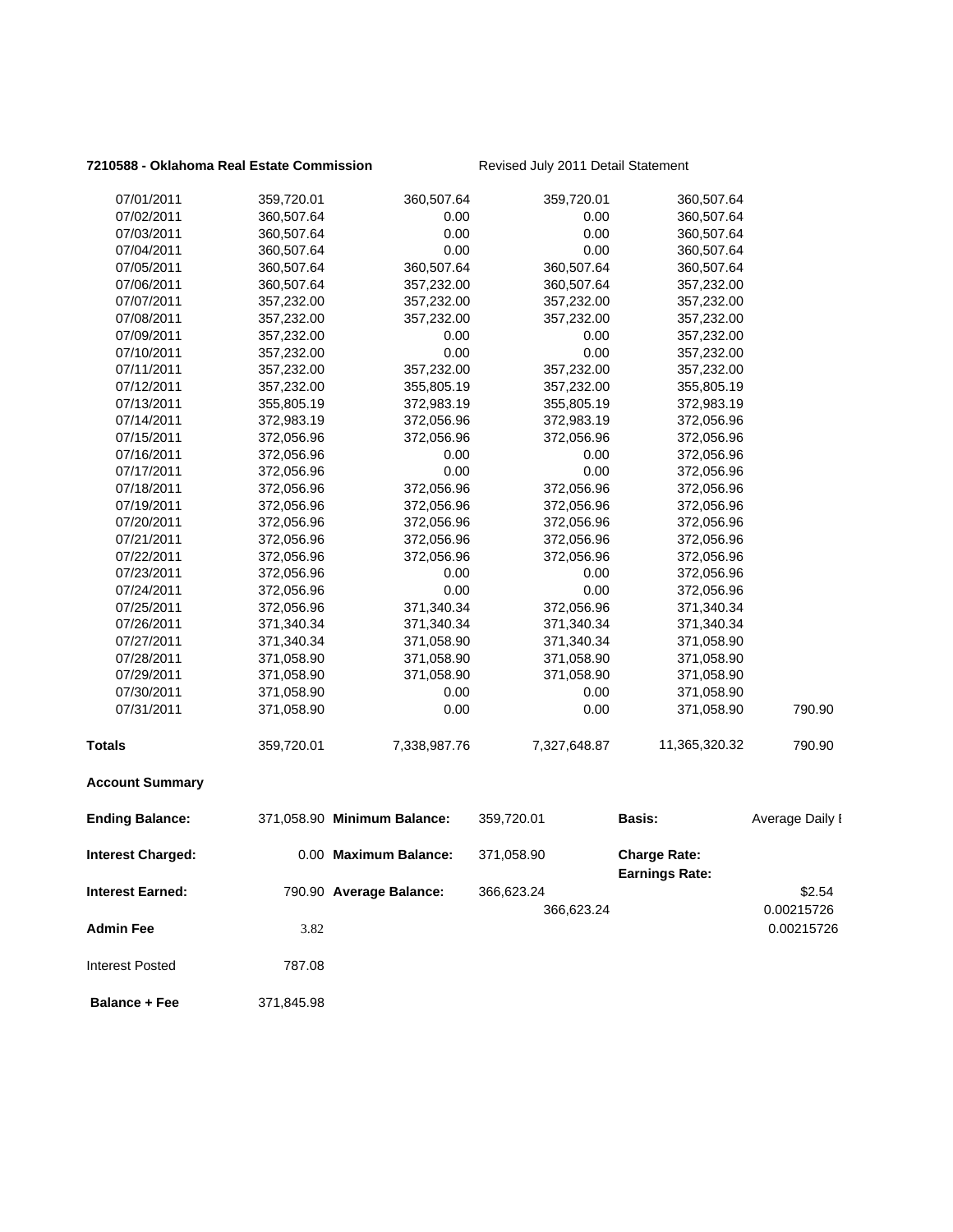### **7210645 - Oklahoma Conservation Commission** Revised July 2011 Detail Statement

| 07/01/2011               | 6.86 | 6.87                  |      | 6.86          | 6.87                                         |                 |
|--------------------------|------|-----------------------|------|---------------|----------------------------------------------|-----------------|
| 07/02/2011               | 6.87 | 0.00                  |      | 0.00          | 6.87                                         |                 |
| 07/03/2011               | 6.87 | 0.00                  |      | 0.00          | 6.87                                         |                 |
| 07/04/2011               | 6.87 | 0.00                  |      | 0.00          | 6.87                                         |                 |
| 07/05/2011               | 6.87 | 6.87                  |      | 6.87          | 6.87                                         |                 |
| 07/06/2011               | 6.87 | 6.87                  |      | 6.87          | 6.87                                         |                 |
| 07/07/2011               | 6.87 | 6.87                  |      | 6.87          | 6.87                                         |                 |
| 07/08/2011               | 6.87 | 6.87                  |      | 6.87          | 6.87                                         |                 |
| 07/09/2011               | 6.87 | 0.00                  |      | 0.00          | 6.87                                         |                 |
| 07/10/2011               | 6.87 | 0.00                  |      | 0.00          | 6.87                                         |                 |
| 07/11/2011               | 6.87 | 6.87                  |      | 6.87          | 6.87                                         |                 |
| 07/12/2011               | 6.87 | 6.87                  |      | 6.87          | 6.87                                         |                 |
| 07/13/2011               | 6.87 | 6.87                  |      | 6.87          | 6.87                                         |                 |
| 07/14/2011               | 6.87 | 6.87                  |      | 6.87          | 6.87                                         |                 |
| 07/15/2011               | 6.87 | 6.87                  |      | 6.87          | 6.87                                         |                 |
| 07/16/2011               | 6.87 | 0.00                  |      | 0.00          | 6.87                                         |                 |
| 07/17/2011               | 6.87 | 0.00                  |      | 0.00          | 6.87                                         |                 |
| 07/18/2011               | 6.87 | 6.87                  |      | 6.87          | 6.87                                         |                 |
| 07/19/2011               | 6.87 | 6.87                  |      | 6.87          | 6.87                                         |                 |
| 07/20/2011               | 6.87 | 6.87                  |      | 6.87          | 6.87                                         |                 |
| 07/21/2011               | 6.87 | 6.87                  |      | 6.87          | 6.87                                         |                 |
| 07/22/2011               | 6.87 | 6.87                  |      | 6.87          | 6.87                                         |                 |
| 07/23/2011               | 6.87 | 0.00                  |      | 0.00          | 6.87                                         |                 |
| 07/24/2011               | 6.87 | 0.00                  |      | 0.00          | 6.87                                         |                 |
| 07/25/2011               | 6.87 | 6.87                  |      | 6.87          | 6.87                                         |                 |
| 07/26/2011               | 6.87 | 6.87                  |      | 6.87          | 6.87                                         |                 |
| 07/27/2011               | 6.87 | 6.87                  |      | 6.87          | 6.87                                         |                 |
| 07/28/2011               | 6.87 | 6.87                  |      | 6.87          | 6.87                                         |                 |
| 07/29/2011               | 6.87 | 6.87                  |      | 6.87          | 6.87                                         |                 |
| 07/30/2011               | 6.87 | 0.00                  |      | 0.00          | 6.87                                         |                 |
| 07/31/2011               | 6.87 | 0.00                  |      | 0.00          | 6.87                                         | 0.01            |
| Totals                   | 6.86 | 137.40                |      | 137.39        | 212.97                                       | 0.01            |
| <b>Account Summary</b>   |      |                       |      |               |                                              |                 |
| <b>Ending Balance:</b>   |      | 6.87 Minimum Balance: | 6.86 | <b>Basis:</b> |                                              | Average Daily I |
| <b>Interest Charged:</b> |      | 0.00 Maximum Balance: | 6.87 |               | <b>Charge Rate:</b><br><b>Earnings Rate:</b> |                 |
| Interest Earned:         |      | 0.01 Average Balance: | 6.87 |               |                                              | \$2.54          |
|                          |      |                       |      | 6.87          |                                              | 0.00215726      |
|                          |      |                       |      |               |                                              |                 |
| Admin Fee                | 0.00 |                       |      |               |                                              | 0.00215726      |
| <b>Interest Posted</b>   | 0.01 |                       |      |               |                                              |                 |
| <b>Balance + Fee</b>     | 6.88 |                       |      |               |                                              |                 |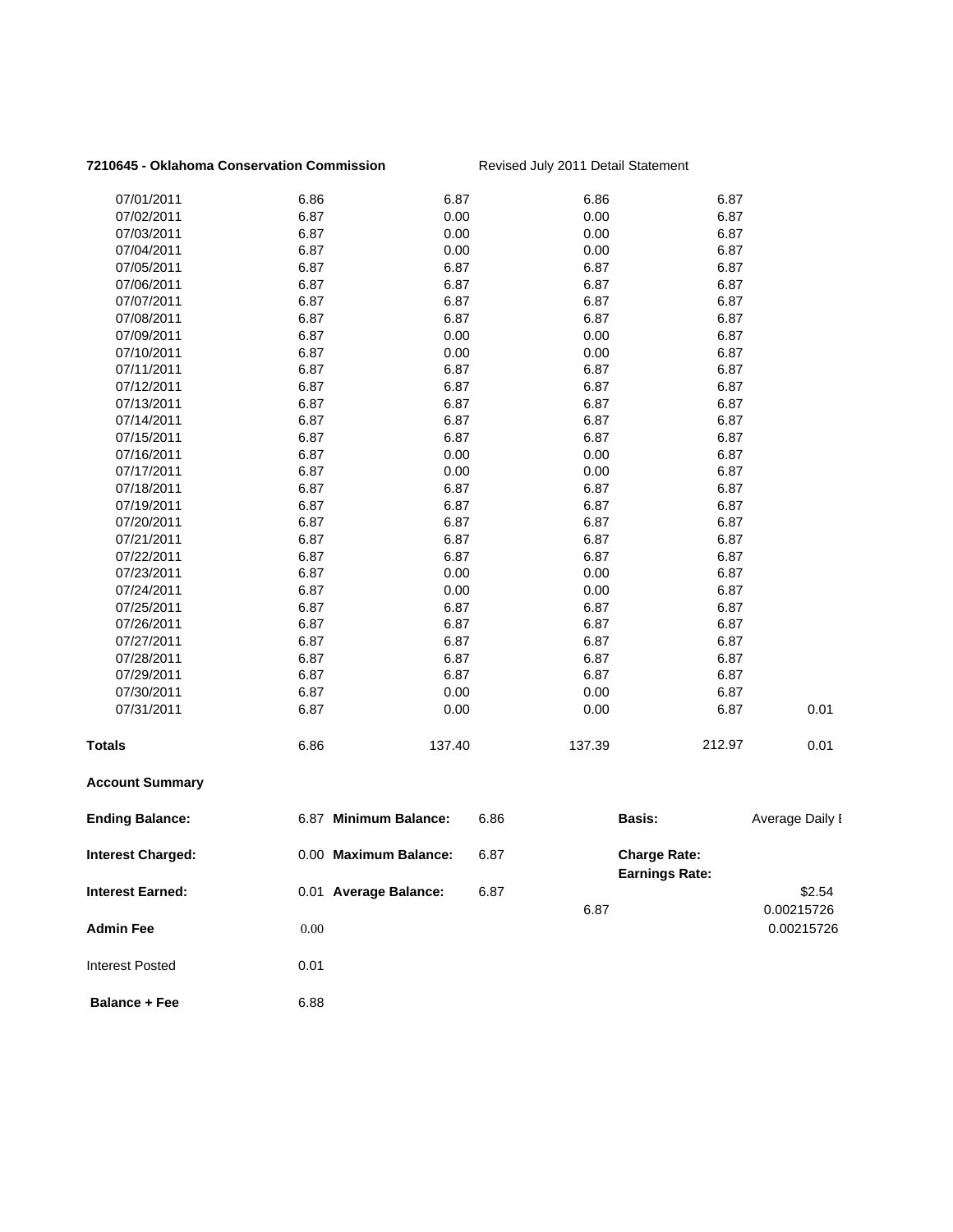**7215320 - Department of Wildlife** Revised July 2011 Detail Statement

| 07/01/2011               | 2,163,546.82 | 2,168,266.20                  | 2,163,546.82  | 2,168,266.20                                 |                 |
|--------------------------|--------------|-------------------------------|---------------|----------------------------------------------|-----------------|
| 07/02/2011               | 2,168,266.20 | 0.00                          | 0.00          | 2,168,266.20                                 |                 |
| 07/03/2011               | 2,168,266.20 | 0.00                          | 0.00          | 2,168,266.20                                 |                 |
| 07/04/2011               | 2,168,266.20 | 0.00                          | 0.00          | 2,168,266.20                                 |                 |
| 07/05/2011               | 2,168,266.20 | 2,168,266.20                  | 2,168,266.20  | 2,168,266.20                                 |                 |
| 07/06/2011               | 2,168,266.20 | 2,168,266.20                  | 2,168,266.20  | 2,168,266.20                                 |                 |
| 07/07/2011               | 2,168,266.20 | 2,168,266.20                  | 2,168,266.20  | 2,168,266.20                                 |                 |
| 07/08/2011               | 2,168,266.20 | 2,168,266.20                  | 2,168,266.20  | 2,168,266.20                                 |                 |
| 07/09/2011               | 2,168,266.20 | 0.00                          | 0.00          | 2,168,266.20                                 |                 |
| 07/10/2011               | 2,168,266.20 | 0.00                          | 0.00          | 2,168,266.20                                 |                 |
| 07/11/2011               | 2,168,266.20 | 2,168,266.20                  | 2,168,266.20  | 2,168,266.20                                 |                 |
| 07/12/2011               | 2,168,266.20 | 2,168,266.20                  | 2,168,266.20  | 2,168,266.20                                 |                 |
| 07/13/2011               | 2,168,266.20 | 2,168,266.20                  | 2,168,266.20  | 2,168,266.20                                 |                 |
| 07/14/2011               | 2,168,266.20 | 2,168,266.20                  | 2,168,266.20  | 2,168,266.20                                 |                 |
| 07/15/2011               | 2,168,266.20 | 2,168,266.20                  | 2,168,266.20  | 2,168,266.20                                 |                 |
| 07/16/2011               | 2,168,266.20 | 0.00                          | 0.00          | 2,168,266.20                                 |                 |
| 07/17/2011               | 2,168,266.20 | 0.00                          | 0.00          | 2,168,266.20                                 |                 |
| 07/18/2011               | 2,168,266.20 | 2,185,064.45                  | 2,168,266.20  | 2,185,064.45                                 |                 |
| 07/19/2011               | 2,185,064.45 | 2,185,064.45                  | 2,185,064.45  | 2,185,064.45                                 |                 |
| 07/20/2011               | 2,185,064.45 | 2,185,064.45                  | 2,185,064.45  | 2,185,064.45                                 |                 |
| 07/21/2011               | 2,185,064.45 | 2,185,064.45                  | 2,185,064.45  | 2,185,064.45                                 |                 |
| 07/22/2011               | 2,185,064.45 | 2,185,064.45                  | 2,185,064.45  | 2,185,064.45                                 |                 |
| 07/23/2011               | 2,185,064.45 | 0.00                          | 0.00          | 2,185,064.45                                 |                 |
| 07/24/2011               | 2,185,064.45 | 0.00                          | 0.00          | 2,185,064.45                                 |                 |
| 07/25/2011               | 2,185,064.45 | 2,185,064.45                  | 2,185,064.45  | 2,185,064.45                                 |                 |
| 07/26/2011               | 2,185,064.45 | 2,185,064.45                  | 2,185,064.45  | 2,185,064.45                                 |                 |
| 07/27/2011               | 2,185,064.45 | 2,185,064.45                  | 2,185,064.45  | 2,185,064.45                                 |                 |
| 07/28/2011               | 2,185,064.45 | 2,185,064.45                  | 2,185,064.45  | 2,185,064.45                                 |                 |
| 07/29/2011               | 2,185,064.45 | 2,185,064.45                  | 2,185,064.45  | 2,185,064.45                                 |                 |
| 07/30/2011               | 2,185,064.45 | 0.00                          | 0.00          | 2,185,064.45                                 |                 |
| 07/31/2011               | 2,185,064.45 | 0.00                          | 0.00          | 2,185,064.45                                 | 4,693.88        |
| <b>Totals</b>            | 2,163,546.82 | 43,533,306.50                 | 43,511,788.87 | 67,451,427.70                                | 4,693.88        |
| <b>Account Summary</b>   |              |                               |               |                                              |                 |
| <b>Ending Balance:</b>   |              | 2,185,064.45 Minimum Balance: | 2,163,546.82  | Basis:                                       | Average Daily I |
| <b>Interest Charged:</b> |              | 0.00 Maximum Balance:         | 2,185,064.45  | <b>Charge Rate:</b><br><b>Earnings Rate:</b> |                 |
| Interest Earned:         |              | 4,693.88 Average Balance:     | 2,175,852.51  |                                              | \$2.54          |
|                          |              |                               | 2,175,852.51  |                                              | 0.00215726      |
| <b>Admin Fee</b>         | 22.67        |                               |               |                                              | 0.00215726      |
| <b>Interest Posted</b>   | 4,671.21     |                               |               |                                              |                 |
|                          |              |                               |               |                                              |                 |

**Balance + Fee** 2,189,735.66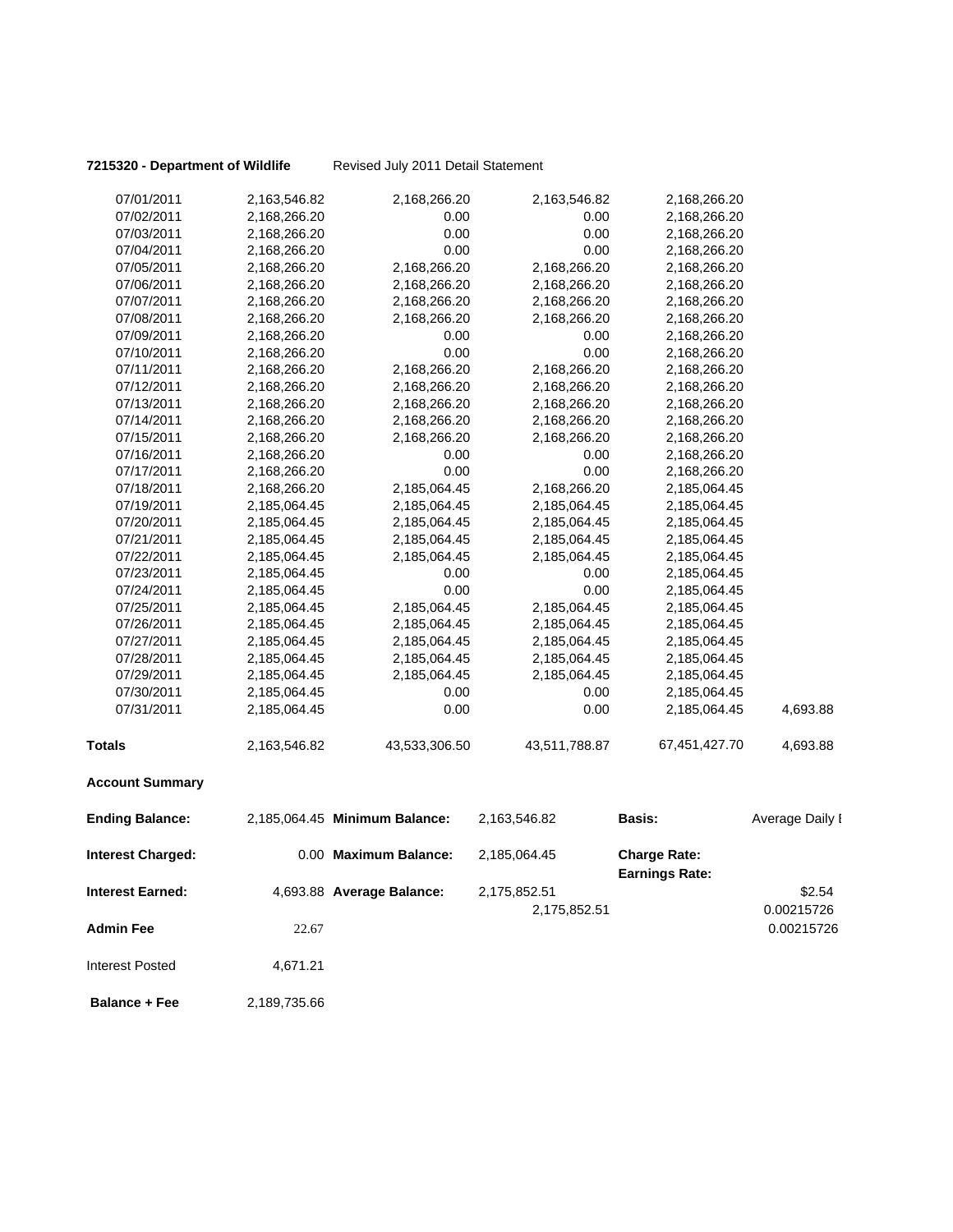### **7215444 - Oklahoma L. P. Gas Research Marketing** Revised July 2011 Detail Statement

| 07/01/2011               | 364,739.72 | 365,504.75                  | 364,739.72   | 365,504.75                                   |                 |
|--------------------------|------------|-----------------------------|--------------|----------------------------------------------|-----------------|
| 07/02/2011               | 365,504.75 | 0.00                        | 0.00         | 365,504.75                                   |                 |
| 07/03/2011               | 365,504.75 | 0.00                        | 0.00         | 365,504.75                                   |                 |
| 07/04/2011               | 365,504.75 | 0.00                        | 0.00         | 365,504.75                                   |                 |
| 07/05/2011               | 365,504.75 | 365,504.75                  | 365,504.75   | 365,504.75                                   |                 |
| 07/06/2011               | 365,504.75 | 365,504.75                  | 365,504.75   | 365,504.75                                   |                 |
| 07/07/2011               | 365,504.75 | 365,504.75                  | 365,504.75   | 365,504.75                                   |                 |
| 07/08/2011               | 365,504.75 | 365,504.75                  | 365,504.75   | 365,504.75                                   |                 |
| 07/09/2011               | 365,504.75 | 0.00                        | 0.00         | 365,504.75                                   |                 |
| 07/10/2011               | 365,504.75 | 0.00                        | 0.00         | 365,504.75                                   |                 |
| 07/11/2011               | 365,504.75 | 365,504.75                  | 365,504.75   | 365,504.75                                   |                 |
| 07/12/2011               | 365,504.75 | 365,504.75                  | 365,504.75   | 365,504.75                                   |                 |
| 07/13/2011               | 365,504.75 | 365,504.75                  | 365,504.75   | 365,504.75                                   |                 |
| 07/14/2011               | 365,504.75 | 365,504.75                  | 365,504.75   | 365,504.75                                   |                 |
| 07/15/2011               | 365,504.75 | 366,937.37                  | 365,504.75   | 366,937.37                                   |                 |
| 07/16/2011               | 366,937.37 | 0.00                        | 0.00         | 366,937.37                                   |                 |
| 07/17/2011               | 366,937.37 | 0.00                        | 0.00         | 366,937.37                                   |                 |
| 07/18/2011               | 366,937.37 | 366,937.37                  | 366,937.37   | 366,937.37                                   |                 |
| 07/19/2011               | 366,937.37 | 366,937.37                  | 366,937.37   | 366,937.37                                   |                 |
| 07/20/2011               | 366,937.37 | 366,937.37                  | 366,937.37   | 366,937.37                                   |                 |
| 07/21/2011               | 366,937.37 | 366,937.37                  | 366,937.37   | 366,937.37                                   |                 |
| 07/22/2011               | 366,937.37 | 366,937.37                  | 366,937.37   | 366,937.37                                   |                 |
| 07/23/2011               | 366,937.37 | 0.00                        | 0.00         | 366,937.37                                   |                 |
| 07/24/2011               | 366,937.37 | 0.00                        | 0.00         | 366,937.37                                   |                 |
| 07/25/2011               | 366,937.37 | 388,899.77                  | 366,937.37   | 388,899.77                                   |                 |
| 07/26/2011               | 388,899.77 | 388,899.77                  | 388,899.77   | 388,899.77                                   |                 |
| 07/27/2011               | 388,899.77 | 388,899.77                  | 388,899.77   | 388,899.77                                   |                 |
| 07/28/2011               | 388,899.77 | 388,899.77                  | 388,899.77   | 388,899.77                                   |                 |
| 07/29/2011               | 388,899.77 | 388,899.77                  | 388,899.77   | 388,899.77                                   |                 |
| 07/30/2011               | 388,899.77 | 0.00                        | 0.00         | 388,899.77                                   |                 |
| 07/31/2011               | 388,899.77 | 0.00                        | 0.00         | 388,899.77                                   | 800.88          |
| <b>Totals</b>            | 364,739.72 | 7,435,665.82                | 7,411,505.77 | 11,508,738.59                                | 800.88          |
| <b>Account Summary</b>   |            |                             |              |                                              |                 |
| <b>Ending Balance:</b>   |            | 388,899.77 Minimum Balance: | 364,739.72   | <b>Basis:</b>                                | Average Daily I |
| <b>Interest Charged:</b> |            | 0.00 Maximum Balance:       | 388,899.77   | <b>Charge Rate:</b><br><b>Earnings Rate:</b> |                 |
| <b>Interest Earned:</b>  |            | 800.88 Average Balance:     | 371,249.63   |                                              | \$2.54          |
|                          |            |                             | 371,249.63   |                                              | 0.00215726      |
| <b>Admin Fee</b>         | 3.87       |                             |              |                                              | 0.00215726      |
|                          |            |                             |              |                                              |                 |
| <b>Interest Posted</b>   | 797.01     |                             |              |                                              |                 |
| <b>Balance + Fee</b>     | 389,696.78 |                             |              |                                              |                 |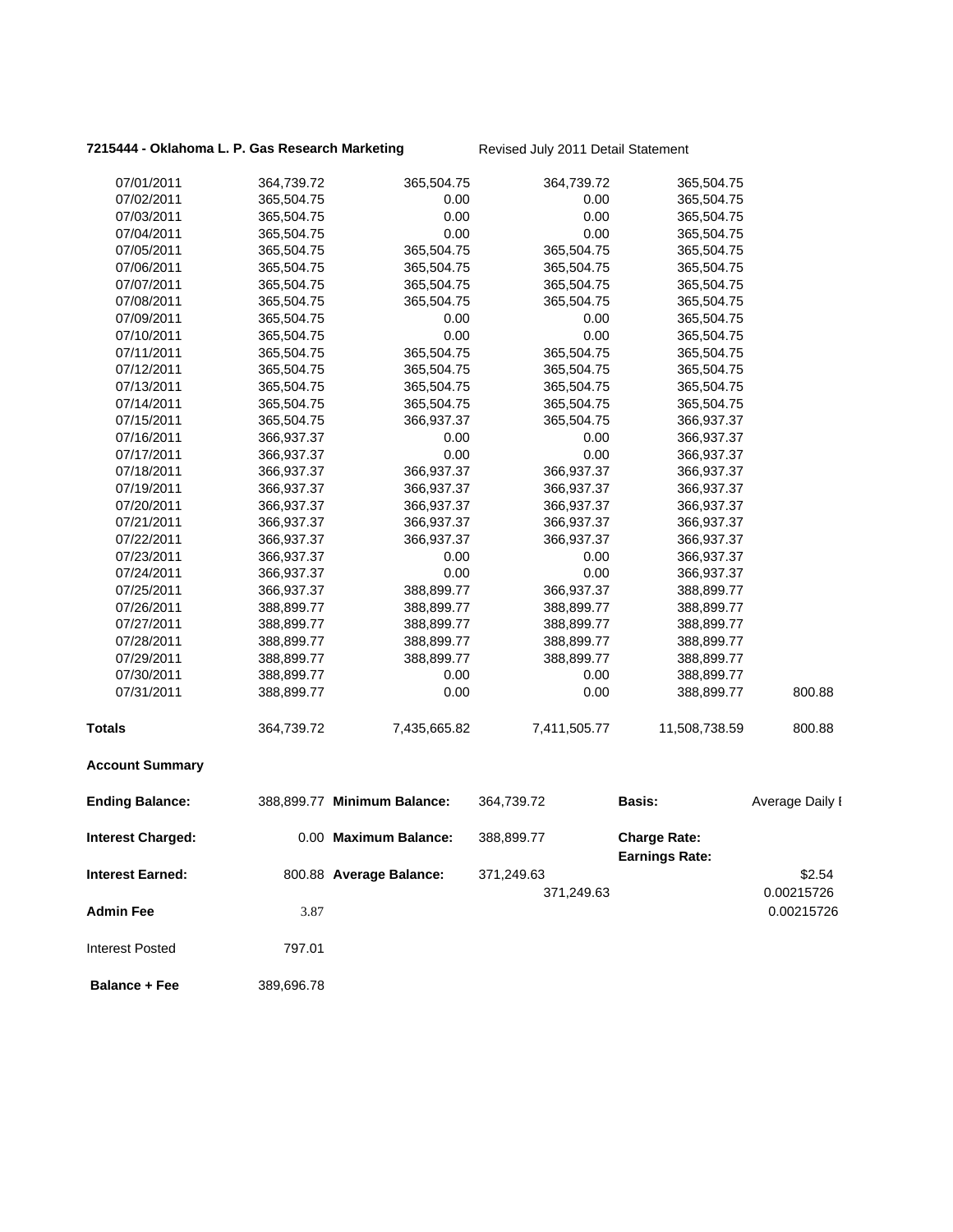### **7215566 - OK Tourism & Recreation** Revised July 2011 Detail Statement

| 07/01/2011               | 5,117,489.21 | 5,130,288.62                  | 5,117,489.21   | 5,130,288.62                                 |                 |
|--------------------------|--------------|-------------------------------|----------------|----------------------------------------------|-----------------|
| 07/02/2011               | 5,130,288.62 | 0.00                          | 0.00           | 5,130,288.62                                 |                 |
| 07/03/2011               | 5,130,288.62 | 0.00                          | 0.00           | 5,130,288.62                                 |                 |
| 07/04/2011               | 5,130,288.62 | 0.00                          | 0.00           | 5,130,288.62                                 |                 |
| 07/05/2011               | 5,130,288.62 | 5,124,191.47                  | 5,130,288.62   | 5,124,191.47                                 |                 |
| 07/06/2011               | 5,124,191.47 | 5,104,860.37                  | 5,124,191.47   | 5,104,860.37                                 |                 |
| 07/07/2011               | 5,104,860.37 | 5,090,707.00                  | 5,104,860.37   | 5,090,707.00                                 |                 |
| 07/08/2011               | 5,090,707.00 | 5,069,369.63                  | 5,090,707.00   | 5,069,369.63                                 |                 |
| 07/09/2011               | 5,069,369.63 | 0.00                          | 0.00           | 5,069,369.63                                 |                 |
| 07/10/2011               | 5,069,369.63 | 0.00                          | 0.00           | 5,069,369.63                                 |                 |
| 07/11/2011               | 5,069,369.63 | 7,759,094.56                  | 5,069,369.63   | 7,759,094.56                                 |                 |
| 07/12/2011               | 7,759,094.56 | 7,506,070.28                  | 7,759,094.56   | 7,506,070.28                                 |                 |
| 07/13/2011               | 7,506,070.28 | 7,458,843.96                  | 7,506,070.28   | 7,458,843.96                                 |                 |
| 07/14/2011               | 7,458,843.96 | 7,134,563.13                  | 7,458,843.96   | 7,134,563.13                                 |                 |
| 07/15/2011               | 7,134,563.13 | 7,073,636.71                  | 7,134,563.13   | 7,073,636.71                                 |                 |
| 07/16/2011               | 7,073,636.71 | 0.00                          | 0.00           | 7,073,636.71                                 |                 |
| 07/17/2011               | 7,073,636.71 | 0.00                          | 0.00           | 7,073,636.71                                 |                 |
| 07/18/2011               | 7,073,636.71 | 7,073,636.71                  | 7,073,636.71   | 7,073,636.71                                 |                 |
| 07/19/2011               | 7,073,636.71 | 7,051,737.66                  | 7,073,636.71   | 7,051,737.66                                 |                 |
| 07/20/2011               | 7,051,737.66 | 7,051,737.66                  | 7,051,737.66   | 7,051,737.66                                 |                 |
| 07/21/2011               | 7,051,737.66 | 6,979,707.14                  | 7,051,737.66   | 6,979,707.14                                 |                 |
| 07/22/2011               | 6,979,707.14 | 6,979,707.14                  | 6,979,707.14   | 6,979,707.14                                 |                 |
| 07/23/2011               | 6,979,707.14 | 0.00                          | 0.00           | 6,979,707.14                                 |                 |
| 07/24/2011               | 6,979,707.14 | 0.00                          | 0.00           | 6,979,707.14                                 |                 |
| 07/25/2011               | 6,979,707.14 | 6,509,679.89                  | 6,979,707.14   | 6,509,679.89                                 |                 |
| 07/26/2011               | 6,509,679.89 | 6,163,134.93                  | 6,509,679.89   | 6,163,134.93                                 |                 |
| 07/27/2011               | 6,163,134.93 | 6,148,609.94                  | 6,163,134.93   | 6,148,609.94                                 |                 |
| 07/28/2011               | 6,148,609.94 | 6,146,773.28                  | 6,148,609.94   | 6,146,773.28                                 |                 |
| 07/29/2011               | 6,146,773.28 | 6,145,688.93                  | 6,146,773.28   | 6,145,688.93                                 |                 |
| 07/30/2011               | 6,145,688.93 | 0.00                          | 0.00           | 6,145,688.93                                 |                 |
| 07/31/2011               | 6,145,688.93 | 0.00                          | 0.00           | 6,145,688.93                                 | 13,544.09       |
| <b>Totals</b>            | 5,117,489.21 | 128,702,039.01                | 127,673,839.29 | 194,629,709.69                               | 13,544.09       |
| <b>Account Summary</b>   |              |                               |                |                                              |                 |
| <b>Ending Balance:</b>   |              | 6,145,688.93 Minimum Balance: | 5,117,489.21   | <b>Basis:</b>                                | Average Daily I |
| <b>Interest Charged:</b> |              | 0.00 Maximum Balance:         | 6,145,688.93   | <b>Charge Rate:</b><br><b>Earnings Rate:</b> |                 |
| Interest Earned:         |              | 13,544.09 Average Balance:    | 6,278,377.73   |                                              | \$2.54          |
|                          |              |                               | 6,278,377.73   |                                              |                 |
|                          |              |                               |                |                                              | 0.00215726      |
| <b>Admin Fee</b>         | 65.40        |                               |                |                                              | 0.00215726      |
| <b>Interest Posted</b>   | 13,478.70    |                               |                |                                              |                 |
| <b>Balance + Fee</b>     | 6,159,167.63 |                               |                |                                              |                 |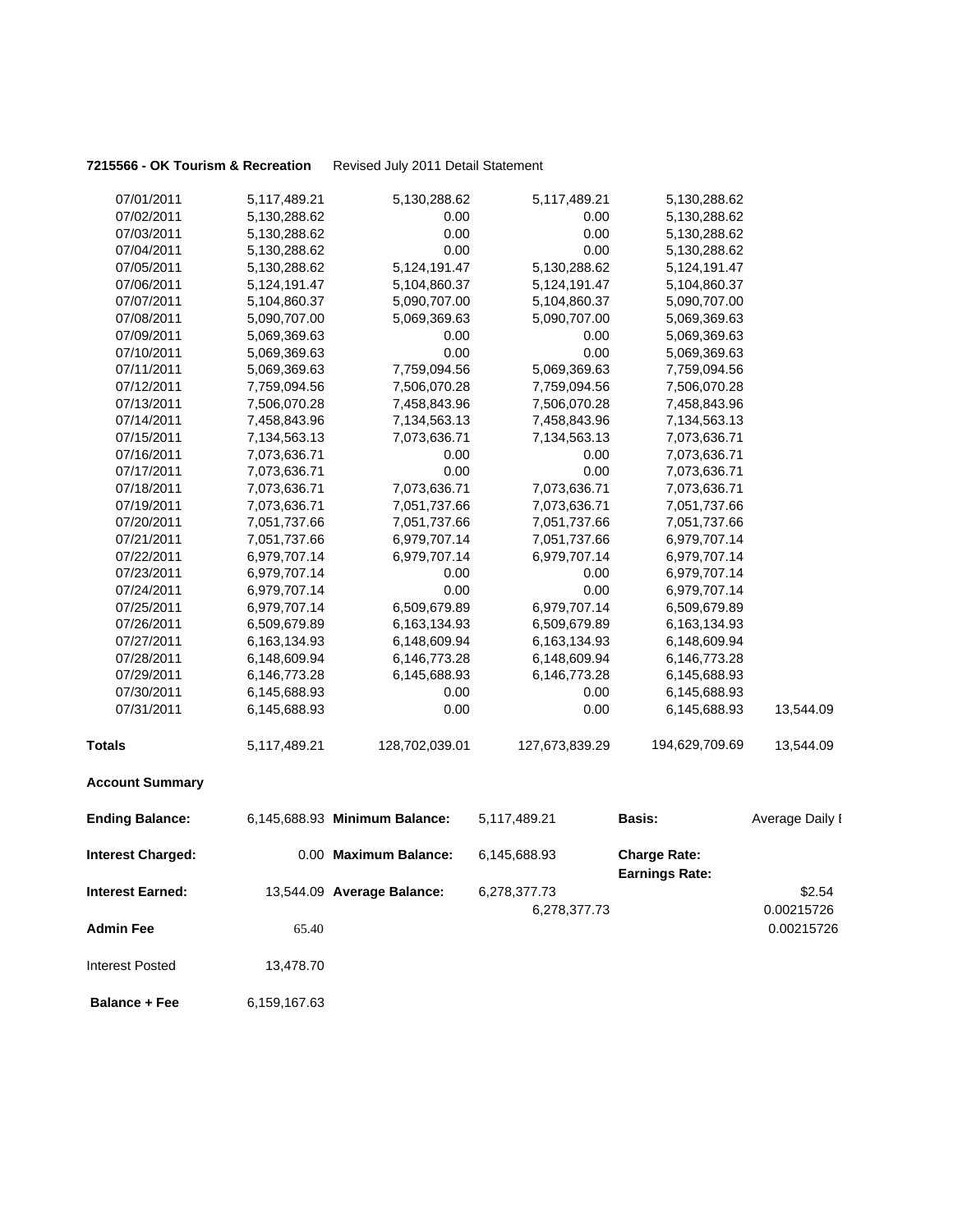### **7215585 - DEPT OF PUBLIC SAFETY** Revised July 2011 Detail Statement

| 07/01/2011               | 5,545,701.37 | 5,557,923.54                  | 5,545,701.37   | 5,557,923.54                                 |                 |
|--------------------------|--------------|-------------------------------|----------------|----------------------------------------------|-----------------|
| 07/02/2011               | 5,557,923.54 | 0.00                          | 0.00           | 5,557,923.54                                 |                 |
| 07/03/2011               | 5,557,923.54 | 0.00                          | 0.00           | 5,557,923.54                                 |                 |
| 07/04/2011               | 5,557,923.54 | 0.00                          | 0.00           | 5,557,923.54                                 |                 |
| 07/05/2011               | 5,557,923.54 | 5,557,923.54                  | 5,557,923.54   | 5,557,923.54                                 |                 |
| 07/06/2011               | 5,557,923.54 | 5,557,923.54                  | 5,557,923.54   | 5,557,923.54                                 |                 |
| 07/07/2011               | 5,557,923.54 | 5,553,819.54                  | 5,557,923.54   | 5,553,819.54                                 |                 |
| 07/08/2011               | 5,553,819.54 | 5,553,207.54                  | 5,553,819.54   | 5,553,207.54                                 |                 |
| 07/09/2011               | 5,553,207.54 | 0.00                          | 0.00           | 5,553,207.54                                 |                 |
| 07/10/2011               | 5,553,207.54 | 0.00                          | 0.00           | 5,553,207.54                                 |                 |
| 07/11/2011               | 5,553,207.54 | 5,553,207.54                  | 5,553,207.54   | 5,553,207.54                                 |                 |
| 07/12/2011               | 5,553,207.54 | 5,253,767.43                  | 5,553,207.54   | 5,253,767.43                                 |                 |
| 07/13/2011               | 5,253,767.43 | 5,249,658.07                  | 5,253,767.43   | 5,249,658.07                                 |                 |
| 07/14/2011               | 5,249,658.07 | 5,243,435.82                  | 5,249,658.07   | 5,243,435.82                                 |                 |
| 07/15/2011               | 5,243,435.82 | 5,243,435.82                  | 5,243,435.82   | 5,243,435.82                                 |                 |
| 07/16/2011               | 5,243,435.82 | 0.00                          | 0.00           | 5,243,435.82                                 |                 |
| 07/17/2011               | 5,243,435.82 | 0.00                          | 0.00           | 5,243,435.82                                 |                 |
| 07/18/2011               | 5,243,435.82 | 5,243,435.82                  | 5,243,435.82   | 5,243,435.82                                 |                 |
| 07/19/2011               | 5,243,435.82 | 5,242,798.62                  | 5,243,435.82   | 5,242,798.62                                 |                 |
| 07/20/2011               | 5,242,798.62 | 5,242,798.62                  | 5,242,798.62   | 5,242,798.62                                 |                 |
| 07/21/2011               | 5,242,798.62 | 5,242,798.62                  | 5,242,798.62   | 5,242,798.62                                 |                 |
| 07/22/2011               | 5,242,798.62 | 5,242,798.62                  | 5,242,798.62   | 5,242,798.62                                 |                 |
| 07/23/2011               | 5,242,798.62 | 0.00                          | 0.00           | 5,242,798.62                                 |                 |
| 07/24/2011               | 5,242,798.62 | 0.00                          | 0.00           | 5,242,798.62                                 |                 |
| 07/25/2011               | 5,242,798.62 | 5,225,111.20                  | 5,242,798.62   | 5,225,111.20                                 |                 |
| 07/26/2011               | 5,225,111.20 | 5,225,111.20                  | 5,225,111.20   | 5,225,111.20                                 |                 |
| 07/27/2011               | 5,225,111.20 | 5,225,111.20                  | 5,225,111.20   | 5,225,111.20                                 |                 |
| 07/28/2011               | 5,225,111.20 | 5,215,697.79                  | 5,225,111.20   | 5,215,697.79                                 |                 |
| 07/29/2011               | 5,215,697.79 | 5,215,697.79                  | 5,215,697.79   | 5,215,697.79                                 |                 |
| 07/30/2011               | 5,215,697.79 | 0.00                          | 0.00           | 5,215,697.79                                 |                 |
| 07/31/2011               | 5,215,697.79 | 0.00                          | 0.00           | 5,215,697.79                                 | 11,539.93       |
| <b>Totals</b>            | 5,545,701.37 | 106,645,661.86                | 106,975,665.44 | 165,829,712.02                               | 11,539.93       |
| <b>Account Summary</b>   |              |                               |                |                                              |                 |
| <b>Ending Balance:</b>   |              | 5,215,697.79 Minimum Balance: | 5,545,701.37   | Basis:                                       | Average Daily I |
| <b>Interest Charged:</b> |              | 0.00 Maximum Balance:         | 5,215,697.79   | <b>Charge Rate:</b><br><b>Earnings Rate:</b> |                 |
| <b>Interest Earned:</b>  |              | 11,539.93 Average Balance:    | 5,349,345.55   |                                              | \$2.54          |
|                          |              |                               | 5,349,345.55   |                                              | 0.00215726      |
|                          |              |                               |                |                                              |                 |
| <b>Admin Fee</b>         | 55.72        |                               |                |                                              | 0.00215726      |

 **Balance + Fee** 5,227,182.00

Interest Posted 11,484.21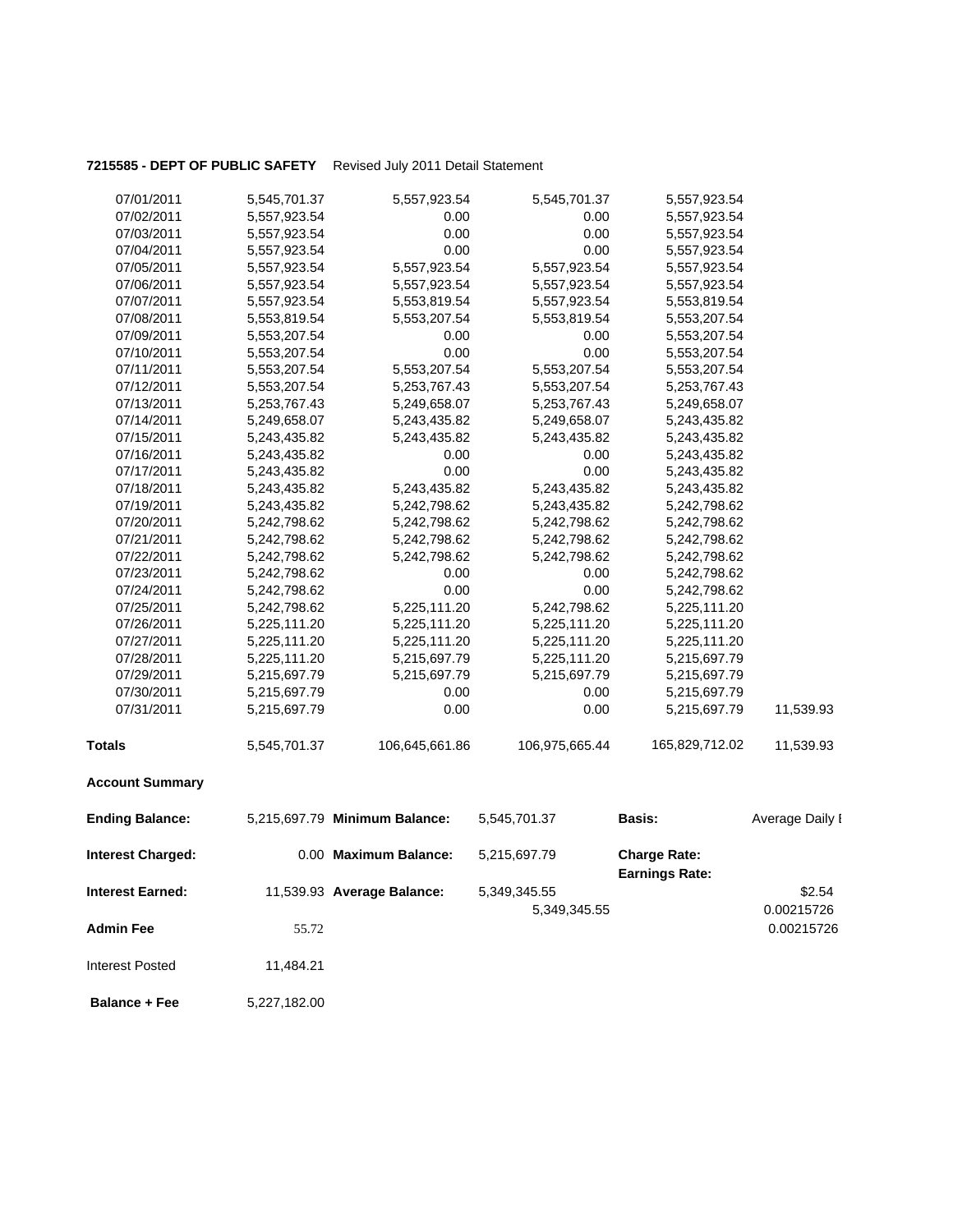### **7215670 - J.D. McCarty Center** Revised July 2011 Detail Statement

| <b>Interest Charged:</b> |            | 0.00 Maximum Balance:       | 201,155.29   | <b>Charge Rate:</b><br>Earnings Rate: |                 |
|--------------------------|------------|-----------------------------|--------------|---------------------------------------|-----------------|
| <b>Ending Balance:</b>   |            | 201,155.29 Minimum Balance: | 198,963.87   | <b>Basis:</b>                         | Average Daily I |
| <b>Account Summary</b>   |            |                             |              |                                       |                 |
| <b>Totals</b>            | 198,963.87 | 4,019,485.80                | 4,017,294.38 | 6,227,038.99                          | 433.33          |
| 07/31/2011               | 201,155.29 | 0.00                        | 0.00         | 201,155.29                            | 433.33          |
| 07/30/2011               | 201,155.29 | 0.00                        | 0.00         | 201,155.29                            |                 |
| 07/29/2011               | 201,155.29 | 201,155.29                  | 201,155.29   | 201,155.29                            |                 |
| 07/28/2011               | 201,155.29 | 201,155.29                  | 201,155.29   | 201,155.29                            |                 |
| 07/27/2011               | 201,155.29 | 201,155.29                  | 201,155.29   | 201,155.29                            |                 |
| 07/26/2011               | 201,155.29 | 201,155.29                  | 201,155.29   | 201,155.29                            |                 |
| 07/25/2011               | 201,155.29 | 201,155.29                  | 201,155.29   | 201,155.29                            |                 |
| 07/24/2011               | 201,155.29 | 0.00                        | 0.00         | 201,155.29                            |                 |
| 07/23/2011               | 201,155.29 | 0.00                        | 0.00         | 201,155.29                            |                 |
| 07/22/2011               | 201,155.29 | 201,155.29                  | 201,155.29   | 201,155.29                            |                 |
| 07/21/2011               | 201,155.29 | 201,155.29                  | 201,155.29   | 201,155.29                            |                 |
| 07/20/2011               | 201,130.29 | 201,155.29                  | 201,130.29   | 201,155.29                            |                 |
| 07/19/2011               | 201,130.29 | 201,130.29                  | 201,130.29   | 201,130.29                            |                 |
| 07/18/2011               | 201,130.29 | 201,130.29                  | 201,130.29   | 201,130.29                            |                 |
| 07/17/2011               | 201,130.29 | 0.00                        | 0.00         | 201,130.29                            |                 |
| 07/16/2011               | 201,130.29 | 0.00                        | 0.00         | 201,130.29                            |                 |
| 07/15/2011               | 201,130.29 | 201,130.29                  | 201,130.29   | 201,130.29                            |                 |
| 07/14/2011               | 201,130.29 | 201,130.29                  | 201,130.29   | 201,130.29                            |                 |
| 07/13/2011               | 201,130.29 | 201,130.29                  | 201,130.29   | 201,130.29                            |                 |
| 07/12/2011               | 201,130.29 | 201,130.29                  | 201,130.29   | 201,130.29                            |                 |
| 07/11/2011               | 201,130.29 | 201,130.29                  | 201,130.29   | 201,130.29                            |                 |
| 07/10/2011               | 201,130.29 | 0.00                        | 0.00         | 201,130.29                            |                 |
| 07/09/2011               | 201,130.29 | 0.00                        | 0.00         | 201,130.29                            |                 |
| 07/08/2011               | 201,130.29 | 201,130.29                  | 201,130.29   | 201,130.29                            |                 |
| 07/07/2011               | 201,130.29 | 201,130.29                  | 201,130.29   | 201,130.29                            |                 |
| 07/06/2011               | 199,470.29 | 201,130.29                  | 199,470.29   | 201,130.29                            |                 |
| 07/05/2011               | 199,470.29 | 199,470.29                  | 199,470.29   | 199,470.29                            |                 |
| 07/04/2011               | 199,470.29 | 0.00                        | 0.00         | 199,470.29                            |                 |
| 07/03/2011               | 199,470.29 | 0.00                        | 0.00         | 199,470.29                            |                 |
| 07/02/2011               | 199,470.29 | 0.00                        | 0.00         | 199,470.29                            |                 |
| 07/01/2011               | 198,963.87 | 199,470.29                  | 198,963.87   | 199,470.29                            |                 |

|                         |                         | Earnings Rate: |            |
|-------------------------|-------------------------|----------------|------------|
| <b>Interest Earned:</b> | 433.33 Average Balance: | 200,872.23     | \$2.54     |
|                         |                         | 200,872.23     | 0.00215726 |
| <b>Admin Fee</b>        | 2.09                    |                | 0.00215726 |
| Interest Posted         | 431.24                  |                |            |

**Balance + Fee** 201,586.53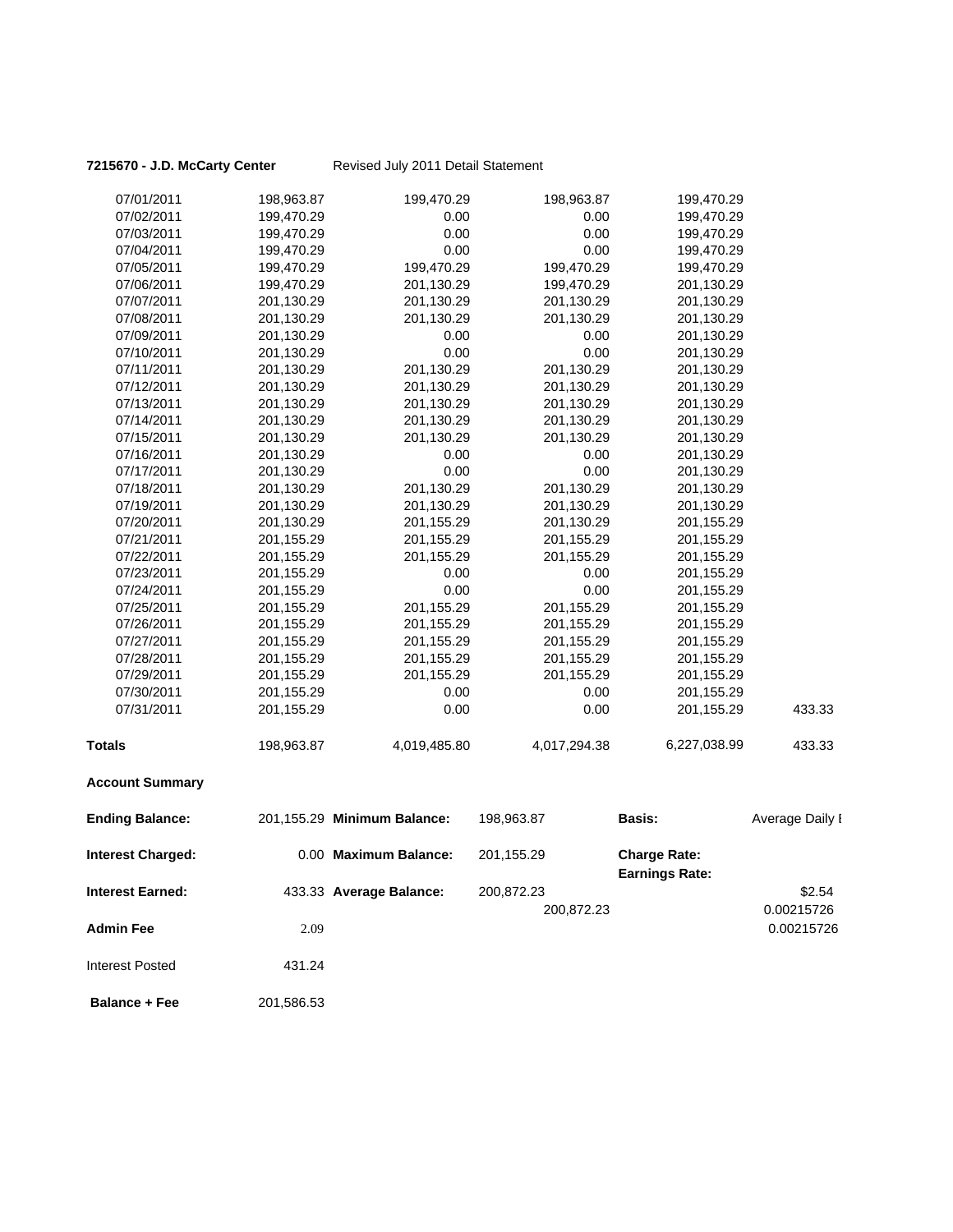| 7216805 - Dept of Rehab  |            | Revised July 2011 Detail Statement |               |                                              |                 |
|--------------------------|------------|------------------------------------|---------------|----------------------------------------------|-----------------|
| 07/01/2011               | 543,125.87 | 544,311.84                         | 543,125.87    | 544,311.84                                   |                 |
| 07/02/2011               | 544,311.84 | 0.00                               | 0.00          | 544,311.84                                   |                 |
| 07/03/2011               | 544,311.84 | 0.00                               | 0.00          | 544,311.84                                   |                 |
| 07/04/2011               | 544,311.84 | 0.00                               | 0.00          | 544,311.84                                   |                 |
| 07/05/2011               | 544,311.84 | 544,311.84                         | 544,311.84    | 544,311.84                                   |                 |
| 07/06/2011               | 544,311.84 | 544,311.84                         | 544,311.84    | 544,311.84                                   |                 |
| 07/07/2011               | 544,311.84 | 544,311.84                         | 544,311.84    | 544,311.84                                   |                 |
| 07/08/2011               | 544,311.84 | 544,311.84                         | 544,311.84    | 544,311.84                                   |                 |
| 07/09/2011               | 544,311.84 | 0.00                               | 0.00          | 544,311.84                                   |                 |
| 07/10/2011               | 544,311.84 | 0.00                               | 0.00          | 544,311.84                                   |                 |
| 07/11/2011               | 544,311.84 | 544,311.84                         | 544,311.84    | 544,311.84                                   |                 |
| 07/12/2011               | 544,311.84 | 540,845.90                         | 544,311.84    | 540,845.90                                   |                 |
| 07/13/2011               | 540,845.90 | 540,845.90                         | 540,845.90    | 540,845.90                                   |                 |
| 07/14/2011               | 540,845.90 | 540,905.90                         | 540,845.90    | 540,905.90                                   |                 |
| 07/15/2011               | 540,905.90 | 540,905.90                         | 540,905.90    | 540,905.90                                   |                 |
| 07/16/2011               | 540,905.90 | 0.00                               | 0.00          | 540,905.90                                   |                 |
| 07/17/2011               | 540,905.90 | 0.00                               | 0.00          | 540,905.90                                   |                 |
| 07/18/2011               | 540,905.90 | 540,905.90                         | 540,905.90    | 540,905.90                                   |                 |
| 07/19/2011               | 540,905.90 | 540,905.90                         | 540,905.90    | 540,905.90                                   |                 |
| 07/20/2011               | 540,905.90 | 540,905.90                         | 540,905.90    | 540,905.90                                   |                 |
| 07/21/2011               | 540,905.90 | 540,905.90                         | 540,905.90    | 540,905.90                                   |                 |
| 07/22/2011               | 540,905.90 | 540,905.90                         | 540,905.90    | 540,905.90                                   |                 |
| 07/23/2011               | 540,905.90 | 0.00                               | 0.00          | 540,905.90                                   |                 |
| 07/24/2011               | 540,905.90 | 0.00                               | 0.00          | 540,905.90                                   |                 |
| 07/25/2011               | 540,905.90 | 549,320.90                         | 540,905.90    | 549,320.90                                   |                 |
| 07/26/2011               | 549,320.90 | 549,320.90                         | 549,320.90    | 549,320.90                                   |                 |
| 07/27/2011               | 549,320.90 | 549,320.90                         | 549,320.90    | 549,320.90                                   |                 |
| 07/28/2011               | 549,320.90 | 549,705.90                         | 549,320.90    | 549,705.90                                   |                 |
| 07/29/2011               | 549,705.90 | 549,705.90                         | 549,705.90    | 549,705.90                                   |                 |
| 07/30/2011               | 549,705.90 | 0.00                               | 0.00          | 549,705.90                                   |                 |
| 07/31/2011               | 549,705.90 | 0.00                               | 0.00          | 549,705.90                                   | 1,173.68        |
| <b>Totals</b>            | 543,125.87 | 10,881,278.64                      | 10,874,698.61 | 16,865,873.24                                | 1,173.68        |
| <b>Account Summary</b>   |            |                                    |               |                                              |                 |
| <b>Ending Balance:</b>   |            | 549,705.90 Minimum Balance:        | 543,125.87    | <b>Basis:</b>                                | Average Daily I |
| <b>Interest Charged:</b> |            | 0.00 Maximum Balance:              | 549,705.90    | <b>Charge Rate:</b><br><b>Earnings Rate:</b> |                 |
| <b>Interest Earned:</b>  |            | 1,173.68 Average Balance:          | 544,060.43    |                                              | \$2.54          |
|                          |            |                                    | 544,060.43    |                                              | 0.00215726      |
| <b>Admin Fee</b>         | 5.67       |                                    |               |                                              | 0.00215726      |
| <b>Interest Posted</b>   | 1,168.01   |                                    |               |                                              |                 |
| <b>Balance + Fee</b>     | 550,873.91 |                                    |               |                                              |                 |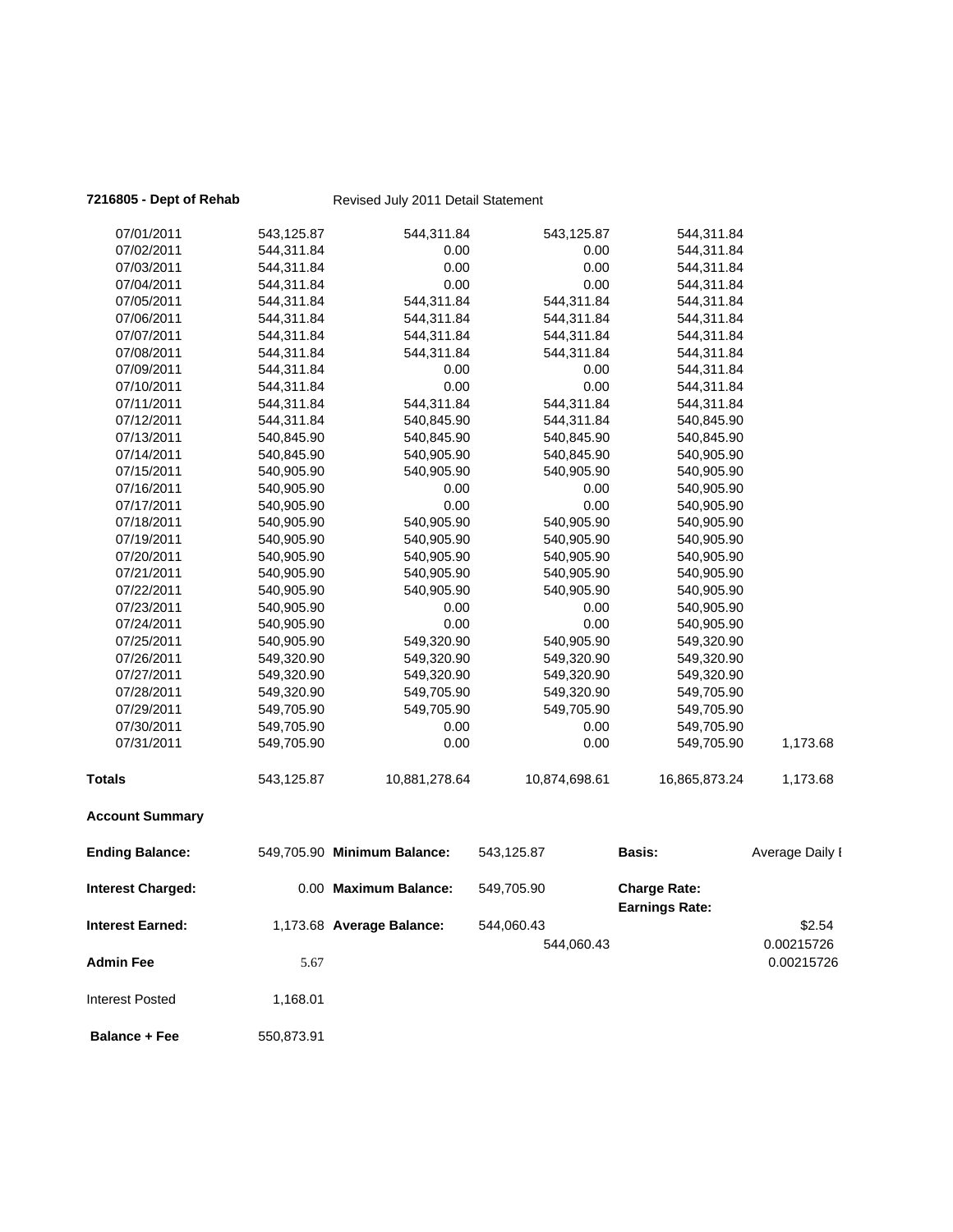### **7220090 - OSF Building Project Fund** Revised July 2011 Detail Statement

| <b>Ending Balance:</b> | 1,956,491.08 Minimum Balance: |               | 1,954,562.79     | <b>Basis:</b> | Average Daily I |
|------------------------|-------------------------------|---------------|------------------|---------------|-----------------|
| <b>Account Summary</b> |                               |               |                  |               |                 |
| <b>Totals</b>          | 1,954,562.79                  | 39,145,121.60 | 39, 143, 193. 31 | 60,675,023.48 | 4,222.32        |
| 07/31/2011             | 1,956,491.08                  | 0.00          | 0.00             | 1,956,491.08  | 4,222.32        |
| 07/30/2011             | 1,956,491.08                  | 0.00          | 0.00             | 1,956,491.08  |                 |
| 07/29/2011             | 1,956,491.08                  | 1,956,491.08  | 1,956,491.08     | 1,956,491.08  |                 |
| 07/28/2011             | 1,956,491.08                  | 1,956,491.08  | 1,956,491.08     | 1,956,491.08  |                 |
| 07/27/2011             | 1,956,491.08                  | 1,956,491.08  | 1,956,491.08     | 1,956,491.08  |                 |
| 07/26/2011             | 1,956,491.08                  | 1,956,491.08  | 1,956,491.08     | 1,956,491.08  |                 |
| 07/25/2011             | 1,956,491.08                  | 1,956,491.08  | 1,956,491.08     | 1,956,491.08  |                 |
| 07/24/2011             | 1,956,491.08                  | 0.00          | 0.00             | 1,956,491.08  |                 |
| 07/23/2011             | 1,956,491.08                  | 0.00          | 0.00             | 1,956,491.08  |                 |
| 07/22/2011             | 1,956,491.08                  | 1,956,491.08  | 1,956,491.08     | 1,956,491.08  |                 |
| 07/21/2011             | 1,956,491.08                  | 1,956,491.08  | 1,956,491.08     | 1,956,491.08  |                 |
| 07/20/2011             | 1,956,491.08                  | 1,956,491.08  | 1,956,491.08     | 1,956,491.08  |                 |
| 07/19/2011             | 1,956,491.08                  | 1,956,491.08  | 1,956,491.08     | 1,956,491.08  |                 |
| 07/18/2011             | 1,956,491.08                  | 1,956,491.08  | 1,956,491.08     | 1,956,491.08  |                 |
| 07/17/2011             | 1,956,491.08                  | 0.00          | 0.00             | 1,956,491.08  |                 |
| 07/16/2011             | 1,956,491.08                  | 0.00          | 0.00             | 1,956,491.08  |                 |
| 07/15/2011             | 1,958,191.08                  | 1,956,491.08  | 1,958,191.08     | 1,956,491.08  |                 |
| 07/14/2011             | 1,958,191.08                  | 1,958,191.08  | 1,958,191.08     | 1,958,191.08  |                 |
| 07/13/2011             | 1,958,191.08                  | 1,958,191.08  | 1,958,191.08     | 1,958,191.08  |                 |
| 07/12/2011             | 1,958,191.08                  | 1,958,191.08  | 1,958,191.08     | 1,958,191.08  |                 |
| 07/11/2011             | 1,958,191.08                  | 1,958,191.08  | 1,958,191.08     | 1,958,191.08  |                 |
| 07/10/2011             | 1,958,191.08                  | 0.00          | 0.00             | 1,958,191.08  |                 |
| 07/09/2011             | 1,958,191.08                  | 0.00          | 0.00             | 1,958,191.08  |                 |
| 07/08/2011             | 1,958,191.08                  | 1,958,191.08  | 1,958,191.08     | 1,958,191.08  |                 |
| 07/07/2011             | 1,958,191.08                  | 1,958,191.08  | 1,958,191.08     | 1,958,191.08  |                 |
| 07/06/2011             | 1,958,191.08                  | 1,958,191.08  | 1,958,191.08     | 1,958,191.08  |                 |
| 07/05/2011             | 1,958,191.08                  | 1,958,191.08  | 1,958,191.08     | 1,958,191.08  |                 |
| 07/04/2011             | 1,958,191.08                  | 0.00          | 0.00             | 1,958,191.08  |                 |
| 07/03/2011             | 1,958,191.08                  | 0.00          | 0.00             | 1,958,191.08  |                 |
| 07/02/2011             | 1,958,191.08                  | 0.00          | 0.00             | 1,958,191.08  |                 |
| 07/01/2011             | 1,954,562.79                  | 1,958,191.08  | 1,954,562.79     | 1,958,191.08  |                 |

| <b>Interest Charged:</b> |          | 0.00 Maximum Balance:     | 1.956.491.08 | <b>Charge Rate:</b><br><b>Earnings Rate:</b> |            |
|--------------------------|----------|---------------------------|--------------|----------------------------------------------|------------|
| <b>Interest Earned:</b>  |          | 4,222.32 Average Balance: | 1,957,258.82 |                                              | \$2.54     |
|                          |          |                           | 1,957,258.82 |                                              | 0.00215726 |
| <b>Admin Fee</b>         | 20.39    |                           |              |                                              | 0.00215726 |
| <b>Interest Posted</b>   | 4,201.93 |                           |              |                                              |            |

**Balance + Fee** 1,960,693.01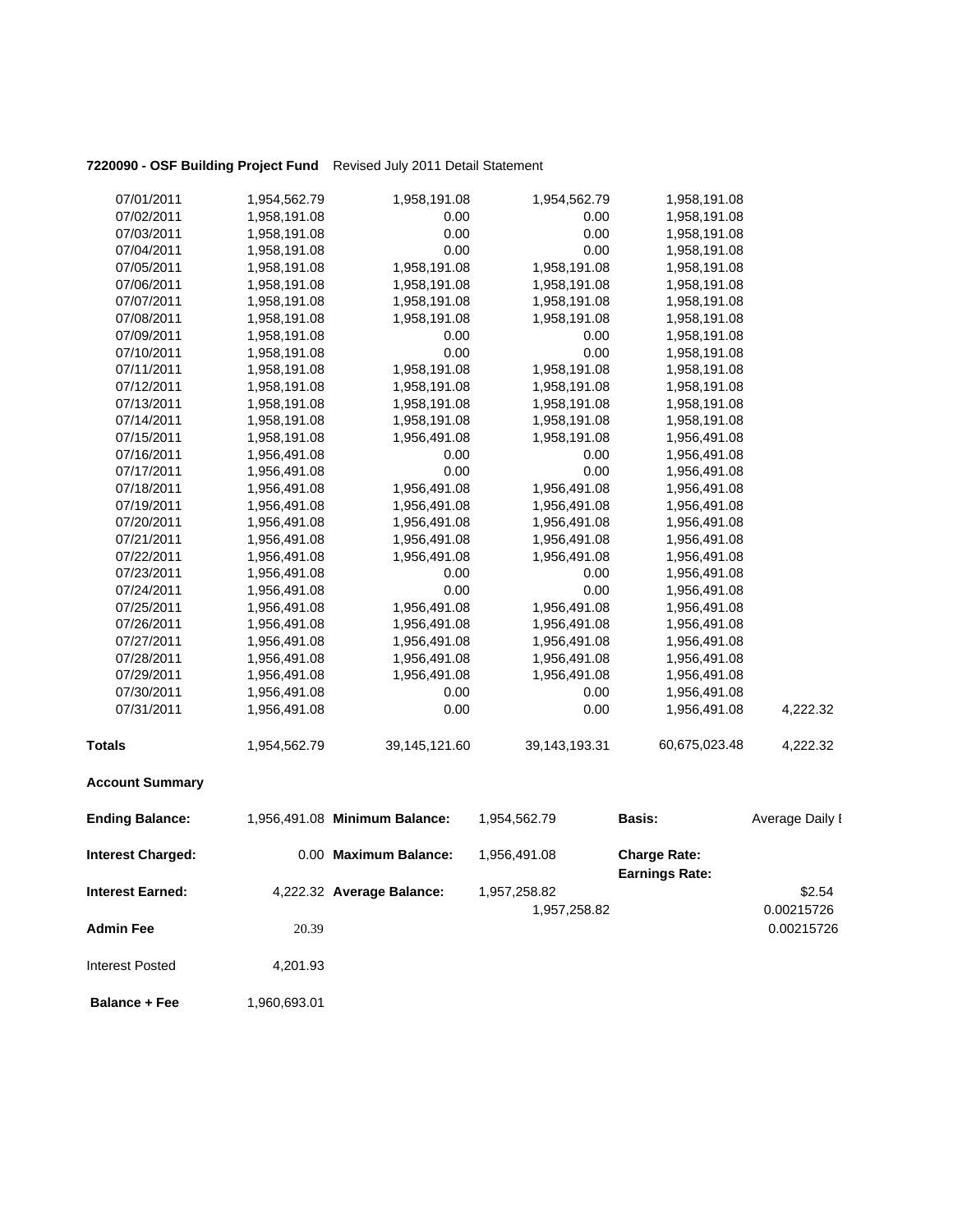# **7220320 - OK DEPT OF WILDLIFE CONSERVATION** Revised July 2011 Detail Statement

| 07/01/2011               | 4,512,004.57 | 4,521,576.58                  | 4,512,004.57  | 4,521,576.58                                 |                 |
|--------------------------|--------------|-------------------------------|---------------|----------------------------------------------|-----------------|
| 07/02/2011               | 4,521,576.58 | 0.00                          | 0.00          | 4,521,576.58                                 |                 |
| 07/03/2011               | 4,521,576.58 | 0.00                          | 0.00          | 4,521,576.58                                 |                 |
| 07/04/2011               | 4,521,576.58 | 0.00                          | 0.00          | 4,521,576.58                                 |                 |
| 07/05/2011               | 4,521,576.58 | 4,521,576.58                  | 4,521,576.58  | 4,521,576.58                                 |                 |
| 07/06/2011               | 4,521,576.58 | 4,521,576.58                  | 4,521,576.58  | 4,521,576.58                                 |                 |
| 07/07/2011               | 4,521,576.58 | 4,521,576.58                  | 4,521,576.58  | 4,521,576.58                                 |                 |
| 07/08/2011               | 4,521,576.58 | 4,521,576.58                  | 4,521,576.58  | 4,521,576.58                                 |                 |
| 07/09/2011               | 4,521,576.58 | 0.00                          | 0.00          | 4,521,576.58                                 |                 |
| 07/10/2011               | 4,521,576.58 | 0.00                          | 0.00          | 4,521,576.58                                 |                 |
| 07/11/2011               | 4,521,576.58 | 4,521,576.58                  | 4,521,576.58  | 4,521,576.58                                 |                 |
| 07/12/2011               | 4,521,576.58 | 4,521,576.58                  | 4,521,576.58  | 4,521,576.58                                 |                 |
| 07/13/2011               | 4,521,576.58 | 4,521,576.58                  | 4,521,576.58  | 4,521,576.58                                 |                 |
| 07/14/2011               | 4,521,576.58 | 4,521,576.58                  | 4,521,576.58  | 4,521,576.58                                 |                 |
| 07/15/2011               | 4,521,576.58 | 4,521,576.58                  | 4,521,576.58  | 4,521,576.58                                 |                 |
| 07/16/2011               | 4,521,576.58 | 0.00                          | 0.00          | 4,521,576.58                                 |                 |
| 07/17/2011               | 4,521,576.58 | 0.00                          | 0.00          | 4,521,576.58                                 |                 |
| 07/18/2011               | 4,521,576.58 | 4,724,547.58                  | 4,521,576.58  | 4,724,547.58                                 |                 |
| 07/19/2011               | 4,724,547.58 | 4,724,547.58                  | 4,724,547.58  | 4,724,547.58                                 |                 |
| 07/20/2011               | 4,724,547.58 | 4,724,547.58                  | 4,724,547.58  | 4,724,547.58                                 |                 |
| 07/21/2011               | 4,724,547.58 | 4,724,547.58                  | 4,724,547.58  | 4,724,547.58                                 |                 |
| 07/22/2011               | 4,724,547.58 | 4,724,547.58                  | 4,724,547.58  | 4,724,547.58                                 |                 |
| 07/23/2011               | 4,724,547.58 | 0.00                          | 0.00          | 4,724,547.58                                 |                 |
| 07/24/2011               | 4,724,547.58 | 0.00                          | 0.00          | 4,724,547.58                                 |                 |
| 07/25/2011               | 4,724,547.58 | 4,724,547.58                  | 4,724,547.58  | 4,724,547.58                                 |                 |
| 07/26/2011               | 4,724,547.58 | 4,724,547.58                  | 4,724,547.58  | 4,724,547.58                                 |                 |
| 07/27/2011               | 4,724,547.58 | 4,724,547.58                  | 4,724,547.58  | 4,724,547.58                                 |                 |
| 07/28/2011               | 4,724,547.58 | 4,724,547.58                  | 4,724,547.58  | 4,724,547.58                                 |                 |
| 07/29/2011               | 4,724,547.58 | 4,724,547.58                  | 4,724,547.58  | 4,724,547.58                                 |                 |
| 07/30/2011               | 4,724,547.58 | 0.00                          | 0.00          | 4,724,547.58                                 |                 |
| 07/31/2011               | 4,724,547.58 | 0.00                          | 0.00          | 4,724,547.58                                 | 9,951.96        |
| <b>Totals</b>            | 4,512,004.57 | 92,461,241.60                 | 92,248,698.59 | 143,010,467.98                               | 9,951.96        |
| <b>Account Summary</b>   |              |                               |               |                                              |                 |
| <b>Ending Balance:</b>   |              | 4,724,547.58 Minimum Balance: | 4,512,004.57  | Basis:                                       | Average Daily I |
| <b>Interest Charged:</b> |              | 0.00 Maximum Balance:         | 4,724,547.58  | <b>Charge Rate:</b><br><b>Earnings Rate:</b> |                 |
| <b>Interest Earned:</b>  |              | 9,951.96 Average Balance:     | 4,613,240.90  |                                              | \$2.54          |
|                          |              |                               | 4,613,240.90  |                                              | 0.00215726      |
| <b>Admin Fee</b>         | 48.05        |                               |               |                                              | 0.00215726      |
|                          |              |                               |               |                                              |                 |
| <b>Interest Posted</b>   | 9,903.91     |                               |               |                                              |                 |

**Balance + Fee** 4,734,451.49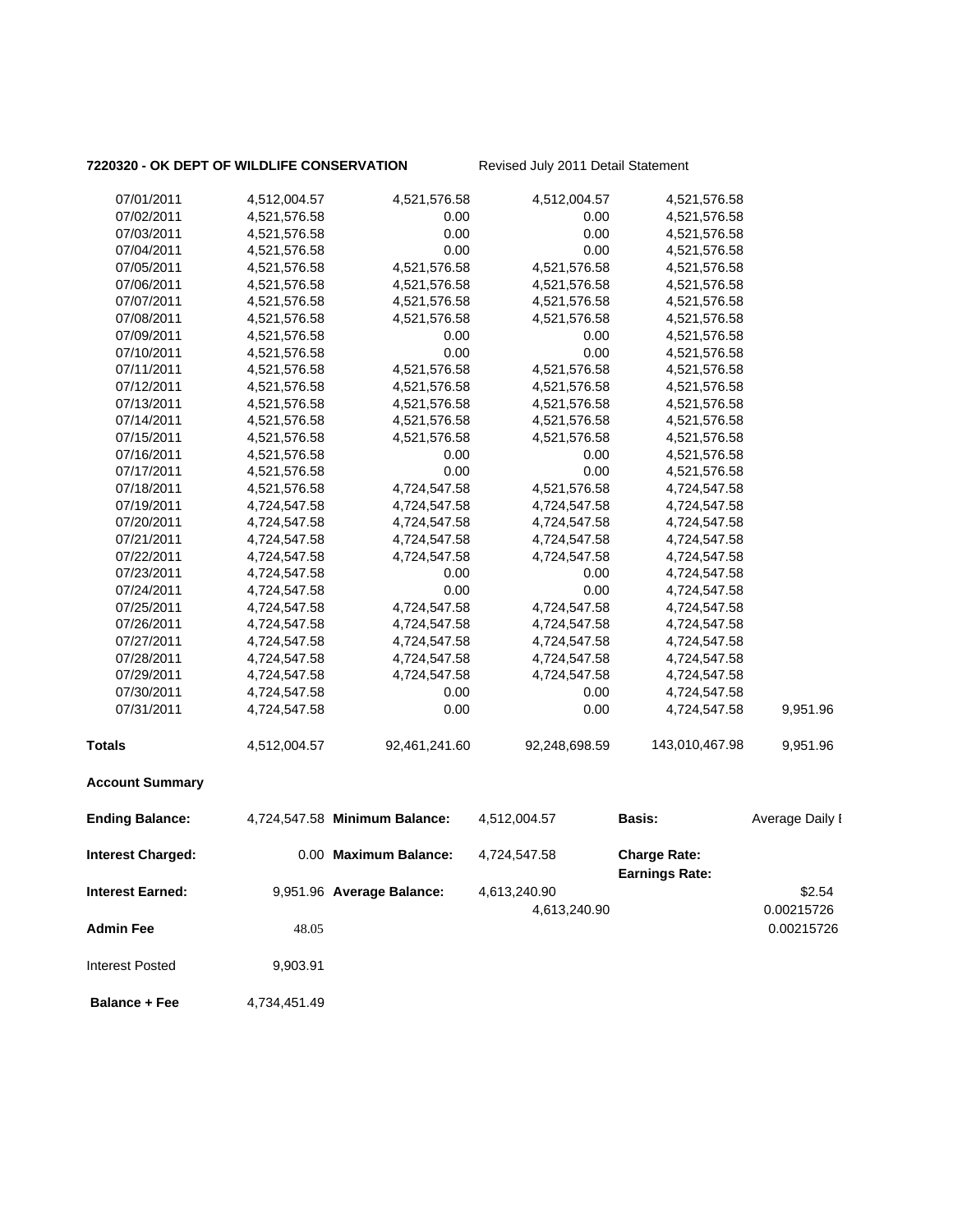### **7220585 - Department of Public Safety** Revised July 2011 Detail Statement

| <b>Interest Earned:</b>  |              | 3,434.87 Average Balance:     | 1,592,237.56<br>1,592,237.56 |                                              | \$2.54<br>0.00215726 |
|--------------------------|--------------|-------------------------------|------------------------------|----------------------------------------------|----------------------|
| <b>Interest Charged:</b> |              | 0.00 Maximum Balance:         | 1,592,237.56                 | <b>Charge Rate:</b><br><b>Earnings Rate:</b> |                      |
| <b>Ending Balance:</b>   |              | 1,592,237.56 Minimum Balance: | 1,586,481.99                 | <b>Basis:</b>                                | Average Daily I      |
| <b>Account Summary</b>   |              |                               |                              |                                              |                      |
| <b>Totals</b>            | 1,586,481.99 | 31,844,751.20                 | 31,838,995.63                | 49,359,364.36                                | 3,434.87             |
| 07/31/2011               | 1,592,237.56 | 0.00                          | 0.00                         | 1,592,237.56                                 | 3,434.87             |
| 07/30/2011               | 1,592,237.56 | 0.00                          | 0.00                         | 1,592,237.56                                 |                      |
| 07/29/2011               | 1,592,237.56 | 1,592,237.56                  | 1,592,237.56                 | 1,592,237.56                                 |                      |
| 07/28/2011               | 1,592,237.56 | 1,592,237.56                  | 1,592,237.56                 | 1,592,237.56                                 |                      |
| 07/27/2011               | 1,592,237.56 | 1,592,237.56                  | 1,592,237.56                 | 1,592,237.56                                 |                      |
| 07/26/2011               | 1,592,237.56 | 1,592,237.56                  | 1,592,237.56                 | 1,592,237.56                                 |                      |
| 07/25/2011               | 1,592,237.56 | 1,592,237.56                  | 1,592,237.56                 | 1,592,237.56                                 |                      |
| 07/24/2011               | 1,592,237.56 | 0.00                          | 0.00                         | 1,592,237.56                                 |                      |
| 07/23/2011               | 1,592,237.56 | 0.00                          | 0.00                         | 1,592,237.56                                 |                      |
| 07/22/2011               | 1,592,237.56 | 1,592,237.56                  | 1,592,237.56                 | 1,592,237.56                                 |                      |
| 07/21/2011               | 1,592,237.56 | 1,592,237.56                  | 1,592,237.56                 | 1,592,237.56                                 |                      |
| 07/20/2011               | 1,592,237.56 | 1,592,237.56                  | 1,592,237.56                 | 1,592,237.56                                 |                      |
| 07/19/2011               | 1,592,237.56 | 1,592,237.56                  | 1,592,237.56                 | 1,592,237.56                                 |                      |
| 07/18/2011               | 1,592,237.56 | 1,592,237.56                  | 1,592,237.56                 | 1,592,237.56                                 |                      |
| 07/17/2011               | 1,592,237.56 | 0.00                          | 0.00                         | 1,592,237.56                                 |                      |
| 07/16/2011               | 1,592,237.56 | 0.00                          | 0.00                         | 1,592,237.56                                 |                      |
| 07/15/2011               | 1,592,237.56 | 1,592,237.56                  | 1,592,237.56                 | 1,592,237.56                                 |                      |
| 07/14/2011               | 1,592,237.56 | 1,592,237.56                  | 1,592,237.56                 | 1,592,237.56                                 |                      |
| 07/13/2011               | 1,592,237.56 | 1,592,237.56                  | 1,592,237.56                 | 1,592,237.56                                 |                      |
| 07/12/2011               | 1,592,237.56 | 1,592,237.56                  | 1,592,237.56                 | 1,592,237.56                                 |                      |
| 07/11/2011               | 1,592,237.56 | 1,592,237.56                  | 1,592,237.56                 | 1,592,237.56                                 |                      |
| 07/10/2011               | 1,592,237.56 | 0.00                          | 0.00                         | 1,592,237.56                                 |                      |
| 07/09/2011               | 1,592,237.56 | 0.00                          | 0.00                         | 1,592,237.56                                 |                      |
| 07/08/2011               | 1,592,237.56 | 1,592,237.56                  | 1,592,237.56                 | 1,592,237.56                                 |                      |
| 07/07/2011               | 1,592,237.56 | 1,592,237.56                  | 1,592,237.56                 | 1,592,237.56                                 |                      |
| 07/06/2011               | 1,592,237.56 | 1,592,237.56                  | 1,592,237.56                 | 1,592,237.56                                 |                      |
| 07/05/2011               | 1,592,237.56 | 1,592,237.56                  | 1,592,237.56                 | 1,592,237.56                                 |                      |
| 07/04/2011               | 1,592,237.56 | 0.00                          | 0.00                         | 1,592,237.56                                 |                      |
| 07/03/2011               | 1,592,237.56 | 0.00                          | 0.00                         | 1,592,237.56                                 |                      |
| 07/02/2011               | 1,592,237.56 | 0.00                          | 0.00                         | 1,592,237.56                                 |                      |
| 07/01/2011               | 1,586,481.99 | 1,592,237.56                  | 1,586,481.99                 | 1,592,237.56                                 |                      |
|                          |              |                               |                              |                                              |                      |

**Admin Fee** 16.59 **16.59 16.59 16.59 16.59 16.00215726** 16.00215726 Interest Posted 3,418.28

**Balance + Fee** 1,595,655.84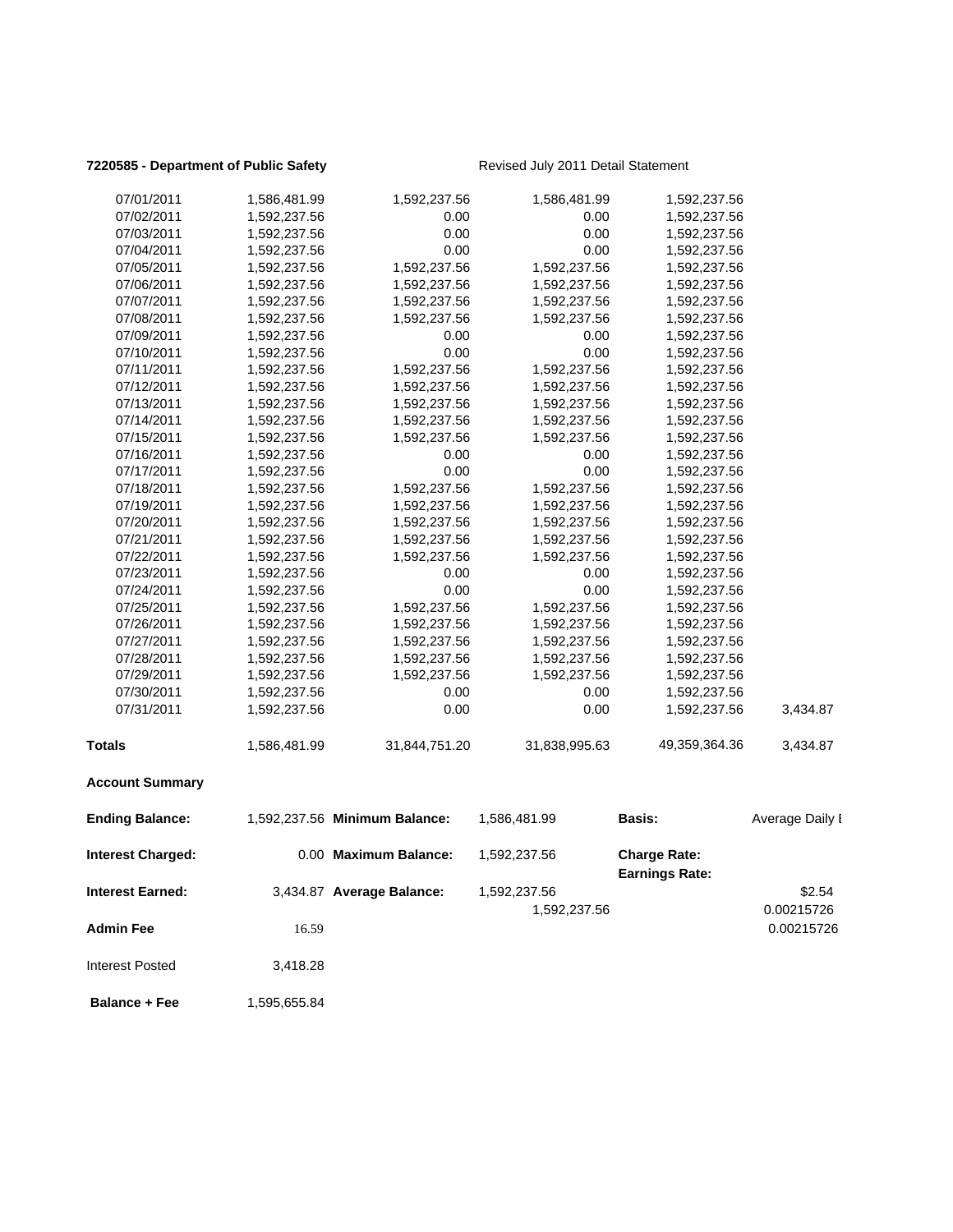### **7220830 - Department of Human Services** Revised July 2011 Detail Statement

| <b>Ending Balance:</b> |              | 1,036,685.38 Minimum Balance: | 338,319.77   | Basis:        | Average Daily I |
|------------------------|--------------|-------------------------------|--------------|---------------|-----------------|
| <b>Account Summary</b> |              |                               |              |               |                 |
| <b>Totals</b>          | 338,319.77   | 10,243,298.60                 | 9,544,932.99 | 15,353,335.78 | 1,068.42        |
| 07/31/2011             | 1,036,685.38 | 0.00                          | 0.00         | 1,036,685.38  | 1,068.42        |
| 07/30/2011             | 1,036,685.38 | 0.00                          | 0.00         | 1,036,685.38  |                 |
| 07/29/2011             | 1,036,685.38 | 1,036,685.38                  | 1,036,685.38 | 1,036,685.38  |                 |
| 07/28/2011             | 1,036,685.38 | 1,036,685.38                  | 1,036,685.38 | 1,036,685.38  |                 |
| 07/27/2011             | 1,036,685.38 | 1,036,685.38                  | 1,036,685.38 | 1,036,685.38  |                 |
| 07/26/2011             | 1,036,685.38 | 1,036,685.38                  | 1,036,685.38 | 1,036,685.38  |                 |
| 07/25/2011             | 335,342.38   | 1,036,685.38                  | 335,342.38   | 1,036,685.38  |                 |
| 07/24/2011             | 335,342.38   | 0.00                          | 0.00         | 335,342.38    |                 |
| 07/23/2011             | 335,342.38   | 0.00                          | 0.00         | 335,342.38    |                 |
| 07/22/2011             | 335,342.38   | 335,342.38                    | 335,342.38   | 335,342.38    |                 |
| 07/21/2011             | 335,342.38   | 335,342.38                    | 335,342.38   | 335,342.38    |                 |
| 07/20/2011             | 335,342.38   | 335,342.38                    | 335,342.38   | 335,342.38    |                 |
| 07/19/2011             | 335,342.38   | 335,342.38                    | 335,342.38   | 335,342.38    |                 |
| 07/18/2011             | 335,342.38   | 335,342.38                    | 335,342.38   | 335,342.38    |                 |
| 07/17/2011             | 335,342.38   | 0.00                          | 0.00         | 335,342.38    |                 |
| 07/16/2011             | 335,342.38   | 0.00                          | 0.00         | 335,342.38    |                 |
| 07/15/2011             | 335,342.38   | 335,342.38                    | 335,342.38   | 335,342.38    |                 |
| 07/14/2011             | 339,059.38   | 335,342.38                    | 339,059.38   | 335,342.38    |                 |
| 07/13/2011             | 339,059.38   | 339,059.38                    | 339,059.38   | 339,059.38    |                 |
| 07/12/2011             | 339,059.38   | 339,059.38                    | 339,059.38   | 339,059.38    |                 |
| 07/11/2011             | 339,059.38   | 339,059.38                    | 339,059.38   | 339,059.38    |                 |
| 07/10/2011             | 339,059.38   | 0.00                          | 0.00         | 339,059.38    |                 |
| 07/09/2011             | 339,059.38   | 0.00                          | 0.00         | 339,059.38    |                 |
| 07/08/2011             | 339,059.38   | 339,059.38                    | 339,059.38   | 339,059.38    |                 |
| 07/07/2011             | 339,059.38   | 339,059.38                    | 339,059.38   | 339,059.38    |                 |
| 07/06/2011             | 339,059.38   | 339,059.38                    | 339,059.38   | 339,059.38    |                 |
| 07/05/2011             | 339,059.38   | 339,059.38                    | 339,059.38   | 339,059.38    |                 |
| 07/04/2011             | 339,059.38   | 0.00                          | 0.00         | 339,059.38    |                 |
| 07/03/2011             | 339,059.38   | 0.00                          | 0.00         | 339,059.38    |                 |
| 07/02/2011             | 339,059.38   | 0.00                          | 0.00         | 339,059.38    |                 |
| 07/01/2011             | 338,319.77   | 339,059.38                    | 338,319.77   | 339,059.38    |                 |

| <b>Interest Charged:</b> |          | 0.00 Maximum Balance:     | 1,036,685.38 | <b>Charge Rate:</b><br><b>Earnings Rate:</b> |            |
|--------------------------|----------|---------------------------|--------------|----------------------------------------------|------------|
| <b>Interest Earned:</b>  |          | 1,068.42 Average Balance: | 495,268.90   |                                              | \$2.54     |
|                          |          |                           | 495,268.90   |                                              | 0.00215726 |
| <b>Admin Fee</b>         | 5.16     |                           |              |                                              | 0.00215726 |
|                          |          |                           |              |                                              |            |
| Interest Posted          | 1.063.26 |                           |              |                                              |            |
|                          |          |                           |              |                                              |            |

**Balance + Fee** 1,037,748.64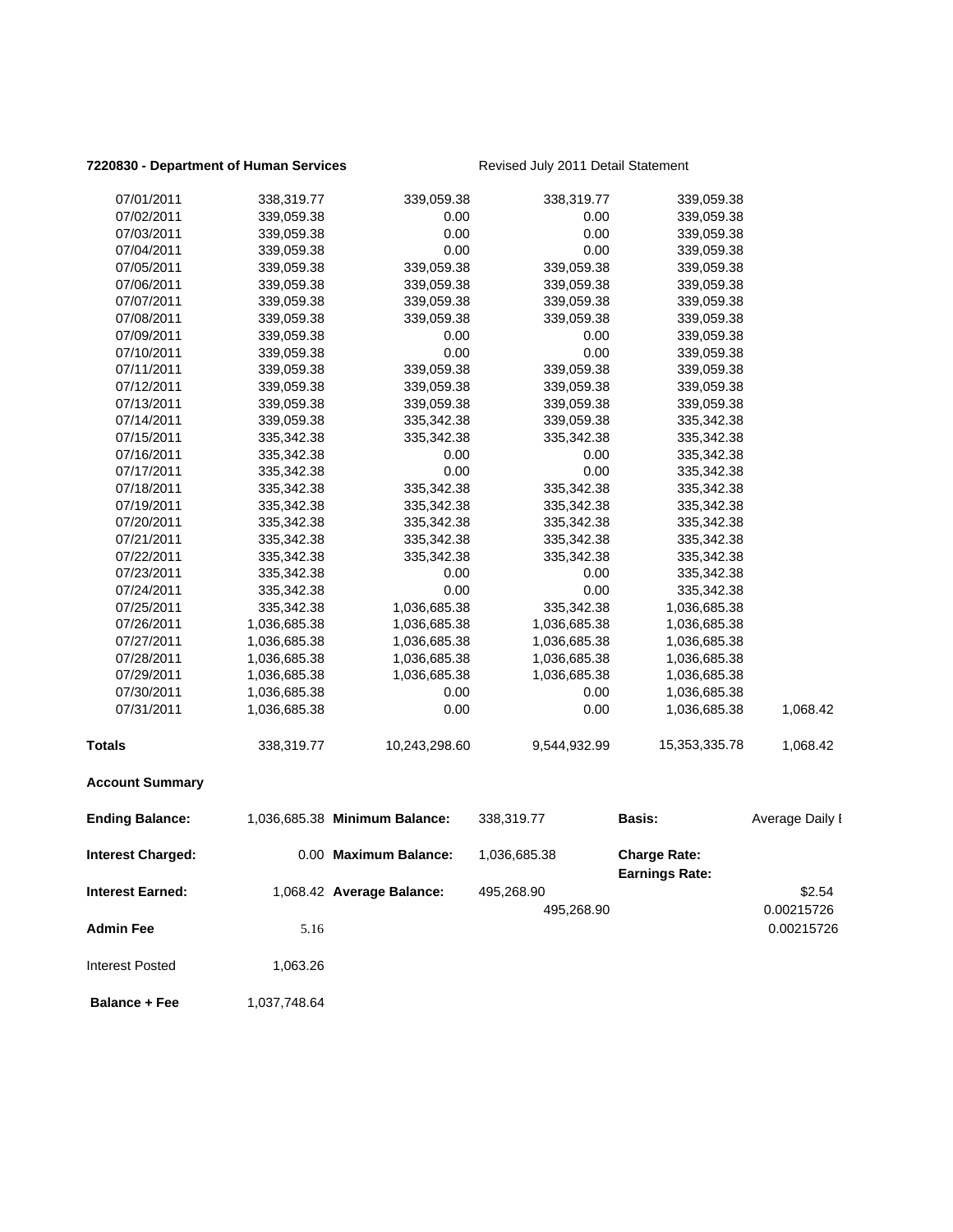### **7225040 - DEPT OF AGRICULTURE** Revised July 2011 Detail Statement

| 07/01/2011               | 1,078,917.88 | 1,174,564.85                  | 1,078,917.88  | 1,174,564.85          |                 |
|--------------------------|--------------|-------------------------------|---------------|-----------------------|-----------------|
| 07/02/2011               | 1,174,564.85 | 0.00                          | 0.00          | 1,174,564.85          |                 |
| 07/03/2011               | 1,174,564.85 | 0.00                          | 0.00          | 1,174,564.85          |                 |
| 07/04/2011               | 1,174,564.85 | 0.00                          | 0.00          | 1,174,564.85          |                 |
| 07/05/2011               | 1,174,564.85 | 1,174,564.85                  | 1,174,564.85  | 1,174,564.85          |                 |
| 07/06/2011               | 1,174,564.85 | 1,174,564.85                  | 1,174,564.85  | 1,174,564.85          |                 |
| 07/07/2011               | 1,174,564.85 | 1,174,564.85                  | 1,174,564.85  | 1,174,564.85          |                 |
| 07/08/2011               | 1,174,564.85 | 1,174,564.85                  | 1,174,564.85  | 1,174,564.85          |                 |
| 07/09/2011               | 1,174,564.85 | 0.00                          | 0.00          | 1,174,564.85          |                 |
| 07/10/2011               | 1,174,564.85 | 0.00                          | 0.00          | 1,174,564.85          |                 |
| 07/11/2011               | 1,174,564.85 | 1,174,564.85                  | 1,174,564.85  | 1,174,564.85          |                 |
| 07/12/2011               | 1,174,564.85 | 1,174,564.85                  | 1,174,564.85  | 1,174,564.85          |                 |
| 07/13/2011               | 1,174,564.85 | 1,171,231.52                  | 1,174,564.85  | 1,171,231.52          |                 |
| 07/14/2011               | 1,171,231.52 | 1,167,898.19                  | 1,171,231.52  | 1,167,898.19          |                 |
| 07/15/2011               | 1,167,898.19 | 1,166,231.52                  | 1,167,898.19  | 1,166,231.52          |                 |
| 07/16/2011               | 1,166,231.52 | 0.00                          | 0.00          | 1,166,231.52          |                 |
| 07/17/2011               | 1,166,231.52 | 0.00                          | 0.00          | 1,166,231.52          |                 |
| 07/18/2011               | 1,166,231.52 | 1,166,231.52                  | 1,166,231.52  | 1,166,231.52          |                 |
| 07/19/2011               | 1,166,231.52 | 1,166,231.52                  | 1,166,231.52  | 1,166,231.52          |                 |
| 07/20/2011               | 1,166,231.52 | 1,166,231.52                  | 1,166,231.52  | 1,166,231.52          |                 |
| 07/21/2011               | 1,166,231.52 | 1,166,231.52                  | 1,166,231.52  | 1,166,231.52          |                 |
| 07/22/2011               | 1,166,231.52 | 1,166,231.52                  | 1,166,231.52  | 1,166,231.52          |                 |
| 07/23/2011               | 1,166,231.52 | 0.00                          | 0.00          | 1,166,231.52          |                 |
| 07/24/2011               | 1,166,231.52 | 0.00                          | 0.00          | 1,166,231.52          |                 |
| 07/25/2011               | 1,166,231.52 | 1,166,231.52                  | 1,166,231.52  | 1,166,231.52          |                 |
| 07/26/2011               | 1,166,231.52 | 1,166,231.52                  | 1,166,231.52  | 1,166,231.52          |                 |
| 07/27/2011               | 1,166,231.52 | 1,166,231.52                  | 1,166,231.52  | 1,166,231.52          |                 |
| 07/28/2011               | 1,166,231.52 | 1,166,231.52                  | 1,166,231.52  | 1,166,231.52          |                 |
| 07/29/2011               | 1,166,231.52 | 1,166,231.52                  | 1,166,231.52  | 1,166,231.52          |                 |
| 07/30/2011               | 1,166,231.52 | 0.00                          | 0.00          | 1,166,231.52          |                 |
| 07/31/2011               | 1,166,231.52 | 0.00                          | 0.00          | 1,166,231.52          | 2,523.29        |
| <b>Totals</b>            | 1,078,917.88 | 23,389,630.38                 | 23,302,316.74 | 36,259,843.75         | 2,523.29        |
| <b>Account Summary</b>   |              |                               |               |                       |                 |
| <b>Ending Balance:</b>   |              | 1,166,231.52 Minimum Balance: | 1,078,917.88  | Basis:                | Average Daily I |
| <b>Interest Charged:</b> |              | 0.00 Maximum Balance:         | 1,166,231.52  | <b>Charge Rate:</b>   |                 |
|                          |              |                               |               | <b>Earnings Rate:</b> |                 |
| <b>Interest Earned:</b>  |              | 2,523.29 Average Balance:     | 1,169,672.38  |                       | \$2.54          |
|                          |              |                               | 1,169,672.38  |                       | 0.00215726      |
| <b>Admin Fee</b>         | 12.18        |                               |               |                       | 0.00215726      |
| <b>Interest Posted</b>   | 2,511.10     |                               |               |                       |                 |
|                          |              |                               |               |                       |                 |

**Balance + Fee** 1,168,742.62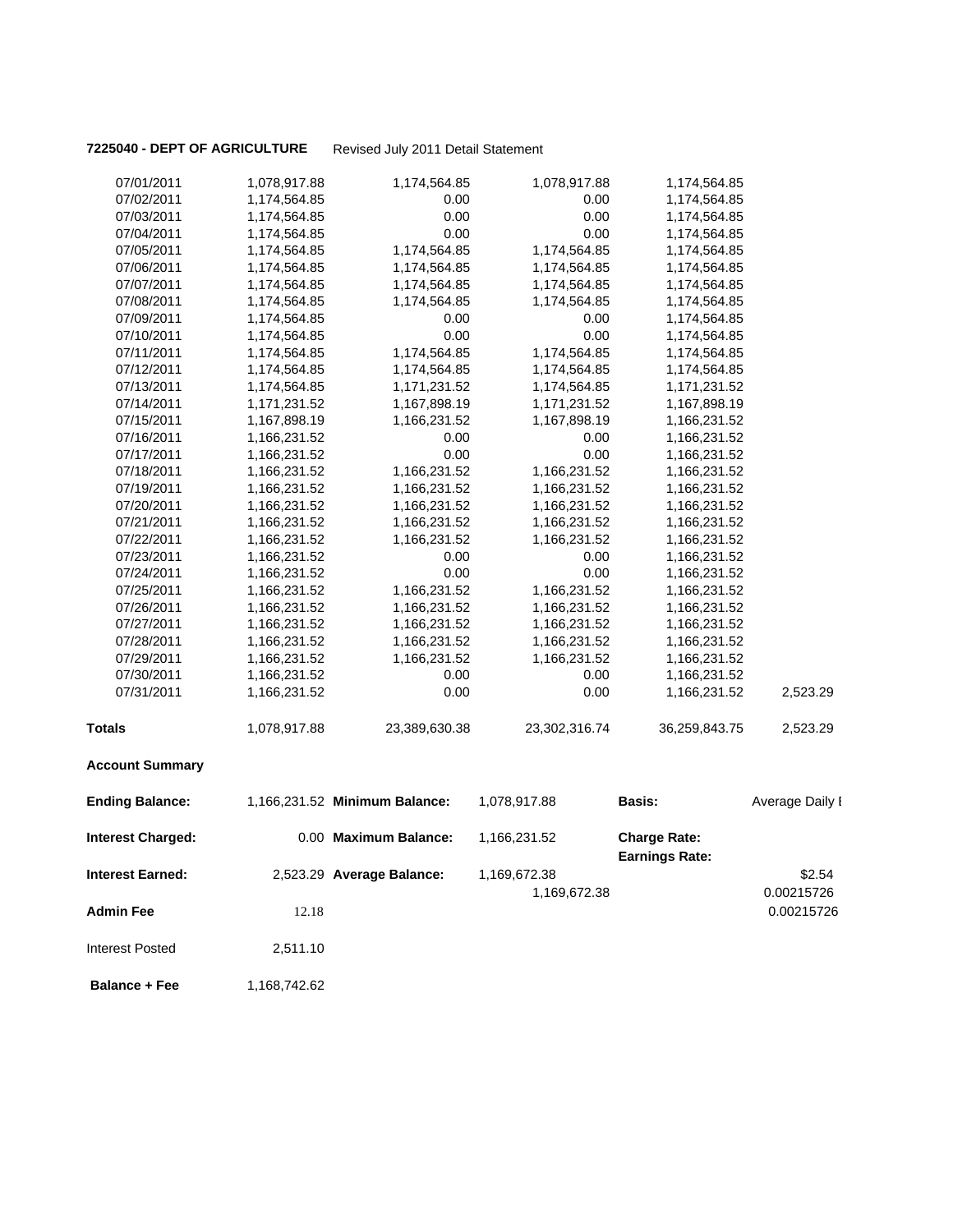### **7225830 - DEPT OF HUMAN RESOURCES** Revised July 2011 Detail Statement

| 07/01/2011               | 3,055,711.86 | 3,066,034.58                  | 3,055,711.86  | 3,066,034.58                                 |                 |
|--------------------------|--------------|-------------------------------|---------------|----------------------------------------------|-----------------|
| 07/02/2011               | 3,066,034.58 | 0.00                          | 0.00          | 3,066,034.58                                 |                 |
| 07/03/2011               | 3,066,034.58 | 0.00                          | 0.00          | 3,066,034.58                                 |                 |
| 07/04/2011               | 3,066,034.58 | 0.00                          | 0.00          | 3,066,034.58                                 |                 |
| 07/05/2011               | 3,066,034.58 | 3,066,034.58                  | 3,066,034.58  | 3,066,034.58                                 |                 |
| 07/06/2011               | 3,066,034.58 | 3,066,034.58                  | 3,066,034.58  | 3,066,034.58                                 |                 |
| 07/07/2011               | 3,066,034.58 | 3,066,034.58                  | 3,066,034.58  | 3,066,034.58                                 |                 |
| 07/08/2011               | 3,066,034.58 | 3,066,034.58                  | 3,066,034.58  | 3,066,034.58                                 |                 |
| 07/09/2011               | 3,066,034.58 | 0.00                          | 0.00          | 3,066,034.58                                 |                 |
| 07/10/2011               | 3,066,034.58 | 0.00                          | 0.00          | 3,066,034.58                                 |                 |
| 07/11/2011               | 3,066,034.58 | 3,066,034.58                  | 3,066,034.58  | 3,066,034.58                                 |                 |
| 07/12/2011               | 3,066,034.58 | 3,066,034.58                  | 3,066,034.58  | 3,066,034.58                                 |                 |
| 07/13/2011               | 3,066,034.58 | 3,066,034.58                  | 3,066,034.58  | 3,066,034.58                                 |                 |
| 07/14/2011               | 3,066,034.58 | 3,066,034.58                  | 3,066,034.58  | 3,066,034.58                                 |                 |
| 07/15/2011               | 3,066,034.58 | 3,107,954.61                  | 3,066,034.58  | 3,107,954.61                                 |                 |
| 07/16/2011               | 3,107,954.61 | 0.00                          | 0.00          | 3,107,954.61                                 |                 |
| 07/17/2011               | 3,107,954.61 | 0.00                          | 0.00          | 3,107,954.61                                 |                 |
| 07/18/2011               | 3,107,954.61 | 3,107,954.61                  | 3,107,954.61  | 3,107,954.61                                 |                 |
| 07/19/2011               | 3,107,954.61 | 3,107,954.61                  | 3,107,954.61  | 3,107,954.61                                 |                 |
| 07/20/2011               | 3,107,954.61 | 3,107,954.61                  | 3,107,954.61  | 3,107,954.61                                 |                 |
| 07/21/2011               | 3,107,954.61 | 3,107,954.61                  | 3,107,954.61  | 3,107,954.61                                 |                 |
| 07/22/2011               | 3,107,954.61 | 3,107,954.61                  | 3,107,954.61  | 3,107,954.61                                 |                 |
| 07/23/2011               | 3,107,954.61 | 0.00                          | 0.00          | 3,107,954.61                                 |                 |
| 07/24/2011               | 3,107,954.61 | 0.00                          | 0.00          | 3,107,954.61                                 |                 |
| 07/25/2011               | 3,107,954.61 | 3,107,954.61                  | 3,107,954.61  | 3,107,954.61                                 |                 |
| 07/26/2011               | 3,107,954.61 | 3,107,954.61                  | 3,107,954.61  | 3,107,954.61                                 |                 |
| 07/27/2011               | 3,107,954.61 | 3,104,264.94                  | 3,107,954.61  | 3,104,264.94                                 |                 |
| 07/28/2011               | 3,104,264.94 | 3,108,133.49                  | 3,104,264.94  | 3,108,133.49                                 |                 |
| 07/29/2011               | 3,108,133.49 | 3,108,133.49                  | 3,108,133.49  | 3,108,133.49                                 |                 |
| 07/30/2011               | 3,108,133.49 | 0.00                          | 0.00          | 3,108,133.49                                 |                 |
| 07/31/2011               | 3,108,133.49 | 0.00                          | 0.00          | 3,108,133.49                                 | 6,663.62        |
| <b>Totals</b>            | 3,055,711.86 | 61,778,480.02                 | 61,726,058.39 | 95,756,738.34                                | 6,663.62        |
| <b>Account Summary</b>   |              |                               |               |                                              |                 |
| <b>Ending Balance:</b>   |              | 3,108,133.49 Minimum Balance: | 3,055,711.86  | Basis:                                       | Average Daily I |
| <b>Interest Charged:</b> |              | 0.00 Maximum Balance:         | 3,108,133.49  | <b>Charge Rate:</b><br><b>Earnings Rate:</b> |                 |
| <b>Interest Earned:</b>  |              | 6,663.62 Average Balance:     | 3,088,927.04  |                                              | \$2.54          |
|                          |              |                               | 3,088,927.04  |                                              | 0.00215726      |
| <b>Admin Fee</b>         | 32.18        |                               |               |                                              | 0.00215726      |
| <b>Interest Posted</b>   | 6,631.44     |                               |               |                                              |                 |

 **Balance + Fee** 3,114,764.93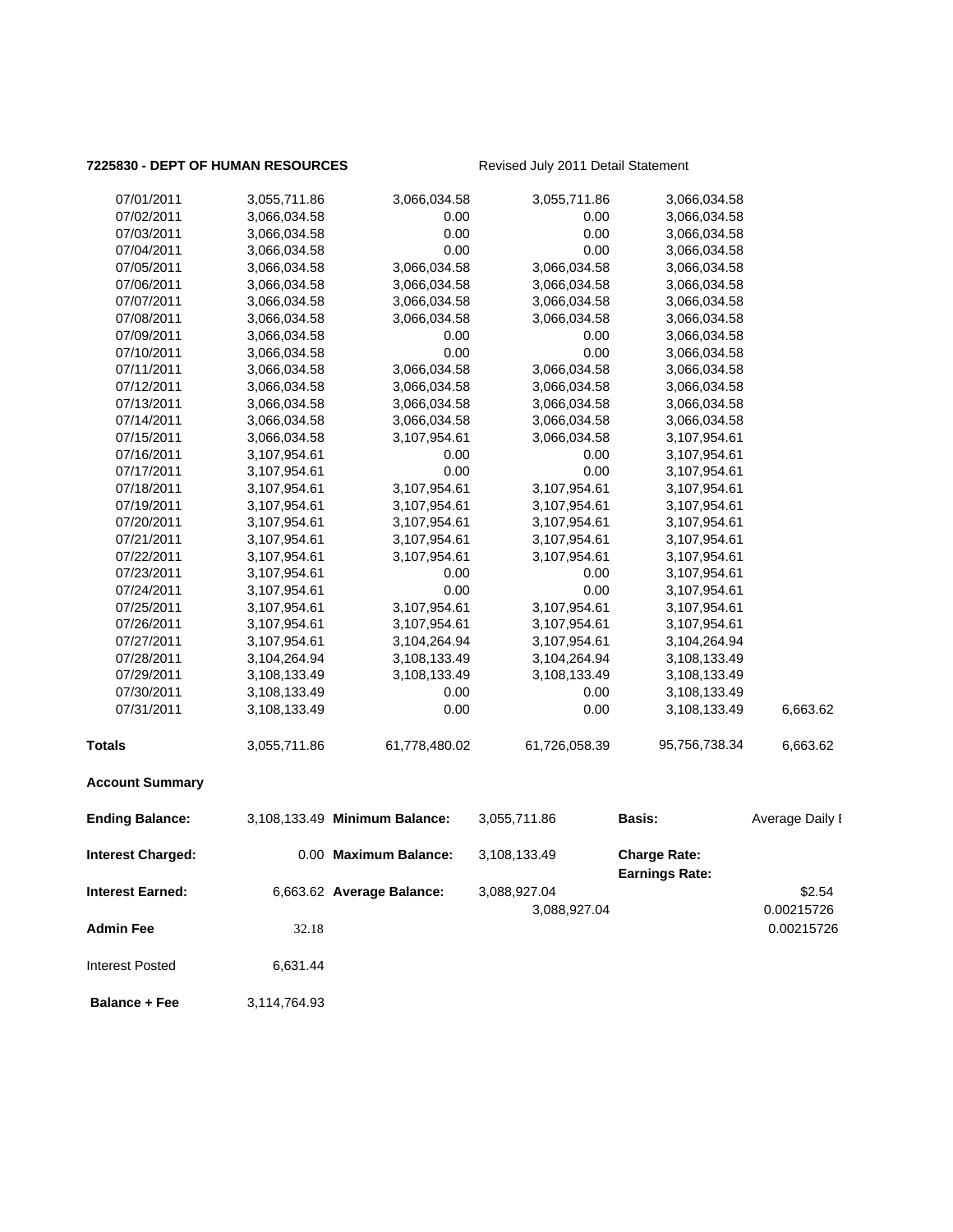### **7230220 - Okla Crime Victims Comp Board** Revised July 2011 Detail Statement

| 07/01/2011               | 5,979,365.75 | 5,995,935.36                  | 5,979,365.75         | 5,995,935.36                                 |                 |
|--------------------------|--------------|-------------------------------|----------------------|----------------------------------------------|-----------------|
| 07/02/2011               | 5,995,935.36 | 0.00                          | 0.00                 | 5,995,935.36                                 |                 |
| 07/03/2011               | 5,995,935.36 | 0.00                          | 0.00                 | 5,995,935.36                                 |                 |
| 07/04/2011               | 5,995,935.36 | 0.00                          | 0.00                 | 5,995,935.36                                 |                 |
| 07/05/2011               | 5,995,935.36 | 6,029,552.23                  | 5,995,935.36         | 6,029,552.23                                 |                 |
| 07/06/2011               | 6,029,552.23 | 6,058,591.56                  | 6,029,552.23         | 6,058,591.56                                 |                 |
| 07/07/2011               | 6,058,591.56 | 6,122,489.10                  | 6,058,591.56         | 6,122,489.10                                 |                 |
| 07/08/2011               | 6,122,489.10 | 5,664,045.05                  | 6,122,489.10         | 5,664,045.05                                 |                 |
| 07/09/2011               | 5,664,045.05 | 0.00                          | 0.00                 | 5,664,045.05                                 |                 |
| 07/10/2011               | 5,664,045.05 | 0.00                          | 0.00                 | 5,664,045.05                                 |                 |
| 07/11/2011               | 5,664,045.05 | 5,856,245.99                  | 5,664,045.05         | 5,856,245.99                                 |                 |
| 07/12/2011               | 5,856,245.99 | 5,802,330.09                  | 5,856,245.99         | 5,802,330.09                                 |                 |
| 07/13/2011               | 5,802,330.09 | 5,802,498.37                  | 5,802,330.09         | 5,802,498.37                                 |                 |
| 07/14/2011               | 5,802,498.37 | 5,809,719.83                  | 5,802,498.37         | 5,809,719.83                                 |                 |
| 07/15/2011               | 5,809,719.83 | 5,815,079.40                  | 5,809,719.83         | 5,815,079.40                                 |                 |
| 07/16/2011               | 5,815,079.40 | 0.00                          | 0.00                 | 5,815,079.40                                 |                 |
| 07/17/2011               | 5,815,079.40 | 0.00                          | 0.00                 | 5,815,079.40                                 |                 |
| 07/18/2011               | 5,815,079.40 | 5,828,532.05                  | 5,815,079.40         | 5,828,532.05                                 |                 |
| 07/19/2011               | 5,828,532.05 | 5,829,488.05                  | 5,828,532.05         | 5,829,488.05                                 |                 |
| 07/20/2011               | 5,829,488.05 | 5,853,338.54                  |                      | 5,853,338.54                                 |                 |
|                          |              |                               | 5,829,488.05         |                                              |                 |
| 07/21/2011               | 5,853,338.54 | 5,603,269.26                  | 5,853,338.54         | 5,603,269.26                                 |                 |
| 07/22/2011               | 5,603,269.26 | 5,603,269.26                  | 5,603,269.26         | 5,603,269.26                                 |                 |
| 07/23/2011               | 5,603,269.26 | 0.00                          | 0.00                 | 5,603,269.26                                 |                 |
| 07/24/2011               | 5,603,269.26 | 0.00<br>5,523,381.03          | 0.00<br>5,603,269.26 | 5,603,269.26                                 |                 |
| 07/25/2011               | 5,603,269.26 |                               |                      | 5,523,381.03                                 |                 |
| 07/26/2011               | 5,523,381.03 | 5,523,441.03                  | 5,523,381.03         | 5,523,441.03                                 |                 |
| 07/27/2011               | 5,523,441.03 | 5,523,441.03                  | 5,523,441.03         | 5,523,441.03                                 |                 |
| 07/28/2011               | 5,523,441.03 | 5,523,991.69                  | 5,523,441.03         | 5,523,991.69                                 |                 |
| 07/29/2011               | 5,523,991.69 | 5,523,991.69                  | 5,523,991.69         | 5,523,991.69                                 |                 |
| 07/30/2011               | 5,523,991.69 | 0.00                          | 0.00                 | 5,523,991.69                                 |                 |
| 07/31/2011               | 5,523,991.69 | 0.00                          | 0.00                 | 5,523,991.69                                 | 12,421.17       |
| <b>Totals</b>            | 5,979,365.75 | 115,292,630.61                | 115,748,004.67       | 178,493,207.49                               | 12,421.17       |
| <b>Account Summary</b>   |              |                               |                      |                                              |                 |
| <b>Ending Balance:</b>   |              | 5,523,991.69 Minimum Balance: | 5,979,365.75         | Basis:                                       | Average Daily I |
| <b>Interest Charged:</b> |              | 0.00 Maximum Balance:         | 5,523,991.69         | <b>Charge Rate:</b><br><b>Earnings Rate:</b> |                 |
| <b>Interest Earned:</b>  |              | 12,421.17 Average Balance:    | 5,757,845.40         |                                              | \$2.54          |
|                          |              |                               | 5,757,845.40         |                                              | 0.00215726      |
| <b>Admin Fee</b>         | 59.98        |                               |                      |                                              | 0.00215726      |
| <b>Interest Posted</b>   | 12,361.19    |                               |                      |                                              |                 |
|                          |              |                               |                      |                                              |                 |

**Balance + Fee** 5,536,352.88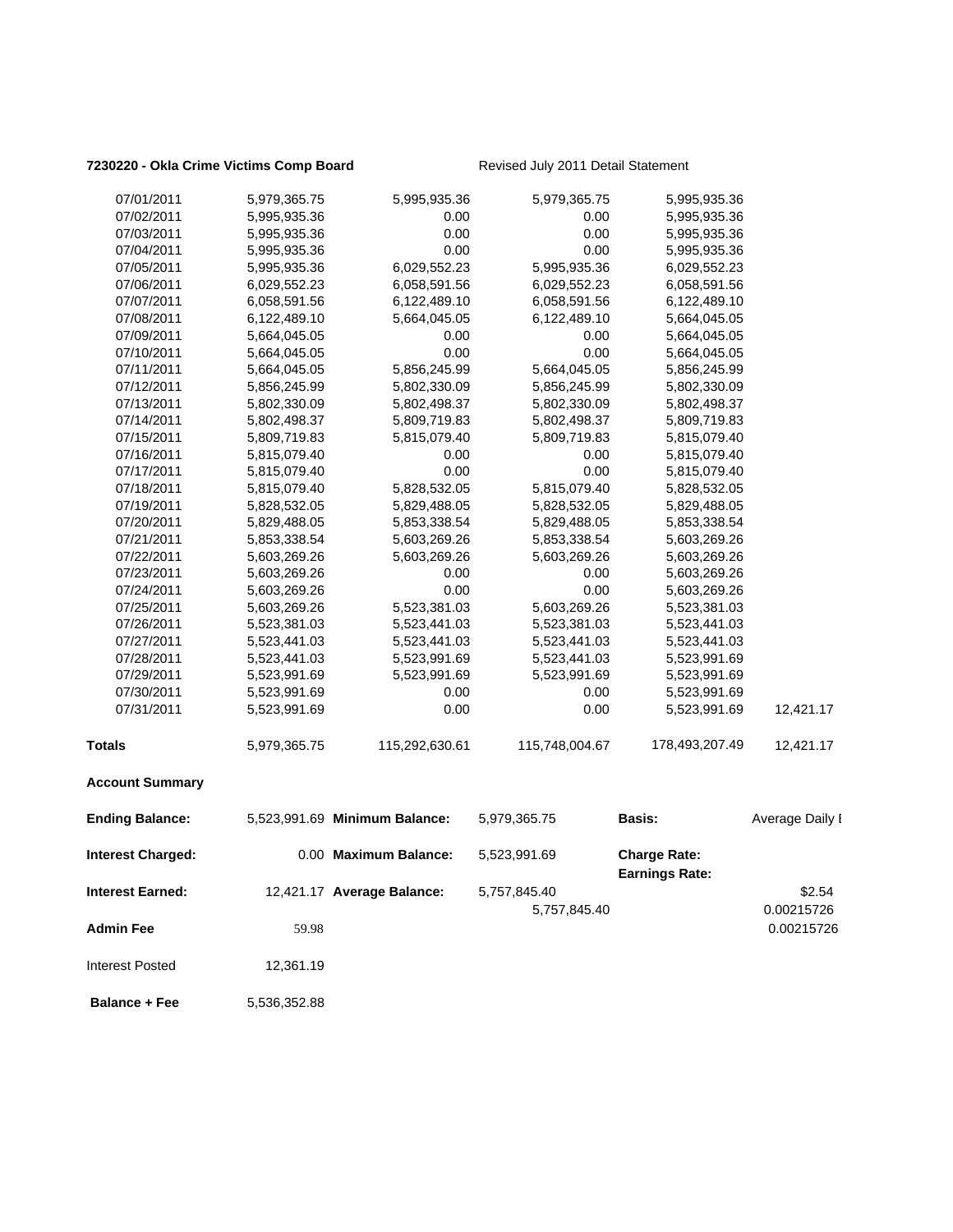**7230345 - Dept of Transportation** Revised July 2011 Detail Statement

| 07/01/2011               | 7,174,572.25 | 7,275,786.06                  | 7,174,572.25   | 7,275,786.06                                 |                 |
|--------------------------|--------------|-------------------------------|----------------|----------------------------------------------|-----------------|
| 07/02/2011               | 7,275,786.06 | 0.00                          | 0.00           | 7,275,786.06                                 |                 |
| 07/03/2011               | 7,275,786.06 | 0.00                          | 0.00           | 7,275,786.06                                 |                 |
| 07/04/2011               | 7,275,786.06 | 0.00                          | 0.00           | 7,275,786.06                                 |                 |
| 07/05/2011               | 7,275,786.06 | 7,309,865.49                  | 7,275,786.06   | 7,309,865.49                                 |                 |
| 07/06/2011               | 7,309,865.49 | 7,312,555.81                  | 7,309,865.49   | 7,312,555.81                                 |                 |
| 07/07/2011               | 7,312,555.81 | 7,312,555.81                  | 7,312,555.81   | 7,312,555.81                                 |                 |
| 07/08/2011               | 7,312,555.81 | 7,350,563.65                  | 7,312,555.81   | 7,350,563.65                                 |                 |
| 07/09/2011               | 7,350,563.65 | 0.00                          | 0.00           | 7,350,563.65                                 |                 |
| 07/10/2011               | 7,350,563.65 | 0.00                          | 0.00           | 7,350,563.65                                 |                 |
| 07/11/2011               | 7,350,563.65 | 7,350,563.65                  | 7,350,563.65   | 7,350,563.65                                 |                 |
| 07/12/2011               | 7,350,563.65 | 7,350,563.65                  | 7,350,563.65   | 7,350,563.65                                 |                 |
| 07/13/2011               | 7,350,563.65 | 7,404,745.83                  | 7,350,563.65   | 7,404,745.83                                 |                 |
| 07/14/2011               | 7,404,745.83 | 6,996,172.83                  | 7,404,745.83   | 6,996,172.83                                 |                 |
| 07/15/2011               | 6,996,172.83 | 6,996,172.83                  | 6,996,172.83   | 6,996,172.83                                 |                 |
| 07/16/2011               | 6,996,172.83 | 0.00                          | 0.00           | 6,996,172.83                                 |                 |
| 07/17/2011               | 6,996,172.83 | 0.00                          | 0.00           | 6,996,172.83                                 |                 |
| 07/18/2011               | 6,996,172.83 | 7,022,524.60                  | 6,996,172.83   | 7,022,524.60                                 |                 |
| 07/19/2011               | 7,022,524.60 | 7,035,241.26                  | 7,022,524.60   | 7,035,241.26                                 |                 |
| 07/20/2011               | 7,035,241.26 | 7,057,921.25                  | 7,035,241.26   | 7,057,921.25                                 |                 |
| 07/21/2011               | 7,057,921.25 | 6,922,466.06                  | 7,057,921.25   | 6,922,466.06                                 |                 |
| 07/22/2011               | 6,922,466.06 | 6,922,466.06                  | 6,922,466.06   | 6,922,466.06                                 |                 |
| 07/23/2011               | 6,922,466.06 | 0.00                          | 0.00           | 6,922,466.06                                 |                 |
| 07/24/2011               | 6,922,466.06 | 0.00                          | 0.00           | 6,922,466.06                                 |                 |
| 07/25/2011               | 6,922,466.06 | 7,029,252.51                  | 6,922,466.06   | 7,029,252.51                                 |                 |
| 07/26/2011               | 7,029,252.51 | 7,029,252.51                  | 7,029,252.51   | 7,029,252.51                                 |                 |
| 07/27/2011               | 7,029,252.51 | 7,029,252.51                  | 7,029,252.51   | 7,029,252.51                                 |                 |
| 07/28/2011               | 7,029,252.51 | 7,048,966.54                  | 7,029,252.51   | 7,048,966.54                                 |                 |
| 07/29/2011               | 7,048,966.54 | 7,048,966.54                  | 7,048,966.54   | 7,048,966.54                                 |                 |
| 07/30/2011               | 7,048,966.54 | 0.00                          | 0.00           | 7,048,966.54                                 |                 |
| 07/31/2011               | 7,048,966.54 | 0.00                          | 0.00           | 7,048,966.54                                 | 15,397.93       |
| <b>Totals</b>            | 7,174,572.25 | 142,805,855.45                | 142,931,461.16 | 221,269,551.79                               | 15,397.93       |
| <b>Account Summary</b>   |              |                               |                |                                              |                 |
| <b>Ending Balance:</b>   |              | 7,048,966.54 Minimum Balance: | 7,174,572.25   | <b>Basis:</b>                                | Average Daily I |
| <b>Interest Charged:</b> |              | 0.00 Maximum Balance:         | 7,048,966.54   | <b>Charge Rate:</b><br><b>Earnings Rate:</b> |                 |
| <b>Interest Earned:</b>  |              | 15,397.93 Average Balance:    | 7,137,727.48   |                                              | \$2.54          |
|                          |              |                               | 7,137,727.48   |                                              | 0.00215726      |
| <b>Admin Fee</b>         | 74.35        |                               |                |                                              | 0.00215726      |
| <b>Interest Posted</b>   | 15,323.58    |                               |                |                                              |                 |
| <b>Balance + Fee</b>     | 7,064,290.12 |                               |                |                                              |                 |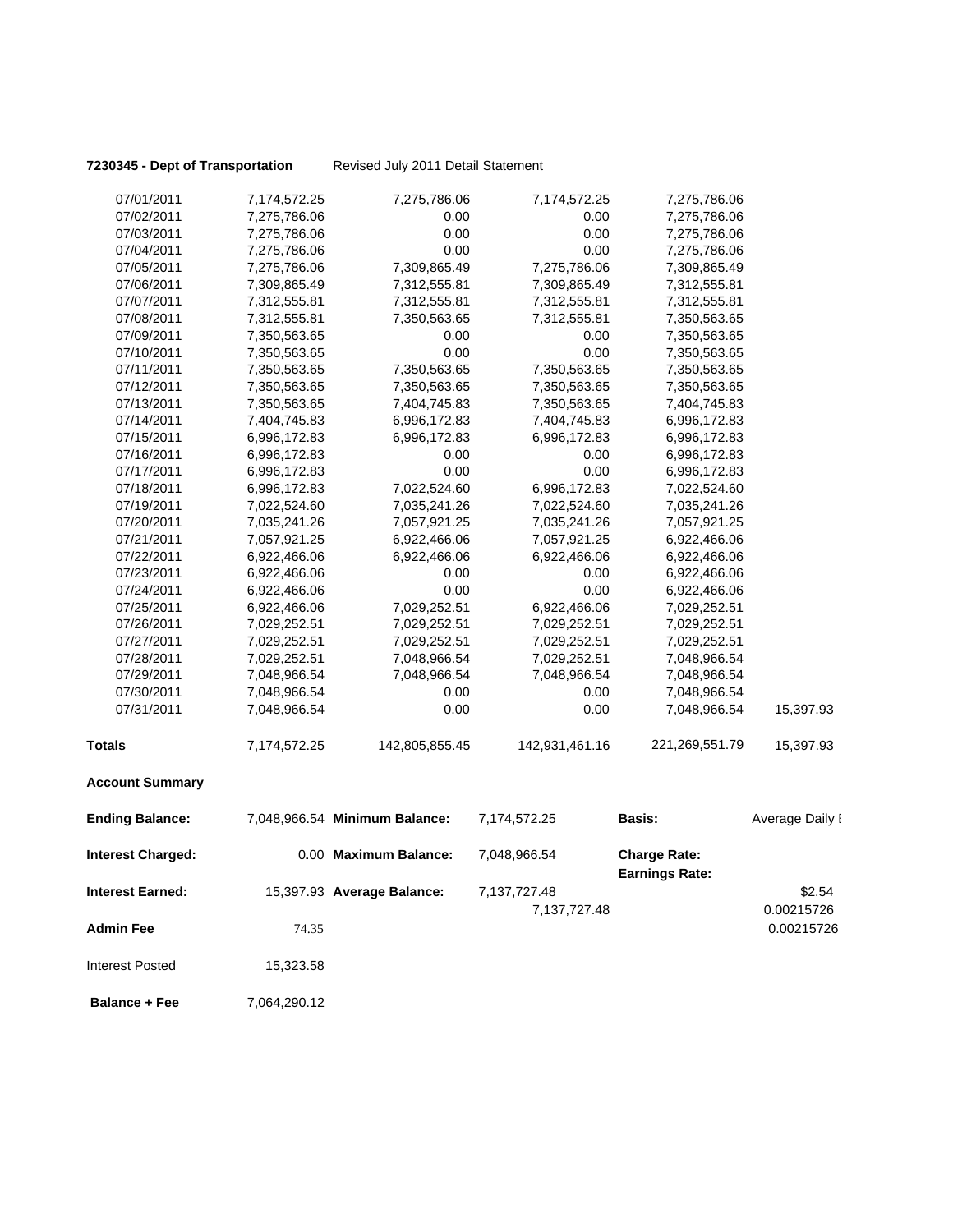### **7230566 - OK Tourism & Recreaton** Revised July 2011 Detail Statement

| 07/01/2011               | 1,153,247.12    | 1,155,807.94                  | 1,153,247.12  | 1,155,807.94                                 |                 |
|--------------------------|-----------------|-------------------------------|---------------|----------------------------------------------|-----------------|
| 07/02/2011               | 1,155,807.94    | 0.00                          | 0.00          | 1,155,807.94                                 |                 |
| 07/03/2011               | 1,155,807.94    | 0.00                          | 0.00          | 1,155,807.94                                 |                 |
| 07/04/2011               | 1,155,807.94    | 0.00                          | 0.00          | 1,155,807.94                                 |                 |
| 07/05/2011               | 1,155,807.94    | 1,155,807.94                  | 1,155,807.94  | 1,155,807.94                                 |                 |
| 07/06/2011               | 1,155,807.94    | 1,155,807.94                  | 1,155,807.94  | 1,155,807.94                                 |                 |
| 07/07/2011               | 1,155,807.94    | 1,152,741.45                  | 1,155,807.94  | 1,152,741.45                                 |                 |
| 07/08/2011               | 1, 152, 741. 45 | 1,152,741.45                  | 1,152,741.45  | 1,152,741.45                                 |                 |
| 07/09/2011               | 1,152,741.45    | 0.00                          | 0.00          | 1,152,741.45                                 |                 |
| 07/10/2011               | 1,152,741.45    | 0.00                          | 0.00          | 1,152,741.45                                 |                 |
| 07/11/2011               | 1,152,741.45    | 1,152,741.45                  | 1,152,741.45  | 1,152,741.45                                 |                 |
| 07/12/2011               | 1,152,741.45    | 1,144,314.50                  | 1,152,741.45  | 1,144,314.50                                 |                 |
| 07/13/2011               | 1,144,314.50    | 1,144,314.50                  | 1,144,314.50  | 1,144,314.50                                 |                 |
| 07/14/2011               | 1,144,314.50    | 1,143,192.68                  | 1,144,314.50  | 1,143,192.68                                 |                 |
| 07/15/2011               | 1,143,192.68    | 1,143,192.68                  | 1,143,192.68  | 1,143,192.68                                 |                 |
| 07/16/2011               | 1,143,192.68    | 0.00                          | 0.00          | 1,143,192.68                                 |                 |
| 07/17/2011               | 1,143,192.68    | 0.00                          | 0.00          | 1,143,192.68                                 |                 |
| 07/18/2011               | 1,143,192.68    | 1,143,192.68                  | 1,143,192.68  | 1,143,192.68                                 |                 |
| 07/19/2011               | 1,143,192.68    | 1,142,437.24                  | 1,143,192.68  | 1,142,437.24                                 |                 |
| 07/20/2011               | 1,142,437.24    | 1,142,437.24                  | 1,142,437.24  | 1,142,437.24                                 |                 |
| 07/21/2011               | 1,142,437.24    | 1,142,437.24                  | 1,142,437.24  | 1,142,437.24                                 |                 |
| 07/22/2011               | 1,142,437.24    | 1,142,437.24                  | 1,142,437.24  | 1,142,437.24                                 |                 |
| 07/23/2011               | 1,142,437.24    | 0.00                          | 0.00          | 1,142,437.24                                 |                 |
| 07/24/2011               | 1,142,437.24    | 0.00                          | 0.00          | 1,142,437.24                                 |                 |
| 07/25/2011               | 1,142,437.24    | 1,142,437.24                  | 1,142,437.24  | 1,142,437.24                                 |                 |
| 07/26/2011               | 1,142,437.24    | 1,141,166.03                  | 1,142,437.24  | 1,141,166.03                                 |                 |
| 07/27/2011               | 1,141,166.03    | 1,131,296.03                  | 1,141,166.03  | 1,131,296.03                                 |                 |
| 07/28/2011               | 1,131,296.03    | 1,131,296.03                  | 1,131,296.03  | 1,131,296.03                                 |                 |
| 07/29/2011               | 1,131,296.03    | 1,131,296.03                  | 1,131,296.03  | 1,131,296.03                                 |                 |
| 07/30/2011               | 1,131,296.03    | 0.00                          | 0.00          | 1,131,296.03                                 |                 |
| 07/31/2011               | 1,131,296.03    | 0.00                          | 0.00          | 1,131,296.03                                 | 2,470.26        |
| <b>Totals</b>            | 1,153,247.12    | 22,891,095.53                 | 22,913,046.62 | 35,497,854.15                                | 2,470.26        |
| <b>Account Summary</b>   |                 |                               |               |                                              |                 |
| <b>Ending Balance:</b>   |                 | 1,131,296.03 Minimum Balance: | 1,153,247.12  | Basis:                                       | Average Daily I |
| <b>Interest Charged:</b> |                 | 0.00 Maximum Balance:         | 1,131,296.03  | <b>Charge Rate:</b><br><b>Earnings Rate:</b> |                 |
| <b>Interest Earned:</b>  |                 | 2,470.26 Average Balance:     | 1,145,092.07  |                                              | \$2.54          |
|                          |                 |                               | 1,145,092.07  |                                              | 0.00215726      |
| <b>Admin Fee</b>         | 11.93           |                               |               |                                              | 0.00215726      |
| <b>Interest Posted</b>   | 2,458.33        |                               |               |                                              |                 |

**Balance + Fee** 1,133,754.36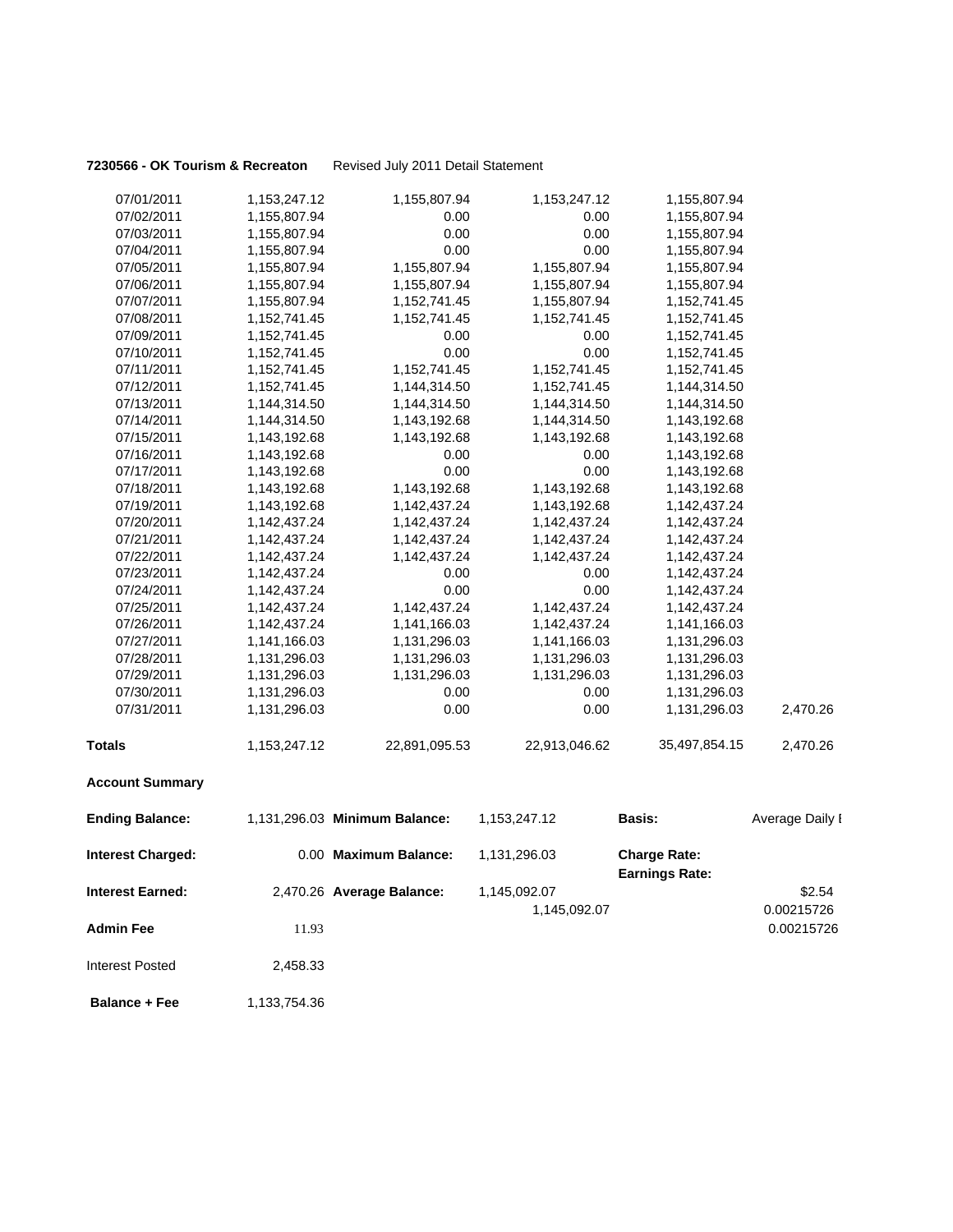### **7230695 - Oklahoma Tax Commission** Revised July 2011 Detail Statement

| 07/01/2011               | 45,170.00  | 45,417.17                  | 45,170.00    | 45,417.17             |                 |
|--------------------------|------------|----------------------------|--------------|-----------------------|-----------------|
| 07/02/2011               | 45,417.17  | 0.00                       | 0.00         | 45,417.17             |                 |
| 07/03/2011               | 45,417.17  | 0.00                       | 0.00         | 45,417.17             |                 |
| 07/04/2011               | 45,417.17  | 0.00                       | 0.00         | 45,417.17             |                 |
| 07/05/2011               | 45,417.17  | 45,417.17                  | 45,417.17    | 45,417.17             |                 |
| 07/06/2011               | 45,417.17  | 45,417.17                  | 45,417.17    | 45,417.17             |                 |
| 07/07/2011               | 45,417.17  | 41,374.17                  | 45,417.17    | 41,374.17             |                 |
| 07/08/2011               | 41,374.17  | 67,651.10                  | 41,374.17    | 67,651.10             |                 |
| 07/09/2011               | 67,651.10  | 0.00                       | 0.00         | 67,651.10             |                 |
| 07/10/2011               | 67,651.10  | 0.00                       | 0.00         | 67,651.10             |                 |
| 07/11/2011               | 67,651.10  | 67,651.10                  | 67,651.10    | 67,651.10             |                 |
| 07/12/2011               | 67,651.10  | 67.651.10                  | 67,651.10    | 67,651.10             |                 |
| 07/13/2011               | 67,651.10  | 67,801.10                  | 67,651.10    | 67,801.10             |                 |
| 07/14/2011               | 67,801.10  | 67,801.10                  | 67,801.10    | 67,801.10             |                 |
| 07/15/2011               | 67,801.10  | 67,801.10                  | 67,801.10    | 67,801.10             |                 |
| 07/16/2011               | 67,801.10  | 0.00                       | 0.00         | 67,801.10             |                 |
| 07/17/2011               | 67,801.10  | 0.00                       | 0.00         | 67,801.10             |                 |
| 07/18/2011               | 67,801.10  | 67,801.10                  | 67,801.10    | 67,801.10             |                 |
| 07/19/2011               | 67,801.10  | 67,801.10                  | 67,801.10    | 67,801.10             |                 |
| 07/20/2011               | 67,801.10  | 67,801.10                  | 67,801.10    | 67,801.10             |                 |
| 07/21/2011               | 67,801.10  | 68,149.10                  | 67,801.10    | 68,149.10             |                 |
| 07/22/2011               | 68,149.10  | 68,149.10                  | 68,149.10    | 68,149.10             |                 |
| 07/23/2011               | 68,149.10  | 0.00                       | 0.00         | 68,149.10             |                 |
| 07/24/2011               | 68,149.10  | 0.00                       | 0.00         | 68,149.10             |                 |
| 07/25/2011               | 68,149.10  | 67,874.10                  | 68,149.10    | 67,874.10             |                 |
| 07/26/2011               | 67,874.10  | 566,407.10                 | 67,874.10    | 566,407.10            |                 |
| 07/27/2011               | 566,407.10 | 566,407.10                 | 566,407.10   | 566,407.10            |                 |
| 07/28/2011               | 566,407.10 | 566,407.10                 | 566,407.10   | 566,407.10            |                 |
| 07/29/2011               | 566,407.10 | 40,852.00                  | 566,407.10   | 40,852.00             |                 |
| 07/30/2011               | 40,852.00  | 0.00                       | 0.00         | 40,852.00             |                 |
| 07/31/2011               | 40,852.00  | 0.00                       | 0.00         | 40,852.00             | 233.60          |
| Totals                   | 45,170.00  | 2,731,631.18               | 2,735,949.18 | 3,356,789.29          | 233.60          |
| <b>Account Summary</b>   |            |                            |              |                       |                 |
| <b>Ending Balance:</b>   |            | 40,852.00 Minimum Balance: | 45,170.00    | <b>Basis:</b>         | Average Daily I |
| <b>Interest Charged:</b> |            | 0.00 Maximum Balance:      | 40,852.00    | <b>Charge Rate:</b>   |                 |
| <b>Interest Earned:</b>  |            | 233.60 Average Balance:    | 108,283.53   | <b>Earnings Rate:</b> | \$2.54          |
|                          |            |                            | 108,283.53   |                       | 0.00215726      |
| <b>Admin Fee</b>         |            |                            |              |                       |                 |
|                          | 1.13       |                            |              |                       | 0.00215726      |
| <b>Interest Posted</b>   | 232.47     |                            |              |                       |                 |
| <b>Balance + Fee</b>     | 41,084.47  |                            |              |                       |                 |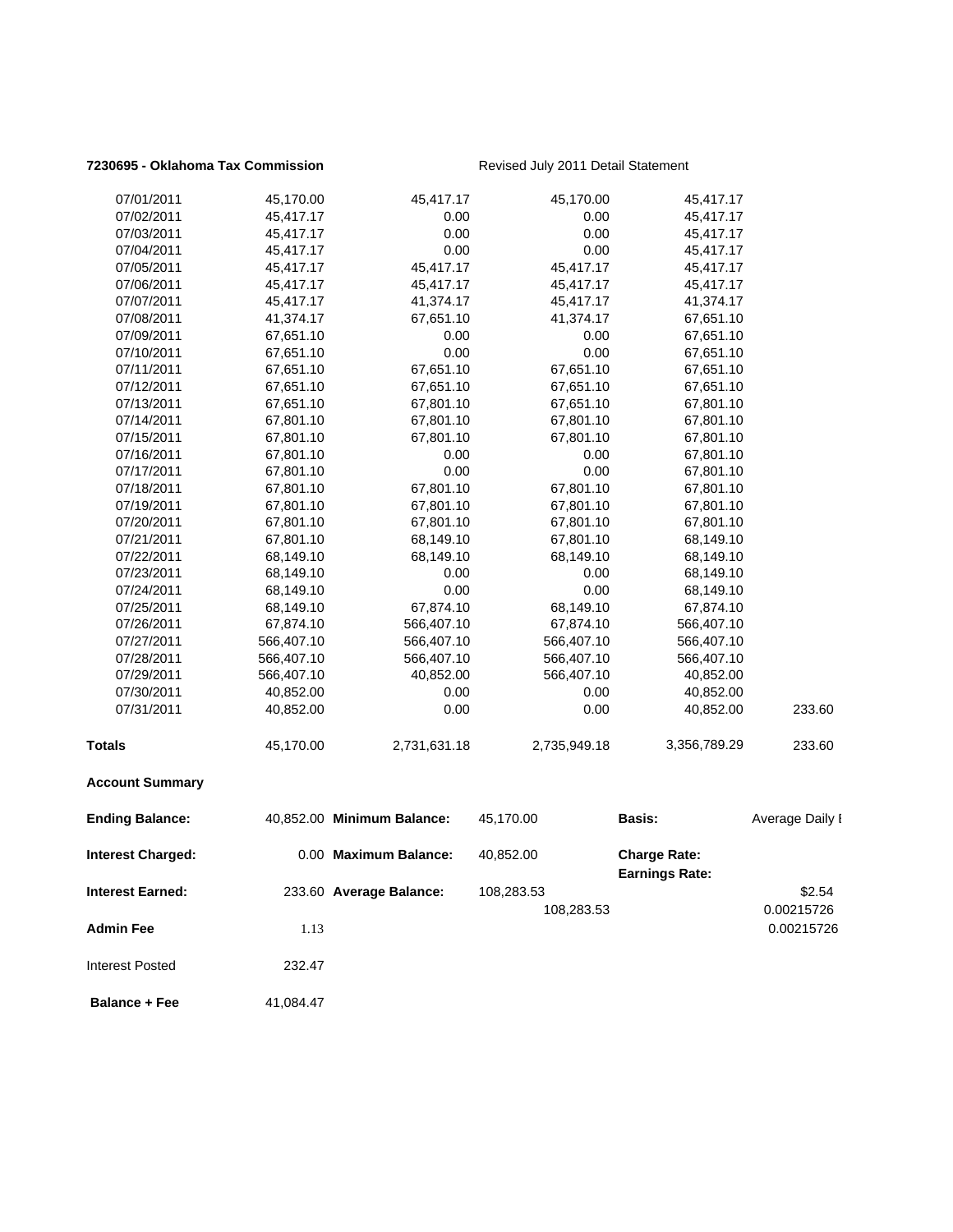### **7230807 - HEALTH CARE AUTHORITY** Revised July 2011 Detail Statement

| 07/01/2011              | 140,493.58   | 188,739.56                 | 140,493.58    | 188,739.56                                   |                 |
|-------------------------|--------------|----------------------------|---------------|----------------------------------------------|-----------------|
| 07/02/2011              | 188,739.56   | 0.00                       | 0.00          | 188,739.56                                   |                 |
| 07/03/2011              | 188,739.56   | 0.00                       | 0.00          | 188,739.56                                   |                 |
| 07/04/2011              | 188,739.56   | 0.00                       | 0.00          | 188,739.56                                   |                 |
| 07/05/2011              | 188,739.56   | 188,739.56                 | 188,739.56    | 188,739.56                                   |                 |
| 07/06/2011              | 188,739.56   | 588,558.64                 | 188,739.56    | 588,558.64                                   |                 |
| 07/07/2011              | 588,558.64   | 667,853.14                 | 588,558.64    | 667,853.14                                   |                 |
| 07/08/2011              | 667,853.14   | 667,853.14                 | 667,853.14    | 667,853.14                                   |                 |
| 07/09/2011              | 667,853.14   | 0.00                       | 0.00          | 667,853.14                                   |                 |
| 07/10/2011              | 667,853.14   | 0.00                       | 0.00          | 667,853.14                                   |                 |
| 07/11/2011              | 667,853.14   | 766,358.20                 | 667,853.14    | 766,358.20                                   |                 |
| 07/12/2011              | 766,358.20   | 1,502,406.80               | 766,358.20    | 1,502,406.80                                 |                 |
| 07/13/2011              | 1,502,406.80 | 2,166,693.42               | 1,502,406.80  | 2,166,693.42                                 |                 |
| 07/14/2011              | 2,166,693.42 | 2,415,911.42               | 2,166,693.42  | 2,415,911.42                                 |                 |
| 07/15/2011              | 2,415,911.42 | 3,196,156.83               | 2,415,911.42  | 3,196,156.83                                 |                 |
| 07/16/2011              | 3,196,156.83 | 0.00                       | 0.00          | 3,196,156.83                                 |                 |
| 07/17/2011              | 3,196,156.83 | 0.00                       | 0.00          | 3,196,156.83                                 |                 |
| 07/18/2011              | 3,196,156.83 | 3,407,657.51               | 3,196,156.83  | 3,407,657.51                                 |                 |
| 07/19/2011              | 3,407,657.51 | 4,430,514.98               | 3,407,657.51  | 4,430,514.98                                 |                 |
| 07/20/2011              | 4,430,514.98 | 4,430,514.98               | 4,430,514.98  | 4,430,514.98                                 |                 |
| 07/21/2011              | 4,430,514.98 | 4,430,514.98               | 4,430,514.98  | 4,430,514.98                                 |                 |
| 07/22/2011              | 4,430,514.98 | 4,430,514.98               | 4,430,514.98  | 4,430,514.98                                 |                 |
| 07/23/2011              | 4,430,514.98 | 0.00                       | 0.00          | 4,430,514.98                                 |                 |
| 07/24/2011              | 4,430,514.98 | 0.00                       | 0.00          | 4,430,514.98                                 |                 |
| 07/25/2011              | 4,430,514.98 | 0.00                       | 4,430,514.98  | 0.00                                         |                 |
| 07/26/2011              | 0.00         | 68,715.78                  | 0.00          | 68,715.78                                    |                 |
| 07/27/2011              | 68,715.78    | 68,715.78                  | 68,715.78     | 68,715.78                                    |                 |
| 07/28/2011              | 68,715.78    | 68,715.78                  | 68,715.78     | 68,715.78                                    |                 |
| 07/29/2011              | 68,715.78    | 68,715.78                  | 68,715.78     | 68,715.78                                    |                 |
| 07/30/2011              | 68,715.78    | 0.00                       | 0.00          | 68,715.78                                    |                 |
| 07/31/2011              | 68,715.78    | 0.00                       | 0.00          | 68,715.78                                    | 3,552.28        |
| <b>Totals</b>           | 140,493.58   | 33,753,851.26              | 33,825,629.06 | 51,046,551.40                                | 3,552.28        |
| <b>Account Summary</b>  |              |                            |               |                                              |                 |
| <b>Ending Balance:</b>  |              | 68,715.78 Minimum Balance: | 140,493.58    | <b>Basis:</b>                                | Average Daily I |
| Interest Charged:       |              | 0.00 Maximum Balance:      | 68,715.78     | <b>Charge Rate:</b><br><b>Earnings Rate:</b> |                 |
| <b>Interest Earned:</b> |              | 3,552.28 Average Balance:  | 1,646,662.95  |                                              | \$2.54          |
|                         |              |                            | 1,646,662.95  |                                              | 0.00215726      |
| <b>Admin Fee</b>        | 17.15        |                            |               |                                              | 0.00215726      |
|                         |              |                            |               |                                              |                 |
| <b>Interest Posted</b>  | 3,535.13     |                            |               |                                              |                 |
| <b>Balance + Fee</b>    | 72,250.91    |                            |               |                                              |                 |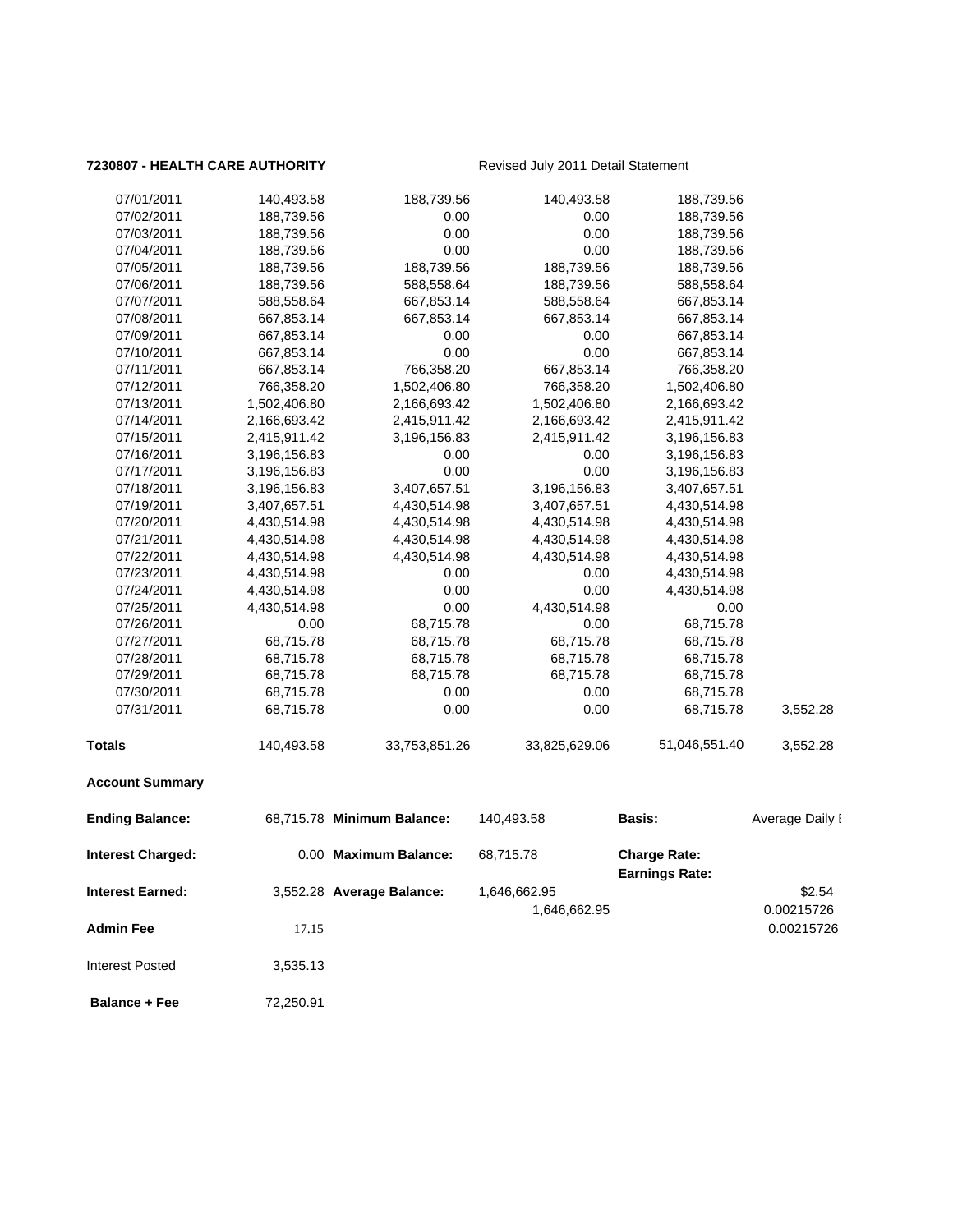### **7230835 - Water Resources Board** Revised July 2011 Detail Statement

| 07/01/2011               | 95,936.02 | 96,145.75                  | 95,936.02    | 96,145.75                                    |                 |
|--------------------------|-----------|----------------------------|--------------|----------------------------------------------|-----------------|
| 07/02/2011               | 96,145.75 | 0.00                       | 0.00         | 96,145.75                                    |                 |
| 07/03/2011               | 96,145.75 | 0.00                       | 0.00         | 96,145.75                                    |                 |
| 07/04/2011               | 96,145.75 | 0.00                       | 0.00         | 96,145.75                                    |                 |
| 07/05/2011               | 96,145.75 | 96,145.75                  | 96,145.75    | 96,145.75                                    |                 |
| 07/06/2011               | 96,145.75 | 96,145.75                  | 96,145.75    | 96,145.75                                    |                 |
| 07/07/2011               | 96,145.75 | 96,145.75                  | 96,145.75    | 96,145.75                                    |                 |
| 07/08/2011               | 96,145.75 | 96,145.75                  | 96,145.75    | 96,145.75                                    |                 |
| 07/09/2011               | 96,145.75 | 0.00                       | 0.00         | 96,145.75                                    |                 |
| 07/10/2011               | 96,145.75 | 0.00                       | 0.00         | 96,145.75                                    |                 |
| 07/11/2011               | 96,145.75 | 96,145.75                  | 96,145.75    | 96,145.75                                    |                 |
| 07/12/2011               | 96,145.75 | 96,145.75                  | 96,145.75    | 96,145.75                                    |                 |
| 07/13/2011               | 96,145.75 | 96,145.75                  | 96,145.75    | 96,145.75                                    |                 |
| 07/14/2011               | 96,145.75 | 96,145.75                  | 96,145.75    | 96,145.75                                    |                 |
| 07/15/2011               | 96,145.75 | 96,145.75                  | 96,145.75    | 96,145.75                                    |                 |
| 07/16/2011               | 96,145.75 | 0.00                       | 0.00         | 96,145.75                                    |                 |
| 07/17/2011               | 96,145.75 | 0.00                       | 0.00         | 96,145.75                                    |                 |
| 07/18/2011               | 96,145.75 | 96,145.75                  | 96,145.75    | 96,145.75                                    |                 |
| 07/19/2011               | 96,145.75 | 96,145.75                  | 96,145.75    | 96,145.75                                    |                 |
| 07/20/2011               | 96,145.75 | 96,145.75                  | 96,145.75    | 96,145.75                                    |                 |
| 07/21/2011               | 96,145.75 | 96,145.75                  | 96,145.75    | 96,145.75                                    |                 |
| 07/22/2011               | 96,145.75 | 96,145.75                  | 96,145.75    | 96,145.75                                    |                 |
| 07/23/2011               | 96,145.75 | 0.00                       | 0.00         | 96,145.75                                    |                 |
| 07/24/2011               | 96,145.75 | 0.00                       | 0.00         | 96,145.75                                    |                 |
| 07/25/2011               | 96,145.75 | 96,145.75                  | 96,145.75    | 96,145.75                                    |                 |
| 07/26/2011               | 96,145.75 | 96,145.75                  | 96,145.75    | 96,145.75                                    |                 |
| 07/27/2011               | 96,145.75 | 96,145.75                  | 96,145.75    | 96,145.75                                    |                 |
| 07/28/2011               | 96,145.75 | 96,145.75                  | 96,145.75    | 96,145.75                                    |                 |
| 07/29/2011               | 96,145.75 | 96,145.75                  | 96,145.75    | 96,145.75                                    |                 |
| 07/30/2011               | 96,145.75 | 0.00                       | 0.00         | 96,145.75                                    |                 |
| 07/31/2011               | 96,145.75 | 0.00                       | 0.00         | 96,145.75                                    | 207.41          |
| <b>Totals</b>            | 95,936.02 | 1,922,915.00               | 1,922,705.27 | 2,980,518.25                                 | 207.41          |
| <b>Account Summary</b>   |           |                            |              |                                              |                 |
| <b>Ending Balance:</b>   |           | 96,145.75 Minimum Balance: | 95,936.02    | Basis:                                       | Average Daily I |
| <b>Interest Charged:</b> |           | 0.00 Maximum Balance:      | 96,145.75    | <b>Charge Rate:</b><br><b>Earnings Rate:</b> |                 |
| <b>Interest Earned:</b>  |           | 207.41 Average Balance:    | 96,145.75    |                                              | \$2.54          |
|                          |           |                            | 96,145.75    |                                              | 0.00215726      |
| <b>Admin Fee</b>         | 1.00      |                            |              |                                              | 0.00215726      |
| <b>Interest Posted</b>   | 206.41    |                            |              |                                              |                 |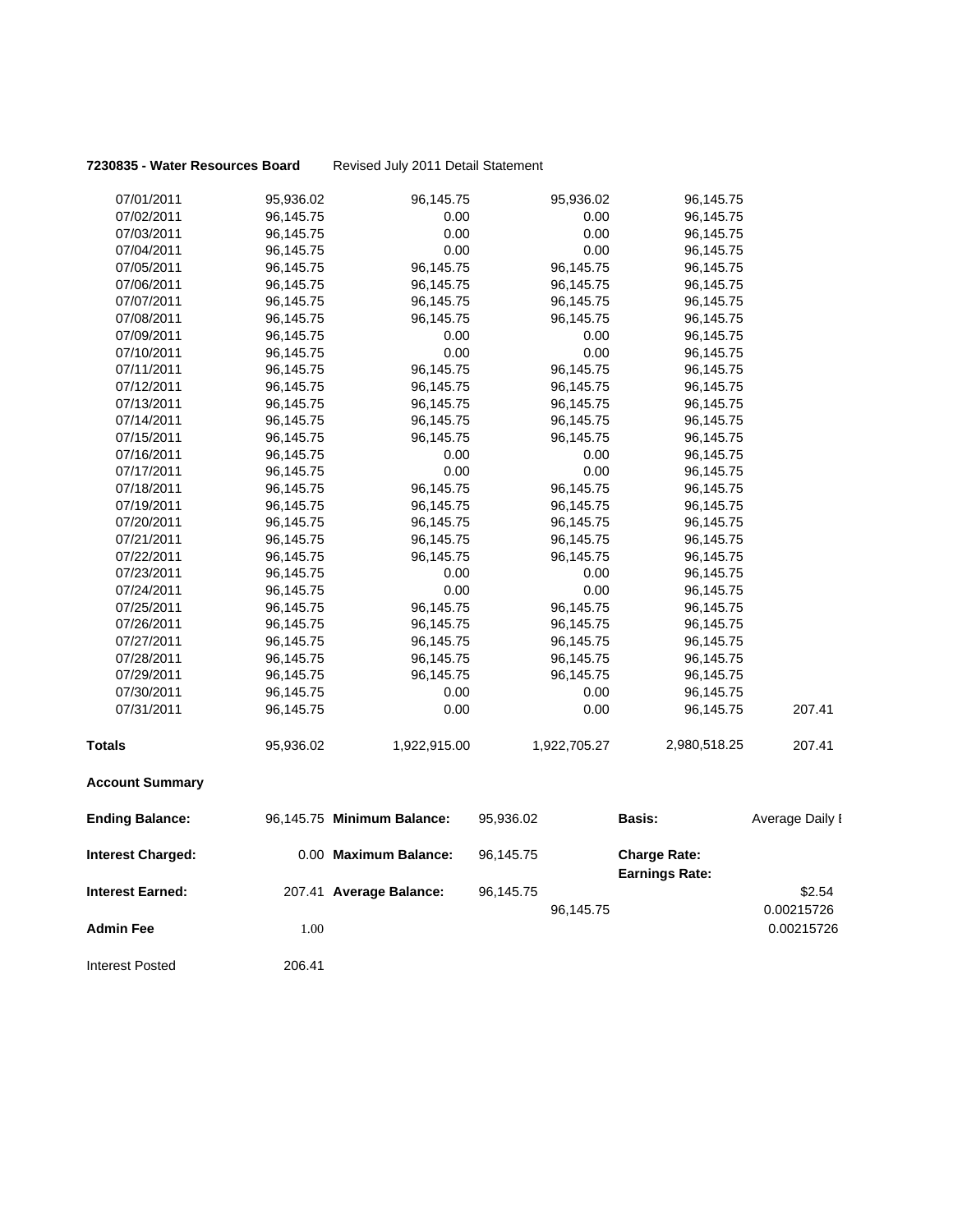### **Balance + Fee** 96,352.16 **7235605 - Regents for Higher Education Revised July 2011 Detail Statement**

| 07/01/2011               | 1,142,222.76 | 1,144,554.56                  | 1,142,222.76   | 1,144,554.56                                 |                 |
|--------------------------|--------------|-------------------------------|----------------|----------------------------------------------|-----------------|
| 07/02/2011               | 1,144,554.56 | 0.00                          | 0.00           | 1,144,554.56                                 |                 |
| 07/03/2011               | 1,144,554.56 | 0.00                          | 0.00           | 1,144,554.56                                 |                 |
| 07/04/2011               | 1,144,554.56 | 0.00                          | 0.00           | 1,144,554.56                                 |                 |
| 07/05/2011               | 1,144,554.56 | 1,144,554.56                  | 1,144,554.56   | 1,144,554.56                                 |                 |
| 07/06/2011               | 1,144,554.56 | 1,144,554.56                  | 1,144,554.56   | 1,144,554.56                                 |                 |
| 07/07/2011               | 1,144,554.56 | 1,144,554.56                  | 1,144,554.56   | 1,144,554.56                                 |                 |
| 07/08/2011               | 1,144,554.56 | 1,644,554.56                  | 1,144,554.56   | 1,644,554.56                                 |                 |
| 07/09/2011               | 1,644,554.56 | 0.00                          | 0.00           | 1,644,554.56                                 |                 |
| 07/10/2011               | 1,644,554.56 | 0.00                          | 0.00           | 1,644,554.56                                 |                 |
| 07/11/2011               | 1,644,554.56 | 1,644,554.56                  | 1,644,554.56   | 1,644,554.56                                 |                 |
| 07/12/2011               | 1,644,554.56 | 6,826,286.50                  | 1,644,554.56   | 6,826,286.50                                 |                 |
| 07/13/2011               | 6,826,286.50 | 6,826,286.50                  | 6,826,286.50   | 6,826,286.50                                 |                 |
| 07/14/2011               | 6,826,286.50 | 6,826,286.50                  | 6,826,286.50   | 6,826,286.50                                 |                 |
| 07/15/2011               | 6,826,286.50 | 6,826,286.50                  | 6,826,286.50   | 6,826,286.50                                 |                 |
| 07/16/2011               | 6,826,286.50 | 0.00                          | 0.00           | 6,826,286.50                                 |                 |
| 07/17/2011               | 6,826,286.50 | 0.00                          | 0.00           | 6,826,286.50                                 |                 |
| 07/18/2011               | 6,826,286.50 | 6,826,286.50                  | 6,826,286.50   | 6,826,286.50                                 |                 |
| 07/19/2011               | 6,826,286.50 | 6,826,286.50                  | 6,826,286.50   | 6,826,286.50                                 |                 |
| 07/20/2011               | 6,826,286.50 | 6,826,286.50                  | 6,826,286.50   | 6,826,286.50                                 |                 |
| 07/21/2011               | 6,826,286.50 | 6,826,286.50                  | 6,826,286.50   | 6,826,286.50                                 |                 |
| 07/22/2011               | 6,826,286.50 | 6,826,286.50                  | 6,826,286.50   | 6,826,286.50                                 |                 |
| 07/23/2011               | 6,826,286.50 | 0.00                          | 0.00           | 6,826,286.50                                 |                 |
| 07/24/2011               | 6,826,286.50 | 0.00                          | 0.00           | 6,826,286.50                                 |                 |
| 07/25/2011               | 6,826,286.50 | 9,409,179.99                  | 6,826,286.50   | 9,409,179.99                                 |                 |
| 07/26/2011               | 9,409,179.99 | 9,409,179.99                  | 9,409,179.99   | 9,409,179.99                                 |                 |
| 07/27/2011               | 9,409,179.99 | 9,409,179.99                  | 9,409,179.99   | 9,409,179.99                                 |                 |
| 07/28/2011               | 9,409,179.99 | 9,409,179.99                  | 9,409,179.99   | 9,409,179.99                                 |                 |
| 07/29/2011               | 9,409,179.99 | 9,409,179.99                  | 9,409,179.99   | 9,409,179.99                                 |                 |
| 07/30/2011               | 9,409,179.99 | 0.00                          | 0.00           | 9,409,179.99                                 |                 |
| 07/31/2011               | 9,409,179.99 | 0.00                          | 0.00           | 9,409,179.99                                 | 11,774.19       |
| <b>Totals</b>            | 1,142,222.76 | 116,349,805.81                | 108,082,848.58 | 169,196,084.59                               | 11,774.19       |
| <b>Account Summary</b>   |              |                               |                |                                              |                 |
| <b>Ending Balance:</b>   |              | 9,409,179.99 Minimum Balance: | 1,142,222.76   | Basis:                                       | Average Daily I |
| <b>Interest Charged:</b> |              | 0.00 Maximum Balance:         | 9,409,179.99   | <b>Charge Rate:</b><br><b>Earnings Rate:</b> |                 |
| Interest Earned:         |              | 11,774.19 Average Balance:    | 5,457,938.21   |                                              | \$2.54          |
|                          |              |                               | 5,457,938.21   |                                              | 0.00215726      |
|                          |              |                               |                |                                              |                 |
| Admin Fee                | 56.85        |                               |                |                                              | 0.00215726      |

Interest Posted 11,717.34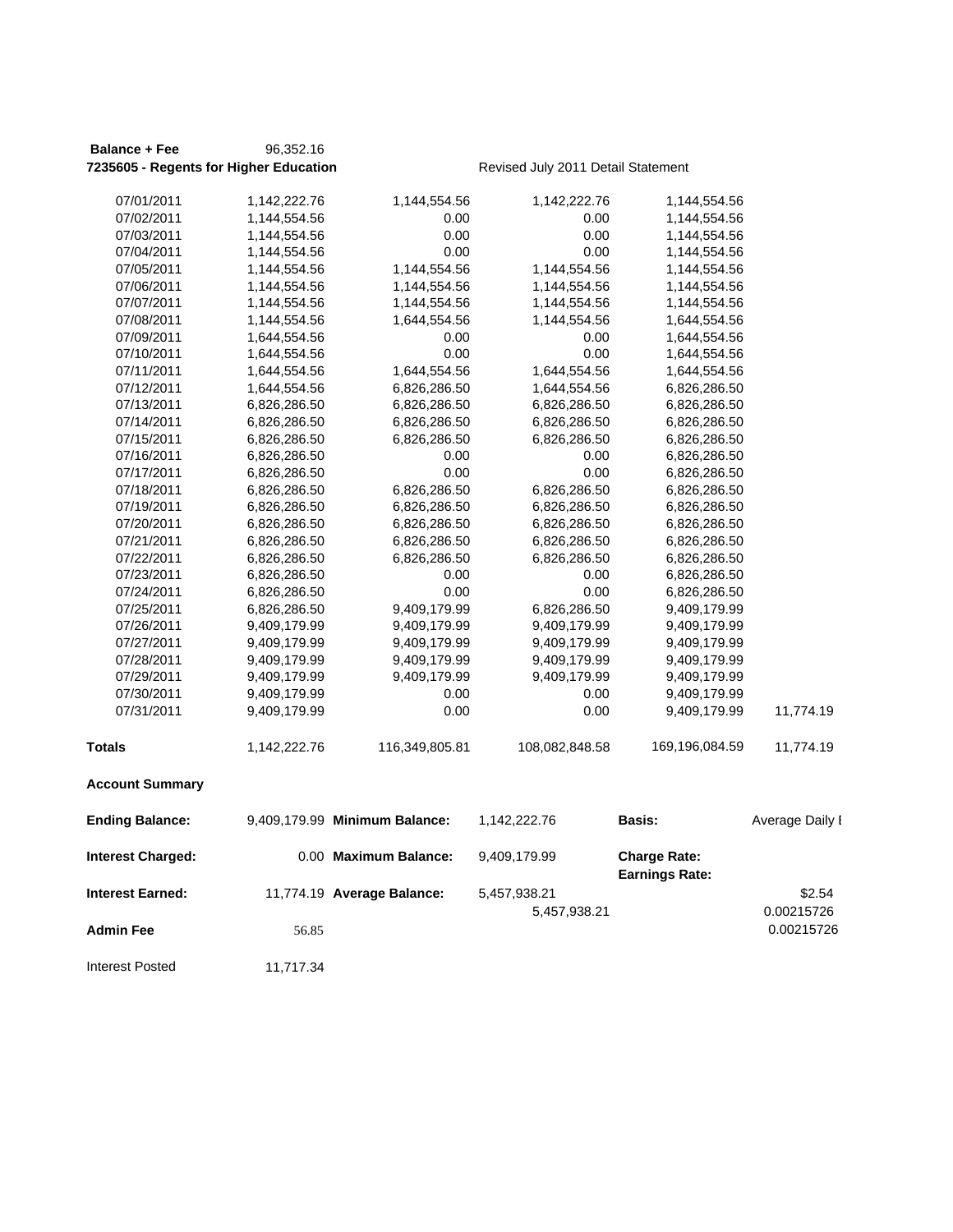### **Balance + Fee** 9,420,897.33

### **7240807 - OKLAHOMA HEALTH CARE AUTHORITY** Revised July 2011 Detail Statement

| 07/01/2011               | 12,664,954.90 | 12,692,642.26                  | 12,664,954.90  | 12,692,642.26                                |                 |
|--------------------------|---------------|--------------------------------|----------------|----------------------------------------------|-----------------|
| 07/02/2011               | 12,692,642.26 | 0.00                           | 0.00           | 12,692,642.26                                |                 |
| 07/03/2011               | 12,692,642.26 | 0.00                           | 0.00           | 12,692,642.26                                |                 |
| 07/04/2011               | 12,692,642.26 | 0.00                           | 0.00           | 12,692,642.26                                |                 |
| 07/05/2011               | 12,692,642.26 | 12,692,642.26                  | 12,692,642.26  | 12,692,642.26                                |                 |
| 07/06/2011               | 12,692,642.26 | 12,692,642.26                  | 12,692,642.26  | 12,692,642.26                                |                 |
| 07/07/2011               | 12,692,642.26 | 12,692,642.26                  | 12,692,642.26  | 12,692,642.26                                |                 |
| 07/08/2011               | 12,692,642.26 | 12,692,642.26                  | 12,692,642.26  | 12,692,642.26                                |                 |
| 07/09/2011               | 12,692,642.26 | 0.00                           | 0.00           | 12,692,642.26                                |                 |
| 07/10/2011               | 12,692,642.26 | 0.00                           | 0.00           | 12,692,642.26                                |                 |
| 07/11/2011               | 12,692,642.26 | 12,692,642.26                  | 12,692,642.26  | 12,692,642.26                                |                 |
| 07/12/2011               | 12,692,642.26 | 12,692,642.26                  | 12,692,642.26  | 12,692,642.26                                |                 |
| 07/13/2011               | 12,692,642.26 | 12,692,642.26                  | 12,692,642.26  | 12,692,642.26                                |                 |
| 07/14/2011               | 12,692,642.26 | 12,692,642.26                  | 12,692,642.26  | 12,692,642.26                                |                 |
| 07/15/2011               | 12,692,642.26 | 12,692,642.26                  | 12,692,642.26  | 12,692,642.26                                |                 |
| 07/16/2011               | 12,692,642.26 | 0.00                           | 0.00           | 12,692,642.26                                |                 |
| 07/17/2011               | 12,692,642.26 | 0.00                           | 0.00           | 12,692,642.26                                |                 |
| 07/18/2011               | 12,692,642.26 | 12,692,642.26                  | 12,692,642.26  | 12,692,642.26                                |                 |
| 07/19/2011               | 12,692,642.26 | 12,692,642.26                  | 12,692,642.26  | 12,692,642.26                                |                 |
| 07/20/2011               | 12,692,642.26 | 12,692,642.26                  | 12,692,642.26  | 12,692,642.26                                |                 |
| 07/21/2011               | 12,692,642.26 | 12,692,642.26                  | 12,692,642.26  | 12,692,642.26                                |                 |
| 07/22/2011               | 12,692,642.26 | 12,692,642.26                  | 12,692,642.26  | 12,692,642.26                                |                 |
| 07/23/2011               | 12,692,642.26 | 0.00                           | 0.00           | 12,692,642.26                                |                 |
| 07/24/2011               | 12,692,642.26 | 0.00                           | 0.00           | 12,692,642.26                                |                 |
| 07/25/2011               | 12,692,642.26 | 12,692,642.26                  | 12,692,642.26  | 12,692,642.26                                |                 |
| 07/26/2011               | 12,692,642.26 | 12,692,642.26                  | 12,692,642.26  | 12,692,642.26                                |                 |
| 07/27/2011               | 12,692,642.26 | 12,692,642.26                  | 12,692,642.26  | 12,692,642.26                                |                 |
| 07/28/2011               | 12,692,642.26 | 12,692,642.26                  | 12,692,642.26  | 12,692,642.26                                |                 |
| 07/29/2011               | 12,692,642.26 | 12,692,642.26                  | 12,692,642.26  | 12,692,642.26                                |                 |
| 07/30/2011               | 12,692,642.26 | 0.00                           | 0.00           | 12,692,642.26                                |                 |
| 07/31/2011               | 12,692,642.26 | 0.00                           | 0.00           | 12,692,642.26                                | 27,381.33       |
| <b>Totals</b>            | 12,664,954.90 | 253,852,845.20                 | 253,825,157.84 | 393,471,910.06                               | 27,381.33       |
| <b>Account Summary</b>   |               |                                |                |                                              |                 |
| <b>Ending Balance:</b>   |               | 12,692,642.26 Minimum Balance: | 12,664,954.90  | <b>Basis:</b>                                | Average Daily I |
| <b>Interest Charged:</b> |               | 0.00 Maximum Balance:          | 12,692,642.26  | <b>Charge Rate:</b><br><b>Earnings Rate:</b> |                 |
| <b>Interest Earned:</b>  |               | 27,381.33 Average Balance:     | 12,692,642.26  |                                              | \$2.54          |
|                          |               |                                | 12,692,642.26  |                                              | 0.00215726      |
| <b>Admin Fee</b>         | 132.22        |                                |                |                                              | 0.00215726      |
| <b>Interest Posted</b>   | 27,249.11     |                                |                |                                              |                 |

**Balance + Fee** 12,719,891.37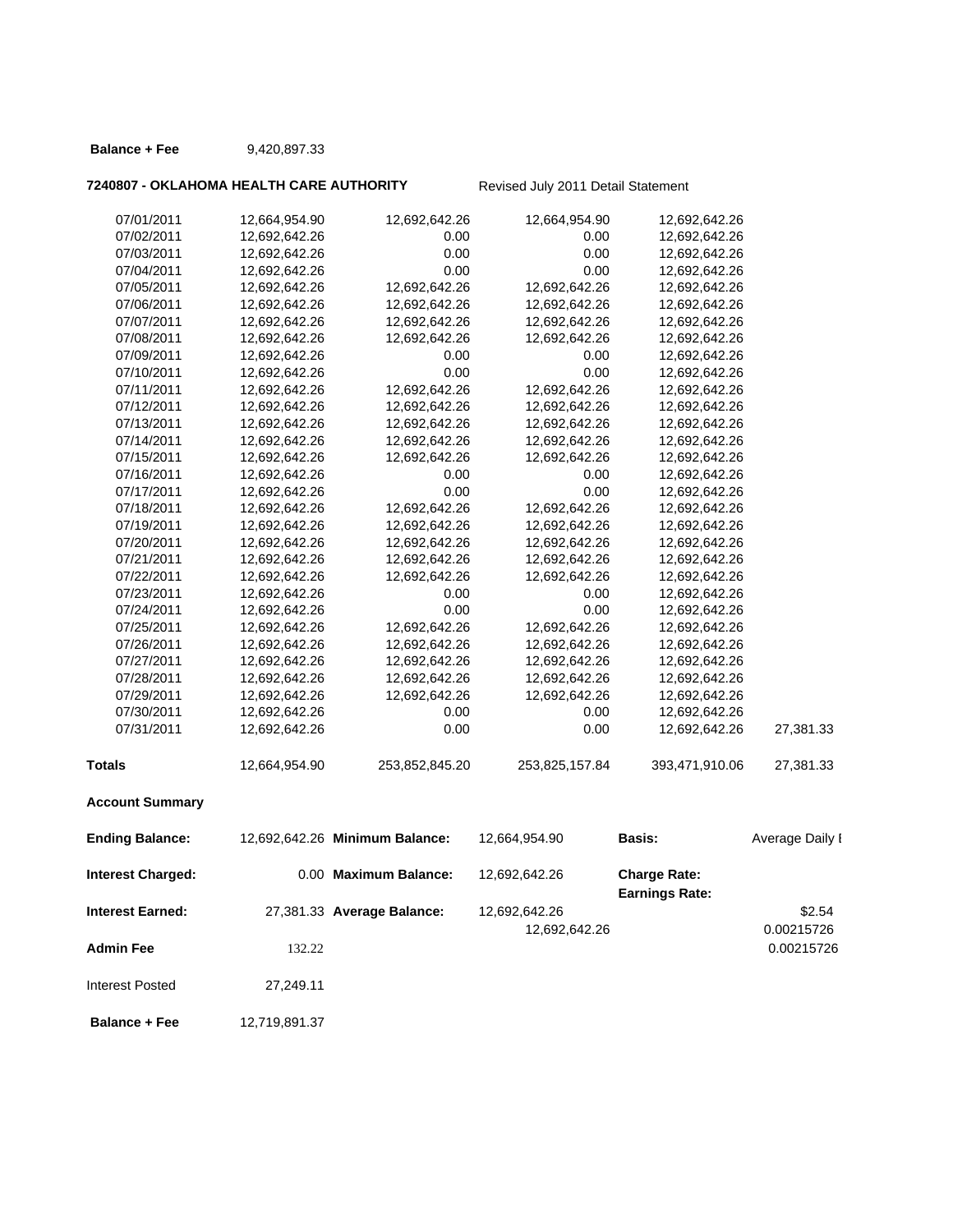### **7244580 - Dept of Central Services Revised July 2011 Detail Statement**

| <b>Interest Earned:</b>  |              | 3,729.96 Average Balance:     | 1,729,026.58<br>1,729,026.58 |                                              | \$2.54<br>0.00215726 |
|--------------------------|--------------|-------------------------------|------------------------------|----------------------------------------------|----------------------|
| <b>Interest Charged:</b> |              | 0.00 Maximum Balance:         | 1,749,867.38                 | <b>Charge Rate:</b><br><b>Earnings Rate:</b> |                      |
| <b>Ending Balance:</b>   |              | 1,749,867.38 Minimum Balance: | 1,566,488.54                 | <b>Basis:</b>                                | Average Daily I      |
| <b>Account Summary</b>   |              |                               |                              |                                              |                      |
| <b>Totals</b>            | 1,566,488.54 | 34,968,289.27                 | 34,784,910.43                | 53,599,823.92                                | 3,729.96             |
| 07/31/2011               | 1,749,867.38 | 0.00                          | 0.00                         | 1,749,867.38                                 | 3,729.96             |
| 07/30/2011               | 1,749,867.38 | 0.00                          | 0.00                         | 1,749,867.38                                 |                      |
| 07/29/2011               | 1,751,974.47 | 1,749,867.38                  | 1,751,974.47                 | 1,749,867.38                                 |                      |
| 07/28/2011               | 1,751,974.47 | 1,751,974.47                  | 1,751,974.47                 | 1,751,974.47                                 |                      |
| 07/27/2011               | 1,803,023.74 | 1,751,974.47                  | 1,803,023.74                 | 1,751,974.47                                 |                      |
| 07/26/2011               | 1,803,773.22 | 1,803,023.74                  | 1,803,773.22                 | 1,803,023.74                                 |                      |
| 07/25/2011               | 1,795,163.22 | 1,803,773.22                  | 1,795,163.22                 | 1,803,773.22                                 |                      |
| 07/24/2011               | 1,795,163.22 | 0.00                          | 0.00                         | 1,795,163.22                                 |                      |
| 07/23/2011               | 1,795,163.22 | 0.00                          | 0.00                         | 1,795,163.22                                 |                      |
| 07/22/2011               | 1,795,163.22 | 1,795,163.22                  | 1,795,163.22                 | 1,795,163.22                                 |                      |
| 07/21/2011               | 1,834,781.83 | 1,795,163.22                  | 1,834,781.83                 | 1,795,163.22                                 |                      |
| 07/20/2011               | 1,834,781.83 | 1,834,781.83                  | 1,834,781.83                 | 1,834,781.83                                 |                      |
| 07/19/2011               | 1,834,051.83 | 1,834,781.83                  | 1,834,051.83                 | 1,834,781.83                                 |                      |
| 07/18/2011               | 1,834,051.83 | 1,834,051.83                  | 1,834,051.83                 | 1,834,051.83                                 |                      |
| 07/17/2011               | 1,834,051.83 | 0.00                          | 0.00                         | 1,834,051.83                                 |                      |
| 07/16/2011               | 1,834,051.83 | 0.00                          | 0.00                         | 1,834,051.83                                 |                      |
| 07/15/2011               | 1,830,008.92 | 1,834,051.83                  | 1,830,008.92                 | 1,834,051.83                                 |                      |
| 07/14/2011               | 1,821,813.92 | 1,830,008.92                  | 1,821,813.92                 | 1,830,008.92                                 |                      |
| 07/13/2011               | 1,821,813.92 | 1,821,813.92                  | 1,821,813.92                 | 1,821,813.92                                 |                      |
| 07/12/2011               | 1,830,810.04 | 1,821,813.92                  | 1,830,810.04                 | 1,821,813.92                                 |                      |
| 07/11/2011               | 1,576,456.54 | 1,830,810.04                  | 1,576,456.54                 | 1,830,810.04                                 |                      |
| 07/10/2011               | 1,576,456.54 | 0.00                          | 0.00                         | 1,576,456.54                                 |                      |
| 07/09/2011               | 1,576,456.54 | 0.00                          | 0.00                         | 1,576,456.54                                 |                      |
| 07/08/2011               | 1,576,456.54 | 1,576,456.54                  | 1,576,456.54                 | 1,576,456.54                                 |                      |
| 07/07/2011               | 1,574,881.21 | 1,576,456.54                  | 1,574,881.21                 | 1,576,456.54                                 |                      |
| 07/06/2011               | 1,573,955.57 | 1,574,881.21                  | 1,573,955.57                 | 1,574,881.21                                 |                      |
| 07/05/2011               | 1,573,485.57 | 1,573,955.57                  | 1,573,485.57                 | 1,573,955.57                                 |                      |
| 07/04/2011               | 1,573,485.57 | 0.00                          | 0.00                         | 1,573,485.57                                 |                      |
| 07/03/2011               | 1,573,485.57 | 0.00                          | 0.00                         | 1,573,485.57                                 |                      |
| 07/02/2011               | 1,573,485.57 | 0.00                          | 0.00                         | 1,573,485.57                                 |                      |
| 07/01/2011               | 1,566,488.54 | 1,573,485.57                  | 1,566,488.54                 | 1,573,485.57                                 |                      |
|                          |              |                               |                              |                                              |                      |

**Admin Fee** 18.01 18.01 18.01 18.01 18.02 18.02 18.02 18.02 18.02 18.02 18.02 18.02 18.02 18.02 18.02 18.02 18.0 Interest Posted 3,711.95

**Balance + Fee** 1,753,579.33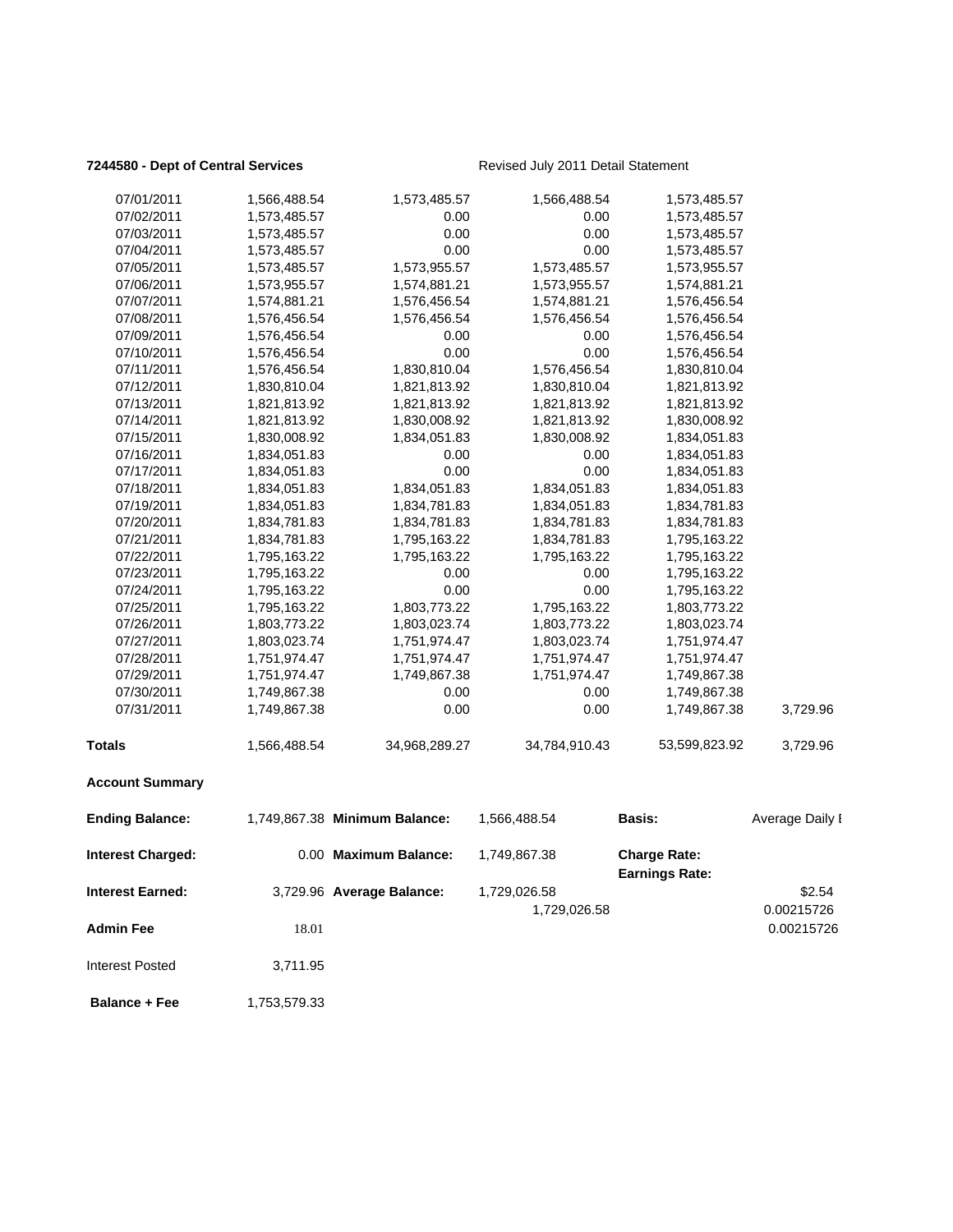### **7245807 - Health Care Authority Revised July 2011 Detail Statement**

| 07/01/2011               | 17,119,058.60 | 17,161,023.60                  | 17,119,058.60  | 17,161,023.60                                |                 |
|--------------------------|---------------|--------------------------------|----------------|----------------------------------------------|-----------------|
| 07/02/2011               | 17,161,023.60 | 0.00                           | 0.00           | 17,161,023.60                                |                 |
| 07/03/2011               | 17,161,023.60 | 0.00                           | 0.00           | 17,161,023.60                                |                 |
| 07/04/2011               | 17,161,023.60 | 0.00                           | 0.00           | 17,161,023.60                                |                 |
| 07/05/2011               | 17,161,023.60 | 15,710,373.53                  | 17,161,023.60  | 15,710,373.53                                |                 |
| 07/06/2011               | 15,710,373.53 | 15,709,817.53                  | 15,710,373.53  | 15,709,817.53                                |                 |
| 07/07/2011               | 15,709,817.53 | 15,698,028.85                  | 15,709,817.53  | 15,698,028.85                                |                 |
| 07/08/2011               | 15,698,028.85 | 17,958,130.88                  | 15,698,028.85  | 17,958,130.88                                |                 |
| 07/09/2011               | 17,958,130.88 | 0.00                           | 0.00           | 17,958,130.88                                |                 |
| 07/10/2011               | 17,958,130.88 | 0.00                           | 0.00           | 17,958,130.88                                |                 |
| 07/11/2011               | 17,958,130.88 | 17,958,130.88                  | 17,958,130.88  | 17,958,130.88                                |                 |
| 07/12/2011               | 17,958,130.88 | 17,951,937.80                  | 17,958,130.88  | 17,951,937.80                                |                 |
| 07/13/2011               | 17,951,937.80 | 17,951,937.80                  | 17,951,937.80  | 17,951,937.80                                |                 |
| 07/14/2011               | 17,951,937.80 | 17,951,835.00                  | 17,951,937.80  | 17,951,835.00                                |                 |
| 07/15/2011               | 17,951,835.00 | 18,229,123.00                  | 17,951,835.00  | 18,229,123.00                                |                 |
| 07/16/2011               | 18,229,123.00 | 0.00                           | 0.00           | 18,229,123.00                                |                 |
| 07/17/2011               | 18,229,123.00 | 0.00                           | 0.00           | 18,229,123.00                                |                 |
| 07/18/2011               | 18,229,123.00 | 18,229,123.00                  | 18,229,123.00  | 18,229,123.00                                |                 |
| 07/19/2011               | 18,229,123.00 | 18,229,123.00                  | 18,229,123.00  | 18,229,123.00                                |                 |
| 07/20/2011               | 18,229,123.00 | 18,229,123.00                  | 18,229,123.00  | 18,229,123.00                                |                 |
| 07/21/2011               | 18,229,123.00 | 18,229,123.00                  | 18,229,123.00  | 18,229,123.00                                |                 |
| 07/22/2011               | 18,229,123.00 | 18,229,123.00                  | 18,229,123.00  | 18,229,123.00                                |                 |
| 07/23/2011               | 18,229,123.00 | 0.00                           | 0.00           | 18,229,123.00                                |                 |
| 07/24/2011               | 18,229,123.00 | 0.00                           | 0.00           | 18,229,123.00                                |                 |
| 07/25/2011               | 18,229,123.00 | 16,316,666.31                  | 18,229,123.00  | 16,316,666.31                                |                 |
| 07/26/2011               | 16,316,666.31 | 16,315,165.78                  | 16,316,666.31  | 16,315,165.78                                |                 |
| 07/27/2011               | 16,315,165.78 | 16,314,696.78                  | 16,315,165.78  | 16,314,696.78                                |                 |
| 07/28/2011               | 16,314,696.78 | 16,314,696.78                  | 16,314,696.78  | 16,314,696.78                                |                 |
| 07/29/2011               | 16,314,696.78 | 16,314,696.78                  | 16,314,696.78  | 16,314,696.78                                |                 |
| 07/30/2011               | 16,314,696.78 | 0.00                           | 0.00           | 16,314,696.78                                |                 |
| 07/31/2011               | 16,314,696.78 | 0.00                           | 0.00           | 16,314,696.78                                | 37,435.22       |
| <b>Totals</b>            | 17,119,058.60 | 345,001,876.30                 | 345,806,238.12 | 537,947,094.42                               | 37,435.22       |
| <b>Account Summary</b>   |               |                                |                |                                              |                 |
| <b>Ending Balance:</b>   |               | 16,314,696.78 Minimum Balance: | 17,119,058.60  | Basis:                                       | Average Daily I |
| <b>Interest Charged:</b> |               | 0.00 Maximum Balance:          | 16,314,696.78  | <b>Charge Rate:</b><br><b>Earnings Rate:</b> |                 |
| <b>Interest Earned:</b>  |               | 37,435.22 Average Balance:     | 17,353,132.08  |                                              | \$2.54          |
|                          |               |                                | 17,353,132.08  |                                              | 0.00215726      |
| <b>Admin Fee</b>         | 180.76        |                                |                |                                              | 0.00215726      |
| <b>Interest Posted</b>   | 37,254.46     |                                |                |                                              |                 |

**Balance + Fee** 16,351,951.24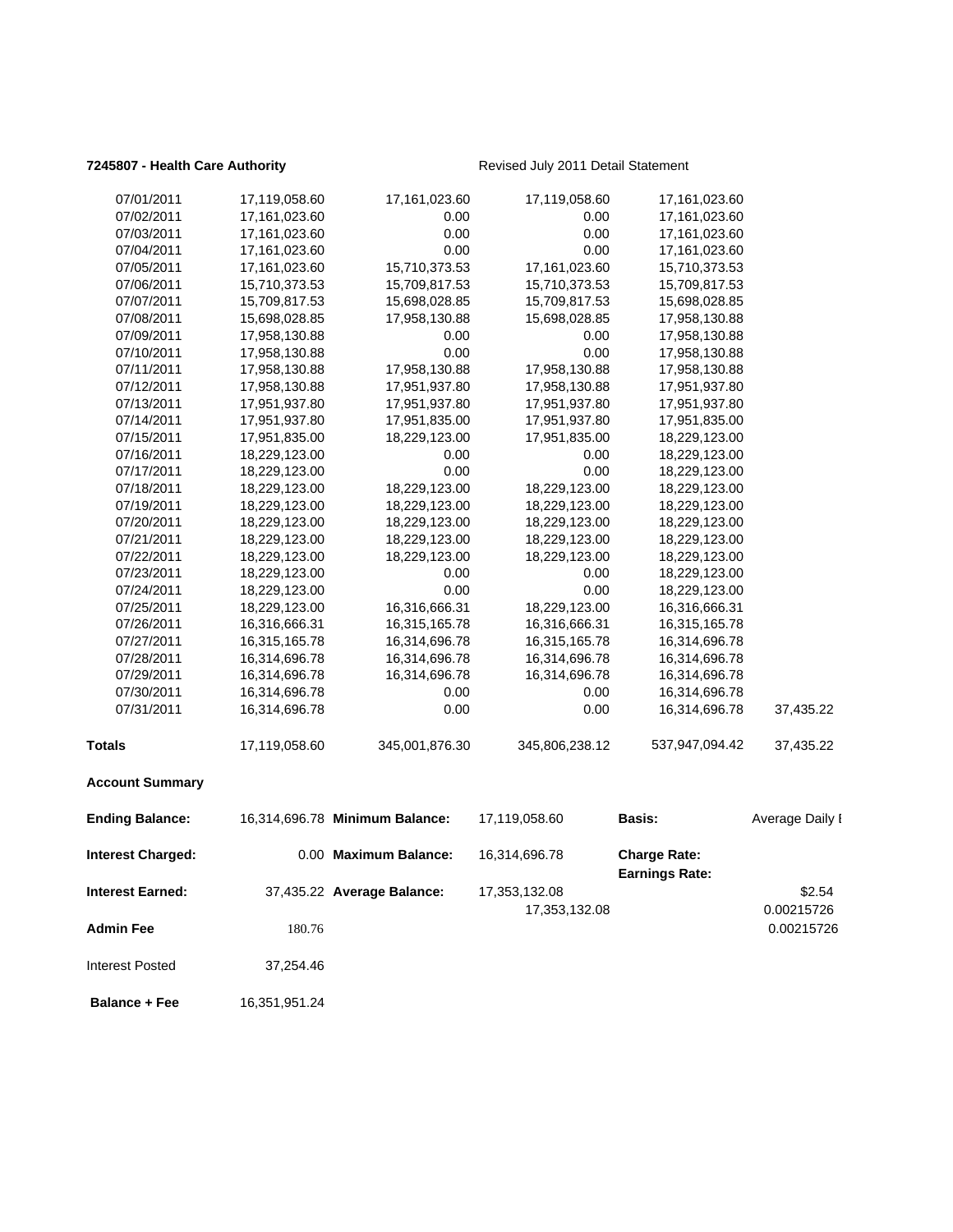**7250345 - Dept of Transportation** Revised July 2011 Detail Statement

| 07/01/2011               | 5,002,213.98 | 5,002,213.98                  | 5,002,213.98  | 5,002,213.98                                 |                 |
|--------------------------|--------------|-------------------------------|---------------|----------------------------------------------|-----------------|
| 07/02/2011               | 5,002,213.98 | 0.00                          | 0.00          | 5,002,213.98                                 |                 |
| 07/03/2011               | 5,002,213.98 | 0.00                          | 0.00          | 5,002,213.98                                 |                 |
| 07/04/2011               | 5,002,213.98 | 0.00                          | 0.00          | 5,002,213.98                                 |                 |
| 07/05/2011               | 5,002,213.98 | 5,002,213.98                  | 5,002,213.98  | 5,002,213.98                                 |                 |
| 07/06/2011               | 5,002,213.98 | 5,002,213.98                  | 5,002,213.98  | 5,002,213.98                                 |                 |
| 07/07/2011               | 5,002,213.98 | 5,002,213.98                  | 5,002,213.98  | 5,002,213.98                                 |                 |
| 07/08/2011               | 5,002,213.98 | 5,002,895.12                  | 5,002,213.98  | 5,002,895.12                                 |                 |
| 07/09/2011               | 5,002,895.12 | 0.00                          | 0.00          | 5,002,895.12                                 |                 |
| 07/10/2011               | 5,002,895.12 | 0.00                          | 0.00          | 5,002,895.12                                 |                 |
| 07/11/2011               | 5,002,895.12 | 5,002,895.12                  | 5,002,895.12  | 5,002,895.12                                 |                 |
| 07/12/2011               | 5,002,895.12 | 5,002,895.12                  | 5,002,895.12  | 5,002,895.12                                 |                 |
| 07/13/2011               | 5,002,895.12 | 4,985,555.87                  | 5,002,895.12  | 4,985,555.87                                 |                 |
| 07/14/2011               | 4,985,555.87 | 4,985,555.87                  | 4,985,555.87  | 4,985,555.87                                 |                 |
| 07/15/2011               | 4,985,555.87 | 4,985,555.87                  | 4,985,555.87  | 4,985,555.87                                 |                 |
| 07/16/2011               | 4,985,555.87 | 0.00                          | 0.00          | 4,985,555.87                                 |                 |
| 07/17/2011               | 4,985,555.87 | 0.00                          | 0.00          | 4,985,555.87                                 |                 |
| 07/18/2011               | 4,985,555.87 | 4,985,555.87                  | 4,985,555.87  | 4,985,555.87                                 |                 |
| 07/19/2011               | 4,985,555.87 | 4,980,150.56                  | 4,985,555.87  | 4,980,150.56                                 |                 |
| 07/20/2011               | 4,980,150.56 | 4,980,150.56                  | 4,980,150.56  | 4,980,150.56                                 |                 |
| 07/21/2011               | 4,980,150.56 | 4,980,150.56                  | 4,980,150.56  | 4,980,150.56                                 |                 |
| 07/22/2011               | 4,980,150.56 | 4,980,150.56                  | 4,980,150.56  | 4,980,150.56                                 |                 |
| 07/23/2011               | 4,980,150.56 | 0.00                          | 0.00          | 4,980,150.56                                 |                 |
| 07/24/2011               | 4,980,150.56 | 0.00                          | 0.00          | 4,980,150.56                                 |                 |
| 07/25/2011               | 4,980,150.56 | 4,980,150.56                  | 4,980,150.56  | 4,980,150.56                                 |                 |
| 07/26/2011               | 4,980,150.56 | 4,868,885.98                  | 4,980,150.56  | 4,868,885.98                                 |                 |
| 07/27/2011               | 4,868,885.98 | 4,868,885.98                  | 4,868,885.98  | 4,868,885.98                                 |                 |
| 07/28/2011               | 4,868,885.98 | 4,874,165.98                  | 4,868,885.98  | 4,874,165.98                                 |                 |
| 07/29/2011               | 4,874,165.98 | 4,874,165.98                  | 4,874,165.98  | 4,874,165.98                                 |                 |
| 07/30/2011               | 4,874,165.98 | 0.00                          | 0.00          | 4,874,165.98                                 |                 |
| 07/31/2011               | 4,874,165.98 | 0.00                          | 0.00          | 4,874,165.98                                 | 10,719.41       |
| <b>Totals</b>            | 5,002,213.98 | 99,346,621.48                 | 99,474,669.48 | 154,038,798.48                               | 10,719.41       |
| <b>Account Summary</b>   |              |                               |               |                                              |                 |
| <b>Ending Balance:</b>   |              | 4,874,165.98 Minimum Balance: | 5,002,213.98  | <b>Basis:</b>                                | Average Daily I |
| <b>Interest Charged:</b> |              | 0.00 Maximum Balance:         | 4,874,165.98  | <b>Charge Rate:</b><br><b>Earnings Rate:</b> |                 |
| <b>Interest Earned:</b>  |              | 10,719.41 Average Balance:    | 4,968,993.50  |                                              | \$2.54          |
|                          |              |                               | 4,968,993.50  |                                              | 0.00215726      |
| <b>Admin Fee</b>         | 51.76        |                               |               |                                              | 0.00215726      |
| <b>Interest Posted</b>   | 10,667.65    |                               |               |                                              |                 |
| <b>Balance + Fee</b>     | 4,884,833.63 |                               |               |                                              |                 |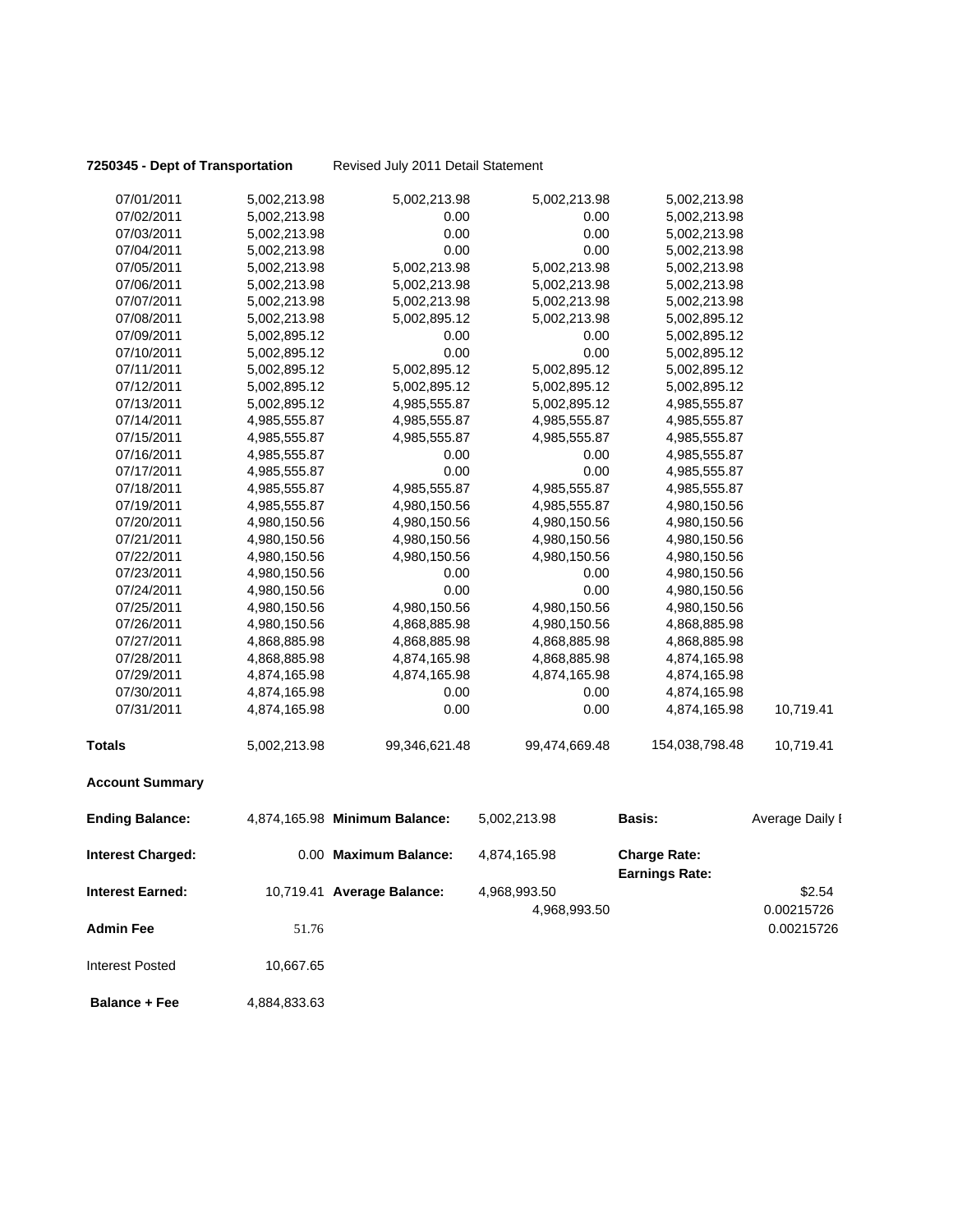### **7255580 - Department of Central Services** Revised July 2011 Detail Statement

| 07/01/2011               | 917,878.79 | 920,234.41                  | 917,878.79    | 920,234.41                                   |                 |
|--------------------------|------------|-----------------------------|---------------|----------------------------------------------|-----------------|
| 07/02/2011               | 920,234.41 | 0.00                        | 0.00          | 920,234.41                                   |                 |
| 07/03/2011               | 920,234.41 | 0.00                        | 0.00          | 920,234.41                                   |                 |
| 07/04/2011               | 920,234.41 | 0.00                        | 0.00          | 920,234.41                                   |                 |
| 07/05/2011               | 920,234.41 | 920,234.41                  | 920,234.41    | 920,234.41                                   |                 |
| 07/06/2011               | 920,234.41 | 919,768.41                  | 920,234.41    | 919,768.41                                   |                 |
| 07/07/2011               | 919,768.41 | 920,261.41                  | 919,768.41    | 920,261.41                                   |                 |
| 07/08/2011               | 920,261.41 | 920,261.41                  | 920,261.41    | 920,261.41                                   |                 |
| 07/09/2011               | 920,261.41 | 0.00                        | 0.00          | 920,261.41                                   |                 |
| 07/10/2011               | 920,261.41 | 0.00                        | 0.00          | 920,261.41                                   |                 |
| 07/11/2011               | 920,261.41 | 920,392.41                  | 920,261.41    | 920,392.41                                   |                 |
| 07/12/2011               | 920,392.41 | 920,889.41                  | 920,392.41    | 920,889.41                                   |                 |
| 07/13/2011               | 920,889.41 | 920,889.41                  | 920,889.41    | 920,889.41                                   |                 |
| 07/14/2011               | 920,889.41 | 920,889.41                  | 920,889.41    | 920,889.41                                   |                 |
| 07/15/2011               | 920,889.41 | 920,889.41                  | 920,889.41    | 920,889.41                                   |                 |
| 07/16/2011               | 920,889.41 | 0.00                        | 0.00          | 920,889.41                                   |                 |
| 07/17/2011               | 920,889.41 | 0.00                        | 0.00          | 920,889.41                                   |                 |
| 07/18/2011               | 920,889.41 | 920,889.41                  | 920,889.41    | 920,889.41                                   |                 |
| 07/19/2011               | 920,889.41 | 922,128.41                  | 920,889.41    | 922,128.41                                   |                 |
| 07/20/2011               | 922,128.41 | 922,128.41                  | 922,128.41    | 922,128.41                                   |                 |
| 07/21/2011               | 922,128.41 | 920,167.85                  | 922,128.41    | 920,167.85                                   |                 |
| 07/22/2011               | 920,167.85 | 920,167.85                  | 920,167.85    | 920,167.85                                   |                 |
| 07/23/2011               | 920,167.85 | 0.00                        | 0.00          | 920,167.85                                   |                 |
| 07/24/2011               | 920,167.85 | 0.00                        | 0.00          | 920,167.85                                   |                 |
| 07/25/2011               | 920,167.85 | 920,167.85                  | 920,167.85    | 920,167.85                                   |                 |
| 07/26/2011               | 920,167.85 | 920,167.85                  | 920,167.85    | 920,167.85                                   |                 |
| 07/27/2011               | 920,167.85 | 920,167.85                  | 920,167.85    | 920,167.85                                   |                 |
| 07/28/2011               | 920,167.85 | 920,167.85                  | 920,167.85    | 920,167.85                                   |                 |
| 07/29/2011               | 920,167.85 | 920,167.85                  | 920,167.85    | 920,167.85                                   |                 |
| 07/30/2011               | 920,167.85 | 0.00                        | 0.00          | 920,167.85                                   |                 |
| 07/31/2011               | 920,167.85 | 0.00                        | 0.00          | 920,167.85                                   | 1,985.70        |
| Totals                   | 917,878.79 | 18,411,031.28               | 18,408,742.22 | 28,534,707.55                                | 1,985.70        |
| <b>Account Summary</b>   |            |                             |               |                                              |                 |
| <b>Ending Balance:</b>   |            | 920,167.85 Minimum Balance: | 917,878.79    | <b>Basis:</b>                                | Average Daily I |
| <b>Interest Charged:</b> |            | 0.00 Maximum Balance:       | 920,167.85    | <b>Charge Rate:</b><br><b>Earnings Rate:</b> |                 |
| <b>Interest Earned:</b>  |            | 1,985.70 Average Balance:   | 920,474.44    |                                              | \$2.54          |
|                          |            |                             | 920,474.44    |                                              | 0.00215726      |
|                          |            |                             |               |                                              |                 |
| <b>Admin Fee</b>         | 9.59       |                             |               |                                              | 0.00215726      |
| <b>Interest Posted</b>   | 1,976.11   |                             |               |                                              |                 |
| <b>Balance + Fee</b>     | 922,143.96 |                             |               |                                              |                 |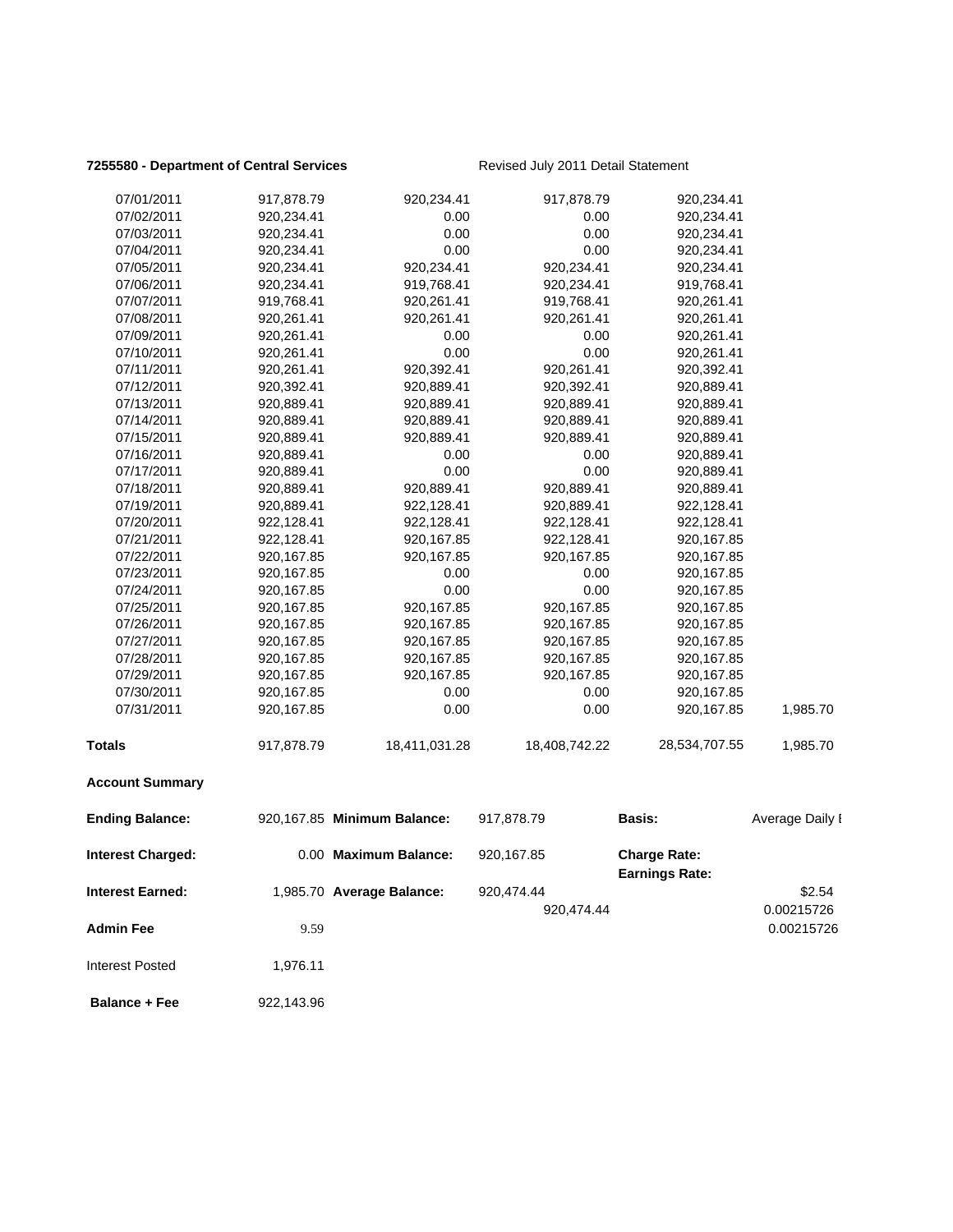### **7260452 - OK Board of Mental Health** Revised July 2011 Detail Statement

| <b>Admin Fee</b><br><b>Interest Posted</b> | 14.13<br>2,913.05            |                               |                              |                                              | 0.00215726           |
|--------------------------------------------|------------------------------|-------------------------------|------------------------------|----------------------------------------------|----------------------|
| Interest Earned:                           |                              | 2,927.18 Average Balance:     | 1,356,896.92<br>1,356,896.92 |                                              | \$2.54<br>0.00215726 |
| <b>Interest Charged:</b>                   |                              | 0.00 Maximum Balance:         | 1,477,735.31                 | <b>Charge Rate:</b><br><b>Earnings Rate:</b> |                      |
| <b>Ending Balance:</b>                     |                              | 1,477,735.31 Minimum Balance: | 1,100,729.78                 | Basis:                                       | Average Daily I      |
| <b>Account Summary</b>                     |                              |                               |                              |                                              |                      |
| Totals                                     | 1,100,729.78                 | 27,681,711.20                 | 27,304,705.67                | 42,063,804.61                                | 2,927.18             |
| 07/31/2011                                 | 1,477,735.31                 | 0.00                          | 0.00                         | 1,477,735.31                                 | 2,927.18             |
| 07/30/2011                                 | 1,477,735.31                 | 0.00                          | 0.00                         | 1,477,735.31                                 |                      |
| 07/29/2011                                 | 1,477,735.31                 | 1,477,735.31                  | 1,477,735.31                 | 1,477,735.31                                 |                      |
| 07/28/2011                                 | 1,477,735.31                 | 1,477,735.31                  | 1,477,735.31                 | 1,477,735.31                                 |                      |
| 07/27/2011                                 | 1,477,735.31                 | 1,477,735.31                  | 1,477,735.31                 | 1,477,735.31                                 |                      |
| 07/26/2011                                 | 1,477,735.31                 | 1,477,735.31                  | 1,477,735.31                 | 1,477,735.31                                 |                      |
| 07/25/2011                                 | 1,477,735.31                 | 1,477,735.31                  | 1,477,735.31                 | 1,477,735.31                                 |                      |
| 07/24/2011                                 | 1,477,735.31                 | 0.00                          | 0.00                         | 1,477,735.31                                 |                      |
| 07/23/2011                                 | 1,477,735.31                 | 0.00                          | 0.00                         | 1,477,735.31                                 |                      |
| 07/22/2011                                 | 1,477,735.31                 | 1,477,735.31                  | 1,477,735.31                 | 1,477,735.31                                 |                      |
| 07/20/2011<br>07/21/2011                   | 1,477,735.31<br>1,477,735.31 | 1,477,735.31<br>1,477,735.31  | 1,477,735.31<br>1,477,735.31 | 1,477,735.31<br>1,477,735.31                 |                      |
|                                            |                              |                               |                              | 1,477,735.31                                 |                      |
| 07/18/2011<br>07/19/2011                   | 1,477,735.31<br>1,477,735.31 | 1,477,735.31                  | 1,477,735.31                 | 1,477,735.31                                 |                      |
| 07/17/2011                                 | 1,477,735.31                 | 0.00<br>1,477,735.31          | 0.00<br>1,477,735.31         | 1,477,735.31                                 |                      |
| 07/16/2011                                 | 1,477,735.31                 | 0.00                          | 0.00                         | 1,477,735.31                                 |                      |
| 07/15/2011                                 | 1,477,735.31                 | 1,477,735.31                  | 1,477,735.31                 | 1,477,735.31                                 |                      |
| 07/14/2011                                 | 1,477,735.31                 | 1,477,735.31                  | 1,477,735.31                 | 1,477,735.31                                 |                      |
| 07/13/2011                                 | 1,477,735.31                 | 1,477,735.31                  | 1,477,735.31                 | 1,477,735.31                                 |                      |
| 07/12/2011                                 | 1,477,735.31                 | 1,477,735.31                  | 1,477,735.31                 | 1,477,735.31                                 |                      |
| 07/11/2011                                 | 1,103,136.31                 | 1,477,735.31                  | 1,103,136.31                 | 1,477,735.31                                 |                      |
| 07/10/2011                                 | 1,103,136.31                 | 0.00                          | 0.00                         | 1,103,136.31                                 |                      |
| 07/09/2011                                 | 1,103,136.31                 | 0.00                          | 0.00                         | 1,103,136.31                                 |                      |
| 07/08/2011                                 | 1,103,136.31                 | 1,103,136.31                  | 1,103,136.31                 | 1,103,136.31                                 |                      |
| 07/07/2011                                 | 1,103,136.31                 | 1,103,136.31                  | 1,103,136.31                 | 1,103,136.31                                 |                      |
| 07/06/2011                                 | 1,103,136.31                 | 1,103,136.31                  | 1,103,136.31                 | 1,103,136.31                                 |                      |
| 07/05/2011                                 | 1,103,136.31                 | 1,103,136.31                  | 1,103,136.31                 | 1,103,136.31                                 |                      |
| 07/04/2011                                 | 1,103,136.31                 | 0.00                          | 0.00                         | 1,103,136.31                                 |                      |
| 07/03/2011                                 | 1,103,136.31                 | 0.00                          | 0.00                         | 1,103,136.31                                 |                      |
| 07/02/2011                                 | 1,103,136.31                 | 0.00                          | 0.00                         | 1,103,136.31                                 |                      |
| 07/01/2011                                 | 1,100,729.78                 | 1,103,136.31                  | 1,100,729.78                 | 1,103,136.31                                 |                      |
|                                            |                              |                               |                              |                                              |                      |

**Balance + Fee** 1,480,648.36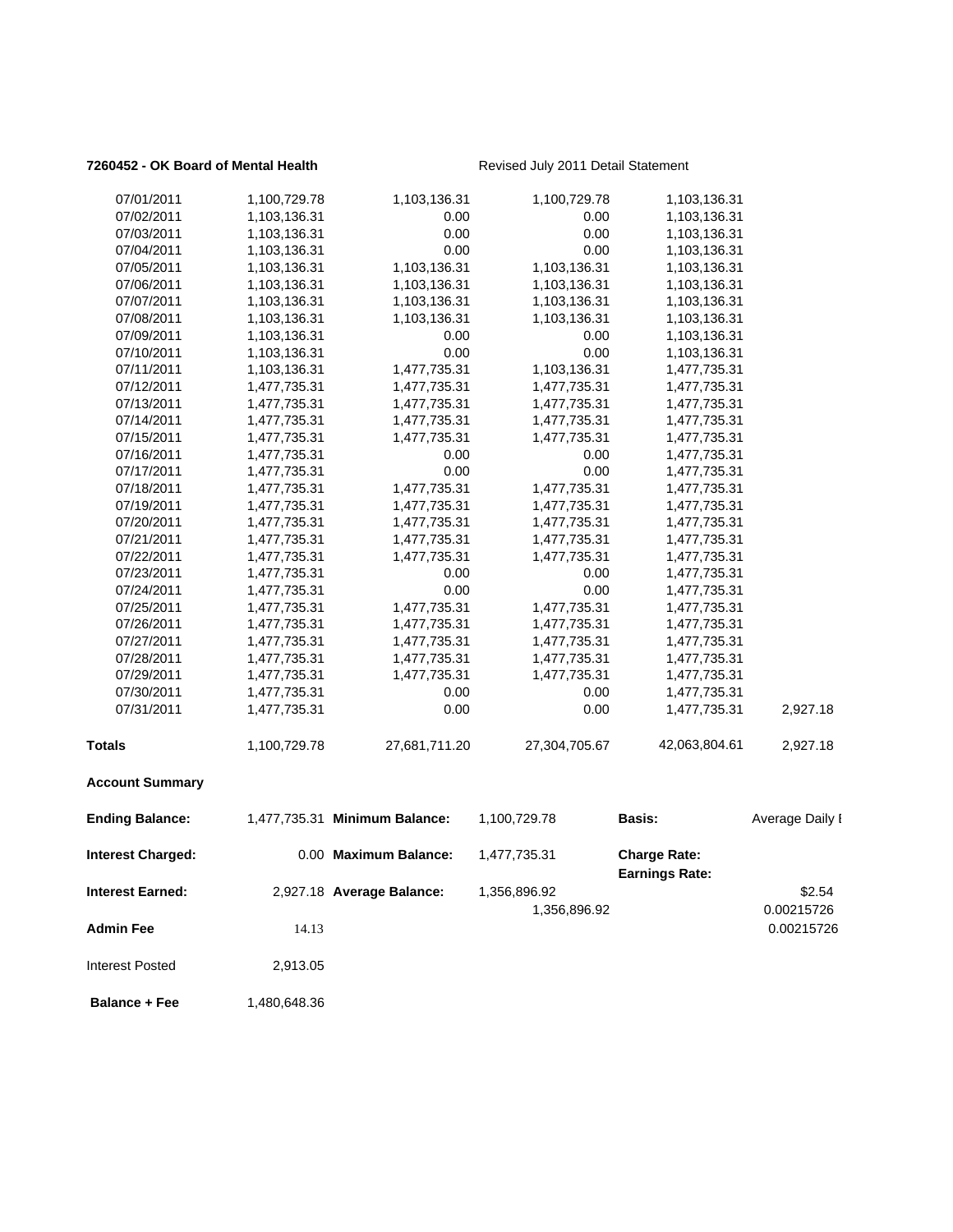### **7260580 - Risk Management Division** Revised July 2011 Detail Statement

| 07/01/2011               | 5,025,893.73 | 5,036,894.50                  | 5,025,893.73  | 5,036,894.50                                 |                 |
|--------------------------|--------------|-------------------------------|---------------|----------------------------------------------|-----------------|
| 07/02/2011               | 5,036,894.50 | 0.00                          | 0.00          | 5,036,894.50                                 |                 |
| 07/03/2011               | 5,036,894.50 | 0.00                          | 0.00          | 5,036,894.50                                 |                 |
| 07/04/2011               | 5,036,894.50 | 0.00                          | 0.00          | 5,036,894.50                                 |                 |
| 07/05/2011               | 5,036,894.50 | 5,037,659.50                  | 5,036,894.50  | 5,037,659.50                                 |                 |
| 07/06/2011               | 5,037,659.50 | 5,038,919.28                  | 5,037,659.50  | 5,038,919.28                                 |                 |
| 07/07/2011               | 5,038,919.28 | 5,038,919.28                  | 5,038,919.28  | 5,038,919.28                                 |                 |
| 07/08/2011               | 5,038,919.28 | 5,039,684.28                  | 5,038,919.28  | 5,039,684.28                                 |                 |
| 07/09/2011               | 5,039,684.28 | 0.00                          | 0.00          | 5,039,684.28                                 |                 |
| 07/10/2011               | 5,039,684.28 | 0.00                          | 0.00          | 5,039,684.28                                 |                 |
| 07/11/2011               | 5,039,684.28 | 5,039,684.28                  | 5,039,684.28  | 5,039,684.28                                 |                 |
| 07/12/2011               | 5,039,684.28 | 5,039,680.49                  | 5,039,684.28  | 5,039,680.49                                 |                 |
| 07/13/2011               | 5,039,680.49 | 5,039,832.49                  | 5,039,680.49  | 5,039,832.49                                 |                 |
| 07/14/2011               | 5,039,832.49 | 5,039,832.49                  | 5,039,832.49  | 5,039,832.49                                 |                 |
| 07/15/2011               | 5,039,832.49 | 5,040,668.49                  | 5,039,832.49  | 5,040,668.49                                 |                 |
| 07/16/2011               | 5,040,668.49 | 0.00                          | 0.00          | 5,040,668.49                                 |                 |
| 07/17/2011               | 5,040,668.49 | 0.00                          | 0.00          | 5,040,668.49                                 |                 |
| 07/18/2011               | 5,040,668.49 | 5,040,668.49                  | 5,040,668.49  | 5,040,668.49                                 |                 |
| 07/19/2011               | 5,040,668.49 | 5,041,127.49                  | 5,040,668.49  | 5,041,127.49                                 |                 |
| 07/20/2011               | 5,041,127.49 | 5,041,127.49                  | 5,041,127.49  | 5,041,127.49                                 |                 |
| 07/21/2011               | 5,041,127.49 | 4,749,916.15                  | 5,041,127.49  | 4,749,916.15                                 |                 |
| 07/22/2011               | 4,749,916.15 | 4,749,916.15                  | 4,749,916.15  | 4,749,916.15                                 |                 |
| 07/23/2011               | 4,749,916.15 | 0.00                          | 0.00          | 4,749,916.15                                 |                 |
| 07/24/2011               | 4,749,916.15 | 0.00                          | 0.00          | 4,749,916.15                                 |                 |
| 07/25/2011               | 4,749,916.15 | 4,749,916.15                  | 4,749,916.15  | 4,749,916.15                                 |                 |
| 07/26/2011               | 4,749,916.15 | 4,749,193.92                  | 4,749,916.15  | 4,749,193.92                                 |                 |
| 07/27/2011               | 4,749,193.92 | 4,749,193.92                  | 4,749,193.92  | 4,749,193.92                                 |                 |
| 07/28/2011               | 4,749,193.92 | 4,749,921.92                  | 4,749,193.92  | 4,749,921.92                                 |                 |
| 07/29/2011               | 4,749,921.92 | 4,749,921.92                  | 4,749,921.92  | 4,749,921.92                                 |                 |
| 07/30/2011               | 4,749,921.92 | 0.00                          | 0.00          | 4,749,921.92                                 |                 |
| 07/31/2011               | 4,749,921.92 | 0.00                          | 0.00          | 4,749,921.92                                 | 10,649.47       |
| Totals                   | 5,025,893.73 | 98,762,678.68                 | 99,038,650.49 | 153,033,743.86                               | 10,649.47       |
| <b>Account Summary</b>   |              |                               |               |                                              |                 |
| <b>Ending Balance:</b>   |              | 4,749,921.92 Minimum Balance: | 5,025,893.73  | <b>Basis:</b>                                | Average Daily I |
| <b>Interest Charged:</b> |              | 0.00 Maximum Balance:         | 4,749,921.92  | <b>Charge Rate:</b><br><b>Earnings Rate:</b> |                 |
| <b>Interest Earned:</b>  |              | 10,649.47 Average Balance:    | 4,936,572.38  |                                              | \$2.54          |
|                          |              |                               | 4,936,572.38  |                                              | 0.00215726      |
|                          |              |                               |               |                                              |                 |
| <b>Admin Fee</b>         | 51.42        |                               |               |                                              | 0.00215726      |
| <b>Interest Posted</b>   | 10,598.05    |                               |               |                                              |                 |
| <b>Balance + Fee</b>     | 4,760,519.97 |                               |               |                                              |                 |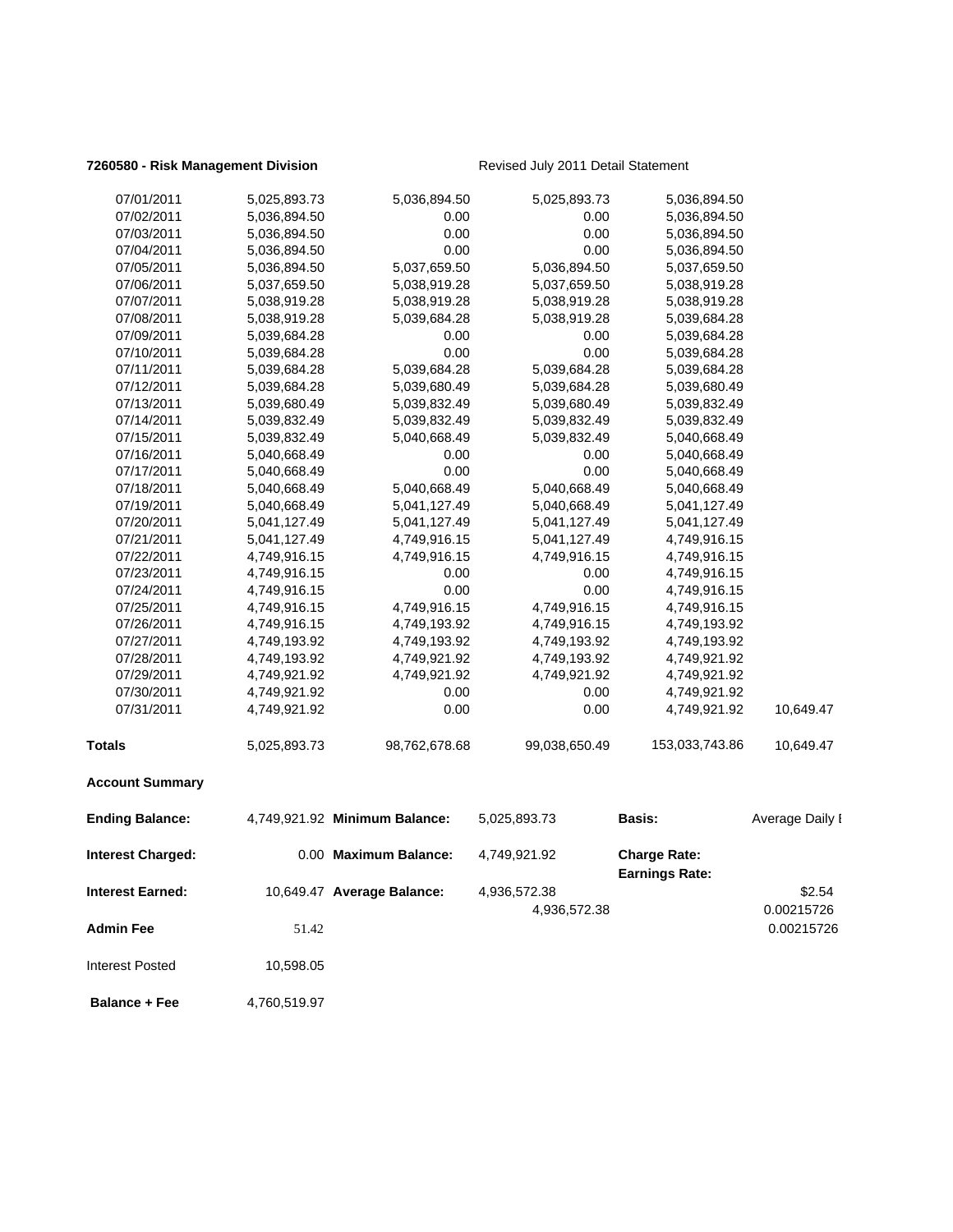| <b>Interest Earned:</b>  |            | 547.94 Average Balance:     | 253,999.62<br>253,999.62 |                                              | \$2.54<br>0.00215726 |
|--------------------------|------------|-----------------------------|--------------------------|----------------------------------------------|----------------------|
| <b>Interest Charged:</b> |            | 0.00 Maximum Balance:       | 251,943.03               | <b>Charge Rate:</b><br><b>Earnings Rate:</b> |                      |
| <b>Ending Balance:</b>   |            | 251,943.03 Minimum Balance: | 260,517.65               | Basis:                                       | Average Daily I      |
| <b>Account Summary</b>   |            |                             |                          |                                              |                      |
| <b>Totals</b>            | 260,517.65 | 5,072,208.36                | 5,080,782.98             | 7,873,988.19                                 | 547.94               |
| 07/31/2011               | 251,943.03 | 0.00                        | 0.00                     | 251,943.03                                   | 547.94               |
| 07/30/2011               | 251,943.03 | 0.00                        | 0.00                     | 251,943.03                                   |                      |
| 07/29/2011               | 251,943.03 | 251,943.03                  | 251,943.03               | 251,943.03                                   |                      |
| 07/28/2011               | 251,943.03 | 251,943.03                  | 251,943.03               | 251,943.03                                   |                      |
| 07/27/2011               | 251,943.03 | 251,943.03                  | 251,943.03               | 251,943.03                                   |                      |
| 07/26/2011               | 251,943.03 | 251,943.03                  | 251,943.03               | 251,943.03                                   |                      |
| 07/25/2011               | 252,429.70 | 251,943.03                  | 252,429.70               | 251,943.03                                   |                      |
| 07/24/2011               | 252,429.70 | 0.00                        | 0.00                     | 252,429.70                                   |                      |
| 07/23/2011               | 252,429.70 | 0.00                        | 0.00                     | 252,429.70                                   |                      |
| 07/22/2011               | 252,429.70 | 252,429.70                  | 252,429.70               | 252,429.70                                   |                      |
| 07/21/2011               | 252,429.70 | 252,429.70                  | 252,429.70               | 252,429.70                                   |                      |
| 07/20/2011               | 252,429.70 | 252,429.70                  | 252,429.70               | 252,429.70                                   |                      |
| 07/19/2011               | 252,429.70 | 252,429.70                  | 252,429.70               | 252,429.70                                   |                      |
| 07/18/2011               | 252,429.70 | 252,429.70                  | 252,429.70               | 252,429.70                                   |                      |
| 07/17/2011               | 252,429.70 | 0.00                        | 0.00                     | 252,429.70                                   |                      |
| 07/16/2011               | 252,429.70 | 0.00                        | 0.00                     | 252,429.70                                   |                      |
| 07/15/2011               | 252,429.70 | 252,429.70                  | 252,429.70               | 252,429.70                                   |                      |
| 07/14/2011               | 252,429.70 | 252,429.70                  | 252,429.70               | 252,429.70                                   |                      |
| 07/13/2011               | 252,429.70 | 252,429.70                  | 252,429.70               | 252,429.70                                   |                      |
| 07/12/2011               | 252,450.94 | 252,429.70                  | 252,450.94               | 252,429.70                                   |                      |
| 07/11/2011               | 252,450.94 | 252,450.94                  | 252,450.94               | 252,450.94                                   |                      |
| 07/10/2011               | 252,450.94 | 0.00                        | 0.00                     | 252,450.94                                   |                      |
| 07/09/2011               | 252,450.94 | 0.00                        | 0.00                     | 252,450.94                                   |                      |
| 07/08/2011               | 252,450.94 | 252,450.94                  | 252,450.94               | 252,450.94                                   |                      |
| 07/07/2011               | 261,091.03 | 252,450.94                  | 261,091.03               | 252,450.94                                   |                      |
| 07/06/2011               | 261,091.03 | 261,091.03                  | 261,091.03               | 261,091.03                                   |                      |
| 07/05/2011               | 261,091.03 | 261,091.03                  | 261,091.03               | 261,091.03                                   |                      |
| 07/04/2011               | 261,091.03 | 0.00                        | 0.00                     | 261,091.03                                   |                      |
| 07/03/2011               | 261,091.03 | 0.00                        | 0.00                     | 261,091.03                                   |                      |
| 07/02/2011               | 261,091.03 | 0.00                        | 0.00                     | 261,091.03                                   |                      |
| 07/01/2011               | 260,517.65 | 261,091.03                  | 260,517.65               | 261,091.03                                   |                      |
|                          |            |                             |                          |                                              |                      |

**Admin Fee** 2.65 0.00215726

### **7275740 - OST - SEED** Revised July 2011 Detail Statement

 **Balance + Fee** 252,488.33

Interest Posted 545.30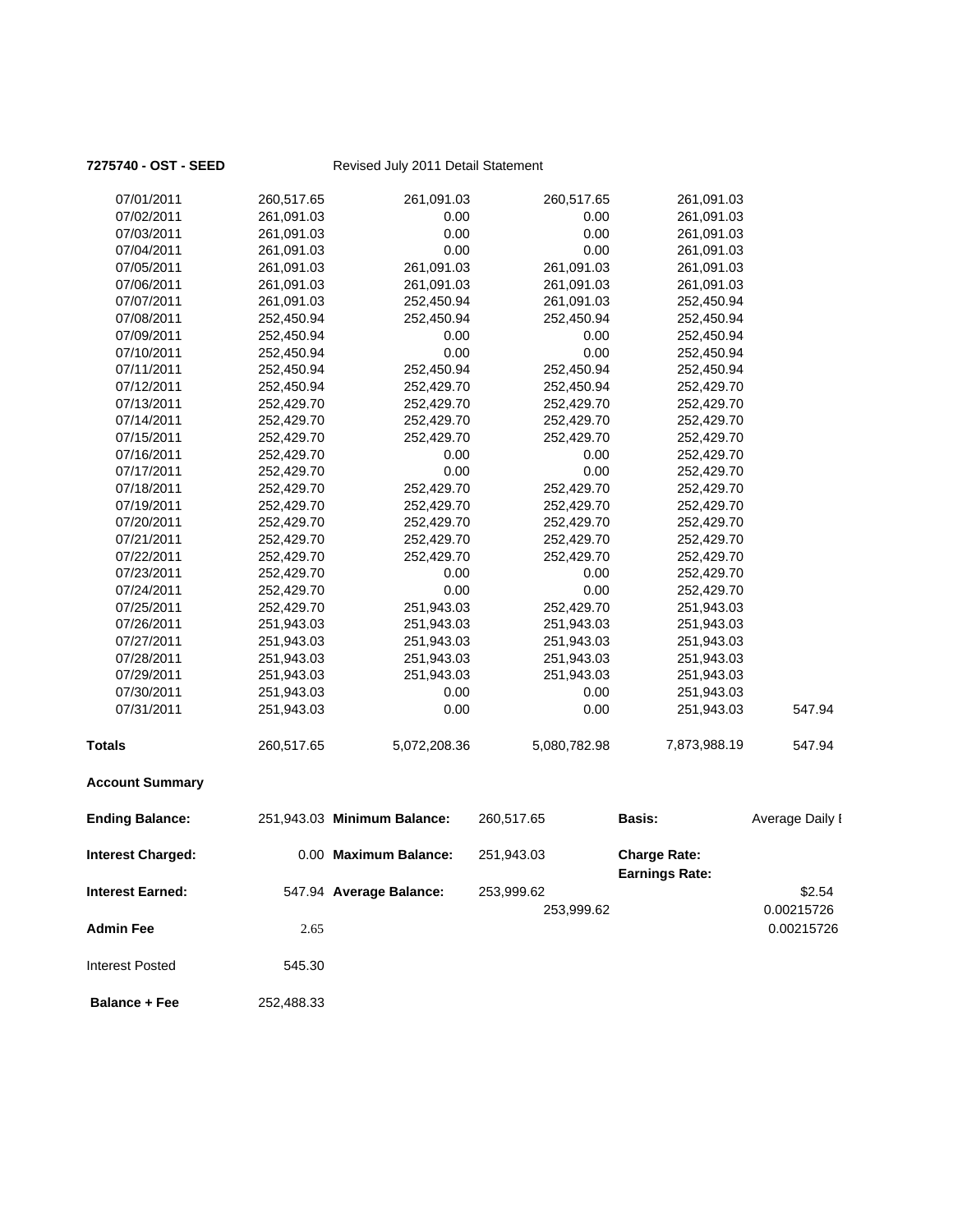**7280345 - Dept of Transportation** Revised July 2011 Detail Statement

| 07/01/2011               | 1,102,152.42 | 1,104,297.87                  | 1,102,152.42  | 1,104,297.87                                 |                 |
|--------------------------|--------------|-------------------------------|---------------|----------------------------------------------|-----------------|
| 07/02/2011               | 1,104,297.87 | 0.00                          | 0.00          | 1,104,297.87                                 |                 |
| 07/03/2011               | 1,104,297.87 | 0.00                          | 0.00          | 1,104,297.87                                 |                 |
| 07/04/2011               | 1,104,297.87 | 0.00                          | 0.00          | 1,104,297.87                                 |                 |
| 07/05/2011               | 1,104,297.87 | 1,104,297.87                  | 1,104,297.87  | 1,104,297.87                                 |                 |
| 07/06/2011               | 1,104,297.87 | 1,104,297.87                  | 1,104,297.87  | 1,104,297.87                                 |                 |
| 07/07/2011               | 1,104,297.87 | 1,104,297.87                  | 1,104,297.87  | 1,104,297.87                                 |                 |
| 07/08/2011               | 1,104,297.87 | 1,773,762.88                  | 1,104,297.87  | 1,773,762.88                                 |                 |
| 07/09/2011               | 1,773,762.88 | 0.00                          | 0.00          | 1,773,762.88                                 |                 |
| 07/10/2011               | 1,773,762.88 | 0.00                          | 0.00          | 1,773,762.88                                 |                 |
| 07/11/2011               | 1,773,762.88 | 1,773,762.88                  | 1,773,762.88  | 1,773,762.88                                 |                 |
| 07/12/2011               | 1,773,762.88 | 1,773,762.88                  | 1,773,762.88  | 1,773,762.88                                 |                 |
| 07/13/2011               | 1,773,762.88 | 1,767,905.48                  | 1,773,762.88  | 1,767,905.48                                 |                 |
| 07/14/2011               | 1,767,905.48 | 1,767,905.48                  | 1,767,905.48  | 1,767,905.48                                 |                 |
| 07/15/2011               | 1,767,905.48 | 1,767,905.48                  | 1,767,905.48  | 1,767,905.48                                 |                 |
| 07/16/2011               | 1,767,905.48 | 0.00                          | 0.00          | 1,767,905.48                                 |                 |
| 07/17/2011               | 1,767,905.48 | 0.00                          | 0.00          | 1,767,905.48                                 |                 |
| 07/18/2011               | 1,767,905.48 | 1,767,905.48                  | 1,767,905.48  | 1,767,905.48                                 |                 |
| 07/19/2011               | 1,767,905.48 | 1,381,612.98                  | 1,767,905.48  | 1,381,612.98                                 |                 |
| 07/20/2011               | 1,381,612.98 | 1,381,612.98                  | 1,381,612.98  | 1,381,612.98                                 |                 |
| 07/21/2011               | 1,381,612.98 | 1,381,612.98                  | 1,381,612.98  | 1,381,612.98                                 |                 |
| 07/22/2011               | 1,381,612.98 | 1,381,612.98                  | 1,381,612.98  | 1,381,612.98                                 |                 |
| 07/23/2011               | 1,381,612.98 | 0.00                          | 0.00          | 1,381,612.98                                 |                 |
| 07/24/2011               | 1,381,612.98 | 0.00                          | 0.00          | 1,381,612.98                                 |                 |
| 07/25/2011               | 1,381,612.98 | 1,381,612.98                  | 1,381,612.98  | 1,381,612.98                                 |                 |
| 07/26/2011               | 1,381,612.98 | 1,381,612.98                  | 1,381,612.98  | 1,381,612.98                                 |                 |
| 07/27/2011               | 1,381,612.98 | 1,381,612.98                  | 1,381,612.98  | 1,381,612.98                                 |                 |
| 07/28/2011               | 1,381,612.98 | 1,381,612.98                  | 1,381,612.98  | 1,381,612.98                                 |                 |
| 07/29/2011               | 1,381,612.98 | 1,381,612.98                  | 1,381,612.98  | 1,381,612.98                                 |                 |
| 07/30/2011               | 1,381,612.98 | 0.00                          | 0.00          | 1,381,612.98                                 |                 |
| 07/31/2011               | 1,381,612.98 | 0.00                          | 0.00          | 1,381,612.98                                 | 3,143.15        |
| <b>Totals</b>            | 1,102,152.42 | 29,244,618.86                 | 28,965,158.30 | 45,167,301.11                                | 3,143.15        |
| <b>Account Summary</b>   |              |                               |               |                                              |                 |
| <b>Ending Balance:</b>   |              | 1,381,612.98 Minimum Balance: | 1,102,152.42  | Basis:                                       | Average Daily I |
| <b>Interest Charged:</b> |              | 0.00 Maximum Balance:         | 1,381,612.98  | <b>Charge Rate:</b><br><b>Earnings Rate:</b> |                 |
| <b>Interest Earned:</b>  |              | 3,143.15 Average Balance:     | 1,457,009.71  |                                              | \$2.54          |
|                          |              |                               | 1,457,009.71  |                                              | 0.00215726      |
| <b>Admin Fee</b>         | 15.18        |                               |               |                                              | 0.00215726      |
| <b>Interest Posted</b>   | 3,127.97     |                               |               |                                              |                 |

**Balance + Fee** 1,384,740.95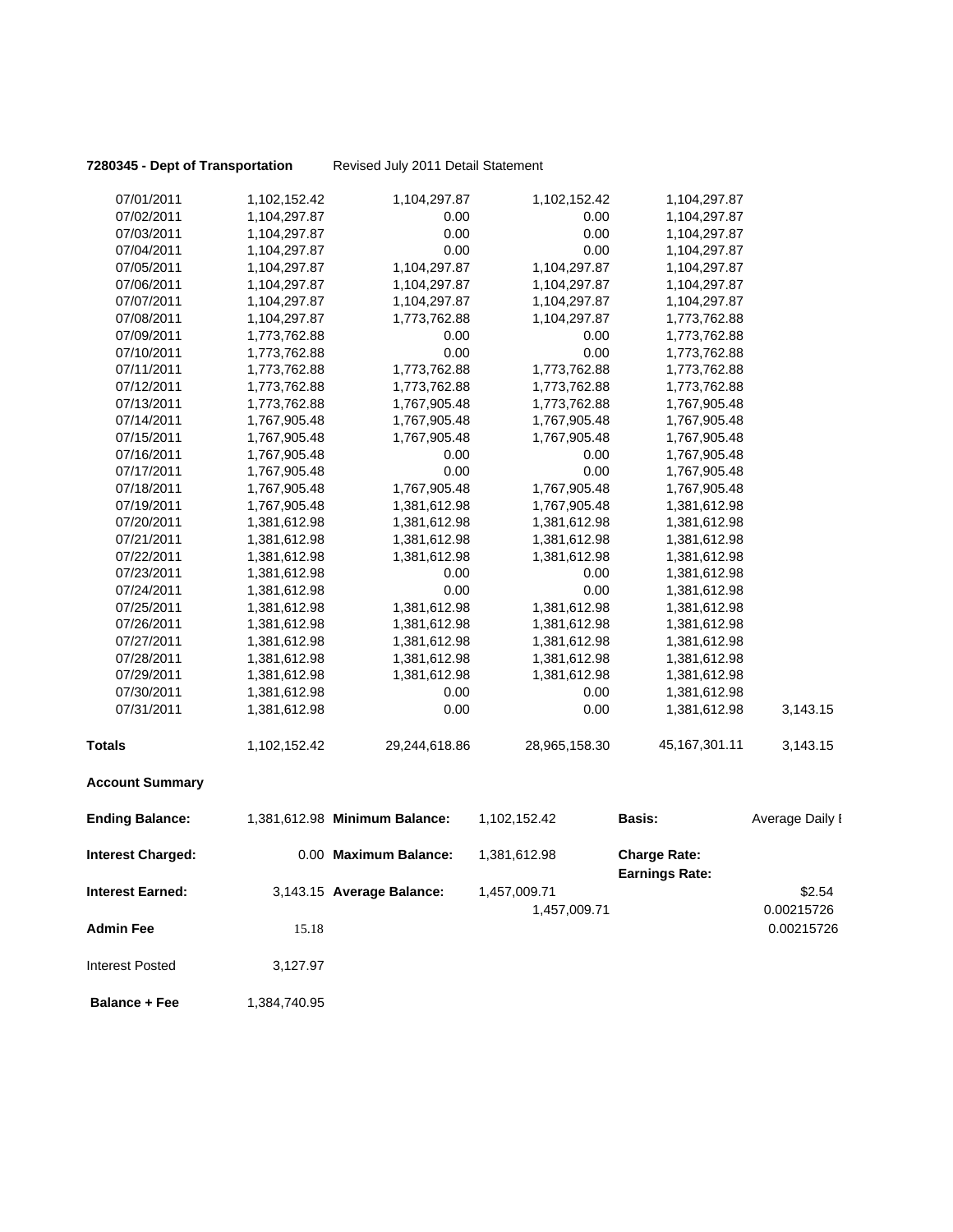**7285345 - Dept of Transportation** Revised July 2011 Detail Statement

| 07/01/2011               | 189,015,190.48   | 189,429,863.58                  | 189,015,190.48   | 189,429,863.58                               |                 |
|--------------------------|------------------|---------------------------------|------------------|----------------------------------------------|-----------------|
| 07/02/2011               | 189,429,863.58   | 0.00                            | 0.00             | 189,429,863.58                               |                 |
| 07/03/2011               | 189,429,863.58   | 0.00                            | 0.00             | 189,429,863.58                               |                 |
| 07/04/2011               | 189,429,863.58   | 0.00                            | 0.00             | 189,429,863.58                               |                 |
| 07/05/2011               | 189,429,863.58   | 189,429,863.58                  | 189,429,863.58   | 189,429,863.58                               |                 |
| 07/06/2011               | 189,429,863.58   | 189,429,863.58                  | 189,429,863.58   | 189,429,863.58                               |                 |
| 07/07/2011               | 189,429,863.58   | 189,429,863.58                  | 189,429,863.58   | 189,429,863.58                               |                 |
| 07/08/2011               | 189,429,863.58   | 198,383,162.43                  | 189,429,863.58   | 198,383,162.43                               |                 |
| 07/09/2011               | 198,383,162.43   | 0.00                            | 0.00             | 198,383,162.43                               |                 |
| 07/10/2011               | 198,383,162.43   | 0.00                            | 0.00             | 198,383,162.43                               |                 |
| 07/11/2011               | 198,383,162.43   | 198,383,162.43                  | 198,383,162.43   | 198,383,162.43                               |                 |
| 07/12/2011               | 198,383,162.43   | 196,920,031.30                  | 198,383,162.43   | 196,920,031.30                               |                 |
| 07/13/2011               | 196,920,031.30   | 196,819,006.18                  | 196,920,031.30   | 196,819,006.18                               |                 |
| 07/14/2011               | 196,819,006.18   | 196,790,137.48                  | 196,819,006.18   | 196,790,137.48                               |                 |
| 07/15/2011               | 196,790,137.48   | 196,772,673.23                  | 196,790,137.48   | 196,772,673.23                               |                 |
| 07/16/2011               | 196,772,673.23   | 0.00                            | 0.00             | 196,772,673.23                               |                 |
| 07/17/2011               | 196,772,673.23   | 0.00                            | 0.00             | 196,772,673.23                               |                 |
| 07/18/2011               | 196,772,673.23   | 196,772,673.23                  | 196,772,673.23   | 196,772,673.23                               |                 |
| 07/19/2011               | 196,772,673.23   | 196,718,153.23                  | 196,772,673.23   | 196,718,153.23                               |                 |
| 07/20/2011               | 196,718,153.23   | 196,668,153.23                  | 196,718,153.23   | 196,668,153.23                               |                 |
| 07/21/2011               | 196,668,153.23   | 196,668,153.23                  | 196,668,153.23   | 196,668,153.23                               |                 |
| 07/22/2011               | 196,668,153.23   | 196,668,153.23                  | 196,668,153.23   | 196,668,153.23                               |                 |
| 07/23/2011               | 196,668,153.23   | 0.00                            | 0.00             | 196,668,153.23                               |                 |
| 07/24/2011               | 196,668,153.23   | 0.00                            | 0.00             | 196,668,153.23                               |                 |
| 07/25/2011               | 196,668,153.23   | 195, 155, 817.65                | 196,668,153.23   | 195, 155, 817.65                             |                 |
| 07/26/2011               | 195, 155, 817.65 | 195, 127, 462.59                | 195, 155, 817.65 | 195, 127, 462.59                             |                 |
| 07/27/2011               | 195, 127, 462.59 | 195, 127, 462.59                | 195, 127, 462.59 | 195, 127, 462.59                             |                 |
| 07/28/2011               | 195, 127, 462.59 | 195, 127, 462.59                | 195, 127, 462.59 | 195, 127, 462.59                             |                 |
| 07/29/2011               | 195, 127, 462.59 | 194,943,855.81                  | 195, 127, 462.59 | 194,943,855.81                               |                 |
| 07/30/2011               | 194,943,855.81   | 0.00                            | 0.00             | 194,943,855.81                               |                 |
| 07/31/2011               | 194,943,855.81   | 0.00                            | 0.00             | 194,943,855.81                               | 420,498.01      |
| <b>Totals</b>            | 189,015,190.48   | 3,900,764,974.75                | 3,894,836,309.42 | 6,042,590,254.89                             | 420,498.01      |
| <b>Account Summary</b>   |                  |                                 |                  |                                              |                 |
| <b>Ending Balance:</b>   |                  | 194,943,855.81 Minimum Balance: | 189,015,190.48   | <b>Basis:</b>                                | Average Daily I |
| <b>Interest Charged:</b> |                  | 0.00 Maximum Balance:           | 194,943,855.81   | <b>Charge Rate:</b><br><b>Earnings Rate:</b> |                 |
| <b>Interest Earned:</b>  |                  | 420,498.01 Average Balance:     | 194,922,266.29   |                                              | \$2.54          |
|                          |                  |                                 | 194,922,266.29   |                                              | 0.00215726      |
| <b>Admin Fee</b>         | 2,030.44         |                                 |                  |                                              | 0.00215726      |
| Interest Posted          | 418,467.57       |                                 |                  |                                              |                 |
| <b>Balance + Fee</b>     | 195,362,323.38   |                                 |                  |                                              |                 |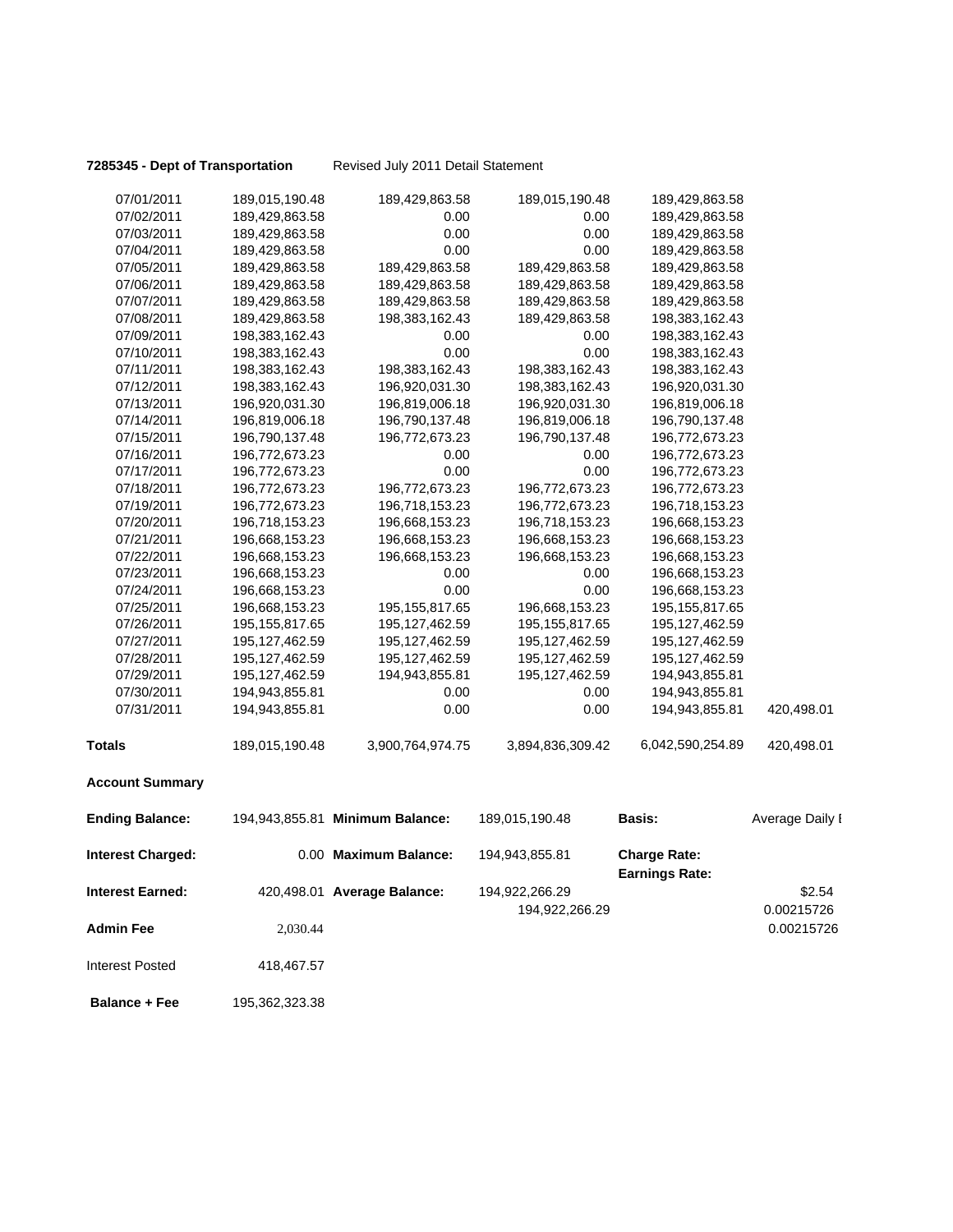### **7295090 - Emergency & Transportation** Revised July 2011 Detail Statement

| <b>Interest Posted</b>  | 28,728.77        |                                |                  |                                              |                          |
|-------------------------|------------------|--------------------------------|------------------|----------------------------------------------|--------------------------|
| <b>Admin Fee</b>        | 143.70           |                                | 13,794,755.28    |                                              | 0.00209300<br>0.00215726 |
| <b>Interest Earned:</b> |                  | 28,872.47 Average Balance:     | 13,794,755.28    |                                              | \$2.54                   |
| Interest Charged:       |                  | 0.00 Maximum Balance:          | 14,445,723.02    | <b>Charge Rate:</b><br><b>Earnings Rate:</b> |                          |
| <b>Ending Balance:</b>  |                  | 14,445,723.02 Minimum Balance: | 13,147,723.02    | <b>Basis:</b>                                | Average Daily I          |
| <b>Account Summary</b>  |                  |                                |                  |                                              |                          |
| <b>Totals</b>           | 13, 147, 723. 02 | 262,698,737.38                 | 261,400,737.38   | 427,637,413.62                               | 28,872.47                |
| 07/31/2011              | 14,445,723.02    | 0.00                           | 0.00             | 14,445,723.02                                | 28,872.47                |
| 07/30/2011              | 14,445,723.02    | 0.00                           | 0.00             | 14,445,723.02                                |                          |
| 07/29/2011              | 14,445,723.02    | 14,445,723.02                  | 14,445,723.02    | 14,445,723.02                                |                          |
| 07/28/2011              | 14,265,723.02    | 14,445,723.02                  | 14,265,723.02    | 14,445,723.02                                |                          |
| 07/27/2011              | 14,265,723.02    | 14,265,723.02                  | 14,265,723.02    | 14,265,723.02                                |                          |
| 07/26/2011              | 14,265,723.02    | 14,265,723.02                  | 14,265,723.02    | 14,265,723.02                                |                          |
| 07/25/2011              | 14,265,723.02    | 14,265,723.02                  | 14,265,723.02    | 14,265,723.02                                |                          |
| 07/24/2011              | 14,265,723.02    | 0.00                           | 0.00             | 14,265,723.02                                |                          |
| 07/23/2011              | 14,265,723.02    | 0.00                           | 0.00             | 14,265,723.02                                |                          |
| 07/22/2011              | 14,265,723.02    | 0.00                           | 0.00             | 14,265,723.02                                |                          |
| 07/21/2011              | 14,265,723.02    | 14,265,723.02                  | 14,265,723.02    | 14,265,723.02                                |                          |
| 07/20/2011              | 14,265,723.02    | 14,265,723.02                  | 14,265,723.02    | 14,265,723.02                                |                          |
| 07/19/2011              | 13,865,723.02    | 14,265,723.02                  | 13,865,723.02    | 14,265,723.02                                |                          |
| 07/18/2011              | 13,865,723.02    | 13,865,723.02                  | 13,865,723.02    | 13,865,723.02                                |                          |
| 07/17/2011              | 13,865,723.02    | 0.00                           | 0.00             | 13,865,723.02                                |                          |
| 07/16/2011              | 13,865,723.02    | 0.00                           | 0.00             | 13,865,723.02                                |                          |
| 07/15/2011              | 13,865,723.02    | 13,865,723.02                  | 13,865,723.02    | 13,865,723.02                                |                          |
| 07/14/2011              | 13,795,723.02    | 13,865,723.02                  | 13,795,723.02    | 13,865,723.02                                |                          |
| 07/13/2011              | 13,795,723.02    | 13,795,723.02                  | 13,795,723.02    | 13,795,723.02                                |                          |
| 07/12/2011              | 13,725,723.02    | 13,795,723.02                  | 13,725,723.02    | 13,795,723.02                                |                          |
| 07/11/2011              | 13,037,723.02    | 13,725,723.02                  | 13,037,723.02    | 13,725,723.02                                |                          |
| 07/10/2011              | 13,037,723.02    | 0.00                           | 0.00             | 13,037,723.02                                |                          |
| 07/09/2011              | 13,037,723.02    | 0.00                           | 0.00             | 13,037,723.02                                |                          |
| 07/08/2011              | 13,037,723.02    | 13,037,723.02                  | 13,037,723.02    | 13,037,723.02                                |                          |
| 07/07/2011              | 13,037,723.02    | 13,037,723.02                  | 13,037,723.02    | 13,037,723.02                                |                          |
| 07/06/2011              | 13,037,723.02    | 13,037,723.02                  | 13,037,723.02    | 13,037,723.02                                |                          |
| 07/05/2011              | 13, 147, 723. 02 | 13,037,723.02                  | 13, 147, 723. 02 | 13,037,723.02                                |                          |
| 07/04/2011              | 13,147,723.02    | 0.00                           | 0.00             | 13,147,723.02                                |                          |
| 07/03/2011              | 13,147,723.02    | 0.00                           | 0.00             | 13,147,723.02                                |                          |
| 07/02/2011              | 13, 147, 723. 02 | 0.00                           | 0.00             | 13, 147, 723. 02                             |                          |
| 07/01/2011              | 13,147,723.02    | 13,147,723.02                  | 13,147,723.02    | 13,147,723.02                                |                          |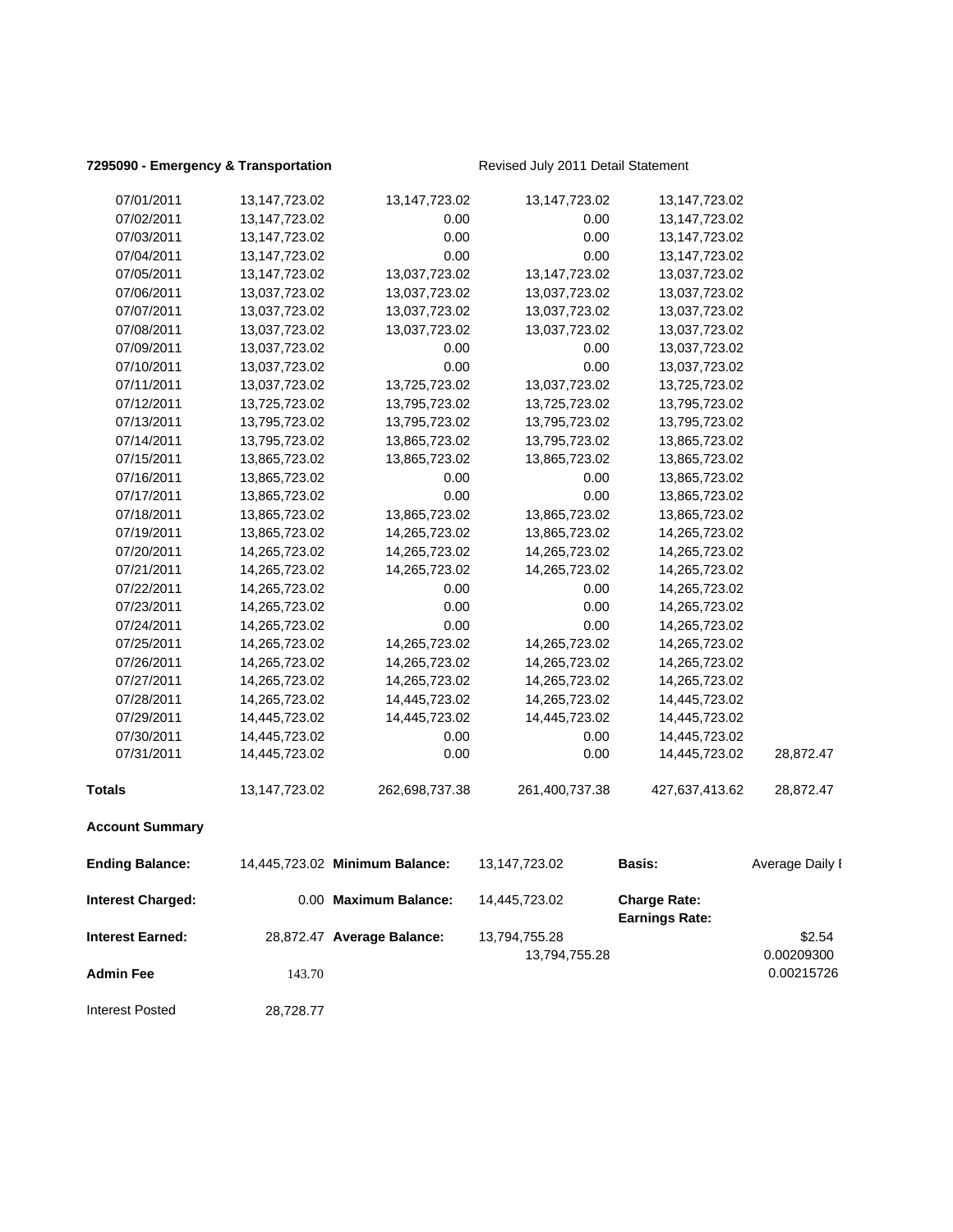### **Balance + Fee** 14,474,451.79

# **7296150 - University of Science & Art** Revised July 2011 Detail Statement

| 07/01/2011               | 33.97 | 34.04                  |       | 33.97  | 34.04                                        |                 |
|--------------------------|-------|------------------------|-------|--------|----------------------------------------------|-----------------|
| 07/02/2011               | 34.04 | 0.00                   |       | 0.00   | 34.04                                        |                 |
| 07/03/2011               | 34.04 | 0.00                   |       | 0.00   | 34.04                                        |                 |
| 07/04/2011               | 34.04 | 0.00                   |       | 0.00   | 34.04                                        |                 |
| 07/05/2011               | 34.04 | 34.04                  |       | 34.04  | 34.04                                        |                 |
| 07/06/2011               | 34.04 | 34.04                  |       | 34.04  | 34.04                                        |                 |
| 07/07/2011               | 34.04 | 34.04                  |       | 34.04  | 34.04                                        |                 |
| 07/08/2011               | 34.04 | 34.04                  |       | 34.04  | 34.04                                        |                 |
| 07/09/2011               | 34.04 | 0.00                   |       | 0.00   | 34.04                                        |                 |
| 07/10/2011               | 34.04 | 0.00                   |       | 0.00   | 34.04                                        |                 |
| 07/11/2011               | 34.04 | 34.04                  |       | 34.04  | 34.04                                        |                 |
| 07/12/2011               | 34.04 | 34.04                  |       | 34.04  | 34.04                                        |                 |
| 07/13/2011               | 34.04 | 34.04                  |       | 34.04  | 34.04                                        |                 |
| 07/14/2011               | 34.04 | 34.04                  |       | 34.04  | 34.04                                        |                 |
| 07/15/2011               | 34.04 | 34.04                  |       | 34.04  | 34.04                                        |                 |
| 07/16/2011               | 34.04 | 0.00                   |       | 0.00   | 34.04                                        |                 |
| 07/17/2011               | 34.04 | 0.00                   |       | 0.00   | 34.04                                        |                 |
| 07/18/2011               | 34.04 | 34.04                  |       | 34.04  | 34.04                                        |                 |
| 07/19/2011               | 34.04 | 34.04                  |       | 34.04  | 34.04                                        |                 |
| 07/20/2011               | 34.04 | 34.04                  |       | 34.04  | 34.04                                        |                 |
| 07/21/2011               | 34.04 | 34.04                  |       | 34.04  | 34.04                                        |                 |
| 07/22/2011               | 34.04 | 34.04                  |       | 34.04  | 34.04                                        |                 |
| 07/23/2011               | 34.04 | 0.00                   |       | 0.00   | 34.04                                        |                 |
| 07/24/2011               | 34.04 | 0.00                   |       | 0.00   | 34.04                                        |                 |
| 07/25/2011               | 34.04 | 34.04                  |       | 34.04  | 34.04                                        |                 |
| 07/26/2011               | 34.04 | 34.04                  |       | 34.04  | 34.04                                        |                 |
| 07/27/2011               | 34.04 | 34.04                  |       | 34.04  | 34.04                                        |                 |
| 07/28/2011               | 34.04 | 34.04                  |       | 34.04  | 34.04                                        |                 |
| 07/29/2011               | 34.04 | 34.04                  |       | 34.04  | 34.04                                        |                 |
| 07/30/2011               | 34.04 | 0.00                   |       | 0.00   | 34.04                                        |                 |
| 07/31/2011               | 34.04 | 0.00                   |       | 0.00   | 34.04                                        | 0.07            |
| <b>Totals</b>            | 33.97 | 680.80                 |       | 680.73 | 1,055.24                                     | 0.07            |
| <b>Account Summary</b>   |       |                        |       |        |                                              |                 |
| <b>Ending Balance:</b>   |       | 34.04 Minimum Balance: | 33.97 |        | <b>Basis:</b>                                | Average Daily I |
| <b>Interest Charged:</b> |       | 0.00 Maximum Balance:  | 34.04 |        | <b>Charge Rate:</b><br><b>Earnings Rate:</b> |                 |
| Interest Earned:         |       | 0.07 Average Balance:  | 34.04 |        |                                              | \$2.54          |
|                          |       |                        |       | 34.04  |                                              | 0.00215726      |
|                          |       |                        |       |        |                                              |                 |
| <b>Admin Fee</b>         | 0.00  |                        |       |        |                                              | 0.00215726      |
| <b>Interest Posted</b>   | 0.07  |                        |       |        |                                              |                 |
|                          |       |                        |       |        |                                              |                 |
| <b>Balance + Fee</b>     | 34.11 |                        |       |        |                                              |                 |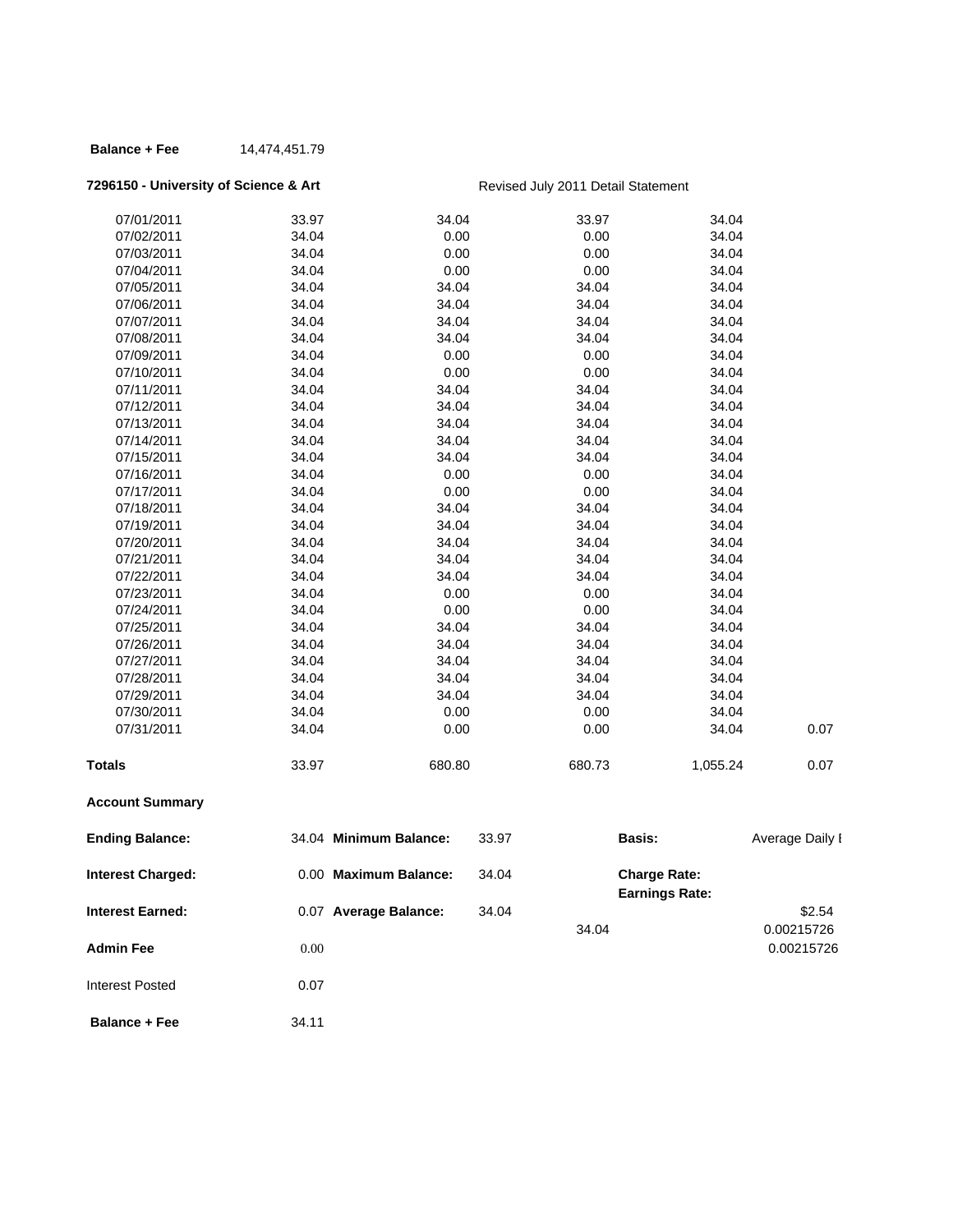| 7315000 - EDGE Fund     |          | Revised July 2011 Detail Statement |        |                                              |        |                 |
|-------------------------|----------|------------------------------------|--------|----------------------------------------------|--------|-----------------|
| 07/01/2011              | 6.91     | 6.93                               |        | 6.91                                         | 6.93   |                 |
| 07/02/2011              | 6.93     | 0.00                               |        | 0.00                                         | 6.93   |                 |
| 07/03/2011              | 6.93     | 0.00                               |        | 0.00                                         | 6.93   |                 |
| 07/04/2011              | 6.93     | 0.00                               |        | 0.00                                         | 6.93   |                 |
| 07/05/2011              | 6.93     | 6.93                               |        | 6.93                                         | 6.93   |                 |
| 07/06/2011              | 6.93     | 6.93                               |        | 6.93                                         | 6.93   |                 |
| 07/07/2011              | 6.93     | 6.93                               |        | 6.93                                         | 6.93   |                 |
| 07/08/2011              | 6.93     | 6.93                               |        | 6.93                                         | 6.93   |                 |
| 07/09/2011              | 6.93     | 0.00                               |        | 0.00                                         | 6.93   |                 |
| 07/10/2011              | 6.93     | 0.00                               |        | 0.00                                         | 6.93   |                 |
| 07/11/2011              | 6.93     | 6.93                               |        | 6.93                                         | 6.93   |                 |
| 07/12/2011              | 6.93     | 6.93                               |        | 6.93                                         | 6.93   |                 |
| 07/13/2011              | 6.93     | 6.93                               |        | 6.93                                         | 6.93   |                 |
| 07/14/2011              | 6.93     | 6.93                               |        | 6.93                                         | 6.93   |                 |
| 07/15/2011              | 6.93     | 6.93                               |        | 6.93                                         | 6.93   |                 |
| 07/16/2011              | 6.93     | 0.00                               |        | 0.00                                         | 6.93   |                 |
| 07/17/2011              | 6.93     | 0.00                               |        | 0.00                                         | 6.93   |                 |
| 07/18/2011              | 6.93     | 6.93                               |        | 6.93                                         | 6.93   |                 |
| 07/19/2011              | 6.93     | 6.93                               |        | 6.93                                         | 6.93   |                 |
| 07/20/2011              | 6.93     | 6.93                               |        | 6.93                                         | 6.93   |                 |
| 07/21/2011              | 6.93     | 6.93                               |        | 6.93                                         | 6.93   |                 |
| 07/22/2011              | 6.93     | 6.93                               |        | 6.93                                         | 6.93   |                 |
| 07/23/2011              | 6.93     | 0.00                               |        | 0.00                                         | 6.93   |                 |
| 07/24/2011              | 6.93     | 0.00                               |        | 0.00                                         | 6.93   |                 |
| 07/25/2011              | 6.93     | 6.93                               |        | 6.93                                         | 6.93   |                 |
| 07/26/2011              | 6.93     | 6.93                               |        | 6.93                                         | 6.93   |                 |
| 07/27/2011              | 6.93     | 6.93                               |        | 6.93                                         | 6.93   |                 |
| 07/28/2011              | 6.93     | 6.93                               |        | 6.93                                         | 6.93   |                 |
| 07/29/2011              | 6.93     | 6.93                               |        | 6.93                                         | 6.93   |                 |
| 07/30/2011              | 6.93     | 0.00                               |        | 0.00                                         | 6.93   |                 |
| 07/31/2011              | 6.93     | 0.00                               |        | 0.00                                         | 6.93   | 0.01            |
| <b>Totals</b>           | 6.91     | 138.60                             | 138.58 |                                              | 214.83 | 0.01            |
| <b>Account Summary</b>  |          |                                    |        |                                              |        |                 |
| <b>Ending Balance:</b>  |          | 6.93 Minimum Balance:              | 6.91   | <b>Basis:</b>                                |        | Average Daily I |
| Interest Charged:       |          | 0.00 Maximum Balance:              | 6.93   | <b>Charge Rate:</b><br><b>Earnings Rate:</b> |        |                 |
| <b>Interest Earned:</b> |          | 0.01 Average Balance:              | 6.93   |                                              |        | \$2.54          |
|                         |          |                                    |        | 6.93                                         |        | 0.00215726      |
| <b>Admin Fee</b>        | $0.00\,$ |                                    |        |                                              |        | 0.00215726      |
| <b>Interest Posted</b>  | 0.01     |                                    |        |                                              |        |                 |
| <b>Balance + Fee</b>    | 6.94     |                                    |        |                                              |        |                 |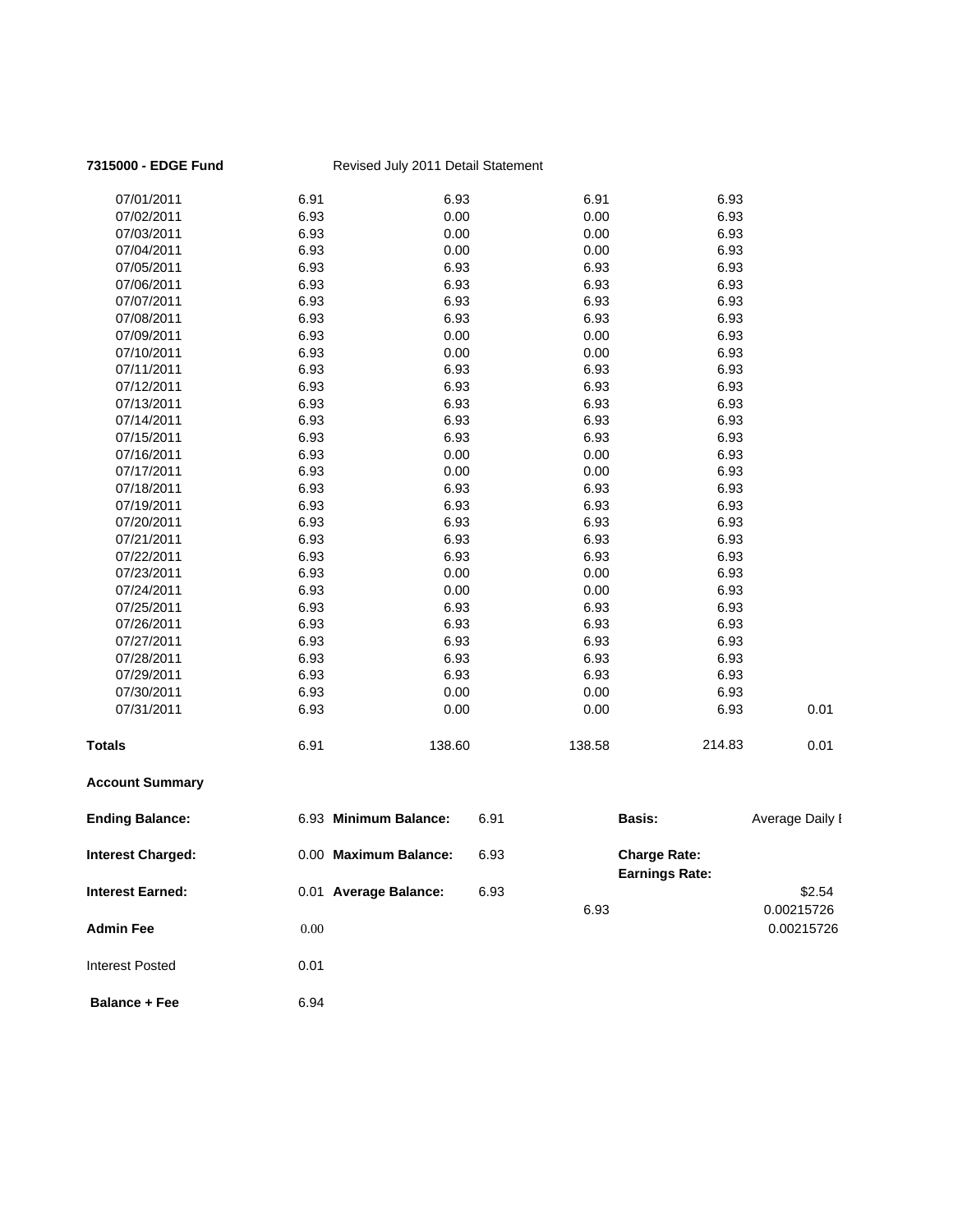| 7315740 - EDGE Fund      |        | Revised July 2011 Detail Statement |          |                                              |                 |
|--------------------------|--------|------------------------------------|----------|----------------------------------------------|-----------------|
| 07/01/2011               | 252.74 | 253.29                             | 252.74   | 253.29                                       |                 |
| 07/02/2011               | 253.29 | 0.00                               | 0.00     | 253.29                                       |                 |
| 07/03/2011               | 253.29 | 0.00                               | 0.00     | 253.29                                       |                 |
| 07/04/2011               | 253.29 | 0.00                               | 0.00     | 253.29                                       |                 |
| 07/05/2011               | 253.29 | 253.29                             | 253.29   | 253.29                                       |                 |
| 07/06/2011               | 253.29 | 253.29                             | 253.29   | 253.29                                       |                 |
| 07/07/2011               | 253.29 | 253.29                             | 253.29   | 253.29                                       |                 |
| 07/08/2011               | 253.29 | 253.29                             | 253.29   | 253.29                                       |                 |
| 07/09/2011               | 253.29 | 0.00                               | 0.00     | 253.29                                       |                 |
| 07/10/2011               | 253.29 | 0.00                               | 0.00     | 253.29                                       |                 |
| 07/11/2011               | 253.29 | 253.29                             | 253.29   | 253.29                                       |                 |
| 07/12/2011               | 253.29 | 253.29                             | 253.29   | 253.29                                       |                 |
| 07/13/2011               | 253.29 | 253.29                             | 253.29   | 253.29                                       |                 |
| 07/14/2011               | 253.29 | 253.29                             | 253.29   | 253.29                                       |                 |
| 07/15/2011               | 253.29 | 253.29                             | 253.29   | 253.29                                       |                 |
| 07/16/2011               | 253.29 | 0.00                               | 0.00     | 253.29                                       |                 |
| 07/17/2011               | 253.29 | 0.00                               | 0.00     | 253.29                                       |                 |
| 07/18/2011               | 253.29 | 253.29                             | 253.29   | 253.29                                       |                 |
| 07/19/2011               | 253.29 | 253.29                             | 253.29   | 253.29                                       |                 |
| 07/20/2011               | 253.29 | 253.29                             | 253.29   | 253.29                                       |                 |
| 07/21/2011               | 253.29 | 253.29                             | 253.29   | 253.29                                       |                 |
| 07/22/2011               | 253.29 | 253.29                             | 253.29   | 253.29                                       |                 |
| 07/23/2011               | 253.29 | 0.00                               | 0.00     | 253.29                                       |                 |
| 07/24/2011               | 253.29 | 0.00                               | 0.00     | 253.29                                       |                 |
| 07/25/2011               | 253.29 | 253.29                             | 253.29   | 253.29                                       |                 |
| 07/26/2011               | 253.29 | 253.29                             | 253.29   | 253.29                                       |                 |
| 07/27/2011               | 253.29 | 253.29                             | 253.29   | 253.29                                       |                 |
| 07/28/2011               | 253.29 | 253.29                             | 253.29   | 253.29                                       |                 |
| 07/29/2011               | 253.29 | 253.29                             | 253.29   | 253.29                                       |                 |
| 07/30/2011               | 253.29 | 0.00                               | 0.00     | 253.29                                       |                 |
| 07/31/2011               | 253.29 | 0.00                               | 0.00     | 253.29                                       | 0.55            |
| <b>Totals</b>            | 252.74 | 5,065.80                           | 5,065.25 | 7,851.99                                     | 0.55            |
| <b>Account Summary</b>   |        |                                    |          |                                              |                 |
| <b>Ending Balance:</b>   |        | 253.29 Minimum Balance:            | 252.74   | <b>Basis:</b>                                | Average Daily I |
| <b>Interest Charged:</b> |        | 0.00 Maximum Balance:              | 253.29   | <b>Charge Rate:</b><br><b>Earnings Rate:</b> |                 |
| <b>Interest Earned:</b>  |        | 0.55 Average Balance:              | 253.29   |                                              | \$2.54          |
|                          |        |                                    | 253.29   |                                              | 0.00215726      |
| <b>Admin Fee</b>         | 0.00   |                                    |          |                                              | 0.00215726      |
| <b>Interest Posted</b>   | 0.54   |                                    |          |                                              |                 |
| <b>Balance + Fee</b>     | 253.83 |                                    |          |                                              |                 |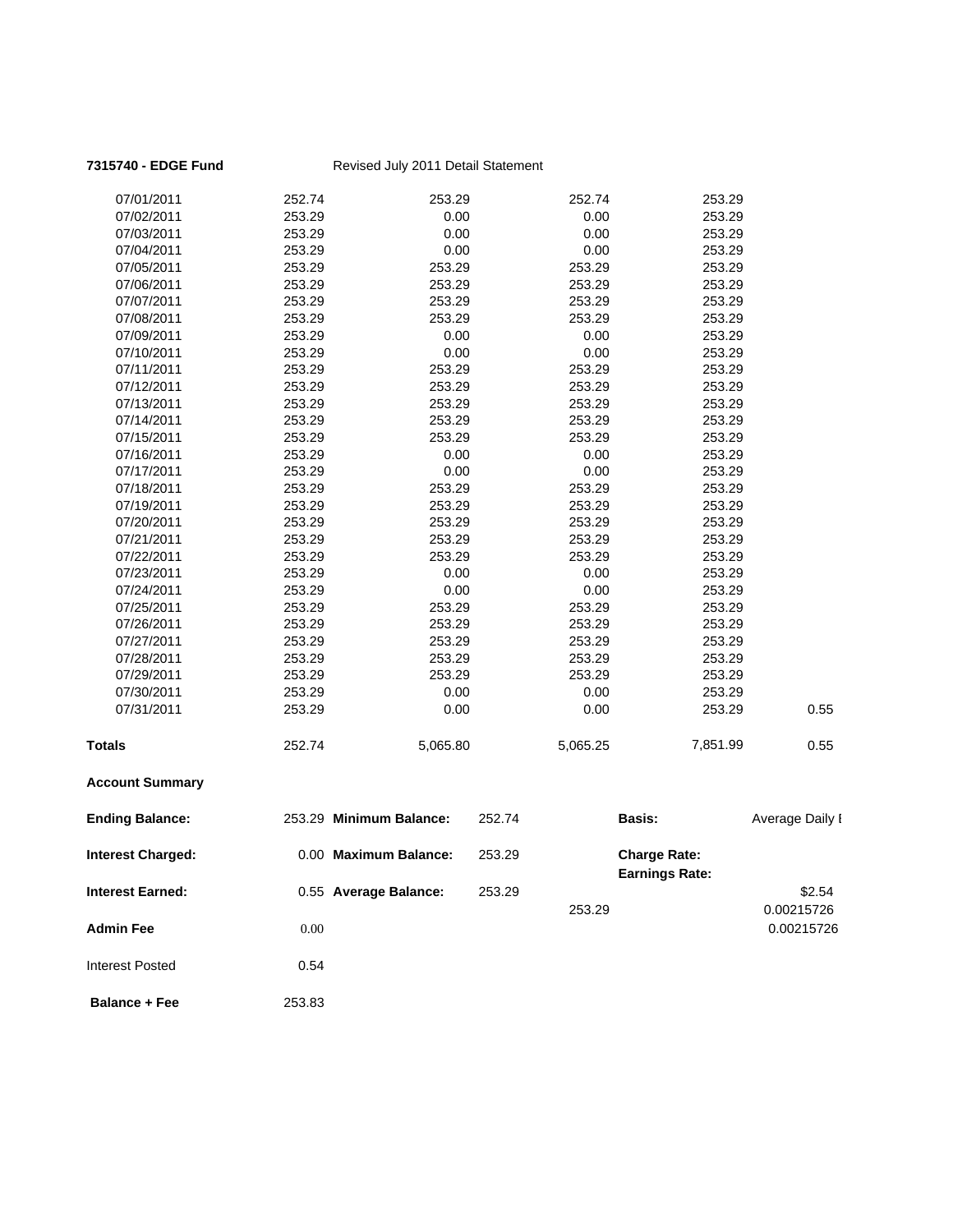### **7360566 - Tourism and Recreation Department** Revised July 2011 Detail Statement

| 07/01/2011              | 18,314,153.87 | 18,354,240.68                  | 18,314,153.87  | 18,354,240.68                                |                 |
|-------------------------|---------------|--------------------------------|----------------|----------------------------------------------|-----------------|
| 07/02/2011              | 18,354,240.68 | 0.00                           | 0.00           | 18,354,240.68                                |                 |
| 07/03/2011              | 18,354,240.68 | 0.00                           | 0.00           | 18,354,240.68                                |                 |
| 07/04/2011              | 18,354,240.68 | 0.00                           | 0.00           | 18,354,240.68                                |                 |
| 07/05/2011              | 18,354,240.68 | 18,354,240.68                  | 18,354,240.68  | 18,354,240.68                                |                 |
| 07/06/2011              | 18,354,240.68 | 18,354,240.68                  | 18,354,240.68  | 18,354,240.68                                |                 |
| 07/07/2011              | 18,354,240.68 | 18,354,240.68                  | 18,354,240.68  | 18,354,240.68                                |                 |
| 07/08/2011              | 18,354,240.68 | 18,354,240.68                  | 18,354,240.68  | 18,354,240.68                                |                 |
| 07/09/2011              | 18,354,240.68 | 0.00                           | 0.00           | 18,354,240.68                                |                 |
| 07/10/2011              | 18,354,240.68 | 0.00                           | 0.00           | 18,354,240.68                                |                 |
| 07/11/2011              | 18,354,240.68 | 18,367,755.55                  | 18,354,240.68  | 18,367,755.55                                |                 |
| 07/12/2011              | 18,367,755.55 | 18,366,817.08                  | 18,367,755.55  | 18,366,817.08                                |                 |
| 07/13/2011              | 18,366,817.08 | 18,366,817.08                  | 18,366,817.08  | 18,366,817.08                                |                 |
| 07/14/2011              | 18,366,817.08 | 18,353,434.40                  | 18,366,817.08  | 18,353,434.40                                |                 |
| 07/15/2011              | 18,353,434.40 | 18,353,434.40                  | 18,353,434.40  | 18,353,434.40                                |                 |
| 07/16/2011              | 18,353,434.40 | 0.00                           | 0.00           | 18,353,434.40                                |                 |
| 07/17/2011              | 18,353,434.40 | 0.00                           | 0.00           | 18,353,434.40                                |                 |
| 07/18/2011              | 18,353,434.40 | 18,353,434.40                  | 18,353,434.40  | 18,353,434.40                                |                 |
| 07/19/2011              | 18,353,434.40 | 18,353,434.40                  | 18,353,434.40  | 18,353,434.40                                |                 |
| 07/20/2011              | 18,353,434.40 | 18,353,434.40                  | 18,353,434.40  | 18,353,434.40                                |                 |
| 07/21/2011              | 18,353,434.40 | 18,353,434.40                  | 18,353,434.40  | 18,353,434.40                                |                 |
| 07/22/2011              | 18,353,434.40 | 18,353,434.40                  | 18,353,434.40  | 18,353,434.40                                |                 |
| 07/23/2011              | 18,353,434.40 | 0.00                           | 0.00           | 18,353,434.40                                |                 |
| 07/24/2011              | 18,353,434.40 | 0.00                           | 0.00           | 18,353,434.40                                |                 |
| 07/25/2011              | 18,353,434.40 | 18,342,625.65                  | 18,353,434.40  | 18,342,625.65                                |                 |
| 07/26/2011              | 18,342,625.65 | 18,324,548.41                  | 18,342,625.65  | 18,324,548.41                                |                 |
| 07/27/2011              | 18,324,548.41 | 18,324,548.41                  | 18,324,548.41  | 18,324,548.41                                |                 |
| 07/28/2011              | 18,324,548.41 | 18,324,548.41                  | 18,324,548.41  | 18,324,548.41                                |                 |
| 07/29/2011              | 18,324,548.41 | 18,324,548.41                  | 18,324,548.41  | 18,324,548.41                                |                 |
| 07/30/2011              | 18,324,548.41 | 0.00                           | 0.00           | 18,324,548.41                                |                 |
| 07/31/2011              | 18,324,548.41 | 0.00                           | 0.00           | 18,324,548.41                                | 39,583.74       |
| <b>Totals</b>           | 18,314,153.87 | 366,987,453.20                 | 366,977,058.66 | 568,821,491.02                               | 39,583.74       |
| <b>Account Summary</b>  |               |                                |                |                                              |                 |
| <b>Ending Balance:</b>  |               | 18,324,548.41 Minimum Balance: | 18,314,153.87  | <b>Basis:</b>                                | Average Daily I |
| Interest Charged:       |               | 0.00 Maximum Balance:          | 18,324,548.41  | <b>Charge Rate:</b><br><b>Earnings Rate:</b> |                 |
| <b>Interest Earned:</b> |               | 39,583.74 Average Balance:     | 18,349,080.36  |                                              | \$2.54          |
|                         |               |                                | 18,349,080.36  |                                              | 0.00215726      |
| <b>Admin Fee</b>        | 191.14        |                                |                |                                              | 0.00215726      |
| <b>Interest Posted</b>  | 39,392.60     |                                |                |                                              |                 |
| <b>Balance + Fee</b>    | 18,363,941.01 |                                |                |                                              |                 |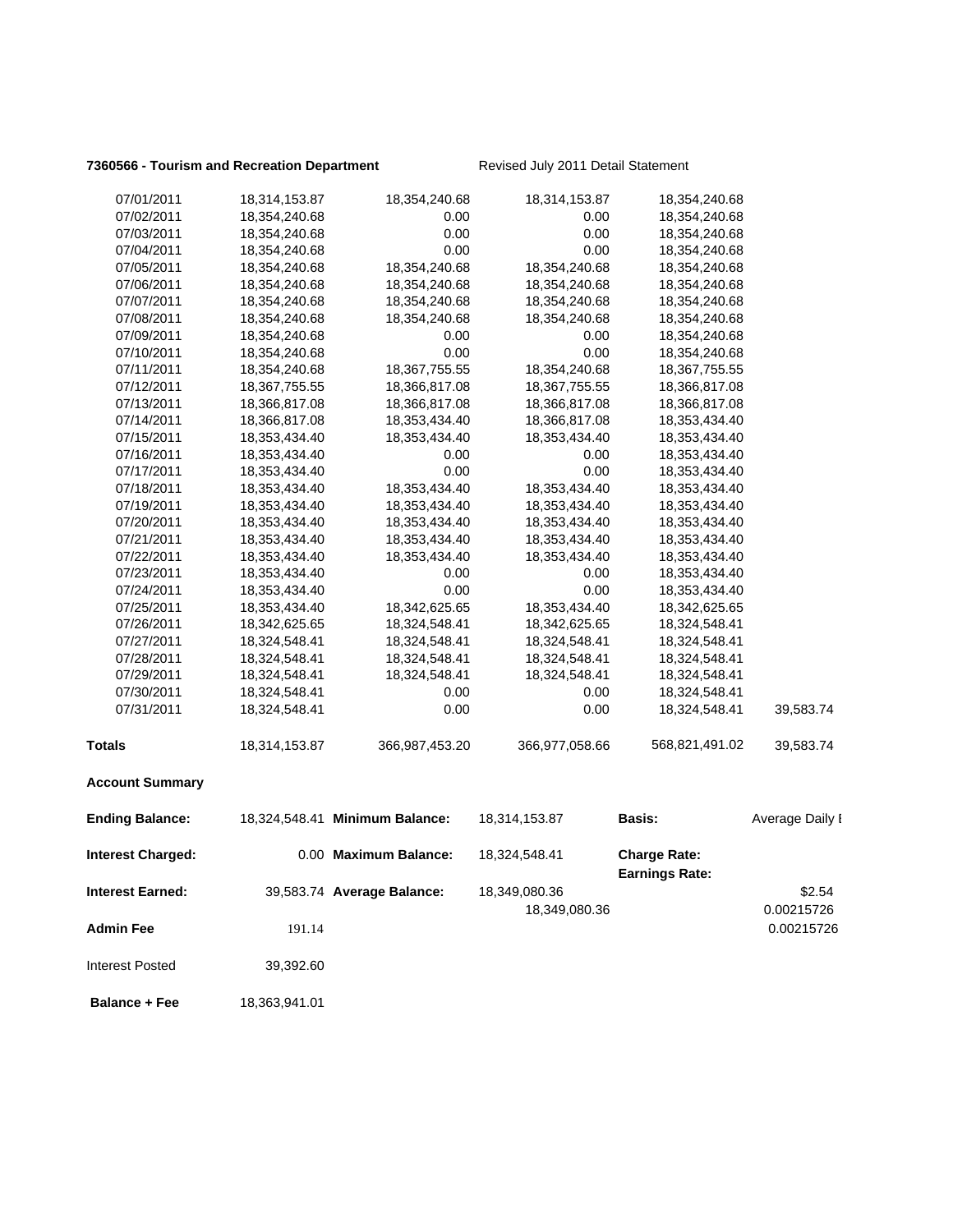| 07/01/2011               | 451,105.07 | 452,091.36                  | 451,105.07   | 452,091.36                                   |                 |
|--------------------------|------------|-----------------------------|--------------|----------------------------------------------|-----------------|
| 07/02/2011               | 452,091.36 | 0.00                        | 0.00         | 452,091.36                                   |                 |
| 07/03/2011               | 452,091.36 | 0.00                        | 0.00         | 452,091.36                                   |                 |
| 07/04/2011               | 452,091.36 | 0.00                        | 0.00         | 452,091.36                                   |                 |
| 07/05/2011               | 452,091.36 | 452,091.36                  | 452,091.36   | 452,091.36                                   |                 |
| 07/06/2011               | 452,091.36 | 452,091.36                  | 452,091.36   | 452,091.36                                   |                 |
| 07/07/2011               | 452,091.36 | 452,091.36                  | 452,091.36   | 452,091.36                                   |                 |
| 07/08/2011               | 452,091.36 | 452,091.36                  | 452,091.36   | 452,091.36                                   |                 |
| 07/09/2011               | 452,091.36 | 0.00                        | 0.00         | 452,091.36                                   |                 |
| 07/10/2011               | 452,091.36 | 0.00                        | 0.00         | 452,091.36                                   |                 |
| 07/11/2011               | 452,091.36 | 452,091.36                  | 452,091.36   | 452,091.36                                   |                 |
| 07/12/2011               | 452,091.36 | 452,091.36                  | 452,091.36   | 452,091.36                                   |                 |
| 07/13/2011               | 452,091.36 | 452,091.36                  | 452,091.36   | 452,091.36                                   |                 |
| 07/14/2011               | 452,091.36 | 452,091.36                  | 452,091.36   | 452,091.36                                   |                 |
| 07/15/2011               | 452,091.36 | 452,091.36                  | 452,091.36   | 452,091.36                                   |                 |
| 07/16/2011               | 452,091.36 | 0.00                        | 0.00         | 452,091.36                                   |                 |
| 07/17/2011               | 452,091.36 | 0.00                        | 0.00         | 452,091.36                                   |                 |
| 07/18/2011               | 452,091.36 | 452,091.36                  | 452,091.36   | 452,091.36                                   |                 |
| 07/19/2011               | 452,091.36 | 452,091.36                  | 452,091.36   | 452,091.36                                   |                 |
| 07/20/2011               | 452,091.36 | 452,091.36                  | 452,091.36   | 452,091.36                                   |                 |
| 07/21/2011               | 452,091.36 | 452,091.36                  | 452,091.36   | 452,091.36                                   |                 |
| 07/22/2011               | 452,091.36 | 452,091.36                  | 452,091.36   | 452,091.36                                   |                 |
| 07/23/2011               | 452,091.36 | 0.00                        | 0.00         | 452,091.36                                   |                 |
| 07/24/2011               | 452,091.36 | 0.00                        | 0.00         | 452,091.36                                   |                 |
| 07/25/2011               | 452,091.36 | 452,091.36                  | 452,091.36   | 452,091.36                                   |                 |
| 07/26/2011               | 452,091.36 | 452,091.36                  | 452,091.36   | 452,091.36                                   |                 |
| 07/27/2011               | 452,091.36 | 452,091.36                  | 452,091.36   | 452,091.36                                   |                 |
| 07/28/2011               | 452,091.36 | 452,091.36                  | 452,091.36   | 452,091.36                                   |                 |
| 07/29/2011               | 452,091.36 | 452,091.36                  | 452,091.36   | 452,091.36                                   |                 |
| 07/30/2011               | 452,091.36 | 0.00                        | 0.00         | 452,091.36                                   |                 |
| 07/31/2011               | 452,091.36 | 0.00                        | 0.00         | 452,091.36                                   | 975.28          |
| <b>Totals</b>            | 451,105.07 | 9,041,827.20                | 9,040,840.91 | 14,014,832.16                                | 975.28          |
| <b>Account Summary</b>   |            |                             |              |                                              |                 |
| <b>Ending Balance:</b>   |            | 452,091.36 Minimum Balance: | 451,105.07   | Basis:                                       | Average Daily I |
| <b>Interest Charged:</b> |            | 0.00 Maximum Balance:       | 452,091.36   | <b>Charge Rate:</b><br><b>Earnings Rate:</b> |                 |
| <b>Interest Earned:</b>  |            | 975.28 Average Balance:     | 452,091.36   |                                              | \$2.54          |
|                          |            |                             | 452,091.36   |                                              | 0.00215726      |
| Admin Fee                | 4.71       |                             |              |                                              | 0.00215726      |
|                          |            |                             |              |                                              |                 |
| <b>Interest Posted</b>   | 970.57     |                             |              |                                              |                 |
| <b>Balance + Fee</b>     | 453,061.93 |                             |              |                                              |                 |
|                          |            |                             |              |                                              |                 |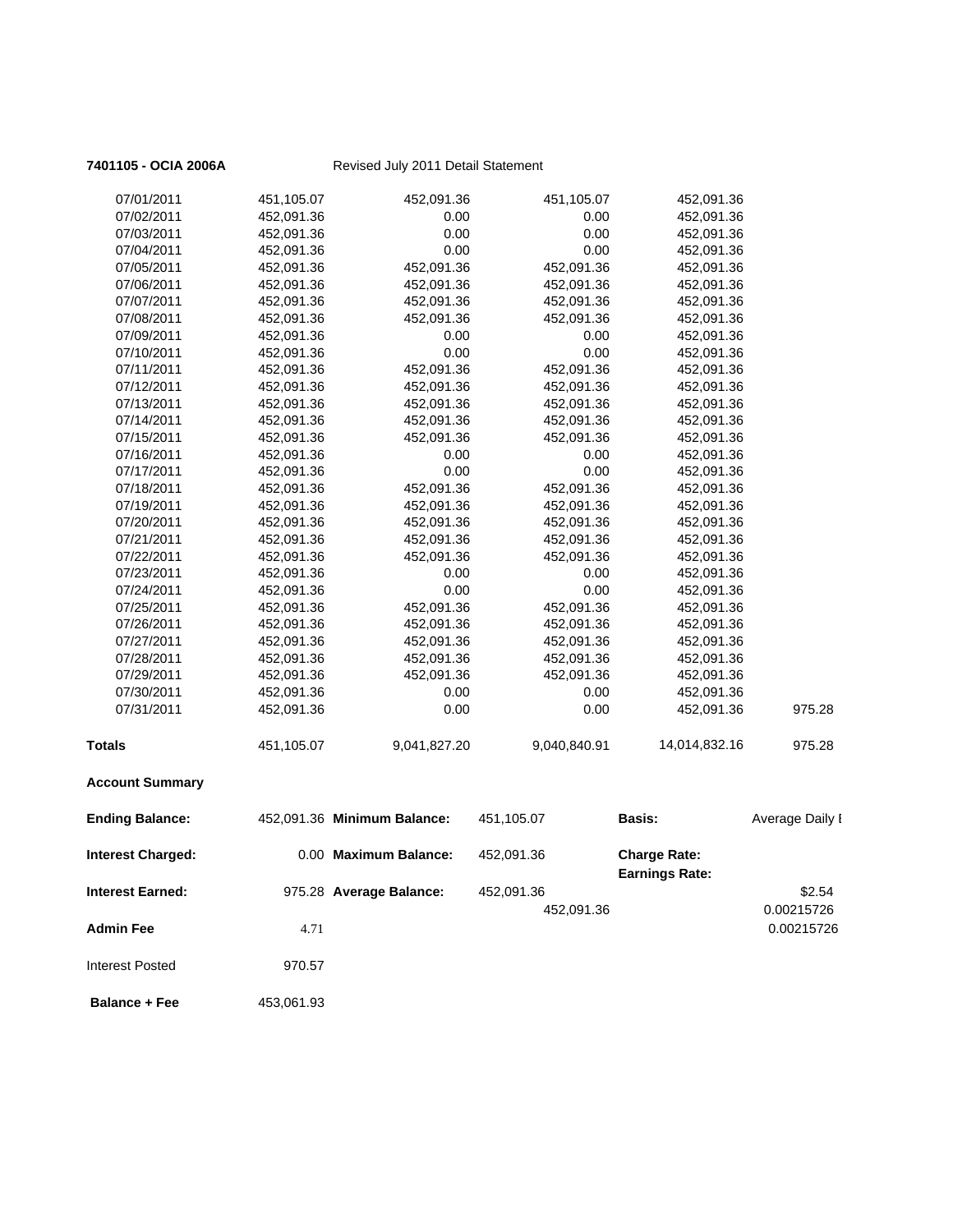| 07/01/2011               | 236,156.38 | 236,672.69                  | 236,156.38   | 236,672.69            |                 |
|--------------------------|------------|-----------------------------|--------------|-----------------------|-----------------|
| 07/02/2011               | 236,672.69 | 0.00                        | 0.00         | 236,672.69            |                 |
| 07/03/2011               | 236,672.69 | 0.00                        | 0.00         | 236,672.69            |                 |
| 07/04/2011               | 236,672.69 | 0.00                        | 0.00         | 236,672.69            |                 |
| 07/05/2011               | 236,672.69 | 236,672.69                  | 236,672.69   | 236,672.69            |                 |
| 07/06/2011               | 236,672.69 | 229,967.69                  | 236,672.69   | 229,967.69            |                 |
| 07/07/2011               | 229,967.69 | 229,967.69                  | 229,967.69   | 229,967.69            |                 |
| 07/08/2011               | 229,967.69 | 229,967.69                  | 229,967.69   | 229,967.69            |                 |
| 07/09/2011               | 229,967.69 | 0.00                        | 0.00         | 229,967.69            |                 |
| 07/10/2011               | 229,967.69 | 0.00                        | 0.00         | 229,967.69            |                 |
| 07/11/2011               | 229,967.69 | 229,967.69                  | 229,967.69   | 229,967.69            |                 |
| 07/12/2011               | 229,967.69 | 229,967.69                  | 229,967.69   | 229,967.69            |                 |
| 07/13/2011               | 229,967.69 | 229,967.69                  | 229,967.69   | 229,967.69            |                 |
| 07/14/2011               | 229,967.69 | 229,967.69                  | 229,967.69   | 229,967.69            |                 |
| 07/15/2011               | 229,967.69 | 229,967.69                  | 229,967.69   | 229,967.69            |                 |
| 07/16/2011               | 229,967.69 | 0.00                        | 0.00         | 229,967.69            |                 |
| 07/17/2011               | 229,967.69 | 0.00                        | 0.00         | 229,967.69            |                 |
| 07/18/2011               | 229,967.69 | 229,967.69                  | 229,967.69   | 229,967.69            |                 |
| 07/19/2011               | 229,967.69 | 229,967.69                  | 229,967.69   | 229,967.69            |                 |
| 07/20/2011               | 229,967.69 | 229,967.69                  | 229,967.69   | 229,967.69            |                 |
| 07/21/2011               | 229,967.69 | 229,967.69                  | 229,967.69   | 229,967.69            |                 |
| 07/22/2011               | 229,967.69 | 229,967.69                  | 229,967.69   | 229,967.69            |                 |
| 07/23/2011               | 229,967.69 | 0.00                        | 0.00         | 229,967.69            |                 |
| 07/24/2011               | 229,967.69 | 0.00                        | 0.00         | 229,967.69            |                 |
| 07/25/2011               | 229,967.69 | 229,967.69                  | 229,967.69   | 229,967.69            |                 |
| 07/26/2011               | 229,967.69 | 229,967.69                  | 229,967.69   | 229,967.69            |                 |
| 07/27/2011               | 229,967.69 | 229,967.69                  | 229,967.69   | 229,967.69            |                 |
| 07/28/2011               | 229,967.69 | 229,967.69                  | 229,967.69   | 229,967.69            |                 |
| 07/29/2011               | 229,967.69 | 229,967.69                  | 229,967.69   | 229,967.69            |                 |
| 07/30/2011               | 229,967.69 | 0.00                        | 0.00         | 229,967.69            |                 |
| 07/31/2011               | 229,967.69 | 0.00                        | 0.00         | 229,967.69            | 498.43          |
|                          |            |                             |              |                       |                 |
| <b>Totals</b>            | 236,156.38 | 4,612,763.80                | 4,618,952.49 | 7,162,523.39          | 498.43          |
|                          |            |                             |              |                       |                 |
| <b>Account Summary</b>   |            |                             |              |                       |                 |
|                          |            |                             |              |                       |                 |
| <b>Ending Balance:</b>   |            | 229,967.69 Minimum Balance: | 236,156.38   | <b>Basis:</b>         | Average Daily I |
| <b>Interest Charged:</b> |            | 0.00 Maximum Balance:       | 229,967.69   | <b>Charge Rate:</b>   |                 |
|                          |            |                             |              | <b>Earnings Rate:</b> |                 |
| <b>Interest Earned:</b>  |            | 498.43 Average Balance:     | 231,049.14   |                       | \$2.54          |
|                          |            |                             | 231,049.14   |                       | 0.00215726      |
| <b>Admin Fee</b>         | 2.41       |                             |              |                       | 0.00215726      |
|                          |            |                             |              |                       |                 |
| <b>Interest Posted</b>   | 496.03     |                             |              |                       |                 |
|                          |            |                             |              |                       |                 |
| <b>Balance + Fee</b>     | 230,463.72 |                             |              |                       |                 |
|                          |            |                             |              |                       |                 |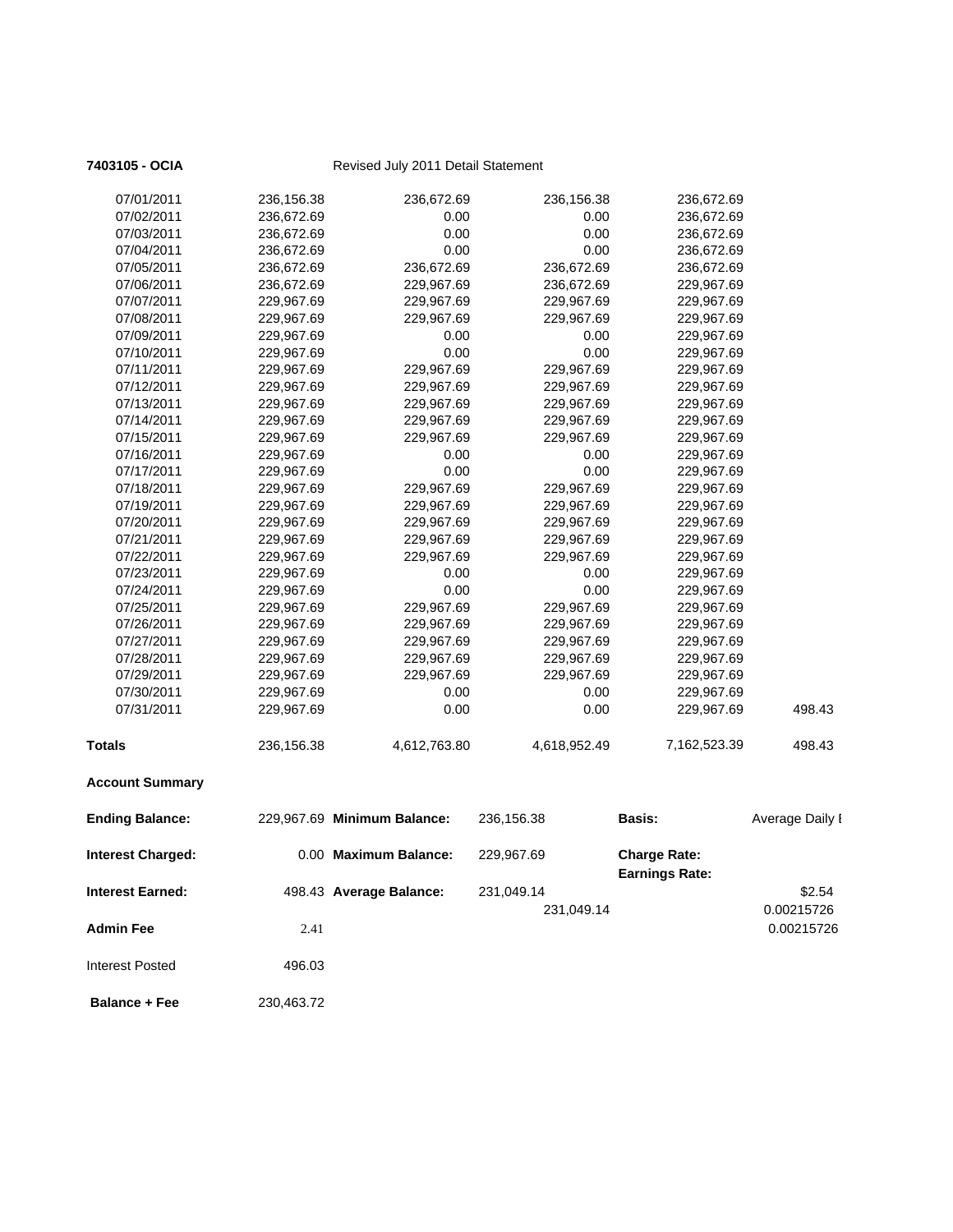| 7405105 - OCIA 2006C     | Revised July 2011 Detail Statement |                             |              |                                              |                 |
|--------------------------|------------------------------------|-----------------------------|--------------|----------------------------------------------|-----------------|
| 07/01/2011               | 257,104.66                         | 257,881.61                  | 257,104.66   | 257,881.61                                   |                 |
| 07/02/2011               | 257,881.61                         | 0.00                        | 0.00         | 257,881.61                                   |                 |
| 07/03/2011               | 257,881.61                         | 0.00                        | 0.00         | 257,881.61                                   |                 |
| 07/04/2011               | 257,881.61                         | 0.00                        | 0.00         | 257,881.61                                   |                 |
| 07/05/2011               | 257,881.61                         | 257,881.61                  | 257,881.61   | 257,881.61                                   |                 |
| 07/06/2011               | 257,881.61                         | 257,881.61                  | 257,881.61   | 257,881.61                                   |                 |
| 07/07/2011               | 257,881.61                         | 257,881.61                  | 257,881.61   | 257,881.61                                   |                 |
| 07/08/2011               | 257,881.61                         | 257,881.61                  | 257,881.61   | 257,881.61                                   |                 |
| 07/09/2011               | 257,881.61                         | 0.00                        | 0.00         | 257,881.61                                   |                 |
| 07/10/2011               | 257,881.61                         | 0.00                        | 0.00         | 257,881.61                                   |                 |
| 07/11/2011               | 257,881.61                         | 257,881.61                  | 257,881.61   | 257,881.61                                   |                 |
| 07/12/2011               | 257,881.61                         | 257,881.61                  | 257,881.61   | 257,881.61                                   |                 |
| 07/13/2011               | 257,881.61                         | 257,881.61                  | 257,881.61   | 257,881.61                                   |                 |
| 07/14/2011               | 257,881.61                         | 257,881.61                  | 257,881.61   | 257,881.61                                   |                 |
| 07/15/2011               | 257,881.61                         | 257,881.61                  | 257,881.61   | 257,881.61                                   |                 |
| 07/16/2011               | 257,881.61                         | 0.00                        | 0.00         | 257,881.61                                   |                 |
| 07/17/2011               | 257,881.61                         | 0.00                        | 0.00         | 257,881.61                                   |                 |
| 07/18/2011               | 257,881.61                         | 257,881.61                  | 257,881.61   | 257,881.61                                   |                 |
| 07/19/2011               | 257,881.61                         | 257,881.61                  | 257,881.61   | 257,881.61                                   |                 |
| 07/20/2011               | 257,881.61                         | 257,881.61                  | 257,881.61   | 257,881.61                                   |                 |
| 07/21/2011               | 257,881.61                         | 257,881.61                  | 257,881.61   | 257,881.61                                   |                 |
| 07/22/2011               | 257,881.61                         | 257,881.61                  | 257,881.61   | 257,881.61                                   |                 |
| 07/23/2011               | 257,881.61                         | 0.00                        | 0.00         | 257,881.61                                   |                 |
| 07/24/2011               | 257,881.61                         | 0.00                        | 0.00         | 257,881.61                                   |                 |
| 07/25/2011               | 257,881.61                         | 257,881.61                  | 257,881.61   | 257,881.61                                   |                 |
| 07/26/2011               | 257,881.61                         | 257,881.61                  | 257,881.61   | 257,881.61                                   |                 |
| 07/27/2011               | 257,881.61                         | 257,881.61                  | 257,881.61   | 257,881.61                                   |                 |
| 07/28/2011               | 257,881.61                         | 257,881.61                  | 257,881.61   | 257,881.61                                   |                 |
| 07/29/2011               | 257,881.61                         | 257,881.61                  | 257,881.61   | 257,881.61                                   |                 |
| 07/30/2011               | 257,881.61                         | 0.00                        | 0.00         | 257,881.61                                   |                 |
| 07/31/2011               | 257,881.61                         | 0.00                        | 0.00         | 257,881.61                                   | 556.32          |
| <b>Totals</b>            | 257,104.66                         | 5,157,632.20                | 5,156,855.25 | 7,994,329.91                                 | 556.32          |
| <b>Account Summary</b>   |                                    |                             |              |                                              |                 |
| <b>Ending Balance:</b>   |                                    | 257,881.61 Minimum Balance: | 257,104.66   | Basis:                                       | Average Daily I |
| <b>Interest Charged:</b> |                                    | 0.00 Maximum Balance:       | 257,881.61   | <b>Charge Rate:</b><br><b>Earnings Rate:</b> |                 |
| <b>Interest Earned:</b>  |                                    | 556.32 Average Balance:     | 257,881.61   |                                              | \$2.54          |
|                          |                                    |                             | 257,881.61   |                                              | 0.00215726      |
| <b>Admin Fee</b>         | 2.69                               |                             |              |                                              | 0.00215726      |
| <b>Interest Posted</b>   | 553.63                             |                             |              |                                              |                 |
|                          |                                    |                             |              |                                              |                 |
| <b>Balance + Fee</b>     | 258,435.24                         |                             |              |                                              |                 |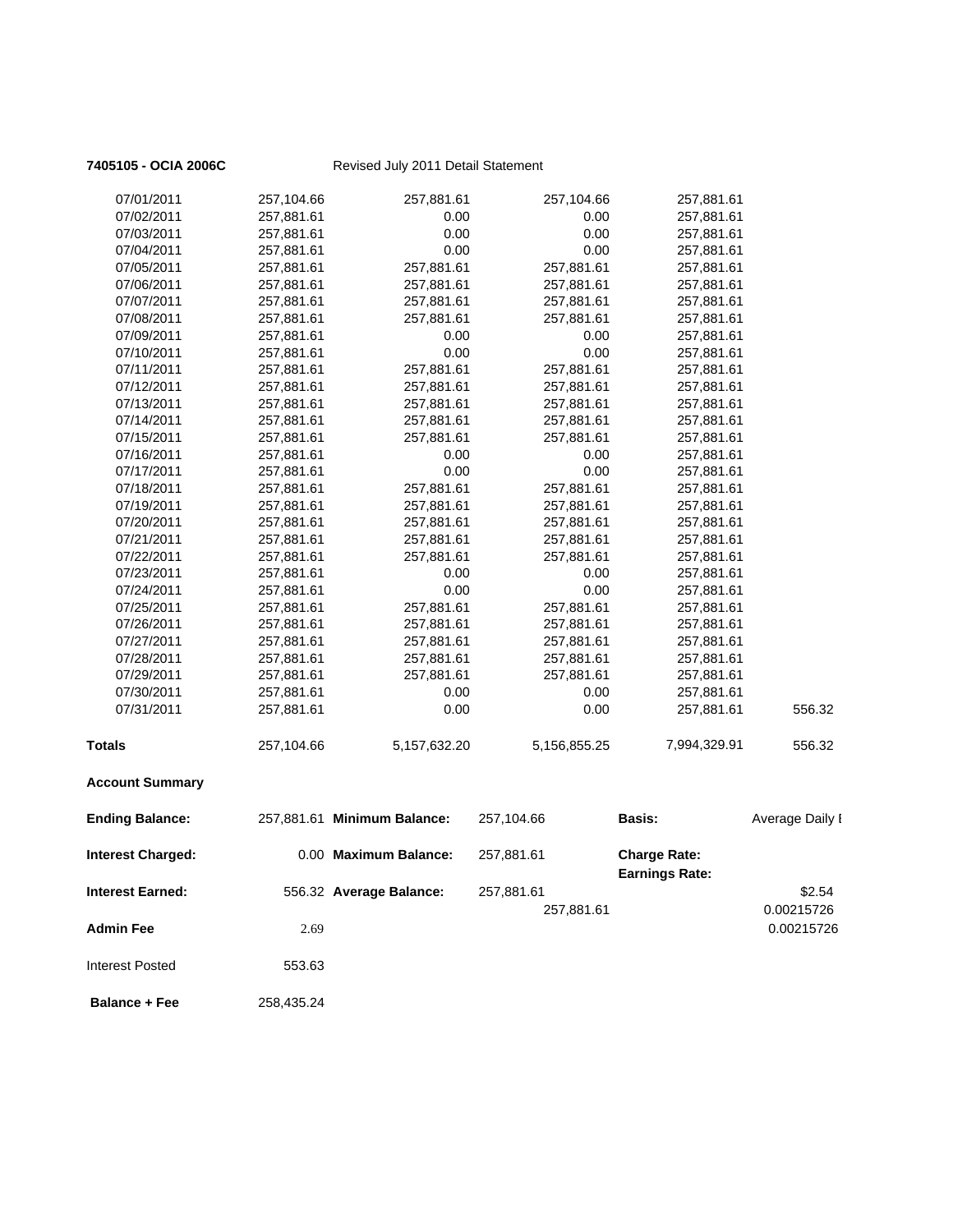### **7405220 - District Attorney Council** Revised July 2011 Detail Statement

| 07/01/2011               | 9,763,982.11 | 9,785,338.92                  | 9,763,982.11   | 9,785,338.92                                 |                 |
|--------------------------|--------------|-------------------------------|----------------|----------------------------------------------|-----------------|
| 07/02/2011               | 9,785,338.92 | 0.00                          | 0.00           | 9,785,338.92                                 |                 |
| 07/03/2011               | 9,785,338.92 | 0.00                          | 0.00           | 9,785,338.92                                 |                 |
| 07/04/2011               | 9,785,338.92 | 0.00                          | 0.00           | 9,785,338.92                                 |                 |
| 07/05/2011               | 9,785,338.92 | 9,783,681.32                  | 9,785,338.92   | 9,783,681.32                                 |                 |
| 07/06/2011               | 9,783,681.32 | 9,778,894.08                  | 9,783,681.32   | 9,778,894.08                                 |                 |
| 07/07/2011               | 9,778,894.08 | 9,778,894.08                  | 9,778,894.08   | 9,778,894.08                                 |                 |
| 07/08/2011               | 9,778,894.08 | 9,778,894.08                  | 9,778,894.08   | 9,778,894.08                                 |                 |
| 07/09/2011               | 9,778,894.08 | 0.00                          | 0.00           | 9,778,894.08                                 |                 |
| 07/10/2011               | 9,778,894.08 | 0.00                          | 0.00           | 9,778,894.08                                 |                 |
| 07/11/2011               | 9,778,894.08 | 9,778,894.08                  | 9,778,894.08   | 9,778,894.08                                 |                 |
| 07/12/2011               | 9,778,894.08 | 9,778,660.93                  | 9,778,894.08   | 9,778,660.93                                 |                 |
| 07/13/2011               | 9,778,660.93 | 9,778,511.43                  | 9,778,660.93   | 9,778,511.43                                 |                 |
| 07/14/2011               | 9,778,511.43 | 9,778,511.43                  | 9,778,511.43   | 9,778,511.43                                 |                 |
| 07/15/2011               | 9,778,511.43 | 9,778,511.43                  | 9,778,511.43   | 9,778,511.43                                 |                 |
| 07/16/2011               | 9,778,511.43 | 0.00                          | 0.00           | 9,778,511.43                                 |                 |
| 07/17/2011               | 9,778,511.43 | 0.00                          | 0.00           | 9,778,511.43                                 |                 |
| 07/18/2011               | 9,778,511.43 | 9,778,511.43                  | 9,778,511.43   | 9,778,511.43                                 |                 |
| 07/19/2011               | 9,778,511.43 | 9,778,511.43                  | 9,778,511.43   | 9,778,511.43                                 |                 |
| 07/20/2011               | 9,778,511.43 | 9,778,511.43                  | 9,778,511.43   | 9,778,511.43                                 |                 |
| 07/21/2011               | 9,778,511.43 | 9,748,358.34                  | 9,778,511.43   | 9,748,358.34                                 |                 |
| 07/22/2011               | 9,748,358.34 | 9,748,358.34                  | 9,748,358.34   | 9,748,358.34                                 |                 |
| 07/23/2011               | 9,748,358.34 | 0.00                          | 0.00           | 9,748,358.34                                 |                 |
| 07/24/2011               | 9,748,358.34 | 0.00                          | 0.00           | 9,748,358.34                                 |                 |
| 07/25/2011               | 9,748,358.34 | 9,747,680.15                  | 9,748,358.34   | 9,747,680.15                                 |                 |
| 07/26/2011               | 9,747,680.15 | 9,747,680.15                  | 9,747,680.15   | 9,747,680.15                                 |                 |
| 07/27/2011               | 9,747,680.15 | 9,525,219.50                  | 9,747,680.15   | 9,525,219.50                                 |                 |
| 07/28/2011               | 9,525,219.50 | 9,524,166.76                  | 9,525,219.50   | 9,524,166.76                                 |                 |
| 07/29/2011               | 9,524,166.76 | 9,524,166.76                  | 9,524,166.76   | 9,524,166.76                                 |                 |
| 07/30/2011               | 9,524,166.76 | 0.00                          | 0.00           | 9,524,166.76                                 |                 |
| 07/31/2011               | 9,524,166.76 | 0.00                          | 0.00           | 9,524,166.76                                 | 20,996.11       |
| <b>Totals</b>            | 9,763,982.11 | 194,699,956.07                | 194,939,771.42 | 301,715,834.05                               | 20,996.11       |
| <b>Account Summary</b>   |              |                               |                |                                              |                 |
| <b>Ending Balance:</b>   |              | 9,524,166.76 Minimum Balance: | 9,763,982.11   | <b>Basis:</b>                                | Average Daily I |
| <b>Interest Charged:</b> |              | 0.00 Maximum Balance:         | 9,524,166.76   | <b>Charge Rate:</b><br><b>Earnings Rate:</b> |                 |
| <b>Interest Earned:</b>  |              | 20,996.11 Average Balance:    | 9,732,768.84   |                                              | \$2.54          |
|                          |              |                               | 9,732,768.84   |                                              | 0.00215726      |
|                          |              |                               |                |                                              |                 |
| Admin Fee                | 101.38       |                               |                |                                              | 0.00215726      |
| <b>Interest Posted</b>   | 20,894.73    |                               |                |                                              |                 |
| <b>Balance + Fee</b>     | 9,545,061.49 |                               |                |                                              |                 |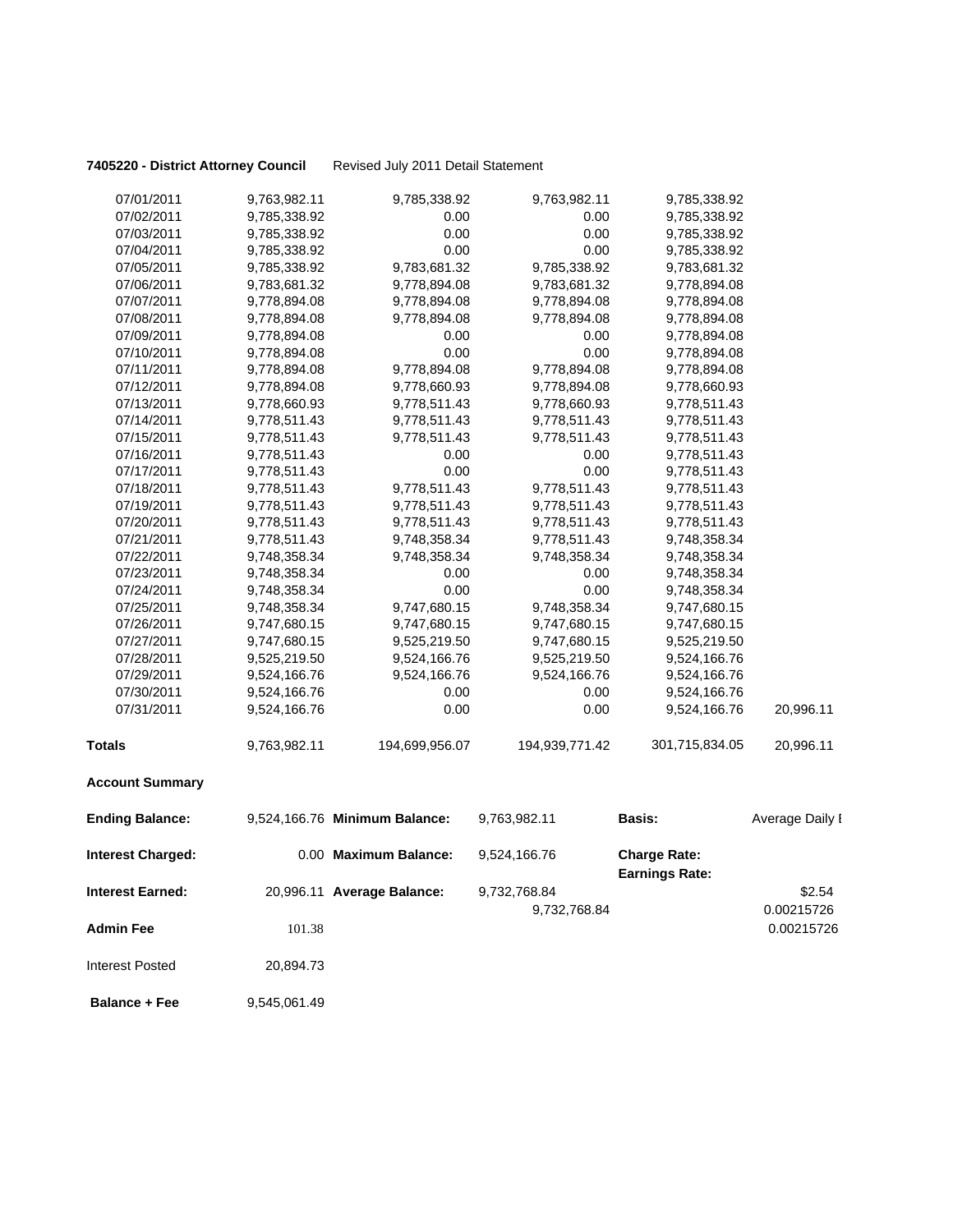| 07/02/2011<br>07/03/2011 | 12,659,400.23<br>12,659,400.23 | 0.00<br>0.00                   | 0.00<br>0.00   | 12,659,400.23<br>12,659,400.23               |                 |
|--------------------------|--------------------------------|--------------------------------|----------------|----------------------------------------------|-----------------|
| 07/04/2011               | 12,659,400.23                  | 0.00                           | 0.00           | 12,659,400.23                                |                 |
| 07/05/2011               | 12,659,400.23                  | 12,659,400.23                  | 12,659,400.23  | 12,659,400.23                                |                 |
| 07/06/2011               | 12,659,400.23                  | 12,659,400.23                  | 12,659,400.23  | 12,659,400.23                                |                 |
| 07/07/2011               | 12,659,400.23                  | 12,659,400.23                  | 12,659,400.23  | 12,659,400.23                                |                 |
| 07/08/2011               | 12,659,400.23                  | 12,659,400.23                  | 12,659,400.23  | 12,659,400.23                                |                 |
| 07/09/2011               | 12,659,400.23                  | 0.00                           | 0.00           | 12,659,400.23                                |                 |
| 07/10/2011               | 12,659,400.23                  | 0.00                           | 0.00           | 12,659,400.23                                |                 |
| 07/11/2011               | 12,659,400.23                  | 12,659,400.23                  | 12,659,400.23  | 12,659,400.23                                |                 |
| 07/12/2011               | 12,659,400.23                  | 12,659,400.23                  | 12,659,400.23  | 12,659,400.23                                |                 |
| 07/13/2011               | 12,659,400.23                  | 12,659,357.19                  | 12,659,400.23  | 12,659,357.19                                |                 |
| 07/14/2011               | 12,659,357.19                  | 12,659,357.19                  | 12,659,357.19  | 12,659,357.19                                |                 |
| 07/15/2011               | 12,659,357.19                  | 12,659,357.19                  | 12,659,357.19  | 12,659,357.19                                |                 |
| 07/16/2011               | 12,659,357.19                  | 0.00                           | 0.00           | 12,659,357.19                                |                 |
| 07/17/2011               | 12,659,357.19                  | 0.00                           | 0.00           | 12,659,357.19                                |                 |
| 07/18/2011               | 12,659,357.19                  | 12,659,357.19                  | 12,659,357.19  | 12,659,357.19                                |                 |
| 07/19/2011               | 12,659,357.19                  | 12,659,357.19                  | 12,659,357.19  | 12,659,357.19                                |                 |
| 07/20/2011               | 12,659,357.19                  | 12,659,357.19                  | 12,659,357.19  | 12,659,357.19                                |                 |
| 07/21/2011               | 12,659,357.19                  | 12,659,357.19                  | 12,659,357.19  | 12,659,357.19                                |                 |
| 07/22/2011               | 12,659,357.19                  | 12,659,357.19                  | 12,659,357.19  | 12,659,357.19                                |                 |
| 07/23/2011               | 12,659,357.19                  | 0.00                           | 0.00           | 12,659,357.19                                |                 |
| 07/24/2011               | 12,659,357.19                  | 0.00                           | 0.00           | 12,659,357.19                                |                 |
| 07/25/2011               | 12,659,357.19                  | 12,659,357.19                  | 12,659,357.19  | 12,659,357.19                                |                 |
| 07/26/2011               | 12,659,357.19                  | 12,659,357.19                  | 12,659,357.19  | 12,659,357.19                                |                 |
| 07/27/2011               | 12,659,357.19                  | 12,659,357.19                  | 12,659,357.19  | 12,659,357.19                                |                 |
| 07/28/2011               | 12,659,357.19                  | 12,659,357.19                  | 12,659,357.19  | 12,659,357.19                                |                 |
| 07/29/2011               | 12,659,357.19                  | 12,659,357.19                  | 12,659,357.19  | 12,659,357.19                                |                 |
| 07/30/2011               | 12,659,357.19                  | 0.00                           | 0.00           | 12,659,357.19                                |                 |
| 07/31/2011               | 12,659,357.19                  | 0.00                           | 0.00           | 12,659,357.19                                | 27,309.56       |
| <b>Totals</b>            | 12,629,569.92                  | 253,187,445.08                 | 253,157,657.81 | 392,440,589.37                               | 27,309.56       |
| <b>Account Summary</b>   |                                |                                |                |                                              |                 |
| <b>Ending Balance:</b>   |                                | 12,659,357.19 Minimum Balance: | 12,629,569.92  | Basis:                                       | Average Daily I |
| <b>Interest Charged:</b> |                                | 0.00 Maximum Balance:          | 12,659,357.19  | <b>Charge Rate:</b><br><b>Earnings Rate:</b> |                 |
| <b>Interest Earned:</b>  |                                | 27,309.56 Average Balance:     | 12,659,373.85  |                                              | \$2.54          |
|                          |                                |                                | 12,659,373.85  |                                              | 0.00215726      |
| <b>Admin Fee</b>         | 131.87                         |                                |                |                                              | 0.00215726      |
| <b>Interest Posted</b>   | 27,177.69                      |                                |                |                                              |                 |
|                          |                                |                                |                |                                              |                 |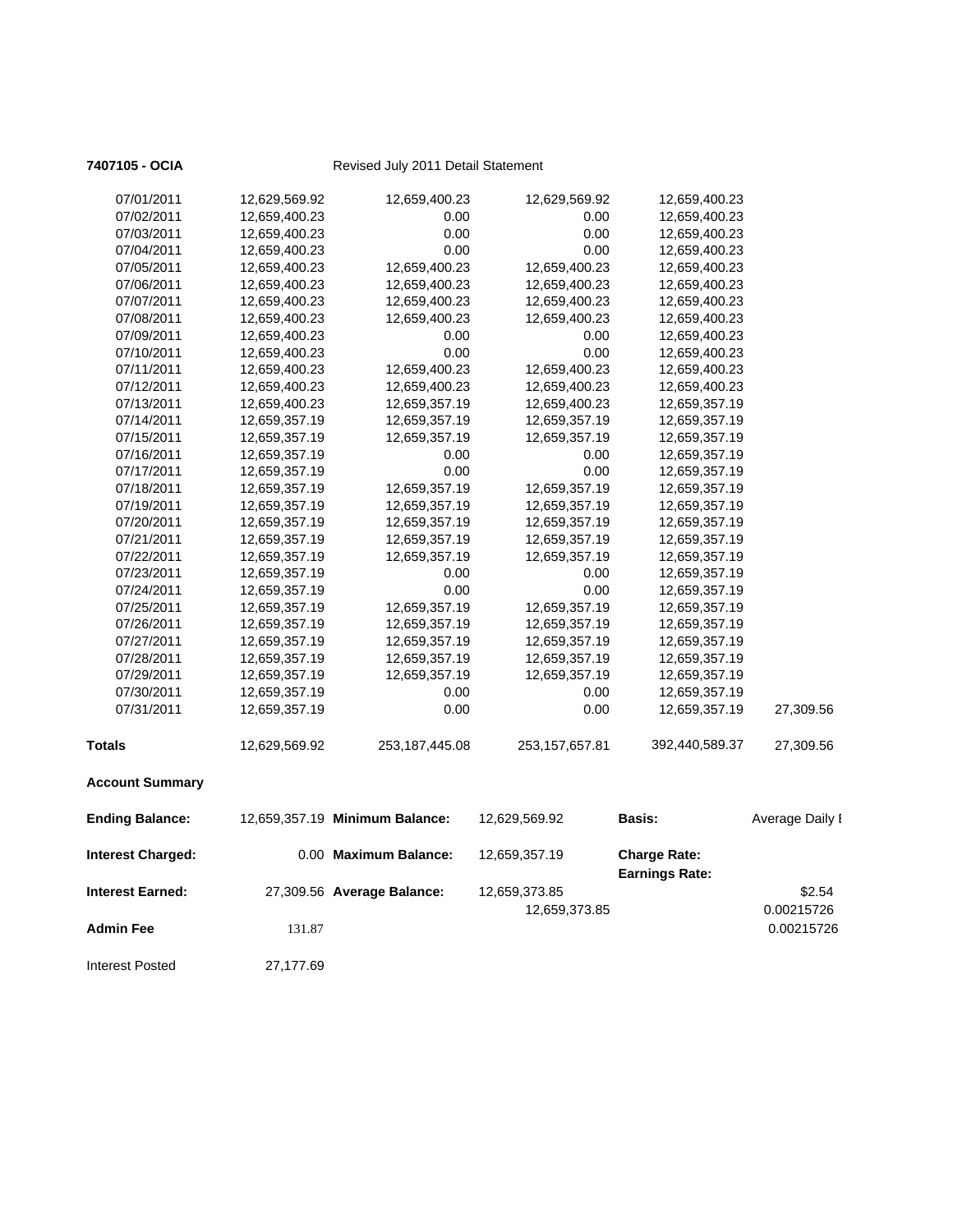### **Balance + Fee** 12,686,534.88

## **7408105 - OCIA** Revised July 2011 Detail Statement

| <b>Account Summary</b> |            |              |               |               |          |
|------------------------|------------|--------------|---------------|---------------|----------|
| <b>Totals</b>          | 875,822.66 | 9,419,342.10 | 10,103,067.17 | 15,546,583.92 | 1,081.87 |
| 07/31/2011             | 192,097.59 | $0.00\,$     | 0.00          | 192,097.59    | 1,081.87 |
| 07/30/2011             | 192,097.59 | 0.00         | 0.00          | 192,097.59    |          |
| 07/29/2011             | 192,097.59 | 192,097.59   | 192,097.59    | 192,097.59    |          |
| 07/28/2011             | 192,097.59 | 192,097.59   | 192,097.59    | 192,097.59    |          |
| 07/27/2011             | 192,097.59 | 192,097.59   | 192,097.59    | 192,097.59    |          |
| 07/26/2011             | 192,097.59 | 192,097.59   | 192,097.59    | 192,097.59    |          |
| 07/25/2011             | 192,097.59 | 192,097.59   | 192,097.59    | 192,097.59    |          |
| 07/24/2011             | 192,097.59 | 0.00         | 0.00          | 192,097.59    |          |
| 07/23/2011             | 192,097.59 | 0.00         | 0.00          | 192,097.59    |          |
| 07/22/2011             | 192,097.59 | 192,097.59   | 192,097.59    | 192,097.59    |          |
| 07/21/2011             | 192,097.59 | 192,097.59   | 192,097.59    | 192,097.59    |          |
| 07/20/2011             | 192,097.59 | 192,097.59   | 192,097.59    | 192,097.59    |          |
| 07/19/2011             | 672,916.08 | 192,097.59   | 672,916.08    | 192,097.59    |          |
| 07/18/2011             | 672,916.08 | 672,916.08   | 672,916.08    | 672,916.08    |          |
| 07/17/2011             | 672,916.08 | 0.00         | 0.00          | 672,916.08    |          |
| 07/16/2011             | 672,916.08 | 0.00         | 0.00          | 672,916.08    |          |
| 07/15/2011             | 672,916.08 | 672,916.08   | 672,916.08    | 672,916.08    |          |
| 07/14/2011             | 672,916.08 | 672,916.08   | 672,916.08    | 672,916.08    |          |
| 07/13/2011             | 672,916.08 | 672,916.08   | 672,916.08    | 672,916.08    |          |
| 07/12/2011             | 689,586.99 | 672,916.08   | 689,586.99    | 672,916.08    |          |
| 07/11/2011             | 689,586.99 | 689,586.99   | 689,586.99    | 689,586.99    |          |
| 07/10/2011             | 689,586.99 | 0.00         | 0.00          | 689,586.99    |          |
| 07/09/2011             | 689,586.99 | 0.00         | 0.00          | 689,586.99    |          |
| 07/08/2011             | 689,586.99 | 689,586.99   | 689,586.99    | 689,586.99    |          |
| 07/07/2011             | 689,586.99 | 689,586.99   | 689,586.99    | 689,586.99    |          |
| 07/06/2011             | 689,586.99 | 689,586.99   | 689,586.99    | 689,586.99    |          |
| 07/05/2011             | 877,948.44 | 689,586.99   | 877,948.44    | 689,586.99    |          |
| 07/04/2011             | 877,948.44 | 0.00         | 0.00          | 877,948.44    |          |
| 07/03/2011             | 877,948.44 | 0.00         | 0.00          | 877,948.44    |          |
| 07/02/2011             | 877,948.44 | 0.00         | 0.00          | 877,948.44    |          |
| 07/01/2011             | 875,822.66 | 877,948.44   | 875,822.66    | 877,948.44    |          |
|                        |            |              |               |               |          |

| <b>Ending Balance:</b>   |            | 192,097.59 Minimum Balance: | 875,822.66 | <b>Basis:</b>                                | Average Daily I |
|--------------------------|------------|-----------------------------|------------|----------------------------------------------|-----------------|
| <b>Interest Charged:</b> |            | 0.00 Maximum Balance:       | 192,097.59 | <b>Charge Rate:</b><br><b>Earnings Rate:</b> |                 |
| <b>Interest Earned:</b>  |            | 1,081.87 Average Balance:   | 501,502.71 |                                              | \$2.54          |
|                          |            |                             | 501,502.71 |                                              | 0.00215726      |
| <b>Admin Fee</b>         | 5.22       |                             |            |                                              | 0.00215726      |
| Interest Posted          | 1,076.65   |                             |            |                                              |                 |
| <b>Balance + Fee</b>     | 193.174.24 |                             |            |                                              |                 |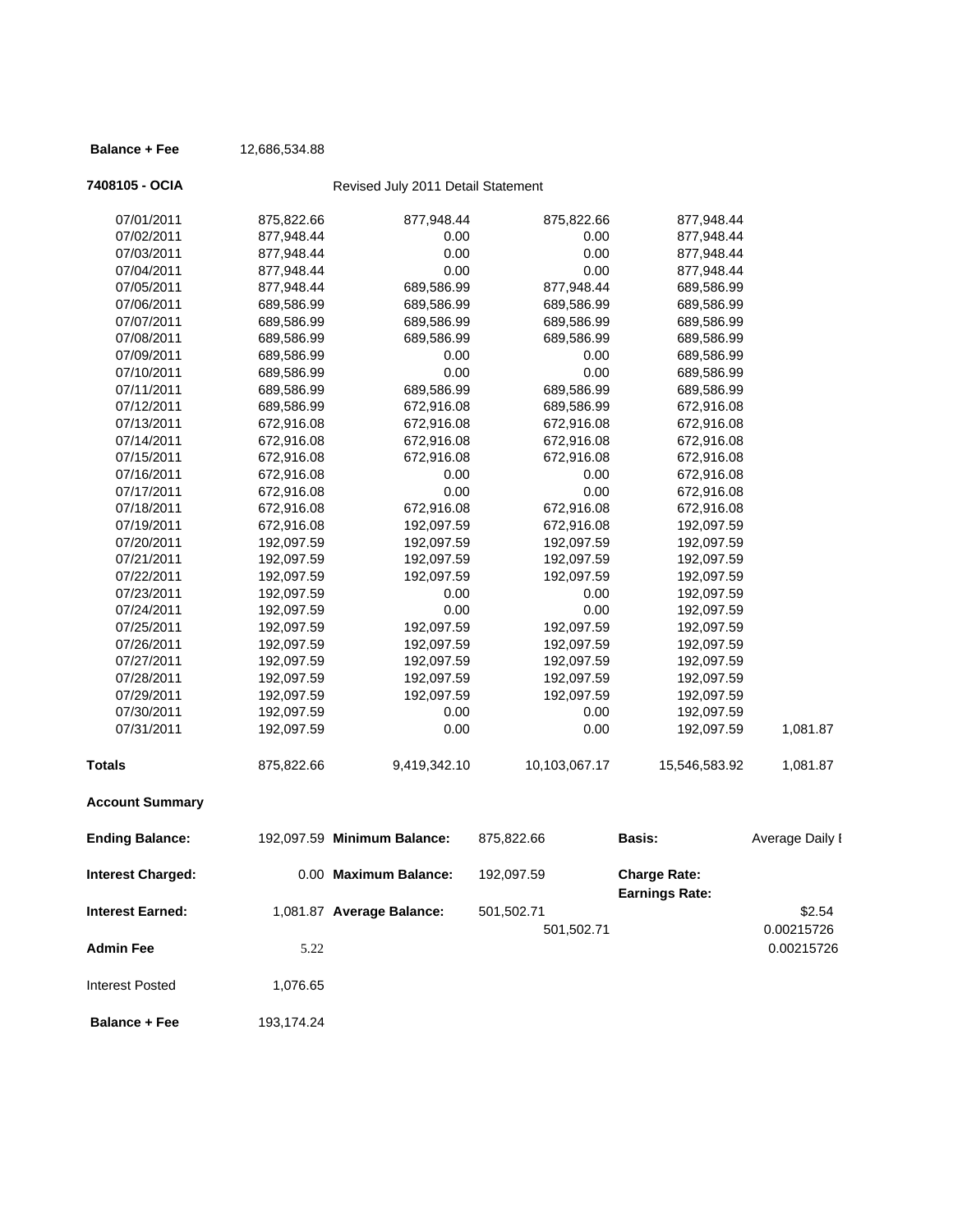### **7410645 - Oklahoma Conservation Commission** Revised July 2011 Detail Statement

| 07/01/2011               | (106.51)                  | (106.51)              |          | (106.51)    | (106.51)                                     |                 |
|--------------------------|---------------------------|-----------------------|----------|-------------|----------------------------------------------|-----------------|
| 07/02/2011               | (106.51)                  | 0.00                  |          | 0.00        | (106.51)                                     |                 |
| 07/03/2011               | (106.51)                  | 0.00                  |          | 0.00        | (106.51)                                     |                 |
| 07/04/2011               | (106.51)                  | 0.00                  |          | 0.00        | (106.51)                                     |                 |
| 07/05/2011               | (106.51)                  | (106.51)              |          | (106.51)    | (106.51)                                     |                 |
| 07/06/2011               | (106.51)                  | (106.51)              |          | (106.51)    | (106.51)                                     |                 |
| 07/07/2011               | (106.51)                  | (106.51)              |          | (106.51)    | (106.51)                                     |                 |
| 07/08/2011               | (106.51)                  | (106.51)              |          | (106.51)    | (106.51)                                     |                 |
| 07/09/2011               | (106.51)                  | 0.00                  |          | 0.00        | (106.51)                                     |                 |
| 07/10/2011               | (106.51)                  | 0.00                  |          | 0.00        | (106.51)                                     |                 |
| 07/11/2011               | (106.51)                  | (106.51)              |          | (106.51)    | (106.51)                                     |                 |
| 07/12/2011               | (106.51)                  | (106.51)              |          | (106.51)    | (106.51)                                     |                 |
| 07/13/2011               | (106.51)                  | (106.51)              |          | (106.51)    | (106.51)                                     |                 |
| 07/14/2011               | (106.51)                  | (106.51)              |          | (106.51)    | (106.51)                                     |                 |
| 07/15/2011               | (106.51)                  | (106.51)              |          | (106.51)    | (106.51)                                     |                 |
| 07/16/2011               | (106.51)                  | 0.00                  |          | 0.00        | (106.51)                                     |                 |
| 07/17/2011               | (106.51)                  | 0.00                  |          | 0.00        | (106.51)                                     |                 |
| 07/18/2011               | (106.51)                  | (106.51)              |          | (106.51)    | (106.51)                                     |                 |
| 07/19/2011               | (106.51)                  | (106.51)              |          | (106.51)    | (106.51)                                     |                 |
| 07/20/2011               | (106.51)                  | (106.51)              |          | (106.51)    | (106.51)                                     |                 |
| 07/21/2011               | (106.51)                  | (106.51)              |          | (106.51)    | (106.51)                                     |                 |
| 07/22/2011               | (106.51)                  | (106.51)              |          | (106.51)    | (106.51)                                     |                 |
| 07/23/2011               | (106.51)                  | 0.00                  |          | 0.00        | (106.51)                                     |                 |
| 07/24/2011               | (106.51)                  | 0.00                  |          | 0.00        | (106.51)                                     |                 |
| 07/25/2011               | (106.51)                  | (106.51)              |          | (106.51)    | (106.51)                                     |                 |
| 07/26/2011               | (106.51)                  | (106.51)              |          | (106.51)    | (106.51)                                     |                 |
| 07/27/2011               | (106.51)                  | (106.51)              |          | (106.51)    | (106.51)                                     |                 |
| 07/28/2011               | (106.51)                  | (106.51)              |          | (106.51)    | (106.51)                                     |                 |
| 07/29/2011               | (106.51)                  | (106.51)              |          | (106.51)    | (106.51)                                     |                 |
| 07/30/2011               | (106.51)                  | 0.00                  |          | 0.00        | (106.51)                                     |                 |
| 07/31/2011               | (106.51)                  | 0.00                  |          | 0.00        | (106.51)                                     | (0.27)          |
| Totals                   | (106.51)                  | (2, 130.20)           |          | (2, 130.20) | (3,301.81)                                   | (0.27)          |
| <b>Account Summary</b>   |                           |                       |          |             |                                              |                 |
| <b>Ending Balance:</b>   | (106.51) Minimum Balance: |                       | (106.51) | Basis:      |                                              | Average Daily I |
| <b>Interest Charged:</b> |                           | 0.00 Maximum Balance: | (106.51) |             | <b>Charge Rate:</b><br><b>Earnings Rate:</b> |                 |
| <b>Interest Earned:</b>  | (0.27) Average Balance:   |                       | (106.51) |             |                                              | \$2.54          |
|                          |                           |                       |          | (106.51)    |                                              | 0.00253497      |
| Admin Fee                | (0.00)                    |                       |          |             |                                              | 0.00215726      |
|                          |                           |                       |          |             |                                              |                 |
| <b>Interest Posted</b>   | (0.27)                    |                       |          |             |                                              |                 |
| <b>Balance + Fee</b>     | (106.78)                  |                       |          |             |                                              |                 |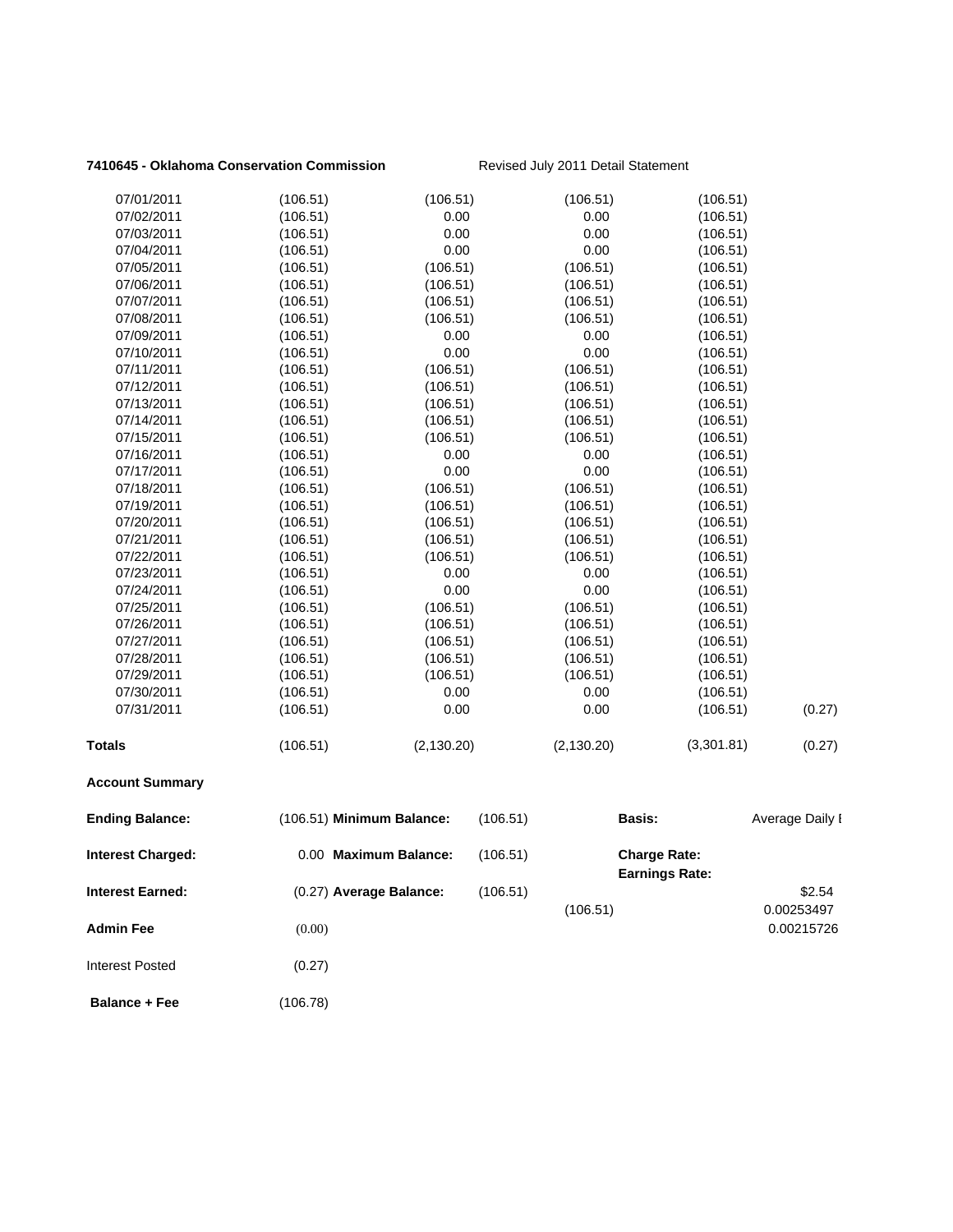| 7414105 - OCIA 2005C     |          | Revised July 2011 Detail Statement |          |           |                                              |                 |
|--------------------------|----------|------------------------------------|----------|-----------|----------------------------------------------|-----------------|
| 07/01/2011               | 4,424.21 | 4,495.39                           |          | 4,424.21  | 4,495.39                                     |                 |
| 07/02/2011               | 4,495.39 | 0.00                               |          | 0.00      | 4,495.39                                     |                 |
| 07/03/2011               | 4,495.39 | 0.00                               |          | 0.00      | 4,495.39                                     |                 |
| 07/04/2011               | 4,495.39 | 0.00                               |          | 0.00      | 4,495.39                                     |                 |
| 07/05/2011               | 4,495.39 | 4,495.39                           |          | 4,495.39  | 4,495.39                                     |                 |
| 07/06/2011               | 4,495.39 | 4,495.39                           |          | 4,495.39  | 4,495.39                                     |                 |
| 07/07/2011               | 4,495.39 | 4,495.39                           |          | 4,495.39  | 4,495.39                                     |                 |
| 07/08/2011               | 4,495.39 | 4,495.39                           |          | 4,495.39  | 4,495.39                                     |                 |
| 07/09/2011               | 4,495.39 | 0.00                               |          | 0.00      | 4,495.39                                     |                 |
| 07/10/2011               | 4,495.39 | 0.00                               |          | 0.00      | 4,495.39                                     |                 |
| 07/11/2011               | 4,495.39 | 4,495.39                           |          | 4,495.39  | 4,495.39                                     |                 |
| 07/12/2011               | 4,495.39 | 4,495.39                           |          | 4,495.39  | 4,495.39                                     |                 |
| 07/13/2011               | 4,495.39 | 4,495.39                           |          | 4,495.39  | 4,495.39                                     |                 |
| 07/14/2011               | 4,495.39 | 4,495.39                           |          | 4,495.39  | 4,495.39                                     |                 |
| 07/15/2011               | 4,495.39 | 4,495.39                           |          | 4,495.39  | 4,495.39                                     |                 |
| 07/16/2011               | 4,495.39 | 0.00                               |          | 0.00      | 4,495.39                                     |                 |
| 07/17/2011               | 4,495.39 | 0.00                               |          | 0.00      | 4,495.39                                     |                 |
| 07/18/2011               | 4,495.39 | 4,495.39                           |          | 4,495.39  | 4,495.39                                     |                 |
| 07/19/2011               | 4,495.39 | 4,495.39                           |          | 4,495.39  | 4,495.39                                     |                 |
| 07/20/2011               | 4,495.39 | 4,495.39                           |          | 4,495.39  | 4,495.39                                     |                 |
| 07/21/2011               | 4,495.39 | 4,495.39                           |          | 4,495.39  | 4,495.39                                     |                 |
| 07/22/2011               | 4,495.39 | 4,495.39                           |          | 4,495.39  | 4,495.39                                     |                 |
| 07/23/2011               | 4,495.39 | 0.00                               |          | 0.00      | 4,495.39                                     |                 |
| 07/24/2011               | 4,495.39 | 0.00                               |          | 0.00      | 4,495.39                                     |                 |
| 07/25/2011               | 4,495.39 | 4,495.39                           |          | 4,495.39  | 4,495.39                                     |                 |
| 07/26/2011               | 4,495.39 | 4,495.39                           |          | 4,495.39  | 4,495.39                                     |                 |
| 07/27/2011               | 4,495.39 | 4,495.39                           |          | 4,495.39  | 4,495.39                                     |                 |
| 07/28/2011               | 4,495.39 | 4,495.39                           |          | 4,495.39  | 4,495.39                                     |                 |
| 07/29/2011               | 4,495.39 | 4,495.39                           |          | 4,495.39  | 4,495.39                                     |                 |
| 07/30/2011               | 4,495.39 | 0.00                               |          | 0.00      | 4,495.39                                     |                 |
| 07/31/2011               | 4,495.39 | 0.00                               |          | 0.00      | 4,495.39                                     | 9.70            |
| <b>Totals</b>            | 4,424.21 | 89,907.80                          |          | 89,836.62 | 139,357.09                                   | 9.70            |
| <b>Account Summary</b>   |          |                                    |          |           |                                              |                 |
| <b>Ending Balance:</b>   |          | 4,495.39 Minimum Balance:          | 4,424.21 |           | <b>Basis:</b>                                | Average Daily I |
| <b>Interest Charged:</b> |          | 0.00 Maximum Balance:              | 4,495.39 |           | <b>Charge Rate:</b><br><b>Earnings Rate:</b> |                 |
| <b>Interest Earned:</b>  |          | 9.70 Average Balance:              | 4,495.39 |           |                                              | \$2.54          |
|                          |          |                                    |          | 4,495.39  |                                              | 0.00215726      |
| <b>Admin Fee</b>         | 0.05     |                                    |          |           |                                              | 0.00215726      |
|                          |          |                                    |          |           |                                              |                 |
| <b>Interest Posted</b>   | 9.65     |                                    |          |           |                                              |                 |
| <b>Balance + Fee</b>     | 4,505.04 |                                    |          |           |                                              |                 |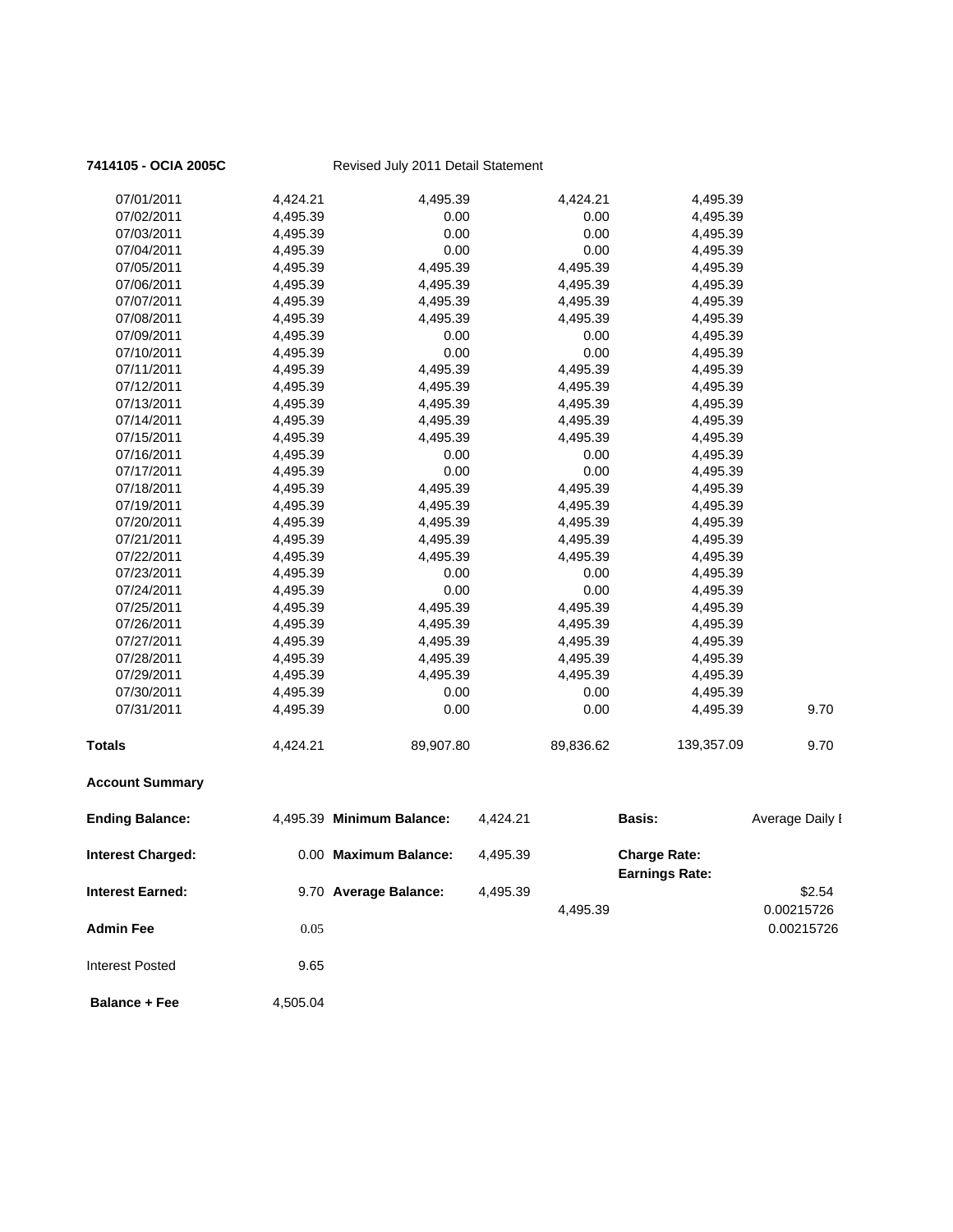### **7415400 - Office of Juvenile Authority** Revised July 2011 Detail Statement

| 07/01/2011               | 1,135,427.98 | 1,137,966.78                  | 1,135,427.98  | 1,137,966.78                                 |                          |
|--------------------------|--------------|-------------------------------|---------------|----------------------------------------------|--------------------------|
| 07/02/2011               | 1,137,966.78 | 0.00                          | 0.00          | 1,137,966.78                                 |                          |
| 07/03/2011               | 1,137,966.78 | 0.00                          | 0.00          | 1,137,966.78                                 |                          |
| 07/04/2011               | 1,137,966.78 | 0.00                          | 0.00          | 1,137,966.78                                 |                          |
| 07/05/2011               | 1,137,966.78 | 1,120,638.65                  | 1,137,966.78  | 1,120,638.65                                 |                          |
| 07/06/2011               | 1,120,638.65 | 1,120,638.65                  | 1,120,638.65  | 1,120,638.65                                 |                          |
| 07/07/2011               | 1,120,638.65 | 1,120,638.65                  | 1,120,638.65  | 1,120,638.65                                 |                          |
| 07/08/2011               | 1,120,638.65 | 1,120,638.65                  | 1,120,638.65  | 1,120,638.65                                 |                          |
| 07/09/2011               | 1,120,638.65 | 0.00                          | 0.00          | 1,120,638.65                                 |                          |
| 07/10/2011               | 1,120,638.65 | 0.00                          | 0.00          | 1,120,638.65                                 |                          |
| 07/11/2011               | 1,120,638.65 | 1,120,638.65                  | 1,120,638.65  | 1,120,638.65                                 |                          |
| 07/12/2011               | 1,120,638.65 | 1,118,588.65                  | 1,120,638.65  | 1,118,588.65                                 |                          |
| 07/13/2011               | 1,118,588.65 | 1,118,377.09                  | 1,118,588.65  | 1,118,377.09                                 |                          |
| 07/14/2011               | 1,118,377.09 | 1,109,849.56                  | 1,118,377.09  | 1,109,849.56                                 |                          |
| 07/15/2011               | 1,109,849.56 | 1,109,791.42                  | 1,109,849.56  | 1,109,791.42                                 |                          |
| 07/16/2011               | 1,109,791.42 | 0.00                          | 0.00          | 1,109,791.42                                 |                          |
| 07/17/2011               | 1,109,791.42 | 0.00                          | 0.00          | 1,109,791.42                                 |                          |
| 07/18/2011               | 1,109,791.42 | 1,109,791.42                  | 1,109,791.42  | 1,109,791.42                                 |                          |
| 07/19/2011               | 1,109,791.42 | 1,108,436.87                  | 1,109,791.42  | 1,108,436.87                                 |                          |
| 07/20/2011               | 1,108,436.87 | 1,108,436.87                  | 1,108,436.87  | 1,108,436.87                                 |                          |
| 07/21/2011               | 1,108,436.87 | 1,108,436.87                  | 1,108,436.87  | 1,108,436.87                                 |                          |
| 07/22/2011               | 1,108,436.87 | 1,108,436.87                  | 1,108,436.87  | 1,108,436.87                                 |                          |
| 07/23/2011               | 1,108,436.87 | 0.00                          | 0.00          | 1,108,436.87                                 |                          |
| 07/24/2011               | 1,108,436.87 | 0.00                          | 0.00          | 1,108,436.87                                 |                          |
| 07/25/2011               | 1,108,436.87 | 1,103,781.27                  | 1,108,436.87  | 1,103,781.27                                 |                          |
| 07/26/2011               | 1,103,781.27 | 1,077,117.72                  | 1,103,781.27  | 1,077,117.72                                 |                          |
| 07/27/2011               | 1,077,117.72 | 1,077,117.72                  | 1,077,117.72  | 1,077,117.72                                 |                          |
| 07/28/2011               | 1,077,117.72 | 1,077,117.72                  | 1,077,117.72  | 1,077,117.72                                 |                          |
| 07/29/2011               | 1,077,117.72 | 1,077,117.72                  | 1,077,117.72  | 1,077,117.72                                 |                          |
| 07/30/2011               | 1,077,117.72 | 0.00                          | 0.00          | 1,077,117.72                                 |                          |
| 07/31/2011               | 1,077,117.72 | 0.00                          | 0.00          | 1,077,117.72                                 | 2,393.82                 |
|                          |              |                               |               |                                              |                          |
| <b>Totals</b>            | 1,135,427.98 | 22, 153, 557.80               | 22,211,868.06 | 34,399,427.46                                | 2,393.82                 |
| <b>Account Summary</b>   |              |                               |               |                                              |                          |
| <b>Ending Balance:</b>   |              | 1,077,117.72 Minimum Balance: | 1,135,427.98  | Basis:                                       | Average Daily I          |
| <b>Interest Charged:</b> |              | 0.00 Maximum Balance:         | 1,077,117.72  | <b>Charge Rate:</b><br><b>Earnings Rate:</b> |                          |
| Interest Earned:         |              | 2,393.82 Average Balance:     | 1,109,658.95  |                                              | \$2.54                   |
| <b>Admin Fee</b>         | 11.56        |                               | 1,109,658.95  |                                              | 0.00215726<br>0.00215726 |
| <b>Interest Posted</b>   | 2,382.26     |                               |               |                                              |                          |
|                          |              |                               |               |                                              |                          |

**Balance + Fee** 1,079,499.98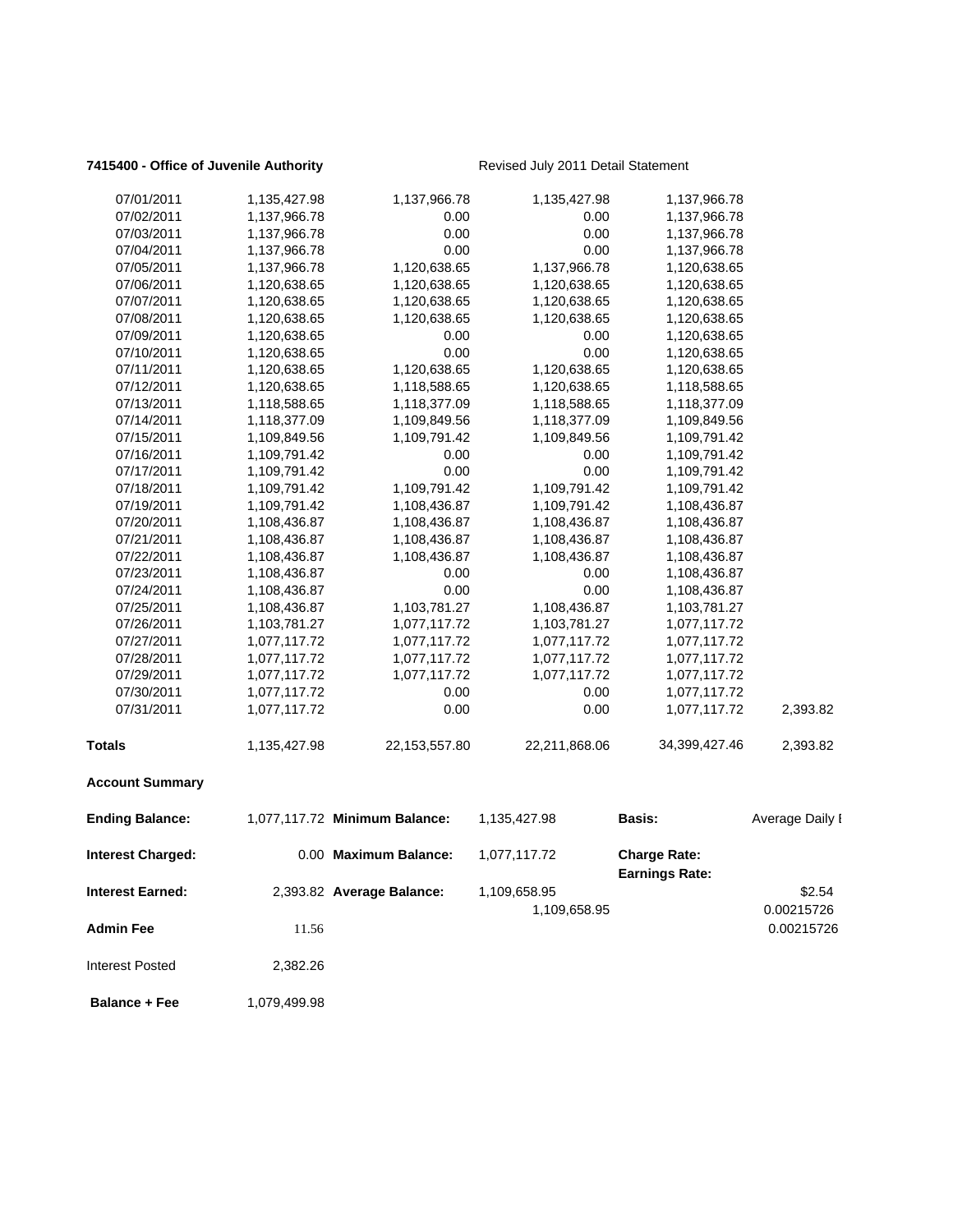### 7416000 - Oil Overcharge Funds-Exxon Revised July 2011 Detail Statement

| <b>Interest Earned:</b>  |            | 518.48 Average Balance:     | 240,340.56<br>240,340.56 |                                              | \$2.54<br>0.00215726 |
|--------------------------|------------|-----------------------------|--------------------------|----------------------------------------------|----------------------|
| <b>Interest Charged:</b> |            | 0.00 Maximum Balance:       | 240,340.56               | <b>Charge Rate:</b><br><b>Earnings Rate:</b> |                      |
| <b>Ending Balance:</b>   |            | 240,340.56 Minimum Balance: | 239,816.29               | <b>Basis:</b>                                | Average Daily I      |
| <b>Account Summary</b>   |            |                             |                          |                                              |                      |
| <b>Totals</b>            | 239,816.29 | 4,806,811.20                | 4,806,286.93             | 7,450,557.36                                 | 518.48               |
| 07/31/2011               | 240,340.56 | 0.00                        | 0.00                     | 240,340.56                                   | 518.48               |
| 07/30/2011               | 240,340.56 | 0.00                        | 0.00                     | 240,340.56                                   |                      |
| 07/29/2011               | 240,340.56 | 240,340.56                  | 240,340.56               | 240,340.56                                   |                      |
| 07/28/2011               | 240,340.56 | 240,340.56                  | 240,340.56               | 240,340.56                                   |                      |
| 07/27/2011               | 240,340.56 | 240,340.56                  | 240,340.56               | 240,340.56                                   |                      |
| 07/26/2011               | 240,340.56 | 240,340.56                  | 240,340.56               | 240,340.56                                   |                      |
| 07/25/2011               | 240,340.56 | 240,340.56                  | 240,340.56               | 240,340.56                                   |                      |
| 07/24/2011               | 240,340.56 | 0.00                        | 0.00                     | 240,340.56                                   |                      |
| 07/23/2011               | 240,340.56 | 0.00                        | 0.00                     | 240,340.56                                   |                      |
| 07/22/2011               | 240,340.56 | 240,340.56                  | 240,340.56               | 240,340.56                                   |                      |
| 07/21/2011               | 240,340.56 | 240,340.56                  | 240,340.56               | 240,340.56                                   |                      |
| 07/20/2011               | 240,340.56 | 240,340.56                  | 240,340.56               | 240,340.56                                   |                      |
| 07/19/2011               | 240,340.56 | 240,340.56                  | 240,340.56               | 240,340.56                                   |                      |
| 07/18/2011               | 240,340.56 | 240,340.56                  | 240,340.56               | 240,340.56                                   |                      |
| 07/17/2011               | 240,340.56 | 0.00                        | 0.00                     | 240,340.56                                   |                      |
| 07/16/2011               | 240,340.56 | 0.00                        | 0.00                     | 240,340.56                                   |                      |
| 07/15/2011               | 240,340.56 | 240,340.56                  | 240,340.56               | 240,340.56                                   |                      |
| 07/14/2011               | 240,340.56 | 240,340.56                  | 240,340.56               | 240,340.56                                   |                      |
| 07/13/2011               | 240,340.56 | 240,340.56                  | 240,340.56               | 240,340.56                                   |                      |
| 07/12/2011               | 240,340.56 | 240,340.56                  | 240,340.56               | 240,340.56                                   |                      |
| 07/11/2011               | 240,340.56 | 240,340.56                  | 240,340.56               | 240,340.56                                   |                      |
| 07/10/2011               | 240,340.56 | 0.00                        | 0.00                     | 240,340.56                                   |                      |
| 07/09/2011               | 240,340.56 | 0.00                        | 0.00                     | 240,340.56                                   |                      |
| 07/08/2011               | 240,340.56 | 240,340.56                  | 240,340.56               | 240,340.56                                   |                      |
| 07/07/2011               | 240,340.56 | 240,340.56                  | 240,340.56               | 240,340.56                                   |                      |
| 07/06/2011               | 240,340.56 | 240,340.56                  | 240,340.56               | 240,340.56                                   |                      |
| 07/05/2011               | 240,340.56 | 240,340.56                  | 240,340.56               | 240,340.56                                   |                      |
| 07/04/2011               | 240,340.56 | 0.00                        | 0.00                     | 240,340.56                                   |                      |
| 07/03/2011               | 240,340.56 | 0.00                        | 0.00                     | 240,340.56                                   |                      |
| 07/02/2011               | 240,340.56 | 0.00                        | 0.00                     | 240,340.56                                   |                      |
| 07/01/2011               | 239,816.29 | 240,340.56                  | 239,816.29               | 240,340.56                                   |                      |
|                          |            |                             |                          |                                              |                      |

**Admin Fee** 2.50 0.00215726 Interest Posted 515.97

**Balance + Fee** 240,856.53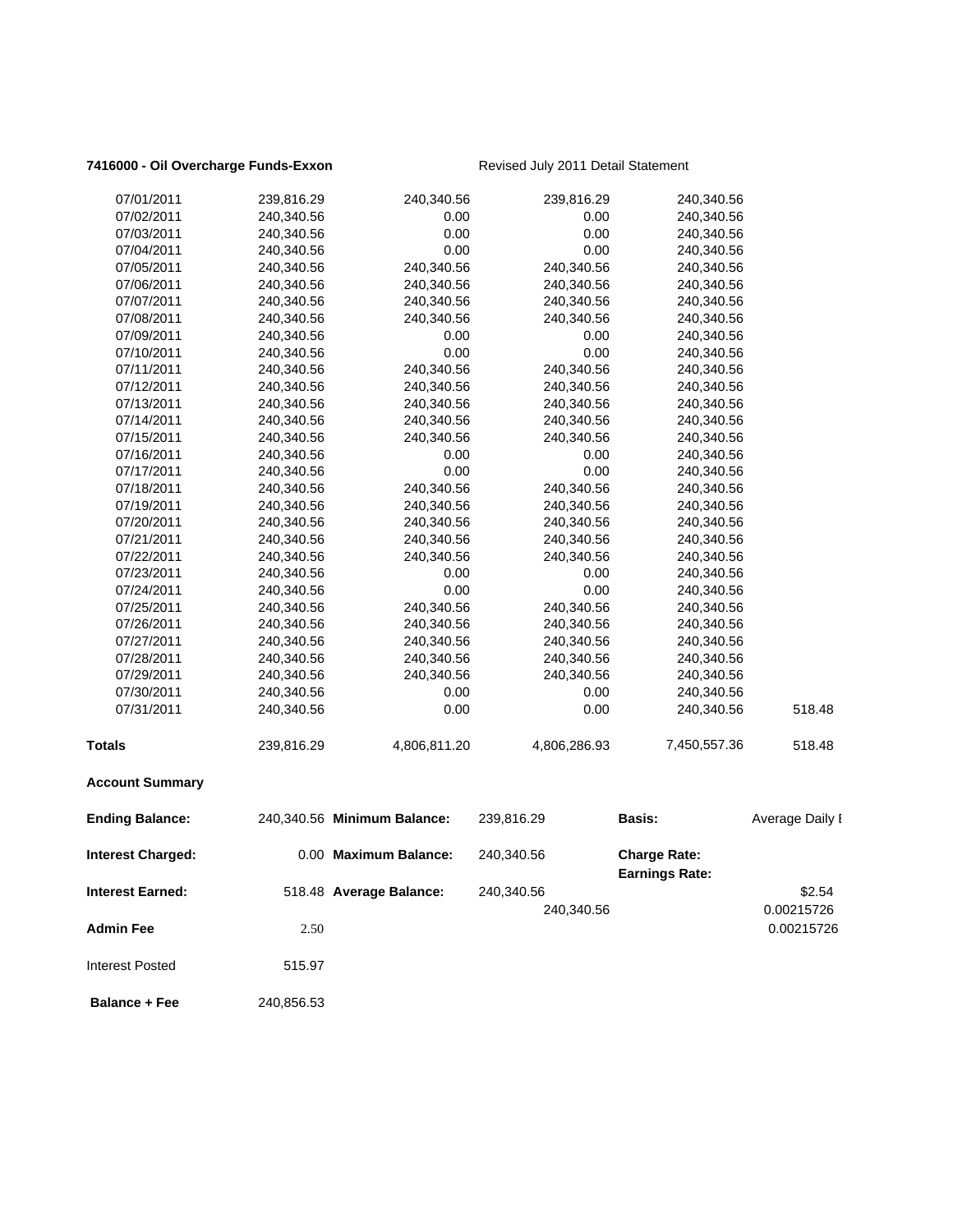### **7416160 - Department of Commerce** Revised July 2011 Detail Statement

| <b>Interest Charged:</b> |              | 0.00 Maximum Balance:         | 1,908,510.80  | <b>Charge Rate:</b><br><b>Earnings Rate:</b> |                 |
|--------------------------|--------------|-------------------------------|---------------|----------------------------------------------|-----------------|
| <b>Ending Balance:</b>   |              | 1,908,510.80 Minimum Balance: | 1,887,150.47  | <b>Basis:</b>                                | Average Daily I |
| <b>Account Summary</b>   |              |                               |               |                                              |                 |
| <b>Totals</b>            | 1,887,150.47 | 37,948,608.73                 | 37,927,248.40 | 58,818,103.53                                | 4,093.10        |
| 07/31/2011               | 1,908,510.80 | 0.00                          | 0.00          | 1,908,510.80                                 | 4,093.10        |
| 07/30/2011               | 1,908,510.80 | 0.00                          | 0.00          | 1,908,510.80                                 |                 |
| 07/29/2011               | 1,908,510.80 | 1,908,510.80                  | 1,908,510.80  | 1,908,510.80                                 |                 |
| 07/28/2011               | 1,902,564.81 | 1,908,510.80                  | 1,902,564.81  | 1,908,510.80                                 |                 |
| 07/27/2011               | 1,902,564.81 | 1,902,564.81                  | 1,902,564.81  | 1,902,564.81                                 |                 |
| 07/26/2011               | 1,902,564.81 | 1,902,564.81                  | 1,902,564.81  | 1,902,564.81                                 |                 |
| 07/25/2011               | 1,902,564.81 | 1,902,564.81                  | 1,902,564.81  | 1,902,564.81                                 |                 |
| 07/24/2011               | 1,902,564.81 | 0.00                          | 0.00          | 1,902,564.81                                 |                 |
| 07/23/2011               | 1,902,564.81 | 0.00                          | 0.00          | 1,902,564.81                                 |                 |
| 07/22/2011               | 1,902,564.81 | 1,902,564.81                  | 1,902,564.81  | 1,902,564.81                                 |                 |
| 07/21/2011               | 1,898,476.60 | 1,902,564.81                  | 1,898,476.60  | 1,902,564.81                                 |                 |
| 07/20/2011               | 1,897,448.29 | 1,898,476.60                  | 1,897,448.29  | 1,898,476.60                                 |                 |
| 07/19/2011               | 1,897,448.29 | 1,897,448.29                  | 1,897,448.29  | 1,897,448.29                                 |                 |
| 07/18/2011               | 1,895,544.44 | 1,897,448.29                  | 1,895,544.44  | 1,897,448.29                                 |                 |
| 07/17/2011               | 1,895,544.44 | 0.00                          | 0.00          | 1,895,544.44                                 |                 |
| 07/16/2011               | 1,895,544.44 | 0.00                          | 0.00          | 1,895,544.44                                 |                 |
| 07/15/2011               | 1,895,544.44 | 1,895,544.44                  | 1,895,544.44  | 1,895,544.44                                 |                 |
| 07/14/2011               | 1,895,544.44 | 1,895,544.44                  | 1,895,544.44  | 1,895,544.44                                 |                 |
| 07/13/2011               | 1,891,250.94 | 1,895,544.44                  | 1,891,250.94  | 1,895,544.44                                 |                 |
| 07/12/2011               | 1,891,250.94 | 1,891,250.94                  | 1,891,250.94  | 1,891,250.94                                 |                 |
| 07/11/2011               | 1,891,250.94 | 1,891,250.94                  | 1,891,250.94  | 1,891,250.94                                 |                 |
| 07/10/2011               | 1,891,250.94 | 0.00                          | 0.00          | 1,891,250.94                                 |                 |
| 07/09/2011               | 1,891,250.94 | 0.00                          | 0.00          | 1,891,250.94                                 |                 |
| 07/08/2011               | 1,891,250.94 | 1,891,250.94                  | 1,891,250.94  | 1,891,250.94                                 |                 |
| 07/07/2011               | 1,891,250.94 | 1,891,250.94                  | 1,891,250.94  | 1,891,250.94                                 |                 |
| 07/06/2011               | 1,891,250.94 | 1,891,250.94                  | 1,891,250.94  | 1,891,250.94                                 |                 |
| 07/05/2011               | 1,891,250.94 | 1,891,250.94                  | 1,891,250.94  | 1,891,250.94                                 |                 |
| 07/04/2011               | 1,891,250.94 | 0.00                          | 0.00          | 1,891,250.94                                 |                 |
| 07/03/2011               | 1,891,250.94 | 0.00                          | 0.00          | 1,891,250.94                                 |                 |
| 07/02/2011               | 1,891,250.94 | 0.00                          | 0.00          | 1,891,250.94                                 |                 |
| 07/01/2011               | 1,887,150.47 | 1,891,250.94                  | 1,887,150.47  | 1,891,250.94                                 |                 |

| Interest Earned: | 4,093.10 Average Balance: | 1,897,358.18 | \$2.54     |
|------------------|---------------------------|--------------|------------|
|                  |                           | 1,897,358.18 | 0.00215726 |
| Admin Fee        | 19.76                     |              | 0.00215726 |
| Interest Posted  | 4,073.33                  |              |            |

**Balance + Fee** 1,912,584.13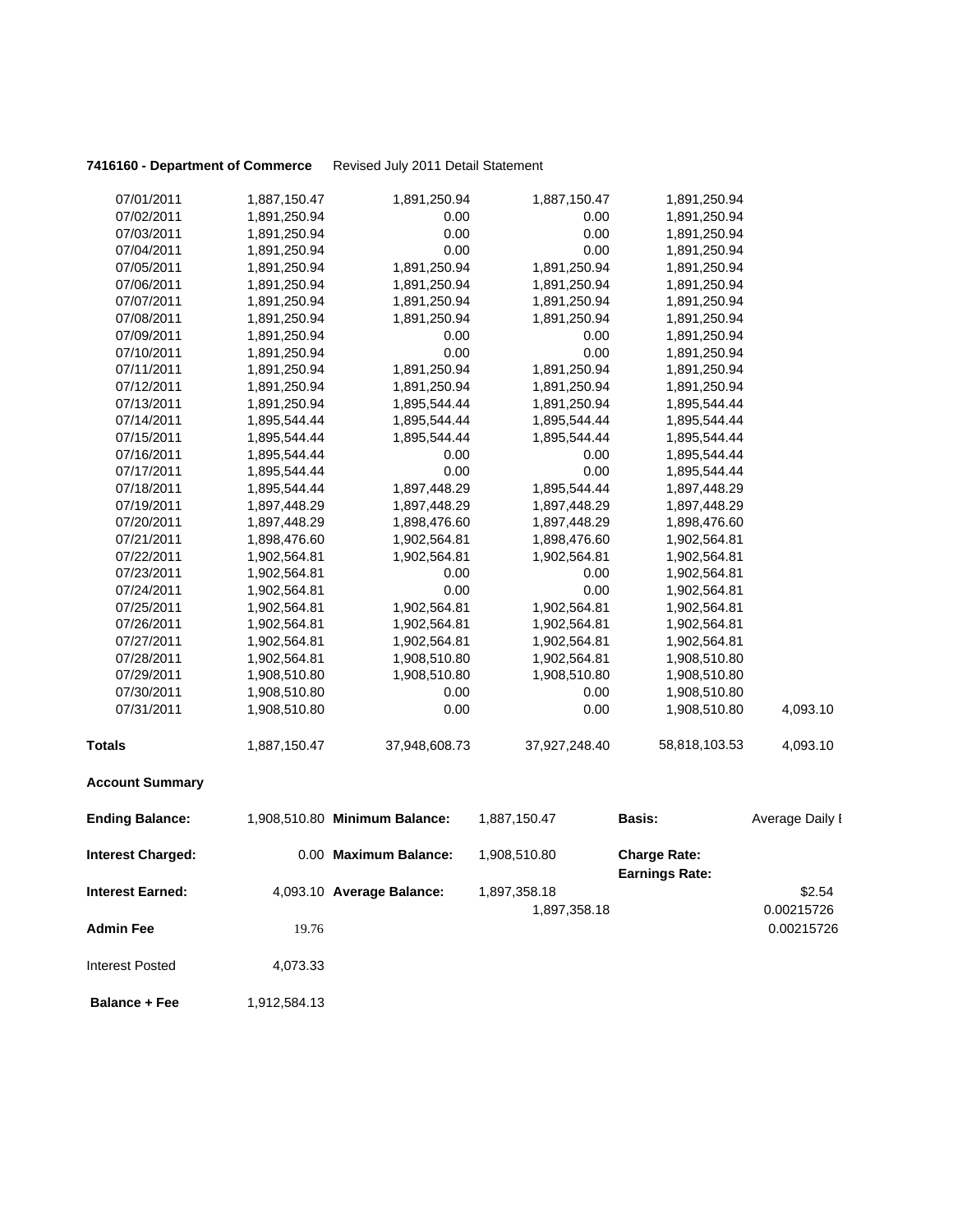| <b>Interest Charged:</b> | 0.00 Maximum Balance: | 0.00 | <b>Charge Rate:</b> |      |                 |
|--------------------------|-----------------------|------|---------------------|------|-----------------|
| <b>Ending Balance:</b>   | 0.00 Minimum Balance: | 0.00 | Basis:              |      | Average Daily I |
| <b>Account Summary</b>   |                       |      |                     |      |                 |
| <b>Totals</b>            | 0.00                  | 0.00 | 0.00                | 0.00 | 0.00            |
| 07/31/2011               | 0.00                  | 0.00 | 0.00                | 0.00 | 0.00            |
| 07/30/2011               | 0.00                  | 0.00 | 0.00                | 0.00 |                 |
| 07/29/2011               | 0.00                  | 0.00 | 0.00                | 0.00 |                 |
| 07/28/2011               | 0.00                  | 0.00 | 0.00                | 0.00 |                 |
| 07/27/2011               | 0.00                  | 0.00 | 0.00                | 0.00 |                 |
| 07/26/2011               | 0.00                  | 0.00 | 0.00                | 0.00 |                 |
| 07/25/2011               | 0.00                  | 0.00 | 0.00                | 0.00 |                 |
| 07/24/2011               | 0.00                  | 0.00 | 0.00                | 0.00 |                 |
| 07/23/2011               | 0.00                  | 0.00 | 0.00                | 0.00 |                 |
| 07/22/2011               | 0.00                  | 0.00 | 0.00                | 0.00 |                 |
| 07/21/2011               | 0.00                  | 0.00 | 0.00                | 0.00 |                 |
| 07/20/2011               | 0.00                  | 0.00 | 0.00                | 0.00 |                 |
| 07/19/2011               | 0.00                  | 0.00 | 0.00                | 0.00 |                 |
| 07/18/2011               | 0.00                  | 0.00 | 0.00                | 0.00 |                 |
| 07/17/2011               | 0.00                  | 0.00 | 0.00                | 0.00 |                 |
| 07/16/2011               | 0.00                  | 0.00 | 0.00                | 0.00 |                 |
| 07/15/2011               | 0.00                  | 0.00 | 0.00                | 0.00 |                 |
| 07/14/2011               | 0.00                  | 0.00 | 0.00                | 0.00 |                 |
| 07/13/2011               | 0.00                  | 0.00 | 0.00                | 0.00 |                 |
| 07/12/2011               | 0.00                  | 0.00 | 0.00                | 0.00 |                 |
| 07/11/2011               | 0.00                  | 0.00 | 0.00                | 0.00 |                 |
| 07/10/2011               | 0.00                  | 0.00 | 0.00                | 0.00 |                 |
| 07/09/2011               | 0.00                  | 0.00 | 0.00                | 0.00 |                 |
| 07/08/2011               | 0.00                  | 0.00 | 0.00                | 0.00 |                 |
| 07/07/2011               | 0.00                  | 0.00 | 0.00                | 0.00 |                 |
| 07/06/2011               | 0.00                  | 0.00 | 0.00                | 0.00 |                 |
| 07/05/2011               | 0.00                  | 0.00 | 0.00                | 0.00 |                 |
| 07/04/2011               | 0.00                  | 0.00 | 0.00                | 0.00 |                 |
| 07/03/2011               | 0.00                  | 0.00 | 0.00                | 0.00 |                 |
| 07/02/2011               | 0.00                  | 0.00 | 0.00                | 0.00 |                 |
| 07/01/2011               | 0.00                  | 0.00 | 0.00                | 0.00 |                 |

| πιισι σοι νι ιαι γσυ. | $0.00$ Maximum Dalance. | v.vv | UIIDI YU INDIU.<br><b>Earnings Rate:</b> |            |
|-----------------------|-------------------------|------|------------------------------------------|------------|
| Interest Earned:      | 0.00 Average Balance:   | 0.00 |                                          | \$2.54     |
|                       |                         |      | 0.00                                     | #N/A       |
| Admin Fee             | $0.00\,$                |      |                                          | 0.00215726 |

**Balance + Fee** 0.00

Interest Posted 0.00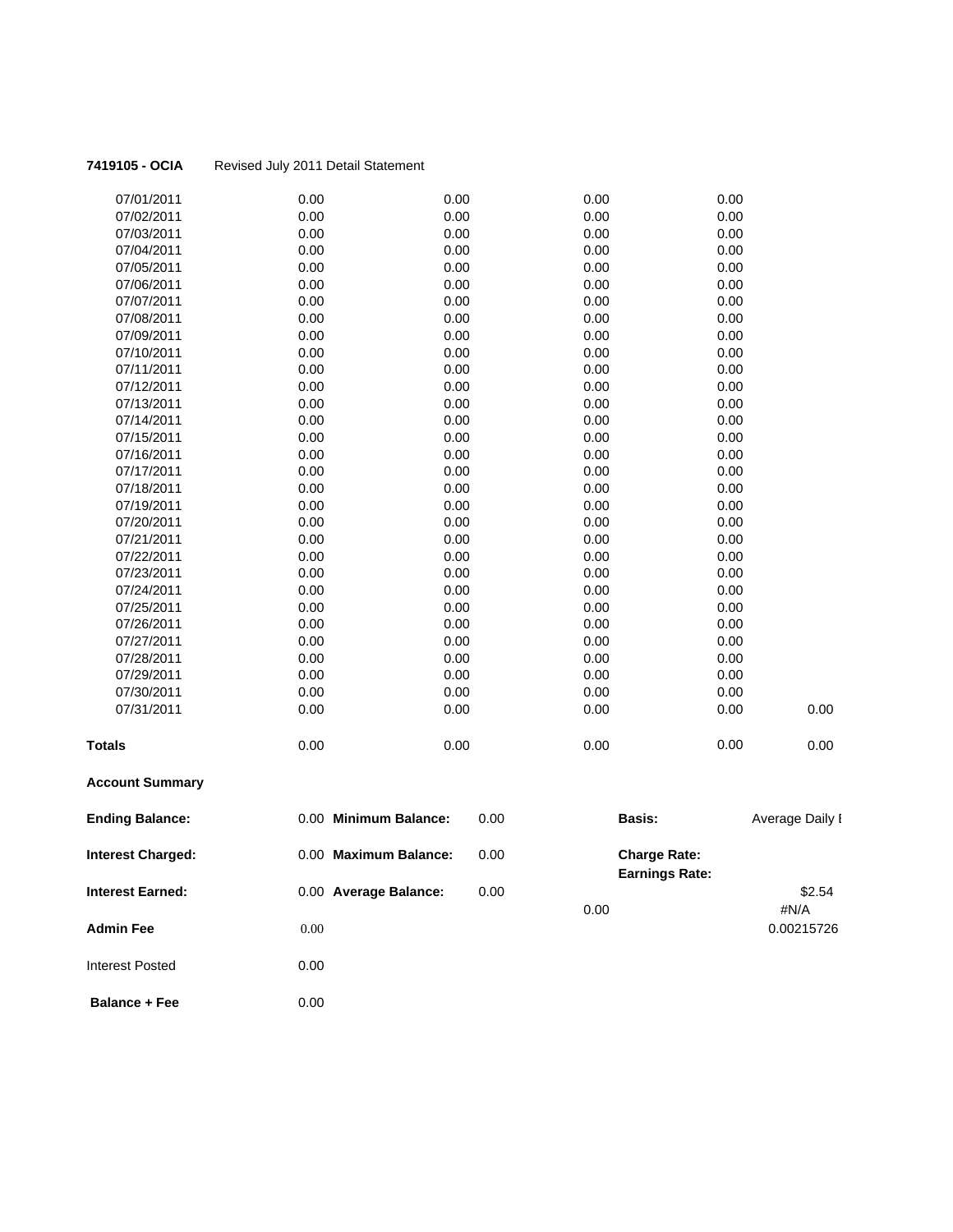| 07/01/2011               | 4,264,329.08 | 4,275,607.11                  | 4,264,329.08                 | 4,275,607.11                                 |                      |
|--------------------------|--------------|-------------------------------|------------------------------|----------------------------------------------|----------------------|
| 07/02/2011               | 4,275,607.11 | 0.00                          | 0.00                         | 4,275,607.11                                 |                      |
| 07/03/2011               | 4,275,607.11 | 0.00                          | 0.00                         | 4,275,607.11                                 |                      |
| 07/04/2011               | 4,275,607.11 | 0.00                          | 0.00                         | 4,275,607.11                                 |                      |
| 07/05/2011               | 4,275,607.11 | 4,275,607.11                  | 4,275,607.11                 | 4,275,607.11                                 |                      |
| 07/06/2011               | 4,275,607.11 | 4,275,607.11                  | 4,275,607.11                 | 4,275,607.11                                 |                      |
| 07/07/2011               | 4,275,607.11 | 4,275,607.11                  | 4,275,607.11                 | 4,275,607.11                                 |                      |
| 07/08/2011               | 4,275,607.11 | 4,275,607.11                  | 4,275,607.11                 | 4,275,607.11                                 |                      |
| 07/09/2011               | 4,275,607.11 | 0.00                          | 0.00                         | 4,275,607.11                                 |                      |
| 07/10/2011               | 4,275,607.11 | 0.00                          | 0.00                         | 4,275,607.11                                 |                      |
| 07/11/2011               | 4,275,607.11 | 4,275,607.11                  | 4,275,607.11                 | 4,275,607.11                                 |                      |
| 07/12/2011               | 4,275,607.11 | 4,275,607.11                  | 4,275,607.11                 | 4,275,607.11                                 |                      |
| 07/13/2011               | 4,275,607.11 | 4,173,983.55                  | 4,275,607.11                 | 4,173,983.55                                 |                      |
| 07/14/2011               | 4,173,983.55 | 4,173,983.55                  | 4,173,983.55                 | 4,173,983.55                                 |                      |
| 07/15/2011               | 4,173,983.55 | 4,173,983.55                  | 4,173,983.55                 | 4,173,983.55                                 |                      |
| 07/16/2011               | 4,173,983.55 | 0.00                          | 0.00                         | 4,173,983.55                                 |                      |
| 07/17/2011               | 4,173,983.55 | 0.00                          | 0.00                         | 4,173,983.55                                 |                      |
| 07/18/2011               | 4,173,983.55 | 4,173,983.55                  | 4,173,983.55                 | 4,173,983.55                                 |                      |
| 07/19/2011               | 4,173,983.55 | 4,173,983.55                  | 4,173,983.55                 | 4,173,983.55                                 |                      |
| 07/20/2011               | 4,173,983.55 | 4,173,983.55                  | 4,173,983.55                 | 4,173,983.55                                 |                      |
| 07/21/2011               | 4,173,983.55 | 4,173,983.55                  | 4,173,983.55                 | 4,173,983.55                                 |                      |
| 07/22/2011               | 4,173,983.55 | 4,173,983.55                  | 4,173,983.55                 | 4,173,983.55                                 |                      |
| 07/23/2011               | 4,173,983.55 | 0.00                          | 0.00                         | 4,173,983.55                                 |                      |
| 07/24/2011               | 4,173,983.55 | 0.00                          | 0.00                         | 4,173,983.55                                 |                      |
| 07/25/2011               | 4,173,983.55 | 4,173,983.55                  | 4,173,983.55                 | 4,173,983.55                                 |                      |
| 07/26/2011               | 4,173,983.55 | 4,173,983.55                  | 4,173,983.55                 | 4,173,983.55                                 |                      |
| 07/27/2011               | 4,173,983.55 | 4,173,983.55                  | 4,173,983.55                 | 4,173,983.55                                 |                      |
| 07/28/2011               | 4,173,983.55 | 4,173,983.55                  | 4,173,983.55                 | 4,173,983.55                                 |                      |
| 07/29/2011               | 4,173,983.55 | 4,173,983.55                  | 4,173,983.55                 | 4,173,983.55                                 |                      |
| 07/30/2011               | 4,173,983.55 | 0.00                          | 0.00                         | 4,173,983.55                                 |                      |
| 07/31/2011               | 4,173,983.55 | 0.00                          | 0.00                         | 4,173,983.55                                 | 9,089.23             |
| <b>Totals</b>            | 4,264,329.08 | 84,191,035.92                 | 84,281,381.45                | 130,612,972.77                               | 9,089.23             |
| <b>Account Summary</b>   |              |                               |                              |                                              |                      |
| <b>Ending Balance:</b>   |              | 4,173,983.55 Minimum Balance: | 4,264,329.08                 | Basis:                                       | Average Daily I      |
| <b>Interest Charged:</b> |              | 0.00 Maximum Balance:         | 4,173,983.55                 | <b>Charge Rate:</b><br><b>Earnings Rate:</b> |                      |
| <b>Interest Earned:</b>  |              | 9,089.23 Average Balance:     | 4,213,321.70<br>4,213,321.70 |                                              | \$2.54<br>0.00215726 |
| <b>Admin Fee</b>         | 43.89        |                               |                              |                                              | 0.00215726           |

**Balance + Fee** 4,183,028.89

Interest Posted 9,045.34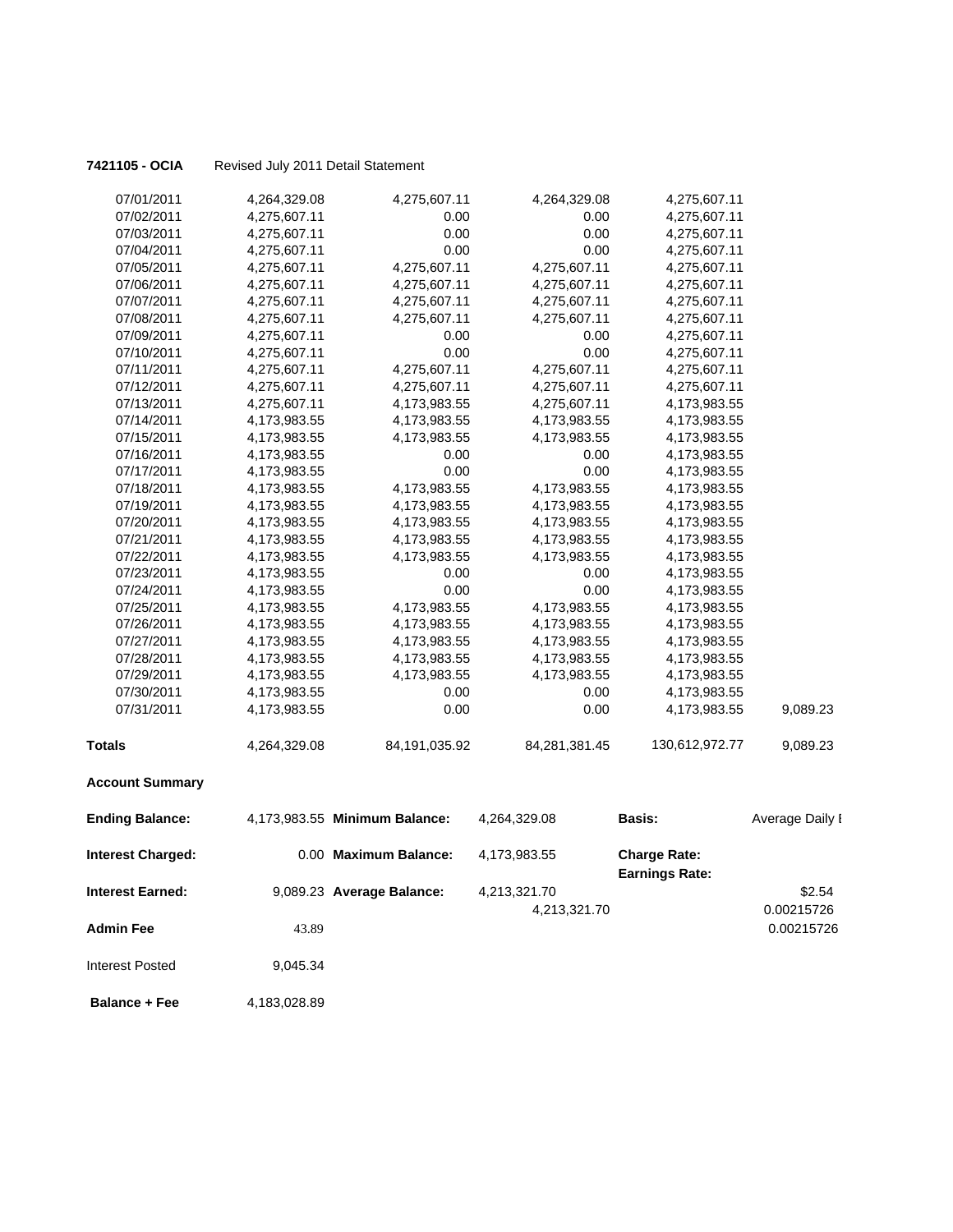| <b>Ending Balance:</b> | 129,042.67 Minimum Balance: |              | 128,722.60   | <b>Basis:</b> | Average Daily I |
|------------------------|-----------------------------|--------------|--------------|---------------|-----------------|
| <b>Account Summary</b> |                             |              |              |               |                 |
| <b>Totals</b>          | 128,722.60                  | 2,580,853.40 | 2,580,533.33 | 4,000,322.77  | 278.38          |
| 07/31/2011             | 129,042.67                  | 0.00         | 0.00         | 129,042.67    | 278.38          |
| 07/30/2011             | 129,042.67                  | 0.00         | 0.00         | 129,042.67    |                 |
| 07/29/2011             | 129,042.67                  | 129,042.67   | 129,042.67   | 129,042.67    |                 |
| 07/28/2011             | 129,042.67                  | 129,042.67   | 129,042.67   | 129,042.67    |                 |
| 07/27/2011             | 129,042.67                  | 129,042.67   | 129,042.67   | 129,042.67    |                 |
| 07/26/2011             | 129,042.67                  | 129,042.67   | 129,042.67   | 129,042.67    |                 |
| 07/25/2011             | 129,042.67                  | 129,042.67   | 129,042.67   | 129,042.67    |                 |
| 07/24/2011             | 129,042.67                  | 0.00         | 0.00         | 129,042.67    |                 |
| 07/23/2011             | 129,042.67                  | 0.00         | 0.00         | 129,042.67    |                 |
| 07/22/2011             | 129,042.67                  | 129,042.67   | 129,042.67   | 129,042.67    |                 |
| 07/21/2011             | 129,042.67                  | 129,042.67   | 129,042.67   | 129,042.67    |                 |
| 07/20/2011             | 129,042.67                  | 129,042.67   | 129,042.67   | 129,042.67    |                 |
| 07/19/2011             | 129,042.67                  | 129,042.67   | 129,042.67   | 129,042.67    |                 |
| 07/18/2011             | 129,042.67                  | 129,042.67   | 129,042.67   | 129,042.67    |                 |
| 07/17/2011             | 129,042.67                  | 0.00         | 0.00         | 129,042.67    |                 |
| 07/16/2011             | 129,042.67                  | 0.00         | 0.00         | 129,042.67    |                 |
| 07/15/2011             | 129,042.67                  | 129,042.67   | 129,042.67   | 129,042.67    |                 |
| 07/14/2011             | 129,042.67                  | 129,042.67   | 129,042.67   | 129,042.67    |                 |
| 07/13/2011             | 129,042.67                  | 129,042.67   | 129,042.67   | 129,042.67    |                 |
| 07/12/2011             | 129,042.67                  | 129,042.67   | 129,042.67   | 129,042.67    |                 |
| 07/11/2011             | 129,042.67                  | 129,042.67   | 129,042.67   | 129,042.67    |                 |
| 07/10/2011             | 129,042.67                  | 0.00         | 0.00         | 129,042.67    |                 |
| 07/09/2011             | 129,042.67                  | 0.00         | 0.00         | 129,042.67    |                 |
| 07/08/2011             | 129,042.67                  | 129,042.67   | 129,042.67   | 129,042.67    |                 |
| 07/07/2011             | 129,042.67                  | 129,042.67   | 129,042.67   | 129,042.67    |                 |
| 07/06/2011             | 129,042.67                  | 129,042.67   | 129,042.67   | 129,042.67    |                 |
| 07/05/2011             | 129,042.67                  | 129,042.67   | 129,042.67   | 129,042.67    |                 |
| 07/04/2011             | 129,042.67                  | 0.00         | 0.00         | 129,042.67    |                 |
| 07/03/2011             | 129,042.67                  | 0.00         | 0.00         | 129,042.67    |                 |
| 07/02/2011             | 129,042.67                  | 0.00         | 0.00         | 129,042.67    |                 |
| 07/01/2011             | 128,722.60                  | 129,042.67   | 128,722.60   | 129,042.67    |                 |

| <b>Interest Charged:</b> |        | 0.00 Maximum Balance:   | 129,042.67 | <b>Charge Rate:</b><br><b>Earnings Rate:</b> |                          |
|--------------------------|--------|-------------------------|------------|----------------------------------------------|--------------------------|
| <b>Interest Earned:</b>  |        | 278.38 Average Balance: | 129,042.67 |                                              | \$2.54                   |
| <b>Admin Fee</b>         | 1.34   |                         | 129,042.67 |                                              | 0.00215726<br>0.00215726 |
| Interest Posted          | 277.03 |                         |            |                                              |                          |

**Balance + Fee** 129,319.70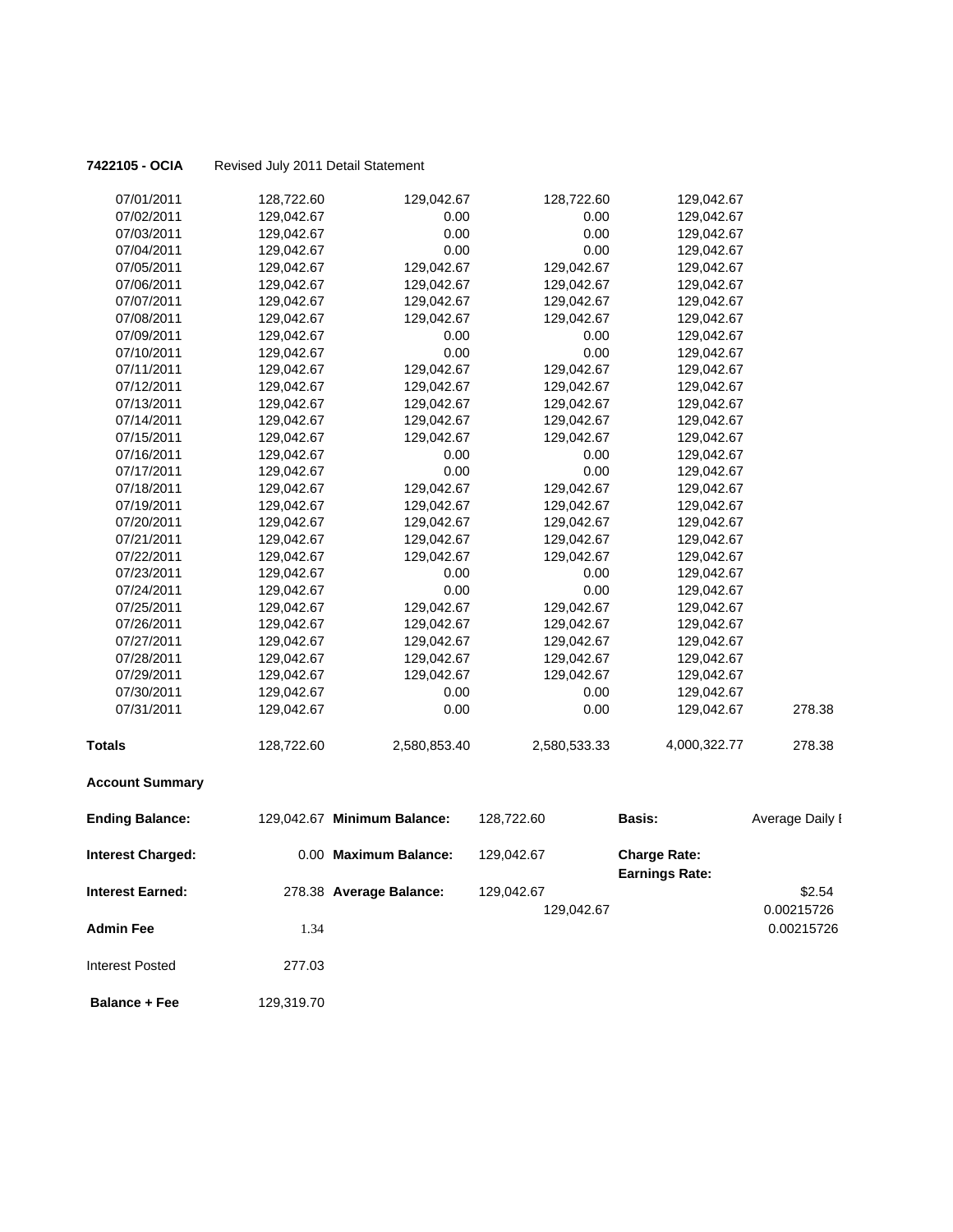| Interest Earned:         |           | 31.67 Average Balance:     | 14,679.38 | 14,679.38  |                                              | \$2.54<br>0.00215726 |
|--------------------------|-----------|----------------------------|-----------|------------|----------------------------------------------|----------------------|
| <b>Interest Charged:</b> |           | 0.00 Maximum Balance:      | 14,679.38 |            | <b>Charge Rate:</b><br><b>Earnings Rate:</b> |                      |
| <b>Ending Balance:</b>   |           | 14,679.38 Minimum Balance: | 14,647.36 |            | Basis:                                       | Average Daily I      |
| <b>Account Summary</b>   |           |                            |           |            |                                              |                      |
| Totals                   | 14,647.36 | 293,587.60                 |           | 293,555.58 | 455,060.78                                   | 31.67                |
| 07/31/2011               | 14,679.38 | 0.00                       |           | 0.00       | 14,679.38                                    | 31.67                |
| 07/30/2011               | 14,679.38 | 0.00                       |           | 0.00       | 14,679.38                                    |                      |
| 07/29/2011               | 14,679.38 | 14,679.38                  |           | 14,679.38  | 14,679.38                                    |                      |
| 07/28/2011               | 14,679.38 | 14,679.38                  |           | 14,679.38  | 14,679.38                                    |                      |
| 07/27/2011               | 14,679.38 | 14,679.38                  |           | 14,679.38  | 14,679.38                                    |                      |
| 07/26/2011               | 14,679.38 | 14,679.38                  |           | 14,679.38  | 14,679.38                                    |                      |
| 07/25/2011               | 14,679.38 | 14,679.38                  |           | 14,679.38  | 14,679.38                                    |                      |
| 07/24/2011               | 14,679.38 | 0.00                       |           | 0.00       | 14,679.38                                    |                      |
| 07/23/2011               | 14,679.38 | 0.00                       |           | 0.00       | 14,679.38                                    |                      |
| 07/22/2011               | 14,679.38 | 14,679.38                  |           | 14,679.38  | 14,679.38                                    |                      |
| 07/21/2011               | 14,679.38 | 14,679.38                  |           | 14,679.38  | 14,679.38                                    |                      |
| 07/20/2011               | 14,679.38 | 14,679.38                  |           | 14,679.38  | 14,679.38                                    |                      |
| 07/19/2011               | 14,679.38 | 14,679.38                  |           | 14,679.38  | 14,679.38                                    |                      |
| 07/18/2011               | 14,679.38 | 14,679.38                  |           | 14,679.38  | 14,679.38                                    |                      |
| 07/17/2011               | 14,679.38 | 0.00                       |           | 0.00       | 14,679.38                                    |                      |
| 07/16/2011               | 14,679.38 | 0.00                       |           | 0.00       | 14,679.38                                    |                      |
| 07/15/2011               | 14,679.38 | 14,679.38                  |           | 14,679.38  | 14,679.38                                    |                      |
| 07/14/2011               | 14,679.38 | 14,679.38                  |           | 14,679.38  | 14,679.38                                    |                      |
| 07/13/2011               | 14,679.38 | 14,679.38                  |           | 14,679.38  | 14,679.38                                    |                      |
| 07/12/2011               | 14,679.38 | 14,679.38                  |           | 14,679.38  | 14,679.38                                    |                      |
| 07/11/2011               | 14,679.38 | 14,679.38                  |           | 14,679.38  | 14,679.38                                    |                      |
| 07/10/2011               | 14,679.38 | 0.00                       |           | 0.00       | 14,679.38                                    |                      |
| 07/09/2011               | 14,679.38 | 0.00                       |           | 0.00       | 14,679.38                                    |                      |
| 07/08/2011               | 14,679.38 | 14,679.38                  |           | 14,679.38  | 14,679.38                                    |                      |
| 07/07/2011               | 14,679.38 | 14,679.38                  |           | 14,679.38  | 14,679.38                                    |                      |
| 07/06/2011               | 14,679.38 | 14,679.38                  |           | 14,679.38  | 14,679.38                                    |                      |
| 07/05/2011               | 14,679.38 | 14,679.38                  |           | 14,679.38  | 14,679.38                                    |                      |
| 07/04/2011               | 14,679.38 | 0.00                       |           | 0.00       | 14,679.38                                    |                      |
| 07/03/2011               | 14,679.38 | 0.00                       |           | 0.00       | 14,679.38                                    |                      |
| 07/02/2011               | 14,679.38 | 0.00                       |           | 0.00       | 14,679.38                                    |                      |
| 07/01/2011               | 14,647.36 | 14,679.38                  |           | 14,647.36  | 14,679.38                                    |                      |

**Admin Fee** 0.15 0.00215726

 **Balance + Fee** 14,710.89

Interest Posted 31.51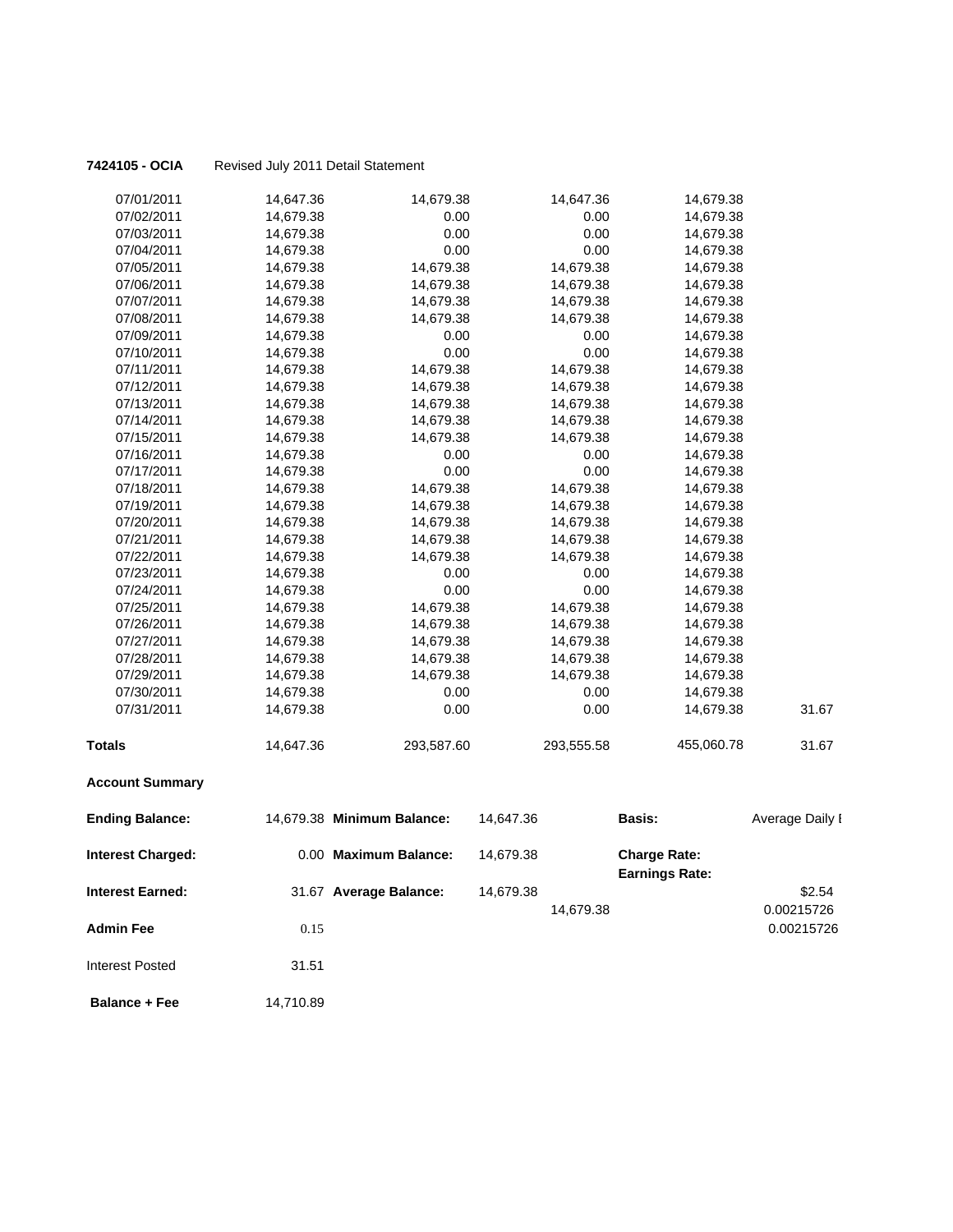### **7426000 - Oil Overcharge Funds-Stripper Well** Revised July 2011 Detail Statement

| 07/01/2011               | 1,686,046.75 | 1,689,732.68                  | 1,686,046.75  | 1,689,732.68                                 |                 |
|--------------------------|--------------|-------------------------------|---------------|----------------------------------------------|-----------------|
| 07/02/2011               | 1,689,732.68 | 0.00                          | 0.00          | 1,689,732.68                                 |                 |
| 07/03/2011               | 1,689,732.68 | 0.00                          | 0.00          | 1,689,732.68                                 |                 |
| 07/04/2011               | 1,689,732.68 | 0.00                          | 0.00          | 1,689,732.68                                 |                 |
| 07/05/2011               | 1,689,732.68 | 1,689,732.68                  | 1,689,732.68  | 1,689,732.68                                 |                 |
| 07/06/2011               | 1,689,732.68 | 1,689,732.68                  | 1,689,732.68  | 1,689,732.68                                 |                 |
| 07/07/2011               | 1,689,732.68 | 1,689,732.68                  | 1,689,732.68  | 1,689,732.68                                 |                 |
| 07/08/2011               | 1,689,732.68 | 1,689,732.68                  | 1,689,732.68  | 1,689,732.68                                 |                 |
| 07/09/2011               | 1,689,732.68 | 0.00                          | 0.00          | 1,689,732.68                                 |                 |
| 07/10/2011               | 1,689,732.68 | 0.00                          | 0.00          | 1,689,732.68                                 |                 |
| 07/11/2011               | 1,689,732.68 | 1,689,732.68                  | 1,689,732.68  | 1,689,732.68                                 |                 |
| 07/12/2011               | 1,689,732.68 | 1,689,732.68                  | 1,689,732.68  | 1,689,732.68                                 |                 |
| 07/13/2011               | 1,689,732.68 | 1,689,732.68                  | 1,689,732.68  | 1,689,732.68                                 |                 |
| 07/14/2011               | 1,689,732.68 | 1,689,732.68                  | 1,689,732.68  | 1,689,732.68                                 |                 |
| 07/15/2011               | 1,689,732.68 | 1,689,732.68                  | 1,689,732.68  | 1,689,732.68                                 |                 |
| 07/16/2011               | 1,689,732.68 | 0.00                          | 0.00          | 1,689,732.68                                 |                 |
| 07/17/2011               | 1,689,732.68 | 0.00                          | 0.00          | 1,689,732.68                                 |                 |
| 07/18/2011               | 1,689,732.68 | 1,689,732.68                  | 1,689,732.68  | 1,689,732.68                                 |                 |
| 07/19/2011               | 1,689,732.68 | 1,689,732.68                  | 1,689,732.68  | 1,689,732.68                                 |                 |
| 07/20/2011               | 1,689,732.68 | 1,689,732.68                  | 1,689,732.68  | 1,689,732.68                                 |                 |
| 07/21/2011               | 1,689,732.68 | 1,689,732.68                  | 1,689,732.68  | 1,689,732.68                                 |                 |
| 07/22/2011               | 1,689,732.68 | 1,689,732.68                  | 1,689,732.68  | 1,689,732.68                                 |                 |
| 07/23/2011               | 1,689,732.68 | 0.00                          | 0.00          | 1,689,732.68                                 |                 |
| 07/24/2011               | 1,689,732.68 | 0.00                          | 0.00          | 1,689,732.68                                 |                 |
| 07/25/2011               | 1,689,732.68 | 1,689,732.68                  | 1,689,732.68  | 1,689,732.68                                 |                 |
| 07/26/2011               | 1,689,732.68 | 1,689,732.68                  | 1,689,732.68  | 1,689,732.68                                 |                 |
| 07/27/2011               | 1,689,732.68 | 1,689,732.68                  | 1,689,732.68  | 1,689,732.68                                 |                 |
| 07/28/2011               | 1,689,732.68 | 1,689,732.68                  | 1,689,732.68  | 1,689,732.68                                 |                 |
| 07/29/2011               | 1,689,732.68 | 1,689,732.68                  | 1,689,732.68  | 1,689,732.68                                 |                 |
| 07/30/2011               | 1,689,732.68 | 0.00                          | 0.00          | 1,689,732.68                                 |                 |
| 07/31/2011               | 1,689,732.68 | 0.00                          | 0.00          | 1,689,732.68                                 | 3,645.19        |
| Totals                   | 1,686,046.75 | 33,794,653.60                 | 33,790,967.67 | 52,381,713.08                                | 3,645.19        |
| <b>Account Summary</b>   |              |                               |               |                                              |                 |
| <b>Ending Balance:</b>   |              | 1,689,732.68 Minimum Balance: | 1,686,046.75  | Basis:                                       | Average Daily I |
| <b>Interest Charged:</b> |              | 0.00 Maximum Balance:         | 1,689,732.68  | <b>Charge Rate:</b><br><b>Earnings Rate:</b> |                 |
| <b>Interest Earned:</b>  |              | 3,645.19 Average Balance:     | 1,689,732.68  |                                              | \$2.54          |
|                          |              |                               | 1,689,732.68  |                                              | 0.00215726      |
| <b>Admin Fee</b>         | 17.60        |                               |               |                                              | 0.00215726      |

**Balance + Fee** 1,693,360.27

Interest Posted 3,627.59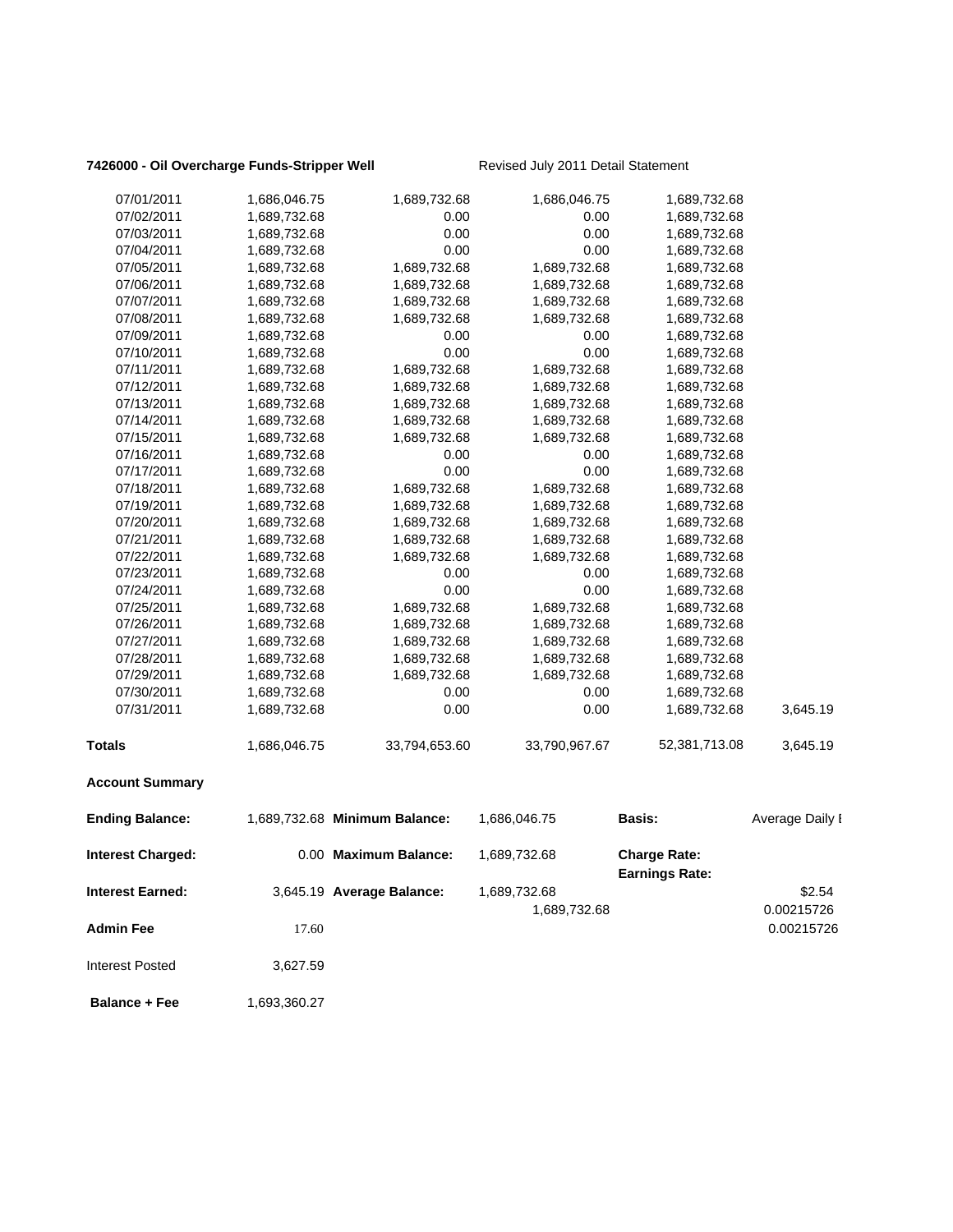### **7426160 - Oklahoma Department of Commerce** Revised July 2011 Detail Statement

| 07/01/2011               | 639,693.38 | 641,091.28                  | 639,693.38    | 641,091.28                                   |                 |
|--------------------------|------------|-----------------------------|---------------|----------------------------------------------|-----------------|
| 07/02/2011               | 641,091.28 | 0.00                        | 0.00          | 641,091.28                                   |                 |
| 07/03/2011               | 641,091.28 | 0.00                        | 0.00          | 641,091.28                                   |                 |
| 07/04/2011               | 641,091.28 | 0.00                        | 0.00          | 641,091.28                                   |                 |
| 07/05/2011               | 641,091.28 | 641,752.20                  | 641,091.28    | 641,752.20                                   |                 |
| 07/06/2011               | 641,752.20 | 641,752.20                  | 641,752.20    | 641,752.20                                   |                 |
| 07/07/2011               | 641,752.20 | 641,752.20                  | 641,752.20    | 641,752.20                                   |                 |
| 07/08/2011               | 641,752.20 | 643,044.76                  | 641,752.20    | 643,044.76                                   |                 |
| 07/09/2011               | 643,044.76 | 0.00                        | 0.00          | 643,044.76                                   |                 |
| 07/10/2011               | 643,044.76 | 0.00                        | 0.00          | 643,044.76                                   |                 |
| 07/11/2011               | 643,044.76 | 643,044.76                  | 643,044.76    | 643,044.76                                   |                 |
| 07/12/2011               | 643,044.76 | 643,044.76                  | 643,044.76    | 643,044.76                                   |                 |
| 07/13/2011               | 643,044.76 | 643,044.76                  | 643,044.76    | 643,044.76                                   |                 |
| 07/14/2011               | 643,044.76 | 643,044.76                  | 643,044.76    | 643,044.76                                   |                 |
| 07/15/2011               | 643,044.76 | 643,044.76                  | 643,044.76    | 643,044.76                                   |                 |
| 07/16/2011               | 643,044.76 | 0.00                        | 0.00          | 643,044.76                                   |                 |
| 07/17/2011               | 643,044.76 | 0.00                        | 0.00          | 643,044.76                                   |                 |
| 07/18/2011               | 643,044.76 | 643,044.76                  | 643,044.76    | 643,044.76                                   |                 |
| 07/19/2011               | 643,044.76 | 643,044.76                  | 643,044.76    | 643,044.76                                   |                 |
| 07/20/2011               | 643,044.76 | 643,044.76                  | 643,044.76    | 643,044.76                                   |                 |
| 07/21/2011               | 643,044.76 | 643,044.76                  | 643,044.76    | 643,044.76                                   |                 |
| 07/22/2011               | 643,044.76 | 643,044.76                  | 643,044.76    | 643,044.76                                   |                 |
| 07/23/2011               | 643,044.76 | 0.00                        | 0.00          | 643,044.76                                   |                 |
| 07/24/2011               | 643,044.76 | 0.00                        | 0.00          | 643,044.76                                   |                 |
| 07/25/2011               | 643,044.76 | 643,044.76                  | 643,044.76    | 643,044.76                                   |                 |
| 07/26/2011               | 643,044.76 | 643,044.76                  | 643,044.76    | 643,044.76                                   |                 |
| 07/27/2011               | 643,044.76 | 643,044.76                  | 643,044.76    | 643,044.76                                   |                 |
| 07/28/2011               | 643,044.76 | 643,705.68                  | 643,044.76    | 643,705.68                                   |                 |
| 07/29/2011               | 643,705.68 | 643,705.68                  | 643,705.68    | 643,705.68                                   |                 |
| 07/30/2011               | 643,705.68 | 0.00                        | 0.00          | 643,705.68                                   |                 |
| 07/31/2011               | 643,705.68 | 0.00                        | 0.00          | 643,705.68                                   | 1,386.59        |
| <b>Totals</b>            | 639,693.38 | 12,856,385.88               | 12,852,373.58 | 19,925,339.64                                | 1,386.59        |
| <b>Account Summary</b>   |            |                             |               |                                              |                 |
| <b>Ending Balance:</b>   |            | 643,705.68 Minimum Balance: | 639,693.38    | <b>Basis:</b>                                | Average Daily I |
| <b>Interest Charged:</b> |            | 0.00 Maximum Balance:       | 643,705.68    | <b>Charge Rate:</b><br><b>Earnings Rate:</b> |                 |
| <b>Interest Earned:</b>  |            | 1,386.59 Average Balance:   | 642,752.89    |                                              | \$2.54          |
|                          |            |                             |               |                                              | 0.00215726      |
|                          |            |                             | 642,752.89    |                                              |                 |
| <b>Admin Fee</b>         | 6.70       |                             |               |                                              | 0.00215726      |
| <b>Interest Posted</b>   | 1,379.89   |                             |               |                                              |                 |
| <b>Balance + Fee</b>     | 645,085.57 |                             |               |                                              |                 |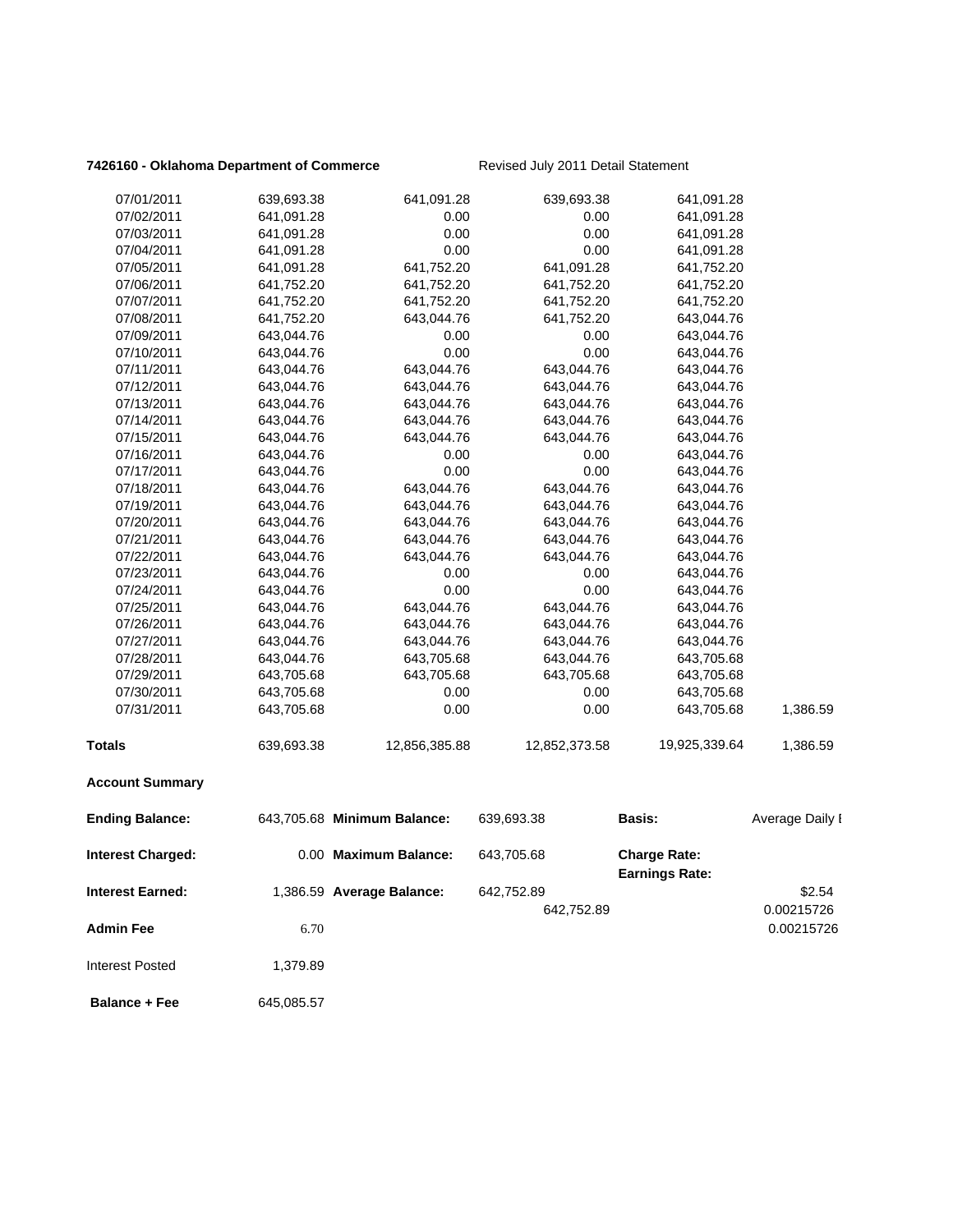### **7428105 - OCIA ENDOWED CHAIRS** Revised July 2011 Detail Statement

| 07/01/2011               | 5,275.25 | 5,462.93                  |          | 5,275.25   | 5,462.93                                     |                 |
|--------------------------|----------|---------------------------|----------|------------|----------------------------------------------|-----------------|
| 07/02/2011               | 5,462.93 | 0.00                      |          | 0.00       | 5,462.93                                     |                 |
| 07/03/2011               | 5,462.93 | 0.00                      |          | 0.00       | 5,462.93                                     |                 |
| 07/04/2011               | 5,462.93 | 0.00                      |          | 0.00       | 5,462.93                                     |                 |
| 07/05/2011               | 5,462.93 | 5,462.93                  |          | 5,462.93   | 5,462.93                                     |                 |
| 07/06/2011               | 5,462.93 | 5,462.93                  |          | 5,462.93   | 5,462.93                                     |                 |
| 07/07/2011               | 5,462.93 | 5,462.93                  |          | 5,462.93   | 5,462.93                                     |                 |
| 07/08/2011               | 5,462.93 | 5,462.93                  |          | 5,462.93   | 5,462.93                                     |                 |
| 07/09/2011               | 5,462.93 | 0.00                      |          | 0.00       | 5,462.93                                     |                 |
| 07/10/2011               | 5,462.93 | 0.00                      |          | 0.00       | 5,462.93                                     |                 |
| 07/11/2011               | 5,462.93 | 5,462.93                  |          | 5,462.93   | 5,462.93                                     |                 |
| 07/12/2011               | 5,462.93 | 5,462.93                  |          | 5,462.93   | 5,462.93                                     |                 |
| 07/13/2011               | 5,462.93 | 5,462.93                  |          | 5,462.93   | 5,462.93                                     |                 |
| 07/14/2011               | 5,462.93 | 5,462.93                  |          | 5,462.93   | 5,462.93                                     |                 |
| 07/15/2011               | 5,462.93 | 5,462.93                  |          | 5,462.93   | 5,462.93                                     |                 |
| 07/16/2011               | 5,462.93 | 0.00                      |          | 0.00       | 5,462.93                                     |                 |
| 07/17/2011               | 5,462.93 | 0.00                      |          | 0.00       | 5,462.93                                     |                 |
| 07/18/2011               | 5,462.93 | 5,462.93                  |          | 5,462.93   | 5,462.93                                     |                 |
| 07/19/2011               | 5,462.93 | 5,462.93                  |          | 5,462.93   | 5,462.93                                     |                 |
| 07/20/2011               | 5,462.93 | 5,462.93                  |          | 5,462.93   | 5,462.93                                     |                 |
| 07/21/2011               | 5,462.93 | 5,462.93                  |          | 5,462.93   | 5,462.93                                     |                 |
| 07/22/2011               | 5,462.93 | 5,462.93                  |          | 5,462.93   | 5,462.93                                     |                 |
| 07/23/2011               | 5,462.93 | 0.00                      |          | 0.00       | 5,462.93                                     |                 |
| 07/24/2011               | 5,462.93 | 0.00                      |          | 0.00       | 5,462.93                                     |                 |
| 07/25/2011               | 5,462.93 | 5,462.93                  |          | 5,462.93   | 5,462.93                                     |                 |
| 07/26/2011               | 5,462.93 | 5,462.93                  |          | 5,462.93   | 5,462.93                                     |                 |
| 07/27/2011               | 5,462.93 | 5,462.93                  |          | 5,462.93   | 5,462.93                                     |                 |
| 07/28/2011               | 5,462.93 | 5,462.93                  |          | 5,462.93   | 5,462.93                                     |                 |
| 07/29/2011               | 5,462.93 | 5,462.93                  |          | 5,462.93   | 5,462.93                                     |                 |
| 07/30/2011               | 5,462.93 | 0.00                      |          | 0.00       | 5,462.93                                     |                 |
| 07/31/2011               | 5,462.93 | 0.00                      |          | 0.00       | 5,462.93                                     | 11.78           |
| <b>Totals</b>            | 5,275.25 | 109,258.60                |          | 109,070.92 | 169,350.83                                   | 11.78           |
| <b>Account Summary</b>   |          |                           |          |            |                                              |                 |
| <b>Ending Balance:</b>   |          | 5,462.93 Minimum Balance: | 5,275.25 |            | <b>Basis:</b>                                | Average Daily I |
| <b>Interest Charged:</b> |          | 0.00 Maximum Balance:     | 5,462.93 |            | <b>Charge Rate:</b><br><b>Earnings Rate:</b> |                 |
| <b>Interest Earned:</b>  |          | 11.78 Average Balance:    | 5,462.93 |            |                                              | \$2.54          |
|                          |          |                           |          | 5,462.93   |                                              |                 |
|                          |          |                           |          |            |                                              | 0.00215726      |
| <b>Admin Fee</b>         | 0.06     |                           |          |            |                                              | 0.00215726      |
| <b>Interest Posted</b>   | 11.73    |                           |          |            |                                              |                 |
| <b>Balance + Fee</b>     | 5,474.66 |                           |          |            |                                              |                 |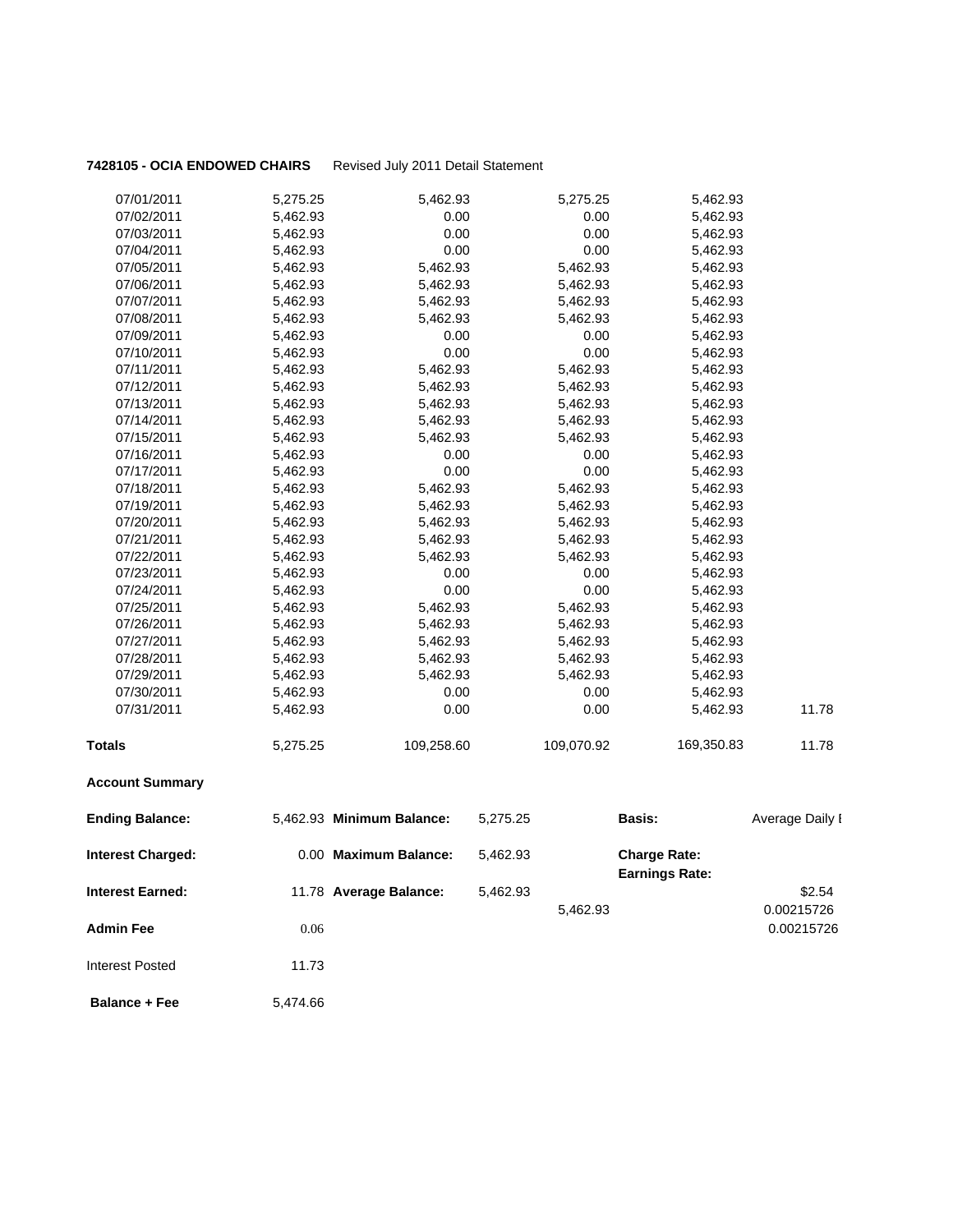| <b>Account Summary</b> |          |            |            |            |       |
|------------------------|----------|------------|------------|------------|-------|
| <b>Totals</b>          | 7,859.26 | 163,936.20 | 163,598.65 | 254,101.11 | 17.68 |
| 07/31/2011             | 8,196.81 | 0.00       | 0.00       | 8,196.81   | 17.68 |
| 07/30/2011             | 8,196.81 | 0.00       | 0.00       | 8,196.81   |       |
| 07/29/2011             | 8,196.81 | 8,196.81   | 8,196.81   | 8,196.81   |       |
| 07/28/2011             | 8,196.81 | 8,196.81   | 8,196.81   | 8,196.81   |       |
| 07/27/2011             | 8,196.81 | 8,196.81   | 8,196.81   | 8,196.81   |       |
| 07/26/2011             | 8,196.81 | 8,196.81   | 8,196.81   | 8,196.81   |       |
| 07/25/2011             | 8,196.81 | 8,196.81   | 8,196.81   | 8,196.81   |       |
| 07/24/2011             | 8,196.81 | 0.00       | 0.00       | 8,196.81   |       |
| 07/23/2011             | 8,196.81 | 0.00       | 0.00       | 8,196.81   |       |
| 07/22/2011             | 8,196.81 | 8,196.81   | 8,196.81   | 8,196.81   |       |
| 07/21/2011             | 8,196.81 | 8,196.81   | 8,196.81   | 8,196.81   |       |
| 07/20/2011             | 8,196.81 | 8,196.81   | 8,196.81   | 8,196.81   |       |
| 07/19/2011             | 8,196.81 | 8,196.81   | 8,196.81   | 8,196.81   |       |
| 07/18/2011             | 8,196.81 | 8,196.81   | 8,196.81   | 8,196.81   |       |
| 07/17/2011             | 8,196.81 | 0.00       | 0.00       | 8,196.81   |       |
| 07/16/2011             | 8,196.81 | 0.00       | 0.00       | 8,196.81   |       |
| 07/15/2011             | 8,196.81 | 8,196.81   | 8,196.81   | 8,196.81   |       |
| 07/14/2011             | 8,196.81 | 8,196.81   | 8,196.81   | 8,196.81   |       |
| 07/13/2011             | 8,196.81 | 8,196.81   | 8,196.81   | 8,196.81   |       |
| 07/12/2011             | 8,196.81 | 8,196.81   | 8,196.81   | 8,196.81   |       |
| 07/11/2011             | 8,196.81 | 8,196.81   | 8,196.81   | 8,196.81   |       |
| 07/10/2011             | 8,196.81 | 0.00       | 0.00       | 8,196.81   |       |
| 07/09/2011             | 8,196.81 | 0.00       | 0.00       | 8,196.81   |       |
| 07/08/2011             | 8,196.81 | 8,196.81   | 8,196.81   | 8,196.81   |       |
| 07/07/2011             | 8,196.81 | 8,196.81   | 8,196.81   | 8,196.81   |       |
| 07/06/2011             | 8,196.81 | 8,196.81   | 8,196.81   | 8,196.81   |       |
| 07/05/2011             | 8,196.81 | 8,196.81   | 8,196.81   | 8,196.81   |       |
| 07/04/2011             | 8,196.81 | 0.00       | 0.00       | 8,196.81   |       |
| 07/03/2011             | 8,196.81 | 0.00       | 0.00       | 8,196.81   |       |
| 07/02/2011             | 8,196.81 | 0.00       | 0.00       | 8,196.81   |       |
| 07/01/2011             | 7,859.26 | 8,196.81   | 7,859.26   | 8,196.81   |       |
|                        |          |            |            |            |       |

| <b>Ending Balance:</b>   |          | 8,196.81 Minimum Balance: | 7,859.26 | <b>Basis:</b>                                | Average Daily I          |
|--------------------------|----------|---------------------------|----------|----------------------------------------------|--------------------------|
| <b>Interest Charged:</b> |          | 0.00 Maximum Balance:     | 8.196.81 | <b>Charge Rate:</b><br><b>Earnings Rate:</b> |                          |
| <b>Interest Earned:</b>  |          | 17.68 Average Balance:    | 8,196.81 |                                              | \$2.54                   |
| <b>Admin Fee</b>         | 0.09     |                           |          | 8,196.81                                     | 0.00215726<br>0.00215726 |
| <b>Interest Posted</b>   | 17.60    |                           |          |                                              |                          |
| <b>Balance + Fee</b>     | 8.214.41 |                           |          |                                              |                          |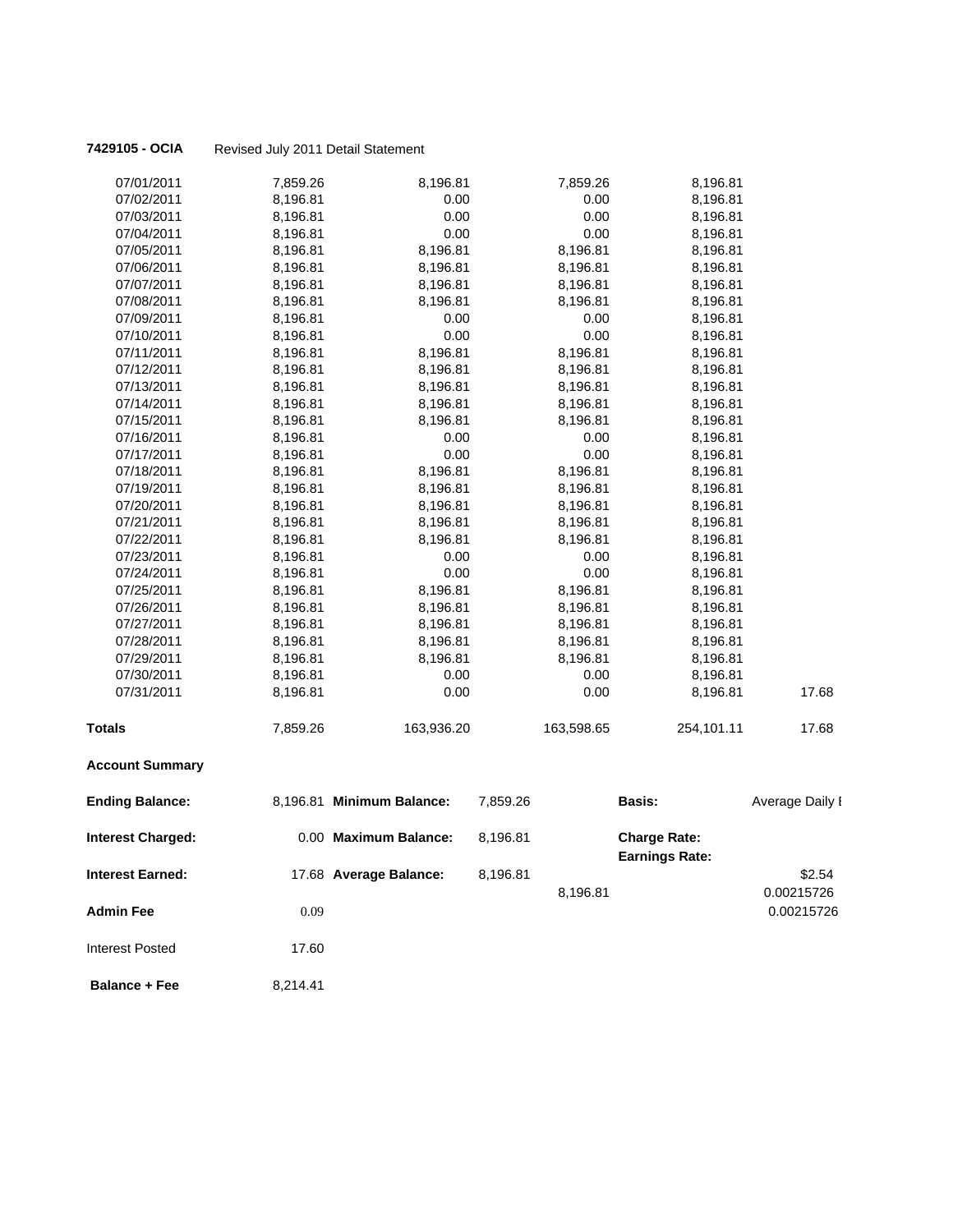| 07/01/2011               | 3,950,713.54 | 3,960,578.05                  | 3,950,713.54                 | 3,960,578.05                                 |                      |
|--------------------------|--------------|-------------------------------|------------------------------|----------------------------------------------|----------------------|
| 07/02/2011               | 3,960,578.05 | 0.00                          | 0.00                         | 3,960,578.05                                 |                      |
| 07/03/2011               | 3,960,578.05 | 0.00                          | 0.00                         | 3,960,578.05                                 |                      |
| 07/04/2011               | 3,960,578.05 | 0.00                          | 0.00                         | 3,960,578.05                                 |                      |
| 07/05/2011               | 3,960,578.05 | 3,960,578.05                  | 3,960,578.05                 | 3,960,578.05                                 |                      |
| 07/06/2011               | 3,960,578.05 | 3,960,578.05                  | 3,960,578.05                 | 3,960,578.05                                 |                      |
| 07/07/2011               | 3,960,578.05 | 3,779,657.50                  | 3,960,578.05                 | 3,779,657.50                                 |                      |
| 07/08/2011               | 3,779,657.50 | 3,691,022.53                  | 3,779,657.50                 | 3,691,022.53                                 |                      |
| 07/09/2011               | 3,691,022.53 | 0.00                          | 0.00                         | 3,691,022.53                                 |                      |
| 07/10/2011               | 3,691,022.53 | 0.00                          | 0.00                         | 3,691,022.53                                 |                      |
| 07/11/2011               | 3,691,022.53 | 3,691,022.53                  | 3,691,022.53                 | 3,691,022.53                                 |                      |
| 07/12/2011               | 3,691,022.53 | 5,615,325.81                  | 3,691,022.53                 | 5,615,325.81                                 |                      |
| 07/13/2011               | 5,615,325.81 | 5,584,909.89                  | 5,615,325.81                 | 5,584,909.89                                 |                      |
| 07/14/2011               | 5,584,909.89 | 5,538,893.88                  | 5,584,909.89                 | 5,538,893.88                                 |                      |
| 07/15/2011               | 5,538,893.88 | 5,160,837.88                  | 5,538,893.88                 | 5,160,837.88                                 |                      |
| 07/16/2011               | 5,160,837.88 | 0.00                          | 0.00                         | 5,160,837.88                                 |                      |
| 07/17/2011               | 5,160,837.88 | 0.00                          | 0.00                         | 5,160,837.88                                 |                      |
| 07/18/2011               | 5,160,837.88 | 6,160,158.77                  | 5,160,837.88                 | 6,160,158.77                                 |                      |
| 07/19/2011               | 6,160,158.77 | 6,160,597.59                  | 6,160,158.77                 | 6,160,597.59                                 |                      |
| 07/20/2011               | 6,160,597.59 | 6,160,597.59                  | 6,160,597.59                 | 6,160,597.59                                 |                      |
| 07/21/2011               | 6,160,597.59 | 3,880,717.48                  | 6,160,597.59                 | 3,880,717.48                                 |                      |
| 07/22/2011               | 3,880,717.48 | 3,880,717.48                  | 3,880,717.48                 | 3,880,717.48                                 |                      |
| 07/23/2011               | 3,880,717.48 | 0.00                          | 0.00                         | 3,880,717.48                                 |                      |
| 07/24/2011               | 3,880,717.48 | 0.00                          | 0.00                         | 3,880,717.48                                 |                      |
| 07/25/2011               | 3,880,717.48 | 3,863,767.08                  | 3,880,717.48                 | 3,863,767.08                                 |                      |
| 07/26/2011               | 3,863,767.08 | 5,252,001.29                  | 3,863,767.08                 | 5,252,001.29                                 |                      |
| 07/27/2011               | 5,252,001.29 | 3,419,575.85                  | 5,252,001.29                 | 3,419,575.85                                 |                      |
| 07/28/2011               | 3,419,575.85 | 3,090,701.62                  | 3,419,575.85                 | 3,090,701.62                                 |                      |
| 07/29/2011               | 3,090,701.62 | 2,933,951.39                  | 3,090,701.62                 | 2,933,951.39                                 |                      |
| 07/30/2011               | 2,933,951.39 | 0.00                          | 0.00                         | 2,933,951.39                                 |                      |
| 07/31/2011               | 2,933,951.39 | 0.00                          | 0.00                         | 2,933,951.39                                 | 9,252.63             |
| <b>Totals</b>            | 3,950,713.54 | 89,746,190.31                 | 90,762,952.46                | 132,960,983.02                               | 9,252.63             |
| <b>Account Summary</b>   |              |                               |                              |                                              |                      |
| <b>Ending Balance:</b>   |              | 2,933,951.39 Minimum Balance: | 3,950,713.54                 | <b>Basis:</b>                                | Average Daily I      |
| <b>Interest Charged:</b> |              | 0.00 Maximum Balance:         | 2,933,951.39                 | <b>Charge Rate:</b><br><b>Earnings Rate:</b> |                      |
| <b>Interest Earned:</b>  |              | 9,252.63 Average Balance:     | 4,289,063.97<br>4,289,063.97 |                                              | \$2.54<br>0.00215726 |
| <b>Admin Fee</b>         | 44.68        |                               |                              |                                              | 0.00215726           |

**Balance + Fee** 2,943,159.34

Interest Posted 9,207.95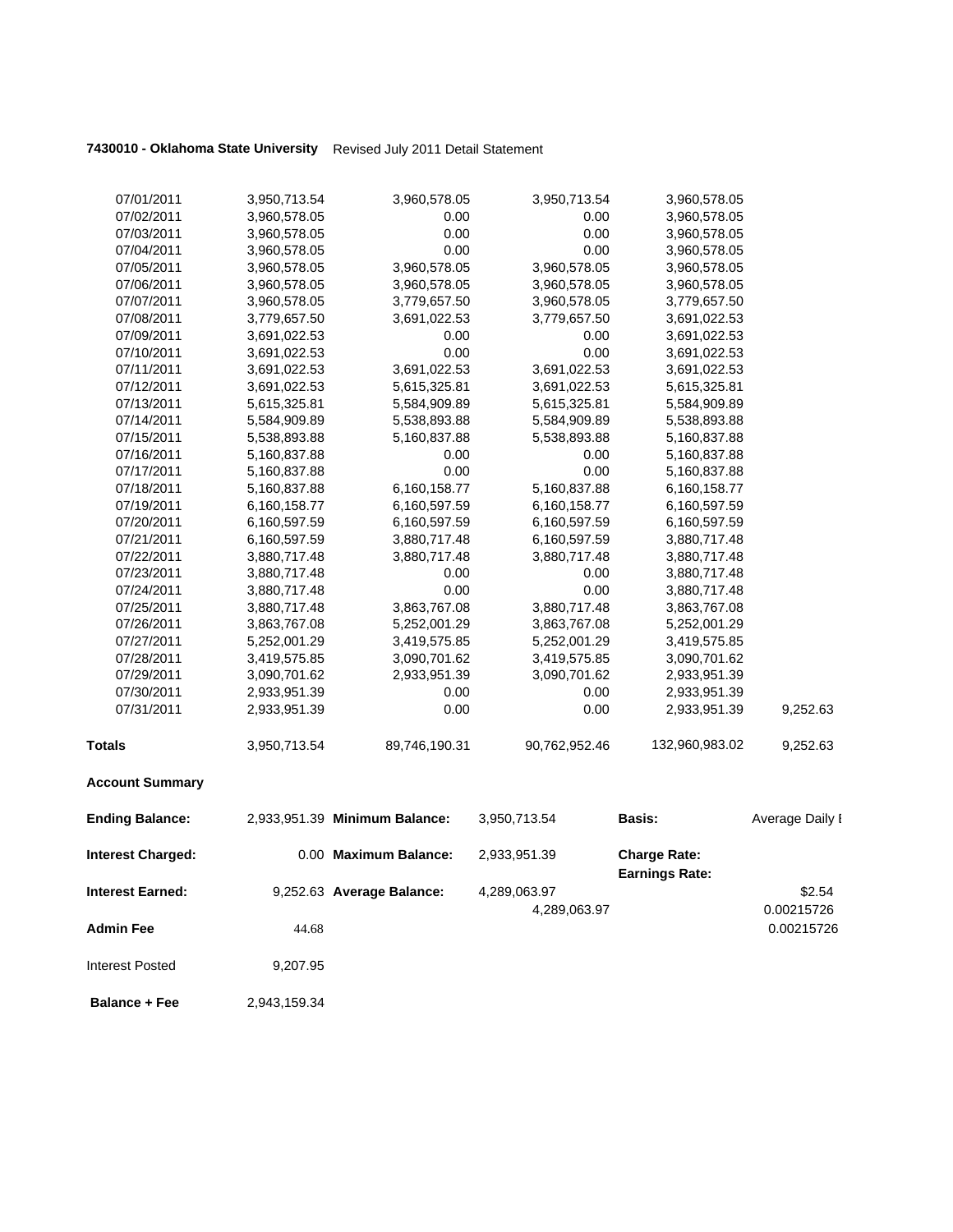| 07/01/2011               | 1,172,133.17 | 1,175,166.33                | 1,172,133.17  | 1,175,166.33                                 |                 |
|--------------------------|--------------|-----------------------------|---------------|----------------------------------------------|-----------------|
| 07/02/2011               | 1,175,166.33 | 0.00                        | 0.00          | 1,175,166.33                                 |                 |
| 07/03/2011               | 1,175,166.33 | 0.00                        | 0.00          | 1,175,166.33                                 |                 |
| 07/04/2011               | 1,175,166.33 | 0.00                        | 0.00          | 1,175,166.33                                 |                 |
| 07/05/2011               | 1,175,166.33 | 1,175,166.33                | 1,175,166.33  | 1,175,166.33                                 |                 |
| 07/06/2011               | 1,175,166.33 | 1,175,166.33                | 1,175,166.33  | 1,175,166.33                                 |                 |
| 07/07/2011               | 1,175,166.33 | 1,088,980.52                | 1,175,166.33  | 1,088,980.52                                 |                 |
| 07/08/2011               | 1,088,980.52 | 1,016,368.01                | 1,088,980.52  | 1,016,368.01                                 |                 |
| 07/09/2011               | 1,016,368.01 | 0.00                        | 0.00          | 1,016,368.01                                 |                 |
| 07/10/2011               | 1,016,368.01 | 0.00                        | 0.00          | 1,016,368.01                                 |                 |
| 07/11/2011               | 1,016,368.01 | 1,016,368.01                | 1,016,368.01  | 1,016,368.01                                 |                 |
| 07/12/2011               | 1,016,368.01 | 1,846,877.39                | 1,016,368.01  | 1,846,877.39                                 |                 |
| 07/13/2011               | 1,846,877.39 | 1,830,495.44                | 1,846,877.39  | 1,830,495.44                                 |                 |
| 07/14/2011               | 1,830,495.44 | 1,828,534.28                | 1,830,495.44  | 1,828,534.28                                 |                 |
| 07/15/2011               | 1,828,534.28 | 1,597,272.78                | 1,828,534.28  | 1,597,272.78                                 |                 |
| 07/16/2011               | 1,597,272.78 | 0.00                        | 0.00          | 1,597,272.78                                 |                 |
| 07/17/2011               | 1,597,272.78 | 0.00                        | 0.00          | 1,597,272.78                                 |                 |
| 07/18/2011               | 1,597,272.78 | 2,396,981.74                | 1,597,272.78  | 2,396,981.74                                 |                 |
| 07/19/2011               | 2,396,981.74 | 2,393,896.33                | 2,396,981.74  | 2,393,896.33                                 |                 |
| 07/20/2011               | 2,393,896.33 | 2,393,896.33                | 2,393,896.33  | 2,393,896.33                                 |                 |
| 07/21/2011               | 2,393,896.33 | 632,356.30                  | 2,393,896.33  | 632,356.30                                   |                 |
| 07/22/2011               | 632,356.30   | 632,356.30                  | 632,356.30    | 632,356.30                                   |                 |
| 07/23/2011               | 632,356.30   | 0.00                        | 0.00          | 632,356.30                                   |                 |
| 07/24/2011               | 632,356.30   | 0.00                        | 0.00          | 632,356.30                                   |                 |
| 07/25/2011               | 632,356.30   | 572,906.08                  | 632,356.30    | 572,906.08                                   |                 |
| 07/26/2011               | 572,906.08   | 1,056,821.17                | 572,906.08    | 1,056,821.17                                 |                 |
| 07/27/2011               | 1,056,821.17 | 1,044,800.31                | 1,056,821.17  | 1,044,800.31                                 |                 |
| 07/28/2011               | 1,044,800.31 | 899,727.78                  | 1,044,800.31  | 899,727.78                                   |                 |
| 07/29/2011               | 899,727.78   | 750,157.60                  | 899,727.78    | 750,157.60                                   |                 |
| 07/30/2011               | 750,157.60   | 0.00                        | 0.00          | 750,157.60                                   |                 |
| 07/31/2011               | 750,157.60   | 0.00                        | 0.00          | 750,157.60                                   | 2,647.31        |
| <b>Totals</b>            | 1,172,133.17 | 26,524,295.36               | 26,946,270.93 | 38,042,103.73                                | 2,647.31        |
| <b>Account Summary</b>   |              |                             |               |                                              |                 |
| <b>Ending Balance:</b>   |              | 750,157.60 Minimum Balance: | 1,172,133.17  | Basis:                                       | Average Daily I |
| <b>Interest Charged:</b> |              | 0.00 Maximum Balance:       | 750,157.60    | <b>Charge Rate:</b><br><b>Earnings Rate:</b> |                 |
| <b>Interest Earned:</b>  |              | 2,647.31 Average Balance:   | 1,227,164.64  |                                              | \$2.54          |
|                          |              |                             | 1,227,164.64  |                                              | 0.00215726      |
| <b>Admin Fee</b>         | 12.78        |                             |               |                                              | 0.00215726      |
| <b>Interest Posted</b>   | 2,634.53     |                             |               |                                              |                 |

 **Balance + Fee** 752,792.13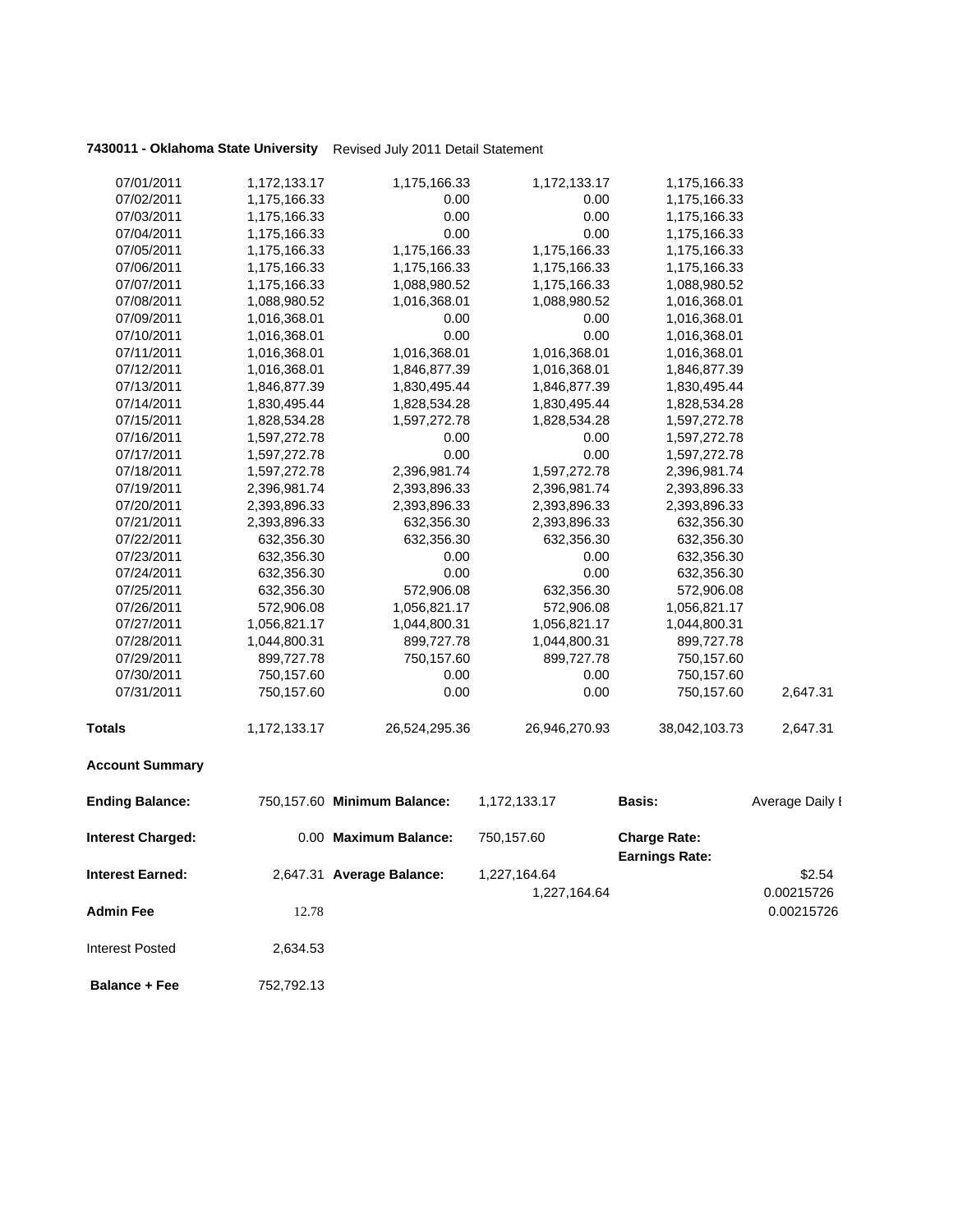| 07/01/2011               | 1,165,578.58 | 1,168,810.55                | 1,165,578.58  | 1,168,810.55                                 |                 |
|--------------------------|--------------|-----------------------------|---------------|----------------------------------------------|-----------------|
| 07/02/2011               | 1,168,810.55 | 0.00                        | 0.00          | 1,168,810.55                                 |                 |
| 07/03/2011               | 1,168,810.55 | 0.00                        | 0.00          | 1,168,810.55                                 |                 |
| 07/04/2011               | 1,168,810.55 | 0.00                        | 0.00          | 1,168,810.55                                 |                 |
| 07/05/2011               | 1,168,810.55 | 1,168,810.55                | 1,168,810.55  | 1,168,810.55                                 |                 |
| 07/06/2011               | 1,168,810.55 | 1,168,810.55                | 1,168,810.55  | 1,168,810.55                                 |                 |
| 07/07/2011               | 1,168,810.55 | 1,102,257.77                | 1,168,810.55  | 1,102,257.77                                 |                 |
| 07/08/2011               | 1,102,257.77 | 1,099,069.05                | 1,102,257.77  | 1,099,069.05                                 |                 |
| 07/09/2011               | 1,099,069.05 | 0.00                        | 0.00          | 1,099,069.05                                 |                 |
| 07/10/2011               | 1,099,069.05 | 0.00                        | 0.00          | 1,099,069.05                                 |                 |
| 07/11/2011               | 1,099,069.05 | 1,099,069.05                | 1,099,069.05  | 1,099,069.05                                 |                 |
| 07/12/2011               | 1,099,069.05 | 1,687,790.59                | 1,099,069.05  | 1,687,790.59                                 |                 |
| 07/13/2011               | 1,687,790.59 | 1,685,749.33                | 1,687,790.59  | 1,685,749.33                                 |                 |
| 07/14/2011               | 1,685,749.33 | 1,684,726.13                | 1,685,749.33  | 1,684,726.13                                 |                 |
| 07/15/2011               | 1,684,726.13 | 1,621,146.73                | 1,684,726.13  | 1,621,146.73                                 |                 |
| 07/16/2011               | 1,621,146.73 | 0.00                        | 0.00          | 1,621,146.73                                 |                 |
| 07/17/2011               | 1,621,146.73 | 0.00                        | 0.00          | 1,621,146.73                                 |                 |
| 07/18/2011               | 1,621,146.73 | 1,608,516.78                | 1,621,146.73  | 1,608,516.78                                 |                 |
| 07/19/2011               | 1,608,516.78 | 1,487,750.33                | 1,608,516.78  | 1,487,750.33                                 |                 |
| 07/20/2011               | 1,487,750.33 | 1,487,750.33                | 1,487,750.33  | 1,487,750.33                                 |                 |
| 07/21/2011               | 1,487,750.33 | 898,096.11                  | 1,487,750.33  | 898,096.11                                   |                 |
| 07/22/2011               | 898,096.11   | 898,096.11                  | 898,096.11    | 898,096.11                                   |                 |
| 07/23/2011               | 898,096.11   | 0.00                        | 0.00          | 898,096.11                                   |                 |
| 07/24/2011               | 898,096.11   | 0.00                        | 0.00          | 898,096.11                                   |                 |
| 07/25/2011               | 898,096.11   | 891,605.35                  | 898,096.11    | 891,605.35                                   |                 |
| 07/26/2011               | 891,605.35   | 891,508.50                  | 891,605.35    | 891,508.50                                   |                 |
| 07/27/2011               | 891,508.50   | 857,412.89                  | 891,508.50    | 857,412.89                                   |                 |
| 07/28/2011               | 857,412.89   | 745,279.01                  | 857,412.89    | 745,279.01                                   |                 |
| 07/29/2011               | 745,279.01   | 714,912.13                  | 745,279.01    | 714,912.13                                   |                 |
| 07/30/2011               | 714,912.13   | 0.00                        | 0.00          | 714,912.13                                   |                 |
| 07/31/2011               | 714,912.13   | 0.00                        | 0.00          | 714,912.13                                   | 2,514.95        |
| <b>Totals</b>            | 1,165,578.58 | 23,967,167.84               | 24,417,834.29 | 36,140,047.53                                | 2,514.95        |
| <b>Account Summary</b>   |              |                             |               |                                              |                 |
| <b>Ending Balance:</b>   |              | 714,912.13 Minimum Balance: | 1,165,578.58  | Basis:                                       | Average Daily I |
| <b>Interest Charged:</b> |              | 0.00 Maximum Balance:       | 714,912.13    | <b>Charge Rate:</b><br><b>Earnings Rate:</b> |                 |
| <b>Interest Earned:</b>  |              | 2,514.95 Average Balance:   | 1,165,807.98  |                                              | \$2.54          |
|                          |              |                             | 1,165,807.98  |                                              | 0.00215726      |
| <b>Admin Fee</b>         | 12.14        |                             |               |                                              | 0.00215726      |
| <b>Interest Posted</b>   | 2,502.81     |                             |               |                                              |                 |

**Balance + Fee** 717,414.94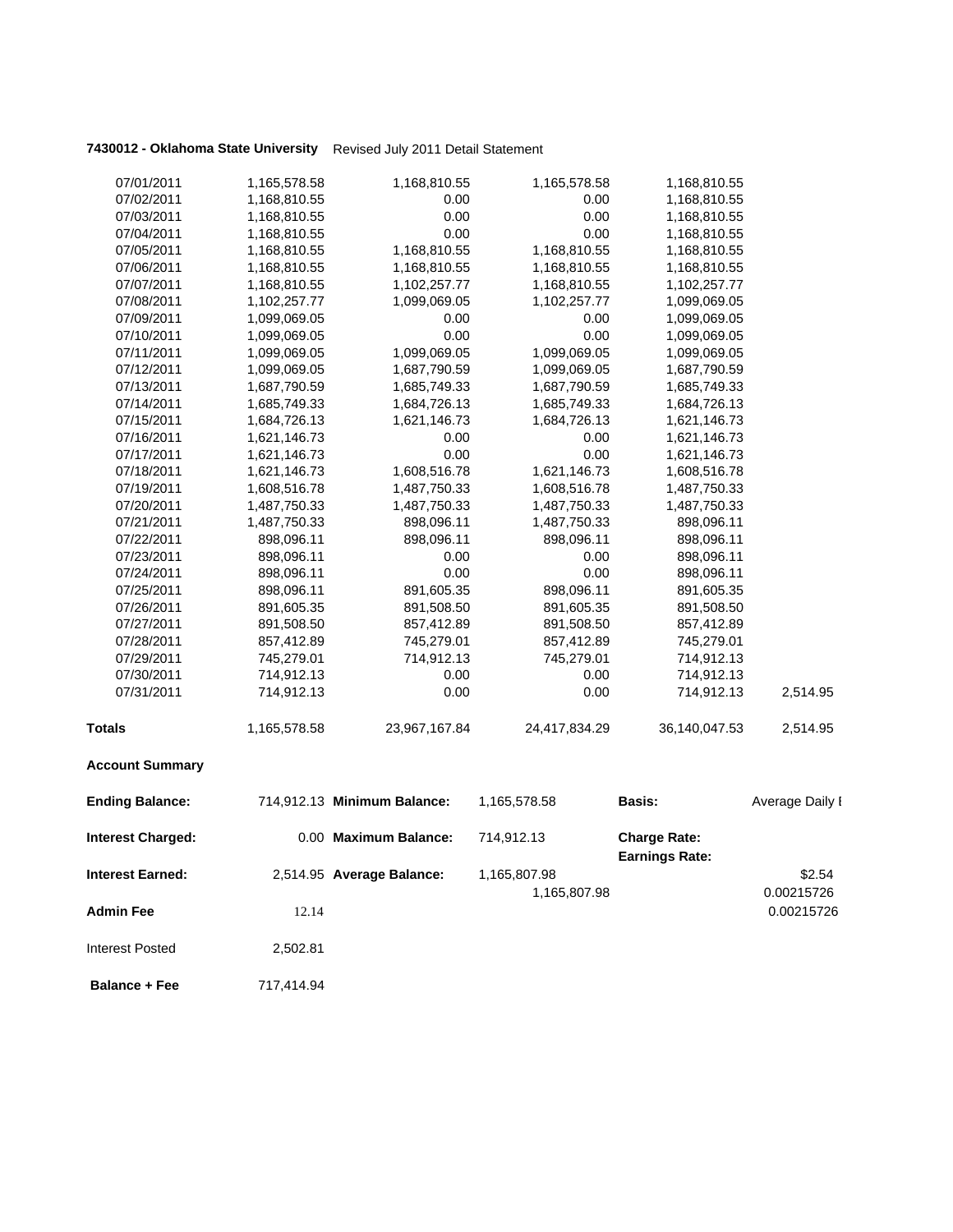| 07/01/2011               | 195,196.75 | 195,677.64                  | 195,196.75   | 195,677.64                                   |                 |
|--------------------------|------------|-----------------------------|--------------|----------------------------------------------|-----------------|
| 07/02/2011               | 195,677.64 | 0.00                        | 0.00         | 195,677.64                                   |                 |
| 07/03/2011               | 195,677.64 | 0.00                        | 0.00         | 195,677.64                                   |                 |
| 07/04/2011               | 195,677.64 | 0.00                        | 0.00         | 195,677.64                                   |                 |
| 07/05/2011               | 195,677.64 | 195,677.64                  | 195,677.64   | 195,677.64                                   |                 |
| 07/06/2011               | 195,677.64 | 195,677.64                  | 195,677.64   | 195,677.64                                   |                 |
| 07/07/2011               | 195,677.64 | 190,646.85                  | 195,677.64   | 190,646.85                                   |                 |
| 07/08/2011               | 190,646.85 | 168,400.85                  | 190,646.85   | 168,400.85                                   |                 |
| 07/09/2011               | 168,400.85 | 0.00                        | 0.00         | 168,400.85                                   |                 |
| 07/10/2011               | 168,400.85 | 0.00                        | 0.00         | 168,400.85                                   |                 |
| 07/11/2011               | 168,400.85 | 168,400.85                  | 168,400.85   | 168,400.85                                   |                 |
| 07/12/2011               | 168,400.85 | 218,228.45                  | 168,400.85   | 218,228.45                                   |                 |
| 07/13/2011               | 218,228.45 | 218,113.25                  | 218,228.45   | 218,113.25                                   |                 |
| 07/14/2011               | 218,113.25 | 217,663.25                  | 218,113.25   | 217,663.25                                   |                 |
| 07/15/2011               | 217,663.25 | 192,609.67                  | 217,663.25   | 192,609.67                                   |                 |
| 07/16/2011               | 192,609.67 | 0.00                        | 0.00         | 192,609.67                                   |                 |
| 07/17/2011               | 192,609.67 | 0.00                        | 0.00         | 192,609.67                                   |                 |
| 07/18/2011               | 192,609.67 | 252,609.67                  | 192,609.67   | 252,609.67                                   |                 |
| 07/19/2011               | 252,609.67 | 235,887.61                  | 252,609.67   | 235,887.61                                   |                 |
| 07/20/2011               | 235,887.61 | 235,887.61                  | 235,887.61   | 235,887.61                                   |                 |
| 07/21/2011               | 235,887.61 | 212,236.26                  | 235,887.61   | 212,236.26                                   |                 |
| 07/22/2011               | 212,236.26 | 212,236.26                  | 212,236.26   | 212,236.26                                   |                 |
| 07/23/2011               | 212,236.26 | 0.00                        | 0.00         | 212,236.26                                   |                 |
| 07/24/2011               | 212,236.26 | 0.00                        | 0.00         | 212,236.26                                   |                 |
| 07/25/2011               | 212,236.26 | 211,962.26                  | 212,236.26   | 211,962.26                                   |                 |
| 07/26/2011               | 211,962.26 | 335,362.26                  | 211,962.26   | 335,362.26                                   |                 |
| 07/27/2011               | 335,362.26 | 166,640.86                  | 335,362.26   | 166,640.86                                   |                 |
| 07/28/2011               | 166,640.86 | 160,814.74                  | 166,640.86   | 160,814.74                                   |                 |
| 07/29/2011               | 160,814.74 | 150,142.40                  | 160,814.74   | 150,142.40                                   |                 |
| 07/30/2011               | 150,142.40 | 0.00                        | 0.00         | 150,142.40                                   |                 |
| 07/31/2011               | 150,142.40 | 0.00                        | 0.00         | 150,142.40                                   | 429.27          |
| <b>Totals</b>            | 195,196.75 | 4,134,876.02                | 4,179,930.37 | 6,168,687.30                                 | 429.27          |
| <b>Account Summary</b>   |            |                             |              |                                              |                 |
| <b>Ending Balance:</b>   |            | 150,142.40 Minimum Balance: | 195,196.75   | <b>Basis:</b>                                | Average Daily I |
| <b>Interest Charged:</b> |            | 0.00 Maximum Balance:       | 150,142.40   | <b>Charge Rate:</b><br><b>Earnings Rate:</b> |                 |
| <b>Interest Earned:</b>  |            | 429.27 Average Balance:     | 198,989.91   |                                              | \$2.54          |
|                          |            |                             |              |                                              | 0.00215726      |
|                          |            |                             | 198,989.91   |                                              |                 |
| <b>Admin Fee</b>         | 2.07       |                             |              |                                              | 0.00215726      |

**Balance + Fee** 150,569.60

Interest Posted 427.20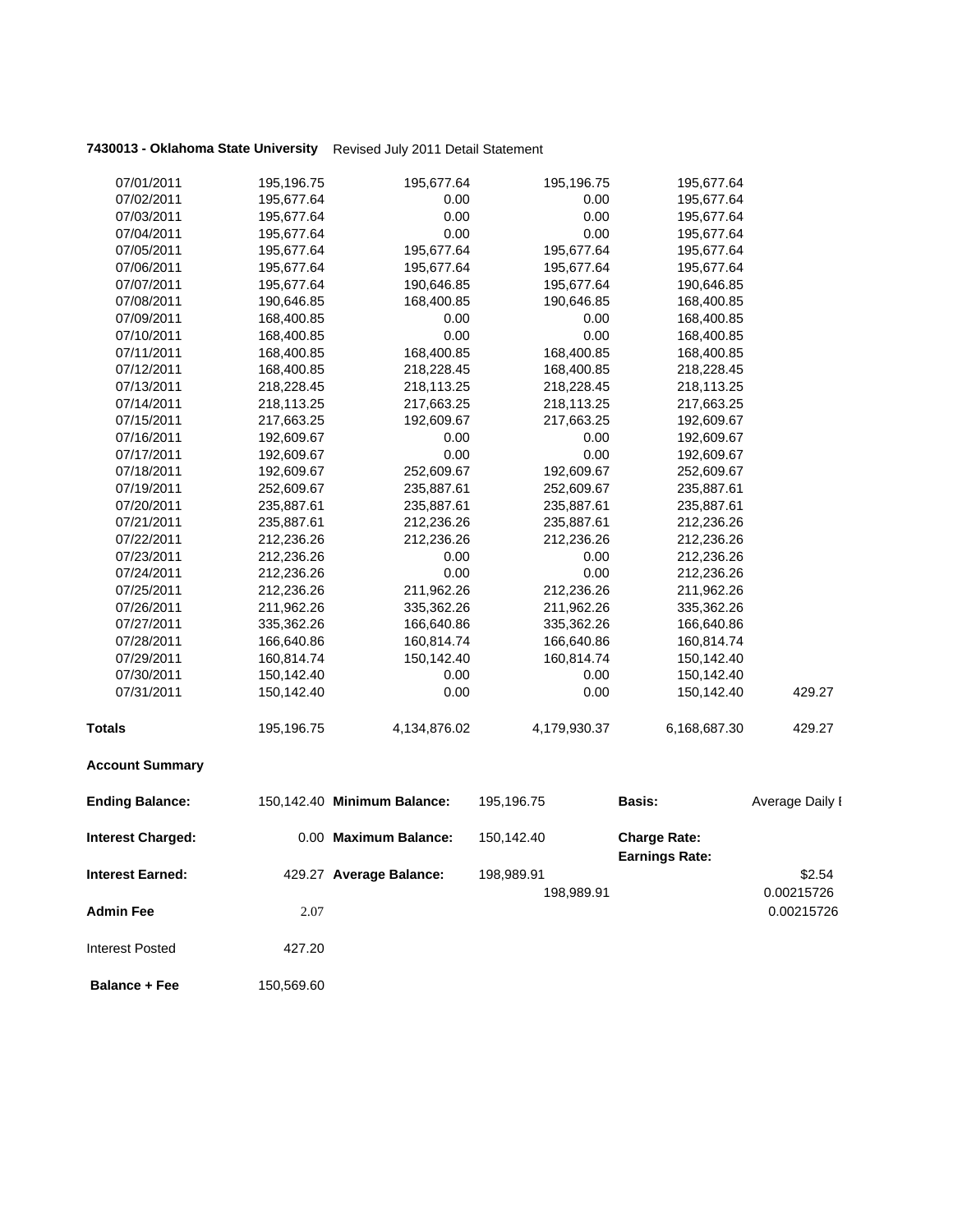| 07/01/2011               | 2,554,664.14 | 2,560,879.26                  | 2,554,664.14  | 2,560,879.26                                 |                 |
|--------------------------|--------------|-------------------------------|---------------|----------------------------------------------|-----------------|
| 07/02/2011               | 2,560,879.26 | 0.00                          | 0.00          | 2,560,879.26                                 |                 |
| 07/03/2011               | 2,560,879.26 | 0.00                          | 0.00          | 2,560,879.26                                 |                 |
| 07/04/2011               | 2,560,879.26 | 0.00                          | 0.00          | 2,560,879.26                                 |                 |
| 07/05/2011               | 2,560,879.26 | 2,560,879.26                  | 2,560,879.26  | 2,560,879.26                                 |                 |
| 07/06/2011               | 2,560,879.26 | 2,560,879.26                  | 2,560,879.26  | 2,560,879.26                                 |                 |
| 07/07/2011               | 2,560,879.26 | 2,531,821.45                  | 2,560,879.26  | 2,531,821.45                                 |                 |
| 07/08/2011               | 2,531,821.45 | 2,531,821.45                  | 2,531,821.45  | 2,531,821.45                                 |                 |
| 07/09/2011               | 2,531,821.45 | 0.00                          | 0.00          | 2,531,821.45                                 |                 |
| 07/10/2011               | 2,531,821.45 | 0.00                          | 0.00          | 2,531,821.45                                 |                 |
| 07/11/2011               | 2,531,821.45 | 2,531,821.45                  | 2,531,821.45  | 2,531,821.45                                 |                 |
| 07/12/2011               | 2,531,821.45 | 3,525,172.50                  | 2,531,821.45  | 3,525,172.50                                 |                 |
| 07/13/2011               | 3,525,172.50 | 3,503,378.95                  | 3,525,172.50  | 3,503,378.95                                 |                 |
| 07/14/2011               | 3,503,378.95 | 3,420,211.95                  | 3,503,378.95  | 3,420,211.95                                 |                 |
| 07/15/2011               | 3,420,211.95 | 3,374,847.08                  | 3,420,211.95  | 3,374,847.08                                 |                 |
| 07/16/2011               | 3,374,847.08 | 0.00                          | 0.00          | 3,374,847.08                                 |                 |
| 07/17/2011               | 3,374,847.08 | 0.00                          | 0.00          | 3,374,847.08                                 |                 |
| 07/18/2011               | 3,374,847.08 | 3,374,579.57                  | 3,374,847.08  | 3,374,579.57                                 |                 |
| 07/19/2011               | 3,374,579.57 | 3, 153, 468. 74               | 3,374,579.57  | 3,153,468.74                                 |                 |
| 07/20/2011               | 3,153,468.74 | 3,153,468.74                  | 3,153,468.74  | 3,153,468.74                                 |                 |
| 07/21/2011               | 3,153,468.74 | 2,815,624.87                  | 3,153,468.74  | 2,815,624.87                                 |                 |
| 07/22/2011               | 2,815,624.87 | 2,815,624.87                  | 2,815,624.87  | 2,815,624.87                                 |                 |
| 07/23/2011               | 2,815,624.87 | 0.00                          | 0.00          | 2,815,624.87                                 |                 |
| 07/24/2011               | 2,815,624.87 | 0.00                          | 0.00          | 2,815,624.87                                 |                 |
| 07/25/2011               | 2,815,624.87 | 2,815,365.79                  | 2,815,624.87  | 2,815,365.79                                 |                 |
| 07/26/2011               | 2,815,365.79 | 2,815,365.79                  | 2,815,365.79  | 2,815,365.79                                 |                 |
| 07/27/2011               | 2,815,365.79 | 2,813,093.16                  | 2,815,365.79  | 2,813,093.16                                 |                 |
| 07/28/2011               | 2,813,093.16 | 2,772,338.68                  | 2,813,093.16  | 2,772,338.68                                 |                 |
| 07/29/2011               | 2,772,338.68 | 2,761,392.28                  | 2,772,338.68  | 2,761,392.28                                 |                 |
| 07/30/2011               | 2,761,392.28 | 0.00                          | 0.00          | 2,761,392.28                                 |                 |
| 07/31/2011               | 2,761,392.28 | 0.00                          | 0.00          | 2,761,392.28                                 | 6,196.35        |
| <b>Totals</b>            | 2,554,664.14 | 58,392,035.10                 | 58,185,306.96 | 89,042,044.24                                | 6,196.35        |
| <b>Account Summary</b>   |              |                               |               |                                              |                 |
| <b>Ending Balance:</b>   |              | 2,761,392.28 Minimum Balance: | 2,554,664.14  | <b>Basis:</b>                                | Average Daily I |
| <b>Interest Charged:</b> |              | 0.00 Maximum Balance:         | 2,761,392.28  | <b>Charge Rate:</b><br><b>Earnings Rate:</b> |                 |
| <b>Interest Earned:</b>  |              | 6,196.35 Average Balance:     | 2,872,324.01  |                                              | \$2.54          |
|                          |              |                               | 2,872,324.01  |                                              | 0.00215726      |
| <b>Admin Fee</b>         | 29.92        |                               |               |                                              | 0.00215726      |
| <b>Interest Posted</b>   | 6,166.43     |                               |               |                                              |                 |
|                          |              |                               |               |                                              |                 |

 **Balance + Fee** 2,767,558.71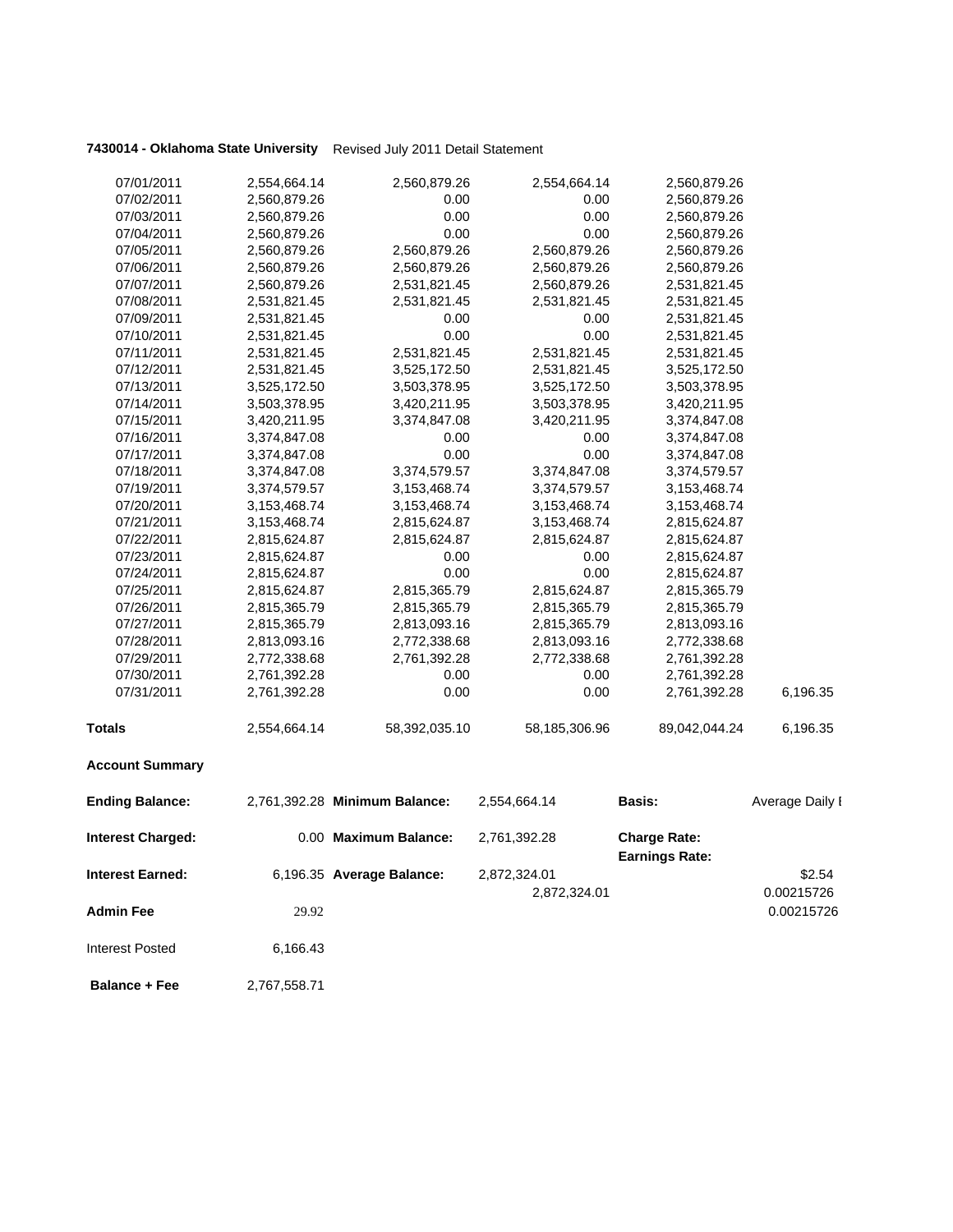### 7430015 - OKLAHOMA STATE UNIVERSITY Revised July 2011 Detail Statement

| <b>Interest Posted</b>   | 4,821.01                     |                               |                              |                                              |                          |
|--------------------------|------------------------------|-------------------------------|------------------------------|----------------------------------------------|--------------------------|
| <b>Admin Fee</b>         | 23.39                        |                               | 2,245,627.74                 |                                              | 0.00215726<br>0.00215726 |
| <b>Interest Earned:</b>  |                              | 4,844.40 Average Balance:     | 2,245,627.74                 |                                              | \$2.54                   |
| <b>Interest Charged:</b> |                              | 0.00 Maximum Balance:         | 2,078,587.15                 | <b>Charge Rate:</b><br><b>Earnings Rate:</b> |                          |
| <b>Ending Balance:</b>   |                              | 2,078,587.15 Minimum Balance: | 2,357,960.89                 | Basis:                                       | Average Daily I          |
| <b>Account Summary</b>   |                              |                               |                              |                                              |                          |
| <b>Totals</b>            | 2,357,960.89                 | 44,896,437.64                 | 45, 175, 811.38              | 69,614,459.83                                | 4,844.40                 |
| 07/31/2011               | 2,078,587.15                 | 0.00                          | 0.00                         | 2,078,587.15                                 | 4,844.40                 |
| 07/30/2011               | 2,078,587.15                 | 0.00                          | 0.00                         | 2,078,587.15                                 |                          |
| 07/29/2011               | 2,108,160.32                 | 2,078,587.15                  | 2,108,160.32                 | 2,078,587.15                                 |                          |
| 07/28/2011               | 2,129,948.44                 | 2,108,160.32                  | 2,129,948.44                 | 2,108,160.32                                 |                          |
| 07/27/2011               | 2,129,948.44                 | 2,129,948.44                  | 2,129,948.44                 | 2,129,948.44                                 |                          |
| 07/26/2011               | 2,130,562.24                 | 2,129,948.44                  | 2,130,562.24                 | 2,129,948.44                                 |                          |
| 07/25/2011               | 2,130,530.24                 | 2,130,562.24                  | 2,130,530.24                 | 2,130,562.24                                 |                          |
| 07/24/2011               | 2,130,530.24                 | 0.00                          | 0.00                         | 2,130,530.24                                 |                          |
| 07/23/2011               | 2,130,530.24                 | 0.00                          | 0.00                         | 2,130,530.24                                 |                          |
| 07/22/2011               | 2,130,530.24                 | 2,130,530.24                  | 2,130,530.24                 | 2,130,530.24                                 |                          |
| 07/21/2011               | 2,210,340.12                 | 2,130,530.24                  | 2,210,340.12                 | 2,130,530.24                                 |                          |
| 07/20/2011               | 2,210,340.12                 | 2,210,340.12                  | 2,210,340.12                 | 2,210,340.12                                 |                          |
| 07/19/2011               | 2,272,727.18                 | 2,210,340.12                  | 2,272,727.18                 | 2,210,340.12                                 |                          |
| 07/18/2011               | 2,272,727.18                 | 2,272,727.18                  | 2,272,727.18                 | 2,272,727.18                                 |                          |
| 07/17/2011               | 2,272,727.18                 | 0.00                          | 0.00                         | 2,272,727.18                                 |                          |
| 07/16/2011               | 2,272,727.18                 | 0.00                          | 0.00                         | 2,272,727.18                                 |                          |
| 07/15/2011               | 2,328,627.21                 | 2,272,727.18                  | 2,328,627.21                 | 2,272,727.18                                 |                          |
| 07/14/2011               | 2,328,627.21                 | 2,328,627.21                  | 2,328,627.21                 | 2,328,627.21                                 |                          |
| 07/12/2011<br>07/13/2011 | 2,332,144.21<br>2,328,627.21 | 2,328,627.21<br>2,328,627.21  | 2,332,144.21<br>2,328,627.21 | 2,328,627.21<br>2,328,627.21                 |                          |
| 07/11/2011               | 2,332,144.21                 | 2,332,144.21                  | 2,332,144.21                 | 2,332,144.21                                 |                          |
| 07/10/2011               | 2,332,144.21                 | 0.00                          | 0.00                         | 2,332,144.21                                 |                          |
| 07/09/2011               | 2,332,144.21                 | 0.00                          | 0.00                         | 2,332,144.21                                 |                          |
| 07/08/2011               | 2,351,821.29                 | 2,332,144.21                  | 2,351,821.29                 | 2,332,144.21                                 |                          |
| 07/07/2011               | 2,363,348.21                 | 2,351,821.29                  | 2,363,348.21                 | 2,351,821.29                                 |                          |
| 07/06/2011               | 2,363,348.21                 | 2,363,348.21                  | 2,363,348.21                 | 2,363,348.21                                 |                          |
| 07/05/2011               | 2,363,348.21                 | 2,363,348.21                  | 2,363,348.21                 | 2,363,348.21                                 |                          |
| 07/04/2011               | 2,363,348.21                 | 0.00                          | 0.00                         | 2,363,348.21                                 |                          |
| 07/03/2011               | 2,363,348.21                 | 0.00                          | 0.00                         | 2,363,348.21                                 |                          |
| 07/02/2011               | 2,363,348.21                 | 0.00                          | 0.00                         | 2,363,348.21                                 |                          |
| 07/01/2011               | 2,357,960.89                 | 2,363,348.21                  | 2,357,960.89                 | 2,363,348.21                                 |                          |
|                          |                              |                               |                              |                                              |                          |

**Balance + Fee** 2,083,408.16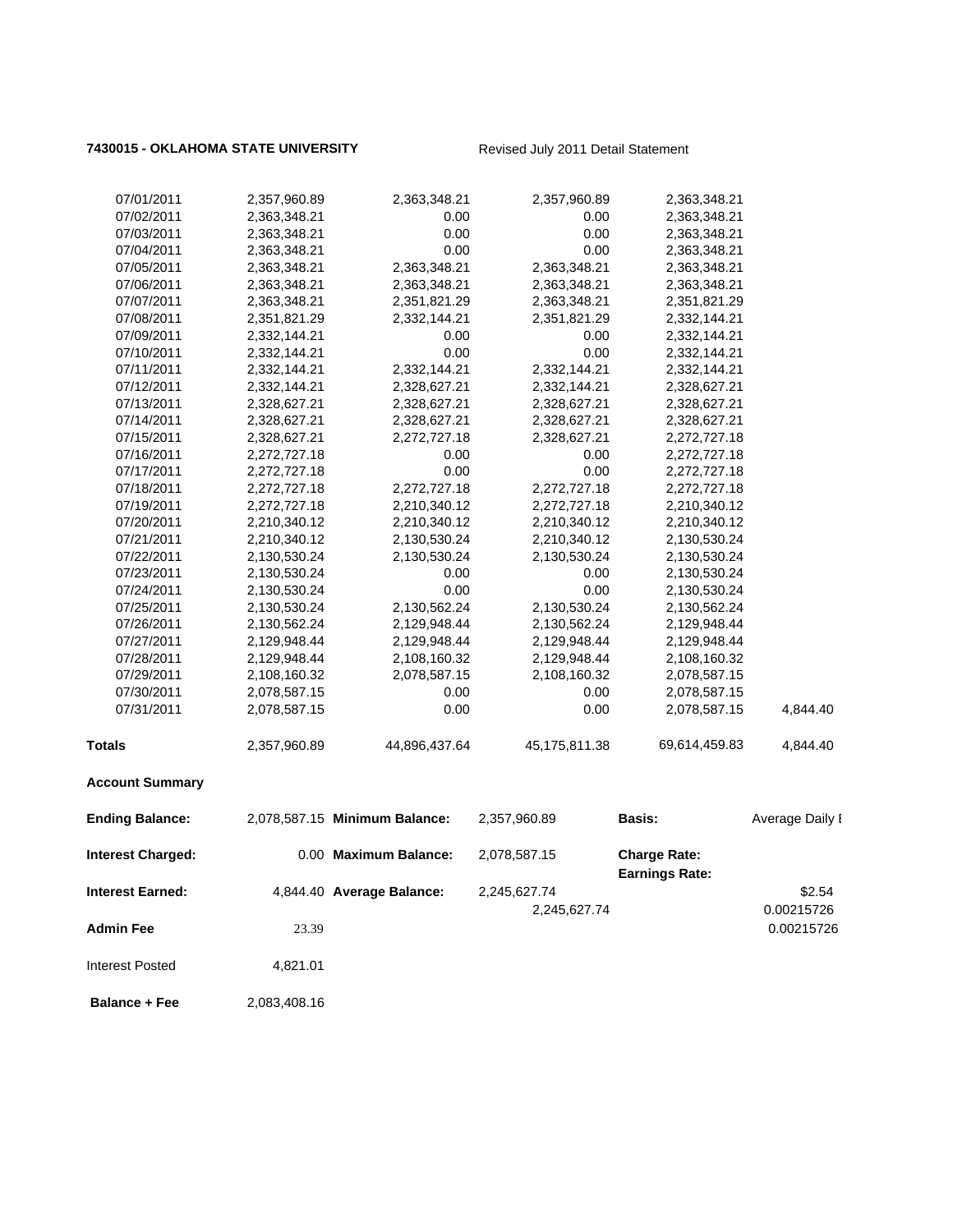### 7430016 - OKLAHOMA STATE UNIVERSITY Revised July 2011 Detail Statement

| 07/01/2011               | 112,003.45 | 112,237.69                  | 112,003.45   | 112,237.69            |                 |
|--------------------------|------------|-----------------------------|--------------|-----------------------|-----------------|
| 07/02/2011               | 112,237.69 | 0.00                        | 0.00         | 112,237.69            |                 |
| 07/03/2011               | 112,237.69 | 0.00                        | 0.00         | 112,237.69            |                 |
| 07/04/2011               | 112,237.69 | 0.00                        | 0.00         | 112,237.69            |                 |
| 07/05/2011               | 112,237.69 | 112,237.69                  | 112,237.69   | 112,237.69            |                 |
| 07/06/2011               | 112,237.69 | 112,237.69                  | 112,237.69   | 112,237.69            |                 |
| 07/07/2011               | 112,237.69 | 110,756.59                  | 112,237.69   | 110,756.59            |                 |
| 07/08/2011               | 110,756.59 | 110,756.59                  | 110,756.59   | 110,756.59            |                 |
| 07/09/2011               | 110,756.59 | 0.00                        | 0.00         | 110,756.59            |                 |
| 07/10/2011               | 110,756.59 | 0.00                        | 0.00         | 110,756.59            |                 |
| 07/11/2011               | 110,756.59 | 110,756.59                  | 110,756.59   | 110,756.59            |                 |
| 07/12/2011               | 110,756.59 | 110,756.59                  | 110,756.59   | 110,756.59            |                 |
| 07/13/2011               | 110,756.59 | 110,756.59                  | 110,756.59   | 110,756.59            |                 |
| 07/14/2011               | 110,756.59 | 110,756.59                  | 110,756.59   | 110,756.59            |                 |
| 07/15/2011               | 110,756.59 | 110,756.59                  | 110,756.59   | 110,756.59            |                 |
| 07/16/2011               | 110,756.59 | 0.00                        | 0.00         | 110,756.59            |                 |
| 07/17/2011               | 110,756.59 | 0.00                        | 0.00         | 110,756.59            |                 |
| 07/18/2011               | 110,756.59 | 110,756.59                  | 110,756.59   | 110,756.59            |                 |
| 07/19/2011               |            | 109,789.58                  |              |                       |                 |
|                          | 110,756.59 | 109,789.58                  | 110,756.59   | 109,789.58            |                 |
| 07/20/2011               | 109,789.58 |                             | 109,789.58   | 109,789.58            |                 |
| 07/21/2011               | 109,789.58 | 109,789.58                  | 109,789.58   | 109,789.58            |                 |
| 07/22/2011               | 109,789.58 | 109,789.58                  | 109,789.58   | 109,789.58            |                 |
| 07/23/2011               | 109,789.58 | 0.00                        | 0.00         | 109,789.58            |                 |
| 07/24/2011               | 109,789.58 | 0.00                        | 0.00         | 109,789.58            |                 |
| 07/25/2011               | 109,789.58 | 108,489.58                  | 109,789.58   | 108,489.58            |                 |
| 07/26/2011               | 108,489.58 | 108,489.58                  | 108,489.58   | 108,489.58            |                 |
| 07/27/2011               | 108,489.58 | 108,489.58                  | 108,489.58   | 108,489.58            |                 |
| 07/28/2011               | 108,489.58 | 108,489.58                  | 108,489.58   | 108,489.58            |                 |
| 07/29/2011               | 108,489.58 | 108,489.58                  | 108,489.58   | 108,489.58            |                 |
| 07/30/2011               | 108,489.58 | 0.00                        | 0.00         | 108,489.58            |                 |
| 07/31/2011               | 108,489.58 | 0.00                        | 0.00         | 108,489.58            | 238.04          |
| <b>Totals</b>            | 112,003.45 | 2,204,372.01                | 2,207,885.88 | 3,420,669.76          | 238.04          |
| <b>Account Summary</b>   |            |                             |              |                       |                 |
| <b>Ending Balance:</b>   |            | 108,489.58 Minimum Balance: | 112,003.45   | <b>Basis:</b>         | Average Daily I |
| <b>Interest Charged:</b> |            | 0.00 Maximum Balance:       | 108,489.58   | <b>Charge Rate:</b>   |                 |
|                          |            |                             |              | <b>Earnings Rate:</b> |                 |
| <b>Interest Earned:</b>  |            | 238.04 Average Balance:     | 110,344.19   |                       | \$2.54          |
|                          |            |                             | 110,344.19   |                       | 0.00215726      |
| <b>Admin Fee</b>         | 1.15       |                             |              |                       | 0.00215726      |
| <b>Interest Posted</b>   | 236.89     |                             |              |                       |                 |
| <b>Balance + Fee</b>     | 108,726.47 |                             |              |                       |                 |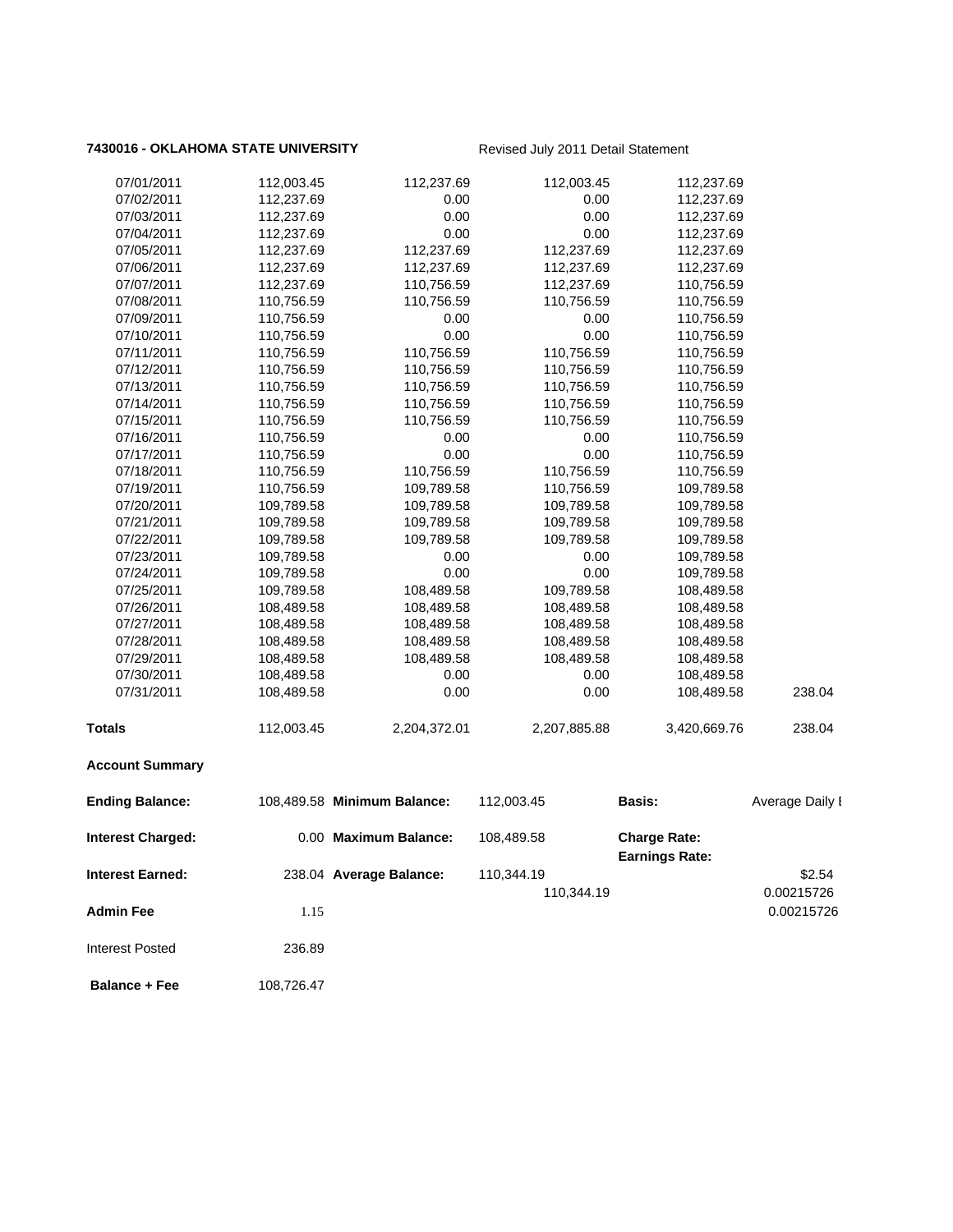### **7430420 - LANGSTON UNIVERSITY** Revised July 2011 Detail Statement

| 07/01/2011               | 1,971,338.36 | 1,975,114.57                  | 1,971,338.36  | 1,975,114.57                                 |                      |
|--------------------------|--------------|-------------------------------|---------------|----------------------------------------------|----------------------|
| 07/02/2011               | 1,975,114.57 | 0.00                          | 0.00          | 1,975,114.57                                 |                      |
| 07/03/2011               | 1,975,114.57 | 0.00                          | 0.00          | 1,975,114.57                                 |                      |
| 07/04/2011               | 1,975,114.57 | 0.00                          | 0.00          | 1,975,114.57                                 |                      |
| 07/05/2011               | 1,975,114.57 | 1,975,114.57                  | 1,975,114.57  | 1,975,114.57                                 |                      |
| 07/06/2011               | 1,975,114.57 | 1,975,114.57                  | 1,975,114.57  | 1,975,114.57                                 |                      |
| 07/07/2011               | 1,975,114.57 | 1,904,417.45                  | 1,975,114.57  | 1,904,417.45                                 |                      |
| 07/08/2011               | 1,904,417.45 | 1,904,417.45                  | 1,904,417.45  | 1,904,417.45                                 |                      |
| 07/09/2011               | 1,904,417.45 | 0.00                          | 0.00          | 1,904,417.45                                 |                      |
| 07/10/2011               | 1,904,417.45 | 0.00                          | 0.00          | 1,904,417.45                                 |                      |
| 07/11/2011               | 1,904,417.45 | 1,904,417.45                  | 1,904,417.45  | 1,904,417.45                                 |                      |
| 07/12/2011               | 1,904,417.45 | 1,849,284.78                  | 1,904,417.45  | 1,849,284.78                                 |                      |
| 07/13/2011               | 1,849,284.78 | 2,456,329.67                  | 1,849,284.78  | 2,456,329.67                                 |                      |
| 07/14/2011               | 2,456,329.67 | 2,453,006.61                  | 2,456,329.67  | 2,453,006.61                                 |                      |
| 07/15/2011               | 2,453,006.61 | 2,416,518.08                  | 2,453,006.61  | 2,416,518.08                                 |                      |
| 07/16/2011               | 2,416,518.08 | 0.00                          | 0.00          | 2,416,518.08                                 |                      |
| 07/17/2011               | 2,416,518.08 | 0.00                          | 0.00          | 2,416,518.08                                 |                      |
| 07/18/2011               | 2,416,518.08 | 2,404,506.29                  | 2,416,518.08  | 2,404,506.29                                 |                      |
| 07/19/2011               | 2,404,506.29 | 1,983,552.66                  | 2,404,506.29  | 1,983,552.66                                 |                      |
| 07/20/2011               | 1,983,552.66 | 2,000,933.43                  | 1,983,552.66  | 2,000,933.43                                 |                      |
| 07/21/2011               | 2,000,933.43 | 1,992,374.73                  | 2,000,933.43  | 1,992,374.73                                 |                      |
| 07/22/2011               | 1,992,374.73 | 1,992,374.73                  | 1,992,374.73  | 1,992,374.73                                 |                      |
| 07/23/2011               | 1,992,374.73 | 0.00                          | 0.00          | 1,992,374.73                                 |                      |
| 07/24/2011               | 1,992,374.73 | 0.00                          | 0.00          | 1,992,374.73                                 |                      |
| 07/25/2011               | 1,992,374.73 | 1,916,314.09                  | 1,992,374.73  | 1,916,314.09                                 |                      |
| 07/26/2011               | 1,916,314.09 | 1,321,032.25                  | 1,916,314.09  | 1,321,032.25                                 |                      |
| 07/27/2011               | 1,321,032.25 | 1,233,519.08                  | 1,321,032.25  | 1,233,519.08                                 |                      |
| 07/28/2011               | 1,233,519.08 | 1,130,214.76                  | 1,233,519.08  | 1,130,214.76                                 |                      |
| 07/29/2011               | 1,130,214.76 | 1,130,214.76                  | 1,130,214.76  | 1,130,214.76                                 |                      |
| 07/30/2011               | 1,130,214.76 | 0.00                          | 0.00          | 1,130,214.76                                 |                      |
| 07/31/2011               | 1,130,214.76 | 0.00                          | 0.00          | 1,130,214.76                                 | 4,087.05             |
| Totals                   | 1,971,338.36 | 37,918,771.98                 | 38,759,895.58 | 58,731,165.73                                | 4,087.05             |
| <b>Account Summary</b>   |              |                               |               |                                              |                      |
| <b>Ending Balance:</b>   |              | 1,130,214.76 Minimum Balance: | 1,971,338.36  | <b>Basis:</b>                                | Average Daily I      |
| <b>Interest Charged:</b> |              | 0.00 Maximum Balance:         | 1,130,214.76  | <b>Charge Rate:</b><br><b>Earnings Rate:</b> |                      |
| Interest Earned:         |              | 4,087.05 Average Balance:     | 1,894,553.73  |                                              | \$2.54<br>0.00215726 |
| <b>Admin Fee</b>         | 19.73        |                               | 1,894,553.73  |                                              | 0.00215726           |
| Interest Posted          | 4,067.31     |                               |               |                                              |                      |
| <b>Balance + Fee</b>     | 1,134,282.07 |                               |               |                                              |                      |
| <b>Balance + Fee</b>     | 1,133,615.89 |                               |               |                                              |                      |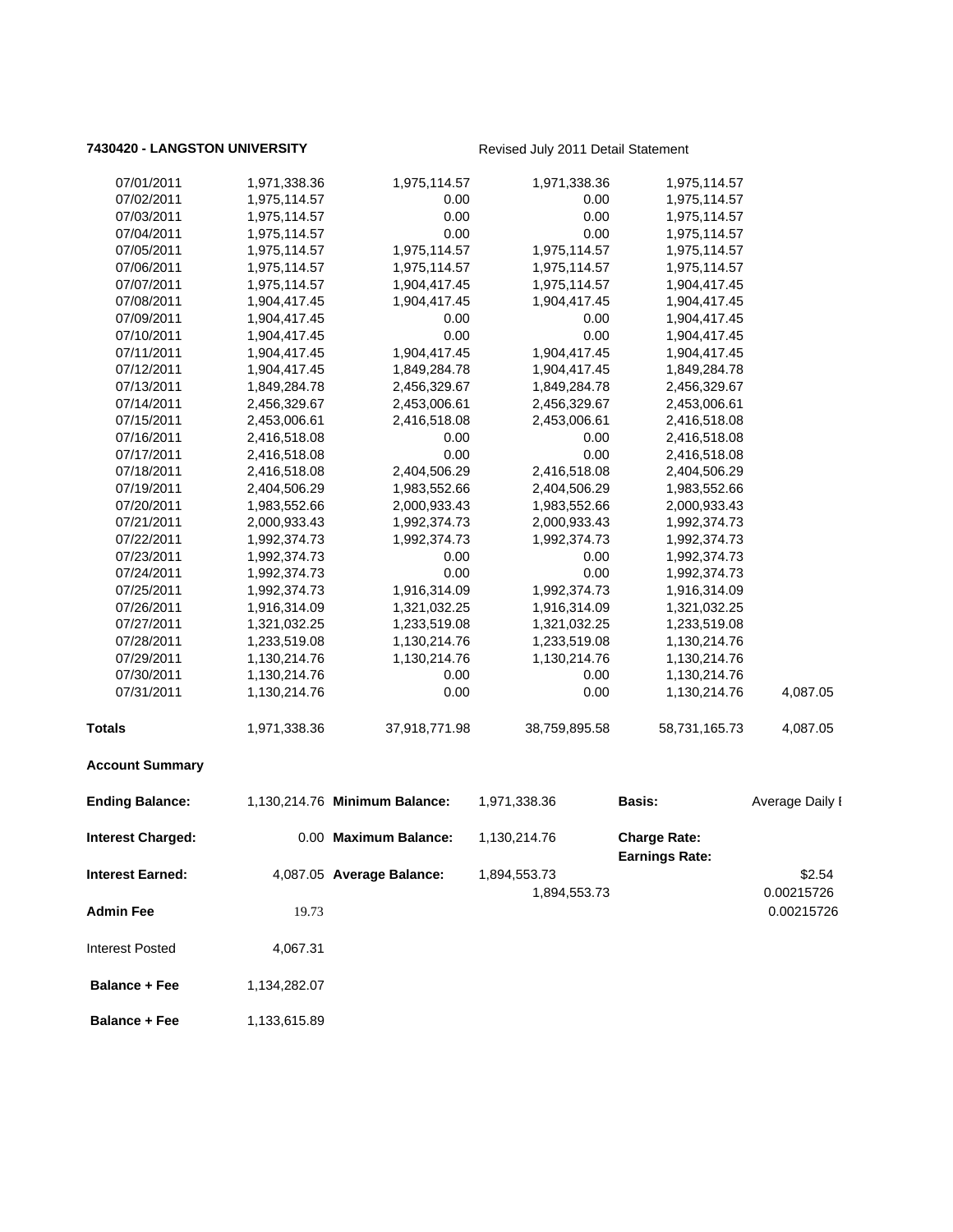| 07/01/2011               | 880,457.44   | 1,020,816.73                | 880,457.44    | 1,020,816.73                                 |                 |
|--------------------------|--------------|-----------------------------|---------------|----------------------------------------------|-----------------|
| 07/02/2011               | 1,020,816.73 | 0.00                        | 0.00          | 1,020,816.73                                 |                 |
| 07/03/2011               | 1,020,816.73 | 0.00                        | 0.00          | 1,020,816.73                                 |                 |
| 07/04/2011               | 1,020,816.73 | 0.00                        | 0.00          | 1,020,816.73                                 |                 |
| 07/05/2011               | 1,020,816.73 | 1,020,816.73                | 1,020,816.73  | 1,020,816.73                                 |                 |
| 07/06/2011               | 1,020,816.73 | 1,020,816.73                | 1,020,816.73  | 1,020,816.73                                 |                 |
| 07/07/2011               | 1,020,816.73 | 1,020,816.73                | 1,020,816.73  | 1,020,816.73                                 |                 |
| 07/08/2011               | 1,020,816.73 | 1,033,731.60                | 1,020,816.73  | 1,033,731.60                                 |                 |
| 07/09/2011               | 1,033,731.60 | 0.00                        | 0.00          | 1,033,731.60                                 |                 |
| 07/10/2011               | 1,033,731.60 | 0.00                        | 0.00          | 1,033,731.60                                 |                 |
| 07/11/2011               | 1,033,731.60 | 1,033,731.60                | 1,033,731.60  | 1,033,731.60                                 |                 |
| 07/12/2011               | 1,033,731.60 | 1,012,413.72                | 1,033,731.60  | 1,012,413.72                                 |                 |
| 07/13/2011               | 1,012,413.72 | 965,033.05                  | 1,012,413.72  | 965,033.05                                   |                 |
| 07/14/2011               | 965,033.05   | 965,033.05                  | 965,033.05    | 965,033.05                                   |                 |
| 07/15/2011               | 965,033.05   | 965,033.05                  | 965,033.05    | 965,033.05                                   |                 |
| 07/16/2011               | 965,033.05   | 0.00                        | 0.00          | 965,033.05                                   |                 |
| 07/17/2011               | 965,033.05   | 0.00                        | 0.00          | 965,033.05                                   |                 |
| 07/18/2011               | 965,033.05   | 923,298.71                  | 965,033.05    | 923,298.71                                   |                 |
| 07/19/2011               | 923,298.71   | 923,013.11                  | 923,298.71    | 923,013.11                                   |                 |
| 07/20/2011               | 923,013.11   | 923,013.11                  | 923,013.11    | 923,013.11                                   |                 |
| 07/21/2011               | 923,013.11   | 923,013.11                  | 923,013.11    | 923,013.11                                   |                 |
| 07/22/2011               | 923,013.11   | 923,013.11                  | 923,013.11    | 923,013.11                                   |                 |
| 07/23/2011               | 923,013.11   | 0.00                        | 0.00          | 923,013.11                                   |                 |
| 07/24/2011               | 923,013.11   | 0.00                        | 0.00          | 923,013.11                                   |                 |
| 07/25/2011               | 923,013.11   | 825,365.46                  | 923,013.11    | 825,365.46                                   |                 |
| 07/26/2011               | 825,365.46   | 825,365.46                  | 825,365.46    | 825,365.46                                   |                 |
| 07/27/2011               | 825,365.46   | 819,892.75                  | 825,365.46    | 819,892.75                                   |                 |
| 07/28/2011               | 819,892.75   | 819,892.75                  | 819,892.75    | 819,892.75                                   |                 |
| 07/29/2011               | 819,892.75   | 819,139.32                  | 819,892.75    | 819,139.32                                   |                 |
| 07/30/2011               | 819,139.32   | 0.00                        | 0.00          | 819,139.32                                   |                 |
| 07/31/2011               | 819,139.32   | 0.00                        | 0.00          | 819,139.32                                   | 2,040.88        |
| <b>Totals</b>            | 880,457.44   | 18,783,249.88               | 18,844,568.00 | 29,327,534.23                                | 2,040.88        |
| <b>Account Summary</b>   |              |                             |               |                                              |                 |
| <b>Ending Balance:</b>   |              | 819,139.32 Minimum Balance: | 880,457.44    | <b>Basis:</b>                                | Average Daily I |
| <b>Interest Charged:</b> |              | 0.00 Maximum Balance:       | 819,139.32    | <b>Charge Rate:</b><br><b>Earnings Rate:</b> |                 |
| <b>Interest Earned:</b>  |              | 2,040.88 Average Balance:   | 946,049.49    |                                              | \$2.54          |
|                          |              |                             | 946,049.49    |                                              | 0.00215727      |
| <b>Admin Fee</b>         | 9.85         |                             |               |                                              | 0.00215726      |
| <b>Interest Posted</b>   | 2,031.03     |                             |               |                                              |                 |
| <b>Balance + Fee</b>     | 821,170.35   |                             |               |                                              |                 |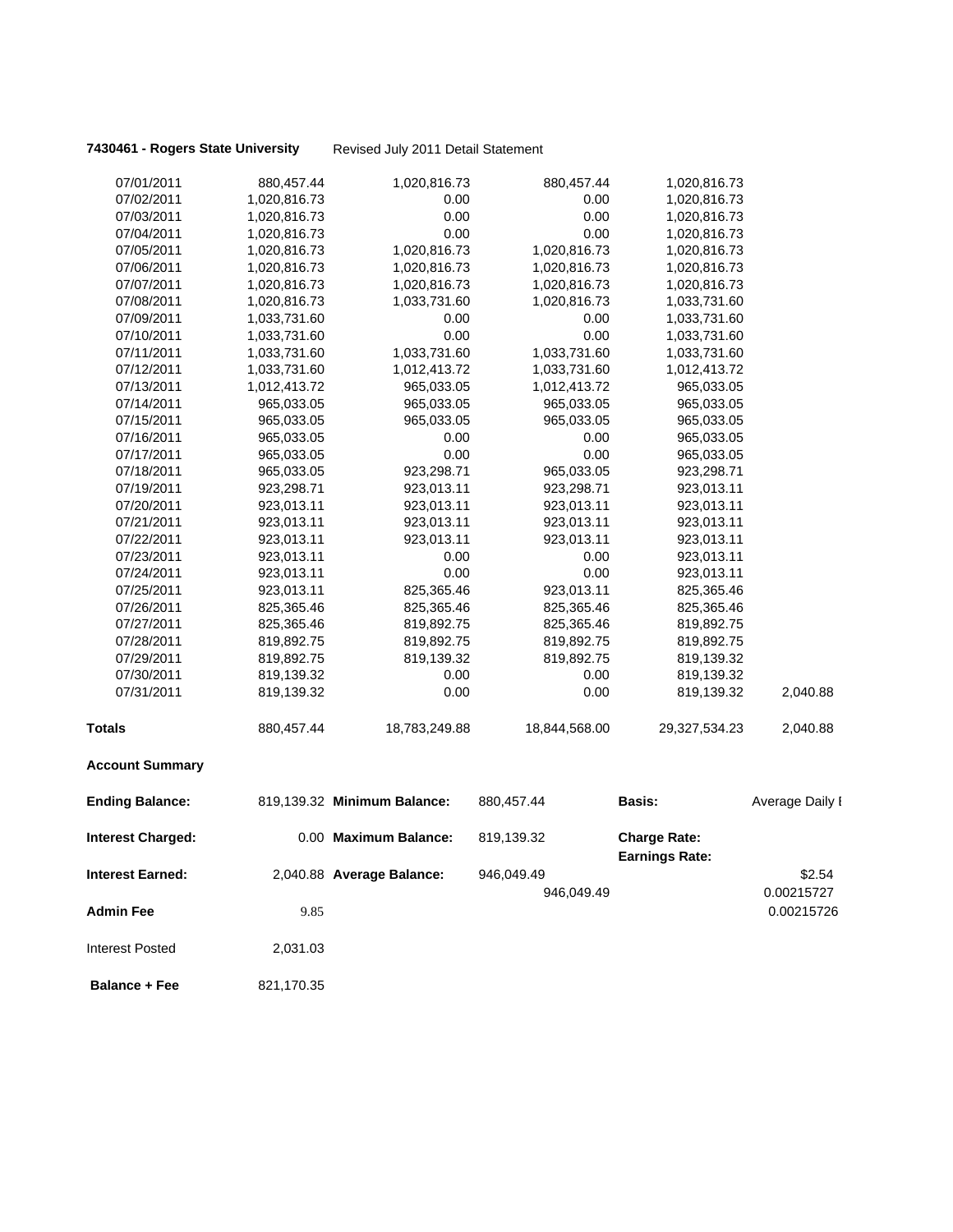| 07/01/2011               | 443,657.38 | 444,654.25                  | 443,657.38   | 444,654.25                                   |                 |
|--------------------------|------------|-----------------------------|--------------|----------------------------------------------|-----------------|
| 07/02/2011               | 444,654.25 | 0.00                        | 0.00         | 444,654.25                                   |                 |
| 07/03/2011               | 444,654.25 | 0.00                        | 0.00         | 444,654.25                                   |                 |
| 07/04/2011               | 444,654.25 | 0.00                        | 0.00         | 444,654.25                                   |                 |
| 07/05/2011               | 444,654.25 | 444,654.25                  | 444,654.25   | 444,654.25                                   |                 |
| 07/06/2011               | 444,654.25 | 520,362.27                  | 444,654.25   | 520,362.27                                   |                 |
| 07/07/2011               | 520,362.27 | 520,362.27                  | 520,362.27   | 520,362.27                                   |                 |
| 07/08/2011               | 520,362.27 | 539,931.27                  | 520,362.27   | 539,931.27                                   |                 |
| 07/09/2011               | 539,931.27 | 0.00                        | 0.00         | 539,931.27                                   |                 |
| 07/10/2011               | 539,931.27 | 0.00                        | 0.00         | 539,931.27                                   |                 |
| 07/11/2011               | 539,931.27 | 540,257.52                  | 539,931.27   | 540,257.52                                   |                 |
| 07/12/2011               | 540,257.52 | 540,257.52                  | 540,257.52   | 540,257.52                                   |                 |
| 07/13/2011               | 540,257.52 | 494,047.96                  | 540,257.52   | 494,047.96                                   |                 |
| 07/14/2011               | 494,047.96 | 494,047.96                  | 494,047.96   | 494,047.96                                   |                 |
| 07/15/2011               | 494,047.96 | 494,047.96                  | 494,047.96   | 494,047.96                                   |                 |
| 07/16/2011               | 494,047.96 | 0.00                        | 0.00         | 494,047.96                                   |                 |
| 07/17/2011               | 494,047.96 | 0.00                        | 0.00         | 494,047.96                                   |                 |
| 07/18/2011               | 494,047.96 | 494,047.96                  | 494,047.96   | 494,047.96                                   |                 |
| 07/19/2011               | 494,047.96 | 449,970.78                  | 494,047.96   | 449,970.78                                   |                 |
| 07/20/2011               | 449,970.78 | 449,970.78                  | 449,970.78   | 449,970.78                                   |                 |
| 07/21/2011               | 449,970.78 | 449,970.78                  | 449,970.78   | 449,970.78                                   |                 |
| 07/22/2011               | 449,970.78 | 449,970.78                  | 449,970.78   | 449,970.78                                   |                 |
| 07/23/2011               | 449,970.78 | 0.00                        | 0.00         | 449,970.78                                   |                 |
| 07/24/2011               | 449,970.78 | 0.00                        | 0.00         | 449,970.78                                   |                 |
| 07/25/2011               | 449,970.78 | 424,745.98                  | 449,970.78   | 424,745.98                                   |                 |
| 07/26/2011               | 424,745.98 | 424,613.89                  | 424,745.98   | 424,613.89                                   |                 |
| 07/27/2011               | 424,613.89 | 397,395.83                  | 424,613.89   | 397,395.83                                   |                 |
| 07/28/2011               | 397,395.83 | 394,656.00                  | 397,395.83   | 394,656.00                                   |                 |
| 07/29/2011               | 394,656.00 | 394,656.00                  | 394,656.00   | 394,656.00                                   |                 |
| 07/30/2011               | 394,656.00 | 0.00                        | 0.00         | 394,656.00                                   |                 |
| 07/31/2011               | 394,656.00 | 0.00                        | 0.00         | 394,656.00                                   | 1,005.83        |
| <b>Totals</b>            | 443,657.38 | 9,362,622.01                | 9,411,623.39 | 14,453,796.78                                | 1,005.83        |
| <b>Account Summary</b>   |            |                             |              |                                              |                 |
| <b>Ending Balance:</b>   |            | 394,656.00 Minimum Balance: | 443,657.38   | Basis:                                       | Average Daily I |
| <b>Interest Charged:</b> |            | 0.00 Maximum Balance:       | 394,656.00   | <b>Charge Rate:</b><br><b>Earnings Rate:</b> |                 |
| <b>Interest Earned:</b>  |            | 1,005.83 Average Balance:   | 466,251.51   |                                              | \$2.54          |
|                          |            |                             | 466,251.51   |                                              |                 |
|                          |            |                             |              |                                              | 0.00215726      |
| <b>Admin Fee</b>         | 4.86       |                             |              |                                              | 0.00215726      |
| <b>Interest Posted</b>   | 1,000.97   |                             |              |                                              |                 |
| <b>Balance + Fee</b>     | 395,656.97 |                             |              |                                              |                 |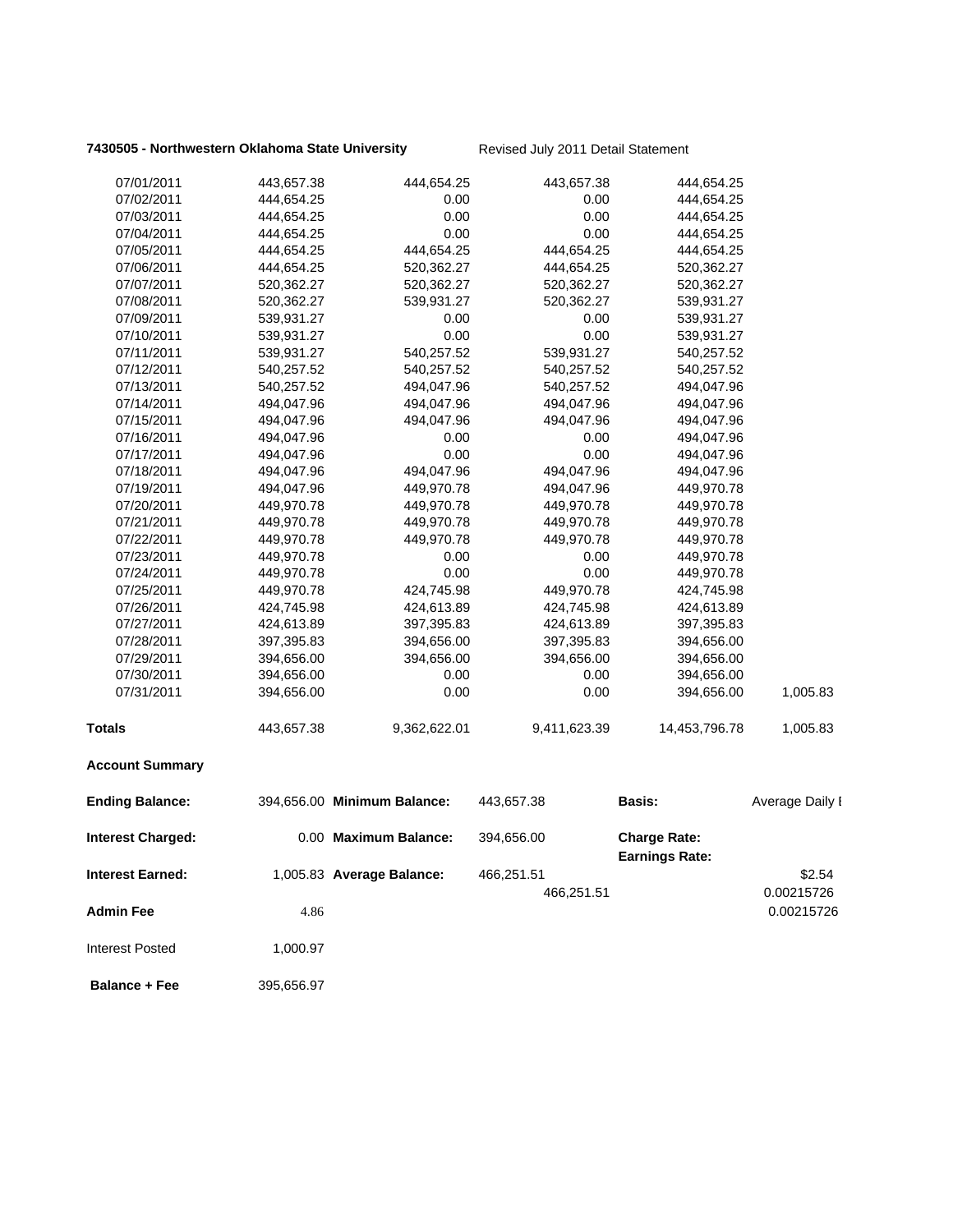| 07/01/2011               | 579,656.29 | 606,418.81                  | 579,656.29    | 606,418.81                                   |                 |
|--------------------------|------------|-----------------------------|---------------|----------------------------------------------|-----------------|
| 07/02/2011               | 606,418.81 | 0.00                        | 0.00          | 606,418.81                                   |                 |
| 07/03/2011               | 606,418.81 | 0.00                        | 0.00          | 606,418.81                                   |                 |
| 07/04/2011               | 606,418.81 | 0.00                        | 0.00          | 606,418.81                                   |                 |
| 07/05/2011               | 606,418.81 | 577,991.34                  | 606,418.81    | 577,991.34                                   |                 |
| 07/06/2011               | 577,991.34 | 577,991.34                  | 577,991.34    | 577,991.34                                   |                 |
| 07/07/2011               | 577,991.34 | 577,991.34                  | 577,991.34    | 577,991.34                                   |                 |
| 07/08/2011               | 577,991.34 | 575,505.78                  | 577,991.34    | 575,505.78                                   |                 |
| 07/09/2011               | 575,505.78 | 0.00                        | 0.00          | 575,505.78                                   |                 |
| 07/10/2011               | 575,505.78 | 0.00                        | 0.00          | 575,505.78                                   |                 |
| 07/11/2011               | 575,505.78 | 575,505.78                  | 575,505.78    | 575,505.78                                   |                 |
| 07/12/2011               | 575,505.78 | 479,675.53                  | 575,505.78    | 479,675.53                                   |                 |
| 07/13/2011               | 479,675.53 | 487,466.78                  | 479,675.53    | 487,466.78                                   |                 |
| 07/14/2011               | 487,466.78 | 334,858.55                  | 487,466.78    | 334,858.55                                   |                 |
| 07/15/2011               | 334,858.55 | 563,957.06                  | 334,858.55    | 563,957.06                                   |                 |
| 07/16/2011               | 563,957.06 | 0.00                        | 0.00          | 563,957.06                                   |                 |
| 07/17/2011               | 563,957.06 | 0.00                        | 0.00          | 563,957.06                                   |                 |
| 07/18/2011               | 563,957.06 | 605,318.67                  | 563,957.06    | 605,318.67                                   |                 |
| 07/19/2011               | 605,318.67 | 576,494.38                  | 605,318.67    | 576,494.38                                   |                 |
| 07/20/2011               | 576,494.38 | 451,152.85                  | 576,494.38    | 451,152.85                                   |                 |
| 07/21/2011               | 451,152.85 | 448,697.39                  | 451,152.85    | 448,697.39                                   |                 |
| 07/22/2011               | 448,697.39 | 448,697.39                  | 448,697.39    | 448,697.39                                   |                 |
| 07/23/2011               | 448,697.39 | 0.00                        | 0.00          | 448,697.39                                   |                 |
| 07/24/2011               | 448,697.39 | 0.00                        | 0.00          | 448,697.39                                   |                 |
| 07/25/2011               | 448,697.39 | 485,280.10                  | 448,697.39    | 485,280.10                                   |                 |
| 07/26/2011               | 485,280.10 | 388,662.36                  | 485,280.10    | 388,662.36                                   |                 |
| 07/27/2011               | 388,662.36 | 385,702.85                  | 388,662.36    | 385,702.85                                   |                 |
| 07/28/2011               | 385,702.85 | 518,295.74                  | 385,702.85    | 518,295.74                                   |                 |
| 07/29/2011               | 518,295.74 | 455,423.12                  | 518,295.74    | 455,423.12                                   |                 |
| 07/30/2011               | 455,423.12 | 0.00                        | 0.00          | 455,423.12                                   |                 |
| 07/31/2011               | 455,423.12 | 0.00                        | 0.00          | 455,423.12                                   | 1,115.34        |
| <b>Totals</b>            | 579,656.29 | 10,121,087.16               | 10,245,320.33 | 16,027,510.29                                | 1,115.34        |
| <b>Account Summary</b>   |            |                             |               |                                              |                 |
| <b>Ending Balance:</b>   |            | 455,423.12 Minimum Balance: | 579,656.29    | <b>Basis:</b>                                | Average Daily I |
| <b>Interest Charged:</b> |            | 0.00 Maximum Balance:       | 455,423.12    | <b>Charge Rate:</b><br><b>Earnings Rate:</b> |                 |
|                          |            |                             |               |                                              |                 |
| <b>Interest Earned:</b>  |            | 1,115.34 Average Balance:   | 517,016.46    |                                              | \$2.54          |
|                          |            |                             | 517,016.46    |                                              | 0.00215726      |
| <b>Admin Fee</b>         | 5.39       |                             |               |                                              | 0.00215726      |
| <b>Interest Posted</b>   | 1,109.95   |                             |               |                                              |                 |
| <b>Balance + Fee</b>     | 456,533.07 |                             |               |                                              |                 |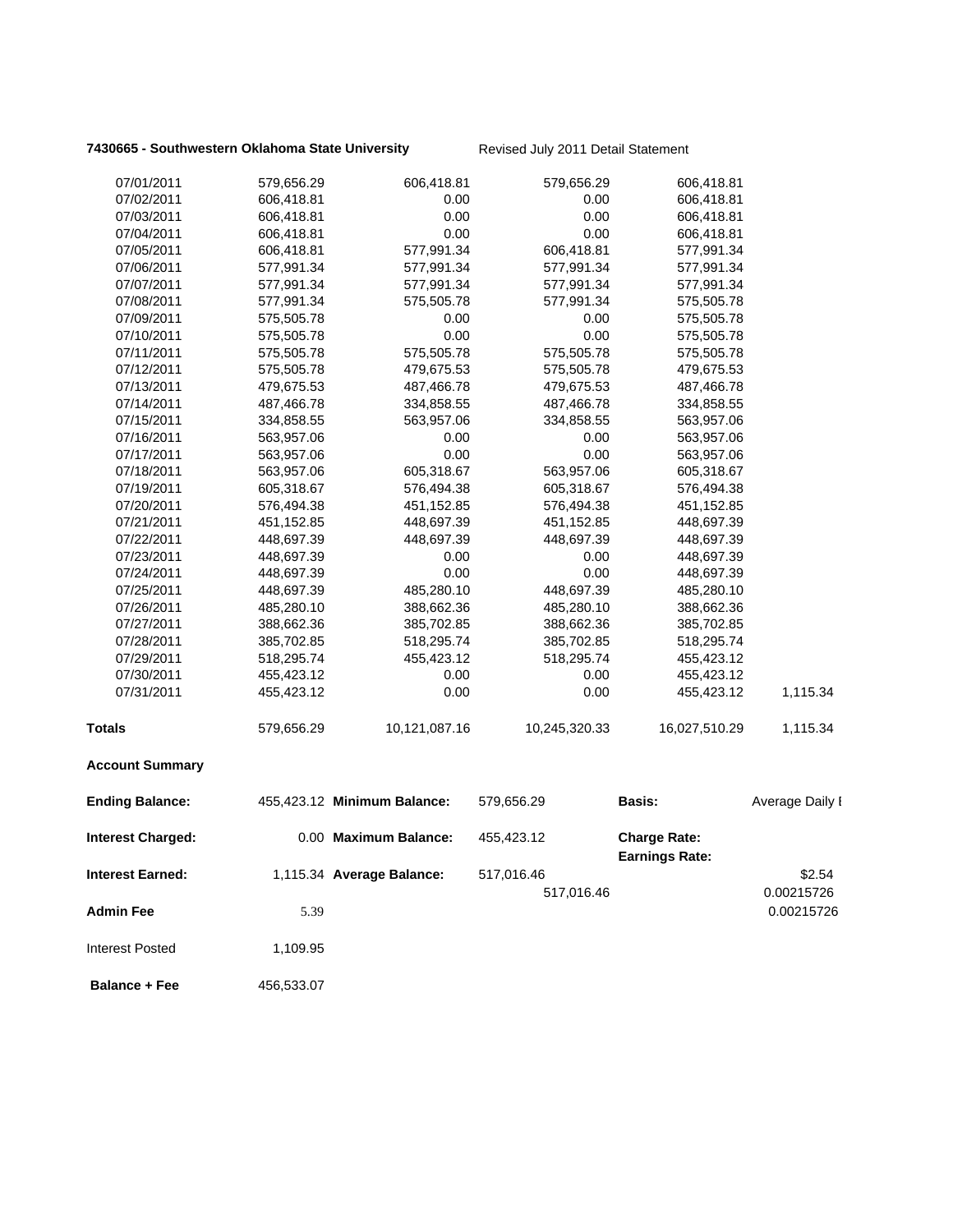| 07/01/2011               | 22,026,825.95    | 22, 167, 491. 77               | 22,026,825.95    | 22,167,491.77                                |                 |
|--------------------------|------------------|--------------------------------|------------------|----------------------------------------------|-----------------|
| 07/02/2011               | 22, 167, 491. 77 | 0.00                           | 0.00             | 22, 167, 491. 77                             |                 |
| 07/03/2011               | 22, 167, 491.77  | 0.00                           | 0.00             | 22, 167, 491.77                              |                 |
| 07/04/2011               | 22, 167, 491. 77 | 0.00                           | 0.00             | 22, 167, 491. 77                             |                 |
| 07/05/2011               | 22, 167, 491. 77 | 22,126,476.91                  | 22, 167, 491. 77 | 22,126,476.91                                |                 |
| 07/06/2011               | 22,126,476.91    | 22,016,643.45                  | 22,126,476.91    | 22,016,643.45                                |                 |
| 07/07/2011               | 22,016,643.45    | 22,016,643.45                  | 22,016,643.45    | 22,016,643.45                                |                 |
| 07/08/2011               | 22,016,643.45    | 21,458,063.04                  | 22,016,643.45    | 21,458,063.04                                |                 |
| 07/09/2011               | 21,458,063.04    | 0.00                           | 0.00             | 21,458,063.04                                |                 |
| 07/10/2011               | 21,458,063.04    | 0.00                           | 0.00             | 21,458,063.04                                |                 |
| 07/11/2011               | 21,458,063.04    | 20,795,433.75                  | 21,458,063.04    | 20,795,433.75                                |                 |
| 07/12/2011               | 20,795,433.75    | 20,458,113.14                  | 20,795,433.75    | 20,458,113.14                                |                 |
| 07/13/2011               | 20,458,113.14    | 24,246,590.13                  | 20,458,113.14    | 24,246,590.13                                |                 |
| 07/14/2011               | 24,246,590.13    | 24,216,536.38                  | 24,246,590.13    | 24,216,536.38                                |                 |
| 07/15/2011               | 24,216,536.38    | 24,052,731.77                  | 24,216,536.38    | 24,052,731.77                                |                 |
| 07/16/2011               | 24,052,731.77    | 0.00                           | 0.00             | 24,052,731.77                                |                 |
| 07/17/2011               | 24,052,731.77    | 0.00                           | 0.00             | 24,052,731.77                                |                 |
| 07/18/2011               | 24,052,731.77    | 24,071,679.75                  | 24,052,731.77    | 24,071,679.75                                |                 |
| 07/19/2011               | 24,071,679.75    | 18,995,125.20                  | 24,071,679.75    | 18,995,125.20                                |                 |
| 07/20/2011               | 18,995,125.20    | 20,995,125.20                  | 18,995,125.20    | 20,995,125.20                                |                 |
| 07/21/2011               | 20,995,125.20    | 20,905,748.85                  | 20,995,125.20    | 20,905,748.85                                |                 |
| 07/22/2011               | 20,905,748.85    | 20,905,748.85                  | 20,905,748.85    | 20,905,748.85                                |                 |
| 07/23/2011               | 20,905,748.85    | 0.00                           | 0.00             | 20,905,748.85                                |                 |
| 07/24/2011               | 20,905,748.85    | 0.00                           | 0.00             | 20,905,748.85                                |                 |
| 07/25/2011               | 20,905,748.85    | 20,210,149.33                  | 20,905,748.85    | 20,210,149.33                                |                 |
| 07/26/2011               | 20,210,149.33    | 21,382,990.99                  | 20,210,149.33    | 21,382,990.99                                |                 |
| 07/27/2011               | 21,382,990.99    | 21,256,003.79                  | 21,382,990.99    | 21,256,003.79                                |                 |
| 07/28/2011               | 21,256,003.79    | 21,189,375.02                  | 21,256,003.79    | 21,189,375.02                                |                 |
| 07/29/2011               | 21,189,375.02    | 21,149,686.13                  | 21,189,375.02    | 21,149,686.13                                |                 |
| 07/30/2011               | 21,149,686.13    | 0.00                           | 0.00             | 21,149,686.13                                |                 |
| 07/31/2011               | 21,149,686.13    | 0.00                           | 0.00             | 21,149,686.13                                | 27,059.67       |
| <b>Totals</b>            | 22,026,825.95    | 434,616,356.90                 | 435,493,496.72   | 676,251,291.79                               | 27,059.67       |
| <b>Account Summary</b>   |                  |                                |                  |                                              |                 |
| <b>Ending Balance:</b>   |                  | 21,149,686.13 Minimum Balance: | 22,026,825.95    | <b>Basis:</b>                                | Average Daily I |
| <b>Interest Charged:</b> |                  | 0.00 Maximum Balance:          | 21,149,686.13    | <b>Charge Rate:</b><br><b>Earnings Rate:</b> |                 |
| <b>Interest Earned:</b>  |                  | 27,059.67 Average Balance:     | 21,814,557.80    |                                              | \$2.54          |
|                          |                  |                                | 21,814,557.80    |                                              | 0.00124044      |
| <b>Admin Fee</b>         | 227.23           |                                |                  |                                              | 0.00215726      |
| <b>Interest Posted</b>   | 26,832.44        |                                |                  |                                              |                 |
| <b>Balance + Fee</b>     | 21,176,518.57    |                                |                  |                                              |                 |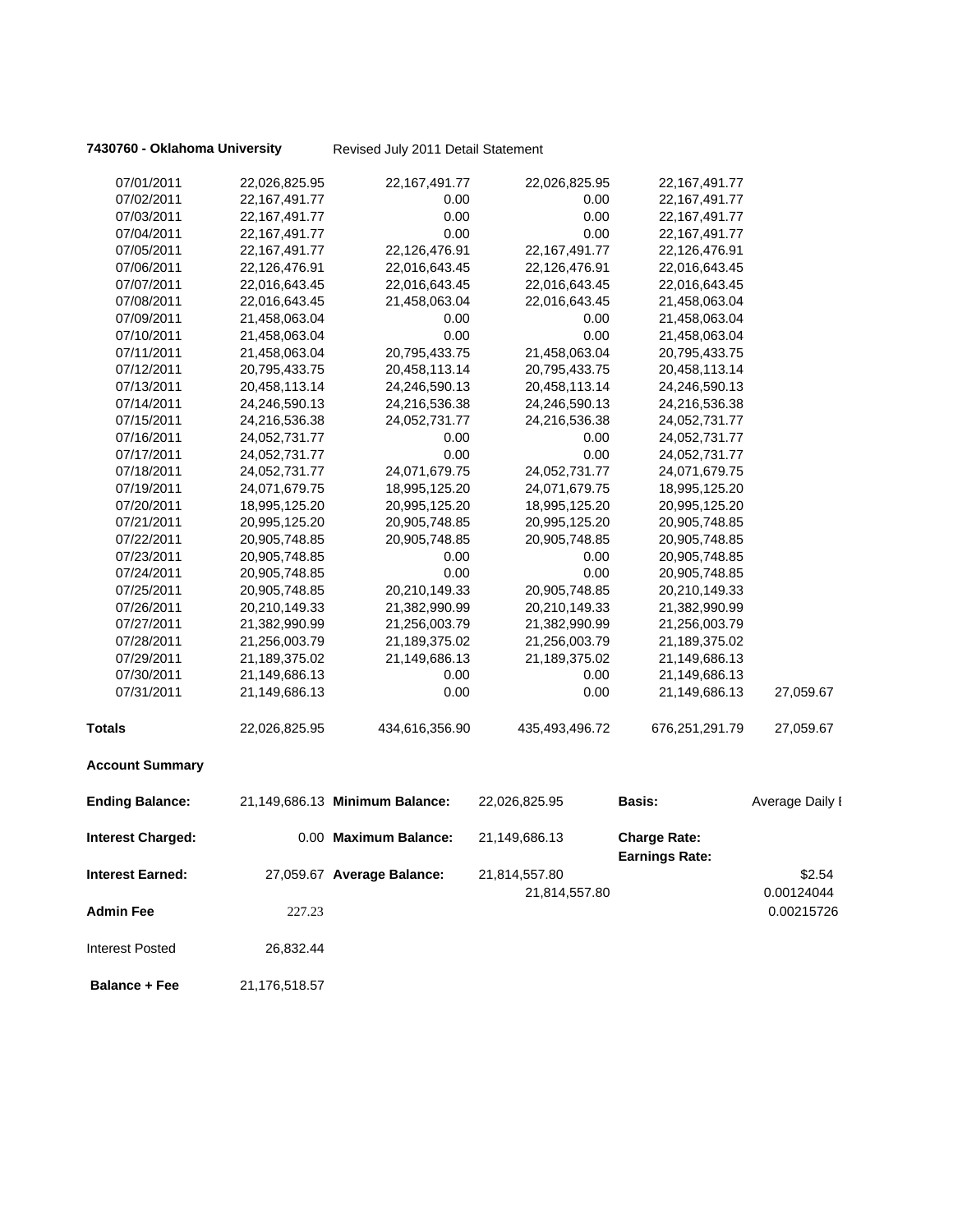### 7430770 - O.U. Health Sciences Center **Revised July 2011 Detail Statement**

| 07/01/2011               | 67,523,678.53 | 67,571,312.35                  | 67,523,678.53    | 67,571,312.35                                |                 |
|--------------------------|---------------|--------------------------------|------------------|----------------------------------------------|-----------------|
| 07/02/2011               | 67,571,312.35 | 0.00                           | 0.00             | 67,571,312.35                                |                 |
| 07/03/2011               | 67,571,312.35 | 0.00                           | 0.00             | 67,571,312.35                                |                 |
| 07/04/2011               | 67,571,312.35 | 0.00                           | 0.00             | 67,571,312.35                                |                 |
| 07/05/2011               | 67,571,312.35 | 67,065,630.06                  | 67,571,312.35    | 67,065,630.06                                |                 |
| 07/06/2011               | 67,065,630.06 | 72,183,442.20                  | 67,065,630.06    | 72,183,442.20                                |                 |
| 07/07/2011               | 72,183,442.20 | 72,183,442.20                  | 72,183,442.20    | 72,183,442.20                                |                 |
| 07/08/2011               | 72,183,442.20 | 71,630,098.59                  | 72,183,442.20    | 71,630,098.59                                |                 |
| 07/09/2011               | 71,630,098.59 | 0.00                           | 0.00             | 71,630,098.59                                |                 |
| 07/10/2011               | 71,630,098.59 | 0.00                           | 0.00             | 71,630,098.59                                |                 |
| 07/11/2011               | 71,630,098.59 | 71,588,107.20                  | 71,630,098.59    | 71,588,107.20                                |                 |
| 07/12/2011               | 71,588,107.20 | 71,452,926.44                  | 71,588,107.20    | 71,452,926.44                                |                 |
| 07/13/2011               | 71,452,926.44 | 75,925,165.28                  | 71,452,926.44    | 75,925,165.28                                |                 |
| 07/14/2011               | 75,925,165.28 | 75,853,050.51                  | 75,925,165.28    | 75,853,050.51                                |                 |
| 07/15/2011               | 75,853,050.51 | 75,829,246.90                  | 75,853,050.51    | 75,829,246.90                                |                 |
| 07/16/2011               | 75,829,246.90 | 0.00                           | 0.00             | 75,829,246.90                                |                 |
| 07/17/2011               | 75,829,246.90 | 0.00                           | 0.00             | 75,829,246.90                                |                 |
| 07/18/2011               | 75,829,246.90 | 75,716,244.82                  | 75,829,246.90    | 75,716,244.82                                |                 |
| 07/19/2011               | 75,716,244.82 | 67,885,509.06                  | 75,716,244.82    | 67,885,509.06                                |                 |
| 07/20/2011               | 67,885,509.06 | 67,885,509.06                  | 67,885,509.06    | 67,885,509.06                                |                 |
| 07/21/2011               | 67,885,509.06 | 67,799,251.43                  | 67,885,509.06    | 67,799,251.43                                |                 |
| 07/22/2011               | 67,799,251.43 | 67,799,251.43                  | 67,799,251.43    | 67,799,251.43                                |                 |
| 07/23/2011               | 67,799,251.43 | 0.00                           | 0.00             | 67,799,251.43                                |                 |
| 07/24/2011               | 67,799,251.43 | 0.00                           | 0.00             | 67,799,251.43                                |                 |
| 07/25/2011               | 67,799,251.43 | 67,721,170.93                  | 67,799,251.43    | 67,721,170.93                                |                 |
| 07/26/2011               | 67,721,170.93 | 67,680,301.57                  | 67,721,170.93    | 67,680,301.57                                |                 |
| 07/27/2011               | 67,680,301.57 | 67,575,345.63                  | 67,680,301.57    | 67,575,345.63                                |                 |
| 07/28/2011               | 67,575,345.63 | 68,706,716.65                  | 67,575,345.63    | 68,706,716.65                                |                 |
| 07/29/2011               | 68,706,716.65 | 68,635,499.21                  | 68,706,716.65    | 68,635,499.21                                |                 |
| 07/30/2011               | 68,635,499.21 | 0.00                           | 0.00             | 68,635,499.21                                |                 |
| 07/31/2011               | 68,635,499.21 | 0.00                           | 0.00             | 68,635,499.21                                | 151,647.68      |
| Totals                   | 67,523,678.53 | 1,408,687,221.52               | 1,407,575,400.84 | 2,179,189,350.83                             | 151,647.68      |
| <b>Account Summary</b>   |               |                                |                  |                                              |                 |
| <b>Ending Balance:</b>   |               | 68,635,499.21 Minimum Balance: | 67,523,678.53    | <b>Basis:</b>                                | Average Daily I |
| <b>Interest Charged:</b> |               | 0.00 Maximum Balance:          | 68,635,499.21    | <b>Charge Rate:</b><br><b>Earnings Rate:</b> |                 |
| Interest Earned:         |               | 151,647.68 Average Balance:    | 70,296,430.67    |                                              | \$2.54          |
|                          |               |                                |                  |                                              |                 |
|                          |               |                                | 70,296,430.67    |                                              | 0.00215726      |
| <b>Admin Fee</b>         | 732.25        |                                |                  |                                              | 0.00215726      |
| <b>Interest Posted</b>   | 150,915.43    |                                |                  |                                              |                 |
| <b>Balance + Fee</b>     | 68,786,414.64 |                                |                  |                                              |                 |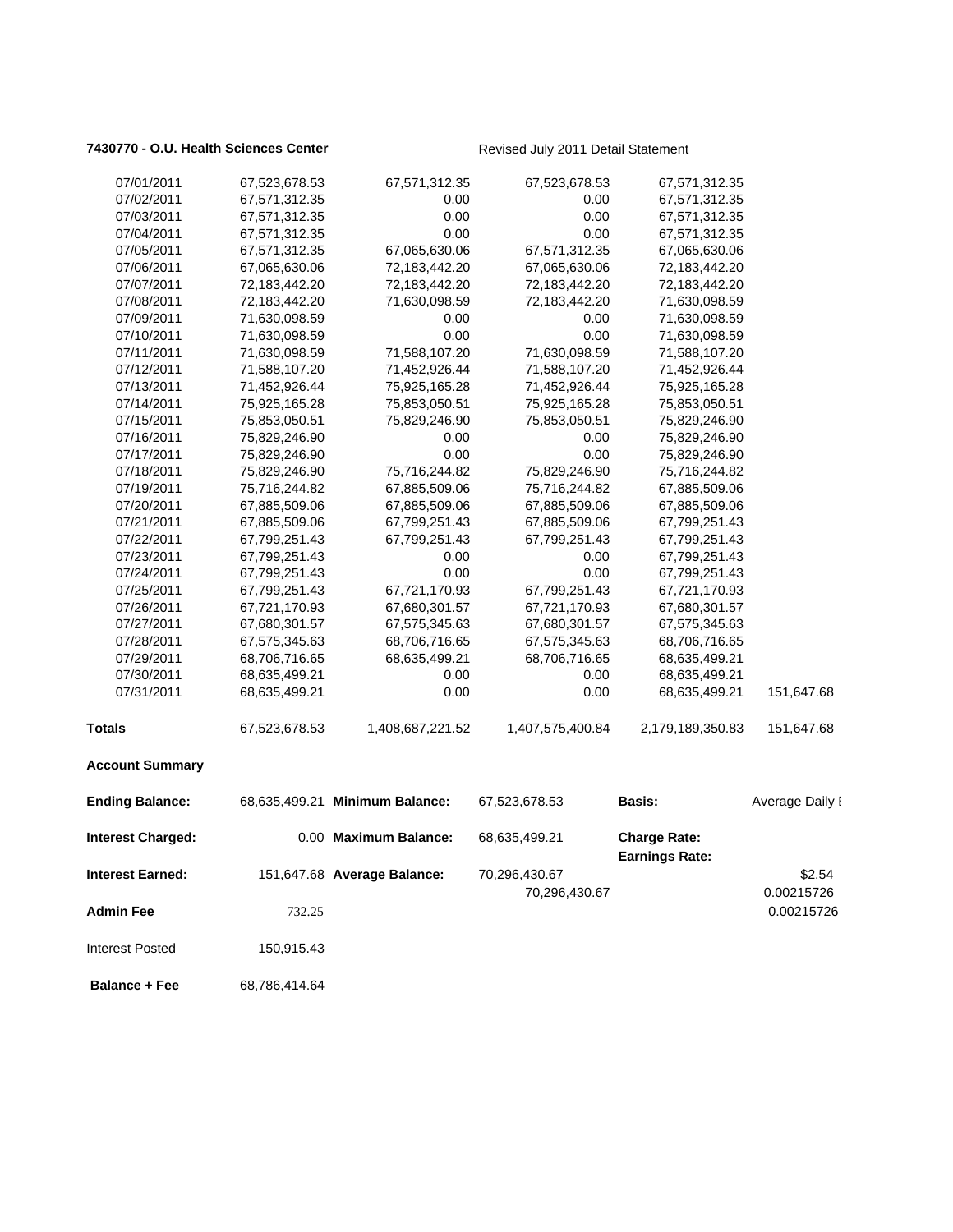### **7430773 - Oklahoma State University Revised July 2011 Detail Statement**

| 07/01/2011               | 1,390,045.97 | 1,393,837.71                  | 1,390,045.97  | 1,393,837.71          |                 |
|--------------------------|--------------|-------------------------------|---------------|-----------------------|-----------------|
| 07/02/2011               | 1,393,837.71 | 0.00                          | 0.00          | 1,393,837.71          |                 |
| 07/03/2011               | 1,393,837.71 | 0.00                          | 0.00          | 1,393,837.71          |                 |
| 07/04/2011               | 1,393,837.71 | 0.00                          | 0.00          | 1,393,837.71          |                 |
| 07/05/2011               | 1,393,837.71 | 1,393,837.71                  | 1,393,837.71  | 1,393,837.71          |                 |
| 07/06/2011               | 1,393,837.71 | 1,393,837.71                  | 1,393,837.71  | 1,393,837.71          |                 |
| 07/07/2011               | 1,393,837.71 | 1,393,837.71                  | 1,393,837.71  | 1,393,837.71          |                 |
| 07/08/2011               | 1,393,837.71 | 1,172,537.53                  | 1,393,837.71  | 1,172,537.53          |                 |
| 07/09/2011               | 1,172,537.53 | 0.00                          | 0.00          | 1,172,537.53          |                 |
| 07/10/2011               | 1,172,537.53 | 0.00                          | 0.00          | 1,172,537.53          |                 |
| 07/11/2011               | 1,172,537.53 | 1,172,537.53                  | 1,172,537.53  | 1,172,537.53          |                 |
| 07/12/2011               | 1,172,537.53 | 1,952,921.03                  | 1,172,537.53  | 1,952,921.03          |                 |
| 07/13/2011               | 1,952,921.03 | 1,941,339.88                  | 1,952,921.03  | 1,941,339.88          |                 |
| 07/14/2011               | 1,941,339.88 | 1,940,862.63                  | 1,941,339.88  | 1,940,862.63          |                 |
| 07/15/2011               | 1,940,862.63 | 1,829,811.47                  | 1,940,862.63  | 1,829,811.47          |                 |
| 07/16/2011               | 1,829,811.47 | 0.00                          | 0.00          | 1,829,811.47          |                 |
| 07/17/2011               | 1,829,811.47 | 0.00                          | 0.00          | 1,829,811.47          |                 |
| 07/18/2011               | 1,829,811.47 | 1,806,872.62                  | 1,829,811.47  | 1,806,872.62          |                 |
| 07/19/2011               | 1,806,872.62 | 1,739,629.75                  | 1,806,872.62  | 1,739,629.75          |                 |
| 07/20/2011               | 1,739,629.75 | 1,739,629.75                  | 1,739,629.75  | 1,739,629.75          |                 |
| 07/21/2011               | 1,739,629.75 | 1,611,283.36                  | 1,739,629.75  | 1,611,283.36          |                 |
| 07/22/2011               | 1,611,283.36 | 1,611,283.36                  | 1,611,283.36  | 1,611,283.36          |                 |
| 07/23/2011               | 1,611,283.36 | 0.00                          | 0.00          | 1,611,283.36          |                 |
| 07/24/2011               | 1,611,283.36 | 0.00                          | 0.00          | 1,611,283.36          |                 |
| 07/25/2011               | 1,611,283.36 | 1,611,283.36                  | 1,611,283.36  | 1,611,283.36          |                 |
| 07/26/2011               | 1,611,283.36 | 2,111,283.36                  | 1,611,283.36  | 2,111,283.36          |                 |
| 07/27/2011               | 2,111,283.36 | 2,113,237.36                  | 2,111,283.36  | 2,113,237.36          |                 |
| 07/28/2011               | 2,113,237.36 | 2,073,312.46                  | 2,113,237.36  | 2,073,312.46          |                 |
| 07/29/2011               | 2,073,312.46 | 2,052,751.78                  | 2,073,312.46  | 2,052,751.78          |                 |
| 07/30/2011               | 2,052,751.78 | 0.00                          | 0.00          | 2,052,751.78          |                 |
| 07/31/2011               | 2,052,751.78 | 0.00                          | 0.00          | 2,052,751.78          | 3,588.72        |
| <b>Totals</b>            | 1,390,045.97 | 34,055,928.07                 | 33,393,222.26 | 51,570,209.48         | 3,588.72        |
| <b>Account Summary</b>   |              |                               |               |                       |                 |
| <b>Ending Balance:</b>   |              | 2,052,751.78 Minimum Balance: | 1,390,045.97  | <b>Basis:</b>         | Average Daily I |
| <b>Interest Charged:</b> |              | 0.00 Maximum Balance:         | 2,052,751.78  | <b>Charge Rate:</b>   |                 |
| Interest Earned:         |              | 3,588.72 Average Balance:     | 1,663,555.14  | <b>Earnings Rate:</b> | \$2.54          |
|                          |              |                               | 1,663,555.14  |                       | 0.00215726      |
| <b>Admin Fee</b>         | 17.33        |                               |               |                       | 0.00215726      |
|                          |              |                               |               |                       |                 |
| <b>Interest Posted</b>   | 3,571.39     |                               |               |                       |                 |
| <b>Balance + Fee</b>     | 2,056,323.17 |                               |               |                       |                 |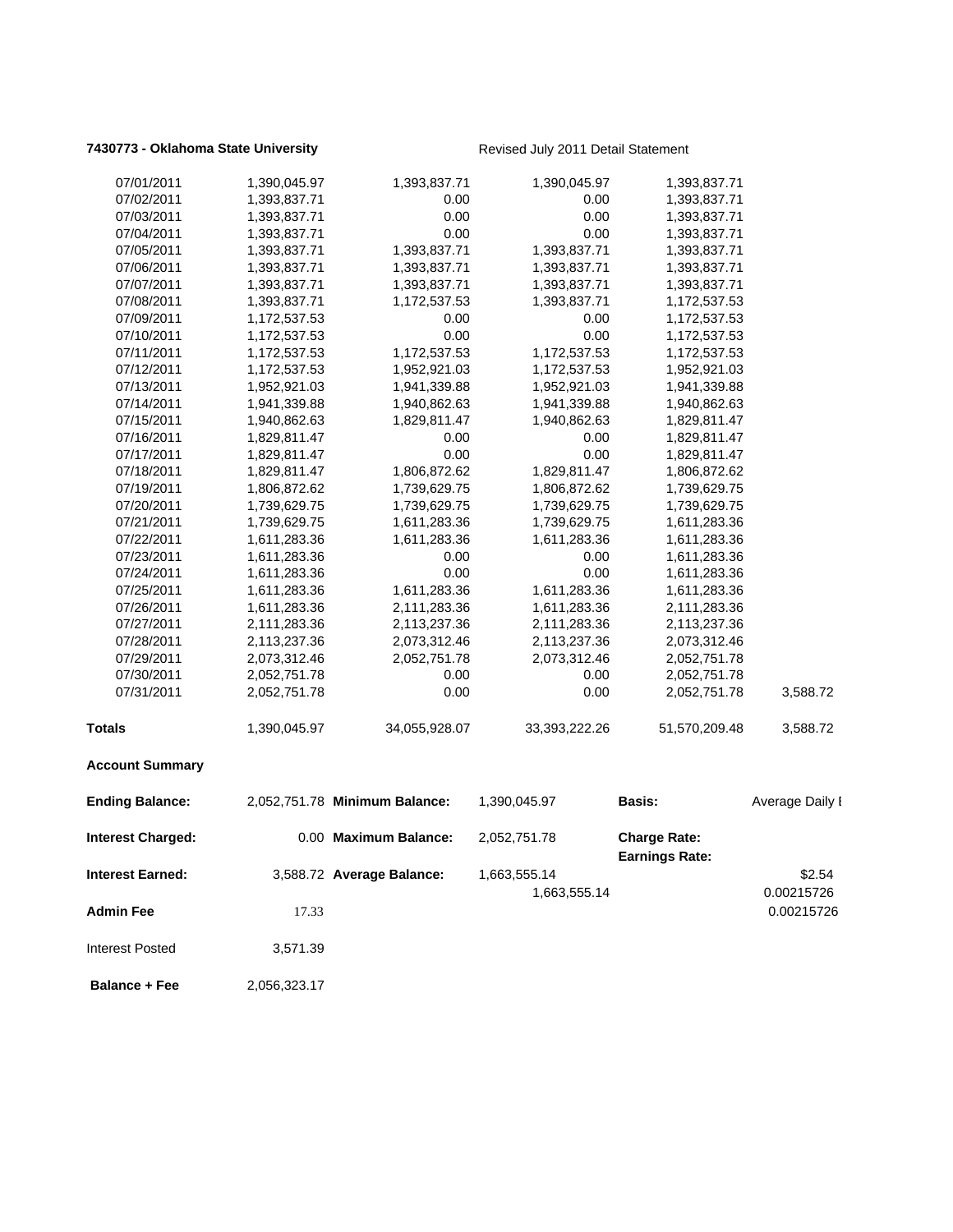### 7431105 - OCIA 2009A Construction Fund<br>
Revised July 2011 Detail Statement

| 07/01/2011               | 18,799,791.31 | 18,841,485.11                  | 18,799,791.31  | 18,841,485.11                                |                 |
|--------------------------|---------------|--------------------------------|----------------|----------------------------------------------|-----------------|
| 07/02/2011               | 18,841,485.11 | 0.00                           | 0.00           | 18,841,485.11                                |                 |
| 07/03/2011               | 18,841,485.11 | 0.00                           | 0.00           | 18,841,485.11                                |                 |
| 07/04/2011               | 18,841,485.11 | 0.00                           | 0.00           | 18,841,485.11                                |                 |
| 07/05/2011               | 18,841,485.11 | 18,841,485.11                  | 18,841,485.11  | 18,841,485.11                                |                 |
| 07/06/2011               | 18,841,485.11 | 18,835,628.79                  | 18,841,485.11  | 18,835,628.79                                |                 |
| 07/07/2011               | 18,835,628.79 | 18,835,628.79                  | 18,835,628.79  | 18,835,628.79                                |                 |
| 07/08/2011               | 18,835,628.79 | 18,711,214.98                  | 18,835,628.79  | 18,711,214.98                                |                 |
| 07/09/2011               | 18,711,214.98 | 0.00                           | 0.00           | 18,711,214.98                                |                 |
| 07/10/2011               | 18,711,214.98 | 0.00                           | 0.00           | 18,711,214.98                                |                 |
| 07/11/2011               | 18,711,214.98 | 18,711,214.98                  | 18,711,214.98  | 18,711,214.98                                |                 |
| 07/12/2011               | 18,711,214.98 | 18,711,214.98                  | 18,711,214.98  | 18,711,214.98                                |                 |
| 07/13/2011               | 18,711,214.98 | 18,711,214.98                  | 18,711,214.98  | 18,711,214.98                                |                 |
| 07/14/2011               | 18,711,214.98 | 18,711,214.98                  | 18,711,214.98  | 18,711,214.98                                |                 |
| 07/15/2011               | 18,711,214.98 | 18,711,214.98                  | 18,711,214.98  | 18,711,214.98                                |                 |
| 07/16/2011               | 18,711,214.98 | 0.00                           | 0.00           | 18,711,214.98                                |                 |
| 07/17/2011               | 18,711,214.98 | 0.00                           | 0.00           | 18,711,214.98                                |                 |
| 07/18/2011               | 18,711,214.98 | 18,711,214.98                  | 18,711,214.98  | 18,711,214.98                                |                 |
| 07/19/2011               | 18,711,214.98 | 18,051,095.58                  | 18,711,214.98  | 18,051,095.58                                |                 |
| 07/20/2011               | 18,051,095.58 | 18,051,095.58                  | 18,051,095.58  | 18,051,095.58                                |                 |
| 07/21/2011               | 18,051,095.58 | 17,751,095.58                  | 18,051,095.58  | 17,751,095.58                                |                 |
| 07/22/2011               | 17,751,095.58 | 17,751,095.58                  | 17,751,095.58  | 17,751,095.58                                |                 |
| 07/23/2011               | 17,751,095.58 | 0.00                           | 0.00           | 17,751,095.58                                |                 |
| 07/24/2011               | 17,751,095.58 | 0.00                           | 0.00           | 17,751,095.58                                |                 |
| 07/25/2011               | 17,751,095.58 | 17,751,095.58                  | 17,751,095.58  | 17,751,095.58                                |                 |
| 07/26/2011               | 17,751,095.58 | 17,738,270.58                  | 17,751,095.58  | 17,738,270.58                                |                 |
| 07/27/2011               | 17,738,270.58 | 17,738,270.58                  | 17,738,270.58  | 17,738,270.58                                |                 |
| 07/28/2011               | 17,738,270.58 | 17,735,770.58                  | 17,738,270.58  | 17,735,770.58                                |                 |
| 07/29/2011               | 17,735,770.58 | 17,735,770.58                  | 17,735,770.58  | 17,735,770.58                                |                 |
| 07/30/2011               | 17,735,770.58 | 0.00                           | 0.00           | 17,735,770.58                                |                 |
| 07/31/2011               | 17,735,770.58 | 0.00                           | 0.00           | 17,735,770.58                                | 39,594.72       |
| Totals                   | 18,799,791.31 | 366,636,292.88                 | 367,700,313.61 | 568,979,340.45                               | 39,594.72       |
| <b>Account Summary</b>   |               |                                |                |                                              |                 |
| <b>Ending Balance:</b>   |               | 17,735,770.58 Minimum Balance: | 18,799,791.31  | <b>Basis:</b>                                | Average Daily I |
| <b>Interest Charged:</b> |               | 0.00 Maximum Balance:          | 17,735,770.58  | <b>Charge Rate:</b><br><b>Earnings Rate:</b> |                 |
| Interest Earned:         |               | 39,594.72 Average Balance:     | 18,354,172.27  |                                              | \$2.54          |
|                          |               |                                | 18,354,172.27  |                                              | 0.00215726      |
| <b>Admin Fee</b>         | 191.19        |                                |                |                                              | 0.00215726      |
|                          |               |                                |                |                                              |                 |
| <b>Interest Posted</b>   | 39,403.53     |                                |                |                                              |                 |
| <b>Balance + Fee</b>     | 17,775,174.11 |                                |                |                                              |                 |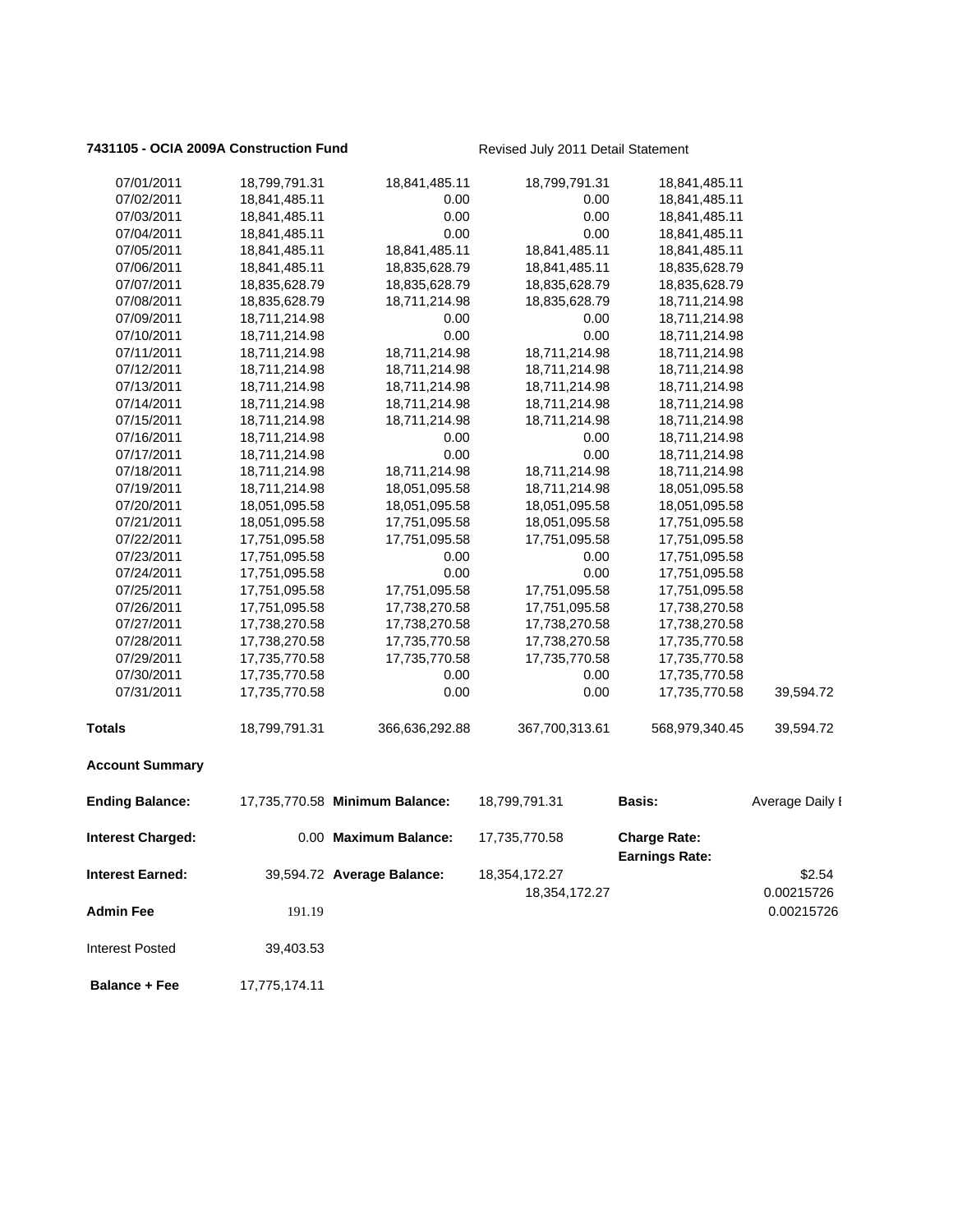| 07/01/2011               | 2,728.53 | 2,801.78                  |          | 2,728.53  | 2,801.78                                     |                 |
|--------------------------|----------|---------------------------|----------|-----------|----------------------------------------------|-----------------|
| 07/02/2011               | 2,801.78 | 0.00                      |          | 0.00      | 2,801.78                                     |                 |
| 07/03/2011               | 2,801.78 | 0.00                      |          | 0.00      | 2,801.78                                     |                 |
| 07/04/2011               | 2,801.78 | 0.00                      |          | 0.00      | 2,801.78                                     |                 |
| 07/05/2011               | 2,801.78 | 2,801.78                  |          | 2,801.78  | 2,801.78                                     |                 |
| 07/06/2011               | 2,801.78 | 2,801.78                  |          | 2,801.78  | 2,801.78                                     |                 |
| 07/07/2011               | 2,801.78 | 2,801.78                  |          | 2,801.78  | 2,801.78                                     |                 |
| 07/08/2011               | 2,801.78 | 2,801.78                  |          | 2,801.78  | 2,801.78                                     |                 |
| 07/09/2011               | 2,801.78 | 0.00                      |          | 0.00      | 2,801.78                                     |                 |
| 07/10/2011               | 2,801.78 | 0.00                      |          | 0.00      | 2,801.78                                     |                 |
| 07/11/2011               | 2,801.78 | 2,801.78                  |          | 2,801.78  | 2,801.78                                     |                 |
| 07/12/2011               | 2,801.78 | 2,801.78                  |          | 2,801.78  | 2,801.78                                     |                 |
| 07/13/2011               | 2,801.78 | 2,801.78                  |          | 2,801.78  | 2,801.78                                     |                 |
| 07/14/2011               | 2,801.78 | 2,801.78                  |          | 2,801.78  | 2,801.78                                     |                 |
| 07/15/2011               | 2,801.78 | 2,801.78                  |          | 2,801.78  | 2,801.78                                     |                 |
| 07/16/2011               | 2,801.78 | 0.00                      |          | 0.00      | 2,801.78                                     |                 |
| 07/17/2011               | 2,801.78 | 0.00                      |          | 0.00      | 2,801.78                                     |                 |
| 07/18/2011               | 2,801.78 | 2,801.78                  |          | 2,801.78  | 2,801.78                                     |                 |
| 07/19/2011               | 2,801.78 | 2,801.78                  |          | 2,801.78  | 2,801.78                                     |                 |
| 07/20/2011               | 2,801.78 | 2,801.78                  |          | 2,801.78  | 2,801.78                                     |                 |
| 07/21/2011               | 2,801.78 | 2,801.78                  |          | 2,801.78  | 2,801.78                                     |                 |
| 07/22/2011               | 2,801.78 | 2,801.78                  |          | 2,801.78  | 2,801.78                                     |                 |
| 07/23/2011               | 2,801.78 | 0.00                      |          | 0.00      | 2,801.78                                     |                 |
| 07/24/2011               | 2,801.78 | 0.00                      |          | 0.00      | 2,801.78                                     |                 |
| 07/25/2011               | 2,801.78 | 2,801.78                  |          | 2,801.78  | 2,801.78                                     |                 |
| 07/26/2011               | 2,801.78 | 2,801.78                  |          | 2,801.78  | 2,801.78                                     |                 |
| 07/27/2011               | 2,801.78 | 2,801.78                  |          | 2,801.78  | 2,801.78                                     |                 |
| 07/28/2011               | 2,801.78 | 2,801.78                  |          | 2,801.78  | 2,801.78                                     |                 |
| 07/29/2011               | 2,801.78 | 2,801.78                  |          | 2,801.78  | 2,801.78                                     |                 |
| 07/30/2011               | 2,801.78 | 0.00                      |          | 0.00      | 2,801.78                                     |                 |
| 07/31/2011               | 2,801.78 | 0.00                      |          | 0.00      | 2,801.78                                     | 6.04            |
| Totals                   | 2,728.53 | 56,035.60                 |          | 55,962.35 | 86,855.18                                    | 6.04            |
| <b>Account Summary</b>   |          |                           |          |           |                                              |                 |
| <b>Ending Balance:</b>   |          | 2,801.78 Minimum Balance: | 2,728.53 |           | <b>Basis:</b>                                | Average Daily I |
| <b>Interest Charged:</b> |          | 0.00 Maximum Balance:     | 2,801.78 |           | <b>Charge Rate:</b><br><b>Earnings Rate:</b> |                 |
| <b>Interest Earned:</b>  |          | 6.04 Average Balance:     | 2,801.78 |           |                                              | \$2.54          |
|                          |          |                           |          | 2,801.78  |                                              | 0.00215726      |
| <b>Admin Fee</b>         | 0.03     |                           |          |           |                                              | 0.00215726      |
| Interest Posted          | 6.01     |                           |          |           |                                              |                 |
|                          |          |                           |          |           |                                              |                 |
| <b>Balance + Fee</b>     | 2,807.79 |                           |          |           |                                              |                 |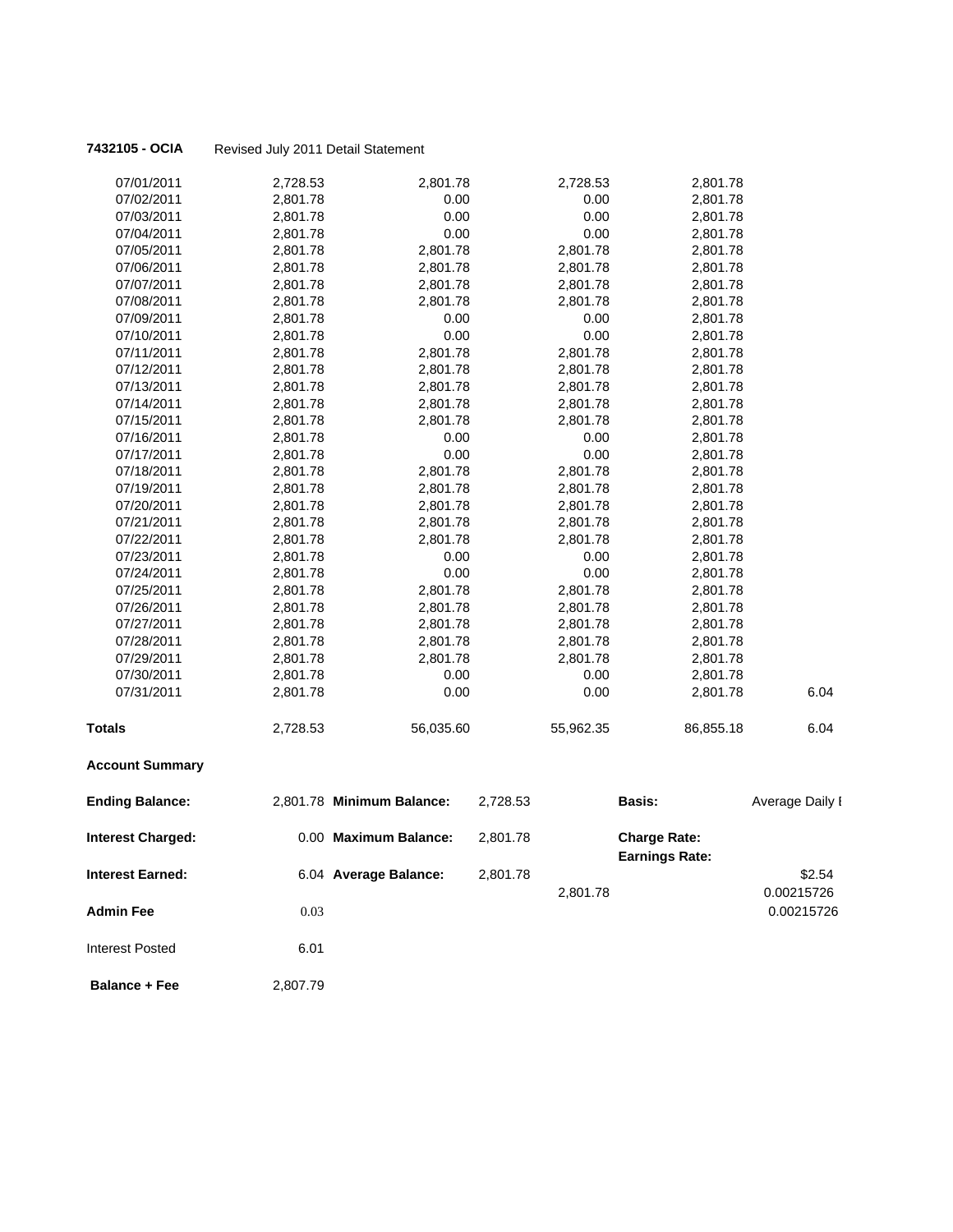| 07/01/2011               | 875,880.66 | 877,816.45                  | 875,880.66    | 877,816.45                                   |                 |
|--------------------------|------------|-----------------------------|---------------|----------------------------------------------|-----------------|
| 07/02/2011               | 877,816.45 | 0.00                        | 0.00          | 877,816.45                                   |                 |
| 07/03/2011               | 877,816.45 | 0.00                        | 0.00          | 877,816.45                                   |                 |
| 07/04/2011               | 877,816.45 | 0.00                        | 0.00          | 877,816.45                                   |                 |
| 07/05/2011               | 877,816.45 | 877,816.45                  | 877,816.45    | 877,816.45                                   |                 |
| 07/06/2011               | 877,816.45 | 877,816.45                  | 877,816.45    | 877,816.45                                   |                 |
| 07/07/2011               | 877,816.45 | 877,816.45                  | 877,816.45    | 877,816.45                                   |                 |
| 07/08/2011               | 877,816.45 | 877,816.45                  | 877,816.45    | 877,816.45                                   |                 |
| 07/09/2011               | 877,816.45 | 0.00                        | 0.00          | 877,816.45                                   |                 |
| 07/10/2011               | 877,816.45 | 0.00                        | 0.00          | 877,816.45                                   |                 |
| 07/11/2011               | 877,816.45 | 877,816.45                  | 877,816.45    | 877,816.45                                   |                 |
| 07/12/2011               | 877,816.45 | 877,816.45                  | 877,816.45    | 877,816.45                                   |                 |
| 07/13/2011               | 877,816.45 | 877,816.45                  | 877,816.45    | 877,816.45                                   |                 |
| 07/14/2011               | 877,816.45 | 877,816.45                  | 877,816.45    | 877,816.45                                   |                 |
| 07/15/2011               | 877,816.45 | 877,816.45                  | 877,816.45    | 877,816.45                                   |                 |
| 07/16/2011               | 877,816.45 | 0.00                        | 0.00          | 877,816.45                                   |                 |
| 07/17/2011               | 877,816.45 | 0.00                        | 0.00          | 877,816.45                                   |                 |
| 07/18/2011               | 877,816.45 | 877,816.45                  | 877,816.45    | 877,816.45                                   |                 |
| 07/19/2011               | 877,816.45 | 877,816.45                  | 877,816.45    | 877,816.45                                   |                 |
| 07/20/2011               | 877,816.45 | 877,816.45                  | 877,816.45    | 877,816.45                                   |                 |
| 07/21/2011               | 877,816.45 | 877,816.45                  | 877,816.45    | 877,816.45                                   |                 |
| 07/22/2011               | 877,816.45 | 877,816.45                  | 877,816.45    | 877,816.45                                   |                 |
| 07/23/2011               | 877,816.45 | 0.00                        | 0.00          | 877,816.45                                   |                 |
| 07/24/2011               | 877,816.45 | 0.00                        | 0.00          | 877,816.45                                   |                 |
| 07/25/2011               | 877,816.45 | 877,816.45                  | 877,816.45    | 877,816.45                                   |                 |
| 07/26/2011               | 877,816.45 | 877,816.45                  | 877,816.45    | 877,816.45                                   |                 |
| 07/27/2011               | 877,816.45 | 877,816.45                  | 877,816.45    | 877,816.45                                   |                 |
| 07/28/2011               | 877,816.45 | 877,816.45                  | 877,816.45    | 877,816.45                                   |                 |
| 07/29/2011               | 877,816.45 | 877,816.45                  | 877,816.45    | 877,816.45                                   |                 |
| 07/30/2011               | 877,816.45 | 0.00                        | 0.00          | 877,816.45                                   |                 |
| 07/31/2011               | 877,816.45 | 0.00                        | 0.00          | 877,816.45                                   | 1,893.68        |
| <b>Totals</b>            | 875,880.66 | 17,556,329.00               | 17,554,393.21 | 27,212,309.95                                | 1,893.68        |
| <b>Account Summary</b>   |            |                             |               |                                              |                 |
| <b>Ending Balance:</b>   |            | 877,816.45 Minimum Balance: | 875,880.66    | Basis:                                       | Average Daily I |
| <b>Interest Charged:</b> |            | 0.00 Maximum Balance:       | 877,816.45    | <b>Charge Rate:</b><br><b>Earnings Rate:</b> |                 |
| <b>Interest Earned:</b>  |            | 1,893.68 Average Balance:   | 877,816.45    |                                              | \$2.54          |
|                          |            |                             | 877,816.45    |                                              | 0.00215726      |
| <b>Admin Fee</b>         | 9.14       |                             |               |                                              | 0.00215726      |
| <b>Interest Posted</b>   | 1,884.53   |                             |               |                                              |                 |
|                          |            |                             |               |                                              |                 |
| <b>Balance + Fee</b>     | 879,700.98 |                             |               |                                              |                 |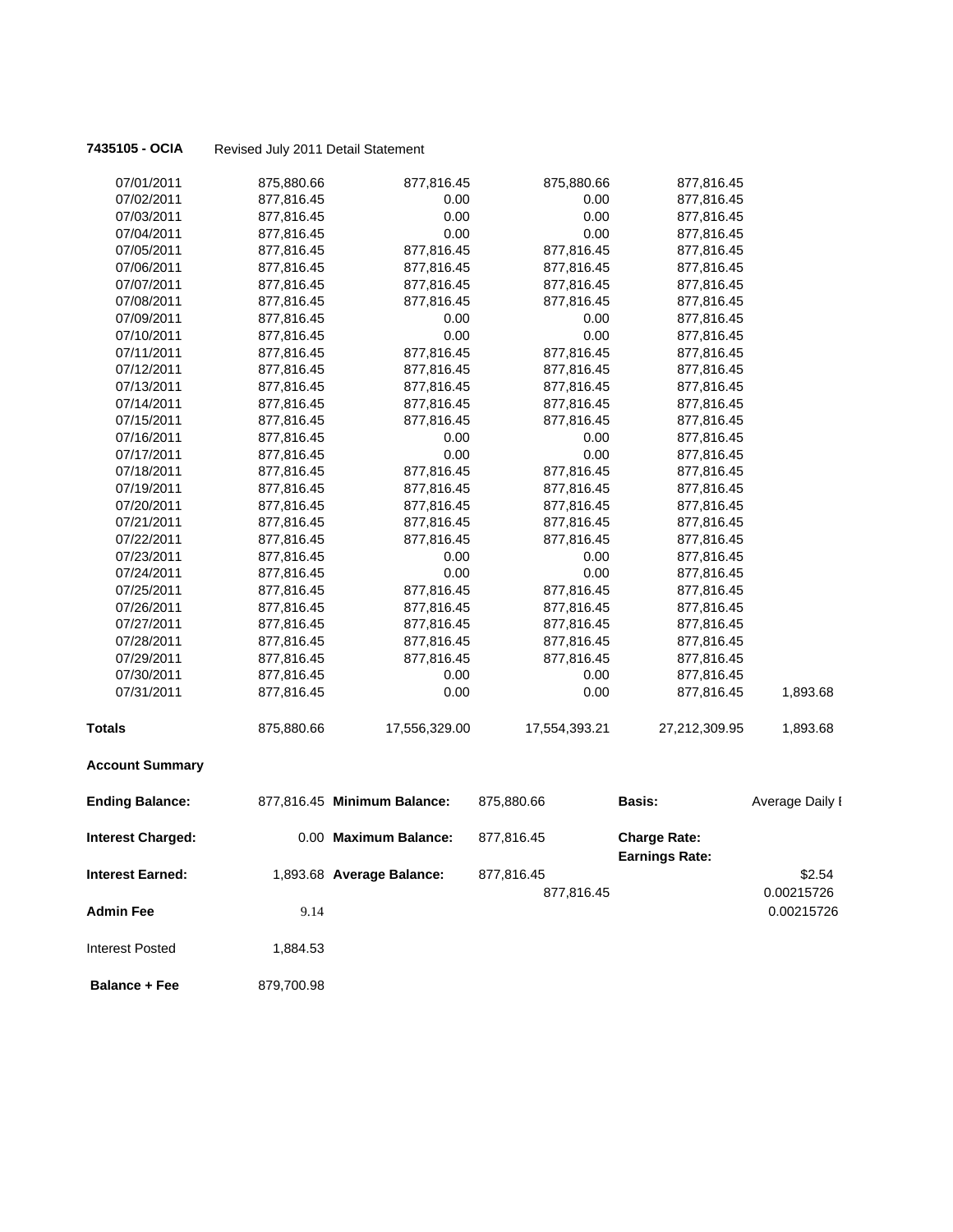### **7436000 - Oil Overcharge Funds-Diamond Shamrock** Revised July 2011 Detail Statement

| 07/01/2011               | 2,197.65 | 2,202.45                  |          | 2,197.65  | 2,202.45                                     |                 |
|--------------------------|----------|---------------------------|----------|-----------|----------------------------------------------|-----------------|
| 07/02/2011               | 2,202.45 | 0.00                      |          | 0.00      | 2,202.45                                     |                 |
| 07/03/2011               | 2,202.45 | 0.00                      |          | 0.00      | 2,202.45                                     |                 |
| 07/04/2011               | 2,202.45 | 0.00                      |          | 0.00      | 2,202.45                                     |                 |
| 07/05/2011               | 2,202.45 | 2,202.45                  |          | 2,202.45  | 2,202.45                                     |                 |
| 07/06/2011               | 2,202.45 | 2,202.45                  |          | 2,202.45  | 2,202.45                                     |                 |
| 07/07/2011               | 2,202.45 | 2,202.45                  |          | 2,202.45  | 2,202.45                                     |                 |
| 07/08/2011               | 2,202.45 | 2,202.45                  |          | 2,202.45  | 2,202.45                                     |                 |
| 07/09/2011               | 2,202.45 | 0.00                      |          | 0.00      | 2,202.45                                     |                 |
| 07/10/2011               | 2,202.45 | 0.00                      |          | 0.00      | 2,202.45                                     |                 |
| 07/11/2011               | 2,202.45 | 2,202.45                  |          | 2,202.45  | 2,202.45                                     |                 |
| 07/12/2011               | 2,202.45 | 2,202.45                  |          | 2,202.45  | 2,202.45                                     |                 |
| 07/13/2011               | 2,202.45 | 2,202.45                  |          | 2,202.45  | 2,202.45                                     |                 |
| 07/14/2011               | 2,202.45 | 2,202.45                  |          | 2,202.45  | 2,202.45                                     |                 |
| 07/15/2011               | 2,202.45 | 2,202.45                  |          | 2,202.45  | 2,202.45                                     |                 |
| 07/16/2011               | 2,202.45 | 0.00                      |          | 0.00      | 2,202.45                                     |                 |
| 07/17/2011               | 2,202.45 | 0.00                      |          | 0.00      | 2,202.45                                     |                 |
| 07/18/2011               | 2,202.45 | 2,202.45                  |          | 2,202.45  | 2,202.45                                     |                 |
| 07/19/2011               | 2,202.45 | 2,202.45                  |          | 2,202.45  | 2,202.45                                     |                 |
| 07/20/2011               | 2,202.45 | 2,202.45                  |          | 2,202.45  | 2,202.45                                     |                 |
| 07/21/2011               | 2,202.45 | 2,202.45                  |          | 2,202.45  | 2,202.45                                     |                 |
| 07/22/2011               | 2,202.45 | 2,202.45                  |          | 2,202.45  | 2,202.45                                     |                 |
| 07/23/2011               | 2,202.45 | 0.00                      |          | 0.00      | 2,202.45                                     |                 |
| 07/24/2011               | 2,202.45 | 0.00                      |          | 0.00      | 2,202.45                                     |                 |
| 07/25/2011               | 2,202.45 | 2,202.45                  |          | 2,202.45  | 2,202.45                                     |                 |
| 07/26/2011               | 2,202.45 | 2,202.45                  |          | 2,202.45  | 2,202.45                                     |                 |
| 07/27/2011               | 2,202.45 | 2,202.45                  |          | 2,202.45  | 2,202.45                                     |                 |
| 07/28/2011               | 2,202.45 | 2,202.45                  |          | 2,202.45  | 2,202.45                                     |                 |
| 07/29/2011               | 2,202.45 | 2,202.45                  |          | 2,202.45  | 2,202.45                                     |                 |
| 07/30/2011               | 2,202.45 | 0.00                      |          | 0.00      | 2,202.45                                     |                 |
| 07/31/2011               | 2,202.45 | 0.00                      |          | 0.00      | 2,202.45                                     | 4.75            |
| <b>Totals</b>            | 2,197.65 | 44,049.00                 |          | 44,044.20 | 68,275.95                                    | 4.75            |
| <b>Account Summary</b>   |          |                           |          |           |                                              |                 |
| <b>Ending Balance:</b>   |          | 2,202.45 Minimum Balance: | 2,197.65 |           | <b>Basis:</b>                                | Average Daily I |
| <b>Interest Charged:</b> |          | 0.00 Maximum Balance:     | 2,202.45 |           | <b>Charge Rate:</b><br><b>Earnings Rate:</b> |                 |
| <b>Interest Earned:</b>  |          | 4.75 Average Balance:     | 2,202.45 |           |                                              | \$2.54          |
|                          |          |                           |          | 2,202.45  |                                              |                 |
|                          |          |                           |          |           |                                              | 0.00215726      |
| <b>Admin Fee</b>         | 0.02     |                           |          |           |                                              | 0.00215726      |
| <b>Interest Posted</b>   | 4.73     |                           |          |           |                                              |                 |
| <b>Balance + Fee</b>     | 2,207.18 |                           |          |           |                                              |                 |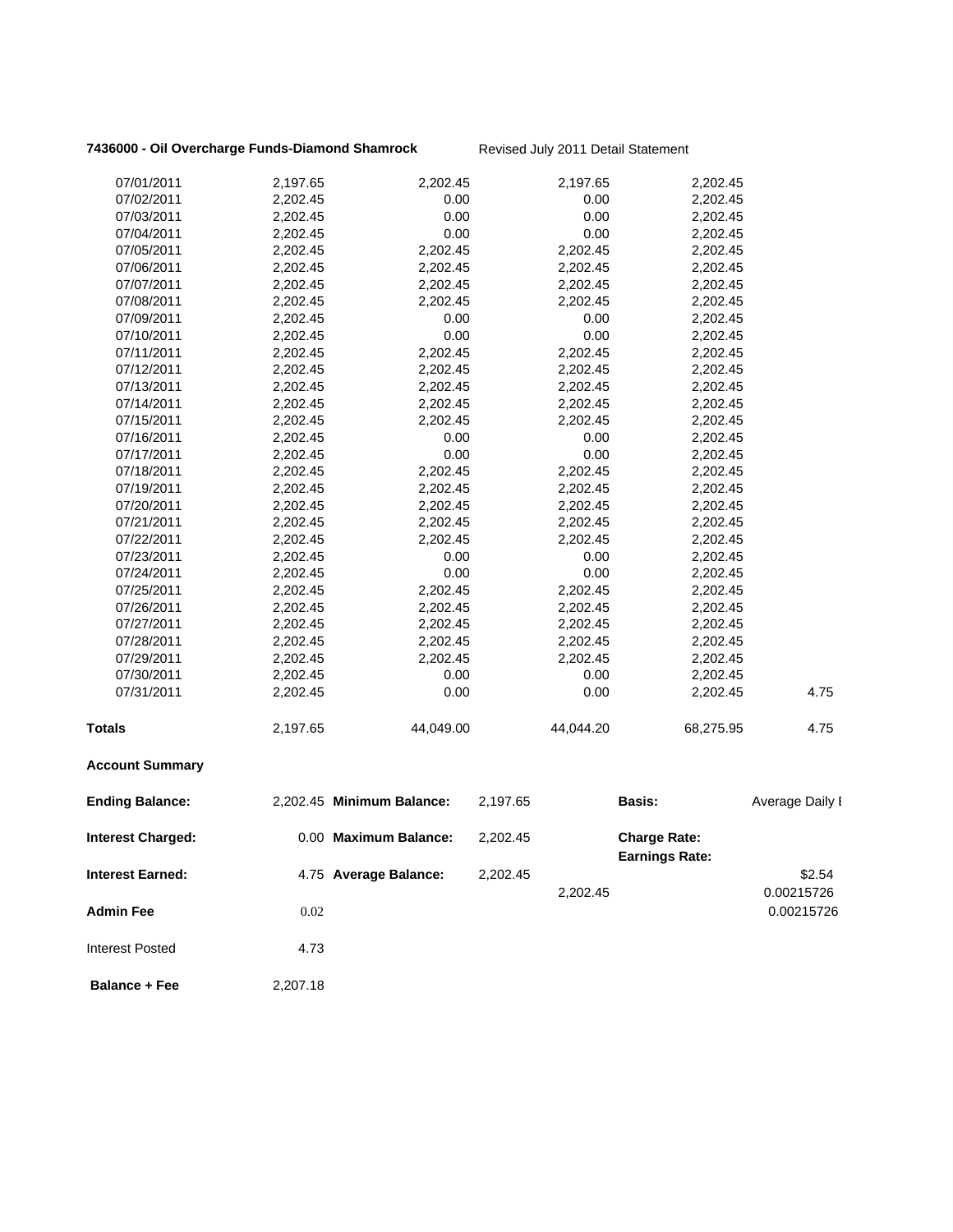| 07/01/2011               | 1,604.89 | 1,664.36                  |          | 1,604.89  | 1,664.36                                     |                 |
|--------------------------|----------|---------------------------|----------|-----------|----------------------------------------------|-----------------|
| 07/02/2011               | 1,664.36 | 0.00                      |          | 0.00      | 1,664.36                                     |                 |
| 07/03/2011               | 1,664.36 | 0.00                      |          | 0.00      | 1,664.36                                     |                 |
| 07/04/2011               | 1,664.36 | 0.00                      |          | 0.00      | 1,664.36                                     |                 |
| 07/05/2011               | 1,664.36 | 1,664.36                  |          | 1,664.36  | 1,664.36                                     |                 |
| 07/06/2011               | 1,664.36 | 1,664.36                  |          | 1,664.36  | 1,664.36                                     |                 |
| 07/07/2011               | 1,664.36 | 1,664.36                  |          | 1,664.36  | 1,664.36                                     |                 |
| 07/08/2011               | 1,664.36 | 1,664.36                  |          | 1,664.36  | 1,664.36                                     |                 |
| 07/09/2011               | 1,664.36 | 0.00                      |          | 0.00      | 1,664.36                                     |                 |
| 07/10/2011               | 1,664.36 | 0.00                      |          | 0.00      | 1,664.36                                     |                 |
| 07/11/2011               | 1,664.36 | 1,664.36                  |          | 1,664.36  | 1,664.36                                     |                 |
| 07/12/2011               | 1,664.36 | 1,664.36                  |          | 1,664.36  | 1,664.36                                     |                 |
| 07/13/2011               | 1,664.36 | 1,664.36                  |          | 1,664.36  | 1,664.36                                     |                 |
| 07/14/2011               | 1,664.36 | 1,664.36                  |          | 1,664.36  | 1,664.36                                     |                 |
| 07/15/2011               | 1,664.36 | 1,664.36                  |          | 1,664.36  | 1,664.36                                     |                 |
| 07/16/2011               | 1,664.36 | 0.00                      |          | 0.00      | 1,664.36                                     |                 |
| 07/17/2011               | 1,664.36 | 0.00                      |          | 0.00      | 1,664.36                                     |                 |
| 07/18/2011               | 1,664.36 | 1,664.36                  |          | 1,664.36  | 1,664.36                                     |                 |
| 07/19/2011               | 1,664.36 | 1,664.36                  |          | 1,664.36  | 1,664.36                                     |                 |
| 07/20/2011               | 1,664.36 | 1,664.36                  |          | 1,664.36  | 1,664.36                                     |                 |
| 07/21/2011               | 1,664.36 | 1,664.36                  |          | 1,664.36  | 1,664.36                                     |                 |
| 07/22/2011               | 1,664.36 | 1,664.36                  |          | 1,664.36  | 1,664.36                                     |                 |
| 07/23/2011               | 1,664.36 | 0.00                      |          | 0.00      | 1,664.36                                     |                 |
| 07/24/2011               | 1,664.36 | 0.00                      |          | 0.00      | 1,664.36                                     |                 |
| 07/25/2011               | 1,664.36 | 1,664.36                  |          | 1,664.36  | 1,664.36                                     |                 |
| 07/26/2011               | 1,664.36 | 1,664.36                  |          | 1,664.36  | 1,664.36                                     |                 |
| 07/27/2011               | 1,664.36 | 1,664.36                  |          | 1,664.36  | 1,664.36                                     |                 |
| 07/28/2011               | 1,664.36 | 1,664.36                  |          | 1,664.36  | 1,664.36                                     |                 |
| 07/29/2011               | 1,664.36 | 1,664.36                  |          | 1,664.36  | 1,664.36                                     |                 |
| 07/30/2011               | 1,664.36 | 0.00                      |          | 0.00      | 1,664.36                                     |                 |
| 07/31/2011               | 1,664.36 | 0.00                      |          | 0.00      | 1,664.36                                     | 3.59            |
| Totals                   | 1,604.89 | 33,287.20                 |          | 33,227.73 | 51,595.16                                    | 3.59            |
| <b>Account Summary</b>   |          |                           |          |           |                                              |                 |
| <b>Ending Balance:</b>   |          | 1,664.36 Minimum Balance: | 1,604.89 |           | Basis:                                       | Average Daily I |
| <b>Interest Charged:</b> |          | 0.00 Maximum Balance:     | 1,664.36 |           | <b>Charge Rate:</b><br><b>Earnings Rate:</b> |                 |
| <b>Interest Earned:</b>  |          | 3.59 Average Balance:     | 1,664.36 |           |                                              | \$2.54          |
|                          |          |                           |          | 1,664.36  |                                              | 0.00215726      |
| Admin Fee                | 0.02     |                           |          |           |                                              | 0.00215726      |
|                          |          |                           |          |           |                                              |                 |

**Balance + Fee** 1,667.93

Interest Posted 3.57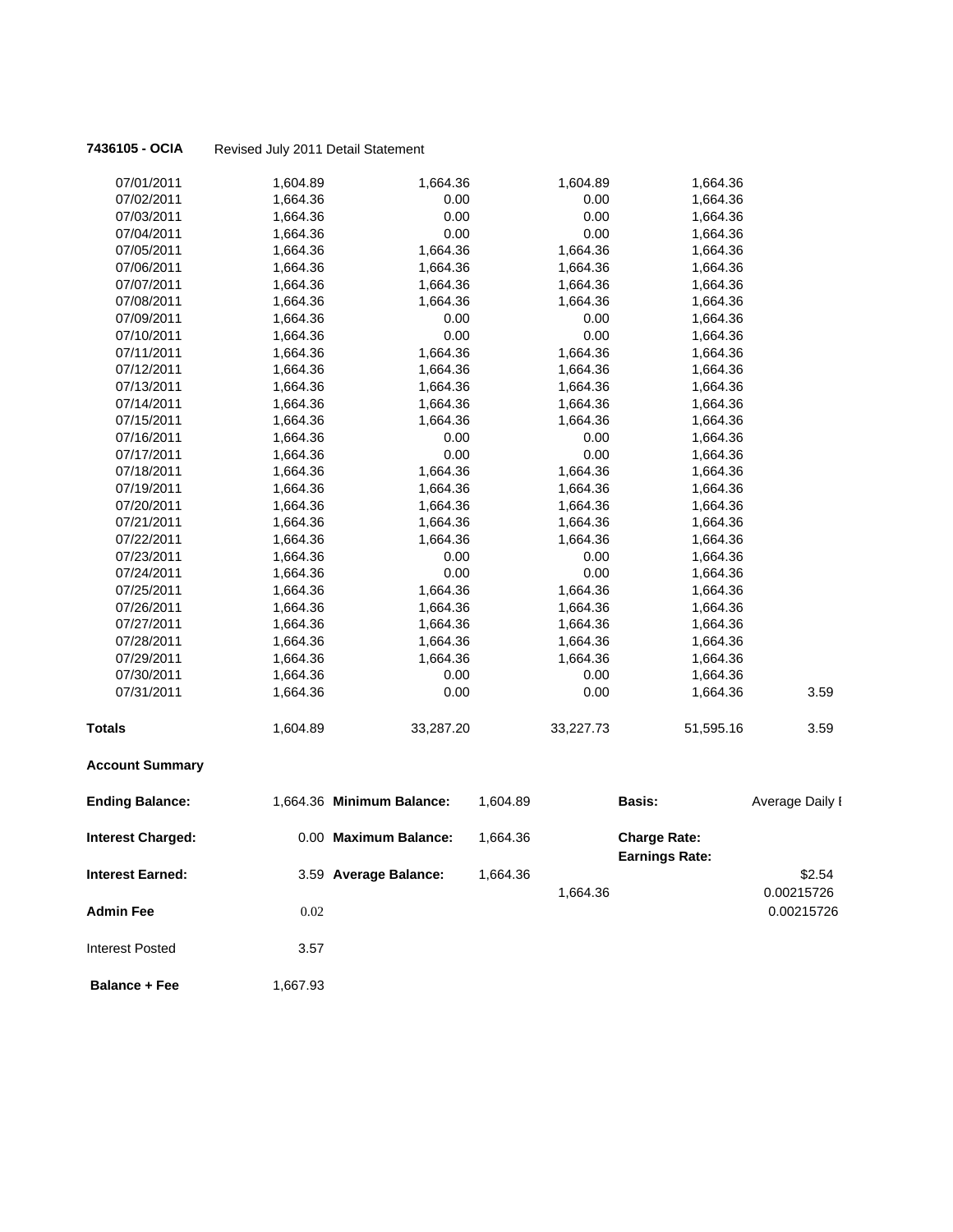| 7437105 - OCIA | Revised July 2011 Detail Statement |
|----------------|------------------------------------|

| 07/01/2011               | 3,060,260.29 | 3,068,815.28                  | 3,060,260.29  | 3,068,815.28                                 |                 |
|--------------------------|--------------|-------------------------------|---------------|----------------------------------------------|-----------------|
| 07/02/2011               | 3,068,815.28 | 0.00                          | 0.00          | 3,068,815.28                                 |                 |
| 07/03/2011               | 3,068,815.28 | 0.00                          | 0.00          | 3,068,815.28                                 |                 |
| 07/04/2011               | 3,068,815.28 | 0.00                          | 0.00          | 3,068,815.28                                 |                 |
| 07/05/2011               | 3,068,815.28 | 3,068,815.28                  | 3,068,815.28  | 3,068,815.28                                 |                 |
| 07/06/2011               | 3,068,815.28 | 3,065,954.48                  | 3,068,815.28  | 3,065,954.48                                 |                 |
| 07/07/2011               | 3,065,954.48 | 3,065,954.48                  | 3,065,954.48  | 3,065,954.48                                 |                 |
| 07/08/2011               | 3,065,954.48 | 3,065,954.48                  | 3,065,954.48  | 3,065,954.48                                 |                 |
| 07/09/2011               | 3,065,954.48 | 0.00                          | 0.00          | 3,065,954.48                                 |                 |
| 07/10/2011               | 3,065,954.48 | 0.00                          | 0.00          | 3,065,954.48                                 |                 |
| 07/11/2011               | 3,065,954.48 | 3,065,954.48                  | 3,065,954.48  | 3,065,954.48                                 |                 |
| 07/12/2011               | 3,065,954.48 | 3,065,954.48                  | 3,065,954.48  | 3,065,954.48                                 |                 |
| 07/13/2011               | 3,065,954.48 | 3,065,954.48                  | 3,065,954.48  | 3,065,954.48                                 |                 |
| 07/14/2011               | 3,065,954.48 | 3,065,954.48                  | 3,065,954.48  | 3,065,954.48                                 |                 |
| 07/15/2011               | 3,065,954.48 | 3,065,954.48                  | 3,065,954.48  | 3,065,954.48                                 |                 |
| 07/16/2011               | 3,065,954.48 | 0.00                          | 0.00          | 3,065,954.48                                 |                 |
| 07/17/2011               | 3,065,954.48 | 0.00                          | 0.00          | 3,065,954.48                                 |                 |
| 07/18/2011               | 3,065,954.48 | 3,065,954.48                  | 3,065,954.48  | 3,065,954.48                                 |                 |
| 07/19/2011               | 3,065,954.48 | 3,065,954.48                  | 3,065,954.48  | 3,065,954.48                                 |                 |
| 07/20/2011               | 3,065,954.48 | 3,065,954.48                  | 3,065,954.48  | 3,065,954.48                                 |                 |
| 07/21/2011               | 3,065,954.48 | 3,065,954.48                  | 3,065,954.48  | 3,065,954.48                                 |                 |
| 07/22/2011               | 3,065,954.48 | 3,065,954.48                  | 3,065,954.48  | 3,065,954.48                                 |                 |
| 07/23/2011               | 3,065,954.48 | 0.00                          | 0.00          | 3,065,954.48                                 |                 |
| 07/24/2011               | 3,065,954.48 | 0.00                          | 0.00          | 3,065,954.48                                 |                 |
| 07/25/2011               | 3,065,954.48 | 3,065,954.48                  | 3,065,954.48  | 3,065,954.48                                 |                 |
| 07/26/2011               | 3,065,954.48 | 3,065,954.48                  | 3,065,954.48  | 3,065,954.48                                 |                 |
| 07/27/2011               | 3,065,954.48 | 3,065,954.48                  | 3,065,954.48  | 3,065,954.48                                 |                 |
| 07/28/2011               | 3,065,954.48 | 3,065,954.48                  | 3,065,954.48  | 3,065,954.48                                 |                 |
| 07/29/2011               | 3,065,954.48 | 3,065,954.48                  | 3,065,954.48  | 3,065,954.48                                 |                 |
| 07/30/2011               | 3,065,954.48 | 0.00                          | 0.00          | 3,065,954.48                                 |                 |
| 07/31/2011               | 3,065,954.48 | 0.00                          | 0.00          | 3,065,954.48                                 | 6,615.06        |
| <b>Totals</b>            | 3,060,260.29 | 61,324,811.20                 | 61,319,117.01 | 95,058,892.88                                | 6,615.06        |
| <b>Account Summary</b>   |              |                               |               |                                              |                 |
| <b>Ending Balance:</b>   |              | 3,065,954.48 Minimum Balance: | 3,060,260.29  | <b>Basis:</b>                                | Average Daily I |
| <b>Interest Charged:</b> |              | 0.00 Maximum Balance:         | 3,065,954.48  | <b>Charge Rate:</b><br><b>Earnings Rate:</b> |                 |
| <b>Interest Earned:</b>  |              | 6,615.06 Average Balance:     | 3,066,415.90  |                                              | \$2.54          |
|                          |              |                               | 3,066,415.90  |                                              | 0.00215726      |
|                          |              |                               |               |                                              |                 |
| <b>Admin Fee</b>         | 31.94        |                               |               |                                              | 0.00215726      |

 **Balance + Fee** 3,072,537.60

Interest Posted 6,583.12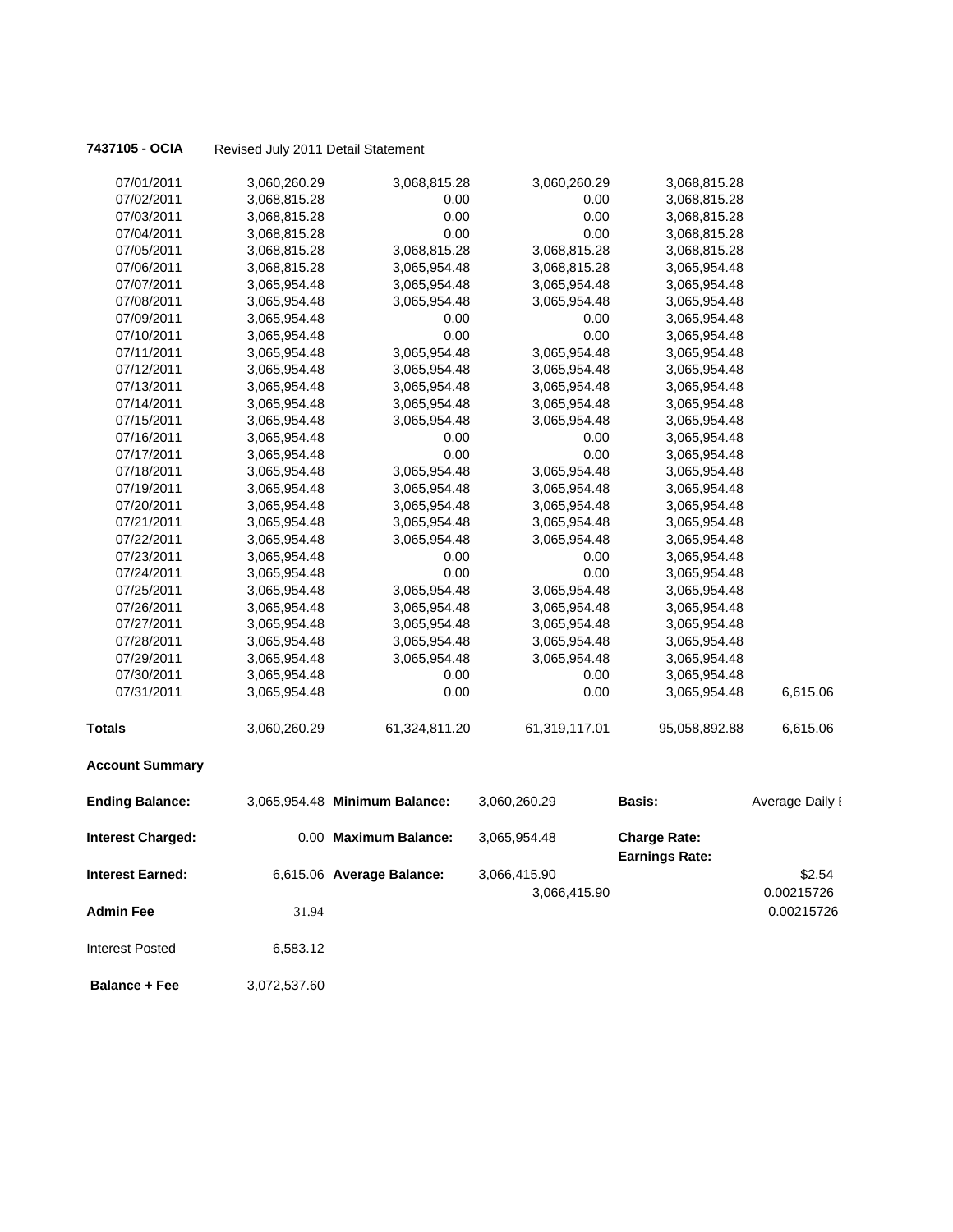| 07/01/2011               | 1,166.81 | 1,197.74                  |          | 1,166.81  | 1,197.74                                     |                 |
|--------------------------|----------|---------------------------|----------|-----------|----------------------------------------------|-----------------|
| 07/02/2011               | 1,197.74 | 0.00                      |          | 0.00      | 1,197.74                                     |                 |
| 07/03/2011               | 1,197.74 | 0.00                      |          | 0.00      | 1,197.74                                     |                 |
| 07/04/2011               | 1,197.74 | 0.00                      |          | 0.00      | 1,197.74                                     |                 |
| 07/05/2011               | 1,197.74 | 1,197.74                  |          | 1,197.74  | 1,197.74                                     |                 |
| 07/06/2011               | 1,197.74 | 1,197.74                  |          | 1,197.74  | 1,197.74                                     |                 |
| 07/07/2011               | 1,197.74 | 1,197.74                  |          | 1,197.74  | 1,197.74                                     |                 |
| 07/08/2011               | 1,197.74 | 1,197.74                  |          | 1,197.74  | 1,197.74                                     |                 |
| 07/09/2011               | 1,197.74 | 0.00                      |          | 0.00      | 1,197.74                                     |                 |
| 07/10/2011               | 1,197.74 | 0.00                      |          | 0.00      | 1,197.74                                     |                 |
| 07/11/2011               | 1,197.74 | 1,197.74                  |          | 1,197.74  | 1,197.74                                     |                 |
| 07/12/2011               | 1,197.74 | 1,197.74                  |          | 1,197.74  | 1,197.74                                     |                 |
| 07/13/2011               | 1,197.74 | 1,197.74                  |          | 1,197.74  | 1,197.74                                     |                 |
| 07/14/2011               | 1,197.74 | 1,197.74                  |          | 1,197.74  | 1,197.74                                     |                 |
| 07/15/2011               | 1,197.74 | 1,197.74                  |          | 1,197.74  | 1,197.74                                     |                 |
| 07/16/2011               | 1,197.74 | 0.00                      |          | 0.00      | 1,197.74                                     |                 |
| 07/17/2011               | 1,197.74 | 0.00                      |          | 0.00      | 1,197.74                                     |                 |
| 07/18/2011               | 1,197.74 | 1,197.74                  |          | 1,197.74  | 1,197.74                                     |                 |
| 07/19/2011               | 1,197.74 | 1,197.74                  |          | 1,197.74  | 1,197.74                                     |                 |
| 07/20/2011               | 1,197.74 | 1,197.74                  |          | 1,197.74  | 1,197.74                                     |                 |
| 07/21/2011               | 1,197.74 | 1,197.74                  |          | 1,197.74  | 1,197.74                                     |                 |
| 07/22/2011               | 1,197.74 | 1,197.74                  |          | 1,197.74  | 1,197.74                                     |                 |
| 07/23/2011               | 1,197.74 | 0.00                      |          | 0.00      | 1,197.74                                     |                 |
| 07/24/2011               | 1,197.74 | 0.00                      |          | 0.00      | 1,197.74                                     |                 |
| 07/25/2011               | 1,197.74 | 1,197.74                  |          | 1,197.74  | 1,197.74                                     |                 |
| 07/26/2011               | 1,197.74 | 1,197.74                  |          | 1,197.74  | 1,197.74                                     |                 |
| 07/27/2011               | 1,197.74 | 1,197.74                  |          | 1,197.74  | 1,197.74                                     |                 |
| 07/28/2011               | 1,197.74 | 1,197.74                  |          | 1,197.74  | 1,197.74                                     |                 |
| 07/29/2011               | 1,197.74 | 1,197.74                  |          | 1,197.74  | 1,197.74                                     |                 |
| 07/30/2011               | 1,197.74 | 0.00                      |          | 0.00      | 1,197.74                                     |                 |
| 07/31/2011               | 1,197.74 | 0.00                      |          | 0.00      | 1,197.74                                     | 2.58            |
| Totals                   | 1,166.81 | 23,954.80                 |          | 23,923.87 | 37,129.94                                    | 2.58            |
| <b>Account Summary</b>   |          |                           |          |           |                                              |                 |
| <b>Ending Balance:</b>   |          | 1,197.74 Minimum Balance: | 1,166.81 |           | <b>Basis:</b>                                | Average Daily I |
| <b>Interest Charged:</b> |          | 0.00 Maximum Balance:     | 1,197.74 |           | <b>Charge Rate:</b><br><b>Earnings Rate:</b> |                 |
| <b>Interest Earned:</b>  |          | 2.58 Average Balance:     | 1,197.74 |           |                                              | \$2.54          |
|                          |          |                           |          | 1,197.74  |                                              |                 |
|                          |          |                           |          |           |                                              | 0.00215726      |
| <b>Admin Fee</b>         | 0.01     |                           |          |           |                                              | 0.00215726      |
| <b>Interest Posted</b>   | 2.57     |                           |          |           |                                              |                 |
| <b>Balance + Fee</b>     | 1,200.31 |                           |          |           |                                              |                 |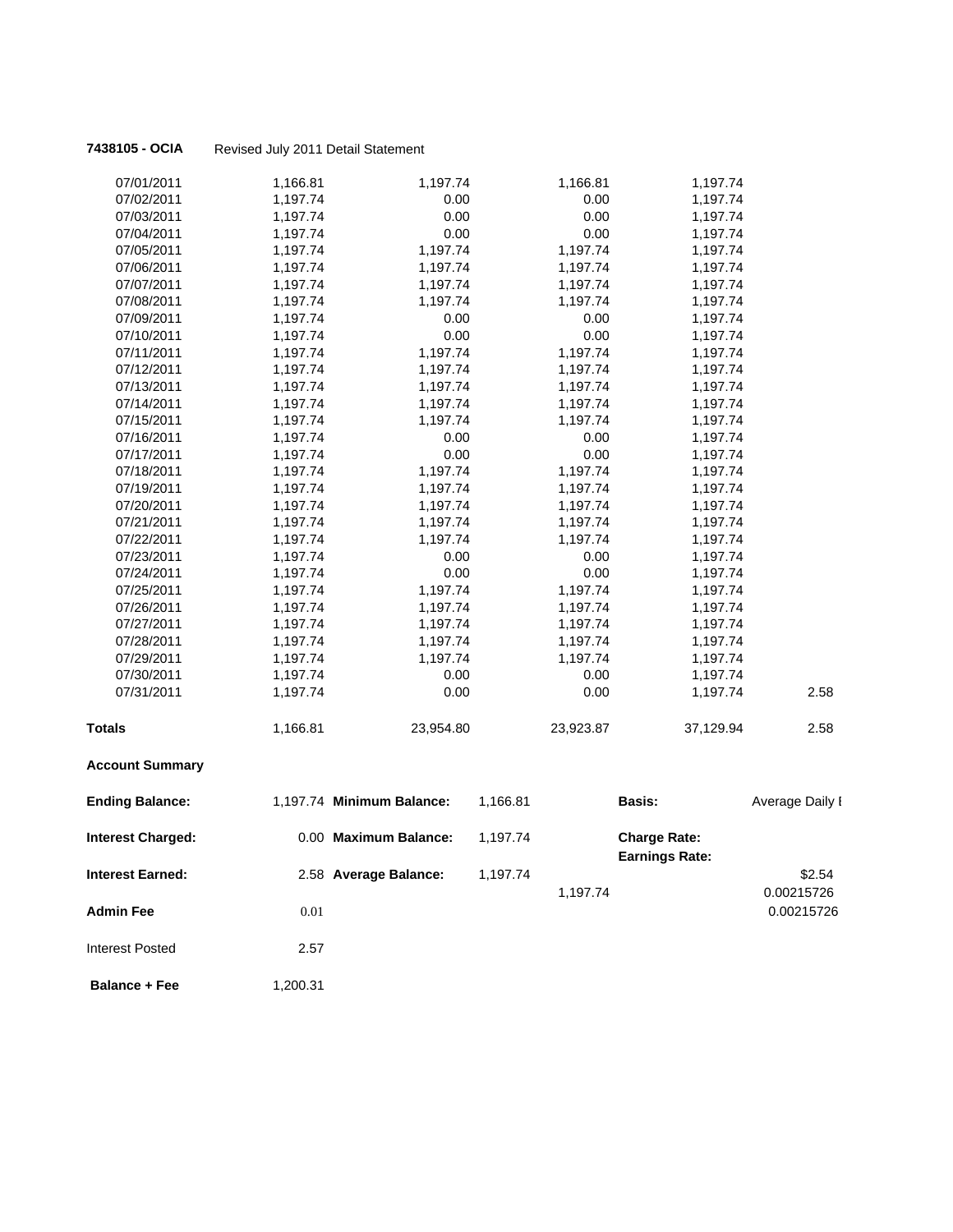| 07/01/2011               | 2,858.02 | 2,864.27                  |          | 2,858.02  | 2,864.27                                     |                 |
|--------------------------|----------|---------------------------|----------|-----------|----------------------------------------------|-----------------|
| 07/02/2011               | 2,864.27 | 0.00                      |          | 0.00      | 2,864.27                                     |                 |
| 07/03/2011               | 2,864.27 | 0.00                      |          | 0.00      | 2,864.27                                     |                 |
| 07/04/2011               | 2,864.27 | 0.00                      |          | 0.00      | 2,864.27                                     |                 |
| 07/05/2011               | 2,864.27 | 2,864.27                  |          | 2,864.27  | 2,864.27                                     |                 |
| 07/06/2011               | 2,864.27 | 2,864.27                  |          | 2,864.27  | 2,864.27                                     |                 |
| 07/07/2011               | 2,864.27 | 2,864.27                  |          | 2,864.27  | 2,864.27                                     |                 |
| 07/08/2011               | 2,864.27 | 2,864.27                  |          | 2,864.27  | 2,864.27                                     |                 |
| 07/09/2011               | 2,864.27 | 0.00                      |          | 0.00      | 2,864.27                                     |                 |
| 07/10/2011               | 2,864.27 | 0.00                      |          | 0.00      | 2,864.27                                     |                 |
| 07/11/2011               | 2,864.27 | 2,864.27                  |          | 2,864.27  | 2,864.27                                     |                 |
| 07/12/2011               | 2,864.27 | 2,864.27                  |          | 2,864.27  | 2,864.27                                     |                 |
| 07/13/2011               | 2,864.27 | 2,864.27                  |          | 2,864.27  | 2,864.27                                     |                 |
| 07/14/2011               | 2,864.27 | 2,864.27                  |          | 2,864.27  | 2,864.27                                     |                 |
| 07/15/2011               | 2,864.27 | 2,864.27                  |          | 2,864.27  | 2,864.27                                     |                 |
| 07/16/2011               | 2,864.27 | 0.00                      |          | 0.00      | 2,864.27                                     |                 |
| 07/17/2011               | 2,864.27 | 0.00                      |          | 0.00      | 2,864.27                                     |                 |
| 07/18/2011               | 2,864.27 | 2,864.27                  |          | 2,864.27  | 2,864.27                                     |                 |
| 07/19/2011               | 2,864.27 | 2,864.27                  |          | 2,864.27  | 2,864.27                                     |                 |
| 07/20/2011               | 2,864.27 | 2,864.27                  |          | 2,864.27  | 2,864.27                                     |                 |
| 07/21/2011               | 2,864.27 | 2,864.27                  |          | 2,864.27  | 2,864.27                                     |                 |
| 07/22/2011               | 2,864.27 | 2,864.27                  |          | 2,864.27  | 2,864.27                                     |                 |
| 07/23/2011               | 2,864.27 | 0.00                      |          | 0.00      | 2,864.27                                     |                 |
| 07/24/2011               | 2,864.27 | 0.00                      |          | 0.00      | 2,864.27                                     |                 |
| 07/25/2011               | 2,864.27 | 2,864.27                  |          | 2,864.27  | 2,864.27                                     |                 |
| 07/26/2011               | 2,864.27 | 2,864.27                  |          | 2,864.27  | 2,864.27                                     |                 |
| 07/27/2011               | 2,864.27 | 2,864.27                  |          | 2,864.27  | 2,864.27                                     |                 |
| 07/28/2011               | 2,864.27 | 2,864.27                  |          | 2,864.27  | 2,864.27                                     |                 |
| 07/29/2011               | 2,864.27 | 2,864.27                  |          | 2,864.27  | 2,864.27                                     |                 |
| 07/30/2011               | 2,864.27 | 0.00                      |          | 0.00      | 2,864.27                                     |                 |
| 07/31/2011               | 2,864.27 | 0.00                      |          | 0.00      | 2,864.27                                     | 6.18            |
| <b>Totals</b>            | 2,858.02 | 57,285.40                 |          | 57,279.15 | 88,792.37                                    | 6.18            |
| <b>Account Summary</b>   |          |                           |          |           |                                              |                 |
| <b>Ending Balance:</b>   |          | 2,864.27 Minimum Balance: | 2,858.02 |           | Basis:                                       | Average Daily I |
| <b>Interest Charged:</b> |          | 0.00 Maximum Balance:     | 2,864.27 |           | <b>Charge Rate:</b><br><b>Earnings Rate:</b> |                 |
| <b>Interest Earned:</b>  |          | 6.18 Average Balance:     | 2,864.27 |           |                                              | \$2.54          |
|                          |          |                           |          | 2,864.27  |                                              | 0.00215726      |
| <b>Admin Fee</b>         | 0.03     |                           |          |           |                                              | 0.00215726      |
| <b>Interest Posted</b>   | 6.15     |                           |          |           |                                              |                 |

 **Balance + Fee** 2,870.42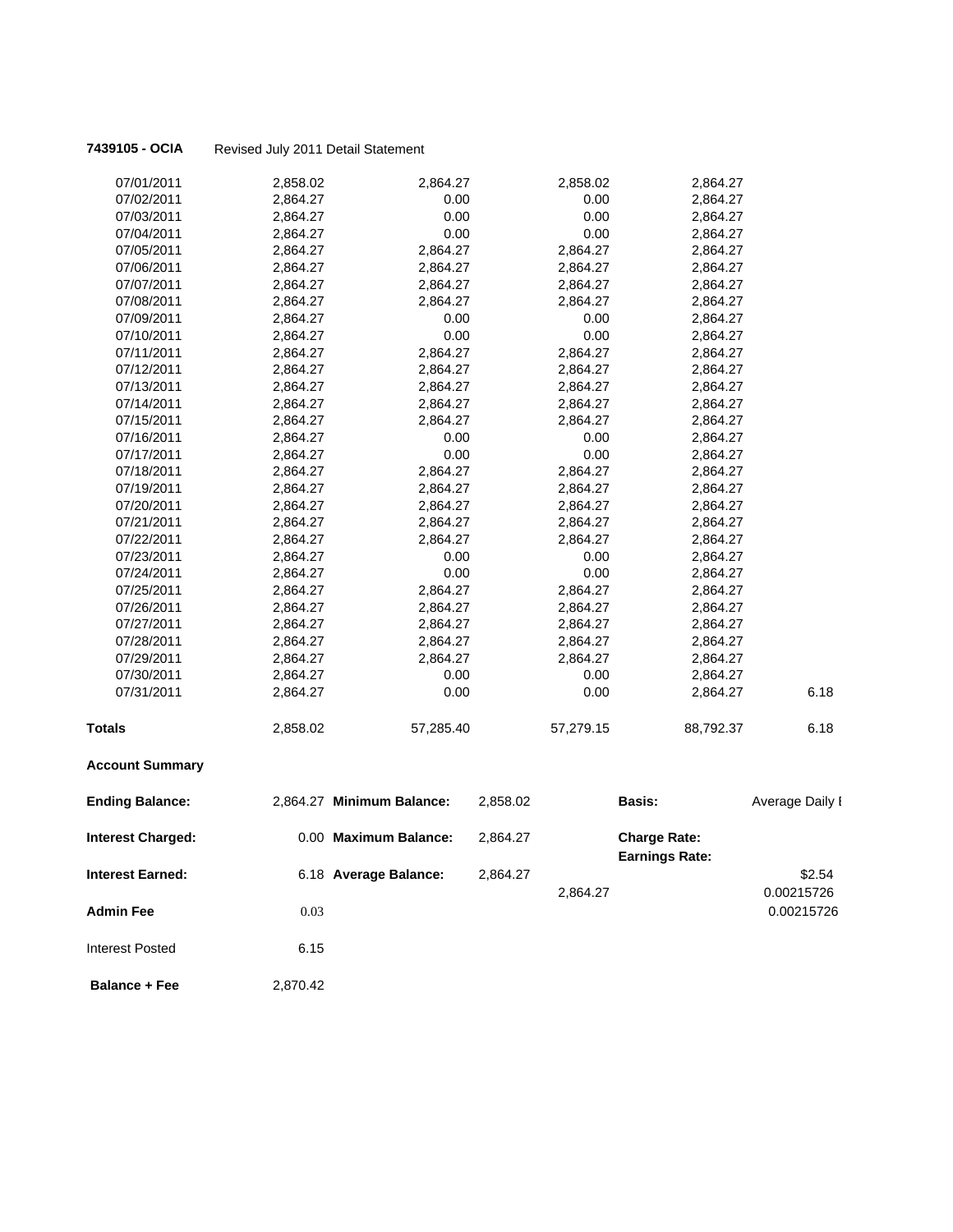### **7440105 - Oklahoma Capitol Improvement Authority** Revised July 2011 Detail Statement

| 07/01/2011              | 3,361.69 | 3,369.04                  |          | 3,361.69  | 3,369.04                                     |                 |
|-------------------------|----------|---------------------------|----------|-----------|----------------------------------------------|-----------------|
| 07/02/2011              | 3,369.04 | 0.00                      |          | 0.00      | 3,369.04                                     |                 |
| 07/03/2011              | 3,369.04 | 0.00                      |          | 0.00      | 3,369.04                                     |                 |
| 07/04/2011              | 3,369.04 | 0.00                      |          | 0.00      | 3,369.04                                     |                 |
| 07/05/2011              | 3,369.04 | 3,369.04                  |          | 3,369.04  | 3,369.04                                     |                 |
| 07/06/2011              | 3,369.04 | 3,369.04                  |          | 3,369.04  | 3,369.04                                     |                 |
| 07/07/2011              | 3,369.04 | 3,369.04                  |          | 3,369.04  | 3,369.04                                     |                 |
| 07/08/2011              | 3,369.04 | 3,369.04                  |          | 3,369.04  | 3,369.04                                     |                 |
| 07/09/2011              | 3,369.04 | 0.00                      |          | 0.00      | 3,369.04                                     |                 |
| 07/10/2011              | 3,369.04 | 0.00                      |          | 0.00      | 3,369.04                                     |                 |
| 07/11/2011              | 3,369.04 | 3,369.04                  |          | 3,369.04  | 3,369.04                                     |                 |
| 07/12/2011              | 3,369.04 | 3,369.04                  |          | 3,369.04  | 3,369.04                                     |                 |
| 07/13/2011              | 3,369.04 | 3,369.04                  |          | 3,369.04  | 3,369.04                                     |                 |
| 07/14/2011              | 3,369.04 | 3,369.04                  |          | 3,369.04  | 3,369.04                                     |                 |
| 07/15/2011              | 3,369.04 | 3,369.04                  |          | 3,369.04  | 3,369.04                                     |                 |
| 07/16/2011              | 3,369.04 | 0.00                      |          | 0.00      | 3,369.04                                     |                 |
| 07/17/2011              | 3,369.04 | 0.00                      |          | 0.00      | 3,369.04                                     |                 |
| 07/18/2011              | 3,369.04 | 3,369.04                  |          | 3,369.04  | 3,369.04                                     |                 |
| 07/19/2011              | 3,369.04 | 3,369.04                  |          | 3,369.04  | 3,369.04                                     |                 |
| 07/20/2011              | 3,369.04 | 3,369.04                  |          | 3,369.04  | 3,369.04                                     |                 |
| 07/21/2011              | 3,369.04 | 3,369.04                  |          | 3,369.04  | 3,369.04                                     |                 |
| 07/22/2011              | 3,369.04 | 3,369.04                  |          | 3,369.04  | 3,369.04                                     |                 |
| 07/23/2011              | 3,369.04 | 0.00                      |          | 0.00      | 3,369.04                                     |                 |
| 07/24/2011              | 3,369.04 | 0.00                      |          | 0.00      | 3,369.04                                     |                 |
| 07/25/2011              | 3,369.04 | 3,369.04                  |          | 3,369.04  | 3,369.04                                     |                 |
| 07/26/2011              | 3,369.04 | 3,369.04                  |          | 3,369.04  | 3,369.04                                     |                 |
| 07/27/2011              | 3,369.04 | 3,369.04                  |          | 3,369.04  | 3,369.04                                     |                 |
| 07/28/2011              | 3,369.04 | 3,369.04                  |          | 3,369.04  | 3,369.04                                     |                 |
| 07/29/2011              | 3,369.04 | 3,369.04                  |          | 3,369.04  | 3,369.04                                     |                 |
| 07/30/2011              | 3,369.04 | 0.00                      |          | 0.00      | 3,369.04                                     |                 |
| 07/31/2011              | 3,369.04 | 0.00                      |          | 0.00      | 3,369.04                                     | 7.27            |
| <b>Totals</b>           | 3,361.69 | 67,380.80                 |          | 67,373.45 | 104,440.24                                   | 7.27            |
| <b>Account Summary</b>  |          |                           |          |           |                                              |                 |
| <b>Ending Balance:</b>  |          | 3,369.04 Minimum Balance: | 3,361.69 |           | <b>Basis:</b>                                | Average Daily I |
| Interest Charged:       |          | 0.00 Maximum Balance:     | 3,369.04 |           | <b>Charge Rate:</b><br><b>Earnings Rate:</b> |                 |
| <b>Interest Earned:</b> |          | 7.27 Average Balance:     | 3,369.04 |           |                                              | \$2.54          |
|                         |          |                           |          | 3,369.04  |                                              | 0.00215726      |
| <b>Admin Fee</b>        | 0.04     |                           |          |           |                                              | 0.00215726      |
| <b>Interest Posted</b>  | 7.23     |                           |          |           |                                              |                 |
| <b>Balance + Fee</b>    | 3,376.27 |                           |          |           |                                              |                 |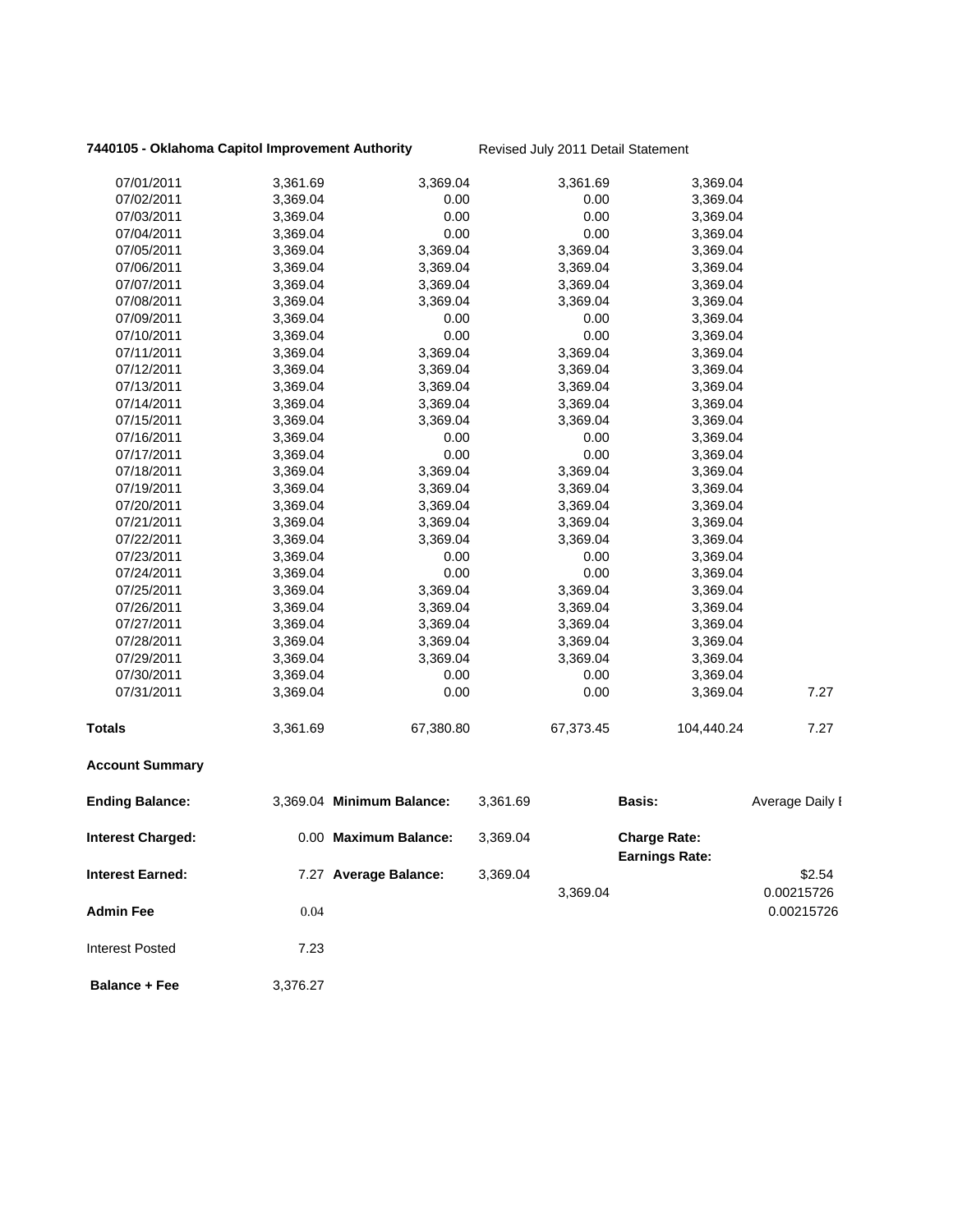|  |  | 7441105 - OCIA |  |
|--|--|----------------|--|
|--|--|----------------|--|

| 07/01/2011               | 34,888,641.87 | 34,979,452.47                  | 34,888,641.87  | 34,979,452.47                                |                 |
|--------------------------|---------------|--------------------------------|----------------|----------------------------------------------|-----------------|
| 07/02/2011               | 34,979,452.47 | 0.00                           | 0.00           | 34,979,452.47                                |                 |
| 07/03/2011               | 34,979,452.47 | 0.00                           | 0.00           | 34,979,452.47                                |                 |
| 07/04/2011               | 34,979,452.47 | 0.00                           | 0.00           | 34,979,452.47                                |                 |
| 07/05/2011               | 34,979,452.47 | 34,979,452.47                  | 34,979,452.47  | 34,979,452.47                                |                 |
| 07/06/2011               | 34,979,452.47 | 34,979,452.47                  | 34,979,452.47  | 34,979,452.47                                |                 |
| 07/07/2011               | 34,979,452.47 | 34,979,452.47                  | 34,979,452.47  | 34,979,452.47                                |                 |
| 07/08/2011               | 34,979,452.47 | 34,979,452.47                  | 34,979,452.47  | 34,979,452.47                                |                 |
| 07/09/2011               | 34,979,452.47 | 0.00                           | 0.00           | 34,979,452.47                                |                 |
| 07/10/2011               | 34,979,452.47 | 0.00                           | 0.00           | 34,979,452.47                                |                 |
| 07/11/2011               | 34,979,452.47 | 34,979,452.47                  | 34,979,452.47  | 34,979,452.47                                |                 |
| 07/12/2011               | 34,979,452.47 | 34,979,452.47                  | 34,979,452.47  | 34,979,452.47                                |                 |
| 07/13/2011               | 34,979,452.47 | 34,932,958.22                  | 34,979,452.47  | 34,932,958.22                                |                 |
| 07/14/2011               | 34,932,958.22 | 34,932,958.22                  | 34,932,958.22  | 34,932,958.22                                |                 |
| 07/15/2011               | 34,932,958.22 | 34,932,958.22                  | 34,932,958.22  | 34,932,958.22                                |                 |
| 07/16/2011               | 34,932,958.22 | 0.00                           | 0.00           | 34,932,958.22                                |                 |
| 07/17/2011               | 34,932,958.22 | 0.00                           | 0.00           | 34,932,958.22                                |                 |
| 07/18/2011               | 34,932,958.22 | 34,932,958.22                  | 34,932,958.22  | 34,932,958.22                                |                 |
| 07/19/2011               | 34,932,958.22 | 34,932,958.22                  | 34,932,958.22  | 34,932,958.22                                |                 |
| 07/20/2011               | 34,932,958.22 | 34,932,958.22                  | 34,932,958.22  | 34,932,958.22                                |                 |
| 07/21/2011               | 34,932,958.22 | 34,690,194.38                  | 34,932,958.22  | 34,690,194.38                                |                 |
| 07/22/2011               | 34,690,194.38 | 34,690,194.38                  | 34,690,194.38  | 34,690,194.38                                |                 |
| 07/23/2011               | 34,690,194.38 | 0.00                           | 0.00           | 34,690,194.38                                |                 |
| 07/24/2011               | 34,690,194.38 | 0.00                           | 0.00           | 34,690,194.38                                |                 |
| 07/25/2011               | 34,690,194.38 | 34,690,194.38                  | 34,690,194.38  | 34,690,194.38                                |                 |
| 07/26/2011               | 34,690,194.38 | 34,690,194.38                  | 34,690,194.38  | 34,690,194.38                                |                 |
| 07/27/2011               | 34,690,194.38 | 34,690,194.38                  | 34,690,194.38  | 34,690,194.38                                |                 |
| 07/28/2011               | 34,690,194.38 | 34,690,194.38                  | 34,690,194.38  | 34,690,194.38                                |                 |
| 07/29/2011               | 34,690,194.38 | 34,690,194.38                  | 34,690,194.38  | 34,690,194.38                                |                 |
| 07/30/2011               | 34,690,194.38 | 0.00                           | 0.00           | 34,690,194.38                                |                 |
| 07/31/2011               | 34,690,194.38 | 0.00                           | 0.00           | 34,690,194.38                                | 75,212.47       |
| <b>Totals</b>            | 34,888,641.87 | 697,285,277.27                 | 697,483,724.76 | 1,080,809,233.58                             | 75,212.47       |
| <b>Account Summary</b>   |               |                                |                |                                              |                 |
| <b>Ending Balance:</b>   |               | 34,690,194.38 Minimum Balance: | 34,888,641.87  | <b>Basis:</b>                                | Average Daily I |
| <b>Interest Charged:</b> |               | 0.00 Maximum Balance:          | 34,690,194.38  | <b>Charge Rate:</b><br><b>Earnings Rate:</b> |                 |
| Interest Earned:         |               | 75,212.47 Average Balance:     | 34,864,813.99  |                                              | \$2.54          |
|                          |               |                                |                |                                              | 0.00215726      |
|                          |               |                                | 34,864,813.99  |                                              |                 |
| <b>Admin Fee</b>         | 363.18        |                                |                |                                              | 0.00215726      |
| <b>Interest Posted</b>   | 74,849.29     |                                |                |                                              |                 |
| <b>Balance + Fee</b>     | 34,765,043.67 |                                |                |                                              |                 |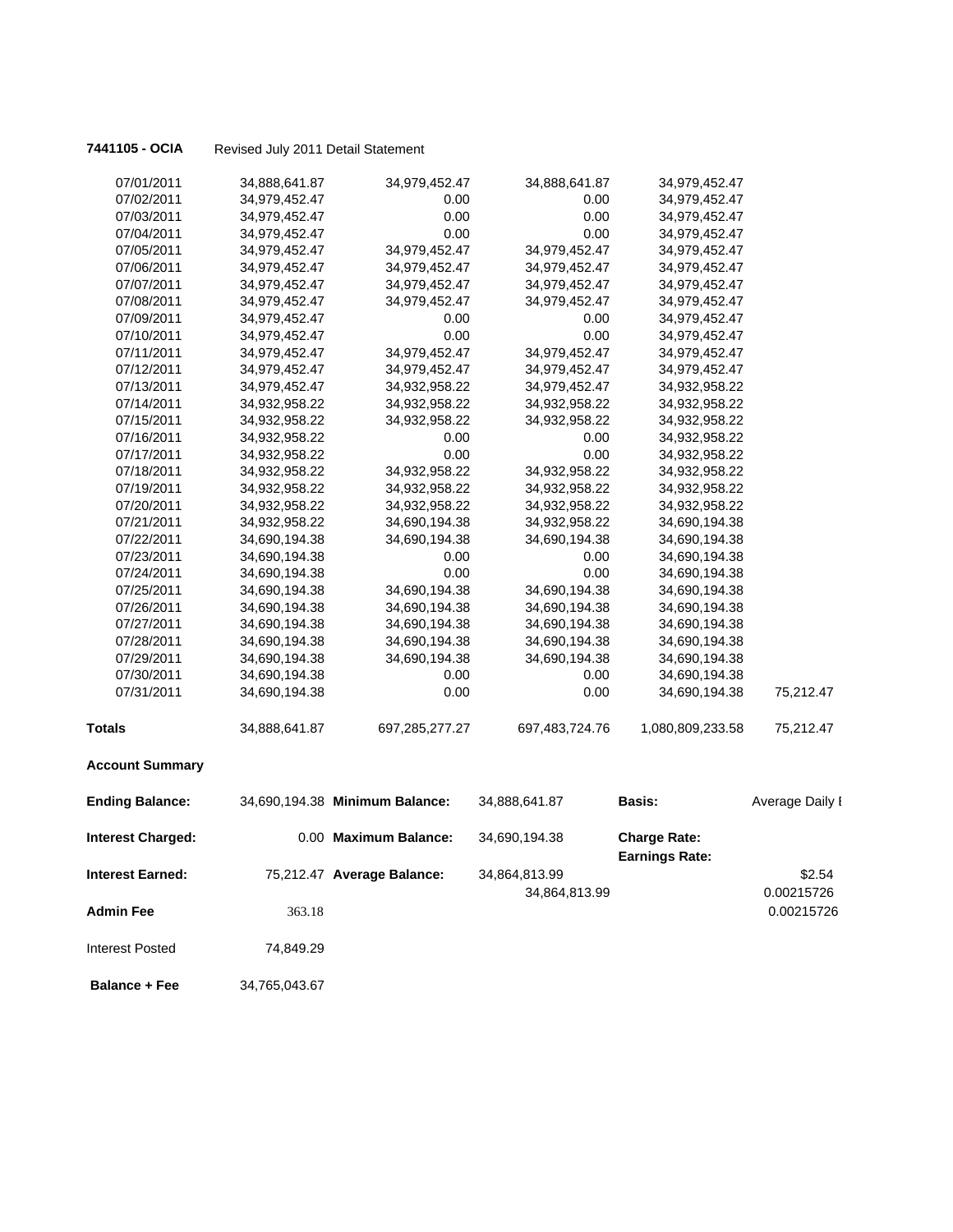### 7442105 - OCIA

|  | Revised July 2011 Detail Statement |
|--|------------------------------------|
|--|------------------------------------|

| 07/01/2011               | 2,636.34 | 2,751.04                  |          | 2,636.34  | 2,751.04                                     |                 |
|--------------------------|----------|---------------------------|----------|-----------|----------------------------------------------|-----------------|
| 07/02/2011               | 2,751.04 | 0.00                      |          | 0.00      | 2,751.04                                     |                 |
| 07/03/2011               | 2,751.04 | 0.00                      |          | 0.00      | 2,751.04                                     |                 |
| 07/04/2011               | 2,751.04 | 0.00                      |          | 0.00      | 2,751.04                                     |                 |
| 07/05/2011               | 2,751.04 | 2,751.04                  |          | 2,751.04  | 2,751.04                                     |                 |
| 07/06/2011               | 2,751.04 | 2,751.04                  |          | 2,751.04  | 2,751.04                                     |                 |
| 07/07/2011               | 2,751.04 | 2,751.04                  |          | 2,751.04  | 2,751.04                                     |                 |
| 07/08/2011               | 2,751.04 | 2,751.04                  |          | 2,751.04  | 2,751.04                                     |                 |
| 07/09/2011               | 2,751.04 | 0.00                      |          | 0.00      | 2,751.04                                     |                 |
| 07/10/2011               | 2,751.04 | 0.00                      |          | 0.00      | 2,751.04                                     |                 |
| 07/11/2011               | 2,751.04 | 2,751.04                  |          | 2,751.04  | 2,751.04                                     |                 |
| 07/12/2011               | 2,751.04 | 2,751.04                  |          | 2,751.04  | 2,751.04                                     |                 |
| 07/13/2011               | 2,751.04 | 2,751.04                  |          | 2,751.04  | 2,751.04                                     |                 |
| 07/14/2011               | 2,751.04 | 2,751.04                  |          | 2,751.04  | 2,751.04                                     |                 |
| 07/15/2011               | 2,751.04 | 2,751.04                  |          | 2,751.04  | 2,751.04                                     |                 |
| 07/16/2011               | 2,751.04 | 0.00                      |          | 0.00      | 2,751.04                                     |                 |
| 07/17/2011               | 2,751.04 | 0.00                      |          | 0.00      | 2,751.04                                     |                 |
| 07/18/2011               | 2,751.04 | 2,751.04                  |          | 2,751.04  | 2,751.04                                     |                 |
| 07/19/2011               | 2,751.04 | 2,751.04                  |          | 2,751.04  | 2,751.04                                     |                 |
| 07/20/2011               | 2,751.04 | 2,751.04                  |          | 2,751.04  | 2,751.04                                     |                 |
| 07/21/2011               | 2,751.04 | 2,751.04                  |          | 2,751.04  | 2,751.04                                     |                 |
| 07/22/2011               | 2,751.04 | 2,751.04                  |          | 2,751.04  | 2,751.04                                     |                 |
| 07/23/2011               | 2,751.04 | 0.00                      |          | 0.00      | 2,751.04                                     |                 |
| 07/24/2011               | 2,751.04 | 0.00                      |          | 0.00      | 2,751.04                                     |                 |
| 07/25/2011               | 2,751.04 | 2,751.04                  |          | 2,751.04  | 2,751.04                                     |                 |
| 07/26/2011               | 2,751.04 | 2,751.04                  |          | 2,751.04  | 2,751.04                                     |                 |
| 07/27/2011               | 2,751.04 | 2,751.04                  |          | 2,751.04  | 2,751.04                                     |                 |
| 07/28/2011               | 2,751.04 | 2,751.04                  |          | 2,751.04  | 2,751.04                                     |                 |
| 07/29/2011               | 2,751.04 | 2,751.04                  |          | 2,751.04  | 2,751.04                                     |                 |
| 07/30/2011               | 2,751.04 | 0.00                      |          | 0.00      | 2,751.04                                     |                 |
| 07/31/2011               | 2,751.04 | 0.00                      |          | 0.00      | 2,751.04                                     | 5.93            |
| <b>Totals</b>            | 2,636.34 | 55,020.80                 |          | 54,906.10 | 85,282.24                                    | 5.93            |
| <b>Account Summary</b>   |          |                           |          |           |                                              |                 |
| <b>Ending Balance:</b>   |          | 2,751.04 Minimum Balance: | 2,636.34 |           | Basis:                                       | Average Daily I |
| <b>Interest Charged:</b> |          | 0.00 Maximum Balance:     | 2,751.04 |           | <b>Charge Rate:</b><br><b>Earnings Rate:</b> |                 |
| <b>Interest Earned:</b>  |          | 5.93 Average Balance:     | 2,751.04 |           |                                              | \$2.54          |
|                          |          |                           |          | 2,751.04  |                                              | 0.00215726      |
| <b>Admin Fee</b>         | 0.03     |                           |          |           |                                              | 0.00215726      |
| <b>Interest Posted</b>   | 5.91     |                           |          |           |                                              |                 |

**Balance + Fee** 2,756.95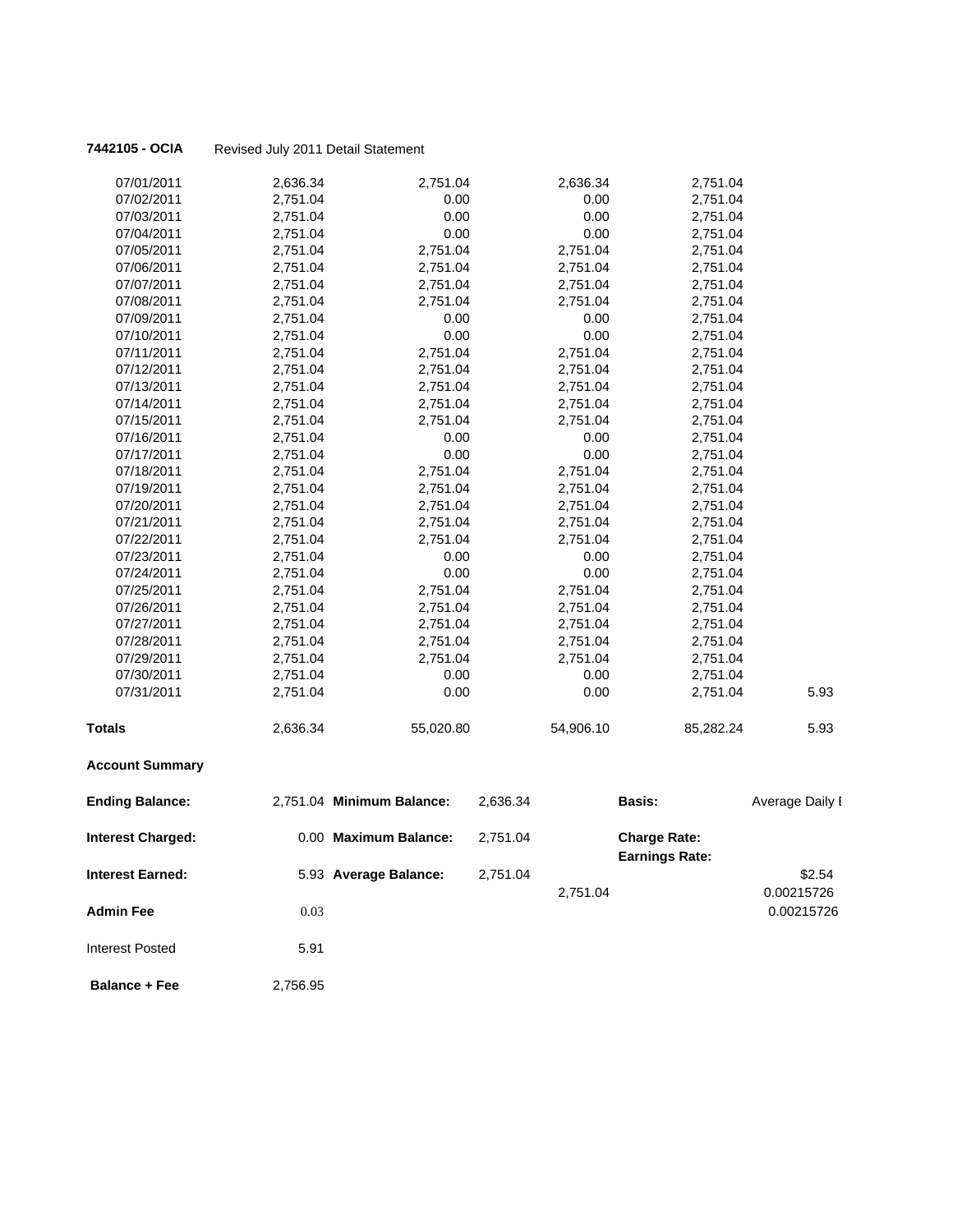|  |  | 7444835 - Water Resource Board |  |
|--|--|--------------------------------|--|
|--|--|--------------------------------|--|

| 07/01/2011               | 4,413,488.32 | 4,423,135.67                  | 4,413,488.32  | 4,423,135.67                                 |                 |
|--------------------------|--------------|-------------------------------|---------------|----------------------------------------------|-----------------|
| 07/02/2011               | 4,423,135.67 | 0.00                          | 0.00          | 4,423,135.67                                 |                 |
| 07/03/2011               | 4,423,135.67 | 0.00                          | 0.00          | 4,423,135.67                                 |                 |
| 07/04/2011               | 4,423,135.67 | 0.00                          | 0.00          | 4,423,135.67                                 |                 |
| 07/05/2011               | 4,423,135.67 | 4,415,195.43                  | 4,423,135.67  | 4,415,195.43                                 |                 |
| 07/06/2011               | 4,415,195.43 | 4,412,347.96                  | 4,415,195.43  | 4,412,347.96                                 |                 |
| 07/07/2011               | 4,412,347.96 | 4,410,053.47                  | 4,412,347.96  | 4,410,053.47                                 |                 |
| 07/08/2011               | 4,410,053.47 | 4,410,053.47                  | 4,410,053.47  | 4,410,053.47                                 |                 |
| 07/09/2011               | 4,410,053.47 | 0.00                          | 0.00          | 4,410,053.47                                 |                 |
| 07/10/2011               | 4,410,053.47 | 0.00                          | 0.00          | 4,410,053.47                                 |                 |
| 07/11/2011               | 4,410,053.47 | 4,410,053.47                  | 4,410,053.47  | 4,410,053.47                                 |                 |
| 07/12/2011               | 4,410,053.47 | 4,410,040.01                  | 4,410,053.47  | 4,410,040.01                                 |                 |
| 07/13/2011               | 4,410,040.01 | 4,409,819.21                  | 4,410,040.01  | 4,409,819.21                                 |                 |
| 07/14/2011               | 4,409,819.21 | 4,409,819.21                  | 4,409,819.21  | 4,409,819.21                                 |                 |
| 07/15/2011               | 4,409,819.21 | 4,409,819.21                  | 4,409,819.21  | 4,409,819.21                                 |                 |
| 07/16/2011               | 4,409,819.21 | 0.00                          | 0.00          | 4,409,819.21                                 |                 |
| 07/17/2011               | 4,409,819.21 | 0.00                          | 0.00          | 4,409,819.21                                 |                 |
| 07/18/2011               | 4,409,819.21 | 4,409,819.21                  | 4,409,819.21  | 4,409,819.21                                 |                 |
| 07/19/2011               | 4,409,819.21 | 4,408,787.74                  | 4,409,819.21  | 4,408,787.74                                 |                 |
| 07/20/2011               | 4,408,787.74 | 4,408,787.74                  | 4,408,787.74  | 4,408,787.74                                 |                 |
| 07/21/2011               | 4,408,787.74 | 4,408,787.74                  | 4,408,787.74  | 4,408,787.74                                 |                 |
| 07/22/2011               | 4,408,787.74 | 4,408,787.74                  | 4,408,787.74  | 4,408,787.74                                 |                 |
| 07/23/2011               | 4,408,787.74 | 0.00                          | 0.00          | 4,408,787.74                                 |                 |
| 07/24/2011               | 4,408,787.74 | 0.00                          | 0.00          | 4,408,787.74                                 |                 |
| 07/25/2011               | 4,408,787.74 | 4,409,037.74                  | 4,408,787.74  | 4,409,037.74                                 |                 |
| 07/26/2011               | 4,409,037.74 | 4,409,037.74                  | 4,409,037.74  | 4,409,037.74                                 |                 |
| 07/27/2011               | 4,409,037.74 | 4,384,408.79                  | 4,409,037.74  | 4,384,408.79                                 |                 |
| 07/28/2011               | 4,384,408.79 | 4,384,408.79                  | 4,384,408.79  | 4,384,408.79                                 |                 |
| 07/29/2011               | 4,384,408.79 | 4,384,408.79                  | 4,384,408.79  | 4,384,408.79                                 |                 |
| 07/30/2011               | 4,384,408.79 | 0.00                          | 0.00          | 4,384,408.79                                 |                 |
| 07/31/2011               | 4,384,408.79 | 0.00                          | 0.00          | 4,384,408.79                                 | 9,508.10        |
| <b>Totals</b>            | 4,413,488.32 | 88,136,609.13                 | 88,165,688.66 | 136,632,154.56                               | 9,508.10        |
| <b>Account Summary</b>   |              |                               |               |                                              |                 |
| <b>Ending Balance:</b>   |              | 4,384,408.79 Minimum Balance: | 4,413,488.32  | <b>Basis:</b>                                | Average Daily I |
| <b>Interest Charged:</b> |              | 0.00 Maximum Balance:         | 4,384,408.79  | <b>Charge Rate:</b><br><b>Earnings Rate:</b> |                 |
| Interest Earned:         |              | 9,508.10 Average Balance:     | 4,407,488.86  |                                              | \$2.54          |
|                          |              |                               | 4,407,488.86  |                                              | 0.00215726      |
| <b>Admin Fee</b>         | 45.91        |                               |               |                                              | 0.00215726      |
| <b>Interest Posted</b>   | 9,462.19     |                               |               |                                              |                 |
| <b>Balance + Fee</b>     | 4,393,870.98 |                               |               |                                              |                 |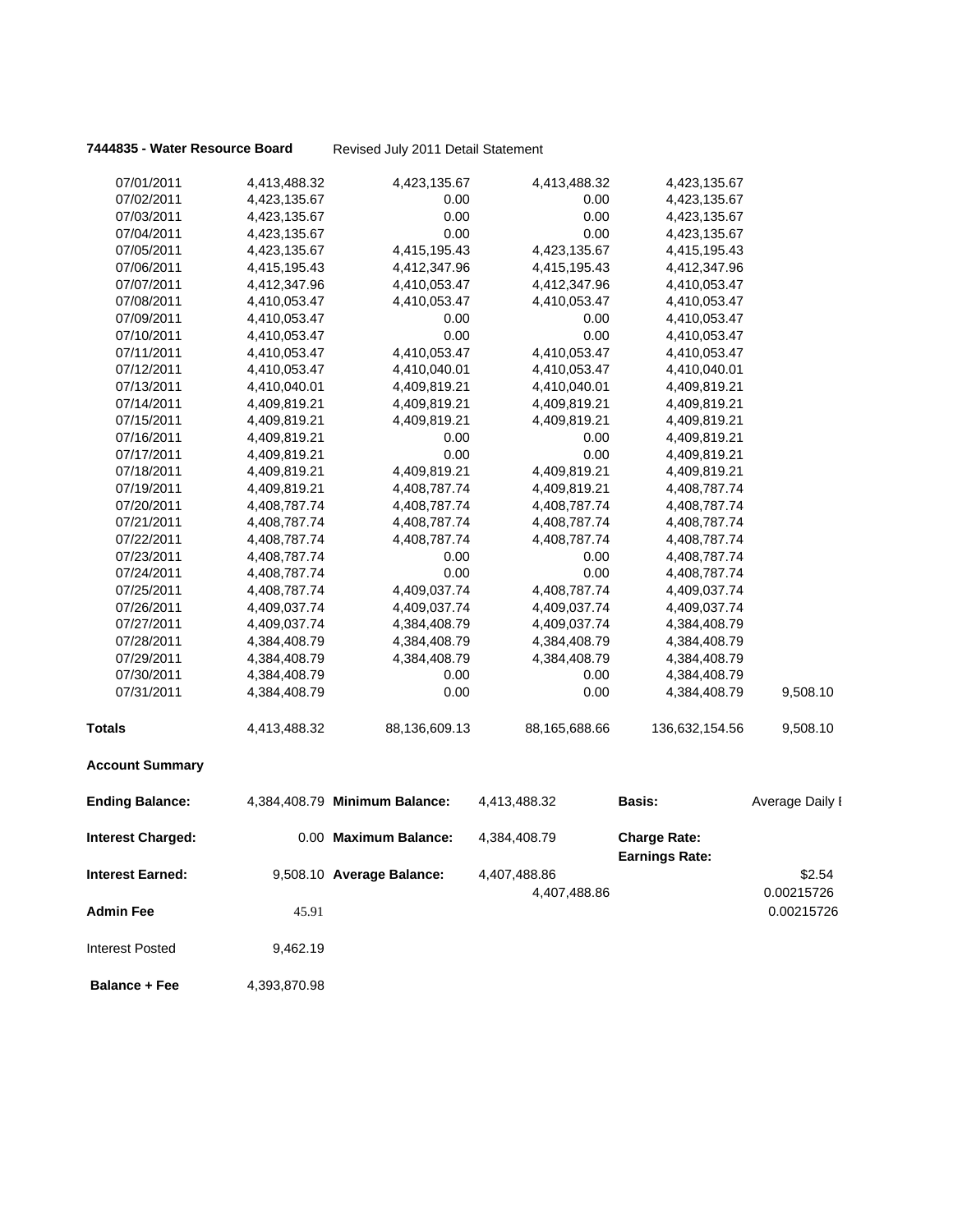### 7445665 - SOUTHWESTERN OKLA STATE UNIV Revised July 2011 Detail Statement

| 07/01/2011              | 3.56                  | 3.57  | 3.56  | 3.57                                         |                          |
|-------------------------|-----------------------|-------|-------|----------------------------------------------|--------------------------|
| 07/02/2011              | 3.57                  | 0.00  | 0.00  | 3.57                                         |                          |
| 07/03/2011              | 3.57                  | 0.00  | 0.00  | 3.57                                         |                          |
| 07/04/2011              | 3.57                  | 0.00  | 0.00  | 3.57                                         |                          |
| 07/05/2011              | 3.57                  | 3.57  | 3.57  | 3.57                                         |                          |
| 07/06/2011              | 3.57                  | 3.57  | 3.57  | 3.57                                         |                          |
| 07/07/2011              | 3.57                  | 3.57  | 3.57  | 3.57                                         |                          |
| 07/08/2011              | 3.57                  | 3.57  | 3.57  | 3.57                                         |                          |
| 07/09/2011              | 3.57                  | 0.00  | 0.00  | 3.57                                         |                          |
| 07/10/2011              | 3.57                  | 0.00  | 0.00  | 3.57                                         |                          |
| 07/11/2011              | 3.57                  | 3.57  | 3.57  | 3.57                                         |                          |
| 07/12/2011              | 3.57                  | 3.57  | 3.57  | 3.57                                         |                          |
| 07/13/2011              | 3.57                  | 3.57  | 3.57  | 3.57                                         |                          |
| 07/14/2011              | 3.57                  | 3.57  | 3.57  | 3.57                                         |                          |
| 07/15/2011              | 3.57                  | 3.57  | 3.57  | 3.57                                         |                          |
| 07/16/2011              | 3.57                  | 0.00  | 0.00  | 3.57                                         |                          |
| 07/17/2011              | 3.57                  | 0.00  | 0.00  | 3.57                                         |                          |
| 07/18/2011              | 3.57                  | 3.57  | 3.57  | 3.57                                         |                          |
| 07/19/2011              | 3.57                  | 3.57  | 3.57  | 3.57                                         |                          |
| 07/20/2011              | 3.57                  | 3.57  | 3.57  | 3.57                                         |                          |
| 07/21/2011              | 3.57                  | 3.57  | 3.57  | 3.57                                         |                          |
| 07/22/2011              | 3.57                  | 3.57  | 3.57  | 3.57                                         |                          |
| 07/23/2011              | 3.57                  | 0.00  | 0.00  | 3.57                                         |                          |
| 07/24/2011              | 3.57                  | 0.00  | 0.00  | 3.57                                         |                          |
| 07/25/2011              | 3.57                  | 3.57  | 3.57  | 3.57                                         |                          |
| 07/26/2011              | 3.57                  | 3.57  | 3.57  | 3.57                                         |                          |
| 07/27/2011              | 3.57                  | 3.57  | 3.57  | 3.57                                         |                          |
| 07/28/2011              | 3.57                  | 3.57  | 3.57  | 3.57                                         |                          |
| 07/29/2011              | 3.57                  | 3.57  | 3.57  | 3.57                                         |                          |
| 07/30/2011              | 3.57                  | 0.00  | 0.00  | 3.57                                         |                          |
| 07/31/2011              | 3.57                  | 0.00  | 0.00  | 3.57                                         | 0.01                     |
| <b>Totals</b>           | 3.56                  | 71.40 | 71.39 | 110.67                                       | 0.01                     |
| <b>Account Summary</b>  |                       |       |       |                                              |                          |
| <b>Ending Balance:</b>  | 3.57 Minimum Balance: | 3.56  |       | Basis:                                       | Average Daily I          |
| Interest Charged:       | 0.00 Maximum Balance: | 3.57  |       | <b>Charge Rate:</b><br><b>Earnings Rate:</b> |                          |
| <b>Interest Earned:</b> | 0.01 Average Balance: | 3.57  |       |                                              | \$2.54                   |
| <b>Admin Fee</b>        | $0.00\,$              |       | 3.57  |                                              | 0.00215726<br>0.00215726 |
|                         |                       |       |       |                                              |                          |

**Balance + Fee** 3.58

Interest Posted 0.01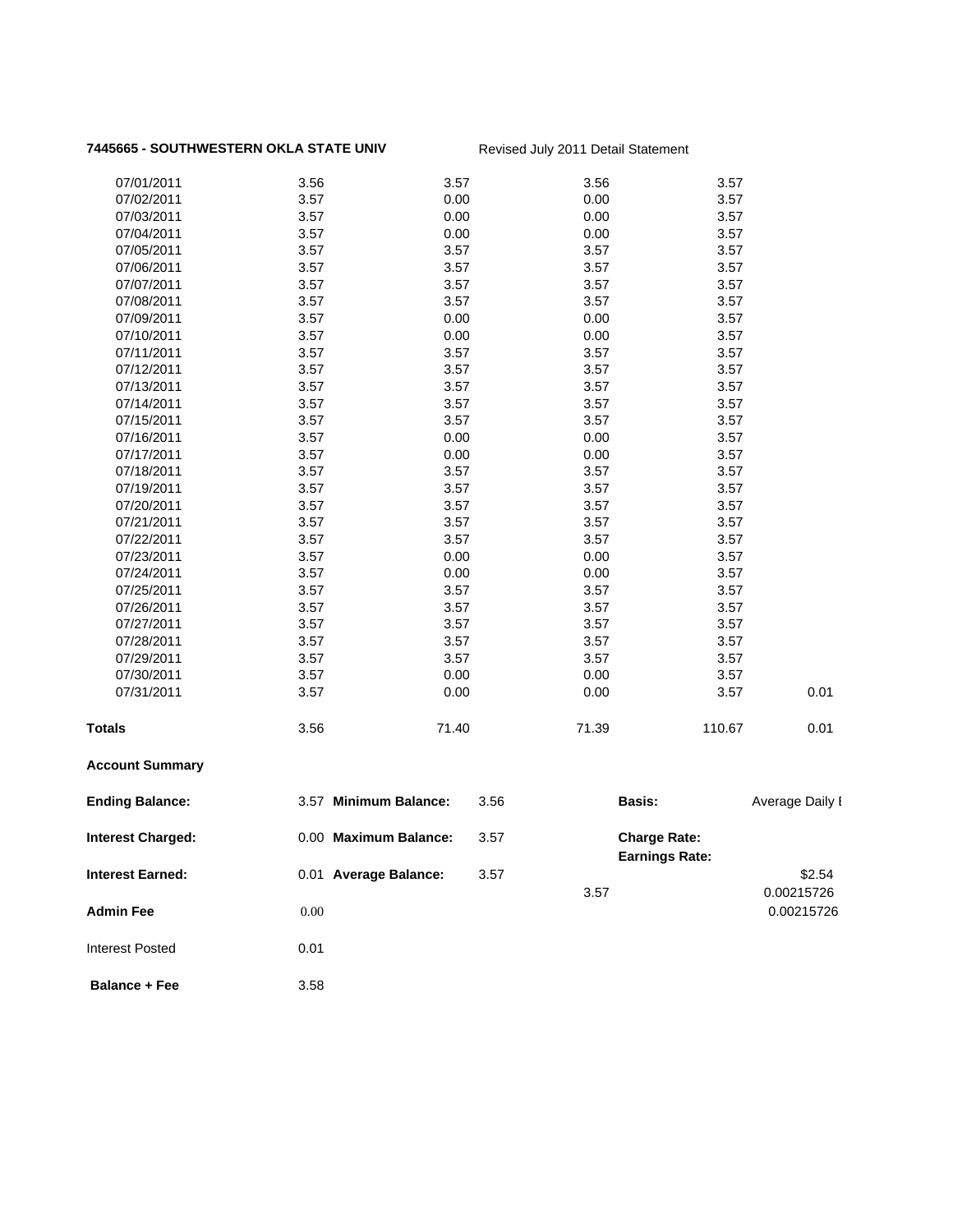**7445835 - Water Resource Board** Revised July 2011 Detail Statement

| 07/01/2011               | 491,309.02 | 492,382.53                  | 491,309.02   | 492,382.53                                   |                 |
|--------------------------|------------|-----------------------------|--------------|----------------------------------------------|-----------------|
| 07/02/2011               | 492,382.53 | 0.00                        | 0.00         | 492,382.53                                   |                 |
| 07/03/2011               | 492,382.53 | 0.00                        | 0.00         | 492,382.53                                   |                 |
| 07/04/2011               | 492,382.53 | 0.00                        | 0.00         | 492,382.53                                   |                 |
| 07/05/2011               | 492,382.53 | 492,382.53                  | 492,382.53   | 492,382.53                                   |                 |
| 07/06/2011               | 492,382.53 | 489,535.06                  | 492,382.53   | 489,535.06                                   |                 |
| 07/07/2011               | 489,535.06 | 487,240.57                  | 489,535.06   | 487,240.57                                   |                 |
| 07/08/2011               | 487,240.57 | 487,240.57                  | 487,240.57   | 487,240.57                                   |                 |
| 07/09/2011               | 487,240.57 | 0.00                        | 0.00         | 487,240.57                                   |                 |
| 07/10/2011               | 487,240.57 | 0.00                        | 0.00         | 487,240.57                                   |                 |
| 07/11/2011               | 487,240.57 | 487,240.57                  | 487,240.57   | 487,240.57                                   |                 |
| 07/12/2011               | 487,240.57 | 486,479.32                  | 487,240.57   | 486,479.32                                   |                 |
| 07/13/2011               | 486,479.32 | 486,258.52                  | 486,479.32   | 486,258.52                                   |                 |
| 07/14/2011               | 486,258.52 | 486,258.52                  | 486,258.52   | 486,258.52                                   |                 |
| 07/15/2011               | 486,258.52 | 486,258.52                  | 486,258.52   | 486,258.52                                   |                 |
| 07/16/2011               | 486,258.52 | 0.00                        | 0.00         | 486,258.52                                   |                 |
| 07/17/2011               | 486,258.52 | 0.00                        | 0.00         | 486,258.52                                   |                 |
| 07/18/2011               | 486,258.52 | 486,258.52                  | 486,258.52   | 486,258.52                                   |                 |
| 07/19/2011               | 486,258.52 | 485,227.05                  | 486,258.52   | 485,227.05                                   |                 |
| 07/20/2011               | 485,227.05 | 485,227.05                  | 485,227.05   | 485,227.05                                   |                 |
| 07/21/2011               | 485,227.05 | 485,227.05                  | 485,227.05   | 485,227.05                                   |                 |
| 07/22/2011               | 485,227.05 | 485,227.05                  | 485,227.05   | 485,227.05                                   |                 |
| 07/23/2011               | 485,227.05 | 0.00                        | 0.00         | 485,227.05                                   |                 |
| 07/24/2011               | 485,227.05 | 0.00                        | 0.00         | 485,227.05                                   |                 |
| 07/25/2011               | 485,227.05 | 485,227.05                  | 485,227.05   | 485,227.05                                   |                 |
| 07/26/2011               | 485,227.05 | 485,227.05                  | 485,227.05   | 485,227.05                                   |                 |
| 07/27/2011               | 485,227.05 | 423,594.82                  | 485,227.05   | 423,594.82                                   |                 |
| 07/28/2011               | 423,594.82 | 423,594.82                  | 423,594.82   | 423,594.82                                   |                 |
| 07/29/2011               | 423,594.82 | 423,594.82                  | 423,594.82   | 423,594.82                                   |                 |
| 07/30/2011               | 423,594.82 | 0.00                        | 0.00         | 423,594.82                                   |                 |
| 07/31/2011               | 423,594.82 | 0.00                        | 0.00         | 423,594.82                                   | 1,029.32        |
| Totals                   | 491,309.02 | 9,549,681.99                | 9,617,396.19 | 14,791,471.50                                | 1,029.32        |
| <b>Account Summary</b>   |            |                             |              |                                              |                 |
| <b>Ending Balance:</b>   |            | 423,594.82 Minimum Balance: | 491,309.02   | <b>Basis:</b>                                | Average Daily I |
| <b>Interest Charged:</b> |            | 0.00 Maximum Balance:       | 423,594.82   | <b>Charge Rate:</b><br><b>Earnings Rate:</b> |                 |
| <b>Interest Earned:</b>  |            | 1,029.32 Average Balance:   | 477,144.24   |                                              | \$2.54          |
|                          |            |                             | 477,144.24   |                                              | 0.00215726      |
|                          |            |                             |              |                                              | 0.00215726      |
| <b>Admin Fee</b>         | 4.97       |                             |              |                                              |                 |
| <b>Interest Posted</b>   | 1,024.35   |                             |              |                                              |                 |
| <b>Balance + Fee</b>     | 424,619.17 |                             |              |                                              |                 |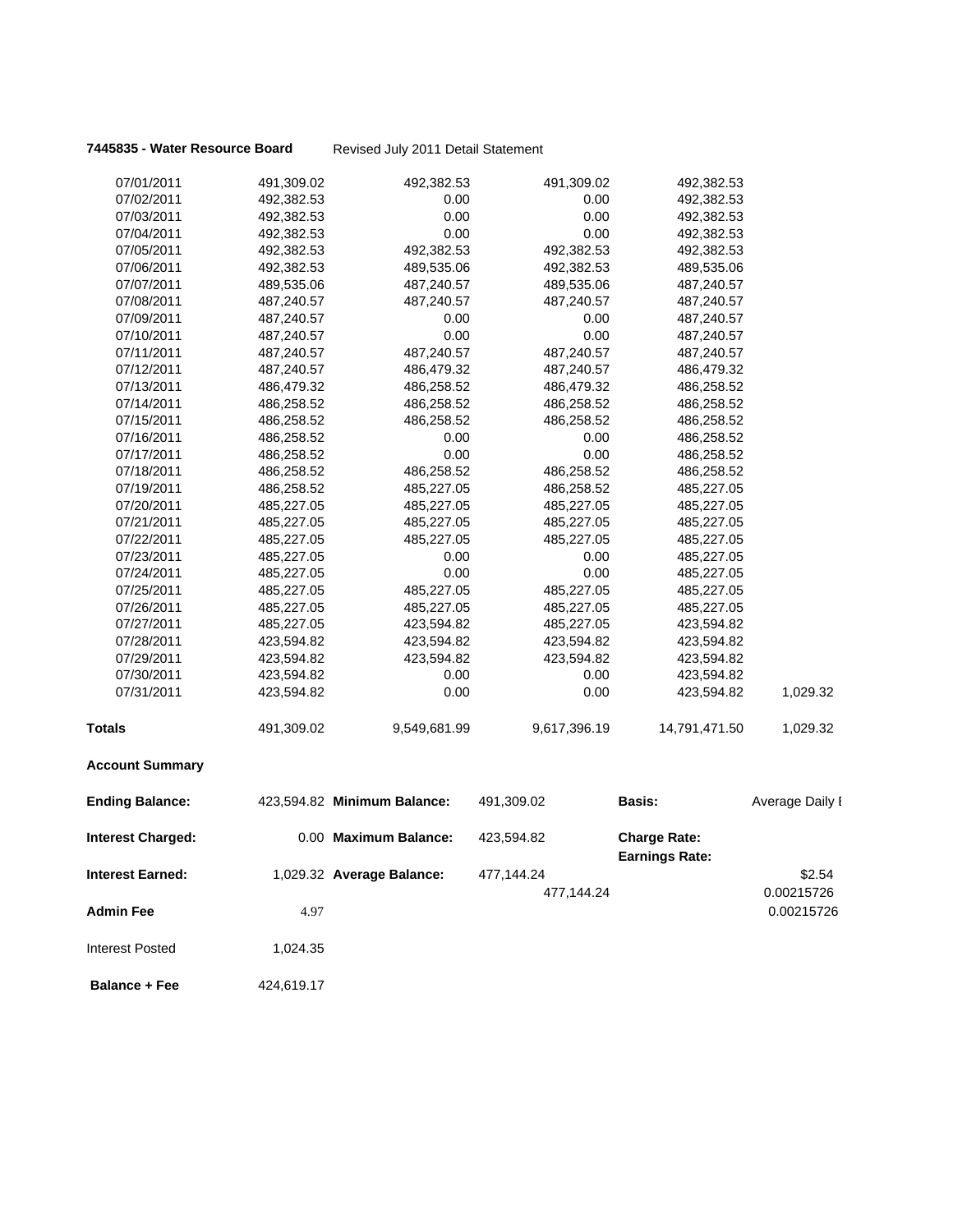| 07/01/2011    | 0.00 | 0.00 | 0.00 | 0.00 |      |
|---------------|------|------|------|------|------|
|               |      |      |      |      |      |
| 07/02/2011    | 0.00 | 0.00 | 0.00 | 0.00 |      |
| 07/03/2011    | 0.00 | 0.00 | 0.00 | 0.00 |      |
| 07/04/2011    | 0.00 | 0.00 | 0.00 | 0.00 |      |
| 07/05/2011    | 0.00 | 0.00 | 0.00 | 0.00 |      |
| 07/06/2011    | 0.00 | 0.00 | 0.00 | 0.00 |      |
| 07/07/2011    | 0.00 | 0.00 | 0.00 | 0.00 |      |
| 07/08/2011    | 0.00 | 0.00 | 0.00 | 0.00 |      |
| 07/09/2011    | 0.00 | 0.00 | 0.00 | 0.00 |      |
| 07/10/2011    | 0.00 | 0.00 | 0.00 | 0.00 |      |
| 07/11/2011    | 0.00 | 0.00 | 0.00 | 0.00 |      |
| 07/12/2011    | 0.00 | 0.00 | 0.00 | 0.00 |      |
| 07/13/2011    | 0.00 | 0.00 | 0.00 | 0.00 |      |
| 07/14/2011    | 0.00 | 0.00 | 0.00 | 0.00 |      |
| 07/15/2011    | 0.00 | 0.00 | 0.00 | 0.00 |      |
| 07/16/2011    | 0.00 | 0.00 | 0.00 | 0.00 |      |
| 07/17/2011    | 0.00 | 0.00 | 0.00 | 0.00 |      |
| 07/18/2011    | 0.00 | 0.00 | 0.00 | 0.00 |      |
| 07/19/2011    | 0.00 | 0.00 | 0.00 | 0.00 |      |
| 07/20/2011    | 0.00 | 0.00 | 0.00 | 0.00 |      |
| 07/21/2011    | 0.00 | 0.00 | 0.00 | 0.00 |      |
| 07/22/2011    | 0.00 | 0.00 | 0.00 | 0.00 |      |
| 07/23/2011    | 0.00 | 0.00 | 0.00 | 0.00 |      |
| 07/24/2011    | 0.00 | 0.00 | 0.00 | 0.00 |      |
| 07/25/2011    | 0.00 | 0.00 | 0.00 | 0.00 |      |
| 07/26/2011    | 0.00 | 0.00 | 0.00 | 0.00 |      |
| 07/27/2011    | 0.00 | 0.00 | 0.00 | 0.00 |      |
| 07/28/2011    | 0.00 | 0.00 | 0.00 | 0.00 |      |
| 07/29/2011    | 0.00 | 0.00 | 0.00 | 0.00 |      |
| 07/30/2011    | 0.00 | 0.00 | 0.00 | 0.00 |      |
| 07/31/2011    | 0.00 | 0.00 | 0.00 | 0.00 | 0.00 |
| <b>Totals</b> | 0.00 | 0.00 | 0.00 | 0.00 | 0.00 |

## **Account Summary**

| <b>Ending Balance:</b>   | 0.00 Minimum Balance: | 0.00 | <b>Basis:</b>                                | Average Daily I |
|--------------------------|-----------------------|------|----------------------------------------------|-----------------|
| <b>Interest Charged:</b> | 0.00 Maximum Balance: | 0.00 | <b>Charge Rate:</b><br><b>Earnings Rate:</b> |                 |
| <b>Interest Earned:</b>  | 0.00 Average Balance: | 0.00 |                                              | \$2.54          |
|                          |                       |      | 0.00                                         | #N/A            |
| <b>Admin Fee</b>         | 0.00                  |      |                                              | 0.00215726      |
| Interest Posted          | 0.00                  |      |                                              |                 |
| - -                      | $\sim$ $\sim$ $\sim$  |      |                                              |                 |

**Balance + Fee** 0.00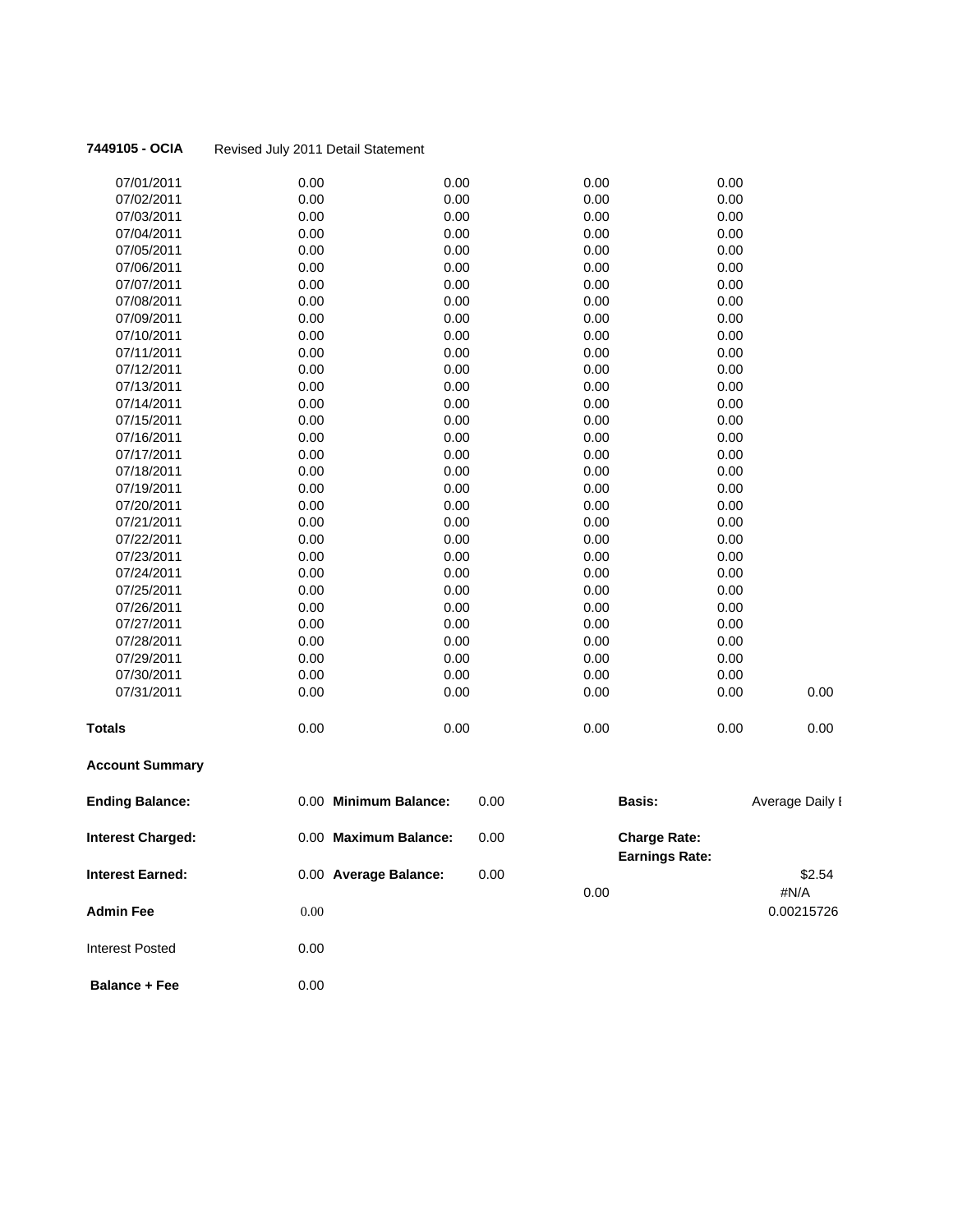**7450160 - DEPT OF COMMERCE** Revised July 2011 Detail Statement

| <b>Interest Earned:</b>  |      | 0.00 Average Balance: | 0.00 | 0.00   |                                              | \$2.54<br>#N/A  |
|--------------------------|------|-----------------------|------|--------|----------------------------------------------|-----------------|
| <b>Interest Charged:</b> |      | 0.00 Maximum Balance: | 0.00 |        | <b>Charge Rate:</b><br><b>Earnings Rate:</b> |                 |
| <b>Ending Balance:</b>   |      | 0.00 Minimum Balance: | 0.00 | Basis: |                                              | Average Daily I |
| <b>Account Summary</b>   |      |                       |      |        |                                              |                 |
| Totals                   | 0.00 | 0.00                  |      | 0.00   | 0.00                                         | 0.00            |
| 07/31/2011               | 0.00 | 0.00                  |      | 0.00   | 0.00                                         | 0.00            |
| 07/30/2011               | 0.00 | 0.00                  |      | 0.00   | 0.00                                         |                 |
| 07/29/2011               | 0.00 | 0.00                  |      | 0.00   | 0.00                                         |                 |
| 07/28/2011               | 0.00 | 0.00                  |      | 0.00   | 0.00                                         |                 |
| 07/27/2011               | 0.00 | 0.00                  |      | 0.00   | 0.00                                         |                 |
| 07/26/2011               | 0.00 | 0.00                  |      | 0.00   | 0.00                                         |                 |
| 07/25/2011               | 0.00 | 0.00                  |      | 0.00   | 0.00                                         |                 |
| 07/24/2011               | 0.00 | 0.00                  |      | 0.00   | 0.00                                         |                 |
| 07/23/2011               | 0.00 | 0.00                  |      | 0.00   | 0.00                                         |                 |
| 07/22/2011               | 0.00 | 0.00                  |      | 0.00   | 0.00                                         |                 |
| 07/21/2011               | 0.00 | 0.00                  |      | 0.00   | 0.00                                         |                 |
| 07/20/2011               | 0.00 | 0.00                  |      | 0.00   | 0.00                                         |                 |
| 07/19/2011               | 0.00 | 0.00                  |      | 0.00   | 0.00                                         |                 |
| 07/18/2011               | 0.00 | 0.00                  |      | 0.00   | 0.00                                         |                 |
| 07/17/2011               | 0.00 | 0.00                  |      | 0.00   | 0.00                                         |                 |
| 07/16/2011               | 0.00 | 0.00                  |      | 0.00   | 0.00                                         |                 |
| 07/15/2011               | 0.00 | 0.00                  |      | 0.00   | 0.00                                         |                 |
| 07/14/2011               | 0.00 | 0.00                  |      | 0.00   | 0.00                                         |                 |
| 07/13/2011               | 0.00 | 0.00                  |      | 0.00   | 0.00                                         |                 |
| 07/12/2011               | 0.00 | 0.00                  |      | 0.00   | 0.00                                         |                 |
| 07/11/2011               | 0.00 | 0.00                  |      | 0.00   | 0.00                                         |                 |
| 07/10/2011               | 0.00 | 0.00                  |      | 0.00   | 0.00                                         |                 |
| 07/09/2011               | 0.00 | 0.00                  |      | 0.00   | 0.00                                         |                 |
| 07/08/2011               | 0.00 | 0.00                  |      | 0.00   | 0.00                                         |                 |
| 07/07/2011               | 0.00 | 0.00                  |      | 0.00   | 0.00                                         |                 |
| 07/06/2011               | 0.00 | 0.00                  |      | 0.00   | 0.00                                         |                 |
| 07/05/2011               | 0.00 | 0.00                  |      | 0.00   | 0.00                                         |                 |
| 07/04/2011               | 0.00 | 0.00                  |      | 0.00   | 0.00                                         |                 |
| 07/03/2011               | 0.00 | 0.00                  |      | 0.00   | 0.00                                         |                 |
| 07/02/2011               | 0.00 | 0.00                  |      | 0.00   | 0.00                                         |                 |
| 07/01/2011               | 0.00 | 0.00                  |      | 0.00   | 0.00                                         |                 |

**Admin Fee** 0.00 0.000 0.000 0.000 0.00215726

**Balance + Fee** 0.00

Interest Posted 0.00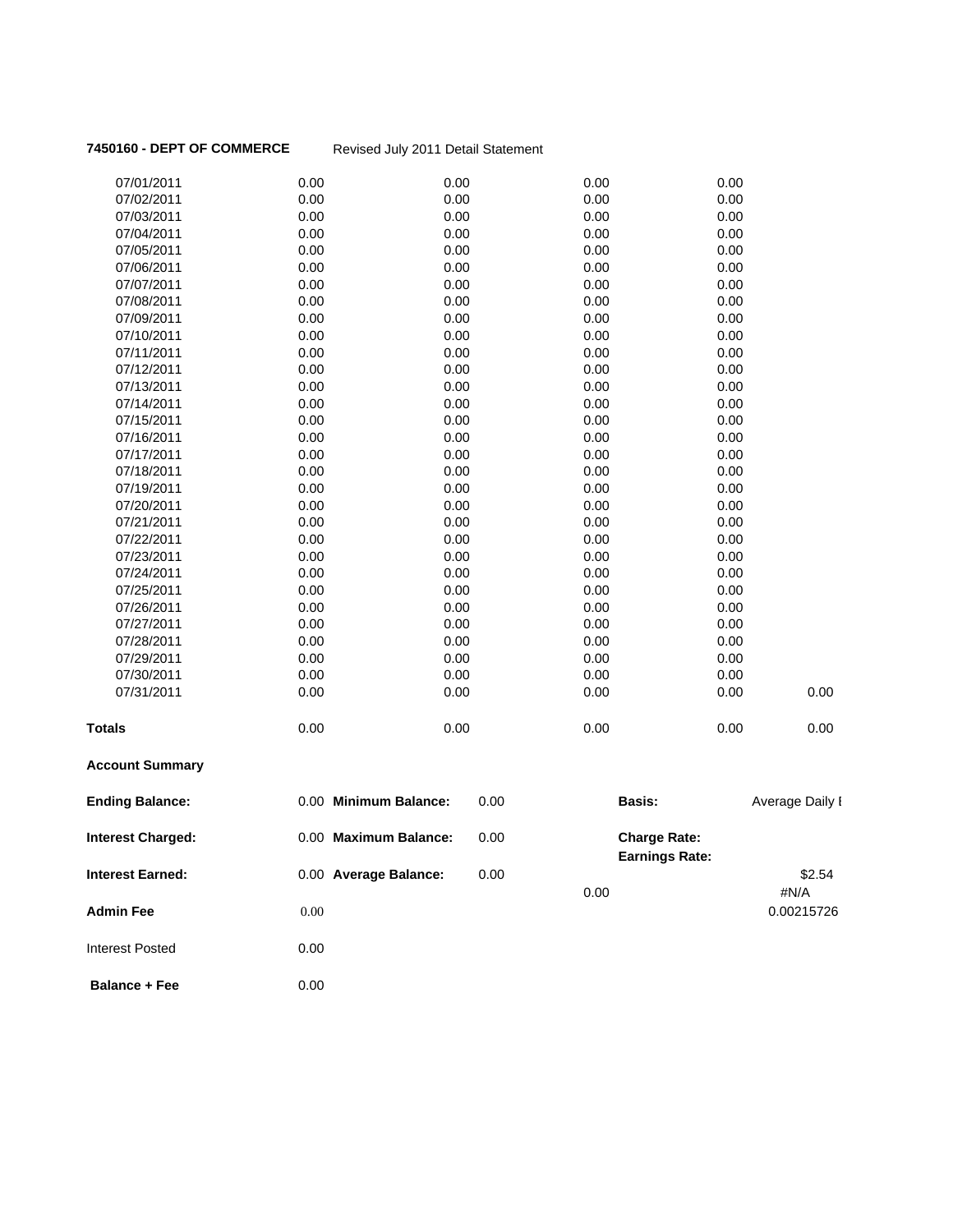### 7452105 - Department of Central Services Rev Bond A<br>Revised July 2011 Detail Statement

| 07/01/2011               | 0.00     | 0.00                  |      | 0.00 | 0.00                                         |                 |
|--------------------------|----------|-----------------------|------|------|----------------------------------------------|-----------------|
| 07/02/2011               | 0.00     | 0.00                  |      | 0.00 | 0.00                                         |                 |
| 07/03/2011               | 0.00     | 0.00                  |      | 0.00 | 0.00                                         |                 |
| 07/04/2011               | 0.00     | 0.00                  |      | 0.00 | 0.00                                         |                 |
| 07/05/2011               | 0.00     | 0.00                  |      | 0.00 | 0.00                                         |                 |
| 07/06/2011               | 0.00     | 0.00                  |      | 0.00 | 0.00                                         |                 |
| 07/07/2011               | 0.00     | 0.00                  |      | 0.00 | 0.00                                         |                 |
| 07/08/2011               | 0.00     | 0.00                  |      | 0.00 | 0.00                                         |                 |
| 07/09/2011               | 0.00     | 0.00                  |      | 0.00 | 0.00                                         |                 |
| 07/10/2011               | 0.00     | 0.00                  |      | 0.00 | 0.00                                         |                 |
| 07/11/2011               | 0.00     | 0.00                  |      | 0.00 | 0.00                                         |                 |
| 07/12/2011               | 0.00     | 0.00                  |      | 0.00 | 0.00                                         |                 |
| 07/13/2011               | 0.00     | 0.00                  |      | 0.00 | 0.00                                         |                 |
| 07/14/2011               | 0.00     | 0.00                  |      | 0.00 | 0.00                                         |                 |
| 07/15/2011               | 0.00     | 0.00                  |      | 0.00 | 0.00                                         |                 |
| 07/16/2011               | 0.00     | 0.00                  |      | 0.00 | 0.00                                         |                 |
| 07/17/2011               | 0.00     | 0.00                  |      | 0.00 | 0.00                                         |                 |
| 07/18/2011               | 0.00     | 0.00                  |      | 0.00 | 0.00                                         |                 |
| 07/19/2011               | 0.00     | 0.00                  |      | 0.00 | 0.00                                         |                 |
| 07/20/2011               | 0.00     | 0.00                  |      | 0.00 | 0.00                                         |                 |
| 07/21/2011               | 0.00     | 0.00                  |      | 0.00 | 0.00                                         |                 |
| 07/22/2011               | 0.00     | 0.00                  |      | 0.00 | 0.00                                         |                 |
| 07/23/2011               | 0.00     | 0.00                  |      | 0.00 | 0.00                                         |                 |
| 07/24/2011               | 0.00     | 0.00                  |      | 0.00 | 0.00                                         |                 |
| 07/25/2011               | 0.00     | 0.00                  |      | 0.00 | 0.00                                         |                 |
| 07/26/2011               | 0.00     | 0.00                  |      | 0.00 | 0.00                                         |                 |
| 07/27/2011               | 0.00     | 0.00                  |      | 0.00 | 0.00                                         |                 |
| 07/28/2011               | 0.00     | 0.00                  |      | 0.00 | 0.00                                         |                 |
| 07/29/2011               | 0.00     | 0.00                  |      | 0.00 | 0.00                                         |                 |
| 07/30/2011               | 0.00     | 0.00                  |      | 0.00 | 0.00                                         |                 |
| 07/31/2011               | 0.00     | 0.00                  |      | 0.00 | 0.00                                         | 0.00            |
| <b>Totals</b>            | 0.00     | 0.00                  |      | 0.00 | 0.00                                         | 0.00            |
| <b>Account Summary</b>   |          |                       |      |      |                                              |                 |
| <b>Ending Balance:</b>   |          | 0.00 Minimum Balance: | 0.00 |      | Basis:                                       | Average Daily I |
| <b>Interest Charged:</b> |          | 0.00 Maximum Balance: | 0.00 |      | <b>Charge Rate:</b><br><b>Earnings Rate:</b> |                 |
| <b>Interest Earned:</b>  |          | 0.00 Average Balance: | 0.00 | 0.00 |                                              | \$2.54<br>#N/A  |
| <b>Admin Fee</b>         | $0.00\,$ |                       |      |      |                                              | 0.00215726      |
| <b>Interest Posted</b>   | 0.00     |                       |      |      |                                              |                 |

**Balance + Fee** 0.00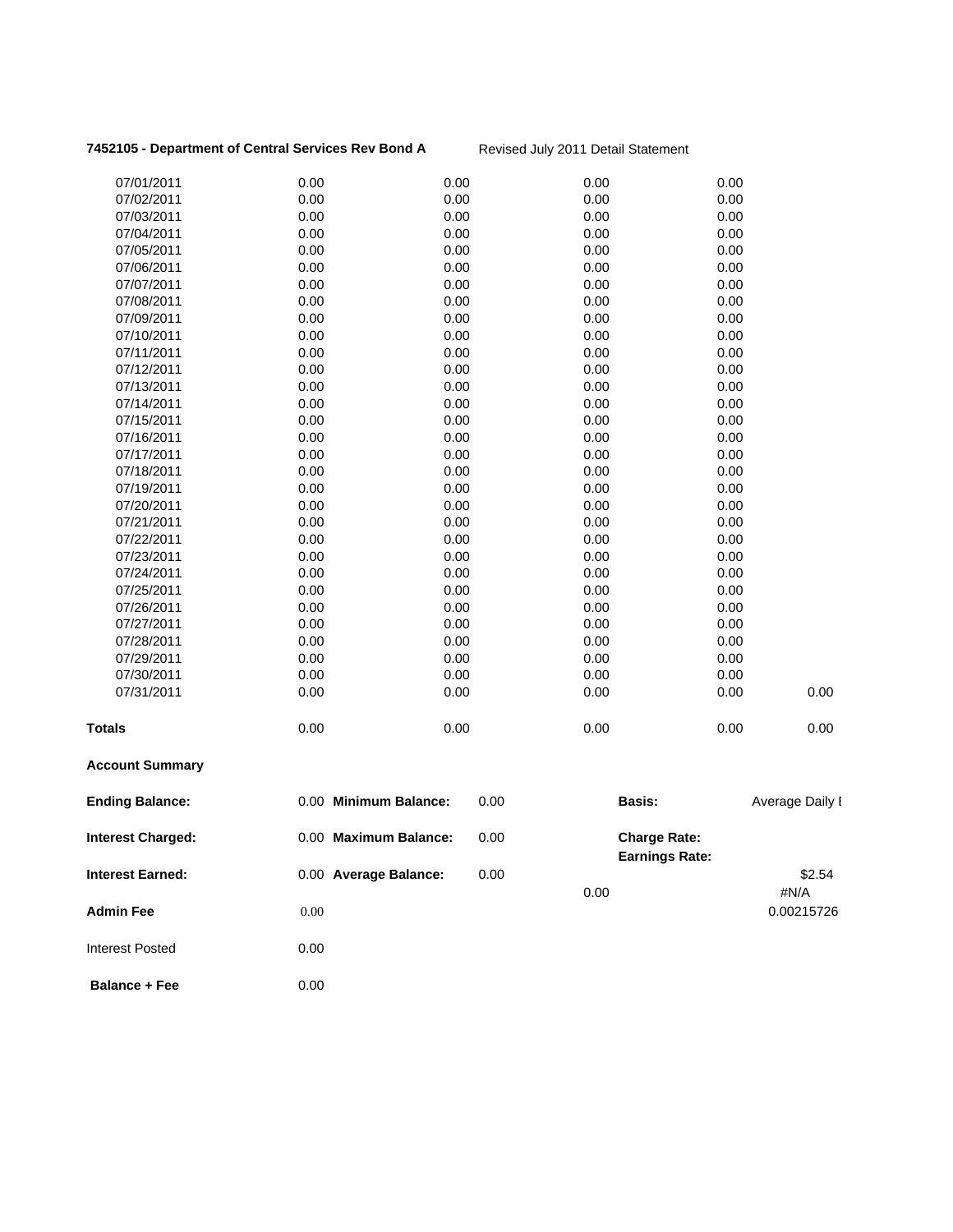### **7452420 - Langston University** Revised July 2011 Detail Statement

| <b>Account Summary</b> |      |      |      |      |      |
|------------------------|------|------|------|------|------|
| <b>Totals</b>          | 0.00 | 0.00 | 0.00 | 0.00 | 0.00 |
| 07/31/2011             | 0.00 | 0.00 | 0.00 | 0.00 | 0.00 |
| 07/30/2011             | 0.00 | 0.00 | 0.00 | 0.00 |      |
| 07/29/2011             | 0.00 | 0.00 | 0.00 | 0.00 |      |
| 07/28/2011             | 0.00 | 0.00 | 0.00 | 0.00 |      |
| 07/27/2011             | 0.00 | 0.00 | 0.00 | 0.00 |      |
| 07/26/2011             | 0.00 | 0.00 | 0.00 | 0.00 |      |
| 07/25/2011             | 0.00 | 0.00 | 0.00 | 0.00 |      |
| 07/24/2011             | 0.00 | 0.00 | 0.00 | 0.00 |      |
| 07/23/2011             | 0.00 | 0.00 | 0.00 | 0.00 |      |
| 07/22/2011             | 0.00 | 0.00 | 0.00 | 0.00 |      |
| 07/21/2011             | 0.00 | 0.00 | 0.00 | 0.00 |      |
| 07/20/2011             | 0.00 | 0.00 | 0.00 | 0.00 |      |
| 07/19/2011             | 0.00 | 0.00 | 0.00 | 0.00 |      |
| 07/18/2011             | 0.00 | 0.00 | 0.00 | 0.00 |      |
| 07/17/2011             | 0.00 | 0.00 | 0.00 | 0.00 |      |
| 07/16/2011             | 0.00 | 0.00 | 0.00 | 0.00 |      |
| 07/15/2011             | 0.00 | 0.00 | 0.00 | 0.00 |      |
| 07/14/2011             | 0.00 | 0.00 | 0.00 | 0.00 |      |
| 07/13/2011             | 0.00 | 0.00 | 0.00 | 0.00 |      |
| 07/12/2011             | 0.00 | 0.00 | 0.00 | 0.00 |      |
| 07/11/2011             | 0.00 | 0.00 | 0.00 | 0.00 |      |
| 07/10/2011             | 0.00 | 0.00 | 0.00 | 0.00 |      |
| 07/09/2011             | 0.00 | 0.00 | 0.00 | 0.00 |      |
| 07/08/2011             | 0.00 | 0.00 | 0.00 | 0.00 |      |
| 07/07/2011             | 0.00 | 0.00 | 0.00 | 0.00 |      |
| 07/06/2011             | 0.00 | 0.00 | 0.00 | 0.00 |      |
| 07/05/2011             | 0.00 | 0.00 | 0.00 | 0.00 |      |
| 07/04/2011             | 0.00 | 0.00 | 0.00 | 0.00 |      |
| 07/03/2011             | 0.00 | 0.00 | 0.00 | 0.00 |      |
| 07/02/2011             | 0.00 | 0.00 | 0.00 | 0.00 |      |
| 07/01/2011             | 0.00 | 0.00 | 0.00 | 0.00 |      |

| <b>Ending Balance:</b>   | 0.00 Minimum Balance: | 0.00 | <b>Basis:</b>                                | Average Daily I |
|--------------------------|-----------------------|------|----------------------------------------------|-----------------|
| <b>Interest Charged:</b> | 0.00 Maximum Balance: | 0.00 | <b>Charge Rate:</b><br><b>Earnings Rate:</b> |                 |
| <b>Interest Earned:</b>  | 0.00 Average Balance: | 0.00 |                                              | \$2.54          |
|                          |                       | 0.00 |                                              | #N/A            |
| <b>Admin Fee</b>         | 0.00                  |      |                                              | 0.00215726      |
| Interest Posted          | 0.00                  |      |                                              |                 |

| <b>Balance + Fee</b> | 0.00 |
|----------------------|------|
|                      |      |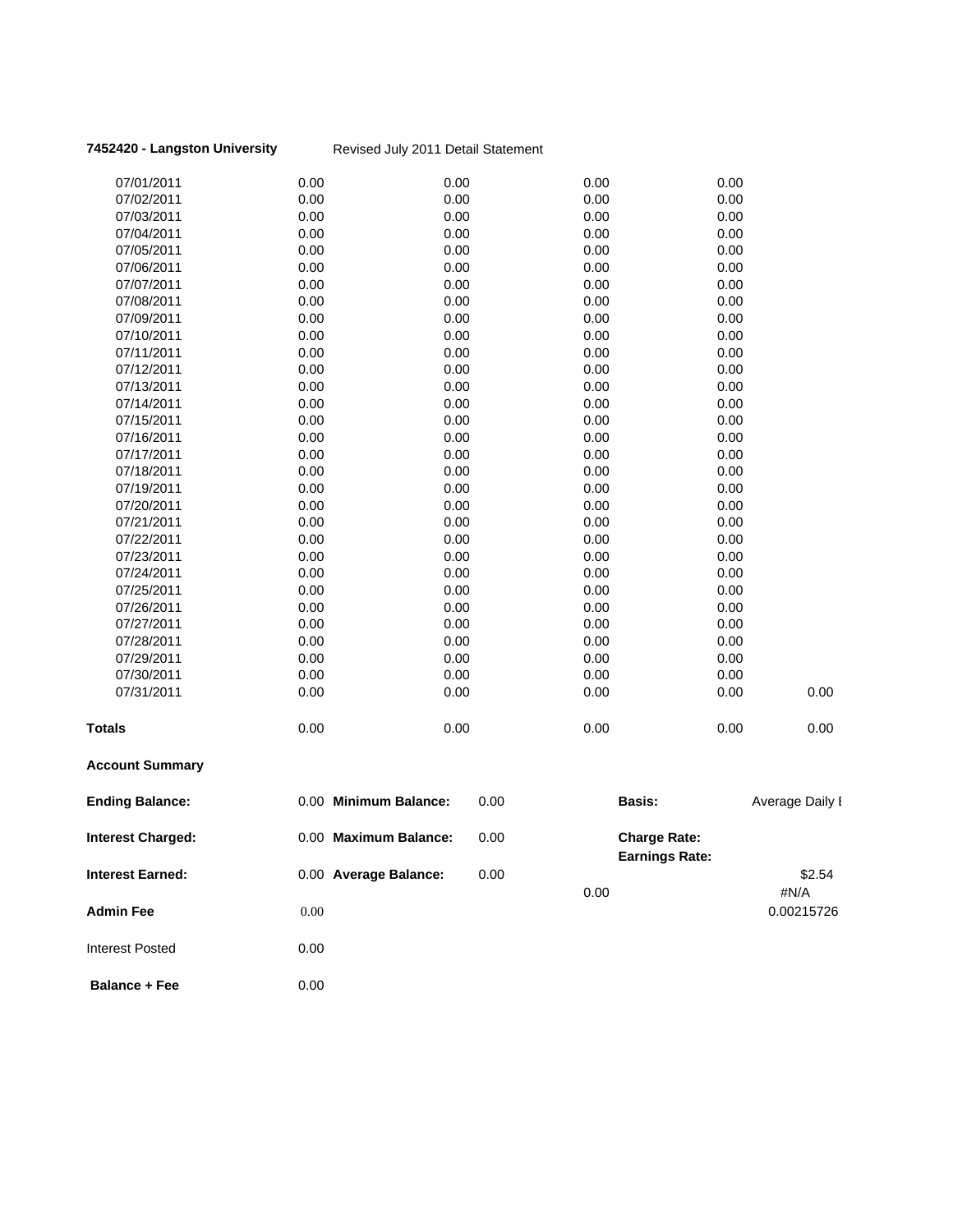**7455160 - Dept of Commerce** Revised July 2011 Detail Statement

| 07/01/2011              | 3,405,745.12 | 3,413,103.06                  | 3,405,745.12  | 3,413,103.06                                 |                 |
|-------------------------|--------------|-------------------------------|---------------|----------------------------------------------|-----------------|
| 07/02/2011              | 3,413,103.06 | 0.00                          | 0.00          | 3,413,103.06                                 |                 |
| 07/03/2011              | 3,413,103.06 | 0.00                          | 0.00          | 3,413,103.06                                 |                 |
| 07/04/2011              | 3,413,103.06 | 0.00                          | 0.00          | 3,413,103.06                                 |                 |
| 07/05/2011              | 3,413,103.06 | 3,417,756.09                  | 3,413,103.06  | 3,417,756.09                                 |                 |
| 07/06/2011              | 3,417,756.09 | 3,425,391.19                  | 3,417,756.09  | 3,425,391.19                                 |                 |
| 07/07/2011              | 3,425,391.19 | 3,425,391.19                  | 3,425,391.19  | 3,425,391.19                                 |                 |
| 07/08/2011              | 3,425,391.19 | 3,479,971.61                  | 3,425,391.19  | 3,479,971.61                                 |                 |
| 07/09/2011              | 3,479,971.61 | 0.00                          | 0.00          | 3,479,971.61                                 |                 |
| 07/10/2011              | 3,479,971.61 | 0.00                          | 0.00          | 3,479,971.61                                 |                 |
| 07/11/2011              | 3,479,971.61 | 3,479,971.61                  | 3,479,971.61  | 3,479,971.61                                 |                 |
| 07/12/2011              | 3,479,971.61 | 3,477,729.68                  | 3,479,971.61  | 3,477,729.68                                 |                 |
| 07/13/2011              | 3,477,729.68 | 3,484,455.83                  | 3,477,729.68  | 3,484,455.83                                 |                 |
| 07/14/2011              | 3,484,455.83 | 3,481,726.61                  | 3,484,455.83  | 3,481,726.61                                 |                 |
| 07/15/2011              | 3,481,726.61 | 3,508,930.85                  | 3,481,726.61  | 3,508,930.85                                 |                 |
| 07/16/2011              | 3,508,930.85 | 0.00                          | 0.00          | 3,508,930.85                                 |                 |
| 07/17/2011              | 3,508,930.85 | 0.00                          | 0.00          | 3,508,930.85                                 |                 |
| 07/18/2011              | 3,508,930.85 | 3,517,651.64                  | 3,508,930.85  | 3,517,651.64                                 |                 |
| 07/19/2011              | 3,517,651.64 | 3,533,911.67                  | 3,517,651.64  | 3,533,911.67                                 |                 |
| 07/20/2011              | 3,533,911.67 | 3,544,378.34                  | 3,533,911.67  | 3,544,378.34                                 |                 |
| 07/21/2011              | 3,544,378.34 | 3,544,378.34                  | 3,544,378.34  | 3,544,378.34                                 |                 |
| 07/22/2011              | 3,544,378.34 | 3,544,378.34                  | 3,544,378.34  | 3,544,378.34                                 |                 |
| 07/23/2011              | 3,544,378.34 | 0.00                          | 0.00          | 3,544,378.34                                 |                 |
| 07/24/2011              | 3,544,378.34 | 0.00                          | 0.00          | 3,544,378.34                                 |                 |
| 07/25/2011              | 3,544,378.34 | 3,559,348.36                  | 3,544,378.34  | 3,559,348.36                                 |                 |
| 07/26/2011              | 3,559,348.36 | 3,559,348.36                  | 3,559,348.36  | 3,559,348.36                                 |                 |
| 07/27/2011              | 3,559,348.36 | 3,559,348.36                  | 3,559,348.36  | 3,559,348.36                                 |                 |
| 07/28/2011              | 3,559,348.36 | 3,574,097.33                  | 3,559,348.36  | 3,574,097.33                                 |                 |
| 07/29/2011              | 3,574,097.33 | 3,574,097.33                  | 3,574,097.33  | 3,574,097.33                                 |                 |
| 07/30/2011              | 3,574,097.33 | 0.00                          | 0.00          | 3,574,097.33                                 |                 |
| 07/31/2011              | 3,574,097.33 | 0.00                          | 0.00          | 3,574,097.33                                 | 7,554.55        |
| <b>Totals</b>           | 3,405,745.12 | 70,105,365.79                 | 69,937,013.58 | 108,559,431.23                               | 7,554.55        |
| <b>Account Summary</b>  |              |                               |               |                                              |                 |
| <b>Ending Balance:</b>  |              | 3,574,097.33 Minimum Balance: | 3,405,745.12  | <b>Basis:</b>                                | Average Daily I |
| Interest Charged:       |              | 0.00 Maximum Balance:         | 3,574,097.33  | <b>Charge Rate:</b><br><b>Earnings Rate:</b> |                 |
| <b>Interest Earned:</b> |              | 7,554.55 Average Balance:     | 3,501,917.14  |                                              | \$2.54          |
|                         |              |                               | 3,501,917.14  |                                              | 0.00215726      |
| <b>Admin Fee</b>        | 36.48        |                               |               |                                              | 0.00215726      |
| <b>Interest Posted</b>  | 7,518.07     |                               |               |                                              |                 |
| <b>Balance + Fee</b>    | 3,581,615.40 |                               |               |                                              |                 |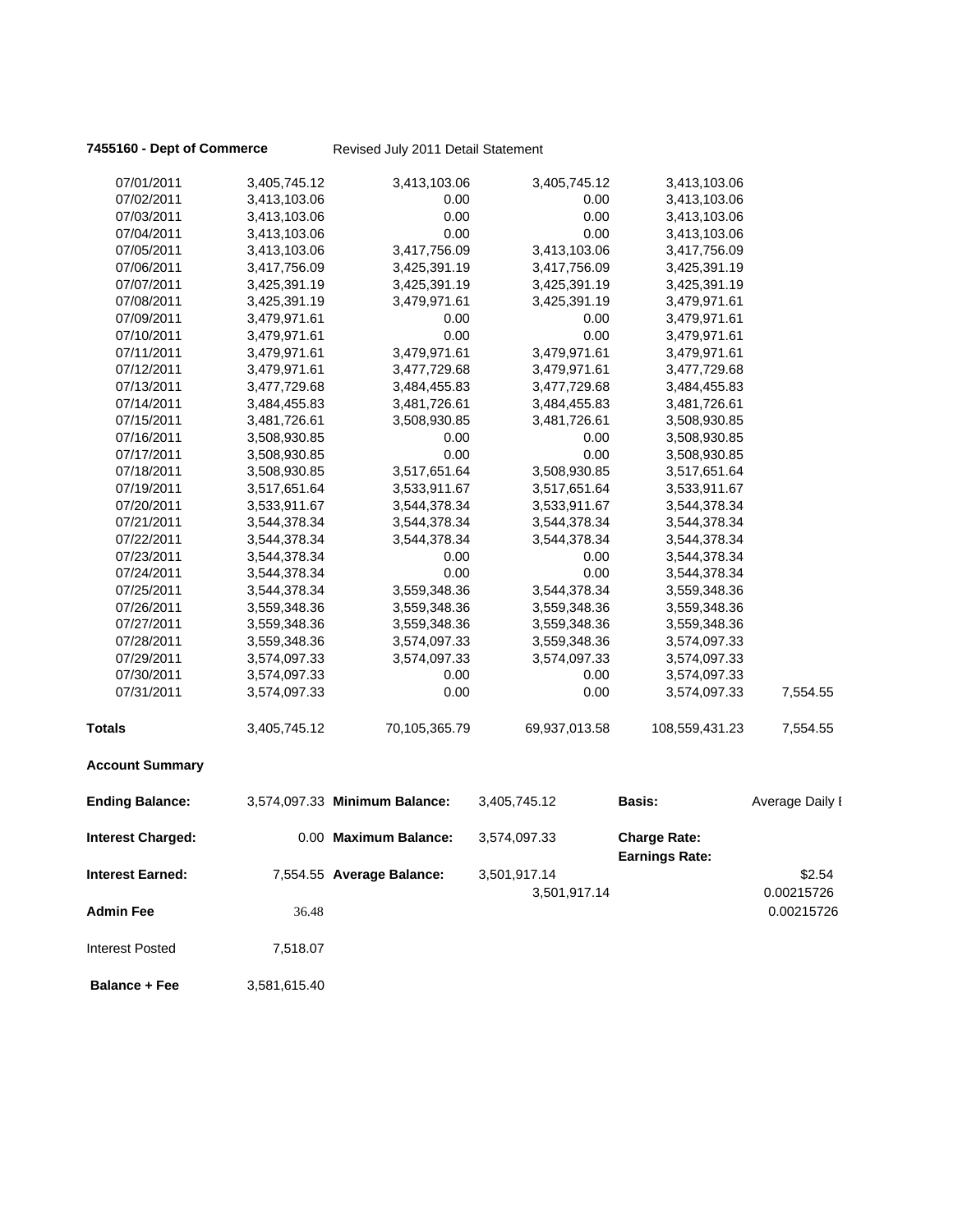**7460100 - Cameron University** Revised July 2011 Detail Statement

| 07/01/2011               | 1,134,493.43 | 1,136,857.17                  | 1,134,493.43  | 1,136,857.17                                 |                 |
|--------------------------|--------------|-------------------------------|---------------|----------------------------------------------|-----------------|
| 07/02/2011               | 1,136,857.17 | 0.00                          | 0.00          | 1,136,857.17                                 |                 |
| 07/03/2011               | 1,136,857.17 | 0.00                          | 0.00          | 1,136,857.17                                 |                 |
| 07/04/2011               | 1,136,857.17 | 0.00                          | 0.00          | 1,136,857.17                                 |                 |
| 07/05/2011               | 1,136,857.17 | 1,136,857.17                  | 1,136,857.17  | 1,136,857.17                                 |                 |
| 07/06/2011               | 1,136,857.17 | 1,136,857.17                  | 1,136,857.17  | 1,136,857.17                                 |                 |
| 07/07/2011               | 1,136,857.17 | 1,136,857.17                  | 1,136,857.17  | 1,136,857.17                                 |                 |
| 07/08/2011               | 1,136,857.17 | 1,136,857.17                  | 1,136,857.17  | 1,136,857.17                                 |                 |
| 07/09/2011               | 1,136,857.17 | 0.00                          | 0.00          | 1,136,857.17                                 |                 |
| 07/10/2011               | 1,136,857.17 | 0.00                          | 0.00          | 1,136,857.17                                 |                 |
| 07/11/2011               | 1,136,857.17 | 1,136,857.17                  | 1,136,857.17  | 1,136,857.17                                 |                 |
| 07/12/2011               | 1,136,857.17 | 1,136,857.17                  | 1,136,857.17  | 1,136,857.17                                 |                 |
| 07/13/2011               | 1,136,857.17 | 1,136,857.17                  | 1,136,857.17  | 1,136,857.17                                 |                 |
| 07/14/2011               | 1,136,857.17 | 1,136,857.17                  | 1,136,857.17  | 1,136,857.17                                 |                 |
| 07/15/2011               | 1,136,857.17 | 1,136,857.17                  | 1,136,857.17  | 1,136,857.17                                 |                 |
| 07/16/2011               | 1,136,857.17 | 0.00                          | 0.00          | 1,136,857.17                                 |                 |
| 07/17/2011               | 1,136,857.17 | 0.00                          | 0.00          | 1,136,857.17                                 |                 |
| 07/18/2011               | 1,136,857.17 | 1,136,857.17                  | 1,136,857.17  | 1,136,857.17                                 |                 |
| 07/19/2011               | 1,136,857.17 | 1,136,857.17                  | 1,136,857.17  | 1,136,857.17                                 |                 |
| 07/20/2011               | 1,136,857.17 | 1,136,857.17                  | 1,136,857.17  | 1,136,857.17                                 |                 |
| 07/21/2011               | 1,136,857.17 | 1,136,857.17                  | 1,136,857.17  | 1,136,857.17                                 |                 |
| 07/22/2011               | 1,136,857.17 | 1,136,857.17                  | 1,136,857.17  | 1,136,857.17                                 |                 |
| 07/23/2011               | 1,136,857.17 | 0.00                          | 0.00          | 1,136,857.17                                 |                 |
| 07/24/2011               | 1,136,857.17 | 0.00                          | 0.00          | 1,136,857.17                                 |                 |
| 07/25/2011               | 1,136,857.17 | 1,136,857.17                  | 1,136,857.17  | 1,136,857.17                                 |                 |
| 07/26/2011               | 1,136,857.17 | 1,136,857.17                  | 1,136,857.17  | 1,136,857.17                                 |                 |
| 07/27/2011               | 1,136,857.17 | 1,136,857.17                  | 1,136,857.17  | 1,136,857.17                                 |                 |
| 07/28/2011               | 1,136,857.17 | 1,136,857.17                  | 1,136,857.17  | 1,136,857.17                                 |                 |
| 07/29/2011               | 1,136,857.17 | 1,136,857.17                  | 1,136,857.17  | 1,136,857.17                                 |                 |
| 07/30/2011               | 1,136,857.17 | 0.00                          | 0.00          | 1,136,857.17                                 |                 |
| 07/31/2011               | 1,136,857.17 | 0.00                          | 0.00          | 1,136,857.17                                 | 2,452.50        |
| <b>Totals</b>            | 1,134,493.43 | 22,737,143.40                 | 22,734,779.66 | 35,242,572.27                                | 2,452.50        |
| <b>Account Summary</b>   |              |                               |               |                                              |                 |
| <b>Ending Balance:</b>   |              | 1,136,857.17 Minimum Balance: | 1,134,493.43  | <b>Basis:</b>                                | Average Daily I |
| <b>Interest Charged:</b> |              | 0.00 Maximum Balance:         | 1,136,857.17  | <b>Charge Rate:</b><br><b>Earnings Rate:</b> |                 |
|                          |              | 2,452.50 Average Balance:     |               |                                              |                 |
| <b>Interest Earned:</b>  |              |                               | 1,136,857.17  |                                              | \$2.54          |
|                          |              |                               | 1,136,857.17  |                                              | 0.00215726      |
| <b>Admin Fee</b>         | 11.84        |                               |               |                                              | 0.00215726      |
| <b>Interest Posted</b>   | 2,440.65     |                               |               |                                              |                 |
| <b>Balance + Fee</b>     | 1,139,297.82 |                               |               |                                              |                 |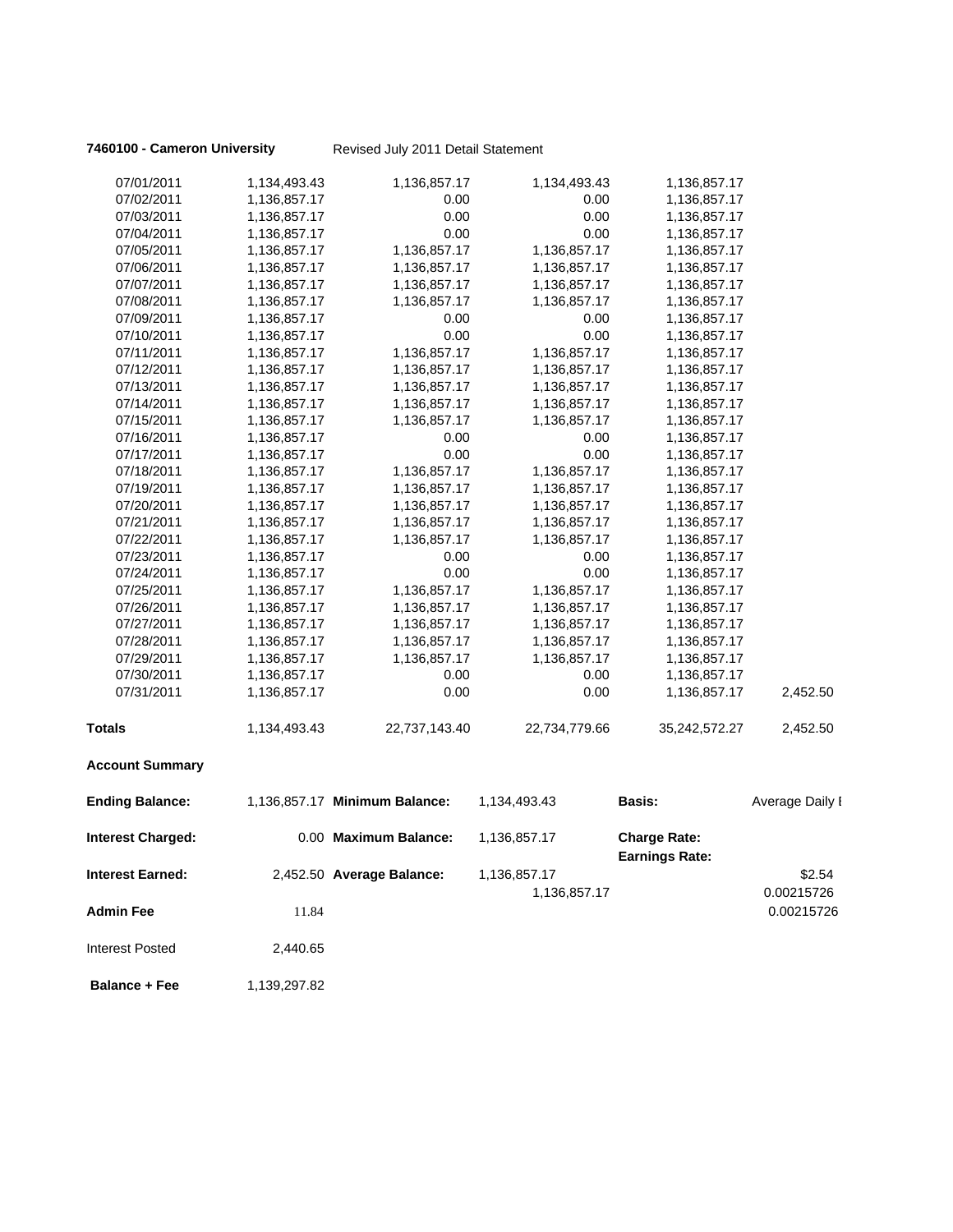**7460230 - East Central University** Revised July 2011 Detail Statement

| 07/01/2011               | 0.00                  | 0.00 | 0.00                                         | 0.00 |                 |
|--------------------------|-----------------------|------|----------------------------------------------|------|-----------------|
| 07/02/2011               | 0.00                  | 0.00 | 0.00                                         | 0.00 |                 |
| 07/03/2011               | 0.00                  | 0.00 | 0.00                                         | 0.00 |                 |
| 07/04/2011               | 0.00                  | 0.00 | 0.00                                         | 0.00 |                 |
| 07/05/2011               | 0.00                  | 0.00 | 0.00                                         | 0.00 |                 |
| 07/06/2011               | 0.00                  | 0.00 | 0.00                                         | 0.00 |                 |
| 07/07/2011               | 0.00                  | 0.00 | 0.00                                         | 0.00 |                 |
| 07/08/2011               | 0.00                  | 0.00 | 0.00                                         | 0.00 |                 |
| 07/09/2011               | 0.00                  | 0.00 | 0.00                                         | 0.00 |                 |
| 07/10/2011               | 0.00                  | 0.00 | 0.00                                         | 0.00 |                 |
| 07/11/2011               | 0.00                  | 0.00 | 0.00                                         | 0.00 |                 |
| 07/12/2011               | 0.00                  | 0.00 | 0.00                                         | 0.00 |                 |
| 07/13/2011               | 0.00                  | 0.00 | 0.00                                         | 0.00 |                 |
| 07/14/2011               | 0.00                  | 0.00 | 0.00                                         | 0.00 |                 |
| 07/15/2011               | 0.00                  | 0.00 | 0.00                                         | 0.00 |                 |
| 07/16/2011               | 0.00                  | 0.00 | 0.00                                         | 0.00 |                 |
| 07/17/2011               | 0.00                  | 0.00 | 0.00                                         | 0.00 |                 |
| 07/18/2011               | 0.00                  | 0.00 | 0.00                                         | 0.00 |                 |
| 07/19/2011               | 0.00                  | 0.00 | 0.00                                         | 0.00 |                 |
| 07/20/2011               | 0.00                  | 0.00 | 0.00                                         | 0.00 |                 |
| 07/21/2011               | 0.00                  | 0.00 | 0.00                                         | 0.00 |                 |
| 07/22/2011               | 0.00                  | 0.00 | 0.00                                         | 0.00 |                 |
| 07/23/2011               | 0.00                  | 0.00 | 0.00                                         | 0.00 |                 |
| 07/24/2011               | 0.00                  | 0.00 | 0.00                                         | 0.00 |                 |
| 07/25/2011               | 0.00                  | 0.00 | 0.00                                         | 0.00 |                 |
| 07/26/2011               | 0.00                  | 0.00 | 0.00                                         | 0.00 |                 |
| 07/27/2011               | 0.00                  | 0.00 | 0.00                                         | 0.00 |                 |
| 07/28/2011               | 0.00                  | 0.00 | 0.00                                         | 0.00 |                 |
| 07/29/2011               | 0.00                  | 0.00 | 0.00                                         | 0.00 |                 |
| 07/30/2011               | 0.00                  | 0.00 | 0.00                                         | 0.00 |                 |
| 07/31/2011               | 0.00                  | 0.00 | 0.00                                         | 0.00 | 0.00            |
| Totals                   | 0.00                  | 0.00 | 0.00                                         | 0.00 | 0.00            |
| <b>Account Summary</b>   |                       |      |                                              |      |                 |
| <b>Ending Balance:</b>   | 0.00 Minimum Balance: | 0.00 | Basis:                                       |      | Average Daily I |
| <b>Interest Charged:</b> | 0.00 Maximum Balance: | 0.00 | <b>Charge Rate:</b><br><b>Earnings Rate:</b> |      |                 |
| <b>Interest Earned:</b>  | 0.00 Average Balance: | 0.00 |                                              |      | \$2.54          |
|                          |                       |      | 0.00                                         |      | #N/A            |
| Admin Fee                | 0.00                  |      |                                              |      | 0.00215726      |
|                          |                       |      |                                              |      |                 |

**Balance + Fee** 0.00

Interest Posted 0.00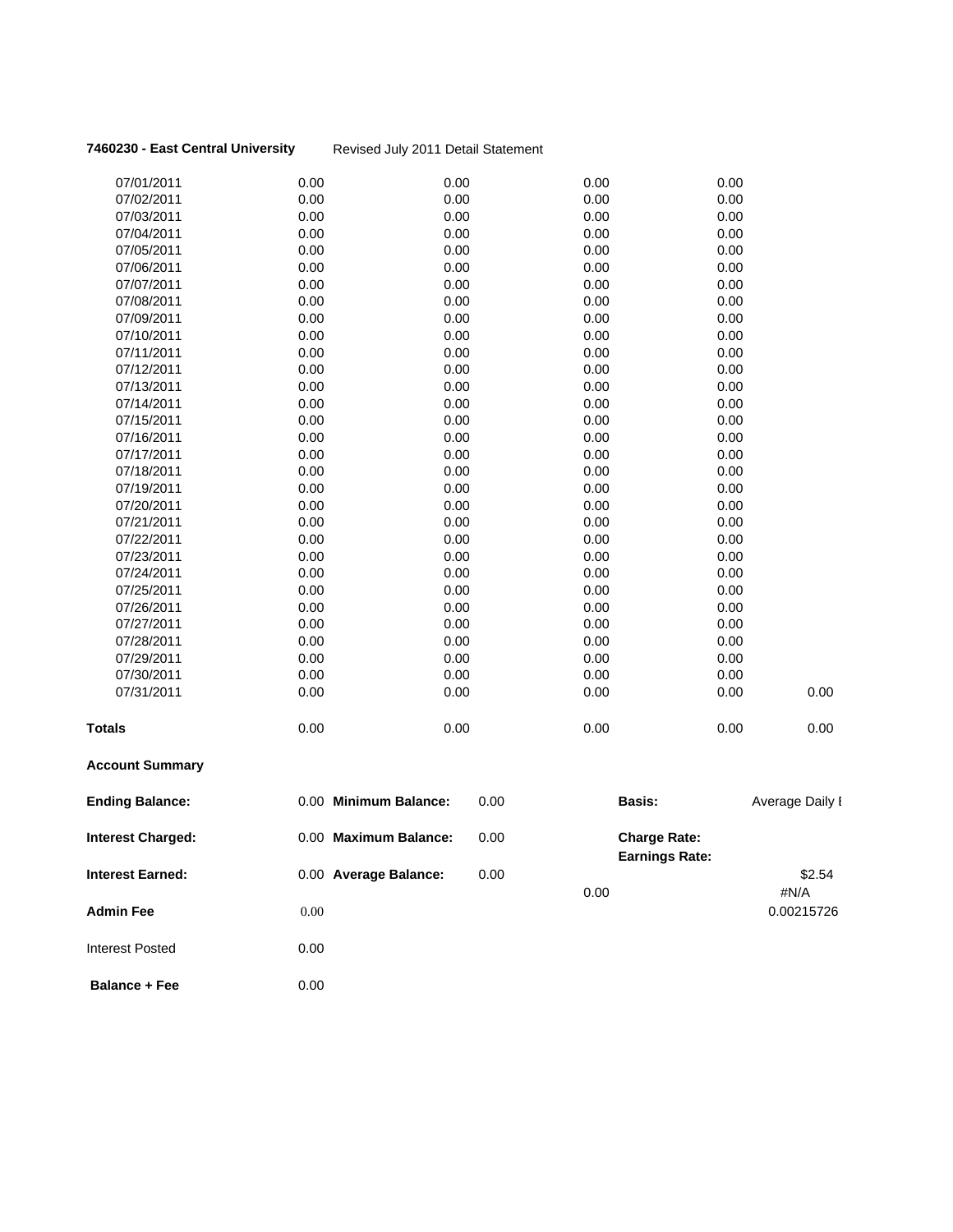**7460760 - University of Oklahoma** Revised July 2011 Detail Statement

| 07/01/2011               | 1,950,884.89 | 1,955,177.80                  | 1,950,884.89  | 1,955,177.80                                 |                 |
|--------------------------|--------------|-------------------------------|---------------|----------------------------------------------|-----------------|
| 07/02/2011               | 1,955,177.80 | 0.00                          | 0.00          | 1,955,177.80                                 |                 |
| 07/03/2011               | 1,955,177.80 | 0.00                          | 0.00          | 1,955,177.80                                 |                 |
| 07/04/2011               | 1,955,177.80 | 0.00                          | 0.00          | 1,955,177.80                                 |                 |
| 07/05/2011               | 1,955,177.80 | 1,955,177.80                  | 1,955,177.80  | 1,955,177.80                                 |                 |
| 07/06/2011               | 1,955,177.80 | 1,955,177.80                  | 1,955,177.80  | 1,955,177.80                                 |                 |
| 07/07/2011               | 1,955,177.80 | 1,955,177.80                  | 1,955,177.80  | 1,955,177.80                                 |                 |
| 07/08/2011               | 1,955,177.80 | 1,955,177.80                  | 1,955,177.80  | 1,955,177.80                                 |                 |
| 07/09/2011               | 1,955,177.80 | 0.00                          | 0.00          | 1,955,177.80                                 |                 |
| 07/10/2011               | 1,955,177.80 | 0.00                          | 0.00          | 1,955,177.80                                 |                 |
| 07/11/2011               | 1,955,177.80 | 1,955,177.80                  | 1,955,177.80  | 1,955,177.80                                 |                 |
| 07/12/2011               | 1,955,177.80 | 1,955,177.80                  | 1,955,177.80  | 1,955,177.80                                 |                 |
| 07/13/2011               | 1,955,177.80 | 1,955,177.80                  | 1,955,177.80  | 1,955,177.80                                 |                 |
| 07/14/2011               | 1,955,177.80 | 1,955,177.80                  | 1,955,177.80  | 1,955,177.80                                 |                 |
| 07/15/2011               | 1,955,177.80 | 1,955,177.80                  | 1,955,177.80  | 1,955,177.80                                 |                 |
| 07/16/2011               | 1,955,177.80 | 0.00                          | 0.00          | 1,955,177.80                                 |                 |
| 07/17/2011               | 1,955,177.80 | 0.00                          | 0.00          | 1,955,177.80                                 |                 |
| 07/18/2011               | 1,955,177.80 | 1,955,177.80                  | 1,955,177.80  | 1,955,177.80                                 |                 |
| 07/19/2011               | 1,955,177.80 | 1,955,177.80                  | 1,955,177.80  | 1,955,177.80                                 |                 |
| 07/20/2011               | 1,955,177.80 | 1,955,177.80                  | 1,955,177.80  | 1,955,177.80                                 |                 |
| 07/21/2011               | 1,955,177.80 | 1,955,177.80                  | 1,955,177.80  | 1,955,177.80                                 |                 |
| 07/22/2011               | 1,955,177.80 | 1,955,177.80                  | 1,955,177.80  | 1,955,177.80                                 |                 |
| 07/23/2011               | 1,955,177.80 | 0.00                          | 0.00          | 1,955,177.80                                 |                 |
| 07/24/2011               | 1,955,177.80 | 0.00                          | 0.00          | 1,955,177.80                                 |                 |
| 07/25/2011               | 1,955,177.80 | 1,955,177.80                  | 1,955,177.80  | 1,955,177.80                                 |                 |
| 07/26/2011               | 1,955,177.80 | 1,955,177.80                  | 1,955,177.80  | 1,955,177.80                                 |                 |
| 07/27/2011               | 1,955,177.80 | 1,955,177.80                  | 1,955,177.80  | 1,955,177.80                                 |                 |
| 07/28/2011               | 1,955,177.80 | 1,955,177.80                  | 1,955,177.80  | 1,955,177.80                                 |                 |
| 07/29/2011               | 1,955,177.80 | 1,955,177.80                  | 1,955,177.80  | 1,955,177.80                                 |                 |
| 07/30/2011               | 1,955,177.80 | 0.00                          | 0.00          | 1,955,177.80                                 |                 |
| 07/31/2011               | 1,955,177.80 | 0.00                          | 0.00          | 1,955,177.80                                 | 4,217.83        |
| <b>Totals</b>            | 1,950,884.89 | 39,103,556.00                 | 39,099,263.09 | 60,610,511.80                                | 4,217.83        |
| <b>Account Summary</b>   |              |                               |               |                                              |                 |
| <b>Ending Balance:</b>   |              | 1,955,177.80 Minimum Balance: | 1,950,884.89  | Basis:                                       | Average Daily I |
| <b>Interest Charged:</b> |              | 0.00 Maximum Balance:         | 1,955,177.80  | <b>Charge Rate:</b><br><b>Earnings Rate:</b> |                 |
|                          |              |                               |               |                                              |                 |
| <b>Interest Earned:</b>  |              | 4,217.83 Average Balance:     | 1,955,177.80  |                                              | \$2.54          |
|                          |              |                               | 1,955,177.80  |                                              | 0.00215726      |
| <b>Admin Fee</b>         | 20.37        |                               |               |                                              | 0.00215726      |
| <b>Interest Posted</b>   | 4,197.46     |                               |               |                                              |                 |
| <b>Balance + Fee</b>     | 1,959,375.26 |                               |               |                                              |                 |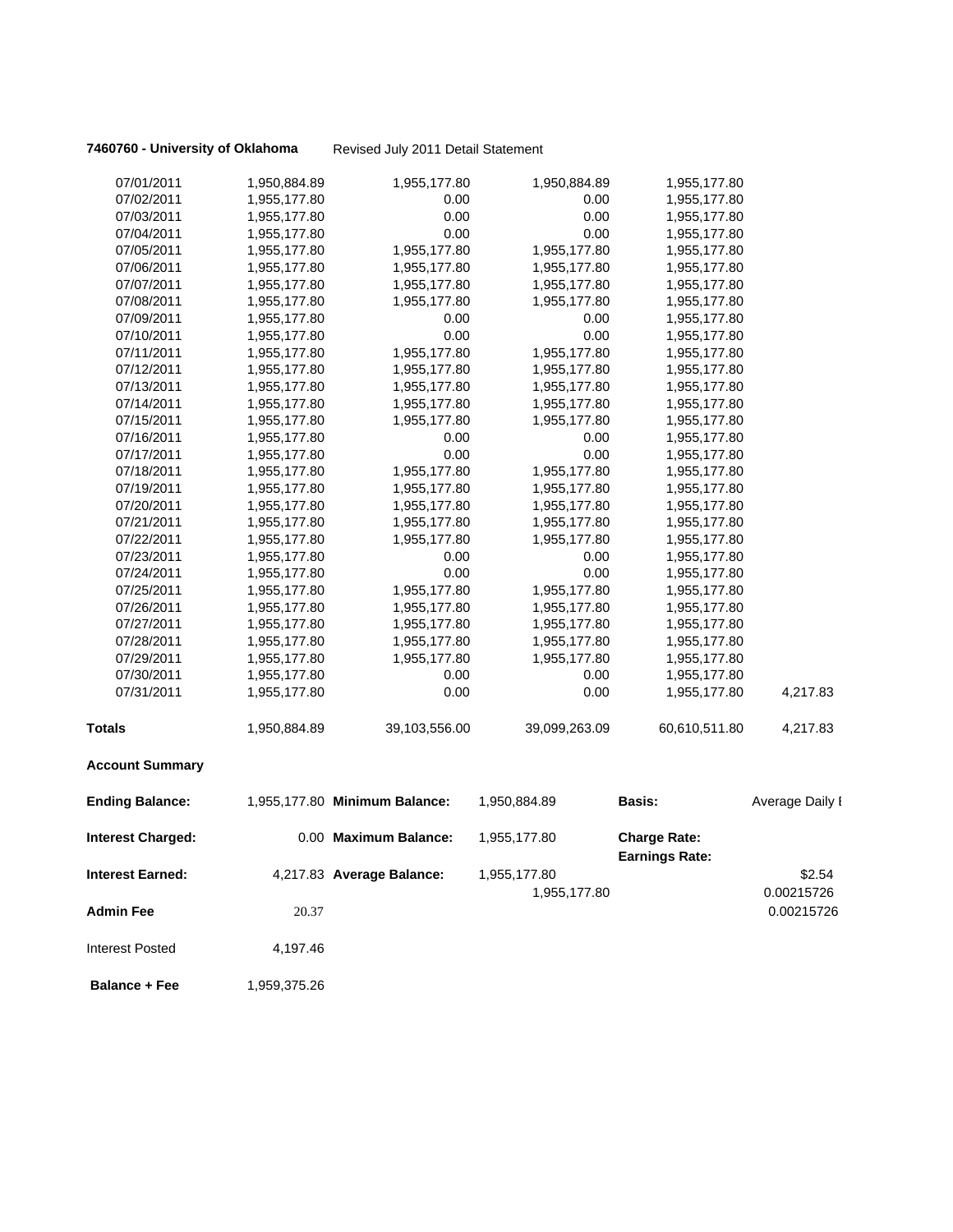### **7465105 - OCIA 2005A Admin** Revised July 2011 Detail Statement

| 07/01/2011               | 1,472.18 | 1,485.45                  |          | 1,472.18  | 1,485.45                                     |                 |
|--------------------------|----------|---------------------------|----------|-----------|----------------------------------------------|-----------------|
| 07/02/2011               | 1,485.45 | 0.00                      |          | 0.00      | 1,485.45                                     |                 |
| 07/03/2011               | 1,485.45 | 0.00                      |          | 0.00      | 1,485.45                                     |                 |
| 07/04/2011               | 1,485.45 | 0.00                      |          | 0.00      | 1,485.45                                     |                 |
| 07/05/2011               | 1,485.45 | 1,485.45                  |          | 1,485.45  | 1,485.45                                     |                 |
| 07/06/2011               | 1,485.45 | 1,485.45                  |          | 1,485.45  | 1,485.45                                     |                 |
| 07/07/2011               | 1,485.45 | 1,485.45                  |          | 1,485.45  | 1,485.45                                     |                 |
| 07/08/2011               | 1,485.45 | 1,485.45                  |          | 1,485.45  | 1,485.45                                     |                 |
| 07/09/2011               | 1,485.45 | 0.00                      |          | 0.00      | 1,485.45                                     |                 |
| 07/10/2011               | 1,485.45 | 0.00                      |          | 0.00      | 1,485.45                                     |                 |
| 07/11/2011               | 1,485.45 | 1,485.45                  |          | 1,485.45  | 1,485.45                                     |                 |
| 07/12/2011               | 1,485.45 | 1,485.45                  |          | 1,485.45  | 1,485.45                                     |                 |
| 07/13/2011               | 1,485.45 | 1,485.45                  |          | 1,485.45  | 1,485.45                                     |                 |
| 07/14/2011               | 1,485.45 | 1,485.45                  |          | 1,485.45  | 1,485.45                                     |                 |
| 07/15/2011               | 1,485.45 | 1,485.45                  |          | 1,485.45  | 1,485.45                                     |                 |
| 07/16/2011               | 1,485.45 | 0.00                      |          | 0.00      | 1,485.45                                     |                 |
| 07/17/2011               | 1,485.45 | 0.00                      |          | 0.00      | 1,485.45                                     |                 |
| 07/18/2011               | 1,485.45 | 1,485.45                  |          | 1,485.45  | 1,485.45                                     |                 |
| 07/19/2011               | 1,485.45 | 1,485.45                  |          | 1,485.45  | 1,485.45                                     |                 |
| 07/20/2011               | 1,485.45 | 1,485.45                  |          | 1,485.45  | 1,485.45                                     |                 |
| 07/21/2011               | 1,485.45 | 1,485.45                  |          | 1,485.45  | 1,485.45                                     |                 |
| 07/22/2011               | 1,485.45 | 1,485.45                  |          | 1,485.45  | 1,485.45                                     |                 |
| 07/23/2011               | 1,485.45 | 0.00                      |          | 0.00      | 1,485.45                                     |                 |
| 07/24/2011               | 1,485.45 | 0.00                      |          | 0.00      | 1,485.45                                     |                 |
| 07/25/2011               | 1,485.45 | 1,485.45                  |          | 1,485.45  | 1,485.45                                     |                 |
| 07/26/2011               | 1,485.45 | 1,485.45                  |          | 1,485.45  | 1,485.45                                     |                 |
| 07/27/2011               | 1,485.45 | 1,485.45                  |          | 1,485.45  | 1,485.45                                     |                 |
| 07/28/2011               | 1,485.45 | 1,485.45                  |          | 1,485.45  | 1,485.45                                     |                 |
| 07/29/2011               | 1,485.45 | 1,485.45                  |          | 1,485.45  | 1,485.45                                     |                 |
| 07/30/2011               | 1,485.45 | 0.00                      |          | 0.00      | 1,485.45                                     |                 |
| 07/31/2011               | 1,485.45 | 0.00                      |          | 0.00      | 1,485.45                                     | 3.20            |
| <b>Totals</b>            | 1,472.18 | 29,709.00                 |          | 29,695.73 | 46,048.95                                    | 3.20            |
| <b>Account Summary</b>   |          |                           |          |           |                                              |                 |
| <b>Ending Balance:</b>   |          | 1,485.45 Minimum Balance: | 1,472.18 |           | Basis:                                       | Average Daily I |
| <b>Interest Charged:</b> |          | 0.00 Maximum Balance:     | 1,485.45 |           | <b>Charge Rate:</b><br><b>Earnings Rate:</b> |                 |
| <b>Interest Earned:</b>  |          | 3.20 Average Balance:     | 1,485.45 |           |                                              | \$2.54          |
|                          |          |                           |          | 1,485.45  |                                              | 0.00215726      |
| Admin Fee                | 0.02     |                           |          |           |                                              | 0.00215726      |
|                          |          |                           |          |           |                                              |                 |

**Balance + Fee** 1,488.64

Interest Posted 3.19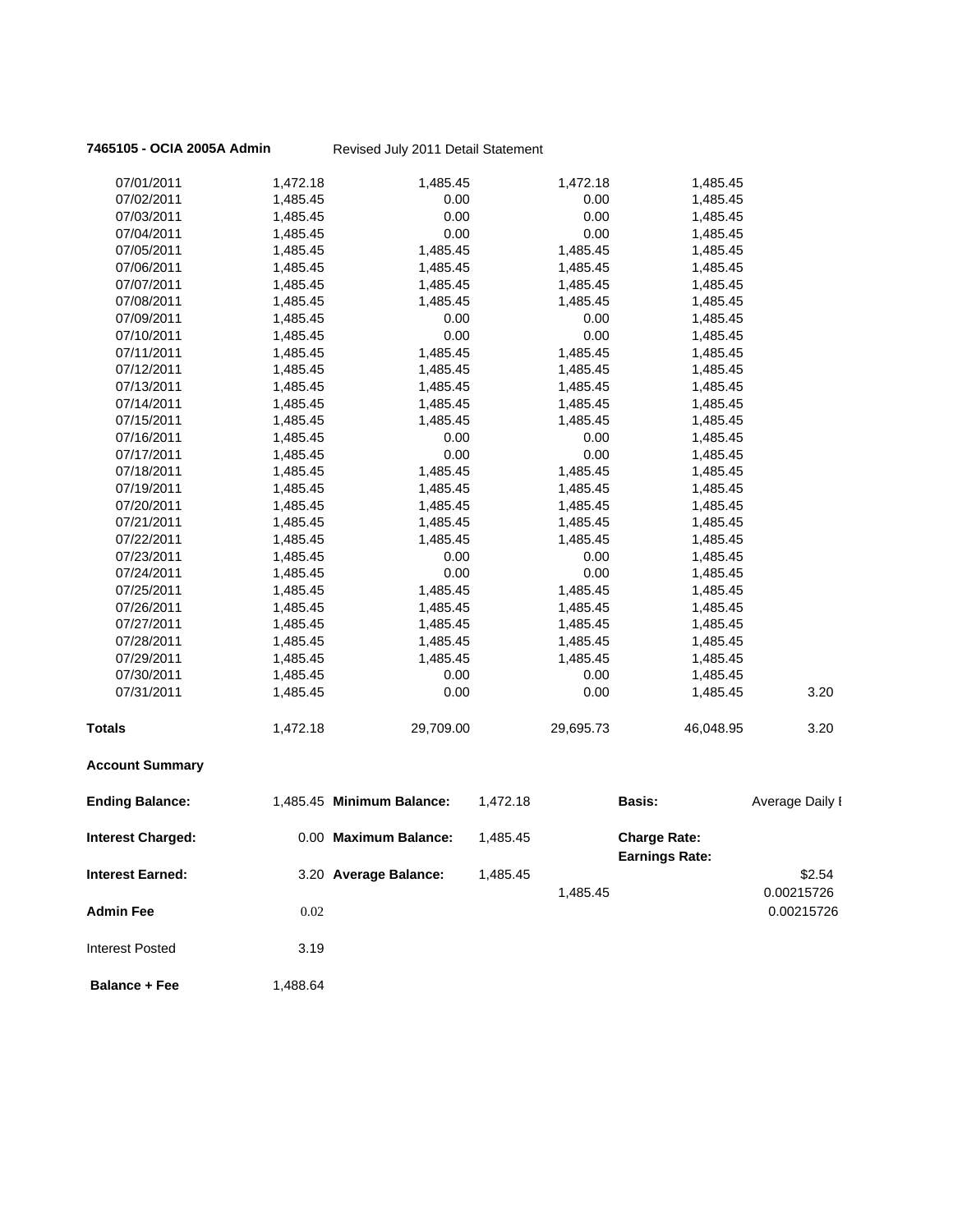| 07/01/2011               | 343,772.96 | 344,539.47                  | 343,772.96   | 344,539.47                                   |                 |
|--------------------------|------------|-----------------------------|--------------|----------------------------------------------|-----------------|
| 07/02/2011               | 344,539.47 | 0.00                        | 0.00         | 344,539.47                                   |                 |
| 07/03/2011               | 344,539.47 | 0.00                        | 0.00         | 344,539.47                                   |                 |
| 07/04/2011               | 344,539.47 | 0.00                        | 0.00         | 344,539.47                                   |                 |
| 07/05/2011               | 344,539.47 | 344,539.47                  | 344,539.47   | 344,539.47                                   |                 |
| 07/06/2011               | 344,539.47 | 344,539.47                  | 344,539.47   | 344,539.47                                   |                 |
| 07/07/2011               | 344,539.47 | 344,539.47                  | 344,539.47   | 344,539.47                                   |                 |
| 07/08/2011               | 344,539.47 | 344,539.47                  | 344,539.47   | 344,539.47                                   |                 |
| 07/09/2011               | 344,539.47 | 0.00                        | 0.00         | 344,539.47                                   |                 |
| 07/10/2011               | 344,539.47 | 0.00                        | 0.00         | 344,539.47                                   |                 |
| 07/11/2011               | 344,539.47 | 344,539.47                  | 344,539.47   | 344,539.47                                   |                 |
| 07/12/2011               | 344,539.47 | 344,539.47                  | 344,539.47   | 344,539.47                                   |                 |
| 07/13/2011               | 344,539.47 | 344,539.47                  | 344,539.47   | 344,539.47                                   |                 |
| 07/14/2011               | 344,539.47 | 344,539.47                  | 344,539.47   | 344,539.47                                   |                 |
| 07/15/2011               | 344,539.47 | 344,539.47                  | 344,539.47   | 344,539.47                                   |                 |
| 07/16/2011               | 344,539.47 | 0.00                        | 0.00         | 344,539.47                                   |                 |
| 07/17/2011               | 344,539.47 | 0.00                        | 0.00         | 344,539.47                                   |                 |
| 07/18/2011               | 344,539.47 | 344,539.47                  | 344,539.47   | 344,539.47                                   |                 |
| 07/19/2011               | 344,539.47 | 344,539.47                  | 344,539.47   | 344,539.47                                   |                 |
| 07/20/2011               | 344,539.47 | 344,539.47                  | 344,539.47   | 344,539.47                                   |                 |
| 07/21/2011               | 344,539.47 | 344,539.47                  | 344,539.47   | 344,539.47                                   |                 |
| 07/22/2011               | 344,539.47 | 344,539.47                  | 344,539.47   | 344,539.47                                   |                 |
| 07/23/2011               | 344,539.47 | 0.00                        | 0.00         | 344,539.47                                   |                 |
| 07/24/2011               | 344,539.47 | 0.00                        | 0.00         | 344,539.47                                   |                 |
| 07/25/2011               | 344,539.47 | 344,539.47                  | 344,539.47   | 344,539.47                                   |                 |
| 07/26/2011               | 344,539.47 | 344,539.47                  | 344,539.47   | 344,539.47                                   |                 |
| 07/27/2011               | 344,539.47 | 334,619.37                  | 344,539.47   | 334,619.37                                   |                 |
| 07/28/2011               | 334,619.37 | 334,619.37                  | 334,619.37   | 334,619.37                                   |                 |
| 07/29/2011               | 334,619.37 | 334,619.37                  | 334,619.37   | 334,619.37                                   |                 |
| 07/30/2011               | 334,619.37 | 0.00                        | 0.00         | 334,619.37                                   |                 |
| 07/31/2011               | 334,619.37 | 0.00                        | 0.00         | 334,619.37                                   | 739.81          |
| Totals                   | 343,772.96 | 6,861,029.10                | 6,870,182.69 | 10,631,123.07                                | 739.81          |
| <b>Account Summary</b>   |            |                             |              |                                              |                 |
| <b>Ending Balance:</b>   |            | 334,619.37 Minimum Balance: | 343,772.96   | <b>Basis:</b>                                | Average Daily I |
| <b>Interest Charged:</b> |            | 0.00 Maximum Balance:       | 334,619.37   | <b>Charge Rate:</b><br><b>Earnings Rate:</b> |                 |
|                          |            |                             |              |                                              |                 |
| Interest Earned:         |            | 739.81 Average Balance:     | 342,939.45   |                                              | \$2.54          |
|                          |            |                             | 342,939.45   |                                              | 0.00215726      |
| <b>Admin Fee</b>         | 3.57       |                             |              |                                              | 0.00215726      |
| <b>Interest Posted</b>   | 736.24     |                             |              |                                              |                 |
| <b>Balance + Fee</b>     | 335,355.61 |                             |              |                                              |                 |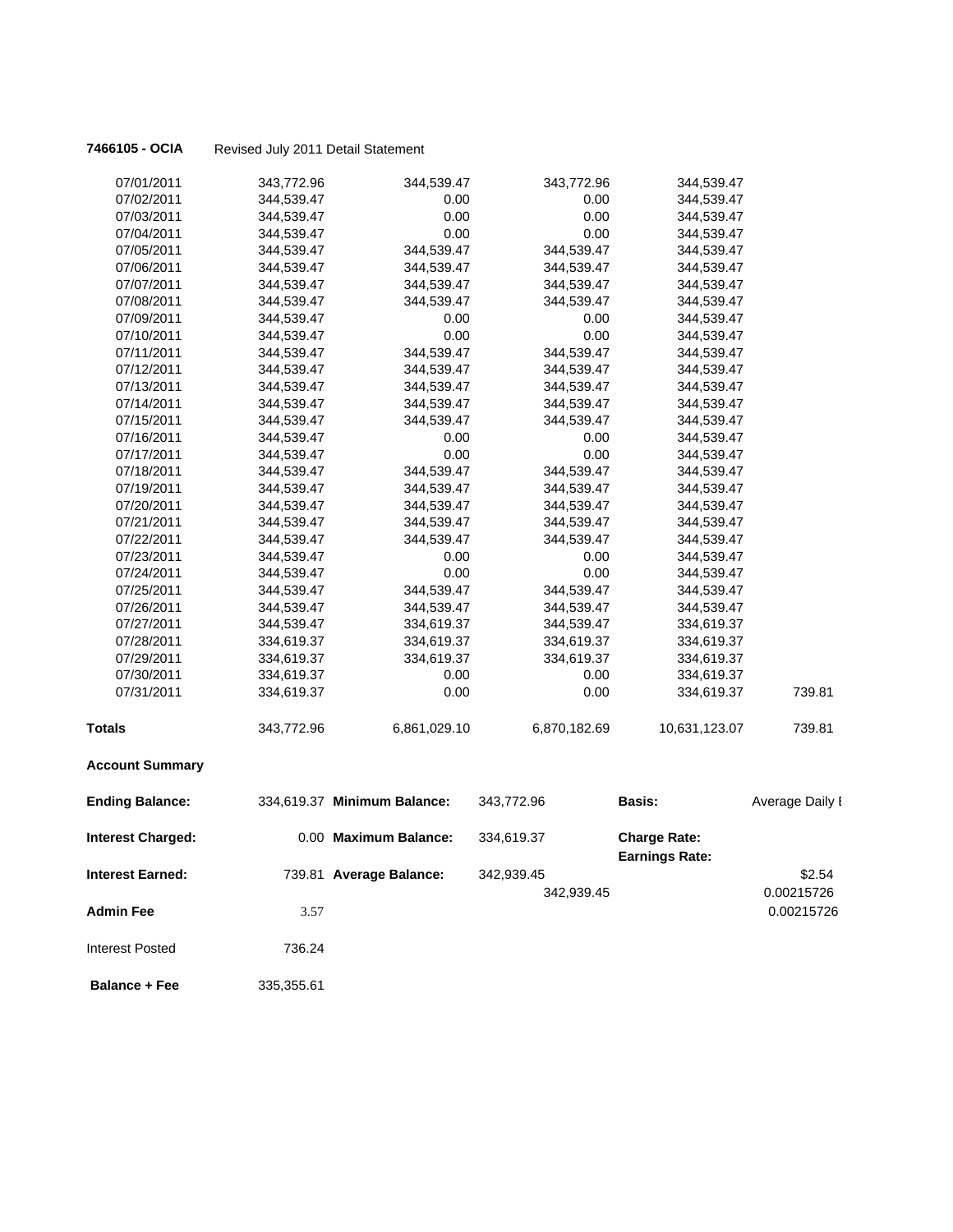### **7467105 - OCIA 2005B Admin** Revised July 2011 Detail Statement

| 07/01/2011               | 840.02 | 851.13                  |        | 840.02    | 851.13                                       |                 |
|--------------------------|--------|-------------------------|--------|-----------|----------------------------------------------|-----------------|
| 07/02/2011               | 851.13 | 0.00                    |        | 0.00      | 851.13                                       |                 |
| 07/03/2011               | 851.13 | 0.00                    |        | 0.00      | 851.13                                       |                 |
| 07/04/2011               | 851.13 | 0.00                    |        | 0.00      | 851.13                                       |                 |
| 07/05/2011               | 851.13 | 851.13                  |        | 851.13    | 851.13                                       |                 |
| 07/06/2011               | 851.13 | 851.13                  |        | 851.13    | 851.13                                       |                 |
| 07/07/2011               | 851.13 | 851.13                  |        | 851.13    | 851.13                                       |                 |
| 07/08/2011               | 851.13 | 851.13                  |        | 851.13    | 851.13                                       |                 |
| 07/09/2011               | 851.13 | 0.00                    |        | 0.00      | 851.13                                       |                 |
| 07/10/2011               | 851.13 | 0.00                    |        | 0.00      | 851.13                                       |                 |
| 07/11/2011               | 851.13 | 851.13                  |        | 851.13    | 851.13                                       |                 |
| 07/12/2011               | 851.13 | 851.13                  |        | 851.13    | 851.13                                       |                 |
| 07/13/2011               | 851.13 | 851.13                  |        | 851.13    | 851.13                                       |                 |
| 07/14/2011               | 851.13 | 851.13                  |        | 851.13    | 851.13                                       |                 |
| 07/15/2011               | 851.13 | 851.13                  |        | 851.13    | 851.13                                       |                 |
| 07/16/2011               | 851.13 | 0.00                    |        | 0.00      | 851.13                                       |                 |
| 07/17/2011               | 851.13 | 0.00                    |        | 0.00      | 851.13                                       |                 |
| 07/18/2011               | 851.13 | 851.13                  |        | 851.13    | 851.13                                       |                 |
| 07/19/2011               | 851.13 | 851.13                  |        | 851.13    | 851.13                                       |                 |
| 07/20/2011               | 851.13 | 851.13                  |        | 851.13    | 851.13                                       |                 |
| 07/21/2011               | 851.13 | 851.13                  |        | 851.13    | 851.13                                       |                 |
| 07/22/2011               | 851.13 | 851.13                  |        | 851.13    | 851.13                                       |                 |
| 07/23/2011               | 851.13 | 0.00                    |        | 0.00      | 851.13                                       |                 |
| 07/24/2011               | 851.13 | 0.00                    |        | 0.00      | 851.13                                       |                 |
| 07/25/2011               | 851.13 | 851.13                  |        | 851.13    | 851.13                                       |                 |
| 07/26/2011               | 851.13 | 851.13                  |        | 851.13    | 851.13                                       |                 |
| 07/27/2011               | 851.13 | 851.13                  |        | 851.13    | 851.13                                       |                 |
| 07/28/2011               | 851.13 | 851.13                  |        | 851.13    | 851.13                                       |                 |
| 07/29/2011               | 851.13 | 851.13                  |        | 851.13    | 851.13                                       |                 |
| 07/30/2011               | 851.13 | 0.00                    |        | 0.00      | 851.13                                       |                 |
| 07/31/2011               | 851.13 | 0.00                    |        | 0.00      | 851.13                                       | 1.84            |
| <b>Totals</b>            | 840.02 | 17,022.60               |        | 17,011.49 | 26,385.03                                    | 1.84            |
| <b>Account Summary</b>   |        |                         |        |           |                                              |                 |
| <b>Ending Balance:</b>   |        | 851.13 Minimum Balance: | 840.02 |           | <b>Basis:</b>                                | Average Daily I |
| <b>Interest Charged:</b> |        | 0.00 Maximum Balance:   | 851.13 |           | <b>Charge Rate:</b><br><b>Earnings Rate:</b> |                 |
|                          |        |                         | 851.13 |           |                                              |                 |
| Interest Earned:         |        | 1.84 Average Balance:   |        |           |                                              | \$2.54          |
|                          |        |                         |        | 851.13    |                                              | 0.00215726      |
| <b>Admin Fee</b>         | 0.01   |                         |        |           |                                              | 0.00215726      |
| Interest Posted          | 1.83   |                         |        |           |                                              |                 |
| <b>Balance + Fee</b>     | 852.96 |                         |        |           |                                              |                 |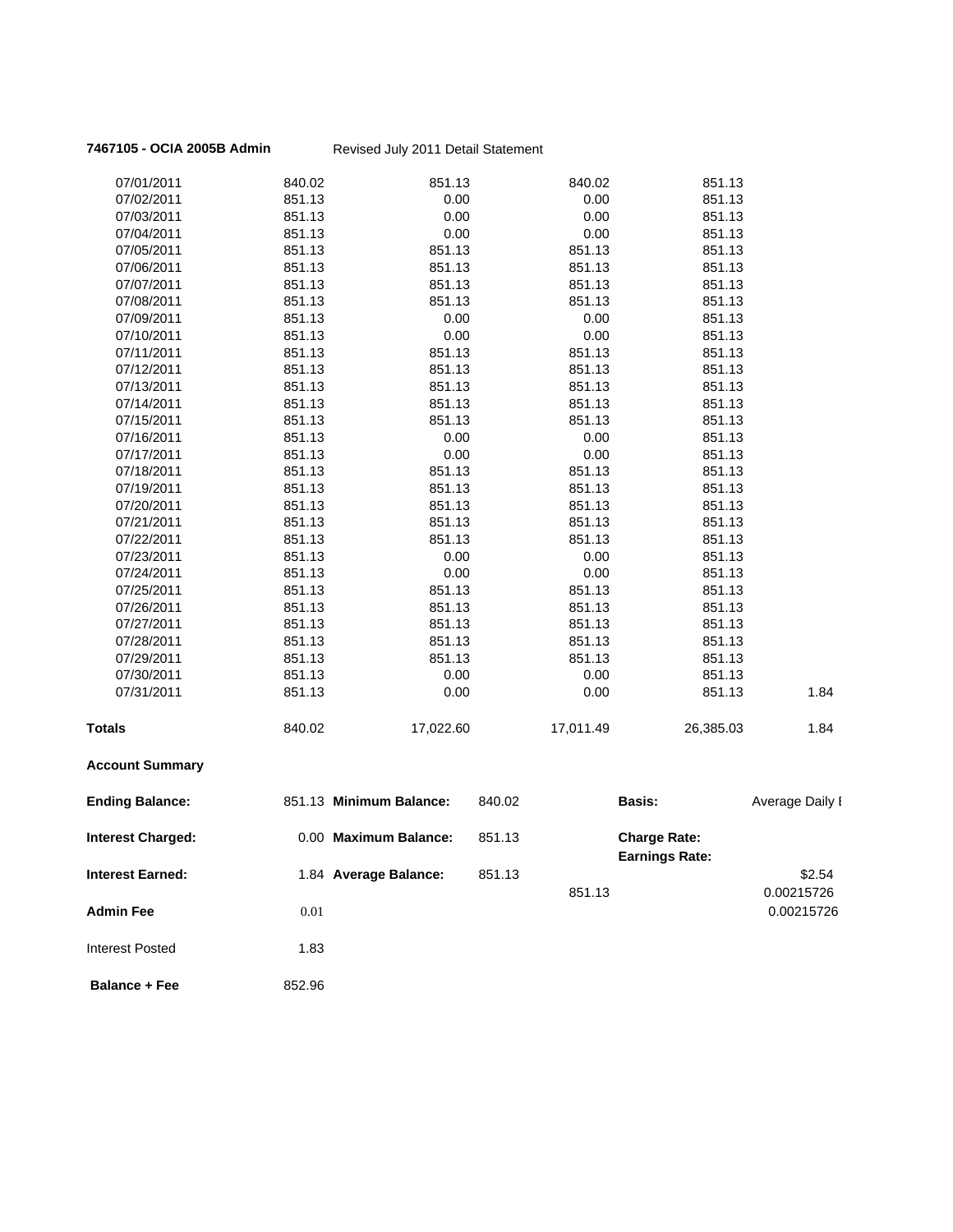| 07/01/2011    | 0.00 | 0.00 | 0.00 | 0.00 |      |
|---------------|------|------|------|------|------|
|               |      |      |      |      |      |
| 07/02/2011    | 0.00 | 0.00 | 0.00 | 0.00 |      |
| 07/03/2011    | 0.00 | 0.00 | 0.00 | 0.00 |      |
| 07/04/2011    | 0.00 | 0.00 | 0.00 | 0.00 |      |
| 07/05/2011    | 0.00 | 0.00 | 0.00 | 0.00 |      |
| 07/06/2011    | 0.00 | 0.00 | 0.00 | 0.00 |      |
| 07/07/2011    | 0.00 | 0.00 | 0.00 | 0.00 |      |
| 07/08/2011    | 0.00 | 0.00 | 0.00 | 0.00 |      |
| 07/09/2011    | 0.00 | 0.00 | 0.00 | 0.00 |      |
| 07/10/2011    | 0.00 | 0.00 | 0.00 | 0.00 |      |
| 07/11/2011    | 0.00 | 0.00 | 0.00 | 0.00 |      |
| 07/12/2011    | 0.00 | 0.00 | 0.00 | 0.00 |      |
| 07/13/2011    | 0.00 | 0.00 | 0.00 | 0.00 |      |
| 07/14/2011    | 0.00 | 0.00 | 0.00 | 0.00 |      |
| 07/15/2011    | 0.00 | 0.00 | 0.00 | 0.00 |      |
| 07/16/2011    | 0.00 | 0.00 | 0.00 | 0.00 |      |
| 07/17/2011    | 0.00 | 0.00 | 0.00 | 0.00 |      |
| 07/18/2011    | 0.00 | 0.00 | 0.00 | 0.00 |      |
| 07/19/2011    | 0.00 | 0.00 | 0.00 | 0.00 |      |
| 07/20/2011    | 0.00 | 0.00 | 0.00 | 0.00 |      |
| 07/21/2011    | 0.00 | 0.00 | 0.00 | 0.00 |      |
| 07/22/2011    | 0.00 | 0.00 | 0.00 | 0.00 |      |
| 07/23/2011    | 0.00 | 0.00 | 0.00 | 0.00 |      |
| 07/24/2011    | 0.00 | 0.00 | 0.00 | 0.00 |      |
| 07/25/2011    | 0.00 | 0.00 | 0.00 | 0.00 |      |
| 07/26/2011    | 0.00 | 0.00 | 0.00 | 0.00 |      |
| 07/27/2011    | 0.00 | 0.00 | 0.00 | 0.00 |      |
| 07/28/2011    | 0.00 | 0.00 | 0.00 | 0.00 |      |
| 07/29/2011    | 0.00 | 0.00 | 0.00 | 0.00 |      |
| 07/30/2011    | 0.00 | 0.00 | 0.00 | 0.00 |      |
| 07/31/2011    | 0.00 | 0.00 | 0.00 | 0.00 | 0.00 |
| <b>Totals</b> | 0.00 | 0.00 | 0.00 | 0.00 | 0.00 |

# **Account Summary**

| <b>Ending Balance:</b>   | 0.00 Minimum Balance: | 0.00 | <b>Basis:</b>                                | Average Daily I |
|--------------------------|-----------------------|------|----------------------------------------------|-----------------|
| <b>Interest Charged:</b> | 0.00 Maximum Balance: | 0.00 | <b>Charge Rate:</b><br><b>Earnings Rate:</b> |                 |
| <b>Interest Earned:</b>  | 0.00 Average Balance: | 0.00 |                                              | \$2.54          |
|                          |                       |      | 0.00                                         | #N/A            |
| <b>Admin Fee</b>         | 0.00                  |      |                                              | 0.00215726      |
| <b>Interest Posted</b>   | 0.00                  |      |                                              |                 |
|                          |                       |      |                                              |                 |

**Balance + Fee** 0.00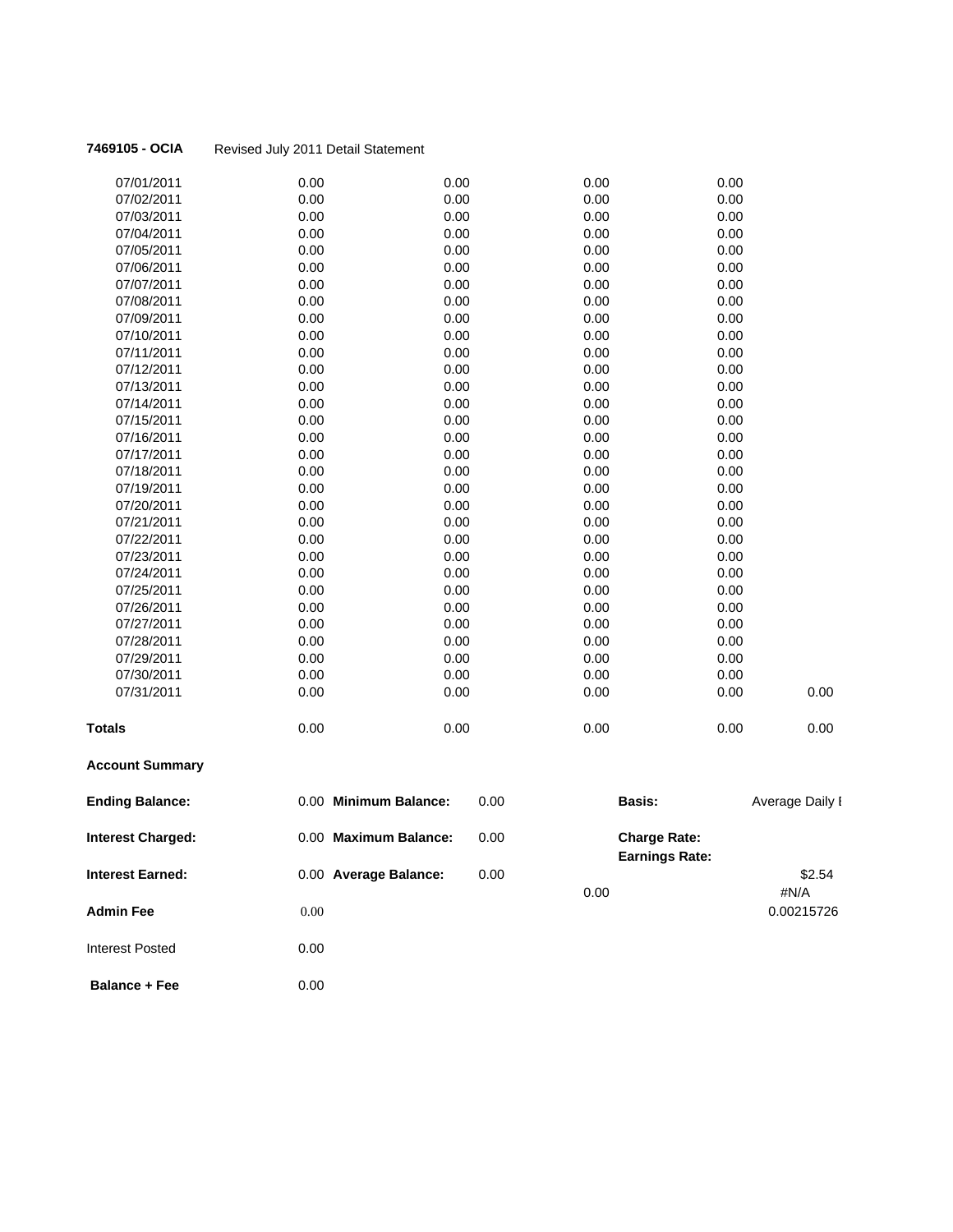### **7470230 - East Central University** Revised July 2011 Detail Statement

| <b>Interest Charged:</b> |       | 0.00 Maximum Balance:  | 60.90 |               | <b>Charge Rate:</b> |                 |
|--------------------------|-------|------------------------|-------|---------------|---------------------|-----------------|
| <b>Ending Balance:</b>   |       | 60.90 Minimum Balance: | 60.77 | <b>Basis:</b> |                     | Average Daily I |
| <b>Account Summary</b>   |       |                        |       |               |                     |                 |
| <b>Totals</b>            | 60.77 | 1,218.00               |       | 1,217.87      | 1,887.90            | 0.13            |
| 07/31/2011               | 60.90 | 0.00                   |       | 0.00          | 60.90               | 0.13            |
| 07/30/2011               | 60.90 | 0.00                   |       | 0.00          | 60.90               |                 |
| 07/29/2011               | 60.90 | 60.90                  |       | 60.90         | 60.90               |                 |
| 07/28/2011               | 60.90 | 60.90                  |       | 60.90         | 60.90               |                 |
| 07/27/2011               | 60.90 | 60.90                  |       | 60.90         | 60.90               |                 |
| 07/26/2011               | 60.90 | 60.90                  |       | 60.90         | 60.90               |                 |
| 07/25/2011               | 60.90 | 60.90                  |       | 60.90         | 60.90               |                 |
| 07/24/2011               | 60.90 | 0.00                   |       | 0.00          | 60.90               |                 |
| 07/23/2011               | 60.90 | 0.00                   |       | 0.00          | 60.90               |                 |
| 07/22/2011               | 60.90 | 60.90                  |       | 60.90         | 60.90               |                 |
| 07/21/2011               | 60.90 | 60.90                  |       | 60.90         | 60.90               |                 |
| 07/20/2011               | 60.90 | 60.90                  |       | 60.90         | 60.90               |                 |
| 07/19/2011               | 60.90 | 60.90                  |       | 60.90         | 60.90               |                 |
| 07/18/2011               | 60.90 | 60.90                  |       | 60.90         | 60.90               |                 |
| 07/17/2011               | 60.90 | 0.00                   |       | 0.00          | 60.90               |                 |
| 07/16/2011               | 60.90 | 0.00                   |       | 0.00          | 60.90               |                 |
| 07/15/2011               | 60.90 | 60.90                  |       | 60.90         | 60.90               |                 |
| 07/14/2011               | 60.90 | 60.90                  |       | 60.90         | 60.90               |                 |
| 07/13/2011               | 60.90 | 60.90                  |       | 60.90         | 60.90               |                 |
| 07/12/2011               | 60.90 | 60.90                  |       | 60.90         | 60.90               |                 |
| 07/11/2011               | 60.90 | 60.90                  |       | 60.90         | 60.90               |                 |
| 07/10/2011               | 60.90 | 0.00                   |       | 0.00          | 60.90               |                 |
| 07/09/2011               | 60.90 | 0.00                   |       | 0.00          | 60.90               |                 |
| 07/08/2011               | 60.90 | 60.90                  |       | 60.90         | 60.90               |                 |
| 07/07/2011               | 60.90 | 60.90                  |       | 60.90         | 60.90               |                 |
| 07/06/2011               | 60.90 | 60.90                  |       | 60.90         | 60.90               |                 |
| 07/05/2011               | 60.90 | 60.90                  |       | 60.90         | 60.90               |                 |
| 07/04/2011               | 60.90 | 0.00                   |       | 0.00          | 60.90               |                 |
| 07/03/2011               | 60.90 | 0.00                   |       | 0.00          | 60.90               |                 |
| 07/02/2011               | 60.90 | 0.00                   |       | 0.00          | 60.90               |                 |
| 07/01/2011               | 60.77 | 60.90                  |       | 60.77         | 60.90               |                 |

| <b>Interest Charged:</b> | 0.00 Maximum Balance: | 60.90 | <b>Charge Rate:</b>   |            |
|--------------------------|-----------------------|-------|-----------------------|------------|
|                          |                       |       | <b>Earnings Rate:</b> |            |
| Interest Earned:         | 0.13 Average Balance: | 60.90 |                       | \$2.54     |
|                          |                       |       | 60.90                 | 0.00215726 |
| Admin Fee                | 0.00                  |       |                       | 0.00215726 |

**Balance + Fee** 61.03

Interest Posted 0.13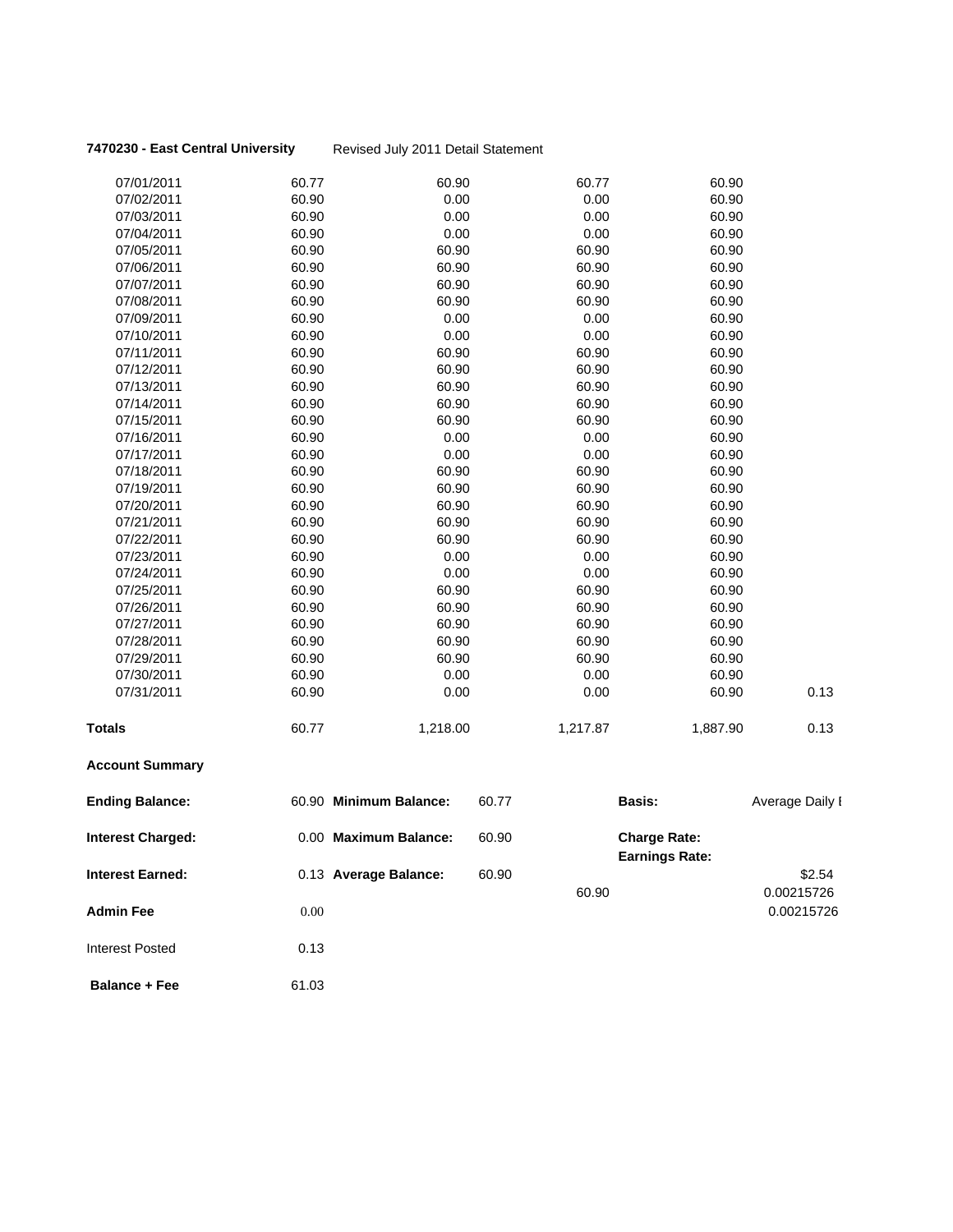**7471835 - Water Resources Board** Revised July 2011 Detail Statement

| 07/01/2011               | 864,128.26 | 866,017.36                  | 864,128.26    | 866,017.36                                   |                 |
|--------------------------|------------|-----------------------------|---------------|----------------------------------------------|-----------------|
| 07/02/2011               | 866,017.36 | 0.00                        | 0.00          | 866,017.36                                   |                 |
| 07/03/2011               | 866,017.36 | 0.00                        | 0.00          | 866,017.36                                   |                 |
| 07/04/2011               | 866,017.36 | 0.00                        | 0.00          | 866,017.36                                   |                 |
| 07/05/2011               | 866,017.36 | 866,017.36                  | 866,017.36    | 866,017.36                                   |                 |
| 07/06/2011               | 866,017.36 | 866,017.36                  | 866,017.36    | 866,017.36                                   |                 |
| 07/07/2011               | 866,017.36 | 866,017.36                  | 866,017.36    | 866,017.36                                   |                 |
| 07/08/2011               | 866,017.36 | 866,017.36                  | 866,017.36    | 866,017.36                                   |                 |
| 07/09/2011               | 866,017.36 | 0.00                        | 0.00          | 866,017.36                                   |                 |
| 07/10/2011               | 866,017.36 | 0.00                        | 0.00          | 866,017.36                                   |                 |
| 07/11/2011               | 866,017.36 | 866,017.36                  | 866,017.36    | 866,017.36                                   |                 |
| 07/12/2011               | 866,017.36 | 866,017.36                  | 866,017.36    | 866,017.36                                   |                 |
| 07/13/2011               | 866,017.36 | 866,017.36                  | 866,017.36    | 866,017.36                                   |                 |
| 07/14/2011               | 866,017.36 | 866,017.36                  | 866,017.36    | 866,017.36                                   |                 |
| 07/15/2011               | 866,017.36 | 866,017.36                  | 866,017.36    | 866,017.36                                   |                 |
| 07/16/2011               | 866,017.36 | 0.00                        | 0.00          | 866,017.36                                   |                 |
| 07/17/2011               | 866,017.36 | 0.00                        | 0.00          | 866,017.36                                   |                 |
| 07/18/2011               | 866,017.36 | 866,017.36                  | 866,017.36    | 866,017.36                                   |                 |
| 07/19/2011               | 866,017.36 | 866,017.36                  | 866,017.36    | 866,017.36                                   |                 |
| 07/20/2011               | 866,017.36 | 866,017.36                  | 866,017.36    | 866,017.36                                   |                 |
| 07/21/2011               | 866,017.36 | 866,017.36                  | 866,017.36    | 866,017.36                                   |                 |
| 07/22/2011               | 866,017.36 | 866,017.36                  | 866,017.36    | 866,017.36                                   |                 |
| 07/23/2011               | 866,017.36 | 0.00                        | 0.00          | 866,017.36                                   |                 |
| 07/24/2011               | 866,017.36 | 0.00                        | 0.00          | 866,017.36                                   |                 |
| 07/25/2011               | 866,017.36 | 866,017.36                  | 866,017.36    | 866,017.36                                   |                 |
| 07/26/2011               | 866,017.36 | 866,017.36                  | 866,017.36    | 866,017.36                                   |                 |
| 07/27/2011               | 866,017.36 | 866,017.36                  | 866,017.36    | 866,017.36                                   |                 |
| 07/28/2011               | 866,017.36 | 866,017.36                  | 866,017.36    | 866,017.36                                   |                 |
| 07/29/2011               | 866,017.36 | 866,017.36                  | 866,017.36    | 866,017.36                                   |                 |
| 07/30/2011               | 866,017.36 | 0.00                        | 0.00          | 866,017.36                                   |                 |
| 07/31/2011               | 866,017.36 | 0.00                        | 0.00          | 866,017.36                                   | 1,868.23        |
| Totals                   | 864,128.26 | 17,320,347.20               | 17,318,458.10 | 26,846,538.16                                | 1,868.23        |
| <b>Account Summary</b>   |            |                             |               |                                              |                 |
| <b>Ending Balance:</b>   |            | 866,017.36 Minimum Balance: | 864,128.26    | Basis:                                       | Average Daily I |
| <b>Interest Charged:</b> |            | 0.00 Maximum Balance:       | 866,017.36    | <b>Charge Rate:</b><br><b>Earnings Rate:</b> |                 |
| <b>Interest Earned:</b>  |            |                             |               |                                              |                 |
|                          |            | 1,868.23 Average Balance:   | 866,017.36    |                                              | \$2.54          |
|                          |            |                             | 866,017.36    |                                              | 0.00215727      |
| Admin Fee                | 9.02       |                             |               |                                              | 0.00215726      |
| <b>Interest Posted</b>   | 1,859.21   |                             |               |                                              |                 |
| <b>Balance + Fee</b>     | 867,876.57 |                             |               |                                              |                 |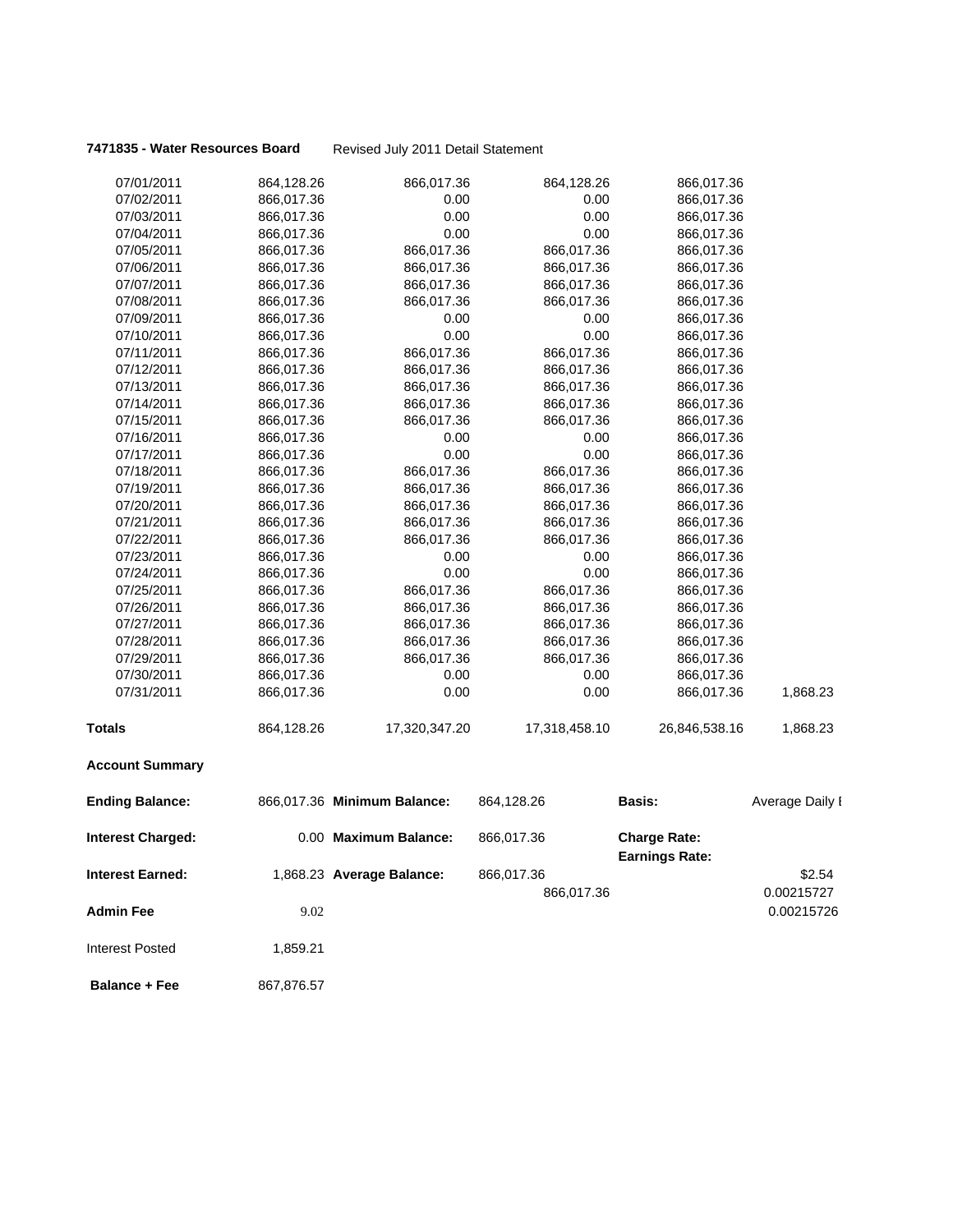|  |  | 7472835 - Water Resources Board |  |
|--|--|---------------------------------|--|
|--|--|---------------------------------|--|

| 07/01/2011               | 32,302,823.29 | 32,373,730.96                  | 32,302,823.29  | 32,373,730.96                                |                 |
|--------------------------|---------------|--------------------------------|----------------|----------------------------------------------|-----------------|
| 07/02/2011               | 32,373,730.96 | 0.00                           | 0.00           | 32,373,730.96                                |                 |
| 07/03/2011               | 32,373,730.96 | 0.00                           | 0.00           | 32,373,730.96                                |                 |
| 07/04/2011               | 32,373,730.96 | 0.00                           | 0.00           | 32,373,730.96                                |                 |
| 07/05/2011               | 32,373,730.96 | 32,368,624.36                  | 32,373,730.96  | 32,368,624.36                                |                 |
| 07/06/2011               | 32,368,624.36 | 32,368,624.36                  | 32,368,624.36  | 32,368,624.36                                |                 |
| 07/07/2011               | 32,368,624.36 | 32,368,624.36                  | 32,368,624.36  | 32,368,624.36                                |                 |
| 07/08/2011               | 32,368,624.36 | 32,368,624.36                  | 32,368,624.36  | 32,368,624.36                                |                 |
| 07/09/2011               | 32,368,624.36 | 0.00                           | 0.00           | 32,368,624.36                                |                 |
| 07/10/2011               | 32,368,624.36 | 0.00                           | 0.00           | 32,368,624.36                                |                 |
| 07/11/2011               | 32,368,624.36 | 32,368,624.36                  | 32,368,624.36  | 32,368,624.36                                |                 |
| 07/12/2011               | 32,368,624.36 | 32,368,624.36                  | 32,368,624.36  | 32,368,624.36                                |                 |
| 07/13/2011               | 32,368,624.36 | 32,368,624.36                  | 32,368,624.36  | 32,368,624.36                                |                 |
| 07/14/2011               | 32,368,624.36 | 32,368,624.36                  | 32,368,624.36  | 32,368,624.36                                |                 |
| 07/15/2011               | 32,368,624.36 | 32,368,624.36                  | 32,368,624.36  | 32,368,624.36                                |                 |
| 07/16/2011               | 32,368,624.36 | 0.00                           | 0.00           | 32,368,624.36                                |                 |
| 07/17/2011               | 32,368,624.36 | 0.00                           | 0.00           | 32,368,624.36                                |                 |
| 07/18/2011               | 32,368,624.36 | 32,368,624.36                  | 32,368,624.36  | 32,368,624.36                                |                 |
| 07/19/2011               | 32,368,624.36 | 32,368,624.36                  | 32,368,624.36  | 32,368,624.36                                |                 |
| 07/20/2011               | 32,368,624.36 | 32,368,624.36                  | 32,368,624.36  | 32,368,624.36                                |                 |
| 07/21/2011               | 32,368,624.36 | 32,368,624.36                  | 32,368,624.36  | 32,368,624.36                                |                 |
| 07/22/2011               | 32,368,624.36 | 32,368,624.36                  | 32,368,624.36  | 32,368,624.36                                |                 |
| 07/23/2011               | 32,368,624.36 | 0.00                           | 0.00           | 32,368,624.36                                |                 |
| 07/24/2011               | 32,368,624.36 | 0.00                           | 0.00           | 32,368,624.36                                |                 |
| 07/25/2011               | 32,368,624.36 | 32,368,624.36                  | 32,368,624.36  | 32,368,624.36                                |                 |
| 07/26/2011               | 32,368,624.36 | 32,368,624.36                  | 32,368,624.36  | 32,368,624.36                                |                 |
| 07/27/2011               | 32,368,624.36 | 32,368,624.36                  | 32,368,624.36  | 32,368,624.36                                |                 |
| 07/28/2011               | 32,368,624.36 | 32,368,624.36                  | 32,368,624.36  | 32,368,624.36                                |                 |
| 07/29/2011               | 32,368,624.36 | 32,368,624.36                  | 32,368,624.36  | 32,368,624.36                                |                 |
| 07/30/2011               | 32,368,624.36 | 0.00                           | 0.00           | 32,368,624.36                                |                 |
| 07/31/2011               | 32,368,624.36 | 0.00                           | 0.00           | 32,368,624.36                                | 69,828.96       |
| <b>Totals</b>            | 32,302,823.29 | 647,377,593.80                 | 647,311,792.73 | 1,003,447,781.56                             | 69,828.96       |
| <b>Account Summary</b>   |               |                                |                |                                              |                 |
| <b>Ending Balance:</b>   |               | 32,368,624.36 Minimum Balance: | 32,302,823.29  | Basis:                                       | Average Daily I |
| <b>Interest Charged:</b> |               | 0.00 Maximum Balance:          | 32,368,624.36  | <b>Charge Rate:</b><br><b>Earnings Rate:</b> |                 |
| <b>Interest Earned:</b>  |               | 69,828.96 Average Balance:     | 32,369,283.28  |                                              | \$2.54          |
|                          |               |                                | 32,369,283.28  |                                              | 0.00215726      |
| <b>Admin Fee</b>         | 337.18        |                                |                |                                              | 0.00215726      |
| <b>Interest Posted</b>   | 69,491.78     |                                |                |                                              |                 |
| <b>Balance + Fee</b>     | 32,438,116.14 |                                |                |                                              |                 |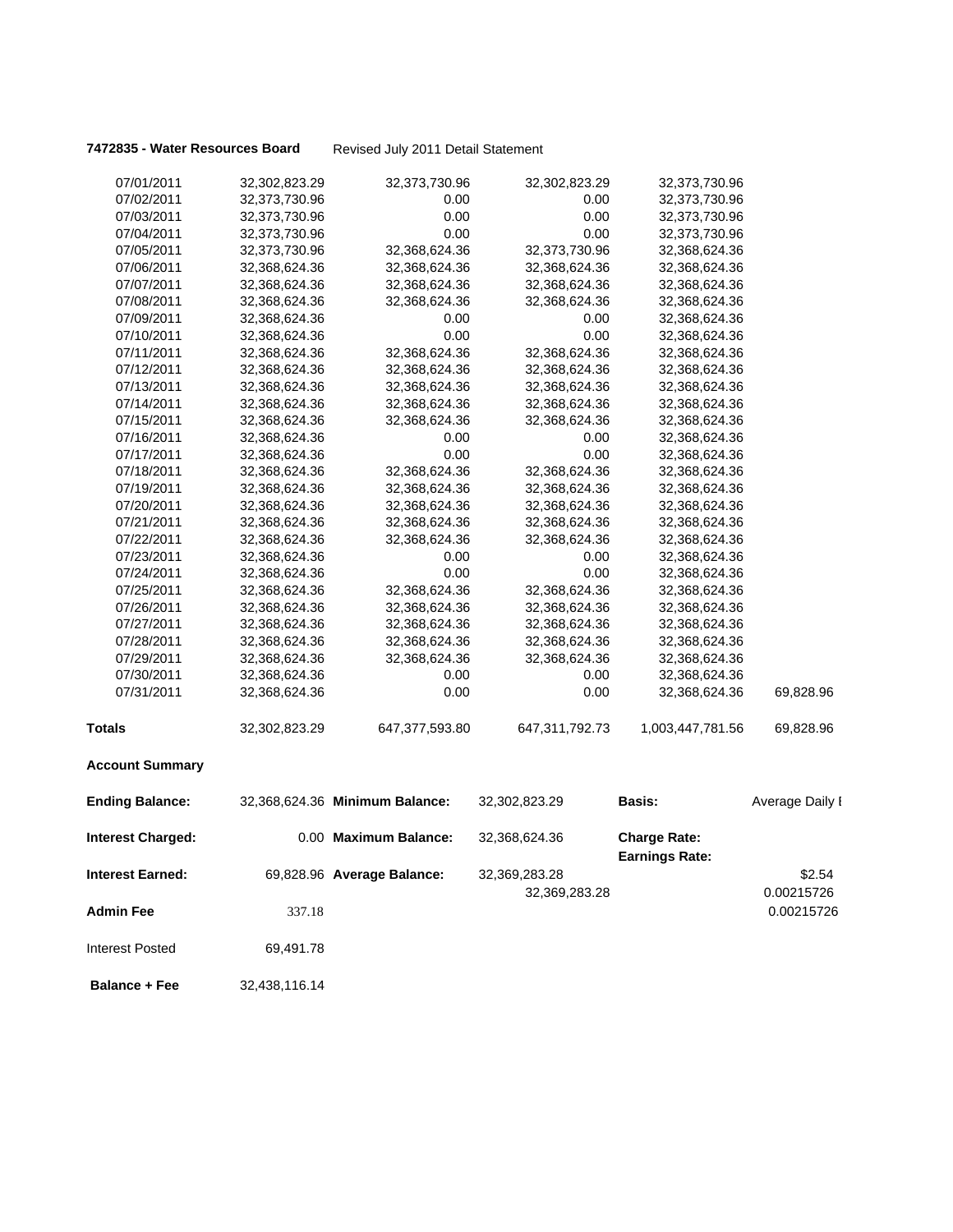|  |  | 7473835 - Water Resources Board |  |
|--|--|---------------------------------|--|
|--|--|---------------------------------|--|

| 07/01/2011               | 2,464,759.49 | 2,470,147.80                  | 2,464,759.49  | 2,470,147.80                                 |                 |
|--------------------------|--------------|-------------------------------|---------------|----------------------------------------------|-----------------|
| 07/02/2011               | 2,470,147.80 | 0.00                          | 0.00          | 2,470,147.80                                 |                 |
| 07/03/2011               | 2,470,147.80 | 0.00                          | 0.00          | 2,470,147.80                                 |                 |
| 07/04/2011               | 2,470,147.80 | 0.00                          | 0.00          | 2,470,147.80                                 |                 |
| 07/05/2011               | 2,470,147.80 | 2,470,147.80                  | 2,470,147.80  | 2,470,147.80                                 |                 |
| 07/06/2011               | 2,470,147.80 | 2,470,147.80                  | 2,470,147.80  | 2,470,147.80                                 |                 |
| 07/07/2011               | 2,470,147.80 | 2,470,147.80                  | 2,470,147.80  | 2,470,147.80                                 |                 |
| 07/08/2011               | 2,470,147.80 | 2,470,147.80                  | 2,470,147.80  | 2,470,147.80                                 |                 |
| 07/09/2011               | 2,470,147.80 | 0.00                          | 0.00          | 2,470,147.80                                 |                 |
| 07/10/2011               | 2,470,147.80 | 0.00                          | 0.00          | 2,470,147.80                                 |                 |
| 07/11/2011               | 2,470,147.80 | 2,470,147.80                  | 2,470,147.80  | 2,470,147.80                                 |                 |
| 07/12/2011               | 2,470,147.80 | 2,470,147.80                  | 2,470,147.80  | 2,470,147.80                                 |                 |
| 07/13/2011               | 2,470,147.80 | 2,470,147.80                  | 2,470,147.80  | 2,470,147.80                                 |                 |
| 07/14/2011               | 2,470,147.80 | 2,470,147.80                  | 2,470,147.80  | 2,470,147.80                                 |                 |
| 07/15/2011               | 2,470,147.80 | 2,470,147.80                  | 2,470,147.80  | 2,470,147.80                                 |                 |
| 07/16/2011               | 2,470,147.80 | 0.00                          | 0.00          | 2,470,147.80                                 |                 |
| 07/17/2011               | 2,470,147.80 | 0.00                          | 0.00          | 2,470,147.80                                 |                 |
| 07/18/2011               | 2,470,147.80 | 2,470,147.80                  | 2,470,147.80  | 2,470,147.80                                 |                 |
| 07/19/2011               | 2,470,147.80 | 2,470,147.80                  | 2,470,147.80  | 2,470,147.80                                 |                 |
| 07/20/2011               | 2,470,147.80 | 2,470,147.80                  | 2,470,147.80  | 2,470,147.80                                 |                 |
| 07/21/2011               | 2,470,147.80 | 2,470,147.80                  | 2,470,147.80  | 2,470,147.80                                 |                 |
| 07/22/2011               | 2,470,147.80 | 2,470,147.80                  | 2,470,147.80  | 2,470,147.80                                 |                 |
| 07/23/2011               | 2,470,147.80 | 0.00                          | 0.00          | 2,470,147.80                                 |                 |
| 07/24/2011               | 2,470,147.80 | 0.00                          | 0.00          | 2,470,147.80                                 |                 |
| 07/25/2011               | 2,470,147.80 | 2,470,147.80                  | 2,470,147.80  | 2,470,147.80                                 |                 |
| 07/26/2011               | 2,470,147.80 | 2,470,147.80                  | 2,470,147.80  | 2,470,147.80                                 |                 |
| 07/27/2011               | 2,470,147.80 | 2,470,147.80                  | 2,470,147.80  | 2,470,147.80                                 |                 |
| 07/28/2011               | 2,470,147.80 | 2,470,147.80                  | 2,470,147.80  | 2,470,147.80                                 |                 |
| 07/29/2011               | 2,470,147.80 | 2,470,147.80                  | 2,470,147.80  | 2,470,147.80                                 |                 |
| 07/30/2011               | 2,470,147.80 | 0.00                          | 0.00          | 2,470,147.80                                 |                 |
| 07/31/2011               | 2,470,147.80 | 0.00                          | 0.00          | 2,470,147.80                                 | 5,328.75        |
| <b>Totals</b>            | 2,464,759.49 | 49,402,956.00                 | 49,397,567.69 | 76,574,581.80                                | 5,328.75        |
| <b>Account Summary</b>   |              |                               |               |                                              |                 |
| <b>Ending Balance:</b>   |              | 2,470,147.80 Minimum Balance: | 2,464,759.49  | <b>Basis:</b>                                | Average Daily I |
| <b>Interest Charged:</b> |              | 0.00 Maximum Balance:         | 2,470,147.80  | <b>Charge Rate:</b><br><b>Earnings Rate:</b> |                 |
|                          |              |                               |               |                                              |                 |
| Interest Earned:         |              | 5,328.75 Average Balance:     | 2,470,147.80  |                                              | \$2.54          |
|                          |              |                               | 2,470,147.80  |                                              | 0.00215726      |
| <b>Admin Fee</b>         | 25.73        |                               |               |                                              | 0.00215726      |
| <b>Interest Posted</b>   | 5,303.02     |                               |               |                                              |                 |
| <b>Balance + Fee</b>     | 2,475,450.82 |                               |               |                                              |                 |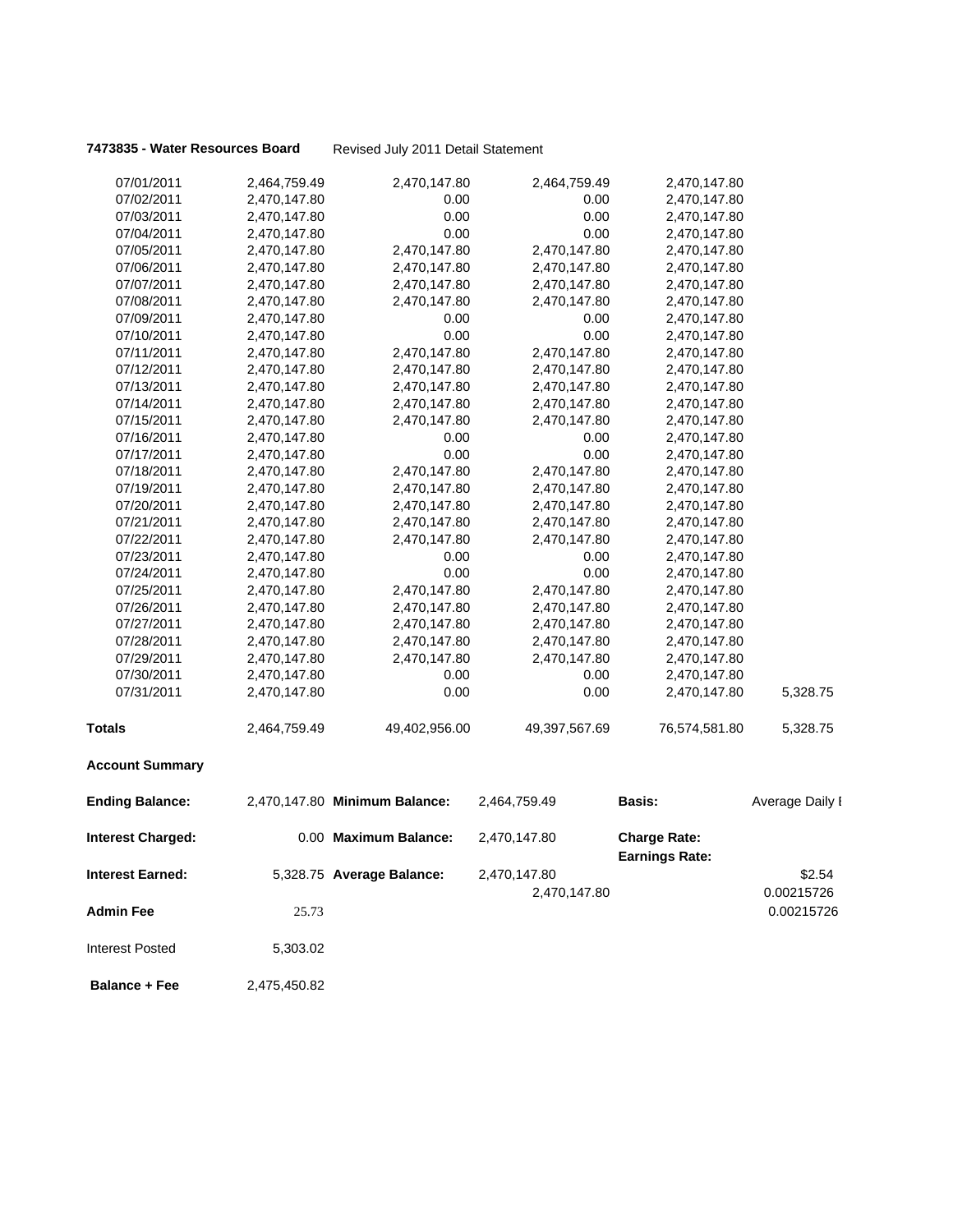| 07/01/2011               | 93,271,983.03 | 93,475,903.69                  | 93,271,983.03    | 93,475,903.69                                |                 |
|--------------------------|---------------|--------------------------------|------------------|----------------------------------------------|-----------------|
| 07/02/2011               | 93,475,903.69 | 0.00                           | 0.00             | 93,475,903.69                                |                 |
| 07/03/2011               | 93,475,903.69 | 0.00                           | 0.00             | 93,475,903.69                                |                 |
| 07/04/2011               | 93,475,903.69 | 0.00                           | 0.00             | 93,475,903.69                                |                 |
| 07/05/2011               | 93,475,903.69 | 93,475,903.69                  | 93,475,903.69    | 93,475,903.69                                |                 |
| 07/06/2011               | 93,475,903.69 | 93,475,903.69                  | 93,475,903.69    | 93,475,903.69                                |                 |
| 07/07/2011               | 93,475,903.69 | 93,475,903.69                  | 93,475,903.69    | 93,475,903.69                                |                 |
| 07/08/2011               | 93,475,903.69 | 93,475,903.69                  | 93,475,903.69    | 93,475,903.69                                |                 |
| 07/09/2011               | 93,475,903.69 | 0.00                           | 0.00             | 93,475,903.69                                |                 |
| 07/10/2011               | 93,475,903.69 | 0.00                           | 0.00             | 93,475,903.69                                |                 |
| 07/11/2011               | 93,475,903.69 | 93,475,903.69                  | 93,475,903.69    | 93,475,903.69                                |                 |
| 07/12/2011               | 93,475,903.69 | 93,475,903.69                  | 93,475,903.69    | 93,475,903.69                                |                 |
| 07/13/2011               | 93,475,903.69 | 93,475,903.69                  | 93,475,903.69    | 93,475,903.69                                |                 |
| 07/14/2011               | 93,475,903.69 | 93,475,903.69                  | 93,475,903.69    | 93,475,903.69                                |                 |
| 07/15/2011               | 93,475,903.69 | 93,475,903.69                  | 93,475,903.69    | 93,475,903.69                                |                 |
| 07/16/2011               | 93,475,903.69 | 0.00                           | 0.00             | 93,475,903.69                                |                 |
| 07/17/2011               | 93,475,903.69 | 0.00                           | 0.00             | 93,475,903.69                                |                 |
| 07/18/2011               | 93,475,903.69 | 93,475,903.69                  | 93,475,903.69    | 93,475,903.69                                |                 |
| 07/19/2011               | 93,475,903.69 | 93,475,903.69                  | 93,475,903.69    | 93,475,903.69                                |                 |
| 07/20/2011               | 93,475,903.69 | 93,475,903.69                  | 93,475,903.69    | 93,475,903.69                                |                 |
| 07/21/2011               | 93,475,903.69 | 93,475,903.69                  | 93,475,903.69    | 93,475,903.69                                |                 |
| 07/22/2011               | 93,475,903.69 | 93,475,903.69                  | 93,475,903.69    | 93,475,903.69                                |                 |
| 07/23/2011               | 93,475,903.69 | 0.00                           | 0.00             | 93,475,903.69                                |                 |
| 07/24/2011               | 93,475,903.69 | 0.00                           | 0.00             | 93,475,903.69                                |                 |
| 07/25/2011               | 93,475,903.69 | 93,475,903.69                  | 93,475,903.69    | 93,475,903.69                                |                 |
| 07/26/2011               | 93,475,903.69 | 93,475,903.69                  | 93,475,903.69    | 93,475,903.69                                |                 |
| 07/27/2011               | 93,475,903.69 | 93,475,903.69                  | 93,475,903.69    | 93,475,903.69                                |                 |
| 07/28/2011               | 93,475,903.69 | 93,475,903.69                  | 93,475,903.69    | 93,475,903.69                                |                 |
| 07/29/2011               | 93,475,903.69 | 93,475,903.69                  | 93,475,903.69    | 93,475,903.69                                |                 |
| 07/30/2011               | 93,475,903.69 | 0.00                           | 0.00             | 93,475,903.69                                |                 |
| 07/31/2011               | 93,475,903.69 | 0.00                           | 0.00             | 93,475,903.69                                | 201,651.83      |
| <b>Totals</b>            | 93,271,983.03 | 1,869,518,073.80               | 1,869,314,153.14 | 2,897,753,014.39                             | 201,651.83      |
| <b>Account Summary</b>   |               |                                |                  |                                              |                 |
| <b>Ending Balance:</b>   |               | 93,475,903.69 Minimum Balance: | 93,271,983.03    | <b>Basis:</b>                                | Average Daily I |
| <b>Interest Charged:</b> |               | 0.00 Maximum Balance:          | 93,475,903.69    | <b>Charge Rate:</b><br><b>Earnings Rate:</b> |                 |
| Interest Earned:         |               | 201,651.83 Average Balance:    | 93,475,903.69    |                                              | \$2.54          |
|                          |               |                                | 93,475,903.69    |                                              | 0.00215726      |
| <b>Admin Fee</b>         | 973.71        |                                |                  |                                              | 0.00215726      |
| Interest Posted          | 200,678.12    |                                |                  |                                              |                 |
| <b>Balance + Fee</b>     | 93,676,581.81 |                                |                  |                                              |                 |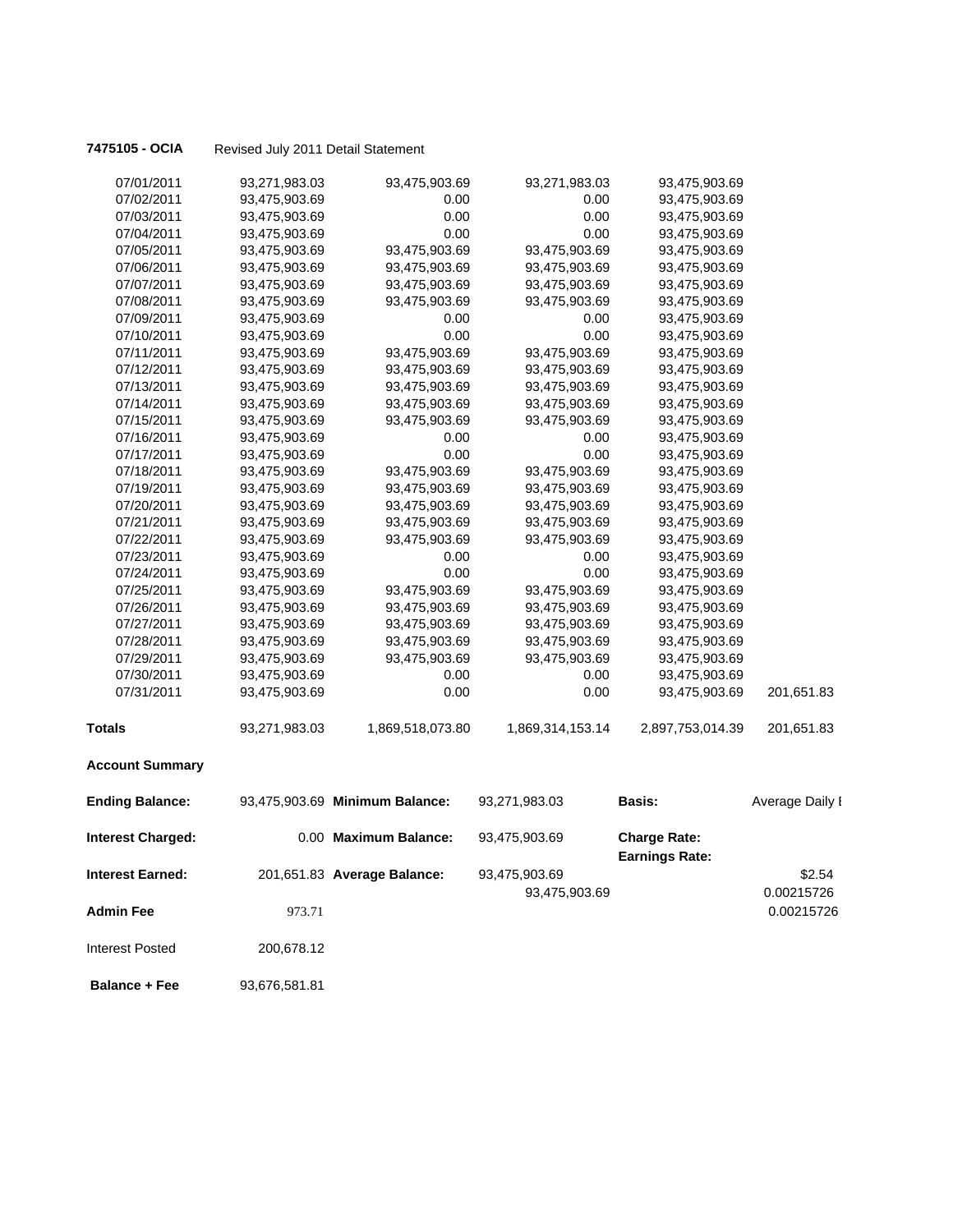### **7475120 - University of Central Oklahoma** Revised July 2011 Detail Statement

**Balance + Fee** 130,369.65

| 07/01/2011               | 129,806.57 | 130,090.37                  | 129,806.57   | 130,090.37                                   |                 |
|--------------------------|------------|-----------------------------|--------------|----------------------------------------------|-----------------|
| 07/02/2011               | 130,090.37 | 0.00                        | 0.00         | 130,090.37                                   |                 |
| 07/03/2011               | 130,090.37 | 0.00                        | 0.00         | 130,090.37                                   |                 |
| 07/04/2011               | 130,090.37 | 0.00                        | 0.00         | 130,090.37                                   |                 |
| 07/05/2011               | 130,090.37 | 130,090.37                  | 130,090.37   | 130,090.37                                   |                 |
| 07/06/2011               | 130,090.37 | 130,090.37                  | 130,090.37   | 130,090.37                                   |                 |
| 07/07/2011               | 130,090.37 | 130,090.37                  | 130,090.37   | 130,090.37                                   |                 |
| 07/08/2011               | 130,090.37 | 130,090.37                  | 130,090.37   | 130,090.37                                   |                 |
| 07/09/2011               | 130,090.37 | 0.00                        | 0.00         | 130,090.37                                   |                 |
| 07/10/2011               | 130,090.37 | 0.00                        | 0.00         | 130,090.37                                   |                 |
| 07/11/2011               | 130,090.37 | 130,090.37                  | 130,090.37   | 130,090.37                                   |                 |
| 07/12/2011               | 130,090.37 | 130,090.37                  | 130,090.37   | 130,090.37                                   |                 |
| 07/13/2011               | 130,090.37 | 130,090.37                  | 130,090.37   | 130,090.37                                   |                 |
| 07/14/2011               | 130,090.37 | 130,090.37                  | 130,090.37   | 130,090.37                                   |                 |
| 07/15/2011               | 130,090.37 | 130,090.37                  | 130,090.37   | 130,090.37                                   |                 |
| 07/16/2011               | 130,090.37 | 0.00                        | 0.00         | 130,090.37                                   |                 |
| 07/17/2011               | 130,090.37 | 0.00                        | 0.00         | 130,090.37                                   |                 |
| 07/18/2011               | 130,090.37 | 130,090.37                  | 130,090.37   | 130,090.37                                   |                 |
| 07/19/2011               | 130,090.37 | 130,090.37                  | 130,090.37   | 130,090.37                                   |                 |
| 07/20/2011               | 130,090.37 | 130,090.37                  | 130,090.37   | 130,090.37                                   |                 |
| 07/21/2011               | 130,090.37 | 130,090.37                  | 130,090.37   | 130,090.37                                   |                 |
| 07/22/2011               | 130,090.37 | 130,090.37                  | 130,090.37   | 130,090.37                                   |                 |
| 07/23/2011               | 130,090.37 | 0.00                        | 0.00         | 130,090.37                                   |                 |
| 07/24/2011               | 130,090.37 | 0.00                        | 0.00         | 130,090.37                                   |                 |
| 07/25/2011               | 130,090.37 | 130,090.37                  | 130,090.37   | 130,090.37                                   |                 |
| 07/26/2011               | 130,090.37 | 130,090.37                  | 130,090.37   | 130,090.37                                   |                 |
| 07/27/2011               | 130,090.37 | 130,090.37                  | 130,090.37   | 130,090.37                                   |                 |
| 07/28/2011               | 130,090.37 | 130,090.37                  | 130,090.37   | 130,090.37                                   |                 |
| 07/29/2011               | 130,090.37 | 130,090.37                  | 130,090.37   | 130,090.37                                   |                 |
| 07/30/2011               | 130,090.37 | 0.00                        | 0.00         | 130,090.37                                   |                 |
| 07/31/2011               | 130,090.37 | 0.00                        | 0.00         | 130,090.37                                   | 280.64          |
| <b>Totals</b>            | 129,806.57 | 2,601,807.40                | 2,601,523.60 | 4,032,801.47                                 | 280.64          |
| <b>Account Summary</b>   |            |                             |              |                                              |                 |
| <b>Ending Balance:</b>   |            | 130,090.37 Minimum Balance: | 129,806.57   | <b>Basis:</b>                                | Average Daily I |
| <b>Interest Charged:</b> |            | 0.00 Maximum Balance:       | 130,090.37   | <b>Charge Rate:</b><br><b>Earnings Rate:</b> |                 |
| <b>Interest Earned:</b>  |            | 280.64 Average Balance:     | 130,090.37   |                                              | \$2.54          |
|                          |            |                             | 130,090.37   |                                              | 0.00215726      |
| <b>Admin Fee</b>         | 1.36       |                             |              |                                              | 0.00215726      |
| <b>Interest Posted</b>   | 279.28     |                             |              |                                              |                 |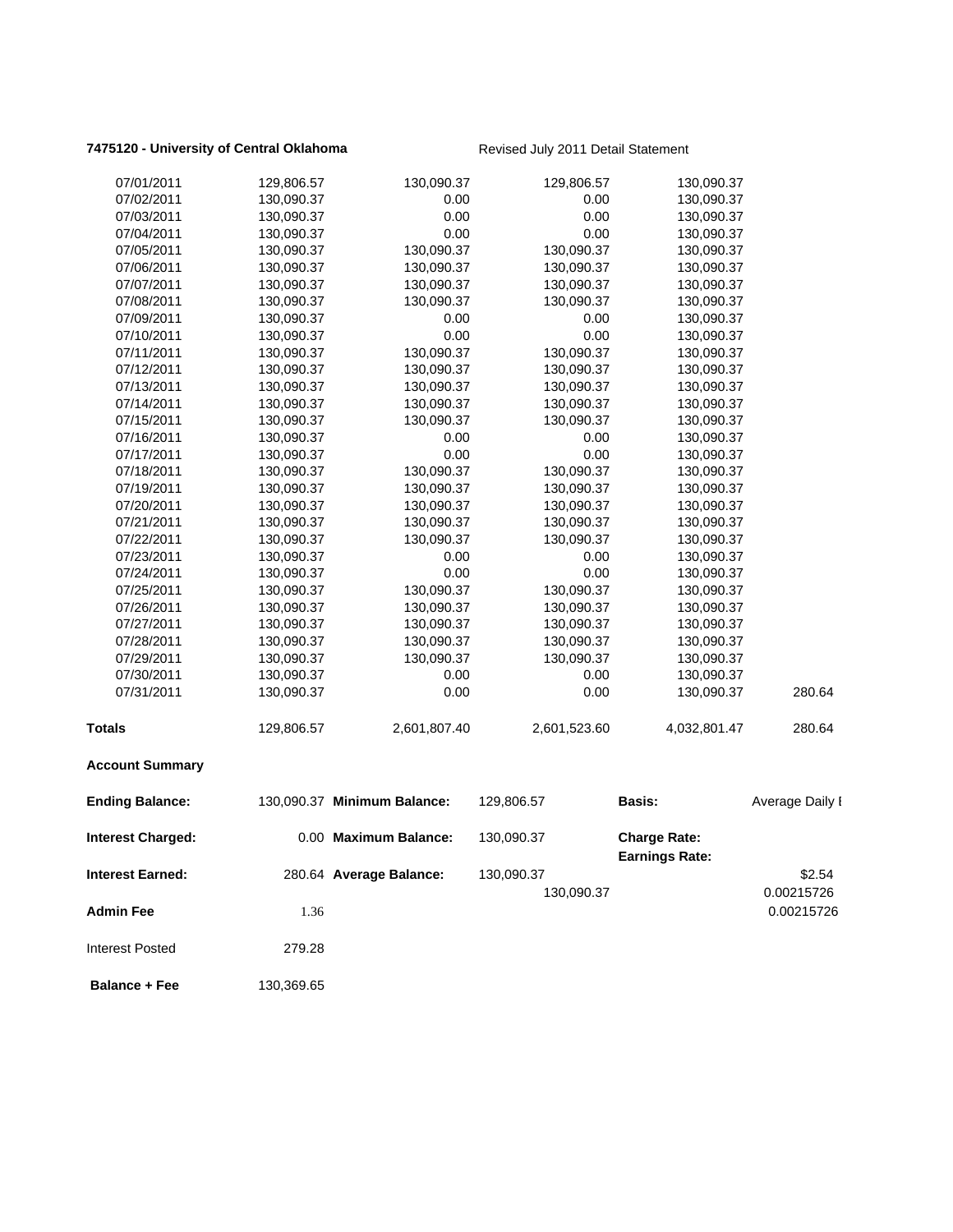### 7475240 - Eastern Oklahoma State College **Revised July 2011 Detail Statement**

| 07/02/2011<br>37,723.96<br>0.00<br>0.00<br>37,723.96<br>0.00<br>07/03/2011<br>37,723.96<br>0.00<br>37,723.96<br>0.00<br>07/04/2011<br>37,723.96<br>0.00<br>37,723.96<br>07/05/2011<br>37,723.96<br>37,723.96<br>37,723.96<br>37,723.96<br>37,723.96<br>37,723.96<br>37,723.96<br>07/06/2011<br>37,723.96<br>07/07/2011<br>37,723.96<br>37,723.96<br>37,723.96<br>37,723.96<br>37,723.96<br>07/08/2011<br>37,723.96<br>37,723.96<br>37,723.96<br>37,723.96<br>0.00<br>07/09/2011<br>0.00<br>37,723.96<br>0.00<br>0.00<br>07/10/2011<br>37,723.96<br>37,723.96<br>07/11/2011<br>37,723.96<br>37,723.96<br>37,723.96<br>37,723.96<br>07/12/2011<br>37,723.96<br>37,723.96<br>37,723.96<br>37,723.96<br>07/13/2011<br>37,723.96<br>37,723.96<br>37,723.96<br>37,723.96<br>07/14/2011<br>37,723.96<br>37,723.96<br>37,723.96<br>37,723.96<br>07/15/2011<br>37,723.96<br>37,723.96<br>37,723.96<br>37,723.96<br>37,723.96<br>0.00<br>0.00<br>07/16/2011<br>37,723.96<br>07/17/2011<br>37,723.96<br>0.00<br>0.00<br>37,723.96<br>07/18/2011<br>37,723.96<br>37,723.96<br>37,723.96<br>37,723.96<br>37,723.96<br>07/19/2011<br>37,723.96<br>37,723.96<br>37,723.96<br>37,723.96<br>07/20/2011<br>37,723.96<br>37,723.96<br>37,723.96<br>37,723.96<br>07/21/2011<br>37,723.96<br>37,723.96<br>37,723.96<br>37,723.96<br>07/22/2011<br>37,723.96<br>37,723.96<br>37,723.96<br>07/23/2011<br>37,723.96<br>0.00<br>0.00<br>37,723.96<br>0.00<br>07/24/2011<br>37,723.96<br>0.00<br>37,723.96<br>37,723.96<br>37,723.96<br>37,723.96<br>07/25/2011<br>37,723.96<br>07/26/2011<br>37,723.96<br>37,723.96<br>37,723.96<br>37,723.96<br>37,723.96<br>07/27/2011<br>37,723.96<br>37,723.96<br>37,723.96<br>07/28/2011<br>37,723.96<br>37,723.96<br>37,723.96<br>37,723.96<br>07/29/2011<br>37,723.96<br>37,723.96<br>37,723.96<br>37,723.96<br>07/30/2011<br>0.00<br>37,723.96<br>0.00<br>37,723.96<br>07/31/2011<br>0.00<br>0.00<br>81.38<br>37,723.96<br>37,723.96<br><b>Totals</b><br>37,641.66<br>754,479.20<br>754,396.90<br>1,169,442.76<br>81.38<br><b>Account Summary</b><br><b>Ending Balance:</b><br>37,723.96 Minimum Balance:<br>37,641.66<br><b>Basis:</b><br>0.00 Maximum Balance:<br><b>Charge Rate:</b><br><b>Interest Charged:</b><br>37,723.96<br><b>Earnings Rate:</b><br>\$2.54<br><b>Interest Earned:</b><br>81.38 Average Balance:<br>37,723.96<br>0.00215726<br>37,723.96<br><b>Admin Fee</b><br>0.39<br><b>Interest Posted</b><br>80.99<br><b>Balance + Fee</b><br>37,804.95<br><b>Balance + Fee</b><br>37,792.24 | 07/01/2011 | 37,641.66 | 37,723.96 | 37,641.66 | 37,723.96 |                 |
|--------------------------------------------------------------------------------------------------------------------------------------------------------------------------------------------------------------------------------------------------------------------------------------------------------------------------------------------------------------------------------------------------------------------------------------------------------------------------------------------------------------------------------------------------------------------------------------------------------------------------------------------------------------------------------------------------------------------------------------------------------------------------------------------------------------------------------------------------------------------------------------------------------------------------------------------------------------------------------------------------------------------------------------------------------------------------------------------------------------------------------------------------------------------------------------------------------------------------------------------------------------------------------------------------------------------------------------------------------------------------------------------------------------------------------------------------------------------------------------------------------------------------------------------------------------------------------------------------------------------------------------------------------------------------------------------------------------------------------------------------------------------------------------------------------------------------------------------------------------------------------------------------------------------------------------------------------------------------------------------------------------------------------------------------------------------------------------------------------------------------------------------------------------------------------------------------------------------------------------------------------------------------------------------------------------------------------------------------------------------------------------------------------------------------------------------------------------------------------------------------------------------------|------------|-----------|-----------|-----------|-----------|-----------------|
|                                                                                                                                                                                                                                                                                                                                                                                                                                                                                                                                                                                                                                                                                                                                                                                                                                                                                                                                                                                                                                                                                                                                                                                                                                                                                                                                                                                                                                                                                                                                                                                                                                                                                                                                                                                                                                                                                                                                                                                                                                                                                                                                                                                                                                                                                                                                                                                                                                                                                                                          |            |           |           |           |           |                 |
|                                                                                                                                                                                                                                                                                                                                                                                                                                                                                                                                                                                                                                                                                                                                                                                                                                                                                                                                                                                                                                                                                                                                                                                                                                                                                                                                                                                                                                                                                                                                                                                                                                                                                                                                                                                                                                                                                                                                                                                                                                                                                                                                                                                                                                                                                                                                                                                                                                                                                                                          |            |           |           |           |           |                 |
|                                                                                                                                                                                                                                                                                                                                                                                                                                                                                                                                                                                                                                                                                                                                                                                                                                                                                                                                                                                                                                                                                                                                                                                                                                                                                                                                                                                                                                                                                                                                                                                                                                                                                                                                                                                                                                                                                                                                                                                                                                                                                                                                                                                                                                                                                                                                                                                                                                                                                                                          |            |           |           |           |           |                 |
|                                                                                                                                                                                                                                                                                                                                                                                                                                                                                                                                                                                                                                                                                                                                                                                                                                                                                                                                                                                                                                                                                                                                                                                                                                                                                                                                                                                                                                                                                                                                                                                                                                                                                                                                                                                                                                                                                                                                                                                                                                                                                                                                                                                                                                                                                                                                                                                                                                                                                                                          |            |           |           |           |           |                 |
|                                                                                                                                                                                                                                                                                                                                                                                                                                                                                                                                                                                                                                                                                                                                                                                                                                                                                                                                                                                                                                                                                                                                                                                                                                                                                                                                                                                                                                                                                                                                                                                                                                                                                                                                                                                                                                                                                                                                                                                                                                                                                                                                                                                                                                                                                                                                                                                                                                                                                                                          |            |           |           |           |           |                 |
|                                                                                                                                                                                                                                                                                                                                                                                                                                                                                                                                                                                                                                                                                                                                                                                                                                                                                                                                                                                                                                                                                                                                                                                                                                                                                                                                                                                                                                                                                                                                                                                                                                                                                                                                                                                                                                                                                                                                                                                                                                                                                                                                                                                                                                                                                                                                                                                                                                                                                                                          |            |           |           |           |           |                 |
|                                                                                                                                                                                                                                                                                                                                                                                                                                                                                                                                                                                                                                                                                                                                                                                                                                                                                                                                                                                                                                                                                                                                                                                                                                                                                                                                                                                                                                                                                                                                                                                                                                                                                                                                                                                                                                                                                                                                                                                                                                                                                                                                                                                                                                                                                                                                                                                                                                                                                                                          |            |           |           |           |           |                 |
|                                                                                                                                                                                                                                                                                                                                                                                                                                                                                                                                                                                                                                                                                                                                                                                                                                                                                                                                                                                                                                                                                                                                                                                                                                                                                                                                                                                                                                                                                                                                                                                                                                                                                                                                                                                                                                                                                                                                                                                                                                                                                                                                                                                                                                                                                                                                                                                                                                                                                                                          |            |           |           |           |           |                 |
|                                                                                                                                                                                                                                                                                                                                                                                                                                                                                                                                                                                                                                                                                                                                                                                                                                                                                                                                                                                                                                                                                                                                                                                                                                                                                                                                                                                                                                                                                                                                                                                                                                                                                                                                                                                                                                                                                                                                                                                                                                                                                                                                                                                                                                                                                                                                                                                                                                                                                                                          |            |           |           |           |           |                 |
|                                                                                                                                                                                                                                                                                                                                                                                                                                                                                                                                                                                                                                                                                                                                                                                                                                                                                                                                                                                                                                                                                                                                                                                                                                                                                                                                                                                                                                                                                                                                                                                                                                                                                                                                                                                                                                                                                                                                                                                                                                                                                                                                                                                                                                                                                                                                                                                                                                                                                                                          |            |           |           |           |           |                 |
|                                                                                                                                                                                                                                                                                                                                                                                                                                                                                                                                                                                                                                                                                                                                                                                                                                                                                                                                                                                                                                                                                                                                                                                                                                                                                                                                                                                                                                                                                                                                                                                                                                                                                                                                                                                                                                                                                                                                                                                                                                                                                                                                                                                                                                                                                                                                                                                                                                                                                                                          |            |           |           |           |           |                 |
|                                                                                                                                                                                                                                                                                                                                                                                                                                                                                                                                                                                                                                                                                                                                                                                                                                                                                                                                                                                                                                                                                                                                                                                                                                                                                                                                                                                                                                                                                                                                                                                                                                                                                                                                                                                                                                                                                                                                                                                                                                                                                                                                                                                                                                                                                                                                                                                                                                                                                                                          |            |           |           |           |           |                 |
|                                                                                                                                                                                                                                                                                                                                                                                                                                                                                                                                                                                                                                                                                                                                                                                                                                                                                                                                                                                                                                                                                                                                                                                                                                                                                                                                                                                                                                                                                                                                                                                                                                                                                                                                                                                                                                                                                                                                                                                                                                                                                                                                                                                                                                                                                                                                                                                                                                                                                                                          |            |           |           |           |           |                 |
|                                                                                                                                                                                                                                                                                                                                                                                                                                                                                                                                                                                                                                                                                                                                                                                                                                                                                                                                                                                                                                                                                                                                                                                                                                                                                                                                                                                                                                                                                                                                                                                                                                                                                                                                                                                                                                                                                                                                                                                                                                                                                                                                                                                                                                                                                                                                                                                                                                                                                                                          |            |           |           |           |           |                 |
|                                                                                                                                                                                                                                                                                                                                                                                                                                                                                                                                                                                                                                                                                                                                                                                                                                                                                                                                                                                                                                                                                                                                                                                                                                                                                                                                                                                                                                                                                                                                                                                                                                                                                                                                                                                                                                                                                                                                                                                                                                                                                                                                                                                                                                                                                                                                                                                                                                                                                                                          |            |           |           |           |           |                 |
|                                                                                                                                                                                                                                                                                                                                                                                                                                                                                                                                                                                                                                                                                                                                                                                                                                                                                                                                                                                                                                                                                                                                                                                                                                                                                                                                                                                                                                                                                                                                                                                                                                                                                                                                                                                                                                                                                                                                                                                                                                                                                                                                                                                                                                                                                                                                                                                                                                                                                                                          |            |           |           |           |           |                 |
|                                                                                                                                                                                                                                                                                                                                                                                                                                                                                                                                                                                                                                                                                                                                                                                                                                                                                                                                                                                                                                                                                                                                                                                                                                                                                                                                                                                                                                                                                                                                                                                                                                                                                                                                                                                                                                                                                                                                                                                                                                                                                                                                                                                                                                                                                                                                                                                                                                                                                                                          |            |           |           |           |           |                 |
|                                                                                                                                                                                                                                                                                                                                                                                                                                                                                                                                                                                                                                                                                                                                                                                                                                                                                                                                                                                                                                                                                                                                                                                                                                                                                                                                                                                                                                                                                                                                                                                                                                                                                                                                                                                                                                                                                                                                                                                                                                                                                                                                                                                                                                                                                                                                                                                                                                                                                                                          |            |           |           |           |           |                 |
|                                                                                                                                                                                                                                                                                                                                                                                                                                                                                                                                                                                                                                                                                                                                                                                                                                                                                                                                                                                                                                                                                                                                                                                                                                                                                                                                                                                                                                                                                                                                                                                                                                                                                                                                                                                                                                                                                                                                                                                                                                                                                                                                                                                                                                                                                                                                                                                                                                                                                                                          |            |           |           |           |           |                 |
|                                                                                                                                                                                                                                                                                                                                                                                                                                                                                                                                                                                                                                                                                                                                                                                                                                                                                                                                                                                                                                                                                                                                                                                                                                                                                                                                                                                                                                                                                                                                                                                                                                                                                                                                                                                                                                                                                                                                                                                                                                                                                                                                                                                                                                                                                                                                                                                                                                                                                                                          |            |           |           |           |           |                 |
|                                                                                                                                                                                                                                                                                                                                                                                                                                                                                                                                                                                                                                                                                                                                                                                                                                                                                                                                                                                                                                                                                                                                                                                                                                                                                                                                                                                                                                                                                                                                                                                                                                                                                                                                                                                                                                                                                                                                                                                                                                                                                                                                                                                                                                                                                                                                                                                                                                                                                                                          |            |           |           |           |           |                 |
|                                                                                                                                                                                                                                                                                                                                                                                                                                                                                                                                                                                                                                                                                                                                                                                                                                                                                                                                                                                                                                                                                                                                                                                                                                                                                                                                                                                                                                                                                                                                                                                                                                                                                                                                                                                                                                                                                                                                                                                                                                                                                                                                                                                                                                                                                                                                                                                                                                                                                                                          |            |           |           |           |           |                 |
|                                                                                                                                                                                                                                                                                                                                                                                                                                                                                                                                                                                                                                                                                                                                                                                                                                                                                                                                                                                                                                                                                                                                                                                                                                                                                                                                                                                                                                                                                                                                                                                                                                                                                                                                                                                                                                                                                                                                                                                                                                                                                                                                                                                                                                                                                                                                                                                                                                                                                                                          |            |           |           |           |           |                 |
|                                                                                                                                                                                                                                                                                                                                                                                                                                                                                                                                                                                                                                                                                                                                                                                                                                                                                                                                                                                                                                                                                                                                                                                                                                                                                                                                                                                                                                                                                                                                                                                                                                                                                                                                                                                                                                                                                                                                                                                                                                                                                                                                                                                                                                                                                                                                                                                                                                                                                                                          |            |           |           |           |           |                 |
|                                                                                                                                                                                                                                                                                                                                                                                                                                                                                                                                                                                                                                                                                                                                                                                                                                                                                                                                                                                                                                                                                                                                                                                                                                                                                                                                                                                                                                                                                                                                                                                                                                                                                                                                                                                                                                                                                                                                                                                                                                                                                                                                                                                                                                                                                                                                                                                                                                                                                                                          |            |           |           |           |           |                 |
|                                                                                                                                                                                                                                                                                                                                                                                                                                                                                                                                                                                                                                                                                                                                                                                                                                                                                                                                                                                                                                                                                                                                                                                                                                                                                                                                                                                                                                                                                                                                                                                                                                                                                                                                                                                                                                                                                                                                                                                                                                                                                                                                                                                                                                                                                                                                                                                                                                                                                                                          |            |           |           |           |           |                 |
|                                                                                                                                                                                                                                                                                                                                                                                                                                                                                                                                                                                                                                                                                                                                                                                                                                                                                                                                                                                                                                                                                                                                                                                                                                                                                                                                                                                                                                                                                                                                                                                                                                                                                                                                                                                                                                                                                                                                                                                                                                                                                                                                                                                                                                                                                                                                                                                                                                                                                                                          |            |           |           |           |           |                 |
|                                                                                                                                                                                                                                                                                                                                                                                                                                                                                                                                                                                                                                                                                                                                                                                                                                                                                                                                                                                                                                                                                                                                                                                                                                                                                                                                                                                                                                                                                                                                                                                                                                                                                                                                                                                                                                                                                                                                                                                                                                                                                                                                                                                                                                                                                                                                                                                                                                                                                                                          |            |           |           |           |           |                 |
|                                                                                                                                                                                                                                                                                                                                                                                                                                                                                                                                                                                                                                                                                                                                                                                                                                                                                                                                                                                                                                                                                                                                                                                                                                                                                                                                                                                                                                                                                                                                                                                                                                                                                                                                                                                                                                                                                                                                                                                                                                                                                                                                                                                                                                                                                                                                                                                                                                                                                                                          |            |           |           |           |           |                 |
|                                                                                                                                                                                                                                                                                                                                                                                                                                                                                                                                                                                                                                                                                                                                                                                                                                                                                                                                                                                                                                                                                                                                                                                                                                                                                                                                                                                                                                                                                                                                                                                                                                                                                                                                                                                                                                                                                                                                                                                                                                                                                                                                                                                                                                                                                                                                                                                                                                                                                                                          |            |           |           |           |           |                 |
|                                                                                                                                                                                                                                                                                                                                                                                                                                                                                                                                                                                                                                                                                                                                                                                                                                                                                                                                                                                                                                                                                                                                                                                                                                                                                                                                                                                                                                                                                                                                                                                                                                                                                                                                                                                                                                                                                                                                                                                                                                                                                                                                                                                                                                                                                                                                                                                                                                                                                                                          |            |           |           |           |           |                 |
|                                                                                                                                                                                                                                                                                                                                                                                                                                                                                                                                                                                                                                                                                                                                                                                                                                                                                                                                                                                                                                                                                                                                                                                                                                                                                                                                                                                                                                                                                                                                                                                                                                                                                                                                                                                                                                                                                                                                                                                                                                                                                                                                                                                                                                                                                                                                                                                                                                                                                                                          |            |           |           |           |           |                 |
|                                                                                                                                                                                                                                                                                                                                                                                                                                                                                                                                                                                                                                                                                                                                                                                                                                                                                                                                                                                                                                                                                                                                                                                                                                                                                                                                                                                                                                                                                                                                                                                                                                                                                                                                                                                                                                                                                                                                                                                                                                                                                                                                                                                                                                                                                                                                                                                                                                                                                                                          |            |           |           |           |           | Average Daily I |
|                                                                                                                                                                                                                                                                                                                                                                                                                                                                                                                                                                                                                                                                                                                                                                                                                                                                                                                                                                                                                                                                                                                                                                                                                                                                                                                                                                                                                                                                                                                                                                                                                                                                                                                                                                                                                                                                                                                                                                                                                                                                                                                                                                                                                                                                                                                                                                                                                                                                                                                          |            |           |           |           |           |                 |
|                                                                                                                                                                                                                                                                                                                                                                                                                                                                                                                                                                                                                                                                                                                                                                                                                                                                                                                                                                                                                                                                                                                                                                                                                                                                                                                                                                                                                                                                                                                                                                                                                                                                                                                                                                                                                                                                                                                                                                                                                                                                                                                                                                                                                                                                                                                                                                                                                                                                                                                          |            |           |           |           |           |                 |
|                                                                                                                                                                                                                                                                                                                                                                                                                                                                                                                                                                                                                                                                                                                                                                                                                                                                                                                                                                                                                                                                                                                                                                                                                                                                                                                                                                                                                                                                                                                                                                                                                                                                                                                                                                                                                                                                                                                                                                                                                                                                                                                                                                                                                                                                                                                                                                                                                                                                                                                          |            |           |           |           |           | 0.00215726      |
|                                                                                                                                                                                                                                                                                                                                                                                                                                                                                                                                                                                                                                                                                                                                                                                                                                                                                                                                                                                                                                                                                                                                                                                                                                                                                                                                                                                                                                                                                                                                                                                                                                                                                                                                                                                                                                                                                                                                                                                                                                                                                                                                                                                                                                                                                                                                                                                                                                                                                                                          |            |           |           |           |           |                 |
|                                                                                                                                                                                                                                                                                                                                                                                                                                                                                                                                                                                                                                                                                                                                                                                                                                                                                                                                                                                                                                                                                                                                                                                                                                                                                                                                                                                                                                                                                                                                                                                                                                                                                                                                                                                                                                                                                                                                                                                                                                                                                                                                                                                                                                                                                                                                                                                                                                                                                                                          |            |           |           |           |           |                 |
|                                                                                                                                                                                                                                                                                                                                                                                                                                                                                                                                                                                                                                                                                                                                                                                                                                                                                                                                                                                                                                                                                                                                                                                                                                                                                                                                                                                                                                                                                                                                                                                                                                                                                                                                                                                                                                                                                                                                                                                                                                                                                                                                                                                                                                                                                                                                                                                                                                                                                                                          |            |           |           |           |           |                 |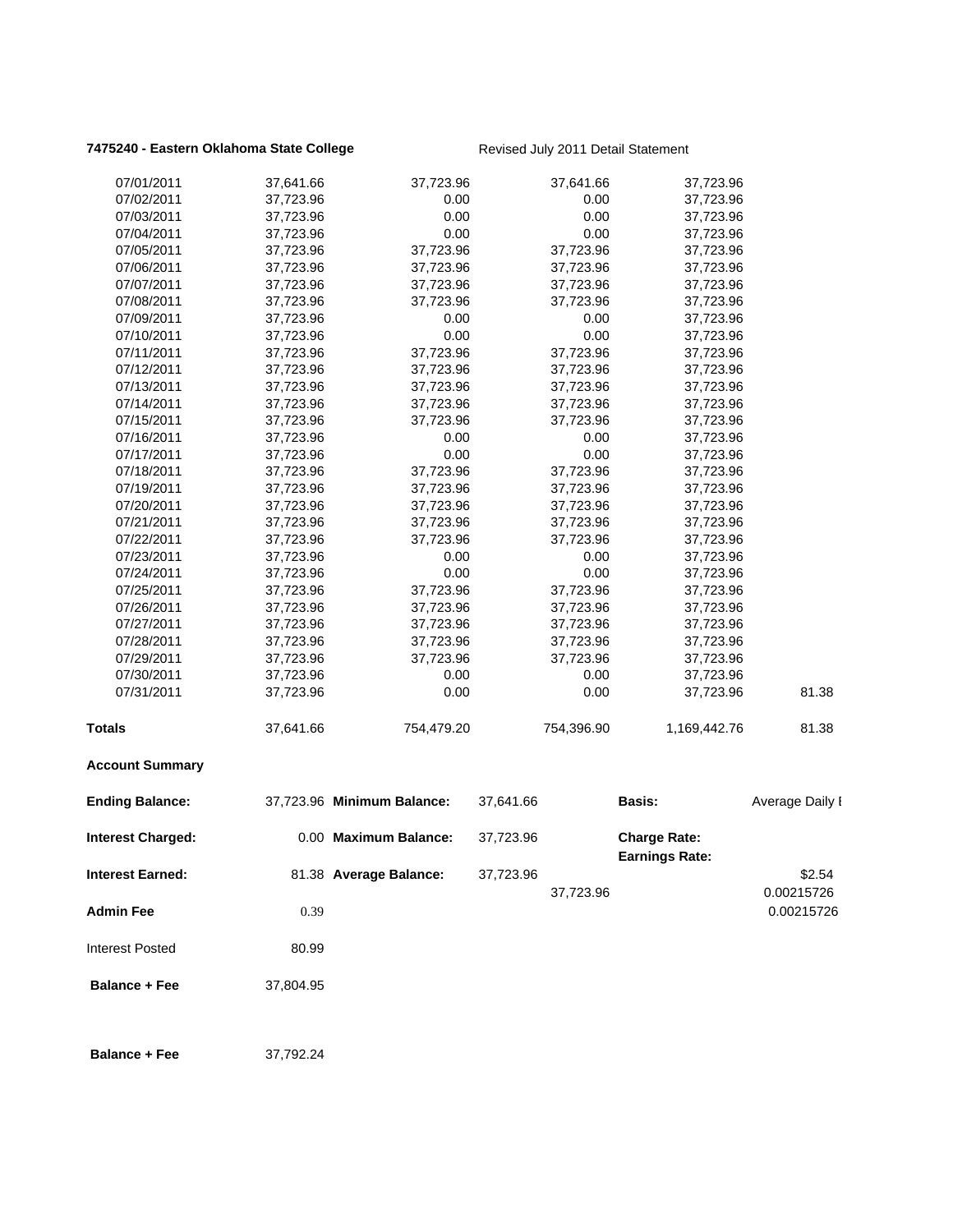### **7475420 - Langston University** Revised July 2011 Detail Statement

| 07/01/2011               | 4,183.82 | 4,192.97                  |          | 4,183.82  | 4,192.97                                     |                 |
|--------------------------|----------|---------------------------|----------|-----------|----------------------------------------------|-----------------|
| 07/02/2011               | 4,192.97 | 0.00                      |          | 0.00      | 4,192.97                                     |                 |
| 07/03/2011               | 4,192.97 | 0.00                      |          | 0.00      | 4,192.97                                     |                 |
| 07/04/2011               | 4,192.97 | 0.00                      |          | 0.00      | 4,192.97                                     |                 |
| 07/05/2011               | 4,192.97 | 4,192.97                  |          | 4,192.97  | 4,192.97                                     |                 |
| 07/06/2011               | 4,192.97 | 4,192.97                  |          | 4,192.97  | 4,192.97                                     |                 |
| 07/07/2011               | 4,192.97 | 4,192.97                  |          | 4,192.97  | 4,192.97                                     |                 |
| 07/08/2011               | 4,192.97 | 4,192.97                  |          | 4,192.97  | 4,192.97                                     |                 |
| 07/09/2011               | 4,192.97 | 0.00                      |          | 0.00      | 4,192.97                                     |                 |
| 07/10/2011               | 4,192.97 | 0.00                      |          | 0.00      | 4,192.97                                     |                 |
| 07/11/2011               | 4,192.97 | 4,192.97                  |          | 4,192.97  | 4,192.97                                     |                 |
| 07/12/2011               | 4,192.97 | 4,192.97                  |          | 4,192.97  | 4,192.97                                     |                 |
| 07/13/2011               | 4,192.97 | 4,192.97                  |          | 4,192.97  | 4,192.97                                     |                 |
| 07/14/2011               | 4,192.97 | 4,192.97                  |          | 4,192.97  | 4,192.97                                     |                 |
| 07/15/2011               | 4,192.97 | 4,192.97                  |          | 4,192.97  | 4,192.97                                     |                 |
| 07/16/2011               | 4,192.97 | 0.00                      |          | 0.00      | 4,192.97                                     |                 |
| 07/17/2011               | 4,192.97 | 0.00                      |          | 0.00      | 4,192.97                                     |                 |
| 07/18/2011               | 4,192.97 | 4,192.97                  |          | 4,192.97  | 4,192.97                                     |                 |
| 07/19/2011               | 4,192.97 | 4,192.97                  |          | 4,192.97  | 4,192.97                                     |                 |
| 07/20/2011               | 4,192.97 | 4,192.97                  |          | 4,192.97  | 4,192.97                                     |                 |
| 07/21/2011               | 4,192.97 | 4,192.97                  |          | 4,192.97  | 4,192.97                                     |                 |
| 07/22/2011               | 4,192.97 | 4,192.97                  |          | 4,192.97  | 4,192.97                                     |                 |
| 07/23/2011               | 4,192.97 | 0.00                      |          | 0.00      | 4,192.97                                     |                 |
| 07/24/2011               | 4,192.97 | 0.00                      |          | 0.00      | 4,192.97                                     |                 |
| 07/25/2011               | 4,192.97 | 4,192.97                  |          | 4,192.97  | 4,192.97                                     |                 |
| 07/26/2011               | 4,192.97 | 4,192.97                  |          | 4,192.97  | 4,192.97                                     |                 |
| 07/27/2011               | 4,192.97 | 4,192.97                  |          | 4,192.97  | 4,192.97                                     |                 |
| 07/28/2011               | 4,192.97 | 4,192.97                  |          | 4,192.97  | 4,192.97                                     |                 |
| 07/29/2011               | 4,192.97 | 4,192.97                  |          | 4,192.97  | 4,192.97                                     |                 |
| 07/30/2011               | 4,192.97 | 0.00                      |          | 0.00      | 4,192.97                                     |                 |
| 07/31/2011               | 4,192.97 | 0.00                      |          | 0.00      | 4,192.97                                     | 9.05            |
| Totals                   | 4,183.82 | 83,859.40                 |          | 83,850.25 | 129,982.07                                   | 9.05            |
| <b>Account Summary</b>   |          |                           |          |           |                                              |                 |
| <b>Ending Balance:</b>   |          | 4,192.97 Minimum Balance: | 4,183.82 |           | Basis:                                       | Average Daily I |
| <b>Interest Charged:</b> |          | 0.00 Maximum Balance:     | 4,192.97 |           | <b>Charge Rate:</b><br><b>Earnings Rate:</b> |                 |
| <b>Interest Earned:</b>  |          | 9.05 Average Balance:     | 4,192.97 |           |                                              | \$2.54          |
|                          |          |                           |          | 4,192.97  |                                              | 0.00215726      |
| <b>Admin Fee</b>         | 0.04     |                           |          |           |                                              | 0.00215726      |
| <b>Interest Posted</b>   | 9.00     |                           |          |           |                                              |                 |

**Balance + Fee** 4,201.97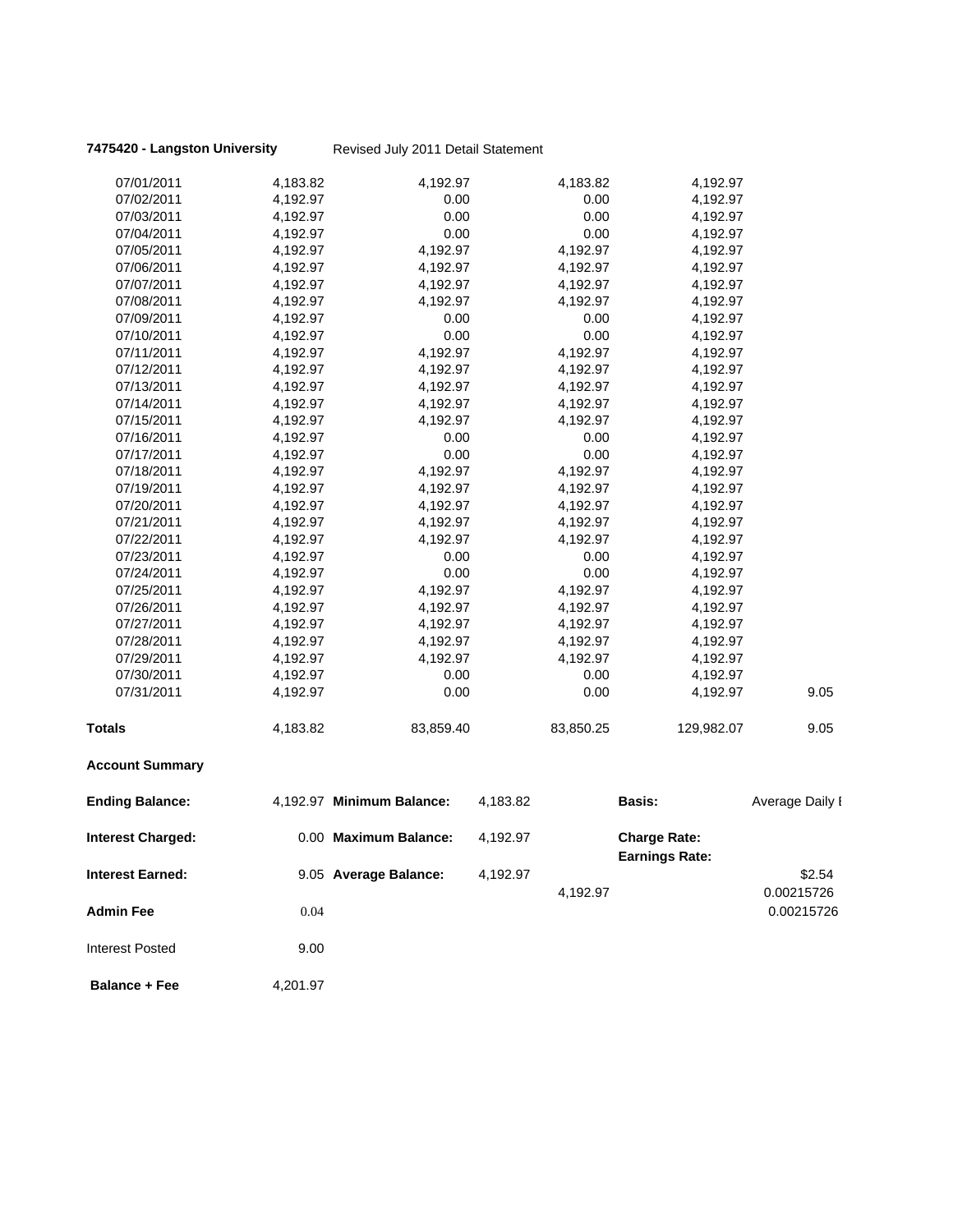### **7475750 - Tulsa Junior College** Revised July 2011 Detail Statement

| 07/01/2011               | 4,927.95 | 4,938.72                  |          | 4,927.95  | 4,938.72                                     |                 |
|--------------------------|----------|---------------------------|----------|-----------|----------------------------------------------|-----------------|
| 07/02/2011               | 4,938.72 | 0.00                      |          | 0.00      | 4,938.72                                     |                 |
| 07/03/2011               | 4,938.72 | 0.00                      |          | 0.00      | 4,938.72                                     |                 |
| 07/04/2011               | 4,938.72 | 0.00                      |          | 0.00      | 4,938.72                                     |                 |
| 07/05/2011               | 4,938.72 | 4,938.72                  |          | 4,938.72  | 4,938.72                                     |                 |
| 07/06/2011               | 4,938.72 | 4,938.72                  |          | 4,938.72  | 4,938.72                                     |                 |
| 07/07/2011               | 4,938.72 | 4,938.72                  |          | 4,938.72  | 4,938.72                                     |                 |
| 07/08/2011               | 4,938.72 | 4,938.72                  |          | 4,938.72  | 4,938.72                                     |                 |
| 07/09/2011               | 4,938.72 | 0.00                      |          | 0.00      | 4,938.72                                     |                 |
| 07/10/2011               | 4,938.72 | 0.00                      |          | 0.00      | 4,938.72                                     |                 |
| 07/11/2011               | 4,938.72 | 4,938.72                  |          | 4,938.72  | 4,938.72                                     |                 |
| 07/12/2011               | 4,938.72 | 4,938.72                  |          | 4,938.72  | 4,938.72                                     |                 |
| 07/13/2011               | 4,938.72 | 4,938.72                  |          | 4,938.72  | 4,938.72                                     |                 |
| 07/14/2011               | 4,938.72 | 4,938.72                  |          | 4,938.72  | 4,938.72                                     |                 |
| 07/15/2011               | 4,938.72 | 4,938.72                  |          | 4,938.72  | 4,938.72                                     |                 |
| 07/16/2011               | 4,938.72 | 0.00                      |          | 0.00      | 4,938.72                                     |                 |
| 07/17/2011               | 4,938.72 | 0.00                      |          | 0.00      | 4,938.72                                     |                 |
| 07/18/2011               | 4,938.72 | 4,938.72                  |          | 4,938.72  | 4,938.72                                     |                 |
| 07/19/2011               | 4,938.72 | 4,938.72                  |          | 4,938.72  | 4,938.72                                     |                 |
| 07/20/2011               | 4,938.72 | 4,938.72                  |          | 4,938.72  | 4,938.72                                     |                 |
| 07/21/2011               | 4,938.72 | 4,938.72                  |          | 4,938.72  | 4,938.72                                     |                 |
| 07/22/2011               | 4,938.72 | 4,938.72                  |          | 4,938.72  | 4,938.72                                     |                 |
| 07/23/2011               | 4,938.72 | 0.00                      |          | 0.00      | 4,938.72                                     |                 |
| 07/24/2011               | 4,938.72 | 0.00                      |          | 0.00      | 4,938.72                                     |                 |
| 07/25/2011               | 4,938.72 | 4,938.72                  |          | 4,938.72  | 4,938.72                                     |                 |
| 07/26/2011               | 4,938.72 | 4,938.72                  |          | 4,938.72  | 4,938.72                                     |                 |
| 07/27/2011               | 4,938.72 | 4,938.72                  |          | 4,938.72  | 4,938.72                                     |                 |
| 07/28/2011               | 4,938.72 | 4,938.72                  |          | 4,938.72  | 4,938.72                                     |                 |
| 07/29/2011               | 4,938.72 | 4,938.72                  |          | 4,938.72  | 4,938.72                                     |                 |
| 07/30/2011               | 4,938.72 | 0.00                      |          | 0.00      | 4,938.72                                     |                 |
| 07/31/2011               | 4,938.72 | 0.00                      |          | 0.00      | 4,938.72                                     | 10.65           |
| <b>Totals</b>            | 4,927.95 | 98,774.40                 |          | 98,763.63 | 153,100.32                                   | 10.65           |
| <b>Account Summary</b>   |          |                           |          |           |                                              |                 |
| <b>Ending Balance:</b>   |          | 4,938.72 Minimum Balance: | 4,927.95 |           | <b>Basis:</b>                                | Average Daily I |
| <b>Interest Charged:</b> |          | 0.00 Maximum Balance:     | 4,938.72 |           | <b>Charge Rate:</b><br><b>Earnings Rate:</b> |                 |
| <b>Interest Earned:</b>  |          | 10.65 Average Balance:    | 4,938.72 |           |                                              | \$2.54          |
|                          |          |                           |          | 4,938.72  |                                              | 0.00215726      |
| Admin Fee                | 0.05     |                           |          |           |                                              | 0.00215726      |
|                          |          |                           |          |           |                                              |                 |
| <b>Interest Posted</b>   | 10.60    |                           |          |           |                                              |                 |
|                          |          |                           |          |           |                                              |                 |

**Balance + Fee** 4,949.32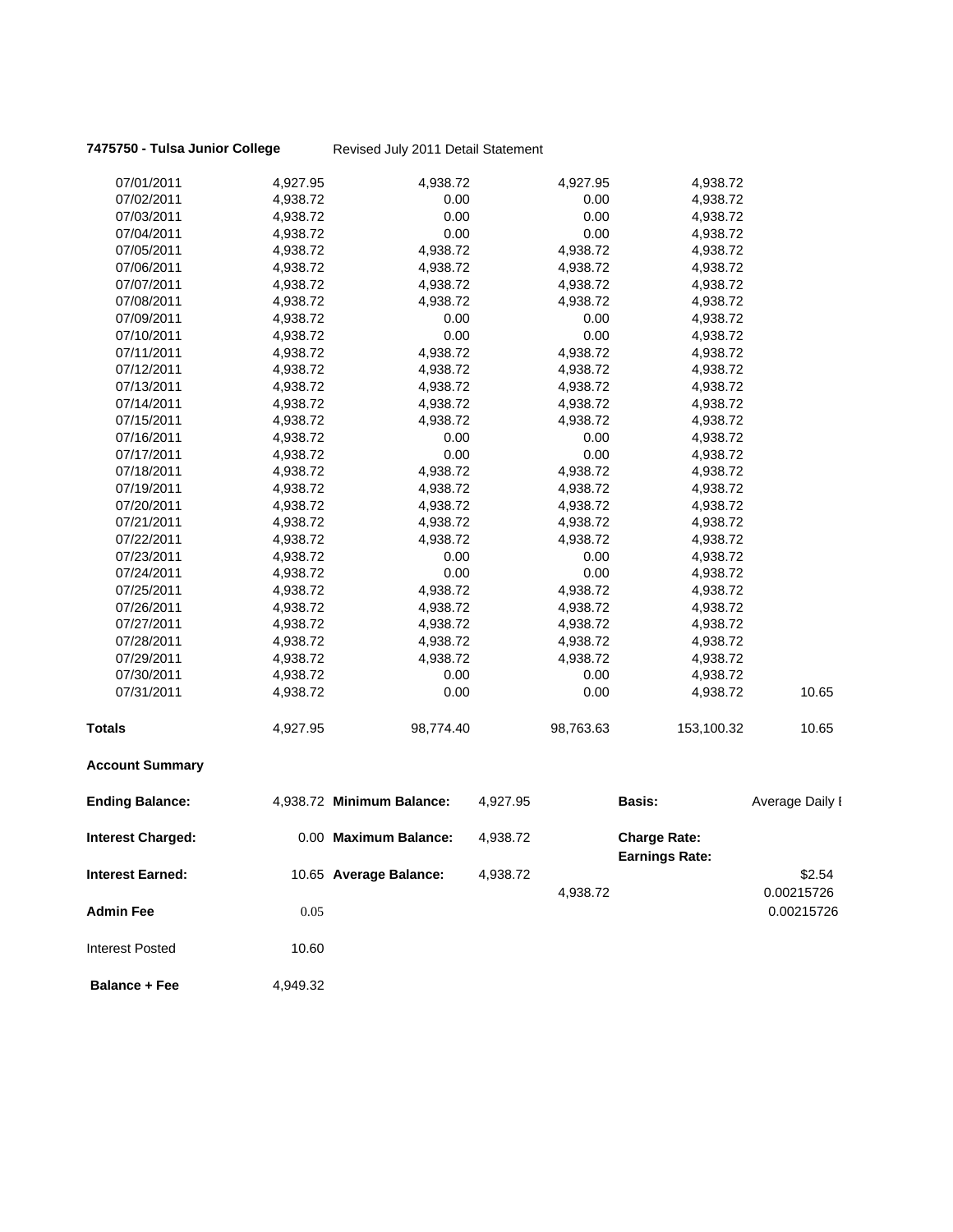7475770 - University of Oklahoma Health Sciences Ctr. Revised July 2011 Detail Statement

| 07/01/2011               | 11,009,658.04 | 11,036,854.08                  | 11,009,658.04  | 11,036,854.08         |                 |
|--------------------------|---------------|--------------------------------|----------------|-----------------------|-----------------|
| 07/02/2011               | 11,036,854.08 | 0.00                           | 0.00           | 11,036,854.08         |                 |
| 07/03/2011               | 11,036,854.08 | 0.00                           | 0.00           | 11,036,854.08         |                 |
| 07/04/2011               | 11,036,854.08 | 0.00                           | 0.00           | 11,036,854.08         |                 |
| 07/05/2011               | 11,036,854.08 | 11,036,854.08                  | 11,036,854.08  | 11,036,854.08         |                 |
| 07/06/2011               | 11,036,854.08 | 11,036,854.08                  | 11,036,854.08  | 11,036,854.08         |                 |
| 07/07/2011               | 11,036,854.08 | 11,036,854.08                  | 11,036,854.08  | 11,036,854.08         |                 |
| 07/08/2011               | 11,036,854.08 | 11,036,854.08                  | 11,036,854.08  | 11,036,854.08         |                 |
| 07/09/2011               | 11,036,854.08 | 0.00                           | 0.00           | 11,036,854.08         |                 |
| 07/10/2011               | 11,036,854.08 | 0.00                           | 0.00           | 11,036,854.08         |                 |
| 07/11/2011               | 11,036,854.08 | 11,036,854.08                  | 11,036,854.08  | 11,036,854.08         |                 |
| 07/12/2011               | 11,036,854.08 | 11,036,854.08                  | 11,036,854.08  | 11,036,854.08         |                 |
| 07/13/2011               | 11,036,854.08 | 11,036,854.08                  | 11,036,854.08  | 11,036,854.08         |                 |
| 07/14/2011               | 11,036,854.08 | 11,036,854.08                  | 11,036,854.08  | 11,036,854.08         |                 |
| 07/15/2011               | 11,036,854.08 | 11,036,854.08                  | 11,036,854.08  | 11,036,854.08         |                 |
| 07/16/2011               | 11,036,854.08 | 0.00                           | 0.00           | 11,036,854.08         |                 |
| 07/17/2011               | 11,036,854.08 | 0.00                           | 0.00           | 11,036,854.08         |                 |
| 07/18/2011               | 11,036,854.08 | 11,036,854.08                  | 11,036,854.08  | 11,036,854.08         |                 |
| 07/19/2011               | 11,036,854.08 | 11,036,854.08                  | 11,036,854.08  | 11,036,854.08         |                 |
| 07/20/2011               | 11,036,854.08 | 11,036,854.08                  | 11,036,854.08  | 11,036,854.08         |                 |
| 07/21/2011               | 11,036,854.08 | 11,036,854.08                  | 11,036,854.08  | 11,036,854.08         |                 |
| 07/22/2011               | 11,036,854.08 | 11,036,854.08                  | 11,036,854.08  | 11,036,854.08         |                 |
| 07/23/2011               | 11,036,854.08 | 0.00                           | 0.00           | 11,036,854.08         |                 |
| 07/24/2011               | 11,036,854.08 | 0.00                           | 0.00           | 11,036,854.08         |                 |
| 07/25/2011               | 11,036,854.08 | 11,004,169.08                  | 11,036,854.08  | 11,004,169.08         |                 |
| 07/26/2011               | 11,004,169.08 | 10,231,505.78                  | 11,004,169.08  | 10,231,505.78         |                 |
| 07/27/2011               | 10,231,505.78 | 10,231,505.78                  | 10,231,505.78  | 10,231,505.78         |                 |
| 07/28/2011               | 10,231,505.78 | 10,231,505.78                  | 10,231,505.78  | 10,231,505.78         |                 |
| 07/29/2011               | 10,231,505.78 | 10,231,505.78                  | 10,231,505.78  | 10,231,505.78         |                 |
| 07/30/2011               | 10,231,505.78 | 0.00                           | 0.00           | 10,231,505.78         |                 |
| 07/31/2011               | 10,231,505.78 | 0.00                           | 0.00           | 10,231,505.78         | 23,470.83       |
|                          |               |                                |                |                       |                 |
| <b>Totals</b>            | 11,009,658.04 | 217,483,003.40                 | 218,261,155.66 | 337,277,701.68        | 23,470.83       |
| <b>Account Summary</b>   |               |                                |                |                       |                 |
| <b>Ending Balance:</b>   |               | 10,231,505.78 Minimum Balance: | 11,009,658.04  | Basis:                | Average Daily I |
| <b>Interest Charged:</b> |               | 0.00 Maximum Balance:          | 10,231,505.78  | <b>Charge Rate:</b>   |                 |
|                          |               |                                |                | <b>Earnings Rate:</b> |                 |
| <b>Interest Earned:</b>  |               | 23,470.83 Average Balance:     | 10,879,925.86  |                       | \$2.54          |
|                          |               |                                | 10,879,925.86  |                       | 0.00215726      |
| <b>Admin Fee</b>         | 113.33        |                                |                |                       | 0.00215726      |
|                          |               |                                |                |                       |                 |
| <b>Interest Posted</b>   | 23,357.50     |                                |                |                       |                 |

**Balance + Fee** 10,254,863.28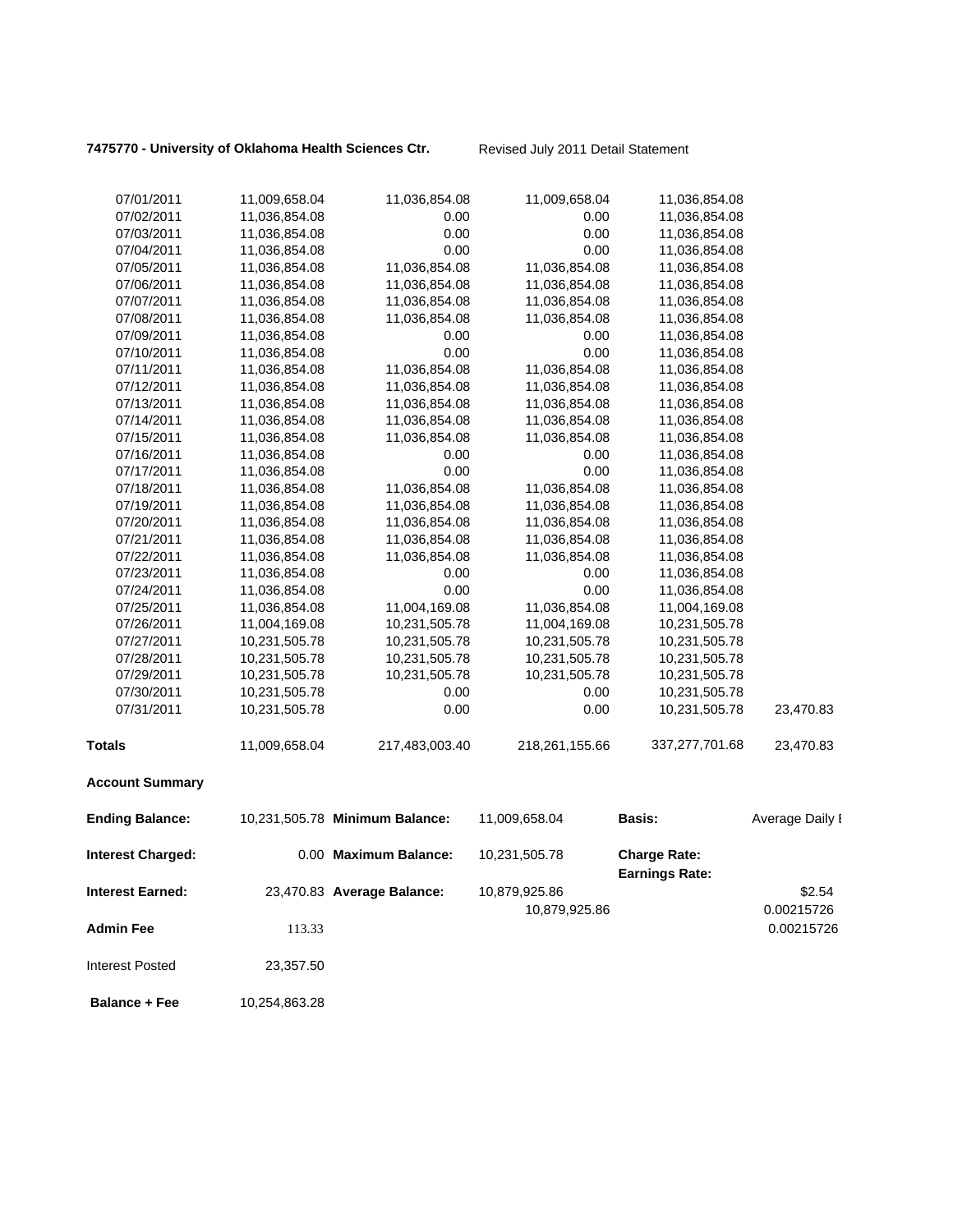**7476760 - Oklahoma University** Revised July 2011 Detail Statement

| 07/01/2011               | 84,851,090.90    | 85,040,613.17                  | 84,851,090.90    | 85,040,613.17                                |                 |
|--------------------------|------------------|--------------------------------|------------------|----------------------------------------------|-----------------|
| 07/02/2011               | 85,040,613.17    | 0.00                           | 0.00             | 85,040,613.17                                |                 |
| 07/03/2011               | 85,040,613.17    | 0.00                           | 0.00             | 85,040,613.17                                |                 |
| 07/04/2011               | 85,040,613.17    | 0.00                           | 0.00             | 85,040,613.17                                |                 |
| 07/05/2011               | 85,040,613.17    | 85,040,613.17                  | 85,040,613.17    | 85,040,613.17                                |                 |
| 07/06/2011               | 85,040,613.17    | 85,035,513.17                  | 85,040,613.17    | 85,035,513.17                                |                 |
| 07/07/2011               | 85,035,513.17    | 85,035,513.17                  | 85,035,513.17    | 85,035,513.17                                |                 |
| 07/08/2011               | 85,035,513.17    | 85,035,513.17                  | 85,035,513.17    | 85,035,513.17                                |                 |
| 07/09/2011               | 85,035,513.17    | 0.00                           | 0.00             | 85,035,513.17                                |                 |
| 07/10/2011               | 85,035,513.17    | 0.00                           | 0.00             | 85,035,513.17                                |                 |
| 07/11/2011               | 85,035,513.17    | 85,035,513.17                  | 85,035,513.17    | 85,035,513.17                                |                 |
| 07/12/2011               | 85,035,513.17    | 84,441,891.12                  | 85,035,513.17    | 84,441,891.12                                |                 |
| 07/13/2011               | 84,441,891.12    | 84,441,891.12                  | 84,441,891.12    | 84,441,891.12                                |                 |
| 07/14/2011               | 84,441,891.12    | 84,441,891.12                  | 84,441,891.12    | 84,441,891.12                                |                 |
| 07/15/2011               | 84,441,891.12    | 84,441,891.12                  | 84,441,891.12    | 84,441,891.12                                |                 |
| 07/16/2011               | 84,441,891.12    | 0.00                           | 0.00             | 84,441,891.12                                |                 |
| 07/17/2011               | 84,441,891.12    | 0.00                           | 0.00             | 84,441,891.12                                |                 |
| 07/18/2011               | 84,441,891.12    | 84,441,891.12                  | 84,441,891.12    | 84,441,891.12                                |                 |
| 07/19/2011               | 84,441,891.12    | 84,441,891.12                  | 84,441,891.12    | 84,441,891.12                                |                 |
| 07/20/2011               | 84,441,891.12    | 84,441,891.12                  | 84,441,891.12    | 84,441,891.12                                |                 |
| 07/21/2011               | 84,441,891.12    | 84,215,078.56                  | 84,441,891.12    | 84,215,078.56                                |                 |
| 07/22/2011               | 84,215,078.56    | 84,215,078.56                  | 84,215,078.56    | 84,215,078.56                                |                 |
| 07/23/2011               | 84,215,078.56    | 0.00                           | 0.00             | 84,215,078.56                                |                 |
| 07/24/2011               | 84,215,078.56    | 0.00                           | 0.00             | 84,215,078.56                                |                 |
| 07/25/2011               | 84,215,078.56    | 84, 164, 760. 16               | 84,215,078.56    | 84,164,760.16                                |                 |
| 07/26/2011               | 84,164,760.16    | 84, 164, 760. 16               | 84, 164, 760. 16 | 84, 164, 760. 16                             |                 |
| 07/27/2011               | 84,164,760.16    | 84,063,768.38                  | 84, 164, 760. 16 | 84,063,768.38                                |                 |
| 07/28/2011               | 84,063,768.38    | 84,063,768.38                  | 84,063,768.38    | 84,063,768.38                                |                 |
| 07/29/2011               | 84,063,768.38    | 83, 184, 122. 38               | 84,063,768.38    | 83,184,122.38                                |                 |
| 07/30/2011               | 83, 184, 122. 38 | 0.00                           | 0.00             | 83,184,122.38                                |                 |
| 07/31/2011               | 83, 184, 122. 38 | 0.00                           | 0.00             | 83,184,122.38                                | 182,202.38      |
| <b>Totals</b>            | 84,851,090.90    | 1,689,387,853.44               | 1,691,054,821.96 | 2,618,262,903.41                             | 182,202.38      |
| <b>Account Summary</b>   |                  |                                |                  |                                              |                 |
| <b>Ending Balance:</b>   |                  | 83,184,122.38 Minimum Balance: | 84,851,090.90    | <b>Basis:</b>                                | Average Daily I |
| <b>Interest Charged:</b> |                  | 0.00 Maximum Balance:          | 83,184,122.38    | <b>Charge Rate:</b><br><b>Earnings Rate:</b> |                 |
| <b>Interest Earned:</b>  |                  | 182,202.38 Average Balance:    | 84,460,093.66    |                                              | \$2.54          |
|                          |                  |                                | 84,460,093.66    |                                              | 0.00215726      |
| <b>Admin Fee</b>         | 879.79           |                                |                  |                                              | 0.00215726      |
| <b>Interest Posted</b>   | 181,322.59       |                                |                  |                                              |                 |
| <b>Balance + Fee</b>     | 83,365,444.97    |                                |                  |                                              |                 |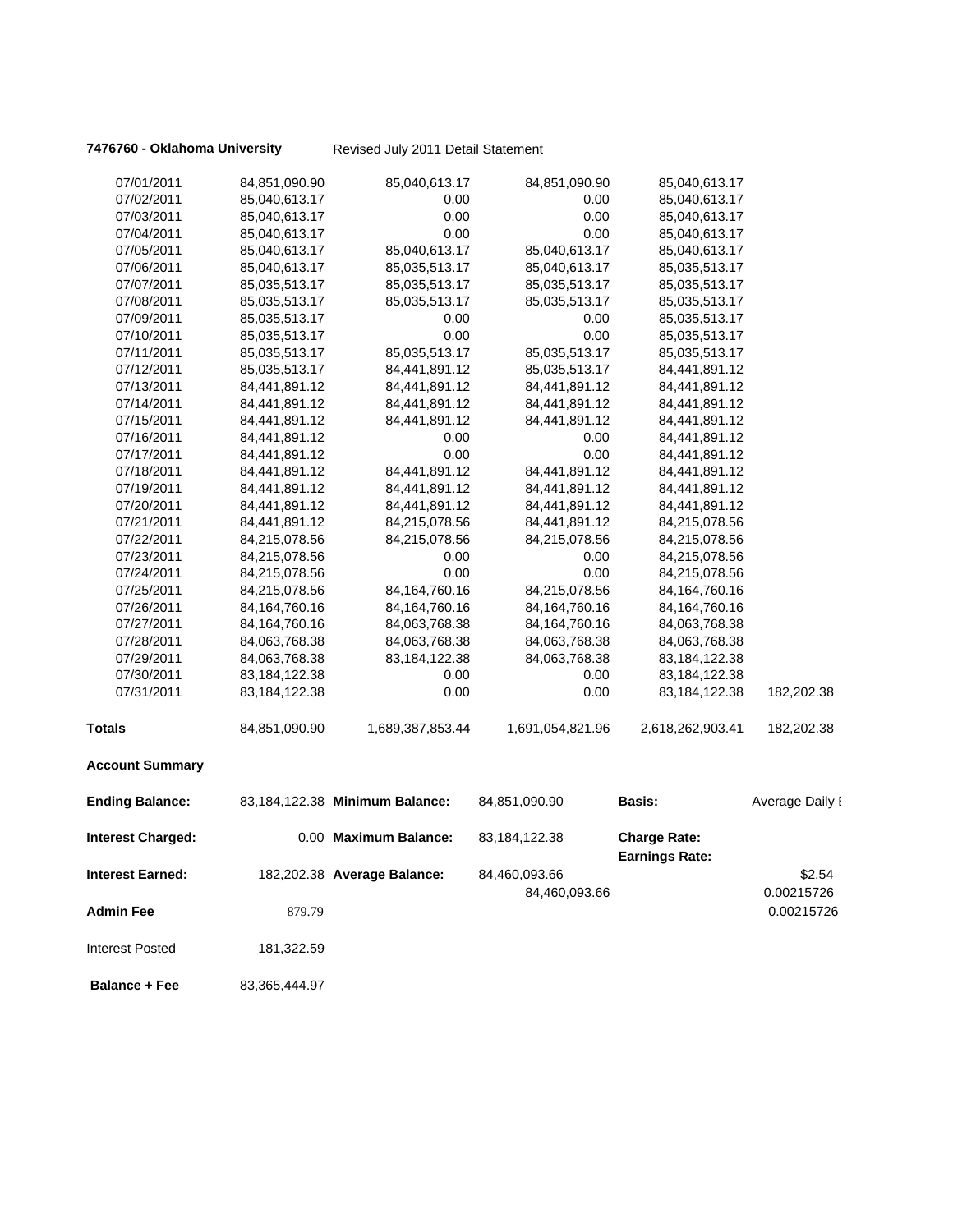### **7477120 - University of Central Oklahoma** Revised July 2011 Detail Statement

| 07/01/2011              | 154,951.07 | 155,289.84                  | 154,951.07   | 155,289.84                                   |                 |
|-------------------------|------------|-----------------------------|--------------|----------------------------------------------|-----------------|
| 07/02/2011              | 155,289.84 | 0.00                        | 0.00         | 155,289.84                                   |                 |
| 07/03/2011              | 155,289.84 | 0.00                        | 0.00         | 155,289.84                                   |                 |
| 07/04/2011              | 155,289.84 | 0.00                        | 0.00         | 155,289.84                                   |                 |
| 07/05/2011              | 155,289.84 | 155,289.84                  | 155,289.84   | 155,289.84                                   |                 |
| 07/06/2011              | 155,289.84 | 155,289.84                  | 155,289.84   | 155,289.84                                   |                 |
| 07/07/2011              | 155,289.84 | 155,289.84                  | 155,289.84   | 155,289.84                                   |                 |
| 07/08/2011              | 155,289.84 | 155,289.84                  | 155,289.84   | 155,289.84                                   |                 |
| 07/09/2011              | 155,289.84 | 0.00                        | 0.00         | 155,289.84                                   |                 |
| 07/10/2011              | 155,289.84 | 0.00                        | 0.00         | 155,289.84                                   |                 |
| 07/11/2011              | 155,289.84 | 155,289.84                  | 155,289.84   | 155,289.84                                   |                 |
| 07/12/2011              | 155,289.84 | 155,289.84                  | 155,289.84   | 155,289.84                                   |                 |
| 07/13/2011              | 155,289.84 | 155,289.84                  | 155,289.84   | 155,289.84                                   |                 |
| 07/14/2011              | 155,289.84 | 155,289.84                  | 155,289.84   | 155,289.84                                   |                 |
| 07/15/2011              | 155,289.84 | 155,289.84                  | 155,289.84   | 155,289.84                                   |                 |
| 07/16/2011              | 155,289.84 | 0.00                        | 0.00         | 155,289.84                                   |                 |
| 07/17/2011              | 155,289.84 | 0.00                        | 0.00         | 155,289.84                                   |                 |
| 07/18/2011              | 155,289.84 | 155,289.84                  | 155,289.84   | 155,289.84                                   |                 |
| 07/19/2011              | 155,289.84 | 155,289.84                  | 155,289.84   | 155,289.84                                   |                 |
| 07/20/2011              | 155,289.84 | 155,289.84                  | 155,289.84   | 155,289.84                                   |                 |
| 07/21/2011              | 155,289.84 | 155,289.84                  | 155,289.84   | 155,289.84                                   |                 |
| 07/22/2011              | 155,289.84 | 155,289.84                  | 155,289.84   | 155,289.84                                   |                 |
| 07/23/2011              | 155,289.84 | 0.00                        | 0.00         | 155,289.84                                   |                 |
| 07/24/2011              | 155,289.84 | 0.00                        | 0.00         | 155,289.84                                   |                 |
| 07/25/2011              | 155,289.84 | 155,289.84                  | 155,289.84   | 155,289.84                                   |                 |
| 07/26/2011              | 155,289.84 | 155,289.84                  | 155,289.84   | 155,289.84                                   |                 |
| 07/27/2011              | 155,289.84 | 155,289.84                  | 155,289.84   | 155,289.84                                   |                 |
| 07/28/2011              | 155,289.84 | 155,289.84                  | 155,289.84   | 155,289.84                                   |                 |
| 07/29/2011              | 155,289.84 | 155,289.84                  | 155,289.84   | 155,289.84                                   |                 |
| 07/30/2011              | 155,289.84 | 0.00                        | 0.00         | 155,289.84                                   |                 |
| 07/31/2011              | 155,289.84 | 0.00                        | 0.00         | 155,289.84                                   | 335.00          |
| <b>Totals</b>           | 154,951.07 | 3,105,796.80                | 3,105,458.03 | 4,813,985.04                                 | 335.00          |
| <b>Account Summary</b>  |            |                             |              |                                              |                 |
| <b>Ending Balance:</b>  |            | 155,289.84 Minimum Balance: | 154,951.07   | <b>Basis:</b>                                | Average Daily I |
| Interest Charged:       |            | 0.00 Maximum Balance:       | 155,289.84   | <b>Charge Rate:</b><br><b>Earnings Rate:</b> |                 |
| <b>Interest Earned:</b> |            | 335.00 Average Balance:     | 155,289.84   |                                              | \$2.54          |
|                         |            |                             |              |                                              |                 |
|                         |            |                             | 155,289.84   |                                              | 0.00215726      |
| <b>Admin Fee</b>        | 1.62       |                             |              |                                              | 0.00215726      |
| <b>Interest Posted</b>  | 333.38     |                             |              |                                              |                 |
| <b>Balance + Fee</b>    | 155,623.22 |                             |              |                                              |                 |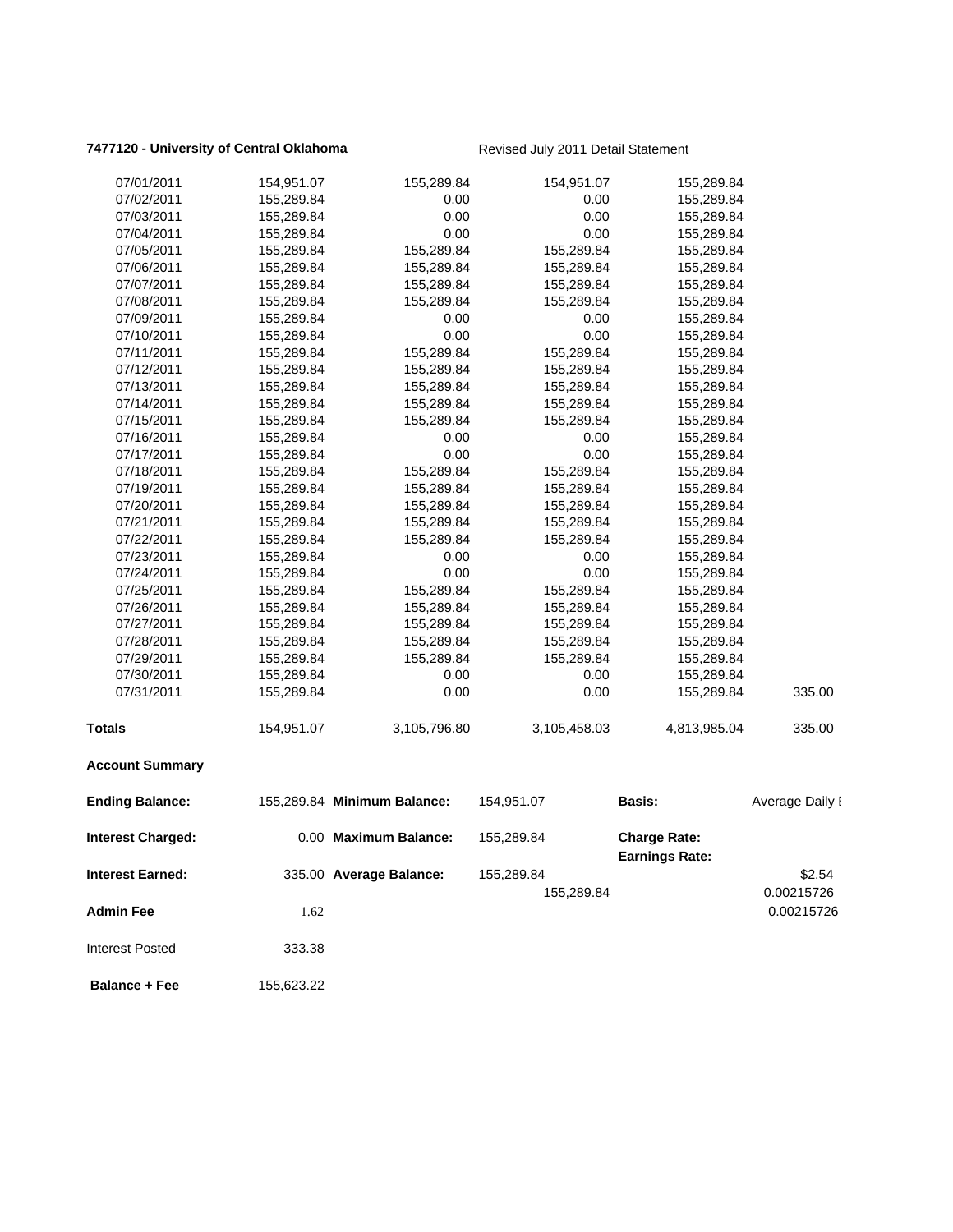**7479105 - OCIA** Revised July 2011 Detail Statement

| 07/01/2011               | 24,370,022.06 | 24,445,307.14                  | 24,370,022.06  | 24,445,307.14                                |                 |
|--------------------------|---------------|--------------------------------|----------------|----------------------------------------------|-----------------|
| 07/02/2011               | 24,445,307.14 | 0.00                           | 0.00           | 24,445,307.14                                |                 |
| 07/03/2011               | 24,445,307.14 | 0.00                           | 0.00           | 24,445,307.14                                |                 |
| 07/04/2011               | 24,445,307.14 | 0.00                           | 0.00           | 24,445,307.14                                |                 |
| 07/05/2011               | 24,445,307.14 | 24,445,307.14                  | 24,445,307.14  | 24,445,307.14                                |                 |
| 07/06/2011               | 24,445,307.14 | 24,445,307.14                  | 24,445,307.14  | 24,445,307.14                                |                 |
| 07/07/2011               | 24,445,307.14 | 24,445,307.14                  | 24,445,307.14  | 24,445,307.14                                |                 |
| 07/08/2011               | 24,445,307.14 | 24,445,307.14                  | 24,445,307.14  | 24,445,307.14                                |                 |
| 07/09/2011               | 24,445,307.14 | 0.00                           | 0.00           | 24,445,307.14                                |                 |
| 07/10/2011               | 24,445,307.14 | 0.00                           | 0.00           | 24,445,307.14                                |                 |
| 07/11/2011               | 24,445,307.14 | 24,445,307.14                  | 24,445,307.14  | 24,445,307.14                                |                 |
| 07/12/2011               | 24,445,307.14 | 24,445,307.14                  | 24,445,307.14  | 24,445,307.14                                |                 |
| 07/13/2011               | 24,445,307.14 | 24,336,550.44                  | 24,445,307.14  | 24,336,550.44                                |                 |
| 07/14/2011               | 24,336,550.44 | 24,336,550.44                  | 24,336,550.44  | 24,336,550.44                                |                 |
| 07/15/2011               | 24,336,550.44 | 24,336,550.44                  | 24,336,550.44  | 24,336,550.44                                |                 |
| 07/16/2011               | 24,336,550.44 | 0.00                           | 0.00           | 24,336,550.44                                |                 |
| 07/17/2011               | 24,336,550.44 | 0.00                           | 0.00           | 24,336,550.44                                |                 |
| 07/18/2011               | 24,336,550.44 | 24,336,550.44                  | 24,336,550.44  | 24,336,550.44                                |                 |
| 07/19/2011               | 24,336,550.44 | 24,336,550.44                  | 24,336,550.44  | 24,336,550.44                                |                 |
| 07/20/2011               | 24,336,550.44 | 24,336,550.44                  | 24,336,550.44  | 24,336,550.44                                |                 |
| 07/21/2011               | 24,336,550.44 | 22,375,644.34                  | 24,336,550.44  | 22,375,644.34                                |                 |
| 07/22/2011               | 22,375,644.34 | 22,375,644.34                  | 22,375,644.34  | 22,375,644.34                                |                 |
| 07/23/2011               | 22,375,644.34 | 0.00                           | 0.00           | 22,375,644.34                                |                 |
| 07/24/2011               | 22,375,644.34 | 0.00                           | 0.00           | 22,375,644.34                                |                 |
| 07/25/2011               | 22,375,644.34 | 22,375,644.34                  | 22,375,644.34  | 22,375,644.34                                |                 |
| 07/26/2011               | 22,375,644.34 | 22,375,644.34                  | 22,375,644.34  | 22,375,644.34                                |                 |
| 07/27/2011               | 22,375,644.34 | 22,375,644.34                  | 22,375,644.34  | 22,375,644.34                                |                 |
| 07/28/2011               | 22,375,644.34 | 22,375,644.34                  | 22,375,644.34  | 22,375,644.34                                |                 |
| 07/29/2011               | 22,375,644.34 | 22,375,644.34                  | 22,375,644.34  | 22,375,644.34                                |                 |
| 07/30/2011               | 22,375,644.34 | 0.00                           | 0.00           | 22,375,644.34                                |                 |
| 07/31/2011               | 22,375,644.34 | 0.00                           | 0.00           | 22,375,644.34                                | 51,090.05       |
| <b>Totals</b>            | 24,370,022.06 | 473,765,963.00                 | 475,760,340.72 | 734,168,176.94                               | 51,090.05       |
| <b>Account Summary</b>   |               |                                |                |                                              |                 |
| <b>Ending Balance:</b>   |               | 22,375,644.34 Minimum Balance: | 24,370,022.06  | <b>Basis:</b>                                | Average Daily I |
| <b>Interest Charged:</b> |               | 0.00 Maximum Balance:          | 22,375,644.34  | <b>Charge Rate:</b><br><b>Earnings Rate:</b> |                 |
| Interest Earned:         |               | 51,090.05 Average Balance:     | 23,682,844.42  |                                              | \$2.54          |
|                          |               |                                | 23,682,844.42  |                                              | 0.00215726      |
| <b>Admin Fee</b>         |               |                                |                |                                              |                 |
|                          | 246.70        |                                |                |                                              | 0.00215726      |
| <b>Interest Posted</b>   | 50,843.35     |                                |                |                                              |                 |
| <b>Balance + Fee</b>     | 22,426,487.69 |                                |                |                                              |                 |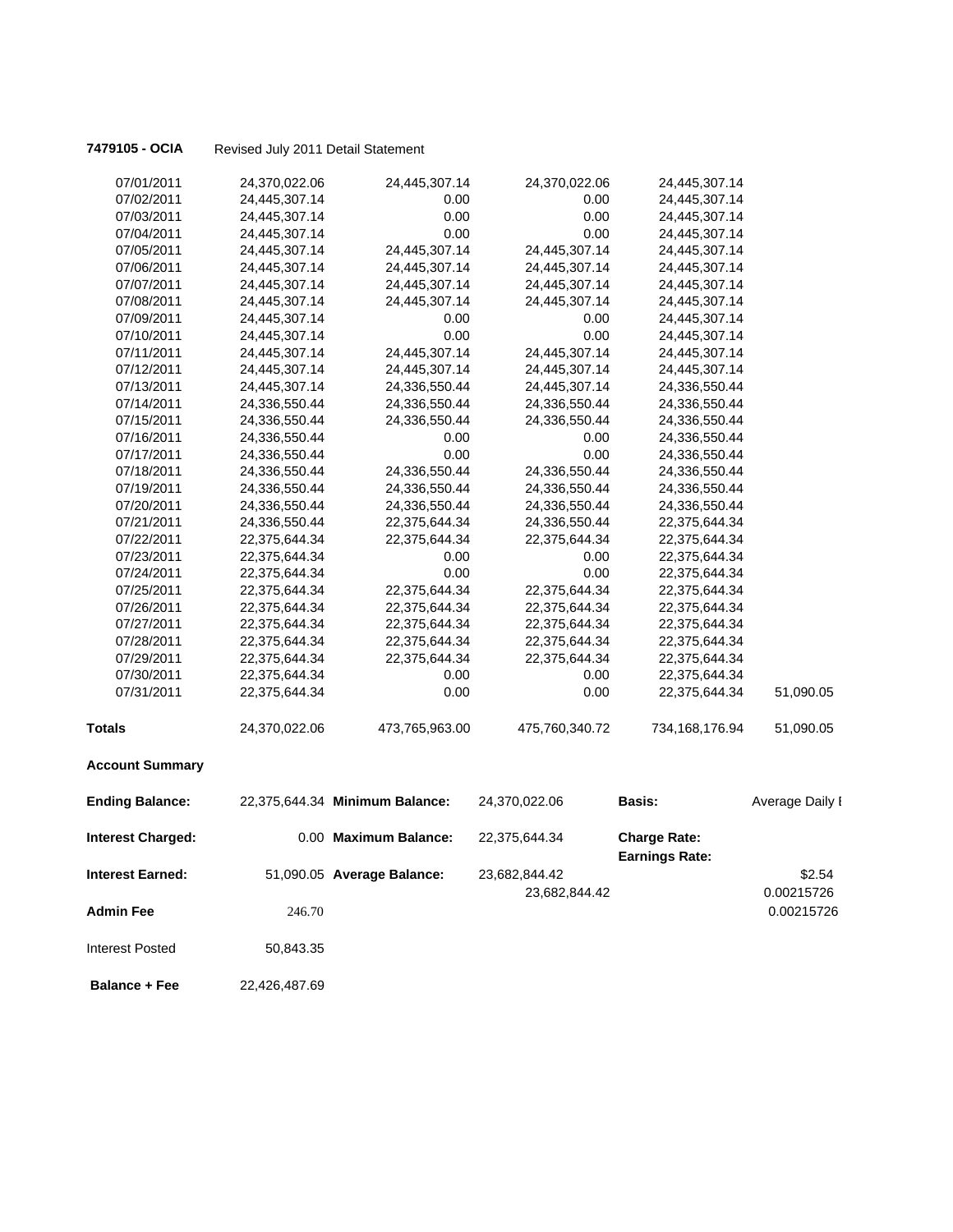### **7480230 - East Central University** Revised July 2011 Detail Statement

|                                                     |        | 0.80 Average Balance:   |                  | 372.56   |                                              | 0.00215726      |
|-----------------------------------------------------|--------|-------------------------|------------------|----------|----------------------------------------------|-----------------|
| <b>Interest Charged:</b><br><b>Interest Earned:</b> |        | 0.00 Maximum Balance:   | 372.56<br>372.56 |          | <b>Charge Rate:</b><br><b>Earnings Rate:</b> | \$2.54          |
| <b>Ending Balance:</b>                              |        | 372.56 Minimum Balance: | 371.75           |          | Basis:                                       | Average Daily I |
| <b>Account Summary</b>                              |        |                         |                  |          |                                              |                 |
| Totals                                              | 371.75 | 7,451.20                |                  | 7,450.39 | 11,549.36                                    | 0.80            |
| 07/31/2011                                          | 372.56 | 0.00                    |                  | 0.00     | 372.56                                       | 0.80            |
| 07/30/2011                                          | 372.56 | 0.00                    |                  | 0.00     | 372.56                                       |                 |
| 07/29/2011                                          | 372.56 | 372.56                  |                  | 372.56   | 372.56                                       |                 |
| 07/28/2011                                          | 372.56 | 372.56                  |                  | 372.56   | 372.56                                       |                 |
| 07/27/2011                                          | 372.56 | 372.56                  |                  | 372.56   | 372.56                                       |                 |
| 07/26/2011                                          | 372.56 | 372.56                  |                  | 372.56   | 372.56                                       |                 |
| 07/25/2011                                          | 372.56 | 372.56                  |                  | 372.56   | 372.56                                       |                 |
| 07/24/2011                                          | 372.56 | 0.00                    |                  | 0.00     | 372.56                                       |                 |
| 07/23/2011                                          | 372.56 | 0.00                    |                  | 0.00     | 372.56                                       |                 |
| 07/22/2011                                          | 372.56 | 372.56                  |                  | 372.56   | 372.56                                       |                 |
| 07/21/2011                                          | 372.56 | 372.56                  |                  | 372.56   | 372.56                                       |                 |
| 07/20/2011                                          | 372.56 | 372.56                  |                  | 372.56   | 372.56                                       |                 |
| 07/19/2011                                          | 372.56 | 372.56                  |                  | 372.56   | 372.56                                       |                 |
| 07/18/2011                                          | 372.56 | 372.56                  |                  | 372.56   | 372.56                                       |                 |
| 07/17/2011                                          | 372.56 | 0.00                    |                  | 0.00     | 372.56                                       |                 |
| 07/16/2011                                          | 372.56 | 0.00                    |                  | 0.00     | 372.56                                       |                 |
| 07/15/2011                                          | 372.56 | 372.56                  |                  | 372.56   | 372.56                                       |                 |
| 07/14/2011                                          | 372.56 | 372.56                  |                  | 372.56   | 372.56                                       |                 |
| 07/13/2011                                          | 372.56 | 372.56                  |                  | 372.56   | 372.56                                       |                 |
| 07/12/2011                                          | 372.56 | 372.56                  |                  | 372.56   | 372.56                                       |                 |
| 07/11/2011                                          | 372.56 | 372.56                  |                  | 372.56   | 372.56                                       |                 |
| 07/10/2011                                          | 372.56 | 0.00                    |                  | 0.00     | 372.56                                       |                 |
| 07/09/2011                                          | 372.56 | 0.00                    |                  | 0.00     | 372.56                                       |                 |
| 07/08/2011                                          | 372.56 | 372.56                  |                  | 372.56   | 372.56                                       |                 |
| 07/07/2011                                          | 372.56 | 372.56                  |                  | 372.56   | 372.56                                       |                 |
| 07/06/2011                                          | 372.56 | 372.56                  |                  | 372.56   | 372.56                                       |                 |
| 07/05/2011                                          | 372.56 | 372.56                  |                  | 372.56   | 372.56                                       |                 |
| 07/04/2011                                          | 372.56 | 0.00                    |                  | 0.00     | 372.56                                       |                 |
| 07/03/2011                                          | 372.56 | 0.00                    |                  | 0.00     | 372.56                                       |                 |
| 07/02/2011                                          | 372.56 | 0.00                    |                  | 0.00     | 372.56                                       |                 |
| 07/01/2011                                          | 371.75 | 372.56                  |                  | 371.75   | 372.56                                       |                 |
|                                                     |        |                         |                  |          |                                              |                 |

**Admin Fee** 0.00 0.000 0.000 0.000 0.00215726

**Balance + Fee** 373.36

Interest Posted 0.80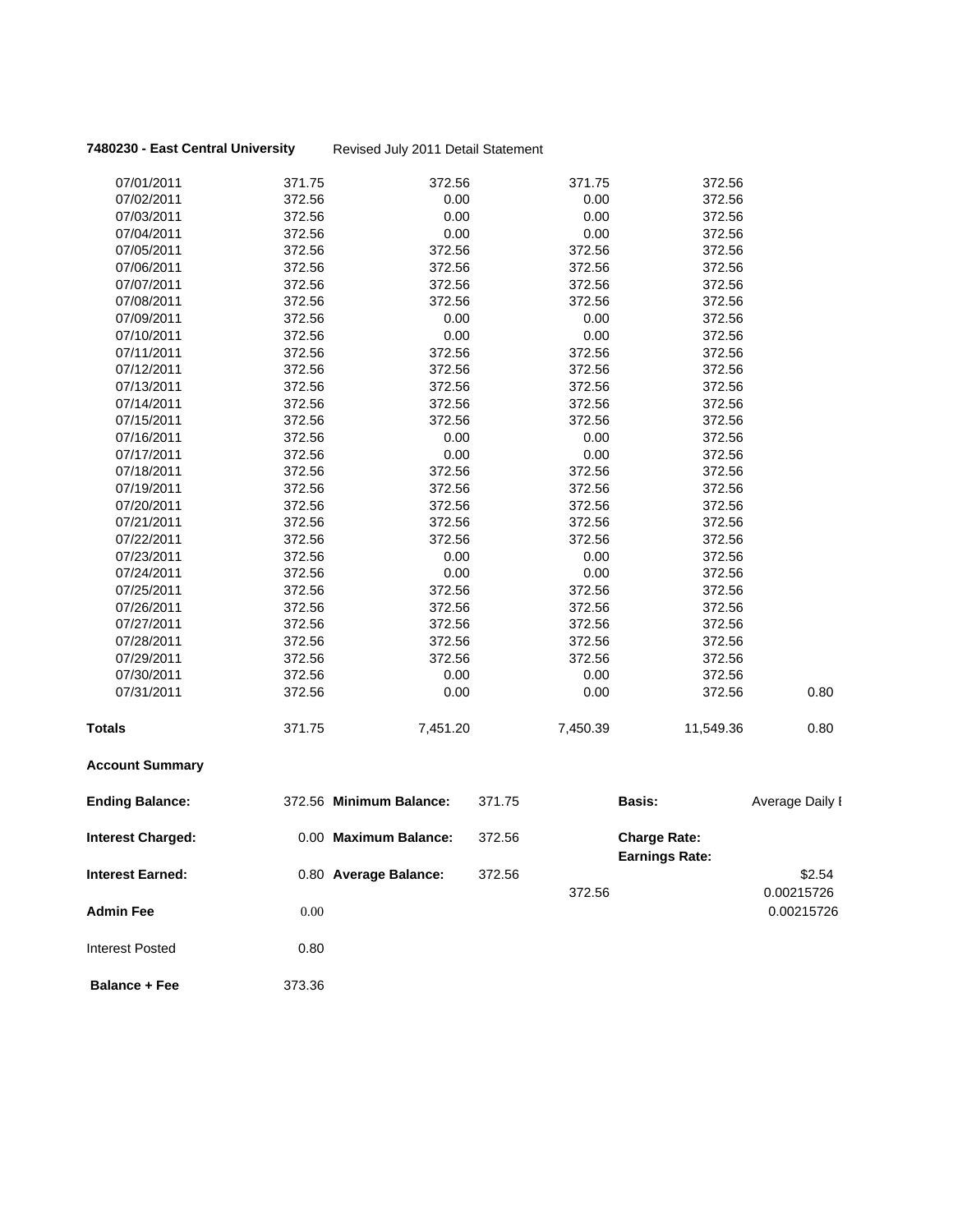### **7480420 - Langston University** Revised July 2011 Detail Statement

| <b>Account Summary</b> |      |      |      |      |      |
|------------------------|------|------|------|------|------|
| <b>Totals</b>          | 0.00 | 0.00 | 0.00 | 0.00 | 0.00 |
| 07/31/2011             | 0.00 | 0.00 | 0.00 | 0.00 | 0.00 |
| 07/30/2011             | 0.00 | 0.00 | 0.00 | 0.00 |      |
| 07/29/2011             | 0.00 | 0.00 | 0.00 | 0.00 |      |
| 07/28/2011             | 0.00 | 0.00 | 0.00 | 0.00 |      |
| 07/27/2011             | 0.00 | 0.00 | 0.00 | 0.00 |      |
| 07/26/2011             | 0.00 | 0.00 | 0.00 | 0.00 |      |
| 07/25/2011             | 0.00 | 0.00 | 0.00 | 0.00 |      |
| 07/24/2011             | 0.00 | 0.00 | 0.00 | 0.00 |      |
| 07/23/2011             | 0.00 | 0.00 | 0.00 | 0.00 |      |
| 07/22/2011             | 0.00 | 0.00 | 0.00 | 0.00 |      |
| 07/21/2011             | 0.00 | 0.00 | 0.00 | 0.00 |      |
| 07/20/2011             | 0.00 | 0.00 | 0.00 | 0.00 |      |
| 07/19/2011             | 0.00 | 0.00 | 0.00 | 0.00 |      |
| 07/18/2011             | 0.00 | 0.00 | 0.00 | 0.00 |      |
| 07/17/2011             | 0.00 | 0.00 | 0.00 | 0.00 |      |
| 07/16/2011             | 0.00 | 0.00 | 0.00 | 0.00 |      |
| 07/15/2011             | 0.00 | 0.00 | 0.00 | 0.00 |      |
| 07/14/2011             | 0.00 | 0.00 | 0.00 | 0.00 |      |
| 07/13/2011             | 0.00 | 0.00 | 0.00 | 0.00 |      |
| 07/12/2011             | 0.00 | 0.00 | 0.00 | 0.00 |      |
| 07/11/2011             | 0.00 | 0.00 | 0.00 | 0.00 |      |
| 07/10/2011             | 0.00 | 0.00 | 0.00 | 0.00 |      |
| 07/09/2011             | 0.00 | 0.00 | 0.00 | 0.00 |      |
| 07/08/2011             | 0.00 | 0.00 | 0.00 | 0.00 |      |
| 07/07/2011             | 0.00 | 0.00 | 0.00 | 0.00 |      |
| 07/06/2011             | 0.00 | 0.00 | 0.00 | 0.00 |      |
| 07/05/2011             | 0.00 | 0.00 | 0.00 | 0.00 |      |
| 07/04/2011             | 0.00 | 0.00 | 0.00 | 0.00 |      |
| 07/03/2011             | 0.00 | 0.00 | 0.00 | 0.00 |      |
| 07/02/2011             | 0.00 | 0.00 | 0.00 | 0.00 |      |
| 07/01/2011             | 0.00 | 0.00 | 0.00 | 0.00 |      |

**Average Daily I** 

#N/A<br>0.00215726

| <b>Ending Balance:</b>   | 0.00 | <b>Minimum Balance:</b> | 0.00 | <b>Basis:</b>                                | Average Daily |
|--------------------------|------|-------------------------|------|----------------------------------------------|---------------|
| <b>Interest Charged:</b> | 0.00 | <b>Maximum Balance:</b> | 0.00 | <b>Charge Rate:</b><br><b>Earnings Rate:</b> |               |
| <b>Interest Earned:</b>  |      | 0.00 Average Balance:   | 0.00 |                                              | \$2.54        |
|                          |      |                         |      | 0.00                                         | #N/A          |
| <b>Admin Fee</b>         | 0.00 |                         |      |                                              | 0.00215726    |
| <b>Interest Posted</b>   | 0.00 |                         |      |                                              |               |
|                          |      |                         |      |                                              |               |

**Balance + Fee** 0.00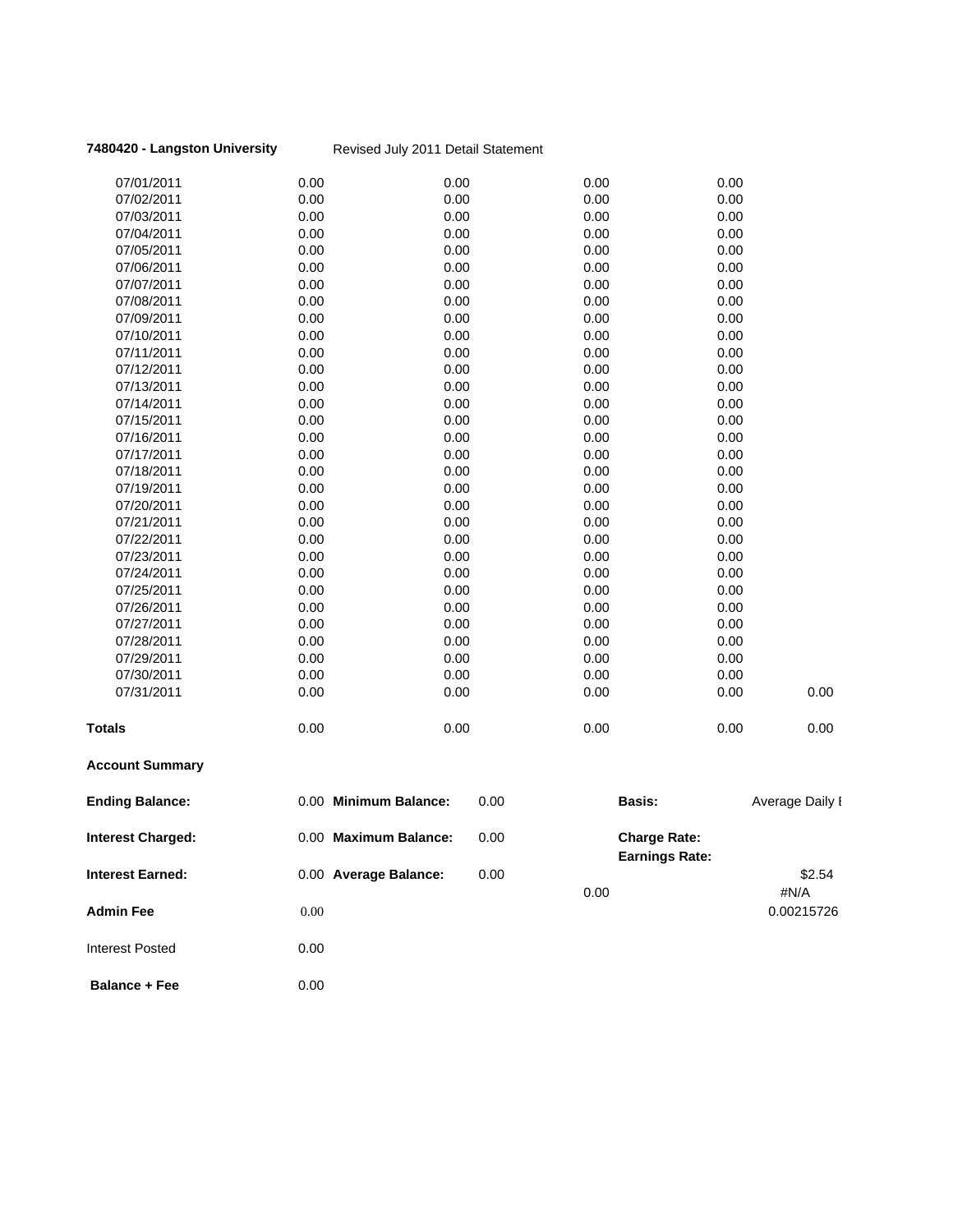| <b>Ending Balance:</b> | 0.00 Minimum Balance: | 0.00 | <b>Basis:</b> |      | Average Daily I |
|------------------------|-----------------------|------|---------------|------|-----------------|
| <b>Account Summary</b> |                       |      |               |      |                 |
| <b>Totals</b>          | 0.00                  | 0.00 | 0.00          | 0.00 | 0.00            |
| 07/31/2011             | 0.00                  | 0.00 | 0.00          | 0.00 | 0.00            |
| 07/30/2011             | 0.00                  | 0.00 | 0.00          | 0.00 |                 |
| 07/29/2011             | 0.00                  | 0.00 | 0.00          | 0.00 |                 |
| 07/28/2011             | 0.00                  | 0.00 | 0.00          | 0.00 |                 |
| 07/27/2011             | 0.00                  | 0.00 | 0.00          | 0.00 |                 |
| 07/26/2011             | 0.00                  | 0.00 | 0.00          | 0.00 |                 |
| 07/25/2011             | 0.00                  | 0.00 | 0.00          | 0.00 |                 |
| 07/24/2011             | 0.00                  | 0.00 | 0.00          | 0.00 |                 |
| 07/23/2011             | 0.00                  | 0.00 | 0.00          | 0.00 |                 |
| 07/22/2011             | 0.00                  | 0.00 | 0.00          | 0.00 |                 |
| 07/21/2011             | 0.00                  | 0.00 | 0.00          | 0.00 |                 |
| 07/20/2011             | 0.00                  | 0.00 | 0.00          | 0.00 |                 |
| 07/19/2011             | 0.00                  | 0.00 | 0.00          | 0.00 |                 |
| 07/18/2011             | 0.00                  | 0.00 | 0.00          | 0.00 |                 |
| 07/17/2011             | 0.00                  | 0.00 | 0.00          | 0.00 |                 |
| 07/16/2011             | 0.00                  | 0.00 | 0.00          | 0.00 |                 |
| 07/15/2011             | 0.00                  | 0.00 | 0.00          | 0.00 |                 |
| 07/14/2011             | 0.00                  | 0.00 | 0.00          | 0.00 |                 |
| 07/13/2011             | 0.00                  | 0.00 | 0.00          | 0.00 |                 |
| 07/12/2011             | 0.00                  | 0.00 | 0.00          | 0.00 |                 |
| 07/11/2011             | 0.00                  | 0.00 | 0.00          | 0.00 |                 |
| 07/10/2011             | 0.00                  | 0.00 | 0.00          | 0.00 |                 |
| 07/09/2011             | 0.00                  | 0.00 | 0.00          | 0.00 |                 |
| 07/08/2011             | 0.00                  | 0.00 | 0.00          | 0.00 |                 |
| 07/07/2011             | 0.00                  | 0.00 | 0.00          | 0.00 |                 |
| 07/06/2011             | 0.00                  | 0.00 | 0.00          | 0.00 |                 |
| 07/05/2011             | 0.00                  | 0.00 | 0.00          | 0.00 |                 |
| 07/04/2011             | 0.00                  | 0.00 | 0.00          | 0.00 |                 |
| 07/03/2011             | 0.00                  | 0.00 | 0.00          | 0.00 |                 |
| 07/02/2011             | 0.00                  | 0.00 | 0.00          | 0.00 |                 |
| 07/01/2011             | 0.00                  | 0.00 | 0.00          | 0.00 |                 |
|                        |                       |      |               |      |                 |

**7480461 - Rogers State College** Revised July 2011 Detail Statement

| <b>Interest Charged:</b> | 0.00 Maximum Balance: | 0.00 | <b>Charge Rate:</b><br><b>Earnings Rate:</b> |                |
|--------------------------|-----------------------|------|----------------------------------------------|----------------|
| <b>Interest Earned:</b>  | 0.00 Average Balance: | 0.00 | 0.00                                         | \$2.54<br>#N/A |
| <b>Admin Fee</b>         | 0.00                  |      |                                              | 0.00215726     |
| <b>Interest Posted</b>   | 0.00                  |      |                                              |                |
| <b>Balance + Fee</b>     | 0.00                  |      |                                              |                |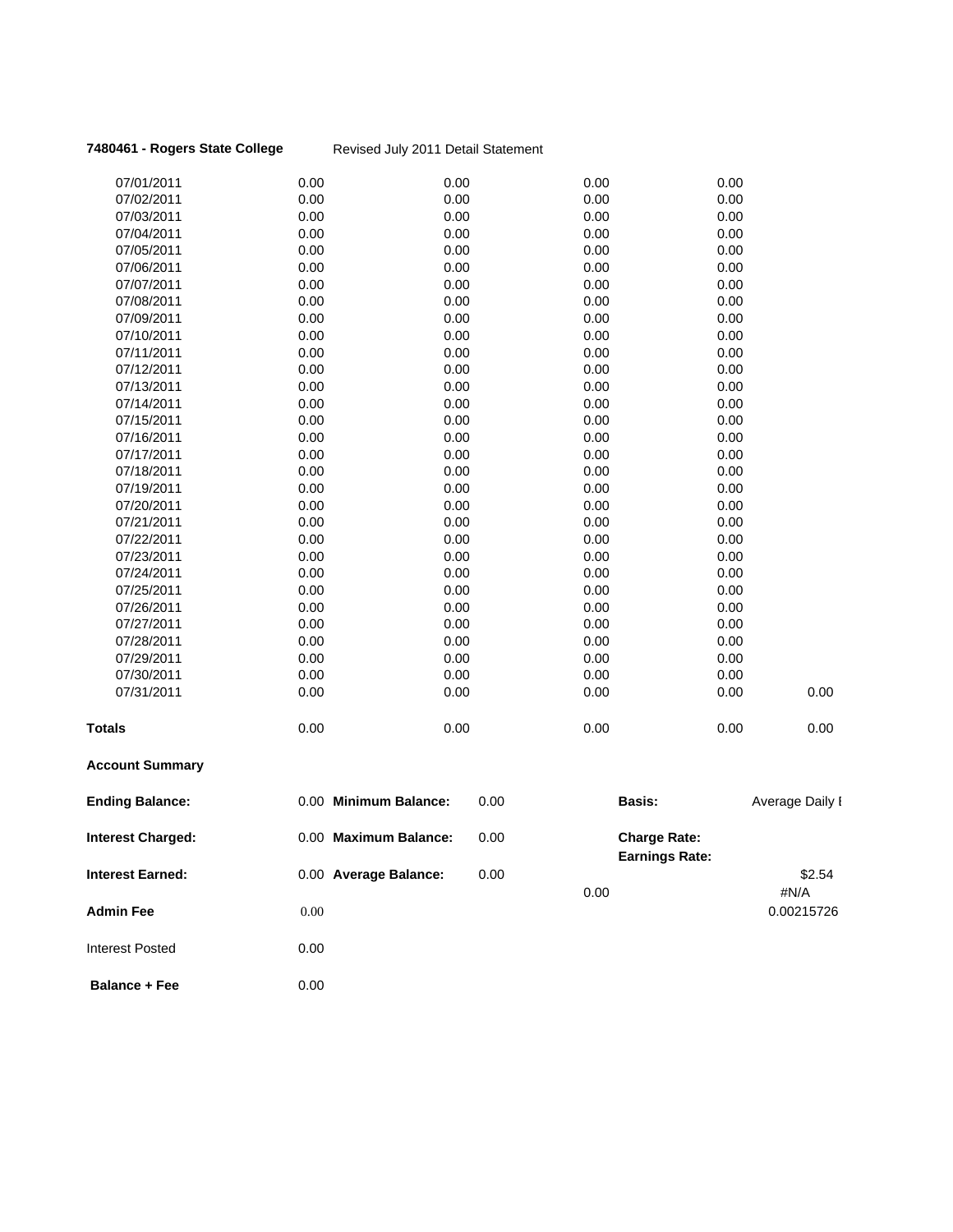# **7480633 - Oklahoma City Community College** Revised July 2011 Detail Statement

| <b>Balance + Fee</b>     | 17,641.79              |                            |           |                        |                                              |                      |
|--------------------------|------------------------|----------------------------|-----------|------------------------|----------------------------------------------|----------------------|
| <b>Interest Posted</b>   | 37.79                  |                            |           |                        |                                              |                      |
| <b>Admin Fee</b>         | 0.18                   |                            |           |                        |                                              | 0.00215726           |
| <b>Interest Earned:</b>  |                        | 37.98 Average Balance:     | 17,604.00 | 17,604.00              |                                              | \$2.54<br>0.00215726 |
| Interest Charged:        |                        | 0.00 Maximum Balance:      | 17,604.00 |                        | <b>Charge Rate:</b><br><b>Earnings Rate:</b> |                      |
| <b>Ending Balance:</b>   |                        | 17,604.00 Minimum Balance: | 17,565.60 |                        | <b>Basis:</b>                                | Average Daily I      |
|                          |                        |                            |           |                        |                                              |                      |
| <b>Account Summary</b>   |                        |                            |           |                        |                                              |                      |
| <b>Totals</b>            | 17,565.60              | 352,080.00                 |           | 352,041.60             | 545,724.00                                   | 37.98                |
| 07/31/2011               | 17,604.00              | 0.00                       |           | 0.00                   | 17,604.00                                    | 37.98                |
| 07/30/2011               | 17,604.00              | 0.00                       |           | 0.00                   | 17,604.00                                    |                      |
| 07/29/2011               | 17,604.00              | 17,604.00                  |           | 17,604.00              | 17,604.00                                    |                      |
| 07/28/2011               | 17,604.00              | 17,604.00                  |           | 17,604.00              | 17,604.00                                    |                      |
| 07/27/2011               | 17,604.00              | 17,604.00                  |           | 17,604.00              | 17,604.00                                    |                      |
| 07/26/2011               | 17,604.00              | 17,604.00                  |           | 17,604.00              | 17,604.00                                    |                      |
| 07/25/2011               | 17,604.00              | 17,604.00                  |           | 17,604.00              | 17,604.00                                    |                      |
| 07/24/2011               | 17,604.00              | 0.00                       |           | 0.00                   | 17,604.00                                    |                      |
| 07/23/2011               | 17,604.00              | 0.00                       |           | 0.00                   | 17,604.00                                    |                      |
| 07/22/2011               | 17,604.00              | 17,604.00                  |           | 17,604.00              | 17,604.00                                    |                      |
| 07/21/2011               | 17,604.00              | 17,604.00                  |           | 17,604.00              | 17,604.00                                    |                      |
| 07/20/2011               | 17,604.00              | 17,604.00                  |           | 17,604.00              | 17,604.00                                    |                      |
| 07/19/2011               | 17,604.00              | 17,604.00                  |           | 17,604.00              | 17,604.00                                    |                      |
| 07/18/2011               | 17,604.00              | 17,604.00                  |           | 17,604.00              | 17,604.00                                    |                      |
| 07/17/2011               | 17,604.00              | 0.00                       |           | 0.00                   | 17,604.00                                    |                      |
| 07/16/2011               | 17,604.00              | 0.00                       |           | 0.00                   | 17,604.00                                    |                      |
| 07/15/2011               | 17,604.00              | 17,604.00                  |           | 17,604.00              | 17,604.00<br>17,604.00                       |                      |
| 07/13/2011<br>07/14/2011 | 17,604.00<br>17,604.00 | 17,604.00<br>17,604.00     |           | 17,604.00<br>17,604.00 | 17,604.00                                    |                      |
| 07/12/2011               | 17,604.00              | 17,604.00                  |           | 17,604.00              | 17,604.00                                    |                      |
| 07/11/2011               | 17,604.00              | 17,604.00                  |           | 17,604.00              | 17,604.00                                    |                      |
| 07/10/2011               | 17,604.00              | 0.00                       |           | 0.00                   | 17,604.00                                    |                      |
| 07/09/2011               | 17,604.00              | 0.00                       |           | 0.00                   | 17,604.00                                    |                      |
| 07/08/2011               | 17,604.00              | 17,604.00                  |           | 17,604.00              | 17,604.00                                    |                      |
| 07/07/2011               | 17,604.00              | 17,604.00                  |           | 17,604.00              | 17,604.00                                    |                      |
| 07/06/2011               | 17,604.00              | 17,604.00                  |           | 17,604.00              | 17,604.00                                    |                      |
| 07/05/2011               | 17,604.00              | 17,604.00                  |           | 17,604.00              | 17,604.00                                    |                      |
| 07/04/2011               | 17,604.00              | 0.00                       |           | 0.00                   | 17,604.00                                    |                      |
| 07/03/2011               | 17,604.00              | 0.00                       |           | 0.00                   | 17,604.00                                    |                      |
| 07/02/2011               | 17,604.00              | 0.00                       |           | 0.00                   | 17,604.00                                    |                      |
| 07/01/2011               | 17,565.60              | 17,604.00                  |           | 17,565.60              | 17,604.00                                    |                      |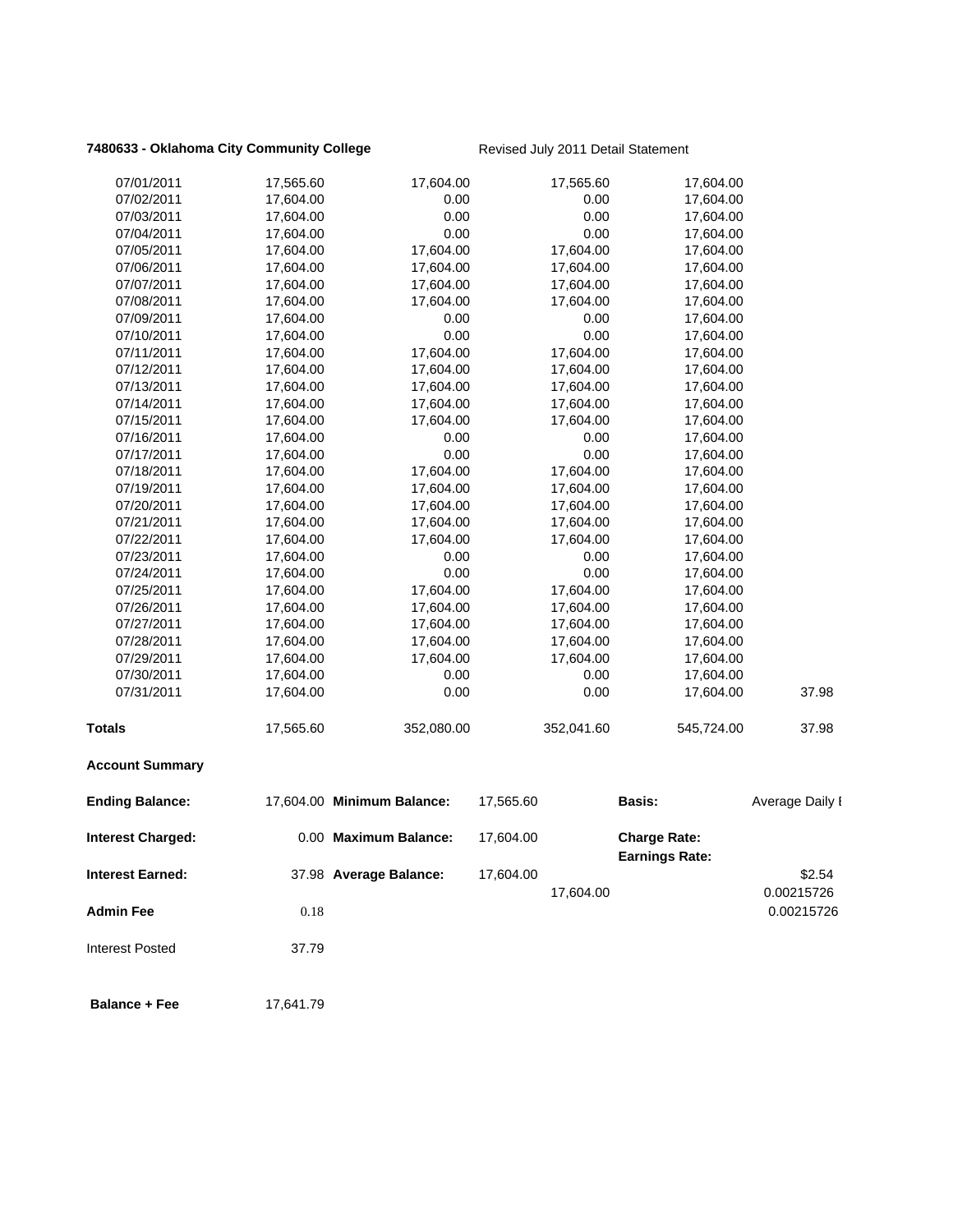### **7481230 - East Central University** Revised July 2011 Detail Statement

| <b>Account Summary</b> |       |        |        |        |      |
|------------------------|-------|--------|--------|--------|------|
| <b>Totals</b>          | 21.92 | 439.40 | 439.35 | 681.07 | 0.05 |
| 07/31/2011             | 21.97 | 0.00   | 0.00   | 21.97  | 0.05 |
| 07/30/2011             | 21.97 | 0.00   | 0.00   | 21.97  |      |
| 07/29/2011             | 21.97 | 21.97  | 21.97  | 21.97  |      |
| 07/28/2011             | 21.97 | 21.97  | 21.97  | 21.97  |      |
| 07/27/2011             | 21.97 | 21.97  | 21.97  | 21.97  |      |
| 07/26/2011             | 21.97 | 21.97  | 21.97  | 21.97  |      |
| 07/25/2011             | 21.97 | 21.97  | 21.97  | 21.97  |      |
| 07/24/2011             | 21.97 | 0.00   | 0.00   | 21.97  |      |
| 07/23/2011             | 21.97 | 0.00   | 0.00   | 21.97  |      |
| 07/22/2011             | 21.97 | 21.97  | 21.97  | 21.97  |      |
| 07/21/2011             | 21.97 | 21.97  | 21.97  | 21.97  |      |
| 07/20/2011             | 21.97 | 21.97  | 21.97  | 21.97  |      |
| 07/19/2011             | 21.97 | 21.97  | 21.97  | 21.97  |      |
| 07/18/2011             | 21.97 | 21.97  | 21.97  | 21.97  |      |
| 07/17/2011             | 21.97 | 0.00   | 0.00   | 21.97  |      |
| 07/16/2011             | 21.97 | 0.00   | 0.00   | 21.97  |      |
| 07/15/2011             | 21.97 | 21.97  | 21.97  | 21.97  |      |
| 07/14/2011             | 21.97 | 21.97  | 21.97  | 21.97  |      |
| 07/13/2011             | 21.97 | 21.97  | 21.97  | 21.97  |      |
| 07/12/2011             | 21.97 | 21.97  | 21.97  | 21.97  |      |
| 07/11/2011             | 21.97 | 21.97  | 21.97  | 21.97  |      |
| 07/10/2011             | 21.97 | 0.00   | 0.00   | 21.97  |      |
| 07/09/2011             | 21.97 | 0.00   | 0.00   | 21.97  |      |
| 07/08/2011             | 21.97 | 21.97  | 21.97  | 21.97  |      |
| 07/07/2011             | 21.97 | 21.97  | 21.97  | 21.97  |      |
| 07/06/2011             | 21.97 | 21.97  | 21.97  | 21.97  |      |
| 07/05/2011             | 21.97 | 21.97  | 21.97  | 21.97  |      |
| 07/04/2011             | 21.97 | 0.00   | 0.00   | 21.97  |      |
| 07/03/2011             | 21.97 | 0.00   | 0.00   | 21.97  |      |
| 07/02/2011             | 21.97 | 0.00   | 0.00   | 21.97  |      |
| 07/01/2011             | 21.92 | 21.97  | 21.92  | 21.97  |      |
|                        |       |        |        |        |      |

| <b>Ending Balance:</b>   | 21.97 | <b>Minimum Balance:</b> | 21.92 |       | <b>Basis:</b>                                | Average Daily I |
|--------------------------|-------|-------------------------|-------|-------|----------------------------------------------|-----------------|
| <b>Interest Charged:</b> |       | 0.00 Maximum Balance:   | 21.97 |       | <b>Charge Rate:</b><br><b>Earnings Rate:</b> |                 |
| <b>Interest Earned:</b>  |       | 0.05 Average Balance:   | 21.97 |       |                                              | \$2.54          |
|                          |       |                         |       | 21.97 |                                              | 0.00215726      |
| <b>Admin Fee</b>         | 0.00  |                         |       |       |                                              | 0.00215726      |
| <b>Interest Posted</b>   | 0.05  |                         |       |       |                                              |                 |
|                          |       |                         |       |       |                                              |                 |

 **Balance + Fee** 22.02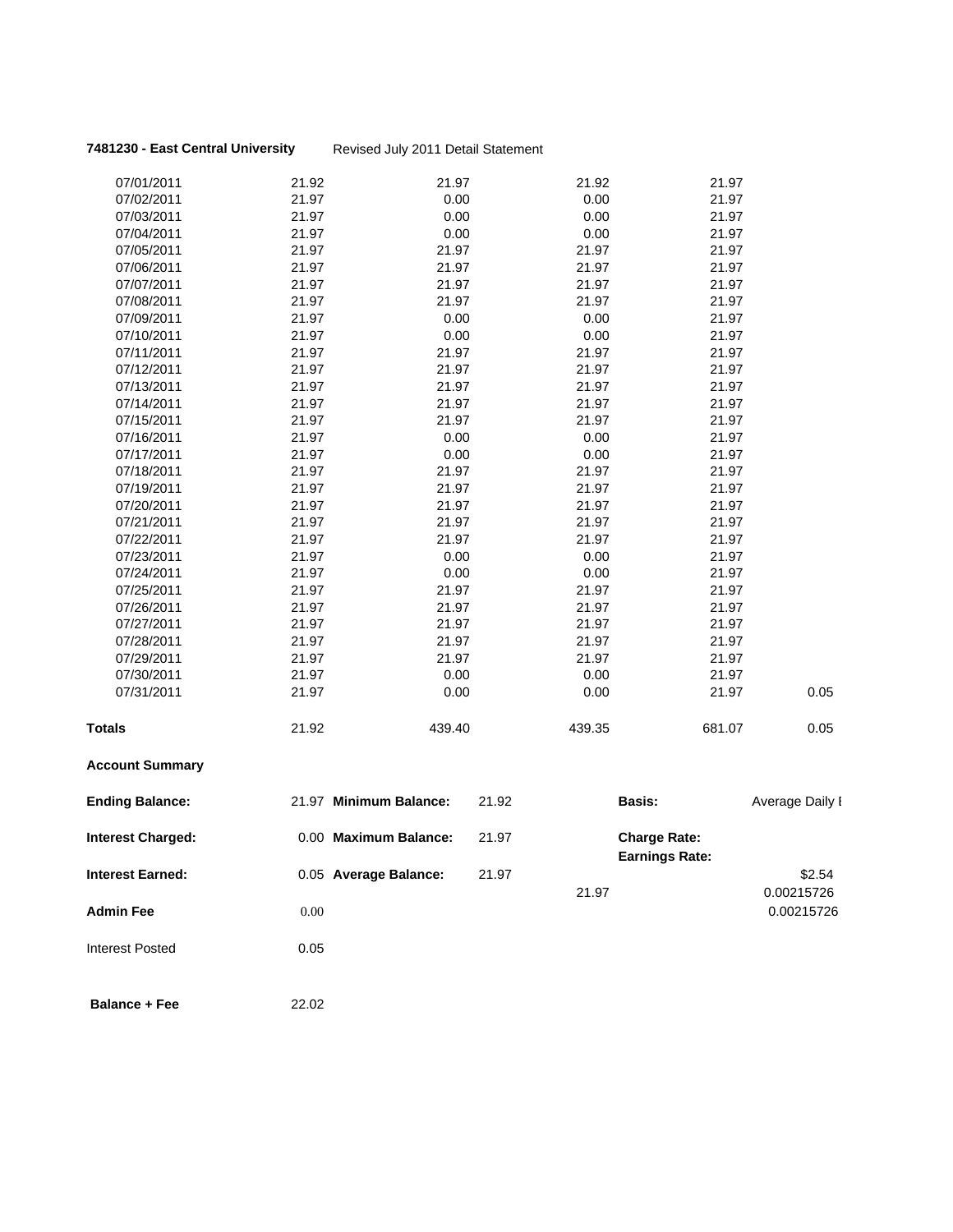# 7481633 - Oklahoma City Community College **Revised July 2011 Detail Statement**

| 07/01/2011               | 660.53   | 661.97                  |        | 660.53    | 661.97                                       |                      |
|--------------------------|----------|-------------------------|--------|-----------|----------------------------------------------|----------------------|
| 07/02/2011               | 661.97   | 0.00                    |        | 0.00      | 661.97                                       |                      |
| 07/03/2011               | 661.97   | 0.00                    |        | 0.00      | 661.97                                       |                      |
| 07/04/2011               | 661.97   | 0.00                    |        | 0.00      | 661.97                                       |                      |
| 07/05/2011               | 661.97   | 661.97                  |        | 661.97    | 661.97                                       |                      |
| 07/06/2011               | 661.97   | 661.97                  |        | 661.97    | 661.97                                       |                      |
| 07/07/2011               | 661.97   | 661.97                  |        | 661.97    | 661.97                                       |                      |
| 07/08/2011               | 661.97   | 661.97                  |        | 661.97    | 661.97                                       |                      |
| 07/09/2011               | 661.97   | 0.00                    |        | 0.00      | 661.97                                       |                      |
| 07/10/2011               | 661.97   | 0.00                    |        | 0.00      | 661.97                                       |                      |
| 07/11/2011               | 661.97   | 661.97                  |        | 661.97    | 661.97                                       |                      |
| 07/12/2011               | 661.97   | 661.97                  |        | 661.97    | 661.97                                       |                      |
| 07/13/2011               | 661.97   | 661.97                  |        | 661.97    | 661.97                                       |                      |
| 07/14/2011               | 661.97   | 661.97                  |        | 661.97    | 661.97                                       |                      |
| 07/15/2011               | 661.97   | 661.97                  |        | 661.97    | 661.97                                       |                      |
| 07/16/2011               | 661.97   | 0.00                    |        | 0.00      | 661.97                                       |                      |
| 07/17/2011               | 661.97   | 0.00                    |        | 0.00      | 661.97                                       |                      |
| 07/18/2011               | 661.97   | 661.97                  |        | 661.97    | 661.97                                       |                      |
| 07/19/2011               | 661.97   | 661.97                  |        | 661.97    | 661.97                                       |                      |
| 07/20/2011               | 661.97   | 661.97                  |        | 661.97    | 661.97                                       |                      |
| 07/21/2011               | 661.97   | 661.97                  |        | 661.97    | 661.97                                       |                      |
| 07/22/2011               | 661.97   | 661.97                  |        | 661.97    | 661.97                                       |                      |
| 07/23/2011               | 661.97   | 0.00                    |        | 0.00      | 661.97                                       |                      |
| 07/24/2011               | 661.97   | 0.00                    |        | 0.00      | 661.97                                       |                      |
| 07/25/2011               | 661.97   | 661.97                  |        | 661.97    | 661.97                                       |                      |
| 07/26/2011               | 661.97   | 661.97                  |        | 661.97    | 661.97                                       |                      |
| 07/27/2011               | 661.97   | 661.97                  |        | 661.97    | 661.97                                       |                      |
| 07/28/2011               | 661.97   | 661.97                  |        | 661.97    | 661.97                                       |                      |
| 07/29/2011               | 661.97   | 661.97                  |        | 661.97    | 661.97                                       |                      |
| 07/30/2011               | 661.97   | 0.00                    |        | 0.00      | 661.97                                       |                      |
| 07/31/2011               | 661.97   | 0.00                    |        | 0.00      | 661.97                                       | 1.43                 |
| <b>Totals</b>            | 660.53   | 13,239.40               |        | 13,237.96 | 20,521.07                                    | 1.43                 |
| <b>Account Summary</b>   |          |                         |        |           |                                              |                      |
| <b>Ending Balance:</b>   |          | 661.97 Minimum Balance: | 660.53 |           | <b>Basis:</b>                                | Average Daily I      |
| <b>Interest Charged:</b> |          | 0.00 Maximum Balance:   | 661.97 |           | <b>Charge Rate:</b><br><b>Earnings Rate:</b> |                      |
| <b>Interest Earned:</b>  |          | 1.43 Average Balance:   | 661.97 | 661.97    |                                              | \$2.54<br>0.00215726 |
| <b>Admin Fee</b>         | $0.01\,$ |                         |        |           |                                              | 0.00215726           |
| <b>Interest Posted</b>   | 1.42     |                         |        |           |                                              |                      |
| <b>Balance + Fee</b>     | 663.39   |                         |        |           |                                              |                      |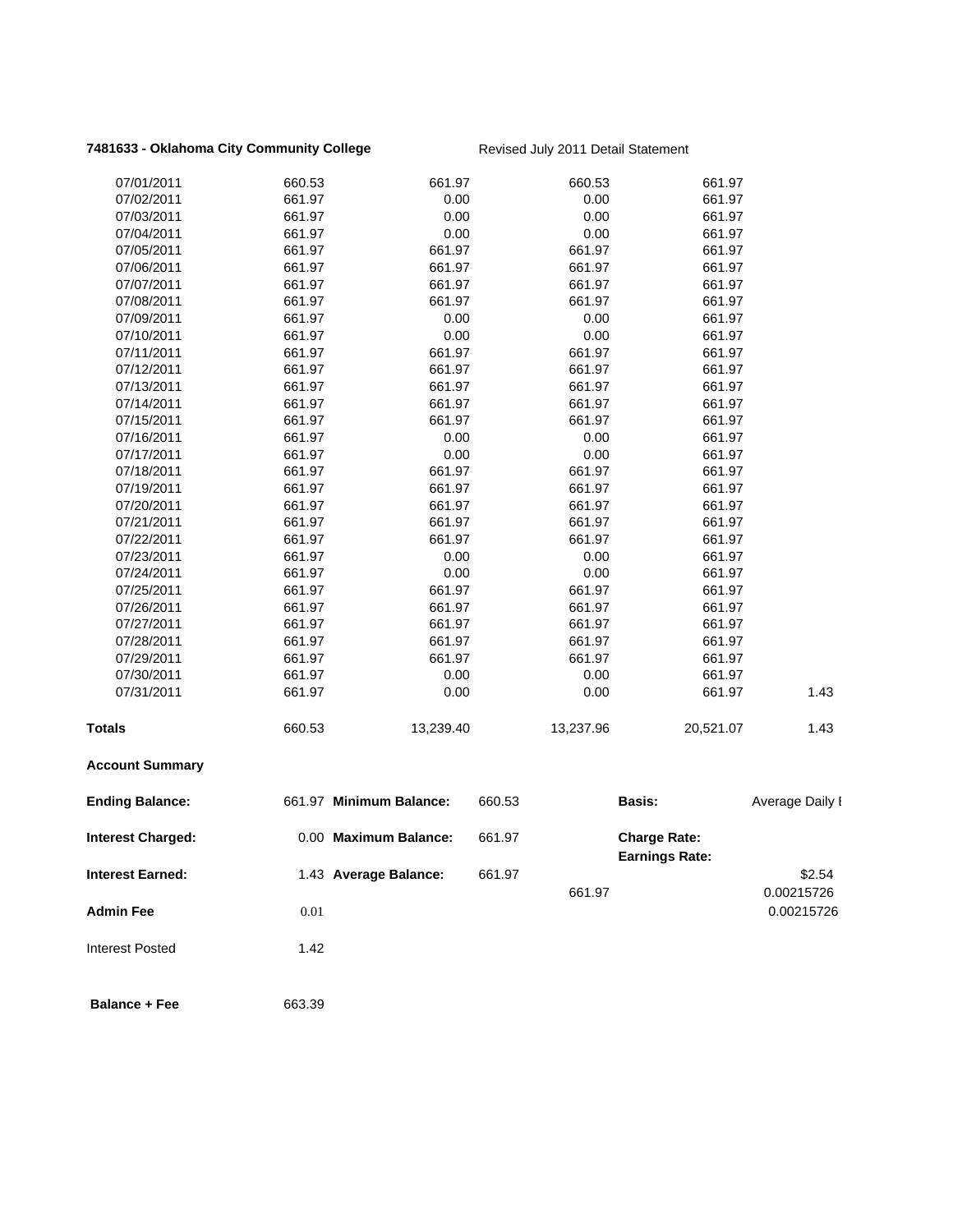**7482105 - OCIA** Revised July 2011 Detail Statement

| 07/01/2011               | 2,161.86 | 2,298.42                  |          | 2,161.86  | 2,298.42                                     |                 |
|--------------------------|----------|---------------------------|----------|-----------|----------------------------------------------|-----------------|
| 07/02/2011               | 2,298.42 | 0.00                      |          | 0.00      | 2,298.42                                     |                 |
| 07/03/2011               | 2,298.42 | 0.00                      |          | 0.00      | 2,298.42                                     |                 |
| 07/04/2011               | 2,298.42 | 0.00                      |          | 0.00      | 2,298.42                                     |                 |
| 07/05/2011               | 2,298.42 | 2,298.42                  |          | 2,298.42  | 2,298.42                                     |                 |
| 07/06/2011               | 2,298.42 | 2,298.42                  |          | 2,298.42  | 2,298.42                                     |                 |
| 07/07/2011               | 2,298.42 | 2,298.42                  |          | 2,298.42  | 2,298.42                                     |                 |
| 07/08/2011               | 2,298.42 | 2,298.42                  |          | 2,298.42  | 2,298.42                                     |                 |
| 07/09/2011               | 2,298.42 | 0.00                      |          | 0.00      | 2,298.42                                     |                 |
| 07/10/2011               | 2,298.42 | 0.00                      |          | 0.00      | 2,298.42                                     |                 |
| 07/11/2011               | 2,298.42 | 2,298.42                  |          | 2,298.42  | 2,298.42                                     |                 |
| 07/12/2011               | 2,298.42 | 2,298.42                  |          | 2,298.42  | 2,298.42                                     |                 |
| 07/13/2011               | 2,298.42 | 2,298.42                  |          | 2,298.42  | 2,298.42                                     |                 |
| 07/14/2011               | 2,298.42 | 2,298.42                  |          | 2,298.42  | 2,298.42                                     |                 |
| 07/15/2011               | 2,298.42 | 2,298.42                  |          | 2,298.42  | 2,298.42                                     |                 |
| 07/16/2011               | 2,298.42 | 0.00                      |          | 0.00      | 2,298.42                                     |                 |
| 07/17/2011               | 2,298.42 | 0.00                      |          | 0.00      | 2,298.42                                     |                 |
| 07/18/2011               | 2,298.42 | 2,298.42                  |          | 2,298.42  | 2,298.42                                     |                 |
| 07/19/2011               | 2,298.42 | 2,298.42                  |          | 2,298.42  | 2,298.42                                     |                 |
| 07/20/2011               | 2,298.42 | 2,298.42                  |          | 2,298.42  | 2,298.42                                     |                 |
| 07/21/2011               | 2,298.42 | 2,298.42                  |          | 2,298.42  | 2,298.42                                     |                 |
| 07/22/2011               | 2,298.42 | 2,298.42                  |          | 2,298.42  | 2,298.42                                     |                 |
| 07/23/2011               | 2,298.42 | 0.00                      |          | 0.00      | 2,298.42                                     |                 |
| 07/24/2011               | 2,298.42 | 0.00                      |          | 0.00      | 2,298.42                                     |                 |
| 07/25/2011               | 2,298.42 | 2,298.42                  |          | 2,298.42  | 2,298.42                                     |                 |
| 07/26/2011               | 2,298.42 | 2,298.42                  |          | 2,298.42  | 2,298.42                                     |                 |
| 07/27/2011               | 2,298.42 | 2,298.42                  |          | 2,298.42  | 2,298.42                                     |                 |
| 07/28/2011               | 2,298.42 | 2,298.42                  |          | 2,298.42  | 2,298.42                                     |                 |
| 07/29/2011               | 2,298.42 | 2,298.42                  |          | 2,298.42  | 2,298.42                                     |                 |
| 07/30/2011               | 2,298.42 | 0.00                      |          | 0.00      | 2,298.42                                     |                 |
| 07/31/2011               | 2,298.42 | 0.00                      |          | 0.00      | 2,298.42                                     | 4.96            |
| <b>Totals</b>            | 2,161.86 | 45,968.40                 |          | 45,831.84 | 71,251.02                                    | 4.96            |
| <b>Account Summary</b>   |          |                           |          |           |                                              |                 |
| <b>Ending Balance:</b>   |          | 2,298.42 Minimum Balance: | 2,161.86 |           | <b>Basis:</b>                                | Average Daily I |
| <b>Interest Charged:</b> |          | 0.00 Maximum Balance:     | 2,298.42 |           | <b>Charge Rate:</b><br><b>Earnings Rate:</b> |                 |
| Interest Earned:         |          | 4.96 Average Balance:     | 2,298.42 |           |                                              | \$2.54          |
|                          |          |                           |          | 2,298.42  |                                              | 0.00215726      |
| <b>Admin Fee</b>         | 0.02     |                           |          |           |                                              | 0.00215726      |
| Interest Posted          | 4.93     |                           |          |           |                                              |                 |
| <b>Balance + Fee</b>     | 2,303.35 |                           |          |           |                                              |                 |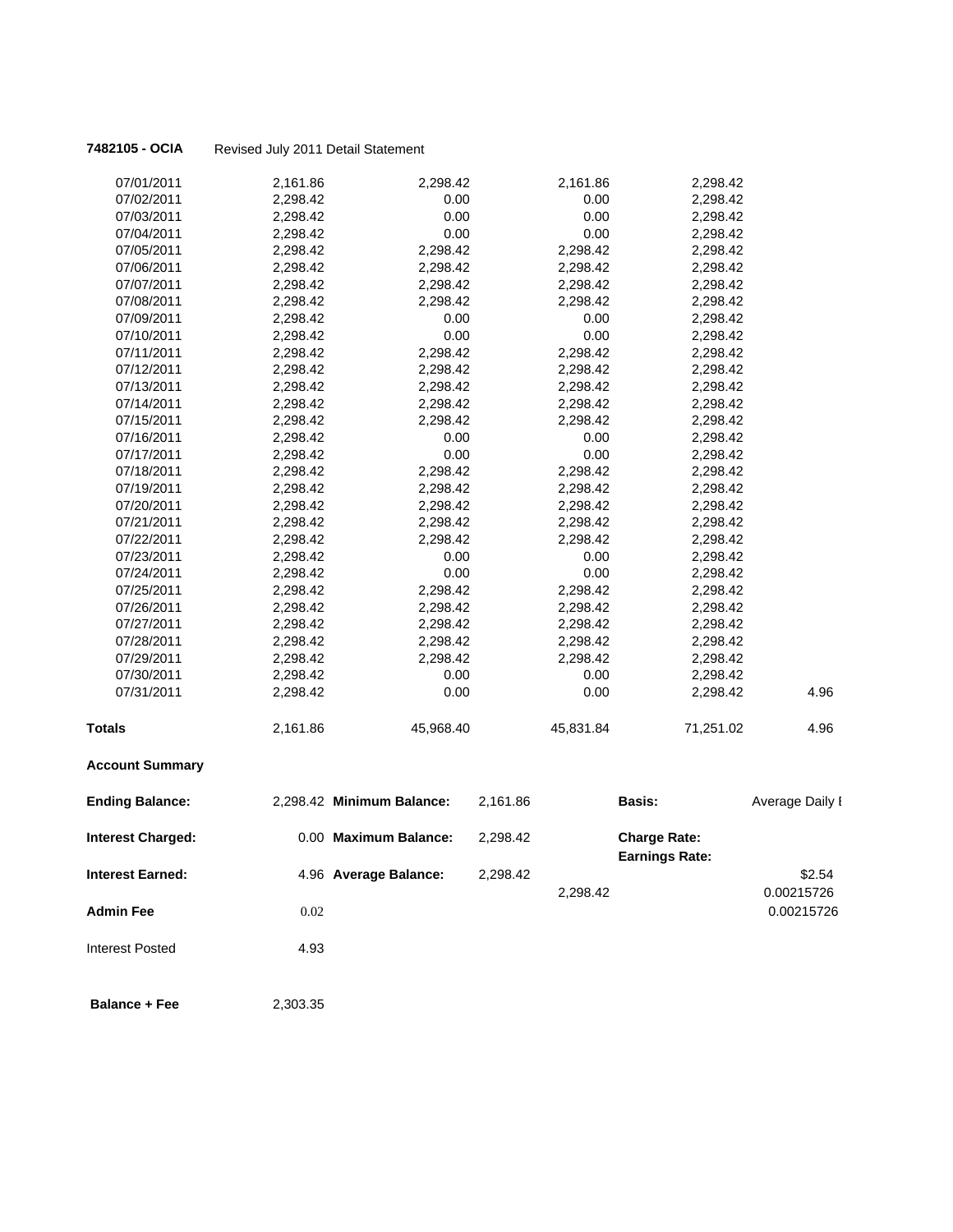# **7483633 - Oklahoma City Community College 2010 Bond** Revised July 2011 Detail Statement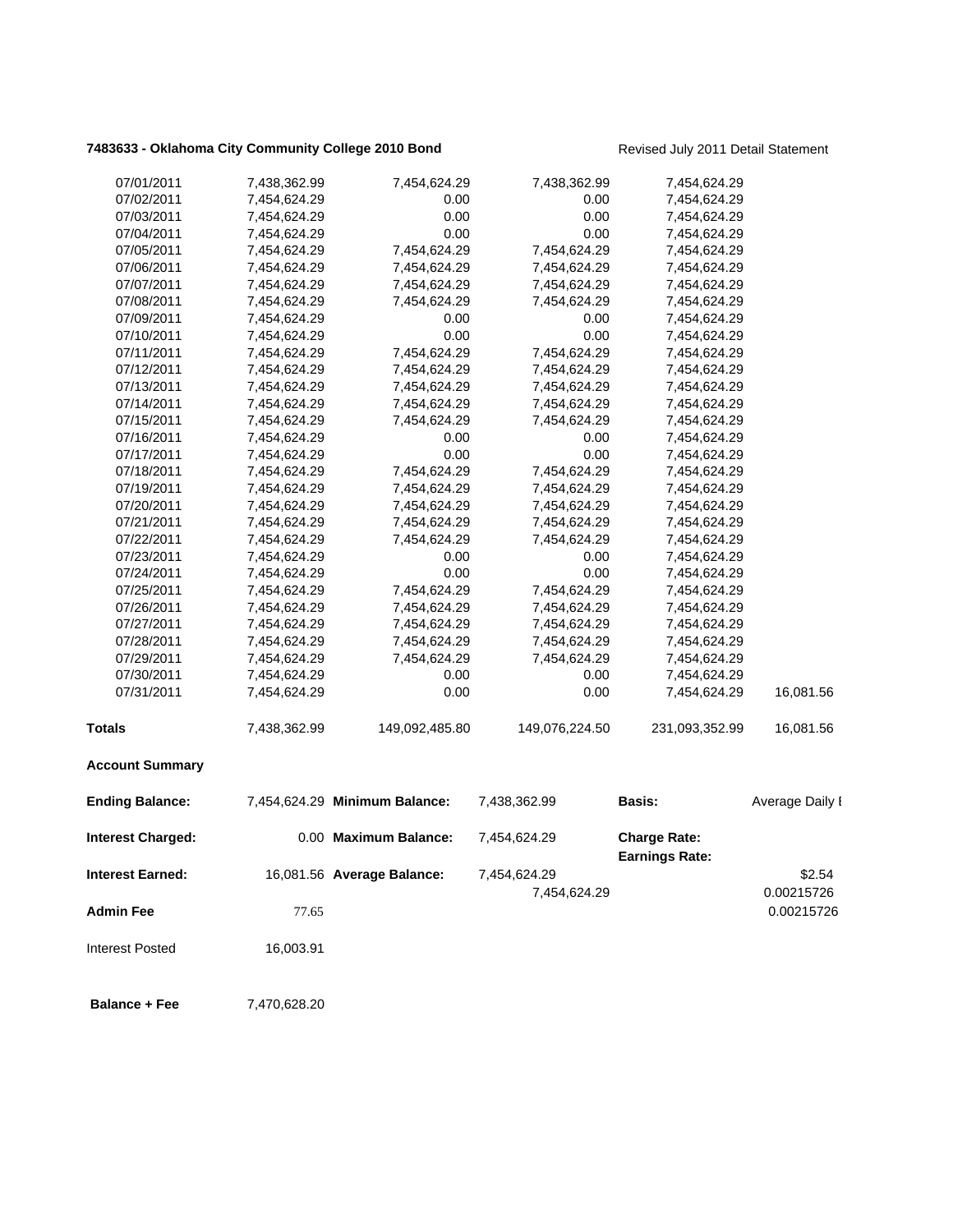### **7486420 - Langston University** Revised July 2011 Detail Statement

| <b>Totals</b>            | 0.00         | 0.00         | 0.00         | 0.00         | 0.00 |
|--------------------------|--------------|--------------|--------------|--------------|------|
| 07/31/2011               | 0.00         | 0.00         | 0.00         | 0.00         | 0.00 |
| 07/30/2011               | 0.00         | 0.00         | 0.00         | 0.00         |      |
| 07/29/2011               | 0.00         | 0.00         | 0.00         | 0.00         |      |
| 07/28/2011               | 0.00         | 0.00         | 0.00         | 0.00         |      |
| 07/27/2011               | 0.00         | 0.00         | 0.00         | 0.00         |      |
| 07/26/2011               | 0.00         | 0.00         | 0.00         | 0.00         |      |
| 07/25/2011               | 0.00         | 0.00         | 0.00         | 0.00         |      |
| 07/24/2011               | 0.00         | 0.00         | 0.00         | 0.00         |      |
| 07/23/2011               | 0.00         | 0.00         | 0.00         | 0.00         |      |
| 07/22/2011               | 0.00         | 0.00         | 0.00         | 0.00         |      |
| 07/21/2011               | 0.00         | 0.00         | 0.00         | 0.00         |      |
| 07/20/2011               | 0.00         | 0.00         | 0.00         | 0.00         |      |
| 07/19/2011               | 0.00         | 0.00         | 0.00         | 0.00         |      |
| 07/18/2011               | 0.00         | 0.00         | 0.00         | 0.00         |      |
| 07/17/2011               | 0.00         | 0.00         | 0.00         | 0.00         |      |
| 07/16/2011               | 0.00         | 0.00         | 0.00         | 0.00         |      |
| 07/15/2011               | 0.00         | 0.00         | 0.00         | 0.00         |      |
| 07/14/2011               | 0.00         | 0.00         | 0.00         | 0.00         |      |
| 07/13/2011               | 0.00         | 0.00         | 0.00         | 0.00         |      |
| 07/12/2011               | 0.00         | 0.00         | 0.00         | 0.00         |      |
|                          |              |              |              |              |      |
| 07/11/2011               | 0.00         | 0.00         | 0.00         | 0.00         |      |
| 07/10/2011               | 0.00         | 0.00         | 0.00         | 0.00         |      |
| 07/09/2011               | 0.00         | 0.00<br>0.00 | 0.00<br>0.00 | 0.00<br>0.00 |      |
| 07/08/2011               | 0.00         |              |              |              |      |
| 07/07/2011               | 0.00         | 0.00         | 0.00         | 0.00         |      |
| 07/05/2011<br>07/06/2011 | 0.00<br>0.00 | 0.00<br>0.00 | 0.00<br>0.00 | 0.00<br>0.00 |      |
| 07/04/2011               | 0.00         | 0.00         | 0.00         | 0.00         |      |
| 07/03/2011               |              | 0.00         | 0.00         | 0.00         |      |
|                          | 0.00         |              |              |              |      |
| 07/02/2011               | 0.00         | 0.00         | 0.00         | 0.00         |      |
| 07/01/2011               | 0.00         | 0.00         | 0.00         | 0.00         |      |

## **Account Summary**

| <b>Ending Balance:</b>   |      | 0.00 Minimum Balance: | 0.00 |      | <b>Basis:</b>                                | Average Daily I    |
|--------------------------|------|-----------------------|------|------|----------------------------------------------|--------------------|
| <b>Interest Charged:</b> |      | 0.00 Maximum Balance: | 0.00 |      | <b>Charge Rate:</b><br><b>Earnings Rate:</b> |                    |
| <b>Interest Earned:</b>  |      | 0.00 Average Balance: | 0.00 |      |                                              | \$2.54             |
| <b>Admin Fee</b>         | 0.00 |                       |      | 0.00 |                                              | #N/A<br>0.00215726 |
| Interest Posted          | 0.00 |                       |      |      |                                              |                    |

**Balance + Fee** 0.00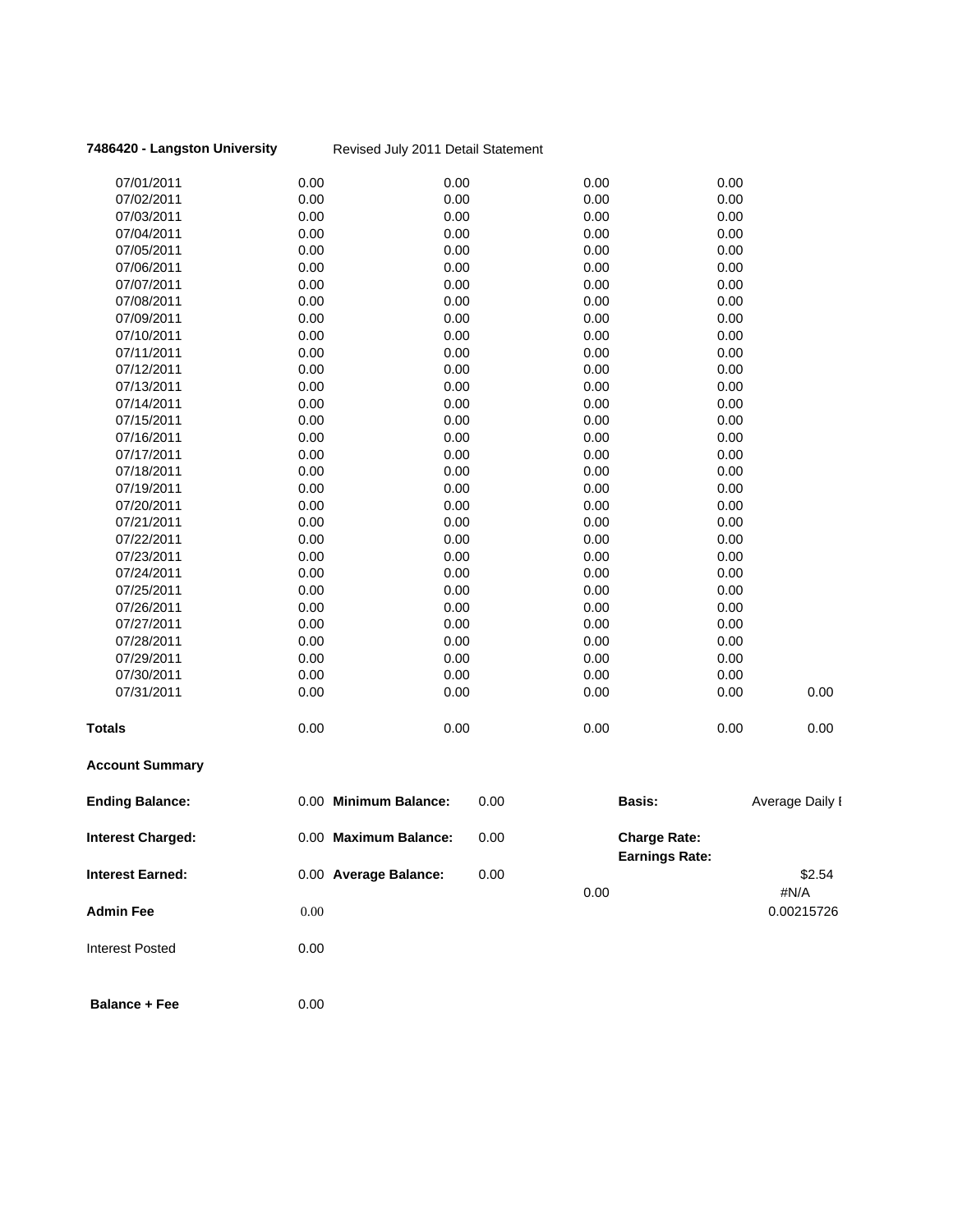**7488105 - OCIA** Revised July 2011 Detail Statement

| 07/01/2011               | 62,147.26  | 63,539.46                   | 62,147.26    | 63,539.46                                    |                 |
|--------------------------|------------|-----------------------------|--------------|----------------------------------------------|-----------------|
| 07/02/2011               | 63,539.46  | 0.00                        | 0.00         | 63,539.46                                    |                 |
| 07/03/2011               | 63,539.46  | 0.00                        | 0.00         | 63,539.46                                    |                 |
| 07/04/2011               | 63,539.46  | 0.00                        | 0.00         | 63,539.46                                    |                 |
| 07/05/2011               | 63,539.46  | 63,539.46                   | 63,539.46    | 63,539.46                                    |                 |
| 07/06/2011               | 63,539.46  | 63,539.46                   | 63,539.46    | 63,539.46                                    |                 |
| 07/07/2011               | 63,539.46  | 63,539.46                   | 63,539.46    | 63,539.46                                    |                 |
| 07/08/2011               | 63,539.46  | 63,539.46                   | 63,539.46    | 63,539.46                                    |                 |
| 07/09/2011               | 63,539.46  | 0.00                        | 0.00         | 63,539.46                                    |                 |
| 07/10/2011               | 63,539.46  | 0.00                        | 0.00         | 63,539.46                                    |                 |
| 07/11/2011               | 63,539.46  | 63,539.46                   | 63,539.46    | 63,539.46                                    |                 |
| 07/12/2011               | 63,539.46  | 63,539.46                   | 63,539.46    | 63,539.46                                    |                 |
| 07/13/2011               | 63,539.46  | 63,539.46                   | 63,539.46    | 63,539.46                                    |                 |
| 07/14/2011               | 63,539.46  | 63,539.46                   | 63,539.46    | 63,539.46                                    |                 |
| 07/15/2011               | 63,539.46  | 63,539.46                   | 63,539.46    | 63,539.46                                    |                 |
| 07/16/2011               | 63,539.46  | 0.00                        | 0.00         | 63,539.46                                    |                 |
| 07/17/2011               | 63,539.46  | 0.00                        | 0.00         | 63,539.46                                    |                 |
| 07/18/2011               | 63,539.46  | 63,539.46                   | 63,539.46    | 63,539.46                                    |                 |
| 07/19/2011               | 63,539.46  | 63,539.46                   | 63,539.46    | 63,539.46                                    |                 |
| 07/20/2011               | 63,539.46  | 63,539.46                   | 63,539.46    | 63,539.46                                    |                 |
| 07/21/2011               | 63,539.46  | 63,539.46                   | 63,539.46    | 63,539.46                                    |                 |
| 07/22/2011               | 63,539.46  | 63,539.46                   | 63,539.46    | 63,539.46                                    |                 |
| 07/23/2011               | 63,539.46  | 0.00                        | 0.00         | 63,539.46                                    |                 |
| 07/24/2011               | 63,539.46  | 0.00                        | 0.00         | 63,539.46                                    |                 |
| 07/25/2011               | 63,539.46  | 63,539.46                   | 63,539.46    | 63,539.46                                    |                 |
| 07/26/2011               | 63,539.46  | 63,539.46                   | 63,539.46    | 63,539.46                                    |                 |
| 07/27/2011               | 63,539.46  | 63,539.46                   | 63,539.46    | 63,539.46                                    |                 |
| 07/28/2011               | 63,539.46  | 108,312.34                  | 63,539.46    | 108,312.34                                   |                 |
| 07/29/2011               | 108,312.34 | 108,312.34                  | 108,312.34   | 108,312.34                                   |                 |
| 07/30/2011               | 108,312.34 | 0.00                        | 0.00         | 108,312.34                                   |                 |
| 07/31/2011               | 108,312.34 | 0.00                        | 0.00         | 108,312.34                                   | 149.53          |
| Totals                   | 62,147.26  | 1,360,334.96                | 1,314,169.88 | 2,148,814.78                                 | 149.53          |
| <b>Account Summary</b>   |            |                             |              |                                              |                 |
| <b>Ending Balance:</b>   |            | 108,312.34 Minimum Balance: | 62,147.26    | <b>Basis:</b>                                | Average Daily I |
| <b>Interest Charged:</b> |            | 0.00 Maximum Balance:       | 108,312.34   | <b>Charge Rate:</b><br><b>Earnings Rate:</b> |                 |
| Interest Earned:         |            | 149.53 Average Balance:     | 69,316.61    |                                              | \$2.54          |
|                          |            |                             | 69,316.61    |                                              | 0.00215726      |
| <b>Admin Fee</b>         | 0.72       |                             |              |                                              | 0.00215726      |
| <b>Interest Posted</b>   | 148.81     |                             |              |                                              |                 |
| <b>Balance + Fee</b>     | 108,461.15 |                             |              |                                              |                 |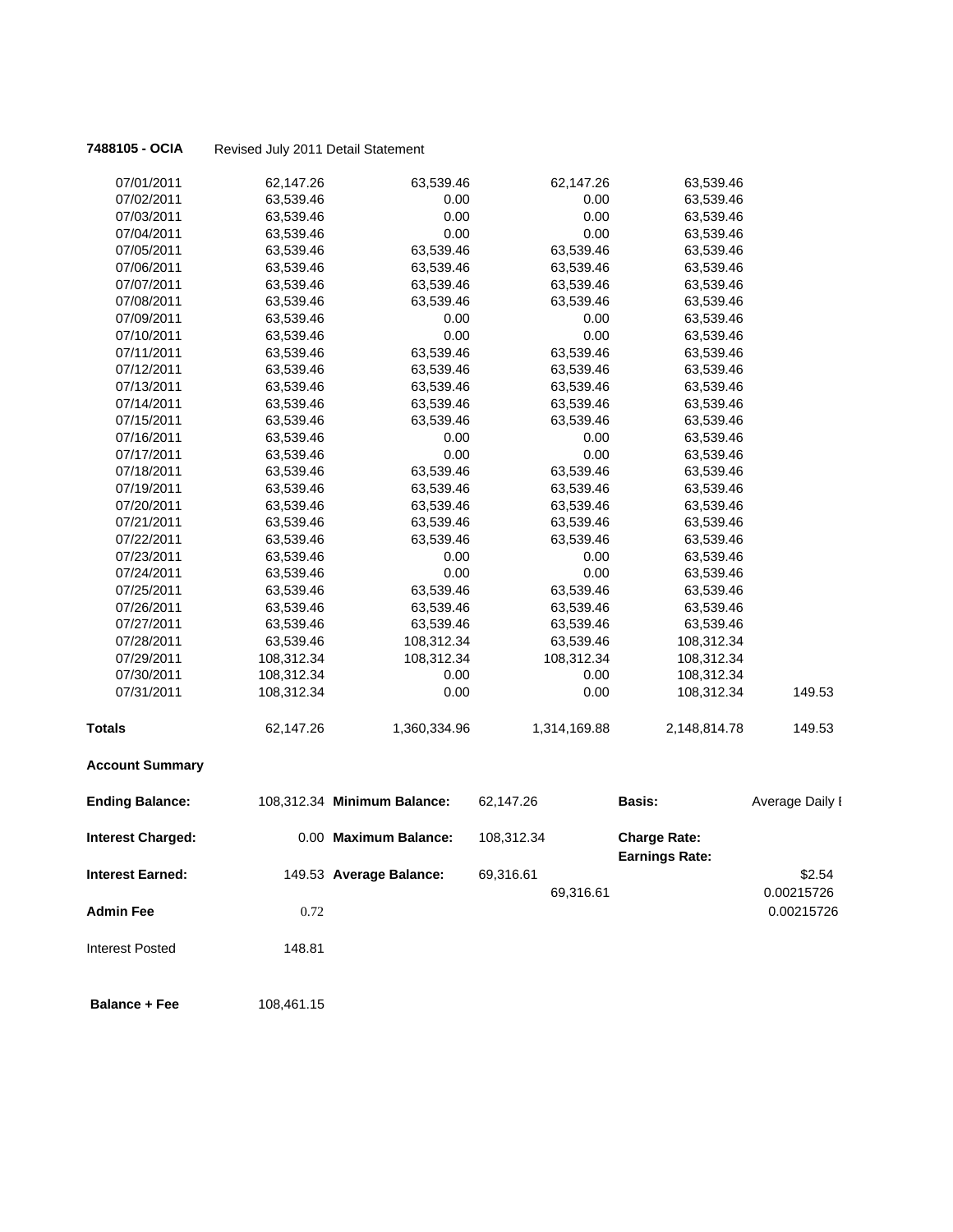### **7489105 - OCIA** Revised July 2011 Detail Statement

| 07/01/2011               | 2,105.83 | 2,238.85                  |          | 2,105.83  | 2,238.85                                     |                 |
|--------------------------|----------|---------------------------|----------|-----------|----------------------------------------------|-----------------|
| 07/02/2011               | 2,238.85 | 0.00                      |          | 0.00      | 2,238.85                                     |                 |
| 07/03/2011               | 2,238.85 | 0.00                      |          | 0.00      | 2,238.85                                     |                 |
| 07/04/2011               | 2,238.85 | 0.00                      |          | 0.00      | 2,238.85                                     |                 |
| 07/05/2011               | 2,238.85 | 2,238.85                  |          | 2,238.85  | 2,238.85                                     |                 |
| 07/06/2011               | 2,238.85 | 2,238.85                  |          | 2,238.85  | 2,238.85                                     |                 |
| 07/07/2011               | 2,238.85 | 2,238.85                  |          | 2,238.85  | 2,238.85                                     |                 |
| 07/08/2011               | 2,238.85 | 2,238.85                  |          | 2,238.85  | 2,238.85                                     |                 |
| 07/09/2011               | 2,238.85 | 0.00                      |          | 0.00      | 2,238.85                                     |                 |
| 07/10/2011               | 2,238.85 | 0.00                      |          | 0.00      | 2,238.85                                     |                 |
| 07/11/2011               | 2,238.85 | 2,238.85                  |          | 2,238.85  | 2,238.85                                     |                 |
| 07/12/2011               | 2,238.85 | 2,238.85                  |          | 2,238.85  | 2,238.85                                     |                 |
| 07/13/2011               | 2,238.85 | 2,238.85                  |          | 2,238.85  | 2,238.85                                     |                 |
| 07/14/2011               | 2,238.85 | 2,238.85                  |          | 2,238.85  | 2,238.85                                     |                 |
| 07/15/2011               | 2,238.85 | 2,238.85                  |          | 2,238.85  | 2,238.85                                     |                 |
| 07/16/2011               | 2,238.85 | 0.00                      |          | 0.00      | 2,238.85                                     |                 |
| 07/17/2011               | 2,238.85 | 0.00                      |          | 0.00      | 2,238.85                                     |                 |
| 07/18/2011               | 2,238.85 | 2,238.85                  |          | 2,238.85  | 2,238.85                                     |                 |
| 07/19/2011               | 2,238.85 | 2,238.85                  |          | 2,238.85  | 2,238.85                                     |                 |
| 07/20/2011               | 2,238.85 | 2,238.85                  |          | 2,238.85  | 2,238.85                                     |                 |
| 07/21/2011               | 2,238.85 | 2,238.85                  |          | 2,238.85  | 2,238.85                                     |                 |
| 07/22/2011               | 2,238.85 | 2,238.85                  |          | 2,238.85  | 2,238.85                                     |                 |
| 07/23/2011               | 2,238.85 | 0.00                      |          | 0.00      | 2,238.85                                     |                 |
| 07/24/2011               | 2,238.85 | 0.00                      |          | 0.00      | 2,238.85                                     |                 |
| 07/25/2011               | 2,238.85 | 2,238.85                  |          | 2,238.85  | 2,238.85                                     |                 |
| 07/26/2011               | 2,238.85 | 2,238.85                  |          | 2,238.85  | 2,238.85                                     |                 |
| 07/27/2011               | 2,238.85 | 2,238.85                  |          | 2,238.85  | 2,238.85                                     |                 |
| 07/28/2011               | 2,238.85 | 2,238.85                  |          | 2,238.85  | 2,238.85                                     |                 |
| 07/29/2011               | 2,238.85 | 2,238.85                  |          | 2,238.85  | 2,238.85                                     |                 |
| 07/30/2011               | 2,238.85 | 0.00                      |          | 0.00      | 2,238.85                                     |                 |
| 07/31/2011               | 2,238.85 | 0.00                      |          | 0.00      | 2,238.85                                     | 4.83            |
| <b>Totals</b>            | 2,105.83 | 44,777.00                 |          | 44,643.98 | 69,404.35                                    | 4.83            |
| <b>Account Summary</b>   |          |                           |          |           |                                              |                 |
| <b>Ending Balance:</b>   |          | 2,238.85 Minimum Balance: | 2,105.83 |           | <b>Basis:</b>                                | Average Daily I |
| <b>Interest Charged:</b> |          | 0.00 Maximum Balance:     | 2,238.85 |           | <b>Charge Rate:</b><br><b>Earnings Rate:</b> |                 |
| Interest Earned:         |          | 4.83 Average Balance:     | 2,238.85 |           |                                              | \$2.54          |
|                          |          |                           |          | 2,238.85  |                                              | 0.00215726      |
| <b>Admin Fee</b>         | 0.02     |                           |          |           |                                              | 0.00215726      |
| Interest Posted          | 4.81     |                           |          |           |                                              |                 |
| <b>Balance + Fee</b>     | 2,243.66 |                           |          |           |                                              |                 |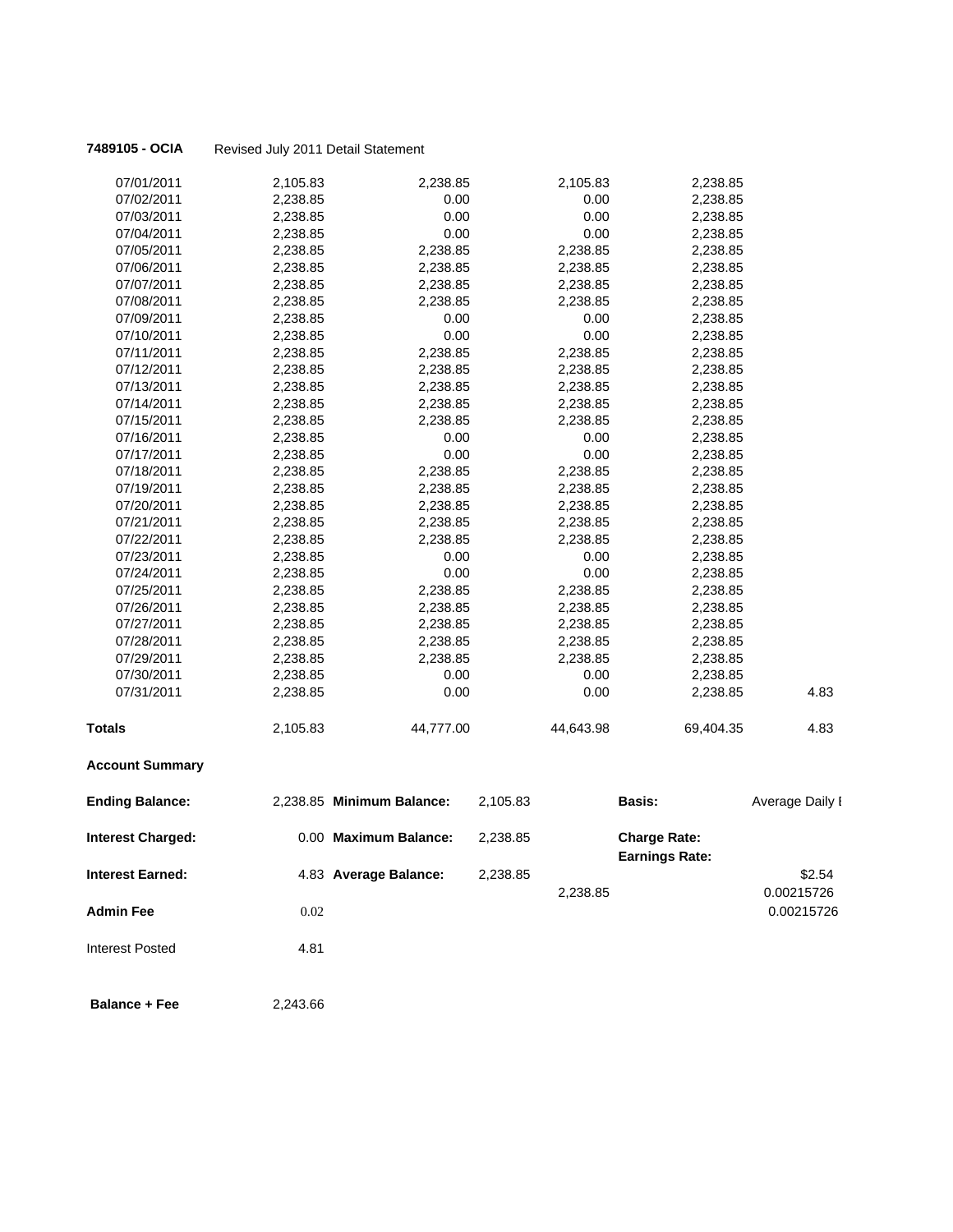**7490760 - University of Oklahoma** Revised July 2011 Detail Statement

| 07/01/2011               | 9,336,864.41 | 9,356,954.22                  | 9,336,864.41   | 9,356,954.22                                 |                 |
|--------------------------|--------------|-------------------------------|----------------|----------------------------------------------|-----------------|
| 07/02/2011               | 9,356,954.22 | 0.00                          | 0.00           | 9,356,954.22                                 |                 |
| 07/03/2011               | 9,356,954.22 | 0.00                          | 0.00           | 9,356,954.22                                 |                 |
| 07/04/2011               | 9,356,954.22 | 0.00                          | 0.00           | 9,356,954.22                                 |                 |
| 07/05/2011               | 9,356,954.22 | 9,356,675.55                  | 9,356,954.22   | 9,356,675.55                                 |                 |
| 07/06/2011               | 9,356,675.55 | 9,356,375.94                  | 9,356,675.55   | 9,356,375.94                                 |                 |
| 07/07/2011               | 9,356,375.94 | 9,356,375.94                  | 9,356,375.94   | 9,356,375.94                                 |                 |
| 07/08/2011               | 9,356,375.94 | 9,350,795.76                  | 9,356,375.94   | 9,350,795.76                                 |                 |
| 07/09/2011               | 9,350,795.76 | 0.00                          | 0.00           | 9,350,795.76                                 |                 |
| 07/10/2011               | 9,350,795.76 | 0.00                          | 0.00           | 9,350,795.76                                 |                 |
| 07/11/2011               | 9,350,795.76 | 9,349,065.55                  | 9,350,795.76   | 9,349,065.55                                 |                 |
| 07/12/2011               | 9,349,065.55 | 3,619,879.10                  | 9,349,065.55   | 3,619,879.10                                 |                 |
| 07/13/2011               | 3,619,879.10 | 3,600,898.26                  | 3,619,879.10   | 3,600,898.26                                 |                 |
| 07/14/2011               | 3,600,898.26 | 3,582,275.15                  | 3,600,898.26   | 3,582,275.15                                 |                 |
| 07/15/2011               | 3,582,275.15 | 3,581,304.69                  | 3,582,275.15   | 3,581,304.69                                 |                 |
| 07/16/2011               | 3,581,304.69 | 0.00                          | 0.00           | 3,581,304.69                                 |                 |
| 07/17/2011               | 3,581,304.69 | 0.00                          | 0.00           | 3,581,304.69                                 |                 |
| 07/18/2011               | 3,581,304.69 | 3,581,304.69                  | 3,581,304.69   | 3,581,304.69                                 |                 |
| 07/19/2011               | 3,581,304.69 | 3,403,214.05                  | 3,581,304.69   | 3,403,214.05                                 |                 |
| 07/20/2011               | 3,403,214.05 | 3,403,214.05                  | 3,403,214.05   | 3,403,214.05                                 |                 |
| 07/21/2011               | 3,403,214.05 | 3,799,945.18                  | 3,403,214.05   | 3,799,945.18                                 |                 |
| 07/22/2011               | 3,799,945.18 | 3,799,945.18                  | 3,799,945.18   | 3,799,945.18                                 |                 |
| 07/23/2011               | 3,799,945.18 | 0.00                          | 0.00           | 3,799,945.18                                 |                 |
| 07/24/2011               | 3,799,945.18 | 0.00                          | 0.00           | 3,799,945.18                                 |                 |
| 07/25/2011               | 3,799,945.18 | 3,797,146.30                  | 3,799,945.18   | 3,797,146.30                                 |                 |
| 07/26/2011               | 3,797,146.30 | 3,799,976.03                  | 3,797,146.30   | 3,799,976.03                                 |                 |
| 07/27/2011               | 3,799,976.03 | 3,690,189.95                  | 3,799,976.03   | 3,690,189.95                                 |                 |
| 07/28/2011               | 3,690,189.95 | 3,688,314.40                  | 3,690,189.95   | 3,688,314.40                                 |                 |
| 07/29/2011               | 3,688,314.40 | 3,687,899.31                  | 3,688,314.40   | 3,687,899.31                                 |                 |
| 07/30/2011               | 3,687,899.31 | 0.00                          | 0.00           | 3,687,899.31                                 |                 |
| 07/31/2011               | 3,687,899.31 | 0.00                          | 0.00           | 3,687,899.31                                 | 12,252.72       |
| <b>Totals</b>            | 9,336,864.41 | 107,161,749.30                | 112,810,714.40 | 176,072,501.84                               | 12,252.72       |
| <b>Account Summary</b>   |              |                               |                |                                              |                 |
| <b>Ending Balance:</b>   |              | 3,687,899.31 Minimum Balance: | 9,336,864.41   | <b>Basis:</b>                                | Average Daily I |
| <b>Interest Charged:</b> |              | 0.00 Maximum Balance:         | 3,687,899.31   | <b>Charge Rate:</b><br><b>Earnings Rate:</b> |                 |
| <b>Interest Earned:</b>  |              | 12,252.72 Average Balance:    | 5,679,758.12   |                                              | \$2.54          |
|                          |              |                               | 5,679,758.12   |                                              | 0.00215726      |
| <b>Admin Fee</b>         | 59.16        |                               |                |                                              | 0.00215726      |
| <b>Interest Posted</b>   | 12,193.55    |                               |                |                                              |                 |
| <b>Balance + Fee</b>     | 3,700,092.86 |                               |                |                                              |                 |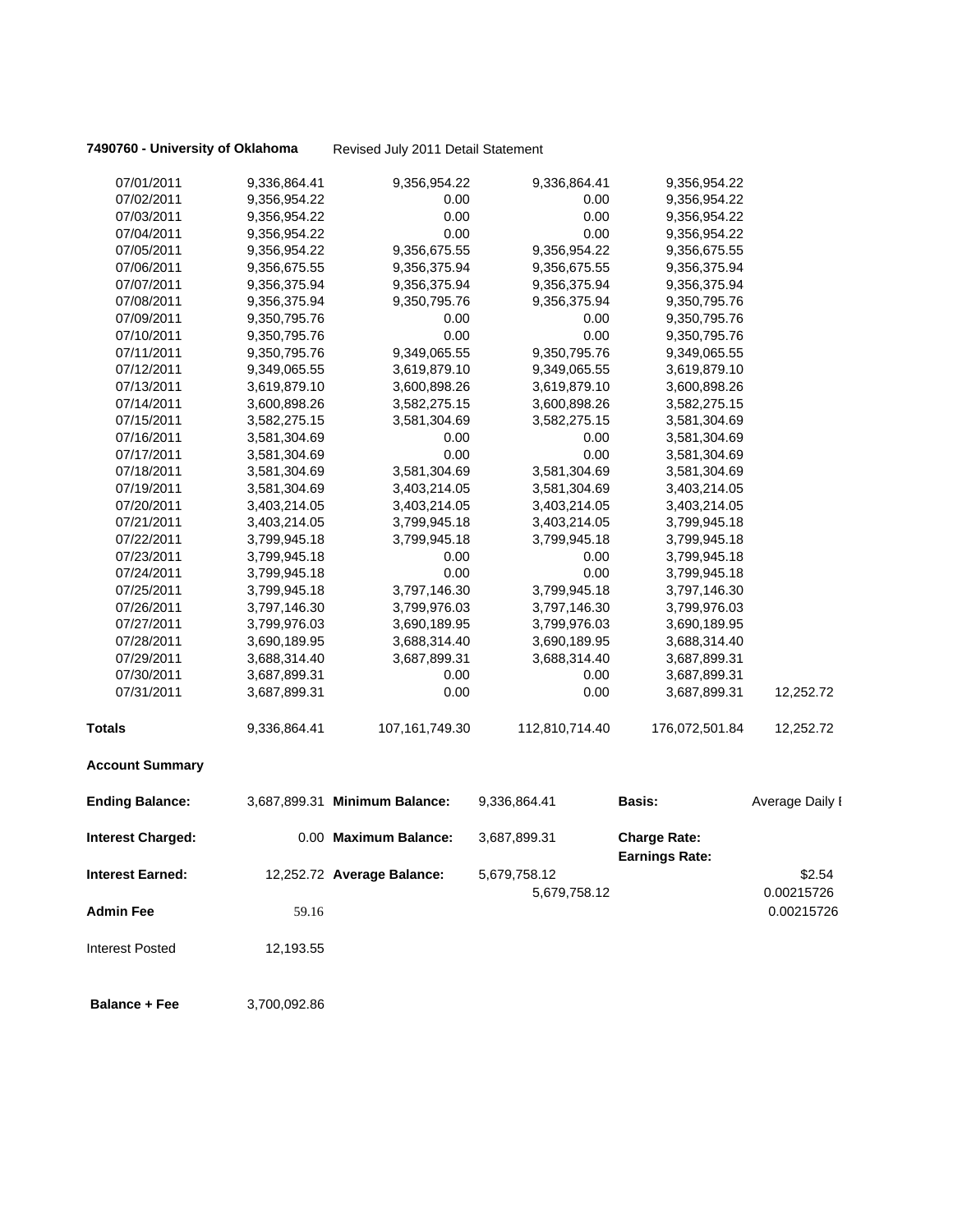### 7491220 - District Attorney's Council **Revised July 2011 Detail Statement**

| <b>Admin Fee</b><br><b>Interest Posted</b> | 42.00<br>8,655.84            |                               |                              |                                              | 0.00215726           |
|--------------------------------------------|------------------------------|-------------------------------|------------------------------|----------------------------------------------|----------------------|
| <b>Interest Earned:</b>                    |                              | 8,697.84 Average Balance:     | 4,031,890.46<br>4,031,890.46 |                                              | \$2.54<br>0.00215726 |
| <b>Interest Charged:</b>                   |                              | 0.00 Maximum Balance:         | 3,880,553.46                 | <b>Charge Rate:</b><br><b>Earnings Rate:</b> |                      |
| <b>Ending Balance:</b>                     |                              | 3,880,553.46 Minimum Balance: | 4,087,570.56                 | Basis:                                       | Average Daily I      |
| <b>Account Summary</b>                     |                              |                               |                              |                                              |                      |
| <b>Totals</b>                              | 4,087,570.56                 | 80,654,338.45                 | 80,861,355.55                | 124,988,604.19                               | 8,697.84             |
| 07/31/2011                                 | 3,880,553.46                 | 0.00                          | 0.00                         | 3,880,553.46                                 | 8,697.84             |
| 07/30/2011                                 | 3,880,553.46                 | 0.00                          | 0.00                         | 3,880,553.46                                 |                      |
| 07/29/2011                                 | 3,880,553.46                 | 3,880,553.46                  | 3,880,553.46                 | 3,880,553.46                                 |                      |
| 07/28/2011                                 | 3,880,804.74                 | 3,880,553.46                  | 3,880,804.74                 | 3,880,553.46                                 |                      |
| 07/27/2011                                 | 3,967,228.35                 | 3,880,804.74                  | 3,967,228.35                 | 3,880,804.74                                 |                      |
| 07/26/2011                                 | 3,967,228.35                 | 3,967,228.35                  | 3,967,228.35                 | 3,967,228.35                                 |                      |
| 07/25/2011                                 | 3,968,940.71                 | 3,967,228.35                  | 3,968,940.71                 | 3,967,228.35                                 |                      |
| 07/24/2011                                 | 3,968,940.71                 | 0.00                          | 0.00                         | 3,968,940.71                                 |                      |
| 07/23/2011                                 | 3,968,940.71                 | 0.00                          | 0.00                         | 3,968,940.71                                 |                      |
| 07/22/2011                                 | 3,968,940.71                 | 3,968,940.71                  | 3,968,940.71                 | 3,968,940.71                                 |                      |
| 07/21/2011                                 | 4,082,828.63                 | 3,968,940.71                  | 4,082,828.63                 | 3,968,940.71                                 |                      |
| 07/20/2011                                 | 4,082,798.84                 | 4,082,828.63                  | 4,082,798.84                 | 4,082,828.63                                 |                      |
| 07/19/2011                                 | 4,081,195.40                 | 4,082,798.84                  | 4,081,195.40                 | 4,082,798.84                                 |                      |
| 07/18/2011                                 | 4,080,595.40                 | 4,081,195.40                  | 4,080,595.40                 | 4,081,195.40                                 |                      |
| 07/17/2011                                 | 4,080,595.40                 | 0.00                          | 0.00                         | 4,080,595.40                                 |                      |
| 07/16/2011                                 | 4,080,595.40                 | 0.00                          | 0.00                         | 4,080,595.40                                 |                      |
| 07/15/2011                                 | 4,080,595.40                 | 4,080,595.40                  | 4,080,595.40                 | 4,080,595.40                                 |                      |
| 07/14/2011                                 | 4,087,976.69                 | 4,080,595.40                  | 4,087,976.69                 | 4,080,595.40                                 |                      |
| 07/13/2011                                 | 4,087,976.69                 | 4,087,976.69                  | 4,087,976.69                 | 4,087,976.69                                 |                      |
| 07/12/2011                                 | 4,091,260.52                 | 4,087,976.69                  | 4,091,260.52                 | 4,087,976.69                                 |                      |
| 07/11/2011                                 | 4,091,260.52                 | 4,091,260.52                  | 4,091,260.52                 | 4,091,260.52                                 |                      |
| 07/10/2011                                 | 4,091,260.52                 | 0.00                          | 0.00                         | 4,091,260.52                                 |                      |
| 07/09/2011                                 | 4,091,260.52                 | 0.00                          | 0.00                         | 4,091,260.52                                 |                      |
| 07/08/2011                                 | 4,091,260.52                 | 4,091,260.52                  | 4,091,260.52                 | 4,091,260.52                                 |                      |
| 07/07/2011                                 | 4,091,260.52                 | 4,091,260.52                  | 4,091,260.52                 | 4,091,260.52                                 |                      |
| 07/06/2011                                 | 4,093,891.02                 | 4,091,260.52                  | 4,093,891.02                 | 4,091,260.52                                 |                      |
| 07/05/2011                                 | 4,097,188.52                 | 4,093,891.02                  | 4,097,188.52                 | 4,093,891.02                                 |                      |
| 07/04/2011                                 | 4,097,188.52                 | 0.00                          | 0.00                         | 4,097,188.52                                 |                      |
| 07/03/2011                                 | 4,097,188.52                 | 0.00                          | 0.00                         | 4,097,188.52                                 |                      |
| 07/01/2011<br>07/02/2011                   | 4,087,570.56<br>4,097,188.52 | 4,097,188.52<br>0.00          | 4,087,570.56<br>0.00         | 4,097,188.52<br>4,097,188.52                 |                      |
|                                            |                              |                               |                              |                                              |                      |

**Balance + Fee** 3,889,209.30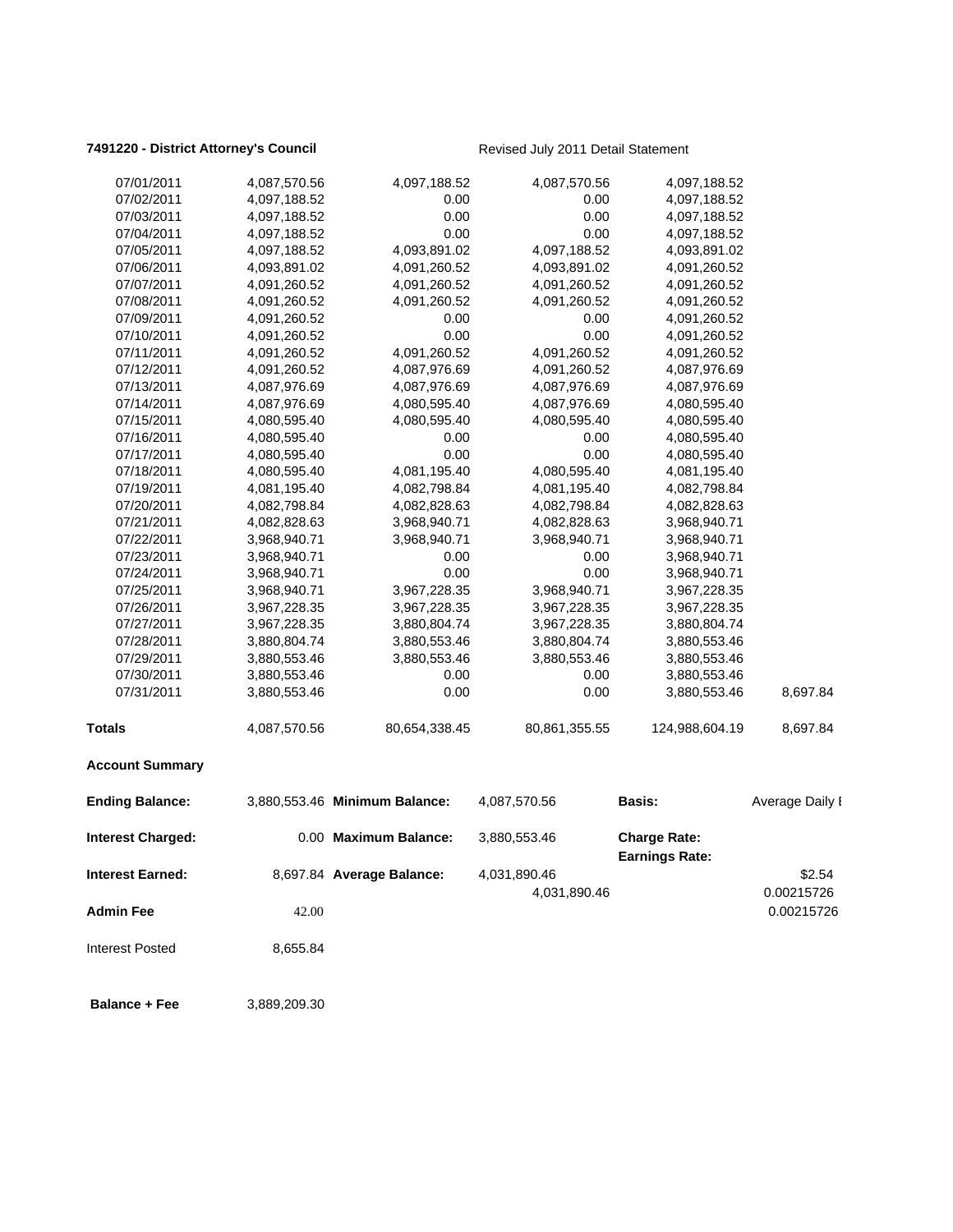### **7510410 - Comm of the Land Office Revised July 2011 Detail Statement**

| 07/01/2011               | 173,399.50 | 173,399.50                  | 173,399.50   | 173,399.50                                   |                 |
|--------------------------|------------|-----------------------------|--------------|----------------------------------------------|-----------------|
| 07/02/2011               | 173,399.50 | 0.00                        | 0.00         | 173,399.50                                   |                 |
| 07/03/2011               | 173,399.50 | 0.00                        | 0.00         | 173,399.50                                   |                 |
| 07/04/2011               | 173,399.50 | 0.00                        | 0.00         | 173,399.50                                   |                 |
| 07/05/2011               | 173,399.50 | 173,399.50                  | 173,399.50   | 173,399.50                                   |                 |
| 07/06/2011               | 173,399.50 | 173,799.50                  | 173,399.50   | 173,799.50                                   |                 |
| 07/07/2011               | 173,799.50 | 173,799.50                  | 173,799.50   | 173,799.50                                   |                 |
| 07/08/2011               | 173,799.50 | 173,799.50                  | 173,799.50   | 173,799.50                                   |                 |
| 07/09/2011               | 173,799.50 | 0.00                        | 0.00         | 173,799.50                                   |                 |
| 07/10/2011               | 173,799.50 | 0.00                        | 0.00         | 173,799.50                                   |                 |
| 07/11/2011               | 173,799.50 | 173,799.50                  | 173,799.50   | 173,799.50                                   |                 |
| 07/12/2011               | 173,799.50 | 171,953.50                  | 173,799.50   | 171,953.50                                   |                 |
| 07/13/2011               | 171,953.50 | 121,953.50                  | 171,953.50   | 121,953.50                                   |                 |
| 07/14/2011               | 121,953.50 | 121,953.50                  | 121,953.50   | 121,953.50                                   |                 |
| 07/15/2011               | 121,953.50 | 121,953.50                  | 121,953.50   | 121,953.50                                   |                 |
| 07/16/2011               | 121,953.50 | 0.00                        | 0.00         | 121,953.50                                   |                 |
| 07/17/2011               | 121,953.50 | 0.00                        | 0.00         | 121,953.50                                   |                 |
| 07/18/2011               | 121,953.50 | 121,953.50                  | 121,953.50   | 121,953.50                                   |                 |
| 07/19/2011               | 121,953.50 | 121,953.50                  | 121,953.50   | 121,953.50                                   |                 |
| 07/20/2011               | 121,953.50 | 121,953.50                  | 121,953.50   | 121,953.50                                   |                 |
| 07/21/2011               | 121,953.50 | 121,953.50                  | 121,953.50   | 121,953.50                                   |                 |
| 07/22/2011               | 121,953.50 | 121,953.50                  | 121,953.50   | 121,953.50                                   |                 |
| 07/23/2011               | 121,953.50 | 0.00                        | 0.00         | 121,953.50                                   |                 |
| 07/24/2011               | 121,953.50 | 0.00                        | 0.00         | 121,953.50                                   |                 |
| 07/25/2011               | 121,953.50 | 121,953.50                  | 121,953.50   | 121,953.50                                   |                 |
| 07/26/2011               | 121,953.50 | 121,953.50                  | 121,953.50   | 121,953.50                                   |                 |
| 07/27/2011               | 121,953.50 | 121,953.50                  | 121,953.50   | 121,953.50                                   |                 |
| 07/28/2011               | 121,953.50 | 121,953.50                  | 121,953.50   | 121,953.50                                   |                 |
| 07/29/2011               | 121,953.50 | 121,953.50                  | 121,953.50   | 121,953.50                                   |                 |
| 07/30/2011               | 121,953.50 | 0.00                        | 0.00         | 121,953.50                                   |                 |
| 07/31/2011               | 121,953.50 | 0.00                        | 0.00         | 121,953.50                                   | 306.11          |
| <b>Totals</b>            | 173,399.50 | 2,799,346.00                | 2,850,792.00 | 4,398,864.50                                 | 306.11          |
| <b>Account Summary</b>   |            |                             |              |                                              |                 |
| <b>Ending Balance:</b>   |            | 121,953.50 Minimum Balance: | 173,399.50   | <b>Basis:</b>                                | Average Daily I |
| <b>Interest Charged:</b> |            | 0.00 Maximum Balance:       | 121,953.50   | <b>Charge Rate:</b><br><b>Earnings Rate:</b> |                 |
| <b>Interest Earned:</b>  |            | 306.11 Average Balance:     | 141,898.85   |                                              | \$2.54          |
|                          |            |                             | 141,898.85   |                                              | 0.00215726      |
| <b>Admin Fee</b>         | 1.48       |                             |              |                                              | 0.00215726      |
|                          |            |                             |              |                                              |                 |
| <b>Interest Posted</b>   | 304.63     |                             |              |                                              |                 |
| <b>Balance + Fee</b>     | 122,258.13 |                             |              |                                              |                 |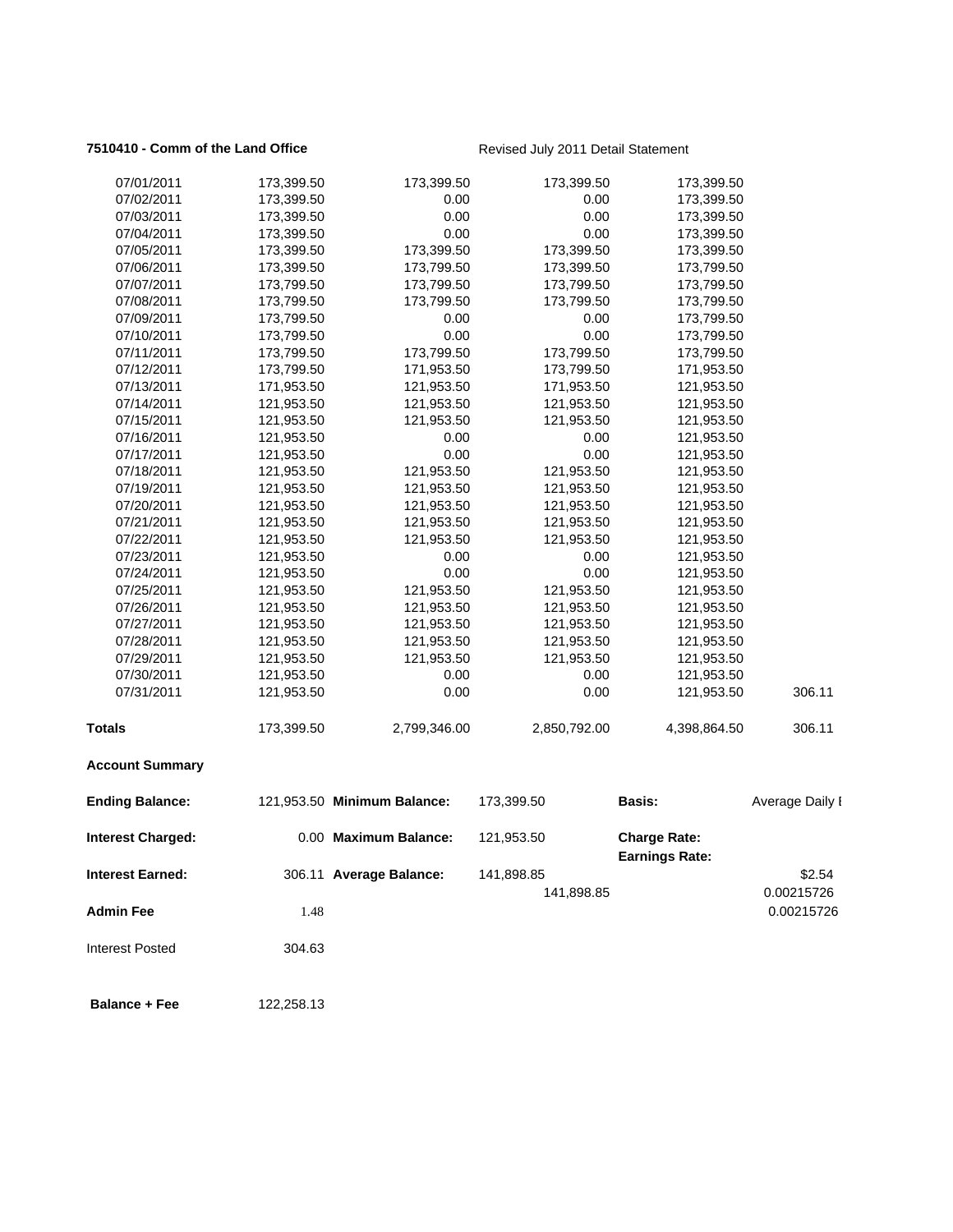### **7511410 - Comm of the Land Office Revised July 2011 Detail Statement**

| 07/02/2011<br>38,069.76<br>0.00<br>0.00<br>38,069.76<br>0.00<br>07/03/2011<br>38,069.76<br>0.00<br>38,069.76<br>0.00<br>07/04/2011<br>0.00<br>38,069.76<br>38,069.76<br>38,069.76<br>38,069.76<br>07/05/2011<br>38,069.76<br>38,069.76<br>07/06/2011<br>38,069.76<br>38,069.76<br>38,069.76<br>38,069.76<br>07/07/2011<br>38,069.76<br>88,069.76<br>38,069.76<br>88,069.76<br>07/08/2011<br>88,069.76<br>88,069.76<br>88,069.76<br>88,069.76<br>0.00<br>0.00<br>07/09/2011<br>88,069.76<br>88,069.76<br>0.00<br>0.00<br>07/10/2011<br>88,069.76<br>88,069.76<br>07/11/2011<br>88,069.76<br>88,069.76<br>88,069.76<br>88,069.76<br>07/12/2011<br>88,069.76<br>73,720.14<br>88,069.76<br>73,720.14<br>07/13/2011<br>73,720.14<br>73,720.14<br>73,720.14<br>73,720.14<br>07/14/2011<br>73,720.14<br>73,720.14<br>73,720.14<br>73,720.14<br>07/15/2011<br>73,720.14<br>73,720.14<br>73,720.14<br>73,720.14<br>73,720.14<br>0.00<br>0.00<br>07/16/2011<br>73,720.14<br>07/17/2011<br>73,720.14<br>0.00<br>0.00<br>73,720.14<br>73,720.14<br>07/18/2011<br>73,720.14<br>73,720.14<br>73,720.14<br>73,720.14<br>73,720.14<br>07/19/2011<br>73,720.14<br>73,720.14<br>73,720.14<br>73,720.14<br>07/20/2011<br>73,720.14<br>73,720.14<br>73,720.14<br>73,720.14<br>07/21/2011<br>63,479.38<br>63,479.38<br>07/22/2011<br>63,479.38<br>63,479.38<br>63,479.38<br>63,479.38<br>07/23/2011<br>63,479.38<br>0.00<br>0.00<br>63,479.38<br>07/24/2011<br>63,479.38<br>0.00<br>0.00<br>63,479.38<br>07/25/2011<br>63,479.38<br>62,863.45<br>63,479.38<br>62,863.45<br>07/26/2011<br>62,863.45<br>62,863.45<br>62,863.45<br>62,863.45<br>07/27/2011<br>62,863.45<br>62,863.45<br>62,863.45<br>62,863.45<br>07/28/2011<br>62,863.45<br>62,863.45<br>62,863.45<br>62,863.45<br>62,863.45<br>07/29/2011<br>62,863.45<br>62,863.45<br>62,863.45<br>07/30/2011<br>62,863.45<br>0.00<br>0.00<br>62,863.45<br>0.00<br>0.00<br>07/31/2011<br>62,863.45<br>62,863.45<br>2,026,210.29<br>Totals<br>39,831.59<br>1,312,703.69<br>1,335,735.55<br><b>Account Summary</b><br><b>Ending Balance:</b><br>62,863.45 Minimum Balance:<br><b>Basis:</b><br>39,831.59<br><b>Interest Charged:</b><br>0.00 Maximum Balance:<br>62,863.45<br><b>Charge Rate:</b><br><b>Earnings Rate:</b><br>Interest Earned:<br>141.00 Average Balance:<br>65,361.62<br>0.00215726<br>65,361.62<br><b>Admin Fee</b><br>0.68<br><b>Interest Posted</b><br>140.32<br><b>Balance + Fee</b><br>63,003.77 | 07/01/2011 | 39,831.59 | 38,069.76 | 39,831.59 | 38,069.76 |                 |
|-------------------------------------------------------------------------------------------------------------------------------------------------------------------------------------------------------------------------------------------------------------------------------------------------------------------------------------------------------------------------------------------------------------------------------------------------------------------------------------------------------------------------------------------------------------------------------------------------------------------------------------------------------------------------------------------------------------------------------------------------------------------------------------------------------------------------------------------------------------------------------------------------------------------------------------------------------------------------------------------------------------------------------------------------------------------------------------------------------------------------------------------------------------------------------------------------------------------------------------------------------------------------------------------------------------------------------------------------------------------------------------------------------------------------------------------------------------------------------------------------------------------------------------------------------------------------------------------------------------------------------------------------------------------------------------------------------------------------------------------------------------------------------------------------------------------------------------------------------------------------------------------------------------------------------------------------------------------------------------------------------------------------------------------------------------------------------------------------------------------------------------------------------------------------------------------------------------------------------------------------------------------------------------------------------------------------------------------------------------------------------------------------------------------------------------------------|------------|-----------|-----------|-----------|-----------|-----------------|
|                                                                                                                                                                                                                                                                                                                                                                                                                                                                                                                                                                                                                                                                                                                                                                                                                                                                                                                                                                                                                                                                                                                                                                                                                                                                                                                                                                                                                                                                                                                                                                                                                                                                                                                                                                                                                                                                                                                                                                                                                                                                                                                                                                                                                                                                                                                                                                                                                                                 |            |           |           |           |           |                 |
|                                                                                                                                                                                                                                                                                                                                                                                                                                                                                                                                                                                                                                                                                                                                                                                                                                                                                                                                                                                                                                                                                                                                                                                                                                                                                                                                                                                                                                                                                                                                                                                                                                                                                                                                                                                                                                                                                                                                                                                                                                                                                                                                                                                                                                                                                                                                                                                                                                                 |            |           |           |           |           |                 |
|                                                                                                                                                                                                                                                                                                                                                                                                                                                                                                                                                                                                                                                                                                                                                                                                                                                                                                                                                                                                                                                                                                                                                                                                                                                                                                                                                                                                                                                                                                                                                                                                                                                                                                                                                                                                                                                                                                                                                                                                                                                                                                                                                                                                                                                                                                                                                                                                                                                 |            |           |           |           |           |                 |
|                                                                                                                                                                                                                                                                                                                                                                                                                                                                                                                                                                                                                                                                                                                                                                                                                                                                                                                                                                                                                                                                                                                                                                                                                                                                                                                                                                                                                                                                                                                                                                                                                                                                                                                                                                                                                                                                                                                                                                                                                                                                                                                                                                                                                                                                                                                                                                                                                                                 |            |           |           |           |           |                 |
|                                                                                                                                                                                                                                                                                                                                                                                                                                                                                                                                                                                                                                                                                                                                                                                                                                                                                                                                                                                                                                                                                                                                                                                                                                                                                                                                                                                                                                                                                                                                                                                                                                                                                                                                                                                                                                                                                                                                                                                                                                                                                                                                                                                                                                                                                                                                                                                                                                                 |            |           |           |           |           |                 |
|                                                                                                                                                                                                                                                                                                                                                                                                                                                                                                                                                                                                                                                                                                                                                                                                                                                                                                                                                                                                                                                                                                                                                                                                                                                                                                                                                                                                                                                                                                                                                                                                                                                                                                                                                                                                                                                                                                                                                                                                                                                                                                                                                                                                                                                                                                                                                                                                                                                 |            |           |           |           |           |                 |
|                                                                                                                                                                                                                                                                                                                                                                                                                                                                                                                                                                                                                                                                                                                                                                                                                                                                                                                                                                                                                                                                                                                                                                                                                                                                                                                                                                                                                                                                                                                                                                                                                                                                                                                                                                                                                                                                                                                                                                                                                                                                                                                                                                                                                                                                                                                                                                                                                                                 |            |           |           |           |           |                 |
|                                                                                                                                                                                                                                                                                                                                                                                                                                                                                                                                                                                                                                                                                                                                                                                                                                                                                                                                                                                                                                                                                                                                                                                                                                                                                                                                                                                                                                                                                                                                                                                                                                                                                                                                                                                                                                                                                                                                                                                                                                                                                                                                                                                                                                                                                                                                                                                                                                                 |            |           |           |           |           |                 |
|                                                                                                                                                                                                                                                                                                                                                                                                                                                                                                                                                                                                                                                                                                                                                                                                                                                                                                                                                                                                                                                                                                                                                                                                                                                                                                                                                                                                                                                                                                                                                                                                                                                                                                                                                                                                                                                                                                                                                                                                                                                                                                                                                                                                                                                                                                                                                                                                                                                 |            |           |           |           |           |                 |
|                                                                                                                                                                                                                                                                                                                                                                                                                                                                                                                                                                                                                                                                                                                                                                                                                                                                                                                                                                                                                                                                                                                                                                                                                                                                                                                                                                                                                                                                                                                                                                                                                                                                                                                                                                                                                                                                                                                                                                                                                                                                                                                                                                                                                                                                                                                                                                                                                                                 |            |           |           |           |           |                 |
|                                                                                                                                                                                                                                                                                                                                                                                                                                                                                                                                                                                                                                                                                                                                                                                                                                                                                                                                                                                                                                                                                                                                                                                                                                                                                                                                                                                                                                                                                                                                                                                                                                                                                                                                                                                                                                                                                                                                                                                                                                                                                                                                                                                                                                                                                                                                                                                                                                                 |            |           |           |           |           |                 |
|                                                                                                                                                                                                                                                                                                                                                                                                                                                                                                                                                                                                                                                                                                                                                                                                                                                                                                                                                                                                                                                                                                                                                                                                                                                                                                                                                                                                                                                                                                                                                                                                                                                                                                                                                                                                                                                                                                                                                                                                                                                                                                                                                                                                                                                                                                                                                                                                                                                 |            |           |           |           |           |                 |
|                                                                                                                                                                                                                                                                                                                                                                                                                                                                                                                                                                                                                                                                                                                                                                                                                                                                                                                                                                                                                                                                                                                                                                                                                                                                                                                                                                                                                                                                                                                                                                                                                                                                                                                                                                                                                                                                                                                                                                                                                                                                                                                                                                                                                                                                                                                                                                                                                                                 |            |           |           |           |           |                 |
|                                                                                                                                                                                                                                                                                                                                                                                                                                                                                                                                                                                                                                                                                                                                                                                                                                                                                                                                                                                                                                                                                                                                                                                                                                                                                                                                                                                                                                                                                                                                                                                                                                                                                                                                                                                                                                                                                                                                                                                                                                                                                                                                                                                                                                                                                                                                                                                                                                                 |            |           |           |           |           |                 |
|                                                                                                                                                                                                                                                                                                                                                                                                                                                                                                                                                                                                                                                                                                                                                                                                                                                                                                                                                                                                                                                                                                                                                                                                                                                                                                                                                                                                                                                                                                                                                                                                                                                                                                                                                                                                                                                                                                                                                                                                                                                                                                                                                                                                                                                                                                                                                                                                                                                 |            |           |           |           |           |                 |
|                                                                                                                                                                                                                                                                                                                                                                                                                                                                                                                                                                                                                                                                                                                                                                                                                                                                                                                                                                                                                                                                                                                                                                                                                                                                                                                                                                                                                                                                                                                                                                                                                                                                                                                                                                                                                                                                                                                                                                                                                                                                                                                                                                                                                                                                                                                                                                                                                                                 |            |           |           |           |           |                 |
|                                                                                                                                                                                                                                                                                                                                                                                                                                                                                                                                                                                                                                                                                                                                                                                                                                                                                                                                                                                                                                                                                                                                                                                                                                                                                                                                                                                                                                                                                                                                                                                                                                                                                                                                                                                                                                                                                                                                                                                                                                                                                                                                                                                                                                                                                                                                                                                                                                                 |            |           |           |           |           |                 |
|                                                                                                                                                                                                                                                                                                                                                                                                                                                                                                                                                                                                                                                                                                                                                                                                                                                                                                                                                                                                                                                                                                                                                                                                                                                                                                                                                                                                                                                                                                                                                                                                                                                                                                                                                                                                                                                                                                                                                                                                                                                                                                                                                                                                                                                                                                                                                                                                                                                 |            |           |           |           |           |                 |
|                                                                                                                                                                                                                                                                                                                                                                                                                                                                                                                                                                                                                                                                                                                                                                                                                                                                                                                                                                                                                                                                                                                                                                                                                                                                                                                                                                                                                                                                                                                                                                                                                                                                                                                                                                                                                                                                                                                                                                                                                                                                                                                                                                                                                                                                                                                                                                                                                                                 |            |           |           |           |           |                 |
|                                                                                                                                                                                                                                                                                                                                                                                                                                                                                                                                                                                                                                                                                                                                                                                                                                                                                                                                                                                                                                                                                                                                                                                                                                                                                                                                                                                                                                                                                                                                                                                                                                                                                                                                                                                                                                                                                                                                                                                                                                                                                                                                                                                                                                                                                                                                                                                                                                                 |            |           |           |           |           |                 |
|                                                                                                                                                                                                                                                                                                                                                                                                                                                                                                                                                                                                                                                                                                                                                                                                                                                                                                                                                                                                                                                                                                                                                                                                                                                                                                                                                                                                                                                                                                                                                                                                                                                                                                                                                                                                                                                                                                                                                                                                                                                                                                                                                                                                                                                                                                                                                                                                                                                 |            |           |           |           |           |                 |
|                                                                                                                                                                                                                                                                                                                                                                                                                                                                                                                                                                                                                                                                                                                                                                                                                                                                                                                                                                                                                                                                                                                                                                                                                                                                                                                                                                                                                                                                                                                                                                                                                                                                                                                                                                                                                                                                                                                                                                                                                                                                                                                                                                                                                                                                                                                                                                                                                                                 |            |           |           |           |           |                 |
|                                                                                                                                                                                                                                                                                                                                                                                                                                                                                                                                                                                                                                                                                                                                                                                                                                                                                                                                                                                                                                                                                                                                                                                                                                                                                                                                                                                                                                                                                                                                                                                                                                                                                                                                                                                                                                                                                                                                                                                                                                                                                                                                                                                                                                                                                                                                                                                                                                                 |            |           |           |           |           |                 |
|                                                                                                                                                                                                                                                                                                                                                                                                                                                                                                                                                                                                                                                                                                                                                                                                                                                                                                                                                                                                                                                                                                                                                                                                                                                                                                                                                                                                                                                                                                                                                                                                                                                                                                                                                                                                                                                                                                                                                                                                                                                                                                                                                                                                                                                                                                                                                                                                                                                 |            |           |           |           |           |                 |
|                                                                                                                                                                                                                                                                                                                                                                                                                                                                                                                                                                                                                                                                                                                                                                                                                                                                                                                                                                                                                                                                                                                                                                                                                                                                                                                                                                                                                                                                                                                                                                                                                                                                                                                                                                                                                                                                                                                                                                                                                                                                                                                                                                                                                                                                                                                                                                                                                                                 |            |           |           |           |           |                 |
|                                                                                                                                                                                                                                                                                                                                                                                                                                                                                                                                                                                                                                                                                                                                                                                                                                                                                                                                                                                                                                                                                                                                                                                                                                                                                                                                                                                                                                                                                                                                                                                                                                                                                                                                                                                                                                                                                                                                                                                                                                                                                                                                                                                                                                                                                                                                                                                                                                                 |            |           |           |           |           |                 |
|                                                                                                                                                                                                                                                                                                                                                                                                                                                                                                                                                                                                                                                                                                                                                                                                                                                                                                                                                                                                                                                                                                                                                                                                                                                                                                                                                                                                                                                                                                                                                                                                                                                                                                                                                                                                                                                                                                                                                                                                                                                                                                                                                                                                                                                                                                                                                                                                                                                 |            |           |           |           |           |                 |
|                                                                                                                                                                                                                                                                                                                                                                                                                                                                                                                                                                                                                                                                                                                                                                                                                                                                                                                                                                                                                                                                                                                                                                                                                                                                                                                                                                                                                                                                                                                                                                                                                                                                                                                                                                                                                                                                                                                                                                                                                                                                                                                                                                                                                                                                                                                                                                                                                                                 |            |           |           |           |           |                 |
|                                                                                                                                                                                                                                                                                                                                                                                                                                                                                                                                                                                                                                                                                                                                                                                                                                                                                                                                                                                                                                                                                                                                                                                                                                                                                                                                                                                                                                                                                                                                                                                                                                                                                                                                                                                                                                                                                                                                                                                                                                                                                                                                                                                                                                                                                                                                                                                                                                                 |            |           |           |           |           |                 |
|                                                                                                                                                                                                                                                                                                                                                                                                                                                                                                                                                                                                                                                                                                                                                                                                                                                                                                                                                                                                                                                                                                                                                                                                                                                                                                                                                                                                                                                                                                                                                                                                                                                                                                                                                                                                                                                                                                                                                                                                                                                                                                                                                                                                                                                                                                                                                                                                                                                 |            |           |           |           |           | 141.00          |
|                                                                                                                                                                                                                                                                                                                                                                                                                                                                                                                                                                                                                                                                                                                                                                                                                                                                                                                                                                                                                                                                                                                                                                                                                                                                                                                                                                                                                                                                                                                                                                                                                                                                                                                                                                                                                                                                                                                                                                                                                                                                                                                                                                                                                                                                                                                                                                                                                                                 |            |           |           |           |           | 141.00          |
|                                                                                                                                                                                                                                                                                                                                                                                                                                                                                                                                                                                                                                                                                                                                                                                                                                                                                                                                                                                                                                                                                                                                                                                                                                                                                                                                                                                                                                                                                                                                                                                                                                                                                                                                                                                                                                                                                                                                                                                                                                                                                                                                                                                                                                                                                                                                                                                                                                                 |            |           |           |           |           |                 |
|                                                                                                                                                                                                                                                                                                                                                                                                                                                                                                                                                                                                                                                                                                                                                                                                                                                                                                                                                                                                                                                                                                                                                                                                                                                                                                                                                                                                                                                                                                                                                                                                                                                                                                                                                                                                                                                                                                                                                                                                                                                                                                                                                                                                                                                                                                                                                                                                                                                 |            |           |           |           |           | Average Daily I |
|                                                                                                                                                                                                                                                                                                                                                                                                                                                                                                                                                                                                                                                                                                                                                                                                                                                                                                                                                                                                                                                                                                                                                                                                                                                                                                                                                                                                                                                                                                                                                                                                                                                                                                                                                                                                                                                                                                                                                                                                                                                                                                                                                                                                                                                                                                                                                                                                                                                 |            |           |           |           |           |                 |
|                                                                                                                                                                                                                                                                                                                                                                                                                                                                                                                                                                                                                                                                                                                                                                                                                                                                                                                                                                                                                                                                                                                                                                                                                                                                                                                                                                                                                                                                                                                                                                                                                                                                                                                                                                                                                                                                                                                                                                                                                                                                                                                                                                                                                                                                                                                                                                                                                                                 |            |           |           |           |           | \$2.54          |
|                                                                                                                                                                                                                                                                                                                                                                                                                                                                                                                                                                                                                                                                                                                                                                                                                                                                                                                                                                                                                                                                                                                                                                                                                                                                                                                                                                                                                                                                                                                                                                                                                                                                                                                                                                                                                                                                                                                                                                                                                                                                                                                                                                                                                                                                                                                                                                                                                                                 |            |           |           |           |           | 0.00215726      |
|                                                                                                                                                                                                                                                                                                                                                                                                                                                                                                                                                                                                                                                                                                                                                                                                                                                                                                                                                                                                                                                                                                                                                                                                                                                                                                                                                                                                                                                                                                                                                                                                                                                                                                                                                                                                                                                                                                                                                                                                                                                                                                                                                                                                                                                                                                                                                                                                                                                 |            |           |           |           |           |                 |
|                                                                                                                                                                                                                                                                                                                                                                                                                                                                                                                                                                                                                                                                                                                                                                                                                                                                                                                                                                                                                                                                                                                                                                                                                                                                                                                                                                                                                                                                                                                                                                                                                                                                                                                                                                                                                                                                                                                                                                                                                                                                                                                                                                                                                                                                                                                                                                                                                                                 |            |           |           |           |           |                 |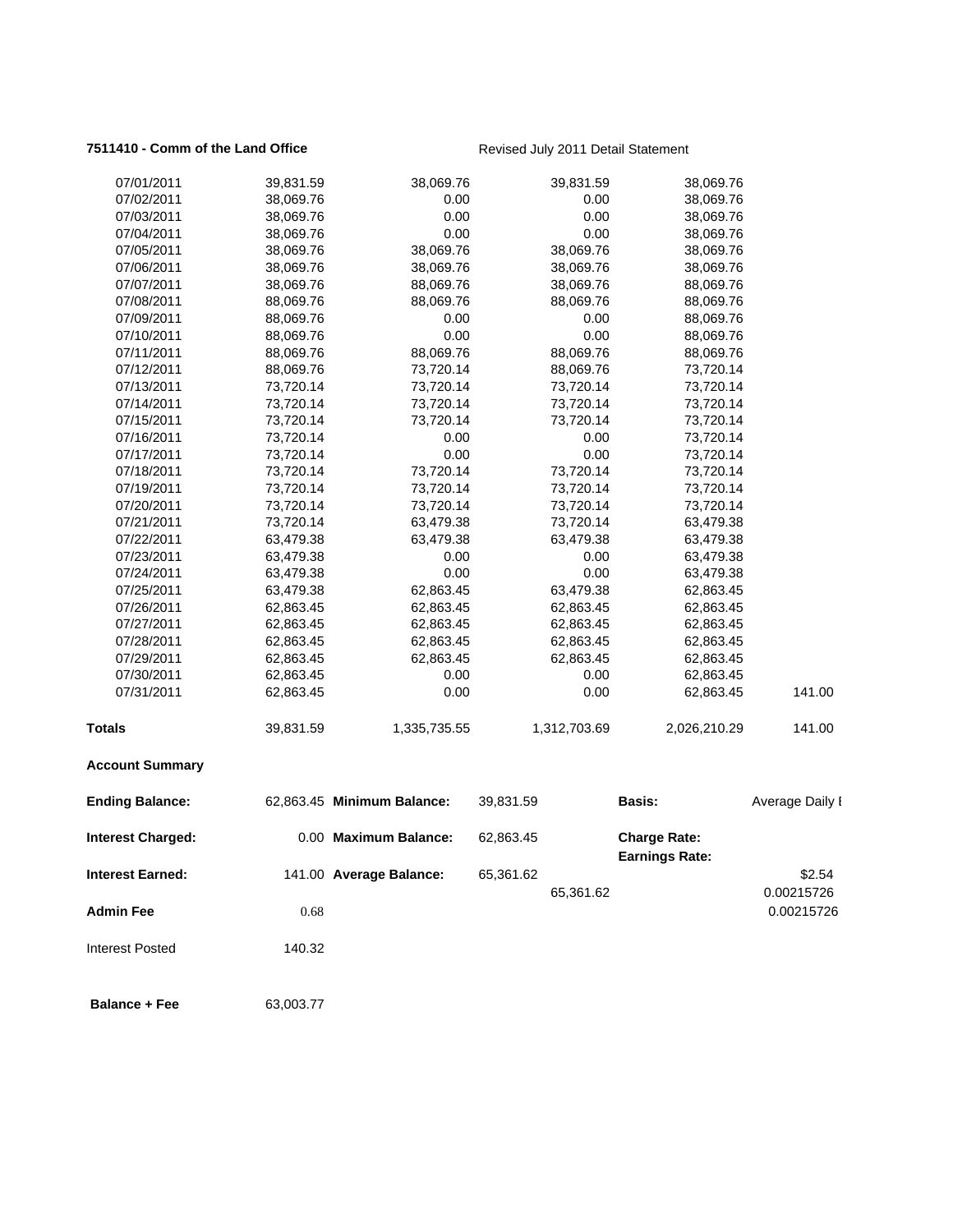### **7512410 - Commissioners of Land Office** Revised July 2011 Detail Statement

| 07/01/2011               | 0.00       | 0.00                        | 0.00         | 0.00                                         |                 |
|--------------------------|------------|-----------------------------|--------------|----------------------------------------------|-----------------|
| 07/02/2011               | 0.00       | 0.00                        | 0.00         | 0.00                                         |                 |
| 07/03/2011               | 0.00       | 0.00                        | 0.00         | 0.00                                         |                 |
| 07/04/2011               | 0.00       | 0.00                        | 0.00         | 0.00                                         |                 |
| 07/05/2011               | 0.00       | 0.00                        | 0.00         | 0.00                                         |                 |
| 07/06/2011               | 0.00       | 0.00                        | 0.00         | 0.00                                         |                 |
| 07/07/2011               | 0.00       | 0.00                        | 0.00         | 0.00                                         |                 |
| 07/08/2011               | 0.00       | 0.00                        | 0.00         | 0.00                                         |                 |
| 07/09/2011               | 0.00       | 0.00                        | 0.00         | 0.00                                         |                 |
| 07/10/2011               | 0.00       | 0.00                        | 0.00         | 0.00                                         |                 |
| 07/11/2011               | 0.00       | 0.00                        | 0.00         | 0.00                                         |                 |
| 07/12/2011               | 0.00       | 0.00                        | 0.00         | 0.00                                         |                 |
| 07/13/2011               | 0.00       | 0.00                        | 0.00         | 0.00                                         |                 |
| 07/14/2011               | 0.00       | 0.00                        | 0.00         | 0.00                                         |                 |
| 07/15/2011               | 0.00       | 592,400.00                  | 0.00         | 592,400.00                                   |                 |
| 07/16/2011               | 592,400.00 | 0.00                        | 0.00         | 592,400.00                                   |                 |
| 07/17/2011               | 592,400.00 | 0.00                        | 0.00         | 592,400.00                                   |                 |
| 07/18/2011               | 592,400.00 | 592,400.00                  | 592,400.00   | 592,400.00                                   |                 |
| 07/19/2011               | 592,400.00 | 592,400.00                  | 592,400.00   | 592,400.00                                   |                 |
| 07/20/2011               | 592,400.00 | 592,400.00                  | 592,400.00   | 592,400.00                                   |                 |
| 07/21/2011               | 592,400.00 | 592,400.00                  | 592,400.00   | 592,400.00                                   |                 |
| 07/22/2011               | 592,400.00 | 592,400.00                  | 592,400.00   | 592,400.00                                   |                 |
| 07/23/2011               | 592,400.00 | 0.00                        | 0.00         | 592,400.00                                   |                 |
| 07/24/2011               | 592,400.00 | 0.00                        | 0.00         | 592,400.00                                   |                 |
| 07/25/2011               | 592,400.00 | 236,109.80                  | 592,400.00   | 236,109.80                                   |                 |
| 07/26/2011               | 236,109.80 | 229,974.38                  | 236,109.80   | 229,974.38                                   |                 |
| 07/27/2011               | 229,974.38 | 229,974.38                  | 229,974.38   | 229,974.38                                   |                 |
| 07/28/2011               | 229,974.38 | 229,974.38                  | 229,974.38   | 229,974.38                                   |                 |
| 07/29/2011               | 229,974.38 | 236,109.80                  | 229,974.38   | 236,109.80                                   |                 |
| 07/30/2011               | 236,109.80 | 0.00                        | 0.00         | 236,109.80                                   |                 |
| 07/31/2011               | 236,109.80 | 0.00                        | 0.00         | 236,109.80                                   | 525.98          |
| <b>Totals</b>            | 0.00       | 4,716,542.74                | 4,480,432.94 | 7,558,362.34                                 | 525.98          |
| <b>Account Summary</b>   |            |                             |              |                                              |                 |
| <b>Ending Balance:</b>   |            | 236,109.80 Minimum Balance: | 0.00         | <b>Basis:</b>                                | Average Daily I |
| <b>Interest Charged:</b> |            | 0.00 Maximum Balance:       | 236,109.80   | <b>Charge Rate:</b><br><b>Earnings Rate:</b> |                 |
| <b>Interest Earned:</b>  |            | 525.98 Average Balance:     | 243,818.14   |                                              | \$2.54          |
|                          |            |                             | 243,818.14   |                                              | 0.00215726      |
| <b>Admin Fee</b>         | 2.54       |                             |              |                                              | 0.00215726      |
|                          |            |                             |              |                                              |                 |
| <b>Interest Posted</b>   | 523.44     |                             |              |                                              |                 |
| <b>Balance + Fee</b>     | 236,633.24 |                             |              |                                              |                 |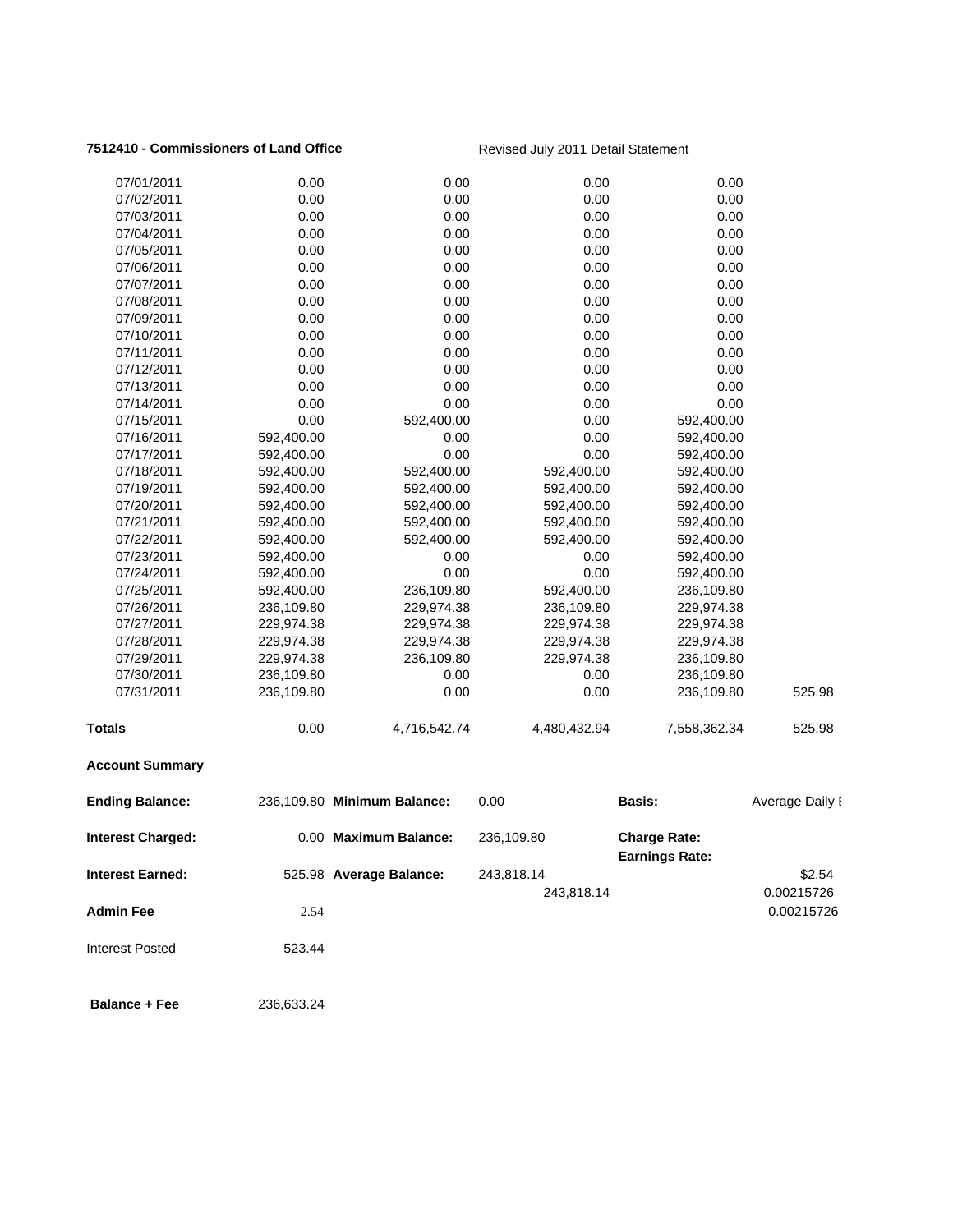### **7515410 - Comm of the Land Office Revised July 2011 Detail Statement**

| <b>Admin Fee</b>         | 0.00                  |      | 0.00                  |      | #N/A<br>0.00215726 |
|--------------------------|-----------------------|------|-----------------------|------|--------------------|
| <b>Interest Earned:</b>  | 0.00 Average Balance: | 0.00 | <b>Earnings Rate:</b> |      | \$2.54             |
| <b>Interest Charged:</b> | 0.00 Maximum Balance: | 0.00 | <b>Charge Rate:</b>   |      |                    |
| <b>Ending Balance:</b>   | 0.00 Minimum Balance: | 0.00 | Basis:                |      | Average Daily I    |
| <b>Account Summary</b>   |                       |      |                       |      |                    |
| <b>Totals</b>            | 0.00                  | 0.00 | 0.00                  | 0.00 | 0.00               |
| 07/31/2011               | 0.00                  | 0.00 | 0.00                  | 0.00 | 0.00               |
| 07/30/2011               | 0.00                  | 0.00 | 0.00                  | 0.00 |                    |
| 07/29/2011               | 0.00                  | 0.00 | 0.00                  | 0.00 |                    |
| 07/28/2011               | 0.00                  | 0.00 | 0.00                  | 0.00 |                    |
| 07/27/2011               | 0.00                  | 0.00 | 0.00                  | 0.00 |                    |
| 07/26/2011               | 0.00                  | 0.00 | 0.00                  | 0.00 |                    |
| 07/25/2011               | 0.00                  | 0.00 | 0.00                  | 0.00 |                    |
| 07/24/2011               | 0.00                  | 0.00 | 0.00                  | 0.00 |                    |
| 07/23/2011               | 0.00                  | 0.00 | 0.00                  | 0.00 |                    |
| 07/22/2011               | 0.00                  | 0.00 | 0.00                  | 0.00 |                    |
| 07/21/2011               | 0.00                  | 0.00 | 0.00                  | 0.00 |                    |
| 07/20/2011               | 0.00                  | 0.00 | 0.00                  | 0.00 |                    |
| 07/19/2011               | 0.00                  | 0.00 | 0.00                  | 0.00 |                    |
| 07/18/2011               | 0.00                  | 0.00 | 0.00                  | 0.00 |                    |
| 07/17/2011               | 0.00                  | 0.00 | 0.00                  | 0.00 |                    |
| 07/16/2011               | 0.00                  | 0.00 | 0.00                  | 0.00 |                    |
| 07/15/2011               | 0.00                  | 0.00 | 0.00                  | 0.00 |                    |
| 07/14/2011               | 0.00                  | 0.00 | 0.00                  | 0.00 |                    |
| 07/13/2011               | 0.00                  | 0.00 | 0.00                  | 0.00 |                    |
| 07/12/2011               | 0.00                  | 0.00 | 0.00                  | 0.00 |                    |
| 07/11/2011               | 0.00                  | 0.00 | 0.00                  | 0.00 |                    |
| 07/10/2011               | 0.00                  | 0.00 | 0.00                  | 0.00 |                    |
| 07/09/2011               | 0.00                  | 0.00 | 0.00                  | 0.00 |                    |
| 07/08/2011               | 0.00                  | 0.00 | 0.00                  | 0.00 |                    |
| 07/07/2011               | 0.00                  | 0.00 | 0.00                  | 0.00 |                    |
| 07/06/2011               | 0.00                  | 0.00 | 0.00                  | 0.00 |                    |
| 07/05/2011               | 0.00                  | 0.00 | 0.00                  | 0.00 |                    |
| 07/04/2011               | 0.00                  | 0.00 | 0.00                  | 0.00 |                    |
| 07/03/2011               | 0.00                  | 0.00 | 0.00                  | 0.00 |                    |
| 07/02/2011               | 0.00                  | 0.00 | 0.00                  | 0.00 |                    |
| 07/01/2011               | 0.00                  | 0.00 | 0.00                  | 0.00 |                    |
|                          |                       |      |                       |      |                    |

- Interest Posted 0.00
- **Balance + Fee** 0.00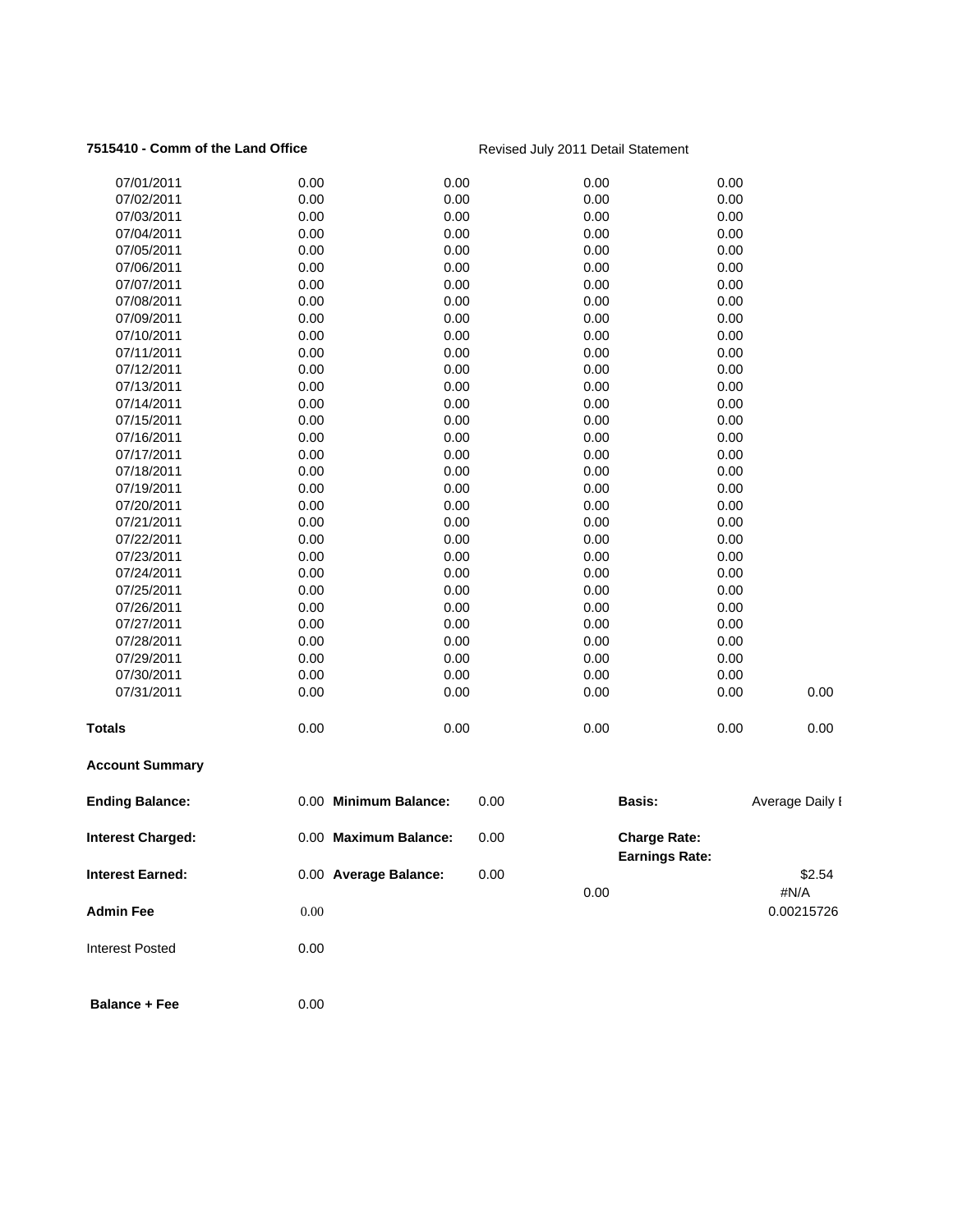### **7516410 - Comm of the Land Office Revised July 2011 Detail Statement**

| <b>Interest Earned:</b><br><b>Admin Fee</b> | 0.00                                                                                                                                                                                                                                       |                                                                                                                                                      | 0.00                                                                                                                                                                                                                            |                     | \$2.54<br>#N/A<br>0.00215726                                                                                                                                                                                                                                                                                                                                                                                                                          |
|---------------------------------------------|--------------------------------------------------------------------------------------------------------------------------------------------------------------------------------------------------------------------------------------------|------------------------------------------------------------------------------------------------------------------------------------------------------|---------------------------------------------------------------------------------------------------------------------------------------------------------------------------------------------------------------------------------|---------------------|-------------------------------------------------------------------------------------------------------------------------------------------------------------------------------------------------------------------------------------------------------------------------------------------------------------------------------------------------------------------------------------------------------------------------------------------------------|
| <b>Interest Charged:</b>                    |                                                                                                                                                                                                                                            |                                                                                                                                                      | 0.00                                                                                                                                                                                                                            | <b>Charge Rate:</b> |                                                                                                                                                                                                                                                                                                                                                                                                                                                       |
| <b>Ending Balance:</b>                      |                                                                                                                                                                                                                                            |                                                                                                                                                      | 0.00                                                                                                                                                                                                                            | Basis:              | Average Daily I                                                                                                                                                                                                                                                                                                                                                                                                                                       |
| <b>Account Summary</b>                      |                                                                                                                                                                                                                                            |                                                                                                                                                      |                                                                                                                                                                                                                                 |                     |                                                                                                                                                                                                                                                                                                                                                                                                                                                       |
|                                             | 0.00                                                                                                                                                                                                                                       | 0.00                                                                                                                                                 |                                                                                                                                                                                                                                 | 0.00                | 0.00                                                                                                                                                                                                                                                                                                                                                                                                                                                  |
| 07/31/2011                                  | 0.00                                                                                                                                                                                                                                       | 0.00                                                                                                                                                 |                                                                                                                                                                                                                                 | 0.00                | 0.00                                                                                                                                                                                                                                                                                                                                                                                                                                                  |
|                                             |                                                                                                                                                                                                                                            |                                                                                                                                                      |                                                                                                                                                                                                                                 |                     |                                                                                                                                                                                                                                                                                                                                                                                                                                                       |
|                                             |                                                                                                                                                                                                                                            |                                                                                                                                                      |                                                                                                                                                                                                                                 |                     |                                                                                                                                                                                                                                                                                                                                                                                                                                                       |
|                                             |                                                                                                                                                                                                                                            |                                                                                                                                                      |                                                                                                                                                                                                                                 |                     |                                                                                                                                                                                                                                                                                                                                                                                                                                                       |
|                                             |                                                                                                                                                                                                                                            |                                                                                                                                                      |                                                                                                                                                                                                                                 |                     |                                                                                                                                                                                                                                                                                                                                                                                                                                                       |
|                                             |                                                                                                                                                                                                                                            |                                                                                                                                                      |                                                                                                                                                                                                                                 |                     |                                                                                                                                                                                                                                                                                                                                                                                                                                                       |
|                                             |                                                                                                                                                                                                                                            |                                                                                                                                                      |                                                                                                                                                                                                                                 |                     |                                                                                                                                                                                                                                                                                                                                                                                                                                                       |
|                                             |                                                                                                                                                                                                                                            |                                                                                                                                                      |                                                                                                                                                                                                                                 |                     |                                                                                                                                                                                                                                                                                                                                                                                                                                                       |
|                                             |                                                                                                                                                                                                                                            |                                                                                                                                                      |                                                                                                                                                                                                                                 |                     |                                                                                                                                                                                                                                                                                                                                                                                                                                                       |
|                                             |                                                                                                                                                                                                                                            |                                                                                                                                                      |                                                                                                                                                                                                                                 |                     |                                                                                                                                                                                                                                                                                                                                                                                                                                                       |
|                                             |                                                                                                                                                                                                                                            |                                                                                                                                                      |                                                                                                                                                                                                                                 |                     |                                                                                                                                                                                                                                                                                                                                                                                                                                                       |
|                                             |                                                                                                                                                                                                                                            |                                                                                                                                                      |                                                                                                                                                                                                                                 |                     |                                                                                                                                                                                                                                                                                                                                                                                                                                                       |
|                                             |                                                                                                                                                                                                                                            |                                                                                                                                                      |                                                                                                                                                                                                                                 |                     |                                                                                                                                                                                                                                                                                                                                                                                                                                                       |
|                                             |                                                                                                                                                                                                                                            |                                                                                                                                                      |                                                                                                                                                                                                                                 |                     |                                                                                                                                                                                                                                                                                                                                                                                                                                                       |
|                                             |                                                                                                                                                                                                                                            |                                                                                                                                                      |                                                                                                                                                                                                                                 |                     |                                                                                                                                                                                                                                                                                                                                                                                                                                                       |
|                                             |                                                                                                                                                                                                                                            |                                                                                                                                                      |                                                                                                                                                                                                                                 |                     |                                                                                                                                                                                                                                                                                                                                                                                                                                                       |
|                                             |                                                                                                                                                                                                                                            |                                                                                                                                                      |                                                                                                                                                                                                                                 |                     |                                                                                                                                                                                                                                                                                                                                                                                                                                                       |
|                                             |                                                                                                                                                                                                                                            |                                                                                                                                                      |                                                                                                                                                                                                                                 |                     |                                                                                                                                                                                                                                                                                                                                                                                                                                                       |
| 07/13/2011                                  | 0.00                                                                                                                                                                                                                                       |                                                                                                                                                      |                                                                                                                                                                                                                                 |                     |                                                                                                                                                                                                                                                                                                                                                                                                                                                       |
| 07/12/2011                                  | 0.00                                                                                                                                                                                                                                       | 0.00                                                                                                                                                 |                                                                                                                                                                                                                                 | 0.00                |                                                                                                                                                                                                                                                                                                                                                                                                                                                       |
| 07/11/2011                                  |                                                                                                                                                                                                                                            |                                                                                                                                                      |                                                                                                                                                                                                                                 |                     |                                                                                                                                                                                                                                                                                                                                                                                                                                                       |
| 07/10/2011                                  | 0.00                                                                                                                                                                                                                                       | 0.00                                                                                                                                                 |                                                                                                                                                                                                                                 | 0.00                |                                                                                                                                                                                                                                                                                                                                                                                                                                                       |
| 07/09/2011                                  |                                                                                                                                                                                                                                            | 0.00                                                                                                                                                 |                                                                                                                                                                                                                                 | 0.00                |                                                                                                                                                                                                                                                                                                                                                                                                                                                       |
| 07/08/2011                                  | 0.00                                                                                                                                                                                                                                       | 0.00                                                                                                                                                 |                                                                                                                                                                                                                                 | 0.00                |                                                                                                                                                                                                                                                                                                                                                                                                                                                       |
| 07/07/2011                                  | 0.00                                                                                                                                                                                                                                       | 0.00                                                                                                                                                 |                                                                                                                                                                                                                                 | 0.00                |                                                                                                                                                                                                                                                                                                                                                                                                                                                       |
| 07/06/2011                                  | 0.00                                                                                                                                                                                                                                       | 0.00                                                                                                                                                 |                                                                                                                                                                                                                                 | 0.00                |                                                                                                                                                                                                                                                                                                                                                                                                                                                       |
| 07/05/2011                                  | 0.00                                                                                                                                                                                                                                       | 0.00                                                                                                                                                 |                                                                                                                                                                                                                                 | 0.00                |                                                                                                                                                                                                                                                                                                                                                                                                                                                       |
| 07/04/2011                                  | 0.00                                                                                                                                                                                                                                       | 0.00                                                                                                                                                 |                                                                                                                                                                                                                                 | 0.00                |                                                                                                                                                                                                                                                                                                                                                                                                                                                       |
| 07/03/2011                                  | 0.00                                                                                                                                                                                                                                       | 0.00                                                                                                                                                 |                                                                                                                                                                                                                                 | 0.00                |                                                                                                                                                                                                                                                                                                                                                                                                                                                       |
| 07/02/2011                                  | 0.00                                                                                                                                                                                                                                       | 0.00                                                                                                                                                 |                                                                                                                                                                                                                                 | 0.00                |                                                                                                                                                                                                                                                                                                                                                                                                                                                       |
| 07/01/2011                                  | 0.00                                                                                                                                                                                                                                       | 0.00                                                                                                                                                 |                                                                                                                                                                                                                                 | 0.00                |                                                                                                                                                                                                                                                                                                                                                                                                                                                       |
|                                             | 07/14/2011<br>07/15/2011<br>07/16/2011<br>07/17/2011<br>07/18/2011<br>07/19/2011<br>07/20/2011<br>07/21/2011<br>07/22/2011<br>07/23/2011<br>07/24/2011<br>07/25/2011<br>07/26/2011<br>07/27/2011<br>07/28/2011<br>07/29/2011<br>07/30/2011 | 0.00<br>0.00<br>0.00<br>0.00<br>0.00<br>0.00<br>0.00<br>0.00<br>0.00<br>0.00<br>0.00<br>0.00<br>0.00<br>0.00<br>0.00<br>0.00<br>0.00<br>0.00<br>0.00 | 0.00<br>0.00<br>0.00<br>0.00<br>0.00<br>0.00<br>0.00<br>0.00<br>0.00<br>0.00<br>0.00<br>0.00<br>0.00<br>0.00<br>0.00<br>0.00<br>0.00<br>0.00<br>0.00<br>0.00 Minimum Balance:<br>0.00 Maximum Balance:<br>0.00 Average Balance: |                     | 0.00<br>0.00<br>0.00<br>0.00<br>0.00<br>0.00<br>0.00<br>0.00<br>0.00<br>0.00<br>0.00<br>0.00<br>0.00<br>0.00<br>0.00<br>0.00<br>0.00<br>0.00<br>0.00<br>0.00<br>0.00<br>0.00<br>0.00<br>0.00<br>0.00<br>0.00<br>0.00<br>0.00<br>0.00<br>0.00<br>0.00<br>0.00<br>0.00<br>0.00<br>0.00<br>0.00<br>0.00<br>0.00<br>0.00<br>0.00<br>0.00<br>0.00<br>0.00<br>0.00<br>0.00<br>0.00<br>0.00<br>0.00<br>0.00<br>0.00<br>0.00<br><b>Earnings Rate:</b><br>0.00 |

- Interest Posted 0.00
- **Balance + Fee** 0.00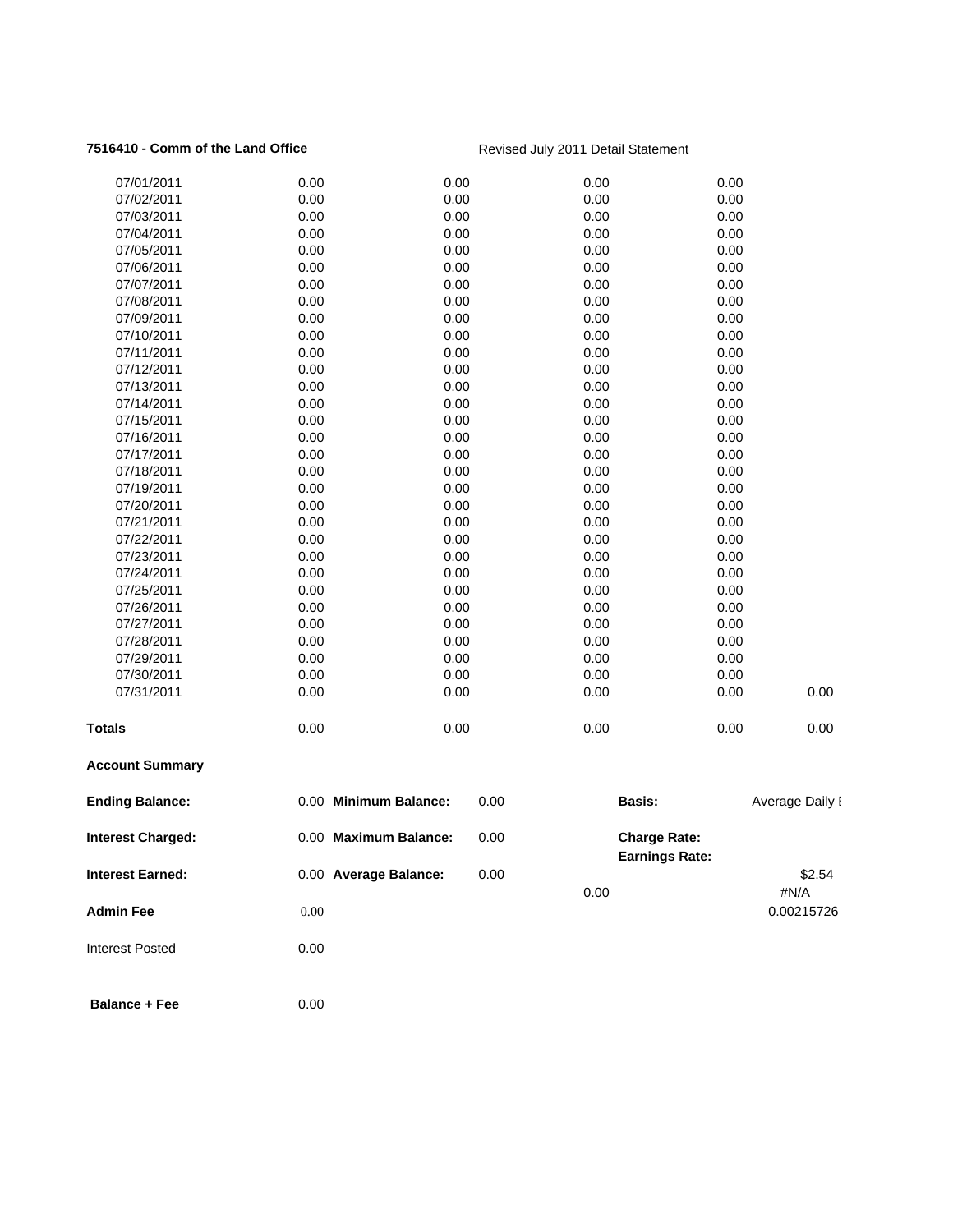### **7517410 - Commissioners of the Land Office** Revised July 2011 Detail Statement

| <b>Admin Fee</b>                                    | 0.00 Average Balance:<br>0.00 |              | 0.00                                         |      | #N/A<br>0.00215726 |
|-----------------------------------------------------|-------------------------------|--------------|----------------------------------------------|------|--------------------|
| <b>Interest Charged:</b><br><b>Interest Earned:</b> | 0.00 Maximum Balance:         | 0.00<br>0.00 | <b>Charge Rate:</b><br><b>Earnings Rate:</b> |      | \$2.54             |
| <b>Ending Balance:</b>                              | 0.00 Minimum Balance:         | 0.00         | Basis:                                       |      | Average Daily I    |
| <b>Account Summary</b>                              |                               |              |                                              |      |                    |
| <b>Totals</b>                                       | 0.00                          | 0.00         | 0.00                                         | 0.00 | 0.00               |
| 07/31/2011                                          | 0.00                          | 0.00         | 0.00                                         | 0.00 | 0.00               |
| 07/30/2011                                          | 0.00                          | 0.00         | 0.00                                         | 0.00 |                    |
| 07/29/2011                                          | 0.00                          | 0.00         | 0.00                                         | 0.00 |                    |
| 07/28/2011                                          | 0.00                          | 0.00         | 0.00                                         | 0.00 |                    |
| 07/27/2011                                          | 0.00                          | 0.00         | 0.00                                         | 0.00 |                    |
| 07/26/2011                                          | 0.00                          | 0.00         | 0.00                                         | 0.00 |                    |
| 07/25/2011                                          | 0.00                          | 0.00         | 0.00                                         | 0.00 |                    |
| 07/24/2011                                          | 0.00                          | 0.00         | 0.00                                         | 0.00 |                    |
| 07/23/2011                                          | 0.00                          | 0.00         | 0.00                                         | 0.00 |                    |
| 07/22/2011                                          | 0.00                          | 0.00         | 0.00                                         | 0.00 |                    |
| 07/21/2011                                          | 0.00                          | 0.00         | 0.00                                         | 0.00 |                    |
| 07/20/2011                                          | 0.00                          | 0.00         | 0.00                                         | 0.00 |                    |
| 07/19/2011                                          | 0.00                          | 0.00         | 0.00                                         | 0.00 |                    |
| 07/18/2011                                          | 0.00                          | 0.00         | 0.00                                         | 0.00 |                    |
| 07/17/2011                                          | 0.00                          | 0.00         | 0.00                                         | 0.00 |                    |
| 07/16/2011                                          | 0.00                          | 0.00         | 0.00                                         | 0.00 |                    |
| 07/15/2011                                          | 0.00                          | 0.00         | 0.00                                         | 0.00 |                    |
| 07/14/2011                                          | 0.00                          | 0.00         | 0.00                                         | 0.00 |                    |
| 07/13/2011                                          | 0.00                          | 0.00         | 0.00                                         | 0.00 |                    |
| 07/12/2011                                          | 0.00                          | 0.00         | 0.00                                         | 0.00 |                    |
| 07/11/2011                                          | 0.00                          | 0.00         | 0.00                                         | 0.00 |                    |
| 07/10/2011                                          | 0.00                          | 0.00         | 0.00                                         | 0.00 |                    |
| 07/09/2011                                          | 0.00                          | 0.00         | 0.00                                         | 0.00 |                    |
| 07/08/2011                                          | 0.00                          | 0.00         | 0.00                                         | 0.00 |                    |
| 07/07/2011                                          | 0.00                          | 0.00         | 0.00                                         | 0.00 |                    |
| 07/06/2011                                          | 0.00                          | 0.00         | 0.00                                         | 0.00 |                    |
| 07/05/2011                                          | 0.00                          | 0.00         | 0.00                                         | 0.00 |                    |
| 07/04/2011                                          | 0.00                          | 0.00         | 0.00                                         | 0.00 |                    |
| 07/03/2011                                          | 0.00                          | 0.00         | 0.00                                         | 0.00 |                    |
| 07/02/2011                                          | 0.00                          | 0.00         | 0.00                                         | 0.00 |                    |
| 07/01/2011                                          | 0.00                          | 0.00         | 0.00                                         | 0.00 |                    |

- Interest Posted 0.00
- **Balance + Fee** 0.00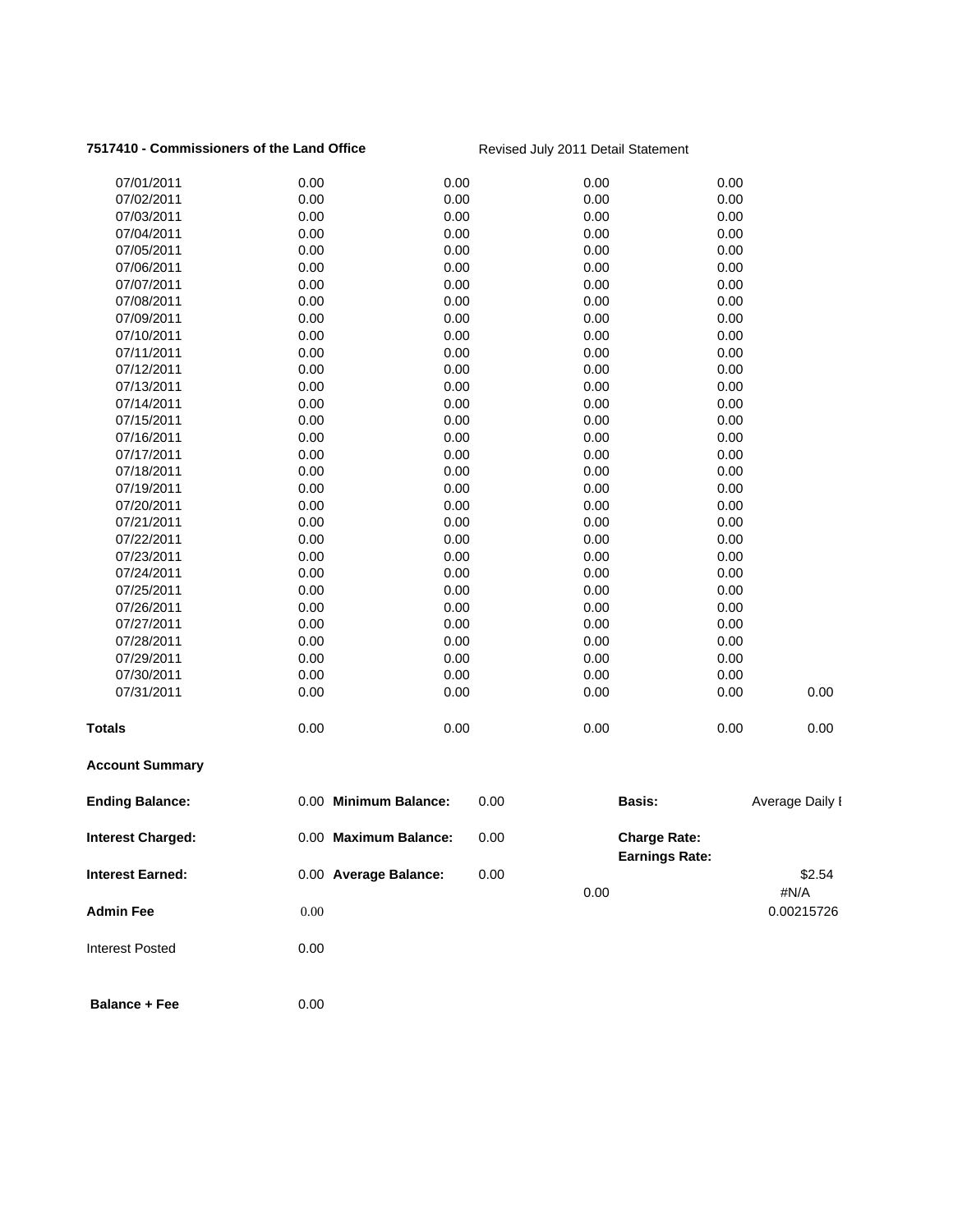### **7518410 - Commissioners of the Land Office** Revised July 2011 Detail Statement

| <b>Admin Fee</b>         | 0.00                  |      | 0.00                  |      | #N/A<br>0.00215726 |
|--------------------------|-----------------------|------|-----------------------|------|--------------------|
| <b>Interest Earned:</b>  | 0.00 Average Balance: | 0.00 | <b>Earnings Rate:</b> |      | \$2.54             |
| <b>Interest Charged:</b> | 0.00 Maximum Balance: | 0.00 | <b>Charge Rate:</b>   |      |                    |
| <b>Ending Balance:</b>   | 0.00 Minimum Balance: | 0.00 | <b>Basis:</b>         |      | Average Daily I    |
| <b>Account Summary</b>   |                       |      |                       |      |                    |
| <b>Totals</b>            | 0.00                  | 0.00 | 0.00                  | 0.00 | 0.00               |
| 07/31/2011               | 0.00                  | 0.00 | 0.00                  | 0.00 | 0.00               |
| 07/30/2011               | 0.00                  | 0.00 | 0.00                  | 0.00 |                    |
| 07/29/2011               | 0.00                  | 0.00 | 0.00                  | 0.00 |                    |
| 07/28/2011               | 0.00                  | 0.00 | 0.00                  | 0.00 |                    |
| 07/27/2011               | 0.00                  | 0.00 | 0.00                  | 0.00 |                    |
| 07/26/2011               | 0.00                  | 0.00 | 0.00                  | 0.00 |                    |
| 07/25/2011               | 0.00                  | 0.00 | 0.00                  | 0.00 |                    |
| 07/24/2011               | 0.00                  | 0.00 | 0.00                  | 0.00 |                    |
| 07/23/2011               | 0.00                  | 0.00 | 0.00                  | 0.00 |                    |
| 07/22/2011               | 0.00                  | 0.00 | 0.00                  | 0.00 |                    |
| 07/21/2011               | 0.00                  | 0.00 | 0.00                  | 0.00 |                    |
| 07/20/2011               | 0.00                  | 0.00 | 0.00                  | 0.00 |                    |
| 07/19/2011               | 0.00                  | 0.00 | 0.00                  | 0.00 |                    |
| 07/18/2011               | 0.00                  | 0.00 | 0.00                  | 0.00 |                    |
| 07/17/2011               | 0.00                  | 0.00 | 0.00                  | 0.00 |                    |
| 07/16/2011               | 0.00                  | 0.00 | 0.00                  | 0.00 |                    |
| 07/15/2011               | 0.00                  | 0.00 | 0.00                  | 0.00 |                    |
| 07/14/2011               | 0.00                  | 0.00 | 0.00                  | 0.00 |                    |
| 07/13/2011               | 0.00                  | 0.00 | 0.00                  | 0.00 |                    |
| 07/12/2011               | 0.00                  | 0.00 | 0.00                  | 0.00 |                    |
| 07/11/2011               | 0.00                  | 0.00 | 0.00                  | 0.00 |                    |
| 07/10/2011               | 0.00                  | 0.00 | 0.00                  | 0.00 |                    |
| 07/09/2011               | 0.00                  | 0.00 | 0.00                  | 0.00 |                    |
| 07/08/2011               | 0.00                  | 0.00 | 0.00                  | 0.00 |                    |
| 07/07/2011               | 0.00                  | 0.00 | 0.00                  | 0.00 |                    |
| 07/06/2011               | 0.00                  | 0.00 | 0.00                  | 0.00 |                    |
| 07/05/2011               | 0.00                  | 0.00 | 0.00                  | 0.00 |                    |
| 07/04/2011               | 0.00                  | 0.00 | 0.00                  | 0.00 |                    |
| 07/03/2011               | 0.00                  | 0.00 | 0.00                  | 0.00 |                    |
| 07/02/2011               | 0.00                  | 0.00 | 0.00                  | 0.00 |                    |
| 07/01/2011               | 0.00                  | 0.00 | 0.00                  | 0.00 |                    |
|                          |                       |      |                       |      |                    |

- Interest Posted 0.00
- **Balance + Fee** 0.00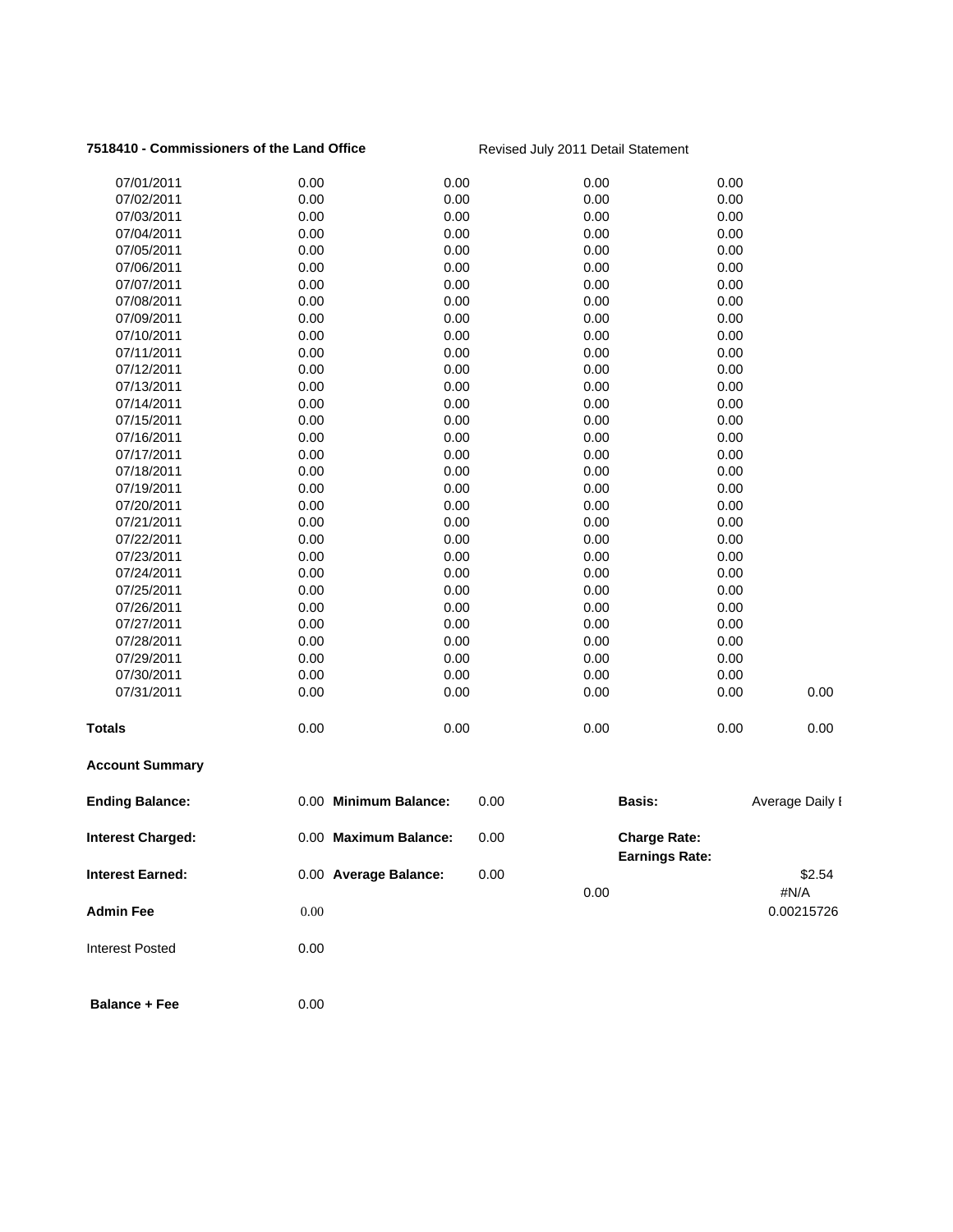### **7519410 - Commissioners of the Land Office** Revised July 2011 Detail Statement

| <b>Admin Fee</b>         | 0.00                  |      | 0.00                  |      | #N/A<br>0.00215726 |
|--------------------------|-----------------------|------|-----------------------|------|--------------------|
| <b>Interest Earned:</b>  | 0.00 Average Balance: | 0.00 | <b>Earnings Rate:</b> |      | \$2.54             |
| <b>Interest Charged:</b> | 0.00 Maximum Balance: | 0.00 | <b>Charge Rate:</b>   |      |                    |
| <b>Ending Balance:</b>   | 0.00 Minimum Balance: | 0.00 | Basis:                |      | Average Daily I    |
| <b>Account Summary</b>   |                       |      |                       |      |                    |
| <b>Totals</b>            | 0.00                  | 0.00 | 0.00                  | 0.00 | 0.00               |
| 07/31/2011               | 0.00                  | 0.00 | 0.00                  | 0.00 | 0.00               |
| 07/30/2011               | 0.00                  | 0.00 | 0.00                  | 0.00 |                    |
| 07/29/2011               | 0.00                  | 0.00 | 0.00                  | 0.00 |                    |
| 07/28/2011               | 0.00                  | 0.00 | 0.00                  | 0.00 |                    |
| 07/27/2011               | 0.00                  | 0.00 | 0.00                  | 0.00 |                    |
| 07/26/2011               | 0.00                  | 0.00 | 0.00                  | 0.00 |                    |
| 07/25/2011               | 0.00                  | 0.00 | 0.00                  | 0.00 |                    |
| 07/24/2011               | 0.00                  | 0.00 | 0.00                  | 0.00 |                    |
| 07/23/2011               | 0.00                  | 0.00 | 0.00                  | 0.00 |                    |
| 07/22/2011               | 0.00                  | 0.00 | 0.00                  | 0.00 |                    |
| 07/21/2011               | 0.00                  | 0.00 | 0.00                  | 0.00 |                    |
| 07/20/2011               | 0.00                  | 0.00 | 0.00                  | 0.00 |                    |
| 07/19/2011               | 0.00                  | 0.00 | 0.00                  | 0.00 |                    |
| 07/18/2011               | 0.00                  | 0.00 | 0.00                  | 0.00 |                    |
| 07/17/2011               | 0.00                  | 0.00 | 0.00                  | 0.00 |                    |
| 07/16/2011               | 0.00                  | 0.00 | 0.00                  | 0.00 |                    |
| 07/15/2011               | 0.00                  | 0.00 | 0.00                  | 0.00 |                    |
| 07/14/2011               | 0.00                  | 0.00 | 0.00                  | 0.00 |                    |
| 07/13/2011               | 0.00                  | 0.00 | 0.00                  | 0.00 |                    |
| 07/12/2011               | 0.00                  | 0.00 | 0.00                  | 0.00 |                    |
| 07/11/2011               | 0.00                  | 0.00 | 0.00                  | 0.00 |                    |
| 07/10/2011               | 0.00                  | 0.00 | 0.00                  | 0.00 |                    |
| 07/09/2011               | 0.00                  | 0.00 | 0.00                  | 0.00 |                    |
| 07/08/2011               | 0.00                  | 0.00 | 0.00                  | 0.00 |                    |
| 07/07/2011               | 0.00                  | 0.00 | 0.00                  | 0.00 |                    |
| 07/06/2011               | 0.00                  | 0.00 | 0.00                  | 0.00 |                    |
| 07/05/2011               | 0.00                  | 0.00 | 0.00                  | 0.00 |                    |
| 07/04/2011               | 0.00                  | 0.00 | 0.00                  | 0.00 |                    |
| 07/03/2011               | 0.00                  | 0.00 | 0.00                  | 0.00 |                    |
| 07/02/2011               | 0.00                  | 0.00 | 0.00                  | 0.00 |                    |
| 07/01/2011               | 0.00                  | 0.00 | 0.00                  | 0.00 |                    |
|                          |                       |      |                       |      |                    |

- Interest Posted 0.00
- **Balance + Fee** 0.00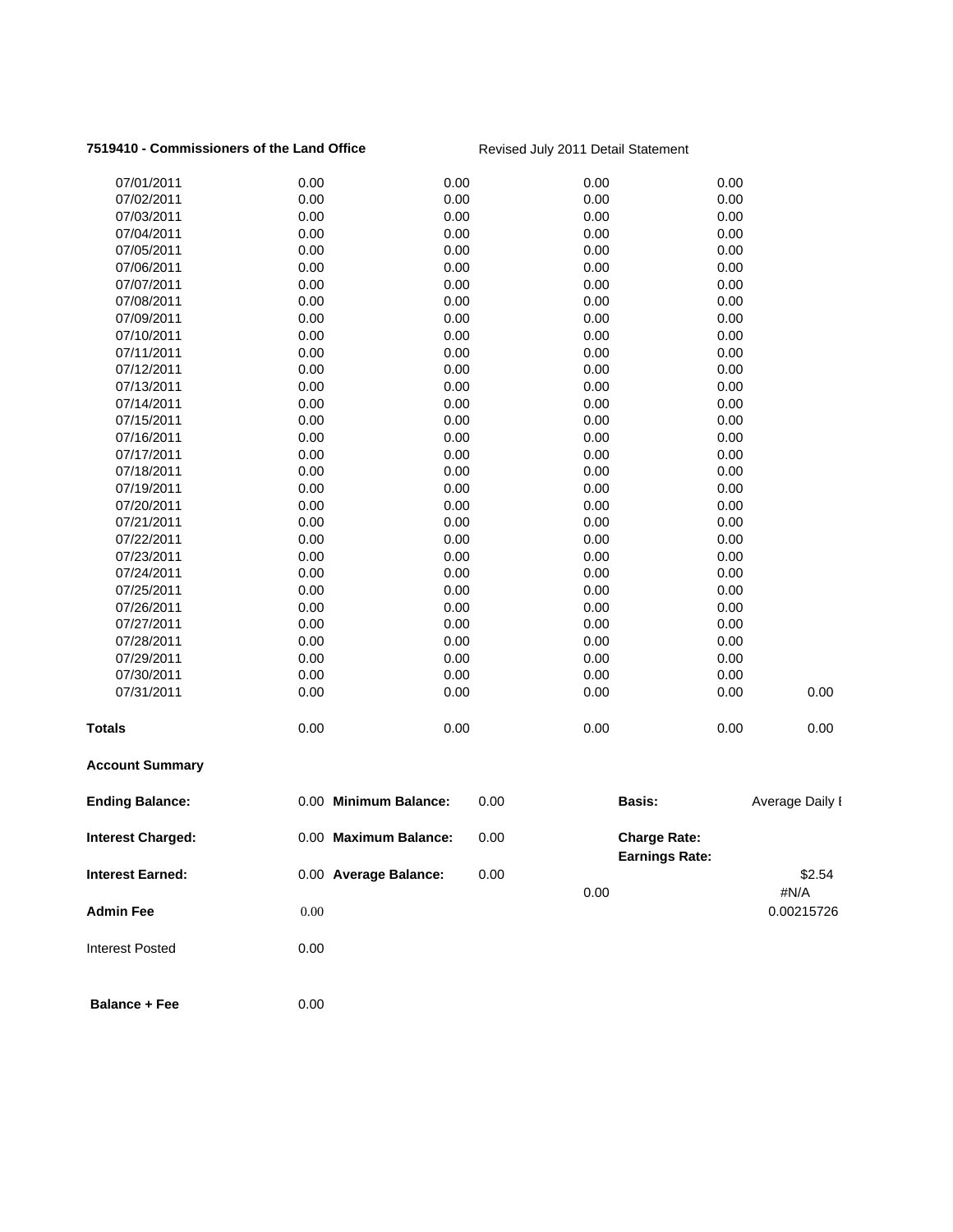### **7600010 - Oklahoma State University Revised July 2011 Detail Statement**

| 07/01/2011               | 8,841,958.34  | 8,861,293.03                  | 8,841,958.34   | 8,861,293.03                                 |                          |
|--------------------------|---------------|-------------------------------|----------------|----------------------------------------------|--------------------------|
| 07/02/2011               | 8,861,293.03  | 0.00                          | 0.00           | 8,861,293.03                                 |                          |
| 07/03/2011               | 8,861,293.03  | 0.00                          | 0.00           | 8,861,293.03                                 |                          |
| 07/04/2011               | 8,861,293.03  | 0.00                          | 0.00           | 8,861,293.03                                 |                          |
| 07/05/2011               | 8,861,293.03  | 8,594,990.03                  | 8,861,293.03   | 8,594,990.03                                 |                          |
| 07/06/2011               | 8,594,990.03  | 8,861,293.03                  | 8,594,990.03   | 8,861,293.03                                 |                          |
| 07/07/2011               | 8,861,293.03  | 8,861,293.03                  | 8,861,293.03   | 8,861,293.03                                 |                          |
| 07/08/2011               | 8,861,293.03  | 8,861,293.03                  | 8,861,293.03   | 8,861,293.03                                 |                          |
| 07/09/2011               | 8,861,293.03  | 0.00                          | 0.00           | 8,861,293.03                                 |                          |
| 07/10/2011               | 8,861,293.03  | 0.00                          | 0.00           | 8,861,293.03                                 |                          |
| 07/11/2011               | 8,861,293.03  | 8,861,293.03                  | 8,861,293.03   | 8,861,293.03                                 |                          |
| 07/12/2011               | 8,861,293.03  | 8,861,293.03                  | 8,861,293.03   | 8,861,293.03                                 |                          |
| 07/13/2011               | 8,861,293.03  | 8,861,293.03                  | 8,861,293.03   | 8,861,293.03                                 |                          |
| 07/14/2011               | 8,861,293.03  | 8,861,293.03                  | 8,861,293.03   | 8,861,293.03                                 |                          |
| 07/15/2011               | 8,861,293.03  | 8,369,743.07                  | 8,861,293.03   | 8,369,743.07                                 |                          |
| 07/16/2011               | 8,369,743.07  | 0.00                          | 0.00           | 8,369,743.07                                 |                          |
| 07/17/2011               | 8,369,743.07  | 0.00                          | 0.00           | 8,369,743.07                                 |                          |
| 07/18/2011               | 8,369,743.07  | 8,369,743.07                  | 8,369,743.07   | 8,369,743.07                                 |                          |
| 07/19/2011               | 8,369,743.07  | 8,369,743.07                  | 8,369,743.07   | 8,369,743.07                                 |                          |
| 07/20/2011               | 8,369,743.07  | 8,369,743.07                  | 8,369,743.07   | 8,369,743.07                                 |                          |
| 07/21/2011               | 8,369,743.07  | 8,369,743.07                  | 8,369,743.07   | 8,369,743.07                                 |                          |
| 07/22/2011               | 8,369,743.07  | 8,369,743.07                  | 8,369,743.07   | 8,369,743.07                                 |                          |
| 07/23/2011               | 8,369,743.07  | 0.00                          | 0.00           | 8,369,743.07                                 |                          |
| 07/24/2011               | 8,369,743.07  | 0.00                          | 0.00           | 8,369,743.07                                 |                          |
| 07/25/2011               | 8,369,743.07  | 10,106,947.07                 | 8,369,743.07   | 10,106,947.07                                |                          |
| 07/26/2011               | 10,106,947.07 | 10,106,947.07                 | 10,106,947.07  | 10,106,947.07                                |                          |
| 07/27/2011               | 10,106,947.07 | 10,106,947.07                 | 10,106,947.07  | 10,106,947.07                                |                          |
| 07/28/2011               | 10,106,947.07 | 8,369,743.07                  | 10,106,947.07  | 8,369,743.07                                 |                          |
| 07/29/2011               | 8,369,743.07  | 8,369,743.07                  | 8,369,743.07   | 8,369,743.07                                 |                          |
| 07/30/2011               | 8,369,743.07  | 0.00                          | 0.00           | 8,369,743.07                                 |                          |
| 07/31/2011               | 8,369,743.07  | 0.00                          | 0.00           | 8,369,743.07                                 | 18,878.74                |
| Totals                   | 8,841,958.34  | 176,764,120.04                | 177,236,335.31 | 271,289,043.61                               | 18,878.74                |
| <b>Account Summary</b>   |               |                               |                |                                              |                          |
| <b>Ending Balance:</b>   |               | 8,369,743.07 Minimum Balance: | 8,841,958.34   | <b>Basis:</b>                                | Average Daily I          |
| <b>Interest Charged:</b> |               | 0.00 Maximum Balance:         | 8,369,743.07   | <b>Charge Rate:</b><br><b>Earnings Rate:</b> |                          |
| Interest Earned:         |               | 18,878.74 Average Balance:    | 8,751,259.47   |                                              | \$2.54                   |
| <b>Admin Fee</b>         | 91.16         |                               | 8,751,259.47   |                                              | 0.00215726<br>0.00215726 |
| Interest Posted          | 18,787.58     |                               |                |                                              |                          |
| <b>Balance + Fee</b>     | 8,388,530.65  |                               |                |                                              |                          |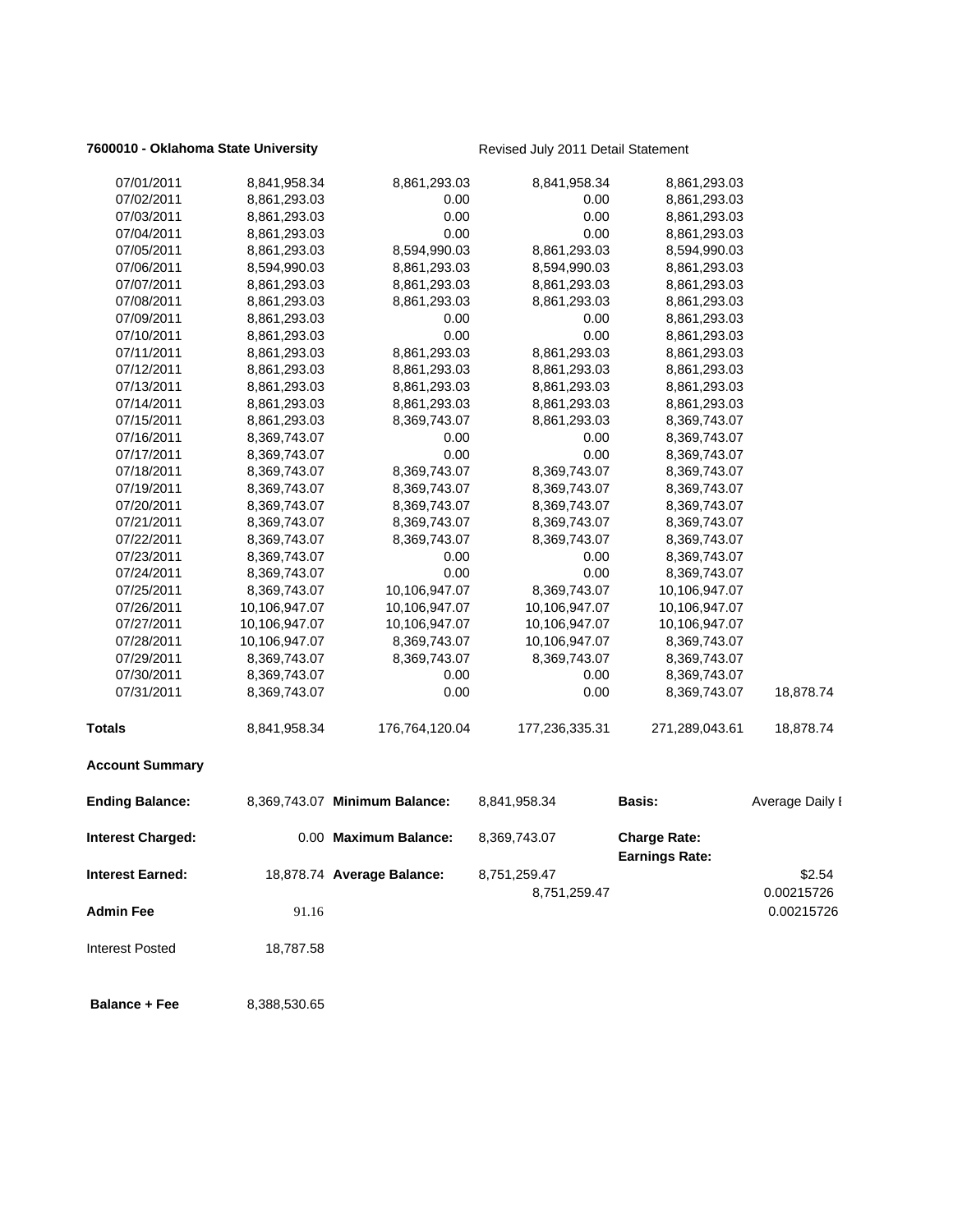### **7600120 - University of Central Oklahoma** Revised July 2011 Detail Statement

| 07/01/2011              | 2,242,185.28 | 2,246,584.69                  | 2,242,185.28  | 2,246,584.69                                 |                 |
|-------------------------|--------------|-------------------------------|---------------|----------------------------------------------|-----------------|
| 07/02/2011              | 2,246,584.69 | 0.00                          | 0.00          | 2,246,584.69                                 |                 |
| 07/03/2011              | 2,246,584.69 | 0.00                          | 0.00          | 2,246,584.69                                 |                 |
| 07/04/2011              | 2,246,584.69 | 0.00                          | 0.00          | 2,246,584.69                                 |                 |
| 07/05/2011              | 2,246,584.69 | 2,213,707.69                  | 2,246,584.69  | 2,213,707.69                                 |                 |
| 07/06/2011              | 2,213,707.69 | 2,213,707.69                  | 2,213,707.69  | 2,213,707.69                                 |                 |
| 07/07/2011              | 2,213,707.69 | 2,213,707.69                  | 2,213,707.69  | 2,213,707.69                                 |                 |
| 07/08/2011              | 2,213,707.69 | 2,213,707.69                  | 2,213,707.69  | 2,213,707.69                                 |                 |
| 07/09/2011              | 2,213,707.69 | 0.00                          | 0.00          | 2,213,707.69                                 |                 |
| 07/10/2011              | 2,213,707.69 | 0.00                          | 0.00          | 2,213,707.69                                 |                 |
| 07/11/2011              | 2,213,707.69 | 2,213,707.69                  | 2,213,707.69  | 2,213,707.69                                 |                 |
| 07/12/2011              | 2,213,707.69 | 2,213,707.69                  | 2,213,707.69  | 2,213,707.69                                 |                 |
| 07/13/2011              | 2,213,707.69 | 2,213,707.69                  | 2,213,707.69  | 2,213,707.69                                 |                 |
| 07/14/2011              | 2,213,707.69 | 2,213,707.69                  | 2,213,707.69  | 2,213,707.69                                 |                 |
| 07/15/2011              | 2,213,707.69 | 2,213,707.69                  | 2,213,707.69  | 2,213,707.69                                 |                 |
| 07/16/2011              | 2,213,707.69 | 0.00                          | 0.00          | 2,213,707.69                                 |                 |
| 07/17/2011              | 2,213,707.69 | 0.00                          | 0.00          | 2,213,707.69                                 |                 |
| 07/18/2011              | 2,213,707.69 | 2,213,707.69                  | 2,213,707.69  | 2,213,707.69                                 |                 |
| 07/19/2011              | 2,213,707.69 | 2,213,707.69                  | 2,213,707.69  | 2,213,707.69                                 |                 |
| 07/20/2011              | 2,213,707.69 | 2,213,707.69                  | 2,213,707.69  | 2,213,707.69                                 |                 |
| 07/21/2011              | 2,213,707.69 | 2,182,735.34                  | 2,213,707.69  | 2,182,735.34                                 |                 |
| 07/22/2011              | 2,182,735.34 | 2,182,735.34                  | 2,182,735.34  | 2,182,735.34                                 |                 |
| 07/23/2011              | 2,182,735.34 | 0.00                          | 0.00          | 2,182,735.34                                 |                 |
| 07/24/2011              | 2,182,735.34 | 0.00                          | 0.00          | 2,182,735.34                                 |                 |
| 07/25/2011              | 2,182,735.34 | 2,397,204.34                  | 2,182,735.34  | 2,397,204.34                                 |                 |
| 07/26/2011              | 2,397,204.34 | 2,397,204.34                  | 2,397,204.34  | 2,397,204.34                                 |                 |
| 07/27/2011              | 2,397,204.34 | 2,397,204.34                  | 2,397,204.34  | 2,397,204.34                                 |                 |
| 07/28/2011              | 2,397,204.34 | 2,152,735.34                  | 2,397,204.34  | 2,152,735.34                                 |                 |
| 07/29/2011              | 2,152,735.34 | 2,152,735.34                  | 2,152,735.34  | 2,152,735.34                                 |                 |
| 07/30/2011              | 2,152,735.34 | 0.00                          | 0.00          | 2,152,735.34                                 |                 |
| 07/31/2011              | 2,152,735.34 | 0.00                          | 0.00          | 2,152,735.34                                 | 4,797.41        |
| <b>Totals</b>           | 2,242,185.28 | 44,673,631.35                 | 44,763,081.29 | 68,939,157.54                                | 4,797.41        |
| <b>Account Summary</b>  |              |                               |               |                                              |                 |
| <b>Ending Balance:</b>  |              | 2,152,735.34 Minimum Balance: | 2,242,185.28  | <b>Basis:</b>                                | Average Daily I |
| Interest Charged:       |              | 0.00 Maximum Balance:         | 2,152,735.34  | <b>Charge Rate:</b><br><b>Earnings Rate:</b> |                 |
| <b>Interest Earned:</b> |              | 4,797.41 Average Balance:     | 2,223,843.79  |                                              | \$2.54          |
|                         |              |                               | 2,223,843.79  |                                              | 0.00215726      |
| <b>Admin Fee</b>        |              |                               |               |                                              | 0.00215726      |
|                         | 23.17        |                               |               |                                              |                 |
| <b>Interest Posted</b>  | 4,774.24     |                               |               |                                              |                 |
| <b>Balance + Fee</b>    | 2,157,509.58 |                               |               |                                              |                 |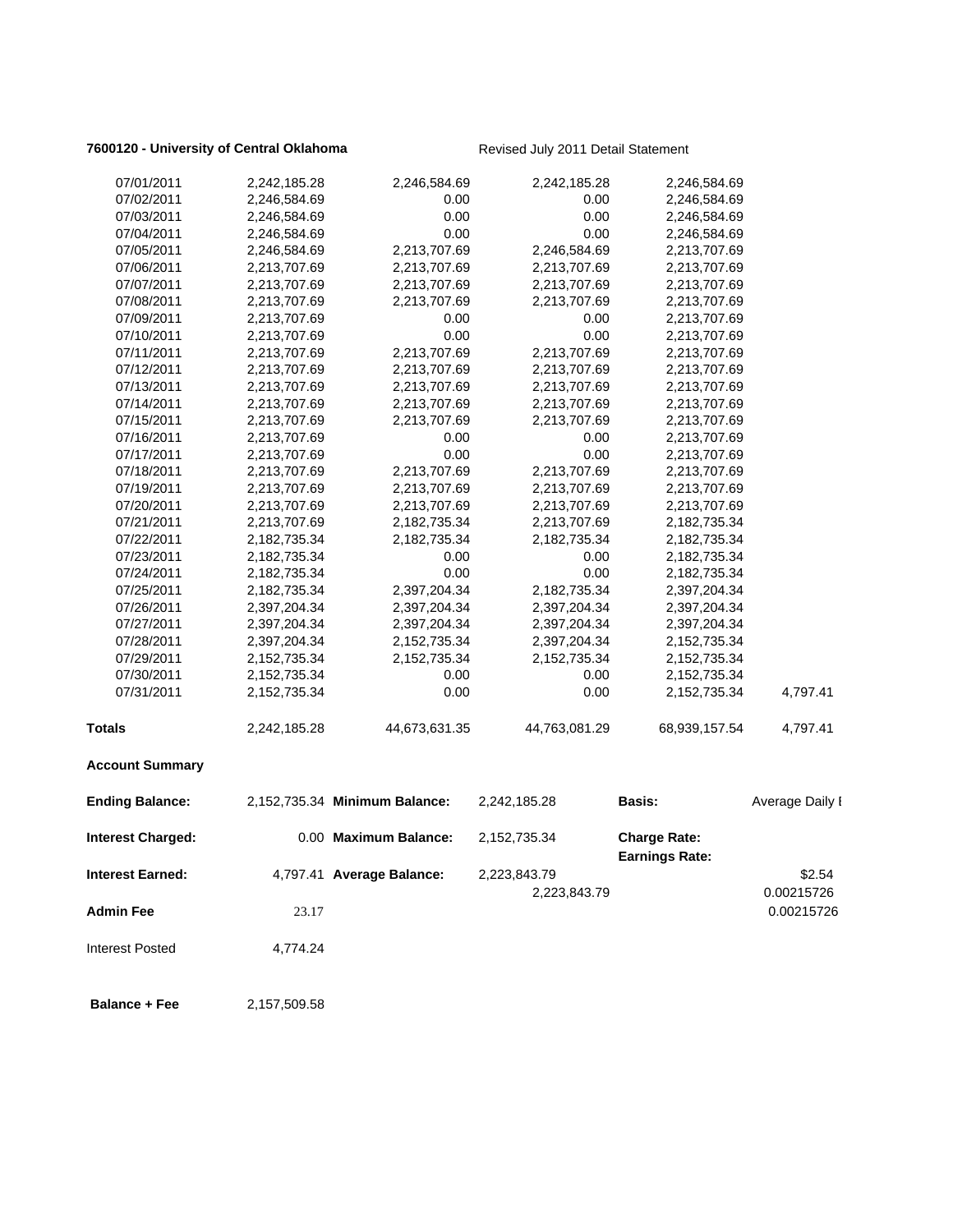### **7600150 - University of Science and Arts** Revised July 2011 Detail Statement

| 07/01/2011              | 434,243.86 | 435,128.56                  | 434,243.86   | 435,128.56                                   |                 |
|-------------------------|------------|-----------------------------|--------------|----------------------------------------------|-----------------|
| 07/02/2011              | 435,128.56 | 0.00                        | 0.00         | 435,128.56                                   |                 |
| 07/03/2011              | 435,128.56 | 0.00                        | 0.00         | 435,128.56                                   |                 |
| 07/04/2011              | 435,128.56 | 0.00                        | 0.00         | 435,128.56                                   |                 |
| 07/05/2011              | 435,128.56 | 435,128.56                  | 435,128.56   | 435,128.56                                   |                 |
| 07/06/2011              | 435,128.56 | 435,128.56                  | 435,128.56   | 435,128.56                                   |                 |
| 07/07/2011              | 435,128.56 | 435,128.56                  | 435,128.56   | 435,128.56                                   |                 |
| 07/08/2011              | 435,128.56 | 435,128.56                  | 435,128.56   | 435,128.56                                   |                 |
| 07/09/2011              | 435,128.56 | 0.00                        | 0.00         | 435,128.56                                   |                 |
| 07/10/2011              | 435,128.56 | 0.00                        | 0.00         | 435,128.56                                   |                 |
| 07/11/2011              | 435,128.56 | 435,128.56                  | 435,128.56   | 435,128.56                                   |                 |
| 07/12/2011              | 435,128.56 | 435,128.56                  | 435,128.56   | 435,128.56                                   |                 |
| 07/13/2011              | 435,128.56 | 435,128.56                  | 435,128.56   | 435,128.56                                   |                 |
| 07/14/2011              | 435,128.56 | 435,128.56                  | 435,128.56   | 435,128.56                                   |                 |
| 07/15/2011              | 435,128.56 | 435,128.56                  | 435,128.56   | 435,128.56                                   |                 |
| 07/16/2011              | 435,128.56 | 0.00                        | 0.00         | 435,128.56                                   |                 |
| 07/17/2011              | 435,128.56 | 0.00                        | 0.00         | 435,128.56                                   |                 |
| 07/18/2011              | 435,128.56 | 435,128.56                  | 435,128.56   | 435,128.56                                   |                 |
| 07/19/2011              | 435,128.56 | 435,128.56                  | 435,128.56   | 435,128.56                                   |                 |
| 07/20/2011              | 435,128.56 | 435,128.56                  | 435,128.56   | 435,128.56                                   |                 |
| 07/21/2011              | 435,128.56 | 435,128.56                  | 435,128.56   | 435,128.56                                   |                 |
| 07/22/2011              | 435,128.56 | 435,128.56                  | 435,128.56   | 435,128.56                                   |                 |
| 07/23/2011              | 435,128.56 | 0.00                        | 0.00         | 435,128.56                                   |                 |
| 07/24/2011              | 435,128.56 | 0.00                        | 0.00         | 435,128.56                                   |                 |
| 07/25/2011              | 435,128.56 | 649,597.56                  | 435,128.56   | 649,597.56                                   |                 |
| 07/26/2011              | 649,597.56 | 649,597.56                  | 649,597.56   | 649,597.56                                   |                 |
| 07/27/2011              | 649,597.56 | 649,597.56                  | 649,597.56   | 649,597.56                                   |                 |
| 07/28/2011              | 649,597.56 | 649,597.56                  | 649,597.56   | 649,597.56                                   |                 |
| 07/29/2011              | 649,597.56 | 649,597.56                  | 649,597.56   | 649,597.56                                   |                 |
| 07/30/2011              | 649,597.56 | 0.00                        | 0.00         | 649,597.56                                   |                 |
| 07/31/2011              | 649,597.56 | 0.00                        | 0.00         | 649,597.56                                   | 1,043.16        |
| Totals                  | 434,243.86 | 9,774,916.20                | 9,559,562.50 | 14,990,268.36                                | 1,043.16        |
| <b>Account Summary</b>  |            |                             |              |                                              |                 |
| <b>Ending Balance:</b>  |            | 649,597.56 Minimum Balance: | 434,243.86   | <b>Basis:</b>                                | Average Daily I |
| Interest Charged:       |            | 0.00 Maximum Balance:       | 649,597.56   | <b>Charge Rate:</b><br><b>Earnings Rate:</b> |                 |
| <b>Interest Earned:</b> |            | 1,043.16 Average Balance:   | 483,557.04   |                                              | \$2.54          |
|                         |            |                             | 483,557.04   |                                              | 0.00215726      |
| <b>Admin Fee</b>        | 5.04       |                             |              |                                              | 0.00215726      |
| <b>Interest Posted</b>  | 1,038.12   |                             |              |                                              |                 |
| <b>Balance + Fee</b>    | 650,635.68 |                             |              |                                              |                 |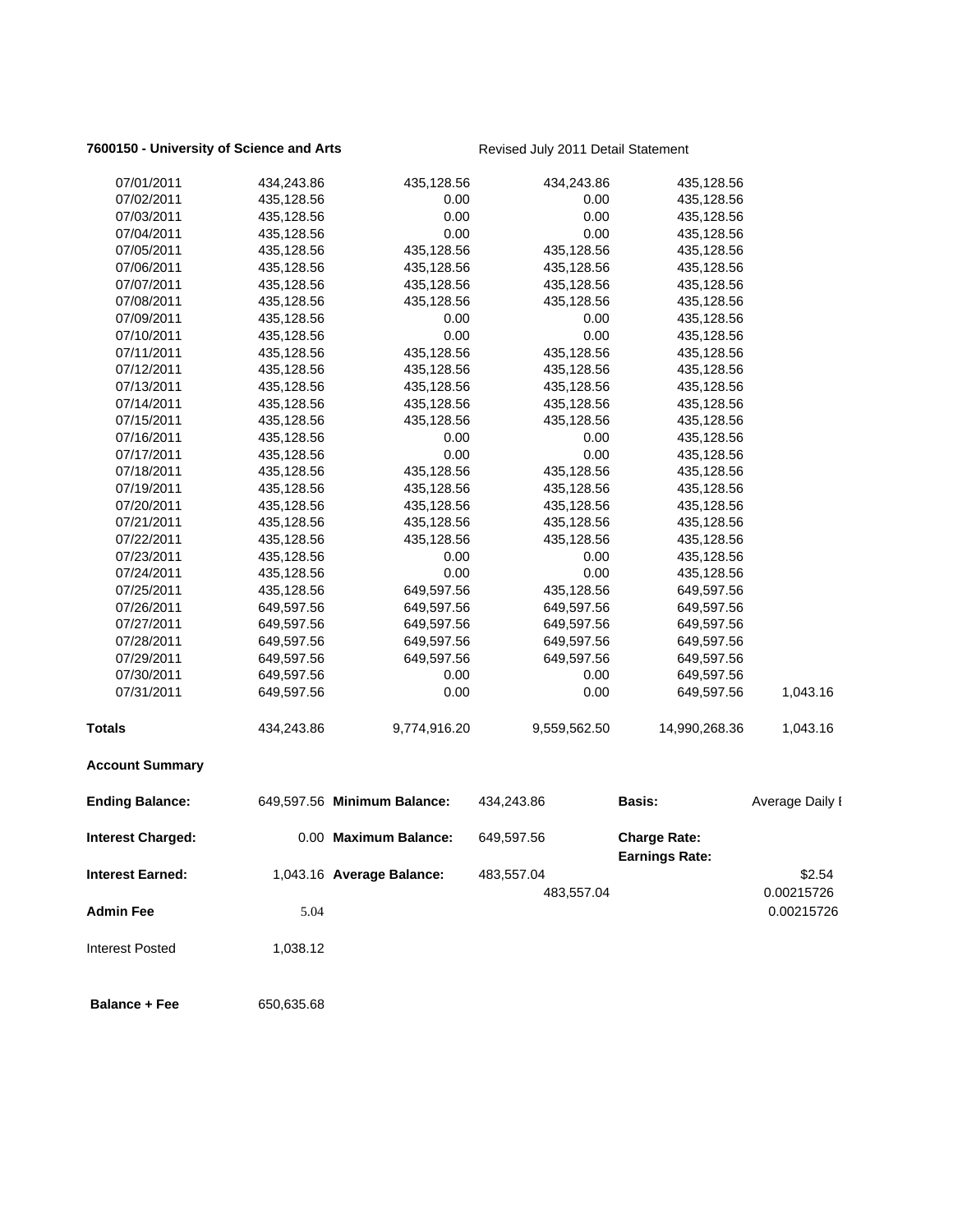### **7600230 - East Central University Revised July 2011 Detail Statement**

| 07/02/2011<br>736,457.07<br>0.00<br>0.00<br>736,457.07<br>07/03/2011<br>736,457.07<br>0.00<br>0.00<br>736,457.07<br>0.00<br>0.00<br>07/04/2011<br>736,457.07<br>736,457.07<br>07/05/2011<br>736,457.07<br>736,457.07<br>736,457.07<br>736,457.07<br>07/06/2011<br>736,457.07<br>736,457.07<br>736,457.07<br>736,457.07<br>07/07/2011<br>736,457.07<br>736,457.07<br>736,457.07<br>736,457.07<br>07/08/2011<br>736,457.07<br>736,457.07<br>736,457.07<br>736,457.07<br>0.00<br>07/09/2011<br>0.00<br>736,457.07<br>736,457.07<br>0.00<br>0.00<br>07/10/2011<br>736,457.07<br>736,457.07<br>07/11/2011<br>736,457.07<br>736,457.07<br>736,457.07<br>736,457.07<br>07/12/2011<br>736,457.07<br>736,457.07<br>736,457.07<br>736,457.07<br>07/13/2011<br>736,457.07<br>736,457.07<br>736,457.07<br>736,457.07<br>07/14/2011<br>736,457.07<br>736,457.07<br>736,457.07<br>736,457.07<br>07/15/2011<br>736,457.07<br>736,457.07<br>736,457.07<br>736,457.07<br>07/16/2011<br>736,457.07<br>0.00<br>0.00<br>736,457.07<br>0.00<br>07/17/2011<br>736,457.07<br>0.00<br>736,457.07<br>07/18/2011<br>736,457.07<br>736,457.07<br>736,457.07<br>736,457.07<br>07/19/2011<br>736,457.07<br>736,457.07<br>736,457.07<br>736,457.07<br>07/20/2011<br>736,457.07<br>736,457.07<br>736,457.07<br>736,457.07<br>07/21/2011<br>736,457.07<br>706,159.35<br>736,457.07<br>706,159.35<br>706,159.35<br>07/22/2011<br>706,159.35<br>706,159.35<br>706,159.35<br>07/23/2011<br>706,159.35<br>0.00<br>0.00<br>706,159.35<br>0.00<br>0.00<br>07/24/2011<br>706,159.35<br>706,159.35<br>07/25/2011<br>706,159.35<br>920,628.35<br>706,159.35<br>920,628.35<br>07/26/2011<br>920,628.35<br>920,628.35<br>920,628.35<br>920,628.35<br>07/27/2011<br>920,628.35<br>920,628.35<br>920,628.35<br>920,628.35 |                          |
|------------------------------------------------------------------------------------------------------------------------------------------------------------------------------------------------------------------------------------------------------------------------------------------------------------------------------------------------------------------------------------------------------------------------------------------------------------------------------------------------------------------------------------------------------------------------------------------------------------------------------------------------------------------------------------------------------------------------------------------------------------------------------------------------------------------------------------------------------------------------------------------------------------------------------------------------------------------------------------------------------------------------------------------------------------------------------------------------------------------------------------------------------------------------------------------------------------------------------------------------------------------------------------------------------------------------------------------------------------------------------------------------------------------------------------------------------------------------------------------------------------------------------------------------------------------------------------------------------------------------------------------------------------------------------------------------------------------------------------------------------------------------------|--------------------------|
|                                                                                                                                                                                                                                                                                                                                                                                                                                                                                                                                                                                                                                                                                                                                                                                                                                                                                                                                                                                                                                                                                                                                                                                                                                                                                                                                                                                                                                                                                                                                                                                                                                                                                                                                                                              |                          |
|                                                                                                                                                                                                                                                                                                                                                                                                                                                                                                                                                                                                                                                                                                                                                                                                                                                                                                                                                                                                                                                                                                                                                                                                                                                                                                                                                                                                                                                                                                                                                                                                                                                                                                                                                                              |                          |
|                                                                                                                                                                                                                                                                                                                                                                                                                                                                                                                                                                                                                                                                                                                                                                                                                                                                                                                                                                                                                                                                                                                                                                                                                                                                                                                                                                                                                                                                                                                                                                                                                                                                                                                                                                              |                          |
|                                                                                                                                                                                                                                                                                                                                                                                                                                                                                                                                                                                                                                                                                                                                                                                                                                                                                                                                                                                                                                                                                                                                                                                                                                                                                                                                                                                                                                                                                                                                                                                                                                                                                                                                                                              |                          |
|                                                                                                                                                                                                                                                                                                                                                                                                                                                                                                                                                                                                                                                                                                                                                                                                                                                                                                                                                                                                                                                                                                                                                                                                                                                                                                                                                                                                                                                                                                                                                                                                                                                                                                                                                                              |                          |
|                                                                                                                                                                                                                                                                                                                                                                                                                                                                                                                                                                                                                                                                                                                                                                                                                                                                                                                                                                                                                                                                                                                                                                                                                                                                                                                                                                                                                                                                                                                                                                                                                                                                                                                                                                              |                          |
|                                                                                                                                                                                                                                                                                                                                                                                                                                                                                                                                                                                                                                                                                                                                                                                                                                                                                                                                                                                                                                                                                                                                                                                                                                                                                                                                                                                                                                                                                                                                                                                                                                                                                                                                                                              |                          |
|                                                                                                                                                                                                                                                                                                                                                                                                                                                                                                                                                                                                                                                                                                                                                                                                                                                                                                                                                                                                                                                                                                                                                                                                                                                                                                                                                                                                                                                                                                                                                                                                                                                                                                                                                                              |                          |
|                                                                                                                                                                                                                                                                                                                                                                                                                                                                                                                                                                                                                                                                                                                                                                                                                                                                                                                                                                                                                                                                                                                                                                                                                                                                                                                                                                                                                                                                                                                                                                                                                                                                                                                                                                              |                          |
|                                                                                                                                                                                                                                                                                                                                                                                                                                                                                                                                                                                                                                                                                                                                                                                                                                                                                                                                                                                                                                                                                                                                                                                                                                                                                                                                                                                                                                                                                                                                                                                                                                                                                                                                                                              |                          |
|                                                                                                                                                                                                                                                                                                                                                                                                                                                                                                                                                                                                                                                                                                                                                                                                                                                                                                                                                                                                                                                                                                                                                                                                                                                                                                                                                                                                                                                                                                                                                                                                                                                                                                                                                                              |                          |
|                                                                                                                                                                                                                                                                                                                                                                                                                                                                                                                                                                                                                                                                                                                                                                                                                                                                                                                                                                                                                                                                                                                                                                                                                                                                                                                                                                                                                                                                                                                                                                                                                                                                                                                                                                              |                          |
|                                                                                                                                                                                                                                                                                                                                                                                                                                                                                                                                                                                                                                                                                                                                                                                                                                                                                                                                                                                                                                                                                                                                                                                                                                                                                                                                                                                                                                                                                                                                                                                                                                                                                                                                                                              |                          |
|                                                                                                                                                                                                                                                                                                                                                                                                                                                                                                                                                                                                                                                                                                                                                                                                                                                                                                                                                                                                                                                                                                                                                                                                                                                                                                                                                                                                                                                                                                                                                                                                                                                                                                                                                                              |                          |
|                                                                                                                                                                                                                                                                                                                                                                                                                                                                                                                                                                                                                                                                                                                                                                                                                                                                                                                                                                                                                                                                                                                                                                                                                                                                                                                                                                                                                                                                                                                                                                                                                                                                                                                                                                              |                          |
|                                                                                                                                                                                                                                                                                                                                                                                                                                                                                                                                                                                                                                                                                                                                                                                                                                                                                                                                                                                                                                                                                                                                                                                                                                                                                                                                                                                                                                                                                                                                                                                                                                                                                                                                                                              |                          |
|                                                                                                                                                                                                                                                                                                                                                                                                                                                                                                                                                                                                                                                                                                                                                                                                                                                                                                                                                                                                                                                                                                                                                                                                                                                                                                                                                                                                                                                                                                                                                                                                                                                                                                                                                                              |                          |
|                                                                                                                                                                                                                                                                                                                                                                                                                                                                                                                                                                                                                                                                                                                                                                                                                                                                                                                                                                                                                                                                                                                                                                                                                                                                                                                                                                                                                                                                                                                                                                                                                                                                                                                                                                              |                          |
|                                                                                                                                                                                                                                                                                                                                                                                                                                                                                                                                                                                                                                                                                                                                                                                                                                                                                                                                                                                                                                                                                                                                                                                                                                                                                                                                                                                                                                                                                                                                                                                                                                                                                                                                                                              |                          |
|                                                                                                                                                                                                                                                                                                                                                                                                                                                                                                                                                                                                                                                                                                                                                                                                                                                                                                                                                                                                                                                                                                                                                                                                                                                                                                                                                                                                                                                                                                                                                                                                                                                                                                                                                                              |                          |
|                                                                                                                                                                                                                                                                                                                                                                                                                                                                                                                                                                                                                                                                                                                                                                                                                                                                                                                                                                                                                                                                                                                                                                                                                                                                                                                                                                                                                                                                                                                                                                                                                                                                                                                                                                              |                          |
|                                                                                                                                                                                                                                                                                                                                                                                                                                                                                                                                                                                                                                                                                                                                                                                                                                                                                                                                                                                                                                                                                                                                                                                                                                                                                                                                                                                                                                                                                                                                                                                                                                                                                                                                                                              |                          |
|                                                                                                                                                                                                                                                                                                                                                                                                                                                                                                                                                                                                                                                                                                                                                                                                                                                                                                                                                                                                                                                                                                                                                                                                                                                                                                                                                                                                                                                                                                                                                                                                                                                                                                                                                                              |                          |
|                                                                                                                                                                                                                                                                                                                                                                                                                                                                                                                                                                                                                                                                                                                                                                                                                                                                                                                                                                                                                                                                                                                                                                                                                                                                                                                                                                                                                                                                                                                                                                                                                                                                                                                                                                              |                          |
|                                                                                                                                                                                                                                                                                                                                                                                                                                                                                                                                                                                                                                                                                                                                                                                                                                                                                                                                                                                                                                                                                                                                                                                                                                                                                                                                                                                                                                                                                                                                                                                                                                                                                                                                                                              |                          |
|                                                                                                                                                                                                                                                                                                                                                                                                                                                                                                                                                                                                                                                                                                                                                                                                                                                                                                                                                                                                                                                                                                                                                                                                                                                                                                                                                                                                                                                                                                                                                                                                                                                                                                                                                                              |                          |
| 07/28/2011<br>920,628.35<br>920,628.35<br>920,628.35<br>920,628.35                                                                                                                                                                                                                                                                                                                                                                                                                                                                                                                                                                                                                                                                                                                                                                                                                                                                                                                                                                                                                                                                                                                                                                                                                                                                                                                                                                                                                                                                                                                                                                                                                                                                                                           |                          |
| 920,628.35<br>920,628.35<br>07/29/2011<br>920,628.35<br>920,628.35                                                                                                                                                                                                                                                                                                                                                                                                                                                                                                                                                                                                                                                                                                                                                                                                                                                                                                                                                                                                                                                                                                                                                                                                                                                                                                                                                                                                                                                                                                                                                                                                                                                                                                           |                          |
| 07/30/2011<br>0.00<br>920,628.35<br>0.00<br>920,628.35                                                                                                                                                                                                                                                                                                                                                                                                                                                                                                                                                                                                                                                                                                                                                                                                                                                                                                                                                                                                                                                                                                                                                                                                                                                                                                                                                                                                                                                                                                                                                                                                                                                                                                                       |                          |
| 0.00<br>0.00<br>07/31/2011<br>920,628.35<br>920,628.35                                                                                                                                                                                                                                                                                                                                                                                                                                                                                                                                                                                                                                                                                                                                                                                                                                                                                                                                                                                                                                                                                                                                                                                                                                                                                                                                                                                                                                                                                                                                                                                                                                                                                                                       | 1,670.01                 |
| <b>Totals</b><br>23,998,177.25<br>734,800.89<br>15,589,402.36<br>15,403,574.90                                                                                                                                                                                                                                                                                                                                                                                                                                                                                                                                                                                                                                                                                                                                                                                                                                                                                                                                                                                                                                                                                                                                                                                                                                                                                                                                                                                                                                                                                                                                                                                                                                                                                               | 1,670.01                 |
| <b>Account Summary</b>                                                                                                                                                                                                                                                                                                                                                                                                                                                                                                                                                                                                                                                                                                                                                                                                                                                                                                                                                                                                                                                                                                                                                                                                                                                                                                                                                                                                                                                                                                                                                                                                                                                                                                                                                       |                          |
| <b>Ending Balance:</b><br>920,628.35 Minimum Balance:<br>734,800.89<br><b>Basis:</b>                                                                                                                                                                                                                                                                                                                                                                                                                                                                                                                                                                                                                                                                                                                                                                                                                                                                                                                                                                                                                                                                                                                                                                                                                                                                                                                                                                                                                                                                                                                                                                                                                                                                                         | Average Daily I          |
| Interest Charged:<br>0.00 Maximum Balance:<br>920,628.35<br><b>Charge Rate:</b><br><b>Earnings Rate:</b>                                                                                                                                                                                                                                                                                                                                                                                                                                                                                                                                                                                                                                                                                                                                                                                                                                                                                                                                                                                                                                                                                                                                                                                                                                                                                                                                                                                                                                                                                                                                                                                                                                                                     |                          |
| <b>Interest Earned:</b><br>1,670.01 Average Balance:<br>774,134.75                                                                                                                                                                                                                                                                                                                                                                                                                                                                                                                                                                                                                                                                                                                                                                                                                                                                                                                                                                                                                                                                                                                                                                                                                                                                                                                                                                                                                                                                                                                                                                                                                                                                                                           | \$2.54                   |
| 774,134.75<br><b>Admin Fee</b><br>8.06                                                                                                                                                                                                                                                                                                                                                                                                                                                                                                                                                                                                                                                                                                                                                                                                                                                                                                                                                                                                                                                                                                                                                                                                                                                                                                                                                                                                                                                                                                                                                                                                                                                                                                                                       | 0.00215726<br>0.00215726 |
|                                                                                                                                                                                                                                                                                                                                                                                                                                                                                                                                                                                                                                                                                                                                                                                                                                                                                                                                                                                                                                                                                                                                                                                                                                                                                                                                                                                                                                                                                                                                                                                                                                                                                                                                                                              |                          |
| <b>Interest Posted</b><br>1,661.95                                                                                                                                                                                                                                                                                                                                                                                                                                                                                                                                                                                                                                                                                                                                                                                                                                                                                                                                                                                                                                                                                                                                                                                                                                                                                                                                                                                                                                                                                                                                                                                                                                                                                                                                           |                          |
| <b>Balance + Fee</b><br>922,290.30                                                                                                                                                                                                                                                                                                                                                                                                                                                                                                                                                                                                                                                                                                                                                                                                                                                                                                                                                                                                                                                                                                                                                                                                                                                                                                                                                                                                                                                                                                                                                                                                                                                                                                                                           |                          |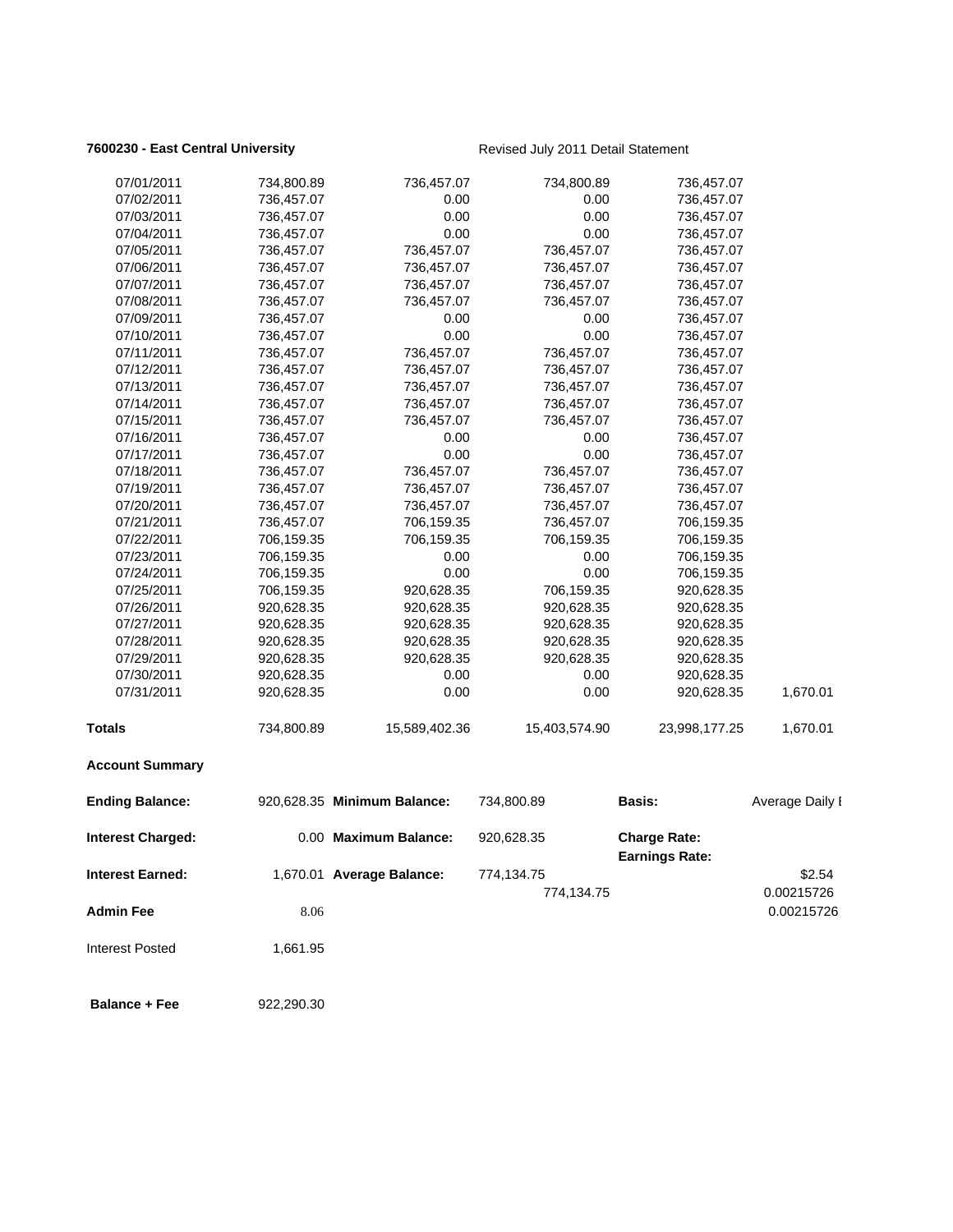**7600420 - Langston University** Revised July 2011 Detail Statement

| 07/01/2011               | 174,732.09 | 174,812.35                  | 174,732.09   | 174,812.35            |                 |
|--------------------------|------------|-----------------------------|--------------|-----------------------|-----------------|
| 07/02/2011               | 174,812.35 | 0.00                        | 0.00         | 174,812.35            |                 |
| 07/03/2011               | 174,812.35 | 0.00                        | 0.00         | 174,812.35            |                 |
| 07/04/2011               | 174,812.35 | 0.00                        | 0.00         | 174,812.35            |                 |
| 07/05/2011               | 174,812.35 | 145,223.35                  | 174,812.35   | 145,223.35            |                 |
| 07/06/2011               | 145,223.35 | 145,223.35                  | 145,223.35   | 145,223.35            |                 |
| 07/07/2011               | 145,223.35 | 145,223.35                  | 145,223.35   | 145,223.35            |                 |
| 07/08/2011               | 145,223.35 | 145,223.35                  | 145,223.35   | 145,223.35            |                 |
| 07/09/2011               | 145,223.35 | 0.00                        | 0.00         | 145,223.35            |                 |
| 07/10/2011               | 145,223.35 | 0.00                        | 0.00         | 145,223.35            |                 |
| 07/11/2011               | 145,223.35 | 123,286.27                  | 145,223.35   | 123,286.27            |                 |
| 07/12/2011               | 123,286.27 | 123,286.27                  | 123,286.27   | 123,286.27            |                 |
| 07/13/2011               | 123,286.27 | 123,286.27                  | 123,286.27   | 123,286.27            |                 |
| 07/14/2011               | 123,286.27 | 123,286.27                  | 123,286.27   | 123,286.27            |                 |
| 07/15/2011               | 123,286.27 | 123,286.27                  | 123,286.27   | 123,286.27            |                 |
| 07/16/2011               | 123,286.27 | 0.00                        | 0.00         | 123,286.27            |                 |
| 07/17/2011               | 123,286.27 | 0.00                        | 0.00         | 123,286.27            |                 |
| 07/18/2011               | 123,286.27 | 123,286.27                  | 123,286.27   | 123,286.27            |                 |
| 07/19/2011               | 123,286.27 | 123,286.27                  | 123,286.27   | 123,286.27            |                 |
| 07/20/2011               | 123,286.27 | 123,286.27                  | 123,286.27   | 123,286.27            |                 |
| 07/21/2011               | 123,286.27 | 123,286.27                  | 123,286.27   | 123,286.27            |                 |
| 07/22/2011               | 123,286.27 | 123,286.27                  | 123,286.27   | 123,286.27            |                 |
| 07/23/2011               | 123,286.27 | 0.00                        | 0.00         | 123,286.27            |                 |
| 07/24/2011               | 123,286.27 | 0.00                        | 0.00         | 123,286.27            |                 |
| 07/25/2011               | 123,286.27 | 316,308.27                  | 123,286.27   | 316,308.27            |                 |
| 07/26/2011               | 316,308.27 | 316,308.27                  | 316,308.27   | 316,308.27            |                 |
| 07/27/2011               | 316,308.27 | 316,308.27                  | 316,308.27   | 316,308.27            |                 |
| 07/28/2011               | 316,308.27 | 123,286.27                  | 316,308.27   | 123,286.27            |                 |
| 07/29/2011               | 123,286.27 | 123,286.27                  | 123,286.27   | 123,286.27            |                 |
| 07/30/2011               | 123,286.27 | 0.00                        | 0.00         | 123,286.27            |                 |
| 07/31/2011               | 123,286.27 | 0.00                        | 0.00         | 123,286.27            | 329.76          |
| <b>Totals</b>            | 174,732.09 | 3,184,065.80                | 3,235,511.62 | 4,738,667.17          | 329.76          |
| <b>Account Summary</b>   |            |                             |              |                       |                 |
| <b>Ending Balance:</b>   |            | 123,286.27 Minimum Balance: | 174,732.09   | <b>Basis:</b>         | Average Daily I |
| <b>Interest Charged:</b> |            | 0.00 Maximum Balance:       | 123,286.27   | <b>Charge Rate:</b>   |                 |
|                          |            |                             |              | <b>Earnings Rate:</b> |                 |
| <b>Interest Earned:</b>  |            | 329.76 Average Balance:     | 152,860.23   |                       | \$2.54          |
|                          |            |                             | 152,860.23   |                       | 0.00215726      |
| <b>Admin Fee</b>         | 1.59       |                             |              |                       | 0.00215726      |
| <b>Interest Posted</b>   | 328.17     |                             |              |                       |                 |
|                          |            |                             |              |                       |                 |

 **Balance + Fee** 123,614.44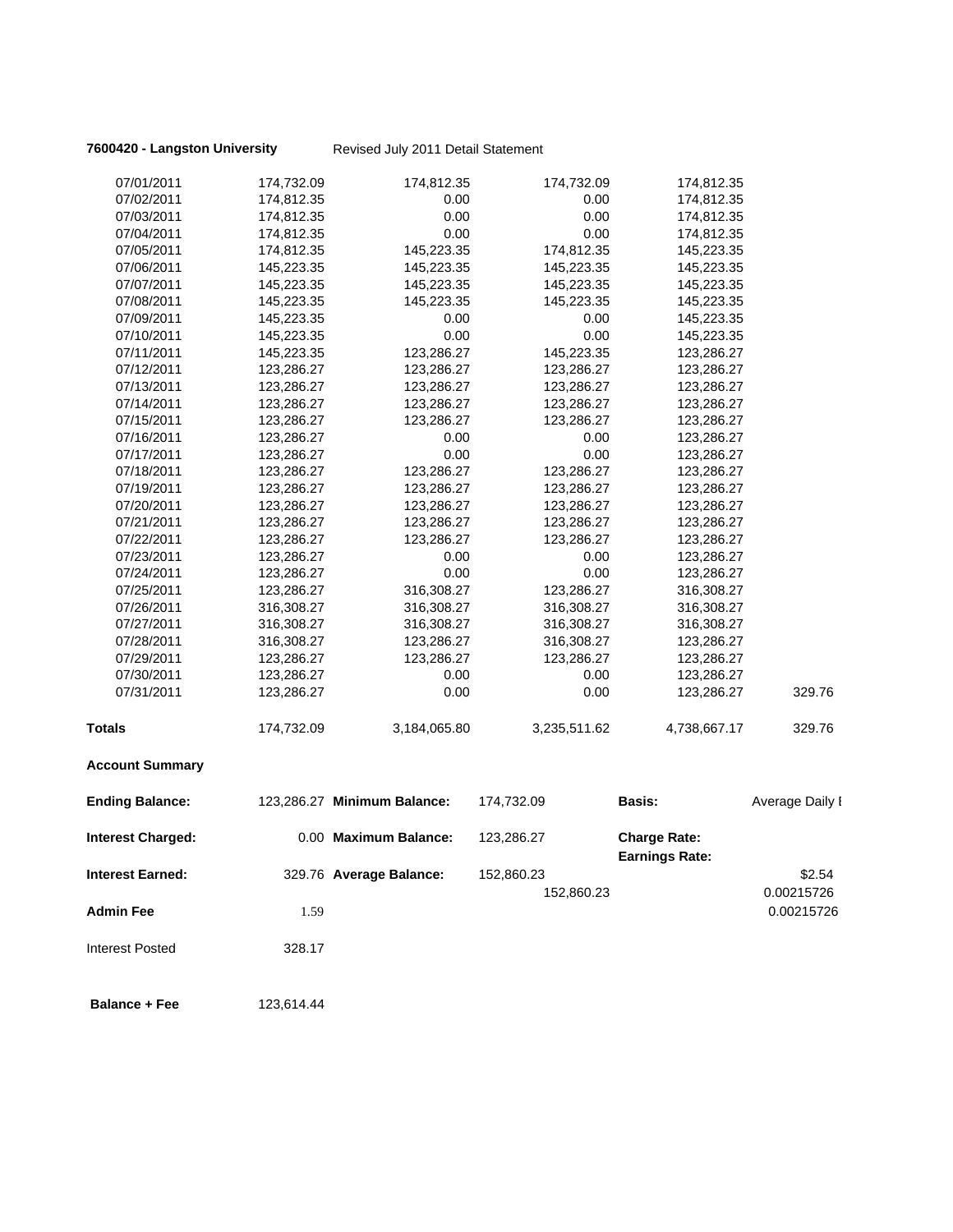### **7600485 - Northeastern State University** Revised July 2011 Detail Statement

| 07/01/2011               | 3,825,205.27 | 3,833,564.98                  | 3,825,205.27  | 3,833,564.98          |                 |
|--------------------------|--------------|-------------------------------|---------------|-----------------------|-----------------|
| 07/02/2011               | 3,833,564.98 | 0.00                          | 0.00          | 3,833,564.98          |                 |
| 07/03/2011               | 3,833,564.98 | 0.00                          | 0.00          | 3,833,564.98          |                 |
| 07/04/2011               | 3,833,564.98 | 0.00                          | 0.00          | 3,833,564.98          |                 |
| 07/05/2011               | 3,833,564.98 | 3,833,564.98                  | 3,833,564.98  | 3,833,564.98          |                 |
| 07/06/2011               | 3,833,564.98 | 3,833,550.94                  | 3,833,564.98  | 3,833,550.94          |                 |
| 07/07/2011               | 3,833,550.94 | 3,833,550.94                  | 3,833,550.94  | 3,833,550.94          |                 |
| 07/08/2011               | 3,833,550.94 | 3,833,550.94                  | 3,833,550.94  | 3,833,550.94          |                 |
| 07/09/2011               | 3,833,550.94 | 0.00                          | 0.00          | 3,833,550.94          |                 |
| 07/10/2011               | 3,833,550.94 | 0.00                          | 0.00          | 3,833,550.94          |                 |
| 07/11/2011               | 3,833,550.94 | 3,833,550.94                  | 3,833,550.94  | 3,833,550.94          |                 |
| 07/12/2011               | 3,833,550.94 | 3,833,550.94                  | 3,833,550.94  | 3,833,550.94          |                 |
| 07/13/2011               | 3,833,550.94 | 3,833,550.94                  | 3,833,550.94  | 3,833,550.94          |                 |
| 07/14/2011               | 3,833,550.94 | 3,833,550.94                  | 3,833,550.94  | 3,833,550.94          |                 |
| 07/15/2011               | 3,833,550.94 | 3,833,550.94                  | 3,833,550.94  | 3,833,550.94          |                 |
| 07/16/2011               | 3,833,550.94 | 0.00                          | 0.00          | 3,833,550.94          |                 |
| 07/17/2011               | 3,833,550.94 | 0.00                          | 0.00          | 3,833,550.94          |                 |
| 07/18/2011               | 3,833,550.94 | 3,833,550.94                  | 3,833,550.94  | 3,833,550.94          |                 |
| 07/19/2011               | 3,833,550.94 | 3,833,550.94                  | 3,833,550.94  | 3,833,550.94          |                 |
| 07/20/2011               | 3,833,550.94 | 3,833,550.94                  | 3,833,550.94  | 3,833,550.94          |                 |
| 07/21/2011               | 3,833,550.94 | 3,833,550.94                  | 3,833,550.94  | 3,833,550.94          |                 |
| 07/22/2011               | 3,833,550.94 | 3,833,550.94                  | 3,833,550.94  | 3,833,550.94          |                 |
| 07/23/2011               | 3,833,550.94 | 0.00                          | 0.00          | 3,833,550.94          |                 |
| 07/24/2011               | 3,833,550.94 | 0.00                          | 0.00          | 3,833,550.94          |                 |
| 07/25/2011               | 3,833,550.94 | 4,048,019.94                  | 3,833,550.94  | 4,048,019.94          |                 |
| 07/26/2011               | 4,048,019.94 | 4,048,019.94                  | 4,048,019.94  | 4,048,019.94          |                 |
| 07/27/2011               | 4,048,019.94 | 4,048,019.94                  | 4,048,019.94  | 4,048,019.94          |                 |
| 07/28/2011               | 4,048,019.94 | 4,048,019.94                  | 4,048,019.94  | 4,048,019.94          |                 |
| 07/29/2011               | 4,048,019.94 | 4,048,019.94                  | 4,048,019.94  | 4,048,019.94          |                 |
| 07/30/2011               | 4,048,019.94 | 0.00                          | 0.00          | 4,048,019.94          |                 |
| 07/31/2011               | 4,048,019.94 | 0.00                          | 0.00          | 4,048,019.94          | 8,374.44        |
| <b>Totals</b>            | 3,825,205.27 | 77,743,391.88                 | 77,520,577.21 | 120,341,432.34        | 8,374.44        |
| <b>Account Summary</b>   |              |                               |               |                       |                 |
| <b>Ending Balance:</b>   |              | 4,048,019.94 Minimum Balance: | 3,825,205.27  | Basis:                | Average Daily I |
| <b>Interest Charged:</b> |              | 0.00 Maximum Balance:         | 4,048,019.94  | <b>Charge Rate:</b>   |                 |
|                          |              |                               |               | <b>Earnings Rate:</b> |                 |
| <b>Interest Earned:</b>  |              | 8,374.44 Average Balance:     | 3,881,981.69  |                       | \$2.54          |
|                          |              |                               | 3,881,981.69  |                       | 0.00215726      |
| <b>Admin Fee</b>         | 40.44        |                               |               |                       | 0.00215726      |
| <b>Interest Posted</b>   | 8,334.01     |                               |               |                       |                 |
|                          |              |                               |               |                       |                 |

**Balance + Fee** 4,056,353.95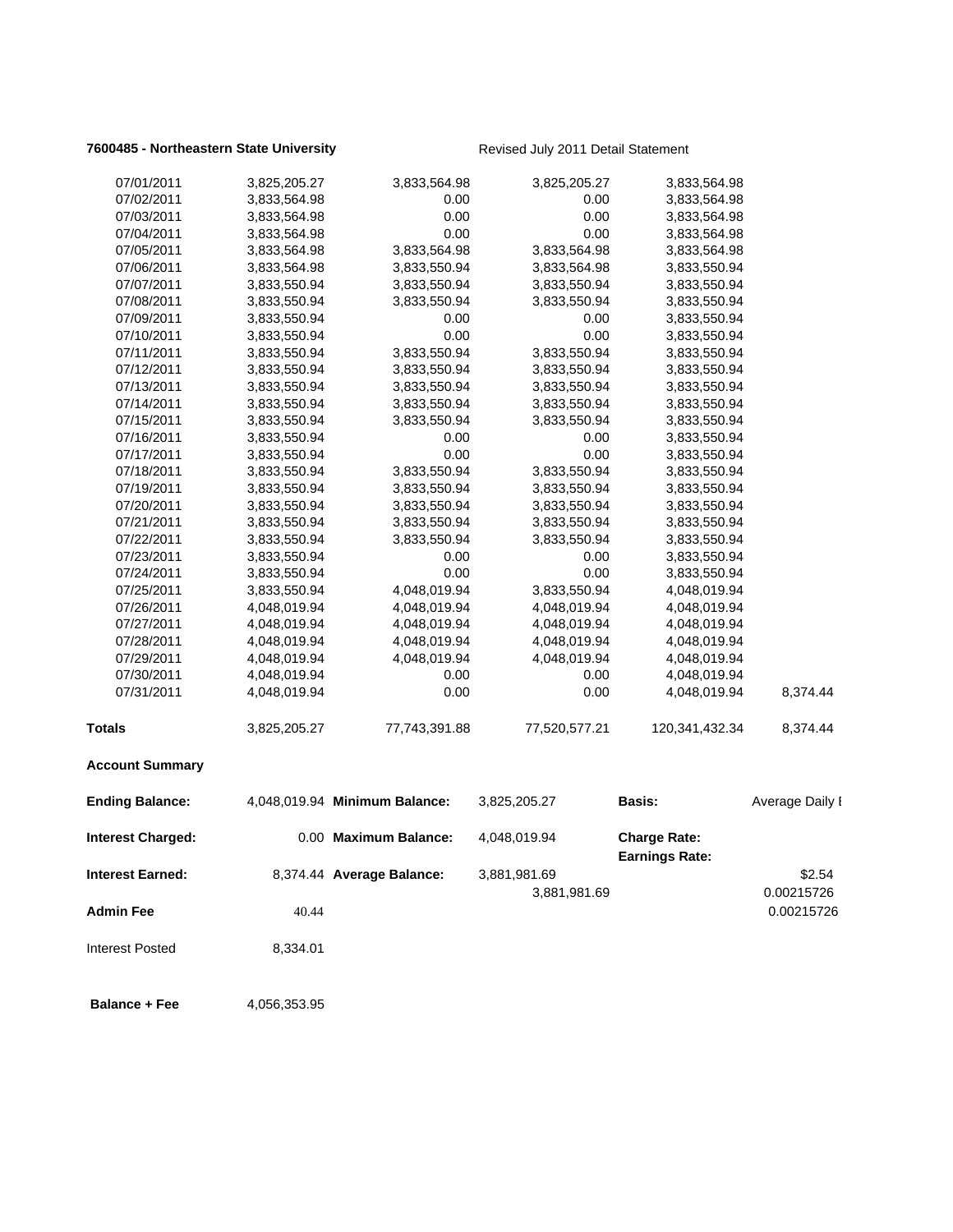### **7600490 - Northern Oklahoma College** Revised July 2011 Detail Statement

| 07/01/2011              | 557,693.06 | 558,879.81                  | 557,693.06    | 558,879.81                                   |                 |
|-------------------------|------------|-----------------------------|---------------|----------------------------------------------|-----------------|
| 07/02/2011              | 558,879.81 | 0.00                        | 0.00          | 558,879.81                                   |                 |
| 07/03/2011              | 558,879.81 | 0.00                        | 0.00          | 558,879.81                                   |                 |
| 07/04/2011              | 558,879.81 | 0.00                        | 0.00          | 558,879.81                                   |                 |
| 07/05/2011              | 558,879.81 | 558,879.81                  | 558,879.81    | 558,879.81                                   |                 |
| 07/06/2011              | 558,879.81 | 558,879.81                  | 558,879.81    | 558,879.81                                   |                 |
| 07/07/2011              | 558,879.81 | 558,879.81                  | 558,879.81    | 558,879.81                                   |                 |
| 07/08/2011              | 558,879.81 | 558,879.81                  | 558,879.81    | 558,879.81                                   |                 |
| 07/09/2011              | 558,879.81 | 0.00                        | 0.00          | 558,879.81                                   |                 |
| 07/10/2011              | 558,879.81 | 0.00                        | 0.00          | 558,879.81                                   |                 |
| 07/11/2011              | 558,879.81 | 558,879.81                  | 558,879.81    | 558,879.81                                   |                 |
| 07/12/2011              | 558,879.81 | 558,879.81                  | 558,879.81    | 558,879.81                                   |                 |
| 07/13/2011              | 558,879.81 | 558,879.81                  | 558,879.81    | 558,879.81                                   |                 |
| 07/14/2011              | 558,879.81 | 558,879.81                  | 558,879.81    | 558,879.81                                   |                 |
| 07/15/2011              | 558,879.81 | 558,879.81                  | 558,879.81    | 558,879.81                                   |                 |
| 07/16/2011              | 558,879.81 | 0.00                        | 0.00          | 558,879.81                                   |                 |
| 07/17/2011              | 558,879.81 | 0.00                        | 0.00          | 558,879.81                                   |                 |
| 07/18/2011              | 558,879.81 | 558,879.81                  | 558,879.81    | 558,879.81                                   |                 |
| 07/19/2011              | 558,879.81 | 558,879.81                  | 558,879.81    | 558,879.81                                   |                 |
| 07/20/2011              | 558,879.81 | 558,879.81                  | 558,879.81    | 558,879.81                                   |                 |
| 07/21/2011              | 558,879.81 | 558,879.81                  | 558,879.81    | 558,879.81                                   |                 |
| 07/22/2011              | 558,879.81 | 558,879.81                  | 558,879.81    | 558,879.81                                   |                 |
| 07/23/2011              | 558,879.81 | 0.00                        | 0.00          | 558,879.81                                   |                 |
| 07/24/2011              | 558,879.81 | 0.00                        | 0.00          | 558,879.81                                   |                 |
| 07/25/2011              | 558,879.81 | 751,901.81                  | 558,879.81    | 751,901.81                                   |                 |
| 07/26/2011              | 751,901.81 | 738,981.81                  | 751,901.81    | 738,981.81                                   |                 |
| 07/27/2011              | 738,981.81 | 738,981.81                  | 738,981.81    | 738,981.81                                   |                 |
| 07/28/2011              | 738,981.81 | 545,959.81                  | 738,981.81    | 545,959.81                                   |                 |
| 07/29/2011              | 545,959.81 | 545,010.60                  | 545,959.81    | 545,010.60                                   |                 |
| 07/30/2011              | 545,010.60 | 0.00                        | 0.00          | 545,010.60                                   |                 |
| 07/31/2011              | 545,010.60 | 0.00                        | 0.00          | 545,010.60                                   | 1,240.35        |
| Totals                  | 557,693.06 | 11,704,032.99               | 11,716,715.45 | 17,823,972.48                                | 1,240.35        |
| <b>Account Summary</b>  |            |                             |               |                                              |                 |
| <b>Ending Balance:</b>  |            | 545,010.60 Minimum Balance: | 557,693.06    | <b>Basis:</b>                                | Average Daily I |
| Interest Charged:       |            | 0.00 Maximum Balance:       | 545,010.60    | <b>Charge Rate:</b><br><b>Earnings Rate:</b> |                 |
| <b>Interest Earned:</b> |            | 1,240.35 Average Balance:   | 574,966.85    |                                              | \$2.54          |
|                         |            |                             | 574,966.85    |                                              | 0.00215726      |
| <b>Admin Fee</b>        | 5.99       |                             |               |                                              | 0.00215726      |
| <b>Interest Posted</b>  | 1,234.36   |                             |               |                                              |                 |
| <b>Balance + Fee</b>    | 546,244.96 |                             |               |                                              |                 |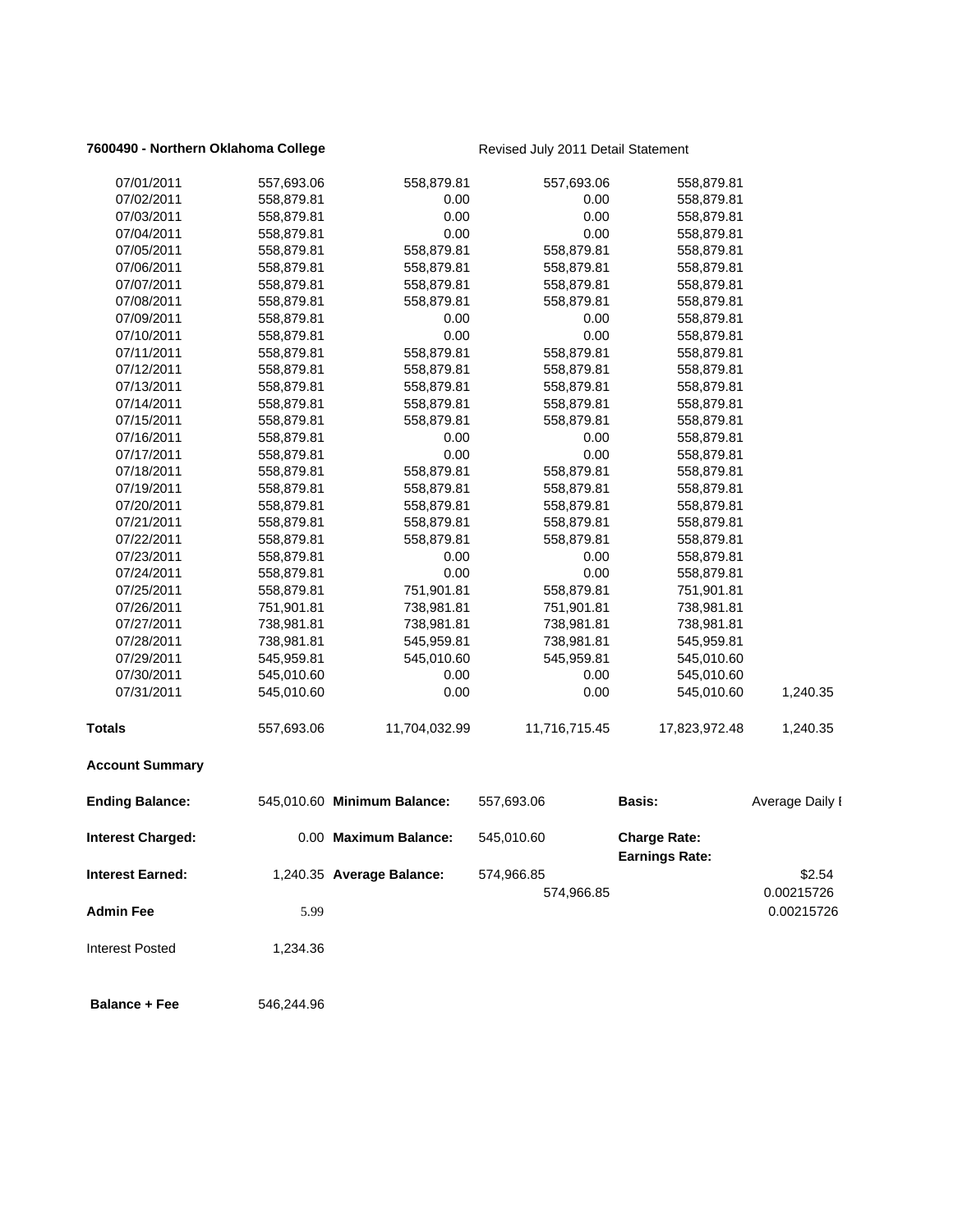### **7600505 - Northwestern Oklahoma State University Revised July 2011 Detail Statement**

| 07/01/2011               | 1,175,336.38 | 1,177,841.33                | 1,175,336.38  | 1,177,841.33                                 |                 |
|--------------------------|--------------|-----------------------------|---------------|----------------------------------------------|-----------------|
| 07/02/2011               | 1,177,841.33 | 0.00                        | 0.00          | 1,177,841.33                                 |                 |
| 07/03/2011               | 1,177,841.33 | 0.00                        | 0.00          | 1,177,841.33                                 |                 |
| 07/04/2011               | 1,177,841.33 | 0.00                        | 0.00          | 1,177,841.33                                 |                 |
| 07/05/2011               | 1,177,841.33 | 1,177,841.33                | 1,177,841.33  | 1,177,841.33                                 |                 |
| 07/06/2011               | 1,177,841.33 | 1,177,841.33                | 1,177,841.33  | 1,177,841.33                                 |                 |
| 07/07/2011               | 1,177,841.33 | 1,177,841.33                | 1,177,841.33  | 1,177,841.33                                 |                 |
| 07/08/2011               | 1,177,841.33 | 1,177,841.33                | 1,177,841.33  | 1,177,841.33                                 |                 |
| 07/09/2011               | 1,177,841.33 | 0.00                        | 0.00          | 1,177,841.33                                 |                 |
| 07/10/2011               | 1,177,841.33 | 0.00                        | 0.00          | 1,177,841.33                                 |                 |
| 07/11/2011               | 1,177,841.33 | 1,177,841.33                | 1,177,841.33  | 1,177,841.33                                 |                 |
| 07/12/2011               | 1,177,841.33 | 1,177,841.33                | 1,177,841.33  | 1,177,841.33                                 |                 |
| 07/13/2011               | 1,177,841.33 | 563,309.13                  | 1,177,841.33  | 563,309.13                                   |                 |
| 07/14/2011               | 563,309.13   | 563,309.13                  | 563,309.13    | 563,309.13                                   |                 |
| 07/15/2011               | 563,309.13   | 563,309.13                  | 563,309.13    | 563,309.13                                   |                 |
| 07/16/2011               | 563,309.13   | 0.00                        | 0.00          | 563,309.13                                   |                 |
| 07/17/2011               | 563,309.13   | 0.00                        | 0.00          | 563,309.13                                   |                 |
| 07/18/2011               | 563,309.13   | 563,309.13                  | 563,309.13    | 563,309.13                                   |                 |
| 07/19/2011               | 563,309.13   | 563,309.13                  | 563,309.13    | 563,309.13                                   |                 |
| 07/20/2011               | 563,309.13   | 563,309.13                  | 563,309.13    | 563,309.13                                   |                 |
| 07/21/2011               | 563,309.13   | 563,309.13                  | 563,309.13    | 563,309.13                                   |                 |
| 07/22/2011               | 563,309.13   | 563,309.13                  | 563,309.13    | 563,309.13                                   |                 |
| 07/23/2011               | 563,309.13   | 0.00                        | 0.00          | 563,309.13                                   |                 |
| 07/24/2011               | 563,309.13   | 0.00                        | 0.00          | 563,309.13                                   |                 |
| 07/25/2011               | 563,309.13   | 777,778.13                  | 563,309.13    | 777,778.13                                   |                 |
| 07/26/2011               | 777,778.13   | 777,778.13                  | 777,778.13    | 777,778.13                                   |                 |
| 07/27/2011               | 777,778.13   | 777,778.13                  | 777,778.13    | 777,778.13                                   |                 |
| 07/28/2011               | 777,778.13   | 777,778.13                  | 777,778.13    | 777,778.13                                   |                 |
| 07/29/2011               | 777,778.13   | 777,778.13                  | 777,778.13    | 777,778.13                                   |                 |
| 07/30/2011               | 777,778.13   | 0.00                        | 0.00          | 777,778.13                                   |                 |
| 07/31/2011               | 777,778.13   | 0.00                        | 0.00          | 777,778.13                                   | 1,832.85        |
| Totals                   | 1,175,336.38 | 16,640,253.00               | 17,037,811.25 | 26,338,252.43                                | 1,832.85        |
| <b>Account Summary</b>   |              |                             |               |                                              |                 |
| <b>Ending Balance:</b>   |              | 777,778.13 Minimum Balance: | 1,175,336.38  | <b>Basis:</b>                                | Average Daily I |
| <b>Interest Charged:</b> |              | 0.00 Maximum Balance:       | 777,778.13    | <b>Charge Rate:</b><br><b>Earnings Rate:</b> |                 |
| Interest Earned:         |              | 1,832.85 Average Balance:   | 849,621.05    |                                              | \$2.54          |
|                          |              |                             | 849,621.05    |                                              | 0.00215726      |
| Admin Fee                | 8.85         |                             |               |                                              | 0.00215726      |
| <b>Interest Posted</b>   | 1,824.00     |                             |               |                                              |                 |
| <b>Balance + Fee</b>     | 779,602.13   |                             |               |                                              |                 |
|                          |              |                             |               |                                              |                 |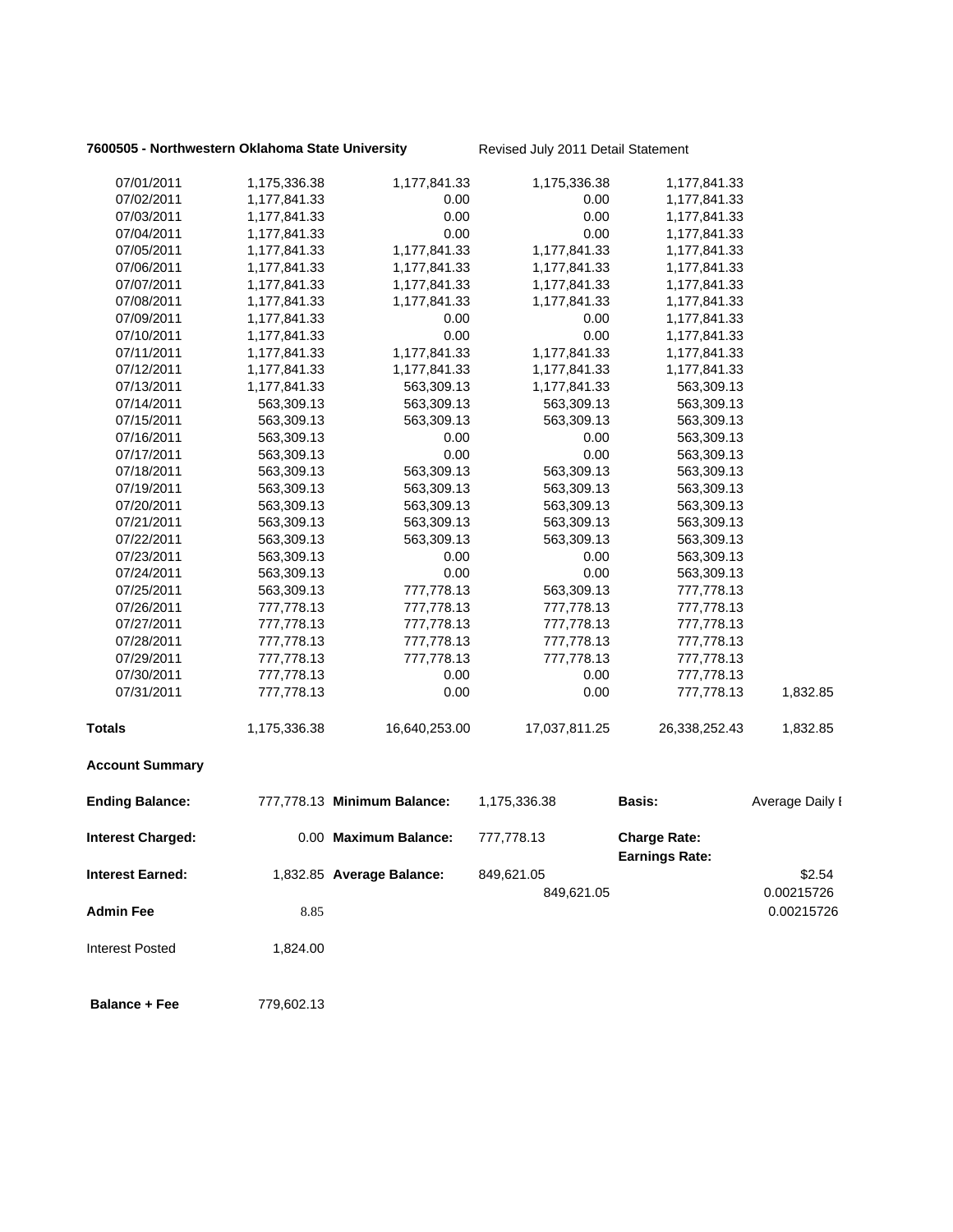### **7600530 - Panhandle State University Revised July 2011 Detail Statement**

| 07/01/2011              | 229,592.02 | 230,096.47                  | 229,592.02   | 230,096.47                                   |                 |
|-------------------------|------------|-----------------------------|--------------|----------------------------------------------|-----------------|
| 07/02/2011              | 230,096.47 | 0.00                        | 0.00         | 230,096.47                                   |                 |
| 07/03/2011              | 230,096.47 | 0.00                        | 0.00         | 230,096.47                                   |                 |
| 07/04/2011              | 230,096.47 | 0.00                        | 0.00         | 230,096.47                                   |                 |
| 07/05/2011              | 230,096.47 | 230,096.47                  | 230,096.47   | 230,096.47                                   |                 |
| 07/06/2011              | 230,096.47 | 230,096.47                  | 230,096.47   | 230,096.47                                   |                 |
| 07/07/2011              | 230,096.47 | 230,096.47                  | 230,096.47   | 230,096.47                                   |                 |
| 07/08/2011              | 230,096.47 | 230,096.47                  | 230,096.47   | 230,096.47                                   |                 |
| 07/09/2011              | 230,096.47 | 0.00                        | 0.00         | 230,096.47                                   |                 |
| 07/10/2011              | 230,096.47 | 0.00                        | 0.00         | 230,096.47                                   |                 |
| 07/11/2011              | 230,096.47 | 230,096.47                  | 230,096.47   | 230,096.47                                   |                 |
| 07/12/2011              | 230,096.47 | 574,341.28                  | 230,096.47   | 574,341.28                                   |                 |
| 07/13/2011              | 574,341.28 | 574,341.28                  | 574,341.28   | 574,341.28                                   |                 |
| 07/14/2011              | 574,341.28 | 574,341.28                  | 574,341.28   | 574,341.28                                   |                 |
| 07/15/2011              | 574,341.28 | 574,341.28                  | 574,341.28   | 574,341.28                                   |                 |
| 07/16/2011              | 574,341.28 | 0.00                        | 0.00         | 574,341.28                                   |                 |
| 07/17/2011              | 574,341.28 | 0.00                        | 0.00         | 574,341.28                                   |                 |
| 07/18/2011              | 574,341.28 | 574,341.28                  | 574,341.28   | 574,341.28                                   |                 |
| 07/19/2011              | 574,341.28 | 574,341.28                  | 574,341.28   | 574,341.28                                   |                 |
| 07/20/2011              | 574,341.28 | 574,341.28                  | 574,341.28   | 574,341.28                                   |                 |
| 07/21/2011              | 574,341.28 | 564,461.28                  | 574,341.28   | 564,461.28                                   |                 |
| 07/22/2011              | 564,461.28 | 564,461.28                  | 564,461.28   | 564,461.28                                   |                 |
| 07/23/2011              | 564,461.28 | 0.00                        | 0.00         | 564,461.28                                   |                 |
| 07/24/2011              | 564,461.28 | 0.00                        | 0.00         | 564,461.28                                   |                 |
| 07/25/2011              | 564,461.28 | 778,930.28                  | 564,461.28   | 778,930.28                                   |                 |
| 07/26/2011              | 778,930.28 | 778,930.28                  | 778,930.28   | 778,930.28                                   |                 |
| 07/27/2011              | 778,930.28 | 778,930.28                  | 778,930.28   | 778,930.28                                   |                 |
| 07/28/2011              | 778,930.28 | 778,930.28                  | 778,930.28   | 778,930.28                                   |                 |
| 07/29/2011              | 778,930.28 | 774,365.28                  | 778,930.28   | 774,365.28                                   |                 |
| 07/30/2011              | 774,365.28 | 0.00                        | 0.00         | 774,365.28                                   |                 |
| 07/31/2011              | 774,365.28 | 0.00                        | 0.00         | 774,365.28                                   | 1,071.45        |
| Totals                  | 229,592.02 | 10,419,976.74               | 9,875,203.48 | 15,396,794.77                                | 1,071.45        |
| <b>Account Summary</b>  |            |                             |              |                                              |                 |
| <b>Ending Balance:</b>  |            | 774,365.28 Minimum Balance: | 229,592.02   | <b>Basis:</b>                                | Average Daily I |
| Interest Charged:       |            | 0.00 Maximum Balance:       | 774,365.28   | <b>Charge Rate:</b><br><b>Earnings Rate:</b> |                 |
| <b>Interest Earned:</b> |            | 1,071.45 Average Balance:   | 496,670.80   |                                              | \$2.54          |
|                         |            |                             | 496,670.80   |                                              | 0.00215726      |
| <b>Admin Fee</b>        | 5.17       |                             |              |                                              | 0.00215726      |
| <b>Interest Posted</b>  | 1,066.27   |                             |              |                                              |                 |
| <b>Balance + Fee</b>    | 775,431.55 |                             |              |                                              |                 |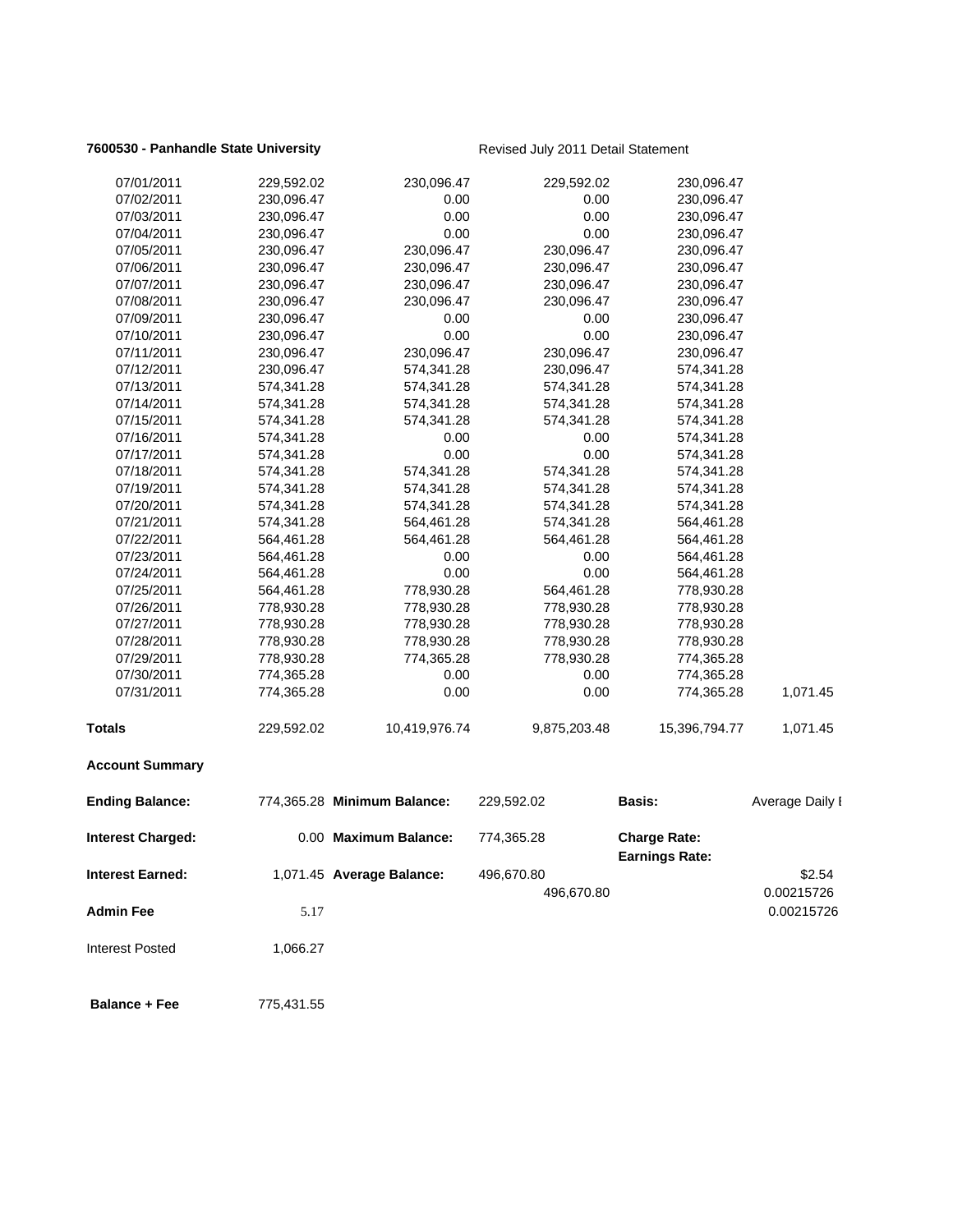### **7600660 - Southeastern Oklahoma State University Revised July 2011 Detail Statement**

| 07/01/2011               | 1,416,673.71 | 1,419,706.08                  | 1,416,673.71  | 1,419,706.08                                 |                 |
|--------------------------|--------------|-------------------------------|---------------|----------------------------------------------|-----------------|
| 07/02/2011               | 1,419,706.08 | 0.00                          | 0.00          | 1,419,706.08                                 |                 |
| 07/03/2011               | 1,419,706.08 | 0.00                          | 0.00          | 1,419,706.08                                 |                 |
| 07/04/2011               | 1,419,706.08 | 0.00                          | 0.00          | 1,419,706.08                                 |                 |
| 07/05/2011               | 1,419,706.08 | 1,419,706.08                  | 1,419,706.08  | 1,419,706.08                                 |                 |
| 07/06/2011               | 1,419,706.08 | 1,419,706.08                  | 1,419,706.08  | 1,419,706.08                                 |                 |
| 07/07/2011               | 1,419,706.08 | 1,419,706.08                  | 1,419,706.08  | 1,419,706.08                                 |                 |
| 07/08/2011               | 1,419,706.08 | 1,419,706.08                  | 1,419,706.08  | 1,419,706.08                                 |                 |
| 07/09/2011               | 1,419,706.08 | 0.00                          | 0.00          | 1,419,706.08                                 |                 |
| 07/10/2011               | 1,419,706.08 | 0.00                          | 0.00          | 1,419,706.08                                 |                 |
| 07/11/2011               | 1,419,706.08 | 1,419,706.08                  | 1,419,706.08  | 1,419,706.08                                 |                 |
| 07/12/2011               | 1,419,706.08 | 1,419,706.08                  | 1,419,706.08  | 1,419,706.08                                 |                 |
| 07/13/2011               | 1,419,706.08 | 1,419,706.08                  | 1,419,706.08  | 1,419,706.08                                 |                 |
| 07/14/2011               | 1,419,706.08 | 1,419,706.08                  | 1,419,706.08  | 1,419,706.08                                 |                 |
| 07/15/2011               | 1,419,706.08 | 1,419,706.08                  | 1,419,706.08  | 1,419,706.08                                 |                 |
| 07/16/2011               | 1,419,706.08 | 0.00                          | 0.00          | 1,419,706.08                                 |                 |
| 07/17/2011               | 1,419,706.08 | 0.00                          | 0.00          | 1,419,706.08                                 |                 |
| 07/18/2011               | 1,419,706.08 | 1,419,706.08                  | 1,419,706.08  | 1,419,706.08                                 |                 |
| 07/19/2011               | 1,419,706.08 | 1,419,706.08                  | 1,419,706.08  | 1,419,706.08                                 |                 |
| 07/20/2011               | 1,419,706.08 | 1,419,706.08                  | 1,419,706.08  | 1,419,706.08                                 |                 |
| 07/21/2011               | 1,419,706.08 | 1,419,706.08                  | 1,419,706.08  | 1,419,706.08                                 |                 |
| 07/22/2011               | 1,419,706.08 | 1,419,706.08                  | 1,419,706.08  | 1,419,706.08                                 |                 |
| 07/23/2011               | 1,419,706.08 | 0.00                          | 0.00          | 1,419,706.08                                 |                 |
| 07/24/2011               | 1,419,706.08 | 0.00                          | 0.00          | 1,419,706.08                                 |                 |
| 07/25/2011               | 1,419,706.08 | 1,634,175.08                  | 1,419,706.08  | 1,634,175.08                                 |                 |
| 07/26/2011               | 1,634,175.08 | 1,634,175.08                  | 1,634,175.08  | 1,634,175.08                                 |                 |
| 07/27/2011               | 1,634,175.08 | 1,634,175.08                  | 1,634,175.08  | 1,634,175.08                                 |                 |
| 07/28/2011               | 1,634,175.08 | 1,634,175.08                  | 1,634,175.08  | 1,634,175.08                                 |                 |
| 07/29/2011               | 1,634,175.08 | 1,634,175.08                  | 1,634,175.08  | 1,634,175.08                                 |                 |
| 07/30/2011               | 1,634,175.08 | 0.00                          | 0.00          | 1,634,175.08                                 |                 |
| 07/31/2011               | 1,634,175.08 | 0.00                          | 0.00          | 1,634,175.08                                 | 3,167.15        |
| <b>Totals</b>            | 1,416,673.71 | 29,466,466.60                 | 29,248,965.23 | 45,512,171.48                                | 3,167.15        |
| <b>Account Summary</b>   |              |                               |               |                                              |                 |
| <b>Ending Balance:</b>   |              | 1,634,175.08 Minimum Balance: | 1,416,673.71  | <b>Basis:</b>                                | Average Daily I |
| <b>Interest Charged:</b> |              | 0.00 Maximum Balance:         | 1,634,175.08  | <b>Charge Rate:</b><br><b>Earnings Rate:</b> |                 |
| <b>Interest Earned:</b>  |              | 3,167.15 Average Balance:     | 1,468,134.56  |                                              | \$2.54          |
|                          |              |                               | 1,468,134.56  |                                              | 0.00215726      |
|                          |              |                               |               |                                              |                 |
| <b>Admin Fee</b>         | 15.29        |                               |               |                                              | 0.00215726      |
| <b>Interest Posted</b>   | 3,151.86     |                               |               |                                              |                 |
| <b>Balance + Fee</b>     | 1,637,326.94 |                               |               |                                              |                 |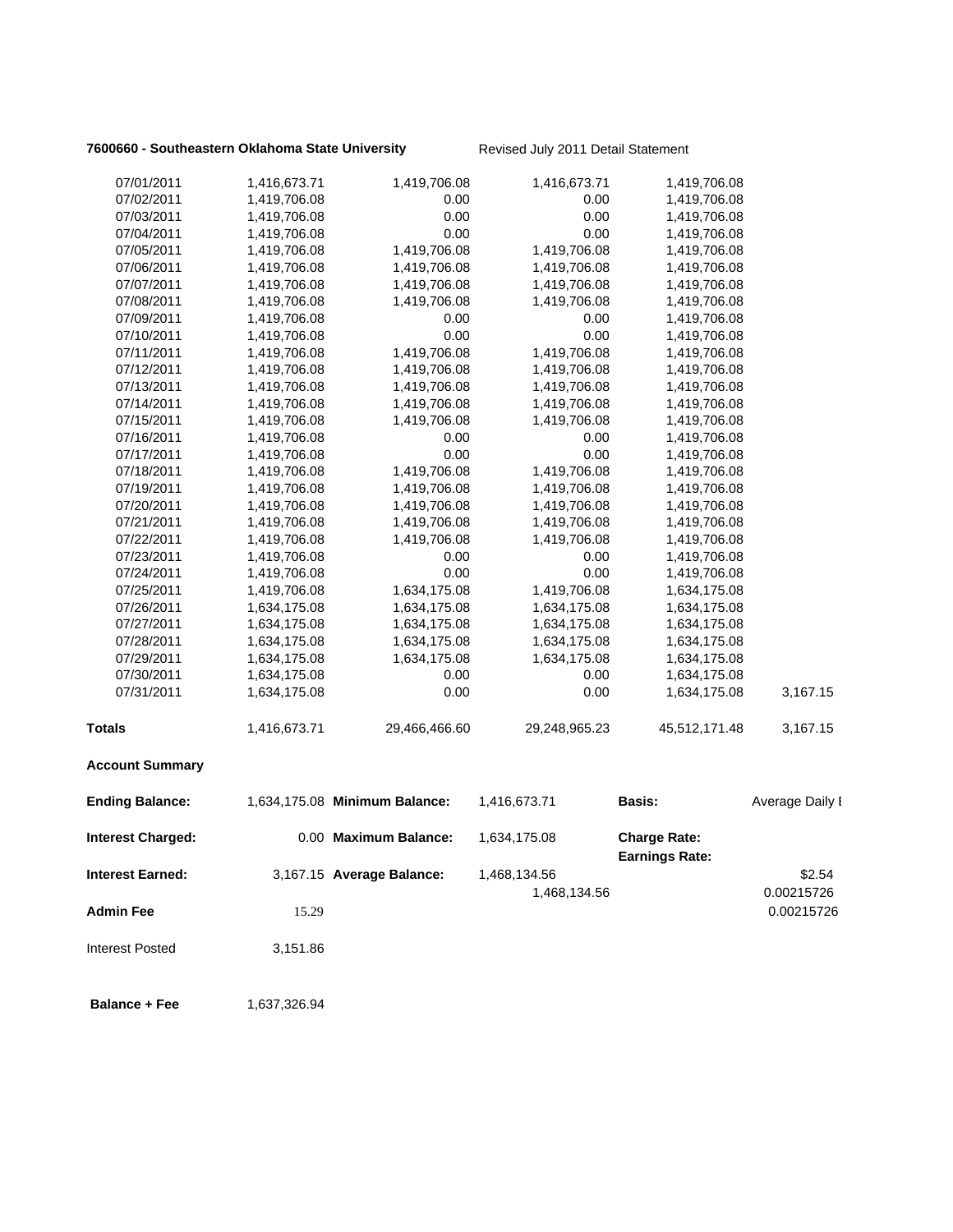## **7600665 - Southwestern Oklahoma State University Revised July 2011 Detail Statement**

| 07/01/2011              | 1,959,444.83 | 1,963,663.77                  | 1,959,444.83  | 1,963,663.77                                 |                 |
|-------------------------|--------------|-------------------------------|---------------|----------------------------------------------|-----------------|
| 07/02/2011              | 1,963,663.77 | 0.00                          | 0.00          | 1,963,663.77                                 |                 |
| 07/03/2011              | 1,963,663.77 | 0.00                          | 0.00          | 1,963,663.77                                 |                 |
| 07/04/2011              | 1,963,663.77 | 0.00                          | 0.00          | 1,963,663.77                                 |                 |
| 07/05/2011              | 1,963,663.77 | 1,963,663.77                  | 1,963,663.77  | 1,963,663.77                                 |                 |
| 07/06/2011              | 1,963,663.77 | 1,963,663.77                  | 1,963,663.77  | 1,963,663.77                                 |                 |
| 07/07/2011              | 1,963,663.77 | 1,963,663.77                  | 1,963,663.77  | 1,963,663.77                                 |                 |
| 07/08/2011              | 1,963,663.77 | 1,963,663.77                  | 1,963,663.77  | 1,963,663.77                                 |                 |
| 07/09/2011              | 1,963,663.77 | 0.00                          | 0.00          | 1,963,663.77                                 |                 |
| 07/10/2011              | 1,963,663.77 | 0.00                          | 0.00          | 1,963,663.77                                 |                 |
| 07/11/2011              | 1,963,663.77 | 1,963,663.77                  | 1,963,663.77  | 1,963,663.77                                 |                 |
| 07/12/2011              | 1,963,663.77 | 1,963,663.77                  | 1,963,663.77  | 1,963,663.77                                 |                 |
| 07/13/2011              | 1,963,663.77 | 1,963,663.77                  | 1,963,663.77  | 1,963,663.77                                 |                 |
| 07/14/2011              | 1,963,663.77 | 1,963,663.77                  | 1,963,663.77  | 1,963,663.77                                 |                 |
| 07/15/2011              | 1,963,663.77 | 1,963,663.77                  | 1,963,663.77  | 1,963,663.77                                 |                 |
| 07/16/2011              | 1,963,663.77 | 0.00                          | 0.00          | 1,963,663.77                                 |                 |
| 07/17/2011              | 1,963,663.77 | 0.00                          | 0.00          | 1,963,663.77                                 |                 |
| 07/18/2011              | 1,963,663.77 | 1,963,663.77                  | 1,963,663.77  | 1,963,663.77                                 |                 |
| 07/19/2011              | 1,963,663.77 | 1,963,663.77                  | 1,963,663.77  | 1,963,663.77                                 |                 |
| 07/20/2011              | 1,963,663.77 | 1,963,663.77                  | 1,963,663.77  | 1,963,663.77                                 |                 |
| 07/21/2011              | 1,963,663.77 | 1,963,663.77                  | 1,963,663.77  | 1,963,663.77                                 |                 |
| 07/22/2011              | 1,963,663.77 | 1,963,663.77                  | 1,963,663.77  | 1,963,663.77                                 |                 |
| 07/23/2011              | 1,963,663.77 | 0.00                          | 0.00          | 1,963,663.77                                 |                 |
| 07/24/2011              | 1,963,663.77 | 0.00                          | 0.00          | 1,963,663.77                                 |                 |
| 07/25/2011              | 1,963,663.77 | 2,178,132.77                  | 1,963,663.77  | 2,178,132.77                                 |                 |
| 07/26/2011              | 2,178,132.77 | 2,178,132.77                  | 2,178,132.77  | 2,178,132.77                                 |                 |
| 07/27/2011              | 2,178,132.77 | 2,178,132.77                  | 2,178,132.77  | 2,178,132.77                                 |                 |
| 07/28/2011              | 2,178,132.77 | 2,178,132.77                  | 2,178,132.77  | 2,178,132.77                                 |                 |
| 07/29/2011              | 2,178,132.77 | 2,178,132.77                  | 2,178,132.77  | 2,178,132.77                                 |                 |
| 07/30/2011              | 2,178,132.77 | 0.00                          | 0.00          | 2,178,132.77                                 |                 |
| 07/31/2011              | 2,178,132.77 | 0.00                          | 0.00          | 2,178,132.77                                 | 4,340.61        |
| <b>Totals</b>           | 1,959,444.83 | 40,345,620.40                 | 40,126,932.46 | 62,374,859.87                                | 4,340.61        |
| <b>Account Summary</b>  |              |                               |               |                                              |                 |
| <b>Ending Balance:</b>  |              | 2,178,132.77 Minimum Balance: | 1,959,444.83  | Basis:                                       | Average Daily I |
| Interest Charged:       |              | 0.00 Maximum Balance:         | 2,178,132.77  | <b>Charge Rate:</b><br><b>Earnings Rate:</b> |                 |
| <b>Interest Earned:</b> |              | 4,340.61 Average Balance:     | 2,012,092.25  |                                              | \$2.54          |
|                         |              |                               | 2,012,092.25  |                                              | 0.00215726      |
| <b>Admin Fee</b>        | 20.96        |                               |               |                                              | 0.00215726      |
|                         |              |                               |               |                                              |                 |
| <b>Interest Posted</b>  | 4,319.65     |                               |               |                                              |                 |
|                         |              |                               |               |                                              |                 |

 **Balance + Fee** 2,182,452.42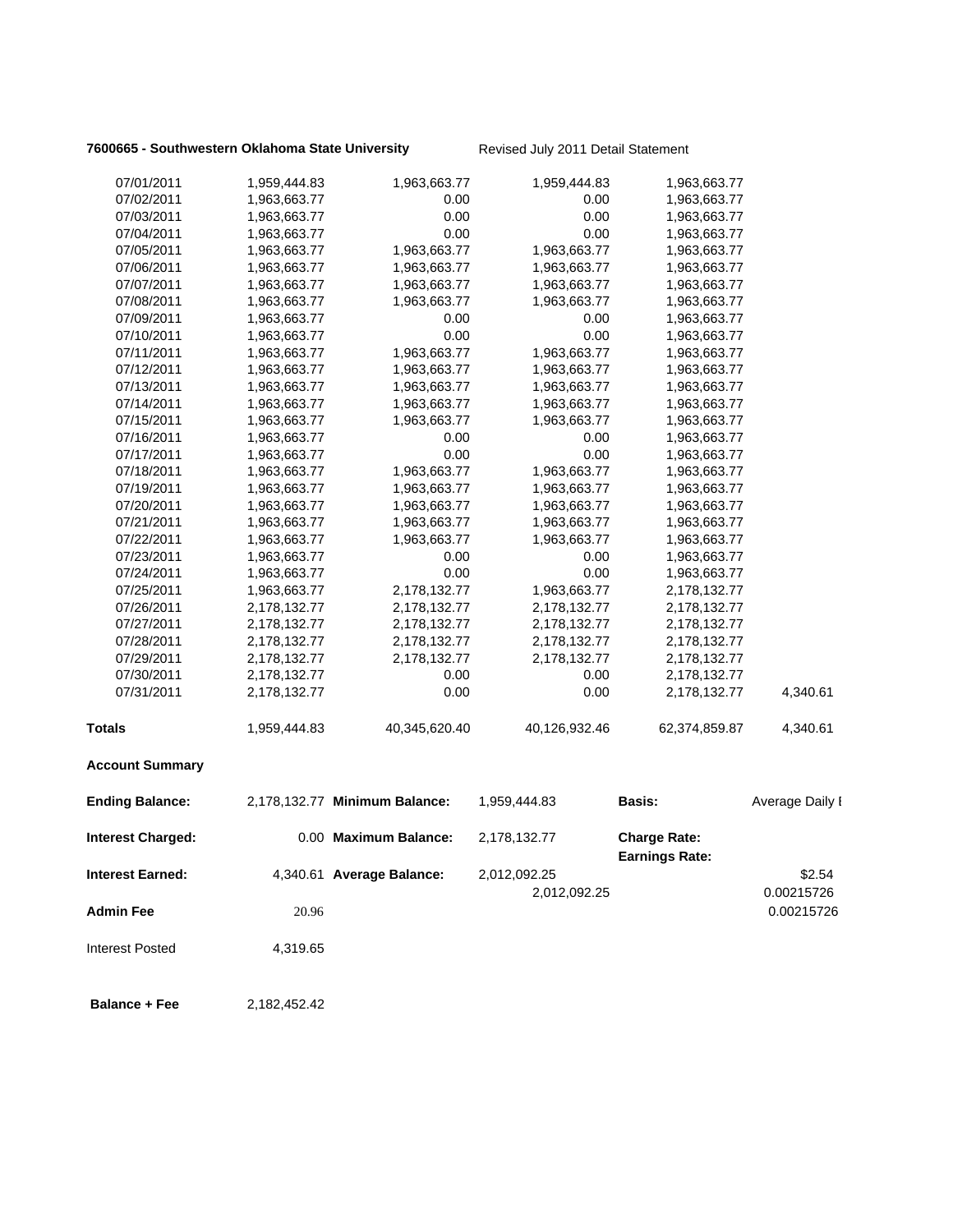|  | 7600760 - Oklahoma University |  |
|--|-------------------------------|--|
|--|-------------------------------|--|

**fy** Revised July 2011 Detail Statement

| 07/01/2011               | 3,475,133.04 | 3,483,629.58                  | 3,475,133.04  | 3,483,629.58                                 |                 |
|--------------------------|--------------|-------------------------------|---------------|----------------------------------------------|-----------------|
| 07/02/2011               | 3,483,629.58 | 0.00                          | 0.00          | 3,483,629.58                                 |                 |
| 07/03/2011               | 3,483,629.58 | 0.00                          | 0.00          | 3,483,629.58                                 |                 |
| 07/04/2011               | 3,483,629.58 | 0.00                          | 0.00          | 3,483,629.58                                 |                 |
| 07/05/2011               | 3,483,629.58 | 3,483,629.58                  | 3,483,629.58  | 3,483,629.58                                 |                 |
| 07/06/2011               | 3,483,629.58 | 3,483,629.58                  | 3,483,629.58  | 3,483,629.58                                 |                 |
| 07/07/2011               | 3,483,629.58 | 3,483,629.58                  | 3,483,629.58  | 3,483,629.58                                 |                 |
| 07/08/2011               | 3,483,629.58 | 3,483,629.58                  | 3,483,629.58  | 3,483,629.58                                 |                 |
| 07/09/2011               | 3,483,629.58 | 0.00                          | 0.00          | 3,483,629.58                                 |                 |
| 07/10/2011               | 3,483,629.58 | 0.00                          | 0.00          | 3,483,629.58                                 |                 |
| 07/11/2011               | 3,483,629.58 | 3,483,629.58                  | 3,483,629.58  | 3,483,629.58                                 |                 |
| 07/12/2011               | 3,483,629.58 | 3,483,629.58                  | 3,483,629.58  | 3,483,629.58                                 |                 |
| 07/13/2011               | 3,483,629.58 | 3,483,629.58                  | 3,483,629.58  | 3,483,629.58                                 |                 |
| 07/14/2011               | 3,483,629.58 | 3,483,629.58                  | 3,483,629.58  | 3,483,629.58                                 |                 |
| 07/15/2011               | 3,483,629.58 | 3,483,629.58                  | 3,483,629.58  | 3,483,629.58                                 |                 |
| 07/16/2011               | 3,483,629.58 | 0.00                          | 0.00          | 3,483,629.58                                 |                 |
| 07/17/2011               | 3,483,629.58 | 0.00                          | 0.00          | 3,483,629.58                                 |                 |
| 07/18/2011               | 3,483,629.58 | 3,483,629.58                  | 3,483,629.58  | 3,483,629.58                                 |                 |
| 07/19/2011               | 3,483,629.58 | 3,483,629.58                  | 3,483,629.58  | 3,483,629.58                                 |                 |
| 07/20/2011               | 3,483,629.58 | 3,483,629.58                  | 3,483,629.58  | 3,483,629.58                                 |                 |
| 07/21/2011               | 3,483,629.58 | 3,483,629.58                  | 3,483,629.58  | 3,483,629.58                                 |                 |
| 07/22/2011               | 3,483,629.58 | 3,483,629.58                  | 3,483,629.58  | 3,483,629.58                                 |                 |
| 07/23/2011               | 3,483,629.58 | 0.00                          | 0.00          | 3,483,629.58                                 |                 |
| 07/24/2011               | 3,483,629.58 | 0.00                          | 0.00          | 3,483,629.58                                 |                 |
| 07/25/2011               | 3,483,629.58 | 5,220,833.58                  | 3,483,629.58  | 5,220,833.58                                 |                 |
| 07/26/2011               | 5,220,833.58 | 5,220,833.58                  | 5,220,833.58  | 5,220,833.58                                 |                 |
| 07/27/2011               | 5,220,833.58 | 5,220,833.58                  | 5,220,833.58  | 5,220,833.58                                 |                 |
| 07/28/2011               | 5,220,833.58 | 5,220,833.58                  | 5,220,833.58  | 5,220,833.58                                 |                 |
| 07/29/2011               | 5,220,833.58 | 5,220,833.58                  | 5,220,833.58  | 5,220,833.58                                 |                 |
| 07/30/2011               | 5,220,833.58 | 0.00                          | 0.00          | 5,220,833.58                                 |                 |
| 07/31/2011               | 5,220,833.58 | 0.00                          | 0.00          | 5,220,833.58                                 | 8,361.33        |
| <b>Totals</b>            | 3,475,133.04 | 78,358,611.60                 | 76,612,911.06 | 120, 152, 944. 98                            | 8,361.33        |
| <b>Account Summary</b>   |              |                               |               |                                              |                 |
| <b>Ending Balance:</b>   |              | 5,220,833.58 Minimum Balance: | 3,475,133.04  | <b>Basis:</b>                                | Average Daily I |
| <b>Interest Charged:</b> |              | 0.00 Maximum Balance:         | 5,220,833.58  | <b>Charge Rate:</b><br><b>Earnings Rate:</b> |                 |
| Interest Earned:         |              | 8,361.33 Average Balance:     | 3,875,901.45  |                                              | \$2.54          |
|                          |              |                               | 3,875,901.45  |                                              | 0.00215726      |
| <b>Admin Fee</b>         | 40.37        |                               |               |                                              | 0.00215726      |
| Interest Posted          | 8,320.95     |                               |               |                                              |                 |
| <b>Balance + Fee</b>     | 5,229,154.53 |                               |               |                                              |                 |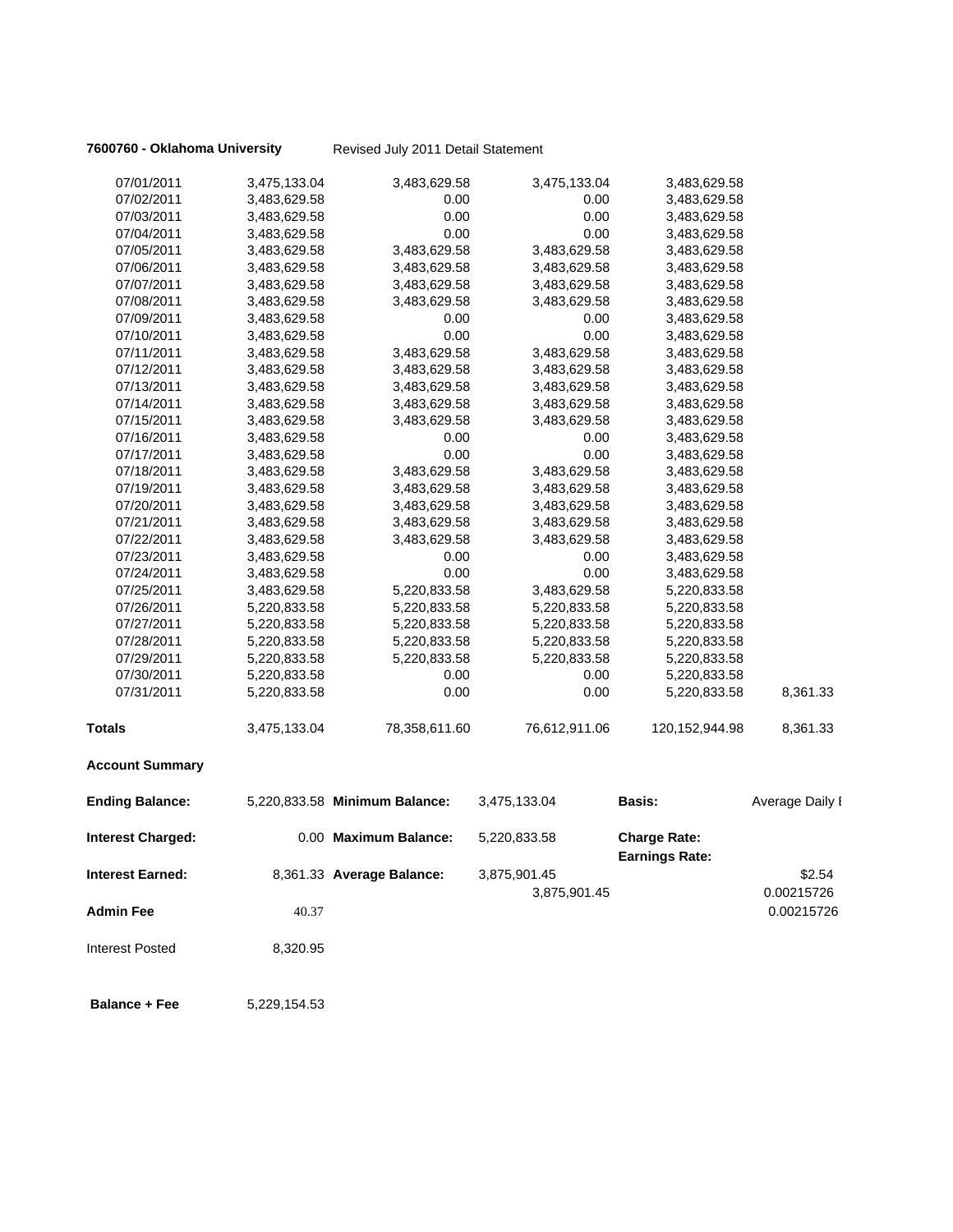## **7650010 - Oklahoma State University Revised July 2011 Detail Statement**

| 07/01/2011               | 4,390,659.44 | 4,400,360.36                  | 4,390,659.44  | 4,400,360.36                                 |                          |
|--------------------------|--------------|-------------------------------|---------------|----------------------------------------------|--------------------------|
| 07/02/2011               | 4,400,360.36 | 0.00                          | 0.00          | 4,400,360.36                                 |                          |
| 07/03/2011               | 4,400,360.36 | 0.00                          | 0.00          | 4,400,360.36                                 |                          |
| 07/04/2011               | 4,400,360.36 | 0.00                          | 0.00          | 4,400,360.36                                 |                          |
| 07/05/2011               | 4,400,360.36 | 4,297,548.36                  | 4,400,360.36  | 4,297,548.36                                 |                          |
| 07/06/2011               | 4,297,548.36 | 4,400,360.36                  | 4,297,548.36  | 4,400,360.36                                 |                          |
| 07/07/2011               | 4,400,360.36 | 4,325,723.71                  | 4,400,360.36  | 4,325,723.71                                 |                          |
| 07/08/2011               | 4,325,723.71 | 4,325,723.71                  | 4,325,723.71  | 4,325,723.71                                 |                          |
| 07/09/2011               | 4,325,723.71 | 0.00                          | 0.00          | 4,325,723.71                                 |                          |
| 07/10/2011               | 4,325,723.71 | 0.00                          | 0.00          | 4,325,723.71                                 |                          |
| 07/11/2011               | 4,325,723.71 | 4,325,723.71                  | 4,325,723.71  | 4,325,723.71                                 |                          |
| 07/12/2011               | 4,325,723.71 | 4,325,723.71                  | 4,325,723.71  | 4,325,723.71                                 |                          |
| 07/13/2011               | 4,325,723.71 | 4,117,792.75                  | 4,325,723.71  | 4,117,792.75                                 |                          |
| 07/14/2011               | 4,117,792.75 | 3,814,301.27                  | 4,117,792.75  | 3,814,301.27                                 |                          |
| 07/15/2011               | 3,814,301.27 | 3,814,301.27                  | 3,814,301.27  | 3,814,301.27                                 |                          |
| 07/16/2011               | 3,814,301.27 | 0.00                          | 0.00          | 3,814,301.27                                 |                          |
| 07/17/2011               | 3,814,301.27 | 0.00                          | 0.00          | 3,814,301.27                                 |                          |
| 07/18/2011               | 3,814,301.27 | 3,814,301.27                  | 3,814,301.27  | 3,814,301.27                                 |                          |
| 07/19/2011               | 3,814,301.27 | 3,814,301.27                  | 3,814,301.27  | 3,814,301.27                                 |                          |
| 07/20/2011               | 3,814,301.27 | 3,814,301.27                  | 3,814,301.27  | 3,814,301.27                                 |                          |
| 07/21/2011               | 3,814,301.27 | 3,814,301.27                  | 3,814,301.27  | 3,814,301.27                                 |                          |
| 07/22/2011               | 3,814,301.27 | 3,814,301.27                  | 3,814,301.27  | 3,814,301.27                                 |                          |
| 07/23/2011               | 3,814,301.27 | 0.00                          | 0.00          | 3,814,301.27                                 |                          |
| 07/24/2011               | 3,814,301.27 | 0.00                          | 0.00          | 3,814,301.27                                 |                          |
| 07/25/2011               | 3,814,301.27 | 4,401,622.27                  | 3,814,301.27  | 4,401,622.27                                 |                          |
| 07/26/2011               | 4,401,622.27 | 4,331,083.47                  | 4,401,622.27  | 4,331,083.47                                 |                          |
| 07/27/2011               | 4,331,083.47 | 4,331,083.47                  | 4,331,083.47  | 4,331,083.47                                 |                          |
| 07/28/2011               | 4,331,083.47 | 3,743,762.47                  | 4,331,083.47  | 3,743,762.47                                 |                          |
| 07/29/2011               | 3,743,762.47 | 3,743,762.47                  | 3,743,762.47  | 3,743,762.47                                 |                          |
| 07/30/2011               | 3,743,762.47 | 0.00                          | 0.00          | 3,743,762.47                                 |                          |
| 07/31/2011               | 3,743,762.47 | 0.00                          | 0.00          | 3,743,762.47                                 | 8,793.80                 |
| <b>Totals</b>            | 4,390,659.44 | 81,770,379.71                 | 82,417,276.68 | 126,367,638.23                               | 8,793.80                 |
| <b>Account Summary</b>   |              |                               |               |                                              |                          |
| <b>Ending Balance:</b>   |              | 3,743,762.47 Minimum Balance: | 4,390,659.44  | <b>Basis:</b>                                | Average Daily I          |
| <b>Interest Charged:</b> |              | 0.00 Maximum Balance:         | 3,743,762.47  | <b>Charge Rate:</b><br><b>Earnings Rate:</b> |                          |
| <b>Interest Earned:</b>  |              | 8,793.80 Average Balance:     | 4,076,375.43  |                                              | \$2.54                   |
| <b>Admin Fee</b>         | 42.46        |                               | 4,076,375.43  |                                              | 0.00215726<br>0.00215726 |
| <b>Interest Posted</b>   | 8,751.34     |                               |               |                                              |                          |
| <b>Balance + Fee</b>     | 3,752,513.81 |                               |               |                                              |                          |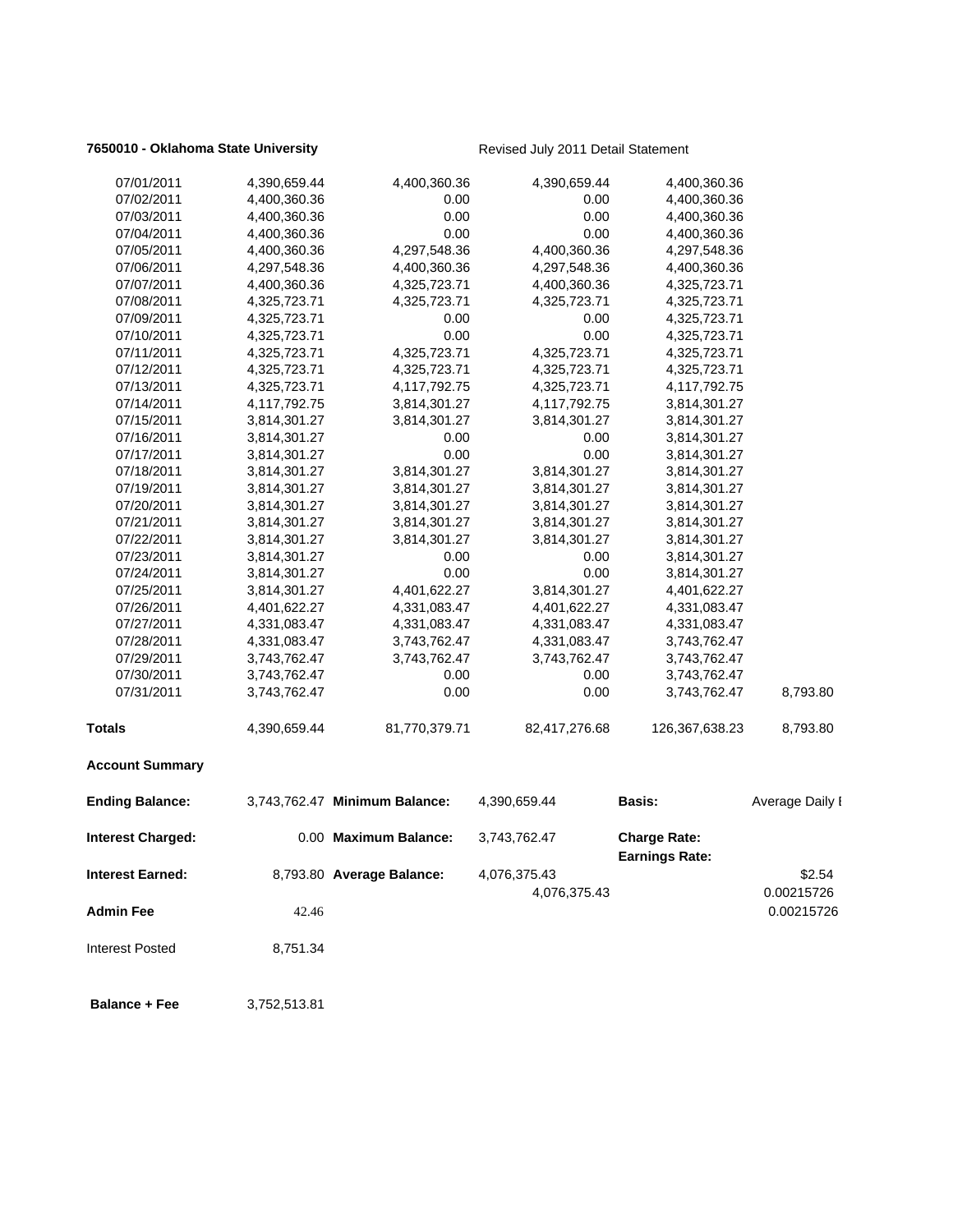## **7650120 - University of Central Oklahoma** Revised July 2011 Detail Statement

| 07/01/2011              | 19,558.03 | 19,569.93                 |           | 19,558.03  | 19,569.93                                    |                      |
|-------------------------|-----------|---------------------------|-----------|------------|----------------------------------------------|----------------------|
| 07/02/2011              | 19,569.93 | 0.00                      |           | 0.00       | 19,569.93                                    |                      |
| 07/03/2011              | 19,569.93 | 0.00                      |           | 0.00       | 19,569.93                                    |                      |
| 07/04/2011              | 19,569.93 | 0.00                      |           | 0.00       | 19,569.93                                    |                      |
| 07/05/2011              | 19,569.93 | 3,263.93                  |           | 19,569.93  | 3,263.93                                     |                      |
| 07/06/2011              | 3,263.93  | 3,263.93                  |           | 3,263.93   | 3,263.93                                     |                      |
| 07/07/2011              | 3,263.93  | 3,263.93                  |           | 3,263.93   | 3,263.93                                     |                      |
| 07/08/2011              | 3,263.93  | 3,263.93                  |           | 3,263.93   | 3,263.93                                     |                      |
| 07/09/2011              | 3,263.93  | 0.00                      |           | 0.00       | 3,263.93                                     |                      |
| 07/10/2011              | 3,263.93  | 0.00                      |           | 0.00       | 3,263.93                                     |                      |
| 07/11/2011              | 3,263.93  | 3,263.93                  |           | 3,263.93   | 3,263.93                                     |                      |
| 07/12/2011              | 3,263.93  | 3,263.93                  |           | 3,263.93   | 3,263.93                                     |                      |
| 07/13/2011              | 3,263.93  | 3,263.93                  |           | 3,263.93   | 3,263.93                                     |                      |
| 07/14/2011              | 3,263.93  | 3,263.93                  |           | 3,263.93   | 3,263.93                                     |                      |
| 07/15/2011              | 3,263.93  | 3,263.93                  |           | 3,263.93   | 3,263.93                                     |                      |
| 07/16/2011              | 3,263.93  | 0.00                      |           | 0.00       | 3,263.93                                     |                      |
| 07/17/2011              | 3,263.93  | 0.00                      |           | 0.00       | 3,263.93                                     |                      |
| 07/18/2011              | 3,263.93  | 3,263.93                  |           | 3,263.93   | 3,263.93                                     |                      |
| 07/19/2011              | 3,263.93  | 3,263.93                  |           | 3,263.93   | 3,263.93                                     |                      |
| 07/20/2011              | 3,263.93  | 3,263.93                  |           | 3,263.93   | 3,263.93                                     |                      |
| 07/21/2011              | 3,263.93  | 3,263.93                  |           | 3,263.93   | 3,263.93                                     |                      |
| 07/22/2011              | 3,263.93  | 3,263.93                  |           | 3,263.93   | 3,263.93                                     |                      |
| 07/23/2011              | 3,263.93  | 0.00                      |           | 0.00       | 3,263.93                                     |                      |
| 07/24/2011              | 3,263.93  | 0.00                      |           | 0.00       | 3,263.93                                     |                      |
| 07/25/2011              | 3,263.93  | 43,524.93                 |           | 3,263.93   | 43,524.93                                    |                      |
| 07/26/2011              | 43,524.93 | 43,524.93                 |           | 43,524.93  | 43,524.93                                    |                      |
| 07/27/2011              | 43,524.93 | 43,524.93                 |           | 43,524.93  | 43,524.93                                    |                      |
| 07/28/2011              | 43,524.93 | 3,263.93                  |           | 43,524.93  | 3,263.93                                     |                      |
| 07/29/2011              | 3,263.93  | 3,263.93                  |           | 3,263.93   | 3,263.93                                     |                      |
| 07/30/2011              | 3,263.93  | 0.00                      |           | 0.00       | 3,263.93                                     |                      |
| 07/31/2011              | 3,263.93  | 0.00                      |           | 0.00       | 3,263.93                                     | 19.99                |
| <b>Totals</b>           | 19,558.03 | 202,367.60                |           | 218,661.70 | 287,188.83                                   | 19.99                |
| <b>Account Summary</b>  |           |                           |           |            |                                              |                      |
| <b>Ending Balance:</b>  |           | 3,263.93 Minimum Balance: | 19,558.03 |            | <b>Basis:</b>                                | Average Daily I      |
| Interest Charged:       |           | 0.00 Maximum Balance:     | 3,263.93  |            | <b>Charge Rate:</b><br><b>Earnings Rate:</b> |                      |
| <b>Interest Earned:</b> |           | 19.99 Average Balance:    | 9,264.16  | 9,264.16   |                                              | \$2.54<br>0.00215726 |
| <b>Admin Fee</b>        | 0.10      |                           |           |            |                                              | 0.00215726           |
| <b>Interest Posted</b>  | 19.89     |                           |           |            |                                              |                      |
| <b>Balance + Fee</b>    | 3,283.82  |                           |           |            |                                              |                      |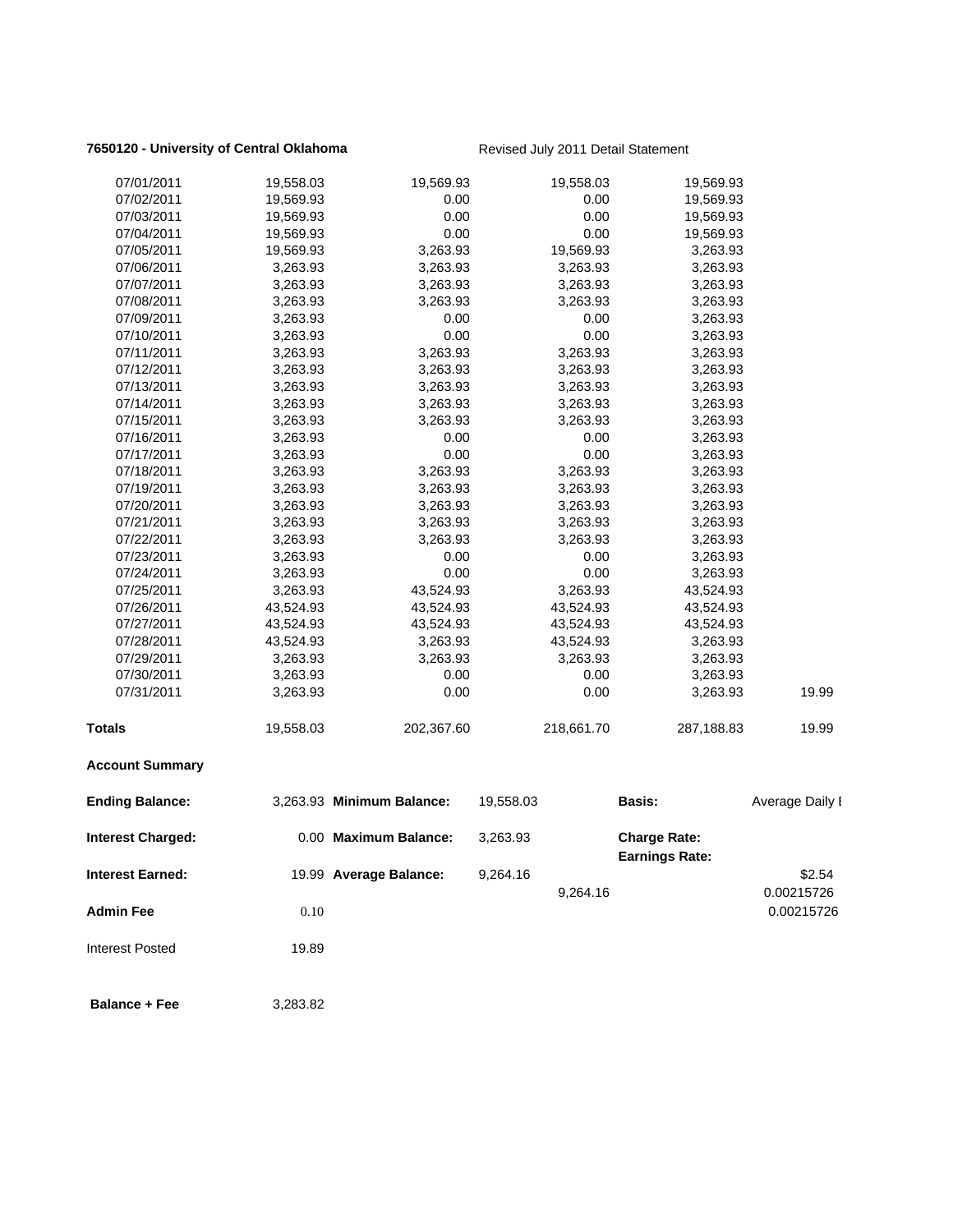## **7650150 - UNIV OF SCIENCE & ARTS** Revised July 2011 Detail Statement

| <b>Interest Earned:</b>  |            | 365.78 Average Balance:     | 169,559.08<br>169,559.08 |                       | \$2.54<br>0.00215726 |
|--------------------------|------------|-----------------------------|--------------------------|-----------------------|----------------------|
|                          |            |                             |                          | <b>Earnings Rate:</b> |                      |
| <b>Interest Charged:</b> |            | 0.00 Maximum Balance:       | 200,728.89               | <b>Charge Rate:</b>   |                      |
| <b>Ending Balance:</b>   |            | 200,728.89 Minimum Balance: | 160,149.84               | <b>Basis:</b>         | Average Daily I      |
| <b>Account Summary</b>   |            |                             |                          |                       |                      |
| <b>Totals</b>            | 160,149.84 | 3,410,662.80                | 3,370,083.75             | 5,256,331.59          | 365.78               |
| 07/31/2011               | 200,728.89 | 0.00                        | 0.00                     | 200,728.89            | 365.78               |
| 07/30/2011               | 200,728.89 | 0.00                        | 0.00                     | 200,728.89            |                      |
| 07/29/2011               | 200,728.89 | 200,728.89                  | 200,728.89               | 200,728.89            |                      |
| 07/28/2011               | 200,728.89 | 200,728.89                  | 200,728.89               | 200,728.89            |                      |
| 07/27/2011               | 200,728.89 | 200,728.89                  | 200,728.89               | 200,728.89            |                      |
| 07/26/2011               | 200,728.89 | 200,728.89                  | 200,728.89               | 200,728.89            |                      |
| 07/25/2011               | 160,467.89 | 200,728.89                  | 160,467.89               | 200,728.89            |                      |
| 07/24/2011               | 160,467.89 | 0.00                        | 0.00                     | 160,467.89            |                      |
| 07/23/2011               | 160,467.89 | 0.00                        | 0.00                     | 160,467.89            |                      |
| 07/22/2011               | 160,467.89 | 160,467.89                  | 160,467.89               | 160,467.89            |                      |
| 07/21/2011               | 160,467.89 | 160,467.89                  | 160,467.89               | 160,467.89            |                      |
| 07/20/2011               | 160,467.89 | 160,467.89                  | 160,467.89               | 160,467.89            |                      |
| 07/19/2011               | 160,467.89 | 160,467.89                  | 160,467.89               | 160,467.89            |                      |
| 07/18/2011               | 160,467.89 | 160,467.89                  | 160,467.89               | 160,467.89            |                      |
| 07/17/2011               | 160,467.89 | 0.00                        | 0.00                     | 160,467.89            |                      |
| 07/16/2011               | 160,467.89 | 0.00                        | 0.00                     | 160,467.89            |                      |
| 07/15/2011               | 160,467.89 | 160,467.89                  | 160,467.89               | 160,467.89            |                      |
| 07/14/2011               | 160,467.89 | 160,467.89                  | 160,467.89               | 160,467.89            |                      |
| 07/13/2011               | 160,467.89 | 160,467.89                  | 160,467.89               | 160,467.89            |                      |
| 07/12/2011               | 160,467.89 | 160,467.89                  | 160,467.89               | 160,467.89            |                      |
| 07/11/2011               | 160,467.89 | 160,467.89                  | 160,467.89               | 160,467.89            |                      |
| 07/10/2011               | 160,467.89 | 0.00                        | 0.00                     | 160,467.89            |                      |
| 07/09/2011               | 160,467.89 | 0.00                        | 0.00                     | 160,467.89            |                      |
| 07/08/2011               | 160,467.89 | 160,467.89                  | 160,467.89               | 160,467.89            |                      |
| 07/07/2011               | 160,467.89 | 160,467.89                  | 160,467.89               | 160,467.89            |                      |
| 07/06/2011               | 160,467.89 | 160,467.89                  | 160,467.89               | 160,467.89            |                      |
| 07/05/2011               | 160,467.89 | 160,467.89                  | 160,467.89               | 160,467.89            |                      |
| 07/04/2011               | 160,467.89 | 0.00                        | 0.00                     | 160,467.89            |                      |
| 07/03/2011               | 160,467.89 | 0.00                        | 0.00                     | 160,467.89            |                      |
| 07/02/2011               | 160,467.89 | 0.00                        | 0.00                     | 160,467.89            |                      |
| 07/01/2011               | 160,149.84 | 160,467.89                  | 160,149.84               | 160,467.89            |                      |
|                          |            |                             |                          |                       |                      |

**Admin Fee** 1.77 0.00215726

 **Balance + Fee** 201,092.91

Interest Posted 364.02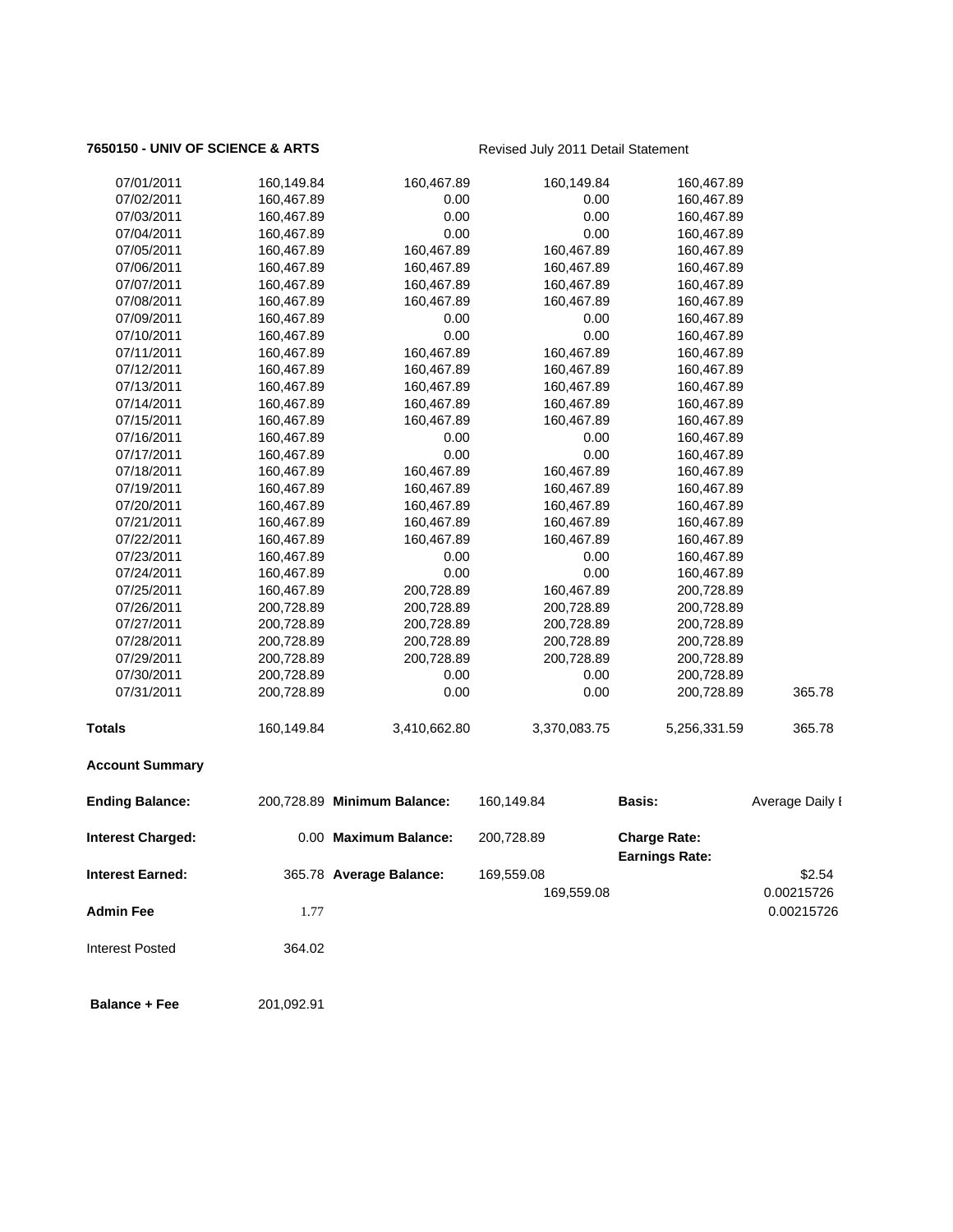## **7650230 - East Central University Revised July 2011 Detail Statement**

| 07/01/2011               | 165,952.44 | 166,314.20                  | 165,952.44   | 166,314.20                                   |                          |
|--------------------------|------------|-----------------------------|--------------|----------------------------------------------|--------------------------|
| 07/02/2011               | 166,314.20 | 0.00                        | 0.00         | 166,314.20                                   |                          |
| 07/03/2011               | 166,314.20 | 0.00                        | 0.00         | 166,314.20                                   |                          |
| 07/04/2011               | 166,314.20 | 0.00                        | 0.00         | 166,314.20                                   |                          |
| 07/05/2011               | 166,314.20 | 166,314.20                  | 166,314.20   | 166,314.20                                   |                          |
| 07/06/2011               | 166,314.20 | 166,314.20                  | 166,314.20   | 166,314.20                                   |                          |
| 07/07/2011               | 166,314.20 | 166,314.20                  | 166,314.20   | 166,314.20                                   |                          |
| 07/08/2011               | 166,314.20 | 166,314.20                  | 166,314.20   | 166,314.20                                   |                          |
| 07/09/2011               | 166,314.20 | 0.00                        | 0.00         | 166,314.20                                   |                          |
| 07/10/2011               | 166,314.20 | 0.00                        | 0.00         | 166,314.20                                   |                          |
| 07/11/2011               | 166,314.20 | 166,314.20                  | 166,314.20   | 166,314.20                                   |                          |
| 07/12/2011               | 166,314.20 | 166,314.20                  | 166,314.20   | 166,314.20                                   |                          |
| 07/13/2011               | 166,314.20 | 166,314.20                  | 166,314.20   | 166,314.20                                   |                          |
| 07/14/2011               | 166,314.20 | 166,314.20                  | 166,314.20   | 166,314.20                                   |                          |
| 07/15/2011               | 166,314.20 | 166,314.20                  | 166,314.20   | 166,314.20                                   |                          |
| 07/16/2011               | 166,314.20 | 0.00                        | 0.00         | 166,314.20                                   |                          |
| 07/17/2011               | 166,314.20 | 0.00                        | 0.00         | 166,314.20                                   |                          |
| 07/18/2011               | 166,314.20 | 166,314.20                  | 166,314.20   | 166,314.20                                   |                          |
| 07/19/2011               | 166,314.20 | 166,314.20                  | 166,314.20   | 166,314.20                                   |                          |
| 07/20/2011               | 166,314.20 | 166,314.20                  | 166,314.20   | 166,314.20                                   |                          |
| 07/21/2011               | 166,314.20 | 165,508.89                  | 166,314.20   | 165,508.89                                   |                          |
| 07/22/2011               | 165,508.89 | 165,508.89                  | 165,508.89   | 165,508.89                                   |                          |
| 07/23/2011               | 165,508.89 | 0.00                        | 0.00         | 165,508.89                                   |                          |
| 07/24/2011               | 165,508.89 | 0.00                        | 0.00         | 165,508.89                                   |                          |
| 07/25/2011               | 165,508.89 | 205,769.89                  | 165,508.89   | 205,769.89                                   |                          |
| 07/26/2011               | 205,769.89 | 205,769.89                  | 205,769.89   | 205,769.89                                   |                          |
| 07/27/2011               | 205,769.89 | 205,769.89                  | 205,769.89   | 205,769.89                                   |                          |
| 07/28/2011               | 205,769.89 | 205,769.89                  | 205,769.89   | 205,769.89                                   |                          |
| 07/29/2011               | 205,769.89 | 205,769.89                  | 205,769.89   | 205,769.89                                   |                          |
| 07/30/2011               | 205,769.89 | 0.00                        | 0.00         | 205,769.89                                   |                          |
| 07/31/2011               | 205,769.89 | 0.00                        | 0.00         | 205,769.89                                   | 377.78                   |
| Totals                   | 165,952.44 | 3,521,951.83                | 3,482,134.38 | 5,428,708.79                                 | 377.78                   |
| <b>Account Summary</b>   |            |                             |              |                                              |                          |
| <b>Ending Balance:</b>   |            | 205,769.89 Minimum Balance: | 165,952.44   | <b>Basis:</b>                                | Average Daily I          |
| <b>Interest Charged:</b> |            | 0.00 Maximum Balance:       | 205,769.89   | <b>Charge Rate:</b><br><b>Earnings Rate:</b> |                          |
| Interest Earned:         |            | 377.78 Average Balance:     | 175,119.64   |                                              | \$2.54                   |
| <b>Admin Fee</b>         | 1.82       |                             | 175,119.64   |                                              | 0.00215726<br>0.00215726 |
| <b>Interest Posted</b>   | 375.95     |                             |              |                                              |                          |
| <b>Balance + Fee</b>     | 206,145.84 |                             |              |                                              |                          |
|                          |            |                             |              |                                              |                          |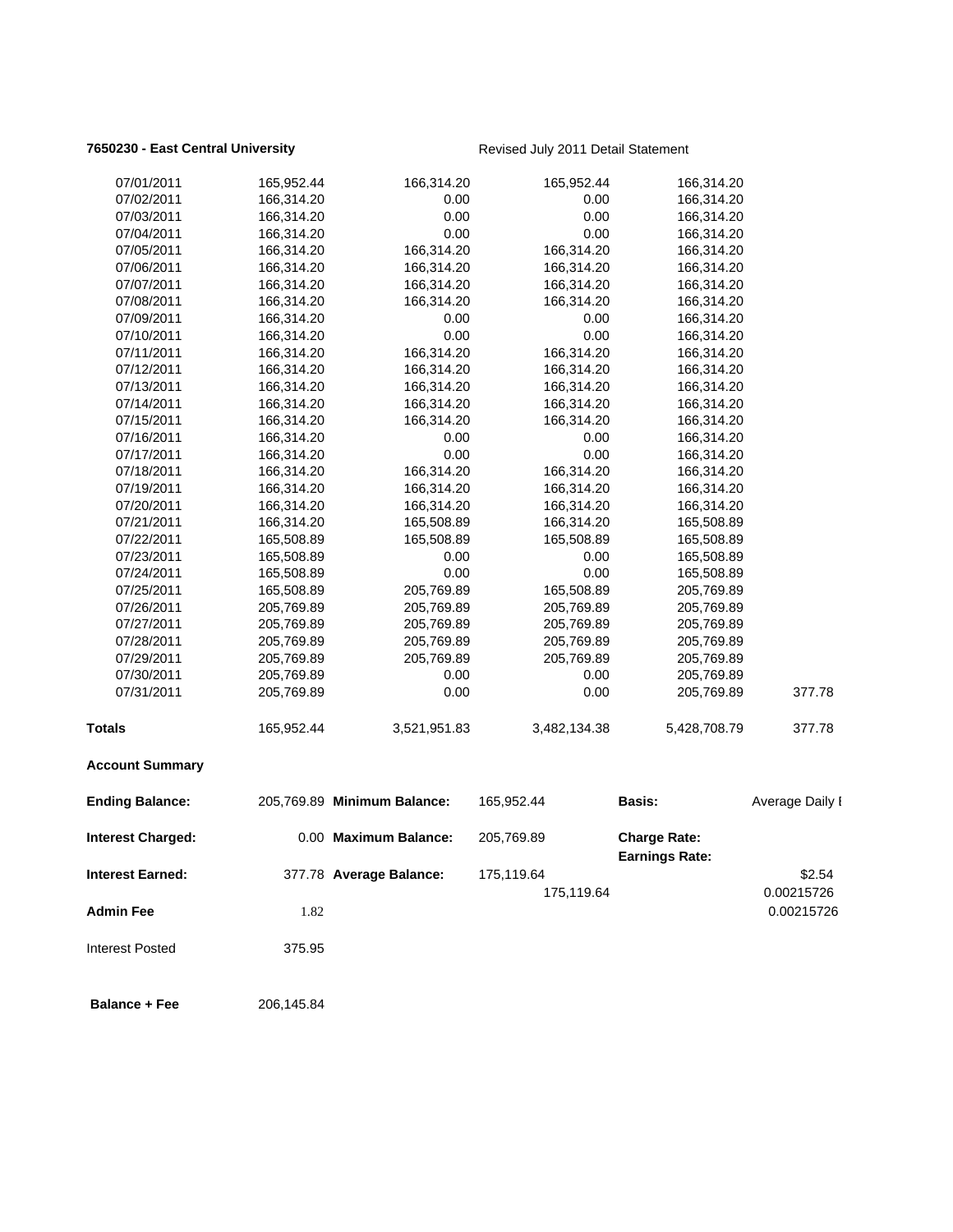**7650420 - Langston University** Revised July 2011 Detail Statement

| 07/01/2011               | 941,757.31   | 942,956.92                  | 941,757.31    | 942,956.92                                   |                 |
|--------------------------|--------------|-----------------------------|---------------|----------------------------------------------|-----------------|
| 07/02/2011               | 942,956.92   | 0.00                        | 0.00          | 942,956.92                                   |                 |
| 07/03/2011               | 942,956.92   | 0.00                        | 0.00          | 942,956.92                                   |                 |
| 07/04/2011               | 942,956.92   | 0.00                        | 0.00          | 942,956.92                                   |                 |
| 07/05/2011               | 942,956.92   | 857,967.92                  | 942,956.92    | 857,967.92                                   |                 |
| 07/06/2011               | 857,967.92   | 857,967.92                  | 857,967.92    | 857,967.92                                   |                 |
| 07/07/2011               | 857,967.92   | 857,967.92                  | 857,967.92    | 857,967.92                                   |                 |
| 07/08/2011               | 857,967.92   | 857,967.92                  | 857,967.92    | 857,967.92                                   |                 |
| 07/09/2011               | 857,967.92   | 0.00                        | 0.00          | 857,967.92                                   |                 |
| 07/10/2011               | 857,967.92   | 0.00                        | 0.00          | 857,967.92                                   |                 |
| 07/11/2011               | 857,967.92   | 857,967.92                  | 857,967.92    | 857,967.92                                   |                 |
| 07/12/2011               | 857,967.92   | 857,967.92                  | 857,967.92    | 857,967.92                                   |                 |
| 07/13/2011               | 857,967.92   | 856,715.74                  | 857,967.92    | 856,715.74                                   |                 |
| 07/14/2011               | 856,715.74   | 856,715.74                  | 856,715.74    | 856,715.74                                   |                 |
| 07/15/2011               | 856,715.74   | 856,715.74                  | 856,715.74    | 856,715.74                                   |                 |
| 07/16/2011               | 856,715.74   | 0.00                        | 0.00          | 856,715.74                                   |                 |
| 07/17/2011               | 856,715.74   | 0.00                        | 0.00          | 856,715.74                                   |                 |
| 07/18/2011               | 856,715.74   | 856,715.74                  | 856,715.74    | 856,715.74                                   |                 |
| 07/19/2011               | 856,715.74   | 856,715.74                  | 856,715.74    | 856,715.74                                   |                 |
| 07/20/2011               | 856,715.74   | 856,715.74                  | 856,715.74    | 856,715.74                                   |                 |
| 07/21/2011               | 856,715.74   | 856,715.74                  | 856,715.74    | 856,715.74                                   |                 |
| 07/22/2011               | 856,715.74   | 856,715.74                  | 856,715.74    | 856,715.74                                   |                 |
| 07/23/2011               | 856,715.74   | 0.00                        | 0.00          | 856,715.74                                   |                 |
| 07/24/2011               | 856,715.74   | 0.00                        | 0.00          | 856,715.74                                   |                 |
| 07/25/2011               | 856,715.74   | 1,030,280.49                | 856,715.74    | 1,030,280.49                                 |                 |
| 07/26/2011               | 1,030,280.49 | 1,030,280.49                | 1,030,280.49  | 1,030,280.49                                 |                 |
| 07/27/2011               | 1,030,280.49 | 1,030,280.49                | 1,030,280.49  | 1,030,280.49                                 |                 |
| 07/28/2011               | 1,030,280.49 | 781,353.49                  | 1,030,280.49  | 781,353.49                                   |                 |
| 07/29/2011               | 781,353.49   | 781,353.49                  | 781,353.49    | 781,353.49                                   |                 |
| 07/30/2011               | 781,353.49   | 0.00                        | 0.00          | 781,353.49                                   |                 |
| 07/31/2011               | 781,353.49   | 0.00                        | 0.00          | 781,353.49                                   | 1,888.12        |
| <b>Totals</b>            | 941,757.31   | 17,598,038.81               | 17,758,442.63 | 27, 132, 415. 35                             | 1,888.12        |
| <b>Account Summary</b>   |              |                             |               |                                              |                 |
| <b>Ending Balance:</b>   |              | 781,353.49 Minimum Balance: | 941,757.31    | <b>Basis:</b>                                | Average Daily I |
| <b>Interest Charged:</b> |              | 0.00 Maximum Balance:       | 781,353.49    | <b>Charge Rate:</b><br><b>Earnings Rate:</b> |                 |
| <b>Interest Earned:</b>  |              | 1,888.12 Average Balance:   | 875,239.20    |                                              | \$2.54          |
|                          |              |                             | 875,239.20    |                                              | 0.00215726      |
| <b>Admin Fee</b>         | 9.12         |                             |               |                                              | 0.00215726      |
| <b>Interest Posted</b>   | 1,879.00     |                             |               |                                              |                 |
| <b>Balance + Fee</b>     | 783,232.49   |                             |               |                                              |                 |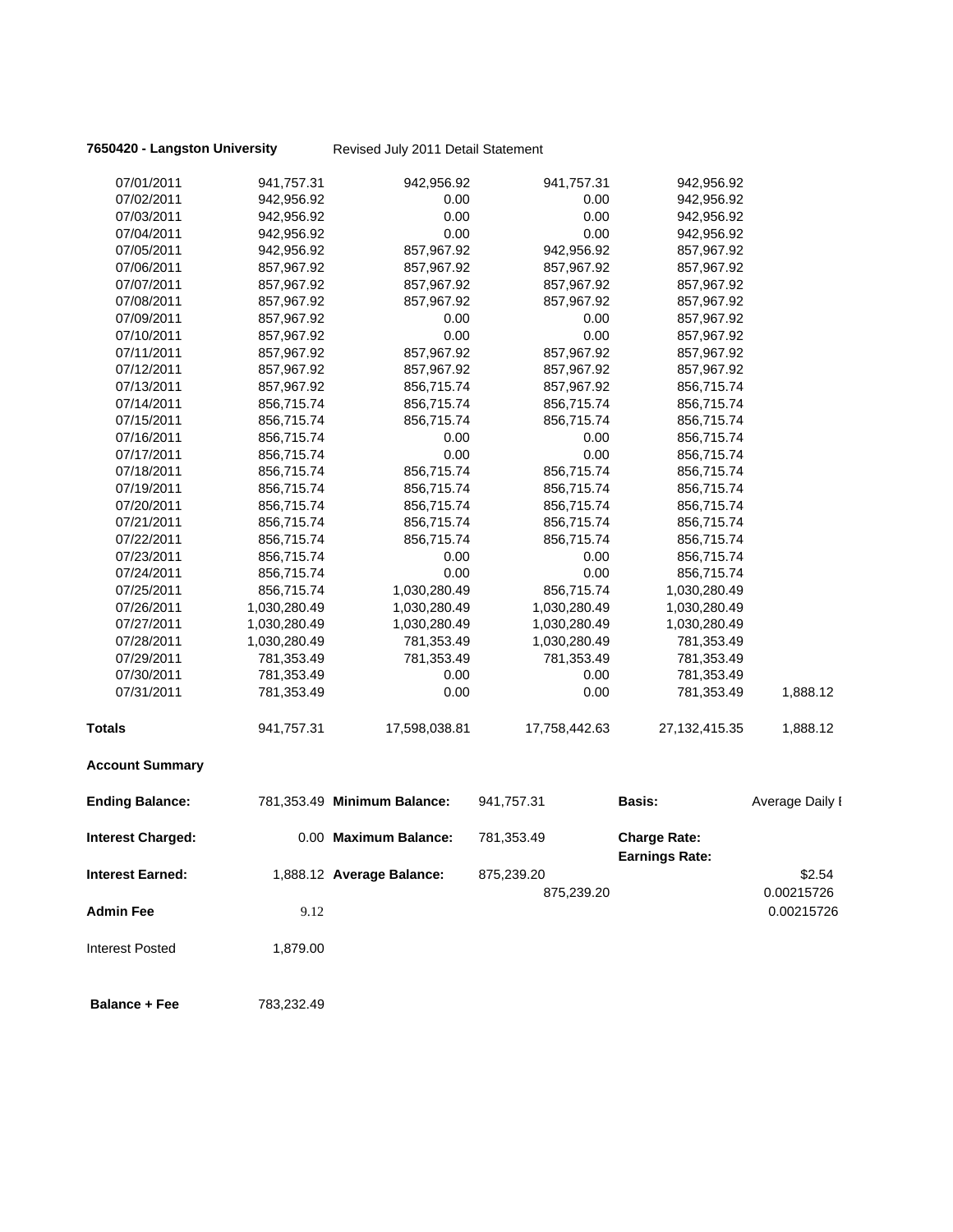## **7650485 - Northeastern State University** Revised July 2011 Detail Statement

| 07/01/2011               | 2,114,697.48    | 2,119,322.28                  | 2,114,697.48    | 2,119,322.28                                 |                 |
|--------------------------|-----------------|-------------------------------|-----------------|----------------------------------------------|-----------------|
| 07/02/2011               | 2,119,322.28    | 0.00                          | 0.00            | 2,119,322.28                                 |                 |
| 07/03/2011               | 2,119,322.28    | 0.00                          | 0.00            | 2,119,322.28                                 |                 |
| 07/04/2011               | 2,119,322.28    | 0.00                          | 0.00            | 2,119,322.28                                 |                 |
| 07/05/2011               | 2,119,322.28    | 2,119,322.28                  | 2,119,322.28    | 2,119,322.28                                 |                 |
| 07/06/2011               | 2,119,322.28    | 2,117,056.23                  | 2,119,322.28    | 2,117,056.23                                 |                 |
| 07/07/2011               | 2,117,056.23    | 2,117,056.23                  | 2,117,056.23    | 2,117,056.23                                 |                 |
| 07/08/2011               | 2,117,056.23    | 2,117,056.23                  | 2,117,056.23    | 2,117,056.23                                 |                 |
| 07/09/2011               | 2,117,056.23    | 0.00                          | 0.00            | 2,117,056.23                                 |                 |
| 07/10/2011               | 2,117,056.23    | 0.00                          | 0.00            | 2,117,056.23                                 |                 |
| 07/11/2011               | 2,117,056.23    | 2,117,056.23                  | 2,117,056.23    | 2,117,056.23                                 |                 |
| 07/12/2011               | 2,117,056.23    | 2,117,056.23                  | 2,117,056.23    | 2,117,056.23                                 |                 |
| 07/13/2011               | 2,117,056.23    | 2,117,056.23                  | 2,117,056.23    | 2,117,056.23                                 |                 |
| 07/14/2011               | 2,117,056.23    | 2,117,056.23                  | 2,117,056.23    | 2,117,056.23                                 |                 |
| 07/15/2011               | 2,117,056.23    | 2,117,056.23                  | 2,117,056.23    | 2,117,056.23                                 |                 |
| 07/16/2011               | 2,117,056.23    | 0.00                          | 0.00            | 2,117,056.23                                 |                 |
| 07/17/2011               | 2,117,056.23    | 0.00                          | 0.00            | 2,117,056.23                                 |                 |
| 07/18/2011               | 2,117,056.23    | 2,117,056.23                  | 2,117,056.23    | 2,117,056.23                                 |                 |
| 07/19/2011               | 2,117,056.23    | 2,117,056.23                  | 2,117,056.23    | 2,117,056.23                                 |                 |
| 07/20/2011               | 2,117,056.23    | 2,117,056.23                  | 2,117,056.23    | 2,117,056.23                                 |                 |
| 07/21/2011               | 2,117,056.23    | 2,117,056.23                  | 2,117,056.23    | 2,117,056.23                                 |                 |
| 07/22/2011               | 2,117,056.23    | 2,117,056.23                  | 2,117,056.23    | 2,117,056.23                                 |                 |
| 07/23/2011               | 2,117,056.23    | 0.00                          | 0.00            | 2,117,056.23                                 |                 |
| 07/24/2011               | 2,117,056.23    | 0.00                          | 0.00            | 2,117,056.23                                 |                 |
| 07/25/2011               | 2,117,056.23    | 2,157,317.23                  | 2,117,056.23    | 2,157,317.23                                 |                 |
| 07/26/2011               | 2,157,317.23    | 2,157,317.23                  | 2,157,317.23    | 2,157,317.23                                 |                 |
| 07/27/2011               | 2, 157, 317. 23 | 2,157,317.23                  | 2, 157, 317. 23 | 2,157,317.23                                 |                 |
| 07/28/2011               | 2, 157, 317. 23 | 2,157,317.23                  | 2,157,317.23    | 2,157,317.23                                 |                 |
| 07/29/2011               | 2,157,317.23    | 2,157,317.23                  | 2,157,317.23    | 2,157,317.23                                 |                 |
| 07/30/2011               | 2, 157, 317. 23 | 0.00                          | 0.00            | 2,157,317.23                                 |                 |
| 07/31/2011               | 2, 157, 317. 23 | 0.00                          | 0.00            | 2,157,317.23                                 | 4,587.44        |
| <b>Totals</b>            | 2,114,697.48    | 42,546,961.70                 | 42,504,341.95   | 65,921,900.38                                | 4,587.44        |
| <b>Account Summary</b>   |                 |                               |                 |                                              |                 |
| <b>Ending Balance:</b>   |                 | 2,157,317.23 Minimum Balance: | 2,114,697.48    | <b>Basis:</b>                                | Average Daily I |
| <b>Interest Charged:</b> |                 | 0.00 Maximum Balance:         | 2,157,317.23    | <b>Charge Rate:</b><br><b>Earnings Rate:</b> |                 |
| Interest Earned:         |                 | 4,587.44 Average Balance:     | 2,126,512.92    |                                              | \$2.54          |
|                          |                 |                               | 2,126,512.92    |                                              | 0.00215726      |
| Admin Fee                | 22.15           |                               |                 |                                              | 0.00215726      |
| <b>Interest Posted</b>   | 4,565.29        |                               |                 |                                              |                 |
| <b>Balance + Fee</b>     | 2,161,882.52    |                               |                 |                                              |                 |
|                          |                 |                               |                 |                                              |                 |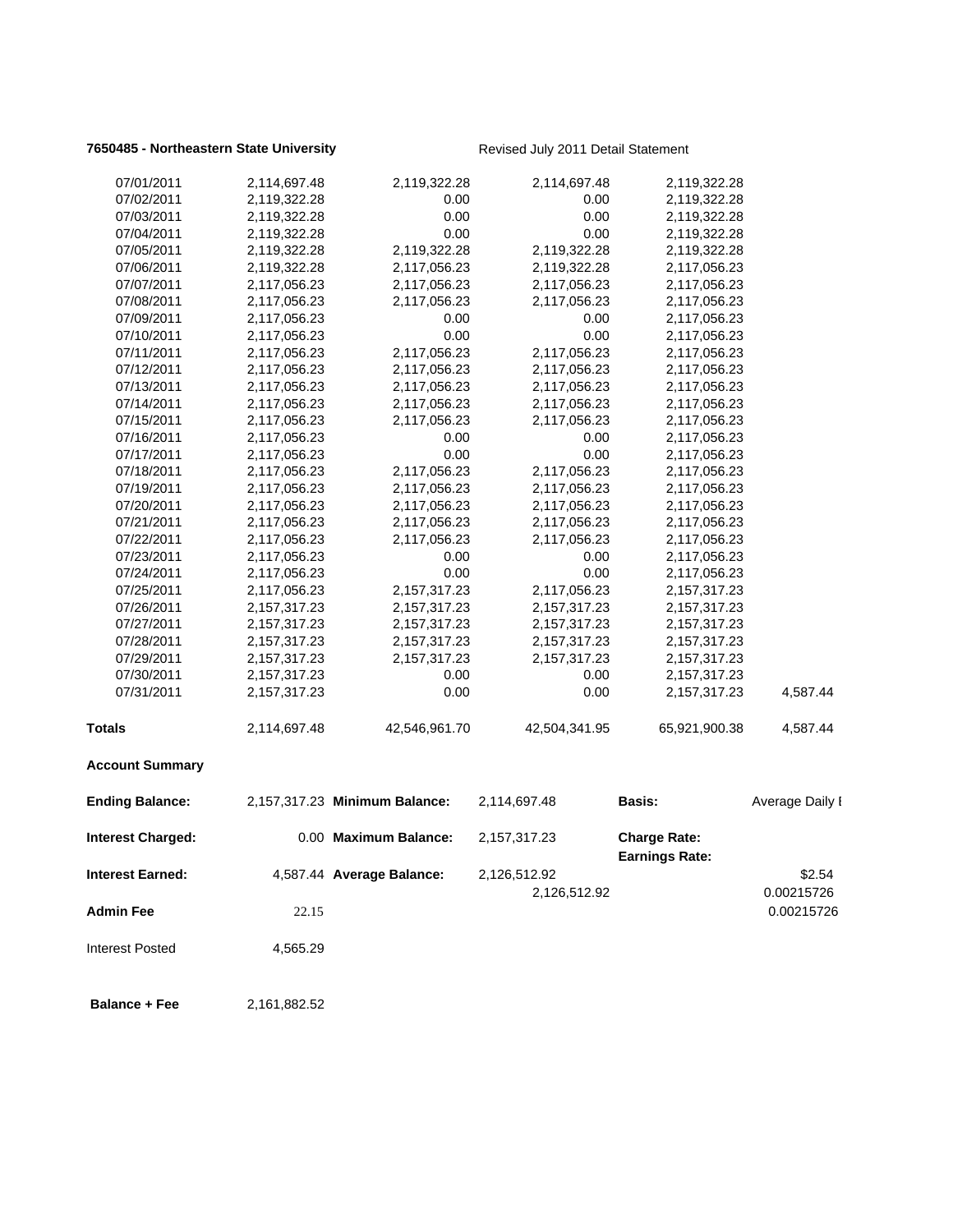## **7650490 - Northern Oklahoma College** Revised July 2011 Detail Statement

| <b>Admin Fee</b><br><b>Interest Posted</b> | 15.82<br>3,261.13 |                               |                              |                                              | 0.00215726           |
|--------------------------------------------|-------------------|-------------------------------|------------------------------|----------------------------------------------|----------------------|
| <b>Interest Earned:</b>                    |                   | 3,276.95 Average Balance:     | 1,519,032.44<br>1,519,032.44 |                                              | \$2.54<br>0.00215726 |
| <b>Interest Charged:</b>                   |                   | 0.00 Maximum Balance:         | 1,442,123.07                 | <b>Charge Rate:</b><br><b>Earnings Rate:</b> |                      |
| <b>Ending Balance:</b>                     |                   | 1,442,123.07 Minimum Balance: | 1,515,972.77                 | <b>Basis:</b>                                | Average Daily I      |
| <b>Account Summary</b>                     |                   |                               |                              |                                              |                      |
| Totals                                     | 1,515,972.77      | 30,696,125.57                 | 30,769,975.27                | 47,090,005.73                                | 3,276.95             |
| 07/31/2011                                 | 1,442,123.07      | 0.00                          | 0.00                         | 1,442,123.07                                 | 3,276.95             |
| 07/30/2011                                 | 1,442,123.07      | 0.00                          | 0.00                         | 1,442,123.07                                 |                      |
| 07/29/2011                                 | 1,449,055.81      | 1,442,123.07                  | 1,449,055.81                 | 1,442,123.07                                 |                      |
| 07/28/2011                                 | 1,784,621.81      | 1,449,055.81                  | 1,784,621.81                 | 1,449,055.81                                 |                      |
| 07/27/2011                                 | 1,784,621.81      | 1,784,621.81                  | 1,784,621.81                 | 1,784,621.81                                 |                      |
| 07/26/2011                                 | 1,827,637.21      | 1,784,621.81                  | 1,827,637.21                 | 1,784,621.81                                 |                      |
| 07/25/2011                                 | 1,492,071.21      | 1,827,637.21                  | 1,492,071.21                 | 1,827,637.21                                 |                      |
| 07/24/2011                                 | 1,492,071.21      | 0.00                          | 0.00                         | 1,492,071.21                                 |                      |
| 07/23/2011                                 | 1,492,071.21      | 0.00                          | 0.00                         | 1,492,071.21                                 |                      |
| 07/22/2011                                 | 1,492,071.21      | 1,492,071.21                  | 1,492,071.21                 | 1,492,071.21                                 |                      |
| 07/21/2011                                 | 1,492,071.21      | 1,492,071.21                  | 1,492,071.21                 | 1,492,071.21                                 |                      |
| 07/20/2011                                 | 1,492,071.21      | 1,492,071.21                  | 1,492,071.21                 | 1,492,071.21                                 |                      |
| 07/19/2011                                 | 1,492,071.21      | 1,492,071.21                  | 1,492,071.21                 | 1,492,071.21                                 |                      |
| 07/18/2011                                 | 1,492,071.21      | 1,492,071.21                  | 1,492,071.21                 | 1,492,071.21                                 |                      |
| 07/17/2011                                 | 1,492,071.21      | 0.00                          | 0.00                         | 1,492,071.21                                 |                      |
| 07/16/2011                                 | 1,492,071.21      | 0.00                          | 0.00                         | 1,492,071.21                                 |                      |
| 07/15/2011                                 | 1,492,071.21      | 1,492,071.21                  | 1,492,071.21                 | 1,492,071.21                                 |                      |
| 07/14/2011                                 | 1,492,071.21      | 1,492,071.21                  | 1,492,071.21                 | 1,492,071.21                                 |                      |
| 07/13/2011                                 | 1,492,071.21      | 1,492,071.21                  | 1,492,071.21                 | 1,492,071.21                                 |                      |
| 07/12/2011                                 | 1,492,071.21      | 1,492,071.21                  | 1,492,071.21                 | 1,492,071.21                                 |                      |
| 07/11/2011                                 | 1,492,071.21      | 1,492,071.21                  | 1,492,071.21                 | 1,492,071.21                                 |                      |
| 07/10/2011                                 | 1,492,071.21      | 0.00                          | 0.00                         | 1,492,071.21                                 |                      |
| 07/09/2011                                 | 1,492,071.21      | 0.00                          | 0.00                         | 1,492,071.21                                 |                      |
| 07/08/2011                                 | 1,492,071.21      | 1,492,071.21                  | 1,492,071.21                 | 1,492,071.21                                 |                      |
| 07/07/2011                                 | 1,492,071.21      | 1,492,071.21                  | 1,492,071.21                 | 1,492,071.21                                 |                      |
| 07/06/2011                                 | 1,492,071.21      | 1,492,071.21                  | 1,492,071.21                 | 1,492,071.21                                 |                      |
| 07/05/2011                                 | 1,519,068.92      | 1,492,071.21                  | 1,519,068.92                 | 1,492,071.21                                 |                      |
| 07/04/2011                                 | 1,519,068.92      | 0.00                          | 0.00                         | 1,519,068.92                                 |                      |
| 07/03/2011                                 | 1,519,068.92      | 0.00                          | 0.00                         | 1,519,068.92                                 |                      |
| 07/02/2011                                 | 1,519,068.92      | 0.00                          | 0.00                         | 1,519,068.92                                 |                      |
| 07/01/2011                                 | 1,515,972.77      | 1,519,068.92                  | 1,515,972.77                 | 1,519,068.92                                 |                      |
|                                            |                   |                               |                              |                                              |                      |

**Balance + Fee** 1,445,384.20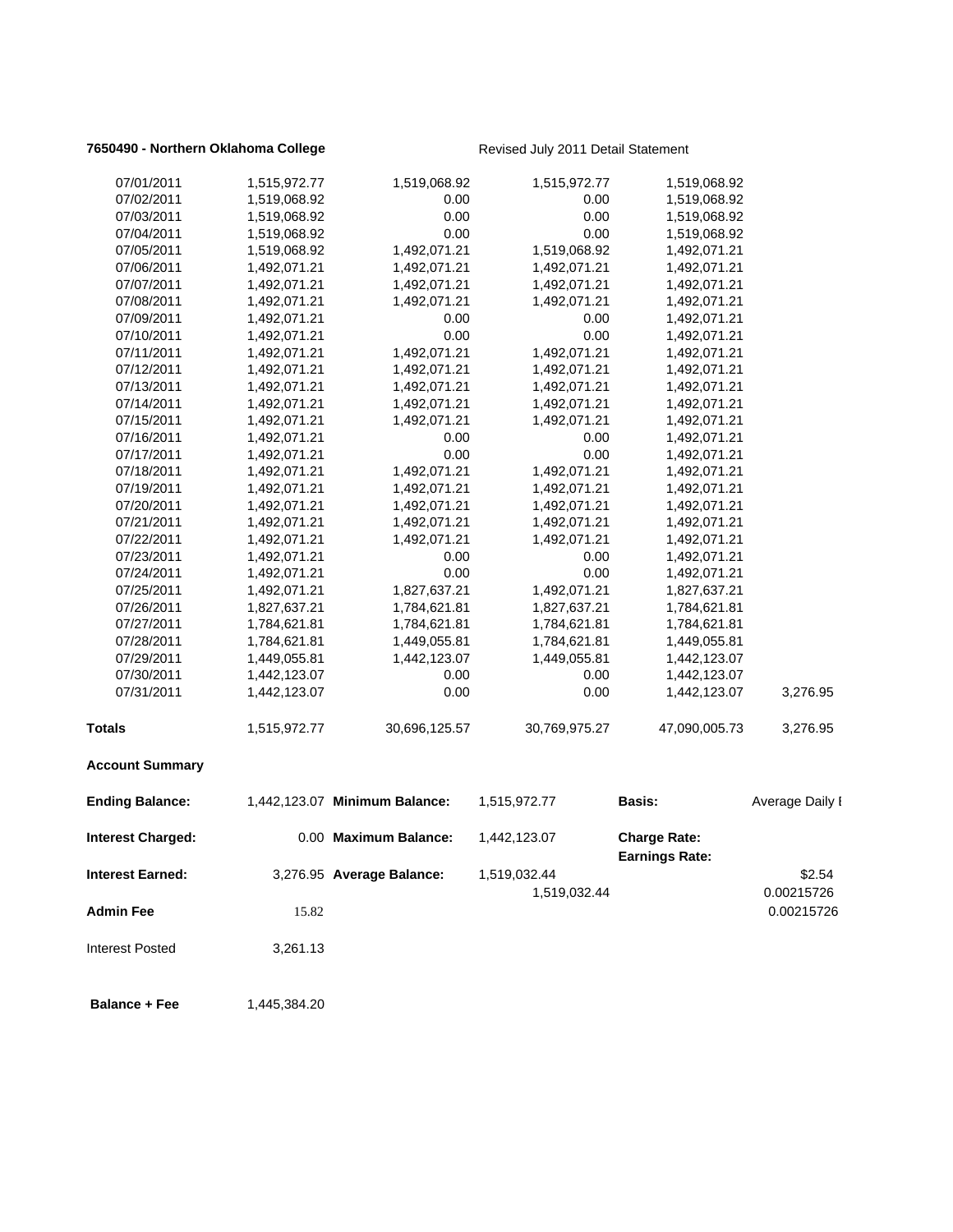## **7650505 - Northwestern Oklahoma State University Revised July 2011 Detail Statement**

| 07/01/2011              | 435,240.29 | 436,302.93                  | 435,240.29   | 436,302.93                                   |                 |
|-------------------------|------------|-----------------------------|--------------|----------------------------------------------|-----------------|
| 07/02/2011              | 436,302.93 | 0.00                        | 0.00         | 436,302.93                                   |                 |
| 07/03/2011              | 436,302.93 | 0.00                        | 0.00         | 436,302.93                                   |                 |
| 07/04/2011              | 436,302.93 | 0.00                        | 0.00         | 436,302.93                                   |                 |
| 07/05/2011              | 436,302.93 | 436,302.93                  | 436,302.93   | 436,302.93                                   |                 |
| 07/06/2011              | 436,302.93 | 436,302.93                  | 436,302.93   | 436,302.93                                   |                 |
| 07/07/2011              | 436,302.93 | 436,302.93                  | 436,302.93   | 436,302.93                                   |                 |
| 07/08/2011              | 436,302.93 | 436,302.93                  | 436,302.93   | 436,302.93                                   |                 |
| 07/09/2011              | 436,302.93 | 0.00                        | 0.00         | 436,302.93                                   |                 |
| 07/10/2011              | 436,302.93 | 0.00                        | 0.00         | 436,302.93                                   |                 |
| 07/11/2011              | 436,302.93 | 436,302.93                  | 436,302.93   | 436,302.93                                   |                 |
| 07/12/2011              | 436,302.93 | 436,302.93                  | 436,302.93   | 436,302.93                                   |                 |
| 07/13/2011              | 436,302.93 | 436,302.93                  | 436,302.93   | 436,302.93                                   |                 |
| 07/14/2011              | 436,302.93 | 436,302.93                  | 436,302.93   | 436,302.93                                   |                 |
| 07/15/2011              | 436,302.93 | 436,302.93                  | 436,302.93   | 436,302.93                                   |                 |
| 07/16/2011              | 436,302.93 | 0.00                        | 0.00         | 436,302.93                                   |                 |
| 07/17/2011              | 436,302.93 | 0.00                        | 0.00         | 436,302.93                                   |                 |
| 07/18/2011              | 436,302.93 | 436,302.93                  | 436,302.93   | 436,302.93                                   |                 |
| 07/19/2011              | 436,302.93 | 436,302.93                  | 436,302.93   | 436,302.93                                   |                 |
| 07/20/2011              | 436,302.93 | 436,302.93                  | 436,302.93   | 436,302.93                                   |                 |
| 07/21/2011              | 436,302.93 | 436,302.93                  | 436,302.93   | 436,302.93                                   |                 |
| 07/22/2011              | 436,302.93 | 436,302.93                  | 436,302.93   | 436,302.93                                   |                 |
| 07/23/2011              | 436,302.93 | 0.00                        | 0.00         | 436,302.93                                   |                 |
| 07/24/2011              | 436,302.93 | 0.00                        | 0.00         | 436,302.93                                   |                 |
| 07/25/2011              | 436,302.93 | 476,563.93                  | 436,302.93   | 476,563.93                                   |                 |
| 07/26/2011              | 476,563.93 | 476,563.93                  | 476,563.93   | 476,563.93                                   |                 |
| 07/27/2011              | 476,563.93 | 476,563.93                  | 476,563.93   | 476,563.93                                   |                 |
| 07/28/2011              | 476,563.93 | 476,563.93                  | 476,563.93   | 476,563.93                                   |                 |
| 07/29/2011              | 476,563.93 | 476,563.93                  | 476,563.93   | 476,563.93                                   |                 |
| 07/30/2011              | 476,563.93 | 0.00                        | 0.00         | 476,563.93                                   |                 |
| 07/31/2011              | 476,563.93 | 0.00                        | 0.00         | 476,563.93                                   | 960.83          |
| Totals                  | 435,240.29 | 8,927,363.60                | 8,886,039.96 | 13,807,217.83                                | 960.83          |
| <b>Account Summary</b>  |            |                             |              |                                              |                 |
| <b>Ending Balance:</b>  |            | 476,563.93 Minimum Balance: | 435,240.29   | <b>Basis:</b>                                | Average Daily I |
| Interest Charged:       |            | 0.00 Maximum Balance:       | 476,563.93   | <b>Charge Rate:</b><br><b>Earnings Rate:</b> |                 |
| <b>Interest Earned:</b> |            | 960.83 Average Balance:     | 445,394.12   |                                              | \$2.54          |
|                         |            |                             | 445,394.12   |                                              | 0.00215726      |
| <b>Admin Fee</b>        | 4.64       |                             |              |                                              | 0.00215726      |
| <b>Interest Posted</b>  | 956.19     |                             |              |                                              |                 |
| <b>Balance + Fee</b>    | 477,520.12 |                             |              |                                              |                 |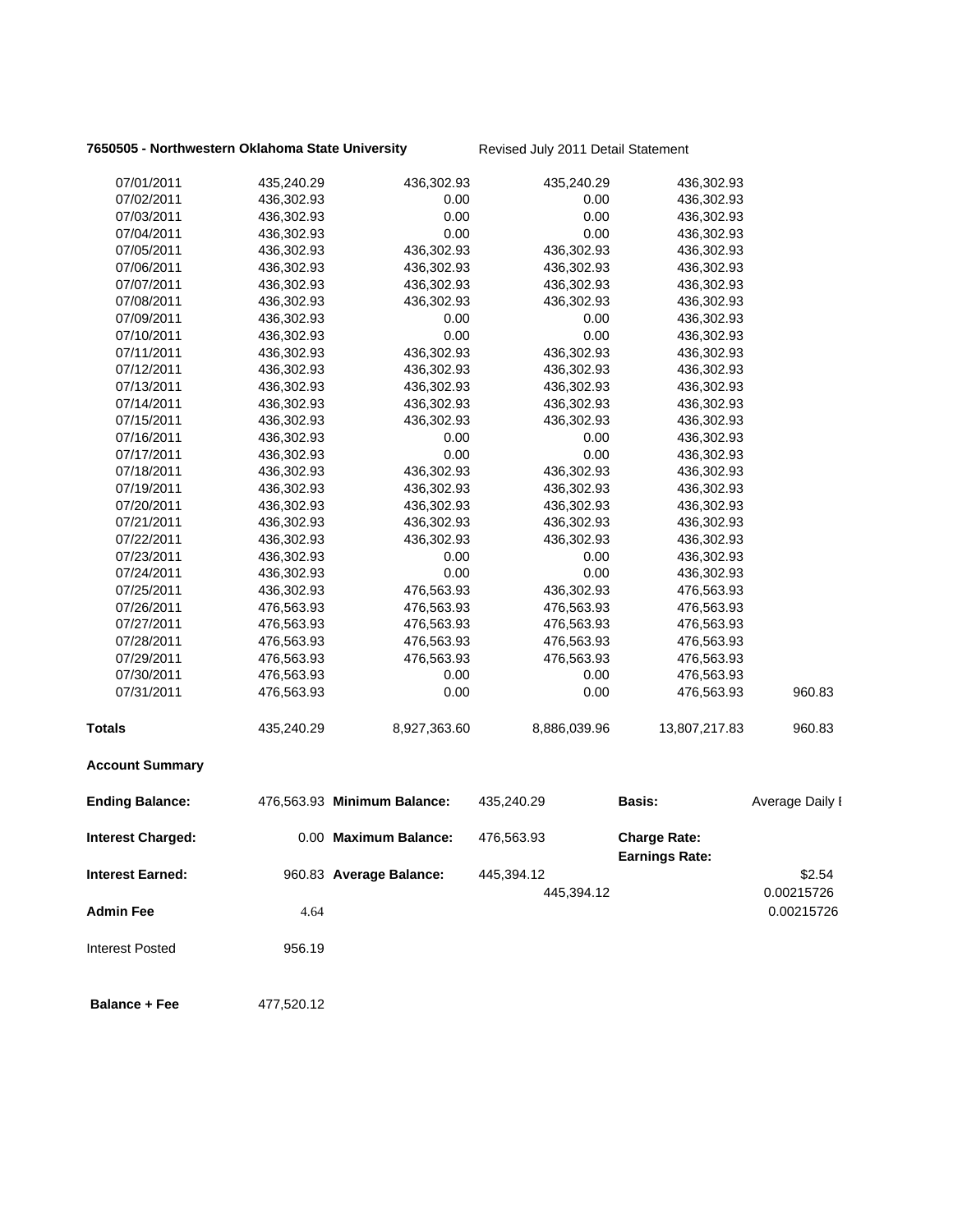## **7650530 - Panhandle State University Revised July 2011 Detail Statement**

| 07/01/2011              | 735,015.82 | 736,575.18                  | 735,015.82    | 736,575.18                                   |                 |
|-------------------------|------------|-----------------------------|---------------|----------------------------------------------|-----------------|
| 07/02/2011              | 736,575.18 | 0.00                        | 0.00          | 736,575.18                                   |                 |
| 07/03/2011              | 736,575.18 | 0.00                        | 0.00          | 736,575.18                                   |                 |
| 07/04/2011              | 736,575.18 | 0.00                        | 0.00          | 736,575.18                                   |                 |
| 07/05/2011              | 736,575.18 | 736,575.18                  | 736,575.18    | 736,575.18                                   |                 |
| 07/06/2011              | 736,575.18 | 736,575.18                  | 736,575.18    | 736,575.18                                   |                 |
| 07/07/2011              | 736,575.18 | 736,575.18                  | 736,575.18    | 736,575.18                                   |                 |
| 07/08/2011              | 736,575.18 | 736,575.18                  | 736,575.18    | 736,575.18                                   |                 |
| 07/09/2011              | 736,575.18 | 0.00                        | 0.00          | 736,575.18                                   |                 |
| 07/10/2011              | 736,575.18 | 0.00                        | 0.00          | 736,575.18                                   |                 |
| 07/11/2011              | 736,575.18 | 736,575.18                  | 736,575.18    | 736,575.18                                   |                 |
| 07/12/2011              | 736,575.18 | 380,492.07                  | 736,575.18    | 380,492.07                                   |                 |
| 07/13/2011              | 380,492.07 | 380,492.07                  | 380,492.07    | 380,492.07                                   |                 |
| 07/14/2011              | 380,492.07 | 376,960.07                  | 380,492.07    | 376,960.07                                   |                 |
| 07/15/2011              | 376,960.07 | 376,960.07                  | 376,960.07    | 376,960.07                                   |                 |
| 07/16/2011              | 376,960.07 | 0.00                        | 0.00          | 376,960.07                                   |                 |
| 07/17/2011              | 376,960.07 | 0.00                        | 0.00          | 376,960.07                                   |                 |
| 07/18/2011              | 376,960.07 | 376,960.07                  | 376,960.07    | 376,960.07                                   |                 |
| 07/19/2011              | 376,960.07 | 376,960.07                  | 376,960.07    | 376,960.07                                   |                 |
| 07/20/2011              | 376,960.07 | 376,960.07                  | 376,960.07    | 376,960.07                                   |                 |
| 07/21/2011              | 376,960.07 | 374,172.36                  | 376,960.07    | 374,172.36                                   |                 |
| 07/22/2011              | 374,172.36 | 374,172.36                  | 374,172.36    | 374,172.36                                   |                 |
| 07/23/2011              | 374,172.36 | 0.00                        | 0.00          | 374,172.36                                   |                 |
| 07/24/2011              | 374,172.36 | 0.00                        | 0.00          | 374,172.36                                   |                 |
| 07/25/2011              | 374,172.36 | 414,433.36                  | 374,172.36    | 414,433.36                                   |                 |
| 07/26/2011              | 414,433.36 | 414,433.36                  | 414,433.36    | 414,433.36                                   |                 |
| 07/27/2011              | 414,433.36 | 414,433.36                  | 414,433.36    | 414,433.36                                   |                 |
| 07/28/2011              | 414,433.36 | 414,433.36                  | 414,433.36    | 414,433.36                                   |                 |
| 07/29/2011              | 414,433.36 | 414,433.36                  | 414,433.36    | 414,433.36                                   |                 |
| 07/30/2011              | 414,433.36 | 0.00                        | 0.00          | 414,433.36                                   |                 |
| 07/31/2011              | 414,433.36 | 0.00                        | 0.00          | 414,433.36                                   | 1,106.45        |
| <b>Totals</b>           | 735,015.82 | 9,885,747.09                | 10,206,329.55 | 15,899,754.57                                | 1,106.45        |
| <b>Account Summary</b>  |            |                             |               |                                              |                 |
| <b>Ending Balance:</b>  |            | 414,433.36 Minimum Balance: | 735,015.82    | <b>Basis:</b>                                | Average Daily I |
| Interest Charged:       |            | 0.00 Maximum Balance:       | 414,433.36    | <b>Charge Rate:</b><br><b>Earnings Rate:</b> |                 |
| <b>Interest Earned:</b> |            | 1,106.45 Average Balance:   | 512,895.31    |                                              | \$2.54          |
|                         |            |                             | 512,895.31    |                                              | 0.00215726      |
| <b>Admin Fee</b>        | 5.34       |                             |               |                                              | 0.00215726      |
| <b>Interest Posted</b>  | 1,101.11   |                             |               |                                              |                 |
|                         |            |                             |               |                                              |                 |
| <b>Balance + Fee</b>    | 415,534.47 |                             |               |                                              |                 |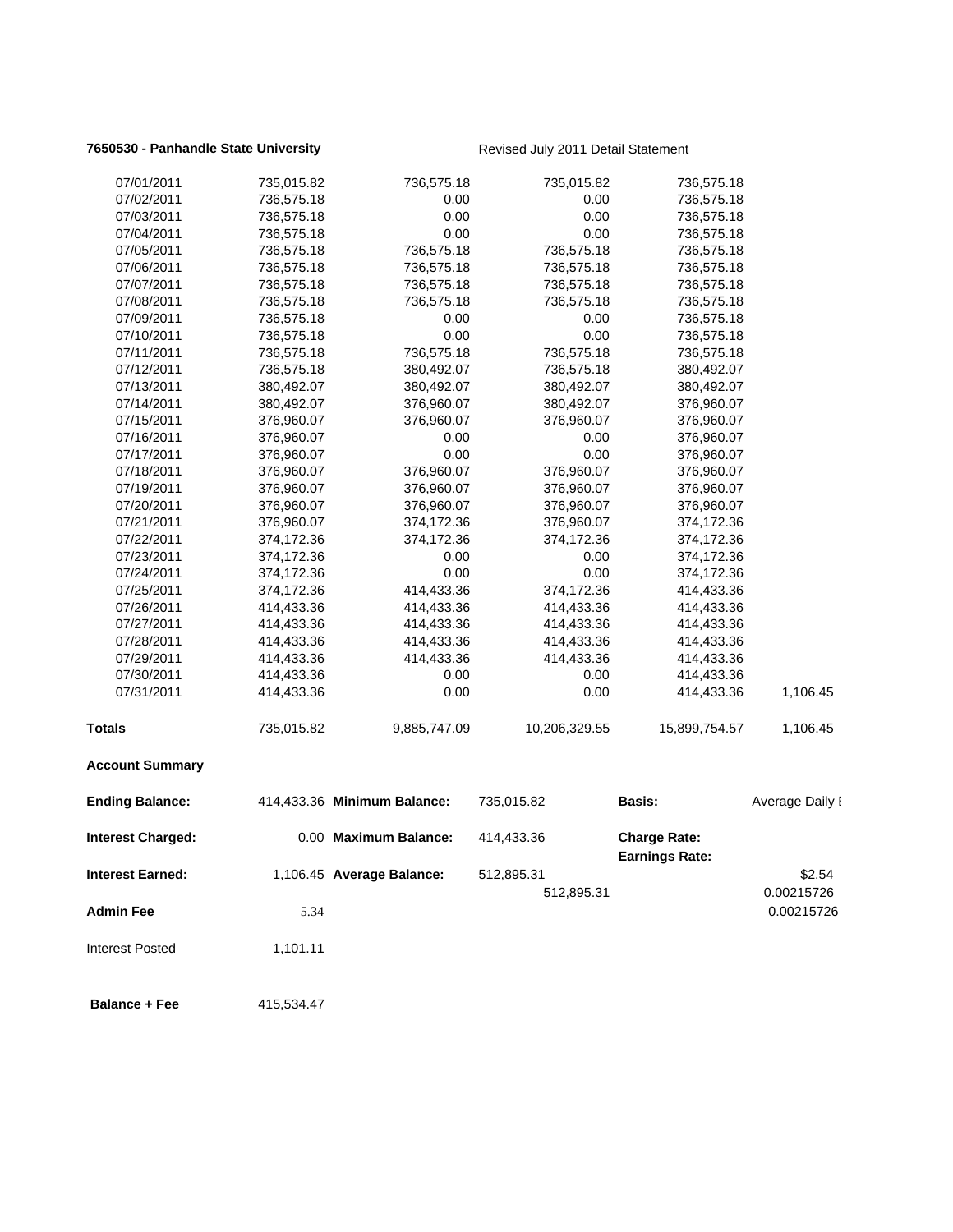## **7650660 - Southeastern Oklahoma State University Revised July 2011 Detail Statement**

| 07/01/2011               | 318,170.78 | 318,834.27                  | 318,170.78   | 318,834.27                                   |                 |
|--------------------------|------------|-----------------------------|--------------|----------------------------------------------|-----------------|
| 07/02/2011               | 318,834.27 | 0.00                        | 0.00         | 318,834.27                                   |                 |
| 07/03/2011               | 318,834.27 | 0.00                        | 0.00         | 318,834.27                                   |                 |
| 07/04/2011               | 318,834.27 | 0.00                        | 0.00         | 318,834.27                                   |                 |
| 07/05/2011               | 318,834.27 | 318,834.27                  | 318,834.27   | 318,834.27                                   |                 |
| 07/06/2011               | 318,834.27 | 318,834.27                  | 318,834.27   | 318,834.27                                   |                 |
| 07/07/2011               | 318,834.27 | 318,834.27                  | 318,834.27   | 318,834.27                                   |                 |
| 07/08/2011               | 318,834.27 | 318,834.27                  | 318,834.27   | 318,834.27                                   |                 |
| 07/09/2011               | 318,834.27 | 0.00                        | 0.00         | 318,834.27                                   |                 |
| 07/10/2011               | 318,834.27 | 0.00                        | 0.00         | 318,834.27                                   |                 |
| 07/11/2011               | 318,834.27 | 318,834.27                  | 318,834.27   | 318,834.27                                   |                 |
| 07/12/2011               | 318,834.27 | 318,834.27                  | 318,834.27   | 318,834.27                                   |                 |
| 07/13/2011               | 318,834.27 | 318,834.27                  | 318,834.27   | 318,834.27                                   |                 |
| 07/14/2011               | 318,834.27 | 318,834.27                  | 318,834.27   | 318,834.27                                   |                 |
| 07/15/2011               | 318,834.27 | 318,834.27                  | 318,834.27   | 318,834.27                                   |                 |
| 07/16/2011               | 318,834.27 | 0.00                        | 0.00         | 318,834.27                                   |                 |
| 07/17/2011               | 318,834.27 | 0.00                        | 0.00         | 318,834.27                                   |                 |
| 07/18/2011               | 318,834.27 | 318,834.27                  | 318,834.27   | 318,834.27                                   |                 |
| 07/19/2011               | 318,834.27 | 318,834.27                  | 318,834.27   | 318,834.27                                   |                 |
| 07/20/2011               | 318,834.27 | 318,834.27                  | 318,834.27   | 318,834.27                                   |                 |
| 07/21/2011               | 318,834.27 | 318,834.27                  | 318,834.27   | 318,834.27                                   |                 |
| 07/22/2011               | 318,834.27 | 318,834.27                  | 318,834.27   | 318,834.27                                   |                 |
| 07/23/2011               | 318,834.27 | 0.00                        | 0.00         | 318,834.27                                   |                 |
| 07/24/2011               | 318,834.27 | 0.00                        | 0.00         | 318,834.27                                   |                 |
| 07/25/2011               | 318,834.27 | 359,095.27                  | 318,834.27   | 359,095.27                                   |                 |
| 07/26/2011               | 359,095.27 | 359,095.27                  | 359,095.27   | 359,095.27                                   |                 |
| 07/27/2011               | 359,095.27 | 359,095.27                  | 359,095.27   | 359,095.27                                   |                 |
| 07/28/2011               | 359,095.27 | 359,095.27                  | 359,095.27   | 359,095.27                                   |                 |
| 07/29/2011               | 359,095.27 | 359,095.27                  | 359,095.27   | 359,095.27                                   |                 |
| 07/30/2011               | 359,095.27 | 0.00                        | 0.00         | 359,095.27                                   |                 |
| 07/31/2011               | 359,095.27 | 0.00                        | 0.00         | 359,095.27                                   | 707.42          |
| <b>Totals</b>            | 318,170.78 | 6,577,990.40                | 6,537,065.91 | 10,165,689.37                                | 707.42          |
| <b>Account Summary</b>   |            |                             |              |                                              |                 |
| <b>Ending Balance:</b>   |            | 359,095.27 Minimum Balance: | 318,170.78   | <b>Basis:</b>                                | Average Daily I |
| <b>Interest Charged:</b> |            | 0.00 Maximum Balance:       | 359,095.27   | <b>Charge Rate:</b><br><b>Earnings Rate:</b> |                 |
| <b>Interest Earned:</b>  |            | 707.42 Average Balance:     | 327,925.46   |                                              | \$2.54          |
|                          |            |                             | 327,925.46   |                                              | 0.00215726      |
| <b>Admin Fee</b>         | 3.42       |                             |              |                                              | 0.00215726      |
| <b>Interest Posted</b>   | 704.00     |                             |              |                                              |                 |
| <b>Balance + Fee</b>     | 359,799.27 |                             |              |                                              |                 |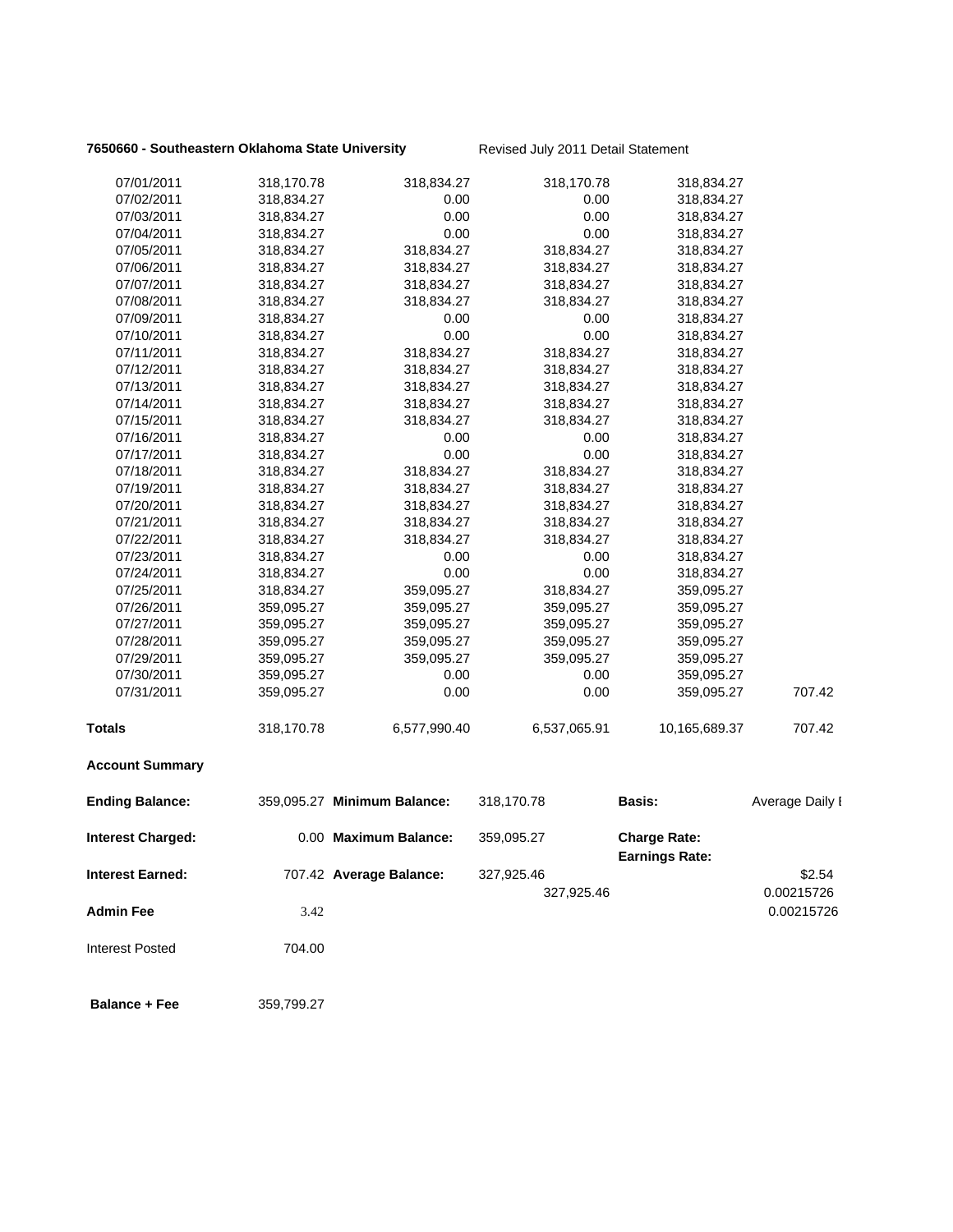## **7650665 - Southwestern Oklahoma State University Revised July 2011 Detail Statement**

| 07/01/2011               | 1,143,428.43 | 1,145,896.04                  | 1,143,428.43  | 1,145,896.04                                 |                 |
|--------------------------|--------------|-------------------------------|---------------|----------------------------------------------|-----------------|
| 07/02/2011               | 1,145,896.04 | 0.00                          | 0.00          | 1,145,896.04                                 |                 |
| 07/03/2011               | 1,145,896.04 | 0.00                          | 0.00          | 1,145,896.04                                 |                 |
| 07/04/2011               | 1,145,896.04 | 0.00                          | 0.00          | 1,145,896.04                                 |                 |
| 07/05/2011               | 1,145,896.04 | 1,145,896.04                  | 1,145,896.04  | 1,145,896.04                                 |                 |
| 07/06/2011               | 1,145,896.04 | 1,145,896.04                  | 1,145,896.04  | 1,145,896.04                                 |                 |
| 07/07/2011               | 1,145,896.04 | 1,145,896.04                  | 1,145,896.04  | 1,145,896.04                                 |                 |
| 07/08/2011               | 1,145,896.04 | 1,145,896.04                  | 1,145,896.04  | 1,145,896.04                                 |                 |
| 07/09/2011               | 1,145,896.04 | 0.00                          | 0.00          | 1,145,896.04                                 |                 |
| 07/10/2011               | 1,145,896.04 | 0.00                          | 0.00          | 1,145,896.04                                 |                 |
| 07/11/2011               | 1,145,896.04 | 1,145,896.04                  | 1,145,896.04  | 1,145,896.04                                 |                 |
| 07/12/2011               | 1,145,896.04 | 1,145,896.04                  | 1,145,896.04  | 1,145,896.04                                 |                 |
| 07/13/2011               | 1,145,896.04 | 1,145,896.04                  | 1,145,896.04  | 1,145,896.04                                 |                 |
| 07/14/2011               | 1,145,896.04 | 1,145,896.04                  | 1,145,896.04  | 1,145,896.04                                 |                 |
| 07/15/2011               | 1,145,896.04 | 1,145,896.04                  | 1,145,896.04  | 1,145,896.04                                 |                 |
| 07/16/2011               | 1,145,896.04 | 0.00                          | 0.00          | 1,145,896.04                                 |                 |
| 07/17/2011               | 1,145,896.04 | 0.00                          | 0.00          | 1,145,896.04                                 |                 |
| 07/18/2011               | 1,145,896.04 | 1,145,896.04                  | 1,145,896.04  | 1,145,896.04                                 |                 |
| 07/19/2011               | 1,145,896.04 | 1,145,896.04                  | 1,145,896.04  | 1,145,896.04                                 |                 |
| 07/20/2011               | 1,145,896.04 | 1,145,896.04                  | 1,145,896.04  | 1,145,896.04                                 |                 |
| 07/21/2011               | 1,145,896.04 | 1,145,896.04                  | 1,145,896.04  | 1,145,896.04                                 |                 |
| 07/22/2011               | 1,145,896.04 | 1,145,896.04                  | 1,145,896.04  | 1,145,896.04                                 |                 |
| 07/23/2011               | 1,145,896.04 | 0.00                          | 0.00          | 1,145,896.04                                 |                 |
| 07/24/2011               | 1,145,896.04 | 0.00                          | 0.00          | 1,145,896.04                                 |                 |
| 07/25/2011               | 1,145,896.04 | 1,186,157.04                  | 1,145,896.04  | 1,186,157.04                                 |                 |
| 07/26/2011               | 1,186,157.04 | 1,186,157.04                  | 1,186,157.04  | 1,186,157.04                                 |                 |
| 07/27/2011               | 1,186,157.04 | 1,186,157.04                  | 1,186,157.04  | 1,186,157.04                                 |                 |
| 07/28/2011               | 1,186,157.04 | 1,186,157.04                  | 1,186,157.04  | 1,186,157.04                                 |                 |
| 07/29/2011               | 1,186,157.04 | 1,186,157.04                  | 1,186,157.04  | 1,186,157.04                                 |                 |
| 07/30/2011               | 1,186,157.04 | 0.00                          | 0.00          | 1,186,157.04                                 |                 |
| 07/31/2011               | 1,186,157.04 | 0.00                          | 0.00          | 1,186,157.04                                 | 2,491.61        |
| <b>Totals</b>            | 1,143,428.43 | 23,119,225.80                 | 23,076,497.19 | 35,804,604.24                                | 2,491.61        |
| <b>Account Summary</b>   |              |                               |               |                                              |                 |
| <b>Ending Balance:</b>   |              | 1,186,157.04 Minimum Balance: | 1,143,428.43  | <b>Basis:</b>                                | Average Daily I |
| <b>Interest Charged:</b> |              | 0.00 Maximum Balance:         | 1,186,157.04  | <b>Charge Rate:</b><br><b>Earnings Rate:</b> |                 |
| Interest Earned:         |              | 2,491.61 Average Balance:     | 1,154,987.23  |                                              | \$2.54          |
|                          |              |                               | 1,154,987.23  |                                              | 0.00215726      |
| Admin Fee                | 12.03        |                               |               |                                              | 0.00215726      |
|                          |              |                               |               |                                              |                 |
| <b>Interest Posted</b>   | 2,479.58     |                               |               |                                              |                 |
|                          |              |                               |               |                                              |                 |

**Balance + Fee** 1,188,636.62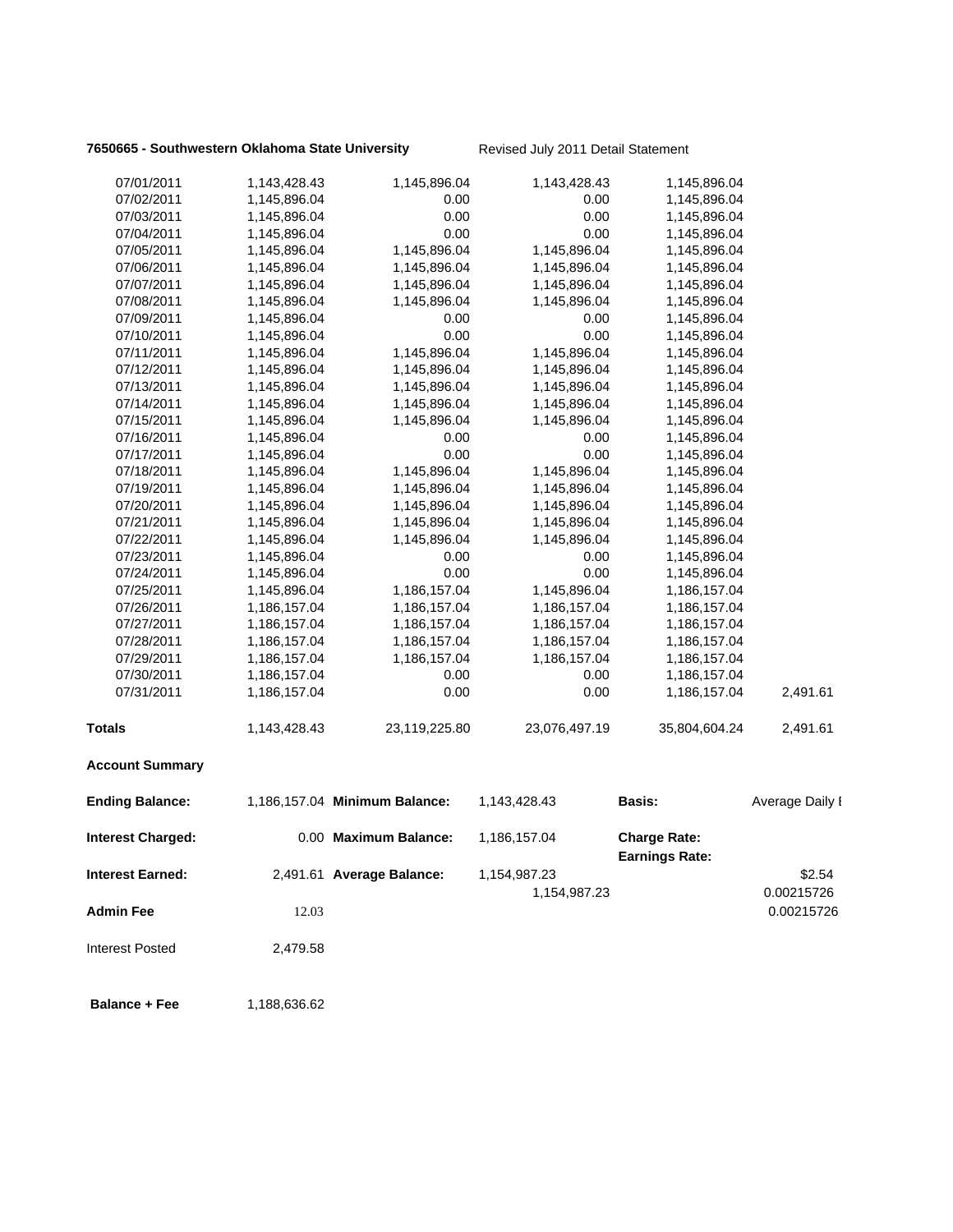**7650760 - Oklahoma University** Revised July 2011 Detail Statement

| 07/01/2011               | 3,136,196.37 | 3,142,679.17                  | 3,136,196.37  | 3,142,679.17                                 |                 |
|--------------------------|--------------|-------------------------------|---------------|----------------------------------------------|-----------------|
| 07/02/2011               | 3,142,679.17 | 0.00                          | 0.00          | 3,142,679.17                                 |                 |
| 07/03/2011               | 3,142,679.17 | 0.00                          | 0.00          | 3,142,679.17                                 |                 |
| 07/04/2011               | 3,142,679.17 | 0.00                          | 0.00          | 3,142,679.17                                 |                 |
| 07/05/2011               | 3,142,679.17 | 3,142,679.17                  | 3,142,679.17  | 3,142,679.17                                 |                 |
| 07/06/2011               | 3,142,679.17 | 3,142,679.17                  | 3,142,679.17  | 3,142,679.17                                 |                 |
| 07/07/2011               | 3,142,679.17 | 3,142,679.17                  | 3,142,679.17  | 3,142,679.17                                 |                 |
| 07/08/2011               | 3,142,679.17 | 3,142,679.17                  | 3,142,679.17  | 3,142,679.17                                 |                 |
| 07/09/2011               | 3,142,679.17 | 0.00                          | 0.00          | 3,142,679.17                                 |                 |
| 07/10/2011               | 3,142,679.17 | 0.00                          | 0.00          | 3,142,679.17                                 |                 |
| 07/11/2011               | 3,142,679.17 | 3,142,679.17                  | 3,142,679.17  | 3,142,679.17                                 |                 |
| 07/12/2011               | 3,142,679.17 | 3,142,679.17                  | 3,142,679.17  | 3,142,679.17                                 |                 |
| 07/13/2011               | 3,142,679.17 | 3,142,679.17                  | 3,142,679.17  | 3,142,679.17                                 |                 |
| 07/14/2011               | 3,142,679.17 | 3,142,679.17                  | 3,142,679.17  | 3,142,679.17                                 |                 |
| 07/15/2011               | 3,142,679.17 | 3,142,679.17                  | 3,142,679.17  | 3,142,679.17                                 |                 |
| 07/16/2011               | 3,142,679.17 | 0.00                          | 0.00          | 3,142,679.17                                 |                 |
| 07/17/2011               | 3,142,679.17 | 0.00                          | 0.00          | 3,142,679.17                                 |                 |
| 07/18/2011               | 3,142,679.17 | 3,142,679.17                  | 3,142,679.17  | 3,142,679.17                                 |                 |
| 07/19/2011               | 3,142,679.17 | 3,142,679.17                  | 3,142,679.17  | 3,142,679.17                                 |                 |
| 07/20/2011               | 3,142,679.17 | 3,142,679.17                  | 3,142,679.17  | 3,142,679.17                                 |                 |
| 07/21/2011               | 3,142,679.17 | 3,142,679.17                  | 3,142,679.17  | 3,142,679.17                                 |                 |
| 07/22/2011               | 3,142,679.17 | 3,142,679.17                  | 3,142,679.17  | 3,142,679.17                                 |                 |
| 07/23/2011               | 3,142,679.17 | 0.00                          | 0.00          | 3,142,679.17                                 |                 |
| 07/24/2011               | 3,142,679.17 | 0.00                          | 0.00          | 3,142,679.17                                 |                 |
| 07/25/2011               | 3,142,679.17 | 3,700,894.17                  | 3,142,679.17  | 3,700,894.17                                 |                 |
| 07/26/2011               | 3,700,894.17 | 3,700,894.17                  | 3,700,894.17  | 3,700,894.17                                 |                 |
| 07/27/2011               | 3,700,894.17 | 3,700,894.17                  | 3,700,894.17  | 3,700,894.17                                 |                 |
| 07/28/2011               | 3,700,894.17 | 3,700,894.17                  | 3,700,894.17  | 3,700,894.17                                 |                 |
| 07/29/2011               | 3,700,894.17 | 3,700,894.17                  | 3,700,894.17  | 3,700,894.17                                 |                 |
| 07/30/2011               | 3,700,894.17 | 0.00                          | 0.00          | 3,700,894.17                                 |                 |
| 07/31/2011               | 3,700,894.17 | 0.00                          | 0.00          | 3,700,894.17                                 | 7,051.50        |
| <b>Totals</b>            | 3,136,196.37 | 65,644,658.40                 | 65,079,960.60 | 101,330,559.27                               | 7,051.50        |
| <b>Account Summary</b>   |              |                               |               |                                              |                 |
| <b>Ending Balance:</b>   |              | 3,700,894.17 Minimum Balance: | 3,136,196.37  | <b>Basis:</b>                                | Average Daily I |
| <b>Interest Charged:</b> |              | 0.00 Maximum Balance:         | 3,700,894.17  | <b>Charge Rate:</b><br><b>Earnings Rate:</b> |                 |
| Interest Earned:         |              | 7,051.50 Average Balance:     | 3,268,727.72  |                                              | \$2.54          |
|                          |              |                               | 3,268,727.72  |                                              | 0.00215726      |
| <b>Admin Fee</b>         | 34.05        |                               |               |                                              | 0.00215726      |
| Interest Posted          | 7,017.45     |                               |               |                                              |                 |
| <b>Balance + Fee</b>     | 3,707,911.62 |                               |               |                                              |                 |
|                          |              |                               |               |                                              |                 |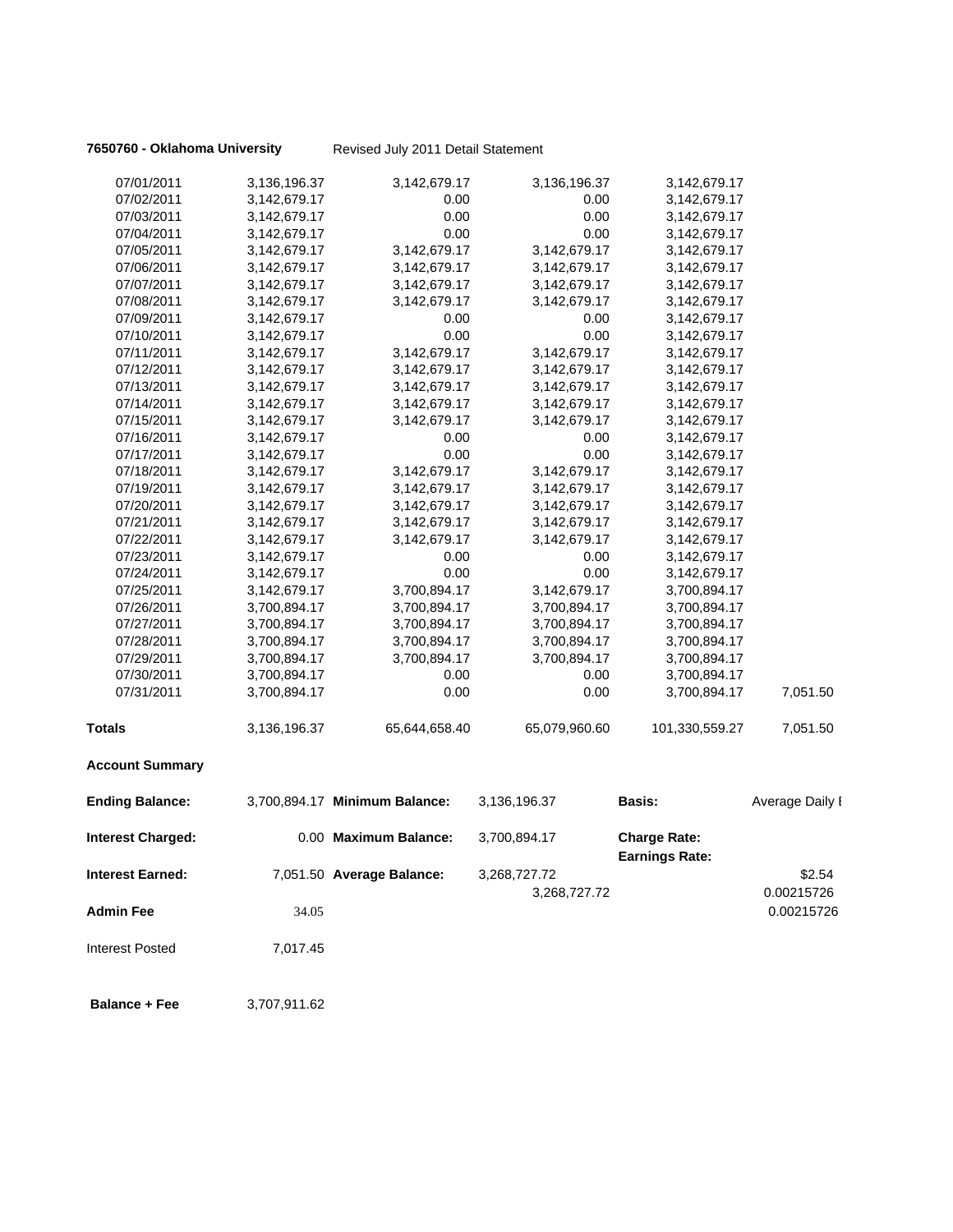## 7700040 - Department of Agriculture Grain Storage Indemnity **Revised July 2011 Detail Statement**

| 07/01/2011               | 9,333,586.42 | 9,353,990.94                  | 9,333,586.42   | 9,353,990.94                 |                 |
|--------------------------|--------------|-------------------------------|----------------|------------------------------|-----------------|
| 07/02/2011               | 9,353,990.94 | 0.00                          | 0.00           | 9,353,990.94                 |                 |
| 07/03/2011               | 9,353,990.94 | 0.00                          | 0.00           | 9,353,990.94                 |                 |
| 07/04/2011               | 9,353,990.94 | 0.00                          | 0.00           | 9,353,990.94                 |                 |
| 07/05/2011               | 9,353,990.94 | 9,353,990.94                  | 9,353,990.94   | 9,353,990.94                 |                 |
| 07/06/2011               | 9,353,990.94 | 9,353,990.94                  | 9,353,990.94   |                              |                 |
| 07/07/2011               | 9,353,990.94 | 9,353,990.94                  | 9,353,990.94   | 9,353,990.94<br>9,353,990.94 |                 |
| 07/08/2011               |              | 9,353,990.94                  | 9,353,990.94   |                              |                 |
|                          | 9,353,990.94 |                               |                | 9,353,990.94                 |                 |
| 07/09/2011               | 9,353,990.94 | 0.00<br>0.00                  | 0.00<br>0.00   | 9,353,990.94                 |                 |
| 07/10/2011<br>07/11/2011 | 9,353,990.94 | 9,353,990.94                  | 9,353,990.94   | 9,353,990.94                 |                 |
| 07/12/2011               | 9,353,990.94 |                               | 9,353,990.94   | 9,353,990.94<br>9,353,990.94 |                 |
|                          | 9,353,990.94 | 9,353,990.94                  |                |                              |                 |
| 07/13/2011               | 9,353,990.94 | 9,353,990.94                  | 9,353,990.94   | 9,353,990.94                 |                 |
| 07/14/2011               | 9,353,990.94 | 9,353,990.94                  | 9,353,990.94   | 9,353,990.94                 |                 |
| 07/15/2011               | 9,353,990.94 | 9,353,990.94                  | 9,353,990.94   | 9,353,990.94                 |                 |
| 07/16/2011               | 9,353,990.94 | 0.00                          | 0.00           | 9,353,990.94                 |                 |
| 07/17/2011               | 9,353,990.94 | 0.00                          | 0.00           | 9,353,990.94                 |                 |
| 07/18/2011               | 9,353,990.94 | 9,353,990.94                  | 9,353,990.94   | 9,353,990.94                 |                 |
| 07/19/2011               | 9,353,990.94 | 9,353,990.94                  | 9,353,990.94   | 9,353,990.94                 |                 |
| 07/20/2011               | 9,353,990.94 | 9,353,990.94                  | 9,353,990.94   | 9,353,990.94                 |                 |
| 07/21/2011               | 9,353,990.94 | 9,353,990.94                  | 9,353,990.94   | 9,353,990.94                 |                 |
| 07/22/2011               | 9,353,990.94 | 9,353,990.94                  | 9,353,990.94   | 9,353,990.94                 |                 |
| 07/23/2011               | 9,353,990.94 | 0.00                          | 0.00           | 9,353,990.94                 |                 |
| 07/24/2011               | 9,353,990.94 | 0.00                          | 0.00           | 9,353,990.94                 |                 |
| 07/25/2011               | 9,353,990.94 | 9,353,990.94                  | 9,353,990.94   | 9,353,990.94                 |                 |
| 07/26/2011               | 9,353,990.94 | 9,353,990.94                  | 9,353,990.94   | 9,353,990.94                 |                 |
| 07/27/2011               | 9,353,990.94 | 9,353,990.94                  | 9,353,990.94   | 9,353,990.94                 |                 |
| 07/28/2011               | 9,353,990.94 | 9,353,990.94                  | 9,353,990.94   | 9,353,990.94                 |                 |
| 07/29/2011               | 9,353,990.94 | 9,353,990.94                  | 9,353,990.94   | 9,353,990.94                 |                 |
| 07/30/2011               | 9,353,990.94 | 0.00                          | 0.00           | 9,353,990.94                 |                 |
| 07/31/2011               | 9,353,990.94 | 0.00                          | 0.00           | 9,353,990.94                 | 20,178.99       |
| <b>Totals</b>            | 9,333,586.42 | 187,079,818.80                | 187,059,414.28 | 289,973,719.14               | 20,178.99       |
| <b>Account Summary</b>   |              |                               |                |                              |                 |
| <b>Ending Balance:</b>   |              | 9,353,990.94 Minimum Balance: | 9,333,586.42   | <b>Basis:</b>                | Average Daily I |
| <b>Interest Charged:</b> |              | 0.00 Maximum Balance:         | 9,353,990.94   | <b>Charge Rate:</b>          |                 |
|                          |              |                               |                | <b>Earnings Rate:</b>        |                 |
| <b>Interest Earned:</b>  |              | 20,178.99 Average Balance:    | 9,353,990.94   |                              | \$2.54          |
|                          |              |                               | 9,353,990.94   |                              | 0.00215726      |
| <b>Admin Fee</b>         | 97.44        |                               |                |                              | 0.00215726      |
| <b>Interest Posted</b>   | 20,081.55    |                               |                |                              |                 |
|                          |              |                               |                |                              |                 |

**Balance + Fee** 9,374,072.49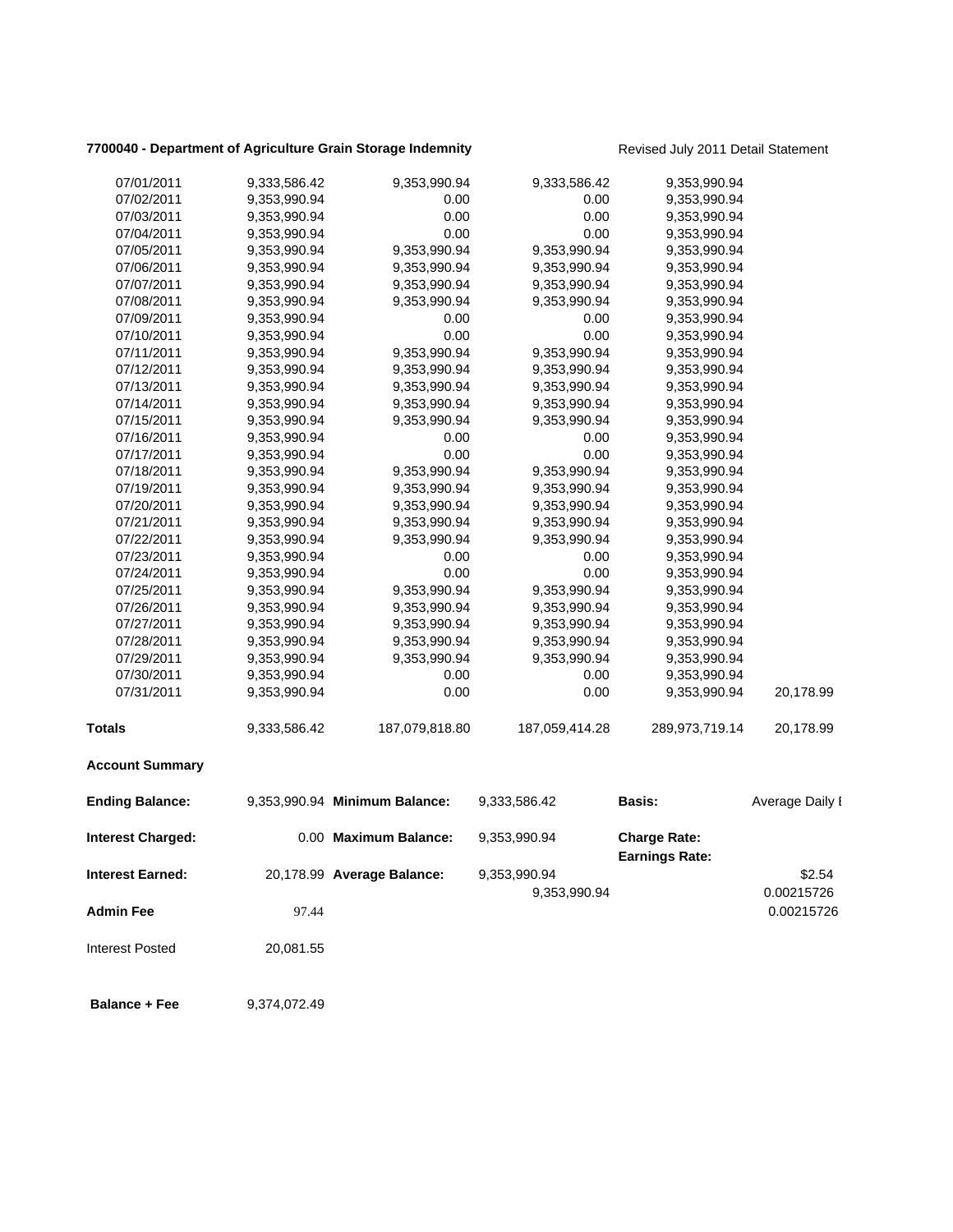## **7700041 - Western Okla State College** Revised July 2011 Detail Statement

| <b>Balance + Fee</b>     | 547,168.40               |                             |                          |                                              |                      |
|--------------------------|--------------------------|-----------------------------|--------------------------|----------------------------------------------|----------------------|
| <b>Interest Posted</b>   | 1,251.63                 |                             |                          |                                              |                      |
| <b>Admin Fee</b>         | 6.07                     |                             |                          |                                              | 0.00215726           |
| <b>Interest Earned:</b>  |                          | 1,257.70 Average Balance:   | 583,007.46<br>583,007.46 |                                              | \$2.54<br>0.00215726 |
| <b>Interest Charged:</b> |                          | 0.00 Maximum Balance:       | 545,916.77               | <b>Charge Rate:</b><br><b>Earnings Rate:</b> |                      |
| <b>Ending Balance:</b>   |                          | 545,916.77 Minimum Balance: | 548,284.05               | <b>Basis:</b>                                | Average Daily I      |
| <b>Account Summary</b>   |                          |                             |                          |                                              |                      |
| Totals                   | 548,284.05               | 11,698,000.48               | 11,700,367.76            | 18,073,231.25                                | 1,257.70             |
| 07/31/2011               | 545,916.77               | 0.00                        | 0.00                     | 545,916.77                                   | 1,257.70             |
| 07/30/2011               | 545,916.77               | 0.00                        | 0.00                     | 545,916.77                                   |                      |
| 07/29/2011               | 527,114.77               | 545,916.77                  | 527,114.77               | 545,916.77                                   |                      |
| 07/28/2011               | 524,226.05               | 527,114.77                  | 524,226.05               | 527,114.77                                   |                      |
| 07/27/2011               | 524,226.05               | 524,226.05                  | 524,226.05               | 524,226.05                                   |                      |
| 07/26/2011               | 569,104.09               | 524,226.05                  | 569,104.09               | 524,226.05                                   |                      |
| 07/25/2011               | 585,616.80               | 569,104.09                  | 585,616.80               | 569,104.09                                   |                      |
| 07/24/2011               | 585,616.80               | 0.00                        | 0.00                     | 585,616.80                                   |                      |
| 07/23/2011               | 585,616.80               | 0.00                        | 0.00                     | 585,616.80                                   |                      |
| 07/22/2011               | 585,616.80               | 585,616.80                  | 585,616.80               | 585,616.80                                   |                      |
| 07/21/2011               | 586,309.80               | 585,616.80                  | 586,309.80               | 585,616.80                                   |                      |
| 07/20/2011               | 579,218.16               | 586,309.80                  | 579,218.16               | 586,309.80                                   |                      |
| 07/19/2011               | 583,788.71               | 579,218.16                  | 583,788.71               | 579,218.16                                   |                      |
| 07/17/2011<br>07/18/2011 | 588,613.02<br>588,613.02 | 0.00<br>583,788.71          | 0.00<br>588,613.02       | 588,613.02<br>583,788.71                     |                      |
| 07/16/2011               | 588,613.02               | 0.00                        | 0.00                     | 588,613.02                                   |                      |
| 07/15/2011               | 588,613.02               | 588,613.02                  | 588,613.02               | 588,613.02                                   |                      |
| 07/14/2011               | 596,214.52               | 588,613.02                  | 596,214.52               | 588,613.02                                   |                      |
| 07/13/2011               | 641,057.21               | 596,214.52                  | 641,057.21               | 596,214.52                                   |                      |
| 07/12/2011               | 643,881.75               | 641,057.21                  | 643,881.75               | 641,057.21                                   |                      |
| 07/11/2011               | 642,569.25               | 643,881.75                  | 642,569.25               | 643,881.75                                   |                      |
| 07/10/2011               | 642,569.25               | 0.00                        | 0.00                     | 642,569.25                                   |                      |
| 07/09/2011               | 642,569.25               | 0.00                        | 0.00                     | 642,569.25                                   |                      |
| 07/08/2011               | 642,569.25               | 642,569.25                  | 642,569.25               | 642,569.25                                   |                      |
| 07/07/2011               | 643,944.90               | 642,569.25                  | 643,944.90               | 642,569.25                                   |                      |
| 07/06/2011               | 549,466.53               | 643,944.90                  | 549,466.53               | 643,944.90                                   |                      |
| 07/05/2011               | 549,933.03               | 549,466.53                  | 549,933.03               | 549,466.53                                   |                      |
| 07/04/2011               | 549,933.03               | 0.00                        | 0.00                     | 549,933.03                                   |                      |
| 07/03/2011               | 549,933.03               | 0.00                        | 0.00                     | 549,933.03                                   |                      |
| 07/02/2011               | 549,933.03               | 0.00                        | 0.00                     | 549,933.03                                   |                      |
| 07/01/2011               | 548,284.05               | 549,933.03                  | 548,284.05               | 549,933.03                                   |                      |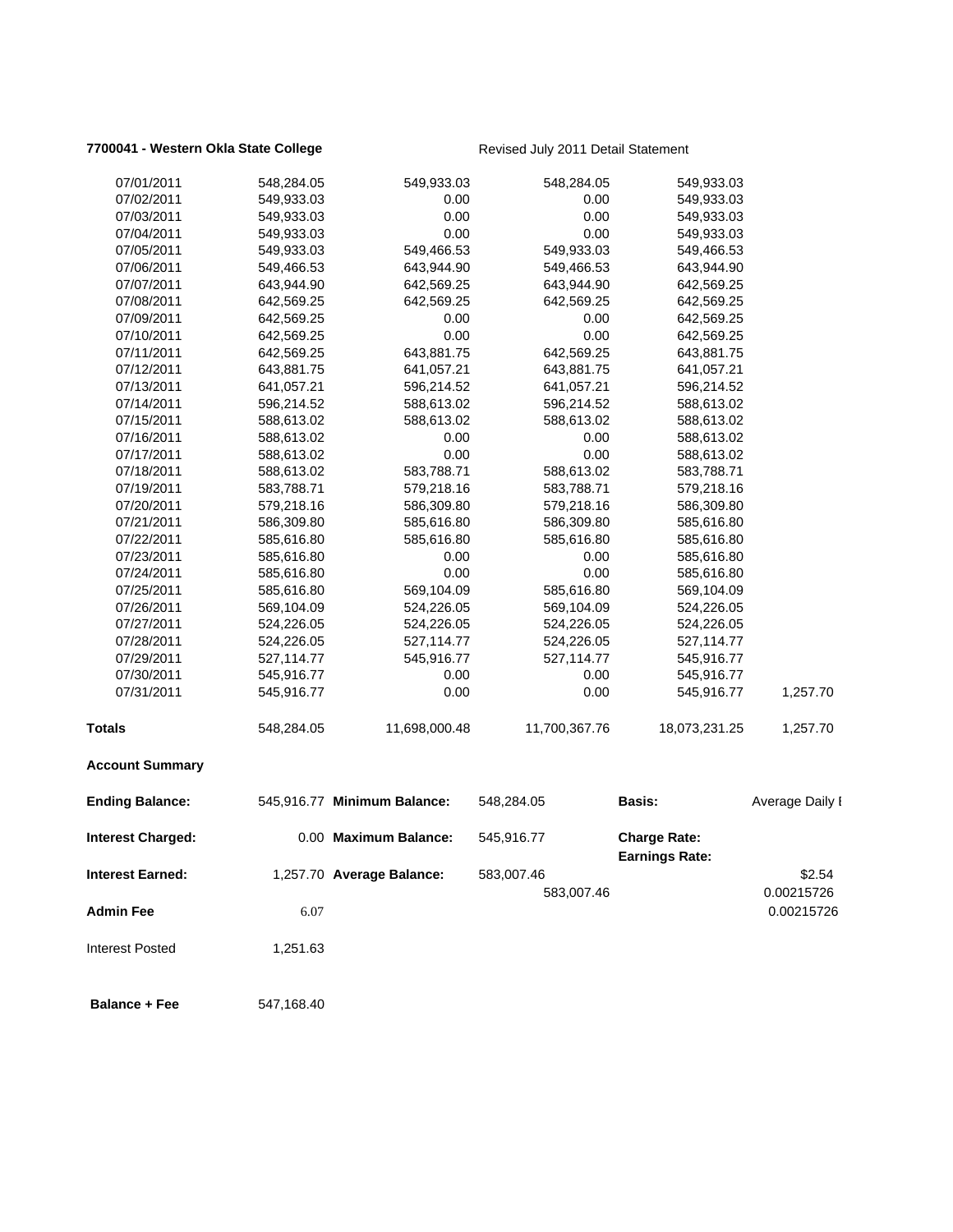**7700131 - Dept of Corrections Revised July 2011 Detail Statement** 

| 07/01/2011               | 10,775,639.34 | 10,806,988.66                  | 10,775,639.34                  | 10,806,988.66                                |                          |
|--------------------------|---------------|--------------------------------|--------------------------------|----------------------------------------------|--------------------------|
| 07/02/2011               | 10,806,988.66 | 0.00                           | 0.00                           | 10,806,988.66                                |                          |
| 07/03/2011               | 10,806,988.66 | 0.00                           | 0.00                           | 10,806,988.66                                |                          |
| 07/04/2011               | 10,806,988.66 | 0.00                           | 0.00                           | 10,806,988.66                                |                          |
| 07/05/2011               | 10,806,988.66 | 10,826,726.14                  | 10,806,988.66                  | 10,826,726.14                                |                          |
| 07/06/2011               | 10,826,726.14 | 11,182,410.03                  | 10,826,726.14                  | 11,182,410.03                                |                          |
| 07/07/2011               | 11,182,410.03 | 11,161,838.20                  | 11,182,410.03                  | 11,161,838.20                                |                          |
| 07/08/2011               | 11,161,838.20 | 11,159,453.01                  | 11,161,838.20                  | 11,159,453.01                                |                          |
| 07/09/2011               | 11,159,453.01 | 0.00                           | 0.00                           | 11,159,453.01                                |                          |
| 07/10/2011               | 11,159,453.01 | 0.00                           | 0.00                           | 11,159,453.01                                |                          |
| 07/11/2011               | 11,159,453.01 | 11,315,105.36                  | 11,159,453.01                  | 11,315,105.36                                |                          |
| 07/12/2011               | 11,315,105.36 | 10,965,501.00                  | 11,315,105.36                  | 10,965,501.00                                |                          |
| 07/13/2011               | 10,965,501.00 | 10,974,625.09                  | 10,965,501.00                  | 10,974,625.09                                |                          |
| 07/14/2011               | 10,974,625.09 | 10,911,504.31                  | 10,974,625.09                  | 10,911,504.31                                |                          |
| 07/15/2011               | 10,911,504.31 | 10,959,624.54                  | 10,911,504.31                  | 10,959,624.54                                |                          |
| 07/16/2011               | 10,959,624.54 | 0.00                           | 0.00                           | 10,959,624.54                                |                          |
| 07/17/2011               | 10,959,624.54 | 0.00                           | 0.00                           | 10,959,624.54                                |                          |
| 07/18/2011               | 10,959,624.54 | 10,980,364.07                  | 10,959,624.54                  | 10,980,364.07                                |                          |
| 07/19/2011               | 10,980,364.07 | 11,022,122.93                  | 10,980,364.07                  | 11,022,122.93                                |                          |
| 07/20/2011               | 11,022,122.93 | 11,137,706.95                  | 11,022,122.93                  | 11,137,706.95                                |                          |
| 07/21/2011               | 11,137,706.95 | 10,937,249.52                  | 11,137,706.95                  | 10,937,249.52                                |                          |
| 07/22/2011               | 10,937,249.52 | 10,937,249.52                  | 10,937,249.52                  | 10,937,249.52                                |                          |
| 07/23/2011               | 10,937,249.52 | 0.00                           | 0.00                           | 10,937,249.52                                |                          |
| 07/24/2011               | 10,937,249.52 | 0.00                           | 0.00                           | 10,937,249.52                                |                          |
| 07/25/2011               | 10,937,249.52 | 10,919,569.39                  | 10,937,249.52                  | 10,919,569.39                                |                          |
| 07/26/2011               | 10,919,569.39 | 10,974,535.03                  | 10,919,569.39                  | 10,974,535.03                                |                          |
| 07/27/2011               | 10,974,535.03 | 10,879,787.58                  | 10,974,535.03                  | 10,879,787.58                                |                          |
| 07/28/2011               | 10,879,787.58 | 10,933,314.88                  | 10,879,787.58                  | 10,933,314.88                                |                          |
| 07/29/2011               | 10,933,314.88 | 10,862,151.32                  | 10,933,314.88                  | 10,862,151.32                                |                          |
| 07/30/2011               | 10,862,151.32 | 0.00                           | 0.00                           | 10,862,151.32                                |                          |
| 07/31/2011               | 10,862,151.32 | 0.00                           | 0.00                           | 10,862,151.32                                | 23,667.63                |
| <b>Totals</b>            | 10,775,639.34 | 219,847,827.53                 | 219,761,315.55                 | 340, 105, 750. 29                            | 23,667.63                |
| <b>Account Summary</b>   |               |                                |                                |                                              |                          |
| <b>Ending Balance:</b>   |               | 10,862,151.32 Minimum Balance: | 10,775,639.34                  | Basis:                                       | Average Daily I          |
| <b>Interest Charged:</b> |               | 0.00 Maximum Balance:          | 10,862,151.32                  | <b>Charge Rate:</b><br><b>Earnings Rate:</b> |                          |
| <b>Interest Earned:</b>  |               | 23,667.63 Average Balance:     | 10,971,153.24<br>10,971,153.24 |                                              | \$2.54                   |
| <b>Admin Fee</b>         | 114.28        |                                |                                |                                              | 0.00215726<br>0.00215726 |
| <b>Interest Posted</b>   | 23,553.35     |                                |                                |                                              |                          |
| <b>Balance + Fee</b>     | 10,885,704.67 |                                |                                |                                              |                          |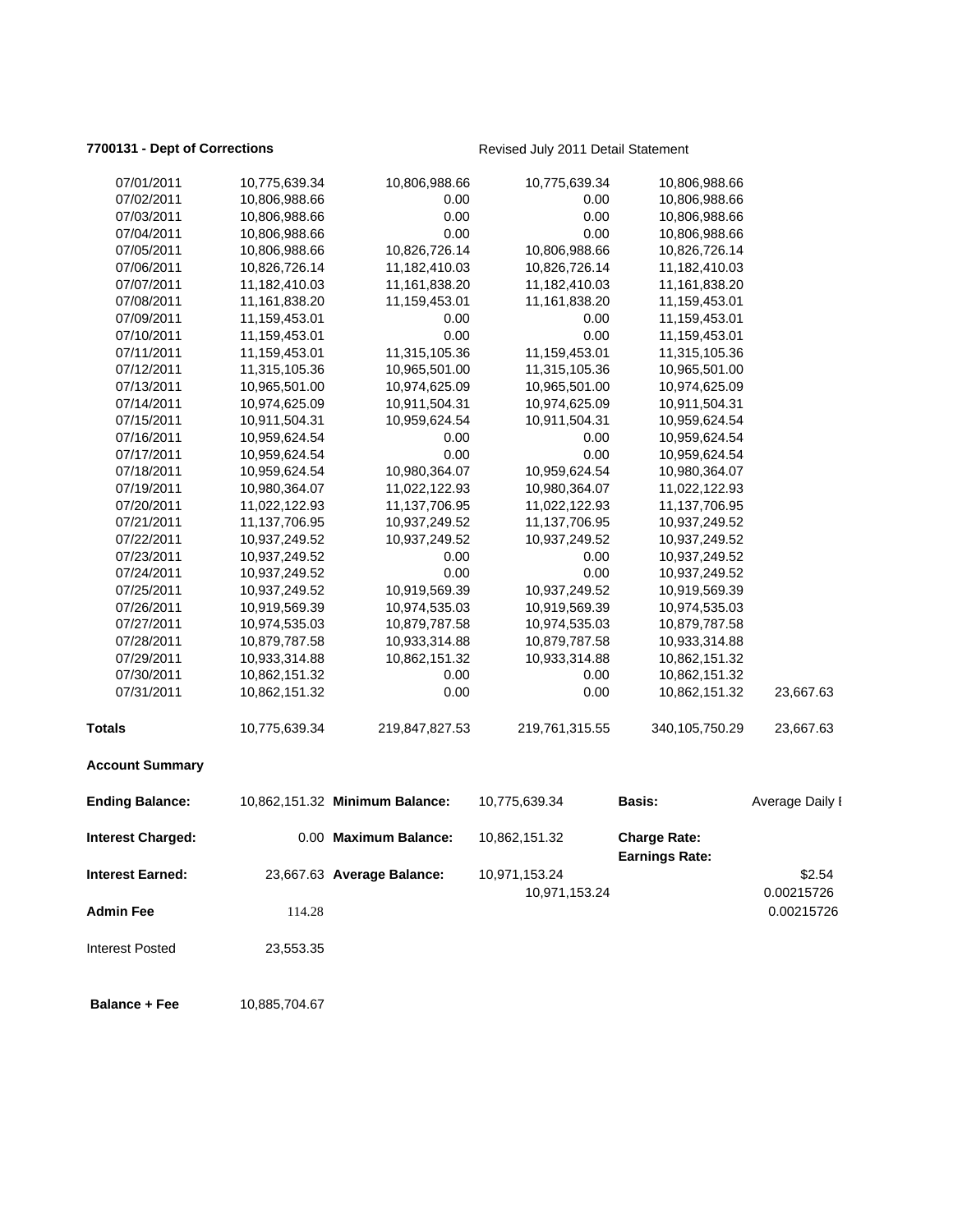## **7700240 - Eastern Oklahoma State College** Revised July 2011 Detail Statement

| 07/01/2011              | 2,783,776.44 | 2,775,022.82                  | 2,783,776.44  | 2,775,022.82          |                 |
|-------------------------|--------------|-------------------------------|---------------|-----------------------|-----------------|
| 07/02/2011              | 2,775,022.82 | 0.00                          | 0.00          | 2,775,022.82          |                 |
| 07/03/2011              | 2,775,022.82 | 0.00                          | 0.00          | 2,775,022.82          |                 |
| 07/04/2011              | 2,775,022.82 | 0.00                          | 0.00          | 2,775,022.82          |                 |
| 07/05/2011              | 2,775,022.82 | 2,775,022.82                  | 2,775,022.82  | 2,775,022.82          |                 |
| 07/06/2011              | 2,775,022.82 | 2,775,022.82                  | 2,775,022.82  | 2,775,022.82          |                 |
| 07/07/2011              | 2,775,022.82 | 2,814,379.47                  | 2,775,022.82  | 2,814,379.47          |                 |
| 07/08/2011              | 2,814,379.47 | 2,814,853.78                  | 2,814,379.47  | 2,814,853.78          |                 |
| 07/09/2011              | 2,814,853.78 | 0.00                          | 0.00          | 2,814,853.78          |                 |
| 07/10/2011              | 2,814,853.78 | 0.00                          | 0.00          | 2,814,853.78          |                 |
| 07/11/2011              | 2,814,853.78 | 2,824,098.82                  | 2,814,853.78  | 2,824,098.82          |                 |
| 07/12/2011              | 2,824,098.82 | 2,820,013.04                  | 2,824,098.82  | 2,820,013.04          |                 |
| 07/13/2011              | 2,820,013.04 | 2,810,788.18                  | 2,820,013.04  | 2,810,788.18          |                 |
| 07/14/2011              | 2,810,788.18 | 2,810,788.18                  | 2,810,788.18  | 2,810,788.18          |                 |
| 07/15/2011              | 2,810,788.18 | 2,796,748.54                  | 2,810,788.18  | 2,796,748.54          |                 |
| 07/16/2011              | 2,796,748.54 | 0.00                          | 0.00          | 2,796,748.54          |                 |
| 07/17/2011              | 2,796,748.54 | 0.00                          | 0.00          | 2,796,748.54          |                 |
| 07/18/2011              | 2,796,748.54 | 2,972,801.08                  | 2,796,748.54  | 2,972,801.08          |                 |
| 07/19/2011              | 2,972,801.08 | 2,944,743.18                  | 2,972,801.08  | 2,944,743.18          |                 |
| 07/20/2011              | 2,944,743.18 | 2,944,743.18                  | 2,944,743.18  | 2,944,743.18          |                 |
| 07/21/2011              | 2,944,743.18 | 3,015,495.82                  | 2,944,743.18  | 3,015,495.82          |                 |
| 07/22/2011              | 3,015,495.82 | 3,015,495.82                  | 3,015,495.82  | 3,015,495.82          |                 |
| 07/23/2011              | 3,015,495.82 | 0.00                          | 0.00          | 3,015,495.82          |                 |
| 07/24/2011              | 3,015,495.82 | 0.00                          | 0.00          | 3,015,495.82          |                 |
| 07/25/2011              | 3,015,495.82 | 2,913,932.46                  | 3,015,495.82  | 2,913,932.46          |                 |
| 07/26/2011              | 2,913,932.46 | 2,913,932.46                  | 2,913,932.46  | 2,913,932.46          |                 |
| 07/27/2011              | 2,913,932.46 | 2,884,551.71                  | 2,913,932.46  | 2,884,551.71          |                 |
| 07/28/2011              | 2,884,551.71 | 2,888,885.08                  | 2,884,551.71  | 2,888,885.08          |                 |
| 07/29/2011              | 2,888,885.08 | 2,888,885.08                  | 2,888,885.08  | 2,888,885.08          |                 |
| 07/30/2011              | 2,888,885.08 | 0.00                          | 0.00          | 2,888,885.08          |                 |
| 07/31/2011              | 2,888,885.08 | 0.00                          | 0.00          | 2,888,885.08          | 6,176.53        |
| <b>Totals</b>           | 2,783,776.44 | 57,400,204.34                 | 57,295,095.70 | 88,757,239.24         | 6,176.53        |
|                         |              |                               |               |                       |                 |
| <b>Account Summary</b>  |              |                               |               |                       |                 |
| <b>Ending Balance:</b>  |              | 2,888,885.08 Minimum Balance: | 2,783,776.44  | Basis:                | Average Daily I |
| Interest Charged:       |              | 0.00 Maximum Balance:         | 2,888,885.08  | <b>Charge Rate:</b>   |                 |
|                         |              |                               |               | <b>Earnings Rate:</b> |                 |
| <b>Interest Earned:</b> |              | 6,176.53 Average Balance:     | 2,863,136.75  |                       | \$2.54          |
|                         |              |                               | 2,863,136.75  |                       | 0.00215726      |
| <b>Admin Fee</b>        | 29.82        |                               |               |                       | 0.00215726      |
| <b>Interest Posted</b>  | 6,146.71     |                               |               |                       |                 |
|                         |              |                               |               |                       |                 |
| <b>Balance + Fee</b>    | 2,895,031.79 |                               |               |                       |                 |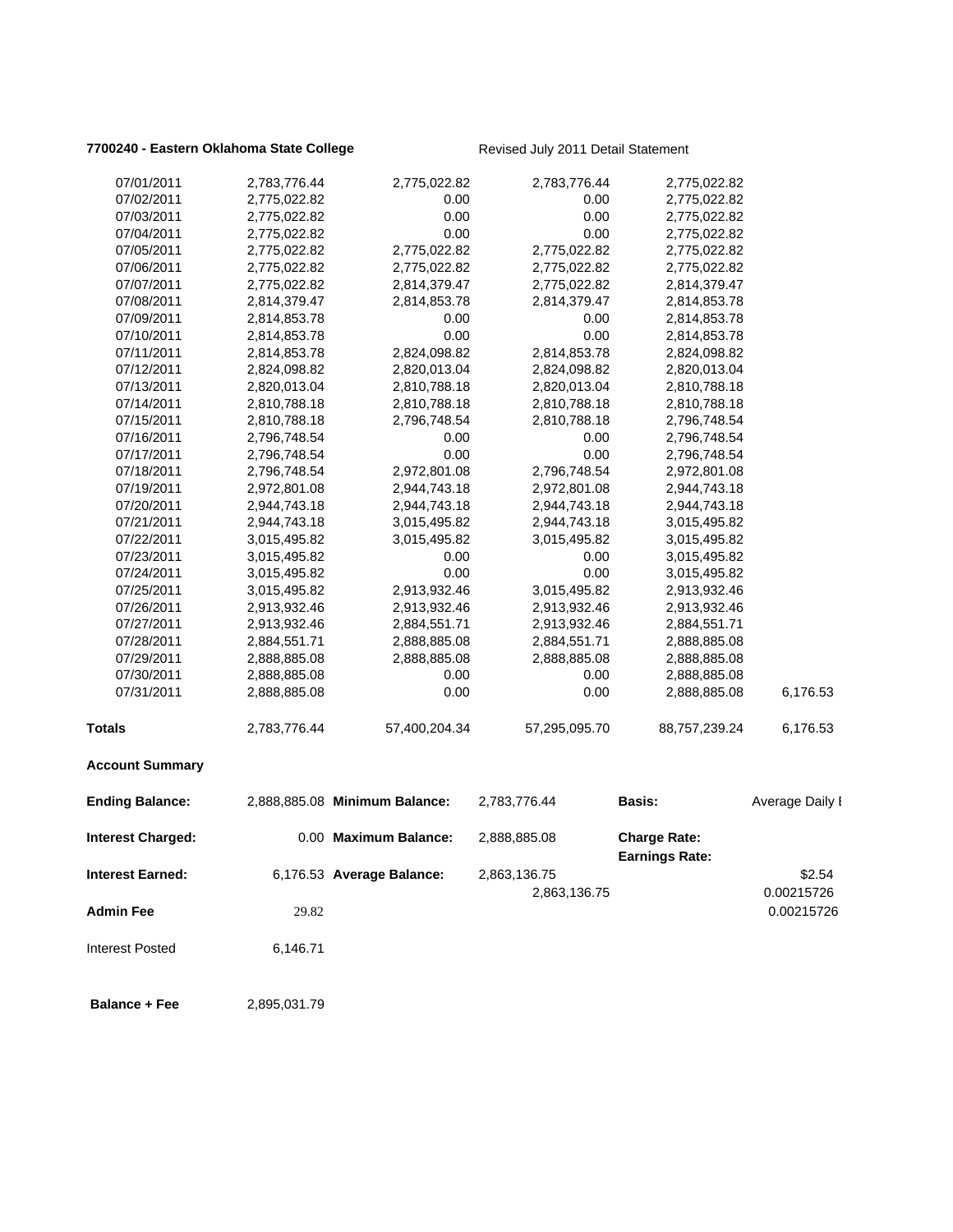## **7700340 - State Dept of Health** Revised July 2011 Detail Statement

| 07/01/2011               | (163, 178.45) | (163, 178.45)               | (163, 178.45) | (163, 178.45)                                |                 |
|--------------------------|---------------|-----------------------------|---------------|----------------------------------------------|-----------------|
| 07/02/2011               | (163, 178.45) | 0.00                        | 0.00          | (163, 178.45)                                |                 |
| 07/03/2011               | (163, 178.45) | 0.00                        | 0.00          | (163, 178.45)                                |                 |
| 07/04/2011               | (163, 178.45) | 0.00                        | 0.00          | (163, 178.45)                                |                 |
| 07/05/2011               | (163, 178.45) | (163, 178.45)               | (163, 178.45) | (163, 178.45)                                |                 |
| 07/06/2011               | (163, 178.45) | (163, 178.45)               | (163, 178.45) | (163, 178.45)                                |                 |
| 07/07/2011               | (163, 178.45) | (163, 178.45)               | (163, 178.45) | (163, 178.45)                                |                 |
| 07/08/2011               | (163, 178.45) | (163, 178.45)               | (163, 178.45) | (163, 178.45)                                |                 |
| 07/09/2011               | (163,178.45)  | 0.00                        | 0.00          | (163, 178.45)                                |                 |
| 07/10/2011               | (163,178.45)  | 0.00                        | 0.00          | (163, 178.45)                                |                 |
| 07/11/2011               | (163, 178.45) | (163, 178.45)               | (163, 178.45) | (163, 178.45)                                |                 |
| 07/12/2011               | (163, 178.45) | (163, 178.45)               | (163, 178.45) | (163, 178.45)                                |                 |
| 07/13/2011               | (163,178.45)  | (163, 178.45)               | (163, 178.45) | (163, 178.45)                                |                 |
| 07/14/2011               | (163, 178.45) | (163, 178.45)               | (163, 178.45) | (163, 178.45)                                |                 |
| 07/15/2011               | (163, 178.45) | (163, 178.45)               | (163, 178.45) | (163, 178.45)                                |                 |
| 07/16/2011               | (163, 178.45) | 0.00                        | 0.00          | (163, 178.45)                                |                 |
| 07/17/2011               | (163, 178.45) | 0.00                        | 0.00          | (163, 178.45)                                |                 |
| 07/18/2011               | (163,178.45)  | (163, 178.45)               | (163, 178.45) | (163, 178.45)                                |                 |
| 07/19/2011               | (163, 178.45) | (163, 178.45)               | (163, 178.45) | (163, 178.45)                                |                 |
| 07/20/2011               | (163, 178.45) | (163, 178.45)               | (163, 178.45) | (163, 178.45)                                |                 |
| 07/21/2011               | (163, 178.45) | (163, 178.45)               | (163, 178.45) | (163, 178.45)                                |                 |
| 07/22/2011               | (163, 178.45) | (163, 178.45)               | (163, 178.45) | (163, 178.45)                                |                 |
| 07/23/2011               | (163, 178.45) | 0.00                        | 0.00          | (163, 178.45)                                |                 |
| 07/24/2011               | (163, 178.45) | 0.00                        | 0.00          | (163, 178.45)                                |                 |
| 07/25/2011               | (163, 178.45) | 1,112,673.27                | (163, 178.45) | 1,112,673.27                                 |                 |
| 07/26/2011               | 1,112,673.27  | 1,112,673.27                | 1,112,673.27  | 1,112,673.27                                 |                 |
| 07/27/2011               | 1,112,673.27  | 592,589.89                  | 1,112,673.27  | 592,589.89                                   |                 |
| 07/28/2011               | 592,589.89    | 357,074.89                  | 592,589.89    | 357,074.89                                   |                 |
| 07/29/2011               | 357,074.89    | 188,113.23                  | 357,074.89    | 188,113.23                                   |                 |
| 07/30/2011               | 188,113.23    | 0.00                        | 0.00          | 188,113.23                                   |                 |
| 07/31/2011               | 188,113.23    | 0.00                        | 0.00          | 188,113.23                                   | (12.31)         |
| <b>Totals</b>            | (163, 178.45) | 915,447.80                  | 564,156.12    | (176, 931.79)                                | (12.31)         |
| <b>Account Summary</b>   |               |                             |               |                                              |                 |
| <b>Ending Balance:</b>   |               | 188,113.23 Minimum Balance: | (163, 178.45) | Basis:                                       | Average Daily I |
| <b>Interest Charged:</b> |               | 0.00 Maximum Balance:       | 188,113.23    | <b>Charge Rate:</b><br><b>Earnings Rate:</b> |                 |
| <b>Interest Earned:</b>  |               | (12.31) Average Balance:    | (5,707.48)    |                                              | \$2.54          |
|                          |               |                             | (5,707.48)    |                                              | 0.00215726      |
|                          |               |                             |               |                                              |                 |
| <b>Admin Fee</b>         | (0.06)        |                             |               |                                              | 0.00215726      |

Interest Posted (12.25)

**Balance + Fee** 188,100.98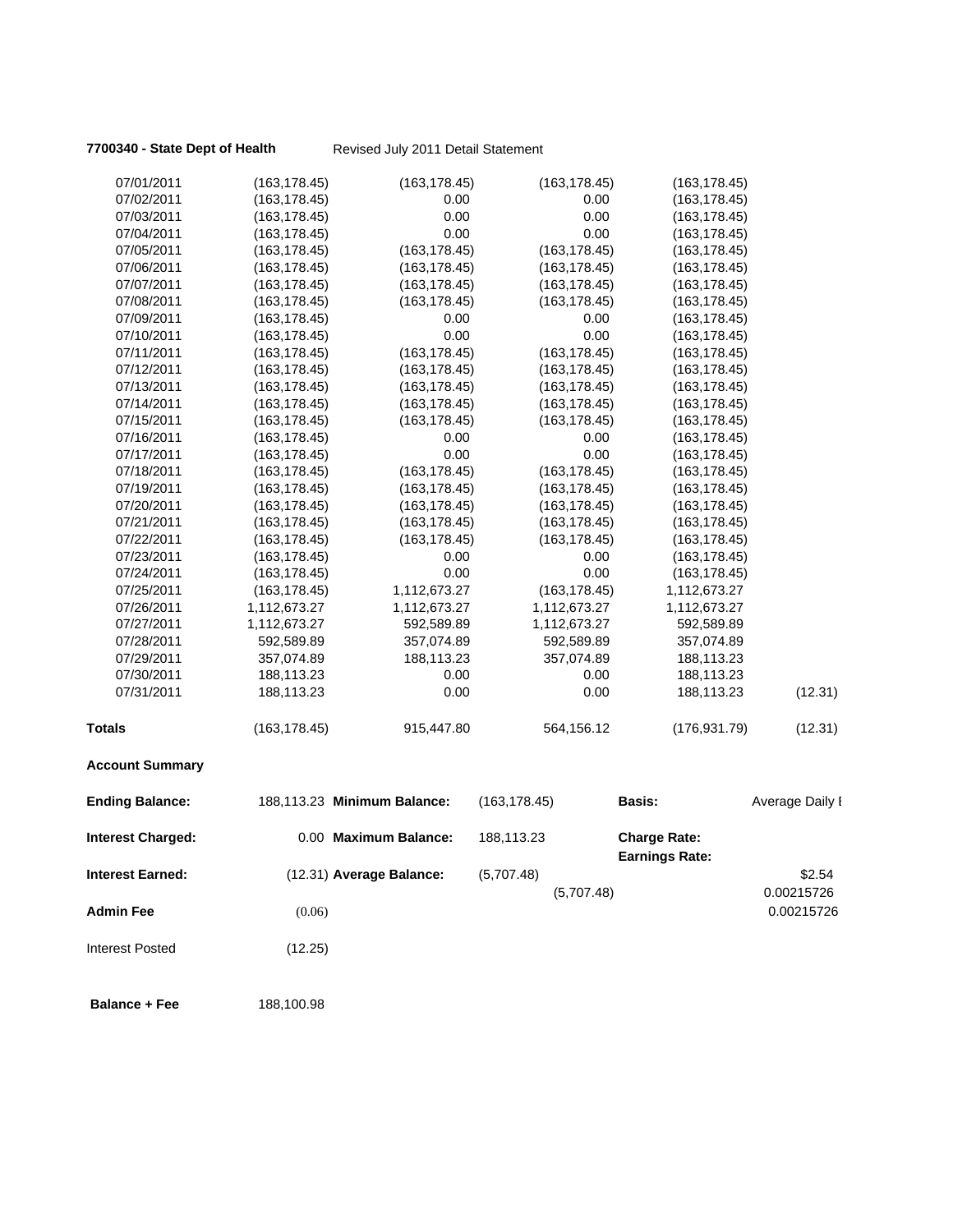**7700461 - Rogers State University** Revised July 2011 Detail Statement

| 07/01/2011               | 5,869,229.02 | 6,384,748.48                  | 5,869,229.02   | 6,384,748.48                                 |                 |
|--------------------------|--------------|-------------------------------|----------------|----------------------------------------------|-----------------|
| 07/02/2011               | 6,384,748.48 | 0.00                          | 0.00           | 6,384,748.48                                 |                 |
| 07/03/2011               | 6,384,748.48 | 0.00                          | 0.00           | 6,384,748.48                                 |                 |
| 07/04/2011               | 6,384,748.48 | 0.00                          | 0.00           | 6,384,748.48                                 |                 |
| 07/05/2011               | 6,384,748.48 | 6,384,748.48                  | 6,384,748.48   | 6,384,748.48                                 |                 |
| 07/06/2011               | 6,384,748.48 | 6,384,748.48                  | 6,384,748.48   | 6,384,748.48                                 |                 |
| 07/07/2011               | 6,384,748.48 | 6,384,748.48                  | 6,384,748.48   | 6,384,748.48                                 |                 |
| 07/08/2011               | 6,384,748.48 | 6,384,748.48                  | 6,384,748.48   | 6,384,748.48                                 |                 |
| 07/09/2011               | 6,384,748.48 | 0.00                          | 0.00           | 6,384,748.48                                 |                 |
| 07/10/2011               | 6,384,748.48 | 0.00                          | 0.00           | 6,384,748.48                                 |                 |
| 07/11/2011               | 6,384,748.48 | 6,384,748.48                  | 6,384,748.48   | 6,384,748.48                                 |                 |
| 07/12/2011               | 6,384,748.48 | 6,340,170.82                  | 6,384,748.48   | 6,340,170.82                                 |                 |
| 07/13/2011               | 6,340,170.82 | 6,346,921.91                  | 6,340,170.82   | 6,346,921.91                                 |                 |
| 07/14/2011               | 6,346,921.91 | 6,347,913.82                  | 6,346,921.91   | 6,347,913.82                                 |                 |
| 07/15/2011               | 6,347,913.82 | 5,377,901.53                  | 6,347,913.82   | 5,377,901.53                                 |                 |
| 07/16/2011               | 5,377,901.53 | 0.00                          | 0.00           | 5,377,901.53                                 |                 |
| 07/17/2011               | 5,377,901.53 | 0.00                          | 0.00           | 5,377,901.53                                 |                 |
| 07/18/2011               | 5,377,901.53 | 5,377,901.53                  | 5,377,901.53   | 5,377,901.53                                 |                 |
| 07/19/2011               | 5,377,901.53 | 5,284,631.30                  | 5,377,901.53   | 5,284,631.30                                 |                 |
| 07/20/2011               | 5,284,631.30 | 5,284,631.30                  | 5,284,631.30   | 5,284,631.30                                 |                 |
| 07/21/2011               | 5,284,631.30 | 5,284,911.18                  | 5,284,631.30   | 5,284,911.18                                 |                 |
| 07/22/2011               | 5,284,911.18 | 5,284,911.18                  | 5,284,911.18   | 5,284,911.18                                 |                 |
| 07/23/2011               | 5,284,911.18 | 0.00                          | 0.00           | 5,284,911.18                                 |                 |
| 07/24/2011               | 5,284,911.18 | 0.00                          | 0.00           | 5,284,911.18                                 |                 |
| 07/25/2011               | 5,284,911.18 | 6,014,236.12                  | 5,284,911.18   | 6,014,236.12                                 |                 |
| 07/26/2011               | 6,014,236.12 | 6,015,653.12                  | 6,014,236.12   | 6,015,653.12                                 |                 |
| 07/27/2011               | 6,015,653.12 | 5,975,626.37                  | 6,015,653.12   | 5,975,626.37                                 |                 |
| 07/28/2011               | 5,975,626.37 | 5,974,289.13                  | 5,975,626.37   | 5,974,289.13                                 |                 |
| 07/29/2011               | 5,974,289.13 | 5,970,201.83                  | 5,974,289.13   | 5,970,201.83                                 |                 |
| 07/30/2011               | 5,970,201.83 | 0.00                          | 0.00           | 5,970,201.83                                 |                 |
| 07/31/2011               | 5,970,201.83 | 0.00                          | 0.00           | 5,970,201.83                                 | 12,830.70       |
| <b>Totals</b>            | 5,869,229.02 | 119,188,392.02                | 119,087,419.21 | 184,378,163.50                               | 12,830.70       |
| <b>Account Summary</b>   |              |                               |                |                                              |                 |
| <b>Ending Balance:</b>   |              | 5,970,201.83 Minimum Balance: | 5,869,229.02   | <b>Basis:</b>                                | Average Daily I |
| <b>Interest Charged:</b> |              | 0.00 Maximum Balance:         | 5,970,201.83   | <b>Charge Rate:</b><br><b>Earnings Rate:</b> |                 |
| <b>Interest Earned:</b>  |              | 12,830.70 Average Balance:    | 5,947,682.69   |                                              | \$2.54          |
|                          |              |                               | 5,947,682.69   |                                              | 0.00215726      |
| <b>Admin Fee</b>         | 61.96        |                               |                |                                              | 0.00215726      |
|                          |              |                               |                |                                              |                 |
| <b>Interest Posted</b>   | 12,768.74    |                               |                |                                              |                 |
| <b>Balance + Fee</b>     | 5,982,970.57 |                               |                |                                              |                 |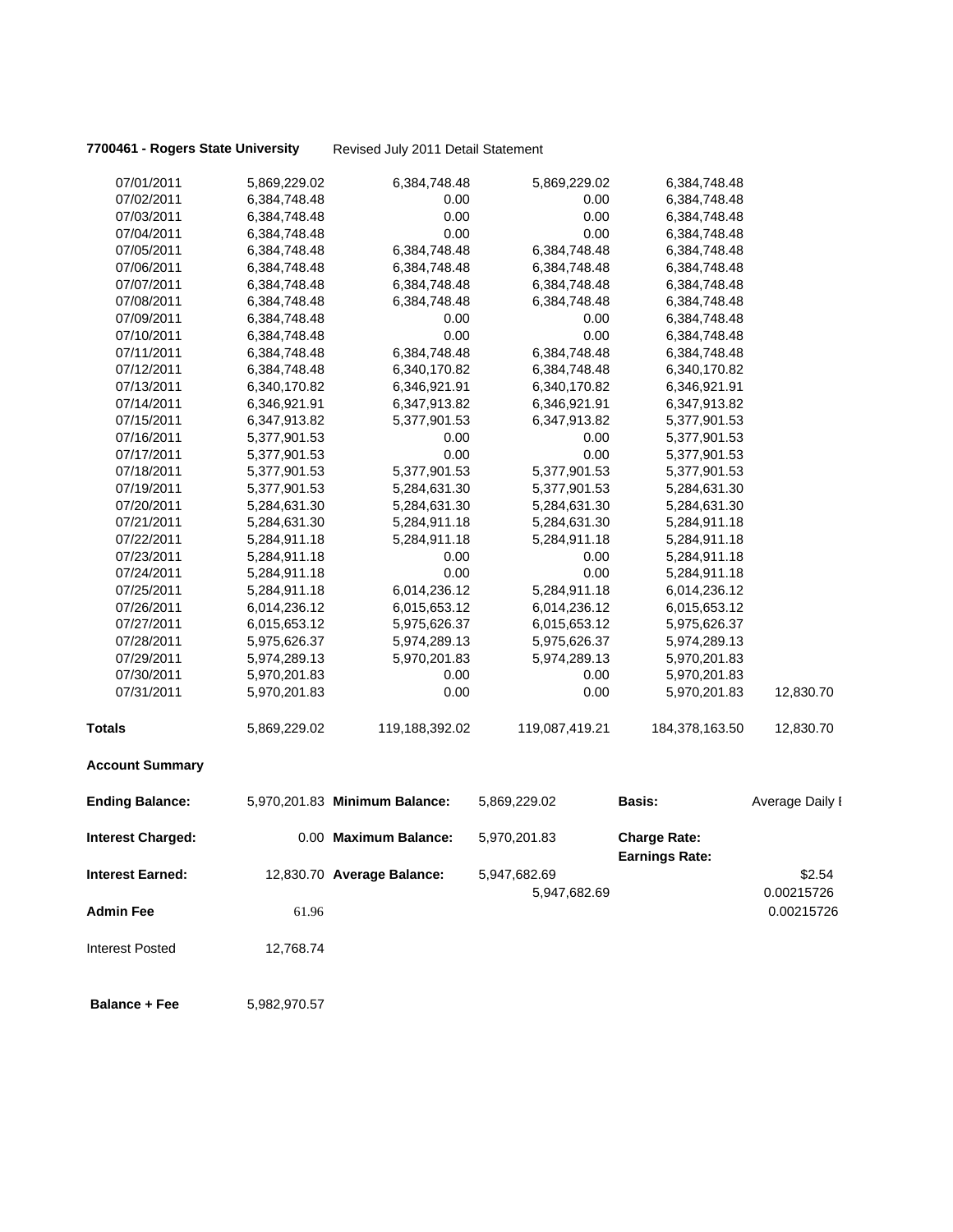## **7700490 - Northern Oklahoma College** Revised July 2011 Detail Statement

| 07/01/2011               | 2,101,928.76 | 2,109,068.54                  | 2,101,928.76  | 2,109,068.54                                 |                 |
|--------------------------|--------------|-------------------------------|---------------|----------------------------------------------|-----------------|
| 07/02/2011               | 2,109,068.54 | 0.00                          | 0.00          | 2,109,068.54                                 |                 |
| 07/03/2011               | 2,109,068.54 | 0.00                          | 0.00          | 2,109,068.54                                 |                 |
| 07/04/2011               | 2,109,068.54 | 0.00                          | 0.00          | 2,109,068.54                                 |                 |
| 07/05/2011               | 2,109,068.54 | 2,111,127.76                  | 2,109,068.54  | 2,111,127.76                                 |                 |
| 07/06/2011               | 2,111,127.76 | 2,083,367.91                  | 2,111,127.76  | 2,083,367.91                                 |                 |
| 07/07/2011               | 2,083,367.91 | 2,083,367.91                  | 2,083,367.91  | 2,083,367.91                                 |                 |
| 07/08/2011               | 2,083,367.91 | 2,075,481.03                  | 2,083,367.91  | 2,075,481.03                                 |                 |
| 07/09/2011               | 2,075,481.03 | 0.00                          | 0.00          | 2,075,481.03                                 |                 |
| 07/10/2011               | 2,075,481.03 | 0.00                          | 0.00          | 2,075,481.03                                 |                 |
| 07/11/2011               | 2,075,481.03 | 2,075,481.03                  | 2,075,481.03  | 2,075,481.03                                 |                 |
| 07/12/2011               | 2,075,481.03 | 2,063,981.30                  | 2,075,481.03  | 2,063,981.30                                 |                 |
| 07/13/2011               | 2,063,981.30 | 1,918,585.23                  | 2,063,981.30  | 1,918,585.23                                 |                 |
| 07/14/2011               | 1,918,585.23 | 1,918,602.94                  | 1,918,585.23  | 1,918,602.94                                 |                 |
| 07/15/2011               | 1,918,602.94 | 1,918,602.94                  | 1,918,602.94  | 1,918,602.94                                 |                 |
| 07/16/2011               | 1,918,602.94 | 0.00                          | 0.00          | 1,918,602.94                                 |                 |
| 07/17/2011               | 1,918,602.94 | 0.00                          | 0.00          | 1,918,602.94                                 |                 |
| 07/18/2011               | 1,918,602.94 | 4,569,298.24                  | 1,918,602.94  | 4,569,298.24                                 |                 |
| 07/19/2011               | 4,569,298.24 | 4,550,127.68                  | 4,569,298.24  | 4,550,127.68                                 |                 |
| 07/20/2011               | 4,550,127.68 | 4,545,080.37                  | 4,550,127.68  | 4,545,080.37                                 |                 |
| 07/21/2011               | 4,545,080.37 | 4,535,221.37                  | 4,545,080.37  | 4,535,221.37                                 |                 |
| 07/22/2011               | 4,535,221.37 | 4,535,221.37                  | 4,535,221.37  | 4,535,221.37                                 |                 |
| 07/23/2011               | 4,535,221.37 | 0.00                          | 0.00          | 4,535,221.37                                 |                 |
| 07/24/2011               | 4,535,221.37 | 0.00                          | 0.00          | 4,535,221.37                                 |                 |
| 07/25/2011               | 4,535,221.37 | 4,535,421.37                  | 4,535,221.37  | 4,535,421.37                                 |                 |
| 07/26/2011               | 4,535,421.37 | 4,531,979.52                  | 4,535,421.37  | 4,531,979.52                                 |                 |
| 07/27/2011               | 4,531,979.52 | 4,254,438.83                  | 4,531,979.52  | 4,254,438.83                                 |                 |
| 07/28/2011               | 4,254,438.83 | 4,246,124.51                  | 4,254,438.83  | 4,246,124.51                                 |                 |
| 07/29/2011               | 4,246,124.51 | 4,277,873.51                  | 4,246,124.51  | 4,277,873.51                                 |                 |
| 07/30/2011               | 4,277,873.51 | 0.00                          | 0.00          | 4,277,873.51                                 |                 |
| 07/31/2011               | 4,277,873.51 | 0.00                          | 0.00          | 4,277,873.51                                 | 6,741.79        |
| <b>Totals</b>            | 2,101,928.76 | 64,938,453.36                 | 62,762,508.61 | 96,880,016.68                                | 6,741.79        |
| <b>Account Summary</b>   |              |                               |               |                                              |                 |
| <b>Ending Balance:</b>   |              | 4,277,873.51 Minimum Balance: | 2,101,928.76  | <b>Basis:</b>                                | Average Daily I |
| <b>Interest Charged:</b> |              | 0.00 Maximum Balance:         | 4,277,873.51  | <b>Charge Rate:</b><br><b>Earnings Rate:</b> |                 |
| Interest Earned:         |              | 6,741.79 Average Balance:     | 3,125,161.83  |                                              | \$2.54          |
|                          |              |                               | 3,125,161.83  |                                              | 0.00215726      |
| Admin Fee                | 32.55        |                               |               |                                              | 0.00215726      |
| <b>Interest Posted</b>   | 6,709.23     |                               |               |                                              |                 |
| <b>Balance + Fee</b>     | 4,284,582.74 |                               |               |                                              |                 |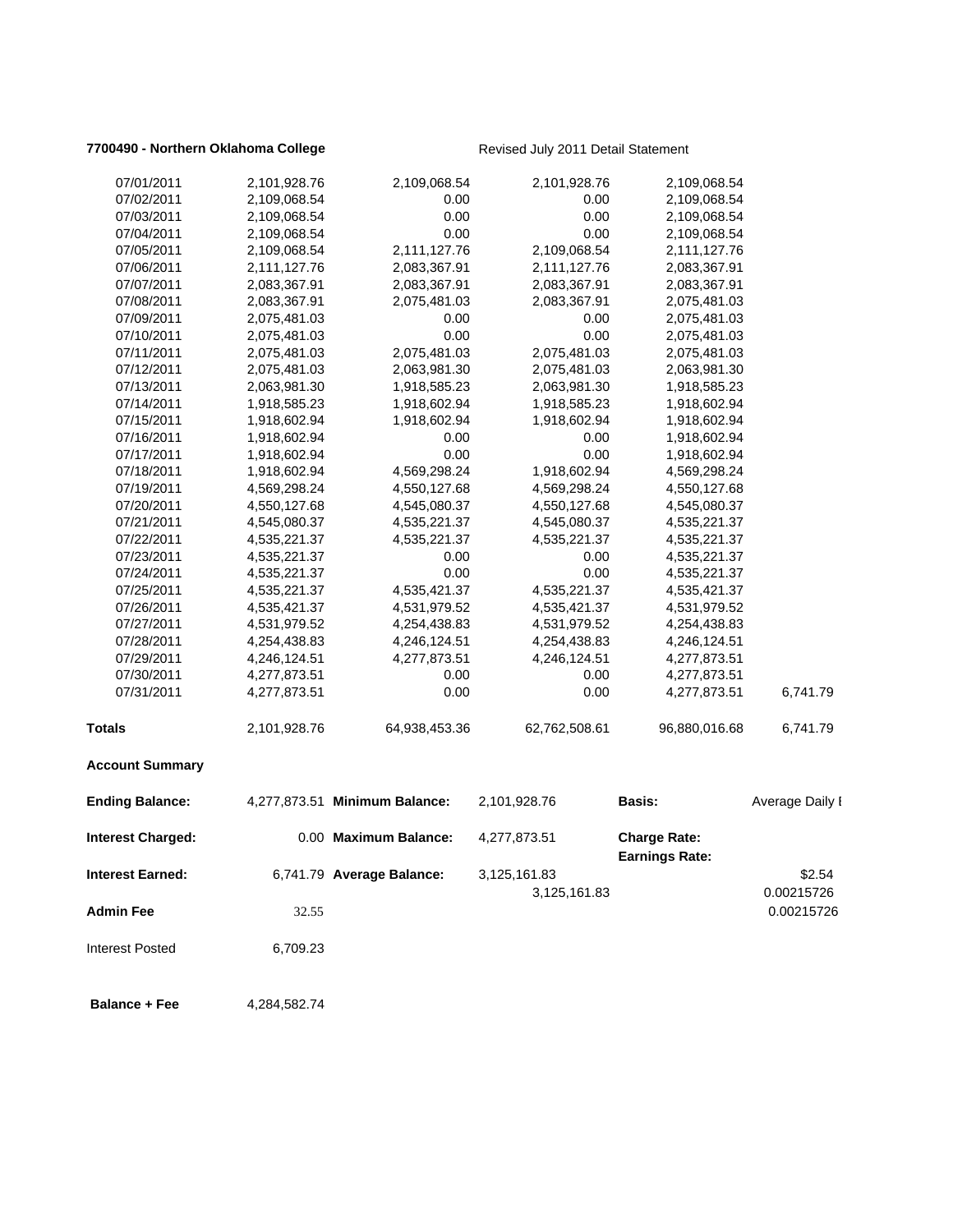## **7700606 - Ardmore Higher Education Center** Revised July 2011 Detail Statement

| 07/01/2011               | 347,496.27 | 348,259.37                  | 347,496.27   | 348,259.37                                   |                 |
|--------------------------|------------|-----------------------------|--------------|----------------------------------------------|-----------------|
| 07/02/2011               | 348,259.37 | 0.00                        | 0.00         | 348,259.37                                   |                 |
| 07/03/2011               | 348,259.37 | 0.00                        | 0.00         | 348,259.37                                   |                 |
| 07/04/2011               | 348,259.37 | 0.00                        | 0.00         | 348,259.37                                   |                 |
| 07/05/2011               | 348,259.37 | 348,259.37                  | 348,259.37   | 348,259.37                                   |                 |
| 07/06/2011               | 348,259.37 | 348,259.37                  | 348,259.37   | 348,259.37                                   |                 |
| 07/07/2011               | 348,259.37 | 348,259.37                  | 348,259.37   | 348,259.37                                   |                 |
| 07/08/2011               | 348,259.37 | 348,259.37                  | 348,259.37   | 348,259.37                                   |                 |
| 07/09/2011               | 348,259.37 | 0.00                        | 0.00         | 348,259.37                                   |                 |
| 07/10/2011               | 348,259.37 | 0.00                        | 0.00         | 348,259.37                                   |                 |
| 07/11/2011               | 348,259.37 | 348,259.37                  | 348,259.37   | 348,259.37                                   |                 |
| 07/12/2011               | 348,259.37 | 348,259.37                  | 348,259.37   | 348,259.37                                   |                 |
| 07/13/2011               | 348,259.37 | 348,259.37                  | 348,259.37   | 348,259.37                                   |                 |
| 07/14/2011               | 348,259.37 | 348,259.37                  | 348,259.37   | 348,259.37                                   |                 |
| 07/15/2011               | 348,259.37 | 348,259.37                  | 348,259.37   | 348,259.37                                   |                 |
| 07/16/2011               | 348,259.37 | 0.00                        | 0.00         | 348,259.37                                   |                 |
| 07/17/2011               | 348,259.37 | 0.00                        | 0.00         | 348,259.37                                   |                 |
| 07/18/2011               | 348,259.37 | 348,259.37                  | 348,259.37   | 348,259.37                                   |                 |
| 07/19/2011               | 348,259.37 | 348,259.37                  | 348,259.37   | 348,259.37                                   |                 |
| 07/20/2011               | 348,259.37 | 348,259.37                  | 348,259.37   | 348,259.37                                   |                 |
| 07/21/2011               | 348,259.37 | 348,259.37                  | 348,259.37   | 348,259.37                                   |                 |
| 07/22/2011               | 348,259.37 | 348,259.37                  | 348,259.37   | 348,259.37                                   |                 |
| 07/23/2011               | 348,259.37 | 0.00                        | 0.00         | 348,259.37                                   |                 |
| 07/24/2011               | 348,259.37 | 0.00                        | 0.00         | 348,259.37                                   |                 |
| 07/25/2011               | 348,259.37 | 346,008.91                  | 348,259.37   | 346,008.91                                   |                 |
| 07/26/2011               | 346,008.91 | 346,008.91                  | 346,008.91   | 346,008.91                                   |                 |
| 07/27/2011               | 346,008.91 | 346,008.91                  | 346,008.91   | 346,008.91                                   |                 |
| 07/28/2011               | 346,008.91 | 346,008.91                  | 346,008.91   | 346,008.91                                   |                 |
| 07/29/2011               | 346,008.91 | 346,008.91                  | 346,008.91   | 346,008.91                                   |                 |
| 07/30/2011               | 346,008.91 | 0.00                        | 0.00         | 346,008.91                                   |                 |
| 07/31/2011               | 346,008.91 | 0.00                        | 0.00         | 346,008.91                                   | 750.19          |
| Totals                   | 347,496.27 | 6,953,935.10                | 6,955,422.46 | 10,780,287.25                                | 750.19          |
| <b>Account Summary</b>   |            |                             |              |                                              |                 |
| <b>Ending Balance:</b>   |            | 346,008.91 Minimum Balance: | 347,496.27   | <b>Basis:</b>                                | Average Daily I |
| <b>Interest Charged:</b> |            | 0.00 Maximum Balance:       | 346,008.91   | <b>Charge Rate:</b><br><b>Earnings Rate:</b> |                 |
| <b>Interest Earned:</b>  |            | 750.19 Average Balance:     | 347,751.20   |                                              | \$2.54          |
|                          |            |                             | 347,751.20   |                                              | 0.00215726      |
| <b>Admin Fee</b>         | 3.62       |                             |              |                                              | 0.00215726      |
| <b>Interest Posted</b>   | 746.57     |                             |              |                                              |                 |
| <b>Balance + Fee</b>     | 346,755.48 |                             |              |                                              |                 |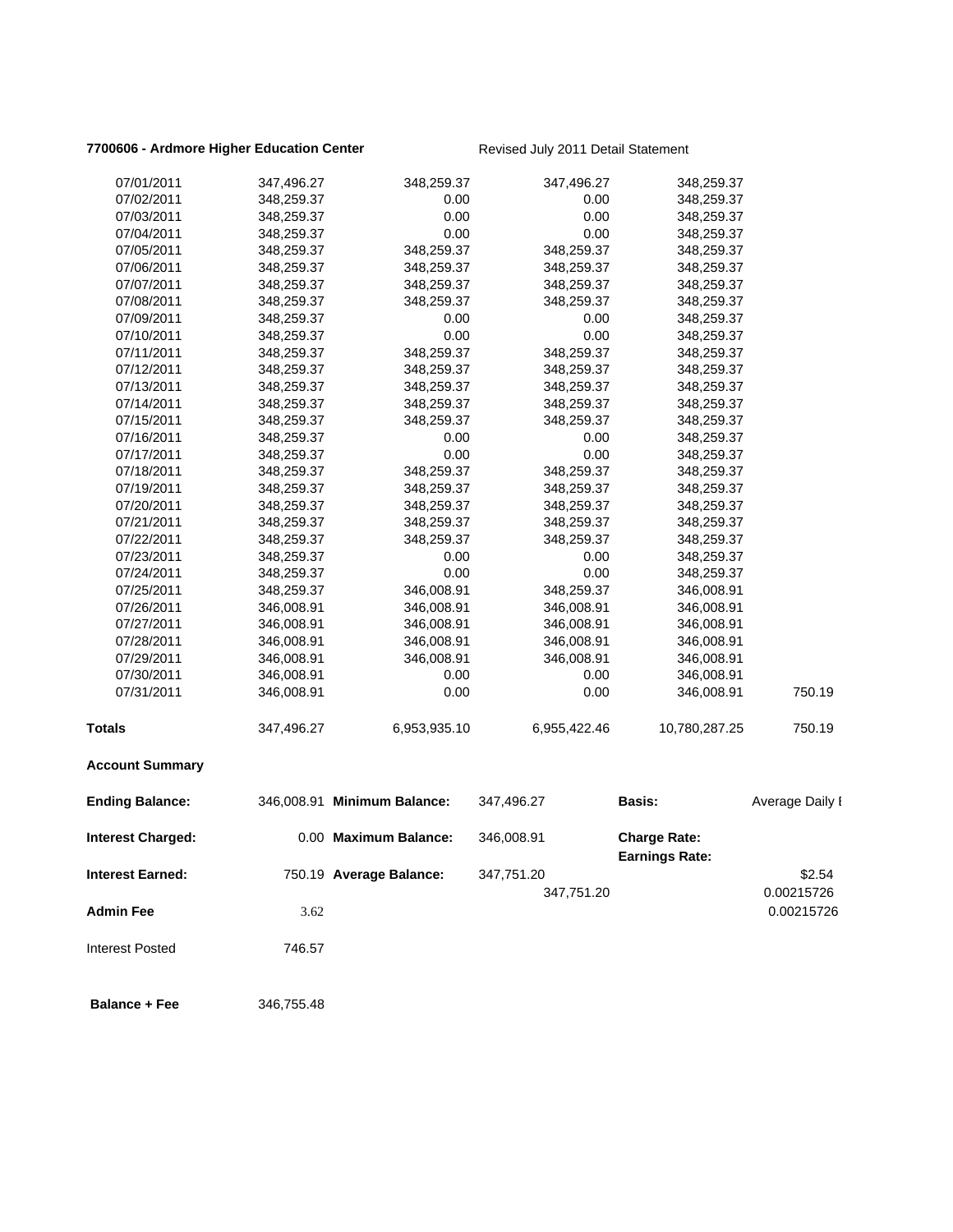## **7700633 - OKC Community College** Revised July 2011 Detail Statement

| 07/01/2011               | 4,780,174.62 | 4,662,844.95                  | 4,780,174.62  | 4,662,844.95                                 |                 |
|--------------------------|--------------|-------------------------------|---------------|----------------------------------------------|-----------------|
| 07/02/2011               | 4,662,844.95 | 0.00                          | 0.00          | 4,662,844.95                                 |                 |
| 07/03/2011               | 4,662,844.95 | 0.00                          | 0.00          | 4,662,844.95                                 |                 |
| 07/04/2011               | 4,662,844.95 | 0.00                          | 0.00          | 4,662,844.95                                 |                 |
| 07/05/2011               | 4,662,844.95 | 4,572,901.26                  | 4,662,844.95  | 4,572,901.26                                 |                 |
| 07/06/2011               | 4,572,901.26 | 4,046,048.59                  | 4,572,901.26  | 4,046,048.59                                 |                 |
| 07/07/2011               | 4,046,048.59 | 4,002,353.74                  | 4,046,048.59  | 4,002,353.74                                 |                 |
| 07/08/2011               | 4,002,353.74 | 3,898,784.14                  | 4,002,353.74  | 3,898,784.14                                 |                 |
| 07/09/2011               | 3,898,784.14 | 0.00                          | 0.00          | 3,898,784.14                                 |                 |
| 07/10/2011               | 3,898,784.14 | 0.00                          | 0.00          | 3,898,784.14                                 |                 |
| 07/11/2011               | 3,898,784.14 | 3,898,859.14                  | 3,898,784.14  | 3,898,859.14                                 |                 |
| 07/12/2011               | 3,898,859.14 | 3,892,969.85                  | 3,898,859.14  | 3,892,969.85                                 |                 |
| 07/13/2011               | 3,892,969.85 | 3,820,494.76                  | 3,892,969.85  | 3,820,494.76                                 |                 |
| 07/14/2011               | 3,820,494.76 | 5,988,839.89                  | 3,820,494.76  | 5,988,839.89                                 |                 |
| 07/15/2011               | 5,988,839.89 | 5,898,413.01                  | 5,988,839.89  | 5,898,413.01                                 |                 |
| 07/16/2011               | 5,898,413.01 | 0.00                          | 0.00          | 5,898,413.01                                 |                 |
| 07/17/2011               | 5,898,413.01 | 0.00                          | 0.00          | 5,898,413.01                                 |                 |
| 07/18/2011               | 5,898,413.01 | 5,893,114.47                  | 5,898,413.01  | 5,893,114.47                                 |                 |
| 07/19/2011               | 5,893,114.47 | 5,893,114.47                  | 5,893,114.47  | 5,893,114.47                                 |                 |
| 07/20/2011               | 5,893,114.47 | 5,880,637.37                  | 5,893,114.47  | 5,880,637.37                                 |                 |
| 07/21/2011               | 5,880,637.37 | 5,622,781.25                  | 5,880,637.37  | 5,622,781.25                                 |                 |
| 07/22/2011               | 5,622,781.25 | 5,622,781.25                  | 5,622,781.25  | 5,622,781.25                                 |                 |
| 07/23/2011               | 5,622,781.25 | 0.00                          | 0.00          | 5,622,781.25                                 |                 |
| 07/24/2011               | 5,622,781.25 | 0.00                          | 0.00          | 5,622,781.25                                 |                 |
| 07/25/2011               | 5,622,781.25 | 5,555,775.91                  | 5,622,781.25  | 5,555,775.91                                 |                 |
| 07/26/2011               | 5,555,775.91 | 5,402,793.74                  | 5,555,775.91  | 5,402,793.74                                 |                 |
| 07/27/2011               | 5,402,793.74 | 5,325,539.63                  | 5,402,793.74  | 5,325,539.63                                 |                 |
| 07/28/2011               | 5,325,539.63 | 5,321,824.23                  | 5,325,539.63  | 5,321,824.23                                 |                 |
| 07/29/2011               | 5,321,824.23 | 5,295,697.77                  | 5,321,824.23  | 5,295,697.77                                 |                 |
| 07/30/2011               | 5,295,697.77 | 0.00                          | 0.00          | 5,295,697.77                                 |                 |
| 07/31/2011               | 5,295,697.77 | 0.00                          | 0.00          | 5,295,697.77                                 | 10,850.08       |
| <b>Totals</b>            | 4,780,174.62 | 100,496,569.42                | 99,981,046.27 | 155,916,456.61                               | 10,850.08       |
| <b>Account Summary</b>   |              |                               |               |                                              |                 |
| <b>Ending Balance:</b>   |              | 5,295,697.77 Minimum Balance: | 4,780,174.62  | <b>Basis:</b>                                | Average Daily I |
| <b>Interest Charged:</b> |              | 0.00 Maximum Balance:         | 5,295,697.77  | <b>Charge Rate:</b><br><b>Earnings Rate:</b> |                 |
| <b>Interest Earned:</b>  |              | 10,850.08 Average Balance:    | 5,029,563.12  |                                              | \$2.54          |
|                          |              |                               | 5,029,563.12  |                                              | 0.00215726      |
| <b>Admin Fee</b>         | 52.39        |                               |               |                                              | 0.00215726      |
| <b>Interest Posted</b>   | 10,797.69    |                               |               |                                              |                 |
| <b>Balance + Fee</b>     | 5,306,495.46 |                               |               |                                              |                 |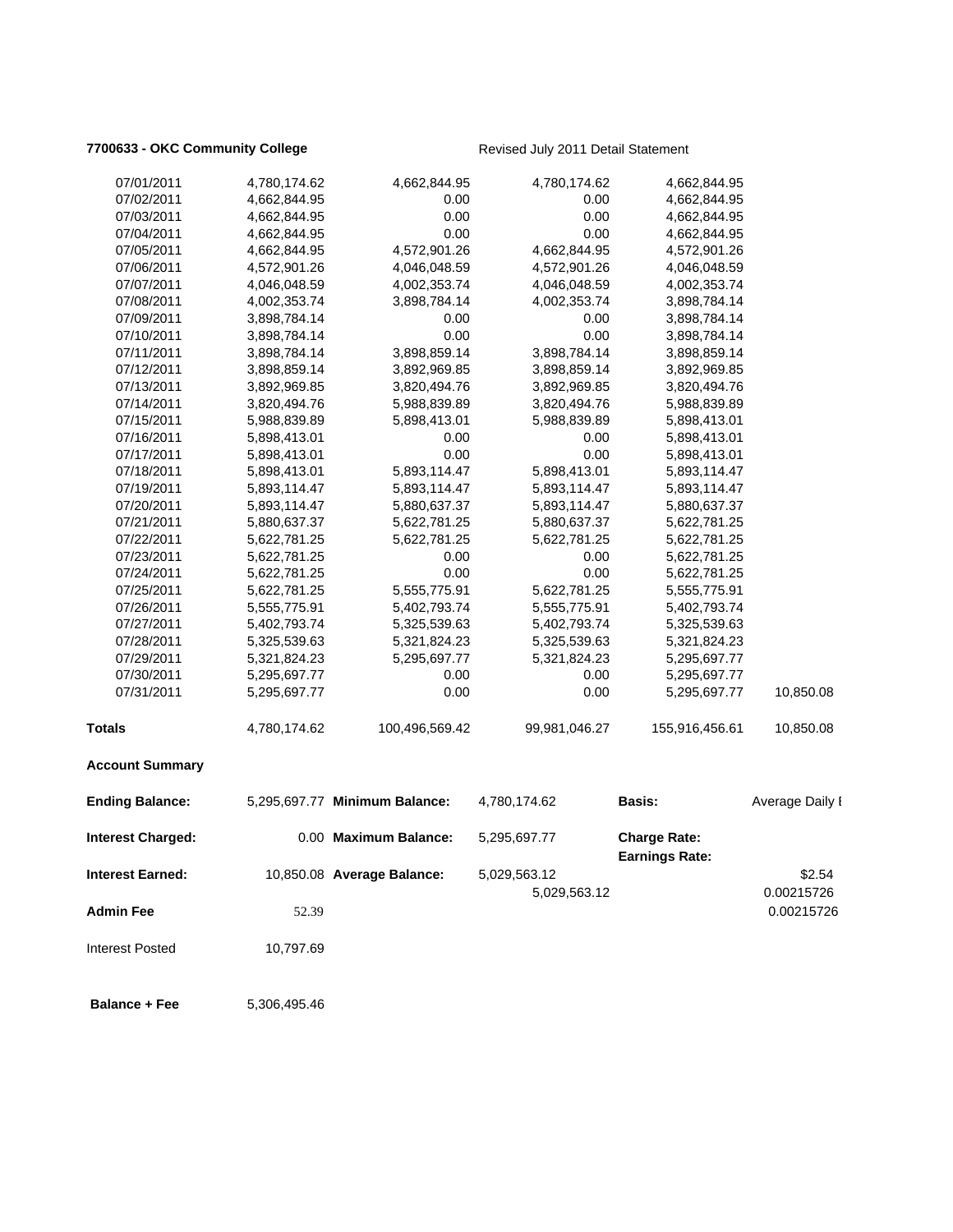## **7700660 - Southeastern State University** Revised July 2011 Detail Statement

| 07/01/2011              | 2,556,376.84 | 2,803,982.53                | 2,556,376.84  | 2,803,982.53                                 |                 |
|-------------------------|--------------|-----------------------------|---------------|----------------------------------------------|-----------------|
| 07/02/2011              | 2,803,982.53 | 0.00                        | 0.00          | 2,803,982.53                                 |                 |
| 07/03/2011              | 2,803,982.53 | 0.00                        | 0.00          | 2,803,982.53                                 |                 |
| 07/04/2011              | 2,803,982.53 | 0.00                        | 0.00          | 2,803,982.53                                 |                 |
| 07/05/2011              | 2,803,982.53 | 2,804,495.38                | 2,803,982.53  | 2,804,495.38                                 |                 |
| 07/06/2011              | 2,804,495.38 | 2,654,591.42                | 2,804,495.38  | 2,654,591.42                                 |                 |
| 07/07/2011              | 2,654,591.42 | 2,654,591.42                | 2,654,591.42  | 2,654,591.42                                 |                 |
| 07/08/2011              | 2,654,591.42 | 2,654,591.42                | 2,654,591.42  | 2,654,591.42                                 |                 |
| 07/09/2011              | 2,654,591.42 | 0.00                        | 0.00          | 2,654,591.42                                 |                 |
| 07/10/2011              | 2,654,591.42 | 0.00                        | 0.00          | 2,654,591.42                                 |                 |
| 07/11/2011              | 2,654,591.42 | 2,654,591.42                | 2,654,591.42  | 2,654,591.42                                 |                 |
| 07/12/2011              | 2,654,591.42 | 2,422,847.06                | 2,654,591.42  | 2,422,847.06                                 |                 |
| 07/13/2011              | 2,422,847.06 | 1,931,734.82                | 2,422,847.06  | 1,931,734.82                                 |                 |
| 07/14/2011              | 1,931,734.82 | 1,881,695.15                | 1,931,734.82  | 1,881,695.15                                 |                 |
| 07/15/2011              | 1,881,695.15 | 1,827,738.87                | 1,881,695.15  | 1,827,738.87                                 |                 |
| 07/16/2011              | 1,827,738.87 | 0.00                        | 0.00          | 1,827,738.87                                 |                 |
| 07/17/2011              | 1,827,738.87 | 0.00                        | 0.00          | 1,827,738.87                                 |                 |
| 07/18/2011              | 1,827,738.87 | 1,825,981.57                | 1,827,738.87  | 1,825,981.57                                 |                 |
| 07/19/2011              | 1,825,981.57 | 1,890,726.89                | 1,825,981.57  | 1,890,726.89                                 |                 |
| 07/20/2011              | 1,890,726.89 | 1,913,926.94                | 1,890,726.89  | 1,913,926.94                                 |                 |
| 07/21/2011              | 1,913,926.94 | 1,848,241.47                | 1,913,926.94  | 1,848,241.47                                 |                 |
| 07/22/2011              | 1,848,241.47 | 1,848,241.47                | 1,848,241.47  | 1,848,241.47                                 |                 |
| 07/23/2011              | 1,848,241.47 | 0.00                        | 0.00          | 1,848,241.47                                 |                 |
| 07/24/2011              | 1,848,241.47 | 0.00                        | 0.00          | 1,848,241.47                                 |                 |
| 07/25/2011              | 1,848,241.47 | 1,170,547.94                | 1,848,241.47  | 1,170,547.94                                 |                 |
| 07/26/2011              | 1,170,547.94 | 1,114,299.95                | 1,170,547.94  | 1,114,299.95                                 |                 |
| 07/27/2011              | 1,114,299.95 | 152,006.30                  | 1,114,299.95  | 152,006.30                                   |                 |
| 07/28/2011              | 152,006.30   | 761,826.46                  | 152,006.30    | 761,826.46                                   |                 |
| 07/29/2011              | 761,826.46   | 761,826.46                  | 761,826.46    | 761,826.46                                   |                 |
| 07/30/2011              | 761,826.46   | 0.00                        | 0.00          | 761,826.46                                   |                 |
| 07/31/2011              | 761,826.46   | 0.00                        | 0.00          | 761,826.46                                   | 4,187.54        |
| <b>Totals</b>           | 2,556,376.84 | 37,578,484.94               | 39,373,035.32 | 60,175,228.97                                | 4,187.54        |
| <b>Account Summary</b>  |              |                             |               |                                              |                 |
| <b>Ending Balance:</b>  |              | 761,826.46 Minimum Balance: | 2,556,376.84  | <b>Basis:</b>                                | Average Daily I |
| Interest Charged:       |              | 0.00 Maximum Balance:       | 761,826.46    | <b>Charge Rate:</b><br><b>Earnings Rate:</b> |                 |
| <b>Interest Earned:</b> |              |                             |               |                                              |                 |
|                         |              | 4,187.54 Average Balance:   | 1,941,136.42  |                                              | \$2.54          |
|                         |              |                             | 1,941,136.42  |                                              | 0.00215726      |
| <b>Admin Fee</b>        | 20.22        |                             |               |                                              | 0.00215726      |
| <b>Interest Posted</b>  | 4,167.32     |                             |               |                                              |                 |
|                         |              |                             |               |                                              |                 |

 **Balance + Fee** 765,993.78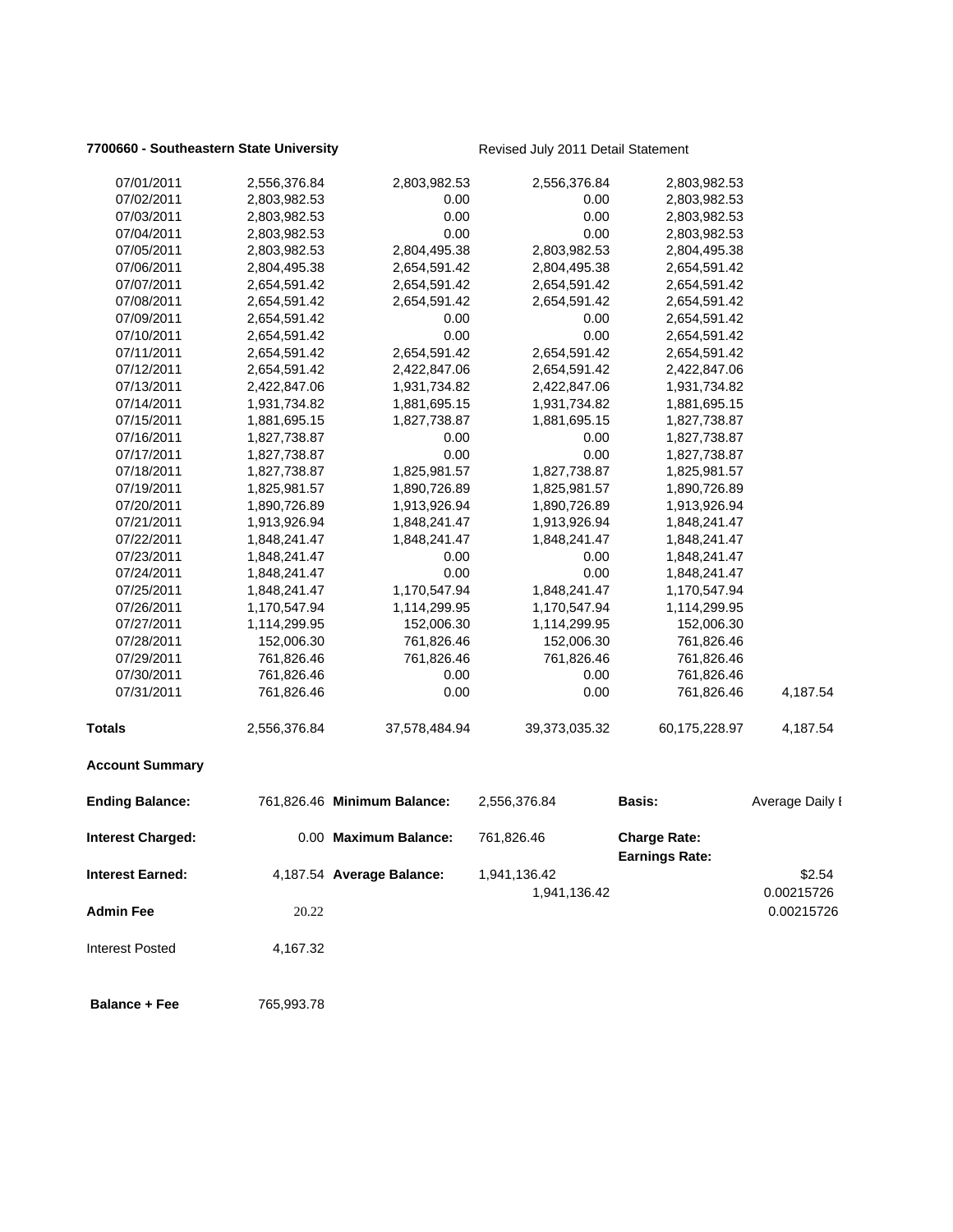## **7700760 - University of Oklahoma Revised July 2011 Detail Statement**

| 07/01/2011               | 104,895,714.93    | 121,324,265.27                  | 104,895,714.93   | 121,324,265.27                               |                 |
|--------------------------|-------------------|---------------------------------|------------------|----------------------------------------------|-----------------|
| 07/02/2011               | 121,324,265.27    | 0.00                            | 0.00             | 121,324,265.27                               |                 |
| 07/03/2011               | 121,324,265.27    | 0.00                            | 0.00             | 121,324,265.27                               |                 |
| 07/04/2011               | 121,324,265.27    | 0.00                            | 0.00             | 121,324,265.27                               |                 |
| 07/05/2011               | 121,324,265.27    | 131,135,570.93                  | 121,324,265.27   | 131, 135, 570. 93                            |                 |
| 07/06/2011               | 131, 135, 570. 93 | 134,738,547.31                  | 131,135,570.93   | 134,738,547.31                               |                 |
| 07/07/2011               | 134,738,547.31    | 133,573,687.53                  | 134,738,547.31   | 133,573,687.53                               |                 |
| 07/08/2011               | 133,573,687.53    | 140, 162, 780. 83               | 133,573,687.53   | 140,162,780.83                               |                 |
| 07/09/2011               | 140, 162, 780. 83 | 0.00                            | 0.00             | 140,162,780.83                               |                 |
| 07/10/2011               | 140,162,780.83    | 0.00                            | 0.00             | 140,162,780.83                               |                 |
| 07/11/2011               | 140, 162, 780. 83 | 138,456,067.48                  | 140,162,780.83   | 138,456,067.48                               |                 |
| 07/12/2011               | 138,456,067.48    | 136,954,368.47                  | 138,456,067.48   | 136,954,368.47                               |                 |
| 07/13/2011               | 136,954,368.47    | 140,596,058.85                  | 136,954,368.47   | 140,596,058.85                               |                 |
| 07/14/2011               | 140,596,058.85    | 140,206,138.40                  | 140,596,058.85   | 140,206,138.40                               |                 |
| 07/15/2011               | 140,206,138.40    | 140,024,398.38                  | 140,206,138.40   | 140,024,398.38                               |                 |
| 07/16/2011               | 140,024,398.38    | 0.00                            | 0.00             | 140,024,398.38                               |                 |
| 07/17/2011               | 140,024,398.38    | 0.00                            | 0.00             | 140,024,398.38                               |                 |
| 07/18/2011               | 140,024,398.38    | 141,592,697.30                  | 140,024,398.38   | 141,592,697.30                               |                 |
| 07/19/2011               | 141,592,697.30    | 133,579,375.38                  | 141,592,697.30   | 133,579,375.38                               |                 |
| 07/20/2011               | 133,579,375.38    | 137,579,375.38                  | 133,579,375.38   | 137,579,375.38                               |                 |
| 07/21/2011               | 137,579,375.38    | 133,049,082.55                  | 137,579,375.38   | 133,049,082.55                               |                 |
| 07/22/2011               | 133,049,082.55    | 133,049,082.55                  | 133,049,082.55   | 133,049,082.55                               |                 |
| 07/23/2011               | 133,049,082.55    | 0.00                            | 0.00             | 133,049,082.55                               |                 |
| 07/24/2011               | 133,049,082.55    | 0.00                            | 0.00             | 133,049,082.55                               |                 |
| 07/25/2011               | 133,049,082.55    | 133,481,536.63                  | 133,049,082.55   | 133,481,536.63                               |                 |
| 07/26/2011               | 133,481,536.63    | 134,385,682.84                  | 133,481,536.63   | 134,385,682.84                               |                 |
| 07/27/2011               | 134,385,682.84    | 133,801,508.70                  | 134,385,682.84   | 133,801,508.70                               |                 |
| 07/28/2011               | 133,801,508.70    | 132,868,169.64                  | 133,801,508.70   | 132,868,169.64                               |                 |
| 07/29/2011               | 132,868,169.64    | 131,049,957.49                  | 132,868,169.64   | 131,049,957.49                               |                 |
| 07/30/2011               | 131,049,957.49    | 0.00                            | 0.00             | 131,049,957.49                               |                 |
| 07/31/2011               | 131,049,957.49    | 0.00                            | 0.00             | 131,049,957.49                               | 289,083.53      |
| <b>Totals</b>            | 104,895,714.93    | 2,701,608,351.91                | 2,675,454,109.35 | 4, 154, 153, 586. 22                         | 289,083.53      |
| <b>Account Summary</b>   |                   |                                 |                  |                                              |                 |
| <b>Ending Balance:</b>   |                   | 131,049,957.49 Minimum Balance: | 104,895,714.93   | <b>Basis:</b>                                | Average Daily I |
| <b>Interest Charged:</b> |                   | 0.00 Maximum Balance:           | 131,049,957.49   | <b>Charge Rate:</b><br><b>Earnings Rate:</b> |                 |
| <b>Interest Earned:</b>  |                   | 289,083.53 Average Balance:     | 134,004,954.39   |                                              | \$2.54          |
|                          |                   |                                 | 134,004,954.39   |                                              | 0.00215726      |
| <b>Admin Fee</b>         | 1,395.89          |                                 |                  |                                              | 0.00215726      |
|                          |                   |                                 |                  |                                              |                 |
| <b>Interest Posted</b>   | 287,687.64        |                                 |                  |                                              |                 |
| <b>Balance + Fee</b>     | 131,337,645.13    |                                 |                  |                                              |                 |
|                          |                   |                                 |                  |                                              |                 |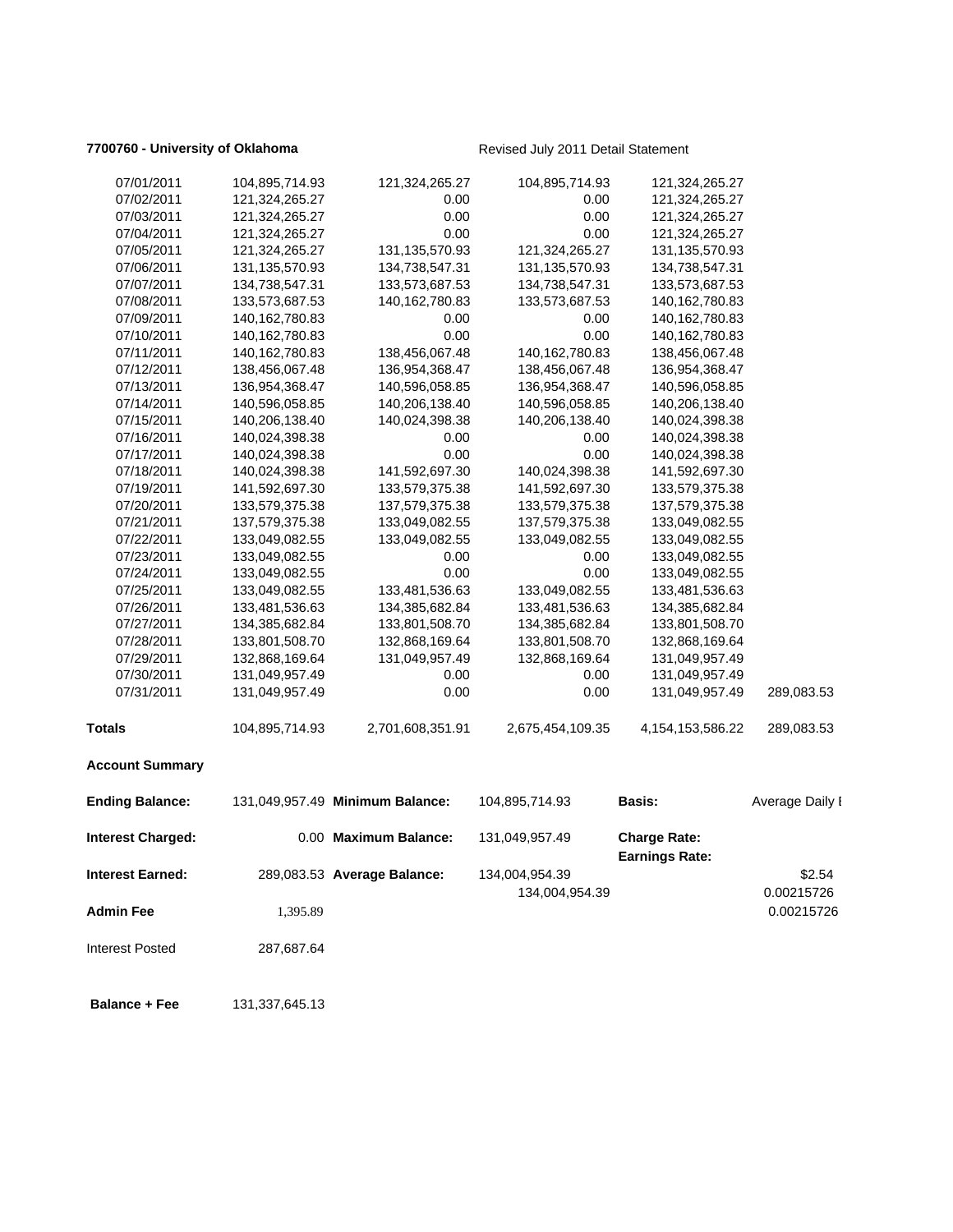**7700830 - Dept of Human Services** Revised July 2011 Detail Statement

| 07/01/2011               | 1,533,240.85 | 1,542,128.55                  | 1,533,240.85  | 1,542,128.55                                 |                 |
|--------------------------|--------------|-------------------------------|---------------|----------------------------------------------|-----------------|
| 07/02/2011               | 1,542,128.55 | 0.00                          | 0.00          | 1,542,128.55                                 |                 |
| 07/03/2011               | 1,542,128.55 | 0.00                          | 0.00          | 1,542,128.55                                 |                 |
| 07/04/2011               | 1,542,128.55 | 0.00                          | 0.00          | 1,542,128.55                                 |                 |
| 07/05/2011               | 1,542,128.55 | 1,537,989.63                  | 1,542,128.55  | 1,537,989.63                                 |                 |
| 07/06/2011               | 1,537,989.63 | 2,130,911.95                  | 1,537,989.63  | 2,130,911.95                                 |                 |
| 07/07/2011               | 2,130,911.95 | 2,119,595.28                  | 2,130,911.95  | 2,119,595.28                                 |                 |
| 07/08/2011               | 2,119,595.28 | 2,098,803.98                  | 2,119,595.28  | 2,098,803.98                                 |                 |
| 07/09/2011               | 2,098,803.98 | 0.00                          | 0.00          | 2,098,803.98                                 |                 |
| 07/10/2011               | 2,098,803.98 | 0.00                          | 0.00          | 2,098,803.98                                 |                 |
| 07/11/2011               | 2,098,803.98 | 2,101,635.28                  | 2,098,803.98  | 2,101,635.28                                 |                 |
| 07/12/2011               | 2,101,635.28 | 2,002,977.27                  | 2,101,635.28  | 2,002,977.27                                 |                 |
| 07/13/2011               | 2,002,977.27 | 1,999,047.80                  | 2,002,977.27  | 1,999,047.80                                 |                 |
| 07/14/2011               | 1,999,047.80 | 2,003,809.80                  | 1,999,047.80  | 2,003,809.80                                 |                 |
| 07/15/2011               | 2,003,809.80 | 2,016,457.24                  | 2,003,809.80  | 2,016,457.24                                 |                 |
| 07/16/2011               | 2,016,457.24 | 0.00                          | 0.00          | 2,016,457.24                                 |                 |
| 07/17/2011               | 2,016,457.24 | 0.00                          | 0.00          | 2,016,457.24                                 |                 |
| 07/18/2011               | 2,016,457.24 | 2,008,001.05                  | 2,016,457.24  | 2,008,001.05                                 |                 |
| 07/19/2011               | 2,008,001.05 | 1,987,636.51                  | 2,008,001.05  | 1,987,636.51                                 |                 |
| 07/20/2011               | 1,987,636.51 | 1,991,400.13                  | 1,987,636.51  | 1,991,400.13                                 |                 |
| 07/21/2011               | 1,991,400.13 | 1,879,680.06                  | 1,991,400.13  | 1,879,680.06                                 |                 |
| 07/22/2011               | 1,879,680.06 | 1,879,680.06                  | 1,879,680.06  | 1,879,680.06                                 |                 |
| 07/23/2011               | 1,879,680.06 | 0.00                          | 0.00          | 1,879,680.06                                 |                 |
| 07/24/2011               | 1,879,680.06 | 0.00                          | 0.00          | 1,879,680.06                                 |                 |
| 07/25/2011               | 1,879,680.06 | 1,757,493.39                  | 1,879,680.06  | 1,757,493.39                                 |                 |
| 07/26/2011               | 1,757,493.39 | 1,759,661.52                  | 1,757,493.39  | 1,759,661.52                                 |                 |
| 07/27/2011               | 1,759,661.52 | 1,709,299.71                  | 1,759,661.52  | 1,709,299.71                                 |                 |
| 07/28/2011               | 1,709,299.71 | 1,719,772.61                  | 1,709,299.71  | 1,719,772.61                                 |                 |
| 07/29/2011               | 1,719,772.61 | 1,680,908.36                  | 1,719,772.61  | 1,680,908.36                                 |                 |
| 07/30/2011               | 1,680,908.36 | 0.00                          | 0.00          | 1,680,908.36                                 |                 |
| 07/31/2011               | 1,680,908.36 | 0.00                          | 0.00          | 1,680,908.36                                 | 4,029.55        |
| <b>Totals</b>            | 1,533,240.85 | 37,926,890.18                 | 37,779,222.67 | 57,904,975.11                                | 4,029.55        |
| <b>Account Summary</b>   |              |                               |               |                                              |                 |
| <b>Ending Balance:</b>   |              | 1,680,908.36 Minimum Balance: | 1,533,240.85  | <b>Basis:</b>                                | Average Daily I |
| <b>Interest Charged:</b> |              | 0.00 Maximum Balance:         | 1,680,908.36  | <b>Charge Rate:</b><br><b>Earnings Rate:</b> |                 |
| <b>Interest Earned:</b>  |              | 4,029.55 Average Balance:     | 1,867,902.42  |                                              | \$2.54          |
|                          |              |                               | 1,867,902.42  |                                              | 0.00215726      |
| <b>Admin Fee</b>         | 19.46        |                               |               |                                              | 0.00215726      |
| <b>Interest Posted</b>   | 4,010.09     |                               |               |                                              |                 |
| <b>Balance + Fee</b>     | 1,684,918.45 |                               |               |                                              |                 |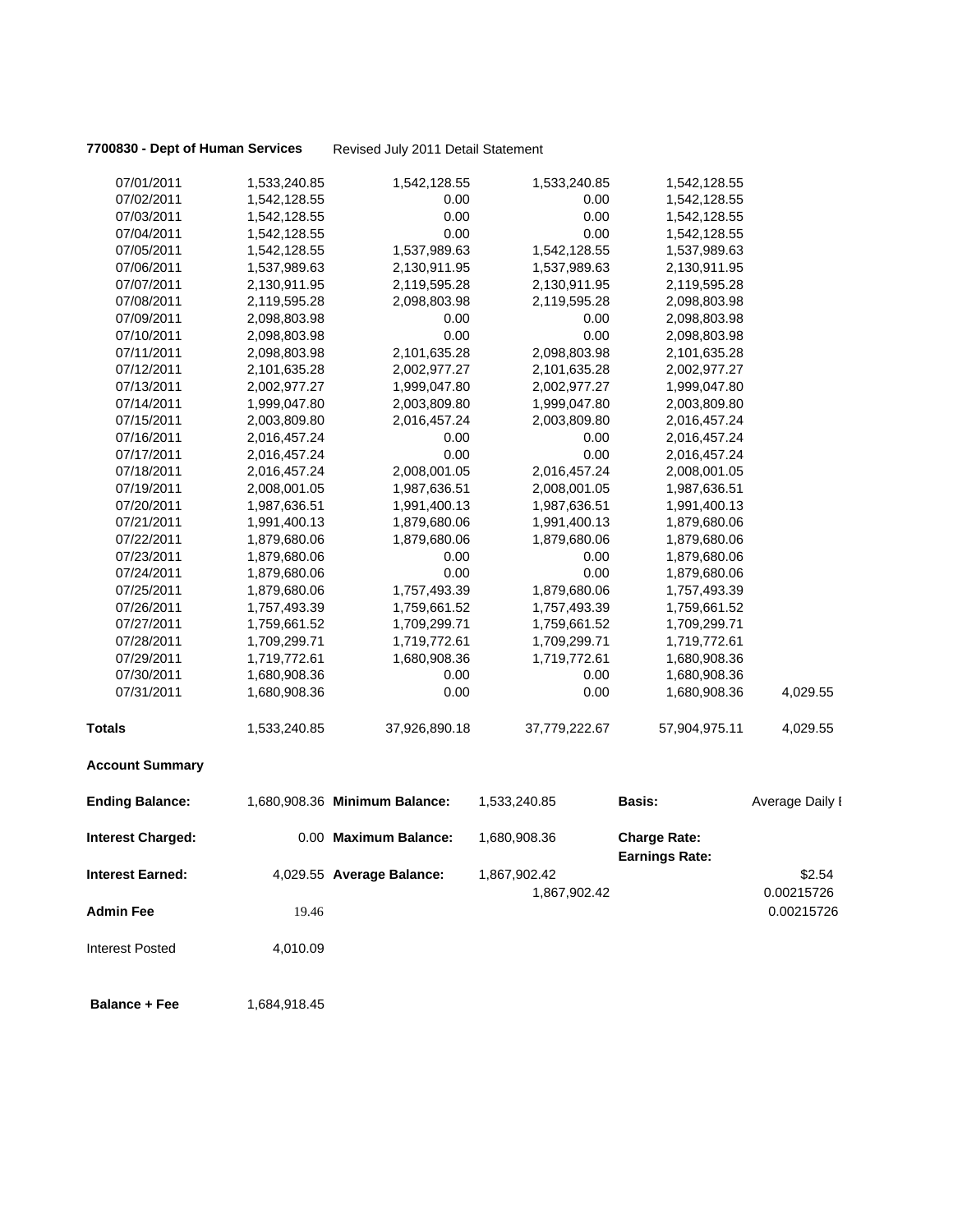# **7701010 - Oklahoma State University** Revised July 2011 Detail Statement

| 07/01/2011               | 30,604,542.57 | 30,667,120.48                  | 30,604,542.57  | 30,667,120.48                                |                 |
|--------------------------|---------------|--------------------------------|----------------|----------------------------------------------|-----------------|
| 07/02/2011               | 30,667,120.48 | 0.00                           | 0.00           | 30,667,120.48                                |                 |
| 07/03/2011               | 30,667,120.48 | 0.00                           | 0.00           | 30,667,120.48                                |                 |
| 07/04/2011               | 30,667,120.48 | 0.00                           | 0.00           | 30,667,120.48                                |                 |
| 07/05/2011               | 30,667,120.48 | 30,667,244.53                  | 30,667,120.48  | 30,667,244.53                                |                 |
| 07/06/2011               | 30,667,244.53 | 30,667,244.53                  | 30,667,244.53  | 30,667,244.53                                |                 |
| 07/07/2011               | 30,667,244.53 | 25,421,564.45                  | 30,667,244.53  | 25,421,564.45                                |                 |
| 07/08/2011               | 25,421,564.45 | 24,929,093.24                  | 25,421,564.45  | 24,929,093.24                                |                 |
| 07/09/2011               | 24,929,093.24 | 0.00                           | 0.00           | 24,929,093.24                                |                 |
| 07/10/2011               | 24,929,093.24 | 0.00                           | 0.00           | 24,929,093.24                                |                 |
| 07/11/2011               | 24,929,093.24 | 24,929,237.47                  | 24,929,093.24  | 24,929,237.47                                |                 |
| 07/12/2011               | 24,929,237.47 | 31,313,245.73                  | 24,929,237.47  | 31,313,245.73                                |                 |
| 07/13/2011               | 31,313,245.73 | 20,289,419.33                  | 31,313,245.73  | 20,289,419.33                                |                 |
| 07/14/2011               | 20,289,419.33 | 19,813,064.37                  | 20,289,419.33  | 19,813,064.37                                |                 |
| 07/15/2011               | 19,813,064.37 | 15,089,800.80                  | 19,813,064.37  | 15,089,800.80                                |                 |
| 07/16/2011               | 15,089,800.80 | 0.00                           | 0.00           | 15,089,800.80                                |                 |
| 07/17/2011               | 15,089,800.80 | 0.00                           | 0.00           | 15,089,800.80                                |                 |
| 07/18/2011               | 15,089,800.80 | 25,954,185.15                  | 15,089,800.80  | 25,954,185.15                                |                 |
| 07/19/2011               | 25,954,185.15 | 24,391,429.70                  | 25,954,185.15  | 24,391,429.70                                |                 |
| 07/20/2011               | 24,391,429.70 | 24,391,429.70                  | 24,391,429.70  | 24,391,429.70                                |                 |
| 07/21/2011               | 24,391,429.70 | 18,296,687.44                  | 24,391,429.70  | 18,296,687.44                                |                 |
| 07/22/2011               | 18,296,687.44 | 18,296,687.44                  | 18,296,687.44  | 18,296,687.44                                |                 |
| 07/23/2011               | 18,296,687.44 | 0.00                           | 0.00           | 18,296,687.44                                |                 |
| 07/24/2011               | 18,296,687.44 | 0.00                           | 0.00           | 18,296,687.44                                |                 |
| 07/25/2011               | 18,296,687.44 | 17,204,664.00                  | 18,296,687.44  | 17,204,664.00                                |                 |
| 07/26/2011               | 17,204,664.00 | 32,073,968.71                  | 17,204,664.00  | 32,073,968.71                                |                 |
| 07/27/2011               | 32,073,968.71 | 24,106,486.17                  | 32,073,968.71  | 24,106,486.17                                |                 |
| 07/28/2011               | 24,106,486.17 | 22,693,071.90                  | 24,106,486.17  | 22,693,071.90                                |                 |
| 07/29/2011               | 22,693,071.90 | 20,601,609.17                  | 22,693,071.90  | 20,601,609.17                                |                 |
| 07/30/2011               | 20,601,609.17 | 0.00                           | 0.00           | 20,601,609.17                                |                 |
| 07/31/2011               | 20,601,609.17 | 0.00                           | 0.00           | 20,601,609.17                                | 50,913.64       |
| <b>Totals</b>            | 30,604,542.57 | 481,797,254.31                 | 491,800,187.71 | 731,632,997.05                               | 50,913.64       |
| <b>Account Summary</b>   |               |                                |                |                                              |                 |
| <b>Ending Balance:</b>   |               | 20,601,609.17 Minimum Balance: | 30,604,542.57  | Basis:                                       | Average Daily I |
| <b>Interest Charged:</b> |               | 0.00 Maximum Balance:          | 20,601,609.17  | <b>Charge Rate:</b><br><b>Earnings Rate:</b> |                 |
| <b>Interest Earned:</b>  |               | 50,913.64 Average Balance:     | 23,601,064.42  |                                              | \$2.54          |
|                          |               |                                | 23,601,064.42  |                                              | 0.00215726      |
| <b>Admin Fee</b>         | 245.84        |                                |                |                                              | 0.00215726      |
|                          |               |                                |                |                                              |                 |
| <b>Interest Posted</b>   | 50,667.80     |                                |                |                                              |                 |

**Balance + Fee** 20,652,276.97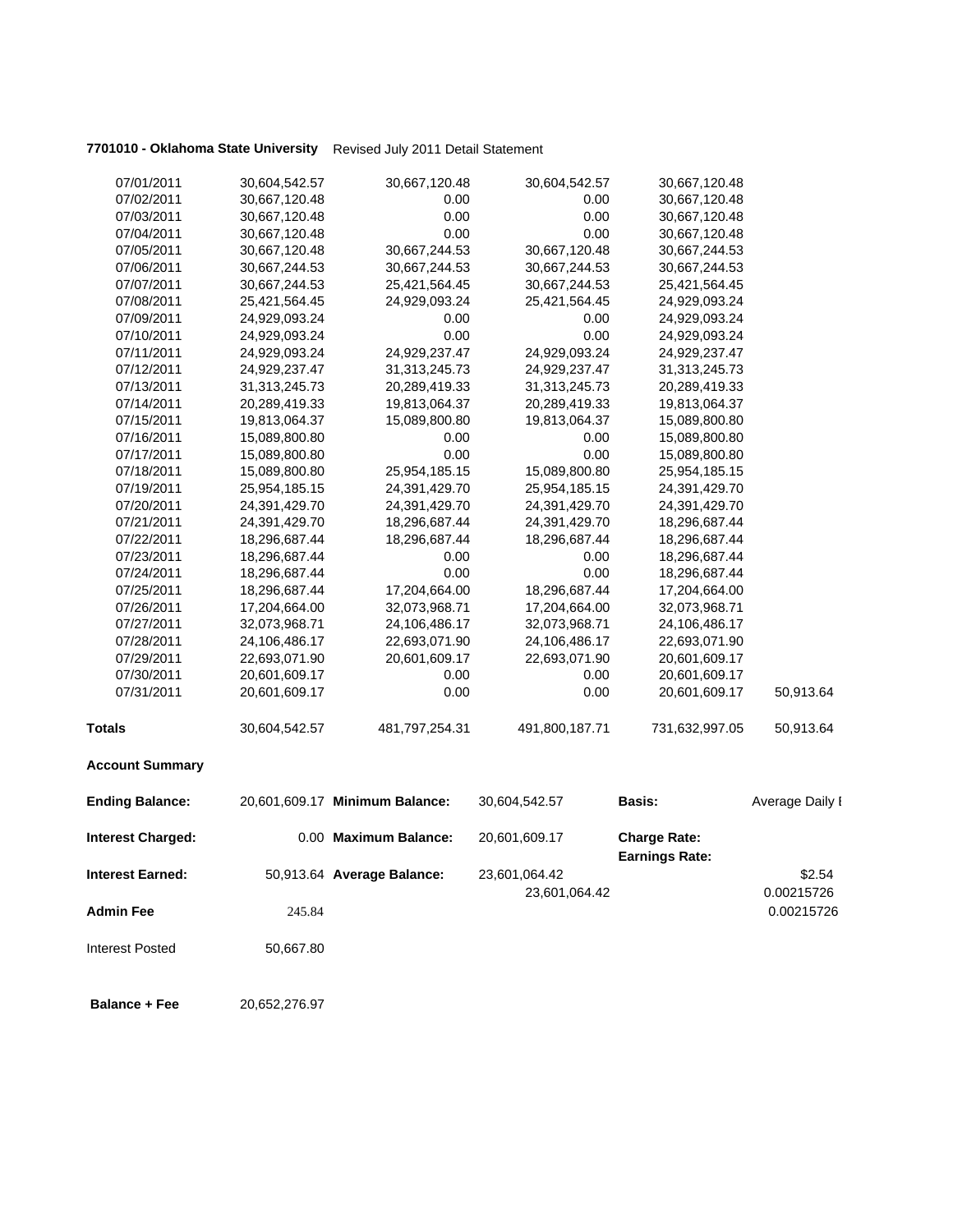## **7701091 - Building Bond Commission Administrative Fund** Revised July 2011 Detail Statement

| <b>Interest Earned:</b>  |           | 23.64 Average Balance:     | 10,960.01 | 10,960.01  |                                              | \$2.54<br>0.00215726 |
|--------------------------|-----------|----------------------------|-----------|------------|----------------------------------------------|----------------------|
| <b>Interest Charged:</b> |           | 0.00 Maximum Balance:      | 10,960.01 |            | <b>Charge Rate:</b><br><b>Earnings Rate:</b> |                      |
| <b>Ending Balance:</b>   |           | 10,960.01 Minimum Balance: | 10,936.10 |            | Basis:                                       | Average Daily I      |
| <b>Account Summary</b>   |           |                            |           |            |                                              |                      |
| Totals                   | 10,936.10 | 219,200.20                 |           | 219,176.29 | 339,760.31                                   | 23.64                |
| 07/31/2011               | 10,960.01 | 0.00                       |           | 0.00       | 10,960.01                                    | 23.64                |
| 07/30/2011               | 10,960.01 | 0.00                       |           | 0.00       | 10,960.01                                    |                      |
| 07/29/2011               | 10,960.01 | 10,960.01                  |           | 10,960.01  | 10,960.01                                    |                      |
| 07/28/2011               | 10,960.01 | 10,960.01                  |           | 10,960.01  | 10,960.01                                    |                      |
| 07/27/2011               | 10,960.01 | 10,960.01                  |           | 10,960.01  | 10,960.01                                    |                      |
| 07/26/2011               | 10,960.01 | 10,960.01                  |           | 10,960.01  | 10,960.01                                    |                      |
| 07/25/2011               | 10,960.01 | 10,960.01                  |           | 10,960.01  | 10,960.01                                    |                      |
| 07/24/2011               | 10,960.01 | 0.00                       |           | 0.00       | 10,960.01                                    |                      |
| 07/23/2011               | 10,960.01 | 0.00                       |           | 0.00       | 10,960.01                                    |                      |
| 07/22/2011               | 10,960.01 | 10,960.01                  |           | 10,960.01  | 10,960.01                                    |                      |
| 07/21/2011               | 10,960.01 | 10,960.01                  |           | 10,960.01  | 10,960.01                                    |                      |
| 07/20/2011               | 10,960.01 | 10,960.01                  |           | 10,960.01  | 10,960.01                                    |                      |
| 07/19/2011               | 10,960.01 | 10,960.01                  |           | 10,960.01  | 10,960.01                                    |                      |
| 07/18/2011               | 10,960.01 | 10,960.01                  |           | 10,960.01  | 10,960.01                                    |                      |
| 07/17/2011               | 10,960.01 | 0.00                       |           | 0.00       | 10,960.01                                    |                      |
| 07/16/2011               | 10,960.01 | 0.00                       |           | 0.00       | 10,960.01                                    |                      |
| 07/15/2011               | 10,960.01 | 10,960.01                  |           | 10,960.01  | 10,960.01                                    |                      |
| 07/14/2011               | 10,960.01 | 10,960.01                  |           | 10,960.01  | 10,960.01                                    |                      |
| 07/13/2011               | 10,960.01 | 10,960.01                  |           | 10,960.01  | 10,960.01                                    |                      |
| 07/12/2011               | 10,960.01 | 10,960.01                  |           | 10,960.01  | 10,960.01                                    |                      |
| 07/11/2011               | 10,960.01 | 10,960.01                  |           | 10,960.01  | 10,960.01                                    |                      |
| 07/10/2011               | 10,960.01 | 0.00                       |           | 0.00       | 10,960.01                                    |                      |
| 07/09/2011               | 10,960.01 | 0.00                       |           | 0.00       | 10,960.01                                    |                      |
| 07/08/2011               | 10,960.01 | 10,960.01                  |           | 10,960.01  | 10,960.01                                    |                      |
| 07/07/2011               | 10,960.01 | 10,960.01                  |           | 10,960.01  | 10,960.01                                    |                      |
| 07/06/2011               | 10,960.01 | 10,960.01                  |           | 10,960.01  | 10,960.01                                    |                      |
| 07/05/2011               | 10,960.01 | 10,960.01                  |           | 10,960.01  | 10,960.01                                    |                      |
| 07/04/2011               | 10,960.01 | 0.00                       |           | 0.00       | 10,960.01                                    |                      |
| 07/03/2011               | 10,960.01 | 0.00                       |           | 0.00       | 10,960.01                                    |                      |
| 07/02/2011               | 10,960.01 | 0.00                       |           | 0.00       | 10,960.01                                    |                      |
| 07/01/2011               | 10,936.10 | 10,960.01                  |           | 10,936.10  | 10,960.01                                    |                      |
|                          |           |                            |           |            |                                              |                      |

**Admin Fee** 0.11 0.00215726

Interest Posted 23.53

**Balance + Fee** 10,983.54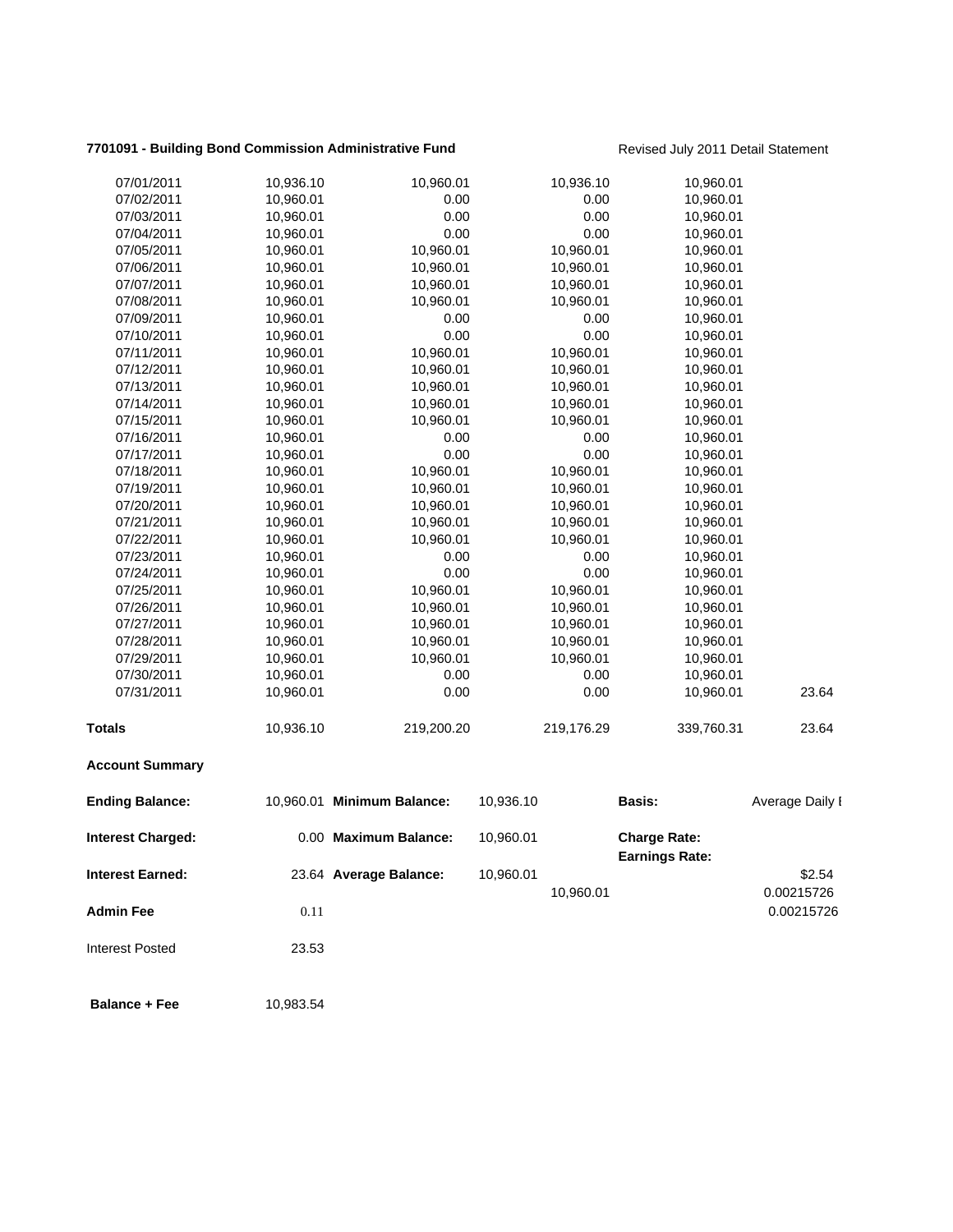## **7701150 - Oklahoma State Regents for Higher Education** Revised July 2011 Detail Statement

| 07/01/2011              | 979,254.07   | 981,402.60                  | 979,254.07    | 981,402.60                                   |                 |
|-------------------------|--------------|-----------------------------|---------------|----------------------------------------------|-----------------|
| 07/02/2011              | 981,402.60   | 0.00                        | 0.00          | 981,402.60                                   |                 |
| 07/03/2011              | 981,402.60   | 0.00                        | 0.00          | 981,402.60                                   |                 |
| 07/04/2011              | 981,402.60   | 0.00                        | 0.00          | 981,402.60                                   |                 |
| 07/05/2011              | 981,402.60   | 981,402.60                  | 981,402.60    | 981,402.60                                   |                 |
| 07/06/2011              | 981,402.60   | 1,409,780.67                | 981,402.60    | 1,409,780.67                                 |                 |
| 07/07/2011              | 1,409,780.67 | 1,409,780.67                | 1,409,780.67  | 1,409,780.67                                 |                 |
| 07/08/2011              | 1,409,780.67 | 1,409,780.67                | 1,409,780.67  | 1,409,780.67                                 |                 |
| 07/09/2011              | 1,409,780.67 | 0.00                        | 0.00          | 1,409,780.67                                 |                 |
| 07/10/2011              | 1,409,780.67 | 0.00                        | 0.00          | 1,409,780.67                                 |                 |
| 07/11/2011              | 1,409,780.67 | 1,398,209.76                | 1,409,780.67  | 1,398,209.76                                 |                 |
| 07/12/2011              | 1,398,209.76 | 1,309,716.60                | 1,398,209.76  | 1,309,716.60                                 |                 |
| 07/13/2011              | 1,309,716.60 | 946,513.36                  | 1,309,716.60  | 946,513.36                                   |                 |
| 07/14/2011              | 946,513.36   | 946,513.36                  | 946,513.36    | 946,513.36                                   |                 |
| 07/15/2011              | 946,513.36   | 940,517.60                  | 946,513.36    | 940,517.60                                   |                 |
| 07/16/2011              | 940,517.60   | 0.00                        | 0.00          | 940,517.60                                   |                 |
| 07/17/2011              | 940,517.60   | 0.00                        | 0.00          | 940,517.60                                   |                 |
| 07/18/2011              | 940,517.60   | 939,447.60                  | 940,517.60    | 939,447.60                                   |                 |
| 07/19/2011              | 939,447.60   | 928,168.92                  | 939,447.60    | 928,168.92                                   |                 |
| 07/20/2011              | 928,168.92   | 928,168.92                  | 928,168.92    | 928,168.92                                   |                 |
| 07/21/2011              | 928,168.92   | 908,782.55                  | 928,168.92    | 908,782.55                                   |                 |
| 07/22/2011              | 908,782.55   | 908,782.55                  | 908,782.55    | 908,782.55                                   |                 |
| 07/23/2011              | 908,782.55   | 0.00                        | 0.00          | 908,782.55                                   |                 |
| 07/24/2011              | 908,782.55   | 0.00                        | 0.00          | 908,782.55                                   |                 |
| 07/25/2011              | 908,782.55   | 905,564.54                  | 908,782.55    | 905,564.54                                   |                 |
| 07/26/2011              | 905,564.54   | 905,564.54                  | 905,564.54    | 905,564.54                                   |                 |
| 07/27/2011              | 905,564.54   | 884,333.42                  | 905,564.54    | 884,333.42                                   |                 |
| 07/28/2011              | 884,333.42   | 978,516.33                  | 884,333.42    | 978,516.33                                   |                 |
| 07/29/2011              | 978,516.33   | 980,829.83                  | 978,516.33    | 980,829.83                                   |                 |
| 07/30/2011              | 980,829.83   | 0.00                        | 0.00          | 980,829.83                                   |                 |
| 07/31/2011              | 980,829.83   | 0.00                        | 0.00          | 980,829.83                                   | 2,256.48        |
| <b>Totals</b>           | 979,254.07   | 21,001,777.09               | 21,000,201.33 | 32,425,806.19                                | 2,256.48        |
| <b>Account Summary</b>  |              |                             |               |                                              |                 |
| <b>Ending Balance:</b>  |              | 980,829.83 Minimum Balance: | 979,254.07    | <b>Basis:</b>                                | Average Daily I |
| Interest Charged:       |              | 0.00 Maximum Balance:       | 980,829.83    | <b>Charge Rate:</b><br><b>Earnings Rate:</b> |                 |
| <b>Interest Earned:</b> |              | 2,256.48 Average Balance:   | 1,045,993.75  |                                              | \$2.54          |
|                         |              |                             | 1,045,993.75  |                                              | 0.00215726      |
| <b>Admin Fee</b>        |              |                             |               |                                              |                 |
|                         | 10.90        |                             |               |                                              | 0.00215726      |
| <b>Interest Posted</b>  | 2,245.58     |                             |               |                                              |                 |
| <b>Balance + Fee</b>    | 983,075.41   |                             |               |                                              |                 |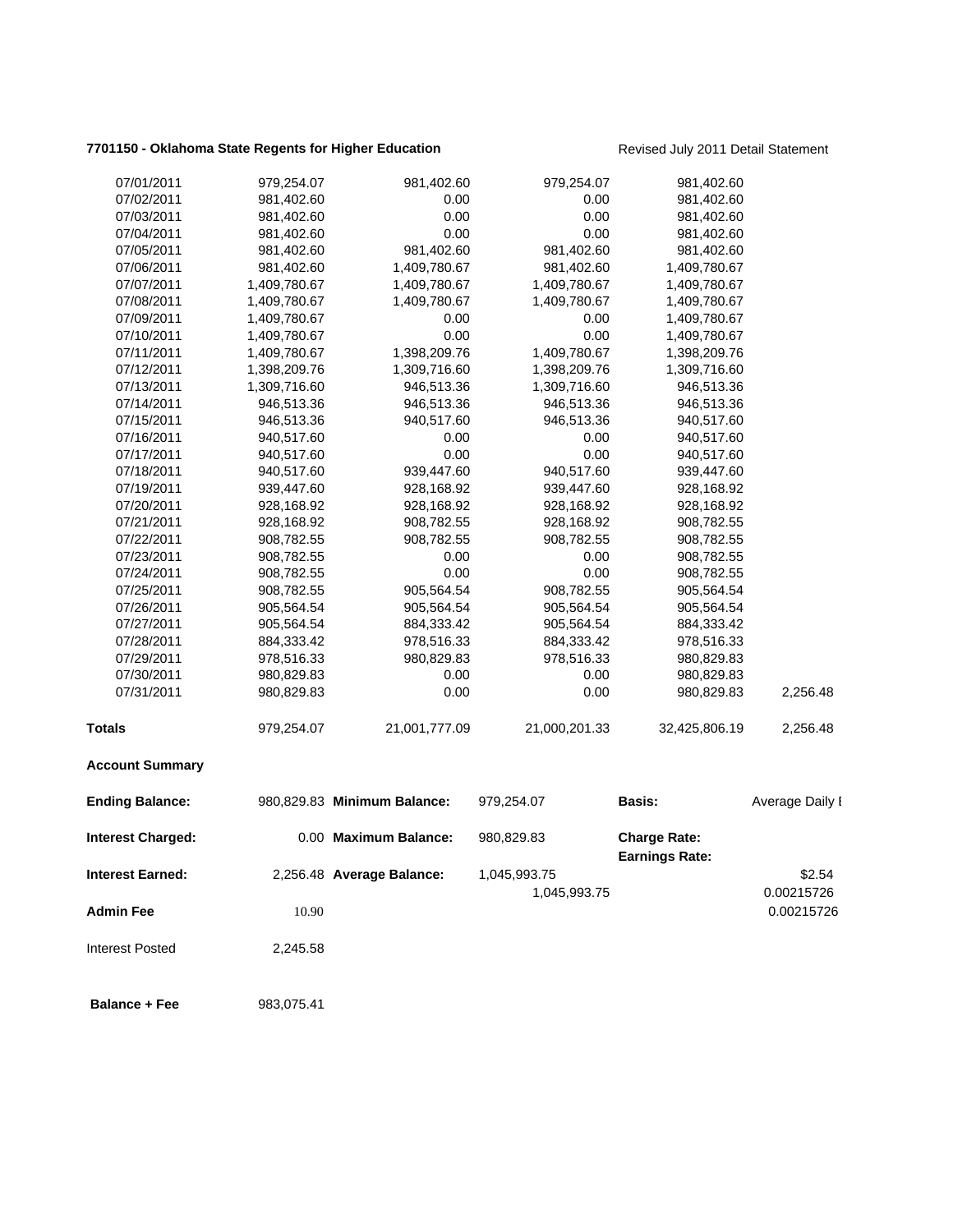# **7701369 - Workers Comp Court Continuing Letter of Credit** Revised July 2011 Detail Statement

| 07/01/2011              | 7,304,460.43 | 7,320,636.02                  | 7,304,460.43                 | 7,320,636.02                                 |                      |
|-------------------------|--------------|-------------------------------|------------------------------|----------------------------------------------|----------------------|
| 07/02/2011              | 7,320,636.02 | 0.00                          | 0.00                         | 7,320,636.02                                 |                      |
| 07/03/2011              | 7,320,636.02 | 0.00                          | 0.00                         | 7,320,636.02                                 |                      |
| 07/04/2011              | 7,320,636.02 | 0.00                          | 0.00                         | 7,320,636.02                                 |                      |
| 07/05/2011              | 7,320,636.02 | 7,320,636.02                  | 7,320,636.02                 | 7,320,636.02                                 |                      |
| 07/06/2011              | 7,320,636.02 | 7,320,636.02                  | 7,320,636.02                 | 7,320,636.02                                 |                      |
| 07/07/2011              | 7,320,636.02 | 7,320,636.02                  | 7,320,636.02                 | 7,320,636.02                                 |                      |
| 07/08/2011              | 7,320,636.02 | 7,320,636.02                  | 7,320,636.02                 | 7,320,636.02                                 |                      |
| 07/09/2011              | 7,320,636.02 | 0.00                          | 0.00                         | 7,320,636.02                                 |                      |
| 07/10/2011              | 7,320,636.02 | 0.00                          | 0.00                         | 7,320,636.02                                 |                      |
| 07/11/2011              | 7,320,636.02 | 7,320,636.02                  | 7,320,636.02                 | 7,320,636.02                                 |                      |
| 07/12/2011              | 7,320,636.02 | 7,320,636.02                  | 7,320,636.02                 | 7,320,636.02                                 |                      |
| 07/13/2011              | 7,320,636.02 | 7,320,636.02                  | 7,320,636.02                 | 7,320,636.02                                 |                      |
| 07/14/2011              | 7,320,636.02 | 7,320,636.02                  | 7,320,636.02                 | 7,320,636.02                                 |                      |
| 07/15/2011              | 7,320,636.02 | 7,320,636.02                  | 7,320,636.02                 | 7,320,636.02                                 |                      |
| 07/16/2011              | 7,320,636.02 | 0.00                          | 0.00                         | 7,320,636.02                                 |                      |
| 07/17/2011              | 7,320,636.02 | 0.00                          | 0.00                         | 7,320,636.02                                 |                      |
| 07/18/2011              | 7,320,636.02 | 7,320,636.02                  | 7,320,636.02                 | 7,320,636.02                                 |                      |
| 07/19/2011              | 7,320,636.02 | 7,320,636.02                  | 7,320,636.02                 | 7,320,636.02                                 |                      |
| 07/20/2011              | 7,320,636.02 | 7,320,636.02                  | 7,320,636.02                 | 7,320,636.02                                 |                      |
| 07/21/2011              | 7,320,636.02 | 7,285,766.55                  | 7,320,636.02                 | 7,285,766.55                                 |                      |
| 07/22/2011              | 7,285,766.55 | 7,285,766.55                  | 7,285,766.55                 | 7,285,766.55                                 |                      |
| 07/23/2011              | 7,285,766.55 | 0.00                          | 0.00                         | 7,285,766.55                                 |                      |
| 07/24/2011              | 7,285,766.55 | 0.00                          | 0.00                         | 7,285,766.55                                 |                      |
| 07/25/2011              | 7,285,766.55 | 7,282,800.03                  | 7,285,766.55                 | 7,282,800.03                                 |                      |
| 07/26/2011              | 7,282,800.03 | 7,232,800.03                  | 7,282,800.03                 | 7,232,800.03                                 |                      |
| 07/27/2011              | 7,232,800.03 | 7,232,800.03                  | 7,232,800.03                 | 7,232,800.03                                 |                      |
| 07/28/2011              | 7,232,800.03 | 7,232,800.03                  | 7,232,800.03                 | 7,232,800.03                                 |                      |
| 07/29/2011              | 7,232,800.03 | 7,232,800.03                  | 7,232,800.03                 | 7,232,800.03                                 |                      |
| 07/30/2011              | 7,232,800.03 | 0.00                          | 0.00                         | 7,232,800.03                                 |                      |
| 07/31/2011              | 7,232,800.03 | 0.00                          | 0.00                         | 7,232,800.03                                 | 15,743.50            |
| <b>Totals</b>           | 7,304,460.43 | 145,953,801.51                | 146,025,461.91               | 226,235,386.81                               | 15,743.50            |
| <b>Account Summary</b>  |              |                               |                              |                                              |                      |
| <b>Ending Balance:</b>  |              | 7,232,800.03 Minimum Balance: | 7,304,460.43                 | <b>Basis:</b>                                | Average Daily I      |
| Interest Charged:       |              | 0.00 Maximum Balance:         | 7,232,800.03                 | <b>Charge Rate:</b><br><b>Earnings Rate:</b> |                      |
| <b>Interest Earned:</b> |              | 15,743.50 Average Balance:    | 7,297,915.70<br>7,297,915.70 |                                              | \$2.54<br>0.00215726 |
| <b>Admin Fee</b>        | 76.02        |                               |                              |                                              | 0.00215726           |
| <b>Interest Posted</b>  | 15,667.48    |                               |                              |                                              |                      |
| <b>Balance + Fee</b>    | 7,248,467.51 |                               |                              |                                              |                      |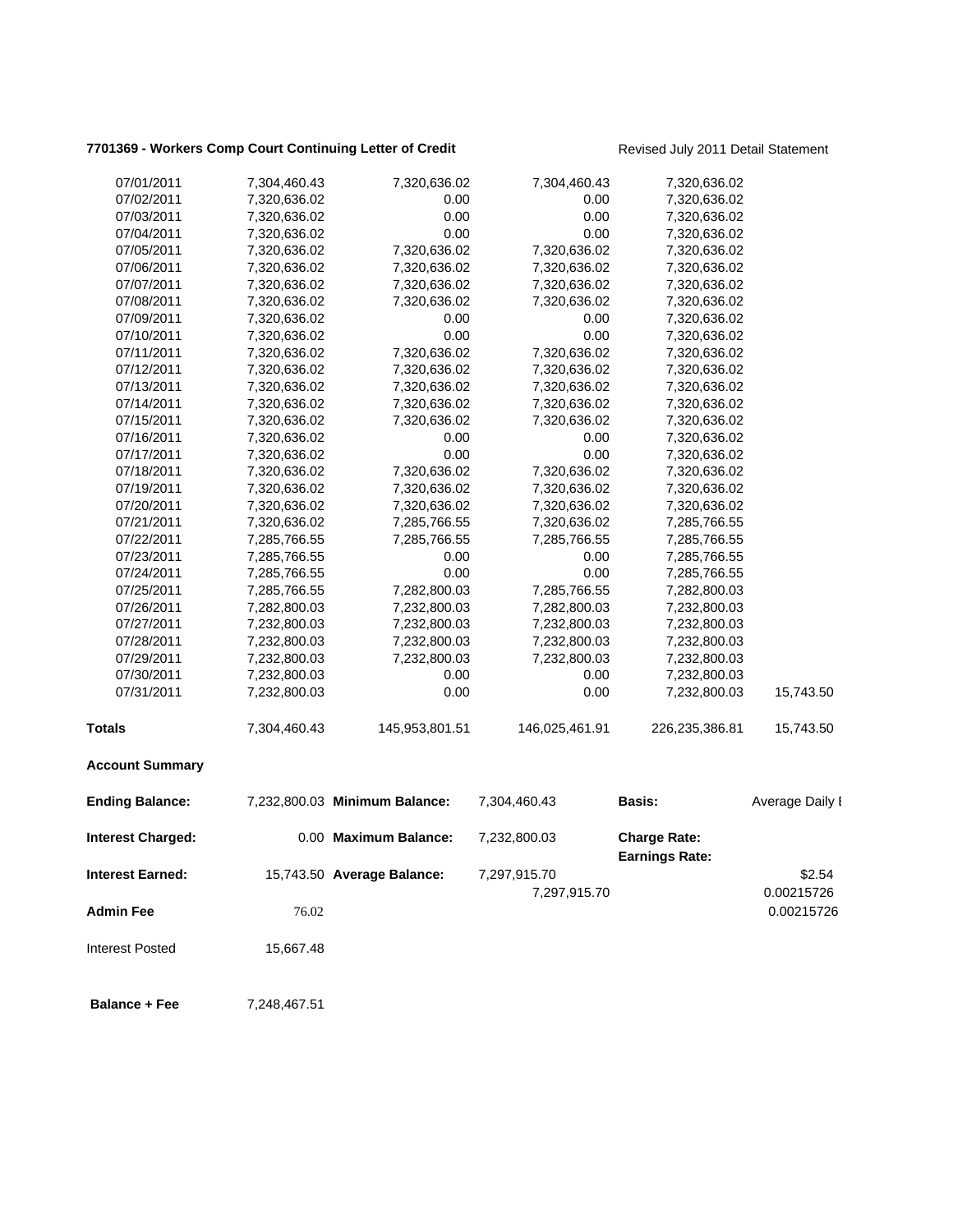## **7701400 - OJA Trust Fund** Revised July 2011 Detail Statement

| 07/01/2011               | 437,690.77 | 438,628.10                  | 437,690.77   | 438,628.10                                   |                 |
|--------------------------|------------|-----------------------------|--------------|----------------------------------------------|-----------------|
| 07/02/2011               | 438,628.10 | 0.00                        | 0.00         | 438,628.10                                   |                 |
| 07/03/2011               | 438,628.10 | 0.00                        | 0.00         | 438,628.10                                   |                 |
| 07/04/2011               | 438,628.10 | 0.00                        | 0.00         | 438,628.10                                   |                 |
| 07/05/2011               | 438,628.10 | 438,628.10                  | 438,628.10   | 438,628.10                                   |                 |
| 07/06/2011               | 438,628.10 | 387,517.56                  | 438,628.10   | 387,517.56                                   |                 |
| 07/07/2011               | 387,517.56 | 387,517.56                  | 387,517.56   | 387,517.56                                   |                 |
| 07/08/2011               | 387,517.56 | 372,517.56                  | 387,517.56   | 372,517.56                                   |                 |
| 07/09/2011               | 372,517.56 | 0.00                        | 0.00         | 372,517.56                                   |                 |
| 07/10/2011               | 372,517.56 | 0.00                        | 0.00         | 372,517.56                                   |                 |
| 07/11/2011               | 372,517.56 | 372,517.56                  | 372,517.56   | 372,517.56                                   |                 |
| 07/12/2011               | 372,517.56 | 372,517.56                  | 372,517.56   | 372,517.56                                   |                 |
| 07/13/2011               | 372,517.56 | 373,972.86                  | 372,517.56   | 373,972.86                                   |                 |
| 07/14/2011               | 373,972.86 | 373,972.86                  | 373,972.86   | 373,972.86                                   |                 |
| 07/15/2011               | 373,972.86 | 441,091.95                  | 373,972.86   | 441,091.95                                   |                 |
| 07/16/2011               | 441,091.95 | 0.00                        | 0.00         | 441,091.95                                   |                 |
| 07/17/2011               | 441,091.95 | 0.00                        | 0.00         | 441,091.95                                   |                 |
| 07/18/2011               | 441,091.95 | 441,091.95                  | 441,091.95   | 441,091.95                                   |                 |
| 07/19/2011               | 441,091.95 | 441,091.95                  | 441,091.95   | 441,091.95                                   |                 |
| 07/20/2011               | 441,091.95 | 441,091.95                  | 441,091.95   | 441,091.95                                   |                 |
| 07/21/2011               | 441,091.95 | 441,091.95                  | 441,091.95   | 441,091.95                                   |                 |
| 07/22/2011               | 441,091.95 | 441,091.95                  | 441,091.95   | 441,091.95                                   |                 |
| 07/23/2011               | 441,091.95 | 0.00                        | 0.00         | 441,091.95                                   |                 |
| 07/24/2011               | 441,091.95 | 0.00                        | 0.00         | 441,091.95                                   |                 |
| 07/25/2011               | 441,091.95 | 441,091.95                  | 441,091.95   | 441,091.95                                   |                 |
| 07/26/2011               | 441,091.95 | 442,238.95                  | 441,091.95   | 442,238.95                                   |                 |
| 07/27/2011               | 442,238.95 | 442,238.95                  | 442,238.95   | 442,238.95                                   |                 |
| 07/28/2011               | 442,238.95 | 442,238.95                  | 442,238.95   | 442,238.95                                   |                 |
| 07/29/2011               | 442,238.95 | 442,238.95                  | 442,238.95   | 442,238.95                                   |                 |
| 07/30/2011               | 442,238.95 | 0.00                        | 0.00         | 442,238.95                                   |                 |
| 07/31/2011               | 442,238.95 | 0.00                        | 0.00         | 442,238.95                                   | 910.51          |
| Totals                   | 437,690.77 | 8,374,389.17                | 8,369,840.99 | 13,084,154.29                                | 910.51          |
| <b>Account Summary</b>   |            |                             |              |                                              |                 |
| <b>Ending Balance:</b>   |            | 442,238.95 Minimum Balance: | 437,690.77   | <b>Basis:</b>                                | Average Daily I |
| <b>Interest Charged:</b> |            | 0.00 Maximum Balance:       | 442,238.95   | <b>Charge Rate:</b><br><b>Earnings Rate:</b> |                 |
| <b>Interest Earned:</b>  |            | 910.51 Average Balance:     | 422,069.49   |                                              | \$2.54          |
|                          |            |                             | 422,069.49   |                                              | 0.00215726      |
| <b>Admin Fee</b>         | 4.40       |                             |              |                                              | 0.00215726      |
| <b>Interest Posted</b>   | 906.12     |                             |              |                                              |                 |

**Balance + Fee** 443,145.07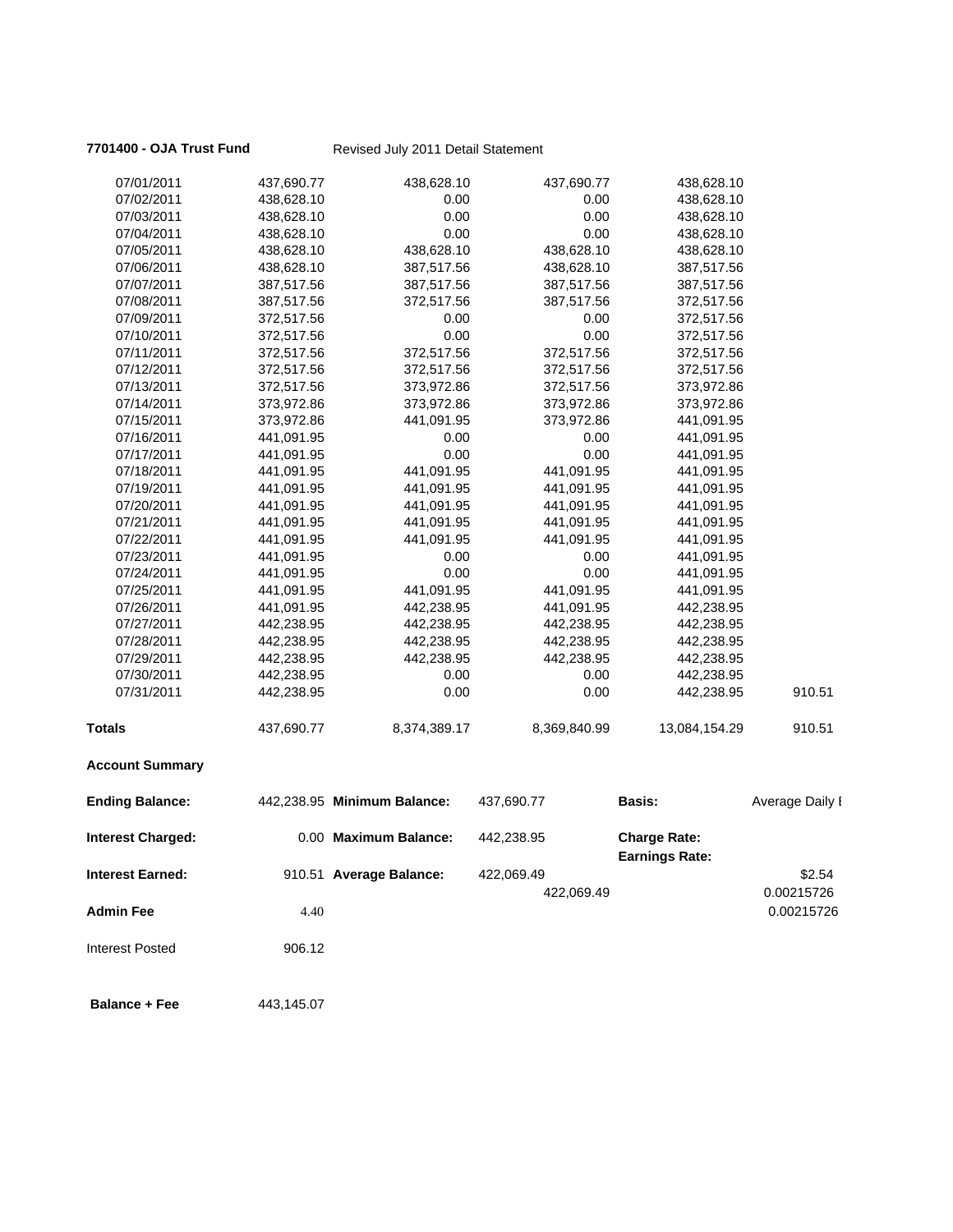## **7701605 - Student Educational Assistance Fund** Revised July 2011 Detail Statement

| 07/01/2011              | 15,375,089.10 | 15,409,449.41                  | 15,375,089.10                  | 15,409,449.41                                |                      |
|-------------------------|---------------|--------------------------------|--------------------------------|----------------------------------------------|----------------------|
| 07/02/2011              | 15,409,449.41 | 0.00                           | 0.00                           | 15,409,449.41                                |                      |
| 07/03/2011              | 15,409,449.41 | 0.00                           | 0.00                           | 15,409,449.41                                |                      |
| 07/04/2011              | 15,409,449.41 | 0.00                           | 0.00                           | 15,409,449.41                                |                      |
| 07/05/2011              | 15,409,449.41 | 15,411,351.44                  | 15,409,449.41                  | 15,411,351.44                                |                      |
| 07/06/2011              | 15,411,351.44 | 15,409,958.55                  | 15,411,351.44                  | 15,409,958.55                                |                      |
| 07/07/2011              | 15,409,958.55 | 15,409,958.55                  | 15,409,958.55                  | 15,409,958.55                                |                      |
| 07/08/2011              | 15,409,958.55 | 15,409,958.55                  | 15,409,958.55                  | 15,409,958.55                                |                      |
| 07/09/2011              | 15,409,958.55 | 0.00                           | 0.00                           | 15,409,958.55                                |                      |
| 07/10/2011              | 15,409,958.55 | 0.00                           | 0.00                           | 15,409,958.55                                |                      |
| 07/11/2011              | 15,409,958.55 | 15,410,327.24                  | 15,409,958.55                  | 15,410,327.24                                |                      |
| 07/12/2011              | 15,410,327.24 | 15,393,025.89                  | 15,410,327.24                  | 15,393,025.89                                |                      |
| 07/13/2011              | 15,393,025.89 | 15,393,025.89                  | 15,393,025.89                  | 15,393,025.89                                |                      |
| 07/14/2011              | 15,393,025.89 | 15,393,025.89                  | 15,393,025.89                  | 15,393,025.89                                |                      |
| 07/15/2011              | 15,393,025.89 | 15,393,025.89                  | 15,393,025.89                  | 15,393,025.89                                |                      |
| 07/16/2011              | 15,393,025.89 | 0.00                           | 0.00                           | 15,393,025.89                                |                      |
| 07/17/2011              | 15,393,025.89 | 0.00                           | 0.00                           | 15,393,025.89                                |                      |
| 07/18/2011              | 15,393,025.89 | 16,417,770.61                  | 15,393,025.89                  | 16,417,770.61                                |                      |
| 07/19/2011              | 16,417,770.61 | 16,000,665.53                  | 16,417,770.61                  | 16,000,665.53                                |                      |
| 07/20/2011              | 16,000,665.53 | 16,000,665.53                  | 16,000,665.53                  | 16,000,665.53                                |                      |
| 07/21/2011              | 16,000,665.53 | 15,218,977.25                  | 16,000,665.53                  | 15,218,977.25                                |                      |
| 07/22/2011              | 15,218,977.25 | 15,218,977.25                  | 15,218,977.25                  | 15,218,977.25                                |                      |
| 07/23/2011              | 15,218,977.25 | 0.00                           | 0.00                           | 15,218,977.25                                |                      |
| 07/24/2011              | 15,218,977.25 | 0.00                           | 0.00                           | 15,218,977.25                                |                      |
| 07/25/2011              | 15,218,977.25 | 15,718,269.10                  | 15,218,977.25                  | 15,718,269.10                                |                      |
| 07/26/2011              | 15,718,269.10 | 15,718,269.10                  | 15,718,269.10                  | 15,718,269.10                                |                      |
| 07/27/2011              | 15,718,269.10 | 15,275,291.91                  | 15,718,269.10                  | 15,275,291.91                                |                      |
| 07/28/2011              | 15,275,291.91 | 15,275,261.91                  | 15,275,291.91                  | 15,275,261.91                                |                      |
| 07/29/2011              | 15,275,261.91 | 15,272,411.91                  | 15,275,261.91                  | 15,272,411.91                                |                      |
| 07/30/2011              | 15,272,411.91 | 0.00                           | 0.00                           | 15,272,411.91                                |                      |
| 07/31/2011              | 15,272,411.91 | 0.00                           | 0.00                           | 15,272,411.91                                | 33,330.84            |
| Totals                  | 15,375,089.10 | 310,149,667.40                 | 310,252,344.59                 | 478,966,762.83                               | 33,330.83            |
| <b>Account Summary</b>  |               |                                |                                |                                              |                      |
| <b>Ending Balance:</b>  |               | 15,272,411.91 Minimum Balance: | 15,375,089.10                  | <b>Basis:</b>                                | Average Daily I      |
| Interest Charged:       |               | 0.00 Maximum Balance:          | 15,272,411.91                  | <b>Charge Rate:</b><br><b>Earnings Rate:</b> |                      |
| <b>Interest Earned:</b> |               | 33,330.84 Average Balance:     | 15,450,540.74<br>15,450,540.74 |                                              | \$2.54<br>0.00215726 |
| <b>Admin Fee</b>        | 160.94        |                                |                                |                                              | 0.00215726           |
| <b>Interest Posted</b>  | 33,169.89     |                                |                                |                                              |                      |
| <b>Balance + Fee</b>    | 15,305,581.80 |                                |                                |                                              |                      |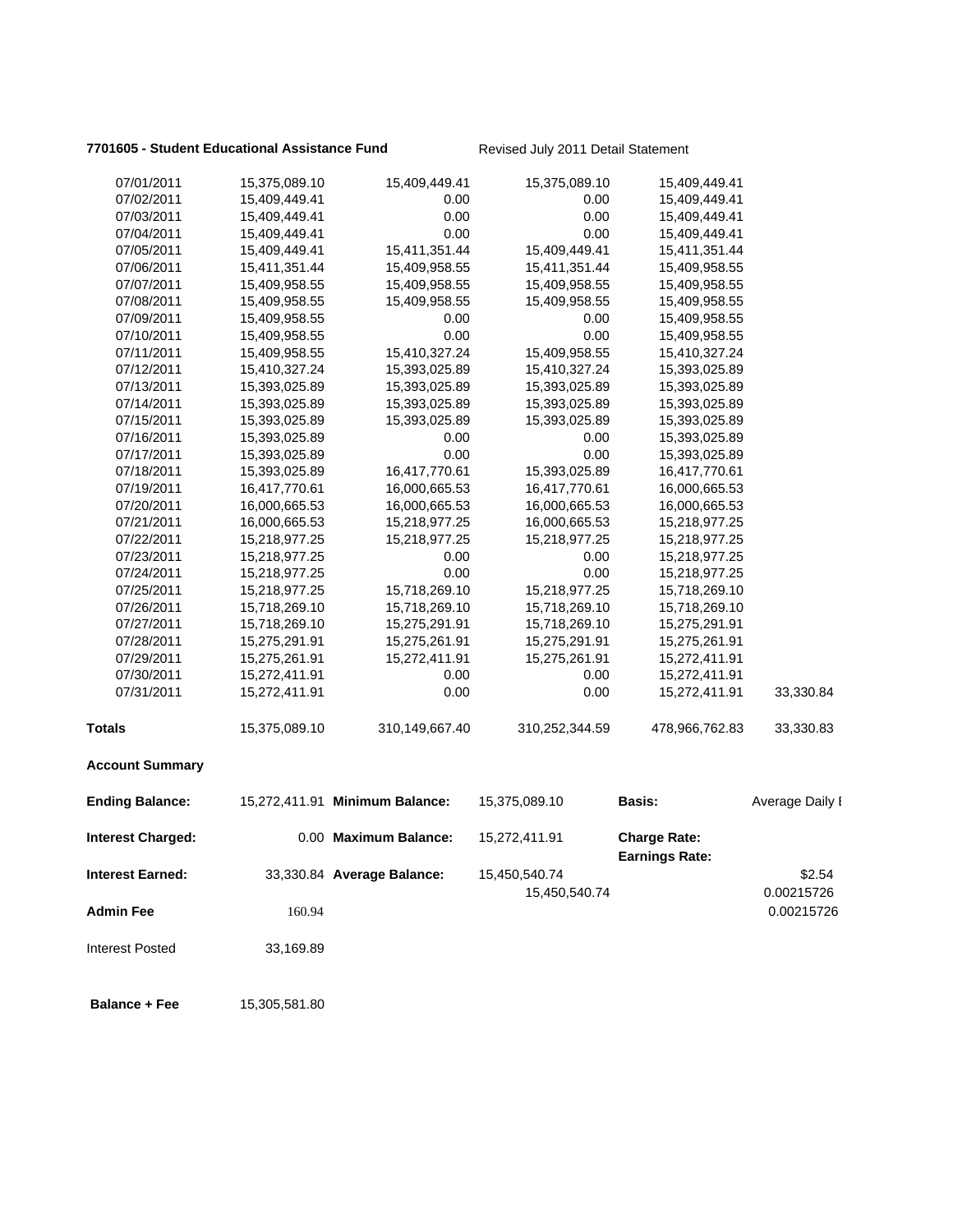## **7701650 - Department of Veteran Affairs Revised July 2011 Detail Statement**

| 07/01/2011               | 730,786.18 | 732,430.51                  | 730,786.18    | 732,430.51                                   |                          |
|--------------------------|------------|-----------------------------|---------------|----------------------------------------------|--------------------------|
| 07/02/2011               | 732,430.51 | 0.00                        | 0.00          | 732,430.51                                   |                          |
| 07/03/2011               | 732,430.51 | 0.00                        | 0.00          | 732,430.51                                   |                          |
| 07/04/2011               | 732,430.51 | 0.00                        | 0.00          | 732,430.51                                   |                          |
| 07/05/2011               | 732,430.51 | 732,430.51                  | 732,430.51    | 732,430.51                                   |                          |
| 07/06/2011               | 732,430.51 | 732,430.51                  | 732,430.51    | 732,430.51                                   |                          |
| 07/07/2011               | 732,430.51 | 789,046.47                  | 732,430.51    | 789,046.47                                   |                          |
| 07/08/2011               | 789,046.47 | 789,046.47                  | 789,046.47    | 789,046.47                                   |                          |
| 07/09/2011               | 789,046.47 | 0.00                        | 0.00          | 789,046.47                                   |                          |
| 07/10/2011               | 789,046.47 | 0.00                        | 0.00          | 789,046.47                                   |                          |
| 07/11/2011               | 789,046.47 | 815,750.25                  | 789,046.47    | 815,750.25                                   |                          |
| 07/12/2011               | 815,750.25 | 815,750.25                  | 815,750.25    | 815,750.25                                   |                          |
| 07/13/2011               | 815,750.25 | 790,039.03                  | 815,750.25    | 790,039.03                                   |                          |
| 07/14/2011               | 790,039.03 | 790,039.03                  | 790,039.03    | 790,039.03                                   |                          |
| 07/15/2011               | 790,039.03 | 790,039.03                  | 790,039.03    | 790,039.03                                   |                          |
| 07/16/2011               | 790,039.03 | 0.00                        | 0.00          | 790,039.03                                   |                          |
| 07/17/2011               | 790,039.03 | 0.00                        | 0.00          | 790,039.03                                   |                          |
| 07/18/2011               | 790,039.03 | 796,813.92                  | 790,039.03    | 796,813.92                                   |                          |
| 07/19/2011               | 796,813.92 | 796,813.92                  | 796,813.92    | 796,813.92                                   |                          |
| 07/20/2011               | 796,813.92 | 798,519.02                  | 796,813.92    | 798,519.02                                   |                          |
| 07/21/2011               | 798,519.02 | 790,545.87                  | 798,519.02    | 790,545.87                                   |                          |
| 07/22/2011               | 790,545.87 | 790,545.87                  | 790,545.87    | 790,545.87                                   |                          |
| 07/23/2011               | 790,545.87 | 0.00                        | 0.00          | 790,545.87                                   |                          |
| 07/24/2011               | 790,545.87 | 0.00                        | 0.00          | 790,545.87                                   |                          |
| 07/25/2011               | 790,545.87 | 791,926.90                  | 790,545.87    | 791,926.90                                   |                          |
| 07/26/2011               | 791,926.90 | 796,290.90                  | 791,926.90    | 796,290.90                                   |                          |
| 07/27/2011               | 796,290.90 | 796,290.90                  | 796,290.90    | 796,290.90                                   |                          |
| 07/28/2011               | 796,290.90 | 797,646.45                  | 796,290.90    | 797,646.45                                   |                          |
| 07/29/2011               | 797,646.45 | 797,646.45                  | 797,646.45    | 797,646.45                                   |                          |
| 07/30/2011               | 797,646.45 | 0.00                        | 0.00          | 797,646.45                                   |                          |
| 07/31/2011               | 797,646.45 | 0.00                        | 0.00          | 797,646.45                                   | 1,688.36                 |
| <b>Totals</b>            | 730,786.18 | 15,730,042.26               | 15,663,181.99 | 24,261,889.43                                | 1,688.36                 |
| <b>Account Summary</b>   |            |                             |               |                                              |                          |
| <b>Ending Balance:</b>   |            | 797,646.45 Minimum Balance: | 730,786.18    | <b>Basis:</b>                                | Average Daily I          |
| <b>Interest Charged:</b> |            | 0.00 Maximum Balance:       | 797,646.45    | <b>Charge Rate:</b><br><b>Earnings Rate:</b> |                          |
| <b>Interest Earned:</b>  |            | 1,688.36 Average Balance:   | 782,641.59    |                                              | \$2.54                   |
| <b>Admin Fee</b>         | 8.15       |                             | 782,641.59    |                                              | 0.00215726<br>0.00215726 |
| <b>Interest Posted</b>   | 1,680.21   |                             |               |                                              |                          |
| <b>Balance + Fee</b>     | 799,326.66 |                             |               |                                              |                          |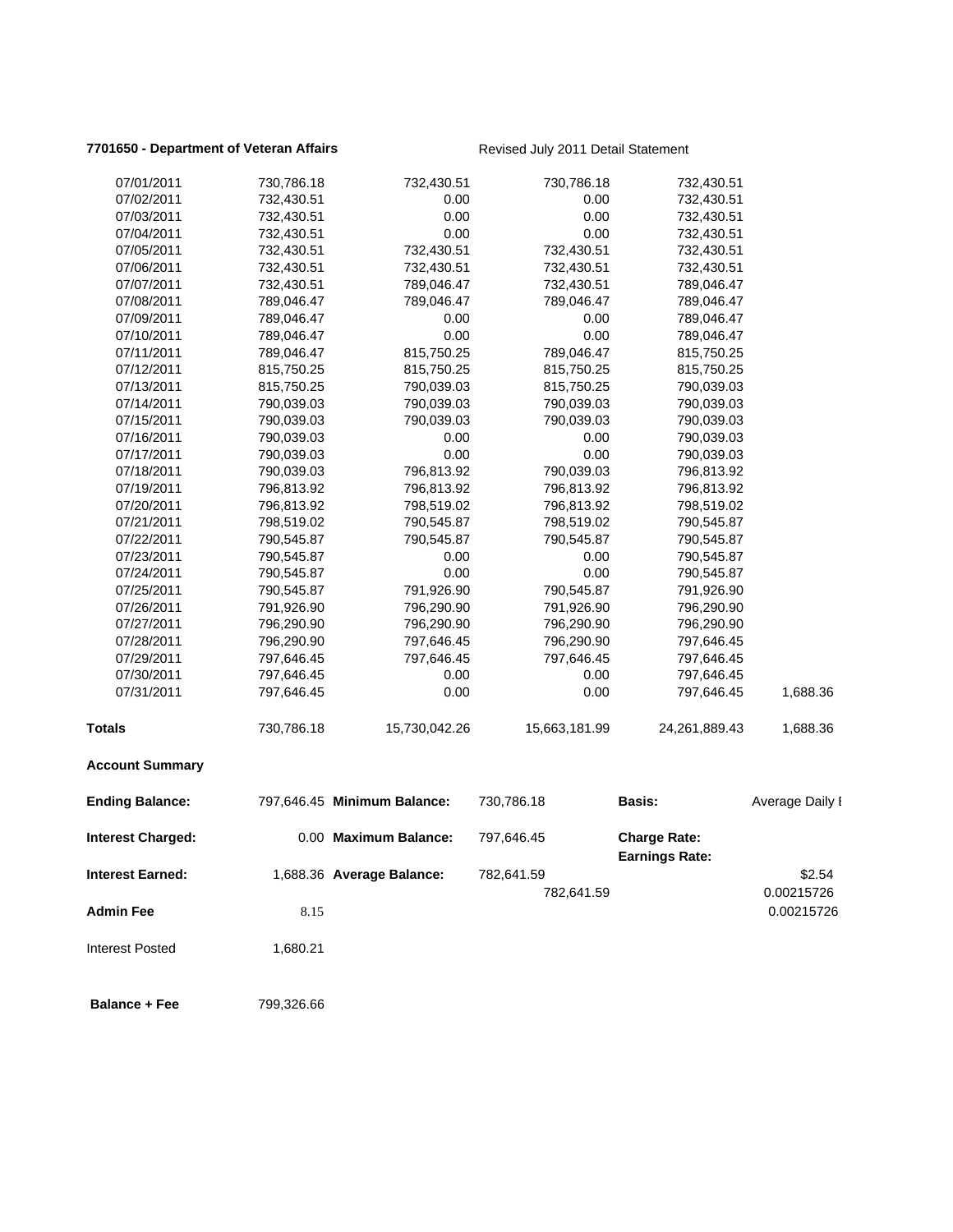## **7701750 - Tulsa Community College Revised July 2011 Detail Statement**

| 07/01/2011              | 7,365,622.51 | 7,381,254.57                  | 7,365,622.51   | 7,381,254.57                                 |                 |
|-------------------------|--------------|-------------------------------|----------------|----------------------------------------------|-----------------|
| 07/02/2011              | 7,381,254.57 | 0.00                          | 0.00           | 7,381,254.57                                 |                 |
| 07/03/2011              | 7,381,254.57 | 0.00                          | 0.00           | 7,381,254.57                                 |                 |
| 07/04/2011              | 7,381,254.57 | 0.00                          | 0.00           | 7,381,254.57                                 |                 |
| 07/05/2011              | 7,381,254.57 | 7,329,442.00                  | 7,381,254.57   | 7,329,442.00                                 |                 |
| 07/06/2011              | 7,329,442.00 | 7,301,681.79                  | 7,329,442.00   | 7,301,681.79                                 |                 |
| 07/07/2011              | 7,301,681.79 | 7,301,681.79                  | 7,301,681.79   | 7,301,681.79                                 |                 |
| 07/08/2011              | 7,301,681.79 | 7,301,681.79                  | 7,301,681.79   | 7,301,681.79                                 |                 |
| 07/09/2011              | 7,301,681.79 | 0.00                          | 0.00           | 7,301,681.79                                 |                 |
| 07/10/2011              | 7,301,681.79 | 0.00                          | 0.00           | 7,301,681.79                                 |                 |
| 07/11/2011              | 7,301,681.79 | 7,301,681.79                  | 7,301,681.79   | 7,301,681.79                                 |                 |
| 07/12/2011              | 7,301,681.79 | 7,301,681.79                  | 7,301,681.79   | 7,301,681.79                                 |                 |
| 07/13/2011              | 7,301,681.79 | 7,166,302.87                  | 7,301,681.79   | 7,166,302.87                                 |                 |
| 07/14/2011              | 7,166,302.87 | 7,166,302.87                  | 7,166,302.87   | 7,166,302.87                                 |                 |
| 07/15/2011              | 7,166,302.87 | 7,166,302.87                  | 7,166,302.87   | 7,166,302.87                                 |                 |
| 07/16/2011              | 7,166,302.87 | 0.00                          | 0.00           | 7,166,302.87                                 |                 |
| 07/17/2011              | 7,166,302.87 | 0.00                          | 0.00           | 7,166,302.87                                 |                 |
| 07/18/2011              | 7,166,302.87 | 7,151,105.93                  | 7,166,302.87   | 7,151,105.93                                 |                 |
| 07/19/2011              | 7,151,105.93 | 7,098,160.35                  | 7,151,105.93   | 7,098,160.35                                 |                 |
| 07/20/2011              | 7,098,160.35 | 7,098,160.35                  | 7,098,160.35   | 7,098,160.35                                 |                 |
| 07/21/2011              | 7,098,160.35 | 7,081,393.72                  | 7,098,160.35   | 7,081,393.72                                 |                 |
| 07/22/2011              | 7,081,393.72 | 7,081,393.72                  | 7,081,393.72   | 7,081,393.72                                 |                 |
| 07/23/2011              | 7,081,393.72 | 0.00                          | 0.00           | 7,081,393.72                                 |                 |
| 07/24/2011              | 7,081,393.72 | 0.00                          | 0.00           | 7,081,393.72                                 |                 |
| 07/25/2011              | 7,081,393.72 | 7,482,742.79                  | 7,081,393.72   | 7,482,742.79                                 |                 |
| 07/26/2011              | 7,482,742.79 | 7,473,963.64                  | 7,482,742.79   | 7,473,963.64                                 |                 |
| 07/27/2011              | 7,473,963.64 | 7,433,572.97                  | 7,473,963.64   | 7,433,572.97                                 |                 |
| 07/28/2011              | 7,433,572.97 | 7,433,572.97                  | 7,433,572.97   | 7,433,572.97                                 |                 |
| 07/29/2011              | 7,433,572.97 | 7,433,797.97                  | 7,433,572.97   | 7,433,797.97                                 |                 |
| 07/30/2011              | 7,433,797.97 | 0.00                          | 0.00           | 7,433,797.97                                 |                 |
| 07/31/2011              | 7,433,797.97 | 0.00                          | 0.00           | 7,433,797.97                                 | 15,699.01       |
| <b>Totals</b>           | 7,365,622.51 | 145,485,878.54                | 145,417,703.08 | 225,595,994.95                               | 15,699.01       |
| <b>Account Summary</b>  |              |                               |                |                                              |                 |
| <b>Ending Balance:</b>  |              | 7,433,797.97 Minimum Balance: | 7,365,622.51   | <b>Basis:</b>                                | Average Daily I |
| Interest Charged:       |              | 0.00 Maximum Balance:         | 7,433,797.97   | <b>Charge Rate:</b><br><b>Earnings Rate:</b> |                 |
| <b>Interest Earned:</b> |              | 15,699.01 Average Balance:    | 7,277,290.16   |                                              | \$2.54          |
|                         |              |                               | 7,277,290.16   |                                              | 0.00215726      |
| <b>Admin Fee</b>        | 75.81        |                               |                |                                              | 0.00215726      |
| <b>Interest Posted</b>  | 15,623.20    |                               |                |                                              |                 |
| <b>Balance + Fee</b>    | 7,449,421.17 |                               |                |                                              |                 |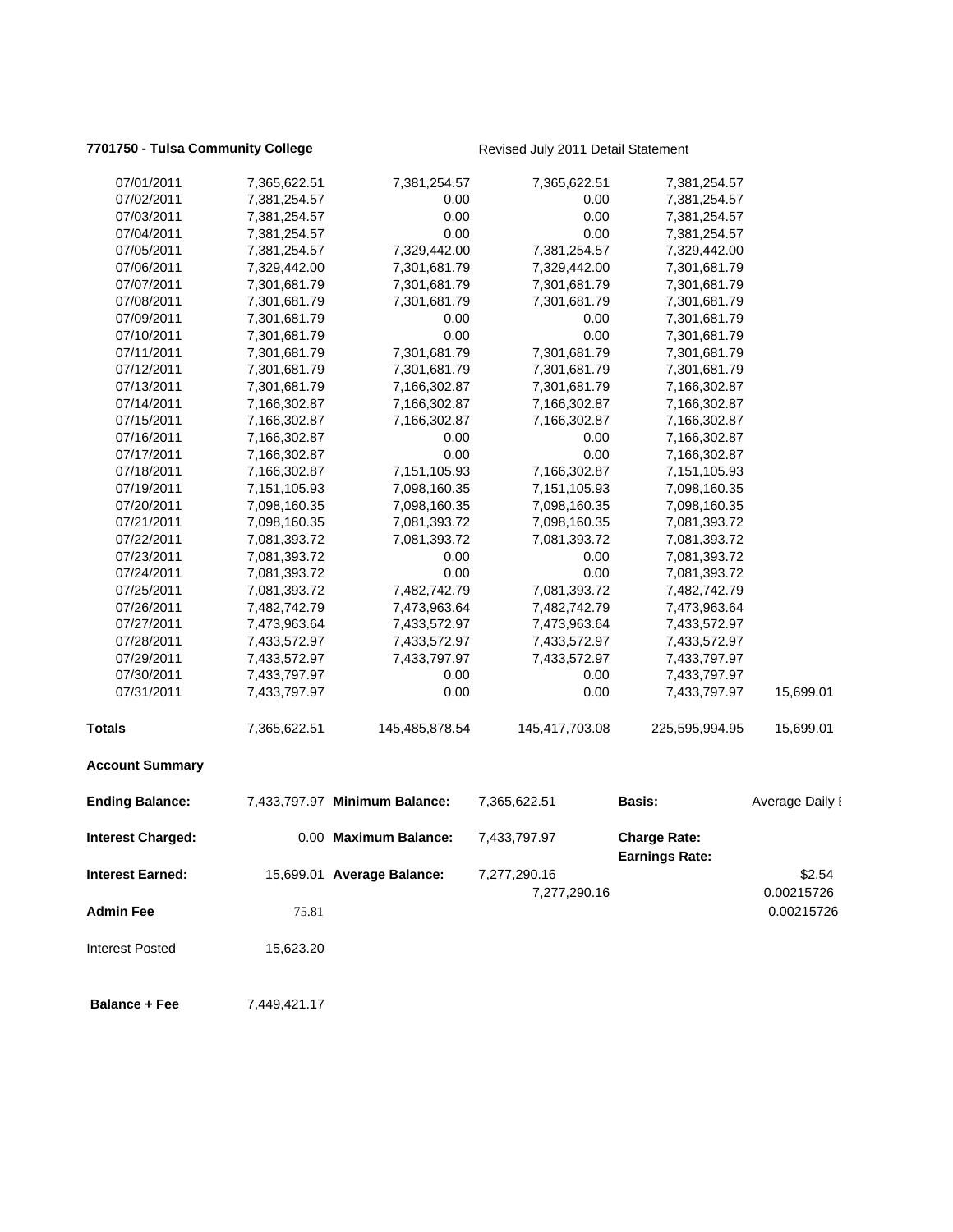## **7701770 - University of Oklahoma Health Science Center** Revised July 2011 Detail Statement

| 07/01/2011              | 270,056,609.34 | 270,178,020.19                  | 270,056,609.34   | 270,178,020.19                               |                 |
|-------------------------|----------------|---------------------------------|------------------|----------------------------------------------|-----------------|
| 07/02/2011              | 270,178,020.19 | 0.00                            | 0.00             | 270,178,020.19                               |                 |
| 07/03/2011              | 270,178,020.19 | 0.00                            | 0.00             | 270,178,020.19                               |                 |
| 07/04/2011              | 270,178,020.19 | 0.00                            | 0.00             | 270,178,020.19                               |                 |
| 07/05/2011              | 270,178,020.19 | 267,578,550.71                  | 270,178,020.19   | 267,578,550.71                               |                 |
| 07/06/2011              | 267,578,550.71 | 280,303,201.29                  | 267,578,550.71   | 280,303,201.29                               |                 |
| 07/07/2011              | 280,303,201.29 | 280,205,038.22                  | 280,303,201.29   | 280,205,038.22                               |                 |
| 07/08/2011              | 280,205,038.22 | 285,311,136.13                  | 280,205,038.22   | 285,311,136.13                               |                 |
| 07/09/2011              | 285,311,136.13 | 0.00                            | 0.00             | 285,311,136.13                               |                 |
| 07/10/2011              | 285,311,136.13 | 0.00                            | 0.00             | 285,311,136.13                               |                 |
| 07/11/2011              | 285,311,136.13 | 285,027,877.02                  | 285,311,136.13   | 285,027,877.02                               |                 |
| 07/12/2011              | 285,027,877.02 | 284,196,748.76                  | 285,027,877.02   | 284,196,748.76                               |                 |
| 07/13/2011              | 284,196,748.76 | 292,914,865.78                  | 284,196,748.76   | 292,914,865.78                               |                 |
| 07/14/2011              | 292,914,865.78 | 291,858,599.54                  | 292,914,865.78   | 291,858,599.54                               |                 |
| 07/15/2011              | 291,858,599.54 | 291,675,478.55                  | 291,858,599.54   | 291,675,478.55                               |                 |
| 07/16/2011              | 291,675,478.55 | 0.00                            | 0.00             | 291,675,478.55                               |                 |
| 07/17/2011              | 291,675,478.55 | 0.00                            | 0.00             | 291,675,478.55                               |                 |
| 07/18/2011              | 291,675,478.55 | 291,323,274.00                  | 291,675,478.55   | 291,323,274.00                               |                 |
| 07/19/2011              | 291,323,274.00 | 276,810,401.20                  | 291,323,274.00   | 276,810,401.20                               |                 |
| 07/20/2011              | 276,810,401.20 | 276,810,401.20                  | 276,810,401.20   | 276,810,401.20                               |                 |
| 07/21/2011              | 276,810,401.20 | 273,685,286.67                  | 276,810,401.20   | 273,685,286.67                               |                 |
| 07/22/2011              | 273,685,286.67 | 273,685,286.67                  | 273,685,286.67   | 273,685,286.67                               |                 |
| 07/23/2011              | 273,685,286.67 | 0.00                            | 0.00             | 273,685,286.67                               |                 |
| 07/24/2011              | 273,685,286.67 | 0.00                            | 0.00             | 273,685,286.67                               |                 |
| 07/25/2011              | 273,685,286.67 | 275,506,887.18                  | 273,685,286.67   | 275,506,887.18                               |                 |
| 07/26/2011              | 275,506,887.18 | 274,598,683.03                  | 275,506,887.18   | 274,598,683.03                               |                 |
| 07/27/2011              | 274,598,683.03 | 274,249,011.01                  | 274,598,683.03   | 274,249,011.01                               |                 |
| 07/28/2011              | 274,249,011.01 | 274,540,664.36                  | 274,249,011.01   | 274,540,664.36                               |                 |
| 07/29/2011              | 274,540,664.36 | 274,022,026.86                  | 274,540,664.36   | 274,022,026.86                               |                 |
| 07/30/2011              | 274,022,026.86 | 0.00                            | 0.00             | 274,022,026.86                               |                 |
| 07/31/2011              | 274,022,026.86 | 0.00                            | 0.00             | 274,022,026.86                               | 602,251.62      |
| <b>Totals</b>           | 270,056,609.34 | 5,594,481,438.37                | 5,590,516,020.85 | 8,654,403,155.36                             | 602,251.62      |
| <b>Account Summary</b>  |                |                                 |                  | 8,654,403,355.36                             |                 |
|                         |                |                                 |                  |                                              |                 |
| <b>Ending Balance:</b>  |                | 274,022,026.86 Minimum Balance: | 270,056,609.34   | <b>Basis:</b>                                | Average Daily I |
| Interest Charged:       |                | 0.00 Maximum Balance:           | 274,022,026.86   | <b>Charge Rate:</b><br><b>Earnings Rate:</b> |                 |
| <b>Interest Earned:</b> |                | 602,251.62 Average Balance:     | 279,174,295.33   |                                              | \$2.54          |
|                         |                |                                 |                  |                                              |                 |
|                         |                |                                 | 279,174,295.33   |                                              | 0.00215726      |
| <b>Admin Fee</b>        | 2,908.07       |                                 |                  |                                              | 0.00215726      |
| <b>Interest Posted</b>  | 599,343.55     |                                 |                  |                                              |                 |
|                         |                |                                 |                  |                                              |                 |
| <b>Balance + Fee</b>    | 274,621,370.41 |                                 |                  |                                              |                 |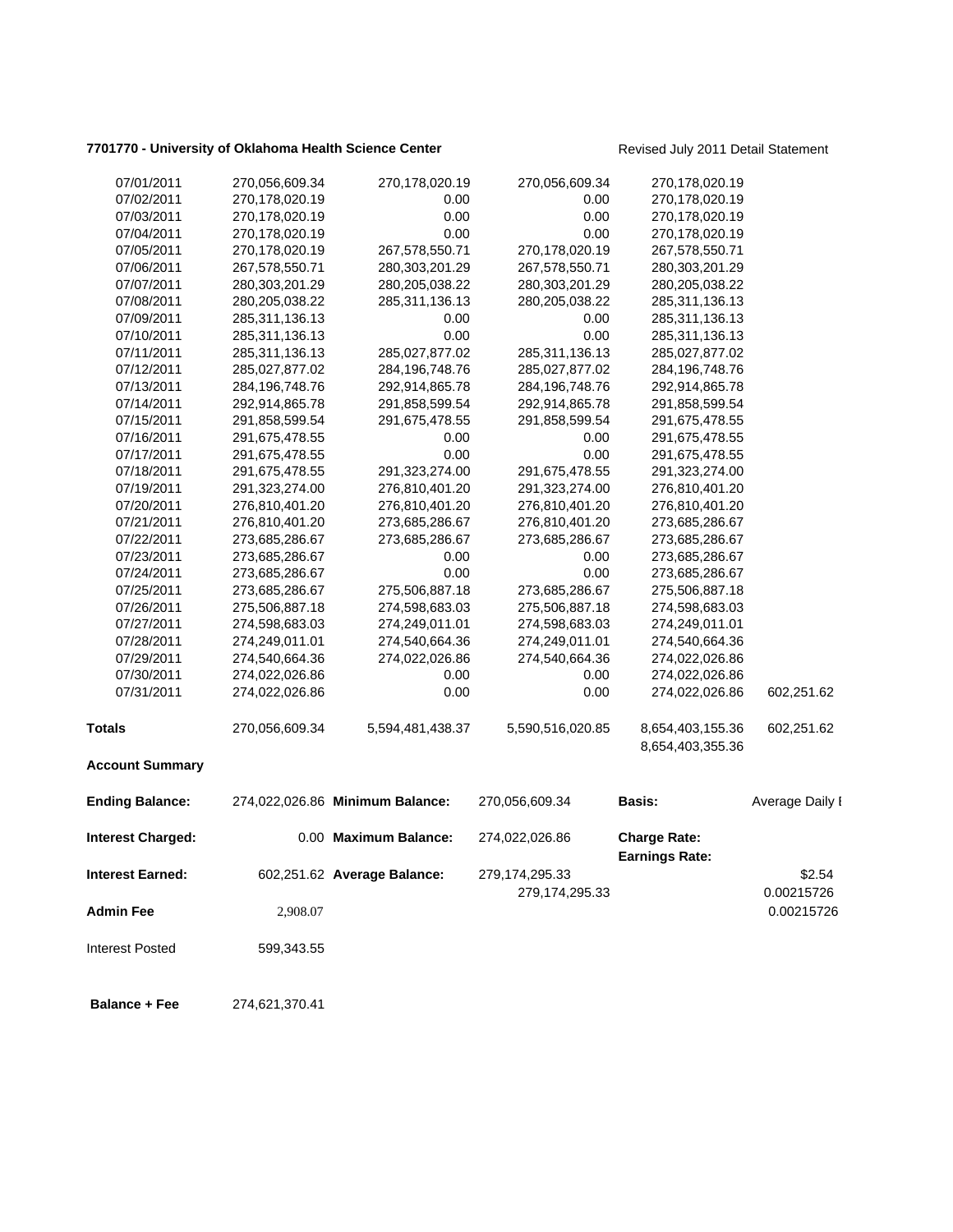## **7701805 - Dept of Rehab** Revised July 2011 Detail Statement

| 07/01/2011               | 142,637.23 | 142,950.57                  | 142,637.23   | 142,950.57                                   |                 |
|--------------------------|------------|-----------------------------|--------------|----------------------------------------------|-----------------|
| 07/02/2011               | 142,950.57 | 0.00                        | 0.00         | 142,950.57                                   |                 |
| 07/03/2011               | 142,950.57 | 0.00                        | 0.00         | 142,950.57                                   |                 |
| 07/04/2011               | 142,950.57 | 0.00                        | 0.00         | 142,950.57                                   |                 |
| 07/05/2011               | 142,950.57 | 142,950.57                  | 142,950.57   | 142,950.57                                   |                 |
| 07/06/2011               | 142,950.57 | 142,950.57                  | 142,950.57   | 142,950.57                                   |                 |
| 07/07/2011               | 142,950.57 | 142,950.57                  | 142,950.57   | 142,950.57                                   |                 |
| 07/08/2011               | 142,950.57 | 142,950.57                  | 142,950.57   | 142,950.57                                   |                 |
| 07/09/2011               | 142,950.57 | 0.00                        | 0.00         | 142,950.57                                   |                 |
| 07/10/2011               | 142,950.57 | 0.00                        | 0.00         | 142,950.57                                   |                 |
| 07/11/2011               | 142,950.57 | 147,126.57                  | 142,950.57   | 147,126.57                                   |                 |
| 07/12/2011               | 147,126.57 | 146,795.01                  | 147,126.57   | 146,795.01                                   |                 |
| 07/13/2011               | 146,795.01 | 147,268.31                  | 146,795.01   | 147,268.31                                   |                 |
| 07/14/2011               | 147,268.31 | 147,268.31                  | 147,268.31   | 147,268.31                                   |                 |
| 07/15/2011               | 147,268.31 | 147,268.31                  | 147,268.31   | 147,268.31                                   |                 |
| 07/16/2011               | 147,268.31 | 0.00                        | 0.00         | 147,268.31                                   |                 |
| 07/17/2011               | 147,268.31 | 0.00                        | 0.00         | 147,268.31                                   |                 |
| 07/18/2011               | 147,268.31 | 147,248.31                  | 147,268.31   | 147,248.31                                   |                 |
| 07/19/2011               | 147,248.31 | 147,248.31                  | 147,248.31   | 147,248.31                                   |                 |
| 07/20/2011               | 147,248.31 | 147,248.31                  | 147,248.31   | 147,248.31                                   |                 |
| 07/21/2011               | 147,248.31 | 147,273.31                  | 147,248.31   | 147,273.31                                   |                 |
| 07/22/2011               | 147,273.31 | 147,273.31                  | 147,273.31   | 147,273.31                                   |                 |
| 07/23/2011               | 147,273.31 | 0.00                        | 0.00         | 147,273.31                                   |                 |
| 07/24/2011               | 147,273.31 | 0.00                        | 0.00         | 147,273.31                                   |                 |
| 07/25/2011               | 147,273.31 | 146,823.31                  | 147,273.31   | 146,823.31                                   |                 |
| 07/26/2011               | 146,823.31 | 146,823.31                  | 146,823.31   | 146,823.31                                   |                 |
| 07/27/2011               | 146,823.31 | 146,823.31                  | 146,823.31   | 146,823.31                                   |                 |
| 07/28/2011               | 146,823.31 | 146,823.31                  | 146,823.31   | 146,823.31                                   |                 |
| 07/29/2011               | 146,823.31 | 146,705.60                  | 146,823.31   | 146,705.60                                   |                 |
| 07/30/2011               | 146,705.60 | 0.00                        | 0.00         | 146,705.60                                   |                 |
| 07/31/2011               | 146,705.60 | 0.00                        | 0.00         | 146,705.60                                   | 314.40          |
| <b>Totals</b>            | 142,637.23 | 2,920,769.75                | 2,916,701.38 | 4,518,017.04                                 | 314.40          |
| <b>Account Summary</b>   |            |                             |              |                                              |                 |
| <b>Ending Balance:</b>   |            | 146,705.60 Minimum Balance: | 142,637.23   | <b>Basis:</b>                                | Average Daily I |
| <b>Interest Charged:</b> |            | 0.00 Maximum Balance:       | 146,705.60   | <b>Charge Rate:</b><br><b>Earnings Rate:</b> |                 |
| <b>Interest Earned:</b>  |            | 314.40 Average Balance:     | 145,742.49   |                                              | \$2.54          |
|                          |            |                             | 145,742.49   |                                              | 0.00215726      |
| <b>Admin Fee</b>         | 1.52       |                             |              |                                              | 0.00215726      |
| <b>Interest Posted</b>   | 312.89     |                             |              |                                              |                 |

**Balance + Fee** 147,018.49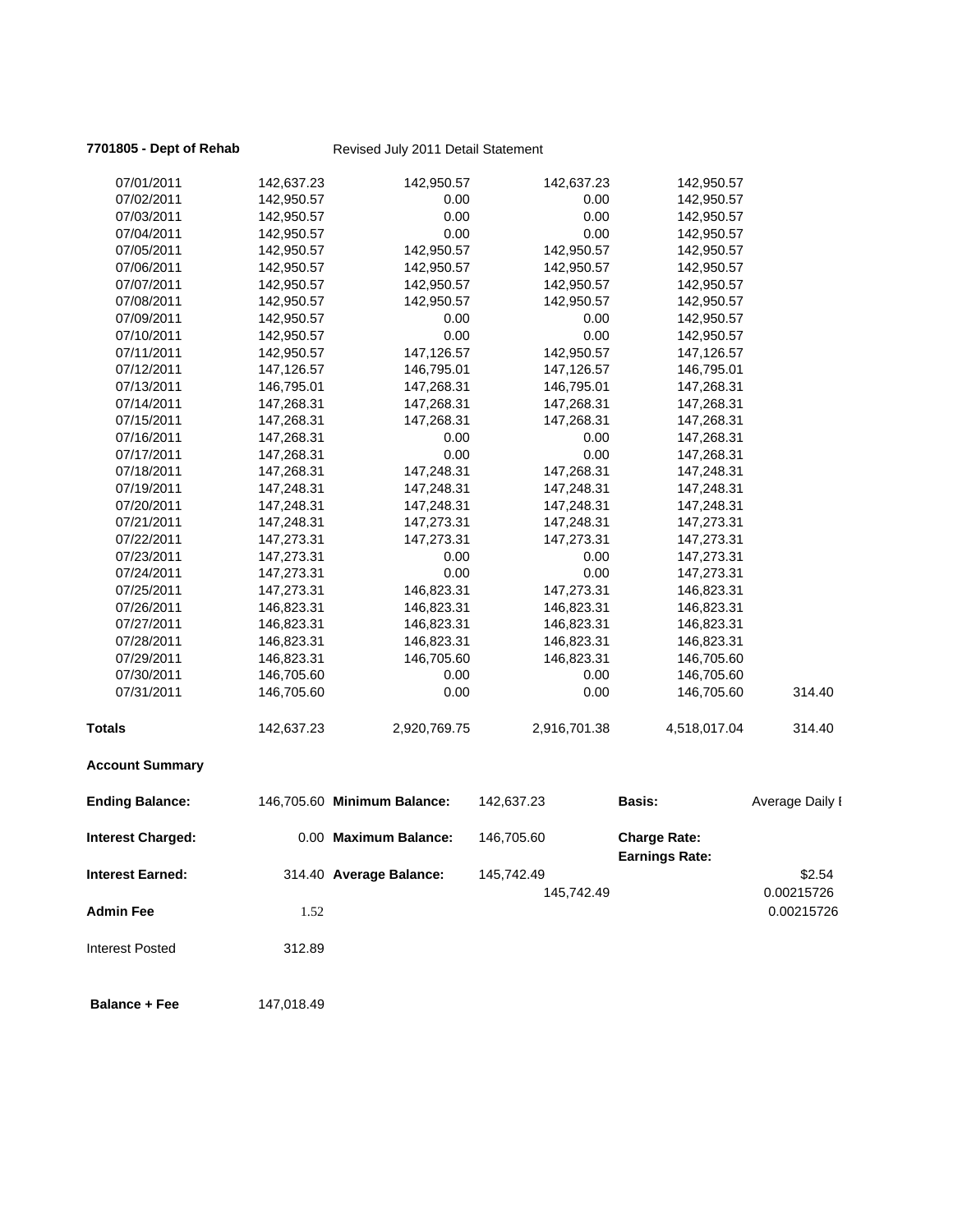### **7702120 - University of Central Oklahoma** Revised July 2011 Detail Statement

| 07/01/2011               | 15,308,416.44 | 18,876,338.10                  | 15,308,416.44  | 18,876,338.10                                |                 |
|--------------------------|---------------|--------------------------------|----------------|----------------------------------------------|-----------------|
| 07/02/2011               | 18,876,338.10 | 0.00                           | 0.00           | 18,876,338.10                                |                 |
| 07/03/2011               | 18,876,338.10 | 0.00                           | 0.00           | 18,876,338.10                                |                 |
| 07/04/2011               | 18,876,338.10 | 0.00                           | 0.00           | 18,876,338.10                                |                 |
| 07/05/2011               | 18,876,338.10 | 18,876,488.10                  | 18,876,338.10  | 18,876,488.10                                |                 |
| 07/06/2011               | 18,876,488.10 | 18,860,088.10                  | 18,876,488.10  | 18,860,088.10                                |                 |
| 07/07/2011               | 18,860,088.10 | 19,384,439.58                  | 18,860,088.10  | 19,384,439.58                                |                 |
| 07/08/2011               | 19,384,439.58 | 17,556,436.71                  | 19,384,439.58  | 17,556,436.71                                |                 |
| 07/09/2011               | 17,556,436.71 | 0.00                           | 0.00           | 17,556,436.71                                |                 |
| 07/10/2011               | 17,556,436.71 | 0.00                           | 0.00           | 17,556,436.71                                |                 |
| 07/11/2011               | 17,556,436.71 | 17,491,987.70                  | 17,556,436.71  | 17,491,987.70                                |                 |
| 07/12/2011               | 17,491,987.70 | 17,491,962.70                  | 17,491,987.70  | 17,491,962.70                                |                 |
| 07/13/2011               | 17,491,962.70 | 17,425,911.69                  | 17,491,962.70  | 17,425,911.69                                |                 |
| 07/14/2011               | 17,425,911.69 | 17,005,856.77                  | 17,425,911.69  | 17,005,856.77                                |                 |
| 07/15/2011               | 17,005,856.77 | 17,005,856.77                  | 17,005,856.77  | 17,005,856.77                                |                 |
| 07/16/2011               | 17,005,856.77 | 0.00                           | 0.00           | 17,005,856.77                                |                 |
| 07/17/2011               | 17,005,856.77 | 0.00                           | 0.00           | 17,005,856.77                                |                 |
| 07/18/2011               | 17,005,856.77 | 15,961,966.32                  | 17,005,856.77  | 15,961,966.32                                |                 |
| 07/19/2011               | 15,961,966.32 | 15,648,368.83                  | 15,961,966.32  | 15,648,368.83                                |                 |
| 07/20/2011               | 15,648,368.83 | 15,648,368.83                  | 15,648,368.83  | 15,648,368.83                                |                 |
| 07/21/2011               | 15,648,368.83 | 15,559,305.89                  | 15,648,368.83  | 15,559,305.89                                |                 |
| 07/22/2011               | 15,559,305.89 | 15,559,305.89                  | 15,559,305.89  | 15,559,305.89                                |                 |
| 07/23/2011               | 15,559,305.89 | 0.00                           | 0.00           | 15,559,305.89                                |                 |
| 07/24/2011               | 15,559,305.89 | 0.00                           | 0.00           | 15,559,305.89                                |                 |
| 07/25/2011               | 15,559,305.89 | 15,384,919.85                  | 15,559,305.89  | 15,384,919.85                                |                 |
| 07/26/2011               | 15,384,919.85 | 15,265,651.81                  | 15,384,919.85  | 15,265,651.81                                |                 |
| 07/27/2011               | 15,265,651.81 | 15,681,798.01                  | 15,265,651.81  | 15,681,798.01                                |                 |
| 07/28/2011               | 15,681,798.01 | 16,023,092.74                  | 15,681,798.01  | 16,023,092.74                                |                 |
| 07/29/2011               | 16,023,092.74 | 16,458,801.09                  | 16,023,092.74  | 16,458,801.09                                |                 |
| 07/30/2011               | 16,458,801.09 | 0.00                           | 0.00           | 16,458,801.09                                |                 |
| 07/31/2011               | 16,458,801.09 | 0.00                           | 0.00           | 16,458,801.09                                | 36,670.42       |
| <b>Totals</b>            | 15,308,416.44 | 337,166,945.48                 | 336,016,560.83 | 526,956,760.70                               | 36,670.42       |
| <b>Account Summary</b>   |               |                                |                |                                              |                 |
| <b>Ending Balance:</b>   |               | 16,458,801.09 Minimum Balance: | 15,308,416.44  | <b>Basis:</b>                                | Average Daily I |
| <b>Interest Charged:</b> |               | 0.00 Maximum Balance:          | 16,458,801.09  | <b>Charge Rate:</b><br><b>Earnings Rate:</b> |                 |
| <b>Interest Earned:</b>  |               | 36,670.42 Average Balance:     | 16,998,605.18  |                                              | \$2.54          |
|                          |               |                                | 16,998,605.18  |                                              | 0.00215726      |
|                          |               |                                |                |                                              |                 |
| <b>Admin Fee</b>         | 177.07        |                                |                |                                              | 0.00215726      |
| <b>Interest Posted</b>   | 36,493.35     |                                |                |                                              |                 |
| <b>Balance + Fee</b>     | 16,495,294.44 |                                |                |                                              |                 |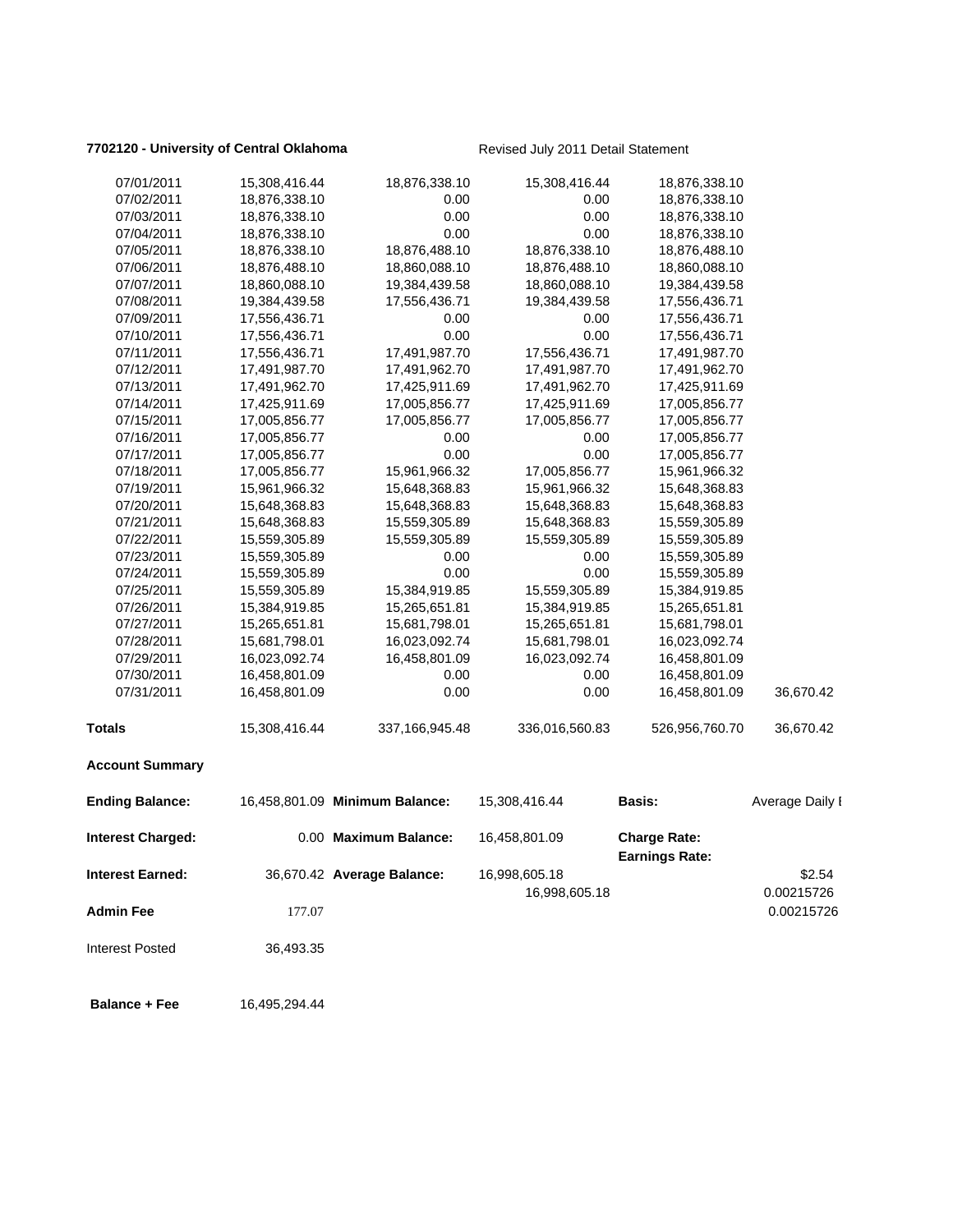# **7702369 - Workers Comp Court Continuing Individual Self Insu** Revised July 2011 Detail Statement

| 07/01/2011              | 841,046.44 | 842,911.19                  | 841,046.44    | 842,911.19                                   |                 |
|-------------------------|------------|-----------------------------|---------------|----------------------------------------------|-----------------|
| 07/02/2011              | 842,911.19 | 0.00                        | 0.00          | 842,911.19                                   |                 |
| 07/03/2011              | 842,911.19 | 0.00                        | 0.00          | 842,911.19                                   |                 |
| 07/04/2011              | 842,911.19 | 0.00                        | 0.00          | 842,911.19                                   |                 |
| 07/05/2011              | 842,911.19 | 842,911.19                  | 842,911.19    | 842,911.19                                   |                 |
| 07/06/2011              | 842,911.19 | 842,911.19                  | 842,911.19    | 842,911.19                                   |                 |
| 07/07/2011              | 842,911.19 | 842,911.19                  | 842,911.19    | 842,911.19                                   |                 |
| 07/08/2011              | 842,911.19 | 842,911.19                  | 842,911.19    | 842,911.19                                   |                 |
| 07/09/2011              | 842,911.19 | 0.00                        | 0.00          | 842,911.19                                   |                 |
| 07/10/2011              | 842,911.19 | 0.00                        | 0.00          | 842,911.19                                   |                 |
| 07/11/2011              | 842,911.19 | 842,911.19                  | 842,911.19    | 842,911.19                                   |                 |
| 07/12/2011              | 842,911.19 | 842,911.19                  | 842,911.19    | 842,911.19                                   |                 |
| 07/13/2011              | 842,911.19 | 842,911.19                  | 842,911.19    | 842,911.19                                   |                 |
| 07/14/2011              | 842,911.19 | 842,911.19                  | 842,911.19    | 842,911.19                                   |                 |
| 07/15/2011              | 842,911.19 | 842,826.53                  | 842,911.19    | 842,826.53                                   |                 |
| 07/16/2011              | 842,826.53 | 0.00                        | 0.00          | 842,826.53                                   |                 |
| 07/17/2011              | 842,826.53 | 0.00                        | 0.00          | 842,826.53                                   |                 |
| 07/18/2011              | 842,826.53 | 842,826.53                  | 842,826.53    | 842,826.53                                   |                 |
| 07/19/2011              | 842,826.53 | 842,826.53                  | 842,826.53    | 842,826.53                                   |                 |
| 07/20/2011              | 842,826.53 | 842,826.53                  | 842,826.53    | 842,826.53                                   |                 |
| 07/21/2011              | 842,826.53 | 840,125.25                  | 842,826.53    | 840,125.25                                   |                 |
| 07/22/2011              | 840,125.25 | 840,125.25                  | 840,125.25    | 840,125.25                                   |                 |
| 07/23/2011              | 840,125.25 | 0.00                        | 0.00          | 840,125.25                                   |                 |
| 07/24/2011              | 840,125.25 | 0.00                        | 0.00          | 840,125.25                                   |                 |
| 07/25/2011              | 840,125.25 | 826,509.37                  | 840,125.25    | 826,509.37                                   |                 |
| 07/26/2011              | 826,509.37 | 826,509.37                  | 826,509.37    | 826,509.37                                   |                 |
| 07/27/2011              | 826,509.37 | 826,509.37                  | 826,509.37    | 826,509.37                                   |                 |
| 07/28/2011              | 826,509.37 | 826,509.37                  | 826,509.37    | 826,509.37                                   |                 |
| 07/29/2011              | 826,509.37 | 826,509.37                  | 826,509.37    | 826,509.37                                   |                 |
| 07/30/2011              | 826,509.37 | 0.00                        | 0.00          | 826,509.37                                   |                 |
| 07/31/2011              | 826,509.37 | 0.00                        | 0.00          | 826,509.37                                   | 1,809.58        |
| <b>Totals</b>           | 841,046.44 | 16,770,304.18               | 16,784,841.25 | 26,003,782.43                                | 1,809.58        |
| <b>Account Summary</b>  |            |                             |               |                                              |                 |
| <b>Ending Balance:</b>  |            | 826,509.37 Minimum Balance: | 841,046.44    | <b>Basis:</b>                                | Average Daily I |
| Interest Charged:       |            | 0.00 Maximum Balance:       | 826,509.37    | <b>Charge Rate:</b><br><b>Earnings Rate:</b> |                 |
| <b>Interest Earned:</b> |            | 1,809.58 Average Balance:   | 838,831.69    |                                              | \$2.54          |
|                         |            |                             | 838,831.69    |                                              | 0.00215726      |
| <b>Admin Fee</b>        | 8.74       |                             |               |                                              | 0.00215726      |
| <b>Interest Posted</b>  | 1,800.84   |                             |               |                                              |                 |
| <b>Balance + Fee</b>    | 828,310.21 |                             |               |                                              |                 |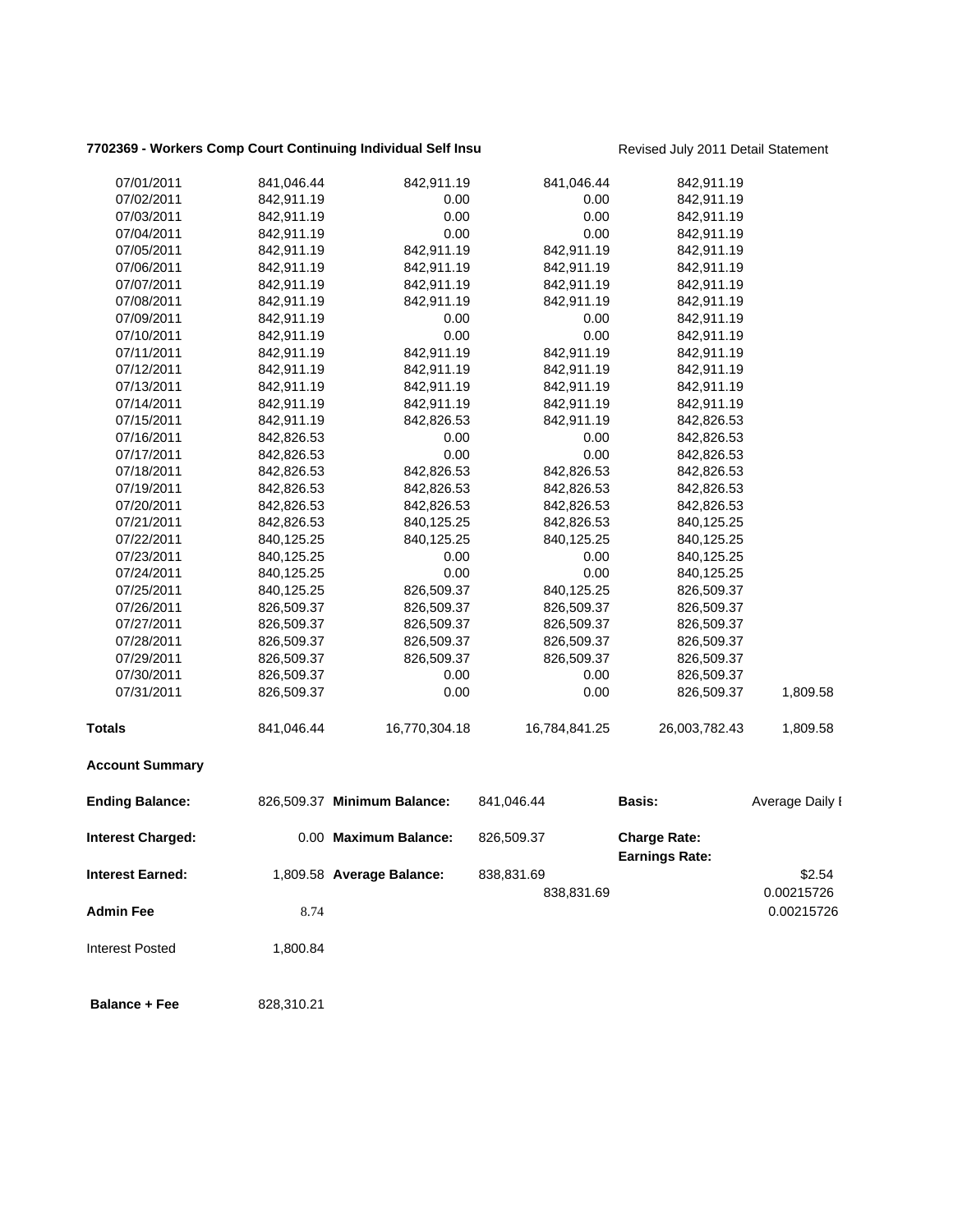### **7702650 - Department of Veteran Affairs Revised July 2011 Detail Statement**

| 07/01/2011              | 386,435.41 | 387,292.04                  | 386,435.41   | 387,292.04                                   |                 |
|-------------------------|------------|-----------------------------|--------------|----------------------------------------------|-----------------|
| 07/02/2011              | 387,292.04 | 0.00                        | 0.00         | 387,292.04                                   |                 |
| 07/03/2011              | 387,292.04 | 0.00                        | 0.00         | 387,292.04                                   |                 |
| 07/04/2011              | 387,292.04 | 0.00                        | 0.00         | 387,292.04                                   |                 |
| 07/05/2011              | 387,292.04 | 387,292.04                  | 387,292.04   | 387,292.04                                   |                 |
| 07/06/2011              | 387,292.04 | 393,590.62                  | 387,292.04   | 393,590.62                                   |                 |
| 07/07/2011              | 393,590.62 | 393,590.62                  | 393,590.62   | 393,590.62                                   |                 |
| 07/08/2011              | 393,590.62 | 393,590.62                  | 393,590.62   | 393,590.62                                   |                 |
| 07/09/2011              | 393,590.62 | 0.00                        | 0.00         | 393,590.62                                   |                 |
| 07/10/2011              | 393,590.62 | 0.00                        | 0.00         | 393,590.62                                   |                 |
| 07/11/2011              | 393,590.62 | 398,966.28                  | 393,590.62   | 398,966.28                                   |                 |
| 07/12/2011              | 398,966.28 | 396,735.58                  | 398,966.28   | 396,735.58                                   |                 |
| 07/13/2011              | 396,735.58 | 396,735.58                  | 396,735.58   | 396,735.58                                   |                 |
| 07/14/2011              | 396,735.58 | 397,282.58                  | 396,735.58   | 397,282.58                                   |                 |
| 07/15/2011              | 397,282.58 | 397,282.58                  | 397,282.58   | 397,282.58                                   |                 |
| 07/16/2011              | 397,282.58 | 0.00                        | 0.00         | 397,282.58                                   |                 |
| 07/17/2011              | 397,282.58 | 0.00                        | 0.00         | 397,282.58                                   |                 |
| 07/18/2011              | 397,282.58 | 400,942.42                  | 397,282.58   | 400,942.42                                   |                 |
| 07/19/2011              | 400,942.42 | 400,942.42                  | 400,942.42   | 400,942.42                                   |                 |
| 07/20/2011              | 400,942.42 | 400,942.42                  | 400,942.42   | 400,942.42                                   |                 |
| 07/21/2011              | 400,942.42 | 400,353.42                  | 400,942.42   | 400,353.42                                   |                 |
| 07/22/2011              | 400,353.42 | 400,353.42                  | 400,353.42   | 400,353.42                                   |                 |
| 07/23/2011              | 400,353.42 | 0.00                        | 0.00         | 400,353.42                                   |                 |
| 07/24/2011              | 400,353.42 | 0.00                        | 0.00         | 400,353.42                                   |                 |
| 07/25/2011              | 400,353.42 | 396,521.53                  | 400,353.42   | 396,521.53                                   |                 |
| 07/26/2011              | 396,521.53 | 385,607.54                  | 396,521.53   | 385,607.54                                   |                 |
| 07/27/2011              | 385,607.54 | 385,607.54                  | 385,607.54   | 385,607.54                                   |                 |
| 07/28/2011              | 385,607.54 | 389,205.99                  | 385,607.54   | 389,205.99                                   |                 |
| 07/29/2011              | 389,205.99 | 389,205.99                  | 389,205.99   | 389,205.99                                   |                 |
| 07/30/2011              | 389,205.99 | 0.00                        | 0.00         | 389,205.99                                   |                 |
| 07/31/2011              | 389,205.99 | 0.00                        | 0.00         | 389,205.99                                   | 850.02          |
| Totals                  | 386,435.41 | 7,892,041.23                | 7,889,270.65 | 12,214,782.57                                | 850.02          |
| <b>Account Summary</b>  |            |                             |              |                                              |                 |
| <b>Ending Balance:</b>  |            | 389,205.99 Minimum Balance: | 386,435.41   | <b>Basis:</b>                                | Average Daily I |
| Interest Charged:       |            | 0.00 Maximum Balance:       | 389,205.99   | <b>Charge Rate:</b><br><b>Earnings Rate:</b> |                 |
| <b>Interest Earned:</b> |            | 850.02 Average Balance:     | 394,025.24   |                                              | \$2.54          |
|                         |            |                             | 394,025.24   |                                              | 0.00215726      |
| <b>Admin Fee</b>        | 4.10       |                             |              |                                              | 0.00215726      |
| <b>Interest Posted</b>  | 845.91     |                             |              |                                              |                 |
| <b>Balance + Fee</b>    | 390,051.90 |                             |              |                                              |                 |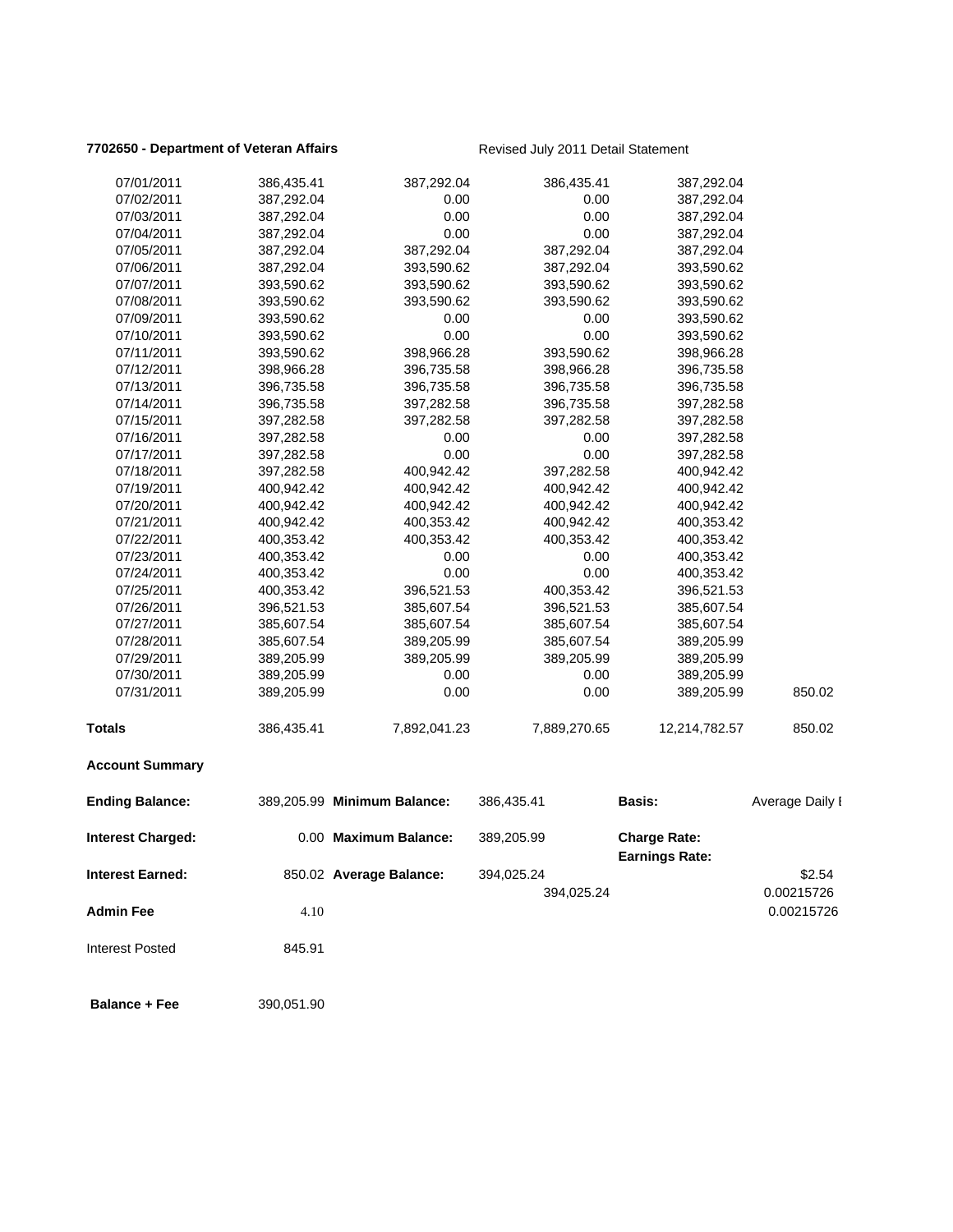# **7703369 - Workers Comp Court Continuing Group Self Insurance** Revised July 2011 Detail Statement

| 07/01/2011              | 1,322,231.51 | 1,325,123.86                  | 1,322,231.51                 | 1,325,123.86                                 |                      |
|-------------------------|--------------|-------------------------------|------------------------------|----------------------------------------------|----------------------|
| 07/02/2011              | 1,325,123.86 | 0.00                          | 0.00                         | 1,325,123.86                                 |                      |
| 07/03/2011              | 1,325,123.86 | 0.00                          | 0.00                         | 1,325,123.86                                 |                      |
| 07/04/2011              | 1,325,123.86 | 0.00                          | 0.00                         | 1,325,123.86                                 |                      |
| 07/05/2011              | 1,325,123.86 | 1,325,123.86                  | 1,325,123.86                 | 1,325,123.86                                 |                      |
| 07/06/2011              | 1,325,123.86 | 1,325,123.86                  | 1,325,123.86                 | 1,325,123.86                                 |                      |
| 07/07/2011              | 1,325,123.86 | 1,325,123.86                  | 1,325,123.86                 | 1,325,123.86                                 |                      |
| 07/08/2011              | 1,325,123.86 | 1,325,123.86                  | 1,325,123.86                 | 1,325,123.86                                 |                      |
| 07/09/2011              | 1,325,123.86 | 0.00                          | 0.00                         | 1,325,123.86                                 |                      |
| 07/10/2011              | 1,325,123.86 | 0.00                          | 0.00                         | 1,325,123.86                                 |                      |
| 07/11/2011              | 1,325,123.86 | 1,325,123.86                  | 1,325,123.86                 | 1,325,123.86                                 |                      |
| 07/12/2011              | 1,325,123.86 | 1,325,123.86                  | 1,325,123.86                 | 1,325,123.86                                 |                      |
| 07/13/2011              | 1,325,123.86 | 1,325,123.86                  | 1,325,123.86                 | 1,325,123.86                                 |                      |
| 07/14/2011              | 1,325,123.86 | 1,325,123.86                  | 1,325,123.86                 | 1,325,123.86                                 |                      |
| 07/15/2011              | 1,325,123.86 | 1,325,123.86                  | 1,325,123.86                 | 1,325,123.86                                 |                      |
| 07/16/2011              | 1,325,123.86 | 0.00                          | 0.00                         | 1,325,123.86                                 |                      |
| 07/17/2011              | 1,325,123.86 | 0.00                          | 0.00                         | 1,325,123.86                                 |                      |
| 07/18/2011              | 1,325,123.86 | 1,325,123.86                  | 1,325,123.86                 | 1,325,123.86                                 |                      |
| 07/19/2011              | 1,325,123.86 | 1,325,123.86                  | 1,325,123.86                 | 1,325,123.86                                 |                      |
| 07/20/2011              | 1,325,123.86 | 1,325,123.86                  | 1,325,123.86                 | 1,325,123.86                                 |                      |
| 07/21/2011              | 1,325,123.86 | 1,325,123.86                  | 1,325,123.86                 | 1,325,123.86                                 |                      |
| 07/22/2011              | 1,325,123.86 | 1,325,123.86                  | 1,325,123.86                 | 1,325,123.86                                 |                      |
| 07/23/2011              | 1,325,123.86 | 0.00                          | 0.00                         | 1,325,123.86                                 |                      |
| 07/24/2011              | 1,325,123.86 | 0.00                          | 0.00                         | 1,325,123.86                                 |                      |
| 07/25/2011              | 1,325,123.86 | 1,324,199.86                  | 1,325,123.86                 | 1,324,199.86                                 |                      |
| 07/26/2011              | 1,324,199.86 | 1,324,199.86                  | 1,324,199.86                 | 1,324,199.86                                 |                      |
| 07/27/2011              | 1,324,199.86 | 1,324,199.86                  | 1,324,199.86                 | 1,324,199.86                                 |                      |
| 07/28/2011              | 1,324,199.86 | 1,324,199.86                  | 1,324,199.86                 | 1,324,199.86                                 |                      |
| 07/29/2011              | 1,324,199.86 | 1,324,199.86                  | 1,324,199.86                 | 1,324,199.86                                 |                      |
| 07/30/2011              | 1,324,199.86 | 0.00                          | 0.00                         | 1,324,199.86                                 |                      |
| 07/31/2011              | 1,324,199.86 | 0.00                          | 0.00                         | 1,324,199.86                                 | 2,858.19             |
| <b>Totals</b>           | 1,322,231.51 | 26,497,857.20                 | 26,495,888.85                | 41,072,371.66                                | 2,858.19             |
| <b>Account Summary</b>  |              |                               |                              |                                              |                      |
| <b>Ending Balance:</b>  |              | 1,324,199.86 Minimum Balance: | 1,322,231.51                 | <b>Basis:</b>                                | Average Daily I      |
| Interest Charged:       |              | 0.00 Maximum Balance:         | 1,324,199.86                 | <b>Charge Rate:</b><br><b>Earnings Rate:</b> |                      |
| <b>Interest Earned:</b> |              | 2,858.19 Average Balance:     | 1,324,915.21<br>1,324,915.21 |                                              | \$2.54<br>0.00215726 |
| <b>Admin Fee</b>        | 13.80        |                               |                              |                                              | 0.00215726           |
| <b>Interest Posted</b>  | 2,844.39     |                               |                              |                                              |                      |
| <b>Balance + Fee</b>    | 1,327,044.25 |                               |                              |                                              |                      |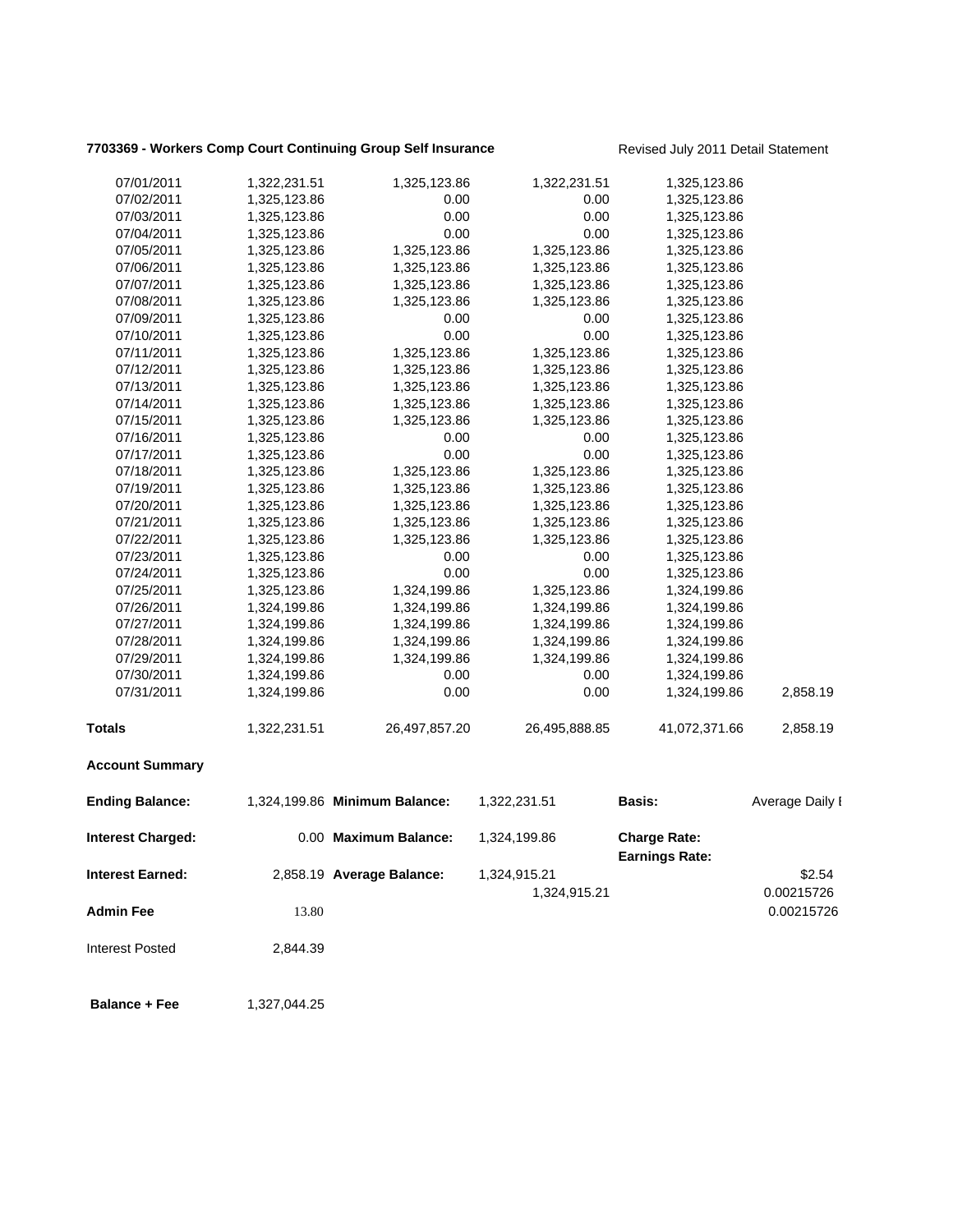### **7703650 - Department of Veteran Affairs Revised July 2011 Detail Statement**

| 07/01/2011               | 402,304.85 | 389,710.54                  | 402,304.85   | 389,710.54                                   |                 |
|--------------------------|------------|-----------------------------|--------------|----------------------------------------------|-----------------|
| 07/02/2011               | 389,710.54 | 0.00                        | 0.00         | 389,710.54                                   |                 |
| 07/03/2011               | 389,710.54 | 0.00                        | 0.00         | 389,710.54                                   |                 |
| 07/04/2011               | 389,710.54 | 0.00                        | 0.00         | 389,710.54                                   |                 |
| 07/05/2011               | 389,710.54 | 388,059.03                  | 389,710.54   | 388,059.03                                   |                 |
| 07/06/2011               | 388,059.03 | 380,586.89                  | 388,059.03   | 380,586.89                                   |                 |
| 07/07/2011               | 380,586.89 | 380,574.19                  | 380,586.89   | 380,574.19                                   |                 |
| 07/08/2011               | 380,574.19 | 380,574.19                  | 380,574.19   | 380,574.19                                   |                 |
| 07/09/2011               | 380,574.19 | 0.00                        | 0.00         | 380,574.19                                   |                 |
| 07/10/2011               | 380,574.19 | 0.00                        | 0.00         | 380,574.19                                   |                 |
| 07/11/2011               | 380,574.19 | 382,220.19                  | 380,574.19   | 382,220.19                                   |                 |
| 07/12/2011               | 382,220.19 | 373,627.58                  | 382,220.19   | 373,627.58                                   |                 |
| 07/13/2011               | 373,627.58 | 376,463.41                  | 373,627.58   | 376,463.41                                   |                 |
| 07/14/2011               | 376,463.41 | 376,139.91                  | 376,463.41   | 376,139.91                                   |                 |
| 07/15/2011               | 376,139.91 | 375,602.70                  | 376,139.91   | 375,602.70                                   |                 |
| 07/16/2011               | 375,602.70 | 0.00                        | 0.00         | 375,602.70                                   |                 |
| 07/17/2011               | 375,602.70 | 0.00                        | 0.00         | 375,602.70                                   |                 |
| 07/18/2011               | 375,602.70 | 376,552.65                  | 375,602.70   | 376,552.65                                   |                 |
| 07/19/2011               | 376,552.65 | 375,798.44                  | 376,552.65   | 375,798.44                                   |                 |
| 07/20/2011               | 375,798.44 | 375,798.44                  | 375,798.44   | 375,798.44                                   |                 |
| 07/21/2011               | 375,798.44 | 375,232.71                  | 375,798.44   | 375,232.71                                   |                 |
| 07/22/2011               | 375,232.71 | 375,232.71                  | 375,232.71   | 375,232.71                                   |                 |
| 07/23/2011               | 375,232.71 | 0.00                        | 0.00         | 375,232.71                                   |                 |
| 07/24/2011               | 375,232.71 | 0.00                        | 0.00         | 375,232.71                                   |                 |
| 07/25/2011               | 375,232.71 | 375,458.25                  | 375,232.71   | 375,458.25                                   |                 |
| 07/26/2011               | 375,458.25 | 375,461.06                  | 375,458.25   | 375,461.06                                   |                 |
| 07/27/2011               | 375,461.06 | 371,393.14                  | 375,461.06   | 371,393.14                                   |                 |
| 07/28/2011               | 371,393.14 | 374,288.67                  | 371,393.14   | 374,288.67                                   |                 |
| 07/29/2011               | 374,288.67 | 374,288.67                  | 374,288.67   | 374,288.67                                   |                 |
| 07/30/2011               | 374,288.67 | 0.00                        | 0.00         | 374,288.67                                   |                 |
| 07/31/2011               | 374,288.67 | 0.00                        | 0.00         | 374,288.67                                   | 816.53          |
| <b>Totals</b>            | 402,304.85 | 7,553,063.37                | 7,581,079.55 | 11,733,591.53                                | 816.53          |
| <b>Account Summary</b>   |            |                             |              |                                              |                 |
| <b>Ending Balance:</b>   |            | 374,288.67 Minimum Balance: | 402,304.85   | <b>Basis:</b>                                | Average Daily I |
| <b>Interest Charged:</b> |            | 0.00 Maximum Balance:       | 374,288.67   | <b>Charge Rate:</b><br><b>Earnings Rate:</b> |                 |
| <b>Interest Earned:</b>  |            | 816.53 Average Balance:     | 378,502.95   |                                              | \$2.54          |
|                          |            |                             | 378,502.95   |                                              | 0.00215726      |
| <b>Admin Fee</b>         | 3.94       |                             |              |                                              | 0.00215726      |
| <b>Interest Posted</b>   | 812.59     |                             |              |                                              |                 |
| <b>Balance + Fee</b>     | 375,101.26 |                             |              |                                              |                 |
|                          |            |                             |              |                                              |                 |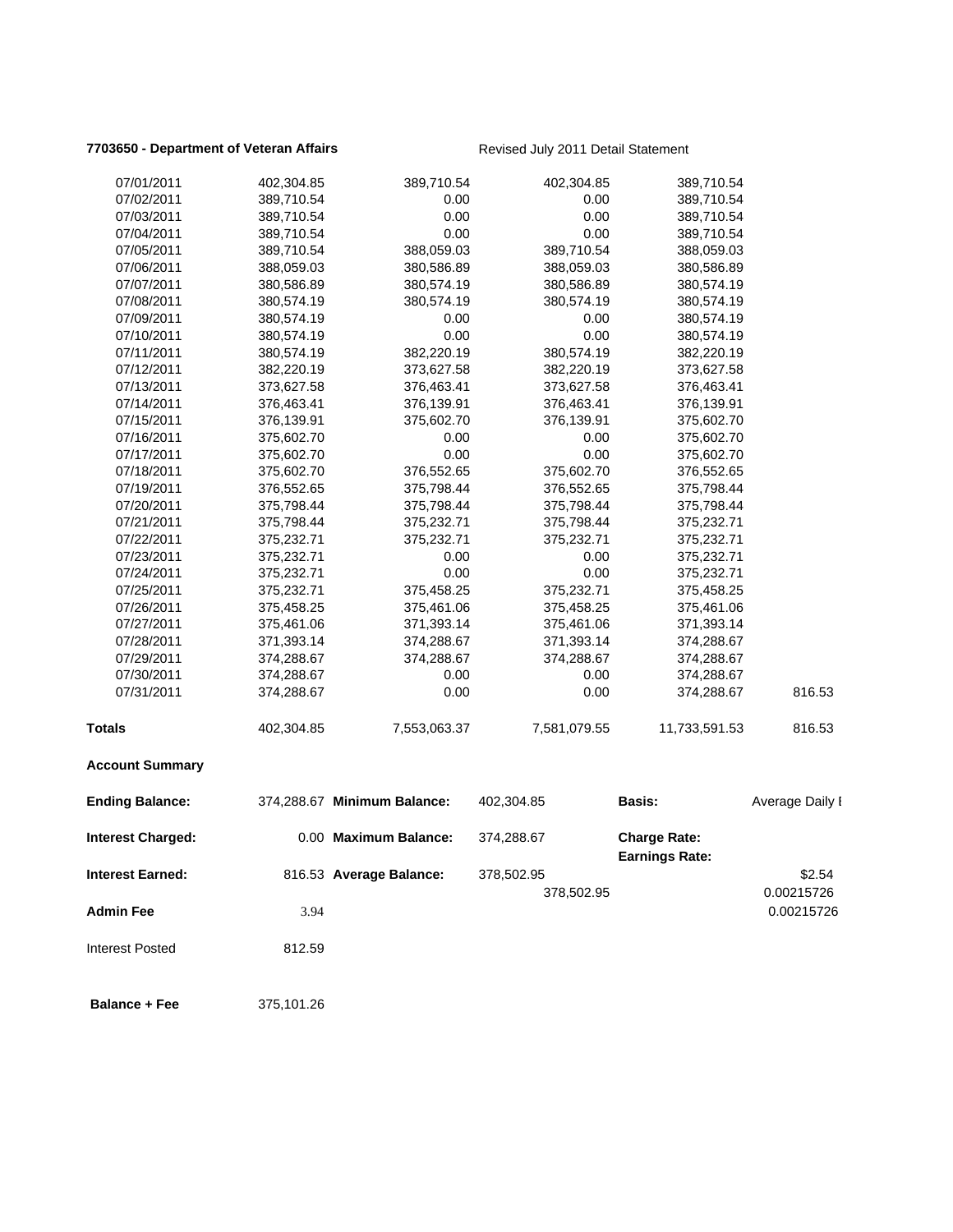# 7704369 - Workers Comp Court Continuing Supreme Court Cases **Revised July 2011 Detail Statement**

| 07/01/2011<br>16,334.77<br>16,370.36<br>16,334.77<br>16,370.36<br>07/02/2011<br>16,370.36<br>0.00<br>0.00<br>16,370.36<br>0.00<br>0.00<br>07/03/2011<br>16,370.36<br>16,370.36<br>0.00<br>07/04/2011<br>16,370.36<br>0.00<br>16,370.36<br>07/05/2011<br>16,370.36<br>16,370.36<br>16,370.36<br>16,370.36<br>16,370.36<br>16,508.84<br>16,370.36<br>07/06/2011<br>16,508.84<br>07/07/2011<br>16,508.84<br>16,508.84<br>16,508.84<br>16,508.84<br>16,508.84<br>16,508.84<br>07/08/2011<br>16,508.84<br>16,508.84<br>07/09/2011<br>16,508.84<br>0.00<br>0.00<br>16,508.84<br>0.00<br>16,508.84<br>0.00<br>07/10/2011<br>16,508.84<br>07/11/2011<br>16,508.84<br>16,508.84<br>16,508.84<br>16,508.84<br>07/12/2011<br>16,508.84<br>16,508.84<br>16,508.84<br>16,508.84<br>07/13/2011<br>16,508.84<br>16,508.84<br>16,508.84<br>16,508.84<br>07/14/2011<br>16,508.84<br>16,508.84<br>16,508.84<br>16,508.84<br>07/15/2011<br>16,508.84<br>16,508.84<br>16,508.84<br>16,508.84<br>16,508.84<br>0.00<br>0.00<br>07/16/2011<br>16,508.84<br>07/17/2011<br>16,508.84<br>0.00<br>0.00<br>16,508.84<br>07/18/2011<br>16,508.84<br>16,508.84<br>16,508.84<br>16,508.84<br>07/19/2011<br>16,508.84<br>16,508.84<br>16,508.84<br>16,508.84<br>07/20/2011<br>16,508.84<br>16,508.84<br>16,508.84<br>16,508.84<br>16,508.84<br>16,508.84<br>07/21/2011<br>16,508.84<br>16,508.84<br>16,508.84<br>16,508.84<br>07/22/2011<br>16,508.84<br>16,508.84<br>07/23/2011<br>16,508.84<br>0.00<br>0.00<br>16,508.84<br>07/24/2011<br>16,508.84<br>0.00<br>0.00<br>16,508.84<br>07/25/2011<br>16,508.84<br>16,508.84<br>16,508.84<br>16,508.84<br>16,508.84<br>07/26/2011<br>16,508.84<br>16,508.84<br>16,508.84<br>07/27/2011<br>16,508.84<br>16,508.84<br>16,508.84<br>16,508.84<br>07/28/2011<br>16,508.84<br>16,508.84<br>16,508.84<br>16,508.84<br>16,508.84<br>16,508.84<br>16,508.84<br>07/29/2011<br>16,508.84<br>0.00<br>0.00<br>07/30/2011<br>16,508.84<br>16,508.84<br>07/31/2011<br>0.00<br>0.00<br>16,508.84<br>16,508.84<br>35.57<br>511,081.64<br><b>Totals</b><br>16,334.77<br>329,725.77<br>35.57<br>329,899.84<br><b>Account Summary</b><br><b>Ending Balance:</b><br>16,508.84 Minimum Balance:<br>16,334.77<br><b>Basis:</b><br>0.00 Maximum Balance:<br>16,508.84<br><b>Charge Rate:</b><br><b>Interest Charged:</b><br><b>Earnings Rate:</b><br><b>Interest Earned:</b><br>35.57 Average Balance:<br>16,486.50<br>\$2.54<br>0.00215726<br>16,486.50<br><b>Admin Fee</b><br>0.17<br><b>Interest Posted</b><br>35.39<br><b>Balance + Fee</b><br>16,544.23 |  |  |  |                 |
|-----------------------------------------------------------------------------------------------------------------------------------------------------------------------------------------------------------------------------------------------------------------------------------------------------------------------------------------------------------------------------------------------------------------------------------------------------------------------------------------------------------------------------------------------------------------------------------------------------------------------------------------------------------------------------------------------------------------------------------------------------------------------------------------------------------------------------------------------------------------------------------------------------------------------------------------------------------------------------------------------------------------------------------------------------------------------------------------------------------------------------------------------------------------------------------------------------------------------------------------------------------------------------------------------------------------------------------------------------------------------------------------------------------------------------------------------------------------------------------------------------------------------------------------------------------------------------------------------------------------------------------------------------------------------------------------------------------------------------------------------------------------------------------------------------------------------------------------------------------------------------------------------------------------------------------------------------------------------------------------------------------------------------------------------------------------------------------------------------------------------------------------------------------------------------------------------------------------------------------------------------------------------------------------------------------------------------------------------------------------------------------------------------------------------------------------------------------------------------------------------------------------------------------------------------|--|--|--|-----------------|
|                                                                                                                                                                                                                                                                                                                                                                                                                                                                                                                                                                                                                                                                                                                                                                                                                                                                                                                                                                                                                                                                                                                                                                                                                                                                                                                                                                                                                                                                                                                                                                                                                                                                                                                                                                                                                                                                                                                                                                                                                                                                                                                                                                                                                                                                                                                                                                                                                                                                                                                                                     |  |  |  |                 |
|                                                                                                                                                                                                                                                                                                                                                                                                                                                                                                                                                                                                                                                                                                                                                                                                                                                                                                                                                                                                                                                                                                                                                                                                                                                                                                                                                                                                                                                                                                                                                                                                                                                                                                                                                                                                                                                                                                                                                                                                                                                                                                                                                                                                                                                                                                                                                                                                                                                                                                                                                     |  |  |  |                 |
|                                                                                                                                                                                                                                                                                                                                                                                                                                                                                                                                                                                                                                                                                                                                                                                                                                                                                                                                                                                                                                                                                                                                                                                                                                                                                                                                                                                                                                                                                                                                                                                                                                                                                                                                                                                                                                                                                                                                                                                                                                                                                                                                                                                                                                                                                                                                                                                                                                                                                                                                                     |  |  |  |                 |
|                                                                                                                                                                                                                                                                                                                                                                                                                                                                                                                                                                                                                                                                                                                                                                                                                                                                                                                                                                                                                                                                                                                                                                                                                                                                                                                                                                                                                                                                                                                                                                                                                                                                                                                                                                                                                                                                                                                                                                                                                                                                                                                                                                                                                                                                                                                                                                                                                                                                                                                                                     |  |  |  |                 |
|                                                                                                                                                                                                                                                                                                                                                                                                                                                                                                                                                                                                                                                                                                                                                                                                                                                                                                                                                                                                                                                                                                                                                                                                                                                                                                                                                                                                                                                                                                                                                                                                                                                                                                                                                                                                                                                                                                                                                                                                                                                                                                                                                                                                                                                                                                                                                                                                                                                                                                                                                     |  |  |  |                 |
|                                                                                                                                                                                                                                                                                                                                                                                                                                                                                                                                                                                                                                                                                                                                                                                                                                                                                                                                                                                                                                                                                                                                                                                                                                                                                                                                                                                                                                                                                                                                                                                                                                                                                                                                                                                                                                                                                                                                                                                                                                                                                                                                                                                                                                                                                                                                                                                                                                                                                                                                                     |  |  |  |                 |
|                                                                                                                                                                                                                                                                                                                                                                                                                                                                                                                                                                                                                                                                                                                                                                                                                                                                                                                                                                                                                                                                                                                                                                                                                                                                                                                                                                                                                                                                                                                                                                                                                                                                                                                                                                                                                                                                                                                                                                                                                                                                                                                                                                                                                                                                                                                                                                                                                                                                                                                                                     |  |  |  |                 |
|                                                                                                                                                                                                                                                                                                                                                                                                                                                                                                                                                                                                                                                                                                                                                                                                                                                                                                                                                                                                                                                                                                                                                                                                                                                                                                                                                                                                                                                                                                                                                                                                                                                                                                                                                                                                                                                                                                                                                                                                                                                                                                                                                                                                                                                                                                                                                                                                                                                                                                                                                     |  |  |  |                 |
|                                                                                                                                                                                                                                                                                                                                                                                                                                                                                                                                                                                                                                                                                                                                                                                                                                                                                                                                                                                                                                                                                                                                                                                                                                                                                                                                                                                                                                                                                                                                                                                                                                                                                                                                                                                                                                                                                                                                                                                                                                                                                                                                                                                                                                                                                                                                                                                                                                                                                                                                                     |  |  |  |                 |
|                                                                                                                                                                                                                                                                                                                                                                                                                                                                                                                                                                                                                                                                                                                                                                                                                                                                                                                                                                                                                                                                                                                                                                                                                                                                                                                                                                                                                                                                                                                                                                                                                                                                                                                                                                                                                                                                                                                                                                                                                                                                                                                                                                                                                                                                                                                                                                                                                                                                                                                                                     |  |  |  |                 |
|                                                                                                                                                                                                                                                                                                                                                                                                                                                                                                                                                                                                                                                                                                                                                                                                                                                                                                                                                                                                                                                                                                                                                                                                                                                                                                                                                                                                                                                                                                                                                                                                                                                                                                                                                                                                                                                                                                                                                                                                                                                                                                                                                                                                                                                                                                                                                                                                                                                                                                                                                     |  |  |  |                 |
|                                                                                                                                                                                                                                                                                                                                                                                                                                                                                                                                                                                                                                                                                                                                                                                                                                                                                                                                                                                                                                                                                                                                                                                                                                                                                                                                                                                                                                                                                                                                                                                                                                                                                                                                                                                                                                                                                                                                                                                                                                                                                                                                                                                                                                                                                                                                                                                                                                                                                                                                                     |  |  |  |                 |
|                                                                                                                                                                                                                                                                                                                                                                                                                                                                                                                                                                                                                                                                                                                                                                                                                                                                                                                                                                                                                                                                                                                                                                                                                                                                                                                                                                                                                                                                                                                                                                                                                                                                                                                                                                                                                                                                                                                                                                                                                                                                                                                                                                                                                                                                                                                                                                                                                                                                                                                                                     |  |  |  |                 |
|                                                                                                                                                                                                                                                                                                                                                                                                                                                                                                                                                                                                                                                                                                                                                                                                                                                                                                                                                                                                                                                                                                                                                                                                                                                                                                                                                                                                                                                                                                                                                                                                                                                                                                                                                                                                                                                                                                                                                                                                                                                                                                                                                                                                                                                                                                                                                                                                                                                                                                                                                     |  |  |  |                 |
|                                                                                                                                                                                                                                                                                                                                                                                                                                                                                                                                                                                                                                                                                                                                                                                                                                                                                                                                                                                                                                                                                                                                                                                                                                                                                                                                                                                                                                                                                                                                                                                                                                                                                                                                                                                                                                                                                                                                                                                                                                                                                                                                                                                                                                                                                                                                                                                                                                                                                                                                                     |  |  |  |                 |
|                                                                                                                                                                                                                                                                                                                                                                                                                                                                                                                                                                                                                                                                                                                                                                                                                                                                                                                                                                                                                                                                                                                                                                                                                                                                                                                                                                                                                                                                                                                                                                                                                                                                                                                                                                                                                                                                                                                                                                                                                                                                                                                                                                                                                                                                                                                                                                                                                                                                                                                                                     |  |  |  |                 |
|                                                                                                                                                                                                                                                                                                                                                                                                                                                                                                                                                                                                                                                                                                                                                                                                                                                                                                                                                                                                                                                                                                                                                                                                                                                                                                                                                                                                                                                                                                                                                                                                                                                                                                                                                                                                                                                                                                                                                                                                                                                                                                                                                                                                                                                                                                                                                                                                                                                                                                                                                     |  |  |  |                 |
|                                                                                                                                                                                                                                                                                                                                                                                                                                                                                                                                                                                                                                                                                                                                                                                                                                                                                                                                                                                                                                                                                                                                                                                                                                                                                                                                                                                                                                                                                                                                                                                                                                                                                                                                                                                                                                                                                                                                                                                                                                                                                                                                                                                                                                                                                                                                                                                                                                                                                                                                                     |  |  |  |                 |
|                                                                                                                                                                                                                                                                                                                                                                                                                                                                                                                                                                                                                                                                                                                                                                                                                                                                                                                                                                                                                                                                                                                                                                                                                                                                                                                                                                                                                                                                                                                                                                                                                                                                                                                                                                                                                                                                                                                                                                                                                                                                                                                                                                                                                                                                                                                                                                                                                                                                                                                                                     |  |  |  |                 |
|                                                                                                                                                                                                                                                                                                                                                                                                                                                                                                                                                                                                                                                                                                                                                                                                                                                                                                                                                                                                                                                                                                                                                                                                                                                                                                                                                                                                                                                                                                                                                                                                                                                                                                                                                                                                                                                                                                                                                                                                                                                                                                                                                                                                                                                                                                                                                                                                                                                                                                                                                     |  |  |  |                 |
|                                                                                                                                                                                                                                                                                                                                                                                                                                                                                                                                                                                                                                                                                                                                                                                                                                                                                                                                                                                                                                                                                                                                                                                                                                                                                                                                                                                                                                                                                                                                                                                                                                                                                                                                                                                                                                                                                                                                                                                                                                                                                                                                                                                                                                                                                                                                                                                                                                                                                                                                                     |  |  |  |                 |
|                                                                                                                                                                                                                                                                                                                                                                                                                                                                                                                                                                                                                                                                                                                                                                                                                                                                                                                                                                                                                                                                                                                                                                                                                                                                                                                                                                                                                                                                                                                                                                                                                                                                                                                                                                                                                                                                                                                                                                                                                                                                                                                                                                                                                                                                                                                                                                                                                                                                                                                                                     |  |  |  |                 |
|                                                                                                                                                                                                                                                                                                                                                                                                                                                                                                                                                                                                                                                                                                                                                                                                                                                                                                                                                                                                                                                                                                                                                                                                                                                                                                                                                                                                                                                                                                                                                                                                                                                                                                                                                                                                                                                                                                                                                                                                                                                                                                                                                                                                                                                                                                                                                                                                                                                                                                                                                     |  |  |  |                 |
|                                                                                                                                                                                                                                                                                                                                                                                                                                                                                                                                                                                                                                                                                                                                                                                                                                                                                                                                                                                                                                                                                                                                                                                                                                                                                                                                                                                                                                                                                                                                                                                                                                                                                                                                                                                                                                                                                                                                                                                                                                                                                                                                                                                                                                                                                                                                                                                                                                                                                                                                                     |  |  |  |                 |
|                                                                                                                                                                                                                                                                                                                                                                                                                                                                                                                                                                                                                                                                                                                                                                                                                                                                                                                                                                                                                                                                                                                                                                                                                                                                                                                                                                                                                                                                                                                                                                                                                                                                                                                                                                                                                                                                                                                                                                                                                                                                                                                                                                                                                                                                                                                                                                                                                                                                                                                                                     |  |  |  |                 |
|                                                                                                                                                                                                                                                                                                                                                                                                                                                                                                                                                                                                                                                                                                                                                                                                                                                                                                                                                                                                                                                                                                                                                                                                                                                                                                                                                                                                                                                                                                                                                                                                                                                                                                                                                                                                                                                                                                                                                                                                                                                                                                                                                                                                                                                                                                                                                                                                                                                                                                                                                     |  |  |  |                 |
|                                                                                                                                                                                                                                                                                                                                                                                                                                                                                                                                                                                                                                                                                                                                                                                                                                                                                                                                                                                                                                                                                                                                                                                                                                                                                                                                                                                                                                                                                                                                                                                                                                                                                                                                                                                                                                                                                                                                                                                                                                                                                                                                                                                                                                                                                                                                                                                                                                                                                                                                                     |  |  |  |                 |
|                                                                                                                                                                                                                                                                                                                                                                                                                                                                                                                                                                                                                                                                                                                                                                                                                                                                                                                                                                                                                                                                                                                                                                                                                                                                                                                                                                                                                                                                                                                                                                                                                                                                                                                                                                                                                                                                                                                                                                                                                                                                                                                                                                                                                                                                                                                                                                                                                                                                                                                                                     |  |  |  |                 |
|                                                                                                                                                                                                                                                                                                                                                                                                                                                                                                                                                                                                                                                                                                                                                                                                                                                                                                                                                                                                                                                                                                                                                                                                                                                                                                                                                                                                                                                                                                                                                                                                                                                                                                                                                                                                                                                                                                                                                                                                                                                                                                                                                                                                                                                                                                                                                                                                                                                                                                                                                     |  |  |  |                 |
|                                                                                                                                                                                                                                                                                                                                                                                                                                                                                                                                                                                                                                                                                                                                                                                                                                                                                                                                                                                                                                                                                                                                                                                                                                                                                                                                                                                                                                                                                                                                                                                                                                                                                                                                                                                                                                                                                                                                                                                                                                                                                                                                                                                                                                                                                                                                                                                                                                                                                                                                                     |  |  |  |                 |
|                                                                                                                                                                                                                                                                                                                                                                                                                                                                                                                                                                                                                                                                                                                                                                                                                                                                                                                                                                                                                                                                                                                                                                                                                                                                                                                                                                                                                                                                                                                                                                                                                                                                                                                                                                                                                                                                                                                                                                                                                                                                                                                                                                                                                                                                                                                                                                                                                                                                                                                                                     |  |  |  |                 |
|                                                                                                                                                                                                                                                                                                                                                                                                                                                                                                                                                                                                                                                                                                                                                                                                                                                                                                                                                                                                                                                                                                                                                                                                                                                                                                                                                                                                                                                                                                                                                                                                                                                                                                                                                                                                                                                                                                                                                                                                                                                                                                                                                                                                                                                                                                                                                                                                                                                                                                                                                     |  |  |  |                 |
|                                                                                                                                                                                                                                                                                                                                                                                                                                                                                                                                                                                                                                                                                                                                                                                                                                                                                                                                                                                                                                                                                                                                                                                                                                                                                                                                                                                                                                                                                                                                                                                                                                                                                                                                                                                                                                                                                                                                                                                                                                                                                                                                                                                                                                                                                                                                                                                                                                                                                                                                                     |  |  |  |                 |
|                                                                                                                                                                                                                                                                                                                                                                                                                                                                                                                                                                                                                                                                                                                                                                                                                                                                                                                                                                                                                                                                                                                                                                                                                                                                                                                                                                                                                                                                                                                                                                                                                                                                                                                                                                                                                                                                                                                                                                                                                                                                                                                                                                                                                                                                                                                                                                                                                                                                                                                                                     |  |  |  | Average Daily I |
|                                                                                                                                                                                                                                                                                                                                                                                                                                                                                                                                                                                                                                                                                                                                                                                                                                                                                                                                                                                                                                                                                                                                                                                                                                                                                                                                                                                                                                                                                                                                                                                                                                                                                                                                                                                                                                                                                                                                                                                                                                                                                                                                                                                                                                                                                                                                                                                                                                                                                                                                                     |  |  |  |                 |
|                                                                                                                                                                                                                                                                                                                                                                                                                                                                                                                                                                                                                                                                                                                                                                                                                                                                                                                                                                                                                                                                                                                                                                                                                                                                                                                                                                                                                                                                                                                                                                                                                                                                                                                                                                                                                                                                                                                                                                                                                                                                                                                                                                                                                                                                                                                                                                                                                                                                                                                                                     |  |  |  |                 |
|                                                                                                                                                                                                                                                                                                                                                                                                                                                                                                                                                                                                                                                                                                                                                                                                                                                                                                                                                                                                                                                                                                                                                                                                                                                                                                                                                                                                                                                                                                                                                                                                                                                                                                                                                                                                                                                                                                                                                                                                                                                                                                                                                                                                                                                                                                                                                                                                                                                                                                                                                     |  |  |  |                 |
|                                                                                                                                                                                                                                                                                                                                                                                                                                                                                                                                                                                                                                                                                                                                                                                                                                                                                                                                                                                                                                                                                                                                                                                                                                                                                                                                                                                                                                                                                                                                                                                                                                                                                                                                                                                                                                                                                                                                                                                                                                                                                                                                                                                                                                                                                                                                                                                                                                                                                                                                                     |  |  |  | 0.00215726      |
|                                                                                                                                                                                                                                                                                                                                                                                                                                                                                                                                                                                                                                                                                                                                                                                                                                                                                                                                                                                                                                                                                                                                                                                                                                                                                                                                                                                                                                                                                                                                                                                                                                                                                                                                                                                                                                                                                                                                                                                                                                                                                                                                                                                                                                                                                                                                                                                                                                                                                                                                                     |  |  |  |                 |
|                                                                                                                                                                                                                                                                                                                                                                                                                                                                                                                                                                                                                                                                                                                                                                                                                                                                                                                                                                                                                                                                                                                                                                                                                                                                                                                                                                                                                                                                                                                                                                                                                                                                                                                                                                                                                                                                                                                                                                                                                                                                                                                                                                                                                                                                                                                                                                                                                                                                                                                                                     |  |  |  |                 |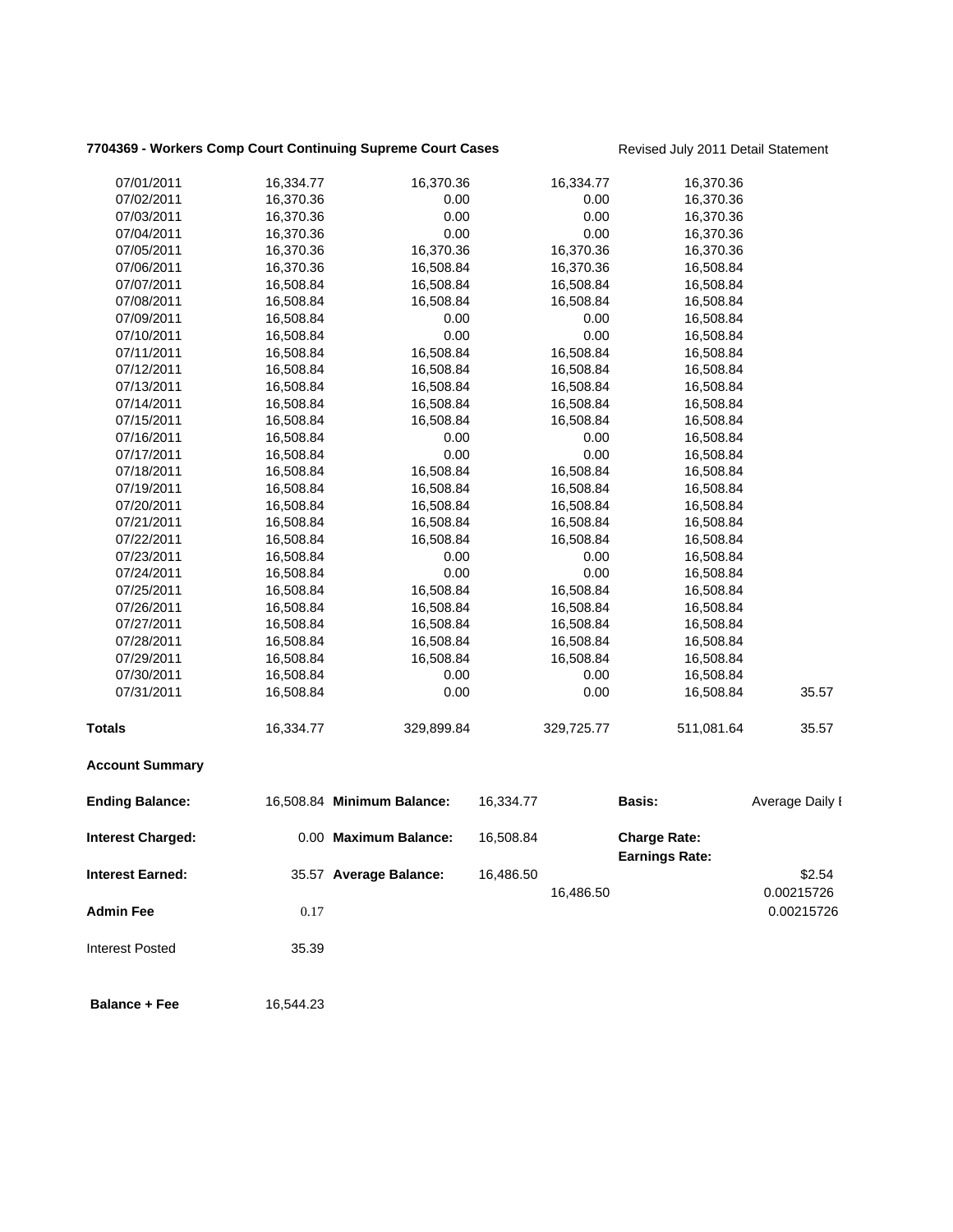### **7704605 - Regents for Higher Educ Student Loan Guarantee** Revised July 2011 Detail Statement

| <b>Balance + Fee</b>     | 433.58           |                         |                  |                                              |                      |
|--------------------------|------------------|-------------------------|------------------|----------------------------------------------|----------------------|
| <b>Interest Posted</b>   | 1.63             |                         |                  |                                              |                      |
| <b>Admin Fee</b>         | $0.01\,$         |                         |                  |                                              | 0.00215726           |
| <b>Interest Earned:</b>  |                  | 1.63 Average Balance:   | 757.76<br>757.76 |                                              | \$2.54<br>0.00215726 |
| <b>Interest Charged:</b> |                  | 0.00 Maximum Balance:   | 431.95           | <b>Charge Rate:</b><br><b>Earnings Rate:</b> |                      |
| <b>Ending Balance:</b>   |                  | 431.95 Minimum Balance: | 880.03           | <b>Basis:</b>                                | Average Daily I      |
| <b>Account Summary</b>   |                  |                         |                  |                                              |                      |
| <b>Totals</b>            | 880.03           | 15,189.00               | 15,637.08        | 23,490.45                                    | 1.63                 |
| 07/31/2011               | 431.95           | 0.00                    | 0.00             | 431.95                                       | 1.63                 |
| 07/30/2011               | 431.95           | 0.00                    | 0.00             | 431.95                                       |                      |
| 07/29/2011               | 631.95           | 431.95                  | 631.95           | 431.95                                       |                      |
| 07/28/2011               | 631.95           | 631.95                  | 631.95           | 631.95                                       |                      |
| 07/27/2011               | 631.95           | 631.95                  | 631.95           | 631.95                                       |                      |
| 07/26/2011               | 631.95           | 631.95                  | 631.95           | 631.95                                       |                      |
| 07/25/2011               | 631.95           | 631.95                  | 631.95           | 631.95                                       |                      |
| 07/24/2011               | 631.95           | 0.00                    | 0.00             | 631.95                                       |                      |
| 07/23/2011               | 631.95           | 0.00                    | 0.00             | 631.95                                       |                      |
| 07/22/2011               | 631.95           | 631.95                  | 631.95           | 631.95                                       |                      |
| 07/21/2011               | 631.95           | 631.95                  | 631.95           | 631.95                                       |                      |
| 07/20/2011               | 631.95           | 631.95                  | 631.95           | 631.95                                       |                      |
| 07/19/2011               | 881.95           | 631.95                  | 881.95           | 631.95                                       |                      |
| 07/18/2011               | 881.95           | 881.95                  | 881.95           | 881.95                                       |                      |
| 07/17/2011               | 881.95           | 0.00                    | 0.00             | 881.95                                       |                      |
| 07/16/2011               | 881.95           | 0.00                    | 0.00             | 881.95                                       |                      |
| 07/15/2011               | 881.95           | 881.95                  | 881.95           | 881.95                                       |                      |
| 07/13/2011<br>07/14/2011 | 881.95<br>881.95 | 881.95<br>881.95        | 881.95<br>881.95 | 881.95<br>881.95                             |                      |
| 07/12/2011               | 881.95           | 881.95                  | 881.95           | 881.95                                       |                      |
| 07/11/2011               | 881.95           | 881.95                  | 881.95           | 881.95                                       |                      |
| 07/10/2011               | 881.95           | 0.00                    | 0.00             | 881.95                                       |                      |
| 07/09/2011               | 881.95           | 0.00                    | 0.00             | 881.95                                       |                      |
| 07/08/2011               | 881.95           | 881.95                  | 881.95           | 881.95                                       |                      |
| 07/07/2011               | 881.95           | 881.95                  | 881.95           | 881.95                                       |                      |
| 07/06/2011               | 881.95           | 881.95                  | 881.95           | 881.95                                       |                      |
| 07/05/2011               | 881.95           | 881.95                  | 881.95           | 881.95                                       |                      |
| 07/04/2011               | 881.95           | 0.00                    | 0.00             | 881.95                                       |                      |
| 07/03/2011               | 881.95           | 0.00                    | 0.00             | 881.95                                       |                      |
| 07/02/2011               | 881.95           | 0.00                    | 0.00             | 881.95                                       |                      |
| 07/01/2011               | 880.03           | 881.95                  | 880.03           | 881.95                                       |                      |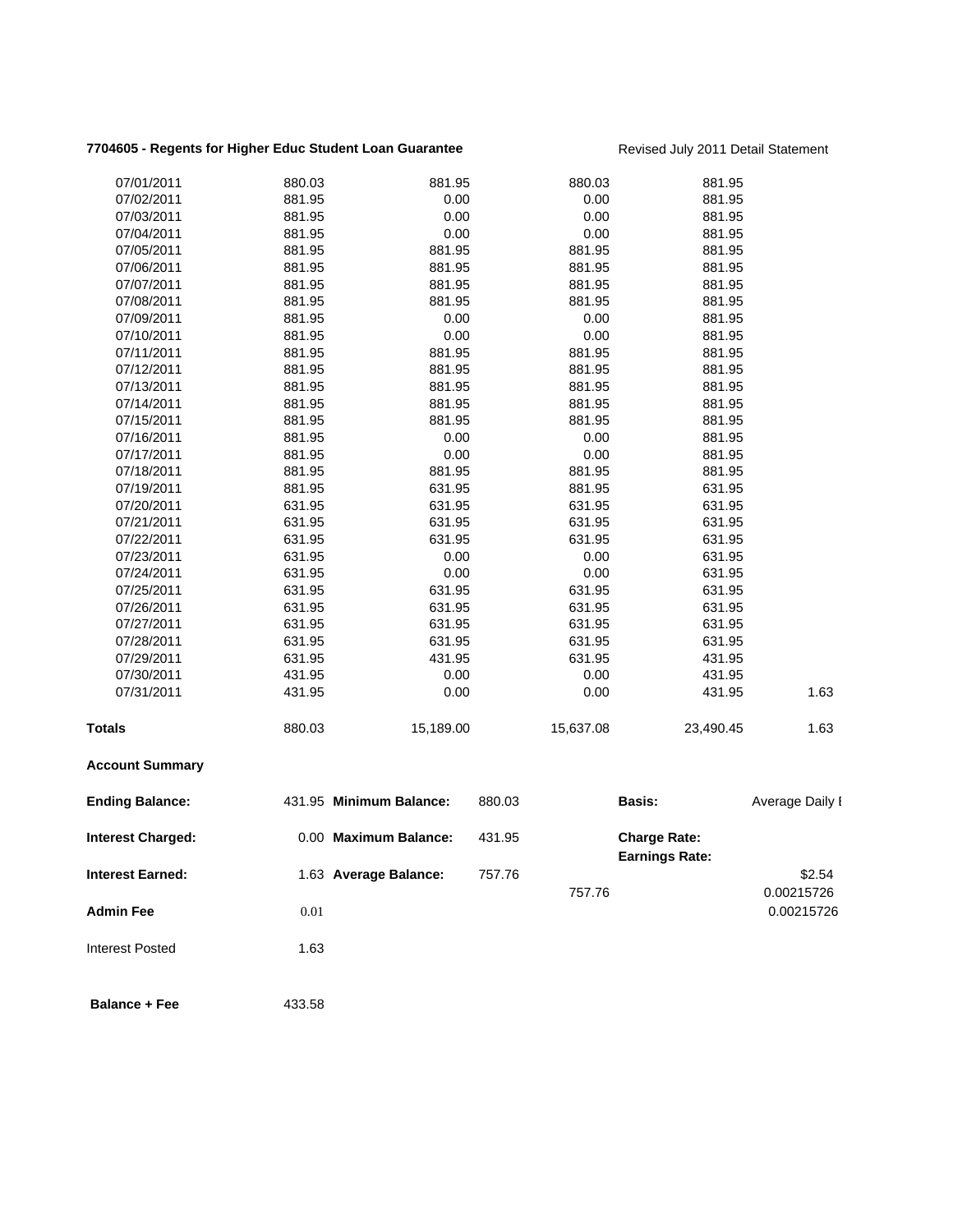### **7704650 - Department of Veteran Affairs Revised July 2011 Detail Statement**

| 07/01/2011              | 965,279.11 | 967,385.19                  | 965,279.11    | 967,385.19                                   |                 |
|-------------------------|------------|-----------------------------|---------------|----------------------------------------------|-----------------|
| 07/02/2011              | 967,385.19 | 0.00                        | 0.00          | 967,385.19                                   |                 |
| 07/03/2011              | 967,385.19 | 0.00                        | 0.00          | 967,385.19                                   |                 |
| 07/04/2011              | 967,385.19 | 0.00                        | 0.00          | 967,385.19                                   |                 |
| 07/05/2011              | 967,385.19 | 965,081.56                  | 967,385.19    | 965,081.56                                   |                 |
| 07/06/2011              | 965,081.56 | 965,081.56                  | 965,081.56    | 965,081.56                                   |                 |
| 07/07/2011              | 965,081.56 | 973,689.56                  | 965,081.56    | 973,689.56                                   |                 |
| 07/08/2011              | 973,689.56 | 974,624.56                  | 973,689.56    | 974,624.56                                   |                 |
| 07/09/2011              | 974,624.56 | 0.00                        | 0.00          | 974,624.56                                   |                 |
| 07/10/2011              | 974,624.56 | 0.00                        | 0.00          | 974,624.56                                   |                 |
| 07/11/2011              | 974,624.56 | 974,830.13                  | 974,624.56    | 974,830.13                                   |                 |
| 07/12/2011              | 974,830.13 | 966,562.62                  | 974,830.13    | 966,562.62                                   |                 |
| 07/13/2011              | 966,562.62 | 966,564.62                  | 966,562.62    | 966,564.62                                   |                 |
| 07/14/2011              | 966,564.62 | 966,564.62                  | 966,564.62    | 966,564.62                                   |                 |
| 07/15/2011              | 966,564.62 | 938,406.10                  | 966,564.62    | 938,406.10                                   |                 |
| 07/16/2011              | 938,406.10 | 0.00                        | 0.00          | 938,406.10                                   |                 |
| 07/17/2011              | 938,406.10 | 0.00                        | 0.00          | 938,406.10                                   |                 |
| 07/18/2011              | 938,406.10 | 938,406.10                  | 938,406.10    | 938,406.10                                   |                 |
| 07/19/2011              | 938,406.10 | 951,280.87                  | 938,406.10    | 951,280.87                                   |                 |
| 07/20/2011              | 951,280.87 | 953,204.69                  | 951,280.87    | 953,204.69                                   |                 |
| 07/21/2011              | 953,204.69 | 953,657.69                  | 953,204.69    | 953,657.69                                   |                 |
| 07/22/2011              | 953,657.69 | 953,657.69                  | 953,657.69    | 953,657.69                                   |                 |
| 07/23/2011              | 953,657.69 | 0.00                        | 0.00          | 953,657.69                                   |                 |
| 07/24/2011              | 953,657.69 | 0.00                        | 0.00          | 953,657.69                                   |                 |
| 07/25/2011              | 953,657.69 | 943,459.77                  | 953,657.69    | 943,459.77                                   |                 |
| 07/26/2011              | 943,459.77 | 943,459.77                  | 943,459.77    | 943,459.77                                   |                 |
| 07/27/2011              | 943,459.77 | 941,091.00                  | 943,459.77    | 941,091.00                                   |                 |
| 07/28/2011              | 941,091.00 | 942,659.24                  | 941,091.00    | 942,659.24                                   |                 |
| 07/29/2011              | 942,659.24 | 942,659.24                  | 942,659.24    | 942,659.24                                   |                 |
| 07/30/2011              | 942,659.24 | 0.00                        | 0.00          | 942,659.24                                   |                 |
| 07/31/2011              | 942,659.24 | 0.00                        | 0.00          | 942,659.24                                   | 2,062.84        |
| Totals                  | 965,279.11 | 19,122,326.58               | 19,144,946.45 | 29,643,177.33                                | 2,062.84        |
| <b>Account Summary</b>  |            |                             |               |                                              |                 |
| <b>Ending Balance:</b>  |            | 942,659.24 Minimum Balance: | 965,279.11    | <b>Basis:</b>                                | Average Daily I |
| Interest Charged:       |            | 0.00 Maximum Balance:       | 942,659.24    | <b>Charge Rate:</b><br><b>Earnings Rate:</b> |                 |
| <b>Interest Earned:</b> |            | 2,062.84 Average Balance:   | 956,231.53    |                                              | \$2.54          |
|                         |            |                             | 956,231.53    |                                              | 0.00215726      |
| <b>Admin Fee</b>        | 9.96       |                             |               |                                              | 0.00215726      |
| <b>Interest Posted</b>  | 2,052.88   |                             |               |                                              |                 |
| <b>Balance + Fee</b>    | 944,712.12 |                             |               |                                              |                 |
|                         |            |                             |               |                                              |                 |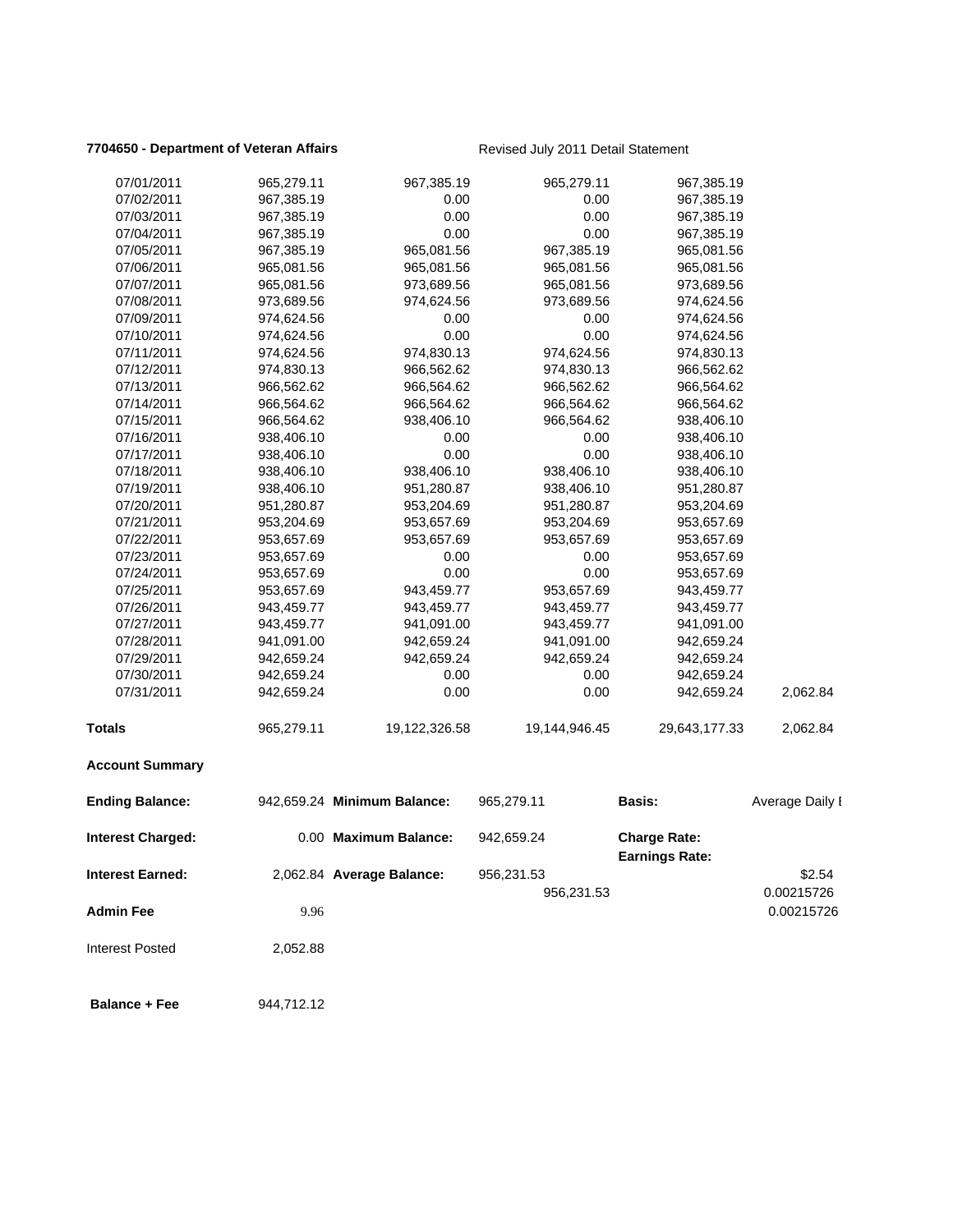### **7705505 - Northwestern Oklahoma State University Revised July 2011 Detail Statement**

| 07/01/2011               | 527,644.40   | 529,728.32                  | 527,644.40    | 529,728.32                                   |                 |
|--------------------------|--------------|-----------------------------|---------------|----------------------------------------------|-----------------|
| 07/02/2011               | 529,728.32   | 0.00                        | 0.00          | 529,728.32                                   |                 |
| 07/03/2011               | 529,728.32   | 0.00                        | 0.00          | 529,728.32                                   |                 |
| 07/04/2011               | 529,728.32   | 0.00                        | 0.00          | 529,728.32                                   |                 |
| 07/05/2011               | 529,728.32   | 529,728.32                  | 529,728.32    | 529,728.32                                   |                 |
| 07/06/2011               | 529,728.32   | 1,056,576.55                | 529,728.32    | 1,056,576.55                                 |                 |
| 07/07/2011               | 1,056,576.55 | 1,008,356.94                | 1,056,576.55  | 1,008,356.94                                 |                 |
| 07/08/2011               | 1,008,356.94 | 1,008,356.94                | 1,008,356.94  | 1,008,356.94                                 |                 |
| 07/09/2011               | 1,008,356.94 | 0.00                        | 0.00          | 1,008,356.94                                 |                 |
| 07/10/2011               | 1,008,356.94 | 0.00                        | 0.00          | 1,008,356.94                                 |                 |
| 07/11/2011               | 1,008,356.94 | 1,008,356.94                | 1,008,356.94  | 1,008,356.94                                 |                 |
| 07/12/2011               | 1,008,356.94 | 1,002,667.27                | 1,008,356.94  | 1,002,667.27                                 |                 |
| 07/13/2011               | 1,002,667.27 | 1,002,667.27                | 1,002,667.27  | 1,002,667.27                                 |                 |
| 07/14/2011               | 1,002,667.27 | 1,002,667.27                | 1,002,667.27  | 1,002,667.27                                 |                 |
| 07/15/2011               | 1,002,667.27 | 1,002,667.27                | 1,002,667.27  | 1,002,667.27                                 |                 |
| 07/16/2011               | 1,002,667.27 | 0.00                        | 0.00          | 1,002,667.27                                 |                 |
| 07/17/2011               | 1,002,667.27 | 0.00                        | 0.00          | 1,002,667.27                                 |                 |
| 07/18/2011               | 1,002,667.27 | 1,002,667.27                | 1,002,667.27  | 1,002,667.27                                 |                 |
| 07/19/2011               | 1,002,667.27 | 886,640.36                  | 1,002,667.27  | 886,640.36                                   |                 |
| 07/20/2011               | 886,640.36   | 886,640.36                  | 886,640.36    | 886,640.36                                   |                 |
| 07/21/2011               | 886,640.36   | 868,657.49                  | 886,640.36    | 868,657.49                                   |                 |
| 07/22/2011               | 868,657.49   | 868,657.49                  | 868,657.49    | 868,657.49                                   |                 |
| 07/23/2011               | 868,657.49   | 0.00                        | 0.00          | 868,657.49                                   |                 |
| 07/24/2011               | 868,657.49   | 0.00                        | 0.00          | 868,657.49                                   |                 |
| 07/25/2011               | 868,657.49   | 810,810.48                  | 868,657.49    | 810,810.48                                   |                 |
| 07/26/2011               | 810,810.48   | 810,810.48                  | 810,810.48    | 810,810.48                                   |                 |
| 07/27/2011               | 810,810.48   | 813,010.48                  | 810,810.48    | 813,010.48                                   |                 |
| 07/28/2011               | 813,010.48   | 599,555.16                  | 813,010.48    | 599,555.16                                   |                 |
| 07/29/2011               | 599,555.16   | 599,555.16                  | 599,555.16    | 599,555.16                                   |                 |
| 07/30/2011               | 599,555.16   | 0.00                        | 0.00          | 599,555.16                                   |                 |
| 07/31/2011               | 599,555.16   | 0.00                        | 0.00          | 599,555.16                                   | 1,798.63        |
| <b>Totals</b>            | 527,644.40   | 17,298,777.82               | 17,226,867.06 | 25,846,436.50                                | 1,798.63        |
| <b>Account Summary</b>   |              |                             |               |                                              |                 |
| <b>Ending Balance:</b>   |              | 599,555.16 Minimum Balance: | 527,644.40    | <b>Basis:</b>                                | Average Daily I |
| <b>Interest Charged:</b> |              | 0.00 Maximum Balance:       | 599,555.16    | <b>Charge Rate:</b><br><b>Earnings Rate:</b> |                 |
| <b>Interest Earned:</b>  |              | 1,798.63 Average Balance:   |               |                                              | \$2.54          |
|                          |              |                             | 833,756.02    |                                              |                 |
|                          |              |                             | 833,756.02    |                                              | 0.00215726      |
| <b>Admin Fee</b>         | 8.68         |                             |               |                                              | 0.00215726      |
| <b>Interest Posted</b>   | 1,789.94     |                             |               |                                              |                 |
| <b>Balance + Fee</b>     | 601,345.10   |                             |               |                                              |                 |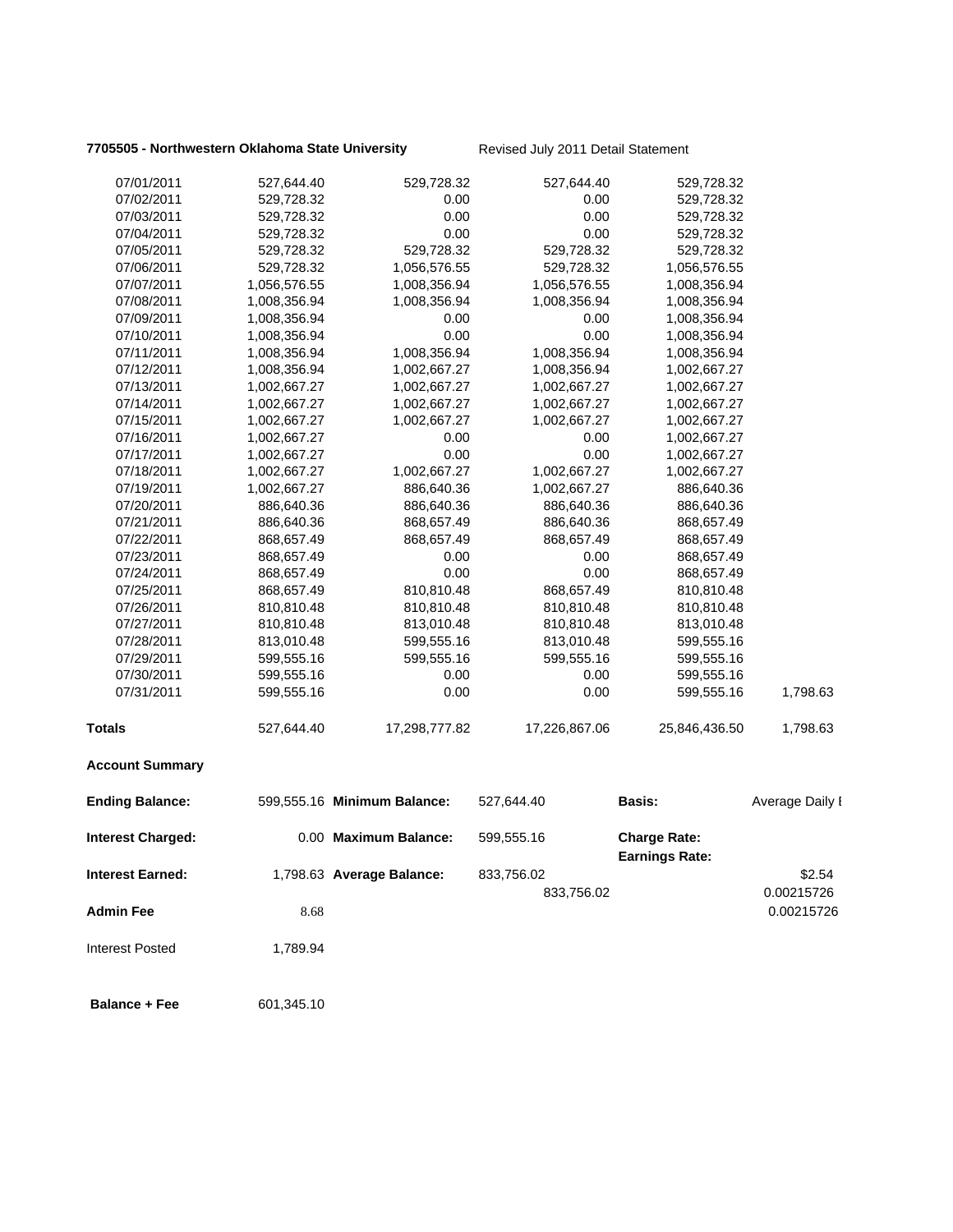### **7705650 - Department of Veteran Affairs Revised July 2011 Detail Statement**

| 07/01/2011               | 430,357.77 | 434,646.91                  | 430,357.77   | 434,646.91                                   |                 |
|--------------------------|------------|-----------------------------|--------------|----------------------------------------------|-----------------|
| 07/02/2011               | 434,646.91 | 0.00                        | 0.00         | 434,646.91                                   |                 |
| 07/03/2011               | 434,646.91 | 0.00                        | 0.00         | 434,646.91                                   |                 |
| 07/04/2011               | 434,646.91 | 0.00                        | 0.00         | 434,646.91                                   |                 |
| 07/05/2011               | 434,646.91 | 439,592.77                  | 434,646.91   | 439,592.77                                   |                 |
| 07/06/2011               | 439,592.77 | 447,132.47                  | 439,592.77   | 447,132.47                                   |                 |
| 07/07/2011               | 447,132.47 | 442,678.43                  | 447,132.47   | 442,678.43                                   |                 |
| 07/08/2011               | 442,678.43 | 440,968.71                  | 442,678.43   | 440,968.71                                   |                 |
| 07/09/2011               | 440,968.71 | 0.00                        | 0.00         | 440,968.71                                   |                 |
| 07/10/2011               | 440,968.71 | 0.00                        | 0.00         | 440,968.71                                   |                 |
| 07/11/2011               | 440,968.71 | 443,788.11                  | 440,968.71   | 443,788.11                                   |                 |
| 07/12/2011               | 443,788.11 | 446,617.19                  | 443,788.11   | 446,617.19                                   |                 |
| 07/13/2011               | 446,617.19 | 437,981.44                  | 446,617.19   | 437,981.44                                   |                 |
| 07/14/2011               | 437,981.44 | 440,257.18                  | 437,981.44   | 440,257.18                                   |                 |
| 07/15/2011               | 440,257.18 | 437,923.58                  | 440,257.18   | 437,923.58                                   |                 |
| 07/16/2011               | 437,923.58 | 0.00                        | 0.00         | 437,923.58                                   |                 |
| 07/17/2011               | 437,923.58 | 0.00                        | 0.00         | 437,923.58                                   |                 |
| 07/18/2011               | 437,923.58 | 438,439.74                  | 437,923.58   | 438,439.74                                   |                 |
| 07/19/2011               | 438,439.74 | 436,453.04                  | 438,439.74   | 436,453.04                                   |                 |
| 07/20/2011               | 436,453.04 | 439,937.47                  | 436,453.04   | 439,937.47                                   |                 |
| 07/21/2011               | 439,937.47 | 443,653.05                  | 439,937.47   | 443,653.05                                   |                 |
| 07/22/2011               | 443,653.05 | 443,653.05                  | 443,653.05   | 443,653.05                                   |                 |
| 07/23/2011               | 443,653.05 | 0.00                        | 0.00         | 443,653.05                                   |                 |
| 07/24/2011               | 443,653.05 | 0.00                        | 0.00         | 443,653.05                                   |                 |
| 07/25/2011               | 443,653.05 | 442,329.06                  | 443,653.05   | 442,329.06                                   |                 |
| 07/26/2011               | 442,329.06 | 442,679.06                  | 442,329.06   | 442,679.06                                   |                 |
| 07/27/2011               | 442,679.06 | 439,063.92                  | 442,679.06   | 439,063.92                                   |                 |
| 07/28/2011               | 439,063.92 | 444,767.56                  | 439,063.92   | 444,767.56                                   |                 |
| 07/29/2011               | 444,767.56 | 443,117.21                  | 444,767.56   | 443,117.21                                   |                 |
| 07/30/2011               | 443,117.21 | 0.00                        | 0.00         | 443,117.21                                   |                 |
| 07/31/2011               | 443,117.21 | 0.00                        | 0.00         | 443,117.21                                   | 950.65          |
| <b>Totals</b>            | 430,357.77 | 8,825,679.95                | 8,812,920.51 | 13,660,945.78                                | 950.65          |
| <b>Account Summary</b>   |            |                             |              |                                              |                 |
| <b>Ending Balance:</b>   |            | 443,117.21 Minimum Balance: | 430,357.77   | <b>Basis:</b>                                | Average Daily I |
| <b>Interest Charged:</b> |            | 0.00 Maximum Balance:       | 443,117.21   | <b>Charge Rate:</b><br><b>Earnings Rate:</b> |                 |
| <b>Interest Earned:</b>  |            | 950.65 Average Balance:     | 440,675.67   |                                              | \$2.54          |
|                          |            |                             | 440,675.67   |                                              | 0.00215726      |
| <b>Admin Fee</b>         | 4.59       |                             |              |                                              | 0.00215726      |
| <b>Interest Posted</b>   | 946.06     |                             |              |                                              |                 |
| <b>Balance + Fee</b>     | 444,063.27 |                             |              |                                              |                 |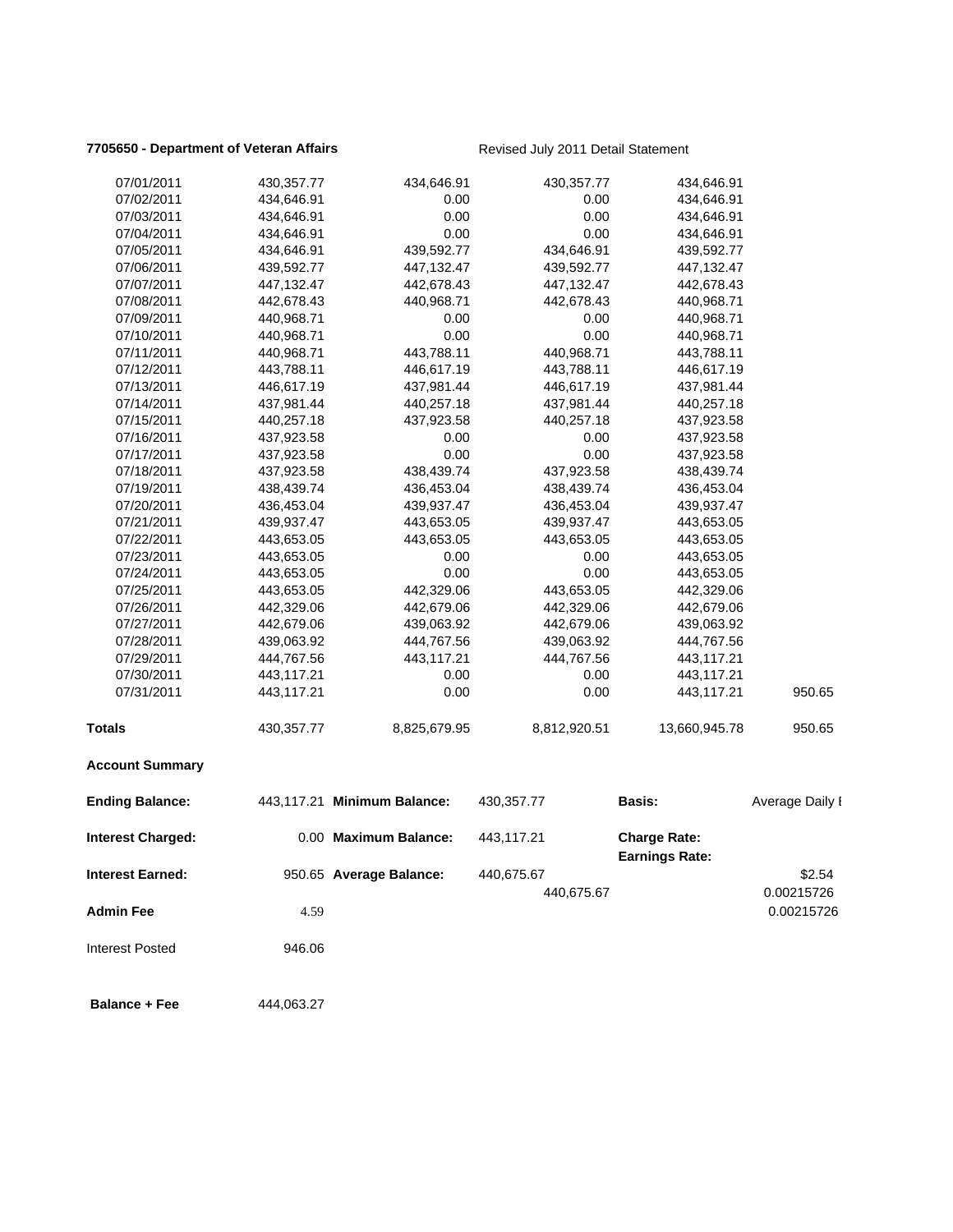### **7706400 - Office of Juvenile Affairs Revised July 2011 Detail Statement**

| 07/01/2011               | 0.00                  | 0.00 | 0.00                                         | 0.00            |
|--------------------------|-----------------------|------|----------------------------------------------|-----------------|
| 07/02/2011               | 0.00                  | 0.00 | 0.00                                         | 0.00            |
| 07/03/2011               | 0.00                  | 0.00 | 0.00                                         | 0.00            |
| 07/04/2011               | 0.00                  | 0.00 | 0.00                                         | 0.00            |
| 07/05/2011               | 0.00                  | 0.00 | 0.00                                         | 0.00            |
| 07/06/2011               | 0.00                  | 0.00 | 0.00                                         | 0.00            |
| 07/07/2011               | 0.00                  | 0.00 | 0.00                                         | 0.00            |
| 07/08/2011               | 0.00                  | 0.00 | 0.00                                         | 0.00            |
| 07/09/2011               | 0.00                  | 0.00 | 0.00                                         | 0.00            |
| 07/10/2011               | 0.00                  | 0.00 | 0.00                                         | 0.00            |
| 07/11/2011               | 0.00                  | 0.00 | 0.00                                         | 0.00            |
| 07/12/2011               | 0.00                  | 0.00 | 0.00                                         | 0.00            |
| 07/13/2011               | 0.00                  | 0.00 | 0.00                                         | 0.00            |
| 07/14/2011               | 0.00                  | 0.00 | 0.00                                         | 0.00            |
| 07/15/2011               | 0.00                  | 0.00 | 0.00                                         | 0.00            |
| 07/16/2011               | 0.00                  | 0.00 | 0.00                                         | 0.00            |
| 07/17/2011               | 0.00                  | 0.00 | 0.00                                         | 0.00            |
| 07/18/2011               | 0.00                  | 0.00 | 0.00                                         | 0.00            |
| 07/19/2011               | 0.00                  | 0.00 | 0.00                                         | 0.00            |
| 07/20/2011               | 0.00                  | 0.00 | 0.00                                         | 0.00            |
| 07/21/2011               | 0.00                  | 0.00 | 0.00                                         | 0.00            |
| 07/22/2011               | 0.00                  | 0.00 | 0.00                                         | 0.00            |
| 07/23/2011               | 0.00                  | 0.00 | 0.00                                         | 0.00            |
| 07/24/2011               | 0.00                  | 0.00 | 0.00                                         | 0.00            |
| 07/25/2011               | 0.00                  | 0.00 | 0.00                                         | 0.00            |
| 07/26/2011               | 0.00                  | 0.00 | 0.00                                         | 0.00            |
| 07/27/2011               | 0.00                  | 0.00 | 0.00                                         | 0.00            |
| 07/28/2011               | 0.00                  | 0.00 | 0.00                                         | 0.00            |
| 07/29/2011               | 0.00                  | 0.00 | 0.00                                         | 0.00            |
| 07/30/2011               | 0.00                  | 0.00 | 0.00                                         | 0.00            |
| 07/31/2011               | 0.00                  | 0.00 | 0.00                                         | 0.00<br>0.00    |
| <b>Totals</b>            | 0.00                  | 0.00 | 0.00                                         | 0.00<br>0.00    |
| <b>Account Summary</b>   |                       |      |                                              |                 |
| <b>Ending Balance:</b>   | 0.00 Minimum Balance: | 0.00 | Basis:                                       | Average Daily I |
| <b>Interest Charged:</b> | 0.00 Maximum Balance: | 0.00 | <b>Charge Rate:</b><br><b>Earnings Rate:</b> |                 |
| <b>Interest Earned:</b>  | 0.00 Average Balance: | 0.00 | 0.00                                         | \$2.54<br>#N/A  |
| <b>Admin Fee</b>         | 0.00                  |      |                                              | 0.00215726      |

Interest Posted 0.00

**Balance + Fee** 0.00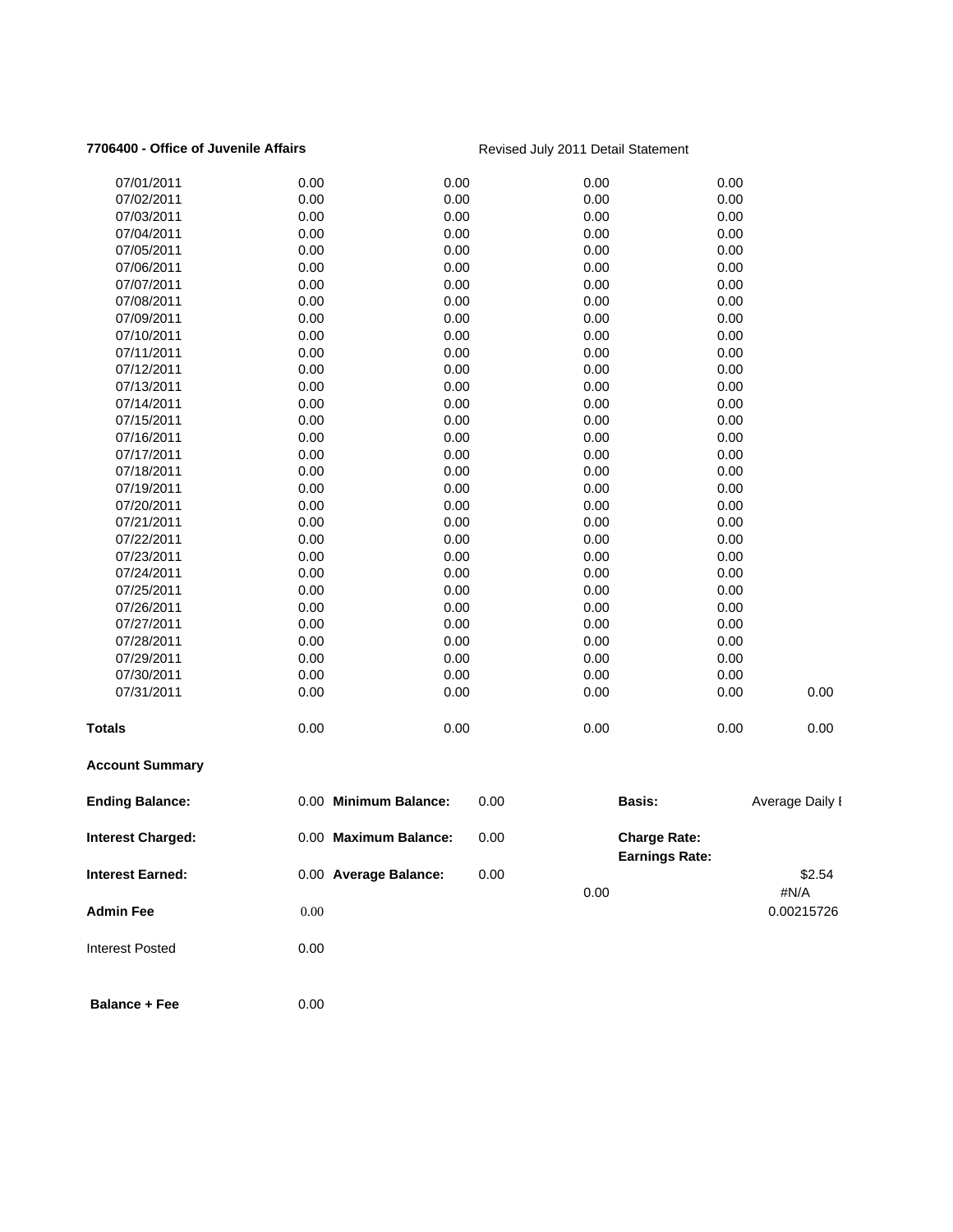### **7706605 - Student Loan Guarantee Revised July 2011 Detail Statement**

| 07/01/2011              | 1,200.16 | 1,202.78                  |          | 1,200.16  | 1,202.78                                     |                 |
|-------------------------|----------|---------------------------|----------|-----------|----------------------------------------------|-----------------|
| 07/02/2011              | 1,202.78 | 0.00                      |          | 0.00      | 1,202.78                                     |                 |
| 07/03/2011              | 1,202.78 | 0.00                      |          | 0.00      | 1,202.78                                     |                 |
| 07/04/2011              | 1,202.78 | 0.00                      |          | 0.00      | 1,202.78                                     |                 |
| 07/05/2011              | 1,202.78 | 1,202.78                  |          | 1,202.78  | 1,202.78                                     |                 |
| 07/06/2011              | 1,202.78 | 1,202.78                  |          | 1,202.78  | 1,202.78                                     |                 |
| 07/07/2011              | 1,202.78 | 1,202.78                  |          | 1,202.78  | 1,202.78                                     |                 |
| 07/08/2011              | 1,202.78 | 1,202.78                  |          | 1,202.78  | 1,202.78                                     |                 |
| 07/09/2011              | 1,202.78 | 0.00                      |          | 0.00      | 1,202.78                                     |                 |
| 07/10/2011              | 1,202.78 | 0.00                      |          | 0.00      | 1,202.78                                     |                 |
| 07/11/2011              | 1,202.78 | 1,202.78                  |          | 1,202.78  | 1,202.78                                     |                 |
| 07/12/2011              | 1,202.78 | 1,202.78                  |          | 1,202.78  | 1,202.78                                     |                 |
| 07/13/2011              | 1,202.78 | 1,202.78                  |          | 1,202.78  | 1,202.78                                     |                 |
| 07/14/2011              | 1,202.78 | 1,202.78                  |          | 1,202.78  | 1,202.78                                     |                 |
| 07/15/2011              | 1,202.78 | 1,202.78                  |          | 1,202.78  | 1,202.78                                     |                 |
| 07/16/2011              | 1,202.78 | 0.00                      |          | 0.00      | 1,202.78                                     |                 |
| 07/17/2011              | 1,202.78 | 0.00                      |          | 0.00      | 1,202.78                                     |                 |
| 07/18/2011              | 1,202.78 | 1,202.78                  |          | 1,202.78  | 1,202.78                                     |                 |
| 07/19/2011              | 1,202.78 | 1,202.78                  |          | 1,202.78  | 1,202.78                                     |                 |
| 07/20/2011              | 1,202.78 | 1,202.78                  |          | 1,202.78  | 1,202.78                                     |                 |
| 07/21/2011              | 1,202.78 | 1,202.78                  |          | 1,202.78  | 1,202.78                                     |                 |
| 07/22/2011              | 1,202.78 | 1,202.78                  |          | 1,202.78  | 1,202.78                                     |                 |
| 07/23/2011              | 1,202.78 | 0.00                      |          | 0.00      | 1,202.78                                     |                 |
| 07/24/2011              | 1,202.78 | 0.00                      |          | 0.00      | 1,202.78                                     |                 |
| 07/25/2011              | 1,202.78 | 1,202.78                  |          | 1,202.78  | 1,202.78                                     |                 |
| 07/26/2011              | 1,202.78 | 1,202.78                  |          | 1,202.78  | 1,202.78                                     |                 |
| 07/27/2011              | 1,202.78 | 1,202.78                  |          | 1,202.78  | 1,202.78                                     |                 |
| 07/28/2011              | 1,202.78 | 1,202.78                  |          | 1,202.78  | 1,202.78                                     |                 |
| 07/29/2011              | 1,202.78 | 1,202.78                  |          | 1,202.78  | 1,202.78                                     |                 |
| 07/30/2011              | 1,202.78 | 0.00                      |          | 0.00      | 1,202.78                                     |                 |
| 07/31/2011              | 1,202.78 | 0.00                      |          | 0.00      | 1,202.78                                     | 2.59            |
| <b>Totals</b>           | 1,200.16 | 24,055.60                 |          | 24,052.98 | 37,286.18                                    | 2.59            |
| <b>Account Summary</b>  |          |                           |          |           |                                              |                 |
| <b>Ending Balance:</b>  |          | 1,202.78 Minimum Balance: | 1,200.16 |           | <b>Basis:</b>                                | Average Daily I |
| Interest Charged:       |          | 0.00 Maximum Balance:     | 1,202.78 |           | <b>Charge Rate:</b><br><b>Earnings Rate:</b> |                 |
| <b>Interest Earned:</b> |          | 2.59 Average Balance:     | 1,202.78 |           |                                              | \$2.54          |
|                         |          |                           |          | 1,202.78  |                                              | 0.00215726      |
| <b>Admin Fee</b>        | $0.01\,$ |                           |          |           |                                              | 0.00215726      |
| <b>Interest Posted</b>  | 2.58     |                           |          |           |                                              |                 |
| <b>Balance + Fee</b>    | 1,205.36 |                           |          |           |                                              |                 |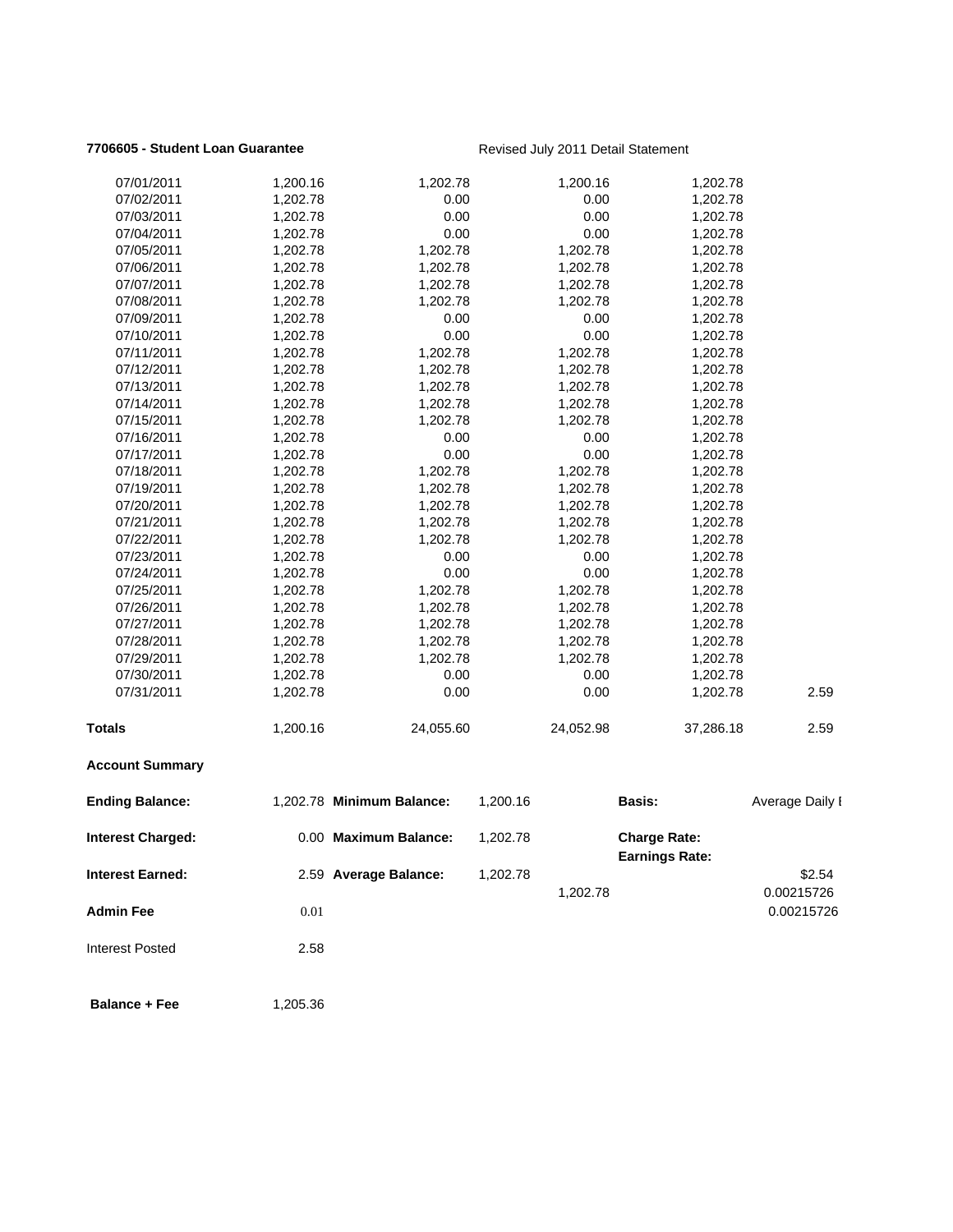### **7706650 - Department of Veteran Affairs Revised July 2011 Detail Statement**

| 07/01/2011               | 405,434.32 | 400,998.97                  | 405,434.32   | 400,998.97                                   |                          |
|--------------------------|------------|-----------------------------|--------------|----------------------------------------------|--------------------------|
| 07/02/2011               | 400,998.97 | 0.00                        | 0.00         | 400,998.97                                   |                          |
| 07/03/2011               | 400,998.97 | 0.00                        | 0.00         | 400,998.97                                   |                          |
| 07/04/2011               | 400,998.97 | 0.00                        | 0.00         | 400,998.97                                   |                          |
| 07/05/2011               | 400,998.97 | 400,043.44                  | 400,998.97   | 400,043.44                                   |                          |
| 07/06/2011               | 400,043.44 | 385,493.38                  | 400,043.44   | 385,493.38                                   |                          |
| 07/07/2011               | 385,493.38 | 386,092.18                  | 385,493.38   | 386,092.18                                   |                          |
| 07/08/2011               | 386,092.18 | 390,702.04                  | 386,092.18   | 390,702.04                                   |                          |
| 07/09/2011               | 390,702.04 | 0.00                        | 0.00         | 390,702.04                                   |                          |
| 07/10/2011               | 390,702.04 | 0.00                        | 0.00         | 390,702.04                                   |                          |
| 07/11/2011               | 390,702.04 | 390,702.04                  | 390,702.04   | 390,702.04                                   |                          |
| 07/12/2011               | 390,702.04 | 386,970.97                  | 390,702.04   | 386,970.97                                   |                          |
| 07/13/2011               | 386,970.97 | 386,558.52                  | 386,970.97   | 386,558.52                                   |                          |
| 07/14/2011               | 386,558.52 | 376,690.28                  | 386,558.52   | 376,690.28                                   |                          |
| 07/15/2011               | 376,690.28 | 393,925.56                  | 376,690.28   | 393,925.56                                   |                          |
| 07/16/2011               | 393,925.56 | 0.00                        | 0.00         | 393,925.56                                   |                          |
| 07/17/2011               | 393,925.56 | 0.00                        | 0.00         | 393,925.56                                   |                          |
| 07/18/2011               | 393,925.56 | 392,335.62                  | 393,925.56   | 392,335.62                                   |                          |
| 07/19/2011               | 392,335.62 | 392,223.12                  | 392,335.62   | 392,223.12                                   |                          |
| 07/20/2011               | 392,223.12 | 392,223.12                  | 392,223.12   | 392,223.12                                   |                          |
| 07/21/2011               | 392,223.12 | 392,223.12                  | 392,223.12   | 392,223.12                                   |                          |
| 07/22/2011               | 392,223.12 | 392,223.12                  | 392,223.12   | 392,223.12                                   |                          |
| 07/23/2011               | 392,223.12 | 0.00                        | 0.00         | 392,223.12                                   |                          |
| 07/24/2011               | 392,223.12 | 0.00                        | 0.00         | 392,223.12                                   |                          |
| 07/25/2011               | 392,223.12 | 391,263.61                  | 392,223.12   | 391,263.61                                   |                          |
| 07/26/2011               | 391,263.61 | 390,823.79                  | 391,263.61   | 390,823.79                                   |                          |
| 07/27/2011               | 390,823.79 | 390,573.44                  | 390,823.79   | 390,573.44                                   |                          |
| 07/28/2011               | 390,573.44 | 393,123.39                  | 390,573.44   | 393,123.39                                   |                          |
| 07/29/2011               | 393,123.39 | 393,123.39                  | 393,123.39   | 393,123.39                                   |                          |
| 07/30/2011               | 393,123.39 | 0.00                        | 0.00         | 393,123.39                                   |                          |
| 07/31/2011               | 393,123.39 | 0.00                        | 0.00         | 393,123.39                                   | 846.29                   |
| <b>Totals</b>            | 405,434.32 | 7,818,313.10                | 7,830,624.03 | 12, 161, 258. 23                             | 846.29                   |
| <b>Account Summary</b>   |            |                             |              |                                              |                          |
| <b>Ending Balance:</b>   |            | 393,123.39 Minimum Balance: | 405,434.32   | <b>Basis:</b>                                | Average Daily I          |
| <b>Interest Charged:</b> |            | 0.00 Maximum Balance:       | 393,123.39   | <b>Charge Rate:</b><br><b>Earnings Rate:</b> |                          |
| <b>Interest Earned:</b>  |            | 846.29 Average Balance:     | 392,298.65   |                                              | \$2.54                   |
| <b>Admin Fee</b>         | 4.09       |                             | 392,298.65   |                                              | 0.00215726<br>0.00215726 |
| <b>Interest Posted</b>   | 842.20     |                             |              |                                              |                          |
| <b>Balance + Fee</b>     | 393,965.59 |                             |              |                                              |                          |
|                          |            |                             |              |                                              |                          |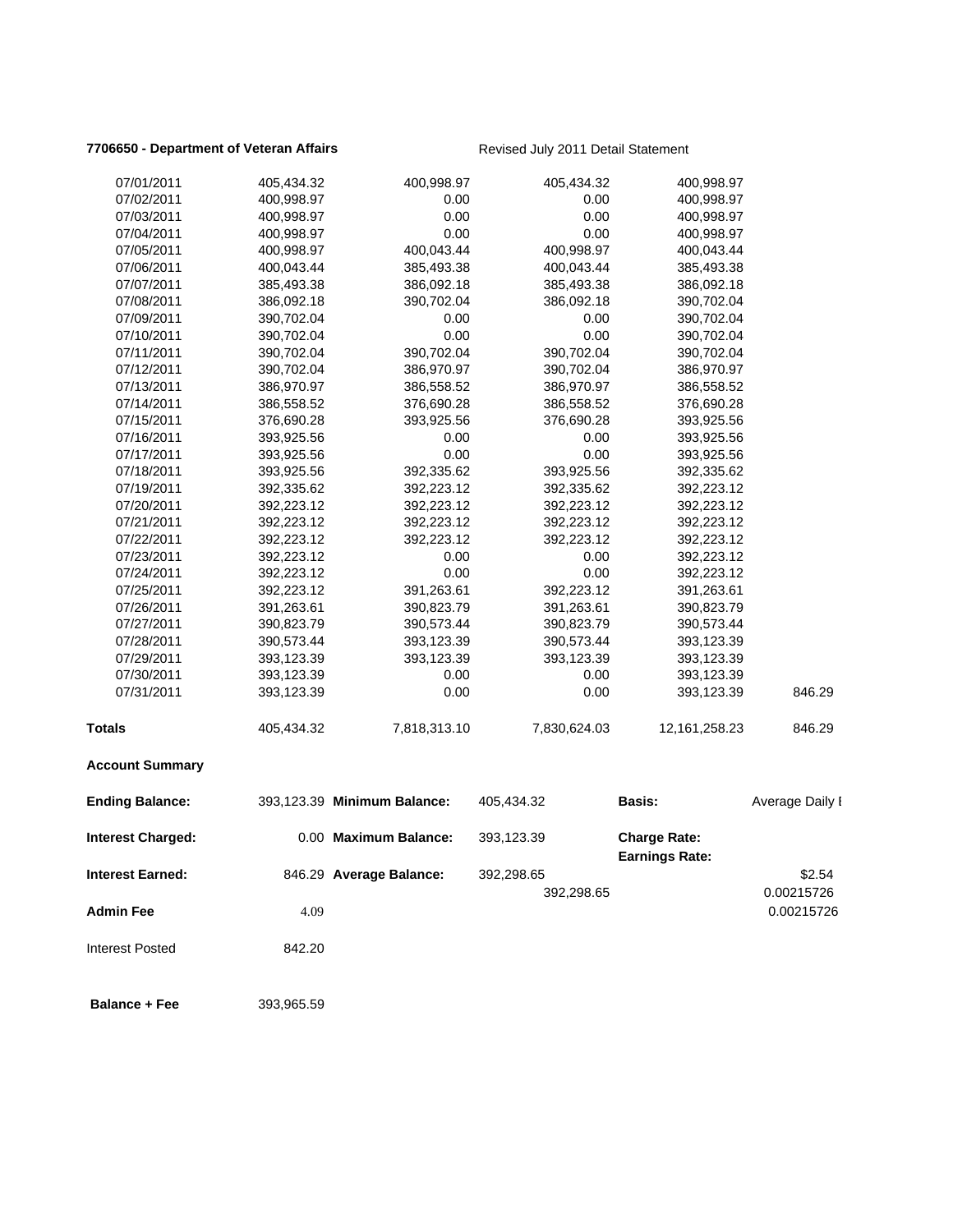**7707605 - Endowment Fund** Revised July 2011 Detail Statement

| 07/01/2011               | 89,112,071.03 | 89,708,257.88                  | 89,112,071.03    | 89,708,257.88                                |                          |
|--------------------------|---------------|--------------------------------|------------------|----------------------------------------------|--------------------------|
| 07/02/2011               | 89,708,257.88 | 0.00                           | 0.00             | 89,708,257.88                                |                          |
| 07/03/2011               | 89,708,257.88 | 0.00                           | 0.00             | 89,708,257.88                                |                          |
| 07/04/2011               | 89,708,257.88 | 0.00                           | 0.00             | 89,708,257.88                                |                          |
| 07/05/2011               | 89,708,257.88 | 89,708,257.88                  | 89,708,257.88    | 89,708,257.88                                |                          |
| 07/06/2011               | 89,708,257.88 | 89,708,257.88                  | 89,708,257.88    | 89,708,257.88                                |                          |
| 07/07/2011               | 89,708,257.88 | 89,708,257.88                  | 89,708,257.88    | 89,708,257.88                                |                          |
| 07/08/2011               | 89,708,257.88 | 89,016,529.49                  | 89,708,257.88    | 89,016,529.49                                |                          |
| 07/09/2011               | 89,016,529.49 | 0.00                           | 0.00             | 89,016,529.49                                |                          |
| 07/10/2011               | 89,016,529.49 | 0.00                           | 0.00             | 89,016,529.49                                |                          |
| 07/11/2011               | 89,016,529.49 | 89,016,529.49                  | 89,016,529.49    | 89,016,529.49                                |                          |
| 07/12/2011               | 89,016,529.49 | 93,997,031.79                  | 89,016,529.49    | 93,997,031.79                                |                          |
| 07/13/2011               | 93,997,031.79 | 93,997,031.79                  | 93,997,031.79    | 93,997,031.79                                |                          |
| 07/14/2011               | 93,997,031.79 | 93,997,031.79                  | 93,997,031.79    | 93,997,031.79                                |                          |
| 07/15/2011               | 93,997,031.79 | 93,997,031.79                  | 93,997,031.79    | 93,997,031.79                                |                          |
| 07/16/2011               | 93,997,031.79 | 0.00                           | 0.00             | 93,997,031.79                                |                          |
| 07/17/2011               | 93,997,031.79 | 0.00                           | 0.00             | 93,997,031.79                                |                          |
| 07/18/2011               | 93,997,031.79 | 93,997,031.79                  | 93,997,031.79    | 93,997,031.79                                |                          |
| 07/19/2011               | 93,997,031.79 | 93,997,031.79                  | 93,997,031.79    | 93,997,031.79                                |                          |
| 07/20/2011               | 93,997,031.79 | 93,997,031.79                  | 93,997,031.79    | 93,997,031.79                                |                          |
| 07/21/2011               | 93,997,031.79 | 93,463,151.88                  | 93,997,031.79    | 93,463,151.88                                |                          |
| 07/22/2011               | 93,463,151.88 | 93,463,151.88                  | 93,463,151.88    | 93,463,151.88                                |                          |
| 07/23/2011               | 93,463,151.88 | 0.00                           | 0.00             | 93,463,151.88                                |                          |
| 07/24/2011               | 93,463,151.88 | 0.00                           | 0.00             | 93,463,151.88                                |                          |
| 07/25/2011               | 93,463,151.88 | 93,463,151.88                  | 93,463,151.88    | 93,463,151.88                                |                          |
| 07/26/2011               | 93,463,151.88 | 93,463,151.88                  | 93,463,151.88    | 93,463,151.88                                |                          |
| 07/27/2011               | 93,463,151.88 | 93,463,151.88                  | 93,463,151.88    | 93,463,151.88                                |                          |
| 07/28/2011               | 93,463,151.88 | 93,476,484.88                  | 93,463,151.88    | 93,476,484.88                                |                          |
| 07/29/2011               | 93,476,484.88 | 93,476,484.88                  | 93,476,484.88    | 93,476,484.88                                |                          |
| 07/30/2011               | 93,476,484.88 | 0.00                           | 0.00             | 93,476,484.88                                |                          |
| 07/31/2011               | 93,476,484.88 | 0.00                           | 0.00             | 93,476,484.88                                | 198,895.58               |
| <b>Totals</b>            | 89,112,071.03 | 1,849,114,042.19               | 1,844,749,628.34 | 2,858,145,211.91                             | 198,895.58               |
| <b>Account Summary</b>   |               |                                |                  |                                              |                          |
| <b>Ending Balance:</b>   |               | 93,476,484.88 Minimum Balance: | 89,112,071.03    | Basis:                                       | Average Daily I          |
| <b>Interest Charged:</b> |               | 0.00 Maximum Balance:          | 93,476,484.88    | <b>Charge Rate:</b><br><b>Earnings Rate:</b> |                          |
| Interest Earned:         |               | 198,895.58 Average Balance:    | 92,198,232.64    |                                              | \$2.54                   |
| <b>Admin Fee</b>         | 960.40        |                                | 92,198,232.64    |                                              | 0.00215726<br>0.00215726 |
| Interest Posted          | 197,935.19    |                                |                  |                                              |                          |
| <b>Balance + Fee</b>     | 93,674,420.07 |                                |                  |                                              |                          |
|                          |               |                                |                  |                                              |                          |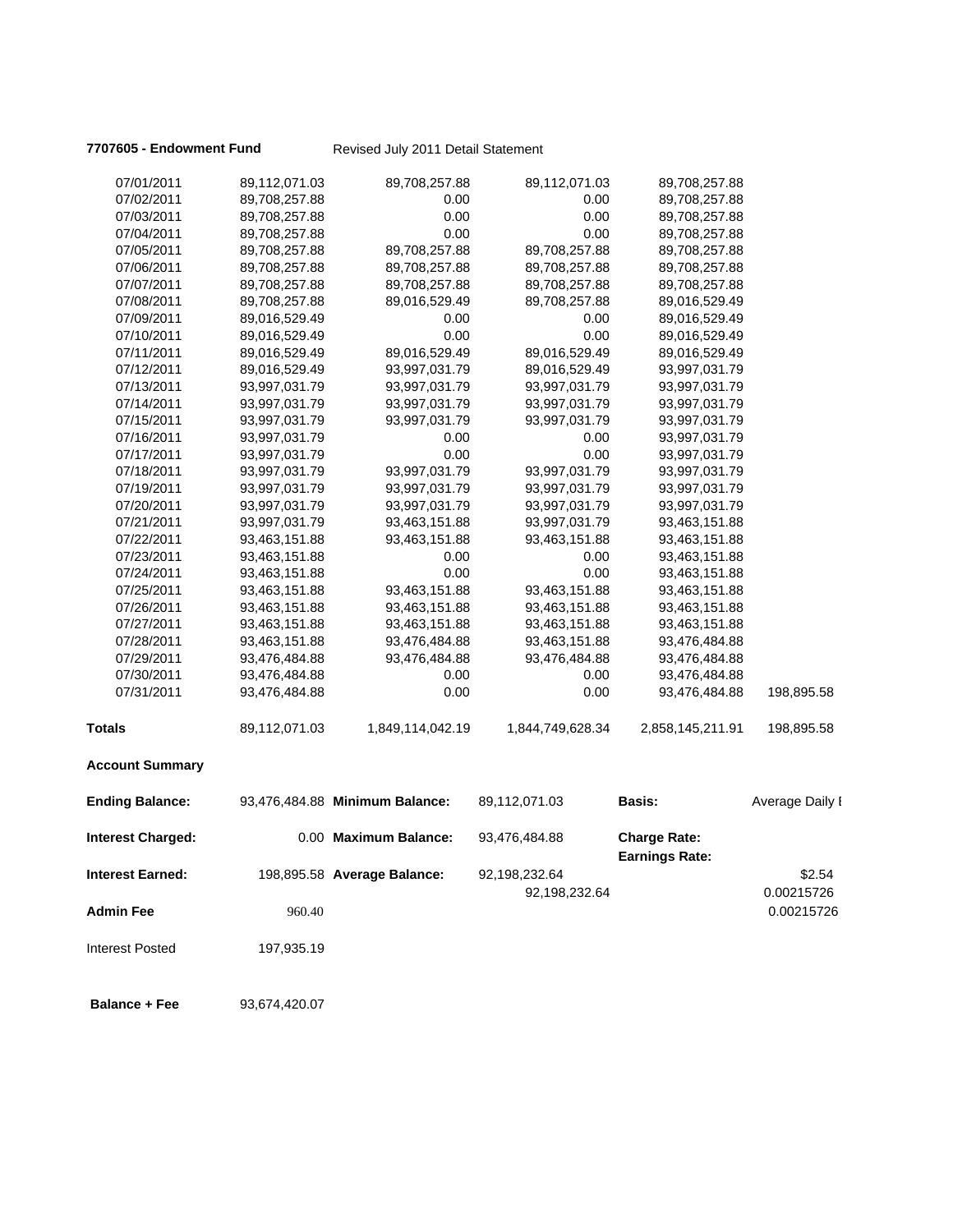# **7707650 - Department of Veterans Affairs** Revised July 2011 Detail Statement

| 07/02/2011<br>07/03/2011<br>07/04/2011<br>07/05/2011<br>07/06/2011 | 598,318.40<br>598,318.40<br>598,318.40<br>598,318.40<br>598,379.90<br>597,302.84<br>596,995.35 | 0.00<br>0.00<br>0.00<br>598,379.90<br>597,302.84 | 0.00<br>0.00<br>0.00<br>598,318.40 | 598,318.40<br>598,318.40<br>598,318.40<br>598,379.90 |                 |
|--------------------------------------------------------------------|------------------------------------------------------------------------------------------------|--------------------------------------------------|------------------------------------|------------------------------------------------------|-----------------|
|                                                                    |                                                                                                |                                                  |                                    |                                                      |                 |
|                                                                    |                                                                                                |                                                  |                                    |                                                      |                 |
|                                                                    |                                                                                                |                                                  |                                    |                                                      |                 |
|                                                                    |                                                                                                |                                                  |                                    |                                                      |                 |
|                                                                    |                                                                                                |                                                  | 598,379.90                         | 597,302.84                                           |                 |
| 07/07/2011                                                         |                                                                                                | 596,995.35                                       | 597,302.84                         | 596,995.35                                           |                 |
| 07/08/2011                                                         |                                                                                                | 604,273.30                                       | 596,995.35                         | 604,273.30                                           |                 |
| 07/09/2011                                                         | 604,273.30                                                                                     | 0.00                                             | 0.00                               | 604,273.30                                           |                 |
| 07/10/2011                                                         | 604,273.30                                                                                     | 0.00                                             | 0.00                               | 604,273.30                                           |                 |
| 07/11/2011                                                         | 604,273.30                                                                                     | 604,493.30                                       | 604,273.30                         | 604,493.30                                           |                 |
| 07/12/2011                                                         | 604,493.30                                                                                     | 603,710.43                                       | 604,493.30                         | 603,710.43                                           |                 |
| 07/13/2011                                                         | 603,710.43                                                                                     | 602,231.43                                       | 603,710.43                         | 602,231.43                                           |                 |
| 07/14/2011                                                         | 602,231.43                                                                                     | 607,215.15                                       | 602,231.43                         | 607,215.15                                           |                 |
| 07/15/2011                                                         | 607,215.15                                                                                     | 603,112.46                                       | 607,215.15                         | 603,112.46                                           |                 |
| 07/16/2011                                                         | 603,112.46                                                                                     | 0.00                                             | 0.00                               | 603,112.46                                           |                 |
| 07/17/2011                                                         | 603,112.46                                                                                     | 0.00                                             | 0.00                               | 603,112.46                                           |                 |
| 07/18/2011                                                         | 603,112.46                                                                                     | 602,860.07                                       | 603,112.46                         | 602,860.07                                           |                 |
| 07/19/2011                                                         | 602,860.07                                                                                     | 602,620.07                                       | 602,860.07                         | 602,620.07                                           |                 |
| 07/20/2011                                                         | 602,620.07                                                                                     | 605,630.99                                       | 602,620.07                         | 605,630.99                                           |                 |
| 07/21/2011                                                         | 605,630.99                                                                                     | 603,886.26                                       | 605,630.99                         | 603,886.26                                           |                 |
| 07/22/2011                                                         | 603,886.26                                                                                     | 603,886.26                                       | 603,886.26                         | 603,886.26                                           |                 |
| 07/23/2011                                                         | 603,886.26                                                                                     | 0.00                                             | 0.00                               | 603,886.26                                           |                 |
| 07/24/2011                                                         | 603,886.26                                                                                     | 0.00                                             | 0.00                               | 603,886.26                                           |                 |
| 07/25/2011                                                         | 603,886.26                                                                                     | 605,535.97                                       | 603,886.26                         | 605,535.97                                           |                 |
| 07/26/2011                                                         | 605,535.97                                                                                     | 606,491.67                                       | 605,535.97                         | 606,491.67                                           |                 |
| 07/27/2011                                                         | 606,491.67                                                                                     | 605,837.67                                       | 606,491.67                         | 605,837.67                                           |                 |
| 07/28/2011                                                         | 605,837.67                                                                                     | 606,529.51                                       | 605,837.67                         | 606,529.51                                           |                 |
| 07/29/2011                                                         | 606,529.51                                                                                     | 606,529.51                                       | 606,529.51                         | 606,529.51                                           |                 |
| 07/30/2011                                                         | 606,529.51                                                                                     | 0.00                                             | 0.00                               | 606,529.51                                           |                 |
| 07/31/2011                                                         | 606,529.51                                                                                     | 0.00                                             | 0.00                               | 606,529.51                                           | 1,301.06        |
| <b>Totals</b>                                                      | 596,985.40                                                                                     | 12,065,840.54                                    | 12,056,296.43                      | 18,696,398.80                                        | 1,301.06        |
| <b>Account Summary</b>                                             |                                                                                                |                                                  |                                    |                                                      |                 |
| <b>Ending Balance:</b>                                             |                                                                                                | 606,529.51 Minimum Balance:                      | 596,985.40                         | <b>Basis:</b>                                        | Average Daily I |
| Interest Charged:                                                  |                                                                                                | 0.00 Maximum Balance:                            | 606,529.51                         | <b>Charge Rate:</b><br><b>Earnings Rate:</b>         |                 |
| <b>Interest Earned:</b>                                            |                                                                                                | 1,301.06 Average Balance:                        | 603,109.64                         |                                                      | \$2.54          |
|                                                                    |                                                                                                |                                                  | 603,109.64                         |                                                      | 0.00215726      |
| <b>Admin Fee</b>                                                   | 6.28                                                                                           |                                                  |                                    |                                                      | 0.00215726      |
| <b>Interest Posted</b>                                             | 1,294.78                                                                                       |                                                  |                                    |                                                      |                 |
| <b>Balance + Fee</b>                                               | 607,824.29                                                                                     |                                                  |                                    |                                                      |                 |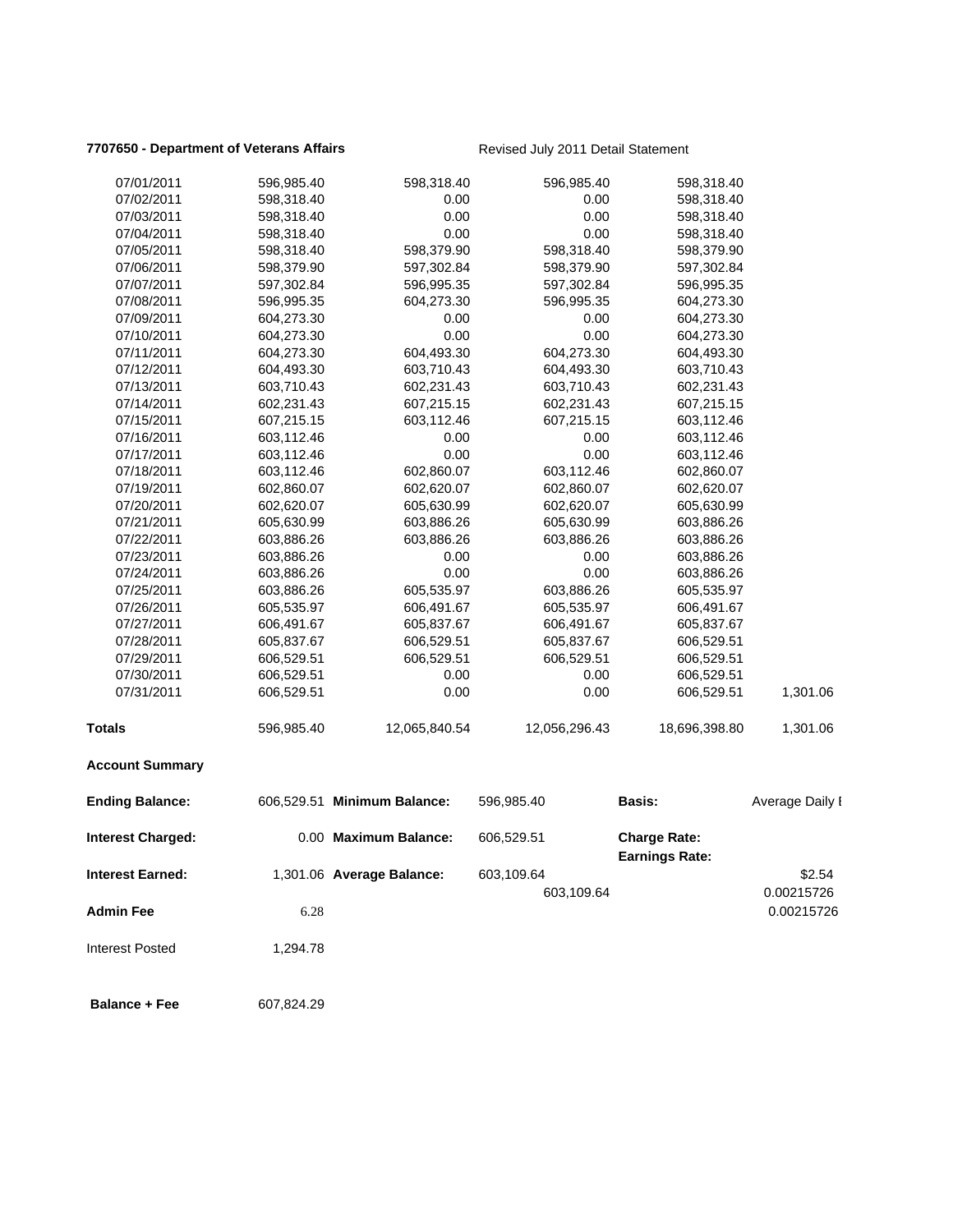### **7708108 - Carl Albert State College** Revised July 2011 Detail Statement

| 07/01/2011              | 2,338,788.17 | 2,343,147.58                  | 2,338,788.17                 | 2,343,147.58                                 |                      |
|-------------------------|--------------|-------------------------------|------------------------------|----------------------------------------------|----------------------|
| 07/02/2011              | 2,343,147.58 | 0.00                          | 0.00                         | 2,343,147.58                                 |                      |
| 07/03/2011              | 2,343,147.58 | 0.00                          | 0.00                         | 2,343,147.58                                 |                      |
| 07/04/2011              | 2,343,147.58 | 0.00                          | 0.00                         | 2,343,147.58                                 |                      |
| 07/05/2011              | 2,343,147.58 | 2,330,122.72                  | 2,343,147.58                 | 2,330,122.72                                 |                      |
| 07/06/2011              | 2,330,122.72 | 2,331,781.75                  | 2,330,122.72                 | 2,331,781.75                                 |                      |
| 07/07/2011              | 2,331,781.75 | 2,367,917.61                  | 2,331,781.75                 | 2,367,917.61                                 |                      |
| 07/08/2011              | 2,367,917.61 | 2,367,710.98                  | 2,367,917.61                 | 2,367,710.98                                 |                      |
| 07/09/2011              | 2,367,710.98 | 0.00                          | 0.00                         | 2,367,710.98                                 |                      |
| 07/10/2011              | 2,367,710.98 | 0.00                          | 0.00                         | 2,367,710.98                                 |                      |
| 07/11/2011              | 2,367,710.98 | 2,385,506.59                  | 2,367,710.98                 | 2,385,506.59                                 |                      |
| 07/12/2011              | 2,385,506.59 | 2,357,849.66                  | 2,385,506.59                 | 2,357,849.66                                 |                      |
| 07/13/2011              | 2,357,849.66 | 2,362,718.87                  | 2,357,849.66                 | 2,362,718.87                                 |                      |
| 07/14/2011              | 2,362,718.87 | 2,362,718.87                  | 2,362,718.87                 | 2,362,718.87                                 |                      |
| 07/15/2011              | 2,362,718.87 | 2,342,228.42                  | 2,362,718.87                 | 2,342,228.42                                 |                      |
| 07/16/2011              | 2,342,228.42 | 0.00                          | 0.00                         | 2,342,228.42                                 |                      |
| 07/17/2011              | 2,342,228.42 | 0.00                          | 0.00                         | 2,342,228.42                                 |                      |
| 07/18/2011              | 2,342,228.42 | 2,352,974.57                  | 2,342,228.42                 | 2,352,974.57                                 |                      |
| 07/19/2011              | 2,352,974.57 | 2,329,046.71                  | 2,352,974.57                 | 2,329,046.71                                 |                      |
| 07/20/2011              | 2,329,046.71 | 2,212,835.86                  | 2,329,046.71                 | 2,212,835.86                                 |                      |
| 07/21/2011              | 2,212,835.86 | 2,200,921.84                  | 2,212,835.86                 | 2,200,921.84                                 |                      |
| 07/22/2011              | 2,200,921.84 | 2,200,921.84                  | 2,200,921.84                 | 2,200,921.84                                 |                      |
| 07/23/2011              | 2,200,921.84 | 0.00                          | 0.00                         | 2,200,921.84                                 |                      |
| 07/24/2011              | 2,200,921.84 | 0.00                          | 0.00                         | 2,200,921.84                                 |                      |
| 07/25/2011              | 2,200,921.84 | 2,026,905.52                  | 2,200,921.84                 | 2,026,905.52                                 |                      |
| 07/26/2011              | 2,026,905.52 | 2,037,127.98                  | 2,026,905.52                 | 2,037,127.98                                 |                      |
| 07/27/2011              | 2,037,127.98 | 1,993,505.47                  | 2,037,127.98                 | 1,993,505.47                                 |                      |
| 07/28/2011              | 1,993,505.47 | 1,986,481.35                  | 1,993,505.47                 | 1,986,481.35                                 |                      |
| 07/29/2011              | 1,986,481.35 | 1,979,681.35                  | 1,986,481.35                 | 1,979,681.35                                 |                      |
| 07/30/2011              | 1,979,681.35 | 0.00                          | 0.00                         | 1,979,681.35                                 |                      |
| 07/31/2011              | 1,979,681.35 | 0.00                          | 0.00                         | 1,979,681.35                                 | 4,849.15             |
| <b>Totals</b>           | 2,338,788.17 | 44,872,105.54                 | 45,231,212.36                | 69,682,633.46                                | 4,849.15             |
| <b>Account Summary</b>  |              |                               |                              |                                              |                      |
| <b>Ending Balance:</b>  |              | 1,979,681.35 Minimum Balance: | 2,338,788.17                 | <b>Basis:</b>                                | Average Daily I      |
| Interest Charged:       |              | 0.00 Maximum Balance:         | 1,979,681.35                 | <b>Charge Rate:</b><br><b>Earnings Rate:</b> |                      |
| <b>Interest Earned:</b> |              | 4,849.15 Average Balance:     | 2,247,826.89<br>2,247,826.89 |                                              | \$2.54<br>0.00215726 |
| <b>Admin Fee</b>        | 23.41        |                               |                              |                                              | 0.00215726           |
| <b>Interest Posted</b>  | 4,825.73     |                               |                              |                                              |                      |
| <b>Balance + Fee</b>    | 1,984,507.08 |                               |                              |                                              |                      |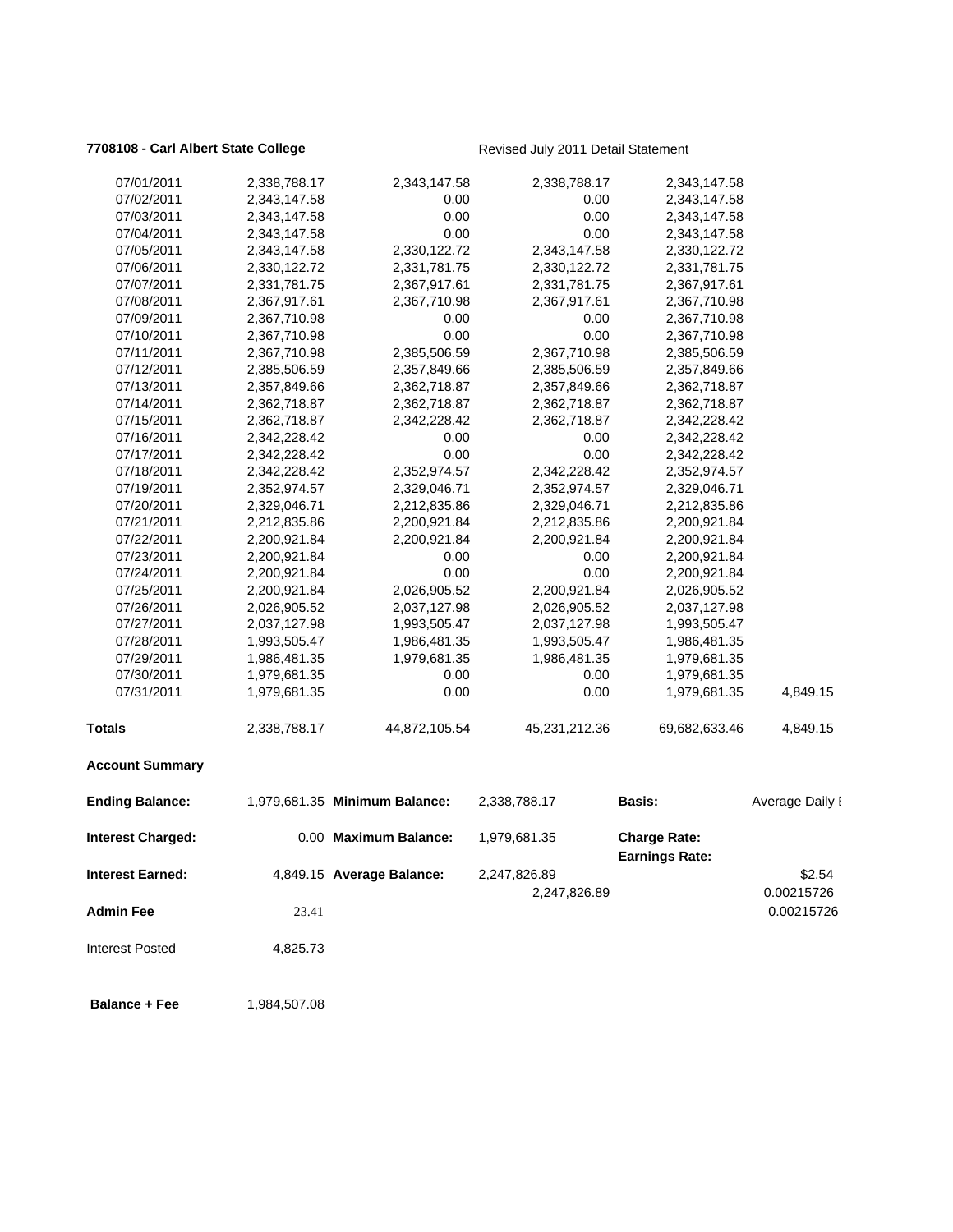### **7708605 - Supplemental Retirement Payment** Revised July 2011 Detail Statement

| 07/01/2011              | 9,069,231.51 | 9,089,066.39                  | 9,069,231.51   | 9,089,066.39          |                 |
|-------------------------|--------------|-------------------------------|----------------|-----------------------|-----------------|
| 07/02/2011              | 9,089,066.39 | 0.00                          | 0.00           | 9,089,066.39          |                 |
| 07/03/2011              | 9,089,066.39 | 0.00                          | 0.00           | 9,089,066.39          |                 |
| 07/04/2011              | 9,089,066.39 | 0.00                          | 0.00           | 9,089,066.39          |                 |
| 07/05/2011              | 9,089,066.39 | 9,089,066.39                  | 9,089,066.39   | 9,089,066.39          |                 |
| 07/06/2011              | 9,089,066.39 | 9,089,066.39                  | 9,089,066.39   | 9,089,066.39          |                 |
| 07/07/2011              | 9,089,066.39 | 9,089,066.39                  | 9,089,066.39   | 9,089,066.39          |                 |
| 07/08/2011              | 9,089,066.39 | 9,089,066.39                  | 9,089,066.39   | 9,089,066.39          |                 |
| 07/09/2011              | 9,089,066.39 | 0.00                          | 0.00           | 9,089,066.39          |                 |
| 07/10/2011              | 9,089,066.39 | 0.00                          | 0.00           | 9,089,066.39          |                 |
| 07/11/2011              | 9,089,066.39 | 9,089,066.39                  | 9,089,066.39   | 9,089,066.39          |                 |
| 07/12/2011              | 9,089,066.39 | 9,089,066.39                  | 9,089,066.39   | 9,089,066.39          |                 |
| 07/13/2011              | 9,089,066.39 | 9,089,066.39                  | 9,089,066.39   | 9,089,066.39          |                 |
| 07/14/2011              | 9,089,066.39 | 9,089,066.39                  | 9,089,066.39   | 9,089,066.39          |                 |
| 07/15/2011              | 9,089,066.39 | 9,089,066.39                  | 9,089,066.39   | 9,089,066.39          |                 |
| 07/16/2011              | 9,089,066.39 | 0.00                          | 0.00           | 9,089,066.39          |                 |
| 07/17/2011              | 9,089,066.39 | 0.00                          | 0.00           | 9,089,066.39          |                 |
| 07/18/2011              | 9,089,066.39 | 9,089,066.39                  | 9,089,066.39   | 9,089,066.39          |                 |
| 07/19/2011              | 9,089,066.39 | 9,089,066.39                  | 9,089,066.39   | 9,089,066.39          |                 |
| 07/20/2011              | 9,089,066.39 | 9,089,066.39                  | 9,089,066.39   | 9,089,066.39          |                 |
| 07/21/2011              | 9,089,066.39 | 9,089,066.39                  | 9,089,066.39   | 9,089,066.39          |                 |
| 07/22/2011              | 9,089,066.39 | 9,089,066.39                  | 9,089,066.39   | 9,089,066.39          |                 |
| 07/23/2011              | 9,089,066.39 | 0.00                          | 0.00           | 9,089,066.39          |                 |
| 07/24/2011              | 9,089,066.39 | 0.00                          | 0.00           | 9,089,066.39          |                 |
| 07/25/2011              | 9,089,066.39 | 9,089,066.39                  | 9,089,066.39   | 9,089,066.39          |                 |
| 07/26/2011              | 9,089,066.39 | 9,089,066.39                  | 9,089,066.39   | 9,089,066.39          |                 |
| 07/27/2011              | 9,089,066.39 | 9,089,066.39                  | 9,089,066.39   | 9,089,066.39          |                 |
| 07/28/2011              | 9,089,066.39 | 9,089,066.39                  | 9,089,066.39   | 9,089,066.39          |                 |
| 07/29/2011              | 9,089,066.39 | 9,085,008.06                  | 9,089,066.39   | 9,085,008.06          |                 |
| 07/30/2011              | 9,085,008.06 | 0.00                          | 0.00           | 9,085,008.06          |                 |
| 07/31/2011              | 9,085,008.06 | 0.00                          | 0.00           | 9,085,008.06          | 19,606.63       |
| <b>Totals</b>           | 9,069,231.51 | 181,777,269.47                | 181,761,492.92 | 281,748,883.10        | 19,606.63       |
| <b>Account Summary</b>  |              |                               |                |                       |                 |
| <b>Ending Balance:</b>  |              | 9,085,008.06 Minimum Balance: | 9,069,231.51   | Basis:                | Average Daily I |
| Interest Charged:       |              | 0.00 Maximum Balance:         | 9,085,008.06   | <b>Charge Rate:</b>   |                 |
|                         |              |                               |                | <b>Earnings Rate:</b> |                 |
| <b>Interest Earned:</b> |              | 19,606.63 Average Balance:    | 9,088,673.65   |                       | \$2.54          |
|                         |              |                               | 9,088,673.65   |                       | 0.00215726      |
| <b>Admin Fee</b>        | 94.67        |                               |                |                       | 0.00215726      |

Interest Posted 19,511.96

**Balance + Fee** 9,104,520.02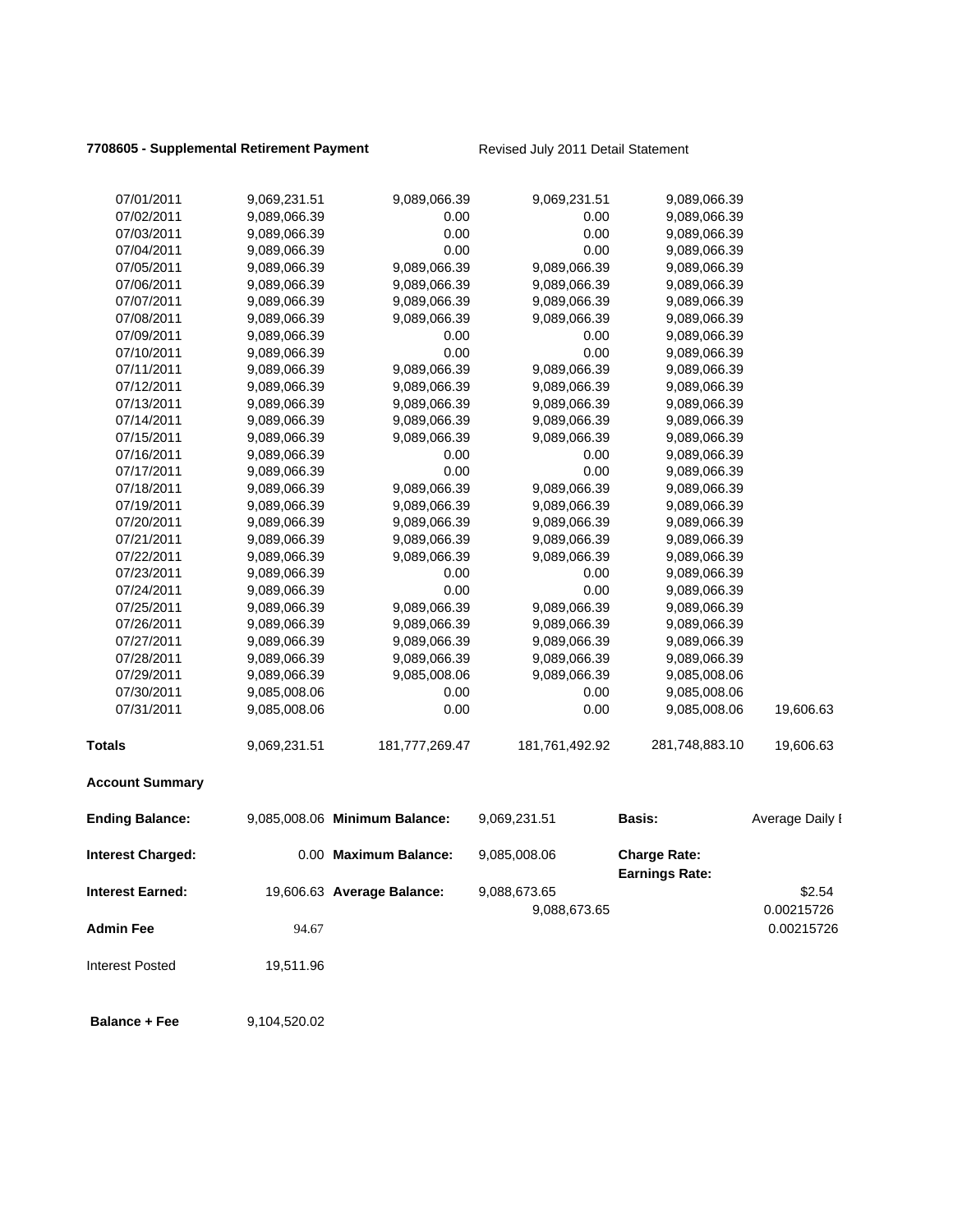### **7709605 - Academic Scholars Program** Revised July 2011 Detail Statement

| 07/01/2011              | 1,570,778.61 | 1,573,249.68                  | 1,570,778.61  | 1,573,249.68                                 |                          |
|-------------------------|--------------|-------------------------------|---------------|----------------------------------------------|--------------------------|
| 07/02/2011              | 1,573,249.68 | 0.00                          | 0.00          | 1,573,249.68                                 |                          |
| 07/03/2011              | 1,573,249.68 | 0.00                          | 0.00          | 1,573,249.68                                 |                          |
| 07/04/2011              | 1,573,249.68 | 0.00                          | 0.00          | 1,573,249.68                                 |                          |
| 07/05/2011              | 1,573,249.68 | 1,573,249.68                  | 1,573,249.68  | 1,573,249.68                                 |                          |
| 07/06/2011              | 1,573,249.68 | 1,573,249.68                  | 1,573,249.68  | 1,573,249.68                                 |                          |
| 07/07/2011              | 1,573,249.68 | 1,573,249.68                  | 1,573,249.68  | 1,573,249.68                                 |                          |
| 07/08/2011              | 1,573,249.68 | 2,175,293.68                  | 1,573,249.68  | 2,175,293.68                                 |                          |
| 07/09/2011              | 2,175,293.68 | 0.00                          | 0.00          | 2,175,293.68                                 |                          |
| 07/10/2011              | 2,175,293.68 | 0.00                          | 0.00          | 2,175,293.68                                 |                          |
| 07/11/2011              | 2,175,293.68 | 2,175,293.68                  | 2,175,293.68  | 2,175,293.68                                 |                          |
| 07/12/2011              | 2,175,293.68 | 4,471,688.90                  | 2,175,293.68  | 4,471,688.90                                 |                          |
| 07/13/2011              | 4,471,688.90 | 4,471,688.90                  | 4,471,688.90  | 4,471,688.90                                 |                          |
| 07/14/2011              | 4,471,688.90 | 4,471,688.90                  | 4,471,688.90  | 4,471,688.90                                 |                          |
| 07/15/2011              | 4,471,688.90 | 4,490,084.90                  | 4,471,688.90  | 4,490,084.90                                 |                          |
| 07/16/2011              | 4,490,084.90 | 0.00                          | 0.00          | 4,490,084.90                                 |                          |
| 07/17/2011              | 4,490,084.90 | 0.00                          | 0.00          | 4,490,084.90                                 |                          |
| 07/18/2011              | 4,490,084.90 | 4,490,084.90                  | 4,490,084.90  | 4,490,084.90                                 |                          |
| 07/19/2011              | 4,490,084.90 | 4,490,084.90                  | 4,490,084.90  | 4,490,084.90                                 |                          |
| 07/20/2011              | 4,490,084.90 | 4,490,084.90                  | 4,490,084.90  | 4,490,084.90                                 |                          |
| 07/21/2011              | 4,490,084.90 | 4,490,084.90                  | 4,490,084.90  | 4,490,084.90                                 |                          |
| 07/22/2011              | 4,490,084.90 | 4,490,084.90                  | 4,490,084.90  | 4,490,084.90                                 |                          |
| 07/23/2011              | 4,490,084.90 | 0.00                          | 0.00          | 4,490,084.90                                 |                          |
| 07/24/2011              | 4,490,084.90 | 0.00                          | 0.00          | 4,490,084.90                                 |                          |
| 07/25/2011              | 4,490,084.90 | 6,490,084.90                  | 4,490,084.90  | 6,490,084.90                                 |                          |
| 07/26/2011              | 6,490,084.90 | 6,490,084.90                  | 6,490,084.90  | 6,490,084.90                                 |                          |
| 07/27/2011              | 6,490,084.90 | 6,490,084.90                  | 6,490,084.90  | 6,490,084.90                                 |                          |
| 07/28/2011              | 6,490,084.90 | 7,326,032.90                  | 6,490,084.90  | 7,326,032.90                                 |                          |
| 07/29/2011              | 7,326,032.90 | 7,326,032.90                  | 7,326,032.90  | 7,326,032.90                                 |                          |
| 07/30/2011              | 7,326,032.90 | 0.00                          | 0.00          | 7,326,032.90                                 |                          |
| 07/31/2011              | 7,326,032.90 | 0.00                          | 0.00          | 7,326,032.90                                 | 8,824.18                 |
| <b>Totals</b>           | 1,570,778.61 | 85,121,482.68                 | 79,366,228.39 | 126,804,224.48                               | 8,824.18                 |
| <b>Account Summary</b>  |              |                               |               |                                              |                          |
| <b>Ending Balance:</b>  |              | 7,326,032.90 Minimum Balance: | 1,570,778.61  | <b>Basis:</b>                                | Average Daily I          |
| Interest Charged:       |              | 0.00 Maximum Balance:         | 7,326,032.90  | <b>Charge Rate:</b><br><b>Earnings Rate:</b> |                          |
| <b>Interest Earned:</b> |              | 8,824.18 Average Balance:     | 4,090,458.85  |                                              | \$2.54                   |
| <b>Admin Fee</b>        | 42.61        |                               | 4,090,458.85  |                                              | 0.00215726<br>0.00215726 |
| <b>Interest Posted</b>  | 8,781.58     |                               |               |                                              |                          |
| <b>Balance + Fee</b>    | 7,334,814.48 |                               |               |                                              |                          |
|                         |              |                               |               |                                              |                          |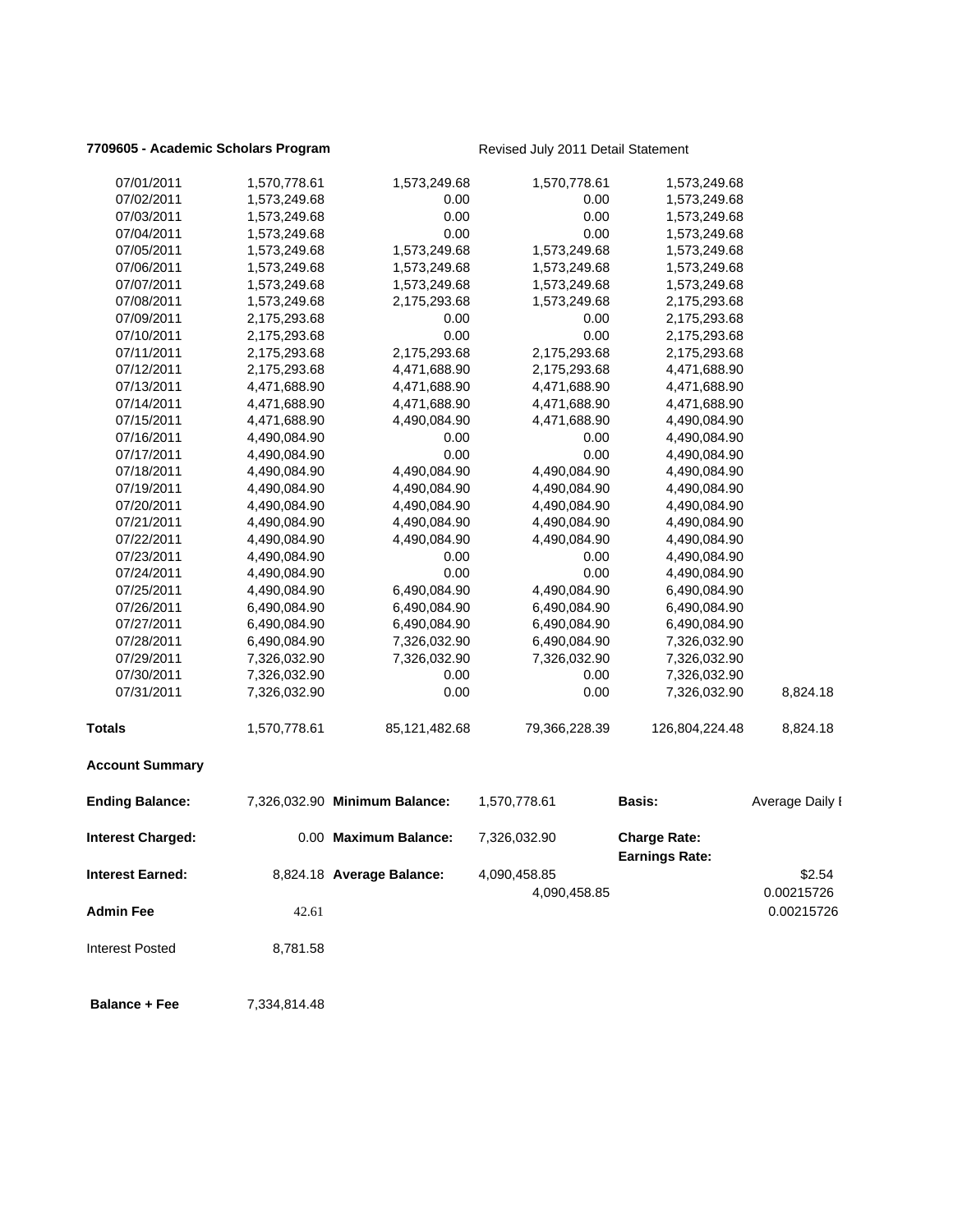**7710350 - Historical Society** Revised July 2011 Detail Statement

| 07/01/2011               | 1,060,888.18 | 1,063,207.60                  | 1,060,888.18  | 1,063,207.60                                 |                 |
|--------------------------|--------------|-------------------------------|---------------|----------------------------------------------|-----------------|
| 07/02/2011               | 1,063,207.60 | 0.00                          | 0.00          | 1,063,207.60                                 |                 |
| 07/03/2011               | 1,063,207.60 | 0.00                          | 0.00          | 1,063,207.60                                 |                 |
| 07/04/2011               | 1,063,207.60 | 0.00                          | 0.00          | 1,063,207.60                                 |                 |
| 07/05/2011               | 1,063,207.60 | 1,063,207.60                  | 1,063,207.60  | 1,063,207.60                                 |                 |
| 07/06/2011               | 1,063,207.60 | 1,063,207.60                  | 1,063,207.60  | 1,063,207.60                                 |                 |
| 07/07/2011               | 1,063,207.60 | 1,063,207.60                  | 1,063,207.60  | 1,063,207.60                                 |                 |
| 07/08/2011               | 1,063,207.60 | 1,063,207.60                  | 1,063,207.60  | 1,063,207.60                                 |                 |
| 07/09/2011               | 1,063,207.60 | 0.00                          | 0.00          | 1,063,207.60                                 |                 |
| 07/10/2011               | 1,063,207.60 | 0.00                          | 0.00          | 1,063,207.60                                 |                 |
| 07/11/2011               | 1,063,207.60 | 1,063,207.60                  | 1,063,207.60  | 1,063,207.60                                 |                 |
| 07/12/2011               | 1,063,207.60 | 1,063,207.60                  | 1,063,207.60  | 1,063,207.60                                 |                 |
| 07/13/2011               | 1,063,207.60 | 1,063,207.60                  | 1,063,207.60  | 1,063,207.60                                 |                 |
| 07/14/2011               | 1,063,207.60 | 1,063,207.60                  | 1,063,207.60  | 1,063,207.60                                 |                 |
| 07/15/2011               | 1,063,207.60 | 1,063,207.60                  | 1,063,207.60  | 1,063,207.60                                 |                 |
| 07/16/2011               | 1,063,207.60 | 0.00                          | 0.00          | 1,063,207.60                                 |                 |
| 07/17/2011               | 1,063,207.60 | 0.00                          | 0.00          | 1,063,207.60                                 |                 |
| 07/18/2011               | 1,063,207.60 | 1,063,207.60                  | 1,063,207.60  | 1,063,207.60                                 |                 |
| 07/19/2011               | 1,063,207.60 | 1,063,207.60                  | 1,063,207.60  | 1,063,207.60                                 |                 |
| 07/20/2011               | 1,063,207.60 | 1,063,207.60                  | 1,063,207.60  | 1,063,207.60                                 |                 |
| 07/21/2011               | 1,063,207.60 | 1,063,207.60                  | 1,063,207.60  | 1,063,207.60                                 |                 |
| 07/22/2011               | 1,063,207.60 | 1,063,207.60                  | 1,063,207.60  | 1,063,207.60                                 |                 |
| 07/23/2011               | 1,063,207.60 | 0.00                          | 0.00          | 1,063,207.60                                 |                 |
| 07/24/2011               | 1,063,207.60 | 0.00                          | 0.00          | 1,063,207.60                                 |                 |
| 07/25/2011               | 1,063,207.60 | 1,063,207.60                  | 1,063,207.60  | 1,063,207.60                                 |                 |
| 07/26/2011               | 1,063,207.60 | 1,063,207.60                  | 1,063,207.60  | 1,063,207.60                                 |                 |
| 07/27/2011               | 1,063,207.60 | 1,063,207.60                  | 1,063,207.60  | 1,063,207.60                                 |                 |
| 07/28/2011               | 1,063,207.60 | 1,063,207.60                  | 1,063,207.60  | 1,063,207.60                                 |                 |
| 07/29/2011               | 1,063,207.60 | 1,063,207.60                  | 1,063,207.60  | 1,063,207.60                                 |                 |
| 07/30/2011               | 1,063,207.60 | 0.00                          | 0.00          | 1,063,207.60                                 |                 |
| 07/31/2011               | 1,063,207.60 | 0.00                          | 0.00          | 1,063,207.60                                 | 2,293.62        |
| <b>Totals</b>            | 1,060,888.18 | 21,264,152.00                 | 21,261,832.58 | 32,959,435.60                                | 2,293.62        |
| <b>Account Summary</b>   |              |                               |               |                                              |                 |
| <b>Ending Balance:</b>   |              | 1,063,207.60 Minimum Balance: | 1,060,888.18  | <b>Basis:</b>                                | Average Daily I |
| <b>Interest Charged:</b> |              | 0.00 Maximum Balance:         | 1,063,207.60  | <b>Charge Rate:</b><br><b>Earnings Rate:</b> |                 |
| <b>Interest Earned:</b>  |              | 2,293.62 Average Balance:     | 1,063,207.60  |                                              | \$2.54          |
|                          |              |                               | 1,063,207.60  |                                              | 0.00215726      |
|                          |              |                               |               |                                              | 0.00215726      |
| <b>Admin Fee</b>         | 11.08        |                               |               |                                              |                 |

Interest Posted 2,282.54

**Balance + Fee** 1,065,490.14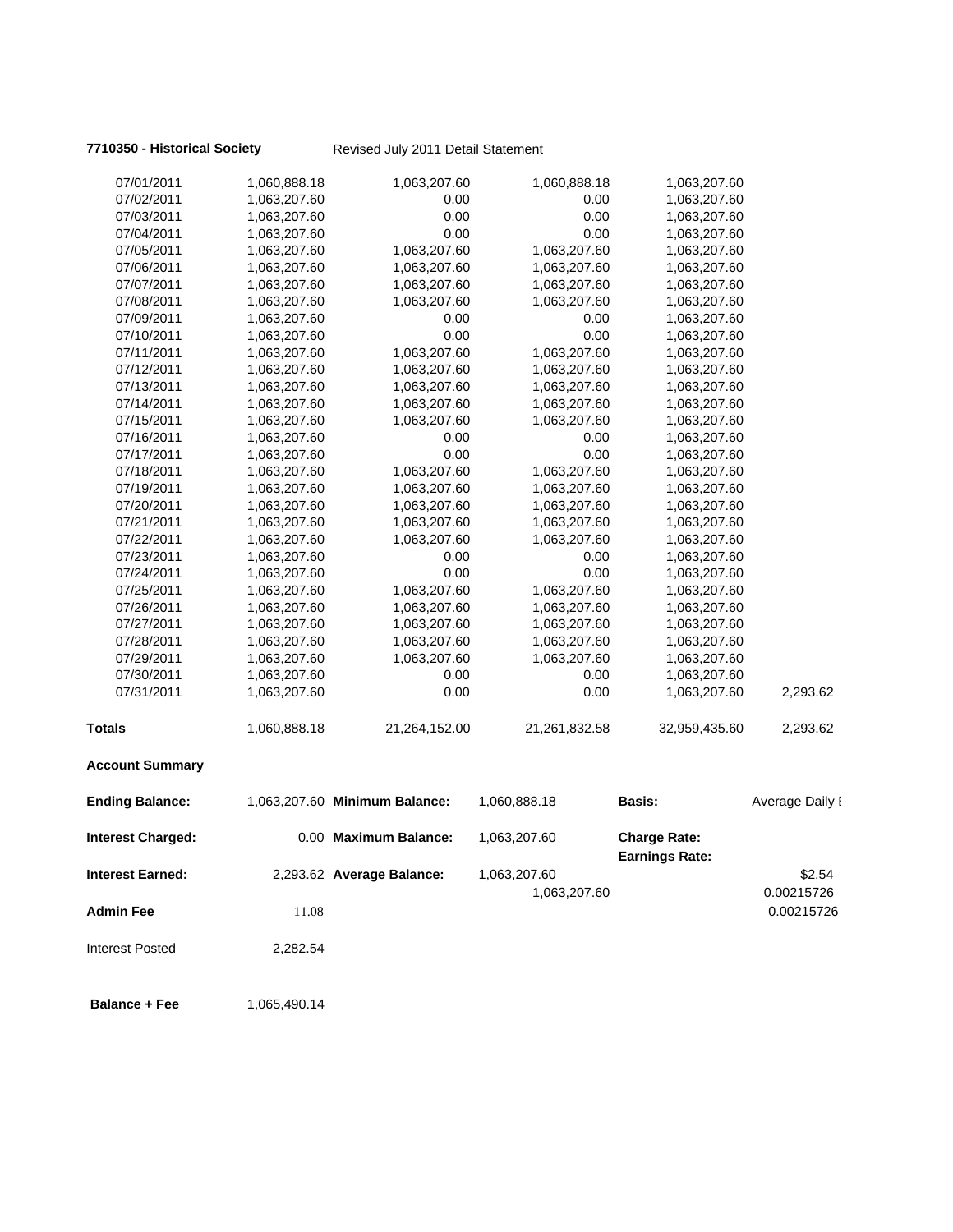### **7710452 - Department of Mental Health and Substance Abuse** Revised July 2011 Detail Statement

| 07/01/2011              | 910,218.19 | 913,229.09                  | 910,218.19    | 913,229.09                                   |                 |
|-------------------------|------------|-----------------------------|---------------|----------------------------------------------|-----------------|
| 07/02/2011              | 913,229.09 | 0.00                        | 0.00          | 913,229.09                                   |                 |
| 07/03/2011              | 913,229.09 | 0.00                        | 0.00          | 913,229.09                                   |                 |
| 07/04/2011              | 913,229.09 | 0.00                        | 0.00          | 913,229.09                                   |                 |
| 07/05/2011              | 913,229.09 | 913,229.09                  | 913,229.09    | 913,229.09                                   |                 |
| 07/06/2011              | 913,229.09 | 913,229.09                  | 913,229.09    | 913,229.09                                   |                 |
| 07/07/2011              | 913,229.09 | 913,229.09                  | 913,229.09    | 913,229.09                                   |                 |
| 07/08/2011              | 913,229.09 | 913,229.09                  | 913,229.09    | 913,229.09                                   |                 |
| 07/09/2011              | 913,229.09 | 0.00                        | 0.00          | 913,229.09                                   |                 |
| 07/10/2011              | 913,229.09 | 0.00                        | 0.00          | 913,229.09                                   |                 |
| 07/11/2011              | 913,229.09 | 913,229.09                  | 913,229.09    | 913,229.09                                   |                 |
| 07/12/2011              | 913,229.09 | 913,229.09                  | 913,229.09    | 913,229.09                                   |                 |
| 07/13/2011              | 913,229.09 | 912,387.82                  | 913,229.09    | 912,387.82                                   |                 |
| 07/14/2011              | 912,387.82 | 912,387.82                  | 912,387.82    | 912,387.82                                   |                 |
| 07/15/2011              | 912,387.82 | 912,412.82                  | 912,387.82    | 912,412.82                                   |                 |
| 07/16/2011              | 912,412.82 | 0.00                        | 0.00          | 912,412.82                                   |                 |
| 07/17/2011              | 912,412.82 | 0.00                        | 0.00          | 912,412.82                                   |                 |
| 07/18/2011              | 912,412.82 | 912,412.82                  | 912,412.82    | 912,412.82                                   |                 |
| 07/19/2011              | 912,412.82 | 912,412.82                  | 912,412.82    | 912,412.82                                   |                 |
| 07/20/2011              | 912,412.82 | 912,412.82                  | 912,412.82    | 912,412.82                                   |                 |
| 07/21/2011              | 912,412.82 | 912,412.82                  | 912,412.82    | 912,412.82                                   |                 |
| 07/22/2011              | 912,412.82 | 912,412.82                  | 912,412.82    | 912,412.82                                   |                 |
| 07/23/2011              | 912,412.82 | 0.00                        | 0.00          | 912,412.82                                   |                 |
| 07/24/2011              | 912,412.82 | 0.00                        | 0.00          | 912,412.82                                   |                 |
| 07/25/2011              | 912,412.82 | 912,412.82                  | 912,412.82    | 912,412.82                                   |                 |
| 07/26/2011              | 912,412.82 | 912,412.82                  | 912,412.82    | 912,412.82                                   |                 |
| 07/27/2011              | 912,412.82 | 912,412.82                  | 912,412.82    | 912,412.82                                   |                 |
| 07/28/2011              | 912,412.82 | 912,412.82                  | 912,412.82    | 912,412.82                                   |                 |
| 07/29/2011              | 912,412.82 | 912,412.82                  | 912,412.82    | 912,412.82                                   |                 |
| 07/30/2011              | 912,412.82 | 0.00                        | 0.00          | 912,412.82                                   |                 |
| 07/31/2011              | 912,412.82 | 0.00                        | 0.00          | 912,412.82                                   | 1,968.99        |
| Totals                  | 910,218.19 | 18,253,920.29               | 18,251,725.66 | 28,294,542.66                                | 1,968.99        |
| <b>Account Summary</b>  |            |                             |               |                                              |                 |
| <b>Ending Balance:</b>  |            | 912,412.82 Minimum Balance: | 910,218.19    | <b>Basis:</b>                                | Average Daily I |
| Interest Charged:       |            | 0.00 Maximum Balance:       | 912,412.82    | <b>Charge Rate:</b><br><b>Earnings Rate:</b> |                 |
| <b>Interest Earned:</b> |            | 1,968.99 Average Balance:   | 912,727.18    |                                              | \$2.54          |
|                         |            |                             | 912,727.18    |                                              | 0.00215726      |
| <b>Admin Fee</b>        | 9.51       |                             |               |                                              | 0.00215726      |
| <b>Interest Posted</b>  | 1,959.48   |                             |               |                                              |                 |
| <b>Balance + Fee</b>    | 914,372.30 |                             |               |                                              |                 |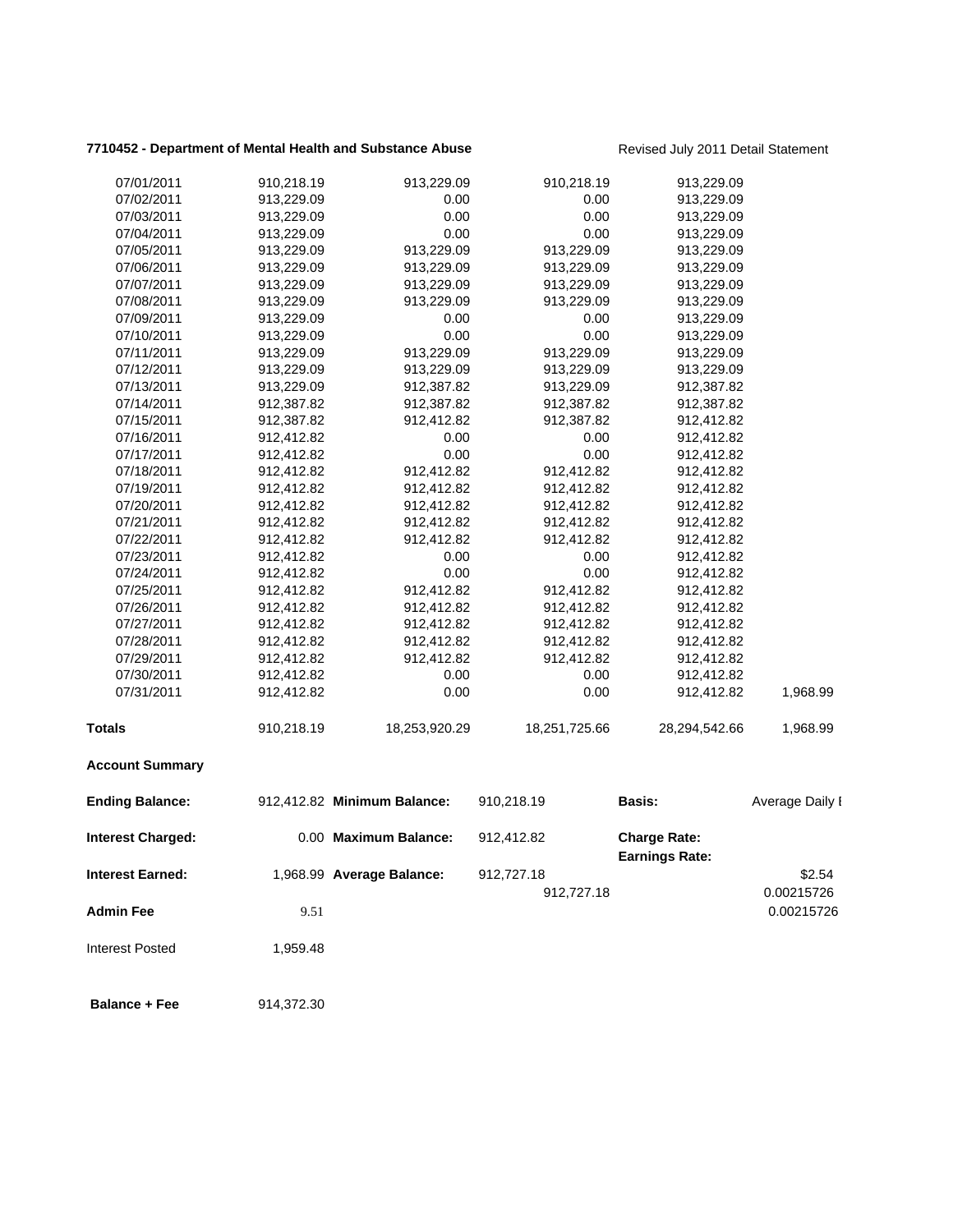### **7710605 - Scholarship Fund-Four Scholarships** Revised July 2011 Detail Statement

| <b>Balance + Fee</b>     | 1,731,315.45                 |                               |                              |                                              |                      |
|--------------------------|------------------------------|-------------------------------|------------------------------|----------------------------------------------|----------------------|
| <b>Interest Posted</b>   | 3,333.93                     |                               |                              |                                              |                      |
| <b>Admin Fee</b>         | 16.18                        |                               |                              |                                              | 0.00215726           |
| <b>Interest Earned:</b>  |                              | 3,350.10 Average Balance:     | 1,552,943.02<br>1,552,943.02 |                                              | \$2.54<br>0.00215726 |
| Interest Charged:        |                              | 0.00 Maximum Balance:         | 1,727,981.52                 | <b>Charge Rate:</b><br><b>Earnings Rate:</b> |                      |
| <b>Ending Balance:</b>   |                              | 1,727,981.52 Minimum Balance: | 1,232,001.59                 | <b>Basis:</b>                                | Average Daily I      |
| <b>Account Summary</b>   |                              |                               |                              |                                              |                      |
| <b>Totals</b>            | 1,232,001.59                 | 31,599,888.42                 | 31,103,908.49                | 48, 141, 233. 49                             | 3,350.10             |
| 07/31/2011               | 1,727,981.52                 | 0.00                          | 0.00                         | 1,727,981.52                                 | 3,350.10             |
| 07/30/2011               | 1,727,981.52                 | 0.00                          | 0.00                         | 1,727,981.52                                 |                      |
| 07/29/2011               | 1,727,981.52                 | 1,727,981.52                  | 1,727,981.52                 | 1,727,981.52                                 |                      |
| 07/28/2011               | 1,727,981.52                 | 1,727,981.52                  | 1,727,981.52                 | 1,727,981.52                                 |                      |
| 07/27/2011               | 1,727,981.52                 | 1,727,981.52                  | 1,727,981.52                 | 1,727,981.52                                 |                      |
| 07/26/2011               | 1,727,981.52                 | 1,727,981.52                  | 1,727,981.52                 | 1,727,981.52                                 |                      |
| 07/25/2011               | 1,727,981.52                 | 1,727,981.52                  | 1,727,981.52                 | 1,727,981.52                                 |                      |
| 07/24/2011               | 1,727,981.52                 | 0.00                          | 0.00                         | 1,727,981.52                                 |                      |
| 07/23/2011               | 1,727,981.52                 | 0.00                          | 0.00                         | 1,727,981.52                                 |                      |
| 07/22/2011               | 1,727,981.52                 | 1,727,981.52                  | 1,727,981.52                 | 1,727,981.52                                 |                      |
| 07/21/2011               | 1,727,981.52                 | 1,727,981.52                  | 1,727,981.52                 | 1,727,981.52                                 |                      |
| 07/20/2011               | 1,727,981.52                 | 1,727,981.52                  | 1,727,981.52                 | 1,727,981.52                                 |                      |
| 07/19/2011               | 1,727,981.52                 | 1,727,981.52                  | 1,727,981.52                 | 1,727,981.52                                 |                      |
| 07/18/2011               | 1,727,981.52                 | 1,727,981.52                  | 1,727,981.52                 | 1,727,981.52                                 |                      |
| 07/17/2011               | 1,727,981.52                 | 0.00                          | 0.00                         | 1,727,981.52                                 |                      |
| 07/16/2011               | 1,727,981.52                 | 0.00                          | 0.00                         | 1,727,981.52                                 |                      |
| 07/15/2011               | 1,727,981.52                 | 1,727,981.52                  | 1,727,981.52                 | 1,727,981.52                                 |                      |
| 07/14/2011               | 1,727,981.52                 | 1,727,981.52                  | 1,727,981.52                 | 1,727,981.52                                 |                      |
| 07/13/2011               | 1,727,981.52                 | 1,727,981.52                  | 1,727,981.52                 | 1,727,981.52                                 |                      |
| 07/12/2011               | 1,234,691.19                 | 1,727,981.52                  | 1,234,691.19                 | 1,727,981.52                                 |                      |
| 07/11/2011               | 1,234,691.19                 | 1,234,691.19                  | 1,234,691.19                 | 1,234,691.19                                 |                      |
| 07/10/2011               | 1,234,691.19                 | 0.00                          | 0.00                         | 1,234,691.19                                 |                      |
| 07/09/2011               | 1,234,691.19                 | 0.00                          | 0.00                         | 1,234,691.19                                 |                      |
| 07/08/2011               | 1,234,691.19                 | 1,234,691.19                  | 1,234,691.19                 | 1,234,691.19                                 |                      |
| 07/07/2011               | 1,234,691.19                 | 1,234,691.19                  | 1,234,691.19                 | 1,234,691.19                                 |                      |
| 07/06/2011               | 1,234,691.19                 | 1,234,691.19                  | 1,234,691.19                 | 1,234,691.19                                 |                      |
| 07/05/2011               | 1,234,691.19                 | 1,234,691.19                  | 1,234,691.19                 | 1,234,691.19                                 |                      |
| 07/03/2011<br>07/04/2011 | 1,234,691.19<br>1,234,691.19 | 0.00<br>0.00                  | 0.00<br>0.00                 | 1,234,691.19<br>1,234,691.19                 |                      |
| 07/02/2011               | 1,234,691.19                 | 0.00                          | 0.00                         | 1,234,691.19                                 |                      |
| 07/01/2011               | 1,232,001.59                 | 1,234,691.19                  | 1,232,001.59                 | 1,234,691.19                                 |                      |
|                          |                              |                               |                              |                                              |                      |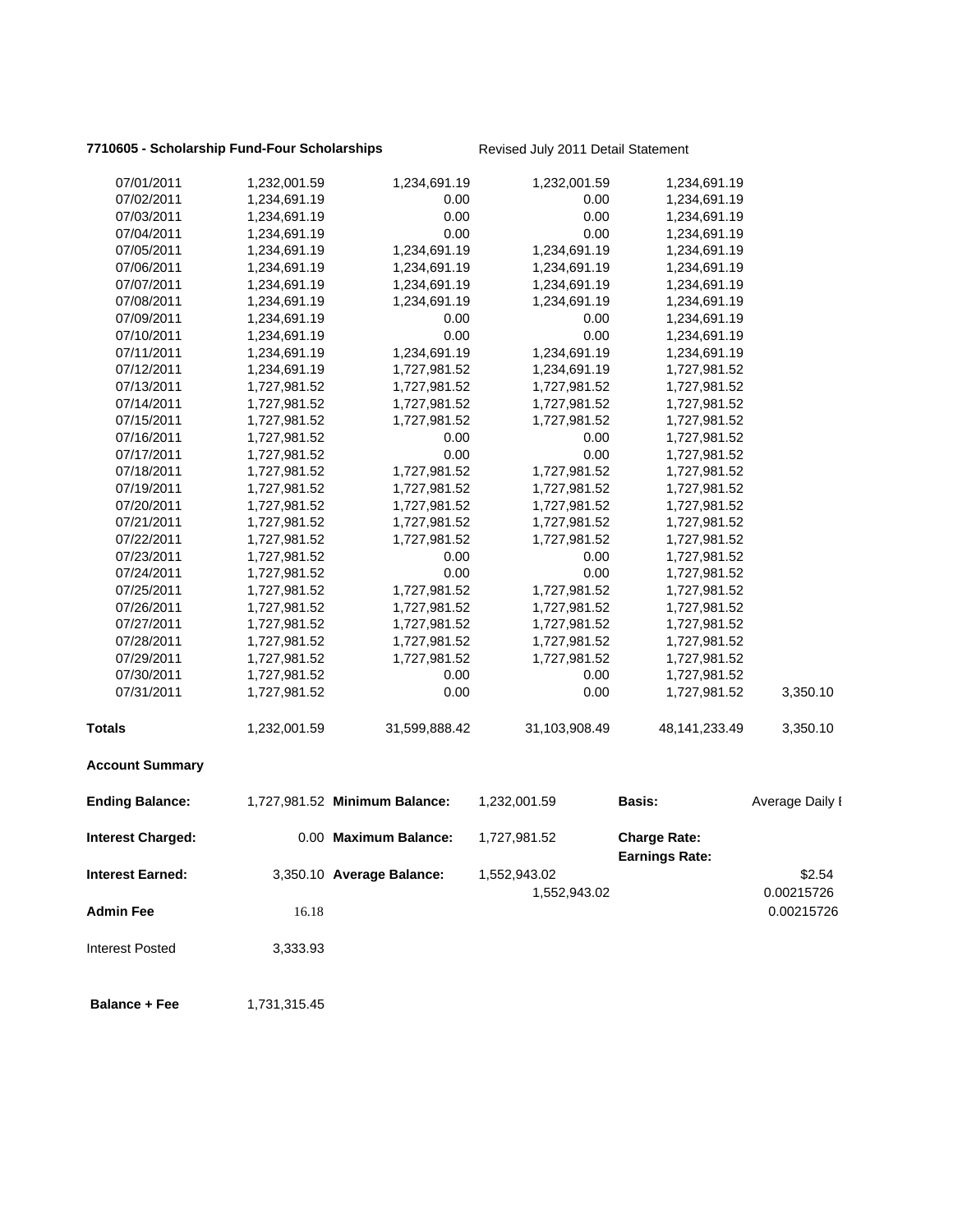### 7711185 - Corp Comm Mineral Owner's Escrow Acount Revised July 2011 Detail Statement

| 07/01/2011              | 42,700,558.89 | 42,700,558.89                  | 42,700,558.89                  | 42,700,558.89                                |                      |
|-------------------------|---------------|--------------------------------|--------------------------------|----------------------------------------------|----------------------|
| 07/02/2011              | 42,700,558.89 | 0.00                           | 0.00                           | 42,700,558.89                                |                      |
| 07/03/2011              | 42,700,558.89 | 0.00                           | 0.00                           | 42,700,558.89                                |                      |
| 07/04/2011              | 42,700,558.89 | 0.00                           | 0.00                           | 42,700,558.89                                |                      |
| 07/05/2011              | 42,700,558.89 | 42,700,558.89                  | 42,700,558.89                  | 42,700,558.89                                |                      |
| 07/06/2011              | 42,700,558.89 | 42,700,558.89                  | 42,700,558.89                  | 42,700,558.89                                |                      |
| 07/07/2011              | 42,700,558.89 | 42,700,558.89                  | 42,700,558.89                  | 42,700,558.89                                |                      |
| 07/08/2011              | 42,700,558.89 | 42,476,635.82                  | 42,700,558.89                  | 42,476,635.82                                |                      |
| 07/09/2011              | 42,476,635.82 | 0.00                           | 0.00                           | 42,476,635.82                                |                      |
| 07/10/2011              | 42,476,635.82 | 0.00                           | 0.00                           | 42,476,635.82                                |                      |
| 07/11/2011              | 42,476,635.82 | 42,476,635.82                  | 42,476,635.82                  | 42,476,635.82                                |                      |
| 07/12/2011              | 42,476,635.82 | 42,476,635.82                  | 42,476,635.82                  | 42,476,635.82                                |                      |
| 07/13/2011              | 42,476,635.82 | 42,476,635.82                  | 42,476,635.82                  | 42,476,635.82                                |                      |
| 07/14/2011              | 42,476,635.82 | 42,252,145.63                  | 42,476,635.82                  | 42,252,145.63                                |                      |
| 07/15/2011              | 42,252,145.63 | 42,252,145.63                  | 42,252,145.63                  | 42,252,145.63                                |                      |
| 07/16/2011              | 42,252,145.63 | 0.00                           | 0.00                           | 42,252,145.63                                |                      |
| 07/17/2011              | 42,252,145.63 | 0.00                           | 0.00                           | 42,252,145.63                                |                      |
| 07/18/2011              | 42,252,145.63 | 42,252,145.63                  | 42,252,145.63                  | 42,252,145.63                                |                      |
| 07/19/2011              | 42,252,145.63 | 42,252,145.63                  | 42,252,145.63                  | 42,252,145.63                                |                      |
| 07/20/2011              | 42,252,145.63 | 42,252,145.63                  | 42,252,145.63                  | 42,252,145.63                                |                      |
| 07/21/2011              | 42,252,145.63 | 42,252,145.63                  | 42,252,145.63                  | 42,252,145.63                                |                      |
| 07/22/2011              | 42,252,145.63 | 42,252,145.63                  | 42,252,145.63                  | 42,252,145.63                                |                      |
| 07/23/2011              | 42,252,145.63 | 0.00                           | 0.00                           | 42,252,145.63                                |                      |
| 07/24/2011              | 42,252,145.63 | 0.00                           | 0.00                           | 42,252,145.63                                |                      |
| 07/25/2011              | 42,252,145.63 | 42,252,145.63                  | 42,252,145.63                  | 42,252,145.63                                |                      |
| 07/26/2011              | 42,252,145.63 | 42,252,145.63                  | 42,252,145.63                  | 42,252,145.63                                |                      |
| 07/27/2011              | 42,252,145.63 | 42,252,145.63                  | 42,252,145.63                  | 42,252,145.63                                |                      |
| 07/28/2011              | 42,252,145.63 | 42,988,341.41                  | 42,252,145.63                  | 42,988,341.41                                |                      |
| 07/29/2011              | 42,988,341.41 | 42,988,341.41                  | 42,988,341.41                  | 42,988,341.41                                |                      |
| 07/30/2011              | 42,988,341.41 | 0.00                           | 0.00                           | 42,988,341.41                                |                      |
| 07/31/2011              | 42,988,341.41 | 0.00                           | 0.00                           | 42,988,341.41                                | 91,665.96            |
| Totals                  | 42,700,558.89 | 849,206,917.96                 | 848,919,135.44                 | 1,317,247,131.61                             | 91,665.96            |
| <b>Account Summary</b>  |               |                                |                                |                                              |                      |
| <b>Ending Balance:</b>  |               | 42,988,341.41 Minimum Balance: | 42,700,558.89                  | <b>Basis:</b>                                | Average Daily I      |
| Interest Charged:       |               | 0.00 Maximum Balance:          | 42,988,341.41                  | <b>Charge Rate:</b><br><b>Earnings Rate:</b> |                      |
| <b>Interest Earned:</b> |               | 91,665.96 Average Balance:     | 42,491,842.96<br>42,491,842.96 |                                              | \$2.54<br>0.00215726 |
| <b>Admin Fee</b>        | 442.62        |                                |                                |                                              | 0.00215726           |
| <b>Interest Posted</b>  | 91,223.34     |                                |                                |                                              |                      |
| <b>Balance + Fee</b>    | 43,079,564.75 |                                |                                |                                              |                      |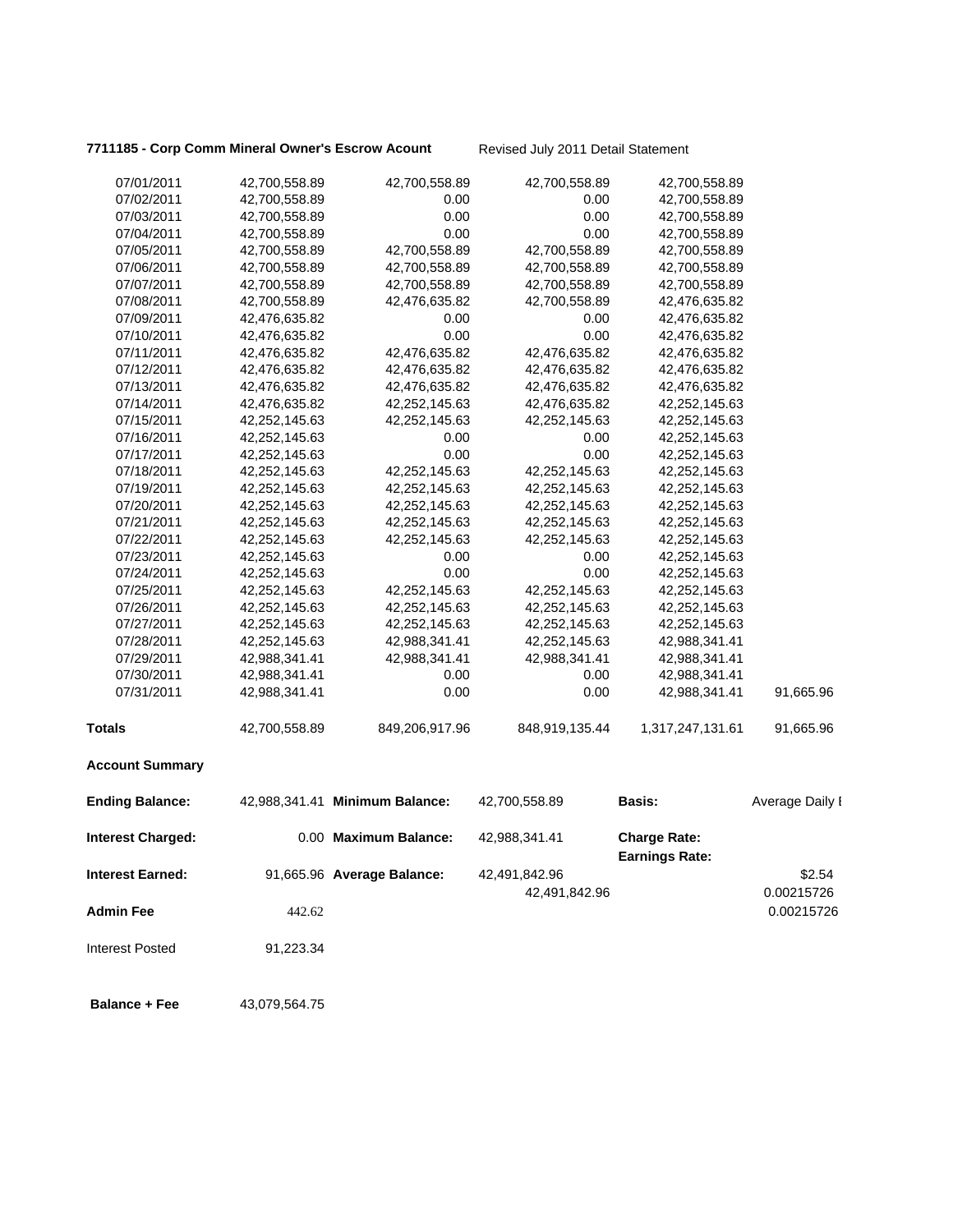### **7711420 - Langston University Revised July 2011 Detail Statement**

| 07/01/2011               | 4,289,854.34    | 4,302,437.21                  | 4,289,854.34    | 4,302,437.21          |                          |
|--------------------------|-----------------|-------------------------------|-----------------|-----------------------|--------------------------|
| 07/02/2011               | 4,302,437.21    | 0.00                          | 0.00            | 4,302,437.21          |                          |
| 07/03/2011               | 4,302,437.21    | 0.00                          | 0.00            | 4,302,437.21          |                          |
| 07/04/2011               | 4,302,437.21    | 0.00                          | 0.00            | 4,302,437.21          |                          |
| 07/05/2011               | 4,302,437.21    | 4,302,505.34                  | 4,302,437.21    | 4,302,505.34          |                          |
| 07/06/2011               | 4,302,505.34    | 4,299,016.34                  | 4,302,505.34    | 4,299,016.34          |                          |
| 07/07/2011               | 4,299,016.34    | 4,280,846.20                  | 4,299,016.34    | 4,280,846.20          |                          |
| 07/08/2011               | 4,280,846.20    | 4,280,846.20                  | 4,280,846.20    | 4,280,846.20          |                          |
| 07/09/2011               | 4,280,846.20    | 0.00                          | 0.00            | 4,280,846.20          |                          |
| 07/10/2011               | 4,280,846.20    | 0.00                          | 0.00            | 4,280,846.20          |                          |
| 07/11/2011               | 4,280,846.20    | 4,280,846.20                  | 4,280,846.20    | 4,280,846.20          |                          |
| 07/12/2011               | 4,280,846.20    | 4,280,596.20                  | 4,280,846.20    | 4,280,596.20          |                          |
| 07/13/2011               | 4,280,596.20    | 4,252,498.88                  | 4,280,596.20    | 4,252,498.88          |                          |
| 07/14/2011               | 4,252,498.88    | 4,252,161.03                  | 4,252,498.88    | 4,252,161.03          |                          |
| 07/15/2011               | 4,252,161.03    | 4,249,236.28                  | 4,252,161.03    | 4,249,236.28          |                          |
| 07/16/2011               | 4,249,236.28    | 0.00                          | 0.00            | 4,249,236.28          |                          |
| 07/17/2011               | 4,249,236.28    | 0.00                          | 0.00            | 4,249,236.28          |                          |
| 07/18/2011               | 4,249,236.28    | 4,248,237.67                  | 4,249,236.28    | 4,248,237.67          |                          |
| 07/19/2011               | 4,248,237.67    | 4,244,538.71                  | 4,248,237.67    | 4,244,538.71          |                          |
| 07/20/2011               | 4,244,538.71    | 4,244,538.71                  | 4,244,538.71    | 4,244,538.71          |                          |
| 07/21/2011               | 4,244,538.71    | 4,239,665.25                  | 4,244,538.71    | 4,239,665.25          |                          |
| 07/22/2011               | 4,239,665.25    | 4,239,665.25                  | 4,239,665.25    | 4,239,665.25          |                          |
| 07/23/2011               | 4,239,665.25    | 0.00                          | 0.00            | 4,239,665.25          |                          |
| 07/24/2011               | 4,239,665.25    | 0.00                          | 0.00            | 4,239,665.25          |                          |
| 07/25/2011               | 4,239,665.25    | 4,236,149.41                  | 4,239,665.25    | 4,236,149.41          |                          |
| 07/26/2011               | 4,236,149.41    | 4,183,411.73                  | 4,236,149.41    | 4, 183, 411. 73       |                          |
| 07/27/2011               | 4, 183, 411. 73 | 4,182,565.06                  | 4, 183, 411. 73 | 4,182,565.06          |                          |
| 07/28/2011               | 4,182,565.06    | 4,161,488.08                  | 4,182,565.06    | 4,161,488.08          |                          |
| 07/29/2011               | 4,161,488.08    | 4,161,488.08                  | 4,161,488.08    | 4,161,488.08          |                          |
| 07/30/2011               | 4,161,488.08    | 0.00                          | 0.00            | 4,161,488.08          |                          |
| 07/31/2011               | 4,161,488.08    | 0.00                          | 0.00            | 4,161,488.08          | 9,164.36                 |
| <b>Totals</b>            | 4,289,854.34    | 84,922,737.83                 | 85,051,104.09   | 131,692,521.08        | 9,164.36                 |
| <b>Account Summary</b>   |                 |                               |                 |                       |                          |
| <b>Ending Balance:</b>   |                 | 4,161,488.08 Minimum Balance: | 4,289,854.34    | <b>Basis:</b>         | Average Daily I          |
| <b>Interest Charged:</b> |                 | 0.00 Maximum Balance:         | 4,161,488.08    | <b>Charge Rate:</b>   |                          |
| <b>Interest Earned:</b>  |                 | 9,164.36 Average Balance:     | 4,248,145.84    | <b>Earnings Rate:</b> | \$2.54                   |
| <b>Admin Fee</b>         | 44.25           |                               | 4,248,145.84    |                       | 0.00215726<br>0.00215726 |
| Interest Posted          | 9,120.10        |                               |                 |                       |                          |
| <b>Balance + Fee</b>     | 4,170,608.18    |                               |                 |                       |                          |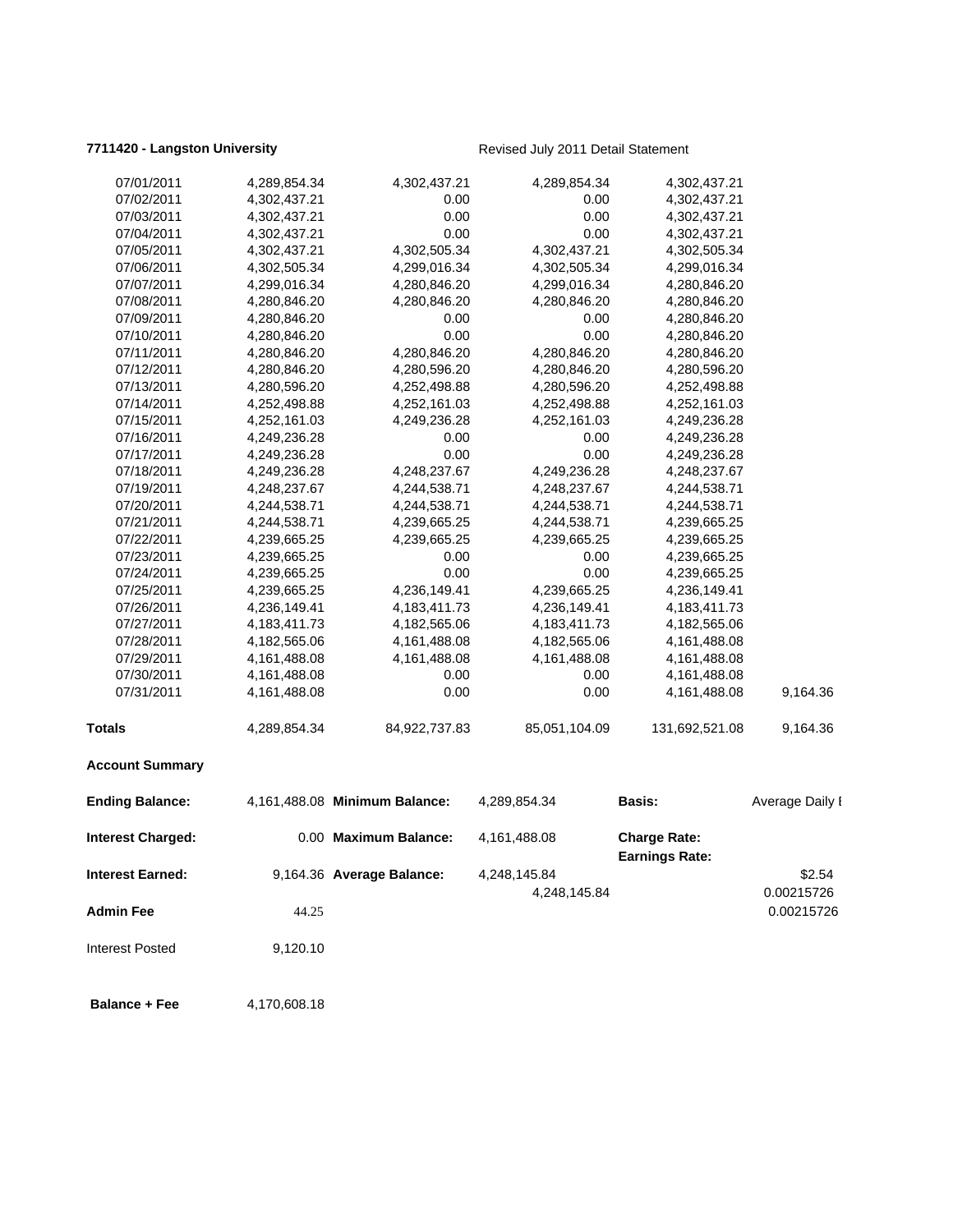# **7711452 - Griffin Memorial Hosp SS Rep Payee Acct** Revised July 2011 Detail Statement

| 07/01/2011               | 19,333.85 | 20,076.12                  |           | 19,333.85  | 20,076.12                                    |                 |
|--------------------------|-----------|----------------------------|-----------|------------|----------------------------------------------|-----------------|
| 07/02/2011               | 20,076.12 | 0.00                       |           | 0.00       | 20,076.12                                    |                 |
| 07/03/2011               | 20,076.12 | 0.00                       |           | 0.00       | 20,076.12                                    |                 |
| 07/04/2011               | 20,076.12 | 0.00                       |           | 0.00       | 20,076.12                                    |                 |
| 07/05/2011               | 20,076.12 | 20,076.12                  |           | 20,076.12  | 20,076.12                                    |                 |
| 07/06/2011               | 20,076.12 | 20,098.12                  |           | 20,076.12  | 20,098.12                                    |                 |
| 07/07/2011               | 20,098.12 | 20,098.12                  |           | 20,098.12  | 20,098.12                                    |                 |
| 07/08/2011               | 20,098.12 | 20,098.12                  |           | 20,098.12  | 20,098.12                                    |                 |
| 07/09/2011               | 20,098.12 | 0.00                       |           | 0.00       | 20,098.12                                    |                 |
| 07/10/2011               | 20,098.12 | 0.00                       |           | 0.00       | 20,098.12                                    |                 |
| 07/11/2011               | 20,098.12 | 20,098.12                  |           | 20,098.12  | 20,098.12                                    |                 |
| 07/12/2011               | 20,098.12 | 20,098.12                  |           | 20,098.12  | 20,098.12                                    |                 |
| 07/13/2011               | 20,098.12 | 20,098.12                  |           | 20,098.12  | 20,098.12                                    |                 |
| 07/14/2011               | 20,098.12 | 20,098.12                  |           | 20,098.12  | 20,098.12                                    |                 |
| 07/15/2011               | 20,098.12 | 20,098.12                  |           | 20,098.12  | 20,098.12                                    |                 |
| 07/16/2011               | 20,098.12 | 0.00                       |           | 0.00       | 20,098.12                                    |                 |
| 07/17/2011               | 20,098.12 | 0.00                       |           | 0.00       | 20,098.12                                    |                 |
| 07/18/2011               | 20,098.12 | 20,098.12                  |           | 20,098.12  | 20,098.12                                    |                 |
| 07/19/2011               | 20,098.12 | 20,098.12                  |           | 20,098.12  | 20,098.12                                    |                 |
| 07/20/2011               | 20,098.12 | 20,098.12                  |           | 20,098.12  | 20,098.12                                    |                 |
| 07/21/2011               | 20,098.12 | 20,098.12                  |           | 20,098.12  | 20,098.12                                    |                 |
| 07/22/2011               | 20,098.12 | 20,098.12                  |           | 20,098.12  | 20,098.12                                    |                 |
| 07/23/2011               | 20,098.12 | 0.00                       |           | 0.00       | 20,098.12                                    |                 |
| 07/24/2011               | 20,098.12 | 0.00                       |           | 0.00       | 20,098.12                                    |                 |
| 07/25/2011               | 20,098.12 | 20,098.12                  |           | 20,098.12  | 20,098.12                                    |                 |
| 07/26/2011               | 20,098.12 | 20,098.12                  |           | 20,098.12  | 20,098.12                                    |                 |
| 07/27/2011               | 20,098.12 | 20,098.12                  |           | 20,098.12  | 20,098.12                                    |                 |
| 07/28/2011               | 20,098.12 | 20,098.12                  |           | 20,098.12  | 20,098.12                                    |                 |
| 07/29/2011               | 20,098.12 | 20,098.12                  |           | 20,098.12  | 20,098.12                                    |                 |
| 07/30/2011               | 20,098.12 | 0.00                       |           | 0.00       | 20,098.12                                    |                 |
| 07/31/2011               | 20,098.12 | 0.00                       |           | 0.00       | 20,098.12                                    | 43.35           |
| <b>Totals</b>            | 19,333.85 | 401,918.40                 |           | 401,154.13 | 622,931.72                                   | 43.35           |
| <b>Account Summary</b>   |           |                            |           |            |                                              |                 |
| <b>Ending Balance:</b>   |           | 20,098.12 Minimum Balance: | 19,333.85 |            | <b>Basis:</b>                                | Average Daily I |
| <b>Interest Charged:</b> |           | 0.00 Maximum Balance:      | 20,098.12 |            | <b>Charge Rate:</b><br><b>Earnings Rate:</b> |                 |
| <b>Interest Earned:</b>  |           | 43.35 Average Balance:     | 20,094.57 |            |                                              | \$2.54          |
|                          |           |                            |           | 20,094.57  |                                              | 0.00215726      |
| <b>Admin Fee</b>         | 0.21      |                            |           |            |                                              | 0.00215726      |
| <b>Interest Posted</b>   | 43.14     |                            |           |            |                                              |                 |
| <b>Balance + Fee</b>     | 20,141.26 |                            |           |            |                                              |                 |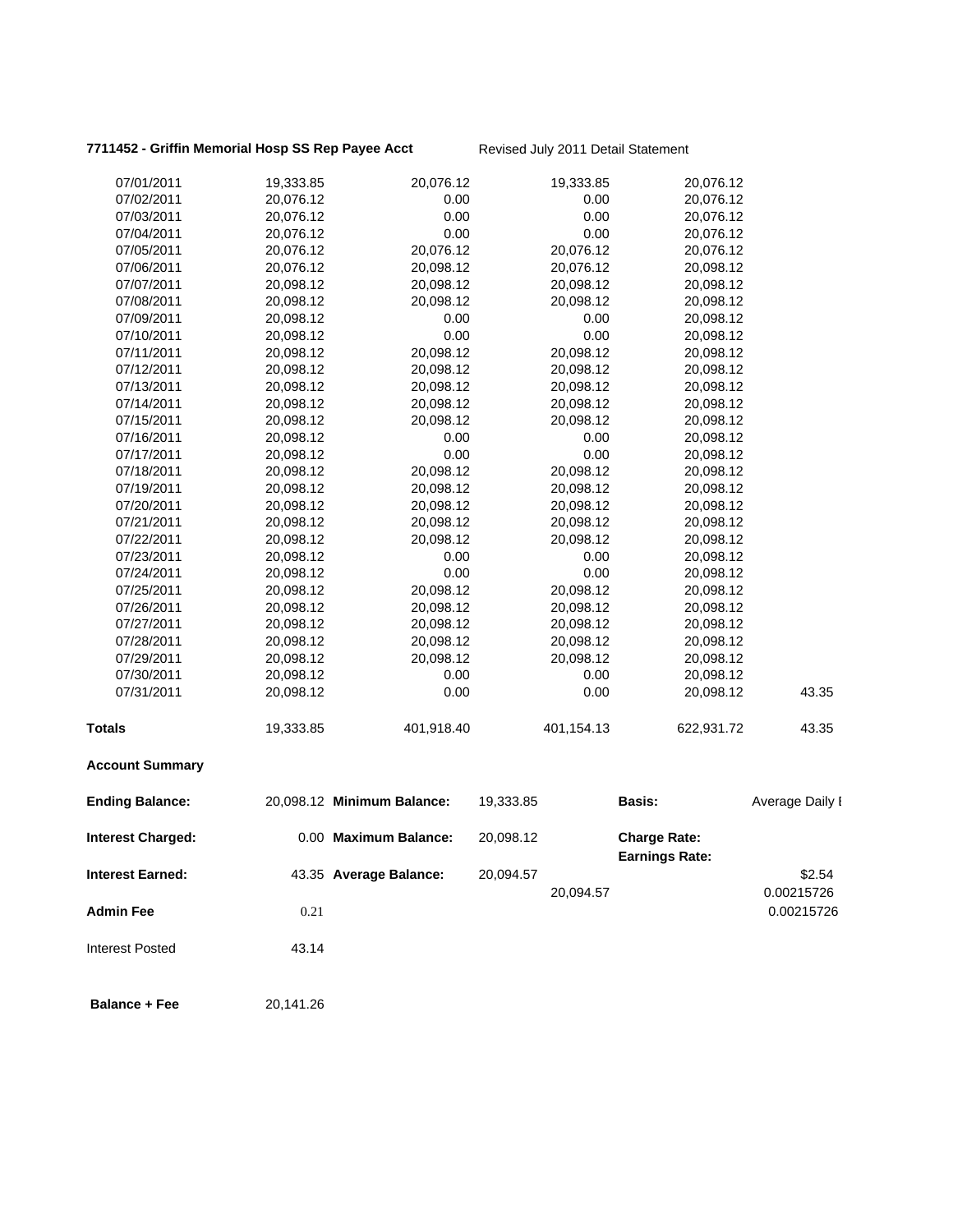#### **7711605 - William Willis Scholarship Program** Revised July 2011 Detail Statement

| <b>Account Summary</b> |              |               |               |               |          |
|------------------------|--------------|---------------|---------------|---------------|----------|
| <b>Totals</b>          | 998,781.64   | 20,019,305.60 | 20,017,121.96 | 31,029,923.68 | 2,159.34 |
| 07/31/2011             | 1,000,965.28 | 0.00          | 0.00          | 1,000,965.28  | 2,159.34 |
| 07/30/2011             | 1,000,965.28 | 0.00          | 0.00          | 1,000,965.28  |          |
| 07/29/2011             | 1,000,965.28 | 1,000,965.28  | 1,000,965.28  | 1,000,965.28  |          |
| 07/28/2011             | 1,000,965.28 | 1,000,965.28  | 1,000,965.28  | 1,000,965.28  |          |
| 07/27/2011             | 1,000,965.28 | 1,000,965.28  | 1,000,965.28  | 1,000,965.28  |          |
| 07/26/2011             | 1,000,965.28 | 1,000,965.28  | 1,000,965.28  | 1,000,965.28  |          |
| 07/25/2011             | 1,000,965.28 | 1,000,965.28  | 1,000,965.28  | 1,000,965.28  |          |
| 07/24/2011             | 1,000,965.28 | 0.00          | 0.00          | 1,000,965.28  |          |
| 07/23/2011             | 1,000,965.28 | 0.00          | 0.00          | 1,000,965.28  |          |
| 07/22/2011             | 1,000,965.28 | 1,000,965.28  | 1,000,965.28  | 1,000,965.28  |          |
| 07/21/2011             | 1,000,965.28 | 1,000,965.28  | 1,000,965.28  | 1,000,965.28  |          |
| 07/20/2011             | 1,000,965.28 | 1,000,965.28  | 1,000,965.28  | 1,000,965.28  |          |
| 07/19/2011             | 1,000,965.28 | 1,000,965.28  | 1,000,965.28  | 1,000,965.28  |          |
| 07/18/2011             | 1,000,965.28 | 1,000,965.28  | 1,000,965.28  | 1,000,965.28  |          |
| 07/17/2011             | 1,000,965.28 | 0.00          | 0.00          | 1,000,965.28  |          |
| 07/16/2011             | 1,000,965.28 | 0.00          | 0.00          | 1,000,965.28  |          |
| 07/15/2011             | 1,000,965.28 | 1,000,965.28  | 1,000,965.28  | 1,000,965.28  |          |
| 07/14/2011             | 1,000,965.28 | 1,000,965.28  | 1,000,965.28  | 1,000,965.28  |          |
| 07/13/2011             | 1,000,965.28 | 1,000,965.28  | 1,000,965.28  | 1,000,965.28  |          |
| 07/12/2011             | 1,000,965.28 | 1,000,965.28  | 1,000,965.28  | 1,000,965.28  |          |
| 07/11/2011             | 1,000,965.28 | 1,000,965.28  | 1,000,965.28  | 1,000,965.28  |          |
| 07/10/2011             | 1,000,965.28 | 0.00          | 0.00          | 1,000,965.28  |          |
| 07/09/2011             | 1,000,965.28 | 0.00          | 0.00          | 1,000,965.28  |          |
| 07/08/2011             | 1,000,965.28 | 1,000,965.28  | 1,000,965.28  | 1,000,965.28  |          |
| 07/07/2011             | 1,000,965.28 | 1,000,965.28  | 1,000,965.28  | 1,000,965.28  |          |
| 07/06/2011             | 1,000,965.28 | 1,000,965.28  | 1,000,965.28  | 1,000,965.28  |          |
| 07/05/2011             | 1,000,965.28 | 1,000,965.28  | 1,000,965.28  | 1,000,965.28  |          |
| 07/04/2011             | 1,000,965.28 | 0.00          | 0.00          | 1,000,965.28  |          |
| 07/03/2011             | 1,000,965.28 | 0.00          | 0.00          | 1,000,965.28  |          |
| 07/02/2011             | 1,000,965.28 | 0.00          | 0.00          | 1,000,965.28  |          |
| 07/01/2011             | 998,781.64   | 1,000,965.28  | 998,781.64    | 1,000,965.28  |          |
|                        |              |               |               |               |          |

# Ending Balance: 1,000,965.28 Minimum Balance: 998,781.64 Basis: Average Daily I **Interest Charged:** 0.00 **Maximum Balance:** 1,000,965.28 **Charge Rate: Earnings Rate: Interest Earned:** 2,159.34 **Average Balance:** 1,000,965.28 \$2.54 1,000,965.28 0.00215726 **Admin Fee** 200215726 Interest Posted 2,148.92

**Balance + Fee** 1,003,114.20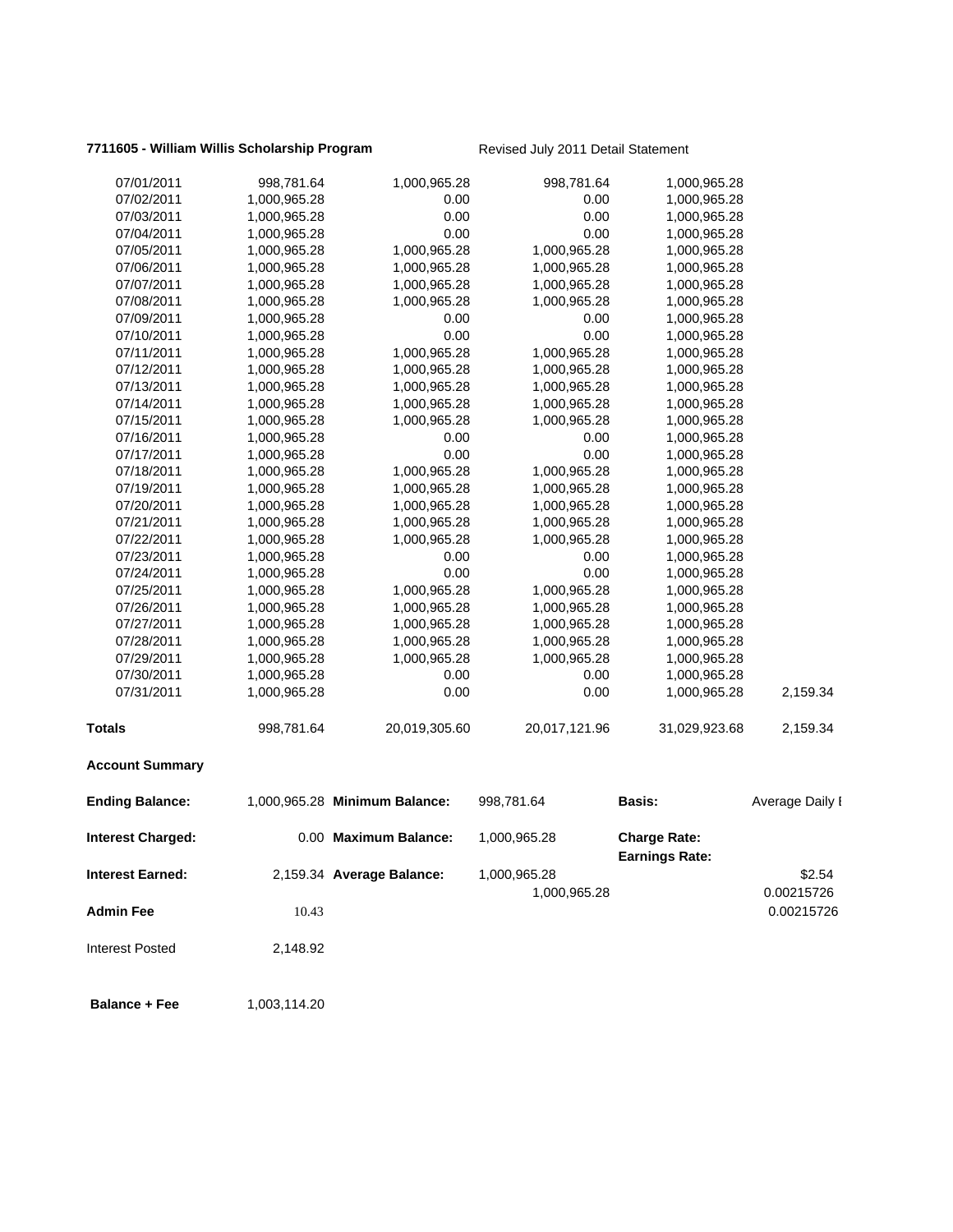**7712605 - Regents Development** Revised July 2011 Detail Statement

| 07/01/2011               | 174,379.09 | 174,761.94                  | 174,379.09   | 174,761.94                                   |                 |
|--------------------------|------------|-----------------------------|--------------|----------------------------------------------|-----------------|
| 07/02/2011               | 174,761.94 | 0.00                        | 0.00         | 174,761.94                                   |                 |
| 07/03/2011               | 174,761.94 | 0.00                        | 0.00         | 174,761.94                                   |                 |
| 07/04/2011               | 174,761.94 | 0.00                        | 0.00         | 174,761.94                                   |                 |
| 07/05/2011               | 174,761.94 | 174,761.94                  | 174,761.94   | 174,761.94                                   |                 |
| 07/06/2011               | 174,761.94 | 174,761.94                  | 174,761.94   | 174,761.94                                   |                 |
| 07/07/2011               | 174,761.94 | 174,761.94                  | 174,761.94   | 174,761.94                                   |                 |
| 07/08/2011               | 174,761.94 | 174,761.94                  | 174,761.94   | 174,761.94                                   |                 |
| 07/09/2011               | 174,761.94 | 0.00                        | 0.00         | 174,761.94                                   |                 |
| 07/10/2011               | 174,761.94 | 0.00                        | 0.00         | 174,761.94                                   |                 |
| 07/11/2011               | 174,761.94 | 174,761.94                  | 174,761.94   | 174,761.94                                   |                 |
| 07/12/2011               | 174,761.94 | 174,761.94                  | 174,761.94   | 174,761.94                                   |                 |
| 07/13/2011               | 174,761.94 | 174,761.94                  | 174,761.94   | 174,761.94                                   |                 |
| 07/14/2011               | 174,761.94 | 174,761.94                  | 174,761.94   | 174,761.94                                   |                 |
| 07/15/2011               | 174,761.94 | 174,761.94                  | 174,761.94   | 174,761.94                                   |                 |
| 07/16/2011               | 174,761.94 | 0.00                        | 0.00         | 174,761.94                                   |                 |
| 07/17/2011               | 174,761.94 | 0.00                        | 0.00         | 174,761.94                                   |                 |
| 07/18/2011               | 174,761.94 | 174,761.94                  | 174,761.94   | 174,761.94                                   |                 |
| 07/19/2011               | 174,761.94 | 174,761.94                  | 174,761.94   | 174,761.94                                   |                 |
| 07/20/2011               | 174,761.94 | 174,761.94                  | 174,761.94   | 174,761.94                                   |                 |
| 07/21/2011               | 174,761.94 | 174,761.94                  | 174,761.94   | 174,761.94                                   |                 |
| 07/22/2011               | 174,761.94 | 174,761.94                  | 174,761.94   | 174,761.94                                   |                 |
| 07/23/2011               | 174,761.94 | 0.00                        | 0.00         | 174,761.94                                   |                 |
| 07/24/2011               | 174,761.94 | 0.00                        | 0.00         | 174,761.94                                   |                 |
| 07/25/2011               | 174,761.94 | 174,761.94                  | 174,761.94   | 174,761.94                                   |                 |
| 07/26/2011               | 174,761.94 | 174,761.94                  | 174,761.94   | 174,761.94                                   |                 |
| 07/27/2011               | 174,761.94 | 174,761.94                  | 174,761.94   | 174,761.94                                   |                 |
| 07/28/2011               | 174,761.94 | 174,761.94                  | 174,761.94   | 174,761.94                                   |                 |
| 07/29/2011               | 174,761.94 | 174,761.94                  | 174,761.94   | 174,761.94                                   |                 |
| 07/30/2011               | 174,761.94 | 0.00                        | 0.00         | 174,761.94                                   |                 |
| 07/31/2011               | 174,761.94 | 0.00                        | 0.00         | 174,761.94                                   | 377.01          |
| <b>Totals</b>            | 174,379.09 | 3,495,238.80                | 3,494,855.95 | 5,417,620.14                                 | 377.01          |
| <b>Account Summary</b>   |            |                             |              |                                              |                 |
| <b>Ending Balance:</b>   |            | 174,761.94 Minimum Balance: | 174,379.09   | <b>Basis:</b>                                | Average Daily I |
| <b>Interest Charged:</b> |            | 0.00 Maximum Balance:       | 174,761.94   | <b>Charge Rate:</b><br><b>Earnings Rate:</b> |                 |
| <b>Interest Earned:</b>  |            | 377.01 Average Balance:     | 174,761.94   |                                              | \$2.54          |
|                          |            |                             | 174,761.94   |                                              | 0.00215726      |
| <b>Admin Fee</b>         | 1.82       |                             |              |                                              | 0.00215726      |
| <b>Interest Posted</b>   | 375.19     |                             |              |                                              |                 |
| <b>Balance + Fee</b>     | 175,137.13 |                             |              |                                              |                 |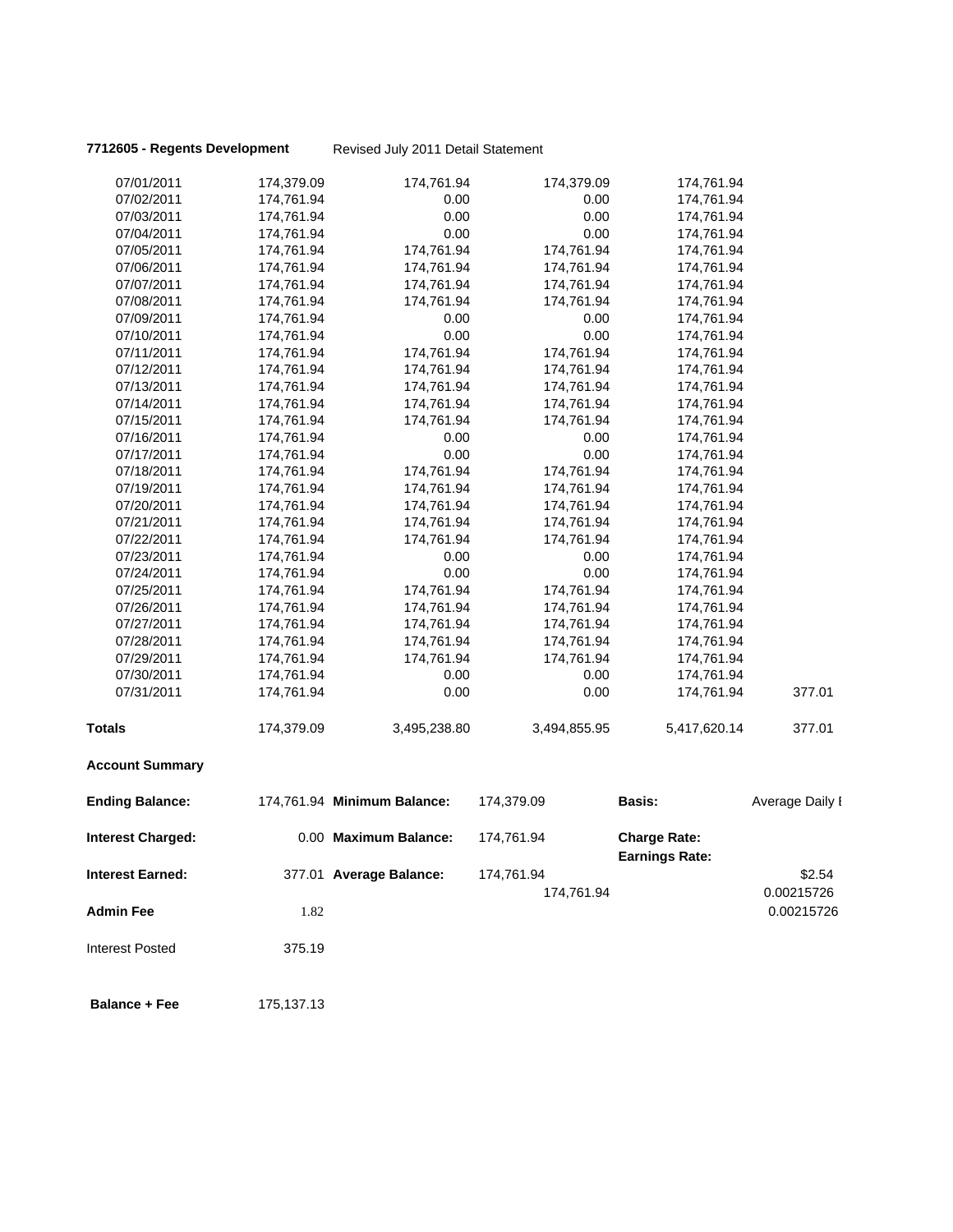### **7713605 - Master Teacher Program** Revised July 2011 Detail Statement

| 07/01/2011               | 2,480,942.26 | 2,486,366.35                | 2,480,942.26  | 2,486,366.35                                 |                 |
|--------------------------|--------------|-----------------------------|---------------|----------------------------------------------|-----------------|
| 07/02/2011               | 2,486,366.35 | 0.00                        | 0.00          | 2,486,366.35                                 |                 |
| 07/03/2011               | 2,486,366.35 | 0.00                        | 0.00          | 2,486,366.35                                 |                 |
| 07/04/2011               | 2,486,366.35 | 0.00                        | 0.00          | 2,486,366.35                                 |                 |
| 07/05/2011               | 2,486,366.35 | 2,486,366.35                | 2,486,366.35  | 2,486,366.35                                 |                 |
| 07/06/2011               | 2,486,366.35 | 2,486,366.35                | 2,486,366.35  | 2,486,366.35                                 |                 |
| 07/07/2011               | 2,486,366.35 | 2,486,366.35                | 2,486,366.35  | 2,486,366.35                                 |                 |
| 07/08/2011               | 2,486,366.35 | 136,366.35                  | 2,486,366.35  | 136,366.35                                   |                 |
| 07/09/2011               | 136,366.35   | 0.00                        | 0.00          | 136,366.35                                   |                 |
| 07/10/2011               | 136,366.35   | 0.00                        | 0.00          | 136,366.35                                   |                 |
| 07/11/2011               | 136,366.35   | 136,366.35                  | 136,366.35    | 136,366.35                                   |                 |
| 07/12/2011               | 136,366.35   | 136,366.35                  | 136,366.35    | 136,366.35                                   |                 |
| 07/13/2011               | 136,366.35   | 136,366.35                  | 136,366.35    | 136,366.35                                   |                 |
| 07/14/2011               | 136,366.35   | 136,366.35                  | 136,366.35    | 136,366.35                                   |                 |
| 07/15/2011               | 136,366.35   | 136,366.35                  | 136,366.35    | 136,366.35                                   |                 |
| 07/16/2011               | 136,366.35   | 0.00                        | 0.00          | 136,366.35                                   |                 |
| 07/17/2011               | 136,366.35   | 0.00                        | 0.00          | 136,366.35                                   |                 |
| 07/18/2011               | 136,366.35   | 136,366.35                  | 136,366.35    | 136,366.35                                   |                 |
| 07/19/2011               | 136,366.35   | 136,366.35                  | 136,366.35    | 136,366.35                                   |                 |
| 07/20/2011               | 136,366.35   | 136,366.35                  | 136,366.35    | 136,366.35                                   |                 |
| 07/21/2011               | 136,366.35   | 136,366.35                  | 136,366.35    | 136,366.35                                   |                 |
| 07/22/2011               | 136,366.35   | 136,366.35                  | 136,366.35    | 136,366.35                                   |                 |
| 07/23/2011               | 136,366.35   | 0.00                        | 0.00          | 136,366.35                                   |                 |
| 07/24/2011               | 136,366.35   | 0.00                        | 0.00          | 136,366.35                                   |                 |
| 07/25/2011               | 136,366.35   | 136,366.35                  | 136,366.35    | 136,366.35                                   |                 |
| 07/26/2011               | 136,366.35   | 136,366.35                  | 136,366.35    | 136,366.35                                   |                 |
| 07/27/2011               | 136,366.35   | 136,366.35                  | 136,366.35    | 136,366.35                                   |                 |
| 07/28/2011               | 136,366.35   | 136,366.35                  | 136,366.35    | 136,366.35                                   |                 |
| 07/29/2011               | 136,366.35   | 136,366.35                  | 136,366.35    | 136,366.35                                   |                 |
| 07/30/2011               | 136,366.35   | 0.00                        | 0.00          | 136,366.35                                   |                 |
| 07/31/2011               | 136,366.35   | 0.00                        | 0.00          | 136,366.35                                   | 1,438.92        |
| <b>Totals</b>            | 2,480,942.26 | 12,127,327.00               | 14,471,902.91 | 20,677,356.85                                | 1,438.92        |
| <b>Account Summary</b>   |              |                             |               |                                              |                 |
| <b>Ending Balance:</b>   |              | 136,366.35 Minimum Balance: | 2,480,942.26  | Basis:                                       | Average Daily I |
| <b>Interest Charged:</b> |              | 0.00 Maximum Balance:       | 136,366.35    | <b>Charge Rate:</b><br><b>Earnings Rate:</b> |                 |
| <b>Interest Earned:</b>  |              | 1,438.92 Average Balance:   | 667,011.51    |                                              | \$2.54          |
|                          |              |                             | 667,011.51    |                                              | 0.00215726      |
|                          |              |                             |               |                                              |                 |
| <b>Admin Fee</b>         | 6.95         |                             |               |                                              | 0.00215726      |

Interest Posted 1,431.97

**Balance + Fee** 137,798.32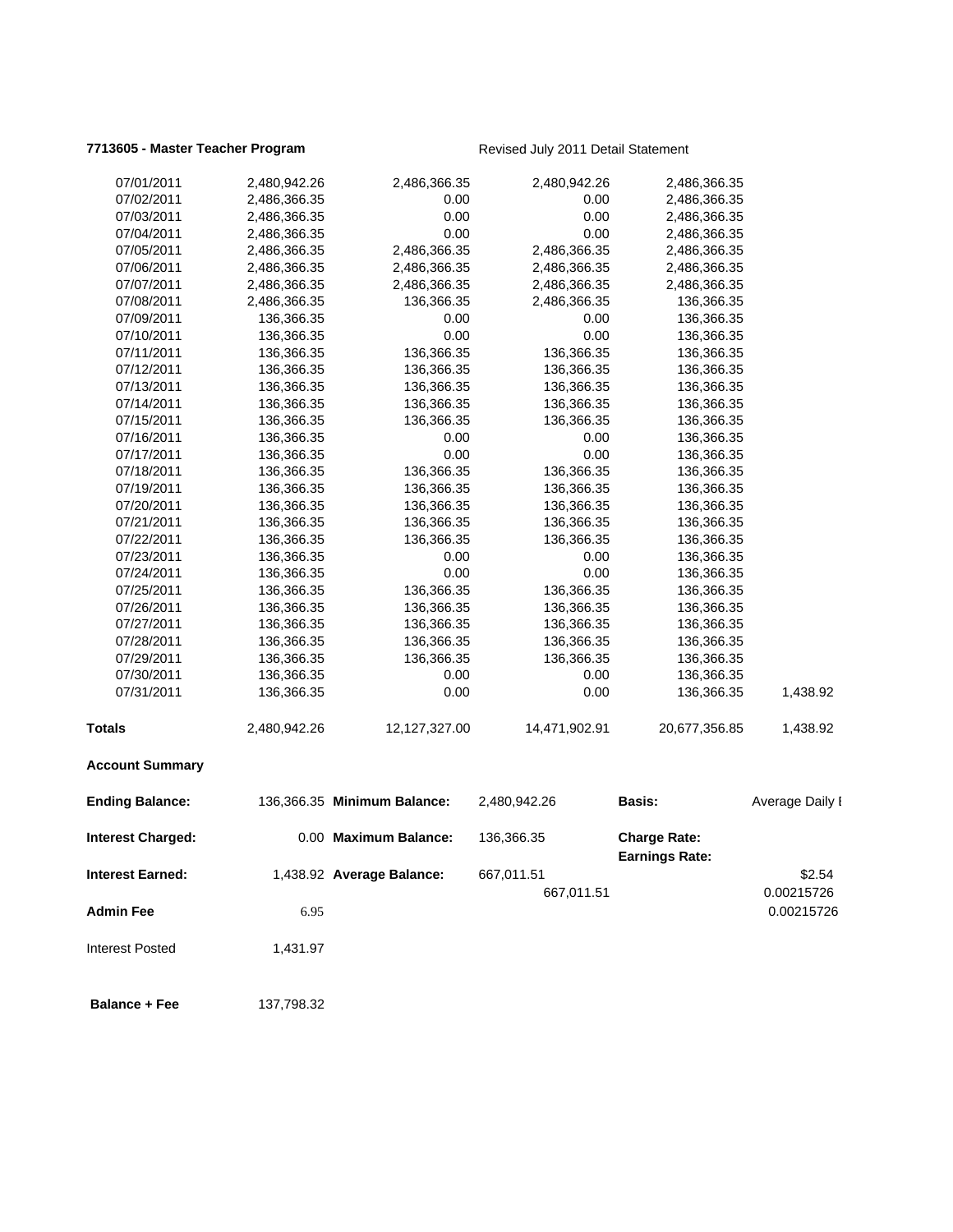**7714605 - EPSCoR Federal Grant** Revised July 2011 Detail Statement

| 07/01/2011               | 6,439,272.17 | 6,453,565.50                  | 6,439,272.17   | 6,453,565.50                                 |                 |
|--------------------------|--------------|-------------------------------|----------------|----------------------------------------------|-----------------|
| 07/02/2011               | 6,453,565.50 | 0.00                          | 0.00           | 6,453,565.50                                 |                 |
| 07/03/2011               | 6,453,565.50 | 0.00                          | 0.00           | 6,453,565.50                                 |                 |
| 07/04/2011               | 6,453,565.50 | 0.00                          | 0.00           | 6,453,565.50                                 |                 |
| 07/05/2011               | 6,453,565.50 | 6,453,565.50                  | 6,453,565.50   | 6,453,565.50                                 |                 |
| 07/06/2011               | 6,453,565.50 | 6,453,565.50                  | 6,453,565.50   | 6,453,565.50                                 |                 |
| 07/07/2011               | 6,453,565.50 | 6,453,565.50                  | 6,453,565.50   | 6,453,565.50                                 |                 |
| 07/08/2011               | 6,453,565.50 | 6,394,457.50                  | 6,453,565.50   | 6,394,457.50                                 |                 |
| 07/09/2011               | 6,394,457.50 | 0.00                          | 0.00           | 6,394,457.50                                 |                 |
| 07/10/2011               | 6,394,457.50 | 0.00                          | 0.00           | 6,394,457.50                                 |                 |
| 07/11/2011               | 6,394,457.50 | 6,394,457.50                  | 6,394,457.50   | 6,394,457.50                                 |                 |
| 07/12/2011               | 6,394,457.50 | 7,359,864.24                  | 6,394,457.50   | 7,359,864.24                                 |                 |
| 07/13/2011               | 7,359,864.24 | 7,359,864.24                  | 7,359,864.24   | 7,359,864.24                                 |                 |
| 07/14/2011               | 7,359,864.24 | 7,359,864.24                  | 7,359,864.24   | 7,359,864.24                                 |                 |
| 07/15/2011               | 7,359,864.24 | 7,359,864.24                  | 7,359,864.24   | 7,359,864.24                                 |                 |
| 07/16/2011               | 7,359,864.24 | 0.00                          | 0.00           | 7,359,864.24                                 |                 |
| 07/17/2011               | 7,359,864.24 | 0.00                          | 0.00           | 7,359,864.24                                 |                 |
| 07/18/2011               | 7,359,864.24 | 7,359,864.24                  | 7,359,864.24   | 7,359,864.24                                 |                 |
| 07/19/2011               | 7,359,864.24 | 7,359,864.24                  | 7,359,864.24   | 7,359,864.24                                 |                 |
| 07/20/2011               | 7,359,864.24 | 7,359,880.27                  | 7,359,864.24   | 7,359,880.27                                 |                 |
| 07/21/2011               | 7,359,880.27 | 7,359,880.27                  | 7,359,880.27   | 7,359,880.27                                 |                 |
| 07/22/2011               | 7,359,880.27 | 7,359,880.27                  | 7,359,880.27   | 7,359,880.27                                 |                 |
| 07/23/2011               | 7,359,880.27 | 0.00                          | 0.00           | 7,359,880.27                                 |                 |
| 07/24/2011               | 7,359,880.27 | 0.00                          | 0.00           | 7,359,880.27                                 |                 |
| 07/25/2011               | 7,359,880.27 | 7,359,880.27                  | 7,359,880.27   | 7,359,880.27                                 |                 |
| 07/26/2011               | 7,359,880.27 | 7,359,880.27                  | 7,359,880.27   | 7,359,880.27                                 |                 |
| 07/27/2011               | 7,359,880.27 | 7,359,880.27                  | 7,359,880.27   | 7,359,880.27                                 |                 |
| 07/28/2011               | 7,359,880.27 | 7,359,880.27                  | 7,359,880.27   | 7,359,880.27                                 |                 |
| 07/29/2011               | 7,359,880.27 | 7,359,880.27                  | 7,359,880.27   | 7,359,880.27                                 |                 |
| 07/30/2011               | 7,359,880.27 | 0.00                          | 0.00           | 7,359,880.27                                 |                 |
| 07/31/2011               | 7,359,880.27 | 0.00                          | 0.00           | 7,359,880.27                                 | 15,166.95       |
| <b>Totals</b>            | 6,439,272.17 | 141,641,404.60                | 140,720,796.50 | 217,950,265.66                               | 15,166.95       |
| <b>Account Summary</b>   |              |                               |                |                                              |                 |
| <b>Ending Balance:</b>   |              | 7,359,880.27 Minimum Balance: | 6,439,272.17   | <b>Basis:</b>                                | Average Daily I |
| <b>Interest Charged:</b> |              | 0.00 Maximum Balance:         | 7,359,880.27   | <b>Charge Rate:</b><br><b>Earnings Rate:</b> |                 |
| <b>Interest Earned:</b>  |              | 15,166.95 Average Balance:    | 7,030,653.73   |                                              | \$2.54          |
|                          |              |                               | 7,030,653.73   |                                              | 0.00215726      |
| <b>Admin Fee</b>         | 73.24        |                               |                |                                              | 0.00215726      |
|                          |              |                               |                |                                              |                 |
| <b>Interest Posted</b>   | 15,093.71    |                               |                |                                              |                 |
| <b>Balance + Fee</b>     | 7,374,973.98 |                               |                |                                              |                 |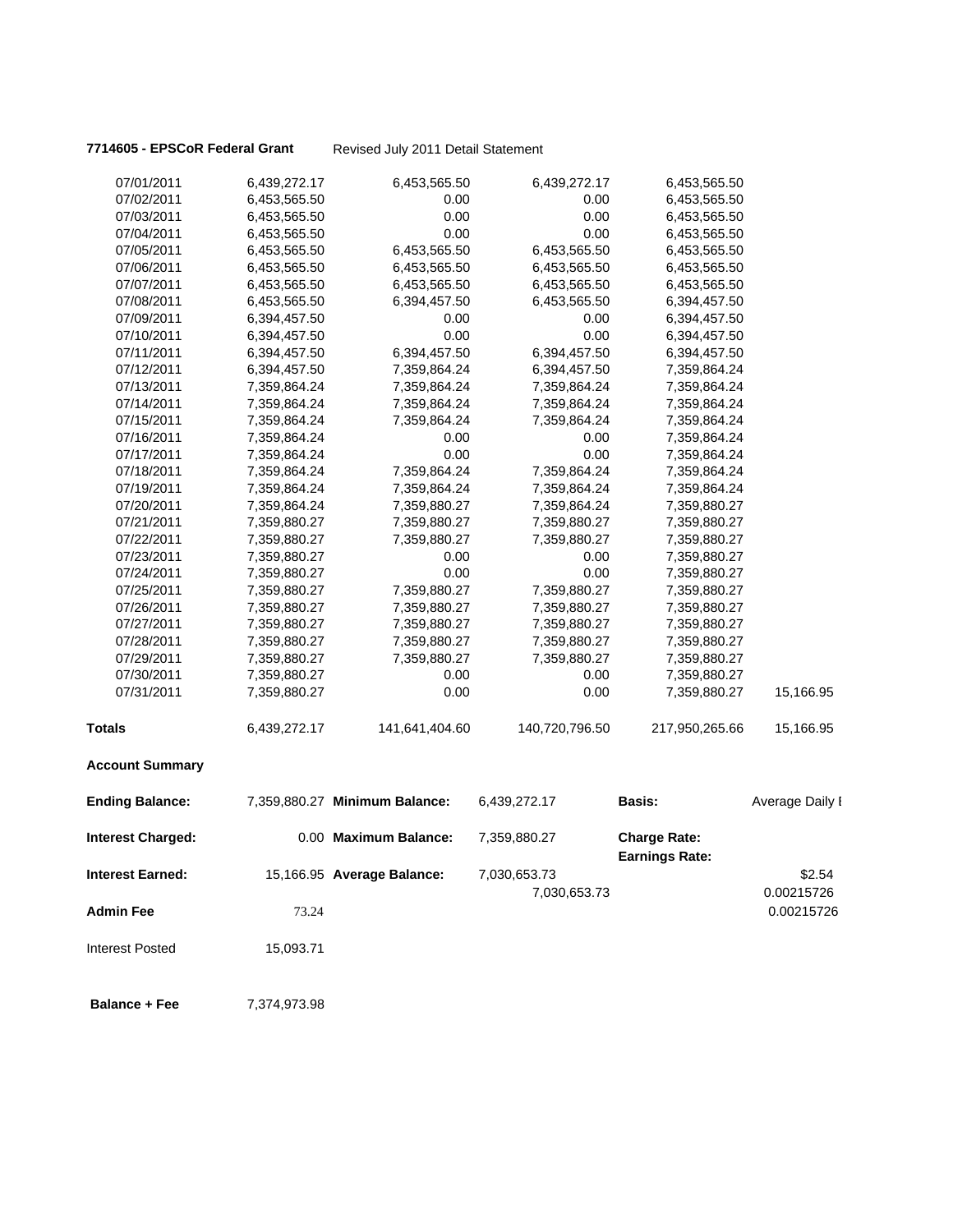**Balance + Fee** 4,394,310.29

**7715605 - Research Matching** Revised July 2011 Detail Statement

| 07/01/2011               | 4,450,125.95 | 4,459,855.27                  | 4,450,125.95  | 4,459,855.27                                 |                 |
|--------------------------|--------------|-------------------------------|---------------|----------------------------------------------|-----------------|
| 07/02/2011               | 4,459,855.27 | 0.00                          | 0.00          | 4,459,855.27                                 |                 |
| 07/03/2011               | 4,459,855.27 | 0.00                          | 0.00          | 4,459,855.27                                 |                 |
| 07/04/2011               | 4,459,855.27 | 0.00                          | 0.00          | 4,459,855.27                                 |                 |
| 07/05/2011               | 4,459,855.27 | 4,459,855.27                  | 4,459,855.27  | 4,459,855.27                                 |                 |
| 07/06/2011               | 4,459,855.27 | 4,459,855.27                  | 4,459,855.27  | 4,459,855.27                                 |                 |
| 07/07/2011               | 4,459,855.27 | 4,459,855.27                  | 4,459,855.27  | 4,459,855.27                                 |                 |
| 07/08/2011               | 4,459,855.27 | 4,459,855.27                  | 4,459,855.27  | 4,459,855.27                                 |                 |
| 07/09/2011               | 4,459,855.27 | 0.00                          | 0.00          | 4,459,855.27                                 |                 |
| 07/10/2011               | 4,459,855.27 | 0.00                          | 0.00          | 4,459,855.27                                 |                 |
| 07/11/2011               | 4,459,855.27 | 4,459,855.27                  | 4,459,855.27  | 4,459,855.27                                 |                 |
| 07/12/2011               | 4,459,855.27 | 4,384,839.58                  | 4,459,855.27  | 4,384,839.58                                 |                 |
| 07/13/2011               | 4,384,839.58 | 4,384,839.58                  | 4,384,839.58  | 4,384,839.58                                 |                 |
| 07/14/2011               | 4,384,839.58 | 4,384,839.58                  | 4,384,839.58  | 4,384,839.58                                 |                 |
| 07/15/2011               | 4,384,839.58 | 4,384,839.58                  | 4,384,839.58  | 4,384,839.58                                 |                 |
| 07/16/2011               | 4,384,839.58 | 0.00                          | 0.00          | 4,384,839.58                                 |                 |
| 07/17/2011               | 4,384,839.58 | 0.00                          | 0.00          | 4,384,839.58                                 |                 |
| 07/18/2011               | 4,384,839.58 | 4,384,839.58                  | 4,384,839.58  | 4,384,839.58                                 |                 |
| 07/19/2011               | 4,384,839.58 | 4,384,839.58                  | 4,384,839.58  | 4,384,839.58                                 |                 |
| 07/20/2011               | 4,384,839.58 | 4,384,839.58                  | 4,384,839.58  | 4,384,839.58                                 |                 |
| 07/21/2011               | 4,384,839.58 | 4,384,839.58                  | 4,384,839.58  | 4,384,839.58                                 |                 |
| 07/22/2011               | 4,384,839.58 | 4,384,839.58                  | 4,384,839.58  | 4,384,839.58                                 |                 |
| 07/23/2011               | 4,384,839.58 | 0.00                          | 0.00          | 4,384,839.58                                 |                 |
| 07/24/2011               | 4,384,839.58 | 0.00                          | 0.00          | 4,384,839.58                                 |                 |
| 07/25/2011               | 4,384,839.58 | 4,384,839.58                  | 4,384,839.58  | 4,384,839.58                                 |                 |
| 07/26/2011               | 4,384,839.58 | 4,384,839.58                  | 4,384,839.58  | 4,384,839.58                                 |                 |
| 07/27/2011               | 4,384,839.58 | 4,384,839.58                  | 4,384,839.58  | 4,384,839.58                                 |                 |
| 07/28/2011               | 4,384,839.58 | 4,384,839.58                  | 4,384,839.58  | 4,384,839.58                                 |                 |
| 07/29/2011               | 4,384,839.58 | 4,384,839.58                  | 4,384,839.58  | 4,384,839.58                                 |                 |
| 07/30/2011               | 4,384,839.58 | 0.00                          | 0.00          | 4,384,839.58                                 |                 |
| 07/31/2011               | 4,384,839.58 | 0.00                          | 0.00          | 4,384,839.58                                 | 9,516.66        |
| <b>Totals</b>            | 4,450,125.95 | 88,146,885.74                 | 88,212,172.11 | 136,755,199.57                               | 9,516.66        |
| <b>Account Summary</b>   |              |                               |               |                                              |                 |
| <b>Ending Balance:</b>   |              | 4,384,839.58 Minimum Balance: | 4,450,125.95  | <b>Basis:</b>                                | Average Daily I |
| <b>Interest Charged:</b> |              | 0.00 Maximum Balance:         | 4,384,839.58  | <b>Charge Rate:</b><br><b>Earnings Rate:</b> |                 |
| <b>Interest Earned:</b>  |              | 9,516.66 Average Balance:     | 4,411,458.05  |                                              | \$2.54          |
|                          |              |                               | 4,411,458.05  |                                              | 0.00215726      |
| <b>Admin Fee</b>         |              |                               |               |                                              |                 |
|                          | 45.95        |                               |               |                                              | 0.00215726      |
| <b>Interest Posted</b>   | 9,470.71     |                               |               |                                              |                 |
|                          |              |                               |               |                                              |                 |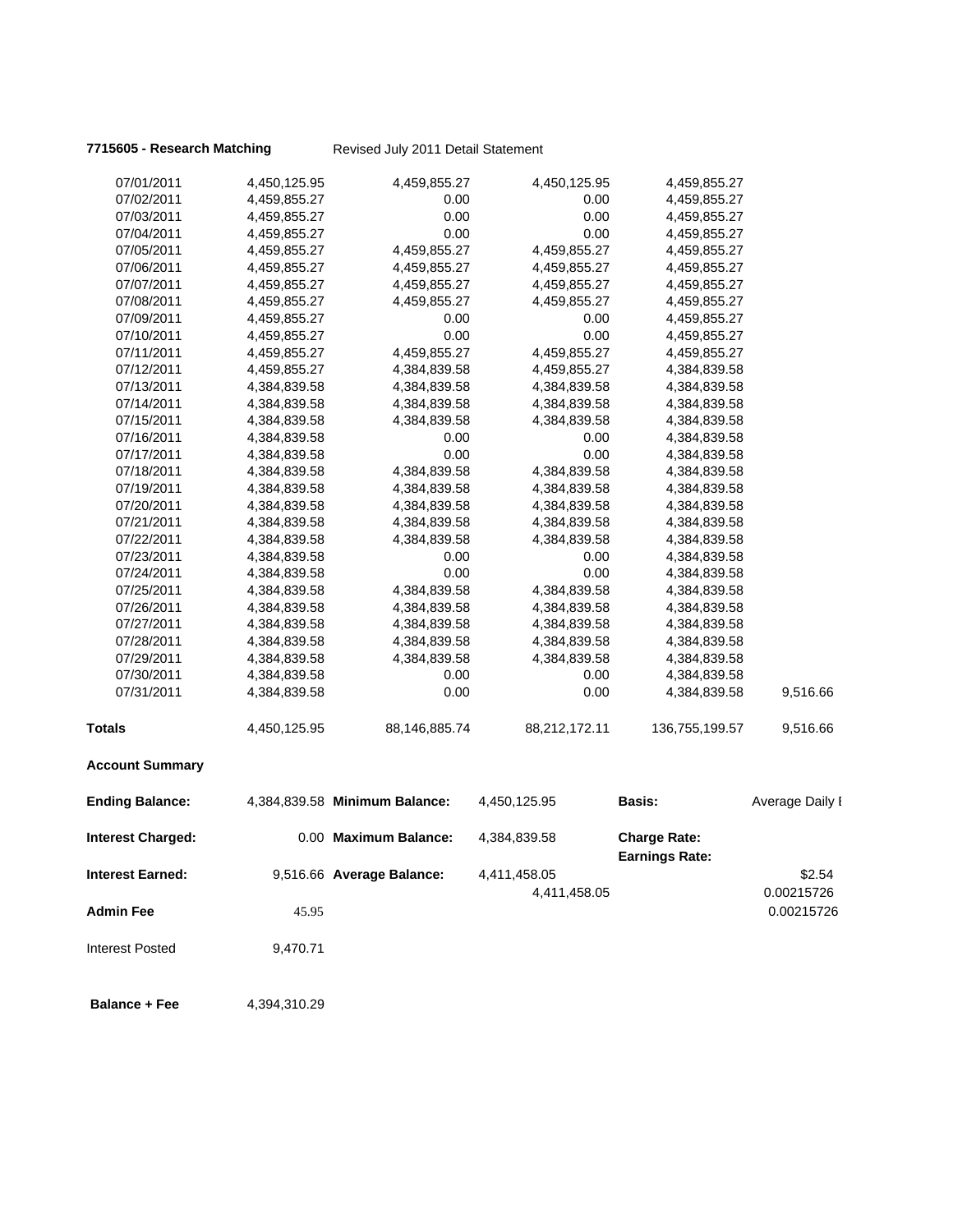### **7718605 - Kellogg Foundation Matching The Revised July 2011 Detail Statement**

| 07/01/2011              | 8,298,395.62 | 8,321,334.68                  | 8,298,395.62   | 8,321,334.68                                 |                          |
|-------------------------|--------------|-------------------------------|----------------|----------------------------------------------|--------------------------|
| 07/02/2011              | 8,321,334.68 | 0.00                          | 0.00           | 8,321,334.68                                 |                          |
| 07/03/2011              | 8,321,334.68 | 0.00                          | 0.00           | 8,321,334.68                                 |                          |
| 07/04/2011              | 8,321,334.68 | 0.00                          | 0.00           | 8,321,334.68                                 |                          |
| 07/05/2011              | 8,321,334.68 | 8,352,632.28                  | 8,321,334.68   | 8,352,632.28                                 |                          |
| 07/06/2011              | 8,352,632.28 | 8,357,124.82                  | 8,352,632.28   | 8,357,124.82                                 |                          |
| 07/07/2011              | 8,357,124.82 | 8,365,037.02                  | 8,357,124.82   | 8,365,037.02                                 |                          |
| 07/08/2011              | 8,365,037.02 | 8,372,134.02                  | 8,365,037.02   | 8,372,134.02                                 |                          |
| 07/09/2011              | 8,372,134.02 | 0.00                          | 0.00           | 8,372,134.02                                 |                          |
| 07/10/2011              | 8,372,134.02 | 0.00                          | 0.00           | 8,372,134.02                                 |                          |
| 07/11/2011              | 8,372,134.02 | 8,270,008.81                  | 8,372,134.02   | 8,270,008.81                                 |                          |
| 07/12/2011              | 8,270,008.81 | 8,225,729.03                  | 8,270,008.81   | 8,225,729.03                                 |                          |
| 07/13/2011              | 8,225,729.03 | 8,266,050.86                  | 8,225,729.03   | 8,266,050.86                                 |                          |
| 07/14/2011              | 8,266,050.86 | 8,267,946.96                  | 8,266,050.86   | 8,267,946.96                                 |                          |
| 07/15/2011              | 8,267,946.96 | 8,298,367.96                  | 8,267,946.96   | 8,298,367.96                                 |                          |
| 07/16/2011              | 8,298,367.96 | 0.00                          | 0.00           | 8,298,367.96                                 |                          |
| 07/17/2011              | 8,298,367.96 | 0.00                          | 0.00           | 8,298,367.96                                 |                          |
| 07/18/2011              | 8,298,367.96 | 8,298,367.96                  | 8,298,367.96   | 8,298,367.96                                 |                          |
| 07/19/2011              | 8,298,367.96 | 8,464,705.83                  | 8,298,367.96   | 8,464,705.83                                 |                          |
| 07/20/2011              | 8,464,705.83 | 8,494,460.91                  | 8,464,705.83   | 8,494,460.91                                 |                          |
| 07/21/2011              | 8,494,460.91 | 8,078,496.43                  | 8,494,460.91   | 8,078,496.43                                 |                          |
| 07/22/2011              | 8,078,496.43 | 8,078,496.43                  | 8,078,496.43   | 8,078,496.43                                 |                          |
| 07/23/2011              | 8,078,496.43 | 0.00                          | 0.00           | 8,078,496.43                                 |                          |
| 07/24/2011              | 8,078,496.43 | 0.00                          | 0.00           | 8,078,496.43                                 |                          |
| 07/25/2011              | 8,078,496.43 | 7,480,458.34                  | 8,078,496.43   | 7,480,458.34                                 |                          |
| 07/26/2011              | 7,480,458.34 | 7,743,744.73                  | 7,480,458.34   | 7,743,744.73                                 |                          |
| 07/27/2011              | 7,743,744.73 | 7,743,744.73                  | 7,743,744.73   | 7,743,744.73                                 |                          |
| 07/28/2011              | 7,743,744.73 | 8,100,518.13                  | 7,743,744.73   | 8,100,518.13                                 |                          |
| 07/29/2011              | 8,100,518.13 | 8,100,518.13                  | 8,100,518.13   | 8,100,518.13                                 |                          |
| 07/30/2011              | 8,100,518.13 | 0.00                          | 0.00           | 8,100,518.13                                 |                          |
| 07/31/2011              | 8,100,518.13 | 0.00                          | 0.00           | 8,100,518.13                                 | 17,699.48                |
| <b>Totals</b>           | 8,298,395.62 | 163,679,878.06                | 163,877,755.55 | 254,342,915.18                               | 17,699.48                |
| <b>Account Summary</b>  |              |                               |                |                                              |                          |
| <b>Ending Balance:</b>  |              | 8,100,518.13 Minimum Balance: | 8,298,395.62   | <b>Basis:</b>                                | Average Daily I          |
| Interest Charged:       |              | 0.00 Maximum Balance:         | 8,100,518.13   | <b>Charge Rate:</b><br><b>Earnings Rate:</b> |                          |
| <b>Interest Earned:</b> |              | 17,699.48 Average Balance:    | 8,204,610.17   |                                              | \$2.54                   |
| <b>Admin Fee</b>        | 85.46        |                               | 8,204,610.17   |                                              | 0.00215726<br>0.00215726 |
| <b>Interest Posted</b>  |              |                               |                |                                              |                          |
|                         | 17,614.01    |                               |                |                                              |                          |
| <b>Balance + Fee</b>    | 8,118,132.14 |                               |                |                                              |                          |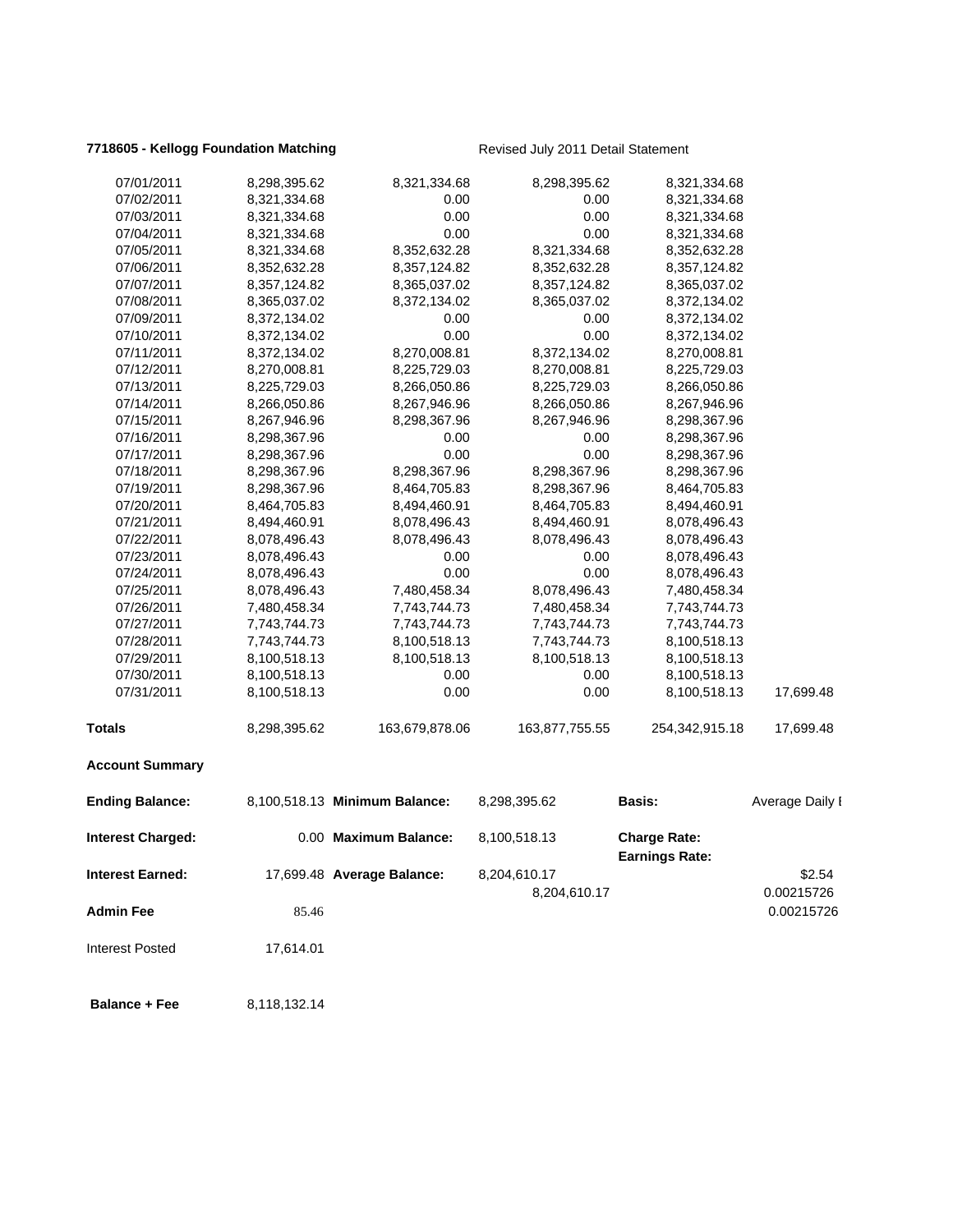### **7719605 - Onenet Fund** Revised July 2011 Detail Statement

| 07/01/2011               | 25,209.24 | 25,264.32                  |           | 25,209.24  | 25,264.32                                    |                 |
|--------------------------|-----------|----------------------------|-----------|------------|----------------------------------------------|-----------------|
| 07/02/2011               | 25,264.32 | 0.00                       |           | 0.00       | 25,264.32                                    |                 |
| 07/03/2011               | 25,264.32 | 0.00                       |           | 0.00       | 25,264.32                                    |                 |
| 07/04/2011               | 25,264.32 | 0.00                       |           | 0.00       | 25,264.32                                    |                 |
| 07/05/2011               | 25,264.32 | 25,264.32                  |           | 25,264.32  | 25,264.32                                    |                 |
| 07/06/2011               | 25,264.32 | 25,264.32                  |           | 25,264.32  | 25,264.32                                    |                 |
| 07/07/2011               | 25,264.32 | 25,264.32                  |           | 25,264.32  | 25,264.32                                    |                 |
| 07/08/2011               | 25,264.32 | 25,324.32                  |           | 25,264.32  | 25,324.32                                    |                 |
| 07/09/2011               | 25,324.32 | 0.00                       |           | 0.00       | 25,324.32                                    |                 |
| 07/10/2011               | 25,324.32 | 0.00                       |           | 0.00       | 25,324.32                                    |                 |
| 07/11/2011               | 25,324.32 | 25,324.32                  |           | 25,324.32  | 25,324.32                                    |                 |
| 07/12/2011               | 25,324.32 | 25,324.32                  |           | 25,324.32  | 25,324.32                                    |                 |
| 07/13/2011               | 25,324.32 | 25,324.32                  |           | 25,324.32  | 25,324.32                                    |                 |
| 07/14/2011               | 25,324.32 | 25,324.32                  |           | 25,324.32  | 25,324.32                                    |                 |
| 07/15/2011               | 25,324.32 | 25,324.32                  |           | 25,324.32  | 25,324.32                                    |                 |
| 07/16/2011               | 25,324.32 | 0.00                       |           | 0.00       | 25,324.32                                    |                 |
| 07/17/2011               | 25,324.32 | 0.00                       |           | 0.00       | 25,324.32                                    |                 |
| 07/18/2011               | 25,324.32 | 25,324.32                  |           | 25,324.32  | 25,324.32                                    |                 |
| 07/19/2011               | 25,324.32 | 25,324.32                  |           | 25,324.32  | 25,324.32                                    |                 |
| 07/20/2011               | 25,324.32 | 25,324.32                  |           | 25,324.32  | 25,324.32                                    |                 |
| 07/21/2011               | 25,324.32 | 25,324.32                  |           | 25,324.32  | 25,324.32                                    |                 |
| 07/22/2011               | 25,324.32 | 25,324.32                  |           | 25,324.32  | 25,324.32                                    |                 |
| 07/23/2011               | 25,324.32 | 0.00                       |           | 0.00       | 25,324.32                                    |                 |
| 07/24/2011               | 25,324.32 | 0.00                       |           | 0.00       | 25,324.32                                    |                 |
| 07/25/2011               | 25,324.32 | 25,324.32                  |           | 25,324.32  | 25,324.32                                    |                 |
| 07/26/2011               | 25,324.32 | 25,324.32                  |           | 25,324.32  | 25,324.32                                    |                 |
| 07/27/2011               | 25,324.32 | 25,324.32                  |           | 25,324.32  | 25,324.32                                    |                 |
| 07/28/2011               | 25,324.32 | 25,324.32                  |           | 25,324.32  | 25,324.32                                    |                 |
| 07/29/2011               | 25,324.32 | 25,324.32                  |           | 25,324.32  | 25,324.32                                    |                 |
| 07/30/2011               | 25,324.32 | 0.00                       |           | 0.00       | 25,324.32                                    |                 |
| 07/31/2011               | 25,324.32 | 0.00                       |           | 0.00       | 25,324.32                                    | 54.60           |
| <b>Totals</b>            | 25,209.24 | 506,246.40                 |           | 506,131.32 | 784,633.92                                   | 54.60           |
| <b>Account Summary</b>   |           |                            |           |            |                                              |                 |
| <b>Ending Balance:</b>   |           | 25,324.32 Minimum Balance: | 25,209.24 |            | <b>Basis:</b>                                | Average Daily I |
| <b>Interest Charged:</b> |           | 0.00 Maximum Balance:      | 25,324.32 |            | <b>Charge Rate:</b><br><b>Earnings Rate:</b> |                 |
| <b>Interest Earned:</b>  |           | 54.60 Average Balance:     | 25,310.77 |            |                                              | \$2.54          |
|                          |           |                            |           | 25,310.77  |                                              | 0.00215726      |
| <b>Admin Fee</b>         | 0.26      |                            |           |            |                                              | 0.00215726      |
| <b>Interest Posted</b>   | 54.34     |                            |           |            |                                              |                 |
| <b>Balance + Fee</b>     | 25,378.66 |                            |           |            |                                              |                 |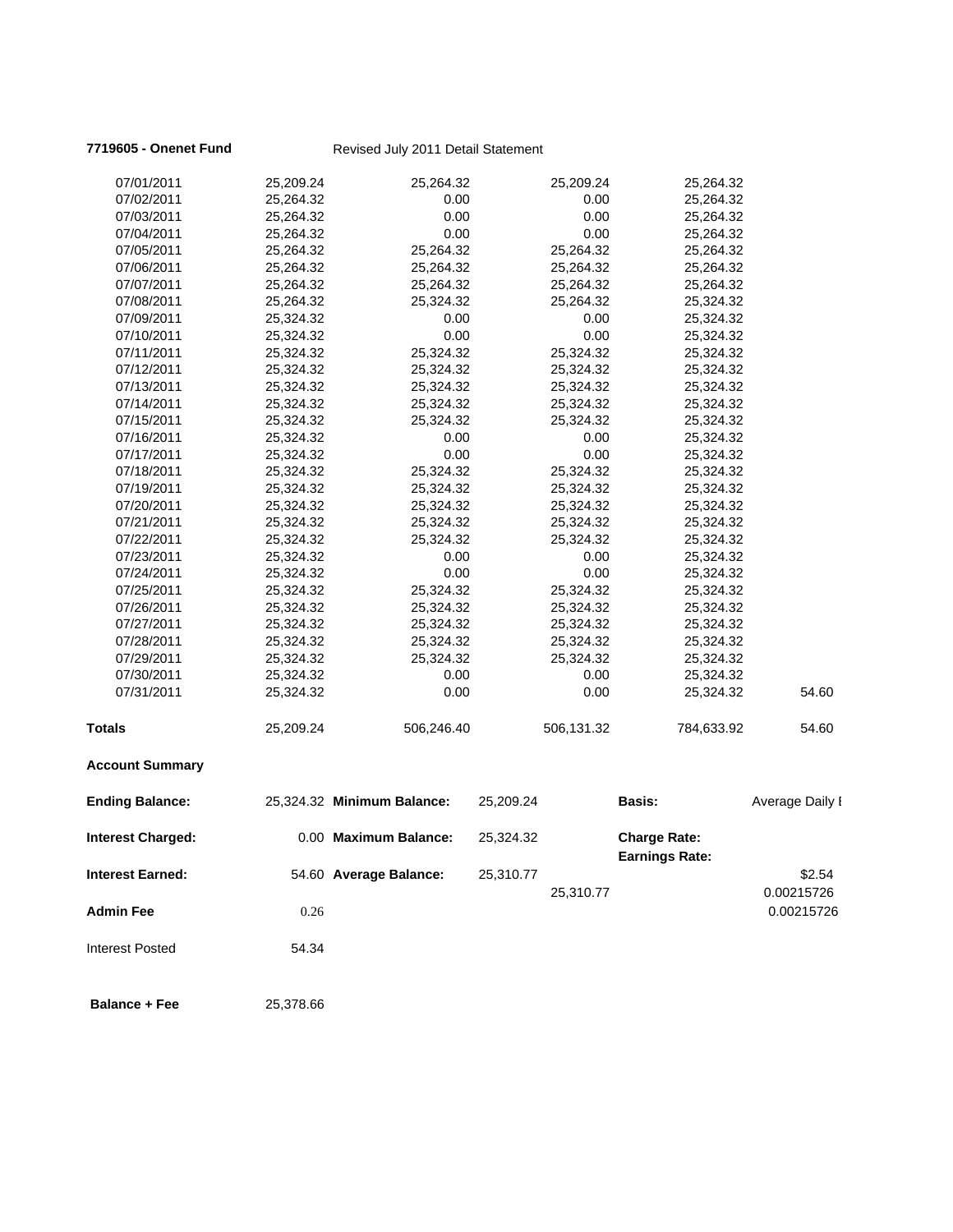### **7723623 - Seminole State College Revised July 2011 Detail Statement**

| 07/01/2011               | 322,344.00 | 326,554.07                  | 322,344.00   | 326,554.07                                   |                          |
|--------------------------|------------|-----------------------------|--------------|----------------------------------------------|--------------------------|
| 07/02/2011               | 326,554.07 | 0.00                        | 0.00         | 326,554.07                                   |                          |
| 07/03/2011               | 326,554.07 | 0.00                        | 0.00         | 326,554.07                                   |                          |
| 07/04/2011               | 326,554.07 | 0.00                        | 0.00         | 326,554.07                                   |                          |
| 07/05/2011               | 326,554.07 | 326,109.09                  | 326,554.07   | 326,109.09                                   |                          |
| 07/06/2011               | 326,109.09 | 315,933.09                  | 326,109.09   | 315,933.09                                   |                          |
| 07/07/2011               | 315,933.09 | 317,320.59                  | 315,933.09   | 317,320.59                                   |                          |
| 07/08/2011               | 317,320.59 | 317,320.59                  | 317,320.59   | 317,320.59                                   |                          |
| 07/09/2011               | 317,320.59 | 0.00                        | 0.00         | 317,320.59                                   |                          |
| 07/10/2011               | 317,320.59 | 0.00                        | 0.00         | 317,320.59                                   |                          |
| 07/11/2011               | 317,320.59 | 454,001.27                  | 317,320.59   | 454,001.27                                   |                          |
| 07/12/2011               | 454,001.27 | 301,111.52                  | 454,001.27   | 301,111.52                                   |                          |
| 07/13/2011               | 301,111.52 | 290,499.26                  | 301,111.52   | 290,499.26                                   |                          |
| 07/14/2011               | 290,499.26 | 299,440.91                  | 290,499.26   | 299,440.91                                   |                          |
| 07/15/2011               | 299,440.91 | 299,440.91                  | 299,440.91   | 299,440.91                                   |                          |
| 07/16/2011               | 299,440.91 | 0.00                        | 0.00         | 299,440.91                                   |                          |
| 07/17/2011               | 299,440.91 | 0.00                        | 0.00         | 299,440.91                                   |                          |
| 07/18/2011               | 299,440.91 | 288,565.02                  | 299,440.91   | 288,565.02                                   |                          |
| 07/19/2011               | 288,565.02 | 317,716.53                  | 288,565.02   | 317,716.53                                   |                          |
| 07/20/2011               | 317,716.53 | 317,716.53                  | 317,716.53   | 317,716.53                                   |                          |
| 07/21/2011               | 317,716.53 | 314,507.16                  | 317,716.53   | 314,507.16                                   |                          |
| 07/22/2011               | 314,507.16 | 314,507.16                  | 314,507.16   | 314,507.16                                   |                          |
| 07/23/2011               | 314,507.16 | 0.00                        | 0.00         | 314,507.16                                   |                          |
| 07/24/2011               | 314,507.16 | 0.00                        | 0.00         | 314,507.16                                   |                          |
| 07/25/2011               | 314,507.16 | 224,302.98                  | 314,507.16   | 224,302.98                                   |                          |
| 07/26/2011               | 224,302.98 | 216,034.80                  | 224,302.98   | 216,034.80                                   |                          |
| 07/27/2011               | 216,034.80 | 210,841.95                  | 216,034.80   | 210,841.95                                   |                          |
| 07/28/2011               | 210,841.95 | 279,953.61                  | 210,841.95   | 279,953.61                                   |                          |
| 07/29/2011               | 279,953.61 | 280,164.75                  | 279,953.61   | 280,164.75                                   |                          |
| 07/30/2011               | 280,164.75 | 0.00                        | 0.00         | 280,164.75                                   |                          |
| 07/31/2011               | 280,164.75 | 0.00                        | 0.00         | 280,164.75                                   | 655.15                   |
| <b>Totals</b>            | 322,344.00 | 6,012,041.79                | 6,054,221.04 | 9,414,570.82                                 | 655.15                   |
| <b>Account Summary</b>   |            |                             |              |                                              |                          |
| <b>Ending Balance:</b>   |            | 280,164.75 Minimum Balance: | 322,344.00   | <b>Basis:</b>                                | Average Daily I          |
| <b>Interest Charged:</b> |            | 0.00 Maximum Balance:       | 280,164.75   | <b>Charge Rate:</b><br><b>Earnings Rate:</b> |                          |
| <b>Interest Earned:</b>  |            | 655.15 Average Balance:     | 303,695.83   |                                              | \$2.54                   |
| <b>Admin Fee</b>         | 3.16       |                             | 303,695.83   |                                              | 0.00215726<br>0.00215726 |
|                          |            |                             |              |                                              |                          |
| <b>Interest Posted</b>   | 651.99     |                             |              |                                              |                          |
| <b>Balance + Fee</b>     | 280,816.74 |                             |              |                                              |                          |
|                          |            |                             |              |                                              |                          |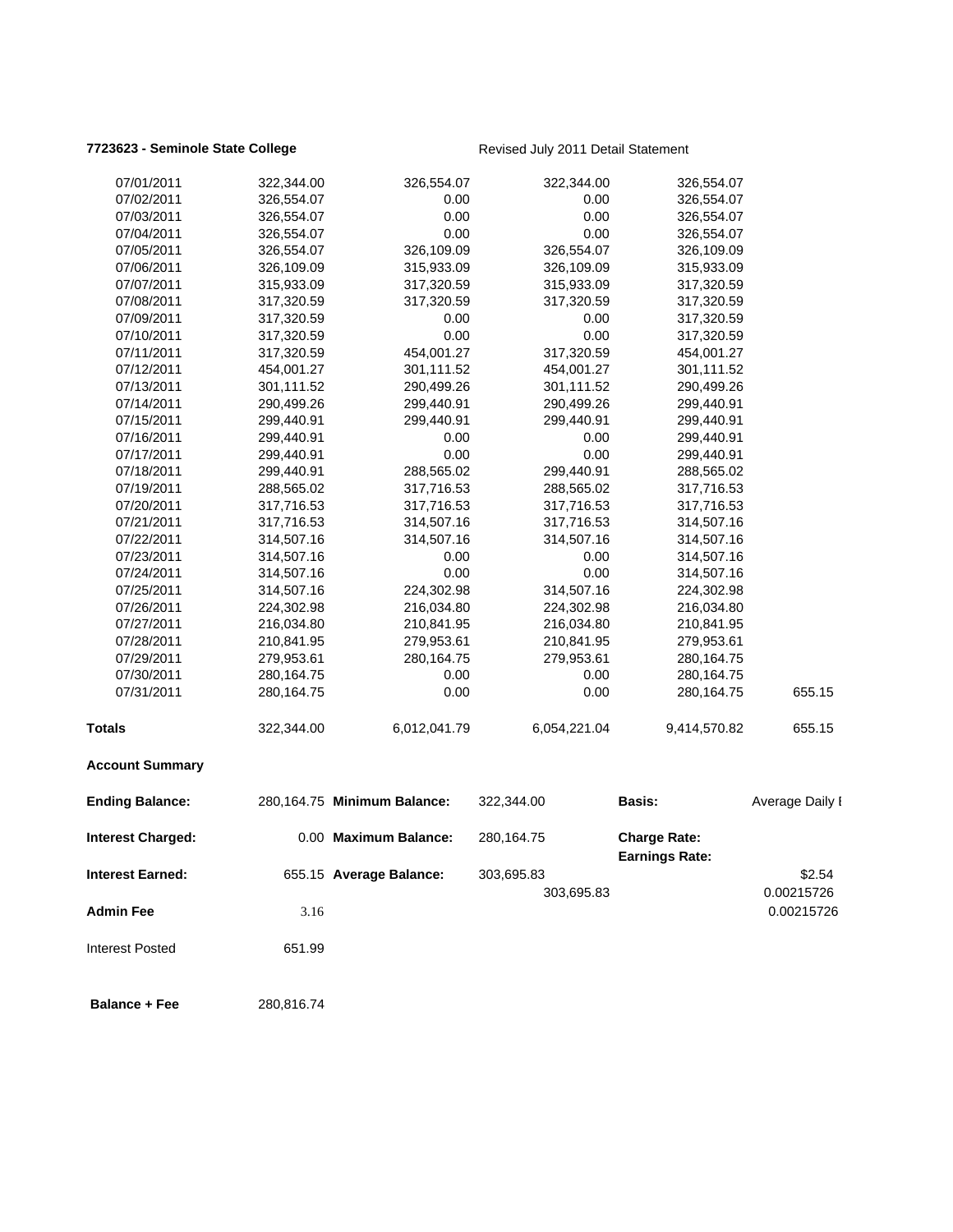# **7725100 - Regents for Higher Educ Cameron University** Revised July 2011 Detail Statement

| 07/01/2011               | 4,129,791.79 | 4,093,838.06                  | 4,129,791.79  | 4,093,838.06                                 |                 |
|--------------------------|--------------|-------------------------------|---------------|----------------------------------------------|-----------------|
| 07/02/2011               | 4,093,838.06 | 0.00                          | 0.00          | 4,093,838.06                                 |                 |
| 07/03/2011               | 4,093,838.06 | 0.00                          | 0.00          | 4,093,838.06                                 |                 |
| 07/04/2011               | 4,093,838.06 | 0.00                          | 0.00          | 4,093,838.06                                 |                 |
| 07/05/2011               | 4,093,838.06 | 4,093,838.06                  | 4,093,838.06  | 4,093,838.06                                 |                 |
| 07/06/2011               | 4,093,838.06 | 4,593,959.60                  | 4,093,838.06  | 4,593,959.60                                 |                 |
| 07/07/2011               | 4,593,959.60 | 4,593,959.60                  | 4,593,959.60  | 4,593,959.60                                 |                 |
| 07/08/2011               | 4,593,959.60 | 4,562,201.59                  | 4,593,959.60  | 4,562,201.59                                 |                 |
| 07/09/2011               | 4,562,201.59 | 0.00                          | 0.00          | 4,562,201.59                                 |                 |
| 07/10/2011               | 4,562,201.59 | 0.00                          | 0.00          | 4,562,201.59                                 |                 |
| 07/11/2011               | 4,562,201.59 | 4,562,201.59                  | 4,562,201.59  | 4,562,201.59                                 |                 |
| 07/12/2011               | 4,562,201.59 | 4,518,328.05                  | 4,562,201.59  | 4,518,328.05                                 |                 |
| 07/13/2011               | 4,518,328.05 | 4,330,794.79                  | 4,518,328.05  | 4,330,794.79                                 |                 |
| 07/14/2011               | 4,330,794.79 | 4,330,622.54                  | 4,330,794.79  | 4,330,622.54                                 |                 |
| 07/15/2011               | 4,330,622.54 | 4,295,947.04                  | 4,330,622.54  | 4,295,947.04                                 |                 |
| 07/16/2011               | 4,295,947.04 | 0.00                          | 0.00          | 4,295,947.04                                 |                 |
| 07/17/2011               | 4,295,947.04 | 0.00                          | 0.00          | 4,295,947.04                                 |                 |
| 07/18/2011               | 4,295,947.04 | 4,295,947.04                  | 4,295,947.04  | 4,295,947.04                                 |                 |
| 07/19/2011               | 4,295,947.04 | 4,288,569.76                  | 4,295,947.04  | 4,288,569.76                                 |                 |
| 07/20/2011               | 4,288,569.76 | 4,288,569.76                  | 4,288,569.76  | 4,288,569.76                                 |                 |
| 07/21/2011               | 4,288,569.76 | 4,286,705.60                  | 4,288,569.76  | 4,286,705.60                                 |                 |
| 07/22/2011               | 4,286,705.60 | 4,286,705.60                  | 4,286,705.60  | 4,286,705.60                                 |                 |
| 07/23/2011               | 4,286,705.60 | 0.00                          | 0.00          | 4,286,705.60                                 |                 |
| 07/24/2011               | 4,286,705.60 | 0.00                          | 0.00          | 4,286,705.60                                 |                 |
| 07/25/2011               | 4,286,705.60 | 4,199,860.72                  | 4,286,705.60  | 4,199,860.72                                 |                 |
| 07/26/2011               | 4,199,860.72 | 4,199,860.72                  | 4,199,860.72  | 4,199,860.72                                 |                 |
| 07/27/2011               | 4,199,860.72 | 4,185,312.59                  | 4,199,860.72  | 4,185,312.59                                 |                 |
| 07/28/2011               | 4,185,312.59 | 4,184,539.88                  | 4,185,312.59  | 4,184,539.88                                 |                 |
| 07/29/2011               | 4,184,539.88 | 4,101,295.30                  | 4,184,539.88  | 4,101,295.30                                 |                 |
| 07/30/2011               | 4,101,295.30 | 0.00                          | 0.00          | 4,101,295.30                                 |                 |
| 07/31/2011               | 4,101,295.30 | 0.00                          | 0.00          | 4,101,295.30                                 | 9,260.00        |
| <b>Totals</b>            | 4,129,791.79 | 86,293,057.89                 | 86,321,554.38 | 133,066,871.13                               | 9,260.00        |
| <b>Account Summary</b>   |              |                               |               |                                              |                 |
| <b>Ending Balance:</b>   |              | 4,101,295.30 Minimum Balance: | 4,129,791.79  | <b>Basis:</b>                                | Average Daily I |
| <b>Interest Charged:</b> |              | 0.00 Maximum Balance:         | 4,101,295.30  | <b>Charge Rate:</b><br><b>Earnings Rate:</b> |                 |
| <b>Interest Earned:</b>  |              | 9,260.00 Average Balance:     | 4,292,479.71  |                                              | \$2.54          |
|                          |              |                               | 4,292,479.71  |                                              |                 |
|                          |              |                               |               |                                              | 0.00215726      |
| <b>Admin Fee</b>         | 44.71        |                               |               |                                              | 0.00215726      |
| <b>Interest Posted</b>   | 9,215.28     |                               |               |                                              |                 |
| <b>Balance + Fee</b>     | 4,110,510.58 |                               |               |                                              |                 |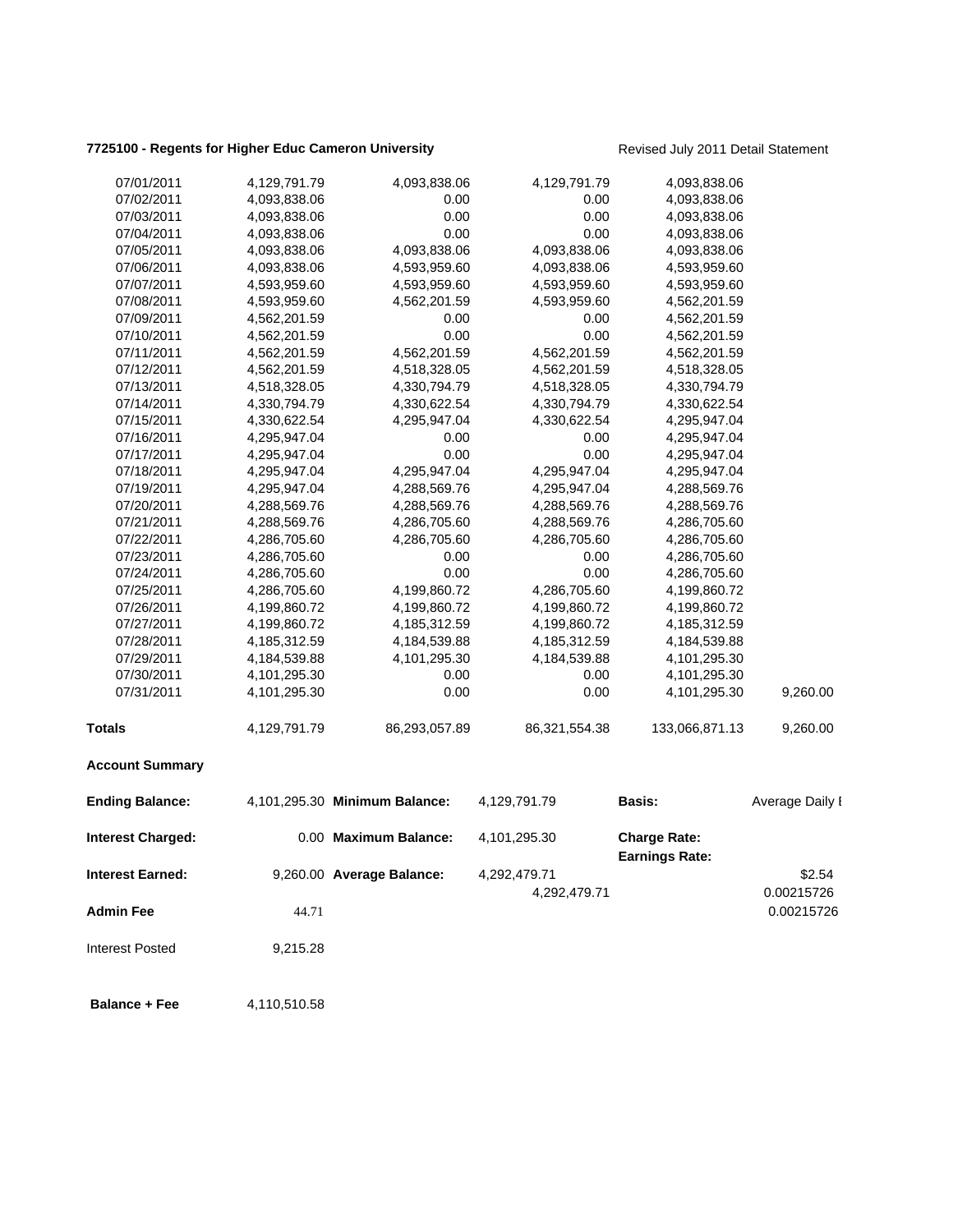### **7725605 - Regents for Higher Education Revised July 2011 Detail Statement**

| <b>Ending Balance:</b> |                                                                                                                                                        | 0.00                                                                                                                                                                                                                                                         | Basis:                                                                                                                                                                                                                                                                                |                                                                                                                                                                              |                                                                                                                                                                                                 |
|------------------------|--------------------------------------------------------------------------------------------------------------------------------------------------------|--------------------------------------------------------------------------------------------------------------------------------------------------------------------------------------------------------------------------------------------------------------|---------------------------------------------------------------------------------------------------------------------------------------------------------------------------------------------------------------------------------------------------------------------------------------|------------------------------------------------------------------------------------------------------------------------------------------------------------------------------|-------------------------------------------------------------------------------------------------------------------------------------------------------------------------------------------------|
| <b>Account Summary</b> |                                                                                                                                                        |                                                                                                                                                                                                                                                              |                                                                                                                                                                                                                                                                                       |                                                                                                                                                                              |                                                                                                                                                                                                 |
|                        |                                                                                                                                                        |                                                                                                                                                                                                                                                              | 0.00                                                                                                                                                                                                                                                                                  | 0.00                                                                                                                                                                         | 0.00                                                                                                                                                                                            |
|                        |                                                                                                                                                        |                                                                                                                                                                                                                                                              |                                                                                                                                                                                                                                                                                       |                                                                                                                                                                              | 0.00                                                                                                                                                                                            |
|                        |                                                                                                                                                        |                                                                                                                                                                                                                                                              |                                                                                                                                                                                                                                                                                       |                                                                                                                                                                              |                                                                                                                                                                                                 |
|                        |                                                                                                                                                        |                                                                                                                                                                                                                                                              |                                                                                                                                                                                                                                                                                       |                                                                                                                                                                              |                                                                                                                                                                                                 |
|                        |                                                                                                                                                        |                                                                                                                                                                                                                                                              |                                                                                                                                                                                                                                                                                       |                                                                                                                                                                              |                                                                                                                                                                                                 |
|                        |                                                                                                                                                        |                                                                                                                                                                                                                                                              |                                                                                                                                                                                                                                                                                       |                                                                                                                                                                              |                                                                                                                                                                                                 |
|                        |                                                                                                                                                        |                                                                                                                                                                                                                                                              |                                                                                                                                                                                                                                                                                       |                                                                                                                                                                              |                                                                                                                                                                                                 |
|                        |                                                                                                                                                        |                                                                                                                                                                                                                                                              |                                                                                                                                                                                                                                                                                       |                                                                                                                                                                              |                                                                                                                                                                                                 |
|                        |                                                                                                                                                        |                                                                                                                                                                                                                                                              |                                                                                                                                                                                                                                                                                       |                                                                                                                                                                              |                                                                                                                                                                                                 |
|                        |                                                                                                                                                        |                                                                                                                                                                                                                                                              |                                                                                                                                                                                                                                                                                       |                                                                                                                                                                              |                                                                                                                                                                                                 |
|                        |                                                                                                                                                        |                                                                                                                                                                                                                                                              |                                                                                                                                                                                                                                                                                       |                                                                                                                                                                              |                                                                                                                                                                                                 |
| 07/21/2011             |                                                                                                                                                        |                                                                                                                                                                                                                                                              |                                                                                                                                                                                                                                                                                       |                                                                                                                                                                              |                                                                                                                                                                                                 |
| 07/20/2011             |                                                                                                                                                        |                                                                                                                                                                                                                                                              |                                                                                                                                                                                                                                                                                       |                                                                                                                                                                              |                                                                                                                                                                                                 |
| 07/19/2011             |                                                                                                                                                        |                                                                                                                                                                                                                                                              |                                                                                                                                                                                                                                                                                       |                                                                                                                                                                              |                                                                                                                                                                                                 |
|                        |                                                                                                                                                        |                                                                                                                                                                                                                                                              |                                                                                                                                                                                                                                                                                       |                                                                                                                                                                              |                                                                                                                                                                                                 |
| 07/17/2011             |                                                                                                                                                        |                                                                                                                                                                                                                                                              |                                                                                                                                                                                                                                                                                       |                                                                                                                                                                              |                                                                                                                                                                                                 |
| 07/16/2011             |                                                                                                                                                        |                                                                                                                                                                                                                                                              |                                                                                                                                                                                                                                                                                       |                                                                                                                                                                              |                                                                                                                                                                                                 |
| 07/15/2011             |                                                                                                                                                        |                                                                                                                                                                                                                                                              |                                                                                                                                                                                                                                                                                       |                                                                                                                                                                              |                                                                                                                                                                                                 |
| 07/14/2011             |                                                                                                                                                        |                                                                                                                                                                                                                                                              |                                                                                                                                                                                                                                                                                       |                                                                                                                                                                              |                                                                                                                                                                                                 |
| 07/13/2011             |                                                                                                                                                        |                                                                                                                                                                                                                                                              |                                                                                                                                                                                                                                                                                       |                                                                                                                                                                              |                                                                                                                                                                                                 |
| 07/12/2011             |                                                                                                                                                        |                                                                                                                                                                                                                                                              |                                                                                                                                                                                                                                                                                       |                                                                                                                                                                              |                                                                                                                                                                                                 |
| 07/11/2011             |                                                                                                                                                        |                                                                                                                                                                                                                                                              |                                                                                                                                                                                                                                                                                       |                                                                                                                                                                              |                                                                                                                                                                                                 |
| 07/10/2011             |                                                                                                                                                        |                                                                                                                                                                                                                                                              |                                                                                                                                                                                                                                                                                       |                                                                                                                                                                              |                                                                                                                                                                                                 |
| 07/09/2011             |                                                                                                                                                        |                                                                                                                                                                                                                                                              | 0.00                                                                                                                                                                                                                                                                                  | 0.00                                                                                                                                                                         |                                                                                                                                                                                                 |
| 07/08/2011             |                                                                                                                                                        |                                                                                                                                                                                                                                                              | 0.00                                                                                                                                                                                                                                                                                  | 0.00                                                                                                                                                                         |                                                                                                                                                                                                 |
| 07/07/2011             |                                                                                                                                                        |                                                                                                                                                                                                                                                              | 0.00                                                                                                                                                                                                                                                                                  | 0.00                                                                                                                                                                         |                                                                                                                                                                                                 |
| 07/06/2011             |                                                                                                                                                        |                                                                                                                                                                                                                                                              | 0.00                                                                                                                                                                                                                                                                                  | 0.00                                                                                                                                                                         |                                                                                                                                                                                                 |
| 07/05/2011             |                                                                                                                                                        |                                                                                                                                                                                                                                                              | 0.00                                                                                                                                                                                                                                                                                  | 0.00                                                                                                                                                                         |                                                                                                                                                                                                 |
| 07/04/2011             |                                                                                                                                                        |                                                                                                                                                                                                                                                              | 0.00                                                                                                                                                                                                                                                                                  | 0.00                                                                                                                                                                         |                                                                                                                                                                                                 |
| 07/03/2011             |                                                                                                                                                        |                                                                                                                                                                                                                                                              | 0.00                                                                                                                                                                                                                                                                                  | 0.00                                                                                                                                                                         |                                                                                                                                                                                                 |
| 07/02/2011             |                                                                                                                                                        |                                                                                                                                                                                                                                                              | 0.00                                                                                                                                                                                                                                                                                  | 0.00                                                                                                                                                                         |                                                                                                                                                                                                 |
| 07/01/2011             |                                                                                                                                                        |                                                                                                                                                                                                                                                              | 0.00                                                                                                                                                                                                                                                                                  | 0.00                                                                                                                                                                         |                                                                                                                                                                                                 |
|                        | 07/18/2011<br>07/22/2011<br>07/23/2011<br>07/24/2011<br>07/25/2011<br>07/26/2011<br>07/27/2011<br>07/28/2011<br>07/29/2011<br>07/30/2011<br>07/31/2011 | 0.00<br>0.00<br>0.00<br>0.00<br>0.00<br>0.00<br>0.00<br>0.00<br>0.00<br>0.00<br>0.00<br>0.00<br>0.00<br>0.00<br>0.00<br>0.00<br>0.00<br>0.00<br>0.00<br>0.00<br>0.00<br>0.00<br>0.00<br>0.00<br>0.00<br>0.00<br>0.00<br>0.00<br>0.00<br>0.00<br>0.00<br>0.00 | 0.00<br>0.00<br>0.00<br>0.00<br>0.00<br>0.00<br>0.00<br>0.00<br>0.00<br>0.00<br>0.00<br>0.00<br>0.00<br>0.00<br>0.00<br>0.00<br>0.00<br>0.00<br>0.00<br>0.00<br>0.00<br>0.00<br>0.00<br>0.00<br>0.00<br>0.00<br>0.00<br>0.00<br>0.00<br>0.00<br>0.00<br>0.00<br>0.00 Minimum Balance: | 0.00<br>0.00<br>0.00<br>0.00<br>0.00<br>0.00<br>0.00<br>0.00<br>0.00<br>0.00<br>0.00<br>0.00<br>0.00<br>0.00<br>0.00<br>0.00<br>0.00<br>0.00<br>0.00<br>0.00<br>0.00<br>0.00 | 0.00<br>0.00<br>0.00<br>0.00<br>0.00<br>0.00<br>0.00<br>0.00<br>0.00<br>0.00<br>0.00<br>0.00<br>0.00<br>0.00<br>0.00<br>0.00<br>0.00<br>0.00<br>0.00<br>0.00<br>0.00<br>0.00<br>Average Daily I |

| <b>Interest Charged:</b> |      | 0.00 Maximum Balance: | 0.00 | <b>Charge Rate:</b><br><b>Earnings Rate:</b> |            |
|--------------------------|------|-----------------------|------|----------------------------------------------|------------|
| <b>Interest Earned:</b>  |      | 0.00 Average Balance: | 0.00 |                                              | \$2.54     |
|                          |      |                       |      | 0.00                                         | #N/A       |
| <b>Admin Fee</b>         | 0.00 |                       |      |                                              | 0.00215726 |
| <b>Interest Posted</b>   | 0.00 |                       |      |                                              |            |

**Balance + Fee** 0.00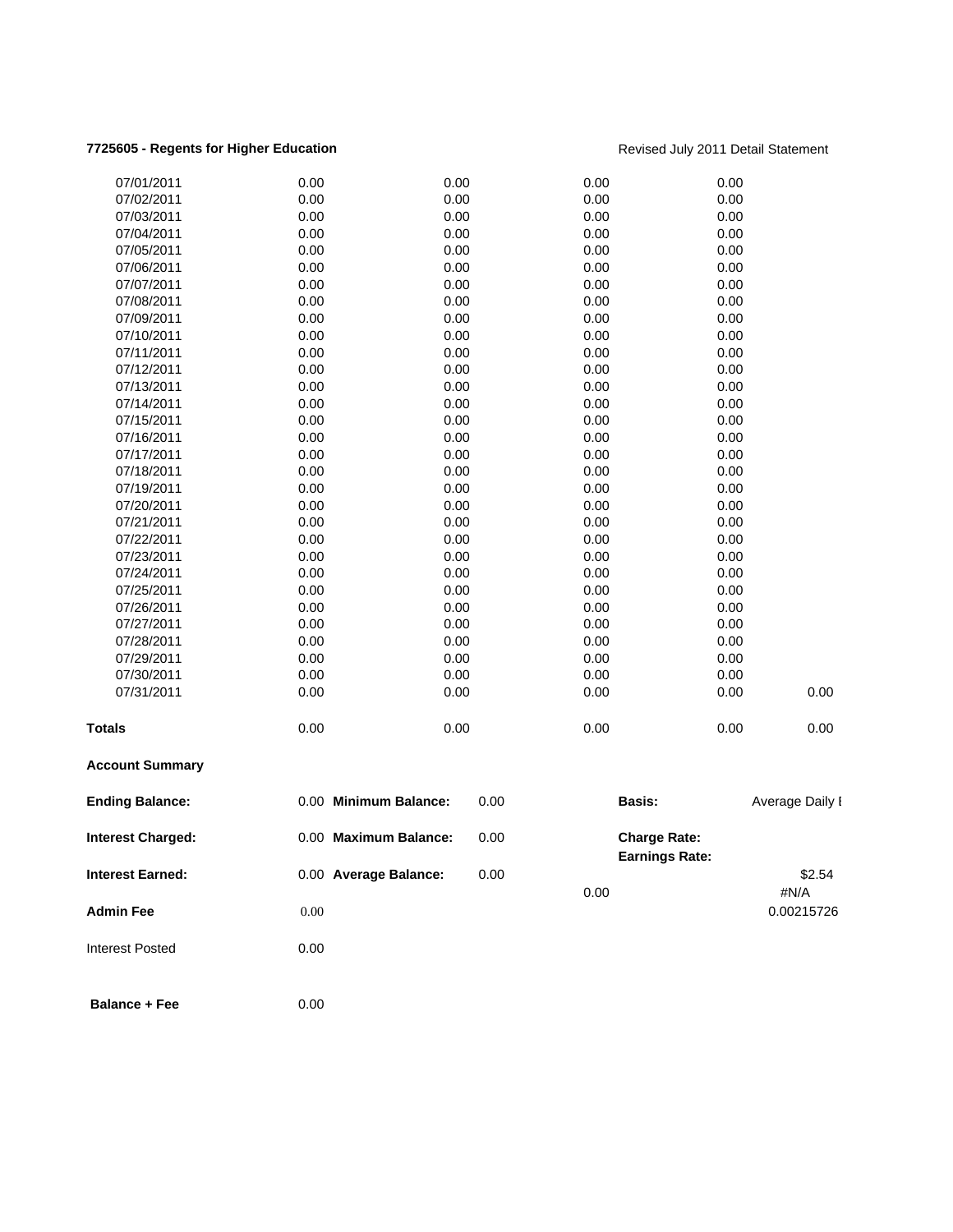### **7730230 - East Central University Revised July 2011 Detail Statement**

| 07/01/2011               | 4,111,559.70 | 4,425,206.27                  | 4,111,559.70  | 4,425,206.27                                 |                          |
|--------------------------|--------------|-------------------------------|---------------|----------------------------------------------|--------------------------|
| 07/02/2011               | 4,425,206.27 | 0.00                          | 0.00          | 4,425,206.27                                 |                          |
| 07/03/2011               | 4,425,206.27 | 0.00                          | 0.00          | 4,425,206.27                                 |                          |
| 07/04/2011               | 4,425,206.27 | 0.00                          | 0.00          | 4,425,206.27                                 |                          |
| 07/05/2011               | 4,425,206.27 | 4,425,683.09                  | 4,425,206.27  | 4,425,683.09                                 |                          |
| 07/06/2011               | 4,425,683.09 | 4,445,116.19                  | 4,425,683.09  | 4,445,116.19                                 |                          |
| 07/07/2011               | 4,445,116.19 | 4,397,969.06                  | 4,445,116.19  | 4,397,969.06                                 |                          |
| 07/08/2011               | 4,397,969.06 | 4,418,113.10                  | 4,397,969.06  | 4,418,113.10                                 |                          |
| 07/09/2011               | 4,418,113.10 | 0.00                          | 0.00          | 4,418,113.10                                 |                          |
| 07/10/2011               | 4,418,113.10 | 0.00                          | 0.00          | 4,418,113.10                                 |                          |
| 07/11/2011               | 4,418,113.10 | 4,430,603.37                  | 4,418,113.10  | 4,430,603.37                                 |                          |
| 07/12/2011               | 4,430,603.37 | 4,430,987.66                  | 4,430,603.37  | 4,430,987.66                                 |                          |
| 07/13/2011               | 4,430,987.66 | 4,418,232.33                  | 4,430,987.66  | 4,418,232.33                                 |                          |
| 07/14/2011               | 4,418,232.33 | 4,202,219.32                  | 4,418,232.33  | 4,202,219.32                                 |                          |
| 07/15/2011               | 4,202,219.32 | 4,201,639.20                  | 4,202,219.32  | 4,201,639.20                                 |                          |
| 07/16/2011               | 4,201,639.20 | 0.00                          | 0.00          | 4,201,639.20                                 |                          |
| 07/17/2011               | 4,201,639.20 | 0.00                          | 0.00          | 4,201,639.20                                 |                          |
| 07/18/2011               | 4,201,639.20 | 4,189,893.47                  | 4,201,639.20  | 4,189,893.47                                 |                          |
| 07/19/2011               | 4,189,893.47 | 4,192,600.47                  | 4,189,893.47  | 4,192,600.47                                 |                          |
| 07/20/2011               | 4,192,600.47 | 4,198,574.82                  | 4,192,600.47  | 4,198,574.82                                 |                          |
| 07/21/2011               | 4,198,574.82 | 4,198,583.22                  | 4,198,574.82  | 4,198,583.22                                 |                          |
| 07/22/2011               | 4,198,583.22 | 4,198,583.22                  | 4,198,583.22  | 4,198,583.22                                 |                          |
| 07/23/2011               | 4,198,583.22 | 0.00                          | 0.00          | 4,198,583.22                                 |                          |
| 07/24/2011               | 4,198,583.22 | 0.00                          | 0.00          | 4,198,583.22                                 |                          |
| 07/25/2011               | 4,198,583.22 | 3,992,041.18                  | 4,198,583.22  | 3,992,041.18                                 |                          |
| 07/26/2011               | 3,992,041.18 | 3,954,027.10                  | 3,992,041.18  | 3,954,027.10                                 |                          |
| 07/27/2011               | 3,954,027.10 | 3,954,027.10                  | 3,954,027.10  | 3,954,027.10                                 |                          |
| 07/28/2011               | 3,954,027.10 | 3,942,710.86                  | 3,954,027.10  | 3,942,710.86                                 |                          |
| 07/29/2011               | 3,942,710.86 | 4,105,383.07                  | 3,942,710.86  | 4,105,383.07                                 |                          |
| 07/30/2011               | 4,105,383.07 | 0.00                          | 0.00          | 4,105,383.07                                 |                          |
| 07/31/2011               | 4,105,383.07 | 0.00                          | 0.00          | 4,105,383.07                                 | 9,174.98                 |
| <b>Totals</b>            | 4,111,559.70 | 84,722,194.10                 | 84,728,370.73 | 131,845,250.09                               | 9,174.98                 |
| <b>Account Summary</b>   |              |                               |               |                                              |                          |
| <b>Ending Balance:</b>   |              | 4,105,383.07 Minimum Balance: | 4,111,559.70  | <b>Basis:</b>                                | Average Daily I          |
| <b>Interest Charged:</b> |              | 0.00 Maximum Balance:         | 4,105,383.07  | <b>Charge Rate:</b><br><b>Earnings Rate:</b> |                          |
| Interest Earned:         |              | 9,174.98 Average Balance:     | 4,253,072.58  |                                              | \$2.54                   |
| <b>Admin Fee</b>         | 44.30        |                               | 4,253,072.58  |                                              | 0.00215726<br>0.00215726 |
| Interest Posted          | 9,130.68     |                               |               |                                              |                          |
| <b>Balance + Fee</b>     | 4,114,513.75 |                               |               |                                              |                          |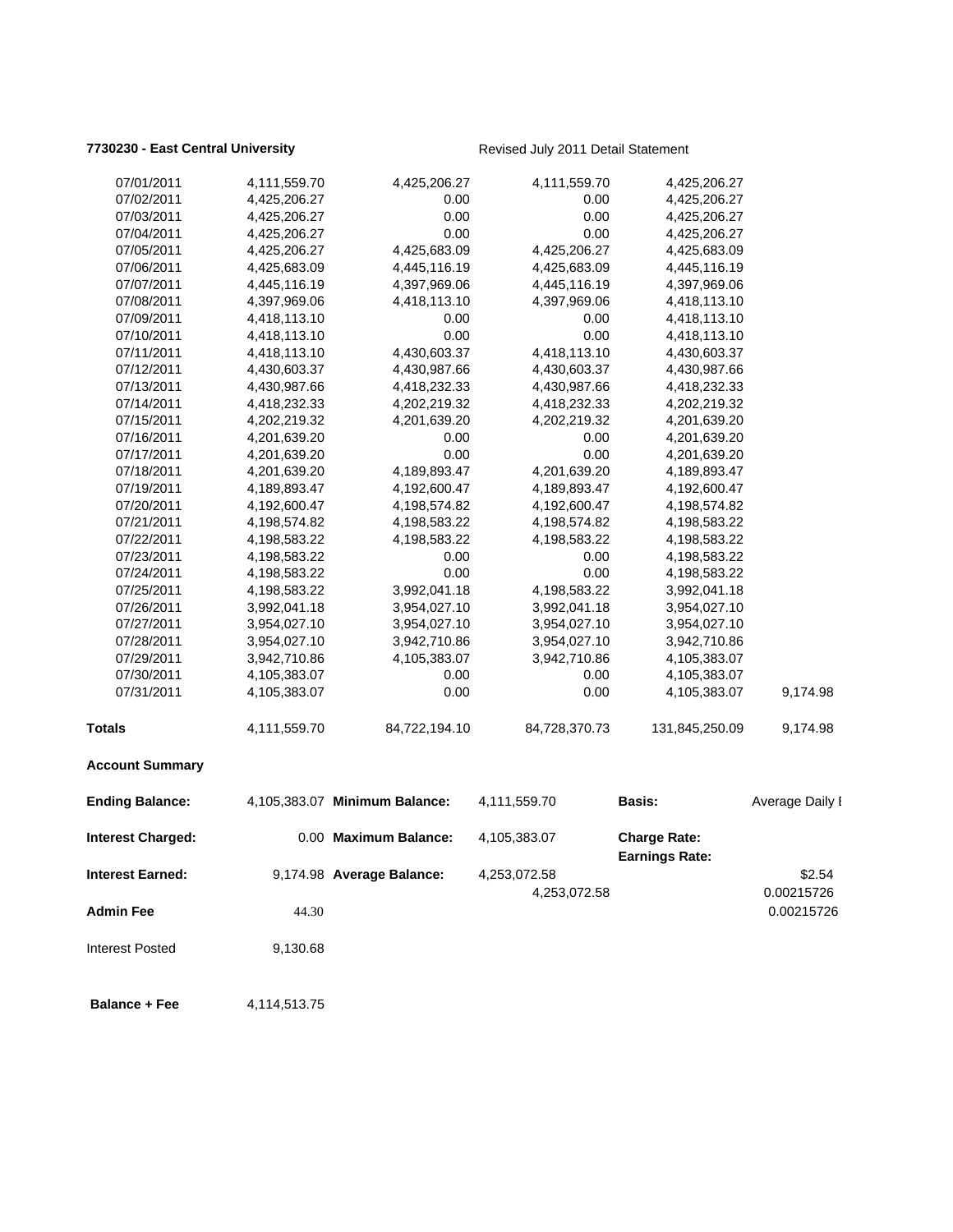### **7730830 - Dept of Human Services Revised July 2011 Detail Statement**

| 07/01/2011               | 267,611.87 | 270,709.95                  | 267,611.87   | 270,709.95                                   |                          |
|--------------------------|------------|-----------------------------|--------------|----------------------------------------------|--------------------------|
| 07/02/2011               | 270,709.95 | 0.00                        | 0.00         | 270,709.95                                   |                          |
| 07/03/2011               | 270,709.95 | 0.00                        | 0.00         | 270,709.95                                   |                          |
| 07/04/2011               | 270,709.95 | 0.00                        | 0.00         | 270,709.95                                   |                          |
| 07/05/2011               | 270,709.95 | 286,589.95                  | 270,709.95   | 286,589.95                                   |                          |
| 07/06/2011               | 286,589.95 | 286,589.95                  | 286,589.95   | 286,589.95                                   |                          |
| 07/07/2011               | 286,589.95 | 286,589.95                  | 286,589.95   | 286,589.95                                   |                          |
| 07/08/2011               | 286,589.95 | 286,589.95                  | 286,589.95   | 286,589.95                                   |                          |
| 07/09/2011               | 286,589.95 | 0.00                        | 0.00         | 286,589.95                                   |                          |
| 07/10/2011               | 286,589.95 | 0.00                        | 0.00         | 286,589.95                                   |                          |
| 07/11/2011               | 286,589.95 | 286,589.95                  | 286,589.95   | 286,589.95                                   |                          |
| 07/12/2011               | 286,589.95 | 286,589.95                  | 286,589.95   | 286,589.95                                   |                          |
| 07/13/2011               | 286,589.95 | 286,589.95                  | 286,589.95   | 286,589.95                                   |                          |
| 07/14/2011               | 286,589.95 | 288,611.95                  | 286,589.95   | 288,611.95                                   |                          |
| 07/15/2011               | 288,611.95 | 288,611.95                  | 288,611.95   | 288,611.95                                   |                          |
| 07/16/2011               | 288,611.95 | 0.00                        | 0.00         | 288,611.95                                   |                          |
| 07/17/2011               | 288,611.95 | 0.00                        | 0.00         | 288,611.95                                   |                          |
| 07/18/2011               | 288,611.95 | 288,611.95                  | 288,611.95   | 288,611.95                                   |                          |
| 07/19/2011               | 288,611.95 | 288,611.95                  | 288,611.95   | 288,611.95                                   |                          |
| 07/20/2011               | 288,611.95 | 288,611.95                  | 288,611.95   | 288,611.95                                   |                          |
| 07/21/2011               | 288,611.95 | 281,929.91                  | 288,611.95   | 281,929.91                                   |                          |
| 07/22/2011               | 281,929.91 | 281,929.91                  | 281,929.91   | 281,929.91                                   |                          |
| 07/23/2011               | 281,929.91 | 0.00                        | 0.00         | 281,929.91                                   |                          |
| 07/24/2011               | 281,929.91 | 0.00                        | 0.00         | 281,929.91                                   |                          |
| 07/25/2011               | 281,929.91 | 275,517.28                  | 281,929.91   | 275,517.28                                   |                          |
| 07/26/2011               | 275,517.28 | 273,418.20                  | 275,517.28   | 273,418.20                                   |                          |
| 07/27/2011               | 273,418.20 | 273,418.20                  | 273,418.20   | 273,418.20                                   |                          |
| 07/28/2011               | 273,418.20 | 273,418.20                  | 273,418.20   | 273,418.20                                   |                          |
| 07/29/2011               | 273,418.20 | 273,418.20                  | 273,418.20   | 273,418.20                                   |                          |
| 07/30/2011               | 273,418.20 | 0.00                        | 0.00         | 273,418.20                                   |                          |
| 07/31/2011               | 273,418.20 | 0.00                        | 0.00         | 273,418.20                                   | 607.25                   |
| <b>Totals</b>            | 267,611.87 | 5,652,949.25                | 5,647,142.92 | 8,726,179.12                                 | 607.25                   |
| <b>Account Summary</b>   |            |                             |              |                                              |                          |
| <b>Ending Balance:</b>   |            | 273,418.20 Minimum Balance: | 267,611.87   | <b>Basis:</b>                                | Average Daily I          |
| <b>Interest Charged:</b> |            | 0.00 Maximum Balance:       | 273,418.20   | <b>Charge Rate:</b><br><b>Earnings Rate:</b> |                          |
| <b>Interest Earned:</b>  |            | 607.25 Average Balance:     | 281,489.65   |                                              | \$2.54                   |
| <b>Admin Fee</b>         | 2.93       |                             | 281,489.65   |                                              | 0.00215726<br>0.00215726 |
| <b>Interest Posted</b>   | 604.31     |                             |              |                                              |                          |
| <b>Balance + Fee</b>     | 274,022.51 |                             |              |                                              |                          |
|                          |            |                             |              |                                              |                          |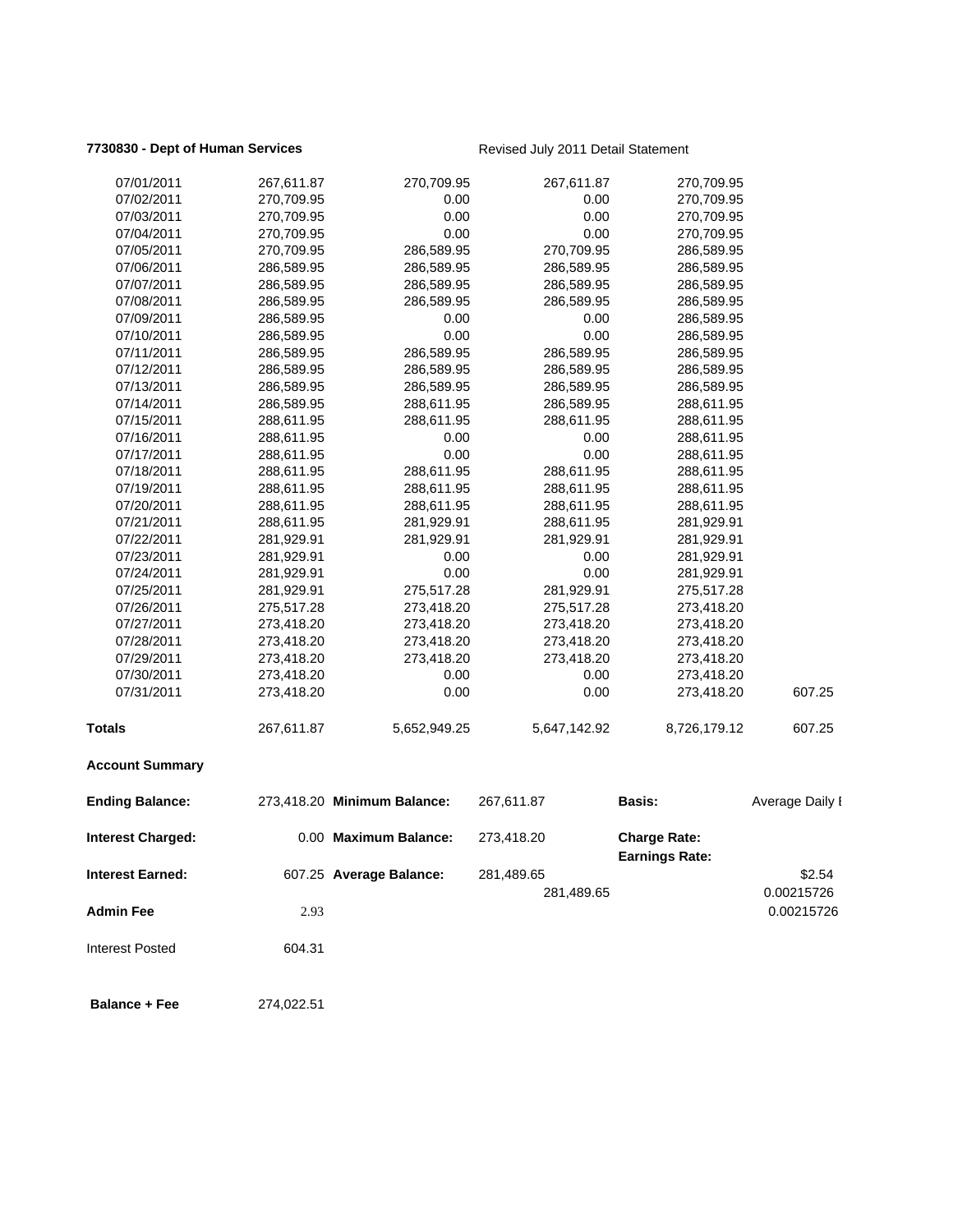## **7735605 - Oklahoma Guaranteed Student** Revised July 2011 Detail Statement

| <b>Admin Fee</b>         | 0.00                  |      | 0.00                                         |      | #N/A<br>0.00215726 |
|--------------------------|-----------------------|------|----------------------------------------------|------|--------------------|
| <b>Interest Earned:</b>  | 0.00 Average Balance: | 0.00 |                                              |      | \$2.54             |
| <b>Interest Charged:</b> | 0.00 Maximum Balance: | 0.00 | <b>Charge Rate:</b><br><b>Earnings Rate:</b> |      |                    |
| <b>Ending Balance:</b>   | 0.00 Minimum Balance: | 0.00 | <b>Basis:</b>                                |      | Average Daily I    |
| <b>Account Summary</b>   |                       |      |                                              |      |                    |
| <b>Totals</b>            | 0.00                  | 0.00 | 0.00                                         | 0.00 | 0.00               |
| 07/31/2011               | 0.00                  | 0.00 | 0.00                                         | 0.00 | 0.00               |
| 07/30/2011               | 0.00                  | 0.00 | 0.00                                         | 0.00 |                    |
| 07/29/2011               | 0.00                  | 0.00 | 0.00                                         | 0.00 |                    |
| 07/28/2011               | 0.00                  | 0.00 | 0.00                                         | 0.00 |                    |
| 07/27/2011               | 0.00                  | 0.00 | 0.00                                         | 0.00 |                    |
| 07/26/2011               | 0.00                  | 0.00 | 0.00                                         | 0.00 |                    |
| 07/25/2011               | 0.00                  | 0.00 | 0.00                                         | 0.00 |                    |
| 07/24/2011               | 0.00                  | 0.00 | 0.00                                         | 0.00 |                    |
| 07/23/2011               | 0.00                  | 0.00 | 0.00                                         | 0.00 |                    |
| 07/22/2011               | 0.00                  | 0.00 | 0.00                                         | 0.00 |                    |
| 07/21/2011               | 0.00                  | 0.00 | 0.00                                         | 0.00 |                    |
| 07/20/2011               | 0.00                  | 0.00 | 0.00                                         | 0.00 |                    |
| 07/19/2011               | 0.00                  | 0.00 | 0.00                                         | 0.00 |                    |
| 07/18/2011               | 0.00                  | 0.00 | 0.00                                         | 0.00 |                    |
| 07/17/2011               | 0.00                  | 0.00 | 0.00                                         | 0.00 |                    |
| 07/16/2011               | 0.00                  | 0.00 | 0.00                                         | 0.00 |                    |
| 07/15/2011               | 0.00                  | 0.00 | 0.00                                         | 0.00 |                    |
| 07/14/2011               | 0.00                  | 0.00 | 0.00                                         | 0.00 |                    |
| 07/13/2011               | 0.00                  | 0.00 | 0.00                                         | 0.00 |                    |
| 07/12/2011               | 0.00                  | 0.00 | 0.00                                         | 0.00 |                    |
| 07/11/2011               | 0.00                  | 0.00 | 0.00                                         | 0.00 |                    |
| 07/10/2011               | 0.00                  | 0.00 | 0.00                                         | 0.00 |                    |
| 07/09/2011               | 0.00                  | 0.00 | 0.00                                         | 0.00 |                    |
| 07/08/2011               | 0.00                  | 0.00 | 0.00                                         | 0.00 |                    |
| 07/07/2011               | 0.00                  | 0.00 | 0.00                                         | 0.00 |                    |
| 07/06/2011               | 0.00                  | 0.00 | 0.00                                         | 0.00 |                    |
| 07/05/2011               | 0.00                  | 0.00 | 0.00                                         | 0.00 |                    |
| 07/04/2011               | 0.00                  | 0.00 | 0.00                                         | 0.00 |                    |
| 07/03/2011               | 0.00                  | 0.00 | 0.00                                         | 0.00 |                    |
| 07/02/2011               | 0.00                  | 0.00 | 0.00                                         | 0.00 |                    |
| 07/01/2011               | 0.00                  | 0.00 | 0.00                                         | 0.00 |                    |
|                          |                       |      |                                              |      |                    |

Interest Posted 0.00

**Balance + Fee** 0.00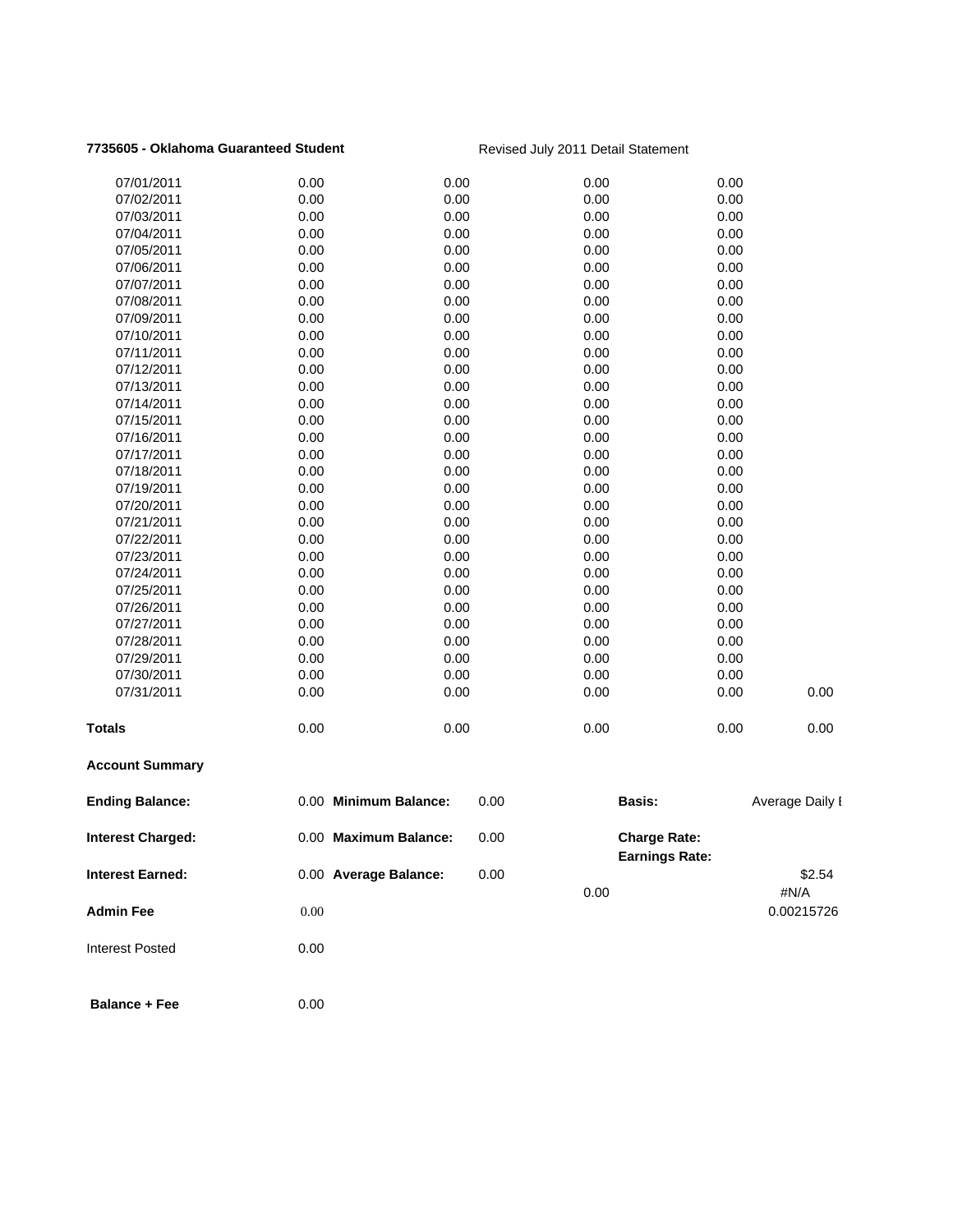## **7740605 - Oklahoma Guaranteed Student Loan Program** Revised July 2011 Detail Statement

| 07/01/2011              | 12,091,286.67 | 12,313,678.55                 | 12,091,286.67  | 12,313,678.55                                |                          |
|-------------------------|---------------|-------------------------------|----------------|----------------------------------------------|--------------------------|
| 07/02/2011              | 12,313,678.55 | 0.00                          | 0.00           | 12,313,678.55                                |                          |
| 07/03/2011              | 12,313,678.55 | 0.00                          | 0.00           | 12,313,678.55                                |                          |
| 07/04/2011              | 12,313,678.55 | 0.00                          | 0.00           | 12,313,678.55                                |                          |
| 07/05/2011              | 12,313,678.55 | 12,423,316.13                 | 12,313,678.55  | 12,423,316.13                                |                          |
| 07/06/2011              | 12,423,316.13 | 12,631,420.85                 | 12,423,316.13  | 12,631,420.85                                |                          |
| 07/07/2011              | 12,631,420.85 | 12,872,156.58                 | 12,631,420.85  | 12,872,156.58                                |                          |
| 07/08/2011              | 12,872,156.58 | 12,975,071.98                 | 12,872,156.58  | 12,975,071.98                                |                          |
| 07/09/2011              | 12,975,071.98 | 0.00                          | 0.00           | 12,975,071.98                                |                          |
| 07/10/2011              | 12,975,071.98 | 0.00                          | 0.00           | 12,975,071.98                                |                          |
| 07/11/2011              | 12,975,071.98 | 13,088,459.41                 | 12,975,071.98  | 13,088,459.41                                |                          |
| 07/12/2011              | 13,088,459.41 | 13,282,051.59                 | 13,088,459.41  | 13,282,051.59                                |                          |
| 07/13/2011              | 13,282,051.59 | 13,441,636.61                 | 13,282,051.59  | 13,441,636.61                                |                          |
| 07/14/2011              | 13,441,636.61 | 6,691,939.64                  | 13,441,636.61  | 6,691,939.64                                 |                          |
| 07/15/2011              | 6,691,939.64  | 6,799,320.95                  | 6,691,939.64   | 6,799,320.95                                 |                          |
| 07/16/2011              | 6,799,320.95  | 0.00                          | 0.00           | 6,799,320.95                                 |                          |
| 07/17/2011              | 6,799,320.95  | 0.00                          | 0.00           | 6,799,320.95                                 |                          |
| 07/18/2011              | 6,799,320.95  | 6,889,639.66                  | 6,799,320.95   | 6,889,639.66                                 |                          |
| 07/19/2011              | 6,889,639.66  | 7,028,434.44                  | 6,889,639.66   | 7,028,434.44                                 |                          |
| 07/20/2011              | 7,028,434.44  | 7,182,320.62                  | 7,028,434.44   | 7,182,320.62                                 |                          |
| 07/21/2011              | 7,182,320.62  | 3,876,444.18                  | 7,182,320.62   | 3,876,444.18                                 |                          |
| 07/22/2011              | 3,876,444.18  | 3,876,444.18                  | 3,876,444.18   | 3,876,444.18                                 |                          |
| 07/23/2011              | 3,876,444.18  | 0.00                          | 0.00           | 3,876,444.18                                 |                          |
| 07/24/2011              | 3,876,444.18  | 0.00                          | 0.00           | 3,876,444.18                                 |                          |
| 07/25/2011              | 3,876,444.18  | 9,617,505.14                  | 3,876,444.18   | 9,617,505.14                                 |                          |
| 07/26/2011              | 9,617,505.14  | 9,766,883.50                  | 9,617,505.14   | 9,766,883.50                                 |                          |
| 07/27/2011              | 9,766,883.50  | 3,643,798.02                  | 9,766,883.50   | 3,643,798.02                                 |                          |
| 07/28/2011              | 3,643,798.02  | 3,892,030.94                  | 3,643,798.02   | 3,892,030.94                                 |                          |
| 07/29/2011              | 3,892,030.94  | 3,892,030.94                  | 3,892,030.94   | 3,892,030.94                                 |                          |
| 07/30/2011              | 3,892,030.94  | 0.00                          | 0.00           | 3,892,030.94                                 |                          |
| 07/31/2011              | 3,892,030.94  | 0.00                          | 0.00           | 3,892,030.94                                 | 18,664.57                |
| <b>Totals</b>           | 12,091,286.67 | 176, 184, 583. 91             | 184,383,839.64 | 268,211,355.66                               | 18,664.57                |
| <b>Account Summary</b>  |               |                               |                |                                              |                          |
| <b>Ending Balance:</b>  |               | 3,892,030.94 Minimum Balance: | 12,091,286.67  | <b>Basis:</b>                                | Average Daily I          |
| Interest Charged:       |               | 0.00 Maximum Balance:         | 3,892,030.94   | <b>Charge Rate:</b><br><b>Earnings Rate:</b> |                          |
| <b>Interest Earned:</b> |               | 18,664.57 Average Balance:    | 8,651,979.21   |                                              | \$2.54                   |
| <b>Admin Fee</b>        | 90.12         |                               | 8,651,979.21   |                                              | 0.00215726<br>0.00215726 |
| <b>Interest Posted</b>  | 18,574.45     |                               |                |                                              |                          |
| <b>Balance + Fee</b>    | 3,910,605.39  |                               |                |                                              |                          |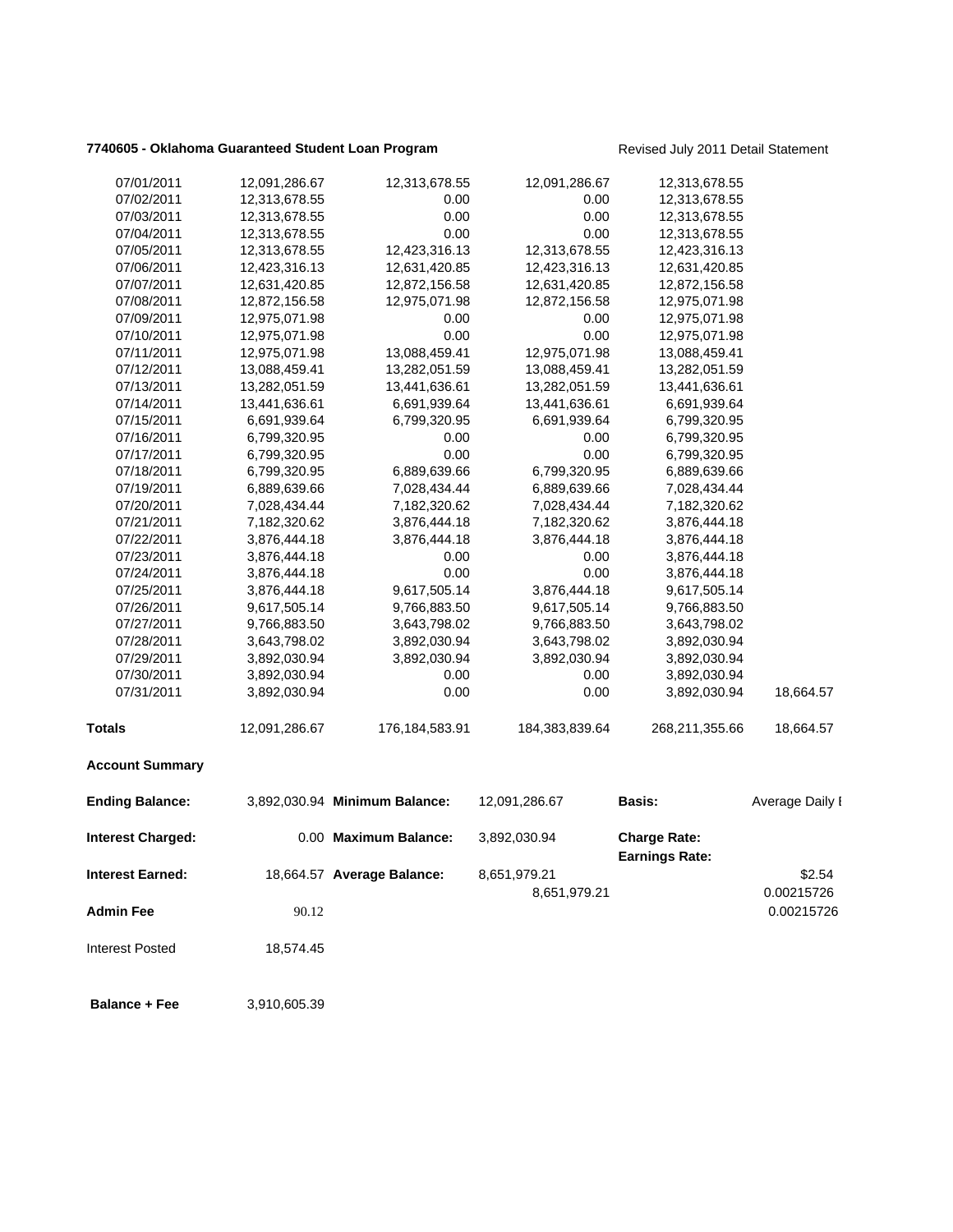## **7741241 - Redlands Community College** Revised July 2011 Detail Statement

| 07/01/2011               | 264,743.31 | 267,492.51                  | 264,743.31   | 267,492.51                                   |                 |
|--------------------------|------------|-----------------------------|--------------|----------------------------------------------|-----------------|
| 07/02/2011               | 267,492.51 | 0.00                        | 0.00         | 267,492.51                                   |                 |
| 07/03/2011               | 267,492.51 | 0.00                        | 0.00         | 267,492.51                                   |                 |
| 07/04/2011               | 267,492.51 | 0.00                        | 0.00         | 267,492.51                                   |                 |
| 07/05/2011               | 267,492.51 | 270,528.54                  | 267,492.51   | 270,528.54                                   |                 |
| 07/06/2011               | 270,528.54 | 277,843.92                  | 270,528.54   | 277,843.92                                   |                 |
| 07/07/2011               | 277,843.92 | 373,025.24                  | 277,843.92   | 373,025.24                                   |                 |
| 07/08/2011               | 373,025.24 | 376,670.49                  | 373,025.24   | 376,670.49                                   |                 |
| 07/09/2011               | 376,670.49 | 0.00                        | 0.00         | 376,670.49                                   |                 |
| 07/10/2011               | 376,670.49 | 0.00                        | 0.00         | 376,670.49                                   |                 |
| 07/11/2011               | 376,670.49 | 382,362.19                  | 376,670.49   | 382,362.19                                   |                 |
| 07/12/2011               | 382,362.19 | 385,646.69                  | 382,362.19   | 385,646.69                                   |                 |
| 07/13/2011               | 385,646.69 | 386,919.11                  | 385,646.69   | 386,919.11                                   |                 |
| 07/14/2011               | 386,919.11 | 388,865.11                  | 386,919.11   | 388,865.11                                   |                 |
| 07/15/2011               | 388,865.11 | 394,236.36                  | 388,865.11   | 394,236.36                                   |                 |
| 07/16/2011               | 394,236.36 | 0.00                        | 0.00         | 394,236.36                                   |                 |
| 07/17/2011               | 394,236.36 | 0.00                        | 0.00         | 394,236.36                                   |                 |
| 07/18/2011               | 394,236.36 | 394,759.61                  | 394,236.36   | 394,759.61                                   |                 |
| 07/19/2011               | 394,759.61 | 395,995.79                  | 394,759.61   | 395,995.79                                   |                 |
| 07/20/2011               | 395,995.79 | 398,416.29                  | 395,995.79   | 398,416.29                                   |                 |
| 07/21/2011               | 398,416.29 | 284,888.17                  | 398,416.29   | 284,888.17                                   |                 |
| 07/22/2011               | 284,888.17 | 284,888.17                  | 284,888.17   | 284,888.17                                   |                 |
| 07/23/2011               | 284,888.17 | 0.00                        | 0.00         | 284,888.17                                   |                 |
| 07/24/2011               | 284,888.17 | 0.00                        | 0.00         | 284,888.17                                   |                 |
| 07/25/2011               | 284,888.17 | 271,205.68                  | 284,888.17   | 271,205.68                                   |                 |
| 07/26/2011               | 271,205.68 | 240,964.75                  | 271,205.68   | 240,964.75                                   |                 |
| 07/27/2011               | 240,964.75 | 240,964.75                  | 240,964.75   | 240,964.75                                   |                 |
| 07/28/2011               | 240,964.75 | 244,442.99                  | 240,964.75   | 244,442.99                                   |                 |
| 07/29/2011               | 244,442.99 | 246,563.99                  | 244,442.99   | 246,563.99                                   |                 |
| 07/30/2011               | 246,563.99 | 0.00                        | 0.00         | 246,563.99                                   |                 |
| 07/31/2011               | 246,563.99 | 0.00                        | 0.00         | 246,563.99                                   | 689.90          |
| Totals                   | 264,743.31 | 6,506,680.35                | 6,524,859.67 | 9,913,875.90                                 | 689.90          |
| <b>Account Summary</b>   |            |                             |              |                                              |                 |
| <b>Ending Balance:</b>   |            | 246,563.99 Minimum Balance: | 264,743.31   | <b>Basis:</b>                                | Average Daily I |
| <b>Interest Charged:</b> |            | 0.00 Maximum Balance:       | 246,563.99   | <b>Charge Rate:</b><br><b>Earnings Rate:</b> |                 |
| <b>Interest Earned:</b>  |            | 689.90 Average Balance:     | 319,802.45   |                                              | \$2.54          |
|                          |            |                             | 319,802.45   |                                              | 0.00215726      |
| <b>Admin Fee</b>         | 3.33       |                             |              |                                              | 0.00215726      |
| <b>Interest Posted</b>   | 686.57     |                             |              |                                              |                 |
| <b>Balance + Fee</b>     | 247,250.56 |                             |              |                                              |                 |
|                          |            |                             |              |                                              |                 |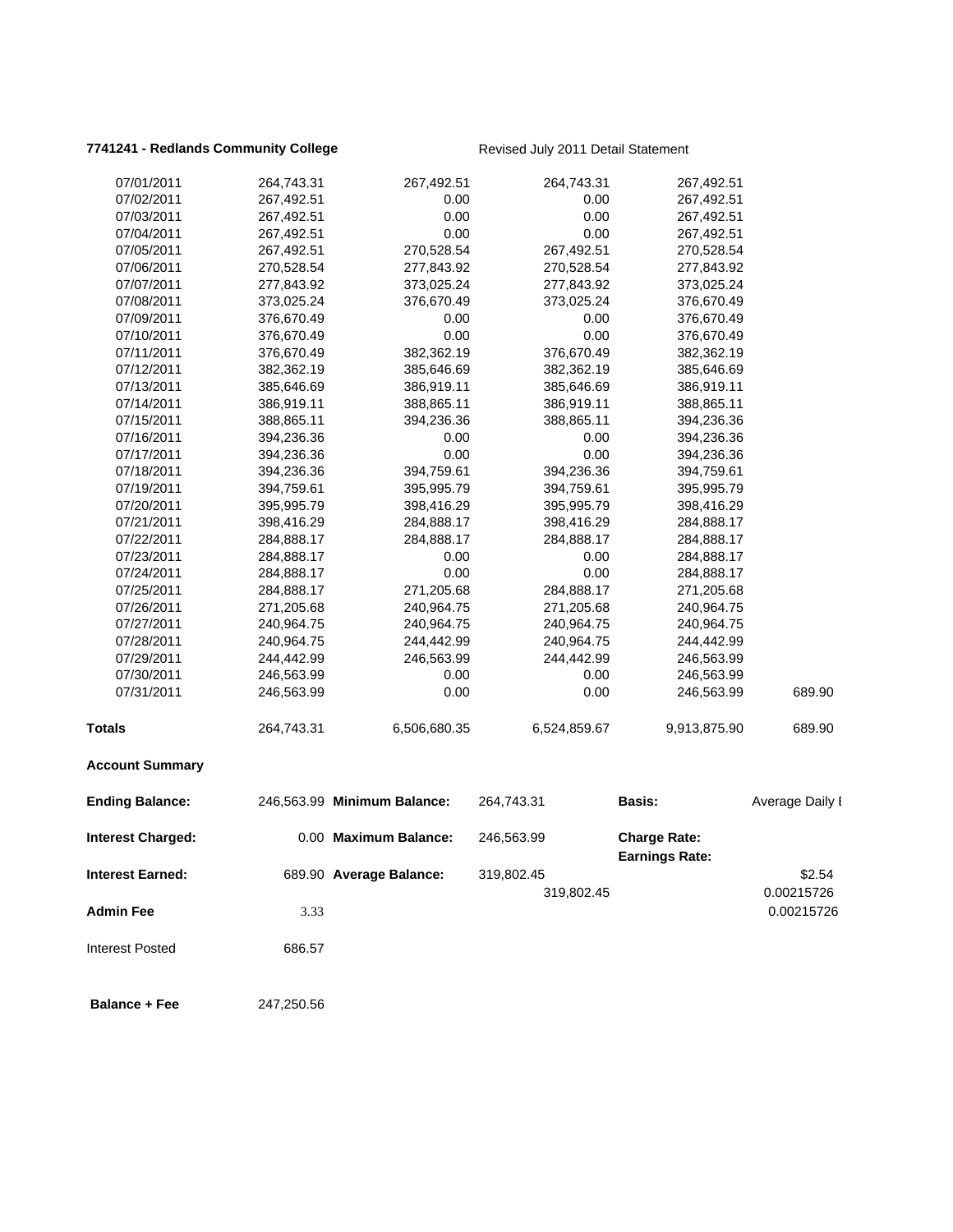# **7745605 - Okla State Regents for Higher Education** Revised July 2011 Detail Statement

| 07/01/2011              | 132,737.02   | 132,996.03                    | 132,737.02    | 132,996.03                                   |                 |
|-------------------------|--------------|-------------------------------|---------------|----------------------------------------------|-----------------|
| 07/02/2011              | 132,996.03   | 0.00                          | 0.00          | 132,996.03                                   |                 |
| 07/03/2011              | 132,996.03   | 0.00                          | 0.00          | 132,996.03                                   |                 |
| 07/04/2011              | 132,996.03   | 0.00                          | 0.00          | 132,996.03                                   |                 |
| 07/05/2011              | 132,996.03   | 132,996.03                    | 132,996.03    | 132,996.03                                   |                 |
| 07/06/2011              | 132,996.03   | 132,996.03                    | 132,996.03    | 132,996.03                                   |                 |
| 07/07/2011              | 132,996.03   | 132,996.03                    | 132,996.03    | 132,996.03                                   |                 |
| 07/08/2011              | 132,996.03   | 132,996.03                    | 132,996.03    | 132,996.03                                   |                 |
| 07/09/2011              | 132,996.03   | 0.00                          | 0.00          | 132,996.03                                   |                 |
| 07/10/2011              | 132,996.03   | 0.00                          | 0.00          | 132,996.03                                   |                 |
| 07/11/2011              | 132,996.03   | 132,996.03                    | 132,996.03    | 132,996.03                                   |                 |
| 07/12/2011              | 132,996.03   | 1,412,774.53                  | 132,996.03    | 1,412,774.53                                 |                 |
| 07/13/2011              | 1,412,774.53 | 1,412,774.53                  | 1,412,774.53  | 1,412,774.53                                 |                 |
| 07/14/2011              | 1,412,774.53 | 1,412,774.53                  | 1,412,774.53  | 1,412,774.53                                 |                 |
| 07/15/2011              | 1,412,774.53 | 1,412,774.53                  | 1,412,774.53  | 1,412,774.53                                 |                 |
| 07/16/2011              | 1,412,774.53 | 0.00                          | 0.00          | 1,412,774.53                                 |                 |
| 07/17/2011              | 1,412,774.53 | 0.00                          | 0.00          | 1,412,774.53                                 |                 |
| 07/18/2011              | 1,412,774.53 | 1,412,774.53                  | 1,412,774.53  | 1,412,774.53                                 |                 |
| 07/19/2011              | 1,412,774.53 | 1,412,774.53                  | 1,412,774.53  | 1,412,774.53                                 |                 |
| 07/20/2011              | 1,412,774.53 | 1,412,774.53                  | 1,412,774.53  | 1,412,774.53                                 |                 |
| 07/21/2011              | 1,412,774.53 | 1,412,774.53                  | 1,412,774.53  | 1,412,774.53                                 |                 |
| 07/22/2011              | 1,412,774.53 | 1,412,774.53                  | 1,412,774.53  | 1,412,774.53                                 |                 |
| 07/23/2011              | 1,412,774.53 | 0.00                          | 0.00          | 1,412,774.53                                 |                 |
| 07/24/2011              | 1,412,774.53 | 0.00                          | 0.00          | 1,412,774.53                                 |                 |
| 07/25/2011              | 1,412,774.53 | 1,412,774.53                  | 1,412,774.53  | 1,412,774.53                                 |                 |
| 07/26/2011              | 1,412,774.53 | 1,412,774.53                  | 1,412,774.53  | 1,412,774.53                                 |                 |
| 07/27/2011              | 1,412,774.53 | 1,412,774.53                  | 1,412,774.53  | 1,412,774.53                                 |                 |
| 07/28/2011              | 1,412,774.53 | 1,412,774.53                  | 1,412,774.53  | 1,412,774.53                                 |                 |
| 07/29/2011              | 1,412,774.53 | 1,412,774.53                  | 1,412,774.53  | 1,412,774.53                                 |                 |
| 07/30/2011              | 1,412,774.53 | 0.00                          | 0.00          | 1,412,774.53                                 |                 |
| 07/31/2011              | 1,412,774.53 | 0.00                          | 0.00          | 1,412,774.53                                 | 2,068.08        |
| <b>Totals</b>           | 132,737.02   | 20,576,819.60                 | 19,296,782.09 | 29,718,446.93                                | 2,068.08        |
| <b>Account Summary</b>  |              |                               |               |                                              |                 |
| <b>Ending Balance:</b>  |              | 1,412,774.53 Minimum Balance: | 132,737.02    | <b>Basis:</b>                                | Average Daily I |
| Interest Charged:       |              | 0.00 Maximum Balance:         | 1,412,774.53  | <b>Charge Rate:</b><br><b>Earnings Rate:</b> |                 |
| <b>Interest Earned:</b> |              | 2,068.08 Average Balance:     | 958,659.58    |                                              | \$2.54          |
|                         |              |                               | 958,659.58    |                                              | 0.00215726      |
|                         |              |                               |               |                                              |                 |
| <b>Admin Fee</b>        | 9.99         |                               |               |                                              | 0.00215726      |
| <b>Interest Posted</b>  | 2,058.09     |                               |               |                                              |                 |
|                         |              |                               |               |                                              |                 |

**Balance + Fee** 1,414,832.62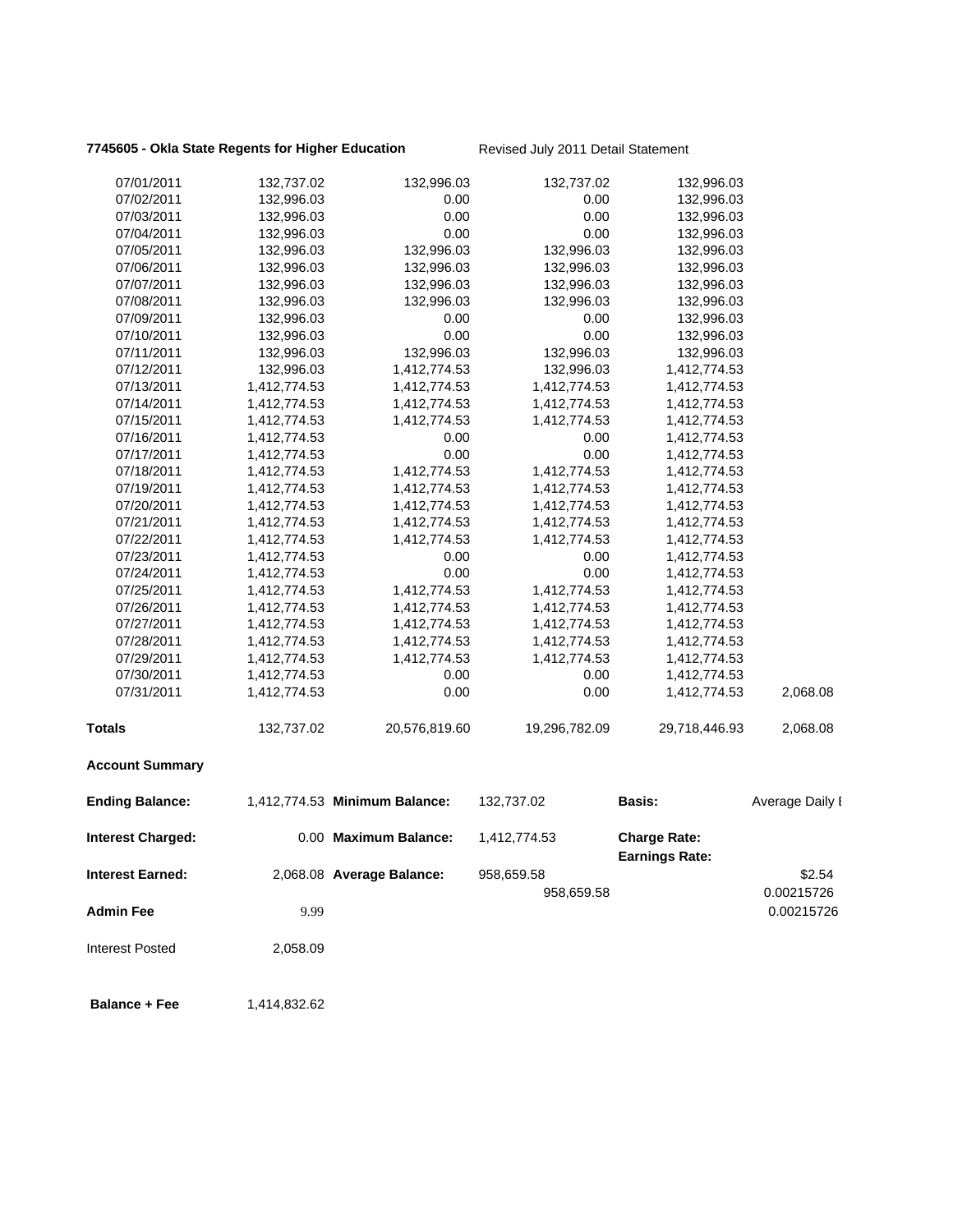## **7747470 - Murray State College Revised July 2011 Detail Statement**

| 07/01/2011              | 21,792,320.71 | 21,827,029.11                  | 21,792,320.71  | 21,827,029.11                                |                 |
|-------------------------|---------------|--------------------------------|----------------|----------------------------------------------|-----------------|
| 07/02/2011              | 21,827,029.11 | 0.00                           | 0.00           | 21,827,029.11                                |                 |
| 07/03/2011              | 21,827,029.11 | 0.00                           | 0.00           | 21,827,029.11                                |                 |
| 07/04/2011              | 21,827,029.11 | 0.00                           | 0.00           | 21,827,029.11                                |                 |
| 07/05/2011              | 21,827,029.11 | 21,830,574.05                  | 21,827,029.11  | 21,830,574.05                                |                 |
| 07/06/2011              | 21,830,574.05 | 21,830,574.05                  | 21,830,574.05  | 21,830,574.05                                |                 |
| 07/07/2011              | 21,830,574.05 | 21,820,930.33                  | 21,830,574.05  | 21,820,930.33                                |                 |
| 07/08/2011              | 21,820,930.33 | 21,820,930.33                  | 21,820,930.33  | 21,820,930.33                                |                 |
| 07/09/2011              | 21,820,930.33 | 0.00                           | 0.00           | 21,820,930.33                                |                 |
| 07/10/2011              | 21,820,930.33 | 0.00                           | 0.00           | 21,820,930.33                                |                 |
| 07/11/2011              | 21,820,930.33 | 21,821,291.33                  | 21,820,930.33  | 21,821,291.33                                |                 |
| 07/12/2011              | 21,821,291.33 | 21,758,278.20                  | 21,821,291.33  | 21,758,278.20                                |                 |
| 07/13/2011              | 21,758,278.20 | 21,753,521.04                  | 21,758,278.20  | 21,753,521.04                                |                 |
| 07/14/2011              | 21,753,521.04 | 21,753,521.04                  | 21,753,521.04  | 21,753,521.04                                |                 |
| 07/15/2011              | 21,753,521.04 | 21,753,521.04                  | 21,753,521.04  | 21,753,521.04                                |                 |
| 07/16/2011              | 21,753,521.04 | 0.00                           | 0.00           | 21,753,521.04                                |                 |
| 07/17/2011              | 21,753,521.04 | 0.00                           | 0.00           | 21,753,521.04                                |                 |
| 07/18/2011              | 21,753,521.04 | 21,733,214.14                  | 21,753,521.04  | 21,733,214.14                                |                 |
| 07/19/2011              | 21,733,214.14 | 21,720,610.22                  | 21,733,214.14  | 21,720,610.22                                |                 |
| 07/20/2011              | 21,720,610.22 | 21,720,610.22                  | 21,720,610.22  | 21,720,610.22                                |                 |
| 07/21/2011              | 21,720,610.22 | 21,708,769.61                  | 21,720,610.22  | 21,708,769.61                                |                 |
| 07/22/2011              | 21,708,769.61 | 21,708,769.61                  | 21,708,769.61  | 21,708,769.61                                |                 |
| 07/23/2011              | 21,708,769.61 | 0.00                           | 0.00           | 21,708,769.61                                |                 |
| 07/24/2011              | 21,708,769.61 | 0.00                           | 0.00           | 21,708,769.61                                |                 |
| 07/25/2011              | 21,708,769.61 | 21,670,855.89                  | 21,708,769.61  | 21,670,855.89                                |                 |
| 07/26/2011              | 21,670,855.89 | 21,670,630.89                  | 21,670,855.89  | 21,670,630.89                                |                 |
| 07/27/2011              | 21,670,630.89 | 21,253,896.90                  | 21,670,630.89  | 21,253,896.90                                |                 |
| 07/28/2011              | 21,253,896.90 | 21,253,896.90                  | 21,253,896.90  | 21,253,896.90                                |                 |
| 07/29/2011              | 21,253,896.90 | 21,253,896.90                  | 21,253,896.90  | 21,253,896.90                                |                 |
| 07/30/2011              | 21,253,896.90 | 0.00                           | 0.00           | 21,253,896.90                                |                 |
| 07/31/2011              | 21,253,896.90 | 0.00                           | 0.00           | 21,253,896.90                                | 46,779.19       |
| <b>Totals</b>           | 21,792,320.71 | 433,665,321.80                 | 434,203,745.61 | 672,220,644.89                               | 46,779.19       |
| <b>Account Summary</b>  |               |                                |                |                                              |                 |
| <b>Ending Balance:</b>  |               | 21,253,896.90 Minimum Balance: | 21,792,320.71  | <b>Basis:</b>                                | Average Daily I |
| Interest Charged:       |               | 0.00 Maximum Balance:          | 21,253,896.90  | <b>Charge Rate:</b><br><b>Earnings Rate:</b> |                 |
| <b>Interest Earned:</b> |               | 46,779.19 Average Balance:     | 21,684,536.93  |                                              | \$2.54          |
|                         |               |                                | 21,684,536.93  |                                              | 0.00215726      |
| <b>Admin Fee</b>        |               |                                |                |                                              |                 |
|                         | 225.88        |                                |                |                                              | 0.00215726      |
| <b>Interest Posted</b>  | 46,553.31     |                                |                |                                              |                 |
| <b>Balance + Fee</b>    | 21,300,450.21 |                                |                |                                              |                 |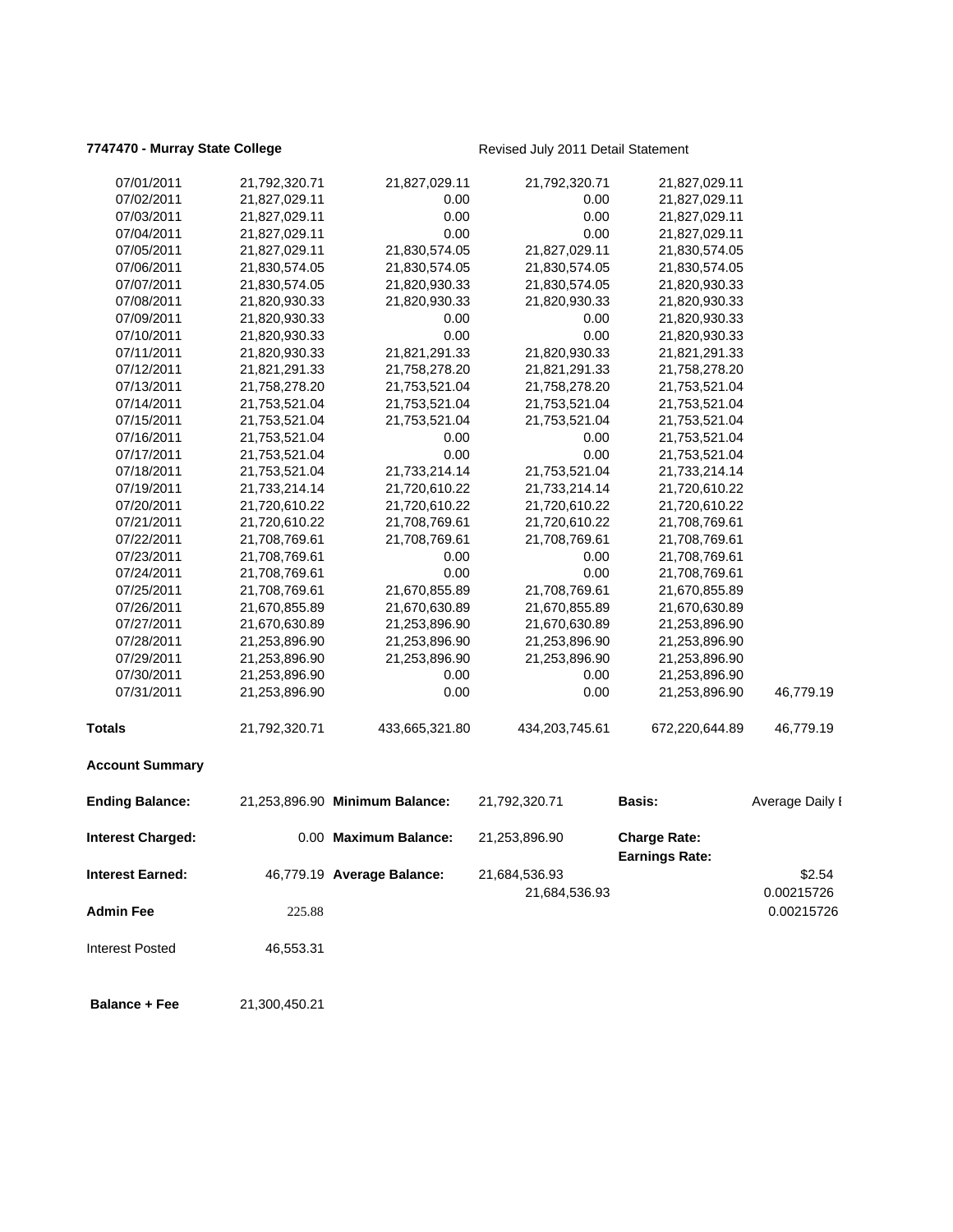## **7750350 - Oklahoma State Historical Society** Revised July 2011 Detail Statement

| 07/01/2011              | 705,913.38 | 707,571.18                  | 705,913.38    | 707,571.18                                   |                 |
|-------------------------|------------|-----------------------------|---------------|----------------------------------------------|-----------------|
| 07/02/2011              | 707,571.18 | 0.00                        | 0.00          | 707,571.18                                   |                 |
| 07/03/2011              | 707,571.18 | 0.00                        | 0.00          | 707,571.18                                   |                 |
| 07/04/2011              | 707,571.18 | 0.00                        | 0.00          | 707,571.18                                   |                 |
| 07/05/2011              | 707,571.18 | 707,571.18                  | 707,571.18    | 707,571.18                                   |                 |
| 07/06/2011              | 707,571.18 | 707,571.18                  | 707,571.18    | 707,571.18                                   |                 |
| 07/07/2011              | 707,571.18 | 707,571.18                  | 707,571.18    | 707,571.18                                   |                 |
| 07/08/2011              | 707,571.18 | 707,571.18                  | 707,571.18    | 707,571.18                                   |                 |
| 07/09/2011              | 707,571.18 | 0.00                        | 0.00          | 707,571.18                                   |                 |
| 07/10/2011              | 707,571.18 | 0.00                        | 0.00          | 707,571.18                                   |                 |
| 07/11/2011              | 707,571.18 | 707,571.18                  | 707,571.18    | 707,571.18                                   |                 |
| 07/12/2011              | 707,571.18 | 694,339.37                  | 707,571.18    | 694,339.37                                   |                 |
| 07/13/2011              | 694,339.37 | 694,067.66                  | 694,339.37    | 694,067.66                                   |                 |
| 07/14/2011              | 694,067.66 | 694,001.90                  | 694,067.66    | 694,001.90                                   |                 |
| 07/15/2011              | 694,001.90 | 692,916.90                  | 694,001.90    | 692,916.90                                   |                 |
| 07/16/2011              | 692,916.90 | 0.00                        | 0.00          | 692,916.90                                   |                 |
| 07/17/2011              | 692,916.90 | 0.00                        | 0.00          | 692,916.90                                   |                 |
| 07/18/2011              | 692,916.90 | 692,916.90                  | 692,916.90    | 692,916.90                                   |                 |
| 07/19/2011              | 692,916.90 | 692,916.90                  | 692,916.90    | 692,916.90                                   |                 |
| 07/20/2011              | 692,916.90 | 692,916.90                  | 692,916.90    | 692,916.90                                   |                 |
| 07/21/2011              | 692,916.90 | 673,126.11                  | 692,916.90    | 673,126.11                                   |                 |
| 07/22/2011              | 673,126.11 | 673,126.11                  | 673,126.11    | 673,126.11                                   |                 |
| 07/23/2011              | 673,126.11 | 0.00                        | 0.00          | 673,126.11                                   |                 |
| 07/24/2011              | 673,126.11 | 0.00                        | 0.00          | 673,126.11                                   |                 |
| 07/25/2011              | 673,126.11 | 673,126.11                  | 673,126.11    | 673,126.11                                   |                 |
| 07/26/2011              | 673,126.11 | 673,126.11                  | 673,126.11    | 673,126.11                                   |                 |
| 07/27/2011              | 673,126.11 | 671,651.11                  | 673,126.11    | 671,651.11                                   |                 |
| 07/28/2011              | 671,651.11 | 671,119.61                  | 671,651.11    | 671,119.61                                   |                 |
| 07/29/2011              | 671,119.61 | 669,619.61                  | 671,119.61    | 669,619.61                                   |                 |
| 07/30/2011              | 669,619.61 | 0.00                        | 0.00          | 669,619.61                                   |                 |
| 07/31/2011              | 669,619.61 | 0.00                        | 0.00          | 669,619.61                                   | 1,490.15        |
| <b>Totals</b>           | 705,913.38 | 13,804,398.38               | 13,840,692.15 | 21,413,579.52                                | 1,490.15        |
| <b>Account Summary</b>  |            |                             |               |                                              |                 |
| <b>Ending Balance:</b>  |            | 669,619.61 Minimum Balance: | 705,913.38    | <b>Basis:</b>                                | Average Daily I |
| Interest Charged:       |            | 0.00 Maximum Balance:       | 669,619.61    | <b>Charge Rate:</b><br><b>Earnings Rate:</b> |                 |
| <b>Interest Earned:</b> |            | 1,490.15 Average Balance:   | 690,760.63    |                                              | \$2.54          |
|                         |            |                             | 690,760.63    |                                              | 0.00215726      |
| <b>Admin Fee</b>        | 7.20       |                             |               |                                              | 0.00215726      |
| <b>Interest Posted</b>  | 1,482.96   |                             |               |                                              |                 |
| <b>Balance + Fee</b>    | 671,102.57 |                             |               |                                              |                 |
|                         |            |                             |               |                                              |                 |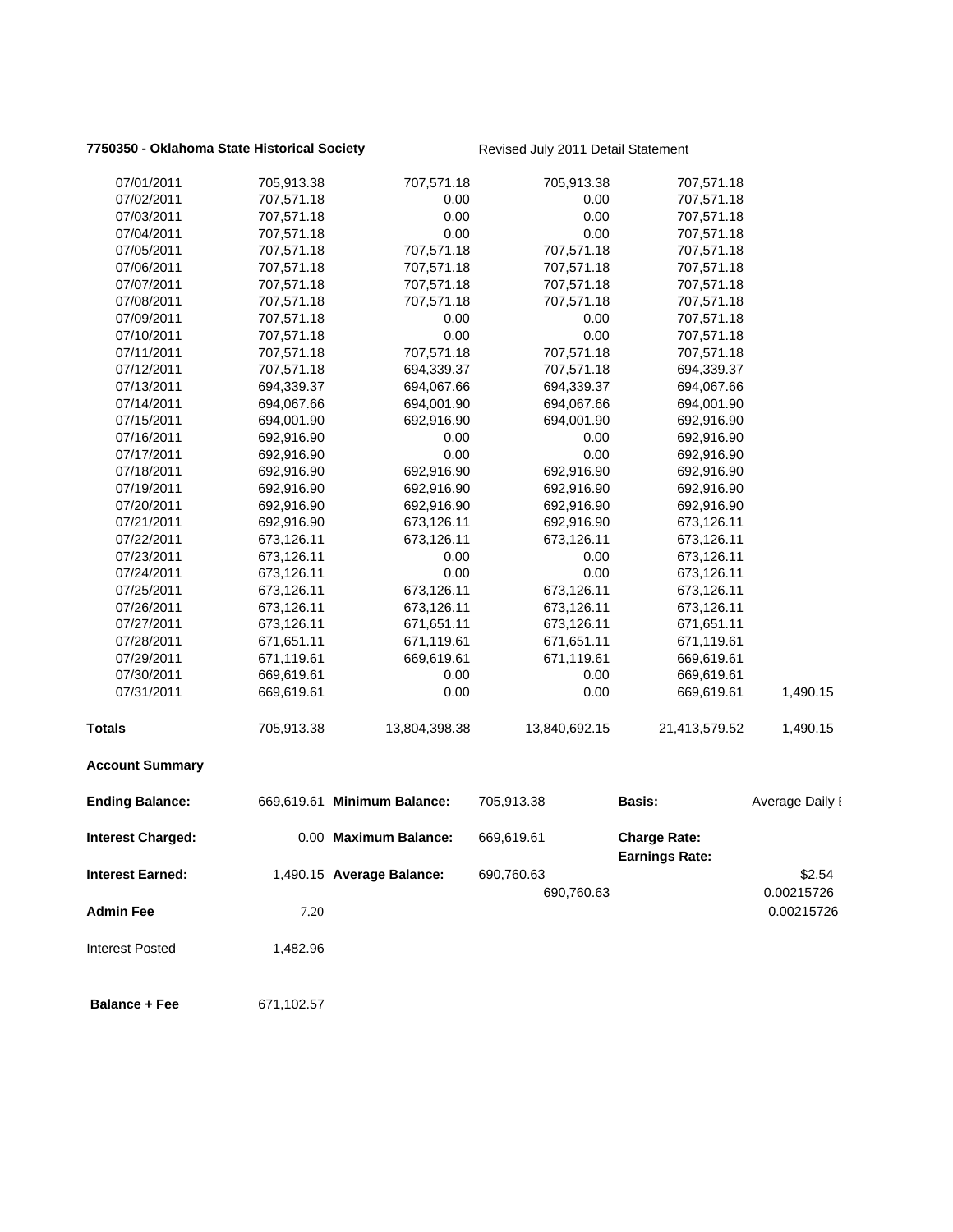## **7750531 - Rose State College** Revised July 2011 Detail Statement

| 07/01/2011               | 3,336,987.63 | 6,128,724.69                  | 3,336,987.63                 | 6,128,724.69                                 |                      |
|--------------------------|--------------|-------------------------------|------------------------------|----------------------------------------------|----------------------|
| 07/02/2011               | 6,128,724.69 | 0.00                          | 0.00                         | 6,128,724.69                                 |                      |
| 07/03/2011               | 6,128,724.69 | 0.00                          | 0.00                         | 6,128,724.69                                 |                      |
| 07/04/2011               | 6,128,724.69 | 0.00                          | 0.00                         | 6,128,724.69                                 |                      |
| 07/05/2011               | 6,128,724.69 | 6,128,724.69                  | 6,128,724.69                 | 6,128,724.69                                 |                      |
| 07/06/2011               | 6,128,724.69 | 5,519,975.09                  | 6,128,724.69                 | 5,519,975.09                                 |                      |
| 07/07/2011               | 5,519,975.09 | 5,519,975.09                  | 5,519,975.09                 | 5,519,975.09                                 |                      |
| 07/08/2011               | 5,519,975.09 | 5,479,164.10                  | 5,519,975.09                 | 5,479,164.10                                 |                      |
| 07/09/2011               | 5,479,164.10 | 0.00                          | 0.00                         | 5,479,164.10                                 |                      |
| 07/10/2011               | 5,479,164.10 | 0.00                          | 0.00                         | 5,479,164.10                                 |                      |
| 07/11/2011               | 5,479,164.10 | 5,479,164.10                  | 5,479,164.10                 | 5,479,164.10                                 |                      |
| 07/12/2011               | 5,479,164.10 | 5,339,314.20                  | 5,479,164.10                 | 5,339,314.20                                 |                      |
| 07/13/2011               | 5,339,314.20 | 5,295,580.23                  | 5,339,314.20                 | 5,295,580.23                                 |                      |
| 07/14/2011               | 5,295,580.23 | 5,295,580.23                  | 5,295,580.23                 | 5,295,580.23                                 |                      |
| 07/15/2011               | 5,295,580.23 | 6,512,212.01                  | 5,295,580.23                 | 6,512,212.01                                 |                      |
| 07/16/2011               | 6,512,212.01 | 0.00                          | 0.00                         | 6,512,212.01                                 |                      |
| 07/17/2011               | 6,512,212.01 | 0.00                          | 0.00                         | 6,512,212.01                                 |                      |
| 07/18/2011               | 6,512,212.01 | 6,496,279.69                  | 6,512,212.01                 | 6,496,279.69                                 |                      |
| 07/19/2011               | 6,496,279.69 | 6,491,935.69                  | 6,496,279.69                 | 6,491,935.69                                 |                      |
| 07/20/2011               | 6,491,935.69 | 6,491,935.69                  | 6,491,935.69                 | 6,491,935.69                                 |                      |
| 07/21/2011               | 6,491,935.69 | 6,463,801.39                  | 6,491,935.69                 | 6,463,801.39                                 |                      |
| 07/22/2011               | 6,463,801.39 | 6,463,801.39                  | 6,463,801.39                 | 6,463,801.39                                 |                      |
| 07/23/2011               | 6,463,801.39 | 0.00                          | 0.00                         | 6,463,801.39                                 |                      |
| 07/24/2011               | 6,463,801.39 | 0.00                          | 0.00                         | 6,463,801.39                                 |                      |
| 07/25/2011               | 6,463,801.39 | 6,416,970.07                  | 6,463,801.39                 | 6,416,970.07                                 |                      |
| 07/26/2011               | 6,416,970.07 | 6,403,531.81                  | 6,416,970.07                 | 6,403,531.81                                 |                      |
| 07/27/2011               | 6,403,531.81 | 6,373,304.31                  | 6,403,531.81                 | 6,373,304.31                                 |                      |
| 07/28/2011               | 6,373,304.31 | 6,351,996.69                  | 6,373,304.31                 | 6,351,996.69                                 |                      |
| 07/29/2011               | 6,351,996.69 | 6,344,707.12                  | 6,351,996.69                 | 6,344,707.12                                 |                      |
| 07/30/2011               | 6,344,707.12 | 0.00                          | 0.00                         | 6,344,707.12                                 |                      |
| 07/31/2011               | 6,344,707.12 | 0.00                          | 0.00                         | 6,344,707.12                                 | 13,151.12            |
| Totals                   | 3,336,987.63 | 120,996,678.28                | 117,988,958.79               | 188,982,621.59                               | 13,151.12            |
| <b>Account Summary</b>   |              |                               |                              |                                              |                      |
| <b>Ending Balance:</b>   |              | 6,344,707.12 Minimum Balance: | 3,336,987.63                 | <b>Basis:</b>                                | Average Daily I      |
| <b>Interest Charged:</b> |              | 0.00 Maximum Balance:         | 6,344,707.12                 | <b>Charge Rate:</b><br><b>Earnings Rate:</b> |                      |
| <b>Interest Earned:</b>  |              | 13,151.12 Average Balance:    | 6,096,213.60<br>6,096,213.60 |                                              | \$2.54<br>0.00215726 |
| <b>Admin Fee</b>         | 63.50        |                               |                              |                                              | 0.00215726           |
| Interest Posted          | 13,087.62    |                               |                              |                                              |                      |
| <b>Balance + Fee</b>     | 6,357,794.74 |                               |                              |                                              |                      |
|                          |              |                               |                              |                                              |                      |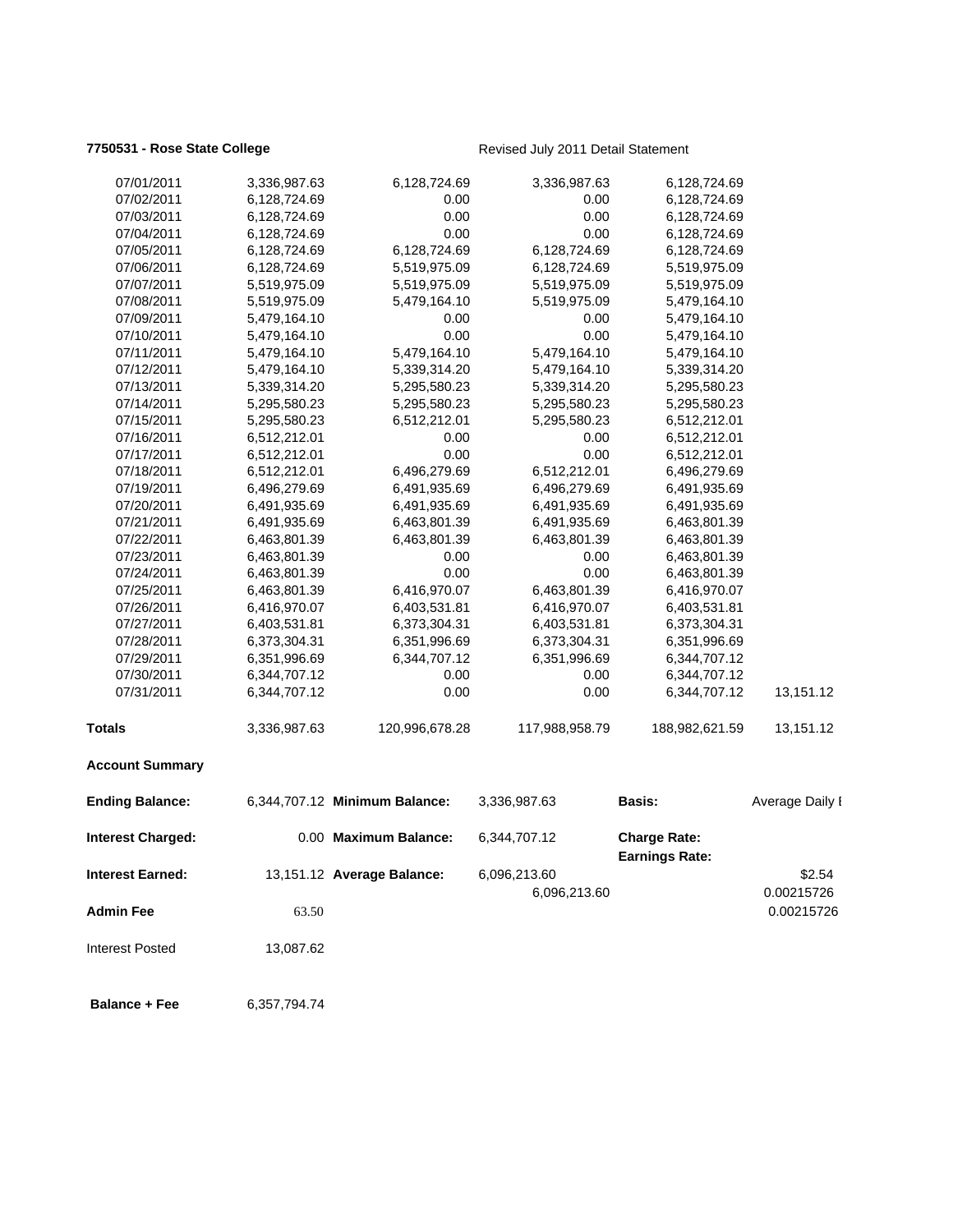## **7751485 - Northeastern State University** Revised July 2011 Detail Statement

| 07/01/2011               | 17,934,405.94 | 17,976,276.67                  | 17,934,405.94  |                                              |                 |
|--------------------------|---------------|--------------------------------|----------------|----------------------------------------------|-----------------|
| 07/02/2011               | 17,976,276.67 | 0.00                           | 0.00           | 17,976,276.67<br>17,976,276.67               |                 |
| 07/03/2011               | 17,976,276.67 | 0.00                           | 0.00           | 17,976,276.67                                |                 |
| 07/04/2011               | 17,976,276.67 | 0.00                           | 0.00           | 17,976,276.67                                |                 |
| 07/05/2011               | 17,976,276.67 | 17,914,153.77                  | 17,976,276.67  | 17,914,153.77                                |                 |
| 07/06/2011               | 17,914,153.77 | 17,912,551.16                  | 17,914,153.77  | 17,912,551.16                                |                 |
| 07/07/2011               | 17,912,551.16 | 17,912,551.16                  | 17,912,551.16  | 17,912,551.16                                |                 |
| 07/08/2011               | 17,912,551.16 | 17,912,551.16                  | 17,912,551.16  | 17,912,551.16                                |                 |
| 07/09/2011               | 17,912,551.16 | 0.00                           | 0.00           | 17,912,551.16                                |                 |
| 07/10/2011               | 17,912,551.16 | 0.00                           | 0.00           | 17,912,551.16                                |                 |
| 07/11/2011               | 17,912,551.16 | 17,911,868.04                  | 17,912,551.16  | 17,911,868.04                                |                 |
| 07/12/2011               | 17,911,868.04 | 17,805,601.21                  | 17,911,868.04  | 17,805,601.21                                |                 |
| 07/13/2011               | 17,805,601.21 | 17,747,041.84                  | 17,805,601.21  | 17,747,041.84                                |                 |
| 07/14/2011               | 17,747,041.84 | 17,747,041.84                  | 17,747,041.84  | 17,747,041.84                                |                 |
| 07/15/2011               | 17,747,041.84 | 17,747,041.84                  | 17,747,041.84  | 17,747,041.84                                |                 |
| 07/16/2011               | 17,747,041.84 | 0.00                           | 0.00           | 17,747,041.84                                |                 |
| 07/17/2011               | 17,747,041.84 | 0.00                           | 0.00           | 17,747,041.84                                |                 |
| 07/18/2011               | 17,747,041.84 | 17,747,291.84                  | 17,747,041.84  | 17,747,291.84                                |                 |
| 07/19/2011               | 17,747,291.84 | 17,634,686.19                  | 17,747,291.84  | 17,634,686.19                                |                 |
| 07/20/2011               | 17,634,686.19 | 17,634,686.19                  | 17,634,686.19  | 17,634,686.19                                |                 |
| 07/21/2011               | 17,634,686.19 | 17,581,398.10                  | 17,634,686.19  | 17,581,398.10                                |                 |
| 07/22/2011               | 17,581,398.10 | 17,581,398.10                  | 17,581,398.10  | 17,581,398.10                                |                 |
| 07/23/2011               | 17,581,398.10 | 0.00                           | 0.00           | 17,581,398.10                                |                 |
| 07/24/2011               | 17,581,398.10 | 0.00                           | 0.00           | 17,581,398.10                                |                 |
| 07/25/2011               | 17,581,398.10 | 16,895,278.45                  | 17,581,398.10  | 16,895,278.45                                |                 |
| 07/26/2011               | 16,895,278.45 | 16,825,198.42                  | 16,895,278.45  | 16,825,198.42                                |                 |
| 07/27/2011               | 16,825,198.42 | 16,765,643.46                  | 16,825,198.42  | 16,765,643.46                                |                 |
| 07/28/2011               | 16,765,643.46 | 16,725,356.95                  | 16,765,643.46  | 16,725,356.95                                |                 |
| 07/29/2011               | 16,725,356.95 | 17,030,653.70                  | 16,725,356.95  | 17,030,653.70                                |                 |
| 07/30/2011               | 17,030,653.70 | 0.00                           | 0.00           | 17,030,653.70                                |                 |
| 07/31/2011               | 17,030,653.70 | 0.00                           | 0.00           | 17,030,653.70                                | 37,959.46       |
|                          |               |                                |                |                                              |                 |
| <b>Totals</b>            | 17,934,405.94 | 351,008,270.09                 | 351,912,022.33 | 545,480,389.70                               | 37,959.46       |
| <b>Account Summary</b>   |               |                                |                |                                              |                 |
| <b>Ending Balance:</b>   |               | 17,030,653.70 Minimum Balance: | 17,934,405.94  | <b>Basis:</b>                                | Average Daily I |
| <b>Interest Charged:</b> |               | 0.00 Maximum Balance:          | 17,030,653.70  | <b>Charge Rate:</b><br><b>Earnings Rate:</b> |                 |
| <b>Interest Earned:</b>  |               | 37,959.46 Average Balance:     | 17,596,141.60  |                                              | \$2.54          |
|                          |               |                                | 17,596,141.60  |                                              | 0.00215726      |
|                          |               |                                |                |                                              |                 |
| <b>Admin Fee</b>         | 183.29        |                                |                |                                              | 0.00215726      |
| <b>Interest Posted</b>   | 37,776.16     |                                |                |                                              |                 |
| <b>Balance + Fee</b>     | 17,068,429.86 |                                |                |                                              |                 |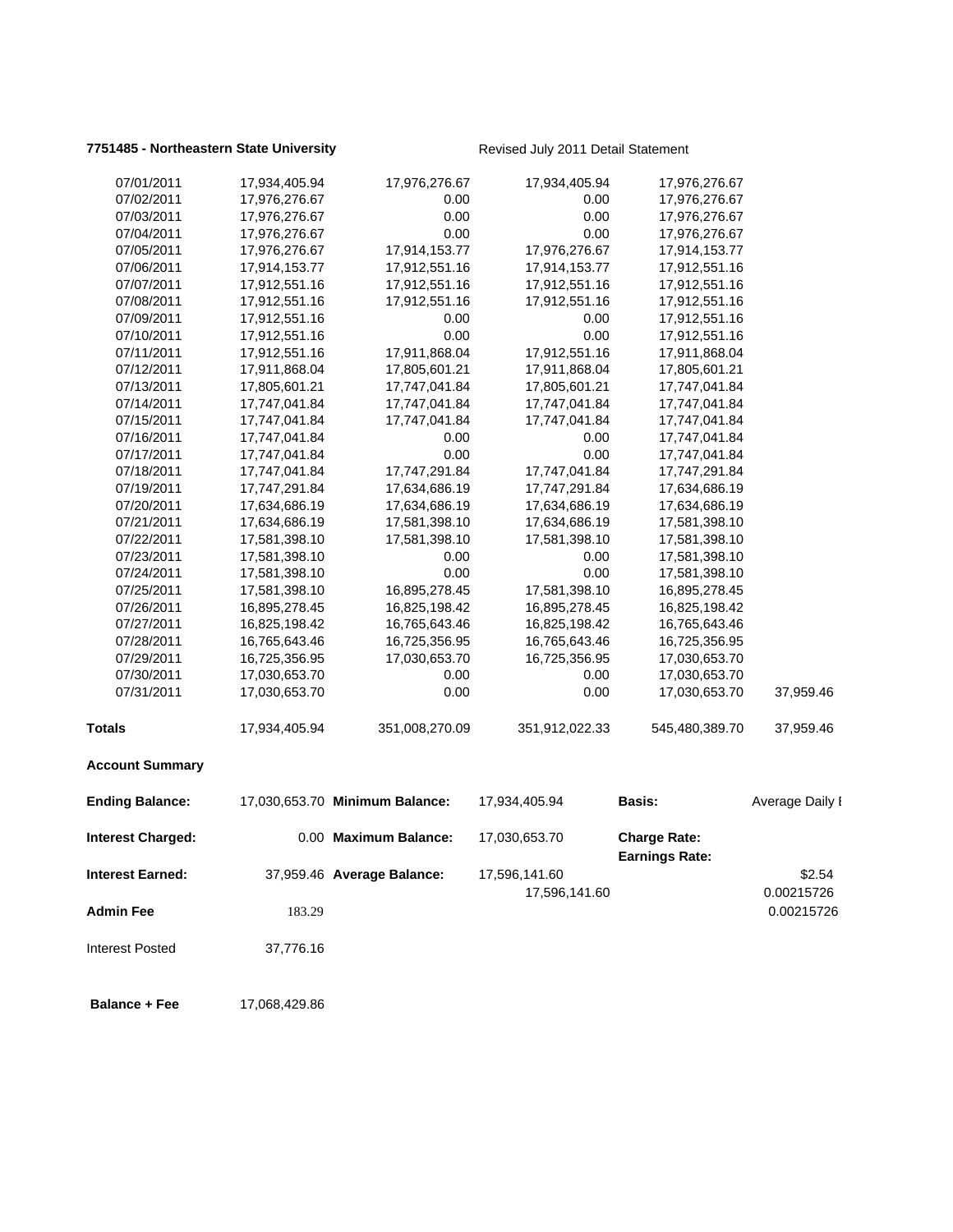## **7752485 - Northeastern State University Trust Indenture** Revised July 2011 Detail Statement

| 07/01/2011               | 2,918,656.68 | 2,925,037.74                  | 2,918,656.68  | 2,925,037.74                                 |                 |
|--------------------------|--------------|-------------------------------|---------------|----------------------------------------------|-----------------|
| 07/02/2011               | 2,925,037.74 | 0.00                          | 0.00          | 2,925,037.74                                 |                 |
| 07/03/2011               | 2,925,037.74 | 0.00                          | 0.00          | 2,925,037.74                                 |                 |
| 07/04/2011               | 2,925,037.74 | 0.00                          | 0.00          | 2,925,037.74                                 |                 |
| 07/05/2011               | 2,925,037.74 | 2,925,037.74                  | 2,925,037.74  | 2,925,037.74                                 |                 |
| 07/06/2011               | 2,925,037.74 | 2,925,037.74                  | 2,925,037.74  | 2,925,037.74                                 |                 |
| 07/07/2011               | 2,925,037.74 | 2,925,037.74                  | 2,925,037.74  | 2,925,037.74                                 |                 |
| 07/08/2011               | 2,925,037.74 | 2,925,037.74                  | 2,925,037.74  | 2,925,037.74                                 |                 |
| 07/09/2011               | 2,925,037.74 | 0.00                          | 0.00          | 2,925,037.74                                 |                 |
| 07/10/2011               | 2,925,037.74 | 0.00                          | 0.00          | 2,925,037.74                                 |                 |
| 07/11/2011               | 2,925,037.74 | 2,925,037.74                  | 2,925,037.74  | 2,925,037.74                                 |                 |
| 07/12/2011               | 2,925,037.74 | 2,925,037.74                  | 2,925,037.74  | 2,925,037.74                                 |                 |
| 07/13/2011               | 2,925,037.74 | 2,925,037.74                  | 2,925,037.74  | 2,925,037.74                                 |                 |
| 07/14/2011               | 2,925,037.74 | 2,925,037.74                  | 2,925,037.74  | 2,925,037.74                                 |                 |
| 07/15/2011               | 2,925,037.74 | 2,925,037.74                  | 2,925,037.74  | 2,925,037.74                                 |                 |
| 07/16/2011               | 2,925,037.74 | 0.00                          | 0.00          | 2,925,037.74                                 |                 |
| 07/17/2011               | 2,925,037.74 | 0.00                          | 0.00          | 2,925,037.74                                 |                 |
| 07/18/2011               | 2,925,037.74 | 2,925,037.74                  | 2,925,037.74  | 2,925,037.74                                 |                 |
| 07/19/2011               | 2,925,037.74 | 2,925,037.74                  | 2,925,037.74  | 2,925,037.74                                 |                 |
| 07/20/2011               | 2,925,037.74 | 2,925,037.74                  | 2,925,037.74  | 2,925,037.74                                 |                 |
| 07/21/2011               | 2,925,037.74 | 2,925,037.74                  | 2,925,037.74  | 2,925,037.74                                 |                 |
| 07/22/2011               | 2,925,037.74 | 2,925,037.74                  | 2,925,037.74  | 2,925,037.74                                 |                 |
| 07/23/2011               | 2,925,037.74 | 0.00                          | 0.00          | 2,925,037.74                                 |                 |
| 07/24/2011               | 2,925,037.74 | 0.00                          | 0.00          | 2,925,037.74                                 |                 |
| 07/25/2011               | 2,925,037.74 | 2,925,037.74                  | 2,925,037.74  | 2,925,037.74                                 |                 |
| 07/26/2011               | 2,925,037.74 | 2,925,037.74                  | 2,925,037.74  | 2,925,037.74                                 |                 |
| 07/27/2011               | 2,925,037.74 | 2,925,037.74                  | 2,925,037.74  | 2,925,037.74                                 |                 |
| 07/28/2011               | 2,925,037.74 | 2,925,037.74                  | 2,925,037.74  | 2,925,037.74                                 |                 |
| 07/29/2011               | 2,925,037.74 | 2,925,037.74                  | 2,925,037.74  | 2,925,037.74                                 |                 |
| 07/30/2011               | 2,925,037.74 | 0.00                          | 0.00          | 2,925,037.74                                 |                 |
| 07/31/2011               | 2,925,037.74 | 0.00                          | 0.00          | 2,925,037.74                                 | 6,310.07        |
| <b>Totals</b>            | 2,918,656.68 | 58,500,754.80                 | 58,494,373.74 | 90,676,169.94                                | 6,310.07        |
| <b>Account Summary</b>   |              |                               |               |                                              |                 |
| <b>Ending Balance:</b>   |              | 2,925,037.74 Minimum Balance: | 2,918,656.68  | <b>Basis:</b>                                | Average Daily I |
| <b>Interest Charged:</b> |              | 0.00 Maximum Balance:         | 2,925,037.74  | <b>Charge Rate:</b><br><b>Earnings Rate:</b> |                 |
| <b>Interest Earned:</b>  |              | 6,310.07 Average Balance:     | 2,925,037.74  |                                              | \$2.54          |
|                          |              |                               | 2,925,037.74  |                                              | 0.00215726      |
| <b>Admin Fee</b>         | 30.47        |                               |               |                                              | 0.00215726      |
|                          |              |                               |               |                                              |                 |
| <b>Interest Posted</b>   | 6,279.60     |                               |               |                                              |                 |
| <b>Balance + Fee</b>     | 2,931,317.34 |                               |               |                                              |                 |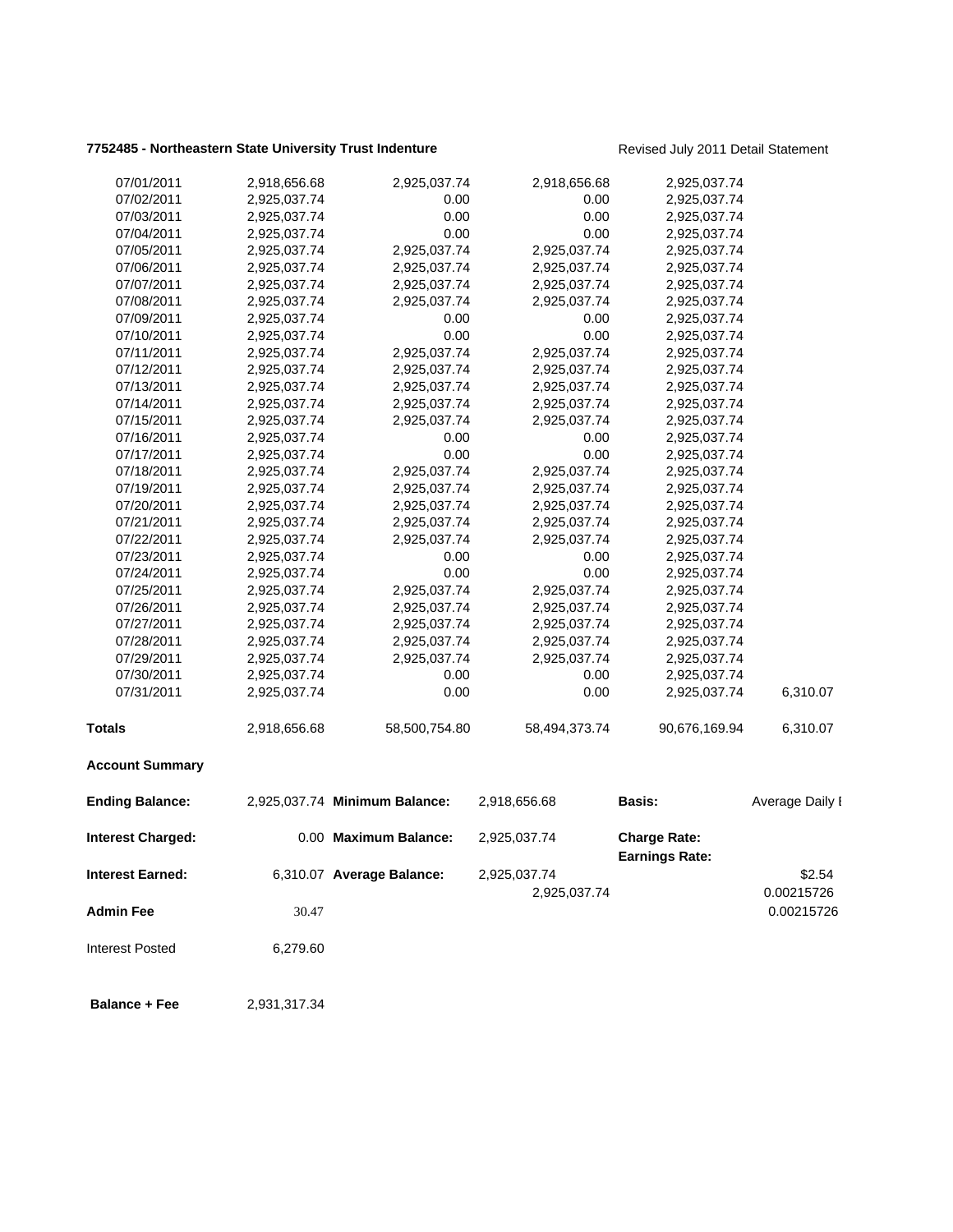## **7761605 - Regents for Higher Education** Revised July 2011 Detail Statement

| 07/01/2011               | 35,365.67 | 35,442.99                  |           | 35,365.67  | 35,442.99                                    |                          |
|--------------------------|-----------|----------------------------|-----------|------------|----------------------------------------------|--------------------------|
| 07/02/2011               | 35,442.99 | 0.00                       |           | 0.00       | 35,442.99                                    |                          |
| 07/03/2011               | 35,442.99 | 0.00                       |           | 0.00       | 35,442.99                                    |                          |
| 07/04/2011               | 35,442.99 | 0.00                       |           | 0.00       | 35,442.99                                    |                          |
| 07/05/2011               | 35,442.99 | 35,442.99                  |           | 35,442.99  | 35,442.99                                    |                          |
| 07/06/2011               | 35,442.99 | 35,442.99                  |           | 35,442.99  | 35,442.99                                    |                          |
| 07/07/2011               | 35,442.99 | 35,442.99                  |           | 35,442.99  | 35,442.99                                    |                          |
| 07/08/2011               | 35,442.99 | 35,442.99                  |           | 35,442.99  | 35,442.99                                    |                          |
| 07/09/2011               | 35,442.99 | 0.00                       |           | 0.00       | 35,442.99                                    |                          |
| 07/10/2011               | 35,442.99 | 0.00                       |           | 0.00       | 35,442.99                                    |                          |
| 07/11/2011               | 35,442.99 | 35,442.99                  |           | 35,442.99  | 35,442.99                                    |                          |
| 07/12/2011               | 35,442.99 | 35,442.99                  |           | 35,442.99  | 35,442.99                                    |                          |
| 07/13/2011               | 35,442.99 | 35,442.99                  |           | 35,442.99  | 35,442.99                                    |                          |
| 07/14/2011               | 35,442.99 | 35,442.99                  |           | 35,442.99  | 35,442.99                                    |                          |
| 07/15/2011               | 35,442.99 | 35,442.99                  |           | 35,442.99  | 35,442.99                                    |                          |
| 07/16/2011               | 35,442.99 | 0.00                       |           | 0.00       | 35,442.99                                    |                          |
| 07/17/2011               | 35,442.99 | 0.00                       |           | 0.00       | 35,442.99                                    |                          |
| 07/18/2011               | 35,442.99 | 35,442.99                  |           | 35,442.99  | 35,442.99                                    |                          |
| 07/19/2011               | 35,442.99 | 35,442.99                  |           | 35,442.99  | 35,442.99                                    |                          |
| 07/20/2011               | 35,442.99 | 35,442.99                  |           | 35,442.99  | 35,442.99                                    |                          |
| 07/21/2011               | 35,442.99 | 35,442.99                  |           | 35,442.99  | 35,442.99                                    |                          |
| 07/22/2011               | 35,442.99 | 35,442.99                  |           | 35,442.99  | 35,442.99                                    |                          |
| 07/23/2011               | 35,442.99 | 0.00                       |           | 0.00       | 35,442.99                                    |                          |
| 07/24/2011               | 35,442.99 | 0.00                       |           | 0.00       | 35,442.99                                    |                          |
| 07/25/2011               | 35,442.99 | 35,442.99                  |           | 35,442.99  | 35,442.99                                    |                          |
| 07/26/2011               | 35,442.99 | 35,442.99                  |           | 35,442.99  | 35,442.99                                    |                          |
| 07/27/2011               | 35,442.99 | 35,442.99                  |           | 35,442.99  | 35,442.99                                    |                          |
| 07/28/2011               | 35,442.99 | 35,442.99                  |           | 35,442.99  | 35,442.99                                    |                          |
| 07/29/2011               | 35,442.99 | 35,442.99                  |           | 35,442.99  | 35,442.99                                    |                          |
| 07/30/2011               | 35,442.99 | 0.00                       |           | 0.00       | 35,442.99                                    |                          |
| 07/31/2011               | 35,442.99 | 0.00                       |           | 0.00       | 35,442.99                                    | 76.46                    |
| <b>Totals</b>            | 35,365.67 | 708,859.80                 |           | 708,782.48 | 1,098,732.69                                 | 76.46                    |
| <b>Account Summary</b>   |           |                            |           |            |                                              |                          |
| <b>Ending Balance:</b>   |           | 35,442.99 Minimum Balance: | 35,365.67 |            | <b>Basis:</b>                                | Average Daily I          |
| <b>Interest Charged:</b> |           | 0.00 Maximum Balance:      | 35,442.99 |            | <b>Charge Rate:</b><br><b>Earnings Rate:</b> |                          |
| <b>Interest Earned:</b>  |           | 76.46 Average Balance:     | 35,442.99 |            |                                              | \$2.54                   |
| Admin Fee                | 0.37      |                            |           | 35,442.99  |                                              | 0.00215726<br>0.00215726 |
| <b>Interest Posted</b>   | 76.09     |                            |           |            |                                              |                          |
| <b>Balance + Fee</b>     | 35,519.08 |                            |           |            |                                              |                          |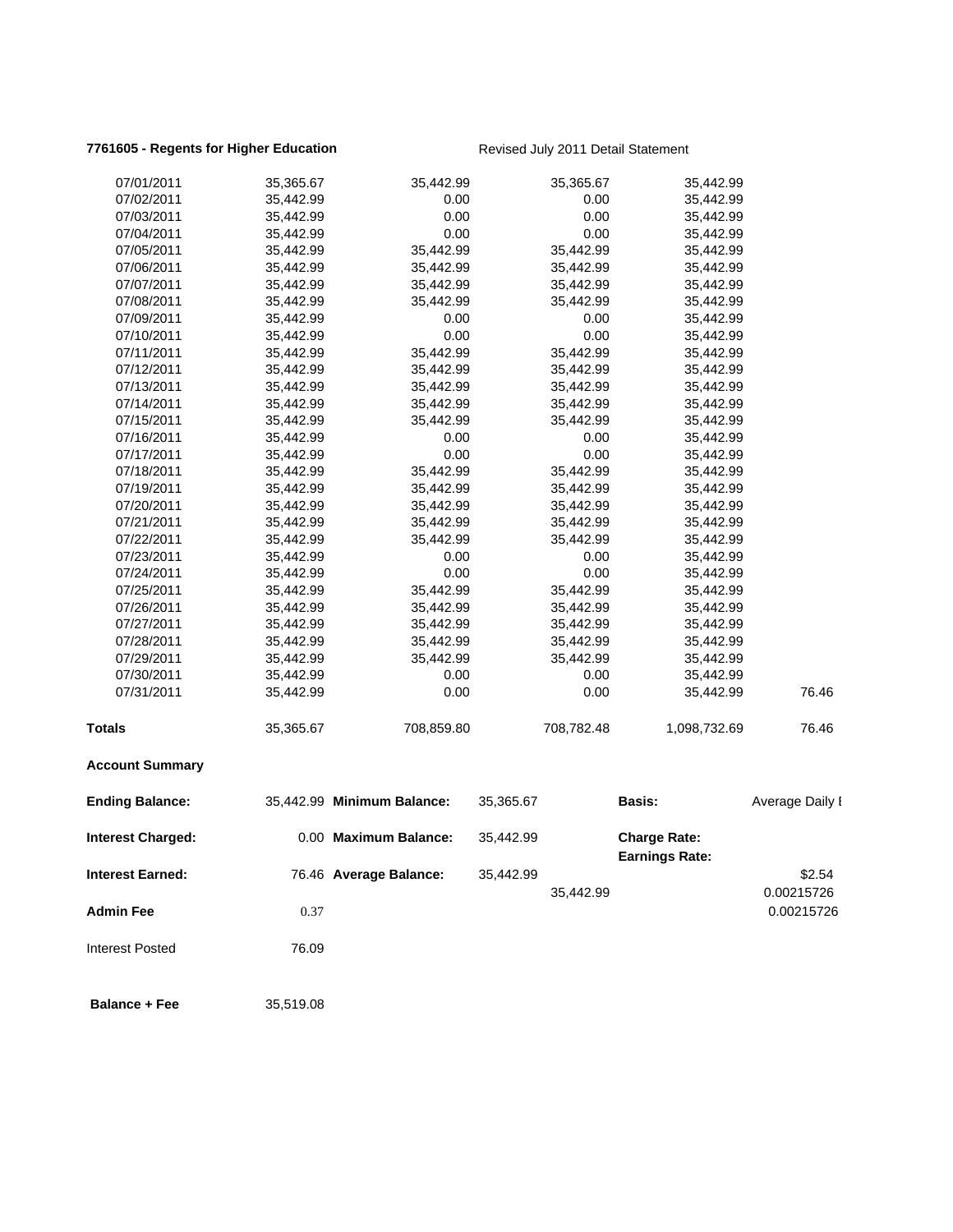## **7765665 - Southwestern Oklahoma State University Revised July 2011 Detail Statement**

| 07/01/2011               | 1,755,025.01 | 2,445,166.54                  | 1,755,025.01  | 2,445,166.54                                 |                          |
|--------------------------|--------------|-------------------------------|---------------|----------------------------------------------|--------------------------|
| 07/02/2011               | 2,445,166.54 | 0.00                          | 0.00          | 2,445,166.54                                 |                          |
| 07/03/2011               | 2,445,166.54 | 0.00                          | 0.00          | 2,445,166.54                                 |                          |
| 07/04/2011               | 2,445,166.54 | 0.00                          | 0.00          | 2,445,166.54                                 |                          |
| 07/05/2011               | 2,445,166.54 | 2,387,573.18                  | 2,445,166.54  | 2,387,573.18                                 |                          |
| 07/06/2011               | 2,387,573.18 | 2,387,573.18                  | 2,387,573.18  | 2,387,573.18                                 |                          |
| 07/07/2011               | 2,387,573.18 | 2,359,520.58                  | 2,387,573.18  | 2,359,520.58                                 |                          |
| 07/08/2011               | 2,359,520.58 | 2,299,247.59                  | 2,359,520.58  | 2,299,247.59                                 |                          |
| 07/09/2011               | 2,299,247.59 | 0.00                          | 0.00          | 2,299,247.59                                 |                          |
| 07/10/2011               | 2,299,247.59 | 0.00                          | 0.00          | 2,299,247.59                                 |                          |
| 07/11/2011               | 2,299,247.59 | 2,299,247.59                  | 2,299,247.59  | 2,299,247.59                                 |                          |
| 07/12/2011               | 2,299,247.59 | 2,244,943.39                  | 2,299,247.59  | 2,244,943.39                                 |                          |
| 07/13/2011               | 2,244,943.39 | 2,194,455.77                  | 2,244,943.39  | 2,194,455.77                                 |                          |
| 07/14/2011               | 2,194,455.77 | 1,707,184.14                  | 2,194,455.77  | 1,707,184.14                                 |                          |
| 07/15/2011               | 1,707,184.14 | 1,684,723.57                  | 1,707,184.14  | 1,684,723.57                                 |                          |
| 07/16/2011               | 1,684,723.57 | 0.00                          | 0.00          | 1,684,723.57                                 |                          |
| 07/17/2011               | 1,684,723.57 | 0.00                          | 0.00          | 1,684,723.57                                 |                          |
| 07/18/2011               | 1,684,723.57 | 1,685,755.68                  | 1,684,723.57  | 1,685,755.68                                 |                          |
| 07/19/2011               | 1,685,755.68 | 1,619,773.76                  | 1,685,755.68  | 1,619,773.76                                 |                          |
| 07/20/2011               | 1,619,773.76 | 1,508,136.64                  | 1,619,773.76  | 1,508,136.64                                 |                          |
| 07/21/2011               | 1,508,136.64 | 1,374,102.70                  | 1,508,136.64  | 1,374,102.70                                 |                          |
| 07/22/2011               | 1,374,102.70 | 1,374,102.70                  | 1,374,102.70  | 1,374,102.70                                 |                          |
| 07/23/2011               | 1,374,102.70 | 0.00                          | 0.00          | 1,374,102.70                                 |                          |
| 07/24/2011               | 1,374,102.70 | 0.00                          | 0.00          | 1,374,102.70                                 |                          |
| 07/25/2011               | 1,374,102.70 | 1,363,064.32                  | 1,374,102.70  | 1,363,064.32                                 |                          |
| 07/26/2011               | 1,363,064.32 | 3,899,662.85                  | 1,363,064.32  | 3,899,662.85                                 |                          |
| 07/27/2011               | 3,899,662.85 | 3,849,208.50                  | 3,899,662.85  | 3,849,208.50                                 |                          |
| 07/28/2011               | 3,849,208.50 | 3,849,208.50                  | 3,849,208.50  | 3,849,208.50                                 |                          |
| 07/29/2011               | 3,849,208.50 | 3,557,035.82                  | 3,849,208.50  | 3,557,035.82                                 |                          |
| 07/30/2011               | 3,557,035.82 | 0.00                          | 0.00          | 3,557,035.82                                 |                          |
| 07/31/2011               | 3,557,035.82 | 0.00                          | 0.00          | 3,557,035.82                                 | 4,958.60                 |
| <b>Totals</b>            | 1,755,025.01 | 46,089,687.00                 | 44,287,676.19 | 71,255,405.98                                | 4,958.60                 |
| <b>Account Summary</b>   |              |                               |               |                                              |                          |
| <b>Ending Balance:</b>   |              | 3,557,035.82 Minimum Balance: | 1,755,025.01  | <b>Basis:</b>                                | Average Daily I          |
| <b>Interest Charged:</b> |              | 0.00 Maximum Balance:         | 3,557,035.82  | <b>Charge Rate:</b><br><b>Earnings Rate:</b> |                          |
| <b>Interest Earned:</b>  |              | 4,958.60 Average Balance:     | 2,298,561.48  |                                              | \$2.54                   |
| <b>Admin Fee</b>         | 23.94        |                               | 2,298,561.48  |                                              | 0.00215726<br>0.00215726 |
| <b>Interest Posted</b>   | 4,934.65     |                               |               |                                              |                          |
| <b>Balance + Fee</b>     | 3,561,970.47 |                               |               |                                              |                          |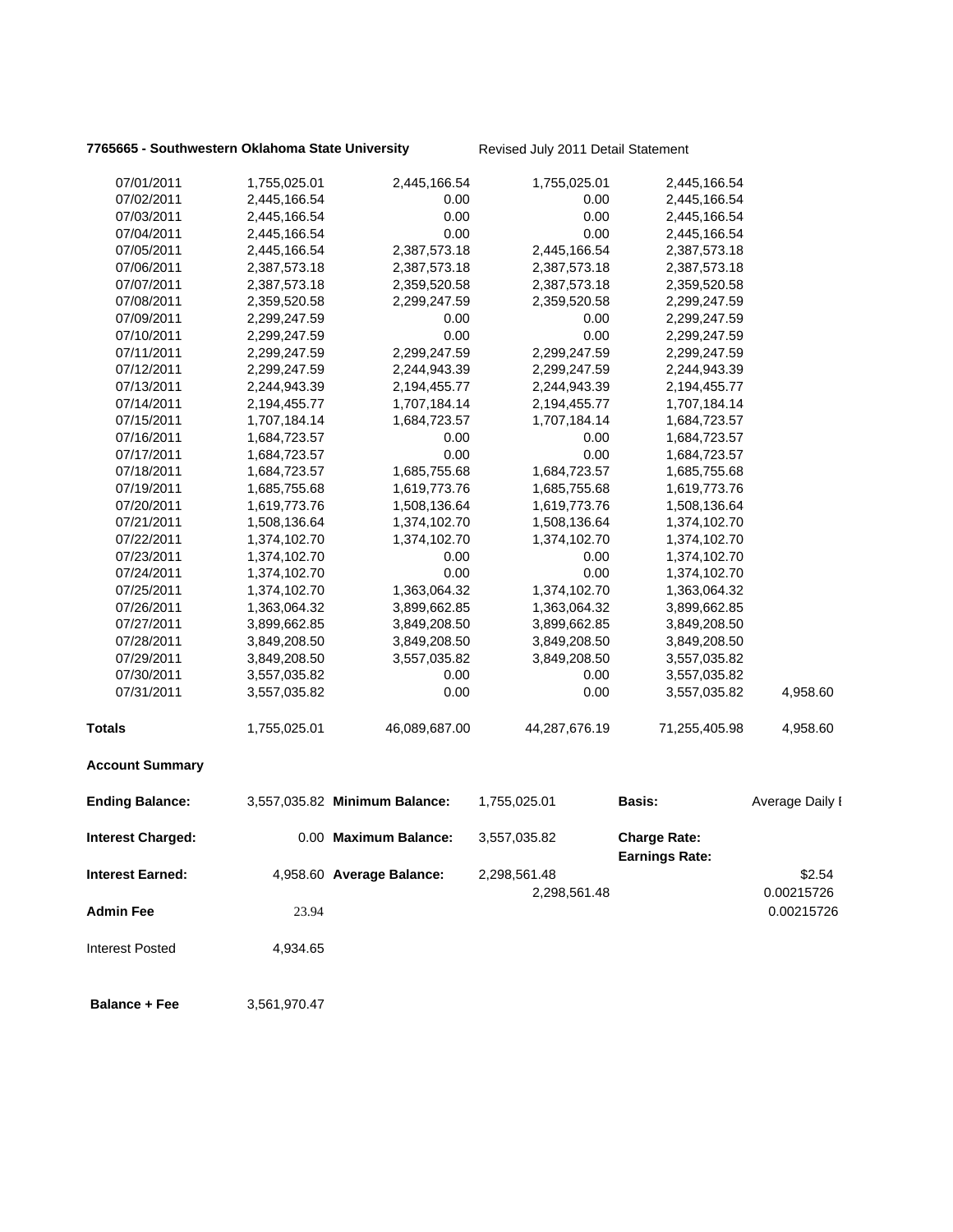## **7805370 - Oklahoma Industrial Finance Authority Revised July 2011 Detail Statement**

| 07/01/2011               | 10,843.41 | 10,867.12                  | 10,843.41  | 10,867.12                                    |                 |
|--------------------------|-----------|----------------------------|------------|----------------------------------------------|-----------------|
| 07/02/2011               | 10,867.12 | 0.00                       | 0.00       | 10,867.12                                    |                 |
| 07/03/2011               | 10,867.12 | 0.00                       | 0.00       | 10,867.12                                    |                 |
| 07/04/2011               | 10,867.12 | 0.00                       | 0.00       | 10,867.12                                    |                 |
| 07/05/2011               | 10,867.12 | 10,867.12                  | 10,867.12  | 10,867.12                                    |                 |
| 07/06/2011               | 10,867.12 | 10,867.12                  | 10,867.12  | 10,867.12                                    |                 |
| 07/07/2011               | 10,867.12 | 10,867.12                  | 10,867.12  | 10,867.12                                    |                 |
| 07/08/2011               | 10,867.12 | 10,867.12                  | 10,867.12  | 10,867.12                                    |                 |
| 07/09/2011               | 10,867.12 | 0.00                       | 0.00       | 10,867.12                                    |                 |
| 07/10/2011               | 10,867.12 | 0.00                       | 0.00       | 10,867.12                                    |                 |
| 07/11/2011               | 10,867.12 | 10,867.12                  | 10,867.12  | 10,867.12                                    |                 |
| 07/12/2011               | 10,867.12 | 10,867.12                  | 10,867.12  | 10,867.12                                    |                 |
| 07/13/2011               | 10,867.12 | 10,867.12                  | 10,867.12  | 10,867.12                                    |                 |
| 07/14/2011               | 10,867.12 | 10,867.12                  | 10,867.12  | 10,867.12                                    |                 |
| 07/15/2011               | 10,867.12 | 10,867.12                  | 10,867.12  | 10,867.12                                    |                 |
| 07/16/2011               | 10,867.12 | 0.00                       | 0.00       | 10,867.12                                    |                 |
| 07/17/2011               | 10,867.12 | 0.00                       | 0.00       | 10,867.12                                    |                 |
| 07/18/2011               | 10,867.12 | 10,867.12                  | 10,867.12  | 10,867.12                                    |                 |
| 07/19/2011               | 10,867.12 | 10,867.12                  | 10,867.12  | 10,867.12                                    |                 |
| 07/20/2011               | 10,867.12 | 10,867.12                  | 10,867.12  | 10,867.12                                    |                 |
| 07/21/2011               | 10,867.12 | 10,867.12                  | 10,867.12  | 10,867.12                                    |                 |
| 07/22/2011               | 10,867.12 | 10,867.12                  | 10,867.12  | 10,867.12                                    |                 |
| 07/23/2011               | 10,867.12 | 0.00                       | 0.00       | 10,867.12                                    |                 |
| 07/24/2011               | 10,867.12 | 0.00                       | 0.00       | 10,867.12                                    |                 |
| 07/25/2011               | 10,867.12 | 10,867.12                  | 10,867.12  | 10,867.12                                    |                 |
| 07/26/2011               | 10,867.12 | 10,867.12                  | 10,867.12  | 10,867.12                                    |                 |
| 07/27/2011               | 10,867.12 | 10,867.12                  | 10,867.12  | 10,867.12                                    |                 |
| 07/28/2011               | 10,867.12 | 10,867.12                  | 10,867.12  | 10,867.12                                    |                 |
| 07/29/2011               | 10,867.12 | 10,867.12                  | 10,867.12  | 10,867.12                                    |                 |
| 07/30/2011               | 10,867.12 | 0.00                       | 0.00       | 10,867.12                                    |                 |
| 07/31/2011               | 10,867.12 | 0.00                       | 0.00       | 10,867.12                                    | 23.44           |
| <b>Totals</b>            | 10,843.41 | 217,342.40                 | 217,318.69 | 336,880.72                                   | 23.44           |
| <b>Account Summary</b>   |           |                            |            |                                              |                 |
| <b>Ending Balance:</b>   |           | 10,867.12 Minimum Balance: | 10,843.41  | <b>Basis:</b>                                | Average Daily I |
| <b>Interest Charged:</b> |           | 0.00 Maximum Balance:      | 10,867.12  | <b>Charge Rate:</b><br><b>Earnings Rate:</b> |                 |
| <b>Interest Earned:</b>  |           | 23.44 Average Balance:     | 10,867.12  |                                              | \$2.54          |
|                          |           |                            |            |                                              |                 |
|                          |           |                            | 10,867.12  |                                              | 0.00215726      |
| <b>Admin Fee</b>         | 0.11      |                            |            |                                              | 0.00215726      |
| <b>Interest Posted</b>   | 23.33     |                            |            |                                              |                 |
|                          |           |                            |            |                                              |                 |

**Balance + Fee** 10,890.45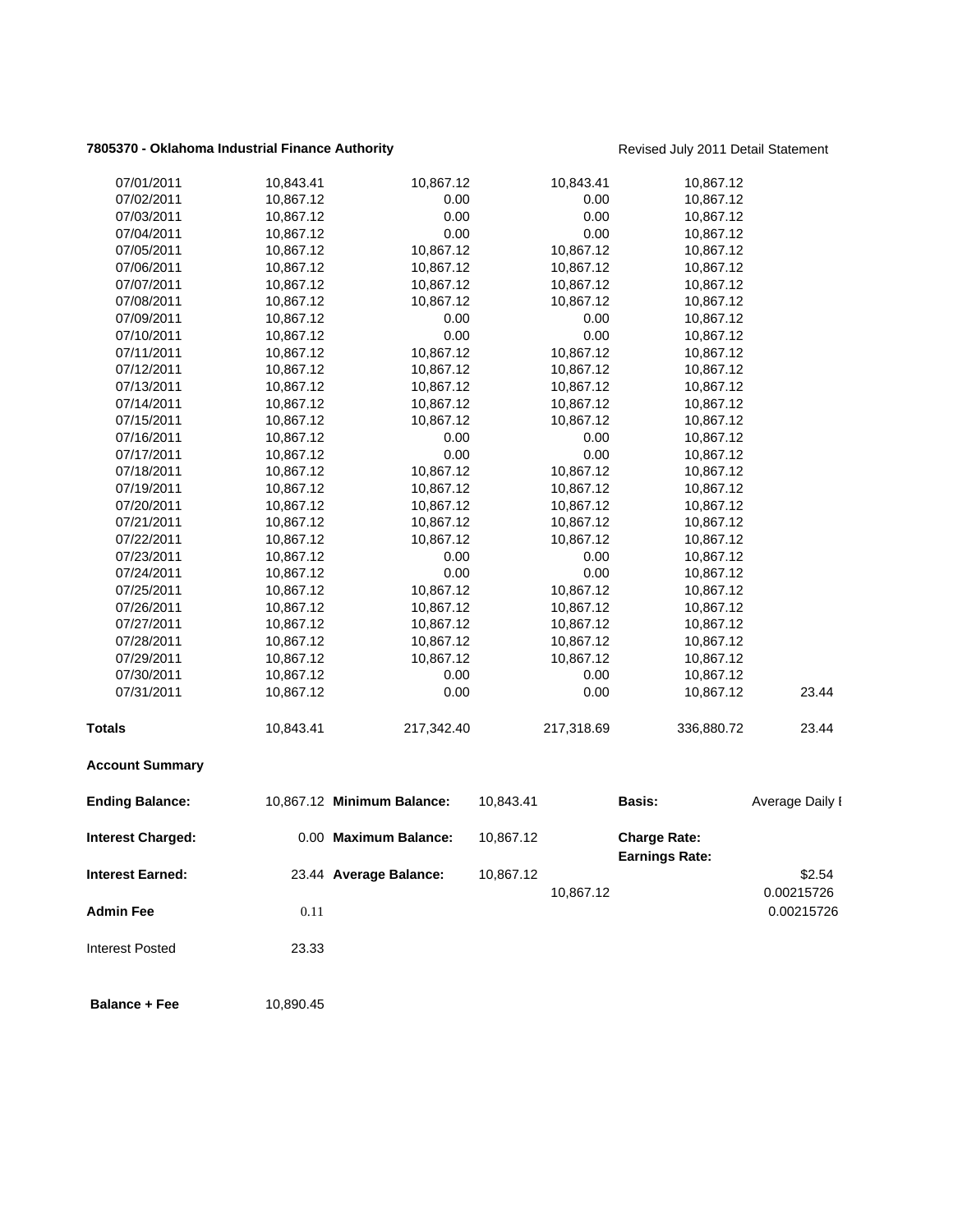## **7822740 - OCIA 1999A Revenue Bonds Sinking Fund** Revised July 2011 Detail Statement

| 07/01/2011<br>1,484,447.71         | 1,487,692.92                  | 1,484,447.71  | 1,487,692.92                                 |                 |
|------------------------------------|-------------------------------|---------------|----------------------------------------------|-----------------|
| 07/02/2011<br>1,487,692.92         | 0.00                          | 0.00          | 1,487,692.92                                 |                 |
| 07/03/2011<br>1,487,692.92         | 0.00                          | 0.00          | 1,487,692.92                                 |                 |
| 07/04/2011<br>1,487,692.92         | 0.00                          | 0.00          | 1,487,692.92                                 |                 |
| 1,487,692.92<br>07/05/2011         | 1,487,692.92                  | 1,487,692.92  | 1,487,692.92                                 |                 |
| 07/06/2011<br>1,487,692.92         | 1,487,692.92                  | 1,487,692.92  | 1,487,692.92                                 |                 |
| 07/07/2011<br>1,487,692.92         | 1,487,692.92                  | 1,487,692.92  | 1,487,692.92                                 |                 |
| 07/08/2011<br>1,487,692.92         | 1,487,692.92                  | 1,487,692.92  | 1,487,692.92                                 |                 |
| 07/09/2011<br>1,487,692.92         | 0.00                          | 0.00          | 1,487,692.92                                 |                 |
| 07/10/2011<br>1,487,692.92         | 0.00                          | 0.00          | 1,487,692.92                                 |                 |
| 07/11/2011<br>1,487,692.92         | 1,487,692.92                  | 1,487,692.92  | 1,487,692.92                                 |                 |
| 07/12/2011<br>1,487,692.92         | 1,487,692.92                  | 1,487,692.92  | 1,487,692.92                                 |                 |
| 07/13/2011<br>1,487,692.92         | 1,487,692.92                  | 1,487,692.92  | 1,487,692.92                                 |                 |
| 07/14/2011<br>1,487,692.92         | 1,487,692.92                  | 1,487,692.92  | 1,487,692.92                                 |                 |
| 07/15/2011<br>1,487,692.92         | 1,487,692.92                  | 1,487,692.92  | 1,487,692.92                                 |                 |
| 07/16/2011<br>1,487,692.92         | 0.00                          | 0.00          | 1,487,692.92                                 |                 |
| 07/17/2011<br>1,487,692.92         | 0.00                          | 0.00          | 1,487,692.92                                 |                 |
| 07/18/2011<br>1,487,692.92         | 1,487,692.92                  | 1,487,692.92  | 1,487,692.92                                 |                 |
| 07/19/2011<br>1,487,692.92         | 1,487,692.92                  | 1,487,692.92  | 1,487,692.92                                 |                 |
| 07/20/2011<br>1,487,692.92         | 1,487,692.92                  | 1,487,692.92  | 1,487,692.92                                 |                 |
| 07/21/2011<br>1,487,692.92         | 1,487,692.92                  | 1,487,692.92  | 1,487,692.92                                 |                 |
| 07/22/2011<br>1,487,692.92         | 1,487,692.92                  | 1,487,692.92  | 1,487,692.92                                 |                 |
| 07/23/2011<br>1,487,692.92         | 0.00                          | 0.00          | 1,487,692.92                                 |                 |
| 07/24/2011<br>1,487,692.92         | 0.00                          | 0.00          | 1,487,692.92                                 |                 |
| 07/25/2011<br>1,487,692.92         | 1,487,692.92                  | 1,487,692.92  | 1,487,692.92                                 |                 |
| 07/26/2011<br>1,487,692.92         | 1,487,692.92                  | 1,487,692.92  | 1,487,692.92                                 |                 |
| 07/27/2011<br>1,487,692.92         | 1,487,692.92                  | 1,487,692.92  | 1,487,692.92                                 |                 |
| 07/28/2011<br>1,487,692.92         | 1,487,692.92                  | 1,487,692.92  | 1,487,692.92                                 |                 |
| 07/29/2011<br>1,487,692.92         | 1,487,692.92                  | 1,487,692.92  | 1,487,692.92                                 |                 |
| 07/30/2011<br>1,487,692.92         | 0.00                          | 0.00          | 1,487,692.92                                 |                 |
| 07/31/2011<br>1,487,692.92         | 0.00                          | 0.00          | 1,487,692.92                                 | 3,209.34        |
| <b>Totals</b><br>1,484,447.71      | 29,753,858.40                 | 29,750,613.19 | 46,118,480.52                                | 3,209.34        |
|                                    |                               |               |                                              |                 |
| <b>Account Summary</b>             |                               |               |                                              |                 |
| <b>Ending Balance:</b>             | 1,487,692.92 Minimum Balance: | 1,484,447.71  | <b>Basis:</b>                                | Average Daily I |
| <b>Interest Charged:</b>           | 0.00 Maximum Balance:         | 1,487,692.92  | <b>Charge Rate:</b><br><b>Earnings Rate:</b> |                 |
| <b>Interest Earned:</b>            | 3,209.34 Average Balance:     | 1,487,692.92  |                                              | \$2.54          |
|                                    |                               |               |                                              | 0.00215726      |
|                                    |                               | 1,487,692.92  |                                              |                 |
| <b>Admin Fee</b><br>15.50          |                               |               |                                              | 0.00215726      |
| <b>Interest Posted</b><br>3,193.84 |                               |               |                                              |                 |

**Balance + Fee** 1,490,886.76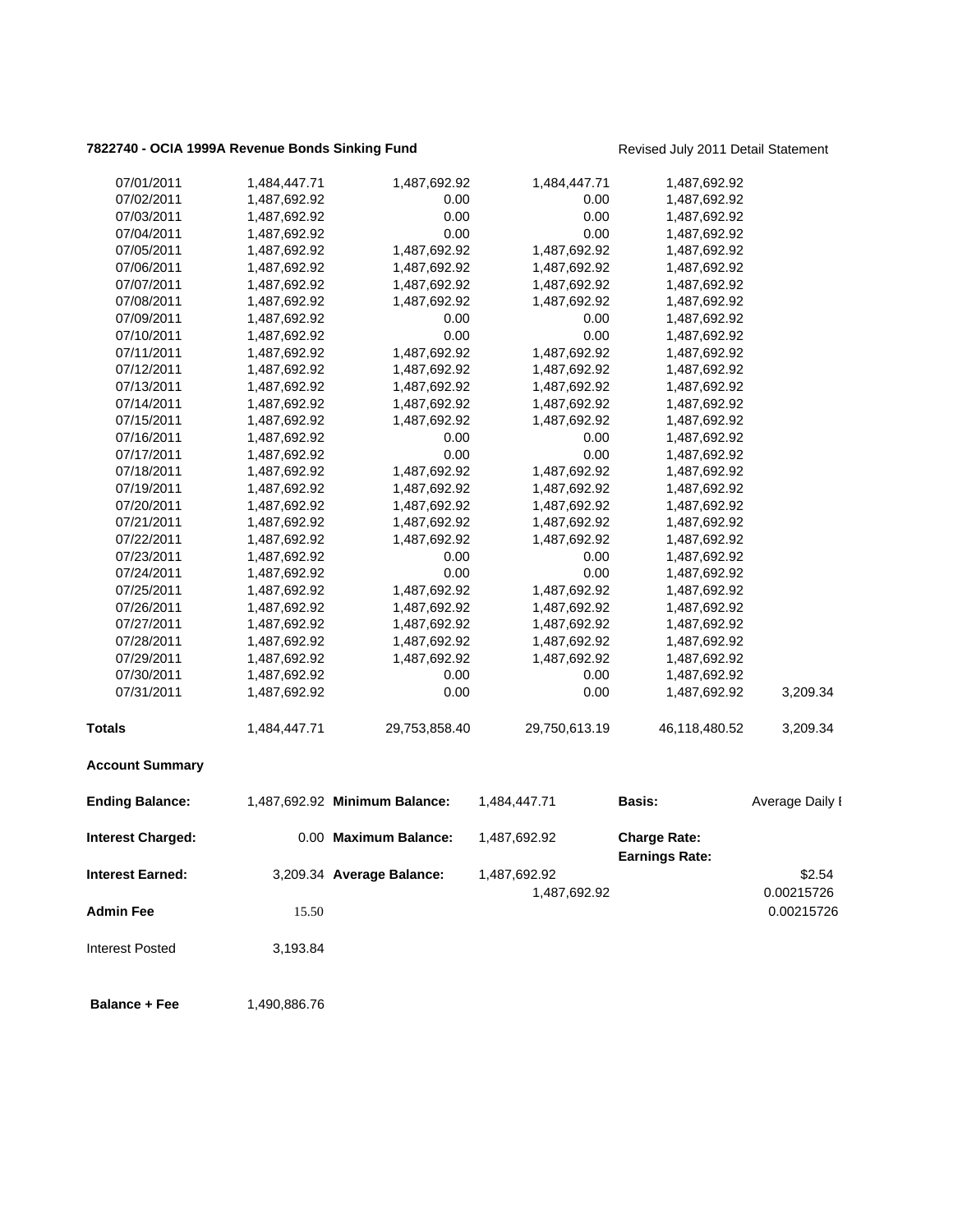## **7823740 - OCIA 2008B SINKING FUND** Revised July 2011 Detail Statement

| <b>Interest Charged:</b><br><b>Interest Earned:</b> |                          | 0.00 Maximum Balance:<br>1,093.00 Average Balance: | 506,660.99<br>506,660.99 | <b>Charge Rate:</b><br><b>Earnings Rate:</b> | \$2.54          |
|-----------------------------------------------------|--------------------------|----------------------------------------------------|--------------------------|----------------------------------------------|-----------------|
| <b>Ending Balance:</b>                              |                          | 506,660.99 Minimum Balance:                        | 505,555.77               | Basis:                                       | Average Daily I |
| <b>Account Summary</b>                              |                          |                                                    |                          |                                              |                 |
| <b>Totals</b>                                       | 505,555.77               | 10,133,219.80                                      | 10,132,114.58            | 15,706,490.69                                | 1,093.00        |
| 07/31/2011                                          | 506,660.99               | 0.00                                               | 0.00                     | 506,660.99                                   | 1,093.00        |
| 07/30/2011                                          | 506,660.99               | 0.00                                               | 0.00                     | 506,660.99                                   |                 |
| 07/29/2011                                          | 506,660.99               | 506,660.99                                         | 506,660.99               | 506,660.99                                   |                 |
| 07/28/2011                                          | 506,660.99               | 506,660.99                                         | 506,660.99               | 506,660.99                                   |                 |
| 07/27/2011                                          | 506,660.99               | 506,660.99                                         | 506,660.99               | 506,660.99                                   |                 |
| 07/26/2011                                          | 506,660.99               | 506,660.99                                         | 506,660.99               | 506,660.99                                   |                 |
| 07/24/2011<br>07/25/2011                            | 506,660.99<br>506,660.99 | 0.00<br>506,660.99                                 | 0.00<br>506,660.99       | 506,660.99<br>506,660.99                     |                 |
| 07/23/2011                                          | 506,660.99               | 0.00                                               | 0.00                     | 506,660.99                                   |                 |
| 07/22/2011                                          | 506,660.99               | 506,660.99                                         | 506,660.99               | 506,660.99                                   |                 |
| 07/21/2011                                          | 506,660.99               | 506,660.99                                         | 506,660.99               | 506,660.99                                   |                 |
| 07/20/2011                                          | 506,660.99               | 506,660.99                                         | 506,660.99               | 506,660.99                                   |                 |
| 07/19/2011                                          | 506,660.99               | 506,660.99                                         | 506,660.99               | 506,660.99                                   |                 |
| 07/18/2011                                          | 506,660.99               | 506,660.99                                         | 506,660.99               | 506,660.99                                   |                 |
| 07/17/2011                                          | 506,660.99               | 0.00                                               | 0.00                     | 506,660.99                                   |                 |
| 07/16/2011                                          | 506,660.99               | 0.00                                               | 0.00                     | 506,660.99                                   |                 |
| 07/15/2011                                          | 506,660.99               | 506,660.99                                         | 506,660.99               | 506,660.99                                   |                 |
| 07/14/2011                                          | 506,660.99               | 506,660.99                                         | 506,660.99               | 506,660.99                                   |                 |
| 07/13/2011                                          | 506,660.99               | 506,660.99                                         | 506,660.99               | 506,660.99                                   |                 |
| 07/12/2011                                          | 506,660.99               | 506,660.99                                         | 506,660.99               | 506,660.99                                   |                 |
| 07/11/2011                                          | 506,660.99               | 506,660.99                                         | 506,660.99               | 506,660.99                                   |                 |
| 07/10/2011                                          | 506,660.99               | 0.00                                               | 0.00                     | 506,660.99                                   |                 |
| 07/09/2011                                          | 506,660.99               | 0.00                                               | 0.00                     | 506,660.99                                   |                 |
| 07/08/2011                                          | 506,660.99               | 506,660.99                                         | 506,660.99               | 506,660.99                                   |                 |
| 07/07/2011                                          | 506,660.99               | 506,660.99                                         | 506,660.99               | 506,660.99                                   |                 |
| 07/06/2011                                          | 506,660.99               | 506,660.99                                         | 506,660.99               | 506,660.99                                   |                 |
| 07/05/2011                                          | 506,660.99               | 506,660.99                                         | 506,660.99               | 506,660.99                                   |                 |
| 07/04/2011                                          | 506,660.99               | 0.00                                               | 0.00                     | 506,660.99                                   |                 |
| 07/03/2011                                          | 506,660.99               | 0.00                                               | 0.00                     | 506,660.99                                   |                 |
| 07/02/2011                                          | 506,660.99               | 0.00                                               | 0.00                     | 506,660.99                                   |                 |
| 07/01/2011                                          | 505,555.77               | 506,660.99                                         | 505,555.77               | 506,660.99                                   |                 |

**Balance + Fee** 507,748.71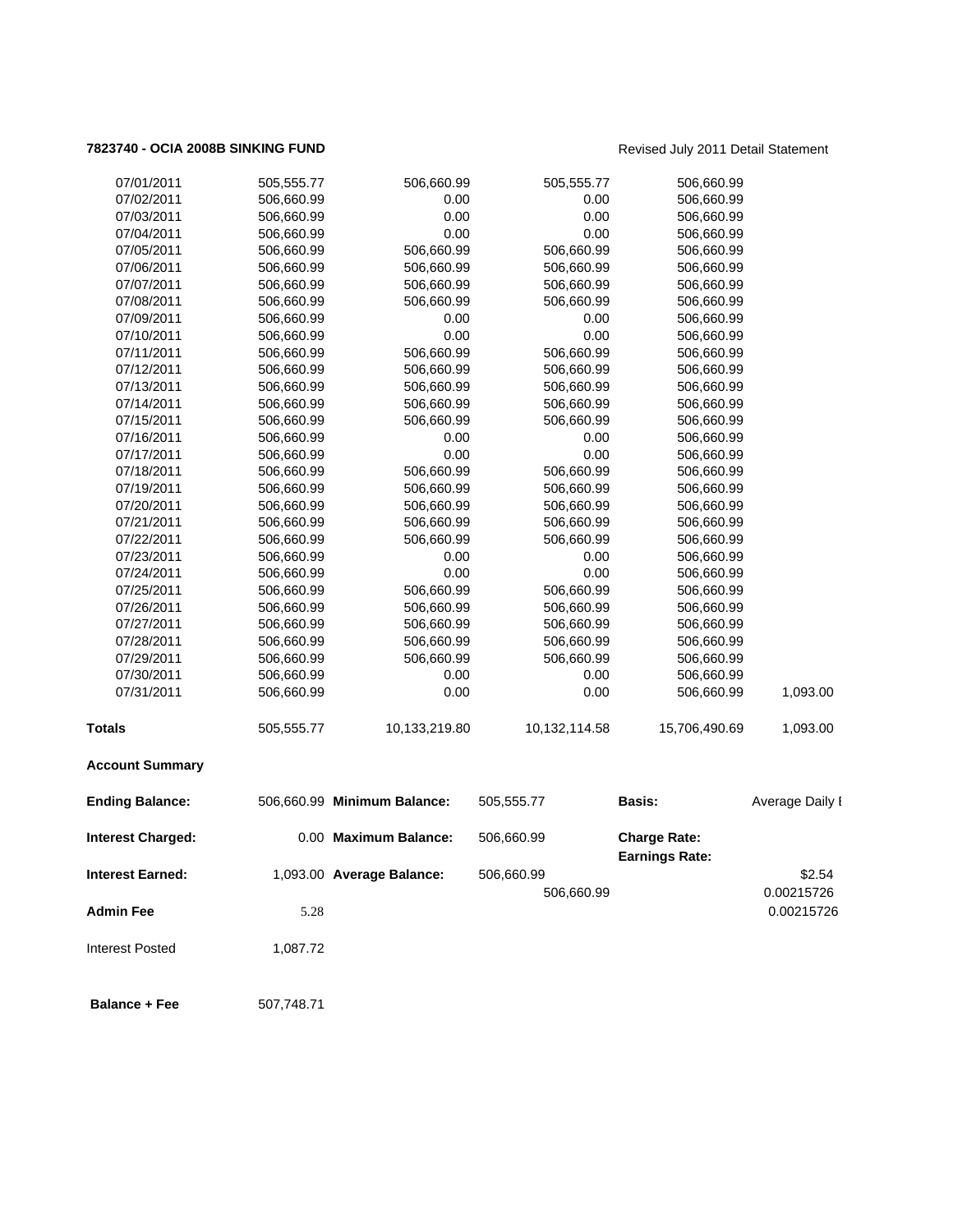## **7824740 - OCIA 1999B Revenue Bonds Sinking Fund** Revised July 2011 Detail Statement

| 07/01/2011               | 166,765.09 | 167,126.01                  | 166,765.09   | 167,126.01                                   |                 |
|--------------------------|------------|-----------------------------|--------------|----------------------------------------------|-----------------|
| 07/02/2011               | 167,126.01 | 0.00                        | 0.00         | 167,126.01                                   |                 |
| 07/03/2011               | 167,126.01 | 0.00                        | 0.00         | 167,126.01                                   |                 |
| 07/04/2011               | 167,126.01 | 0.00                        | 0.00         | 167,126.01                                   |                 |
| 07/05/2011               | 167,126.01 | 167,126.01                  | 167,126.01   | 167,126.01                                   |                 |
| 07/06/2011               | 167,126.01 | 167,126.01                  | 167,126.01   | 167,126.01                                   |                 |
| 07/07/2011               | 167,126.01 | 167,126.01                  | 167,126.01   | 167,126.01                                   |                 |
| 07/08/2011               | 167,126.01 | 167,126.01                  | 167,126.01   | 167,126.01                                   |                 |
| 07/09/2011               | 167,126.01 | 0.00                        | 0.00         | 167,126.01                                   |                 |
| 07/10/2011               | 167,126.01 | 0.00                        | 0.00         | 167,126.01                                   |                 |
| 07/11/2011               | 167,126.01 | 167,126.01                  | 167,126.01   | 167,126.01                                   |                 |
| 07/12/2011               | 167,126.01 | 167,126.01                  | 167,126.01   | 167,126.01                                   |                 |
| 07/13/2011               | 167,126.01 | 167,126.01                  | 167,126.01   | 167,126.01                                   |                 |
| 07/14/2011               | 167,126.01 | 167,126.01                  | 167,126.01   | 167,126.01                                   |                 |
| 07/15/2011               | 167,126.01 | 167,126.01                  | 167,126.01   | 167,126.01                                   |                 |
| 07/16/2011               | 167,126.01 | 0.00                        | 0.00         | 167,126.01                                   |                 |
| 07/17/2011               | 167,126.01 | 0.00                        | 0.00         | 167,126.01                                   |                 |
| 07/18/2011               | 167,126.01 | 167,126.01                  | 167,126.01   | 167,126.01                                   |                 |
| 07/19/2011               | 167,126.01 | 167,126.01                  | 167,126.01   | 167,126.01                                   |                 |
| 07/20/2011               | 167,126.01 | 167,126.01                  | 167,126.01   | 167,126.01                                   |                 |
| 07/21/2011               | 167,126.01 | 167,126.01                  | 167,126.01   | 167,126.01                                   |                 |
| 07/22/2011               | 167,126.01 | 167,126.01                  | 167,126.01   | 167,126.01                                   |                 |
| 07/23/2011               | 167,126.01 | 0.00                        | 0.00         | 167,126.01                                   |                 |
| 07/24/2011               | 167,126.01 | 0.00                        | 0.00         | 167,126.01                                   |                 |
| 07/25/2011               | 167,126.01 | 167,126.01                  | 167,126.01   | 167,126.01                                   |                 |
| 07/26/2011               | 167,126.01 | 167,126.01                  | 167,126.01   | 167,126.01                                   |                 |
| 07/27/2011               | 167,126.01 | 167,126.01                  | 167,126.01   | 167,126.01                                   |                 |
| 07/28/2011               | 167,126.01 | 167,126.01                  | 167,126.01   | 167,126.01                                   |                 |
| 07/29/2011               | 167,126.01 | 167,126.01                  | 167,126.01   | 167,126.01                                   |                 |
| 07/30/2011               | 167,126.01 | 0.00                        | 0.00         | 167,126.01                                   |                 |
| 07/31/2011               | 167,126.01 | 0.00                        | 0.00         | 167,126.01                                   | 360.53          |
| Totals                   | 166,765.09 | 3,342,520.20                | 3,342,159.28 | 5,180,906.31                                 | 360.53          |
| <b>Account Summary</b>   |            |                             |              |                                              |                 |
| <b>Ending Balance:</b>   |            | 167,126.01 Minimum Balance: | 166,765.09   | <b>Basis:</b>                                | Average Daily I |
| <b>Interest Charged:</b> |            | 0.00 Maximum Balance:       | 167,126.01   | <b>Charge Rate:</b><br><b>Earnings Rate:</b> |                 |
| <b>Interest Earned:</b>  |            | 360.53 Average Balance:     | 167,126.01   |                                              | \$2.54          |
|                          |            |                             | 167,126.01   |                                              | 0.00215726      |
| <b>Admin Fee</b>         | 1.74       |                             |              |                                              | 0.00215726      |
| <b>Interest Posted</b>   | 358.79     |                             |              |                                              |                 |
| <b>Balance + Fee</b>     | 167,484.80 |                             |              |                                              |                 |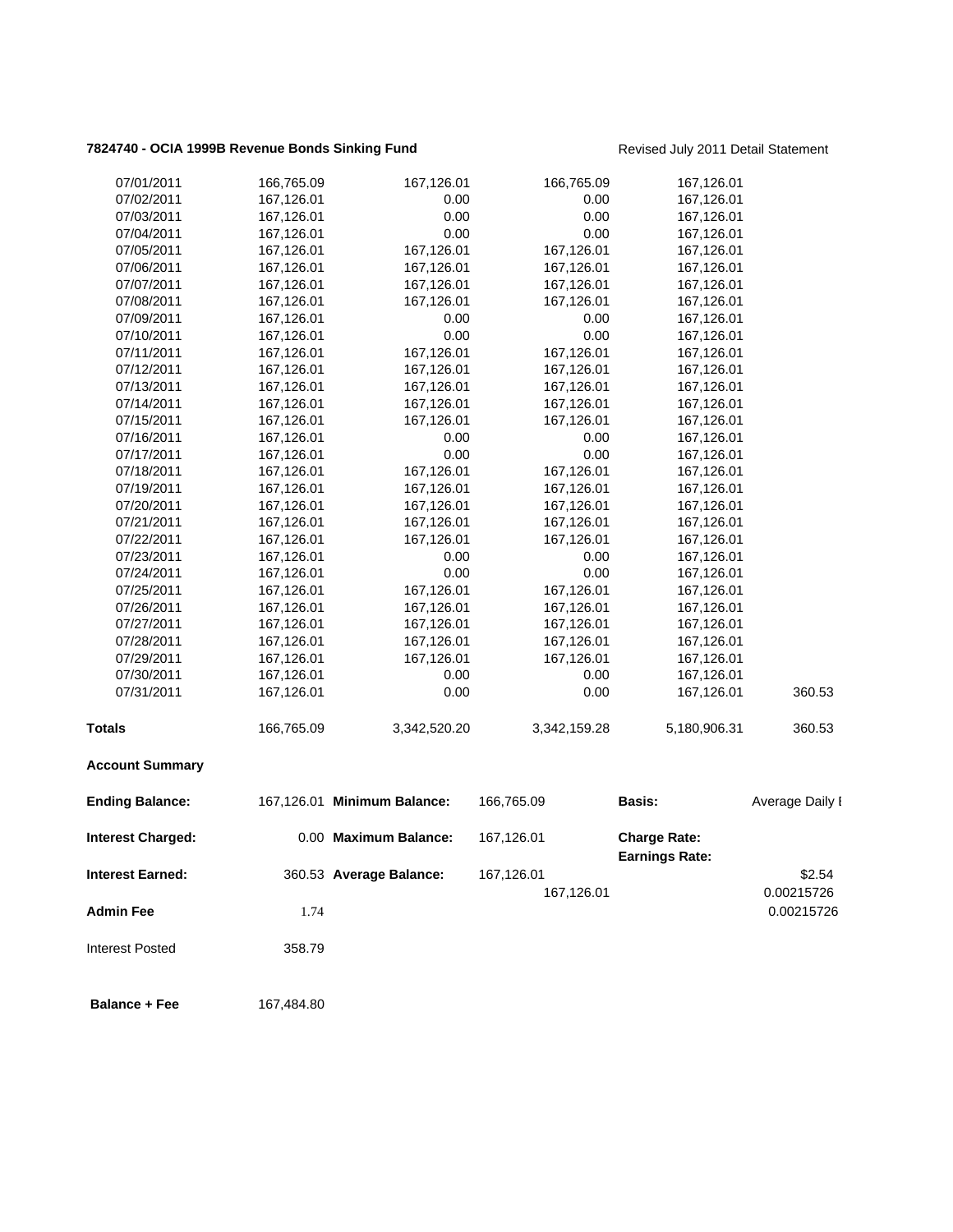## **7826740 - OCIA 1999C Revenue Bonds Sinking Fund** Revised July 2011 Detail Statement

| <b>Balance + Fee</b>     | 27,375.29              |                            |           |              |                                              |                      |
|--------------------------|------------------------|----------------------------|-----------|--------------|----------------------------------------------|----------------------|
| <b>Interest Posted</b>   | 58.64                  |                            |           |              |                                              |                      |
| <b>Admin Fee</b>         | 0.28                   |                            |           |              |                                              | 0.00215726           |
| <b>Interest Earned:</b>  |                        | 58.93 Average Balance:     | 27,316.65 | 27,316.65    |                                              | \$2.54<br>0.00215726 |
| <b>Interest Charged:</b> |                        | 0.00 Maximum Balance:      | 27,316.65 |              | <b>Charge Rate:</b><br><b>Earnings Rate:</b> |                      |
| <b>Ending Balance:</b>   |                        | 27,316.65 Minimum Balance: | 27,257.06 |              | Basis:                                       | Average Daily I      |
| <b>Account Summary</b>   |                        |                            |           |              |                                              |                      |
| <b>Totals</b>            | 27,257.06              | 546,333.00                 |           | 546,273.41   | 846,816.15                                   | 58.93                |
| 07/31/2011               | 27,316.65              | 0.00                       |           | 0.00         | 27,316.65                                    | 58.93                |
| 07/30/2011               | 27,316.65              | 0.00                       |           | 0.00         | 27,316.65                                    |                      |
| 07/29/2011               | 27,316.65              | 27,316.65                  |           | 27,316.65    | 27,316.65                                    |                      |
| 07/28/2011               | 27,316.65              | 27,316.65                  |           | 27,316.65    | 27,316.65                                    |                      |
| 07/27/2011               | 27,316.65              | 27,316.65                  |           | 27,316.65    | 27,316.65                                    |                      |
| 07/26/2011               | 27,316.65              | 27,316.65                  |           | 27,316.65    | 27,316.65                                    |                      |
| 07/25/2011               | 27,316.65              | 27,316.65                  |           | 27,316.65    | 27,316.65                                    |                      |
| 07/24/2011               | 27,316.65              | 0.00                       |           | 0.00         | 27,316.65                                    |                      |
| 07/23/2011               | 27,316.65              | 0.00                       |           | 0.00         | 27,316.65                                    |                      |
| 07/22/2011               | 27,316.65              | 27,316.65                  |           | 27,316.65    | 27,316.65                                    |                      |
| 07/21/2011               | 27,316.65              | 27,316.65                  |           | 27,316.65    | 27,316.65                                    |                      |
| 07/20/2011               | 27,316.65              | 27,316.65                  |           | 27,316.65    | 27,316.65                                    |                      |
| 07/19/2011               | 27,316.65              | 27,316.65                  |           | 27,316.65    | 27,316.65                                    |                      |
| 07/18/2011               | 27,316.65              | 27,316.65                  |           | 27,316.65    | 27,316.65                                    |                      |
| 07/17/2011               | 27,316.65              | 0.00                       |           | 0.00         | 27,316.65                                    |                      |
| 07/16/2011               | 27,316.65              | 0.00                       |           | 0.00         | 27,316.65                                    |                      |
| 07/15/2011               | 27,316.65              | 27,316.65                  |           | 27,316.65    | 27,316.65                                    |                      |
| 07/14/2011               | 27,316.65              | 27,316.65                  |           | 27,316.65    | 27,316.65                                    |                      |
| 07/13/2011               | 27,316.65              | 27,316.65                  |           | 27,316.65    | 27,316.65                                    |                      |
| 07/12/2011               | 27,316.65              | 27,316.65                  |           | 27,316.65    | 27,316.65                                    |                      |
| 07/11/2011               | 27,316.65              | 27,316.65                  |           | 27,316.65    | 27,316.65                                    |                      |
| 07/10/2011               | 27,316.65              | 0.00                       |           | 0.00         | 27,316.65                                    |                      |
| 07/09/2011               | 27,316.65              | 0.00                       |           | 0.00         | 27,316.65                                    |                      |
| 07/08/2011               | 27,316.65              | 27,316.65                  |           | 27,316.65    | 27,316.65                                    |                      |
| 07/07/2011               | 27,316.65              | 27,316.65                  |           | 27,316.65    | 27,316.65                                    |                      |
| 07/06/2011               | 27,316.65              | 27,316.65                  |           | 27,316.65    | 27,316.65                                    |                      |
| 07/04/2011<br>07/05/2011 | 27,316.65<br>27,316.65 | 27,316.65                  |           | 27,316.65    | 27,316.65<br>27,316.65                       |                      |
| 07/03/2011               | 27,316.65              | 0.00<br>0.00               |           | 0.00<br>0.00 | 27,316.65                                    |                      |
| 07/02/2011               | 27,316.65              | 0.00                       |           | 0.00         | 27,316.65                                    |                      |
| 07/01/2011               | 27,257.06              | 27,316.65                  |           | 27,257.06    | 27,316.65                                    |                      |
|                          |                        |                            |           |              |                                              |                      |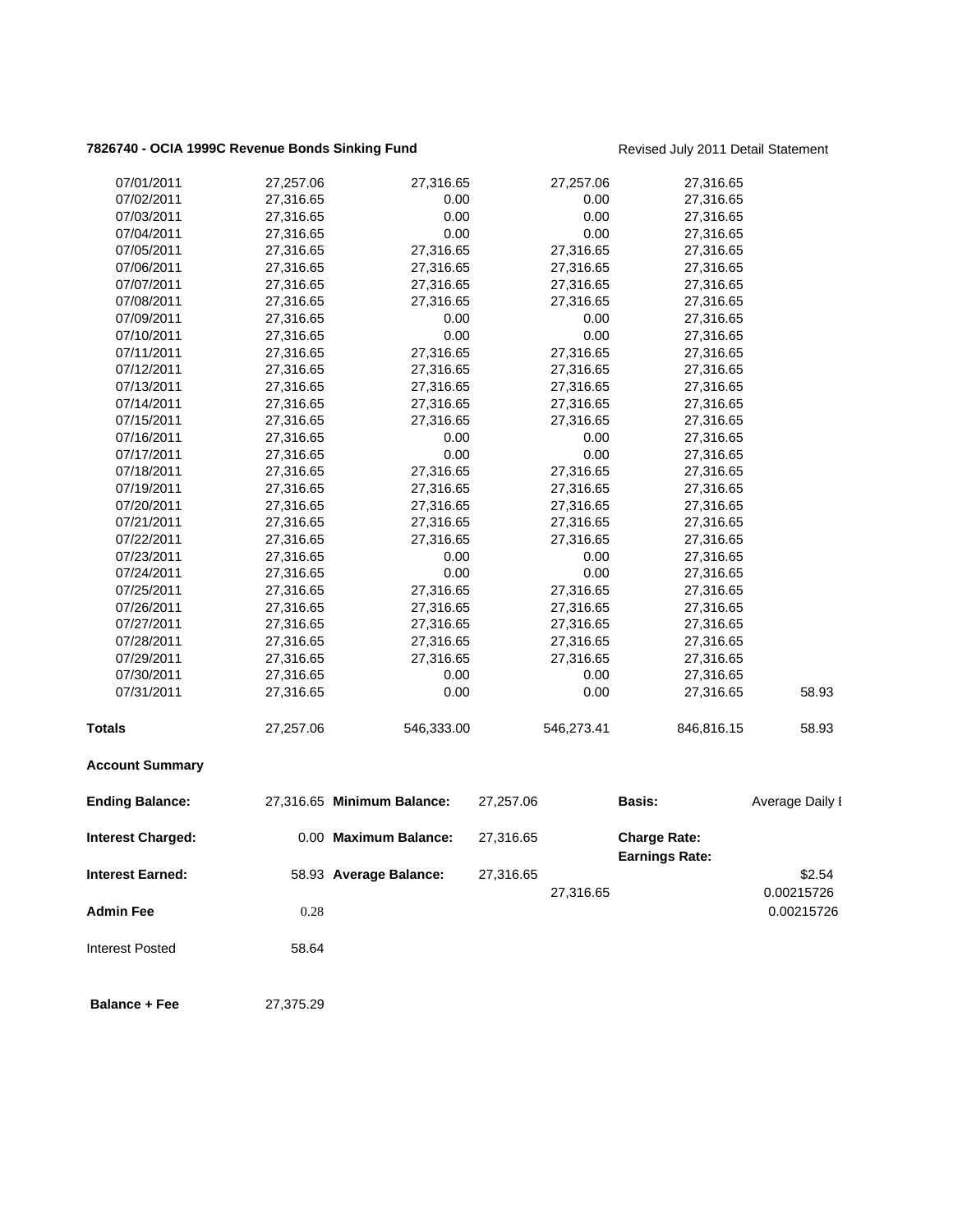# **7828740 - OCIA Series 1999D Sinking Fund Revised July 2011 Detail Statement**

| 07/01/2011               | 70,749.80 | 70,904.47                  |           | 70,749.80    | 70,904.47                                    |                 |
|--------------------------|-----------|----------------------------|-----------|--------------|----------------------------------------------|-----------------|
| 07/02/2011               | 70,904.47 | 0.00                       |           | 0.00         | 70,904.47                                    |                 |
| 07/03/2011               | 70,904.47 | 0.00                       |           | 0.00         | 70,904.47                                    |                 |
| 07/04/2011               | 70,904.47 | 0.00                       |           | 0.00         | 70,904.47                                    |                 |
| 07/05/2011               | 70,904.47 | 70,904.47                  |           | 70,904.47    | 70,904.47                                    |                 |
| 07/06/2011               | 70,904.47 | 70,904.47                  |           | 70,904.47    | 70,904.47                                    |                 |
| 07/07/2011               | 70,904.47 | 70,904.47                  |           | 70,904.47    | 70,904.47                                    |                 |
| 07/08/2011               | 70,904.47 | 70,904.47                  |           | 70,904.47    | 70,904.47                                    |                 |
| 07/09/2011               | 70,904.47 | 0.00                       |           | 0.00         | 70,904.47                                    |                 |
| 07/10/2011               | 70,904.47 | 0.00                       |           | 0.00         | 70,904.47                                    |                 |
| 07/11/2011               | 70,904.47 | 70,904.47                  |           | 70,904.47    | 70,904.47                                    |                 |
| 07/12/2011               | 70,904.47 | 70,904.47                  |           | 70,904.47    | 70,904.47                                    |                 |
| 07/13/2011               | 70,904.47 | 70,904.47                  |           | 70,904.47    | 70,904.47                                    |                 |
| 07/14/2011               | 70,904.47 | 70,904.47                  |           | 70,904.47    | 70,904.47                                    |                 |
| 07/15/2011               | 70,904.47 | 70,904.47                  |           | 70,904.47    | 70,904.47                                    |                 |
| 07/16/2011               | 70,904.47 | 0.00                       |           | 0.00         | 70,904.47                                    |                 |
| 07/17/2011               | 70,904.47 | 0.00                       |           | 0.00         | 70,904.47                                    |                 |
| 07/18/2011               | 70,904.47 | 70,904.47                  |           | 70,904.47    | 70,904.47                                    |                 |
| 07/19/2011               | 70,904.47 | 70,904.47                  |           | 70,904.47    | 70,904.47                                    |                 |
| 07/20/2011               | 70,904.47 | 70,904.47                  |           | 70,904.47    | 70,904.47                                    |                 |
| 07/21/2011               | 70,904.47 | 70,904.47                  |           | 70,904.47    | 70,904.47                                    |                 |
| 07/22/2011               | 70,904.47 | 70,904.47                  |           | 70,904.47    | 70,904.47                                    |                 |
| 07/23/2011               | 70,904.47 | 0.00                       |           | 0.00         | 70,904.47                                    |                 |
| 07/24/2011               | 70,904.47 | 0.00                       |           | 0.00         | 70,904.47                                    |                 |
| 07/25/2011               | 70,904.47 | 70,904.47                  |           | 70,904.47    | 70,904.47                                    |                 |
| 07/26/2011               | 70,904.47 | 70,904.47                  |           | 70,904.47    | 70,904.47                                    |                 |
| 07/27/2011               | 70,904.47 | 70,904.47                  |           | 70,904.47    | 70,904.47                                    |                 |
| 07/28/2011               | 70,904.47 | 70,904.47                  |           | 70,904.47    | 70,904.47                                    |                 |
| 07/29/2011               | 70,904.47 | 70,904.47                  |           | 70,904.47    | 70,904.47                                    |                 |
| 07/30/2011               | 70,904.47 | 0.00                       |           | 0.00         | 70,904.47                                    |                 |
| 07/31/2011               | 70,904.47 | 0.00                       |           | 0.00         | 70,904.47                                    | 152.96          |
| <b>Totals</b>            | 70,749.80 | 1,418,089.40               |           | 1,417,934.73 | 2,198,038.57                                 | 152.96          |
| <b>Account Summary</b>   |           |                            |           |              |                                              |                 |
| <b>Ending Balance:</b>   |           | 70,904.47 Minimum Balance: | 70,749.80 |              | <b>Basis:</b>                                | Average Daily I |
| <b>Interest Charged:</b> |           | 0.00 Maximum Balance:      | 70,904.47 |              | <b>Charge Rate:</b><br><b>Earnings Rate:</b> |                 |
| <b>Interest Earned:</b>  |           | 152.96 Average Balance:    | 70,904.47 |              |                                              | \$2.54          |
|                          |           |                            |           | 70,904.47    |                                              | 0.00215726      |
| <b>Admin Fee</b>         | 0.74      |                            |           |              |                                              | 0.00215726      |
|                          |           |                            |           |              |                                              |                 |
| <b>Interest Posted</b>   | 152.22    |                            |           |              |                                              |                 |
| <b>Balance + Fee</b>     | 71,056.69 |                            |           |              |                                              |                 |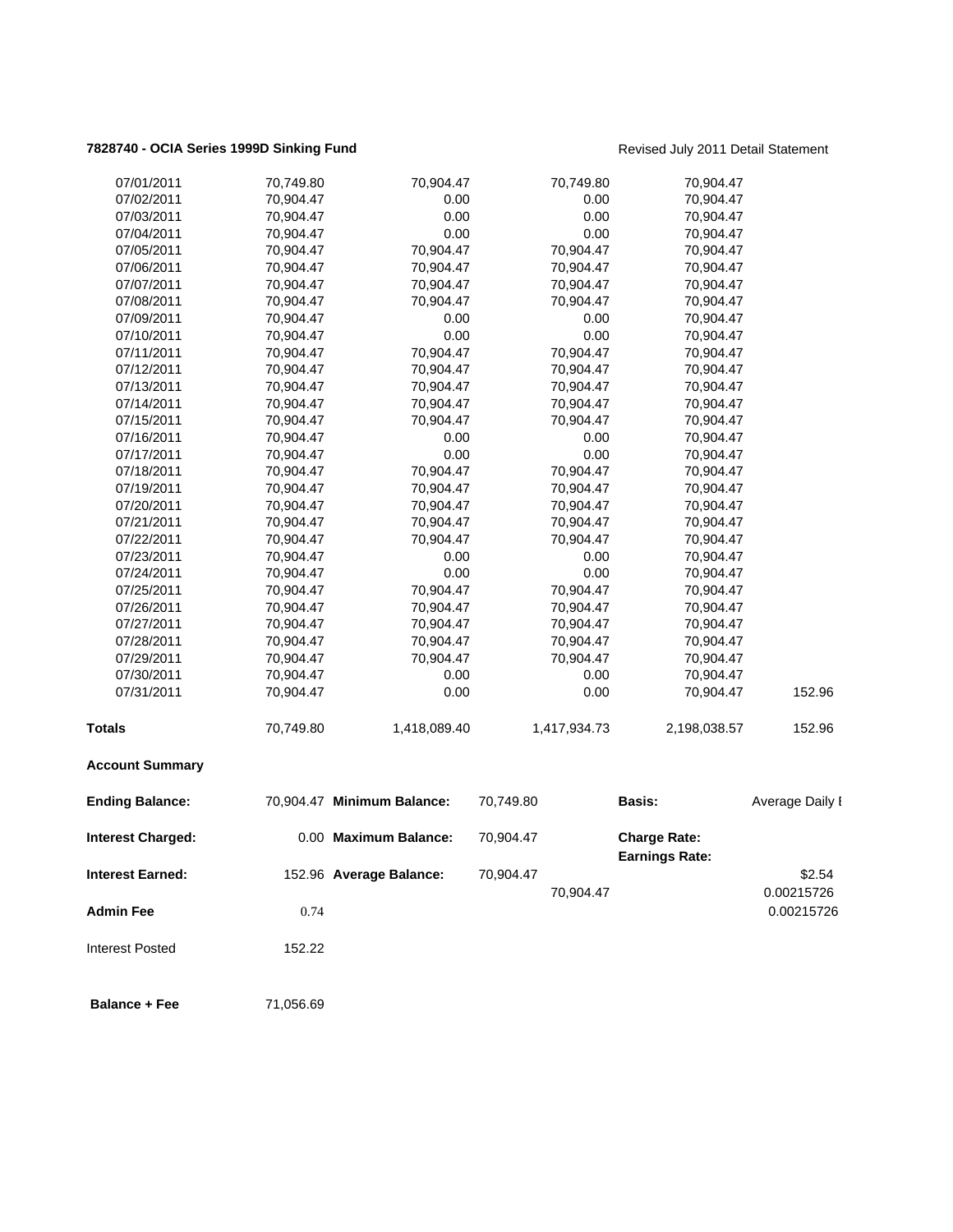## **7829740 - OCIA 2003C Sinking Fund** Revised July 2011 Detail Statement

| <b>Admin Fee</b><br><b>Interest Posted</b> | 13.16<br>2,712.04            |                               |                              |                                              | 0.00215726           |
|--------------------------------------------|------------------------------|-------------------------------|------------------------------|----------------------------------------------|----------------------|
| <b>Interest Earned:</b>                    |                              | 2,725.20 Average Balance:     | 1,263,268.47<br>1,263,268.47 |                                              | \$2.54<br>0.00215726 |
| <b>Interest Charged:</b>                   |                              | 0.00 Maximum Balance:         | 1,263,268.47                 | <b>Charge Rate:</b><br><b>Earnings Rate:</b> |                      |
| <b>Ending Balance:</b>                     |                              | 1,263,268.47 Minimum Balance: | 1,260,944.31                 | Basis:                                       | Average Daily I      |
| <b>Account Summary</b>                     |                              |                               |                              |                                              |                      |
| <b>Totals</b>                              | 1,260,944.31                 | 25,265,369.40                 | 25,263,045.24                | 39,161,322.57                                | 2,725.20             |
| 07/31/2011                                 | 1,263,268.47                 | 0.00                          | 0.00                         | 1,263,268.47                                 | 2,725.20             |
| 07/30/2011                                 | 1,263,268.47                 | 0.00                          | 0.00                         | 1,263,268.47                                 |                      |
| 07/29/2011                                 | 1,263,268.47                 | 1,263,268.47                  | 1,263,268.47                 | 1,263,268.47                                 |                      |
| 07/28/2011                                 | 1,263,268.47                 | 1,263,268.47                  | 1,263,268.47                 | 1,263,268.47                                 |                      |
| 07/27/2011                                 | 1,263,268.47                 | 1,263,268.47                  | 1,263,268.47                 | 1,263,268.47                                 |                      |
| 07/26/2011                                 | 1,263,268.47                 | 1,263,268.47                  | 1,263,268.47                 | 1,263,268.47                                 |                      |
| 07/25/2011                                 | 1,263,268.47                 | 1,263,268.47                  | 1,263,268.47                 | 1,263,268.47                                 |                      |
| 07/24/2011                                 | 1,263,268.47                 | 0.00                          | 0.00                         | 1,263,268.47                                 |                      |
| 07/23/2011                                 | 1,263,268.47                 | 0.00                          | 0.00                         | 1,263,268.47                                 |                      |
| 07/22/2011                                 | 1,263,268.47                 | 1,263,268.47                  | 1,263,268.47                 | 1,263,268.47                                 |                      |
| 07/21/2011                                 | 1,263,268.47                 | 1,263,268.47                  | 1,263,268.47                 | 1,263,268.47                                 |                      |
| 07/20/2011                                 | 1,263,268.47                 | 1,263,268.47                  | 1,263,268.47                 | 1,263,268.47                                 |                      |
| 07/19/2011                                 | 1,263,268.47                 | 1,263,268.47                  | 1,263,268.47                 | 1,263,268.47                                 |                      |
| 07/18/2011                                 | 1,263,268.47                 | 1,263,268.47                  | 1,263,268.47                 | 1,263,268.47                                 |                      |
| 07/17/2011                                 | 1,263,268.47                 | 0.00                          | 0.00                         | 1,263,268.47                                 |                      |
| 07/16/2011                                 | 1,263,268.47                 | 0.00                          | 0.00                         | 1,263,268.47                                 |                      |
| 07/15/2011                                 | 1,263,268.47                 | 1,263,268.47                  | 1,263,268.47                 | 1,263,268.47                                 |                      |
| 07/14/2011                                 | 1,263,268.47                 | 1,263,268.47                  | 1,263,268.47                 | 1,263,268.47                                 |                      |
| 07/13/2011                                 | 1,263,268.47                 | 1,263,268.47                  | 1,263,268.47                 | 1,263,268.47                                 |                      |
| 07/12/2011                                 | 1,263,268.47                 | 1,263,268.47                  | 1,263,268.47                 | 1,263,268.47                                 |                      |
| 07/11/2011                                 | 1,263,268.47                 | 1,263,268.47                  | 1,263,268.47                 | 1,263,268.47                                 |                      |
| 07/10/2011                                 | 1,263,268.47                 | 0.00                          | 0.00                         | 1,263,268.47                                 |                      |
| 07/09/2011                                 | 1,263,268.47                 | 0.00                          | 0.00                         | 1,263,268.47                                 |                      |
| 07/08/2011                                 | 1,263,268.47                 | 1,263,268.47                  | 1,263,268.47                 | 1,263,268.47                                 |                      |
| 07/07/2011                                 | 1,263,268.47                 | 1,263,268.47                  | 1,263,268.47                 | 1,263,268.47                                 |                      |
| 07/05/2011<br>07/06/2011                   | 1,263,268.47<br>1,263,268.47 | 1,263,268.47                  | 1,263,268.47<br>1,263,268.47 | 1,263,268.47<br>1,263,268.47                 |                      |
| 07/04/2011                                 | 1,263,268.47                 | 0.00<br>1,263,268.47          | 0.00                         | 1,263,268.47                                 |                      |
| 07/03/2011                                 | 1,263,268.47                 | 0.00                          | 0.00                         | 1,263,268.47                                 |                      |
| 07/02/2011                                 | 1,263,268.47                 | 0.00                          | 0.00                         | 1,263,268.47                                 |                      |
| 07/01/2011                                 | 1,260,944.31                 | 1,263,268.47                  | 1,260,944.31                 | 1,263,268.47                                 |                      |
|                                            |                              |                               |                              |                                              |                      |

**Balance + Fee** 1,265,980.51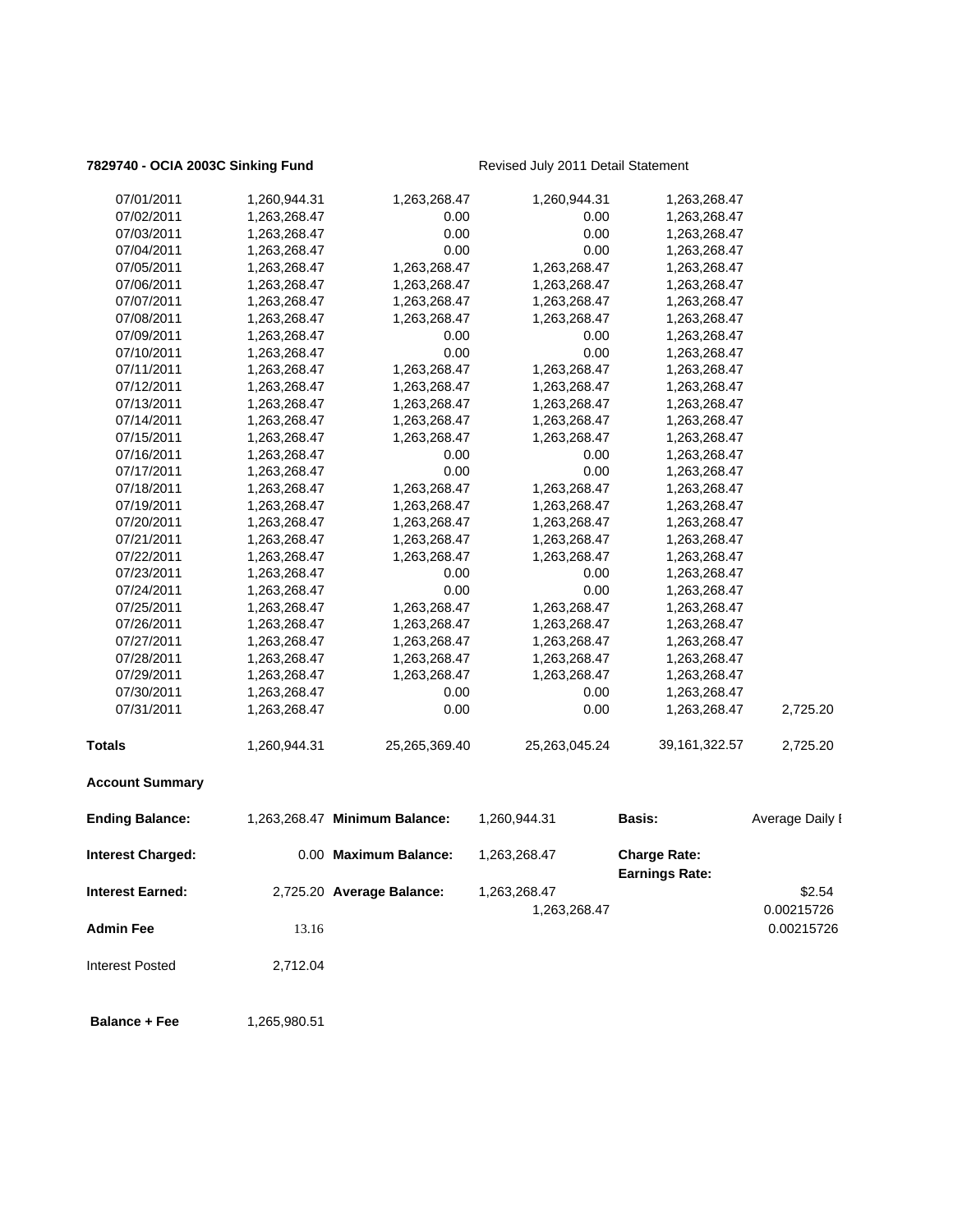## **7830740 - OCIA 2003D Sinking Fund** Revised July 2011 Detail Statement

189,924.82 0.00215726

| <b>Interest Earned:</b>  |            | 409.72 Average Balance:     | 189,924.82   | <b>Earnings Rate:</b> | \$2.54          |
|--------------------------|------------|-----------------------------|--------------|-----------------------|-----------------|
| <b>Interest Charged:</b> |            | 0.00 Maximum Balance:       | 189,924.82   | <b>Charge Rate:</b>   |                 |
| <b>Ending Balance:</b>   |            | 189,924.82 Minimum Balance: | 189,556.36   | <b>Basis:</b>         | Average Daily I |
| <b>Account Summary</b>   |            |                             |              |                       |                 |
| <b>Totals</b>            | 189,556.36 | 3,798,496.40                | 3,798,127.94 | 5,887,669.42          | 409.72          |
| 07/31/2011               | 189,924.82 | 0.00                        | 0.00         | 189,924.82            | 409.72          |
| 07/30/2011               | 189,924.82 | 0.00                        | 0.00         | 189,924.82            |                 |
| 07/29/2011               | 189,924.82 | 189,924.82                  | 189,924.82   | 189,924.82            |                 |
| 07/28/2011               | 189,924.82 | 189,924.82                  | 189,924.82   | 189,924.82            |                 |
| 07/27/2011               | 189,924.82 | 189,924.82                  | 189,924.82   | 189,924.82            |                 |
| 07/26/2011               | 189,924.82 | 189,924.82                  | 189,924.82   | 189,924.82            |                 |
| 07/25/2011               | 189,924.82 | 189,924.82                  | 189,924.82   | 189,924.82            |                 |
| 07/24/2011               | 189,924.82 | 0.00                        | 0.00         | 189,924.82            |                 |
| 07/23/2011               | 189,924.82 | 0.00                        | 0.00         | 189,924.82            |                 |
| 07/22/2011               | 189,924.82 | 189,924.82                  | 189,924.82   | 189,924.82            |                 |
| 07/21/2011               | 189,924.82 | 189,924.82                  | 189,924.82   | 189,924.82            |                 |
| 07/20/2011               | 189,924.82 | 189,924.82                  | 189,924.82   | 189,924.82            |                 |
| 07/19/2011               | 189,924.82 | 189,924.82                  | 189,924.82   | 189,924.82            |                 |
| 07/18/2011               | 189,924.82 | 189,924.82                  | 189,924.82   | 189,924.82            |                 |
| 07/17/2011               | 189,924.82 | 0.00                        | 0.00         | 189,924.82            |                 |
| 07/16/2011               | 189,924.82 | 0.00                        | 0.00         | 189,924.82            |                 |
| 07/15/2011               | 189,924.82 | 189,924.82                  | 189,924.82   | 189,924.82            |                 |
| 07/14/2011               | 189,924.82 | 189,924.82                  | 189,924.82   | 189,924.82            |                 |
| 07/13/2011               | 189,924.82 | 189,924.82                  | 189,924.82   | 189,924.82            |                 |
| 07/12/2011               | 189,924.82 | 189,924.82                  | 189,924.82   | 189,924.82            |                 |
| 07/11/2011               | 189,924.82 | 189,924.82                  | 189,924.82   | 189,924.82            |                 |
| 07/10/2011               | 189,924.82 | 0.00                        | 0.00         | 189,924.82            |                 |
| 07/09/2011               | 189,924.82 | 0.00                        | 0.00         | 189,924.82            |                 |
| 07/08/2011               | 189,924.82 | 189,924.82                  | 189,924.82   | 189,924.82            |                 |
| 07/07/2011               | 189,924.82 | 189,924.82                  | 189,924.82   | 189,924.82            |                 |
| 07/06/2011               | 189,924.82 | 189,924.82                  | 189,924.82   | 189,924.82            |                 |
| 07/05/2011               | 189,924.82 | 189,924.82                  | 189,924.82   | 189,924.82            |                 |
| 07/04/2011               | 189,924.82 | 0.00                        | 0.00         | 189,924.82            |                 |
| 07/03/2011               | 189,924.82 | 0.00                        | 0.00         | 189,924.82            |                 |
| 07/02/2011               | 189,924.82 | 0.00                        | 0.00         | 189,924.82            |                 |
| 07/01/2011               | 189,556.36 | 189,924.82                  | 189,556.36   | 189,924.82            |                 |
|                          |            |                             |              |                       |                 |

**Admin Fee** 2.2 and 2.98 1.98 1.98 1.98 1.98 1.98 1.98 1.000 1.000 1.000 1.000 1.000 1.000 1.000 1.000 1.000 1.000 1.000 1.000 1.000 1.000 1.000 1.000 1.000 1.000 1.000 1.000 1.000 1.000 1.000 1.000 1.000 1.000 1.000 1.000 Interest Posted 407.74

**Balance + Fee** 190,332.56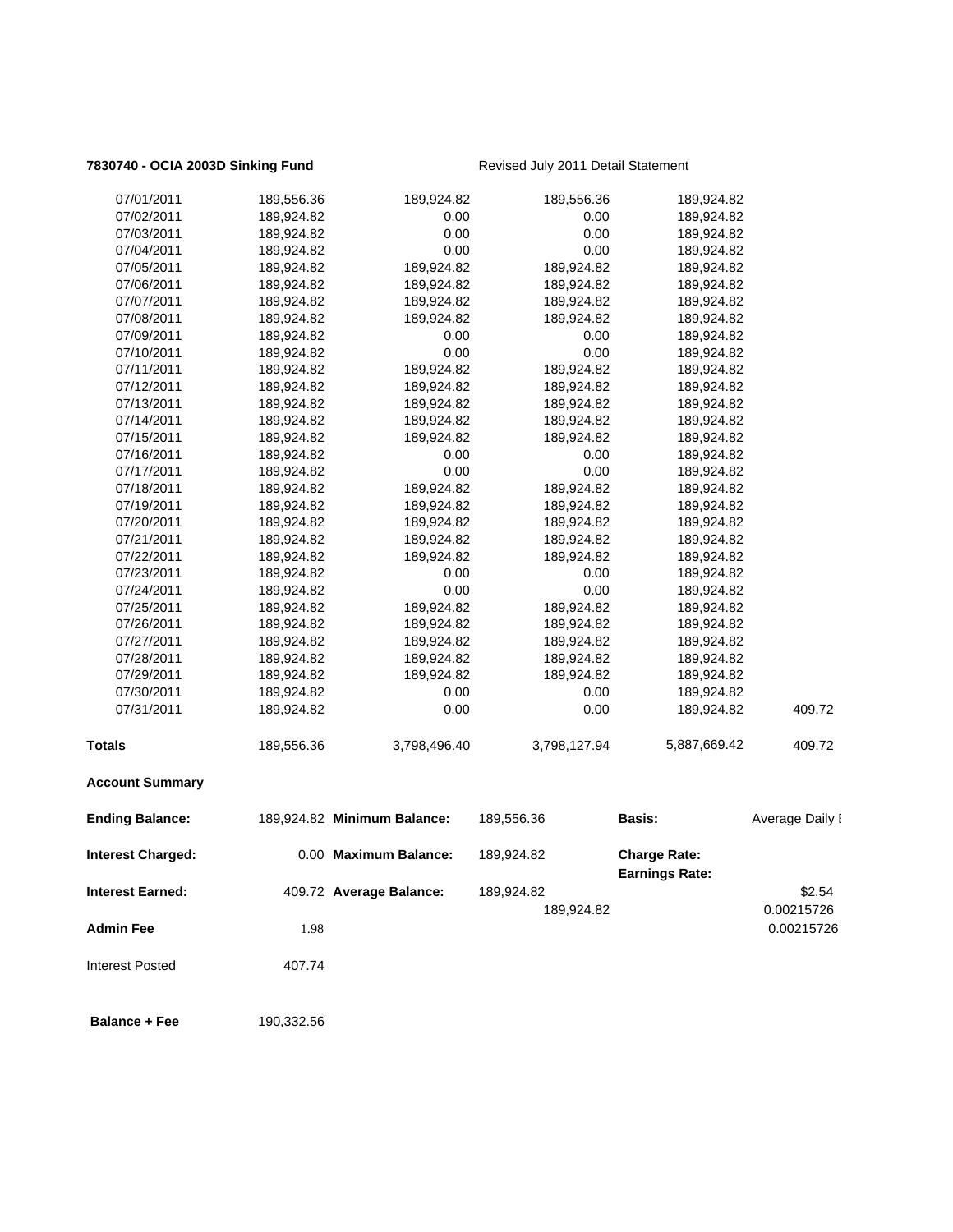## **7831740 - OCIA 2003E SINKING FUND** Revised July 2011 Detail Statement

| <b>Interest Charged:</b> |              | 0.00 Maximum Balance:         | 1,354,807.83  | <b>Charge Rate:</b> |                 |
|--------------------------|--------------|-------------------------------|---------------|---------------------|-----------------|
| <b>Ending Balance:</b>   |              | 1,354,807.83 Minimum Balance: | 1,351,917.08  | <b>Basis:</b>       | Average Daily I |
| <b>Account Summary</b>   |              |                               |               |                     |                 |
| <b>Totals</b>            | 1,351,917.08 | 27,096,156.60                 | 27,093,265.85 | 41,999,042.73       | 2,922.67        |
| 07/31/2011               | 1,354,807.83 | 0.00                          | 0.00          | 1,354,807.83        | 2,922.67        |
| 07/30/2011               | 1,354,807.83 | 0.00                          | 0.00          | 1,354,807.83        |                 |
| 07/29/2011               | 1,354,807.83 | 1,354,807.83                  | 1,354,807.83  | 1,354,807.83        |                 |
| 07/28/2011               | 1,354,807.83 | 1,354,807.83                  | 1,354,807.83  | 1,354,807.83        |                 |
| 07/27/2011               | 1,354,807.83 | 1,354,807.83                  | 1,354,807.83  | 1,354,807.83        |                 |
| 07/26/2011               | 1,354,807.83 | 1,354,807.83                  | 1,354,807.83  | 1,354,807.83        |                 |
| 07/25/2011               | 1,354,807.83 | 1,354,807.83                  | 1,354,807.83  | 1,354,807.83        |                 |
| 07/24/2011               | 1,354,807.83 | 0.00                          | 0.00          | 1,354,807.83        |                 |
| 07/23/2011               | 1,354,807.83 | 0.00                          | 0.00          | 1,354,807.83        |                 |
| 07/22/2011               | 1,354,807.83 | 1,354,807.83                  | 1,354,807.83  | 1,354,807.83        |                 |
| 07/21/2011               | 1,354,807.83 | 1,354,807.83                  | 1,354,807.83  | 1,354,807.83        |                 |
| 07/20/2011               | 1,354,807.83 | 1,354,807.83                  | 1,354,807.83  | 1,354,807.83        |                 |
| 07/19/2011               | 1,354,807.83 | 1,354,807.83                  | 1,354,807.83  | 1,354,807.83        |                 |
| 07/18/2011               | 1,354,807.83 | 1,354,807.83                  | 1,354,807.83  | 1,354,807.83        |                 |
| 07/17/2011               | 1,354,807.83 | 0.00                          | 0.00          | 1,354,807.83        |                 |
| 07/16/2011               | 1,354,807.83 | 0.00                          | 0.00          | 1,354,807.83        |                 |
| 07/15/2011               | 1,354,807.83 | 1,354,807.83                  | 1,354,807.83  | 1,354,807.83        |                 |
| 07/14/2011               | 1,354,807.83 | 1,354,807.83                  | 1,354,807.83  | 1,354,807.83        |                 |
| 07/13/2011               | 1,354,807.83 | 1,354,807.83                  | 1,354,807.83  | 1,354,807.83        |                 |
| 07/12/2011               | 1,354,807.83 | 1,354,807.83                  | 1,354,807.83  | 1,354,807.83        |                 |
| 07/11/2011               | 1,354,807.83 | 1,354,807.83                  | 1,354,807.83  | 1,354,807.83        |                 |
| 07/10/2011               | 1,354,807.83 | 0.00                          | 0.00          | 1,354,807.83        |                 |
| 07/09/2011               | 1,354,807.83 | 0.00                          | 0.00          | 1,354,807.83        |                 |
| 07/08/2011               | 1,354,807.83 | 1,354,807.83                  | 1,354,807.83  | 1,354,807.83        |                 |
| 07/07/2011               | 1,354,807.83 | 1,354,807.83                  | 1,354,807.83  | 1,354,807.83        |                 |
| 07/06/2011               | 1,354,807.83 | 1,354,807.83                  | 1,354,807.83  | 1,354,807.83        |                 |
| 07/05/2011               | 1,354,807.83 | 1,354,807.83                  | 1,354,807.83  | 1,354,807.83        |                 |
| 07/04/2011               | 1,354,807.83 | 0.00                          | 0.00          | 1,354,807.83        |                 |
| 07/03/2011               | 1,354,807.83 | 0.00                          | 0.00          | 1,354,807.83        |                 |
| 07/02/2011               | 1,354,807.83 | 0.00                          | 0.00          | 1,354,807.83        |                 |
| 07/01/2011               | 1,351,917.08 | 1,354,807.83                  | 1,351,917.08  | 1,354,807.83        |                 |

|                         |                           | <b>Earnings Rate:</b> |            |
|-------------------------|---------------------------|-----------------------|------------|
| <b>Interest Earned:</b> | 2,922.67 Average Balance: | 1,354,807.83          | \$2.54     |
|                         |                           | 1,354,807.83          | 0.00215726 |
| <b>Admin Fee</b>        | 14.11                     |                       | 0.00215726 |
| <b>Interest Posted</b>  | 2,908.56                  |                       |            |

**Balance + Fee** 1,357,716.39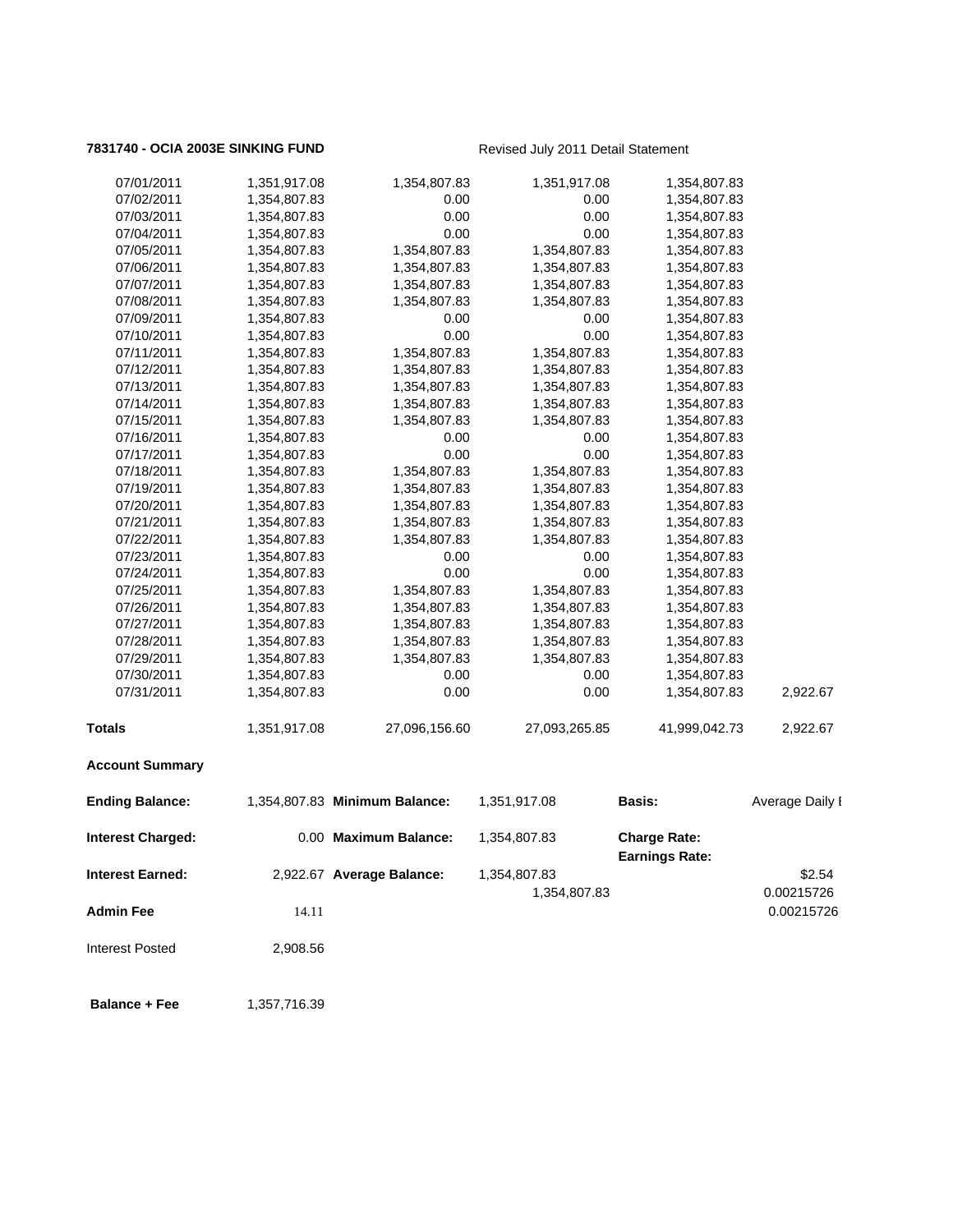## **7833740 - OCIA 2005A Sinking fund** Revised July 2011 Detail Statement

| 07/01/2011               | 520,961.60 | 522,030.17                 | 520,961.60   | 522,030.17                                   |                 |
|--------------------------|------------|----------------------------|--------------|----------------------------------------------|-----------------|
| 07/02/2011               | 522,030.17 | 0.00                       | 0.00         | 522,030.17                                   |                 |
| 07/03/2011               | 522,030.17 | 0.00                       | 0.00         | 522,030.17                                   |                 |
| 07/04/2011               | 522,030.17 | 0.00                       | 0.00         | 522,030.17                                   |                 |
| 07/05/2011               | 522,030.17 | 522,030.17                 | 522,030.17   | 522,030.17                                   |                 |
| 07/06/2011               | 522,030.17 | 522,030.17                 | 522,030.17   | 522,030.17                                   |                 |
| 07/07/2011               | 522,030.17 | 522,030.17                 | 522,030.17   | 522,030.17                                   |                 |
| 07/08/2011               | 522,030.17 | 522,030.17                 | 522,030.17   | 522,030.17                                   |                 |
| 07/09/2011               | 522,030.17 | 0.00                       | 0.00         | 522,030.17                                   |                 |
| 07/10/2011               | 522,030.17 | 0.00                       | 0.00         | 522,030.17                                   |                 |
| 07/11/2011               | 522,030.17 | 522,030.17                 | 522,030.17   | 522,030.17                                   |                 |
| 07/12/2011               | 522,030.17 | 522,030.17                 | 522,030.17   | 522,030.17                                   |                 |
| 07/13/2011               | 522,030.17 | 522,030.17                 | 522,030.17   | 522,030.17                                   |                 |
| 07/14/2011               | 522,030.17 | 522,030.17                 | 522,030.17   | 522,030.17                                   |                 |
| 07/15/2011               | 522,030.17 | 522,030.17                 | 522,030.17   | 522,030.17                                   |                 |
| 07/16/2011               | 522,030.17 | 0.00                       | 0.00         | 522,030.17                                   |                 |
| 07/17/2011               | 522,030.17 | 0.00                       | 0.00         | 522,030.17                                   |                 |
| 07/18/2011               | 522,030.17 | 522,030.17                 | 522,030.17   | 522,030.17                                   |                 |
| 07/19/2011               | 522,030.17 | 522,030.17                 | 522,030.17   | 522,030.17                                   |                 |
| 07/20/2011               | 522,030.17 | 522,030.17                 | 522,030.17   | 522,030.17                                   |                 |
| 07/21/2011               | 522,030.17 | 58,759.54                  | 522,030.17   | 58,759.54                                    |                 |
| 07/22/2011               | 58,759.54  | 58,759.54                  | 58,759.54    | 58,759.54                                    |                 |
| 07/23/2011               | 58,759.54  | 0.00                       | 0.00         | 58,759.54                                    |                 |
| 07/24/2011               | 58,759.54  | 0.00                       | 0.00         | 58,759.54                                    |                 |
| 07/25/2011               | 58,759.54  | 58,759.54                  | 58,759.54    | 58,759.54                                    |                 |
| 07/26/2011               | 58,759.54  | 58,759.54                  | 58,759.54    | 58,759.54                                    |                 |
| 07/27/2011               | 58,759.54  | 58,759.54                  | 58,759.54    | 58,759.54                                    |                 |
| 07/28/2011               | 58,759.54  | 58,759.54                  | 58,759.54    | 58,759.54                                    |                 |
| 07/29/2011               | 58,759.54  | 58,759.54                  | 58,759.54    | 58,759.54                                    |                 |
| 07/30/2011               | 58,759.54  | 0.00                       | 0.00         | 58,759.54                                    |                 |
| 07/31/2011               | 58,759.54  | 0.00                       | 0.00         | 58,759.54                                    | 771.53          |
| <b>Totals</b>            | 520,961.60 | 7,197,708.99               | 7,659,911.05 | 11,086,958.34                                | 771.53          |
| <b>Account Summary</b>   |            |                            |              |                                              |                 |
| <b>Ending Balance:</b>   |            | 58,759.54 Minimum Balance: | 520,961.60   | <b>Basis:</b>                                | Average Daily I |
| <b>Interest Charged:</b> |            | 0.00 Maximum Balance:      | 58,759.54    | <b>Charge Rate:</b><br><b>Earnings Rate:</b> |                 |
| <b>Interest Earned:</b>  |            | 771.53 Average Balance:    | 357,643.82   |                                              | \$2.54          |
|                          |            |                            |              |                                              |                 |
|                          |            |                            | 357,643.82   |                                              | 0.00215726      |
| <b>Admin Fee</b>         | 3.73       |                            |              |                                              | 0.00215726      |
| <b>Interest Posted</b>   | 767.81     |                            |              |                                              |                 |
|                          |            |                            |              |                                              |                 |

**Balance + Fee** 59,527.35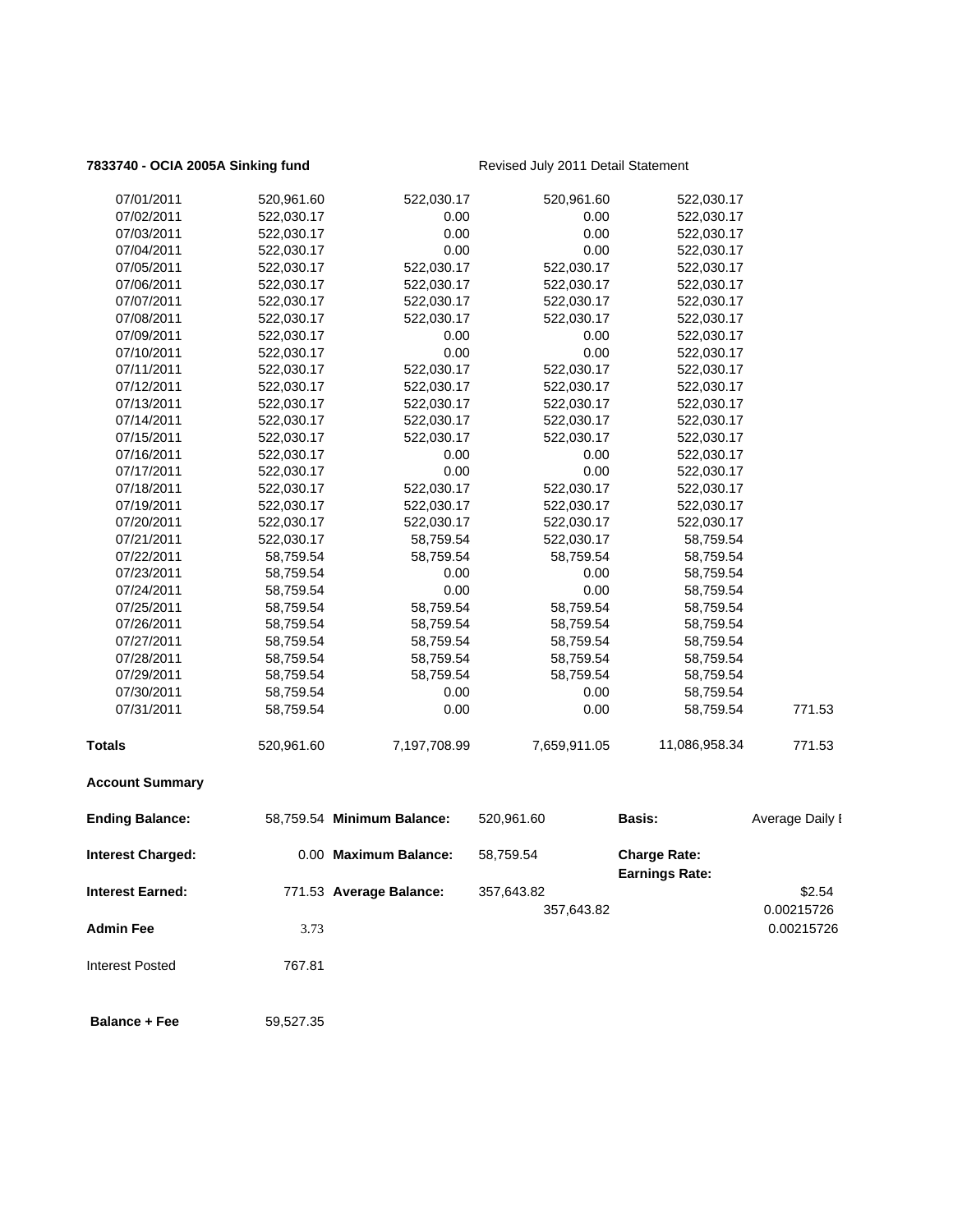# **7834740 - OCIA 2005C Sinking Fund** Revised July 2011 Detail Statement

| Admin Fee                | 14.40                    |                             | 1,382,168.88       |                                              | 0.00215726<br>0.00215726 |
|--------------------------|--------------------------|-----------------------------|--------------------|----------------------------------------------|--------------------------|
| Interest Earned:         |                          | 2,981.70 Average Balance:   | 1,382,168.88       |                                              | \$2.54                   |
| <b>Interest Charged:</b> |                          | 0.00 Maximum Balance:       | 158,936.22         | <b>Charge Rate:</b><br><b>Earnings Rate:</b> |                          |
| <b>Ending Balance:</b>   |                          | 158,936.22 Minimum Balance: | 2,051,093.27       | <b>Basis:</b>                                | Average Daily I          |
| <b>Account Summary</b>   |                          |                             |                    |                                              |                          |
| <b>Totals</b>            | 2,051,093.27             | 27,826,862.59               | 29,719,019.64      | 42,847,235.42                                | 2,981.70                 |
|                          |                          |                             |                    |                                              |                          |
| 07/31/2011               | 158,936.22               | 0.00                        | 0.00               | 158,936.22                                   | 2,981.70                 |
| 07/30/2011               | 158,936.22               | 0.00                        | 0.00               | 158,936.22                                   |                          |
| 07/29/2011               | 158,936.22               | 158,936.22                  | 158,936.22         | 158,936.22                                   |                          |
| 07/28/2011               | 158,936.22               | 158,936.22                  | 158,936.22         | 158,936.22                                   |                          |
| 07/27/2011               | 158,936.22               | 158,936.22                  | 158,936.22         | 158,936.22                                   |                          |
| 07/26/2011               | 158,936.22               | 158,936.22                  | 158,936.22         | 158,936.22                                   |                          |
| 07/24/2011<br>07/25/2011 | 158,936.22<br>158,936.22 | 0.00<br>158,936.22          | 0.00<br>158,936.22 | 158,936.22<br>158,936.22                     |                          |
| 07/23/2011               | 158,936.22               | 0.00                        | 0.00               | 158,936.22                                   |                          |
| 07/22/2011               | 158,936.22               | 158,936.22                  | 158,936.22         | 158,936.22                                   |                          |
| 07/21/2011               | 2,054,946.85             | 158,936.22                  | 2,054,946.85       | 158,936.22                                   |                          |
| 07/20/2011               | 2,054,946.85             | 2,054,946.85                | 2,054,946.85       | 2,054,946.85                                 |                          |
| 07/19/2011               | 2,054,946.85             | 2,054,946.85                | 2,054,946.85       | 2,054,946.85                                 |                          |
| 07/18/2011               | 2,054,946.85             | 2,054,946.85                | 2,054,946.85       | 2,054,946.85                                 |                          |
| 07/17/2011               | 2,054,946.85             | 0.00                        | 0.00               | 2,054,946.85                                 |                          |
| 07/16/2011               | 2,054,946.85             | 0.00                        | 0.00               | 2,054,946.85                                 |                          |
| 07/15/2011               | 2,054,946.85             | 2,054,946.85                | 2,054,946.85       | 2,054,946.85                                 |                          |
| 07/14/2011               | 2,054,946.85             | 2,054,946.85                | 2,054,946.85       | 2,054,946.85                                 |                          |
| 07/13/2011               | 2,054,946.85             | 2,054,946.85                | 2,054,946.85       | 2,054,946.85                                 |                          |
| 07/12/2011               | 2,054,946.85             | 2,054,946.85                | 2,054,946.85       | 2,054,946.85                                 |                          |
| 07/11/2011               | 2,054,946.85             | 2,054,946.85                | 2,054,946.85       | 2,054,946.85                                 |                          |
| 07/10/2011               | 2,054,946.85             | 0.00                        | 0.00               | 2,054,946.85                                 |                          |
| 07/09/2011               | 2,054,946.85             | 0.00                        | 0.00               | 2,054,946.85                                 |                          |
| 07/08/2011               | 2,054,946.85             | 2,054,946.85                | 2,054,946.85       | 2,054,946.85                                 |                          |
| 07/07/2011               | 2,054,946.85             | 2,054,946.85                | 2,054,946.85       | 2,054,946.85                                 |                          |
| 07/06/2011               | 2,054,946.85             | 2,054,946.85                | 2,054,946.85       | 2,054,946.85                                 |                          |
| 07/05/2011               | 2,054,946.85             | 2,054,946.85                | 2,054,946.85       | 2,054,946.85                                 |                          |
| 07/04/2011               | 2,054,946.85             | 0.00                        | 0.00               | 2,054,946.85                                 |                          |
| 07/03/2011               | 2,054,946.85             | 0.00                        | 0.00               | 2,054,946.85                                 |                          |
| 07/02/2011               | 2,054,946.85             | 0.00                        | 0.00               | 2,054,946.85                                 |                          |
| 07/01/2011               | 2,051,093.27             | 2,054,946.85                | 2,051,093.27       | 2,054,946.85                                 |                          |
|                          |                          |                             |                    |                                              |                          |

Interest Posted 2,967.30

 **Balance + Fee** 161,903.52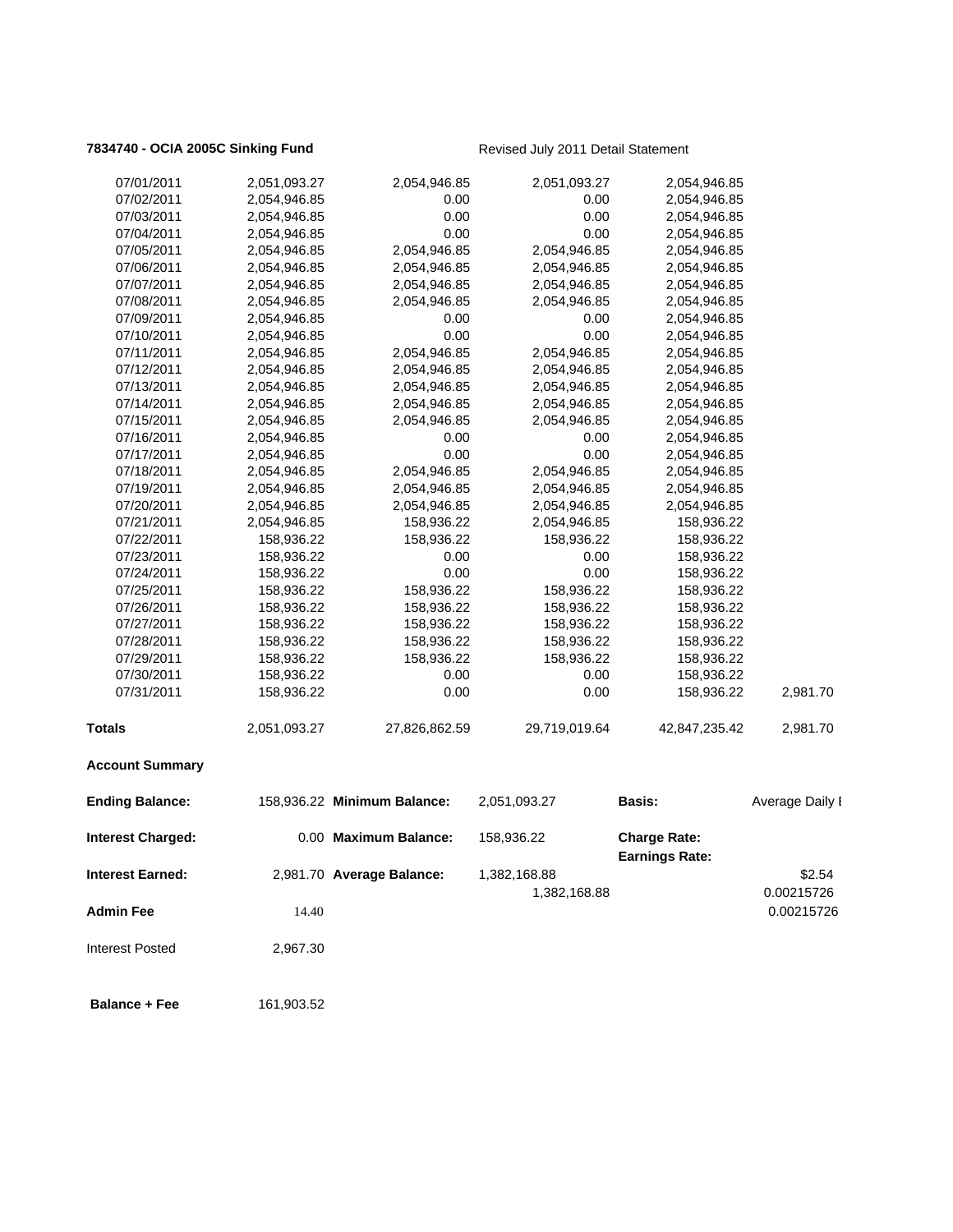## **7835740 - OCIA 2005D Sinking Fund** Revised July 2011 Detail Statement

| <b>Interest Earned:</b>  |              | 2,353.73 Average Balance:   | 1,091,075.97<br>1,091,075.97 |                                              | \$2.54<br>0.00215726 |
|--------------------------|--------------|-----------------------------|------------------------------|----------------------------------------------|----------------------|
| <b>Interest Charged:</b> |              | 0.00 Maximum Balance:       | 178,432.25                   | <b>Charge Rate:</b><br><b>Earnings Rate:</b> |                      |
| <b>Ending Balance:</b>   |              | 178,432.25 Minimum Balance: | 1,589,694.91                 | Basis:                                       | Average Daily I      |
| <b>Account Summary</b>   |              |                             |                              |                                              |                      |
| <b>Totals</b>            | 1,589,694.91 | 21,958,416.01               | 23,369,678.67                | 33,823,355.15                                | 2,353.73             |
| 07/31/2011               | 178,432.25   | 0.00                        | 0.00                         | 178,432.25                                   | 2,353.73             |
| 07/30/2011               | 178,432.25   | 0.00                        | 0.00                         | 178,432.25                                   |                      |
| 07/29/2011               | 178,432.25   | 178,432.25                  | 178,432.25                   | 178,432.25                                   |                      |
| 07/28/2011               | 178,432.25   | 178,432.25                  | 178,432.25                   | 178,432.25                                   |                      |
| 07/27/2011               | 178,432.25   | 178,432.25                  | 178,432.25                   | 178,432.25                                   |                      |
| 07/26/2011               | 178,432.25   | 178,432.25                  | 178,432.25                   | 178,432.25                                   |                      |
| 07/25/2011               | 178,432.25   | 178,432.25                  | 178,432.25                   | 178,432.25                                   |                      |
| 07/24/2011               | 178,432.25   | 0.00                        | 0.00                         | 178,432.25                                   |                      |
| 07/23/2011               | 178,432.25   | 0.00                        | 0.00                         | 178,432.25                                   |                      |
| 07/22/2011               | 178,432.25   | 178,432.25                  | 178,432.25                   | 178,432.25                                   |                      |
| 07/21/2011               | 1,593,030.02 | 178,432.25                  | 1,593,030.02                 | 178,432.25                                   |                      |
| 07/20/2011               | 1,593,030.02 | 1,593,030.02                | 1,593,030.02                 | 1,593,030.02                                 |                      |
| 07/19/2011               | 1,593,030.02 | 1,593,030.02                | 1,593,030.02                 | 1,593,030.02                                 |                      |
| 07/18/2011               | 1,593,030.02 | 1,593,030.02                | 1,593,030.02                 | 1,593,030.02                                 |                      |
| 07/17/2011               | 1,593,030.02 | 0.00                        | 0.00                         | 1,593,030.02                                 |                      |
| 07/16/2011               | 1,593,030.02 | 0.00                        | 0.00                         | 1,593,030.02                                 |                      |
| 07/15/2011               | 1,593,030.02 | 1,593,030.02                | 1,593,030.02                 | 1,593,030.02                                 |                      |
| 07/14/2011               | 1,593,030.02 | 1,593,030.02                | 1,593,030.02                 | 1,593,030.02                                 |                      |
| 07/13/2011               | 1,593,030.02 | 1,593,030.02                | 1,593,030.02                 | 1,593,030.02                                 |                      |
| 07/12/2011               | 1,593,030.02 | 1,593,030.02                | 1,593,030.02                 | 1,593,030.02                                 |                      |
| 07/11/2011               | 1,593,030.02 | 1,593,030.02                | 1,593,030.02                 | 1,593,030.02                                 |                      |
| 07/10/2011               | 1,593,030.02 | 0.00                        | 0.00                         | 1,593,030.02                                 |                      |
| 07/09/2011               | 1,593,030.02 | 0.00                        | 0.00                         | 1,593,030.02                                 |                      |
| 07/08/2011               | 1,593,030.02 | 1,593,030.02                | 1,593,030.02                 | 1,593,030.02                                 |                      |
| 07/07/2011               | 1,593,030.02 | 1,593,030.02                | 1,593,030.02                 | 1,593,030.02                                 |                      |
| 07/06/2011               | 1,593,030.02 | 1,593,030.02                | 1,593,030.02                 | 1,593,030.02                                 |                      |
| 07/05/2011               | 1,593,030.02 | 1,593,030.02                | 1,593,030.02                 | 1,593,030.02                                 |                      |
| 07/04/2011               | 1,593,030.02 | 0.00                        | 0.00                         | 1,593,030.02                                 |                      |
| 07/03/2011               | 1,593,030.02 | 0.00                        | 0.00                         | 1,593,030.02                                 |                      |
| 07/02/2011               | 1,593,030.02 | 0.00                        | 0.00                         | 1,593,030.02                                 |                      |
| 07/01/2011               | 1,589,694.91 | 1,593,030.02                | 1,589,694.91                 | 1,593,030.02                                 |                      |
|                          |              |                             |                              |                                              |                      |

**Admin Fee** 200215726

Interest Posted 2,342.37

**Balance + Fee** 180,774.62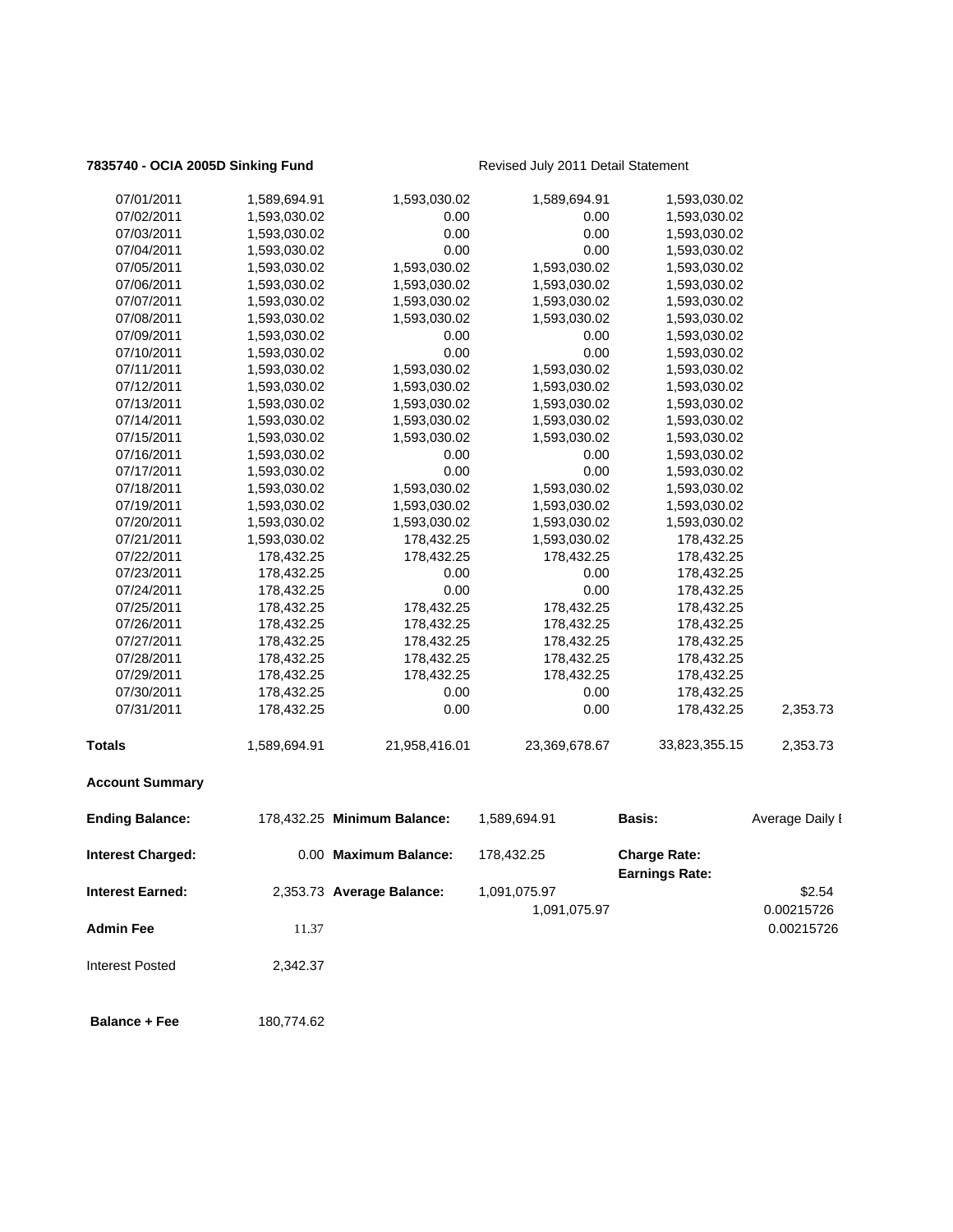## **7836740 - OCIA 2005 Sinking Fund** Revised July 2011 Detail Statement

| 07/01/2011               | 432,526.36 | 433,437.60                 | 432,526.36   | 433,437.60                                   |                 |
|--------------------------|------------|----------------------------|--------------|----------------------------------------------|-----------------|
| 07/02/2011               | 433,437.60 | 0.00                       | 0.00         | 433,437.60                                   |                 |
| 07/03/2011               | 433,437.60 | 0.00                       | 0.00         | 433,437.60                                   |                 |
| 07/04/2011               | 433,437.60 | 0.00                       | 0.00         | 433,437.60                                   |                 |
| 07/05/2011               | 433,437.60 | 433,437.60                 | 433,437.60   | 433,437.60                                   |                 |
| 07/06/2011               | 433,437.60 | 433,437.60                 | 433,437.60   | 433,437.60                                   |                 |
| 07/07/2011               | 433,437.60 | 433,437.60                 | 433,437.60   | 433,437.60                                   |                 |
| 07/08/2011               | 433,437.60 | 433,437.60                 | 433,437.60   | 433,437.60                                   |                 |
| 07/09/2011               | 433,437.60 | 0.00                       | 0.00         | 433,437.60                                   |                 |
| 07/10/2011               | 433,437.60 | 0.00                       | 0.00         | 433,437.60                                   |                 |
| 07/11/2011               | 433,437.60 | 433,437.60                 | 433,437.60   | 433,437.60                                   |                 |
| 07/12/2011               | 433,437.60 | 433,437.60                 | 433,437.60   | 433,437.60                                   |                 |
| 07/13/2011               | 433,437.60 | 433,437.60                 | 433,437.60   | 433,437.60                                   |                 |
| 07/14/2011               | 433,437.60 | 433,437.60                 | 433,437.60   | 433,437.60                                   |                 |
| 07/15/2011               | 433,437.60 | 433,437.60                 | 433,437.60   | 433,437.60                                   |                 |
| 07/16/2011               | 433,437.60 | 0.00                       | 0.00         | 433,437.60                                   |                 |
| 07/17/2011               | 433,437.60 | 0.00                       | 0.00         | 433,437.60                                   |                 |
| 07/18/2011               | 433,437.60 | 433,437.60                 | 433,437.60   | 433,437.60                                   |                 |
| 07/19/2011               | 433,437.60 | 433,437.60                 | 433,437.60   | 433,437.60                                   |                 |
| 07/20/2011               | 433,437.60 | 433,437.60                 | 433,437.60   | 433,437.60                                   |                 |
| 07/21/2011               | 433,437.60 | 37,875.10                  | 433,437.60   | 37,875.10                                    |                 |
| 07/22/2011               | 37,875.10  | 37,875.10                  | 37,875.10    | 37,875.10                                    |                 |
| 07/23/2011               | 37,875.10  | 0.00                       | 0.00         | 37,875.10                                    |                 |
| 07/24/2011               | 37,875.10  | 0.00                       | 0.00         | 37,875.10                                    |                 |
| 07/25/2011               | 37,875.10  | 37,875.10                  | 37,875.10    | 37,875.10                                    |                 |
| 07/26/2011               | 37,875.10  | 37,875.10                  | 37,875.10    | 37,875.10                                    |                 |
| 07/27/2011               | 37,875.10  | 37,875.10                  | 37,875.10    | 37,875.10                                    |                 |
| 07/28/2011               | 37,875.10  | 37,875.10                  | 37,875.10    | 37,875.10                                    |                 |
| 07/29/2011               | 37,875.10  | 37,875.10                  | 37,875.10    | 37,875.10                                    |                 |
| 07/30/2011               | 37,875.10  | 0.00                       | 0.00         | 37,875.10                                    |                 |
| 07/31/2011               | 37,875.10  | 0.00                       | 0.00         | 37,875.10                                    | 632.24          |
| <b>Totals</b>            | 432,526.36 | 5,899,814.50               | 6,294,465.76 | 9,085,378.10                                 | 632.24          |
| <b>Account Summary</b>   |            |                            |              |                                              |                 |
| <b>Ending Balance:</b>   |            | 37,875.10 Minimum Balance: | 432,526.36   | Basis:                                       | Average Daily I |
| <b>Interest Charged:</b> |            | 0.00 Maximum Balance:      | 37,875.10    | <b>Charge Rate:</b><br><b>Earnings Rate:</b> |                 |
| <b>Interest Earned:</b>  |            | 632.24 Average Balance:    | 293,076.71   |                                              | \$2.54          |
|                          |            |                            | 293,076.71   |                                              | 0.00215726      |
| <b>Admin Fee</b>         | 3.05       |                            |              |                                              | 0.00215726      |
|                          |            |                            |              |                                              |                 |
| <b>Interest Posted</b>   | 629.19     |                            |              |                                              |                 |

**Balance + Fee** 38,504.29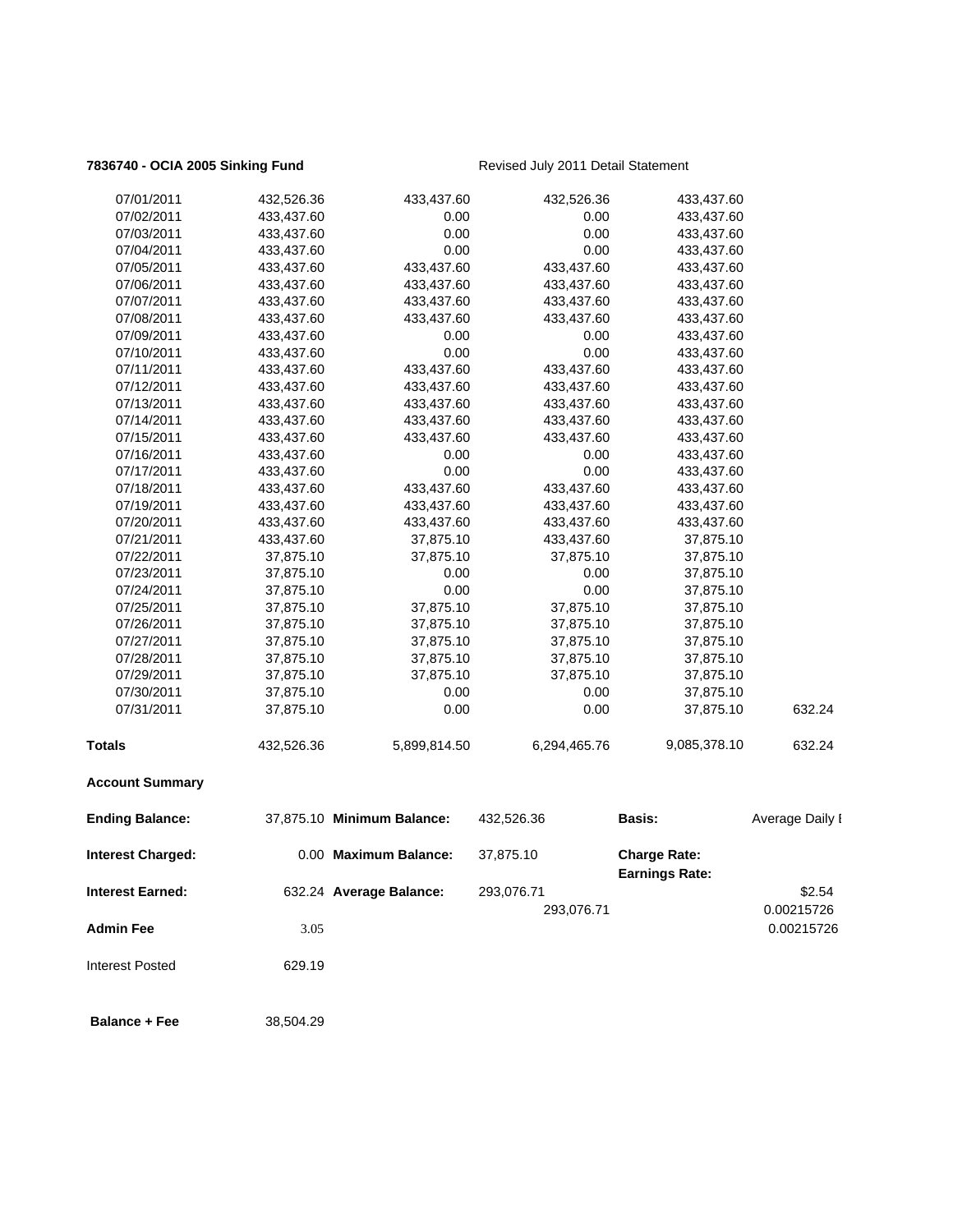# **7837740 - OCIA 2006A Sinking Fund** Revised July 2011 Detail Statement

| 07/01/2011               | 1,522,401.45 | 1,525,597.89                | 1,522,401.45  | 1,525,597.89          |                 |
|--------------------------|--------------|-----------------------------|---------------|-----------------------|-----------------|
| 07/02/2011               | 1,525,597.89 | 0.00                        | 0.00          | 1,525,597.89          |                 |
| 07/03/2011               | 1,525,597.89 | 0.00                        | 0.00          | 1,525,597.89          |                 |
| 07/04/2011               | 1,525,597.89 | 0.00                        | 0.00          | 1,525,597.89          |                 |
| 07/05/2011               | 1,525,597.89 | 1,525,597.89                | 1,525,597.89  | 1,525,597.89          |                 |
| 07/06/2011               | 1,525,597.89 | 1,525,597.89                | 1,525,597.89  | 1,525,597.89          |                 |
| 07/07/2011               | 1,525,597.89 | 1,525,597.89                | 1,525,597.89  | 1,525,597.89          |                 |
| 07/08/2011               | 1,525,597.89 | 1,525,597.89                | 1,525,597.89  | 1,525,597.89          |                 |
| 07/09/2011               | 1,525,597.89 | 0.00                        | 0.00          | 1,525,597.89          |                 |
| 07/10/2011               | 1,525,597.89 | 0.00                        | 0.00          | 1,525,597.89          |                 |
| 07/11/2011               | 1,525,597.89 | 1,525,597.89                | 1,525,597.89  | 1,525,597.89          |                 |
| 07/12/2011               | 1,525,597.89 | 1,525,597.89                | 1,525,597.89  | 1,525,597.89          |                 |
| 07/13/2011               | 1,525,597.89 | 1,525,597.89                | 1,525,597.89  | 1,525,597.89          |                 |
| 07/14/2011               | 1,525,597.89 | 1,525,597.89                | 1,525,597.89  | 1,525,597.89          |                 |
| 07/15/2011               | 1,525,597.89 | 1,525,597.89                | 1,525,597.89  | 1,525,597.89          |                 |
| 07/16/2011               | 1,525,597.89 | 0.00                        | 0.00          | 1,525,597.89          |                 |
| 07/17/2011               | 1,525,597.89 | 0.00                        | 0.00          | 1,525,597.89          |                 |
| 07/18/2011               | 1,525,597.89 | 1,525,597.89                | 1,525,597.89  | 1,525,597.89          |                 |
| 07/19/2011               | 1,525,597.89 | 1,525,597.89                | 1,525,597.89  | 1,525,597.89          |                 |
| 07/20/2011               | 1,525,597.89 | 1,525,597.89                | 1,525,597.89  | 1,525,597.89          |                 |
| 07/21/2011               | 1,525,597.89 | 138,936.01                  | 1,525,597.89  | 138,936.01            |                 |
| 07/22/2011               | 138,936.01   | 138,936.01                  | 138,936.01    | 138,936.01            |                 |
| 07/23/2011               | 138,936.01   | 0.00                        | 0.00          | 138,936.01            |                 |
| 07/24/2011               | 138,936.01   | 0.00                        | 0.00          | 138,936.01            |                 |
| 07/25/2011               | 138,936.01   | 138,936.01                  | 138,936.01    | 138,936.01            |                 |
| 07/26/2011               | 138,936.01   | 138,936.01                  | 138,936.01    | 138,936.01            |                 |
| 07/27/2011               | 138,936.01   | 138,936.01                  | 138,936.01    | 138,936.01            |                 |
| 07/28/2011               | 138,936.01   | 138,936.01                  | 138,936.01    | 138,936.01            |                 |
| 07/29/2011               | 138,936.01   | 138,936.01                  | 138,936.01    | 138,936.01            |                 |
| 07/30/2011               | 138,936.01   | 0.00                        | 0.00          | 138,936.01            |                 |
| 07/31/2011               | 138,936.01   | 0.00                        | 0.00          | 138,936.01            | 2,229.65        |
|                          |              |                             |               |                       |                 |
| <b>Totals</b>            | 1,522,401.45 | 20,805,324.64               | 22,188,790.08 | 32,040,253.91         | 2,229.65        |
| <b>Account Summary</b>   |              |                             |               |                       |                 |
| <b>Ending Balance:</b>   |              | 138,936.01 Minimum Balance: | 1,522,401.45  | Basis:                | Average Daily I |
| <b>Interest Charged:</b> |              | 0.00 Maximum Balance:       | 138,936.01    | <b>Charge Rate:</b>   |                 |
|                          |              |                             |               | <b>Earnings Rate:</b> |                 |
| <b>Interest Earned:</b>  |              | 2,229.65 Average Balance:   | 1,033,556.58  |                       | \$2.54          |
|                          |              |                             | 1,033,556.58  |                       | 0.00215726      |
| <b>Admin Fee</b>         | 10.77        |                             |               |                       | 0.00215726      |
|                          |              |                             |               |                       |                 |
| <b>Interest Posted</b>   | 2,218.88     |                             |               |                       |                 |

**Balance + Fee** 141,154.89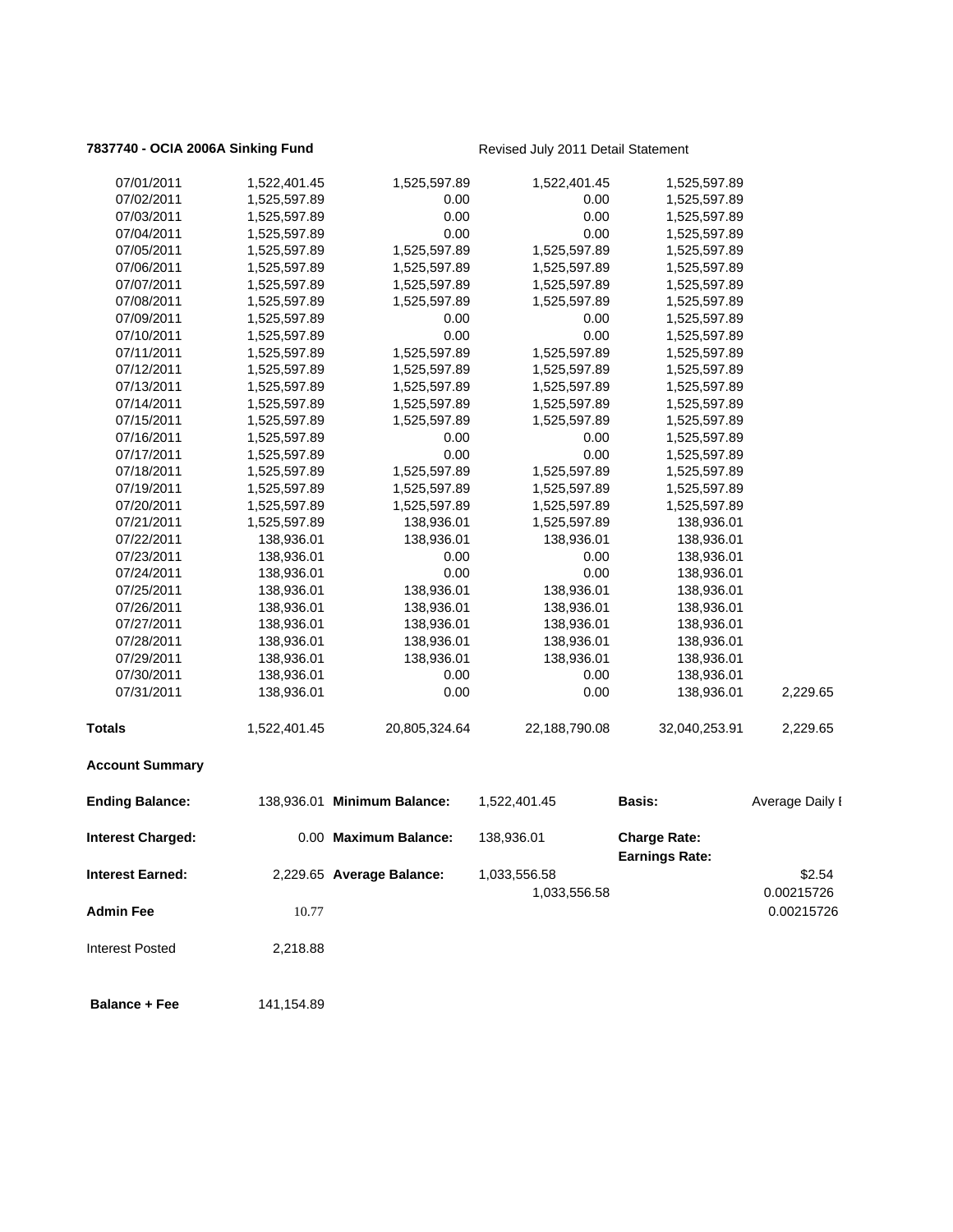## **7838740 - OCIA 2005F Sinking Fund** Revised July 2011 Detail Statement

| 07/01/2011               | 24,237,986.50 | 35,832,149.10                  | 24,237,986.50  | 35,832,149.10                                |                 |
|--------------------------|---------------|--------------------------------|----------------|----------------------------------------------|-----------------|
| 07/02/2011               | 35,832,149.10 | 0.00                           | 0.00           | 35,832,149.10                                |                 |
| 07/03/2011               | 35,832,149.10 | 0.00                           | 0.00           | 35,832,149.10                                |                 |
| 07/04/2011               | 35,832,149.10 | 0.00                           | 0.00           | 35,832,149.10                                |                 |
| 07/05/2011               | 35,832,149.10 | 35,832,149.10                  | 35,832,149.10  | 35,832,149.10                                |                 |
| 07/06/2011               | 35,832,149.10 | 35,832,149.10                  | 35,832,149.10  | 35,832,149.10                                |                 |
| 07/07/2011               | 35,832,149.10 | 35,832,149.10                  | 35,832,149.10  | 35,832,149.10                                |                 |
| 07/08/2011               | 35,832,149.10 | 35,832,149.10                  | 35,832,149.10  | 35,832,149.10                                |                 |
| 07/09/2011               | 35,832,149.10 | 0.00                           | 0.00           | 35,832,149.10                                |                 |
| 07/10/2011               | 35,832,149.10 | 0.00                           | 0.00           | 35,832,149.10                                |                 |
| 07/11/2011               | 35,832,149.10 | 35,832,149.10                  | 35,832,149.10  | 35,832,149.10                                |                 |
| 07/12/2011               | 35,832,149.10 | 35,832,149.10                  | 35,832,149.10  | 35,832,149.10                                |                 |
| 07/13/2011               | 35,832,149.10 | 35,832,149.10                  | 35,832,149.10  | 35,832,149.10                                |                 |
| 07/14/2011               | 35,832,149.10 | 35,832,149.10                  | 35,832,149.10  | 35,832,149.10                                |                 |
| 07/15/2011               | 35,832,149.10 | 35,832,149.10                  | 35,832,149.10  | 35,832,149.10                                |                 |
| 07/16/2011               | 35,832,149.10 | 0.00                           | 0.00           | 35,832,149.10                                |                 |
| 07/17/2011               | 35,832,149.10 | 0.00                           | 0.00           | 35,832,149.10                                |                 |
| 07/18/2011               | 35,832,149.10 | 35,832,149.10                  | 35,832,149.10  | 35,832,149.10                                |                 |
| 07/19/2011               | 35,832,149.10 | 35,832,149.10                  | 35,832,149.10  | 35,832,149.10                                |                 |
| 07/20/2011               | 35,832,149.10 | 35,832,149.10                  | 35,832,149.10  | 35,832,149.10                                |                 |
| 07/21/2011               | 35,832,149.10 | 18,894,141.60                  | 35,832,149.10  | 18,894,141.60                                |                 |
| 07/22/2011               | 18,894,141.60 | 18,894,141.60                  | 18,894,141.60  | 18,894,141.60                                |                 |
| 07/23/2011               | 18,894,141.60 | 0.00                           | 0.00           | 18,894,141.60                                |                 |
| 07/24/2011               | 18,894,141.60 | 0.00                           | 0.00           | 18,894,141.60                                |                 |
| 07/25/2011               | 18,894,141.60 | 18,894,141.60                  | 18,894,141.60  | 18,894,141.60                                |                 |
| 07/26/2011               | 18,894,141.60 | 18,894,141.60                  | 18,894,141.60  | 18,894,141.60                                |                 |
| 07/27/2011               | 18,894,141.60 | 18,894,141.60                  | 18,894,141.60  | 18,894,141.60                                |                 |
| 07/28/2011               | 18,894,141.60 | 18,894,141.60                  | 18,894,141.60  | 18,894,141.60                                |                 |
| 07/29/2011               | 18,894,141.60 | 18,894,141.60                  | 18,894,141.60  | 18,894,141.60                                |                 |
| 07/30/2011               | 18,894,141.60 | 0.00                           | 0.00           | 18,894,141.60                                |                 |
| 07/31/2011               | 18,894,141.60 | 0.00                           | 0.00           | 18,894,141.60                                | 64,333.58       |
| <b>Totals</b>            | 24,237,986.50 | 598,076,929.50                 | 603,420,774.40 | 924,478,539.60                               | 64,333.58       |
| <b>Account Summary</b>   |               |                                |                |                                              |                 |
| <b>Ending Balance:</b>   |               | 18,894,141.60 Minimum Balance: | 24,237,986.50  | <b>Basis:</b>                                | Average Daily I |
| <b>Interest Charged:</b> |               | 0.00 Maximum Balance:          | 18,894,141.60  | <b>Charge Rate:</b><br><b>Earnings Rate:</b> |                 |
| <b>Interest Earned:</b>  |               | 64,333.58 Average Balance:     | 29,821,888.37  |                                              | \$2.54          |
|                          |               |                                | 29,821,888.37  |                                              | 0.00215726      |
| <b>Admin Fee</b>         | 310.64        |                                |                |                                              | 0.00215726      |
|                          |               |                                |                |                                              |                 |
| <b>Interest Posted</b>   | 64,022.93     |                                |                |                                              |                 |
| <b>Balance + Fee</b>     | 18,958,164.53 |                                |                |                                              |                 |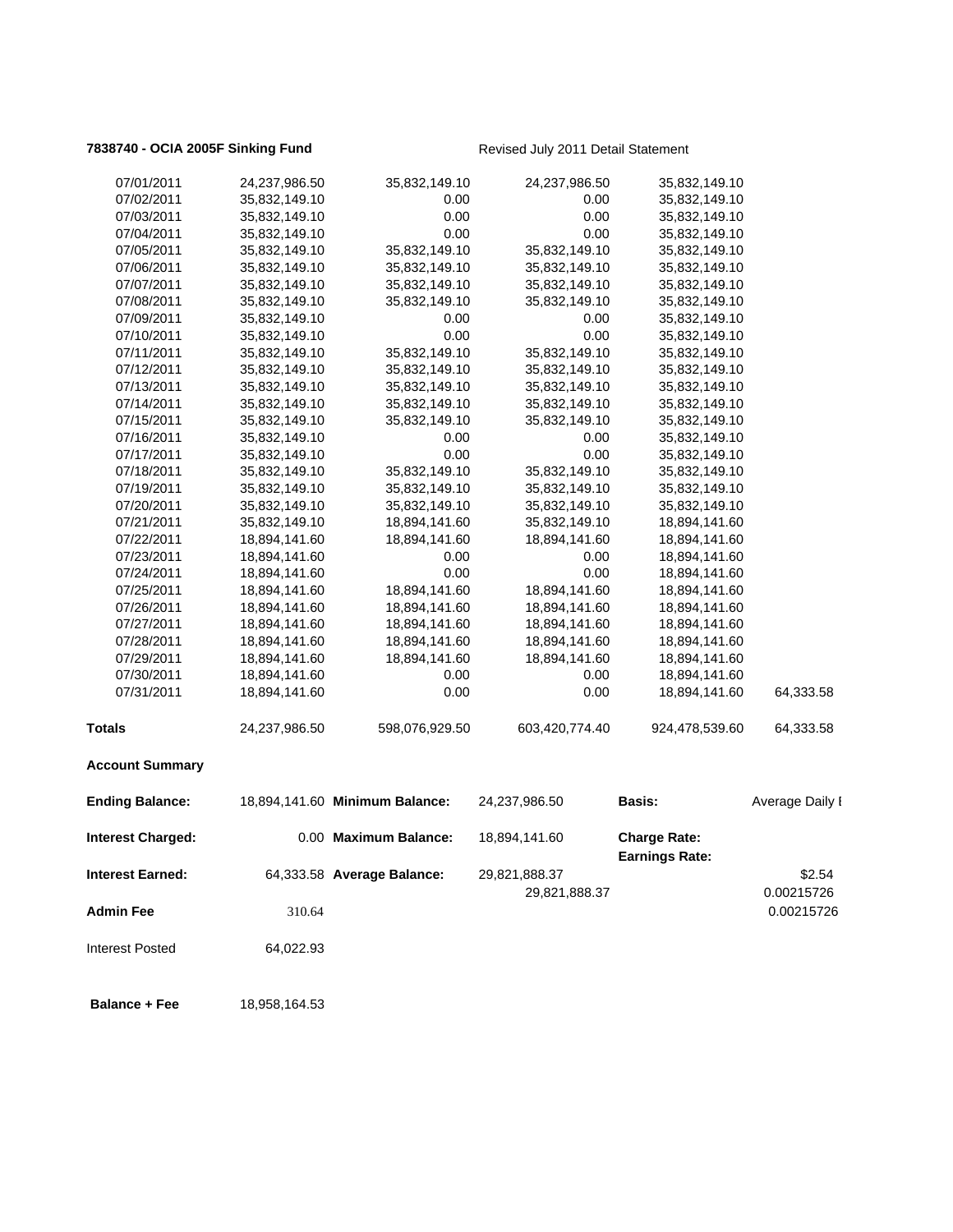## **7839740 - OCIA 2005G Sinking Fund** Revised July 2011 Detail Statement

| 07/01/2011               | 161,904.13 | 162,258.07                  | 161,904.13   | 162,258.07                                   |                 |
|--------------------------|------------|-----------------------------|--------------|----------------------------------------------|-----------------|
| 07/02/2011               | 162,258.07 | 0.00                        | 0.00         | 162,258.07                                   |                 |
| 07/03/2011               | 162,258.07 | 0.00                        | 0.00         | 162,258.07                                   |                 |
| 07/04/2011               | 162,258.07 | 0.00                        | 0.00         | 162,258.07                                   |                 |
| 07/05/2011               | 162,258.07 | 162,258.07                  | 162,258.07   | 162,258.07                                   |                 |
| 07/06/2011               | 162,258.07 | 162,258.07                  | 162,258.07   | 162,258.07                                   |                 |
| 07/07/2011               | 162,258.07 | 162,258.07                  | 162,258.07   | 162,258.07                                   |                 |
| 07/08/2011               | 162,258.07 | 162,258.07                  | 162,258.07   | 162,258.07                                   |                 |
| 07/09/2011               | 162,258.07 | 0.00                        | 0.00         | 162,258.07                                   |                 |
| 07/10/2011               | 162,258.07 | 0.00                        | 0.00         | 162,258.07                                   |                 |
| 07/11/2011               | 162,258.07 | 162,258.07                  | 162,258.07   | 162,258.07                                   |                 |
| 07/12/2011               | 162,258.07 | 162,258.07                  | 162,258.07   | 162,258.07                                   |                 |
| 07/13/2011               | 162,258.07 | 162,258.07                  | 162,258.07   | 162,258.07                                   |                 |
| 07/14/2011               | 162,258.07 | 162,258.07                  | 162,258.07   | 162,258.07                                   |                 |
| 07/15/2011               | 162,258.07 | 162,258.07                  | 162,258.07   | 162,258.07                                   |                 |
| 07/16/2011               | 162,258.07 | 0.00                        | 0.00         | 162,258.07                                   |                 |
| 07/17/2011               | 162,258.07 | 0.00                        | 0.00         | 162,258.07                                   |                 |
| 07/18/2011               | 162,258.07 | 162,258.07                  | 162,258.07   | 162,258.07                                   |                 |
| 07/19/2011               | 162,258.07 | 162,258.07                  | 162,258.07   | 162,258.07                                   |                 |
| 07/20/2011               | 162,258.07 | 162,258.07                  | 162,258.07   | 162,258.07                                   |                 |
| 07/21/2011               | 162,258.07 | 162,258.07                  | 162,258.07   | 162,258.07                                   |                 |
| 07/22/2011               | 162,258.07 | 162,258.07                  | 162,258.07   | 162,258.07                                   |                 |
| 07/23/2011               | 162,258.07 | 0.00                        | 0.00         | 162,258.07                                   |                 |
| 07/24/2011               | 162,258.07 | 0.00                        | 0.00         | 162,258.07                                   |                 |
| 07/25/2011               | 162,258.07 | 162,258.07                  | 162,258.07   | 162,258.07                                   |                 |
| 07/26/2011               | 162,258.07 | 162,258.07                  | 162,258.07   | 162,258.07                                   |                 |
| 07/27/2011               | 162,258.07 | 162,258.07                  | 162,258.07   | 162,258.07                                   |                 |
| 07/28/2011               | 162,258.07 | 162,258.07                  | 162,258.07   | 162,258.07                                   |                 |
| 07/29/2011               | 162,258.07 | 162,258.07                  | 162,258.07   | 162,258.07                                   |                 |
| 07/30/2011               | 162,258.07 | 0.00                        | 0.00         | 162,258.07                                   |                 |
| 07/31/2011               | 162,258.07 | 0.00                        | 0.00         | 162,258.07                                   | 350.03          |
| <b>Totals</b>            | 161,904.13 | 3,245,161.40                | 3,244,807.46 | 5,030,000.17                                 | 350.03          |
| <b>Account Summary</b>   |            |                             |              |                                              |                 |
| <b>Ending Balance:</b>   |            | 162,258.07 Minimum Balance: | 161,904.13   | Basis:                                       | Average Daily I |
| <b>Interest Charged:</b> |            | 0.00 Maximum Balance:       | 162,258.07   | <b>Charge Rate:</b><br><b>Earnings Rate:</b> |                 |
| <b>Interest Earned:</b>  |            | 350.03 Average Balance:     | 162,258.07   |                                              | \$2.54          |
|                          |            |                             | 162,258.07   |                                              | 0.00215726      |
| <b>Admin Fee</b>         | 1.69       |                             |              |                                              | 0.00215726      |
| <b>Interest Posted</b>   | 348.34     |                             |              |                                              |                 |

**Balance + Fee** 162,606.41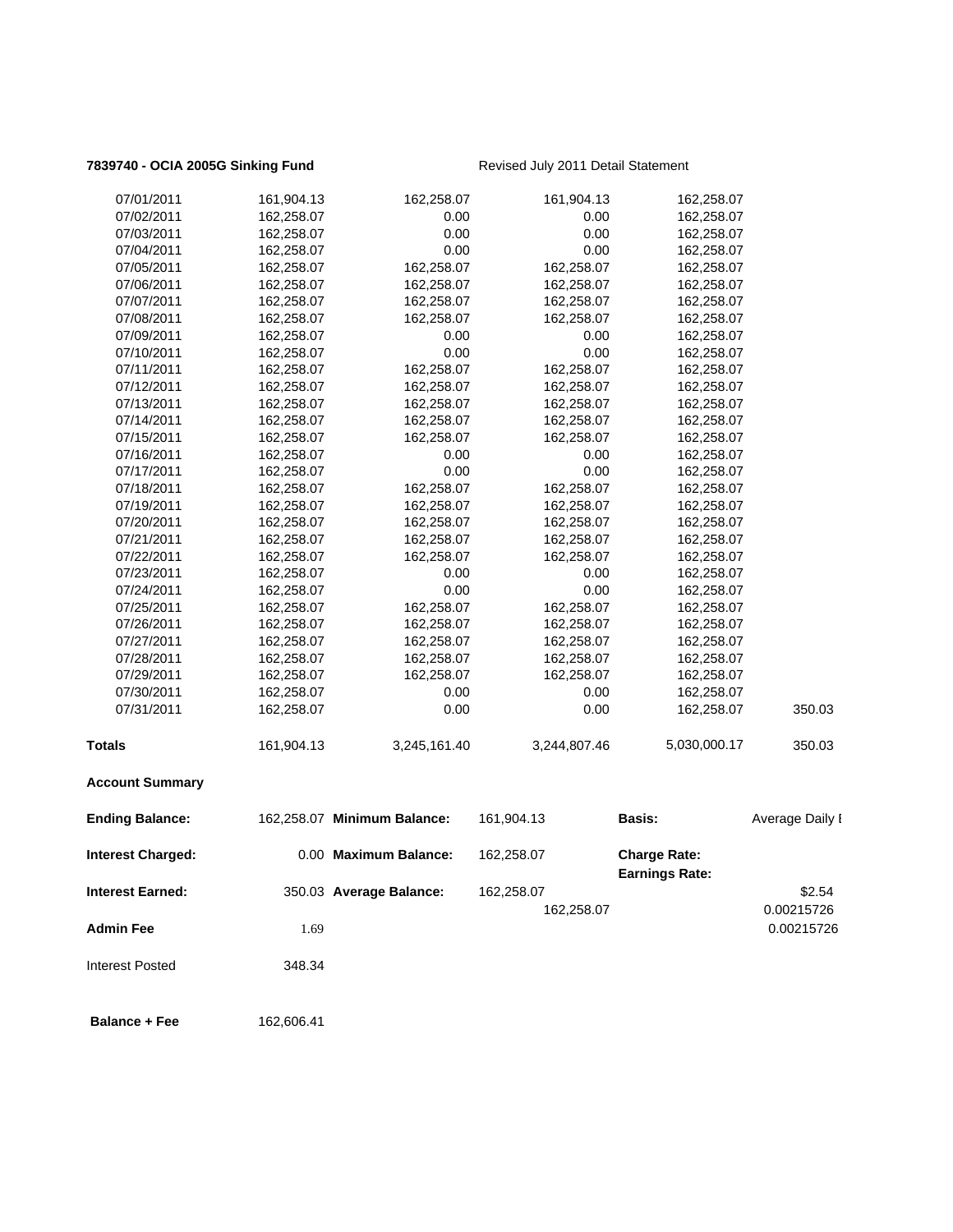## **7840740 - OCIA 2006 Sinking Fund** Revised July 2011 Detail Statement

| 07/01/2011              | 1,859,670.63 | 8,622,304.55                  | 1,859,670.63     | 8,622,304.55                                 |                 |
|-------------------------|--------------|-------------------------------|------------------|----------------------------------------------|-----------------|
| 07/02/2011              | 8,622,304.55 | 0.00                          | 0.00             | 8,622,304.55                                 |                 |
| 07/03/2011              | 8,622,304.55 | 0.00                          | 0.00             | 8,622,304.55                                 |                 |
| 07/04/2011              | 8,622,304.55 | 0.00                          | 0.00             | 8,622,304.55                                 |                 |
| 07/05/2011              | 8,622,304.55 | 8,622,304.55                  | 8,622,304.55     | 8,622,304.55                                 |                 |
| 07/06/2011              | 8,622,304.55 | 8,622,304.55                  | 8,622,304.55     | 8,622,304.55                                 |                 |
| 07/07/2011              | 8,622,304.55 | 8,622,304.55                  | 8,622,304.55     | 8,622,304.55                                 |                 |
| 07/08/2011              | 8,622,304.55 | 8,622,304.55                  | 8,622,304.55     | 8,622,304.55                                 |                 |
| 07/09/2011              | 8,622,304.55 | 0.00                          | 0.00             | 8,622,304.55                                 |                 |
| 07/10/2011              | 8,622,304.55 | 0.00                          | 0.00             | 8,622,304.55                                 |                 |
| 07/11/2011              | 8,622,304.55 | 8,622,304.55                  | 8,622,304.55     | 8,622,304.55                                 |                 |
| 07/12/2011              | 8,622,304.55 | 8,622,304.55                  | 8,622,304.55     | 8,622,304.55                                 |                 |
| 07/13/2011              | 8,622,304.55 | 8,622,304.55                  | 8,622,304.55     | 8,622,304.55                                 |                 |
| 07/14/2011              | 8,622,304.55 | 8,622,304.55                  | 8,622,304.55     | 8,622,304.55                                 |                 |
| 07/15/2011              | 8,622,304.55 | 8,622,304.55                  | 8,622,304.55     | 8,622,304.55                                 |                 |
| 07/16/2011              | 8,622,304.55 | 0.00                          | 0.00             | 8,622,304.55                                 |                 |
| 07/17/2011              | 8,622,304.55 | 0.00                          | 0.00             | 8,622,304.55                                 |                 |
| 07/18/2011              | 8,622,304.55 | 8,622,304.55                  | 8,622,304.55     | 8,622,304.55                                 |                 |
| 07/19/2011              | 8,622,304.55 | 8,622,304.55                  | 8,622,304.55     | 8,622,304.55                                 |                 |
| 07/20/2011              | 8,622,304.55 | 8,622,304.55                  | 8,622,304.55     | 8,622,304.55                                 |                 |
| 07/21/2011              | 8,622,304.55 | 1,863,735.80                  | 8,622,304.55     | 1,863,735.80                                 |                 |
| 07/22/2011              | 1,863,735.80 | 1,863,735.80                  | 1,863,735.80     | 1,863,735.80                                 |                 |
| 07/23/2011              | 1,863,735.80 | 0.00                          | 0.00             | 1,863,735.80                                 |                 |
| 07/24/2011              | 1,863,735.80 | 0.00                          | 0.00             | 1,863,735.80                                 |                 |
| 07/25/2011              | 1,863,735.80 | 1,863,735.80                  | 1,863,735.80     | 1,863,735.80                                 |                 |
| 07/26/2011              | 1,863,735.80 | 1,863,735.80                  | 1,863,735.80     | 1,863,735.80                                 |                 |
| 07/27/2011              | 1,863,735.80 | 1,863,735.80                  | 1,863,735.80     | 1,863,735.80                                 |                 |
| 07/28/2011              | 1,863,735.80 | 1,863,735.80                  | 1,863,735.80     | 1,863,735.80                                 |                 |
| 07/29/2011              | 1,863,735.80 | 1,863,735.80                  | 1,863,735.80     | 1,863,735.80                                 |                 |
| 07/30/2011              | 1,863,735.80 | 0.00                          | 0.00             | 1,863,735.80                                 |                 |
| 07/31/2011              | 1,863,735.80 | 0.00                          | 0.00             | 1,863,735.80                                 | 13,427.01       |
| <b>Totals</b>           | 1,859,670.63 | 125, 136, 109. 75             | 125, 132, 044.58 | 192,947,184.80                               | 13,427.01       |
| <b>Account Summary</b>  |              |                               |                  |                                              |                 |
| <b>Ending Balance:</b>  |              | 1,863,735.80 Minimum Balance: | 1,859,670.63     | <b>Basis:</b>                                | Average Daily I |
| Interest Charged:       |              | 0.00 Maximum Balance:         | 1,863,735.80     | <b>Charge Rate:</b><br><b>Earnings Rate:</b> |                 |
| <b>Interest Earned:</b> |              | 13,427.01 Average Balance:    | 6,224,102.74     |                                              | \$2.54          |
|                         |              |                               | 6,224,102.74     |                                              | 0.00215726      |
| <b>Admin Fee</b>        | 64.83        |                               |                  |                                              | 0.00215726      |
|                         |              |                               |                  |                                              |                 |
| <b>Interest Posted</b>  | 13,362.18    |                               |                  |                                              |                 |
| <b>Balance + Fee</b>    | 1,877,097.98 |                               |                  |                                              |                 |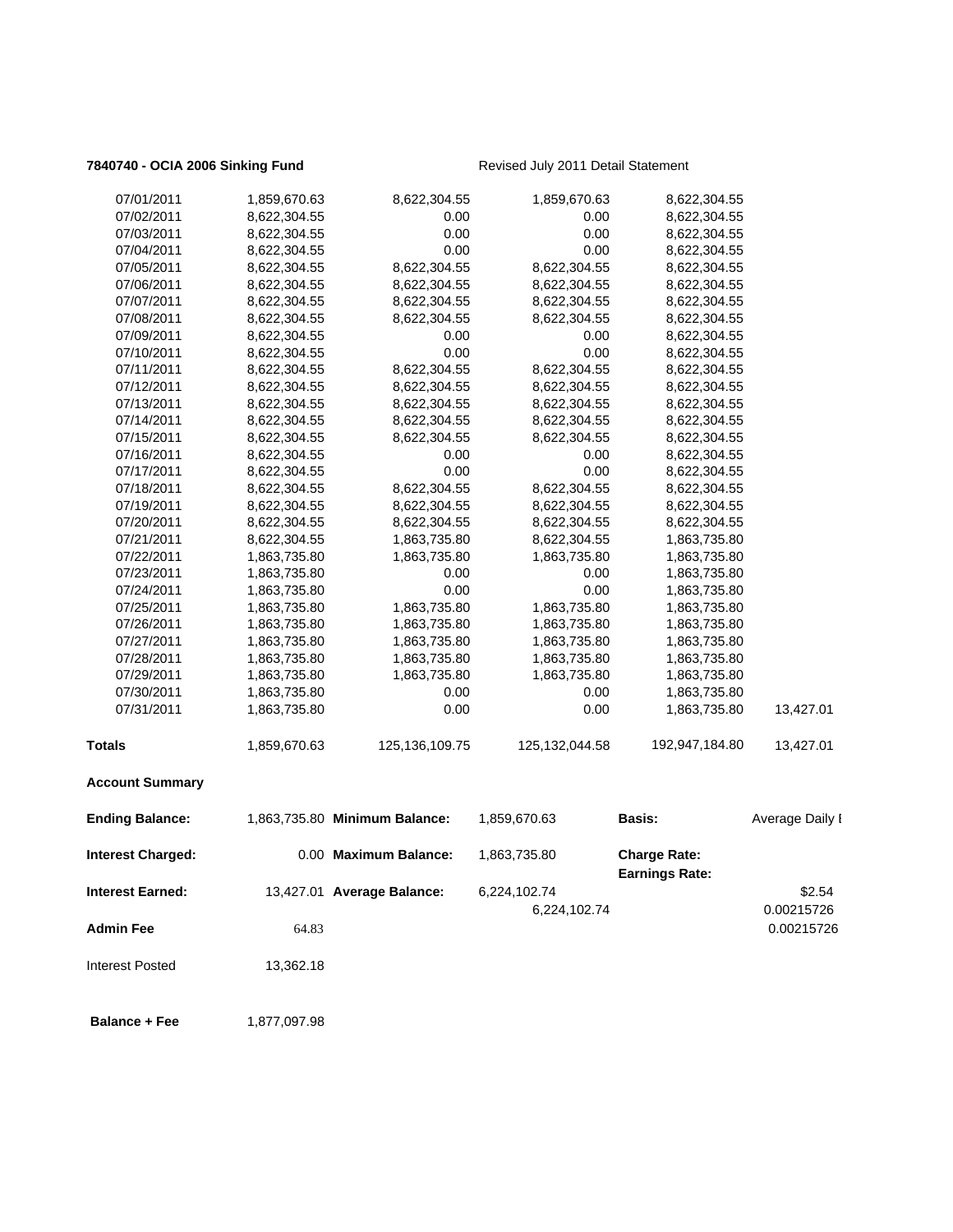## **7842740 - OCIA 2006D Sinking Fund** Revised July 2011 Detail Statement

| 07/01/2011               | 588,416.57   | 591,674.60                    | 588,416.57    | 591,674.60            |                 |
|--------------------------|--------------|-------------------------------|---------------|-----------------------|-----------------|
| 07/02/2011               | 591,674.60   | 0.00                          | 0.00          | 591,674.60            |                 |
| 07/03/2011               | 591,674.60   | 0.00                          | 0.00          | 591,674.60            |                 |
| 07/04/2011               | 591,674.60   | 0.00                          | 0.00          | 591,674.60            |                 |
| 07/05/2011               | 591,674.60   | 591,674.60                    | 591,674.60    | 591,674.60            |                 |
| 07/06/2011               | 591,674.60   | 591,674.60                    | 591,674.60    | 591,674.60            |                 |
| 07/07/2011               | 591,674.60   | 591,674.60                    | 591,674.60    | 591,674.60            |                 |
| 07/08/2011               | 591,674.60   | 591,674.60                    | 591,674.60    | 591,674.60            |                 |
| 07/09/2011               | 591,674.60   | 0.00                          | 0.00          | 591,674.60            |                 |
| 07/10/2011               | 591,674.60   | 0.00                          | 0.00          | 591,674.60            |                 |
| 07/11/2011               | 591,674.60   | 591,674.60                    | 591,674.60    | 591,674.60            |                 |
| 07/12/2011               | 591,674.60   | 591,674.60                    | 591,674.60    | 591,674.60            |                 |
| 07/13/2011               | 591,674.60   | 591,674.60                    | 591,674.60    | 591,674.60            |                 |
| 07/14/2011               | 591,674.60   | 591,674.60                    | 591,674.60    | 591,674.60            |                 |
| 07/15/2011               | 591,674.60   | 591,674.60                    | 591,674.60    | 591,674.60            |                 |
| 07/16/2011               | 591,674.60   | 0.00                          | 0.00          | 591,674.60            |                 |
| 07/17/2011               | 591,674.60   | 0.00                          | 0.00          | 591,674.60            |                 |
| 07/18/2011               | 591,674.60   | 591,674.60                    | 591,674.60    | 591,674.60            |                 |
| 07/19/2011               | 591,674.60   | 591,674.60                    | 591,674.60    | 591,674.60            |                 |
| 07/20/2011               | 591,674.60   | 591,674.60                    | 591,674.60    | 591,674.60            |                 |
| 07/21/2011               | 591,674.60   | 1,064,487.44                  | 591,674.60    | 1,064,487.44          |                 |
| 07/22/2011               | 1,064,487.44 | 1,064,487.44                  | 1,064,487.44  | 1,064,487.44          |                 |
| 07/23/2011               | 1,064,487.44 | 0.00                          | 0.00          | 1,064,487.44          |                 |
| 07/24/2011               | 1,064,487.44 | 0.00                          | 0.00          | 1,064,487.44          |                 |
| 07/25/2011               | 1,064,487.44 | 1,064,487.44                  | 1,064,487.44  | 1,064,487.44          |                 |
| 07/26/2011               | 1,064,487.44 | 1,064,487.44                  | 1,064,487.44  | 1,064,487.44          |                 |
| 07/27/2011               | 1,064,487.44 | 1,064,487.44                  | 1,064,487.44  | 1,064,487.44          |                 |
| 07/28/2011               | 1,064,487.44 | 1,064,487.44                  | 1,064,487.44  | 1,064,487.44          |                 |
| 07/29/2011               | 1,064,487.44 | 1,064,487.44                  | 1,064,487.44  | 1,064,487.44          |                 |
| 07/30/2011               | 1,064,487.44 | 0.00                          | 0.00          | 1,064,487.44          |                 |
| 07/31/2011               | 1,064,487.44 | 0.00                          | 0.00          | 1,064,487.44          | 1,638.32        |
| <b>Totals</b>            | 588,416.57   | 15, 143, 181.88               | 14,667,111.01 | 23,542,853.84         | 1,638.32        |
| <b>Account Summary</b>   |              |                               |               |                       |                 |
| <b>Ending Balance:</b>   |              | 1,064,487.44 Minimum Balance: | 588,416.57    | Basis:                | Average Daily I |
| <b>Interest Charged:</b> |              | 0.00 Maximum Balance:         | 1,064,487.44  | <b>Charge Rate:</b>   |                 |
|                          |              |                               |               | <b>Earnings Rate:</b> |                 |
| <b>Interest Earned:</b>  |              | 1,638.32 Average Balance:     | 759,446.90    |                       | \$2.54          |
|                          |              |                               | 759,446.90    |                       | 0.00215726      |
| <b>Admin Fee</b>         | 7.91         |                               |               |                       | 0.00215726      |
| <b>Interest Posted</b>   | 1,630.41     |                               |               |                       |                 |
|                          |              |                               |               |                       |                 |

**Balance + Fee** 1,066,117.85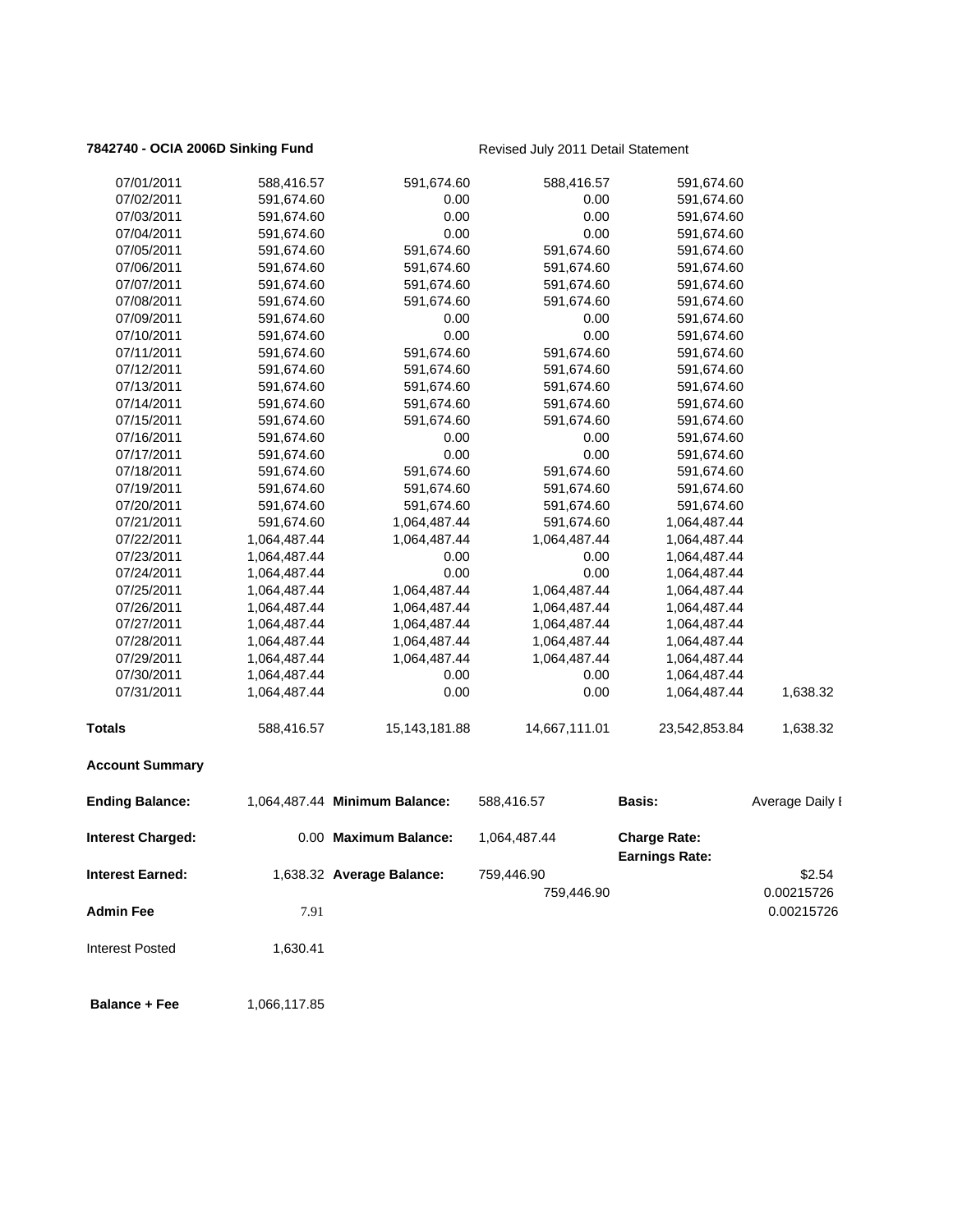## **7843740 - OCIA 2006C Sinking Fund** Revised July 2011 Detail Statement

| 07/01/2011              | 1,388,819.58 | 1,391,733.73                | 1,388,819.58  | 1,391,733.73                                 |                 |
|-------------------------|--------------|-----------------------------|---------------|----------------------------------------------|-----------------|
| 07/02/2011              | 1,391,733.73 | 0.00                        | 0.00          | 1,391,733.73                                 |                 |
| 07/03/2011              | 1,391,733.73 | 0.00                        | 0.00          | 1,391,733.73                                 |                 |
| 07/04/2011              | 1,391,733.73 | 0.00                        | 0.00          | 1,391,733.73                                 |                 |
| 07/05/2011              | 1,391,733.73 | 1,391,733.73                | 1,391,733.73  | 1,391,733.73                                 |                 |
| 07/06/2011              | 1,391,733.73 | 1,391,733.73                | 1,391,733.73  | 1,391,733.73                                 |                 |
| 07/07/2011              | 1,391,733.73 | 1,391,733.73                | 1,391,733.73  | 1,391,733.73                                 |                 |
| 07/08/2011              | 1,391,733.73 | 1,391,733.73                | 1,391,733.73  | 1,391,733.73                                 |                 |
| 07/09/2011              | 1,391,733.73 | 0.00                        | 0.00          | 1,391,733.73                                 |                 |
| 07/10/2011              | 1,391,733.73 | 0.00                        | 0.00          | 1,391,733.73                                 |                 |
| 07/11/2011              | 1,391,733.73 | 1,391,733.73                | 1,391,733.73  | 1,391,733.73                                 |                 |
| 07/12/2011              | 1,391,733.73 | 1,391,733.73                | 1,391,733.73  | 1,391,733.73                                 |                 |
| 07/13/2011              | 1,391,733.73 | 1,391,733.73                | 1,391,733.73  | 1,391,733.73                                 |                 |
| 07/14/2011              | 1,391,733.73 | 1,391,733.73                | 1,391,733.73  | 1,391,733.73                                 |                 |
| 07/15/2011              | 1,391,733.73 | 1,391,733.73                | 1,391,733.73  | 1,391,733.73                                 |                 |
| 07/16/2011              | 1,391,733.73 | 0.00                        | 0.00          | 1,391,733.73                                 |                 |
| 07/17/2011              | 1,391,733.73 | 0.00                        | 0.00          | 1,391,733.73                                 |                 |
| 07/18/2011              | 1,391,733.73 | 1,391,733.73                | 1,391,733.73  | 1,391,733.73                                 |                 |
| 07/19/2011              | 1,391,733.73 | 1,391,733.73                | 1,391,733.73  | 1,391,733.73                                 |                 |
| 07/20/2011              | 1,391,733.73 | 1,391,733.73                | 1,391,733.73  | 1,391,733.73                                 |                 |
| 07/21/2011              | 1,391,733.73 | 126,952.48                  | 1,391,733.73  | 126,952.48                                   |                 |
| 07/22/2011              | 126,952.48   | 126,952.48                  | 126,952.48    | 126,952.48                                   |                 |
| 07/23/2011              | 126,952.48   | 0.00                        | 0.00          | 126,952.48                                   |                 |
| 07/24/2011              | 126,952.48   | 0.00                        | 0.00          | 126,952.48                                   |                 |
| 07/25/2011              | 126,952.48   | 126,952.48                  | 126,952.48    | 126,952.48                                   |                 |
| 07/26/2011              | 126,952.48   | 126,952.48                  | 126,952.48    | 126,952.48                                   |                 |
| 07/27/2011              | 126,952.48   | 126,952.48                  | 126,952.48    | 126,952.48                                   |                 |
| 07/28/2011              | 126,952.48   | 126,952.48                  | 126,952.48    | 126,952.48                                   |                 |
| 07/29/2011              | 126,952.48   | 126,952.48                  | 126,952.48    | 126,952.48                                   |                 |
| 07/30/2011              | 126,952.48   | 0.00                        | 0.00          | 126,952.48                                   |                 |
| 07/31/2011              | 126,952.48   | 0.00                        | 0.00          | 126,952.48                                   | 2,034.17        |
| <b>Totals</b>           | 1,388,819.58 | 18,981,205.85               | 20,243,072.95 | 29,231,151.88                                | 2,034.17        |
| <b>Account Summary</b>  |              |                             |               |                                              |                 |
| <b>Ending Balance:</b>  |              | 126,952.48 Minimum Balance: | 1,388,819.58  | <b>Basis:</b>                                | Average Daily I |
|                         |              |                             |               |                                              |                 |
| Interest Charged:       |              | 0.00 Maximum Balance:       | 126,952.48    | <b>Charge Rate:</b><br><b>Earnings Rate:</b> |                 |
| <b>Interest Earned:</b> |              | 2,034.17 Average Balance:   | 942,940.38    |                                              | \$2.54          |
|                         |              |                             | 942,940.38    |                                              | 0.00215726      |
| <b>Admin Fee</b>        | 9.82         |                             |               |                                              | 0.00215726      |
|                         |              |                             |               |                                              |                 |
| <b>Interest Posted</b>  | 2,024.35     |                             |               |                                              |                 |
|                         |              |                             |               |                                              |                 |
|                         |              |                             |               |                                              |                 |

 **Balance + Fee** 128,976.83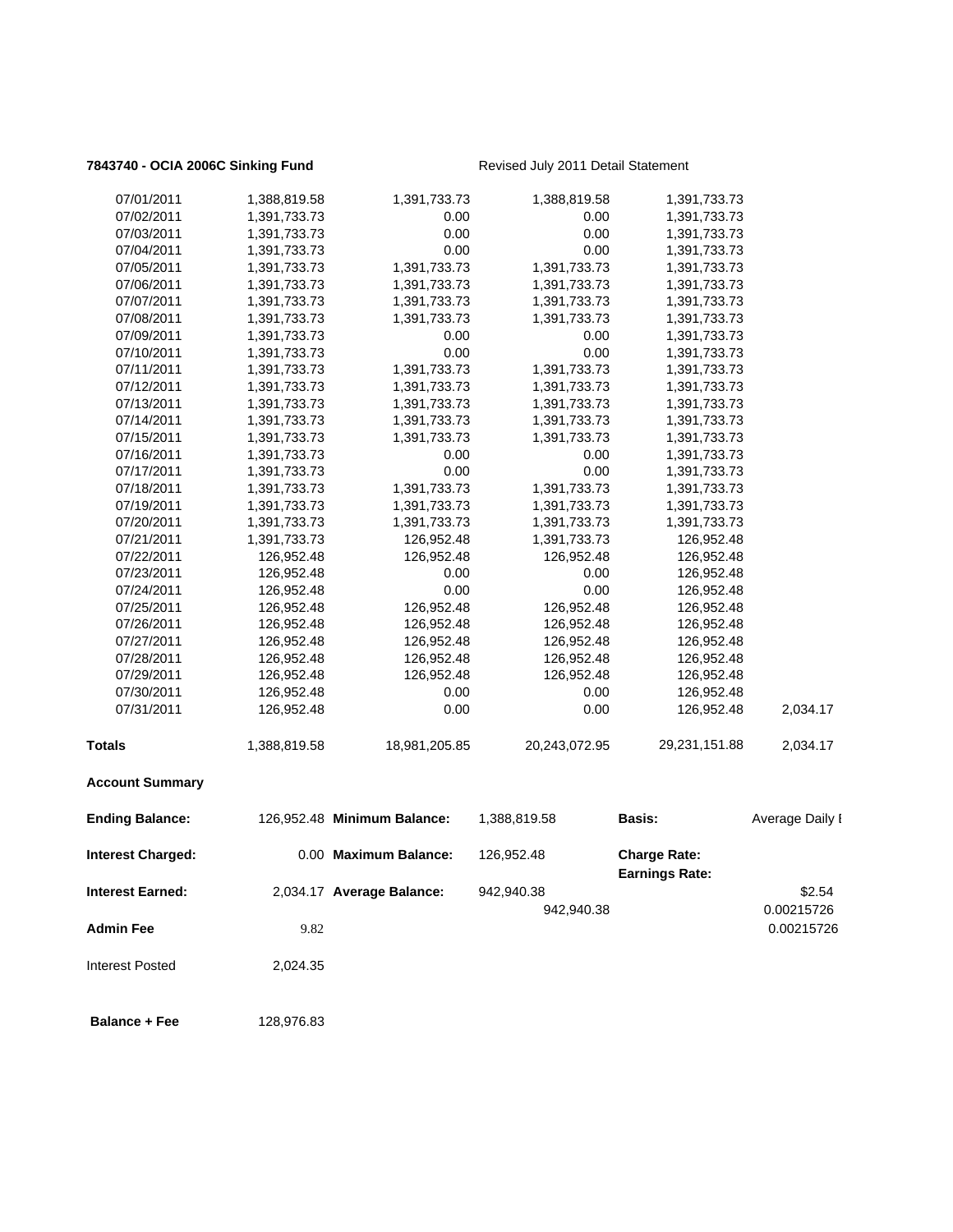## **7845740 - OCIA 2008A Sinking Fund** Revised July 2011 Detail Statement

| <b>Admin Fee</b>         | 12.32        |                            | 1,182,620.54  |                                              | 0.00215726<br>0.00215726 |
|--------------------------|--------------|----------------------------|---------------|----------------------------------------------|--------------------------|
| <b>Interest Earned:</b>  |              | 2,551.22 Average Balance:  | 1,182,620.54  |                                              | \$2.54                   |
| <b>Interest Charged:</b> |              | 0.00 Maximum Balance:      | 53,989.09     | <b>Charge Rate:</b><br><b>Earnings Rate:</b> |                          |
| <b>Ending Balance:</b>   |              | 53,989.09 Minimum Balance: | 1,800,006.34  | Basis:                                       | Average Daily I          |
| <b>Account Summary</b>   |              |                            |               |                                              |                          |
| <b>Totals</b>            | 1,800,006.34 | 23,821,705.55              | 25,567,722.80 | 36,661,236.79                                | 2,551.22                 |
| 07/31/2011               | 53,989.09    | 0.00                       | 0.00          | 53,989.09                                    | 2,551.22                 |
| 07/30/2011               | 53,989.09    | 0.00                       | 0.00          | 53,989.09                                    |                          |
| 07/29/2011               | 53,989.09    | 53,989.09                  | 53,989.09     | 53,989.09                                    |                          |
| 07/28/2011               | 53,989.09    | 53,989.09                  | 53,989.09     | 53,989.09                                    |                          |
| 07/27/2011               | 53,989.09    | 53,989.09                  | 53,989.09     | 53,989.09                                    |                          |
| 07/26/2011               | 53,989.09    | 53,989.09                  | 53,989.09     | 53,989.09                                    |                          |
| 07/25/2011               | 53,989.09    | 53,989.09                  | 53,989.09     | 53,989.09                                    |                          |
| 07/24/2011               | 53,989.09    | 0.00                       | 0.00          | 53,989.09                                    |                          |
| 07/23/2011               | 53,989.09    | 0.00                       | 0.00          | 53,989.09                                    |                          |
| 07/22/2011               | 53,989.09    | 53,989.09                  | 53,989.09     | 53,989.09                                    |                          |
| 07/21/2011               | 1,803,367.84 | 53,989.09                  | 1,803,367.84  | 53,989.09                                    |                          |
| 07/20/2011               | 1,803,367.84 | 1,803,367.84               | 1,803,367.84  | 1,803,367.84                                 |                          |
| 07/19/2011               | 1,803,367.84 | 1,803,367.84               | 1,803,367.84  | 1,803,367.84                                 |                          |
| 07/18/2011               | 1,803,367.84 | 1,803,367.84               | 1,803,367.84  | 1,803,367.84                                 |                          |
| 07/17/2011               | 1,803,367.84 | 0.00                       | 0.00          | 1,803,367.84                                 |                          |
| 07/16/2011               | 1,803,367.84 | 0.00                       | 0.00          | 1,803,367.84                                 |                          |
| 07/15/2011               | 1,803,367.84 | 1,803,367.84               | 1,803,367.84  | 1,803,367.84                                 |                          |
| 07/14/2011               | 1,803,367.84 | 1,803,367.84               | 1,803,367.84  | 1,803,367.84                                 |                          |
| 07/13/2011               | 1,803,367.84 | 1,803,367.84               | 1,803,367.84  | 1,803,367.84                                 |                          |
| 07/12/2011               | 1,803,367.84 | 1,803,367.84               | 1,803,367.84  | 1,803,367.84                                 |                          |
| 07/11/2011               | 1,803,367.84 | 1,803,367.84               | 1,803,367.84  | 1,803,367.84                                 |                          |
| 07/10/2011               | 1,803,367.84 | 0.00                       | 0.00          | 1,803,367.84                                 |                          |
| 07/09/2011               | 1,803,367.84 | 0.00                       | 0.00          | 1,803,367.84                                 |                          |
| 07/08/2011               | 1,803,367.84 | 1,803,367.84               | 1,803,367.84  | 1,803,367.84                                 |                          |
| 07/07/2011               | 1,803,367.84 | 1,803,367.84               | 1,803,367.84  | 1,803,367.84                                 |                          |
| 07/06/2011               | 1,803,367.84 | 1,803,367.84               | 1,803,367.84  | 1,803,367.84                                 |                          |
| 07/05/2011               | 1,803,367.84 | 1,803,367.84               | 1,803,367.84  | 1,803,367.84                                 |                          |
| 07/04/2011               | 1,803,367.84 | 0.00                       | 0.00          | 1,803,367.84                                 |                          |
| 07/03/2011               | 1,803,367.84 | 0.00                       | 0.00          | 1,803,367.84                                 |                          |
| 07/02/2011               | 1,803,367.84 | 0.00                       | 0.00          | 1,803,367.84                                 |                          |
| 07/01/2011               | 1,800,006.34 | 1,803,367.84               | 1,800,006.34  | 1,803,367.84                                 |                          |
|                          |              |                            |               |                                              |                          |

Interest Posted 2,538.90

**Balance + Fee** 56,527.99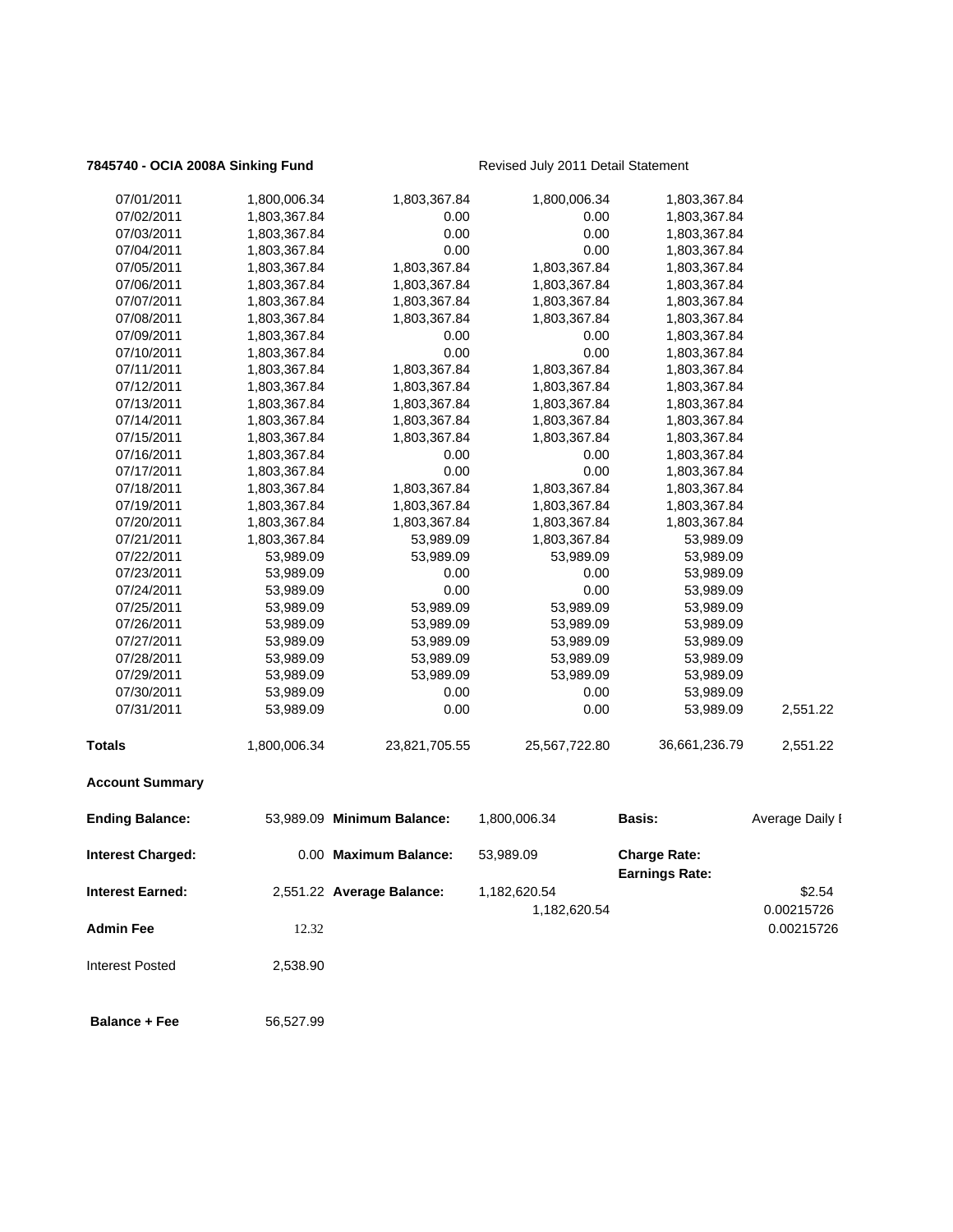## **7846740 - OCIA 2008B SINKING FUND** Revised July 2011 Detail Statement

| 07/01/2011               | 685,713.63 | 687,144.60                 | 685,713.63   | 687,144.60                                   |                          |
|--------------------------|------------|----------------------------|--------------|----------------------------------------------|--------------------------|
| 07/02/2011               | 687,144.60 | 0.00                       | 0.00         | 687,144.60                                   |                          |
| 07/03/2011               | 687,144.60 | 0.00                       | 0.00         | 687,144.60                                   |                          |
| 07/04/2011               | 687,144.60 | 0.00                       | 0.00         | 687,144.60                                   |                          |
| 07/05/2011               | 687,144.60 | 687,144.60                 | 687,144.60   | 687,144.60                                   |                          |
| 07/06/2011               | 687,144.60 | 687,144.60                 | 687,144.60   | 687,144.60                                   |                          |
| 07/07/2011               | 687,144.60 | 687,144.60                 | 687,144.60   | 687,144.60                                   |                          |
| 07/08/2011               | 687,144.60 | 687,144.60                 | 687,144.60   | 687,144.60                                   |                          |
| 07/09/2011               | 687,144.60 | 0.00                       | 0.00         | 687,144.60                                   |                          |
| 07/10/2011               | 687,144.60 | 0.00                       | 0.00         | 687,144.60                                   |                          |
| 07/11/2011               | 687,144.60 | 687,144.60                 | 687,144.60   | 687,144.60                                   |                          |
| 07/12/2011               | 687,144.60 | 687,144.60                 | 687,144.60   | 687,144.60                                   |                          |
| 07/13/2011               | 687,144.60 | 687,144.60                 | 687,144.60   | 687,144.60                                   |                          |
| 07/14/2011               | 687,144.60 | 687,144.60                 | 687,144.60   | 687,144.60                                   |                          |
| 07/15/2011               | 687,144.60 | 687,144.60                 | 687,144.60   | 687,144.60                                   |                          |
| 07/16/2011               | 687,144.60 | 0.00                       | 0.00         | 687,144.60                                   |                          |
| 07/17/2011               | 687,144.60 | 0.00                       | 0.00         | 687,144.60                                   |                          |
| 07/18/2011               | 687,144.60 | 687,144.60                 | 687,144.60   | 687,144.60                                   |                          |
| 07/19/2011               | 687,144.60 | 687,144.60                 | 687,144.60   | 687,144.60                                   |                          |
| 07/20/2011               | 687,144.60 | 687,144.60                 | 687,144.60   | 687,144.60                                   |                          |
| 07/21/2011               | 687,144.60 | 22,334.60                  | 687,144.60   | 22,334.60                                    |                          |
| 07/22/2011               | 22,334.60  | 22,334.60                  | 22,334.60    | 22,334.60                                    |                          |
| 07/23/2011               | 22,334.60  | 0.00                       | 0.00         | 22,334.60                                    |                          |
| 07/24/2011               | 22,334.60  | 0.00                       | 0.00         | 22,334.60                                    |                          |
| 07/25/2011               | 22,334.60  | 22,334.60                  | 22,334.60    | 22,334.60                                    |                          |
| 07/26/2011               | 22,334.60  | 22,334.60                  | 22,334.60    | 22,334.60                                    |                          |
| 07/27/2011               | 22,334.60  | 22,334.60                  | 22,334.60    | 22,334.60                                    |                          |
| 07/28/2011               | 22,334.60  | 22,334.60                  | 22,334.60    | 22,334.60                                    |                          |
| 07/29/2011               | 22,334.60  | 22,334.60                  | 22,334.60    | 22,334.60                                    |                          |
| 07/30/2011               | 22,334.60  | 0.00                       | 0.00         | 22,334.60                                    |                          |
| 07/31/2011               | 22,334.60  | 0.00                       | 0.00         | 22,334.60                                    | 973.45                   |
| Totals                   | 685,713.63 | 9,089,222.00               | 9,752,601.03 | 13,988,572.60                                | 973.45                   |
| <b>Account Summary</b>   |            |                            |              |                                              |                          |
| <b>Ending Balance:</b>   |            | 22,334.60 Minimum Balance: | 685,713.63   | <b>Basis:</b>                                | Average Daily I          |
| <b>Interest Charged:</b> |            | 0.00 Maximum Balance:      | 22,334.60    | <b>Charge Rate:</b><br><b>Earnings Rate:</b> |                          |
| Interest Earned:         |            | 973.45 Average Balance:    | 451,244.28   |                                              | \$2.54                   |
| <b>Admin Fee</b>         | 4.70       |                            | 451,244.28   |                                              | 0.00215726<br>0.00215726 |
| <b>Interest Posted</b>   | 968.75     |                            |              |                                              |                          |
|                          |            |                            |              |                                              |                          |
| <b>Balance + Fee</b>     | 23,303.35  |                            |              |                                              |                          |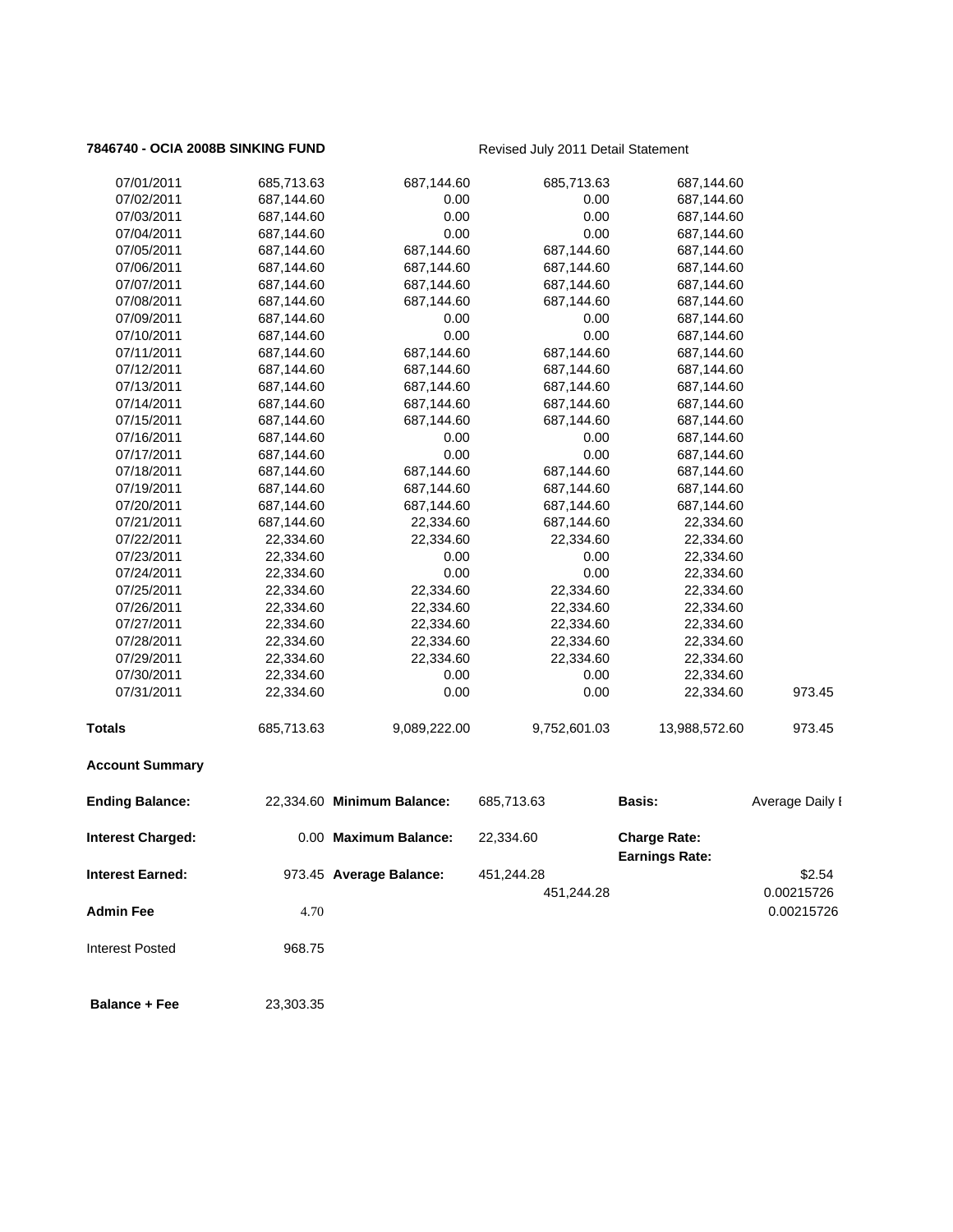## **7847740 - OSF Building Reserve Fund** Revised July 2011 Detail Statement

| 07/01/2011               | 3,147,034.45 | 3,153,914.31                  | 3,147,034.45  | 3,153,914.31          |                 |
|--------------------------|--------------|-------------------------------|---------------|-----------------------|-----------------|
| 07/02/2011               | 3,153,914.31 | 0.00                          | 0.00          | 3,153,914.31          |                 |
| 07/03/2011               | 3,153,914.31 | 0.00                          | 0.00          | 3,153,914.31          |                 |
| 07/04/2011               | 3,153,914.31 | 0.00                          | 0.00          | 3,153,914.31          |                 |
| 07/05/2011               | 3,153,914.31 | 3,153,914.31                  | 3,153,914.31  | 3,153,914.31          |                 |
| 07/06/2011               | 3,153,914.31 | 3,153,914.31                  | 3,153,914.31  | 3,153,914.31          |                 |
| 07/07/2011               | 3,153,914.31 | 3,153,914.31                  | 3,153,914.31  | 3,153,914.31          |                 |
| 07/08/2011               | 3,153,914.31 | 3,153,914.31                  | 3,153,914.31  | 3,153,914.31          |                 |
| 07/09/2011               | 3,153,914.31 | 0.00                          | 0.00          | 3,153,914.31          |                 |
| 07/10/2011               | 3,153,914.31 | 0.00                          | 0.00          | 3,153,914.31          |                 |
| 07/11/2011               | 3,153,914.31 | 3,153,914.31                  | 3,153,914.31  | 3,153,914.31          |                 |
| 07/12/2011               | 3,153,914.31 | 3,153,914.31                  | 3,153,914.31  | 3,153,914.31          |                 |
| 07/13/2011               | 3,153,914.31 | 3,153,914.31                  | 3,153,914.31  | 3,153,914.31          |                 |
| 07/14/2011               | 3,153,914.31 | 3,153,914.31                  | 3,153,914.31  | 3,153,914.31          |                 |
| 07/15/2011               | 3,153,914.31 | 3,153,914.31                  | 3,153,914.31  | 3,153,914.31          |                 |
| 07/16/2011               | 3,153,914.31 | 0.00                          | 0.00          | 3,153,914.31          |                 |
| 07/17/2011               | 3,153,914.31 | 0.00                          | 0.00          | 3,153,914.31          |                 |
| 07/18/2011               | 3,153,914.31 | 3,153,914.31                  | 3,153,914.31  | 3,153,914.31          |                 |
| 07/19/2011               | 3,153,914.31 | 3,153,914.31                  | 3,153,914.31  | 3,153,914.31          |                 |
| 07/20/2011               | 3,153,914.31 | 3,153,914.31                  | 3,153,914.31  | 3,153,914.31          |                 |
| 07/21/2011               | 3,153,914.31 | 3,153,914.31                  | 3,153,914.31  | 3,153,914.31          |                 |
| 07/22/2011               | 3,153,914.31 | 3,153,914.31                  | 3,153,914.31  | 3,153,914.31          |                 |
| 07/23/2011               | 3,153,914.31 | 0.00                          | 0.00          | 3,153,914.31          |                 |
| 07/24/2011               | 3,153,914.31 | 0.00                          | 0.00          | 3,153,914.31          |                 |
| 07/25/2011               | 3,153,914.31 | 3,153,914.31                  | 3,153,914.31  | 3,153,914.31          |                 |
| 07/26/2011               | 3,153,914.31 | 3,153,914.31                  | 3,153,914.31  | 3,153,914.31          |                 |
| 07/27/2011               | 3,153,914.31 | 3,153,914.31                  | 3,153,914.31  | 3,153,914.31          |                 |
| 07/28/2011               | 3,153,914.31 | 3,153,914.31                  | 3,153,914.31  | 3,153,914.31          |                 |
| 07/29/2011               | 3,153,914.31 | 3,153,914.31                  | 3,153,914.31  | 3,153,914.31          |                 |
| 07/30/2011               | 3,153,914.31 | 0.00                          | 0.00          | 3,153,914.31          |                 |
| 07/31/2011               |              | 0.00                          | 0.00          |                       | 6,803.81        |
|                          | 3,153,914.31 |                               |               | 3,153,914.31          |                 |
| <b>Totals</b>            | 3,147,034.45 | 63,078,286.20                 | 63,071,406.34 | 97,771,343.61         | 6,803.81        |
| <b>Account Summary</b>   |              |                               |               |                       |                 |
| <b>Ending Balance:</b>   |              | 3,153,914.31 Minimum Balance: | 3,147,034.45  | <b>Basis:</b>         | Average Daily I |
| <b>Interest Charged:</b> |              | 0.00 Maximum Balance:         | 3,153,914.31  | <b>Charge Rate:</b>   |                 |
|                          |              |                               |               | <b>Earnings Rate:</b> |                 |
| <b>Interest Earned:</b>  |              | 6,803.81 Average Balance:     | 3,153,914.31  |                       | \$2.54          |
|                          |              |                               | 3,153,914.31  |                       | 0.00215726      |
| <b>Admin Fee</b>         | 32.85        |                               |               |                       | 0.00215726      |
| <b>Interest Posted</b>   | 6,770.96     |                               |               |                       |                 |
|                          |              |                               |               |                       |                 |
|                          |              |                               |               |                       |                 |

 **Balance + Fee** 3,160,685.27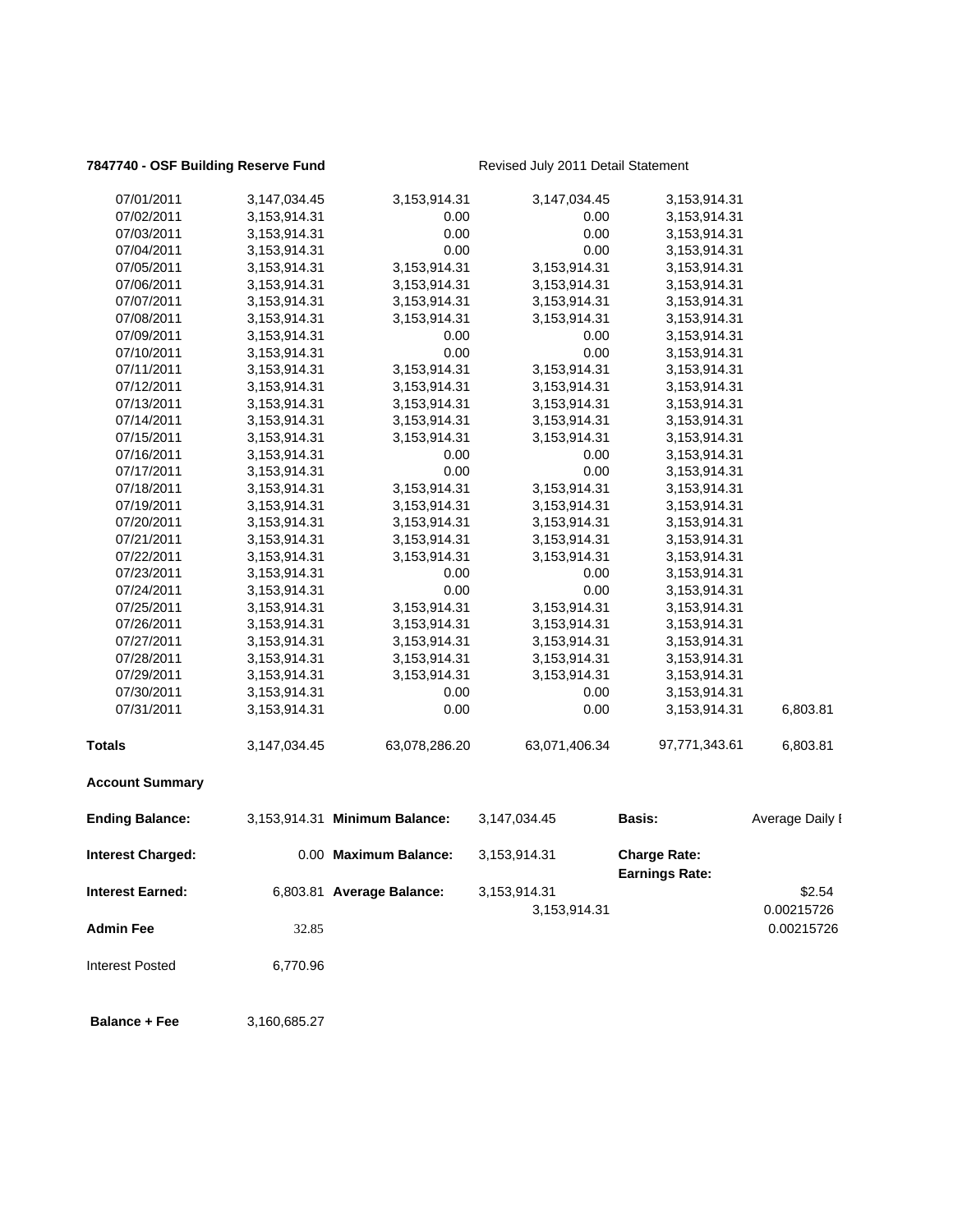## **7848740 - OSF Building Bond Fund** Revised July 2011 Detail Statement

| 07/01/2011              | 2,150,229.06 | 2,154,929.76                | 2,150,229.06  | 2,154,929.76                                 |                 |
|-------------------------|--------------|-----------------------------|---------------|----------------------------------------------|-----------------|
| 07/02/2011              | 2,154,929.76 | 0.00                        | 0.00          | 2,154,929.76                                 |                 |
| 07/03/2011              | 2,154,929.76 | 0.00                        | 0.00          | 2,154,929.76                                 |                 |
| 07/04/2011              | 2,154,929.76 | 0.00                        | 0.00          | 2,154,929.76                                 |                 |
| 07/05/2011              | 2,154,929.76 | 2,154,929.76                | 2,154,929.76  | 2,154,929.76                                 |                 |
| 07/06/2011              | 2,154,929.76 | 2,154,929.76                | 2,154,929.76  | 2,154,929.76                                 |                 |
| 07/07/2011              | 2,154,929.76 | 2,154,929.76                | 2,154,929.76  | 2,154,929.76                                 |                 |
| 07/08/2011              | 2,154,929.76 | 2,154,929.76                | 2,154,929.76  | 2,154,929.76                                 |                 |
| 07/09/2011              | 2,154,929.76 | 0.00                        | 0.00          | 2,154,929.76                                 |                 |
| 07/10/2011              | 2,154,929.76 | 0.00                        | 0.00          | 2,154,929.76                                 |                 |
| 07/11/2011              | 2,154,929.76 | 2,154,929.76                | 2,154,929.76  | 2,154,929.76                                 |                 |
| 07/12/2011              | 2,154,929.76 | 2,154,929.76                | 2,154,929.76  | 2,154,929.76                                 |                 |
| 07/13/2011              | 2,154,929.76 | 2,154,929.76                | 2,154,929.76  | 2,154,929.76                                 |                 |
| 07/14/2011              | 2,154,929.76 | 2,154,929.76                | 2,154,929.76  | 2,154,929.76                                 |                 |
| 07/15/2011              | 2,154,929.76 | 2,154,929.76                | 2,154,929.76  | 2,154,929.76                                 |                 |
| 07/16/2011              | 2,154,929.76 | 0.00                        | 0.00          | 2,154,929.76                                 |                 |
| 07/17/2011              | 2,154,929.76 | 0.00                        | 0.00          | 2,154,929.76                                 |                 |
| 07/18/2011              | 2,154,929.76 | 2,154,929.76                | 2,154,929.76  | 2,154,929.76                                 |                 |
| 07/19/2011              | 2,154,929.76 | 2,154,929.76                | 2,154,929.76  | 2,154,929.76                                 |                 |
| 07/20/2011              | 2,154,929.76 | 2,154,929.76                | 2,154,929.76  | 2,154,929.76                                 |                 |
| 07/21/2011              | 2,154,929.76 | 111,571.01                  | 2,154,929.76  | 111,571.01                                   |                 |
| 07/22/2011              | 111,571.01   | 111,571.01                  | 111,571.01    | 111,571.01                                   |                 |
| 07/23/2011              | 111,571.01   | 0.00                        | 0.00          | 111,571.01                                   |                 |
| 07/24/2011              | 111,571.01   | 0.00                        | 0.00          | 111,571.01                                   |                 |
| 07/25/2011              | 111,571.01   | 111,571.01                  | 111,571.01    | 111,571.01                                   |                 |
| 07/26/2011              | 111,571.01   | 111,571.01                  | 111,571.01    | 111,571.01                                   |                 |
| 07/27/2011              | 111,571.01   | 111,571.01                  | 111,571.01    | 111,571.01                                   |                 |
| 07/28/2011              | 111,571.01   | 111,571.01                  | 111,571.01    | 111,571.01                                   |                 |
| 07/29/2011              | 111,571.01   | 111,571.01                  | 111,571.01    | 111,571.01                                   |                 |
| 07/30/2011              | 111,571.01   | 0.00                        | 0.00          | 111,571.01                                   |                 |
| 07/31/2011              | 111,571.01   | 0.00                        | 0.00          | 111,571.01                                   | 3,084.60        |
| <b>Totals</b>           | 2,150,229.06 | 28,795,083.95               | 30,833,742.00 | 44,325,876.31                                | 3,084.60        |
| <b>Account Summary</b>  |              |                             |               |                                              |                 |
| <b>Ending Balance:</b>  |              | 111,571.01 Minimum Balance: | 2,150,229.06  | <b>Basis:</b>                                | Average Daily I |
| Interest Charged:       |              | 0.00 Maximum Balance:       | 111,571.01    | <b>Charge Rate:</b><br><b>Earnings Rate:</b> |                 |
| <b>Interest Earned:</b> |              | 3,084.60 Average Balance:   | 1,429,866.98  |                                              | \$2.54          |
|                         |              |                             | 1,429,866.98  |                                              | 0.00215726      |
| <b>Admin Fee</b>        | 14.89        |                             |               |                                              | 0.00215726      |
| <b>Interest Posted</b>  | 3,069.70     |                             |               |                                              |                 |
| <b>Balance + Fee</b>    | 114,640.71   |                             |               |                                              |                 |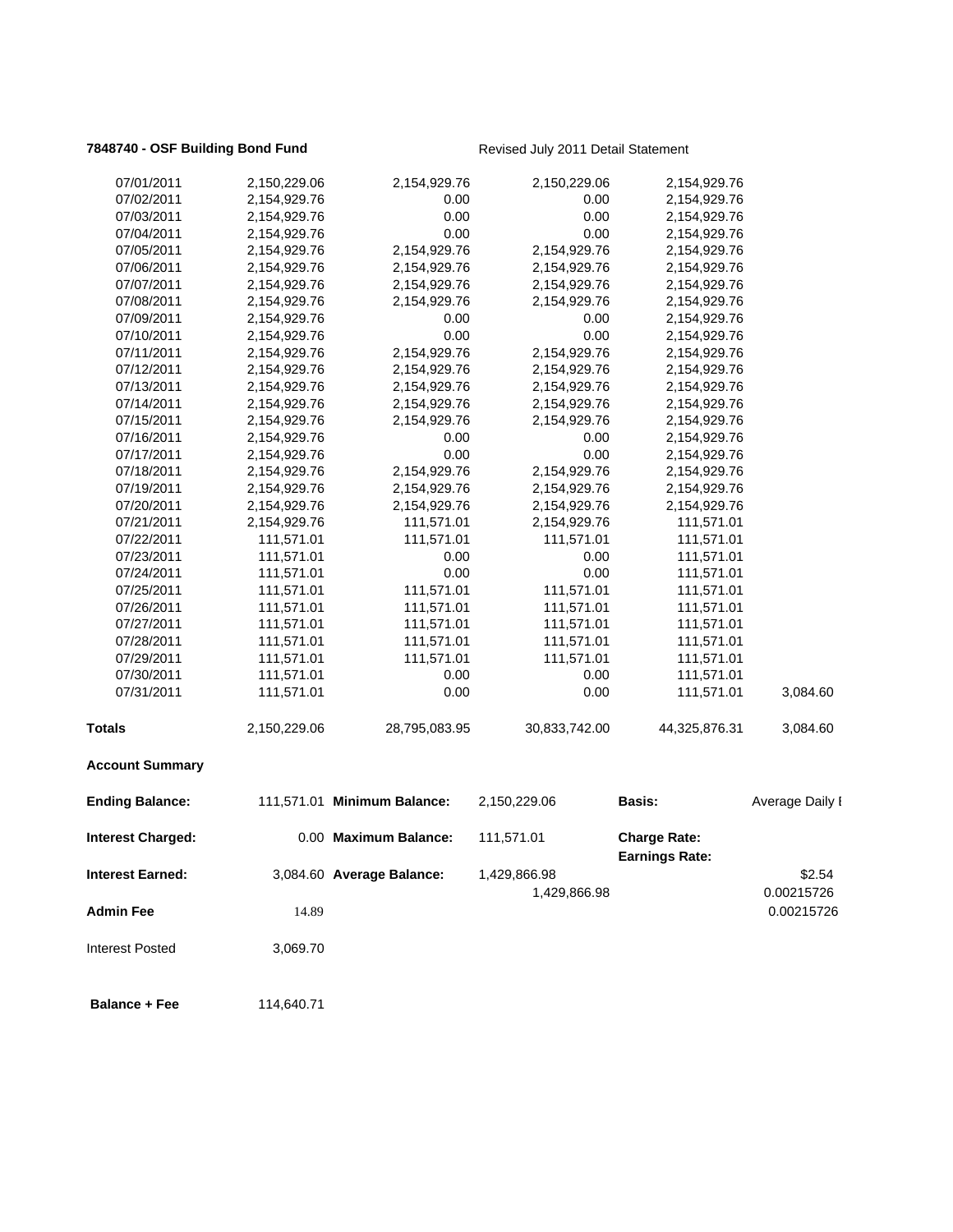## **7849740 - OCIA 2009A Sinking Fund** Revised July 2011 Detail Statement

| 07/01/2011<br>1,833,100.93         | 1,836,946.92               | 1,833,100.93  | 1,836,946.92                                 |                 |
|------------------------------------|----------------------------|---------------|----------------------------------------------|-----------------|
| 07/02/2011<br>1,836,946.92         | 0.00                       | 0.00          | 1,836,946.92                                 |                 |
| 07/03/2011<br>1,836,946.92         | 0.00                       | 0.00          | 1,836,946.92                                 |                 |
| 07/04/2011<br>1,836,946.92         | 0.00                       | 0.00          | 1,836,946.92                                 |                 |
| 07/05/2011<br>1,836,946.92         | 1,836,946.92               | 1,836,946.92  | 1,836,946.92                                 |                 |
| 07/06/2011<br>1,836,946.92         | 1,836,946.92               | 1,836,946.92  | 1,836,946.92                                 |                 |
| 07/07/2011<br>1,836,946.92         | 1,836,946.92               | 1,836,946.92  | 1,836,946.92                                 |                 |
| 07/08/2011<br>1,836,946.92         | 1,836,946.92               | 1,836,946.92  | 1,836,946.92                                 |                 |
| 07/09/2011<br>1,836,946.92         | 0.00                       | 0.00          | 1,836,946.92                                 |                 |
| 07/10/2011<br>1,836,946.92         | 0.00                       | 0.00          | 1,836,946.92                                 |                 |
| 07/11/2011<br>1,836,946.92         | 1,836,946.92               | 1,836,946.92  | 1,836,946.92                                 |                 |
| 07/12/2011<br>1,836,946.92         | 1,836,946.92               | 1,836,946.92  | 1,836,946.92                                 |                 |
| 07/13/2011<br>1,836,946.92         | 1,836,946.92               | 1,836,946.92  | 1,836,946.92                                 |                 |
| 07/14/2011<br>1,836,946.92         | 1,836,946.92               | 1,836,946.92  | 1,836,946.92                                 |                 |
| 07/15/2011<br>1,836,946.92         | 1,836,946.92               | 1,836,946.92  | 1,836,946.92                                 |                 |
| 07/16/2011<br>1,836,946.92         | 0.00                       | 0.00          | 1,836,946.92                                 |                 |
| 07/17/2011<br>1,836,946.92         | 0.00                       | 0.00          | 1,836,946.92                                 |                 |
| 07/18/2011<br>1,836,946.92         | 1,836,946.92               | 1,836,946.92  | 1,836,946.92                                 |                 |
| 07/19/2011<br>1,836,946.92         | 1,836,946.92               | 1,836,946.92  | 1,836,946.92                                 |                 |
| 07/20/2011<br>1,836,946.92         | 1,836,946.92               | 1,836,946.92  | 1,836,946.92                                 |                 |
| 07/21/2011<br>1,836,946.92         | 49,100.67                  | 1,836,946.92  | 49,100.67                                    |                 |
| 07/22/2011<br>49,100.67            | 49,100.67                  | 49,100.67     | 49,100.67                                    |                 |
| 49,100.67<br>07/23/2011            | 0.00                       | 0.00          | 49,100.67                                    |                 |
| 07/24/2011<br>49,100.67            | 0.00                       | 0.00          | 49,100.67                                    |                 |
| 07/25/2011<br>49,100.67            | 49,100.67                  | 49,100.67     | 49,100.67                                    |                 |
| 07/26/2011<br>49,100.67            | 49,100.67                  | 49,100.67     | 49,100.67                                    |                 |
| 07/27/2011<br>49,100.67            | 49,100.67                  | 49,100.67     | 49,100.67                                    |                 |
| 07/28/2011<br>49,100.67            | 49,100.67                  | 49,100.67     | 49,100.67                                    |                 |
| 07/29/2011<br>49,100.67            | 49,100.67                  | 49,100.67     | 49,100.67                                    |                 |
| 07/30/2011<br>49,100.67            | 0.00                       | 0.00          | 49,100.67                                    |                 |
| 07/31/2011<br>49,100.67            | 0.00                       | 0.00          | 49,100.67                                    | 2,594.21        |
| <b>Totals</b><br>1,833,100.93      | 24,224,014.65              | 26,008,014.91 | 37,279,045.77                                | 2,594.21        |
| <b>Account Summary</b>             |                            |               |                                              |                 |
| <b>Ending Balance:</b>             | 49,100.67 Minimum Balance: | 1,833,100.93  | Basis:                                       | Average Daily I |
| <b>Interest Charged:</b>           | 0.00 Maximum Balance:      | 49,100.67     | <b>Charge Rate:</b><br><b>Earnings Rate:</b> |                 |
| <b>Interest Earned:</b>            | 2,594.21 Average Balance:  | 1,202,549.86  |                                              | \$2.54          |
|                                    |                            | 1,202,549.86  |                                              | 0.00215726      |
|                                    |                            |               |                                              |                 |
| <b>Admin Fee</b><br>12.53          |                            |               |                                              | 0.00215726      |
| <b>Interest Posted</b><br>2,581.69 |                            |               |                                              |                 |

**Balance + Fee** 51,682.36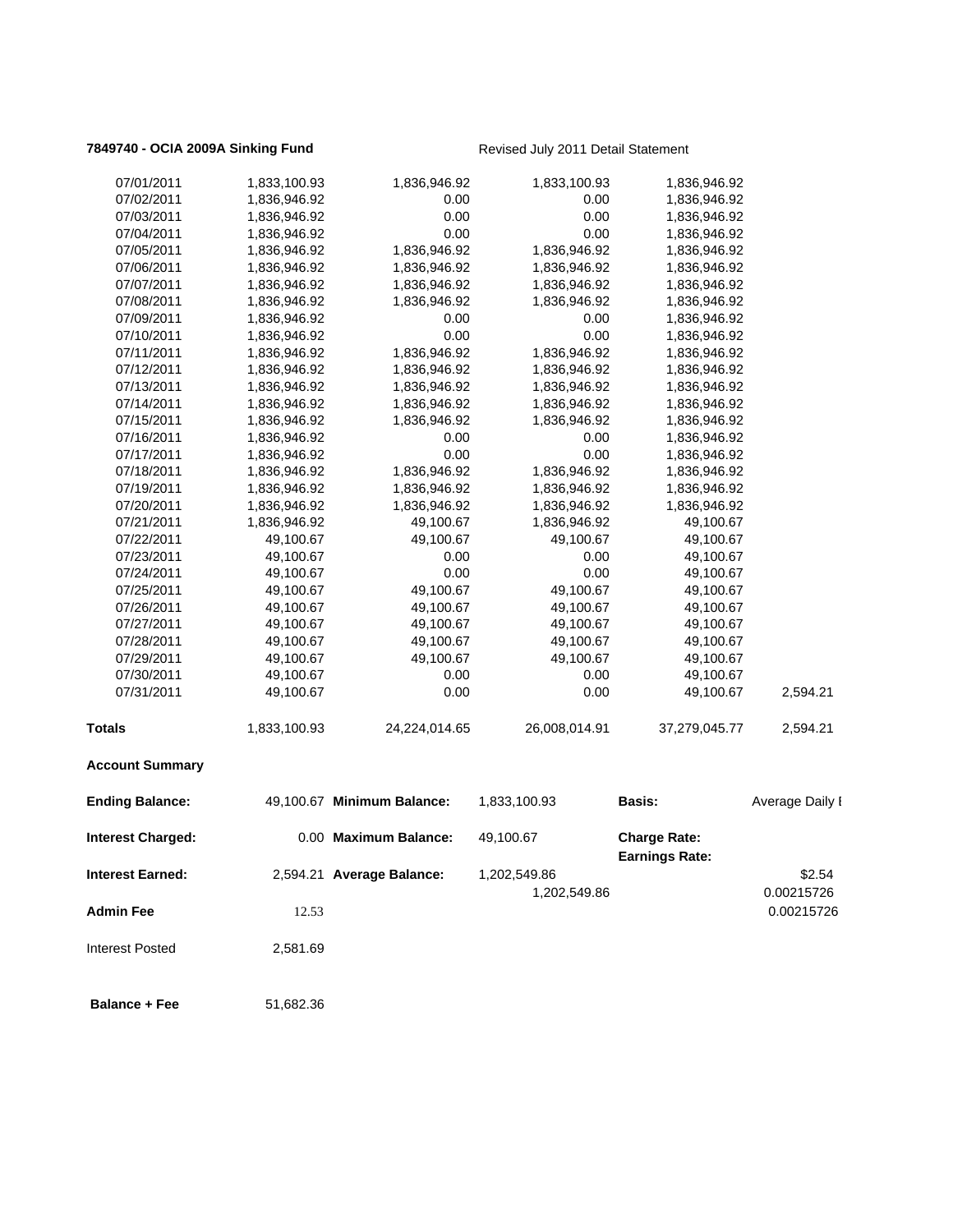## **7850740 - OCIA 2009A Sinking Fund** Revised July 2011 Detail Statement

| 07/01/2011              | 9,572,477.77 | 9,592,635.89                | 9,572,477.77   | 9,592,635.89                                 |                 |
|-------------------------|--------------|-----------------------------|----------------|----------------------------------------------|-----------------|
| 07/02/2011              | 9,592,635.89 | 0.00                        | 0.00           | 9,592,635.89                                 |                 |
| 07/03/2011              | 9,592,635.89 | 0.00                        | 0.00           | 9,592,635.89                                 |                 |
| 07/04/2011              | 9,592,635.89 | 0.00                        | 0.00           | 9,592,635.89                                 |                 |
| 07/05/2011              | 9,592,635.89 | 9,592,635.89                | 9,592,635.89   | 9,592,635.89                                 |                 |
| 07/06/2011              | 9,592,635.89 | 9,592,635.89                | 9,592,635.89   | 9,592,635.89                                 |                 |
| 07/07/2011              | 9,592,635.89 | 9,592,635.89                | 9,592,635.89   | 9,592,635.89                                 |                 |
| 07/08/2011              | 9,592,635.89 | 9,592,635.89                | 9,592,635.89   | 9,592,635.89                                 |                 |
| 07/09/2011              | 9,592,635.89 | 0.00                        | 0.00           | 9,592,635.89                                 |                 |
| 07/10/2011              | 9,592,635.89 | 0.00                        | 0.00           | 9,592,635.89                                 |                 |
| 07/11/2011              | 9,592,635.89 | 9,592,635.89                | 9,592,635.89   | 9,592,635.89                                 |                 |
| 07/12/2011              | 9,592,635.89 | 9,592,635.89                | 9,592,635.89   | 9,592,635.89                                 |                 |
| 07/13/2011              | 9,592,635.89 | 9,592,635.89                | 9,592,635.89   | 9,592,635.89                                 |                 |
| 07/14/2011              | 9,592,635.89 | 9,592,635.89                | 9,592,635.89   | 9,592,635.89                                 |                 |
| 07/15/2011              | 9,592,635.89 | 9,592,635.89                | 9,592,635.89   | 9,592,635.89                                 |                 |
| 07/16/2011              | 9,592,635.89 | 0.00                        | 0.00           | 9,592,635.89                                 |                 |
| 07/17/2011              | 9,592,635.89 | 0.00                        | 0.00           | 9,592,635.89                                 |                 |
| 07/18/2011              | 9,592,635.89 | 9,592,635.89                | 9,592,635.89   | 9,592,635.89                                 |                 |
| 07/19/2011              | 9,592,635.89 | 9,592,635.89                | 9,592,635.89   | 9,592,635.89                                 |                 |
| 07/20/2011              | 9,592,635.89 | 9,592,635.89                | 9,592,635.89   | 9,592,635.89                                 |                 |
| 07/21/2011              | 9,592,635.89 | 197,448.39                  | 9,592,635.89   | 197,448.39                                   |                 |
| 07/22/2011              | 197,448.39   | 197,448.39                  | 197,448.39     | 197,448.39                                   |                 |
| 07/23/2011              | 197,448.39   | 0.00                        | 0.00           | 197,448.39                                   |                 |
| 07/24/2011              | 197,448.39   | 0.00                        | 0.00           | 197,448.39                                   |                 |
| 07/25/2011              | 197,448.39   | 197,448.39                  | 197,448.39     | 197,448.39                                   |                 |
| 07/26/2011              | 197,448.39   | 197,448.39                  | 197,448.39     | 197,448.39                                   |                 |
| 07/27/2011              | 197,448.39   | 197,448.39                  | 197,448.39     | 197,448.39                                   |                 |
| 07/28/2011              | 197,448.39   | 197,448.39                  | 197,448.39     | 197,448.39                                   |                 |
| 07/29/2011              | 197,448.39   | 197,448.39                  | 197,448.39     | 197,448.39                                   |                 |
| 07/30/2011              | 197,448.39   | 0.00                        | 0.00           | 197,448.39                                   |                 |
| 07/31/2011              | 197,448.39   | 0.00                        | 0.00           | 197,448.39                                   | 13,501.99       |
| <b>Totals</b>           | 9,572,477.77 | 126,086,405.30              | 135,461,434.68 | 194,024,650.09                               | 13,501.99       |
| <b>Account Summary</b>  |              |                             |                |                                              |                 |
| <b>Ending Balance:</b>  |              | 197,448.39 Minimum Balance: | 9,572,477.77   | <b>Basis:</b>                                | Average Daily I |
| Interest Charged:       |              | 0.00 Maximum Balance:       | 197,448.39     | <b>Charge Rate:</b><br><b>Earnings Rate:</b> |                 |
| <b>Interest Earned:</b> |              | 13,501.99 Average Balance:  | 6,258,859.68   |                                              | \$2.54          |
|                         |              |                             | 6,258,859.68   |                                              | 0.00215726      |
| <b>Admin Fee</b>        | 65.20        |                             |                |                                              | 0.00215726      |
|                         |              |                             |                |                                              |                 |
| <b>Interest Posted</b>  | 13,436.79    |                             |                |                                              |                 |
| <b>Balance + Fee</b>    | 210,885.18   |                             |                |                                              |                 |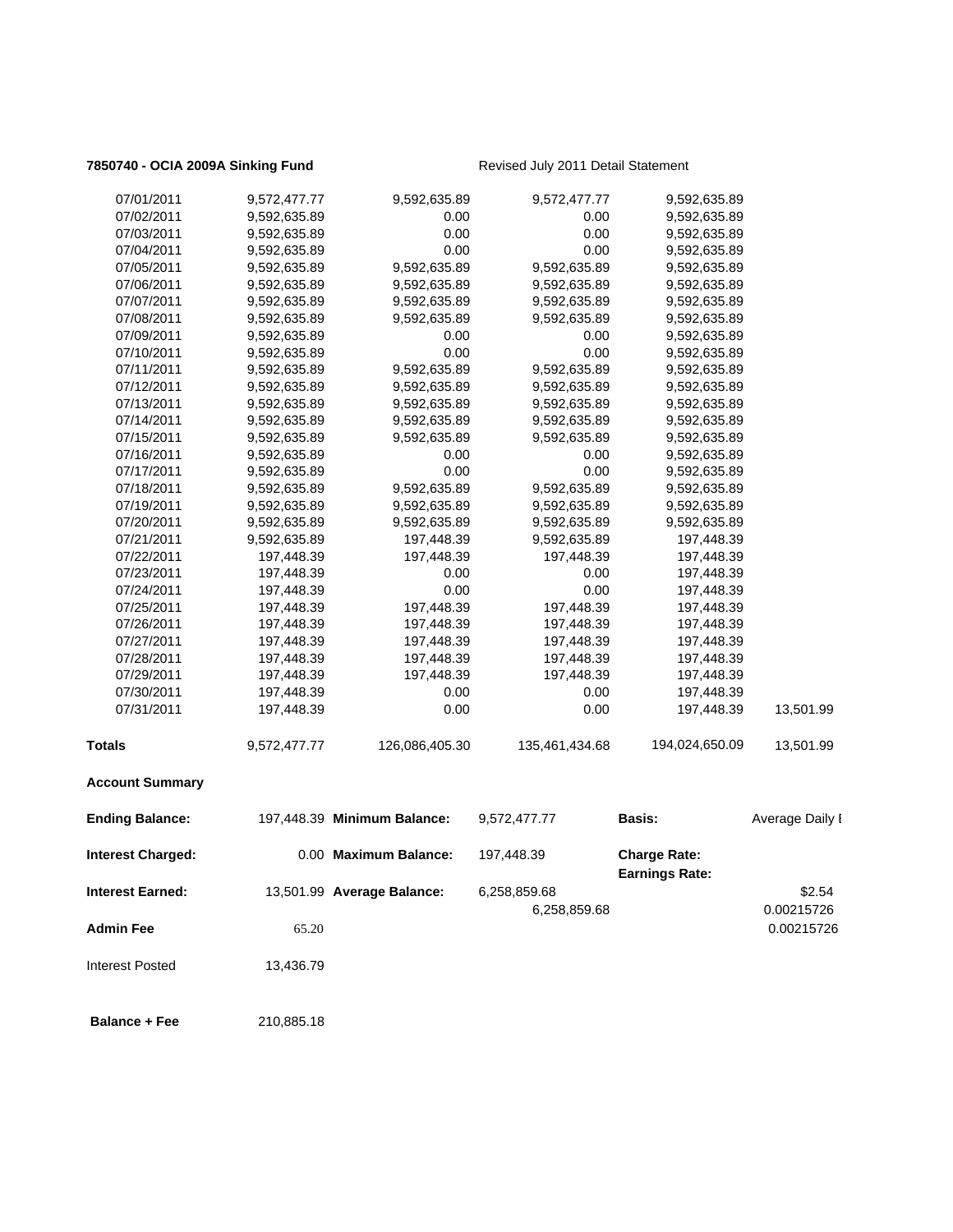## **7851740 - OCIA 2009B Sinking Fund** Revised July 2011 Detail Statement

| 07/01/2011               | 3,113,051.78 | 3,119,595.97                  | 3,113,051.78  | 3,119,595.97                                 |                 |
|--------------------------|--------------|-------------------------------|---------------|----------------------------------------------|-----------------|
| 07/02/2011               | 3,119,595.97 | 0.00                          | 0.00          | 3,119,595.97                                 |                 |
| 07/03/2011               | 3,119,595.97 | 0.00                          | 0.00          | 3,119,595.97                                 |                 |
| 07/04/2011               | 3,119,595.97 | 0.00                          | 0.00          | 3,119,595.97                                 |                 |
| 07/05/2011               | 3,119,595.97 | 3,119,595.97                  | 3,119,595.97  | 3,119,595.97                                 |                 |
| 07/06/2011               | 3,119,595.97 | 3,119,595.97                  | 3,119,595.97  | 3,119,595.97                                 |                 |
| 07/07/2011               | 3,119,595.97 | 3,119,595.97                  | 3,119,595.97  | 3,119,595.97                                 |                 |
| 07/08/2011               | 3,119,595.97 | 3,119,595.97                  | 3,119,595.97  | 3,119,595.97                                 |                 |
| 07/09/2011               | 3,119,595.97 | 0.00                          | 0.00          | 3,119,595.97                                 |                 |
| 07/10/2011               | 3,119,595.97 | 0.00                          | 0.00          | 3,119,595.97                                 |                 |
| 07/11/2011               | 3,119,595.97 | 3,119,595.97                  | 3,119,595.97  | 3,119,595.97                                 |                 |
| 07/12/2011               | 3,119,595.97 | 3,119,595.97                  | 3,119,595.97  | 3,119,595.97                                 |                 |
| 07/13/2011               | 3,119,595.97 | 3,119,595.97                  | 3,119,595.97  | 3,119,595.97                                 |                 |
| 07/14/2011               | 3,119,595.97 | 3,663,790.52                  | 3,119,595.97  | 3,663,790.52                                 |                 |
| 07/15/2011               | 3,663,790.52 | 3,663,790.52                  | 3,663,790.52  | 3,663,790.52                                 |                 |
| 07/16/2011               | 3,663,790.52 | 0.00                          | 0.00          | 3,663,790.52                                 |                 |
| 07/17/2011               | 3,663,790.52 | 0.00                          | 0.00          | 3,663,790.52                                 |                 |
| 07/18/2011               | 3,663,790.52 | 3,663,790.52                  | 3,663,790.52  | 3,663,790.52                                 |                 |
| 07/19/2011               | 3,663,790.52 | 3,663,790.52                  | 3,663,790.52  | 3,663,790.52                                 |                 |
| 07/20/2011               | 3,663,790.52 | 3,663,790.52                  | 3,663,790.52  | 3,663,790.52                                 |                 |
| 07/21/2011               | 3,663,790.52 | 1,870,023.27                  | 3,663,790.52  | 1,870,023.27                                 |                 |
| 07/22/2011               | 1,870,023.27 | 1,870,023.27                  | 1,870,023.27  | 1,870,023.27                                 |                 |
| 07/23/2011               | 1,870,023.27 | 0.00                          | 0.00          | 1,870,023.27                                 |                 |
| 07/24/2011               | 1,870,023.27 | 0.00                          | 0.00          | 1,870,023.27                                 |                 |
| 07/25/2011               | 1,870,023.27 | 1,870,023.27                  | 1,870,023.27  | 1,870,023.27                                 |                 |
| 07/26/2011               | 1,870,023.27 | 1,870,023.27                  | 1,870,023.27  | 1,870,023.27                                 |                 |
| 07/27/2011               | 1,870,023.27 | 1,870,023.27                  | 1,870,023.27  | 1,870,023.27                                 |                 |
| 07/28/2011               | 1,870,023.27 | 1,870,023.27                  | 1,870,023.27  | 1,870,023.27                                 |                 |
| 07/29/2011               | 1,870,023.27 | 1,870,023.27                  | 1,870,023.27  | 1,870,023.27                                 |                 |
| 07/30/2011               | 1,870,023.27 | 0.00                          | 0.00          | 1,870,023.27                                 |                 |
| 07/31/2011               | 1,870,023.27 | 0.00                          | 0.00          | 1,870,023.27                                 | 6,038.35        |
| <b>Totals</b>            | 3,113,051.78 | 56,365,883.25                 | 57,608,911.76 | 86,771,537.22                                | 6,038.35        |
| <b>Account Summary</b>   |              |                               |               |                                              |                 |
| <b>Ending Balance:</b>   |              | 1,870,023.27 Minimum Balance: | 3,113,051.78  | Basis:                                       | Average Daily I |
| <b>Interest Charged:</b> |              | 0.00 Maximum Balance:         | 1,870,023.27  | <b>Charge Rate:</b><br><b>Earnings Rate:</b> |                 |
| <b>Interest Earned:</b>  |              | 6,038.35 Average Balance:     | 2,799,081.85  |                                              | \$2.54          |
|                          |              |                               | 2,799,081.85  |                                              | 0.00215726      |
| <b>Admin Fee</b>         | 29.16        |                               |               |                                              | 0.00215726      |
| <b>Interest Posted</b>   | 6,009.19     |                               |               |                                              |                 |

**Balance + Fee** 1,876,032.46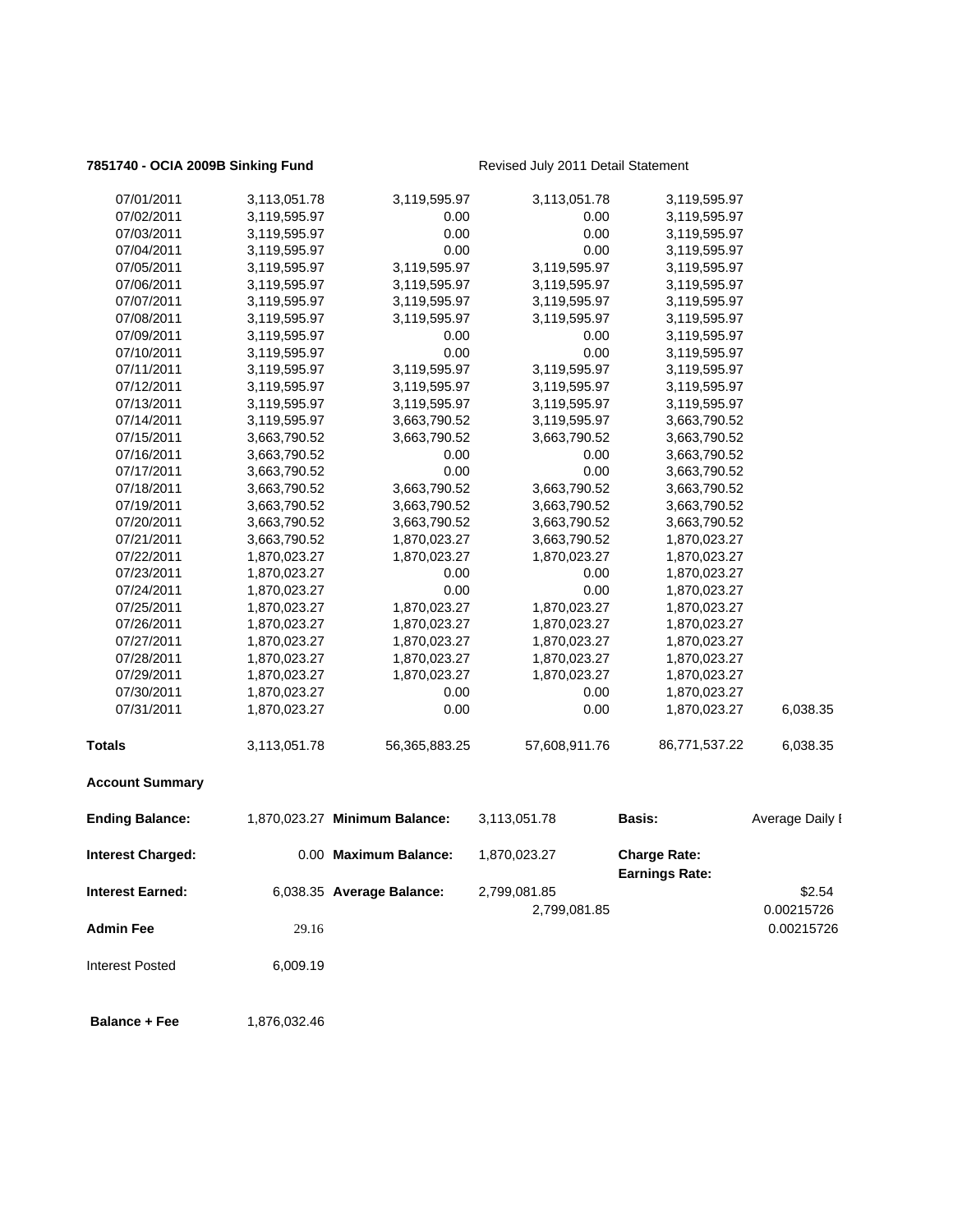## **7852740 - Oklahoma 2010A GO Sinking Fund** Revised July 2011 Detail Statement

| <b>Interest Earned:</b>  |              | 2,058.00 Average Balance:  | 953,987.46<br>953,987.46 |                                              | \$2.54<br>0.00215726 |
|--------------------------|--------------|----------------------------|--------------------------|----------------------------------------------|----------------------|
| <b>Interest Charged:</b> |              | 0.00 Maximum Balance:      | 22,352.23                | <b>Charge Rate:</b><br><b>Earnings Rate:</b> |                      |
| <b>Ending Balance:</b>   |              | 22,352.23 Minimum Balance: | 0.00                     | Basis:                                       | Average Daily I      |
| <b>Account Summary</b>   |              |                            |                          |                                              |                      |
| Totals                   | 0.00         | 21,104,849.01              | 21,082,496.78            | 29,573,611.29                                | 2,058.00             |
| 07/31/2011               | 22,352.23    | 0.00                       | 0.00                     | 22,352.23                                    | 2,058.00             |
| 07/30/2011               | 22,352.23    | 0.00                       | 0.00                     | 22,352.23                                    |                      |
| 07/29/2011               | 22,352.23    | 22,352.23                  | 22,352.23                | 22,352.23                                    |                      |
| 07/28/2011               | 22,352.23    | 22,352.23                  | 22,352.23                | 22,352.23                                    |                      |
| 07/27/2011               | 22,352.23    | 22,352.23                  | 22,352.23                | 22,352.23                                    |                      |
| 07/26/2011               | 22,352.23    | 22,352.23                  | 22,352.23                | 22,352.23                                    |                      |
| 07/25/2011               | 22,352.23    | 22,352.23                  | 22,352.23                | 22,352.23                                    |                      |
| 07/24/2011               | 22,352.23    | 0.00                       | 0.00                     | 22,352.23                                    |                      |
| 07/23/2011               | 22,352.23    | 0.00                       | 0.00                     | 22,352.23                                    |                      |
| 07/22/2011               | 22,352.23    | 22,352.23                  | 22,352.23                | 22,352.23                                    |                      |
| 07/21/2011               | 2,094,838.34 | 22,352.23                  | 2,094,838.34             | 22,352.23                                    |                      |
| 07/20/2011               | 2,094,838.34 | 2,094,838.34               | 2,094,838.34             | 2,094,838.34                                 |                      |
| 07/19/2011               | 2,094,838.34 | 2,094,838.34               | 2,094,838.34             | 2,094,838.34                                 |                      |
| 07/18/2011               | 2,094,838.34 | 2,094,838.34               | 2,094,838.34             | 2,094,838.34                                 |                      |
| 07/17/2011               | 2,094,838.34 | 0.00                       | 0.00                     | 2,094,838.34                                 |                      |
| 07/16/2011               | 2,094,838.34 | 0.00                       | 0.00                     | 2,094,838.34                                 |                      |
| 07/15/2011               | 2,094,838.34 | 2,094,838.34               | 2,094,838.34             | 2,094,838.34                                 |                      |
| 07/14/2011               | 2,094,838.34 | 2,094,838.34               | 2,094,838.34             | 2,094,838.34                                 |                      |
| 07/13/2011               | 2,094,838.34 | 2,094,838.34               | 2,094,838.34             | 2,094,838.34                                 |                      |
| 07/12/2011               | 2,094,838.34 | 2,094,838.34               | 2,094,838.34             | 2,094,838.34                                 |                      |
| 07/11/2011               | 2,094,838.34 | 2,094,838.34               | 2,094,838.34             | 2,094,838.34                                 |                      |
| 07/10/2011               | 2,094,838.34 | 0.00                       | 0.00                     | 2,094,838.34                                 |                      |
| 07/09/2011               | 2,094,838.34 | 0.00                       | 0.00                     | 2,094,838.34                                 |                      |
| 07/08/2011               | 2,094,838.34 | 2,094,838.34               | 2,094,838.34             | 2,094,838.34                                 |                      |
| 07/07/2011               | 0.00         | 2,094,838.34               | 0.00                     | 2,094,838.34                                 |                      |
| 07/06/2011               | 0.00         | 0.00                       | 0.00                     | 0.00                                         |                      |
| 07/05/2011               | 0.00         | 0.00                       | 0.00                     | 0.00                                         |                      |
| 07/04/2011               | 0.00         | 0.00                       | 0.00                     | 0.00                                         |                      |
| 07/03/2011               | 0.00         | 0.00                       | 0.00                     | 0.00                                         |                      |
| 07/02/2011               | 0.00         | 0.00                       | 0.00                     | 0.00                                         |                      |
| 07/01/2011               | 0.00         | 0.00                       | 0.00                     | 0.00                                         |                      |
|                          |              |                            |                          |                                              |                      |

**Admin Fee** 9.94 0.00215726

Interest Posted 2,048.06

**Balance + Fee** 24,400.29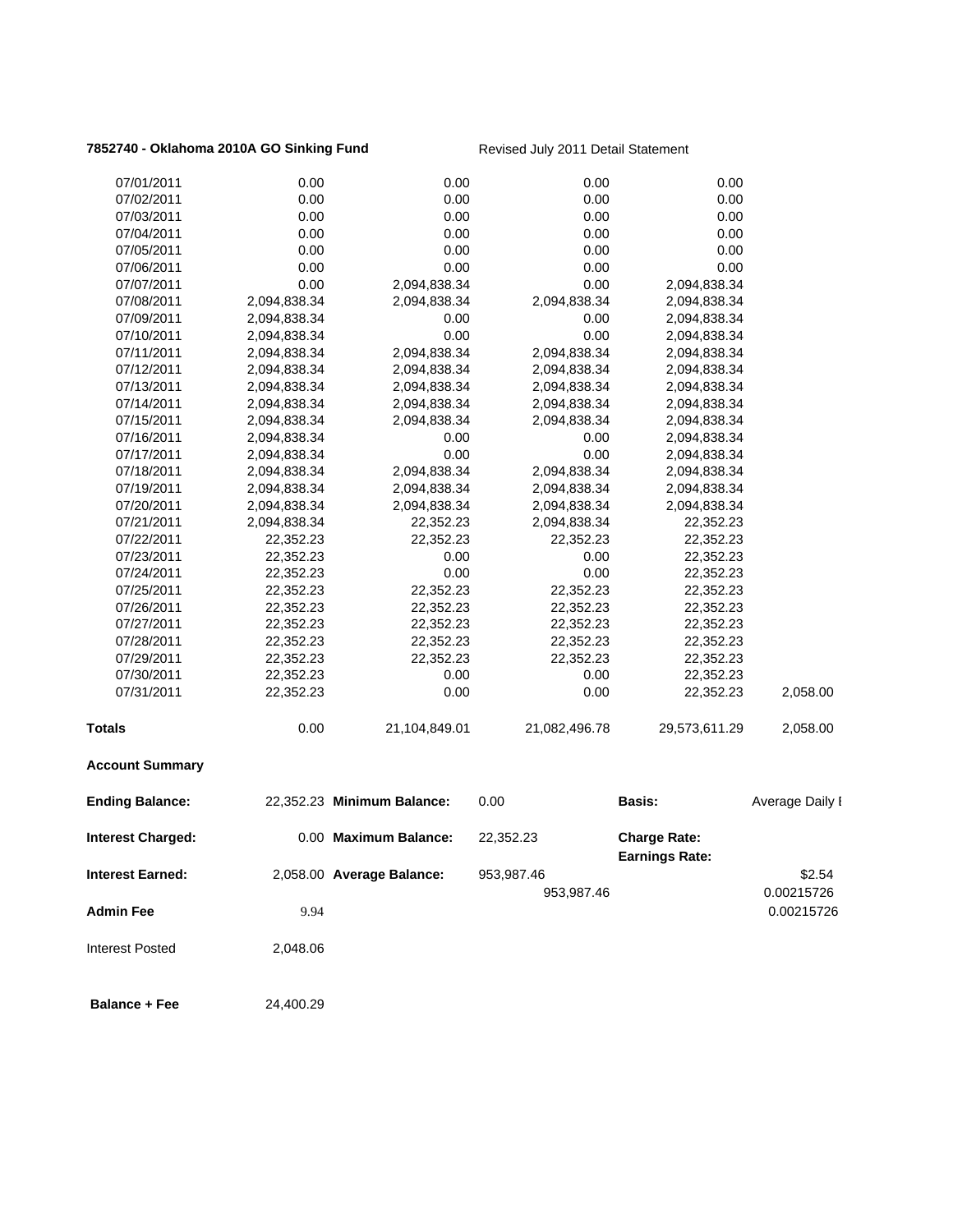## **7853740 - Oklahoma 2010B GO Sinking Fund** Revised July 2011 Detail Statement

| <b>Account Summary</b>   |              |               |               |               |          |
|--------------------------|--------------|---------------|---------------|---------------|----------|
| <b>Totals</b>            | 0.00         | 44,759,761.23 | 44,639,112.10 | 62,678,279.71 | 4,361.72 |
| 07/31/2011               | 120,649.13   | 0.00          | 0.00          | 120,649.13    | 4,361.72 |
| 07/30/2011               | 120,649.13   | 0.00          | 0.00          | 120,649.13    |          |
| 07/29/2011               | 120,649.13   | 120,649.13    | 120,649.13    | 120,649.13    |          |
| 07/28/2011               | 120,649.13   | 120,649.13    | 120,649.13    | 120,649.13    |          |
| 07/27/2011               | 120,649.13   | 120,649.13    | 120,649.13    | 120,649.13    |          |
| 07/26/2011               | 120,649.13   | 120,649.13    | 120,649.13    | 120,649.13    |          |
| 07/25/2011               | 120,649.13   | 120,649.13    | 120,649.13    | 120,649.13    |          |
| 07/24/2011               | 120,649.13   | 0.00          | 0.00          | 120,649.13    |          |
| 07/23/2011               | 120,649.13   | 0.00          | 0.00          | 120,649.13    |          |
| 07/22/2011               | 120,649.13   | 120,649.13    | 120,649.13    | 120,649.13    |          |
| 07/21/2011               | 4,358,980.49 | 120,649.13    | 4,358,980.49  | 120,649.13    |          |
| 07/20/2011               | 4,358,980.49 | 4,358,980.49  | 4,358,980.49  | 4,358,980.49  |          |
| 07/19/2011               | 4,358,980.49 | 4,358,980.49  | 4,358,980.49  | 4,358,980.49  |          |
| 07/18/2011               | 4,358,980.49 | 4,358,980.49  | 4,358,980.49  | 4,358,980.49  |          |
| 07/17/2011               | 4,358,980.49 | 0.00          | 0.00          | 4,358,980.49  |          |
| 07/16/2011               | 4,358,980.49 | 0.00          | 0.00          | 4,358,980.49  |          |
| 07/15/2011               | 4,358,980.49 | 4,358,980.49  | 4,358,980.49  | 4,358,980.49  |          |
| 07/14/2011               | 4,358,980.49 | 4,358,980.49  | 4,358,980.49  | 4,358,980.49  |          |
| 07/13/2011               | 4,358,980.49 | 4,358,980.49  | 4,358,980.49  | 4,358,980.49  |          |
| 07/12/2011               | 4,358,980.49 | 4,358,980.49  | 4,358,980.49  | 4,358,980.49  |          |
| 07/11/2011               | 4,358,980.49 | 4,358,980.49  | 4,358,980.49  | 4,358,980.49  |          |
| 07/10/2011               | 4,358,980.49 | 0.00          | 0.00          | 4,358,980.49  |          |
| 07/09/2011               | 4,358,980.49 | 0.00          | 0.00          | 4,358,980.49  |          |
| 07/08/2011               | 4,684,392.91 | 4,358,980.49  | 4,684,392.91  | 4,358,980.49  |          |
| 07/07/2011               | 0.00         | 4,684,392.91  | 0.00          | 4,684,392.91  |          |
| 07/06/2011               | 0.00         | 0.00          | 0.00          | 0.00          |          |
| 07/05/2011               | 0.00         | 0.00          | 0.00          | 0.00          |          |
| 07/03/2011<br>07/04/2011 | 0.00<br>0.00 | 0.00<br>0.00  | 0.00<br>0.00  | 0.00<br>0.00  |          |
| 07/02/2011               | 0.00         | 0.00          | 0.00          | 0.00          |          |
| 07/01/2011               | 0.00         | 0.00          | 0.00          | 0.00          |          |
|                          |              |               |               |               |          |

| <b>Ending Balance:</b>   |          | 120.649.13 Minimum Balance: | 0.00         | <b>Basis:</b>                                | Average Daily I |
|--------------------------|----------|-----------------------------|--------------|----------------------------------------------|-----------------|
| <b>Interest Charged:</b> |          | 0.00 Maximum Balance:       | 120.649.13   | <b>Charge Rate:</b><br><b>Earnings Rate:</b> |                 |
| <b>Interest Earned:</b>  |          | 4,361.72 Average Balance:   | 2,021,879.99 |                                              | \$2.54          |
|                          |          |                             | 2,021,879.99 |                                              | 0.00215726      |
| <b>Admin Fee</b>         | 21.06    |                             |              |                                              | 0.00215726      |
| <b>Interest Posted</b>   | 4.340.66 |                             |              |                                              |                 |

**Balance + Fee** 124,989.79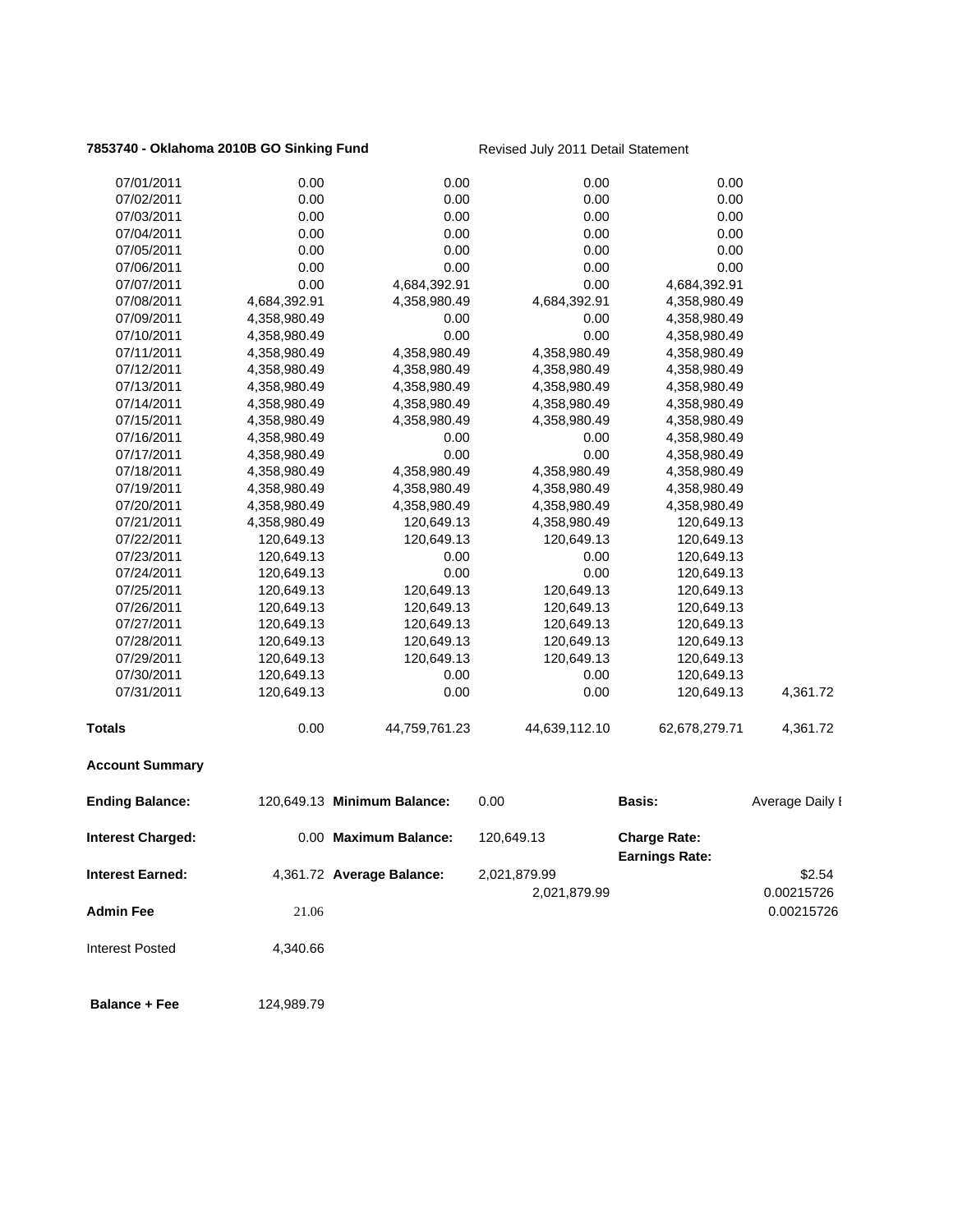## **7854740 - OCIA Endowed Chair Refund 2010** Revised July 2011 Detail Statement

| 07/01/2011               | 5,848,570.46 | 5,860,933.62               | 5,848,570.46  | 5,860,933.62          |                 |
|--------------------------|--------------|----------------------------|---------------|-----------------------|-----------------|
| 07/02/2011               | 5,860,933.62 | 0.00                       | 0.00          | 5,860,933.62          |                 |
| 07/03/2011               | 5,860,933.62 | 0.00                       | 0.00          | 5,860,933.62          |                 |
| 07/04/2011               | 5,860,933.62 | 0.00                       | 0.00          | 5,860,933.62          |                 |
| 07/05/2011               | 5,860,933.62 | 5,860,933.62               | 5,860,933.62  | 5,860,933.62          |                 |
| 07/06/2011               | 5,860,933.62 | 5,860,933.62               | 5,860,933.62  | 5,860,933.62          |                 |
| 07/07/2011               | 5,860,933.62 | 5,860,933.62               | 5,860,933.62  | 5,860,933.62          |                 |
| 07/08/2011               | 5,860,933.62 | 5,860,933.62               | 5,860,933.62  | 5,860,933.62          |                 |
| 07/09/2011               | 5,860,933.62 | 0.00                       | 0.00          | 5,860,933.62          |                 |
| 07/10/2011               | 5,860,933.62 | 0.00                       | 0.00          | 5,860,933.62          |                 |
| 07/11/2011               | 5,860,933.62 | 5,860,933.62               | 5,860,933.62  | 5,860,933.62          |                 |
| 07/12/2011               | 5,860,933.62 | 5,860,933.62               | 5,860,933.62  | 5,860,933.62          |                 |
| 07/13/2011               | 5,860,933.62 | 5,860,933.62               | 5,860,933.62  | 5,860,933.62          |                 |
| 07/14/2011               | 5,860,933.62 | 5,860,933.62               | 5,860,933.62  | 5,860,933.62          |                 |
| 07/15/2011               | 5,860,933.62 | 5,860,933.62               | 5,860,933.62  | 5,860,933.62          |                 |
| 07/16/2011               | 5,860,933.62 | 0.00                       | 0.00          | 5,860,933.62          |                 |
| 07/17/2011               | 5,860,933.62 | 0.00                       | 0.00          | 5,860,933.62          |                 |
| 07/18/2011               | 5,860,933.62 | 5,860,933.62               | 5,860,933.62  | 5,860,933.62          |                 |
| 07/19/2011               | 5,860,933.62 | 5,860,933.62               | 5,860,933.62  | 5,860,933.62          |                 |
| 07/20/2011               | 5,860,933.62 | 5,860,933.62               | 5,860,933.62  | 5,860,933.62          |                 |
| 07/21/2011               | 5,860,933.62 | 60,016.30                  | 5,860,933.62  | 60,016.30             |                 |
| 07/22/2011               | 60,016.30    | 60,016.30                  | 60,016.30     | 60,016.30             |                 |
| 07/23/2011               | 60,016.30    | 0.00                       | 0.00          | 60,016.30             |                 |
| 07/24/2011               | 60,016.30    | 0.00                       | 0.00          | 60,016.30             |                 |
| 07/25/2011               | 60,016.30    | 60,016.30                  | 60,016.30     | 60,016.30             |                 |
| 07/26/2011               | 60,016.30    | 60,016.30                  | 60,016.30     | 60,016.30             |                 |
| 07/27/2011               | 60,016.30    | 60,016.30                  | 60,016.30     | 60,016.30             |                 |
| 07/28/2011               | 60,016.30    | 60,016.30                  | 60,016.30     | 60,016.30             |                 |
| 07/29/2011               | 60,016.30    | 60,016.30                  | 60,016.30     | 60,016.30             |                 |
| 07/30/2011               | 60,016.30    | 0.00                       | 0.00          | 60,016.30             |                 |
| 07/31/2011               | 60,016.30    | 0.00                       | 0.00          | 60,016.30             | 8,203.08        |
| <b>Totals</b>            | 5,848,570.46 | 76,612,251.16              | 82,400,805.32 | 117,878,851.70        | 8,203.08        |
| <b>Account Summary</b>   |              |                            |               |                       |                 |
| <b>Ending Balance:</b>   |              | 60,016.30 Minimum Balance: | 5,848,570.46  | Basis:                | Average Daily I |
| <b>Interest Charged:</b> |              | 0.00 Maximum Balance:      | 60,016.30     | <b>Charge Rate:</b>   |                 |
|                          |              |                            |               | <b>Earnings Rate:</b> |                 |
| <b>Interest Earned:</b>  |              | 8,203.08 Average Balance:  | 3,802,543.60  |                       | \$2.54          |
|                          |              |                            | 3,802,543.60  |                       | 0.00215726      |
| <b>Admin Fee</b>         | 39.61        |                            |               |                       | 0.00215726      |
|                          |              |                            |               |                       |                 |
| <b>Interest Posted</b>   | 8,163.47     |                            |               |                       |                 |

**Balance + Fee** 68,179.77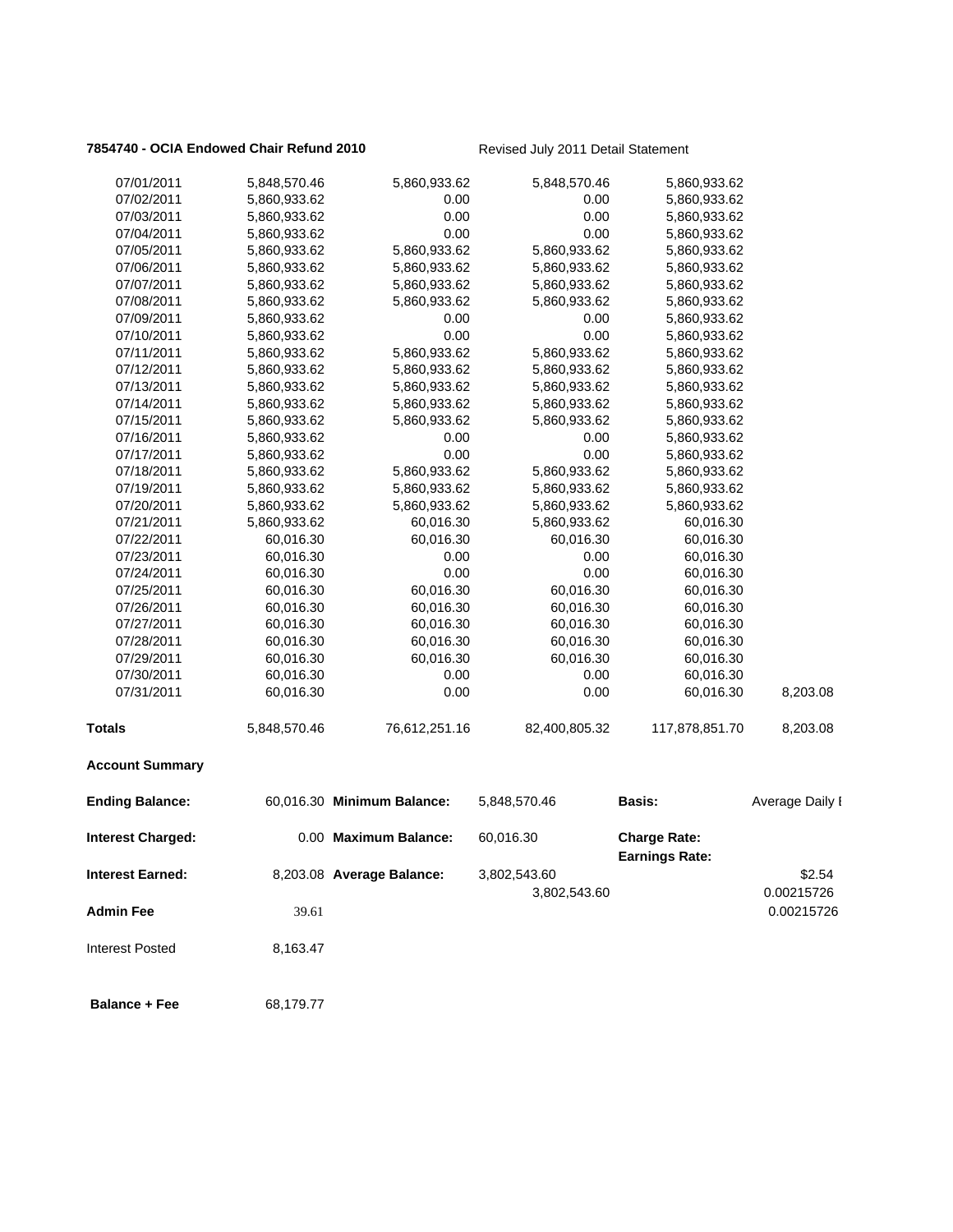## 7865740 - State of Oklahoma G.O. Bonds of 1965 Revised July 2011 Detail Statement

| 07/01/2011               | 29,268.56 | 29,332.55                  |           | 29,268.56  | 29,332.55                                    |                          |
|--------------------------|-----------|----------------------------|-----------|------------|----------------------------------------------|--------------------------|
| 07/02/2011               | 29,332.55 | 0.00                       |           | 0.00       | 29,332.55                                    |                          |
| 07/03/2011               | 29,332.55 | 0.00                       |           | 0.00       | 29,332.55                                    |                          |
| 07/04/2011               | 29,332.55 | 0.00                       |           | 0.00       | 29,332.55                                    |                          |
| 07/05/2011               | 29,332.55 | 29,332.55                  |           | 29,332.55  | 29,332.55                                    |                          |
| 07/06/2011               | 29,332.55 | 29,332.55                  |           | 29,332.55  | 29,332.55                                    |                          |
| 07/07/2011               | 29,332.55 | 29,332.55                  |           | 29,332.55  | 29,332.55                                    |                          |
| 07/08/2011               | 29,332.55 | 29,332.55                  |           | 29,332.55  | 29,332.55                                    |                          |
| 07/09/2011               | 29,332.55 | 0.00                       |           | 0.00       | 29,332.55                                    |                          |
| 07/10/2011               | 29,332.55 | 0.00                       |           | 0.00       | 29,332.55                                    |                          |
| 07/11/2011               | 29,332.55 | 29,332.55                  |           | 29,332.55  | 29,332.55                                    |                          |
| 07/12/2011               | 29,332.55 | 29,332.55                  |           | 29,332.55  | 29,332.55                                    |                          |
| 07/13/2011               | 29,332.55 | 29,332.55                  |           | 29,332.55  | 29,332.55                                    |                          |
| 07/14/2011               | 29,332.55 | 29,332.55                  |           | 29,332.55  | 29,332.55                                    |                          |
| 07/15/2011               | 29,332.55 | 29,332.55                  |           | 29,332.55  | 29,332.55                                    |                          |
| 07/16/2011               | 29,332.55 | 0.00                       |           | 0.00       | 29,332.55                                    |                          |
| 07/17/2011               | 29,332.55 | 0.00                       |           | 0.00       | 29,332.55                                    |                          |
| 07/18/2011               | 29,332.55 | 29,332.55                  |           | 29,332.55  | 29,332.55                                    |                          |
| 07/19/2011               | 29,332.55 | 29,332.55                  |           | 29,332.55  | 29,332.55                                    |                          |
| 07/20/2011               | 29,332.55 | 29,332.55                  |           | 29,332.55  | 29,332.55                                    |                          |
| 07/21/2011               | 29,332.55 | 29,332.55                  |           | 29,332.55  | 29,332.55                                    |                          |
| 07/22/2011               | 29,332.55 | 29,332.55                  |           | 29,332.55  | 29,332.55                                    |                          |
| 07/23/2011               | 29,332.55 | 0.00                       |           | 0.00       | 29,332.55                                    |                          |
| 07/24/2011               | 29,332.55 | 0.00                       |           | 0.00       | 29,332.55                                    |                          |
| 07/25/2011               | 29,332.55 | 29,332.55                  |           | 29,332.55  | 29,332.55                                    |                          |
| 07/26/2011               | 29,332.55 | 29,332.55                  |           | 29,332.55  | 29,332.55                                    |                          |
| 07/27/2011               | 29,332.55 | 29,332.55                  |           | 29,332.55  | 29,332.55                                    |                          |
| 07/28/2011               | 29,332.55 | 29,332.55                  |           | 29,332.55  | 29,332.55                                    |                          |
| 07/29/2011               | 29,332.55 | 29,332.55                  |           | 29,332.55  | 29,332.55                                    |                          |
| 07/30/2011               | 29,332.55 | 0.00                       |           | 0.00       | 29,332.55                                    |                          |
| 07/31/2011               | 29,332.55 | 0.00                       |           | 0.00       | 29,332.55                                    | 63.28                    |
| <b>Totals</b>            | 29,268.56 | 586,651.00                 |           | 586,587.01 | 909,309.05                                   | 63.28                    |
| <b>Account Summary</b>   |           |                            |           |            |                                              |                          |
| <b>Ending Balance:</b>   |           | 29,332.55 Minimum Balance: | 29,268.56 |            | <b>Basis:</b>                                | Average Daily I          |
| <b>Interest Charged:</b> |           | 0.00 Maximum Balance:      | 29,332.55 |            | <b>Charge Rate:</b><br><b>Earnings Rate:</b> |                          |
| <b>Interest Earned:</b>  |           | 63.28 Average Balance:     | 29,332.55 |            |                                              | \$2.54                   |
| <b>Admin Fee</b>         | 0.31      |                            |           | 29,332.55  |                                              | 0.00215726<br>0.00215726 |
| <b>Interest Posted</b>   | 62.97     |                            |           |            |                                              |                          |
| <b>Balance + Fee</b>     | 29,395.52 |                            |           |            |                                              |                          |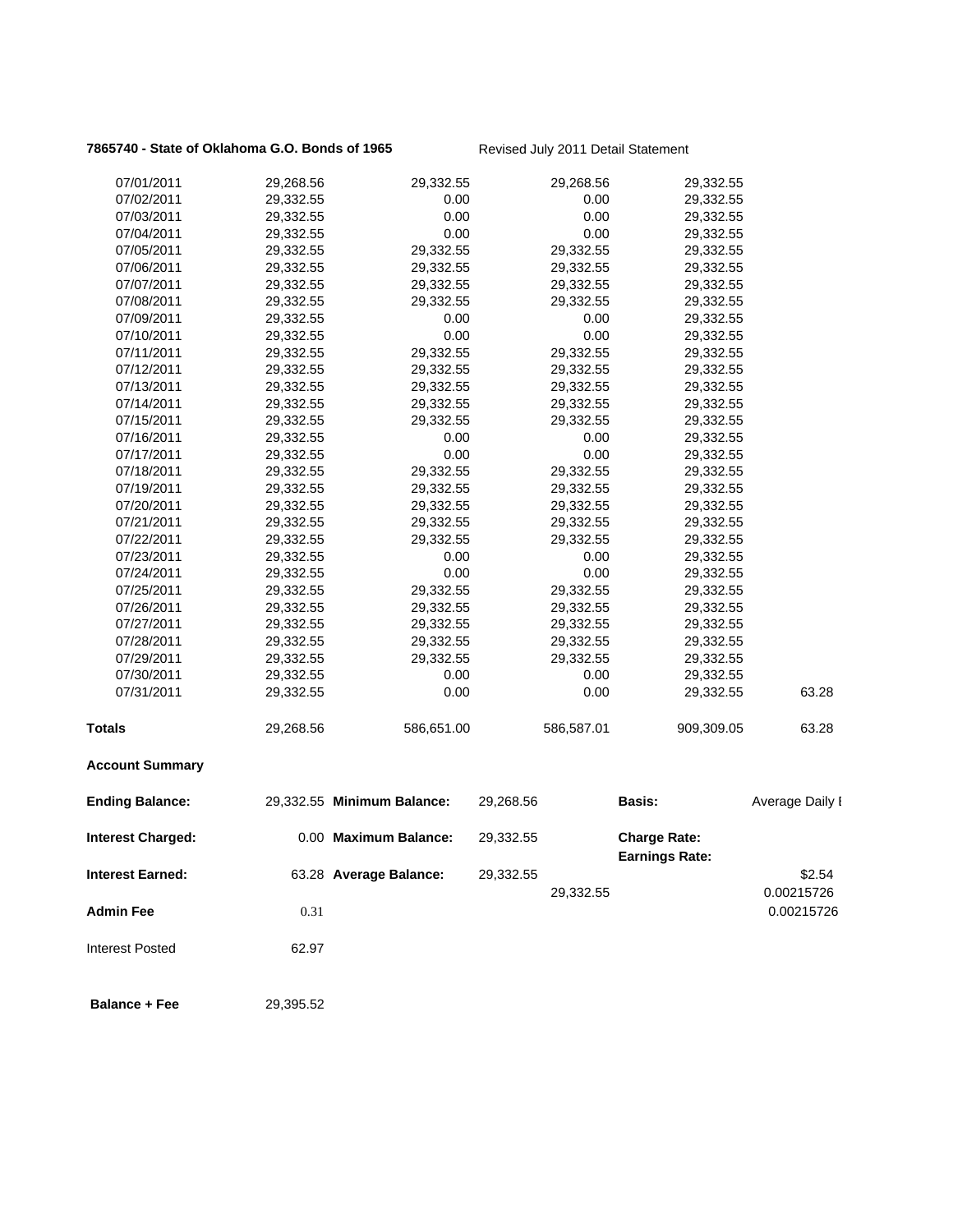## **7893740 - State of OK2003 GO Sinking Fund** Revised July 2011 Detail Statement

| 07/01/2011               | 1,488,918.66  | 1,492,108.07               | 1,488,918.66   | 1,492,108.07          |                 |
|--------------------------|---------------|----------------------------|----------------|-----------------------|-----------------|
| 07/02/2011               | 1,492,108.07  | 0.00                       | 0.00           | 1,492,108.07          |                 |
| 07/03/2011               | 1,492,108.07  | 0.00                       | 0.00           | 1,492,108.07          |                 |
| 07/04/2011               | 1,492,108.07  | 0.00                       | 0.00           | 1,492,108.07          |                 |
| 07/05/2011               | 1,492,108.07  | 1,492,108.07               | 1,492,108.07   | 1,492,108.07          |                 |
| 07/06/2011               | 1,492,108.07  | 1,492,108.07               | 1,492,108.07   | 1,492,108.07          |                 |
| 07/07/2011               | 1,492,108.07  | 1,492,108.07               | 1,492,108.07   | 1,492,108.07          |                 |
| 07/08/2011               | 1,492,108.07  | 1,492,108.07               | 1,492,108.07   | 1,492,108.07          |                 |
| 07/09/2011               | 1,492,108.07  | 0.00                       | 0.00           | 1,492,108.07          |                 |
| 07/10/2011               | 1,492,108.07  | 0.00                       | 0.00           | 1,492,108.07          |                 |
| 07/11/2011               | 1,492,108.07  | 1,492,108.07               | 1,492,108.07   | 1,492,108.07          |                 |
| 07/12/2011               | 1,492,108.07  | 1,492,108.07               | 1,492,108.07   | 1,492,108.07          |                 |
| 07/13/2011               | 1,492,108.07  | 1,492,108.07               | 1,492,108.07   | 1,492,108.07          |                 |
| 07/14/2011               | 1,492,108.07  | 1,567,108.07               | 1,492,108.07   | 1,567,108.07          |                 |
| 07/15/2011               | 1,567,108.07  | 21,413,560.67              | 1,567,108.07   | 21,413,560.67         |                 |
| 07/16/2011               | 21,413,560.67 | 0.00                       | 0.00           | 21,413,560.67         |                 |
| 07/17/2011               | 21,413,560.67 | 0.00                       | 0.00           | 21,413,560.67         |                 |
| 07/18/2011               | 21,413,560.67 | 21,413,560.67              | 21,413,560.67  | 21,413,560.67         |                 |
| 07/19/2011               | 21,413,560.67 | 21,413,560.67              | 21,413,560.67  | 21,413,560.67         |                 |
| 07/20/2011               | 21,413,560.67 | 21,413,560.67              | 21,413,560.67  | 21,413,560.67         |                 |
| 07/21/2011               | 21,413,560.67 | 27,508.79                  | 21,413,560.67  | 27,508.79             |                 |
| 07/22/2011               | 27,508.79     | 27,508.79                  | 27,508.79      | 27,508.79             |                 |
| 07/23/2011               | 27,508.79     | 0.00                       | 0.00           | 27,508.79             |                 |
| 07/24/2011               | 27,508.79     | 0.00                       | 0.00           | 27,508.79             |                 |
| 07/25/2011               | 27,508.79     | 27,508.79                  | 27,508.79      | 27,508.79             |                 |
| 07/26/2011               | 27,508.79     | 27,508.79                  | 27,508.79      | 27,508.79             |                 |
| 07/27/2011               | 27,508.79     | 27,508.79                  | 27,508.79      | 27,508.79             |                 |
| 07/28/2011               | 27,508.79     | 27,508.79                  | 27,508.79      | 27,508.79             |                 |
| 07/29/2011               | 27,508.79     | 27,508.79                  | 27,508.79      | 27,508.79             |                 |
| 07/30/2011               | 27,508.79     | 0.00                       | 0.00           | 27,508.79             |                 |
| 07/31/2011               | 27,508.79     | 0.00                       | 0.00           | 27,508.79             | 10,420.85       |
|                          |               |                            |                |                       |                 |
| <b>Totals</b>            | 1,488,918.66  | 99,350,776.84              | 100,812,186.71 | 149,748,473.69        | 10,420.85       |
| <b>Account Summary</b>   |               |                            |                |                       |                 |
| <b>Ending Balance:</b>   |               | 27,508.79 Minimum Balance: | 1,488,918.66   | <b>Basis:</b>         | Average Daily I |
| <b>Interest Charged:</b> |               | 0.00 Maximum Balance:      | 27,508.79      | <b>Charge Rate:</b>   |                 |
|                          |               |                            |                | <b>Earnings Rate:</b> |                 |
| <b>Interest Earned:</b>  |               | 10,420.85 Average Balance: | 4,830,595.93   |                       | \$2.54          |
|                          |               |                            | 4,830,595.93   |                       | 0.00215726      |
| <b>Admin Fee</b>         | 50.32         |                            |                |                       | 0.00215726      |
| <b>Interest Posted</b>   | 10,370.53     |                            |                |                       |                 |
| <b>Balance + Fee</b>     | 37,879.32     |                            |                |                       |                 |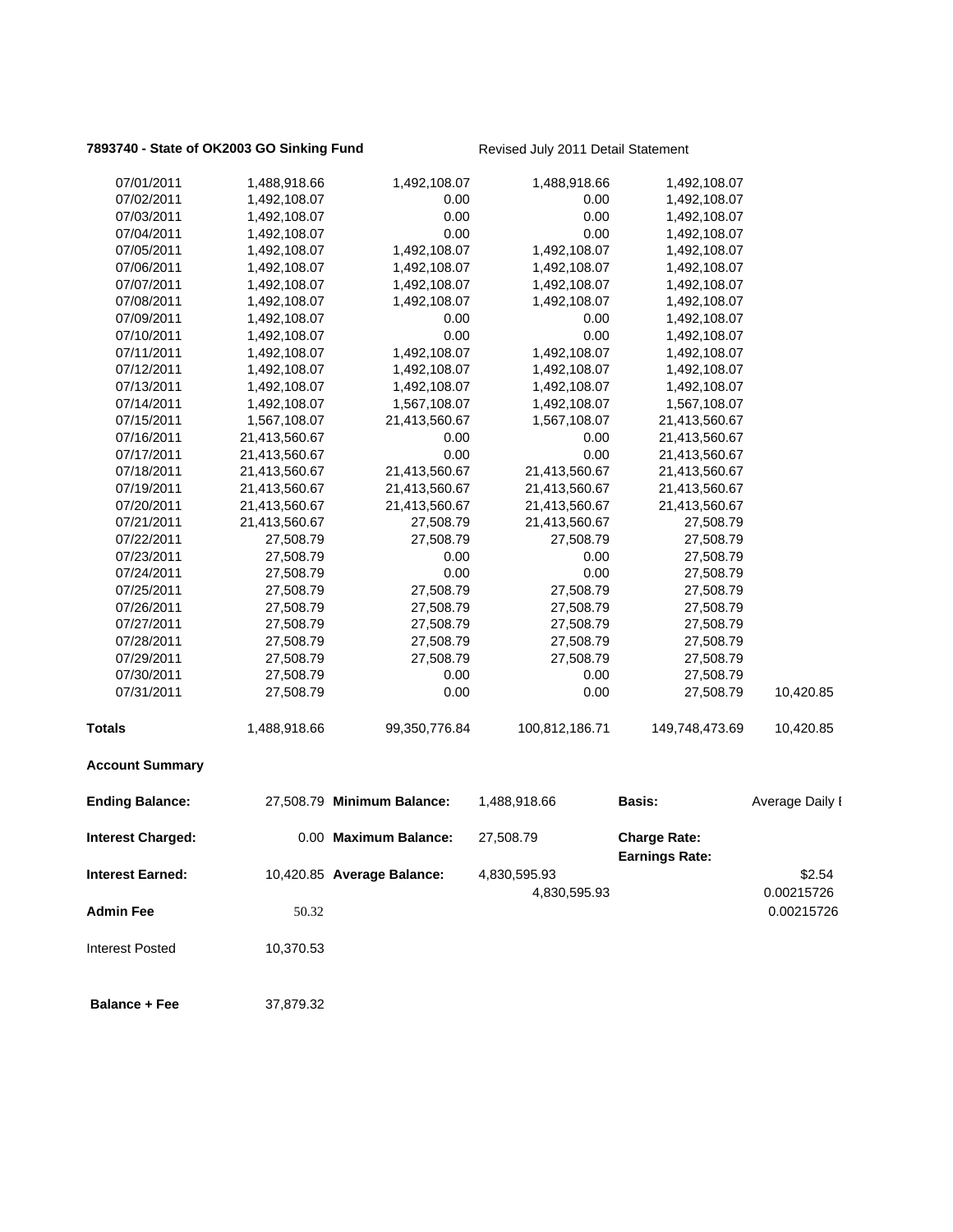## **7894740 - OCIA Bonds of 1994** Revised July 2011 Detail Statement

| 07/01/2011               | 243,655.70 | 244,188.37                  | 243,655.70   | 244,188.37                                   |                          |
|--------------------------|------------|-----------------------------|--------------|----------------------------------------------|--------------------------|
| 07/02/2011               | 244,188.37 | 0.00                        | 0.00         | 244,188.37                                   |                          |
| 07/03/2011               | 244,188.37 | 0.00                        | 0.00         | 244,188.37                                   |                          |
| 07/04/2011               | 244,188.37 | 0.00                        | 0.00         | 244,188.37                                   |                          |
| 07/05/2011               | 244,188.37 | 244,188.37                  | 244,188.37   | 244,188.37                                   |                          |
| 07/06/2011               | 244,188.37 | 244,188.37                  | 244,188.37   | 244,188.37                                   |                          |
| 07/07/2011               | 244,188.37 | 244,188.37                  | 244,188.37   | 244,188.37                                   |                          |
| 07/08/2011               | 244,188.37 | 244,188.37                  | 244,188.37   | 244,188.37                                   |                          |
| 07/09/2011               | 244,188.37 | 0.00                        | 0.00         | 244,188.37                                   |                          |
| 07/10/2011               | 244,188.37 | 0.00                        | 0.00         | 244,188.37                                   |                          |
| 07/11/2011               | 244,188.37 | 244,188.37                  | 244,188.37   | 244,188.37                                   |                          |
| 07/12/2011               | 244,188.37 | 244,188.37                  | 244,188.37   | 244,188.37                                   |                          |
| 07/13/2011               | 244,188.37 | 244,188.37                  | 244,188.37   | 244,188.37                                   |                          |
| 07/14/2011               | 244,188.37 | 244,188.37                  | 244,188.37   | 244,188.37                                   |                          |
| 07/15/2011               | 244,188.37 | 244,188.37                  | 244,188.37   | 244,188.37                                   |                          |
| 07/16/2011               | 244,188.37 | 0.00                        | 0.00         | 244,188.37                                   |                          |
| 07/17/2011               | 244,188.37 | 0.00                        | 0.00         | 244,188.37                                   |                          |
| 07/18/2011               | 244,188.37 | 244,188.37                  | 244,188.37   | 244,188.37                                   |                          |
| 07/19/2011               | 244,188.37 | 244,188.37                  | 244,188.37   | 244,188.37                                   |                          |
| 07/20/2011               | 244,188.37 | 244,188.37                  | 244,188.37   | 244,188.37                                   |                          |
| 07/21/2011               | 244,188.37 | 244,188.37                  | 244,188.37   | 244,188.37                                   |                          |
| 07/22/2011               | 244,188.37 | 244,188.37                  | 244,188.37   | 244,188.37                                   |                          |
| 07/23/2011               | 244,188.37 | 0.00                        | 0.00         | 244,188.37                                   |                          |
| 07/24/2011               | 244,188.37 | 0.00                        | 0.00         | 244,188.37                                   |                          |
| 07/25/2011               | 244,188.37 | 244,188.37                  | 244,188.37   | 244,188.37                                   |                          |
| 07/26/2011               | 244,188.37 | 244,188.37                  | 244,188.37   | 244,188.37                                   |                          |
| 07/27/2011               | 244,188.37 | 244,188.37                  | 244,188.37   | 244,188.37                                   |                          |
| 07/28/2011               | 244,188.37 | 244,188.37                  | 244,188.37   | 244,188.37                                   |                          |
| 07/29/2011               | 244,188.37 | 244,188.37                  | 244,188.37   | 244,188.37                                   |                          |
| 07/30/2011               | 244,188.37 | 0.00                        | 0.00         | 244,188.37                                   |                          |
| 07/31/2011               | 244,188.37 | 0.00                        | 0.00         | 244,188.37                                   | 526.78                   |
| <b>Totals</b>            | 243,655.70 | 4,883,767.40                | 4,883,234.73 | 7,569,839.47                                 | 526.78                   |
| <b>Account Summary</b>   |            |                             |              |                                              |                          |
| <b>Ending Balance:</b>   |            | 244,188.37 Minimum Balance: | 243,655.70   | Basis:                                       | Average Daily I          |
| <b>Interest Charged:</b> |            | 0.00 Maximum Balance:       | 244,188.37   | <b>Charge Rate:</b><br><b>Earnings Rate:</b> |                          |
| <b>Interest Earned:</b>  |            | 526.78 Average Balance:     | 244,188.37   |                                              | \$2.54                   |
|                          |            |                             | 244,188.37   |                                              |                          |
| <b>Admin Fee</b>         | 2.54       |                             |              |                                              | 0.00215726<br>0.00215726 |
| <b>Interest Posted</b>   | 524.23     |                             |              |                                              |                          |
|                          |            |                             |              |                                              |                          |

 **Balance + Fee** 244,712.60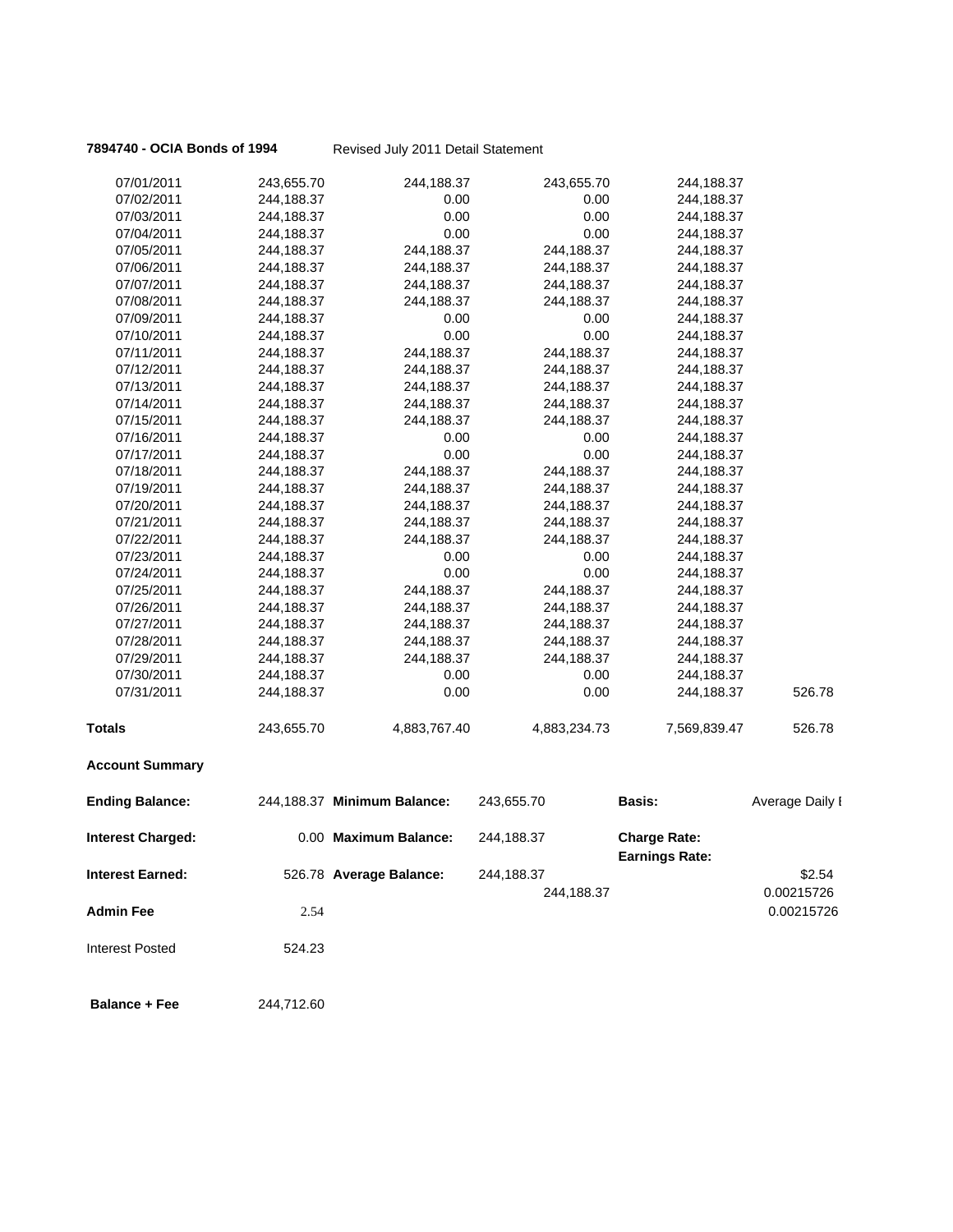**7910467 - Office of State Finance** Revised July 2011 Detail Statement

| 07/01/2011               | 149,874.93 | 150,202.60                  | 149,874.93   | 150,202.60                                   |                 |
|--------------------------|------------|-----------------------------|--------------|----------------------------------------------|-----------------|
| 07/02/2011               | 150,202.60 | 0.00                        | 0.00         | 150,202.60                                   |                 |
| 07/03/2011               | 150,202.60 | 0.00                        | 0.00         | 150,202.60                                   |                 |
| 07/04/2011               | 150,202.60 | 0.00                        | 0.00         | 150,202.60                                   |                 |
| 07/05/2011               | 150,202.60 | 150,202.60                  | 150,202.60   | 150,202.60                                   |                 |
| 07/06/2011               | 150,202.60 | 150,202.60                  | 150,202.60   | 150,202.60                                   |                 |
| 07/07/2011               | 150,202.60 | 150,202.60                  | 150,202.60   | 150,202.60                                   |                 |
| 07/08/2011               | 150,202.60 | 150,202.60                  | 150,202.60   | 150,202.60                                   |                 |
| 07/09/2011               | 150,202.60 | 0.00                        | 0.00         | 150,202.60                                   |                 |
| 07/10/2011               | 150,202.60 | 0.00                        | 0.00         | 150,202.60                                   |                 |
| 07/11/2011               | 150,202.60 | 150,202.60                  | 150,202.60   | 150,202.60                                   |                 |
| 07/12/2011               | 150,202.60 | 150,202.60                  | 150,202.60   | 150,202.60                                   |                 |
| 07/13/2011               | 150,202.60 | 150,202.60                  | 150,202.60   | 150,202.60                                   |                 |
| 07/14/2011               | 150,202.60 | 150,202.60                  | 150,202.60   | 150,202.60                                   |                 |
| 07/15/2011               | 150,202.60 | 150,202.60                  | 150,202.60   | 150,202.60                                   |                 |
| 07/16/2011               | 150,202.60 | 0.00                        | 0.00         | 150,202.60                                   |                 |
| 07/17/2011               | 150,202.60 | 0.00                        | 0.00         | 150,202.60                                   |                 |
| 07/18/2011               | 150,202.60 | 150,202.60                  | 150,202.60   | 150,202.60                                   |                 |
| 07/19/2011               | 150,202.60 | 150,202.60                  | 150,202.60   | 150,202.60                                   |                 |
| 07/20/2011               | 150,202.60 | 150,202.60                  | 150,202.60   | 150,202.60                                   |                 |
| 07/21/2011               | 150,202.60 | 150,202.60                  | 150,202.60   | 150,202.60                                   |                 |
| 07/22/2011               | 150,202.60 | 150,202.60                  | 150,202.60   | 150,202.60                                   |                 |
| 07/23/2011               | 150,202.60 | 0.00                        | 0.00         | 150,202.60                                   |                 |
| 07/24/2011               | 150,202.60 | 0.00                        | 0.00         | 150,202.60                                   |                 |
| 07/25/2011               | 150,202.60 | 150,202.60                  | 150,202.60   | 150,202.60                                   |                 |
| 07/26/2011               | 150,202.60 | 150,202.60                  | 150,202.60   | 150,202.60                                   |                 |
| 07/27/2011               | 150,202.60 | 150,202.60                  | 150,202.60   | 150,202.60                                   |                 |
| 07/28/2011               | 150,202.60 | 150,202.60                  | 150,202.60   | 150,202.60                                   |                 |
| 07/29/2011               | 150,202.60 | 150,202.60                  | 150,202.60   | 150,202.60                                   |                 |
| 07/30/2011               | 150,202.60 | 0.00                        | 0.00         | 150,202.60                                   |                 |
| 07/31/2011               | 150,202.60 | 0.00                        | 0.00         | 150,202.60                                   | 324.03          |
| <b>Totals</b>            | 149,874.93 | 3,004,052.00                | 3,003,724.33 | 4,656,280.60                                 | 324.03          |
| <b>Account Summary</b>   |            |                             |              |                                              |                 |
| <b>Ending Balance:</b>   |            | 150,202.60 Minimum Balance: | 149,874.93   | <b>Basis:</b>                                | Average Daily I |
| <b>Interest Charged:</b> |            | 0.00 Maximum Balance:       | 150,202.60   | <b>Charge Rate:</b><br><b>Earnings Rate:</b> |                 |
| <b>Interest Earned:</b>  |            | 324.03 Average Balance:     | 150,202.60   |                                              | \$2.54          |
|                          |            |                             | 150,202.60   |                                              | 0.00215726      |
| <b>Admin Fee</b>         | 1.56       |                             |              |                                              | 0.00215726      |
| <b>Interest Posted</b>   | 322.46     |                             |              |                                              |                 |
| <b>Balance + Fee</b>     | 150,525.06 |                             |              |                                              |                 |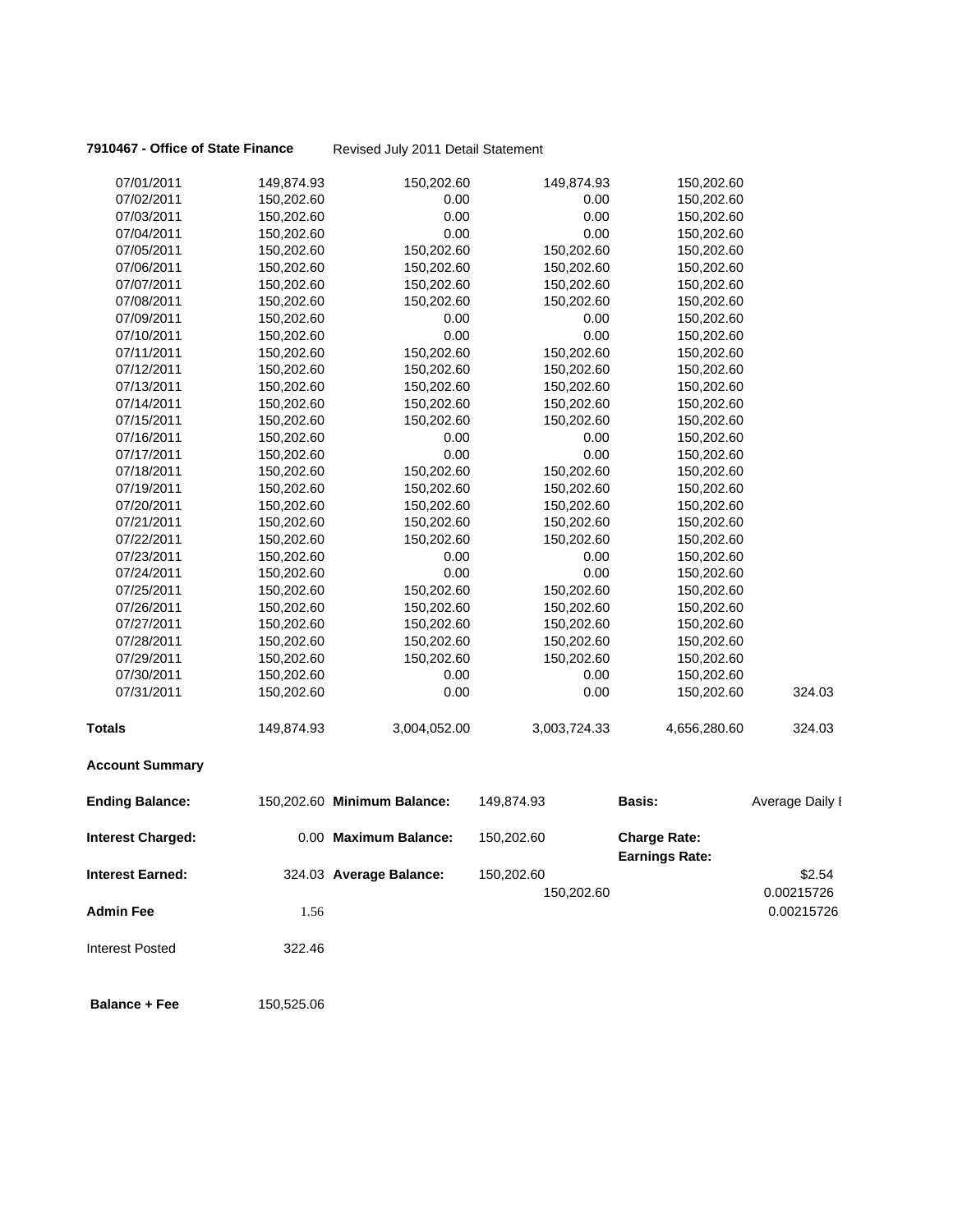# 7920605 - Okla. State Regents for Higher Ed. Revised July 2011 Detail Statement

| 07/01/2011              | 15,626,848.92 | 15,664,302.29                  | 15,626,848.92  | 15,664,302.29         |                 |
|-------------------------|---------------|--------------------------------|----------------|-----------------------|-----------------|
| 07/02/2011              | 15,664,302.29 | 0.00                           | 0.00           | 15,664,302.29         |                 |
| 07/03/2011              | 15,664,302.29 | 0.00                           | 0.00           | 15,664,302.29         |                 |
| 07/04/2011              | 15,664,302.29 | 0.00                           | 0.00           | 15,664,302.29         |                 |
| 07/05/2011              | 15,664,302.29 | 15,664,302.29                  | 15,664,302.29  | 15,664,302.29         |                 |
| 07/06/2011              | 15,664,302.29 | 15,664,302.29                  | 15,664,302.29  | 15,664,302.29         |                 |
| 07/07/2011              | 15,664,302.29 | 15,664,302.29                  | 15,664,302.29  | 15,664,302.29         |                 |
| 07/08/2011              | 15,664,302.29 | 15,664,302.29                  | 15,664,302.29  | 15,664,302.29         |                 |
| 07/09/2011              | 15,664,302.29 | 0.00                           | 0.00           | 15,664,302.29         |                 |
| 07/10/2011              | 15,664,302.29 | 0.00                           | 0.00           | 15,664,302.29         |                 |
| 07/11/2011              | 15,664,302.29 | 15,664,302.29                  | 15,664,302.29  | 15,664,302.29         |                 |
| 07/12/2011              | 15,664,302.29 | 15,664,302.29                  | 15,664,302.29  | 15,664,302.29         |                 |
| 07/13/2011              | 15,664,302.29 | 15,664,302.29                  | 15,664,302.29  | 15,664,302.29         |                 |
| 07/14/2011              | 15,664,302.29 | 15,664,302.29                  | 15,664,302.29  | 15,664,302.29         |                 |
| 07/15/2011              | 15,664,302.29 | 15,664,302.29                  | 15,664,302.29  | 15,664,302.29         |                 |
| 07/16/2011              | 15,664,302.29 | 0.00                           | 0.00           | 15,664,302.29         |                 |
| 07/17/2011              | 15,664,302.29 | 0.00                           | 0.00           | 15,664,302.29         |                 |
| 07/18/2011              | 15,664,302.29 | 15,664,302.29                  | 15,664,302.29  | 15,664,302.29         |                 |
| 07/19/2011              | 15,664,302.29 | 15,664,302.29                  | 15,664,302.29  | 15,664,302.29         |                 |
| 07/20/2011              | 15,664,302.29 | 15,664,302.29                  | 15,664,302.29  | 15,664,302.29         |                 |
| 07/21/2011              | 15,664,302.29 | 15,664,302.29                  | 15,664,302.29  | 15,664,302.29         |                 |
| 07/22/2011              | 15,664,302.29 | 15,664,302.29                  | 15,664,302.29  | 15,664,302.29         |                 |
| 07/23/2011              | 15,664,302.29 | 0.00                           | 0.00           | 15,664,302.29         |                 |
| 07/24/2011              | 15,664,302.29 | 0.00                           | 0.00           | 15,664,302.29         |                 |
| 07/25/2011              | 15,664,302.29 | 15,595,848.78                  | 15,664,302.29  | 15,595,848.78         |                 |
| 07/26/2011              | 15,595,848.78 | 15,595,848.78                  | 15,595,848.78  | 15,595,848.78         |                 |
| 07/27/2011              | 15,595,848.78 | 15,595,848.78                  | 15,595,848.78  | 15,595,848.78         |                 |
| 07/28/2011              | 15,595,848.78 | 15,595,848.78                  | 15,595,848.78  | 15,595,848.78         |                 |
| 07/29/2011              | 15,595,848.78 | 14,243,083.31                  | 15,595,848.78  | 14,243,083.31         |                 |
| 07/30/2011              | 14,243,083.31 | 0.00                           | 0.00           | 14,243,083.31         |                 |
| 07/31/2011              | 14,243,083.31 | 0.00                           | 0.00           | 14,243,083.31         | 33,476.22       |
| <b>Totals</b>           | 15,626,848.92 | 311,591,012.78                 | 312,974,778.39 | 481,055,900.01        | 33,476.22       |
| <b>Account Summary</b>  |               |                                |                |                       |                 |
| <b>Ending Balance:</b>  |               | 14,243,083.31 Minimum Balance: | 15,626,848.92  | Basis:                | Average Daily I |
| Interest Charged:       |               | 0.00 Maximum Balance:          | 14,243,083.31  | <b>Charge Rate:</b>   |                 |
|                         |               |                                |                | <b>Earnings Rate:</b> |                 |
| <b>Interest Earned:</b> |               | 33,476.22 Average Balance:     | 15,517,932.26  |                       | \$2.54          |
|                         |               |                                | 15,517,932.26  |                       | 0.00215726      |
| <b>Admin Fee</b>        | 161.65        |                                |                |                       | 0.00215726      |
| <b>Interest Posted</b>  | 33,314.57     |                                |                |                       |                 |
|                         |               |                                |                |                       |                 |

 **Balance + Fee** 14,276,397.88